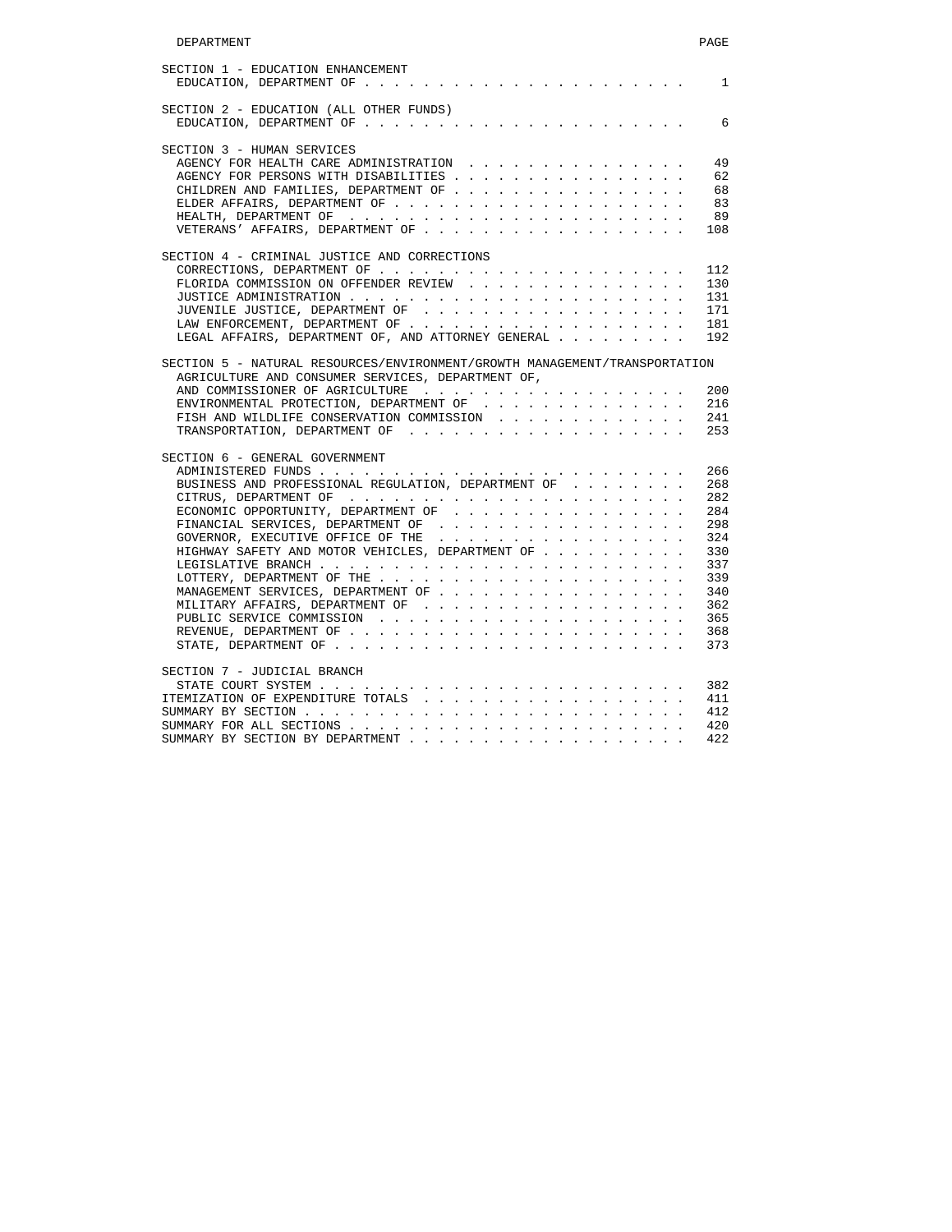# A bill to be entitled

 An act making appropriations; providing moneys for the annual period beginning July 1, 2018, and ending June 30, 2019, and supplemental appropriations for the period ending June 30, 2018, to pay salaries and other expenses, capital outlay - buildings, and other improvements, and for other specified purposes of the various agencies of state government; providing effective dates.

Be It Enacted by the Legislature of the State of Florida:

 The moneys contained herein are appropriated from the named funds for Fiscal Year 2018-2019 to the state agency indicated, as the amounts to be used to pay the salaries, other operational expenditures, and fixed capital outlay of the named agencies, and are in lieu of all moneys appropriated for these purposes in other sections of the Florida Statutes.

SECTION 1 - EDUCATION ENHANCEMENT "LOTTERY" TRUST FUND

 The moneys contained herein are appropriated from the Education Enhancement "Lottery" Trust Fund to the state agencies indicated.

EDUCATION, DEPARTMENT OF

 Funds provided in sections 1 and 2 of this act as Grants and Aids-Special Categories or as Grants and Aids-Aid to Local Governments may be advanced quarterly throughout the fiscal year based on projects, grants, contracts, and allocation conference documents. Of the funds provided in Specific Appropriations 62, 64, 66, 66A, 67, 68, 69, 71, 73 through 76, and 152, 60 percent of the amounts appropriated from the General Revenue Fund shall be released at the beginning of the first quarter and the balance at the beginning of the third quarter.

 No funds are appropriated in Specific Appropriations 1 through 163 and sections 9 through 27 for the payment of rent, lease or possession of space for offices or any other purpose or use at Northwood Centre, 1940 North Monroe Street, Tallahassee, Florida, pursuant to State of Florida Lease Nos. 720:0139, 480:0570, 480:0644 or 480:M139, or Florida State University Lease No. 2011:101, or any other lease, by the Department of Education or any state university, notwithstanding any lease or contract to the contrary. The Department of Education and all state universities are prohibited from expending any specific appropriation from the General Revenue Fund, any trust fund or from any other source for the rent, lease or possession of any space for offices or other purpose or use at Northwood Centre, 1940 North Monroe Street, Tallahassee, Florida, pursuant to State of Florida Lease Nos. 720:0139, 480:0570, 480:0644 or 480:M139, or Florida State University Lease No. 2011:101, or any other lease.

PROGRAM: EDUCATION - FIXED CAPITAL OUTLAY

FIXED CAPITAL OUTLAY CLASSROOMS FIRST AND 1997 SCHOOL CAPITAL OUTLAY BOND PROGRAMS - OPERATING FUNDS AND DEBT SERVICE FROM EDUCATIONAL ENHANCEMENT TRUST

101,307,519

 Funds in Specific Appropriation 1 are for the cash and debt service requirements of the Classrooms First and 1997 School Capital Outlay Bond programs established in chapter 97-384, Laws of Florida.

 Funds in Specific Appropriation 1 shall be transferred using nonoperating budget authority into the Lottery Capital Outlay and Debt Service Trust Fund, pursuant to section 1013.71, Florida Statutes, for the payment of debt service and projects. There is appropriated from the Lottery Capital Outlay and Debt Service Trust Fund, an amount sufficient to enable the payment of debt service and projects resulting from these transfers.

 2 FIXED CAPITAL OUTLAY DEBT SERVICE - CLASS SIZE REDUCTION LOTTERY CAPITAL OUTLAY PROGRAM FROM EDUCATIONAL ENHANCEMENT TRUST FUND . . . . . . . . . . . . . . . 133,524,413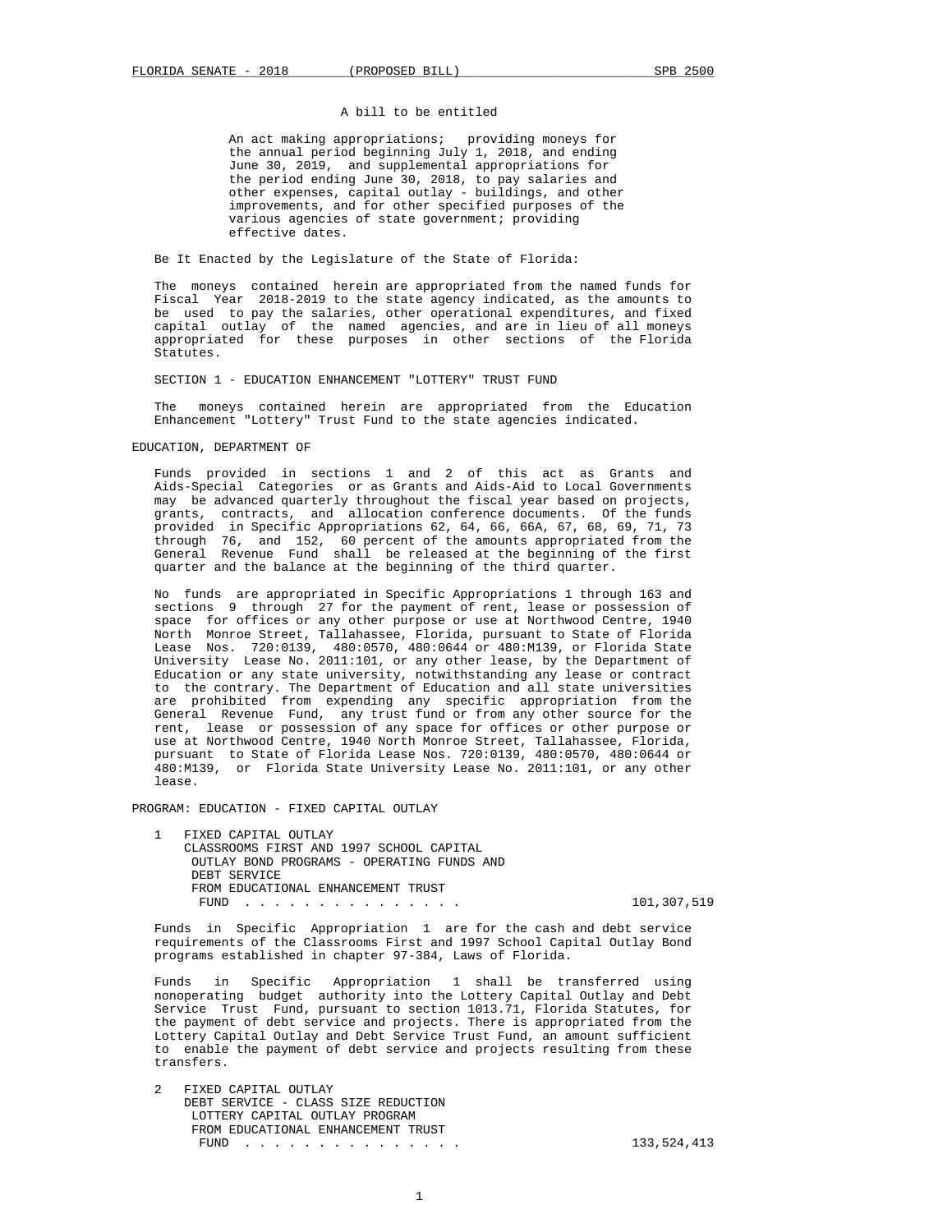SECTION 1 - EDUCATION ENHANCEMENT

 Funds in Specific Appropriation 2 shall be transferred using nonoperating budget authority into the Lottery Capital Outlay and Debt Service Trust Fund, pursuant to section 1013.71, Florida Statutes, for the payment of debt service. There is appropriated from the Lottery Capital Outlay and Debt Service Trust Fund, an amount sufficient to enable the payment of debt service resulting from these transfers.

 Funds in Specific Appropriation 2 are for Fiscal Year 2018-2019 debt service on all bonds authorized pursuant to section 1013.737, Florida Statutes, for class size reduction, including any other continuing payments necessary or incidental to the repayment of the bonds. These funds may be used to refinance any or all bond series if it is in the best interest of the state, as determined by the Division of Bond Finance.

 3 FIXED CAPITAL OUTLAY EDUCATIONAL FACILITIES FROM EDUCATIONAL ENHANCEMENT TRUST FUND . . . . . . . . . . . . . . . 6,649,922

 Funds in Specific Appropriation 3 for educational facilities are provided for debt service requirements associated with bond proceeds from the Lottery Capital Outlay and Debt Service Trust Fund included in Specific Appropriations 17 and 17A of chapter 2012-118, Laws of Florida, authorized pursuant to section 1013.737, Florida Statutes.

 Funds in Specific Appropriation 3 shall be transferred, using nonoperating budget authority, to the Lottery Capital Outlay and Debt Service Trust Fund. There is hereby appropriated from the Lottery Capital Outlay and Debt Service Trust Fund an amount sufficient to enable the payment of debt service resulting from these transfers.

 TOTAL: PROGRAM: EDUCATION - FIXED CAPITAL OUTLAY FROM TRUST FUNDS . . . . . . . . . . . . . . . . . . 241,481,854 TOTAL ALL FUNDS . . . . . . . . . . 241,481,854

OFFICE OF STUDENT FINANCIAL ASSISTANCE

PROGRAM: STUDENT FINANCIAL AID PROGRAM - STATE

SPECIAL CATEGORIES GRANTS AND AIDS - FLORIDA'S BRIGHT FUTURES SCHOLARSHIP PROGRAM FROM EDUCATIONAL ENHANCEMENT TRUST FUND . . . . . . . . . . . . . . . 397,282,030

 The Bright Futures awards for the 2018-2019 academic year shall be as follows, with all awards contingent upon CS/SB 4 or similar legislation becoming a law:

 Academic Scholars shall receive an award equal to the amount necessary to pay 100 percent of tuition and applicable fees, and an additional \$300 each fall and spring semester for textbooks and college-related expenses. From the funds in Specific Appropriation 4, \$39,465,544 is provided for 2019 summer term awards for Academic Scholars at 100 percent of tuition and applicable fees.

 Medallion Scholars shall receive an award equal to the amount necessary to pay 75 percent of tuition and applicable fees.

 Gold Seal Vocational Scholars and CAPE Vocational Scholars Career Certificate Program.......................\$ 39 Applied Technology Diploma Program.............\$ 39 Technical Degree Education Program.............\$ 48

 Gold Seal CAPE Vocational Scholars Bachelor of Science Program with Statewide Articulation Agreement........................\$ 48 Florida College System Bachelor of Applied Science Program..................................\$ 48

The additional stipend for Top Scholars shall be \$44 per credit hour.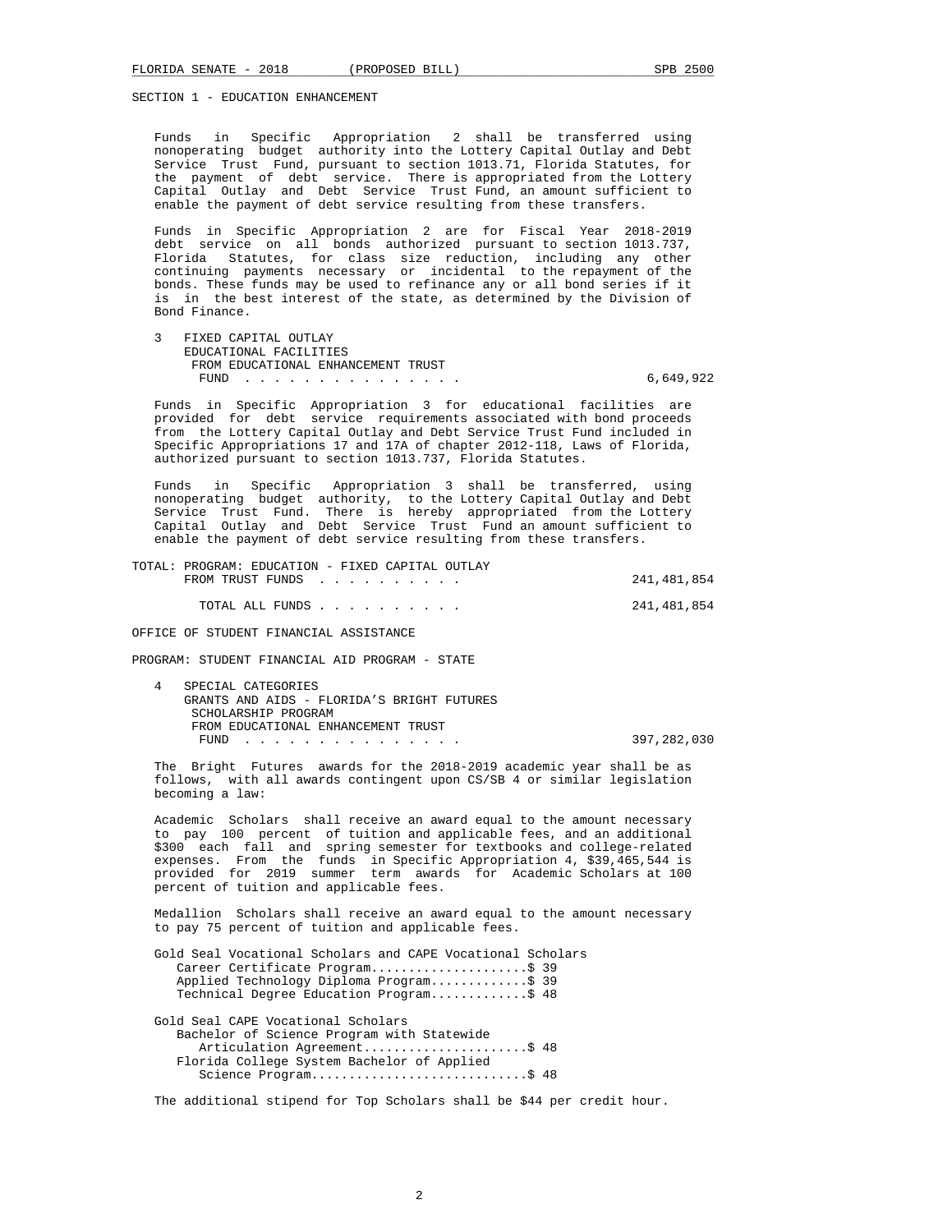SECTION 1 - EDUCATION ENHANCEMENT

| 5<br>FINANCIAL ASSISTANCE PAYMENTS<br>STUDENT FINANCIAL AID                                                                                                                                                                                                                                                                                                                                                                                                                                                                                                                                                                                                                                                                                                                                                                                                                                                                                                        |               |
|--------------------------------------------------------------------------------------------------------------------------------------------------------------------------------------------------------------------------------------------------------------------------------------------------------------------------------------------------------------------------------------------------------------------------------------------------------------------------------------------------------------------------------------------------------------------------------------------------------------------------------------------------------------------------------------------------------------------------------------------------------------------------------------------------------------------------------------------------------------------------------------------------------------------------------------------------------------------|---------------|
| FROM EDUCATIONAL ENHANCEMENT TRUST<br>FUND<br><u>in the second contract of the second contract of the second contract of the second contract of the second contract of the second contract of the second contract of the second contract of the second contract of the second </u>                                                                                                                                                                                                                                                                                                                                                                                                                                                                                                                                                                                                                                                                                 | 65,822,785    |
| in Specific Appropriation 5 are allocated in Specific<br>Funds<br>Appropriation 74. These funds are provided for Florida Student<br>Assistance Grant (FSAG) public full-time and part-time programs.                                                                                                                                                                                                                                                                                                                                                                                                                                                                                                                                                                                                                                                                                                                                                               |               |
| TOTAL: PROGRAM: STUDENT FINANCIAL AID PROGRAM - STATE<br>FROM TRUST FUNDS                                                                                                                                                                                                                                                                                                                                                                                                                                                                                                                                                                                                                                                                                                                                                                                                                                                                                          | 463, 104, 815 |
| TOTAL ALL FUNDS                                                                                                                                                                                                                                                                                                                                                                                                                                                                                                                                                                                                                                                                                                                                                                                                                                                                                                                                                    | 463,104,815   |
| PUBLIC SCHOOLS, DIVISION OF                                                                                                                                                                                                                                                                                                                                                                                                                                                                                                                                                                                                                                                                                                                                                                                                                                                                                                                                        |               |
| PROGRAM: STATE GRANTS/K-12 PROGRAM - FEFP                                                                                                                                                                                                                                                                                                                                                                                                                                                                                                                                                                                                                                                                                                                                                                                                                                                                                                                          |               |
| The calculations of the Florida Education Finance Program (FEFP) for the<br>2018-2019 fiscal year are incorporated by reference in Senate Proposed<br>Bill 2502. The calculations are the basis for the appropriations made in<br>the General Appropriations Act in Specific Appropriations 6, 7, 8, 92,<br>and 93.                                                                                                                                                                                                                                                                                                                                                                                                                                                                                                                                                                                                                                                |               |
| 6<br>AID TO LOCAL GOVERNMENTS<br>GRANTS AND AIDS - FLORIDA EDUCATIONAL<br>FINANCE PROGRAM<br>FROM EDUCATIONAL ENHANCEMENT TRUST                                                                                                                                                                                                                                                                                                                                                                                                                                                                                                                                                                                                                                                                                                                                                                                                                                    | 444,989,081   |
| Funds provided in Specific Appropriation 6 are allocated in<br>Specific Appropriation 92.                                                                                                                                                                                                                                                                                                                                                                                                                                                                                                                                                                                                                                                                                                                                                                                                                                                                          |               |
| 7<br>AID TO LOCAL GOVERNMENTS<br>GRANTS AND AIDS - CLASS SIZE REDUCTION<br>FROM EDUCATIONAL ENHANCEMENT TRUST<br>FUND<br>the contract of the contract of the contract of the contract of the contract of the contract of the contract of                                                                                                                                                                                                                                                                                                                                                                                                                                                                                                                                                                                                                                                                                                                           | 103,776,356   |
| Funds in Specific Appropriations 7 and 93 are provided to implement<br>the requirements of sections 1003.03 and 1011.685, Florida Statutes. The<br>class size reduction allocation factor for grades prekindergarten to<br>grade 3 shall be \$1,320.94, for grades 4 to 8 shall be \$901.01, and for<br>grades 9 to 12 shall be \$903.19. The class size reduction allocation<br>shall be recalculated based on enrollment through the October 2018 FTE<br>survey except as provided in section 1003.03(4), Florida Statutes. If<br>total class size reduction allocation is greater than the<br>the<br>appropriation in Specific Appropriations 7 and 93, funds shall be<br>prorated to the level of the appropriation based on each district's<br>calculated amount. The Commissioner of Education may withhold<br>disbursement of these funds until a district is in compliance with<br>reporting information required for class size reduction implementation. |               |
| 8<br>AID TO LOCAL GOVERNMENTS                                                                                                                                                                                                                                                                                                                                                                                                                                                                                                                                                                                                                                                                                                                                                                                                                                                                                                                                      |               |

 GRANTS AND AIDS - DISTRICT LOTTERY AND SCHOOL RECOGNITION PROGRAM FROM EDUCATIONAL ENHANCEMENT TRUST FUND . . . . . . . . . . . . . . . 134,582,877

 Funds in Specific Appropriation 8 are provided for the Florida School Recognition Program to be allocated as awards of up to \$100 per student to qualified schools pursuant to section 1008.36, Florida Statutes.

 If there are funds remaining after payment to qualified schools, the balance shall be allocated as discretionary lottery funds to all school districts based on each district's K-12 base funding. From these funds, school districts shall allocate up to \$5 per unweighted student to be used at the discretion of the school advisory council pursuant to section 24.121(5), Florida Statutes. If funds are insufficient to provide \$5 per student, the available funds shall be prorated.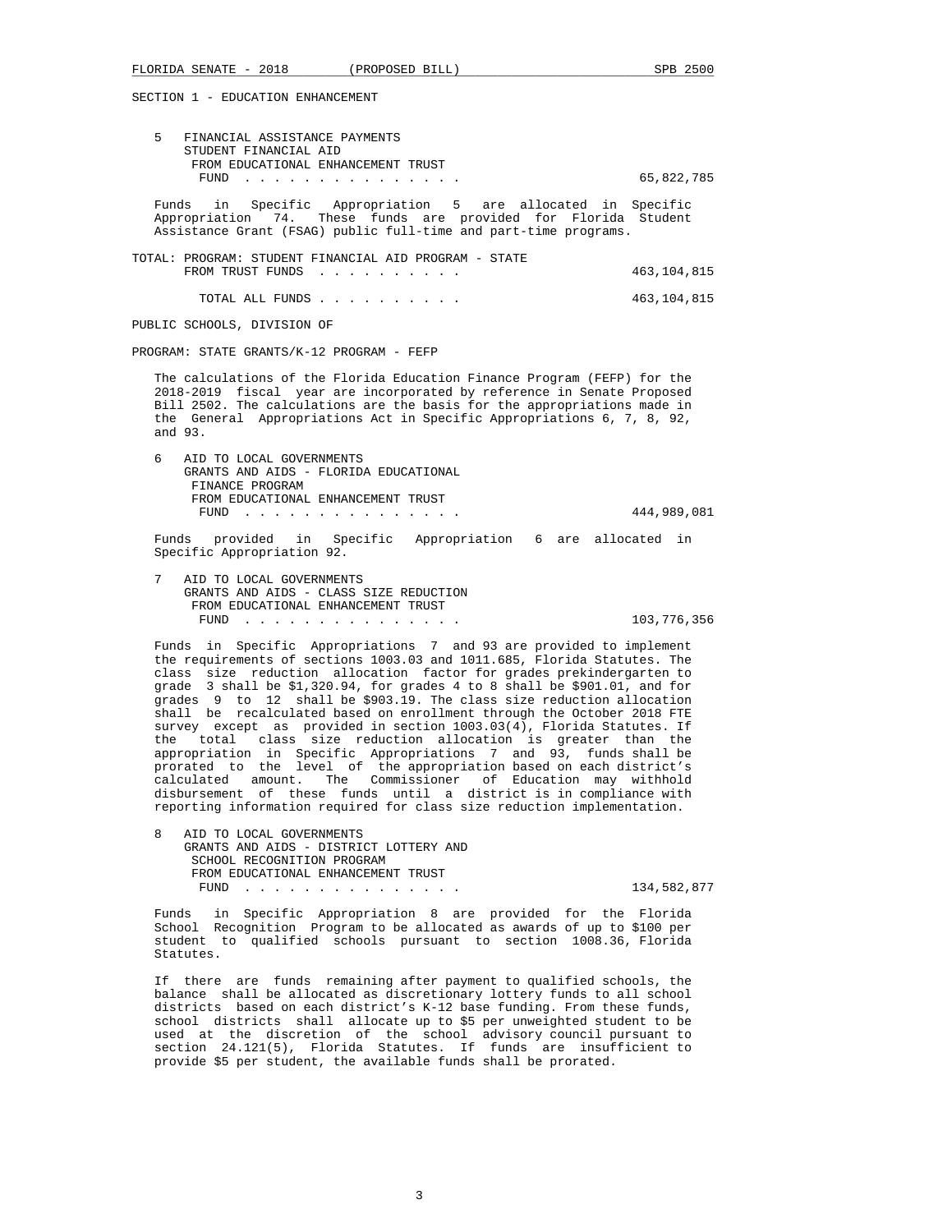FLORIDA SENATE - 2018 (PROPOSED BILL) SPB 2500 SECTION 1 - EDUCATION ENHANCEMENT TOTAL: PROGRAM: STATE GRANTS/K-12 PROGRAM - FEFP FROM TRUST FUNDS . . . . . . . . . . 683,348,314 TOTAL ALL FUNDS . . . . . . . . . . 683,348,314 PROGRAM: WORKFORCE EDUCATION 12 AID TO LOCAL GOVERNMENTS WORKFORCE DEVELOPMENT FROM EDUCATIONAL ENHANCEMENT TRUST FUND . . . . . . . . . . . . . . . 83,004,416 Funds in Specific Appropriation 12 are allocated in Specific Appropriation 123. These funds are provided for school district workforce education programs as defined in section 1004.02(25), Florida Statutes. FLORIDA COLLEGES, DIVISION OF PROGRAM: FLORIDA COLLEGES 14 AID TO LOCAL GOVERNMENTS GRANTS AND AIDS - FLORIDA COLLEGE SYSTEM PROGRAM FUND FROM EDUCATIONAL ENHANCEMENT TRUST FUND . . . . . . . . . . . . . . . 256,804,026 The funds in Specific Appropriation 14 shall be allocated as follows: Eastern Florida State College............................... 9,671,251 Broward College............................................. 19,481,258 College of Central Florida.................................. 5,117,302 Chipola College............................................. 2,984,224 Daytona State College....................................... 11,639,836 Florida SouthWestern State College.......................... Florida State College at Jacksonville........................... 17,516,877 Florida Keys Community College.............................. 1,496,573 Gulf Coast State College.................................... 4,897,272 Hillsborough Community College.............................. 13,150,855 Indian River State College.................................. 10,757,229 Florida Gateway College..................................... 3,053,478 Lake-Sumter State College................................... 3,027,905 State College of Florida, Manatee-Sarasota................. Miami-Dade College.......................................... 39,555,246 North Florida Community College............................. 1,657,177 Northwest Florida State College............................. 4,352,668 Palm Beach State College.................................... 12,874,948 Pasco-Hernando State College................................ 6,249,401 Pensacola State College..................................... 7,893,463 Polk State College.......................................... 6,184,248 Saint Johns River State College.............................. Saint Petersburg College.................................... 15,698,454 Santa Fe College............................................ 8,233,075 Seminole State College of Florida............................ South Florida State College................................. 3,598,904 Tallahassee Community College............................... 7,184,196 Valencia College............................................ 15,436,875 UNIVERSITIES, DIVISION OF PROGRAM: EDUCATIONAL AND GENERAL ACTIVITIES Funds in Specific Appropriations 15 through 19 shall be expended in accordance with operating budgets approved by each university's board of trustees. 15 AID TO LOCAL GOVERNMENTS GRANTS AND AIDS - EDUCATION AND GENERAL ACTIVITIES FROM EDUCATIONAL ENHANCEMENT TRUST FUND . . . . . . . . . . . . . . . 257,194,864 Funds in Specific Appropriation 15 shall be allocated as follows: University of Florida....................................... 47,291,720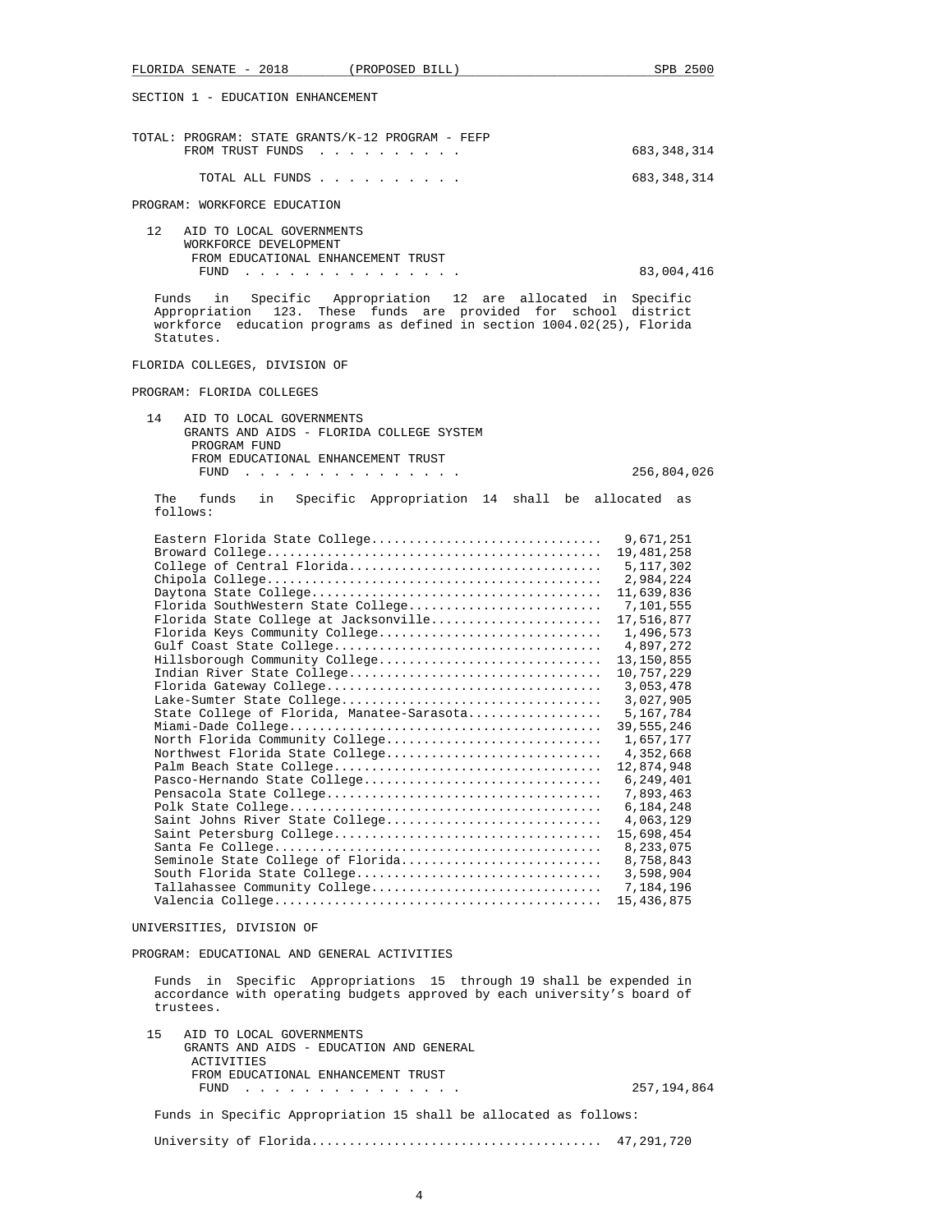SECTION 1 - EDUCATION ENHANCEMENT

|    | University of South Florida<br>University of South Florida, St. Petersburg<br>University of South Florida, Sarasota/Manatee<br>Florida Atlantic University<br>University of West Florida<br>University of Central Florida<br>Florida International University<br>University of North Florida<br>Florida Gulf Coast University<br>Florida Polytechnic University | 39,512,183<br>14,919,837<br>35, 252, 478<br>1,556,723<br>1,324,566<br>20,966,302<br>7,911,653<br>36, 177, 466<br>30,928,501<br>12,883,007<br>7,158,332<br>1,039,422<br>272,674 |
|----|-----------------------------------------------------------------------------------------------------------------------------------------------------------------------------------------------------------------------------------------------------------------------------------------------------------------------------------------------------------------|--------------------------------------------------------------------------------------------------------------------------------------------------------------------------------|
| 16 | AID TO LOCAL GOVERNMENTS<br>GRANTS AND AIDS - IFAS (INSTITUTE OF FOOD<br>AND AGRICULTURAL SCIENCE)<br>FROM EDUCATIONAL ENHANCEMENT TRUST<br>FUND                                                                                                                                                                                                                | 12,533,877                                                                                                                                                                     |
| 17 | AID TO LOCAL GOVERNMENTS<br>GRANTS AND AIDS - UNIVERSITY OF SOUTH<br>FLORIDA MEDICAL CENTER<br>FROM EDUCATIONAL ENHANCEMENT TRUST<br>FUND<br><u>.</u>                                                                                                                                                                                                           | 9,349,672                                                                                                                                                                      |
| 18 | AID TO LOCAL GOVERNMENTS<br>GRANTS AND AIDS - UNIVERSITY OF FLORIDA<br>HEALTH CENTER<br>FROM EDUCATIONAL ENHANCEMENT TRUST<br>FUND<br>the contract of the contract of the contract of the                                                                                                                                                                       | 5,796,416                                                                                                                                                                      |
| 19 | AID TO LOCAL GOVERNMENTS<br>GRANTS AND AIDS - FLORIDA STATE UNIVERSITY<br>MEDICAL SCHOOL<br>FROM EDUCATIONAL ENHANCEMENT TRUST<br>FUND $\cdots$                                                                                                                                                                                                                 | 605,115                                                                                                                                                                        |
|    | TOTAL: PROGRAM: EDUCATIONAL AND GENERAL ACTIVITIES<br>FROM TRUST FUNDS                                                                                                                                                                                                                                                                                          | 285, 479, 944                                                                                                                                                                  |
|    | TOTAL ALL FUNDS                                                                                                                                                                                                                                                                                                                                                 | 285, 479, 944                                                                                                                                                                  |
|    | TOTAL OF SECTION 1                                                                                                                                                                                                                                                                                                                                              |                                                                                                                                                                                |
|    | FROM TRUST FUNDS                                                                                                                                                                                                                                                                                                                                                | 2,013,223,369                                                                                                                                                                  |
|    | TOTAL ALL FUNDS                                                                                                                                                                                                                                                                                                                                                 | 2,013,223,369                                                                                                                                                                  |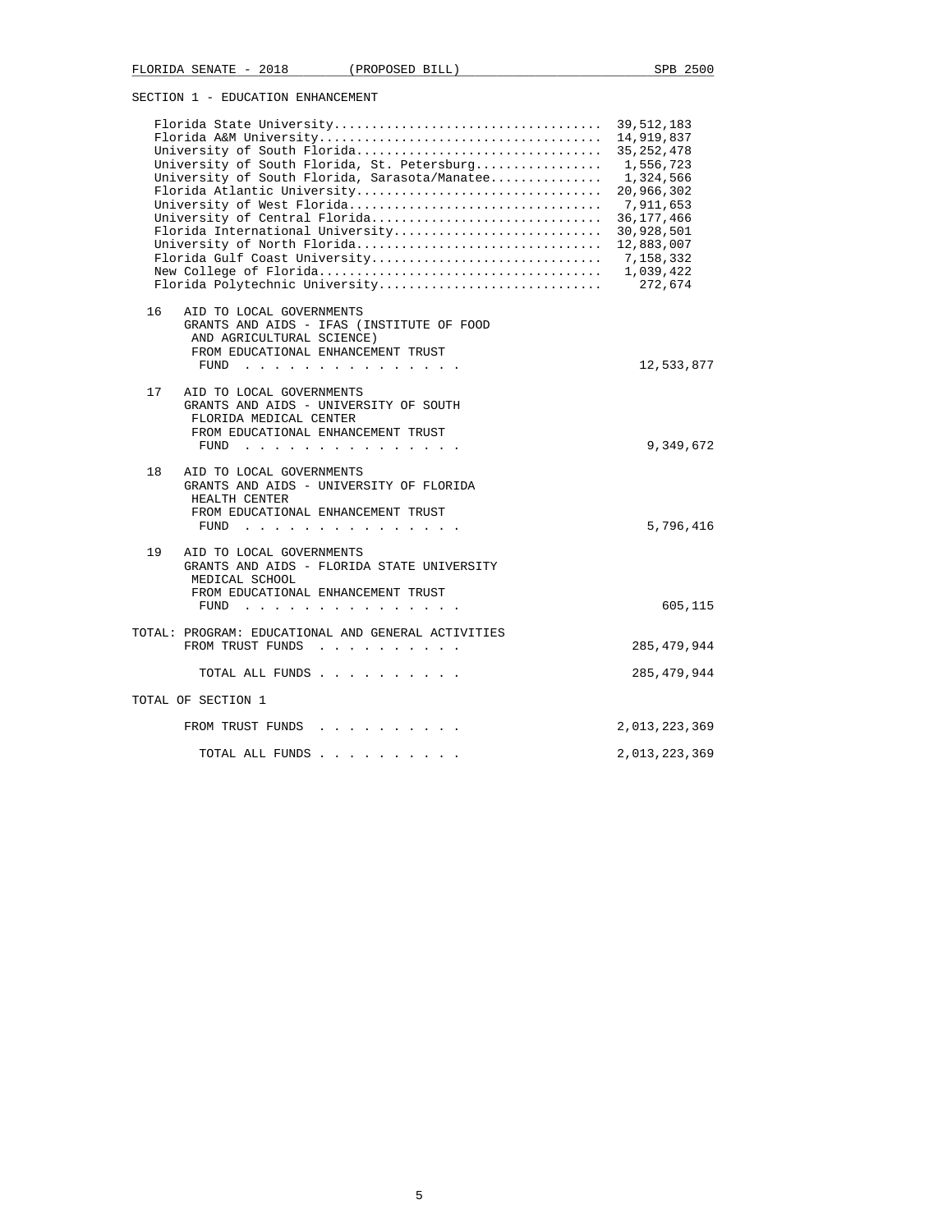SPECIFIC APPROPRIATION

> The moneys contained herein are appropriated from the named funds to the Department of Education as the amounts to be used to pay the salaries, other operational expenditures and fixed capital outlay.

### EDUCATION, DEPARTMENT OF

PROGRAM: EDUCATION - FIXED CAPITAL OUTLAY

 The Legislature hereby finds and determines that the items and sums designated in Specific Appropriations 21 through 25, and 28 from the Public Education Capital Outlay and Debt Service Trust Fund constitute authorized capital outlay projects within the meaning and as required by section 9(a)(2), Article XII of the State Constitution, as amended, and any other law. In accordance therewith, the moneys in the following items are authorized to be expended for the enumerated authorized capital outlay projects.

 The sum designated for each project is the maximum sum to be expended for each specified phase of the project from funds accruing under section 9(a)(2), Article XII of the State Constitution. The scope of each project shall be planned so that the amounts specified shall not be exceeded, or any excess in costs shall be funded by sources other than this appropriation. Such excess costs may be funded from the Public Education Capital Outlay and Debt Service Trust Fund only as a result of fund transfers pursuant to section 216.292 (4)(c), Florida Statutes. Each project shall be constructed on the site specified. If existing facilities and acquisition of new sites are a part of these projects, each such building and site must be certified to be free of contamination, asbestos, and other hazardous materials before the facility or site may be acquired. The provisions of section 216.301 (2), Florida Statutes, shall apply to all capital outlay funds appropriated from the Public Education Capital Outlay and Debt Service Trust Fund for the Fiscal Year 2018-2019 in Specific Appropriations 21 through 25 and 28.

 The Governor's Office of Policy and Budget shall establish Fixed Capital Outlay budget authority within appropriate accounts to enable expenditure of funds appropriated for the state universities, the Florida School for the Deaf and the Blind, public school districts, and Florida colleges.

 20 FIXED CAPITAL OUTLAY STATE UNIVERSITY SYSTEM CAPITAL IMPROVEMENT FEE PROJECTS FROM CAPITAL IMPROVEMENTS FEE TRUST FUND . . . . . . . . . . . . 40,000,000

 Funds in Specific Appropriation 20 shall be allocated by the Board of Governors to the universities on a pro rata distribution basis in accordance with the Board of Governors Legislative Budget Request for funding from the Capital Improvements Fee Trust Fund, as approved August 31, 2017. Each board of trustees shall report to the Board of Governors the funding it allocates to each specific project.

 21 FIXED CAPITAL OUTLAY MAINTENANCE, REPAIR, RENOVATION, AND REMODELING FROM PUBLIC EDUCATION CAPITAL OUTLAY AND DEBT SERVICE TRUST FUND 184,797,354

Funds in Specific Appropriation 21 shall be allocated as follows:

 Funds in Specific Appropriation 21 from the Public Education Capital Outlay and Debt Service Trust Fund for colleges and universities shall be distributed in accordance with section 1013.64(1), Florida Statutes.

 Funds in Specific Appropriation 21 for charter schools shall be distributed in accordance with section 1013.62, Florida Statutes.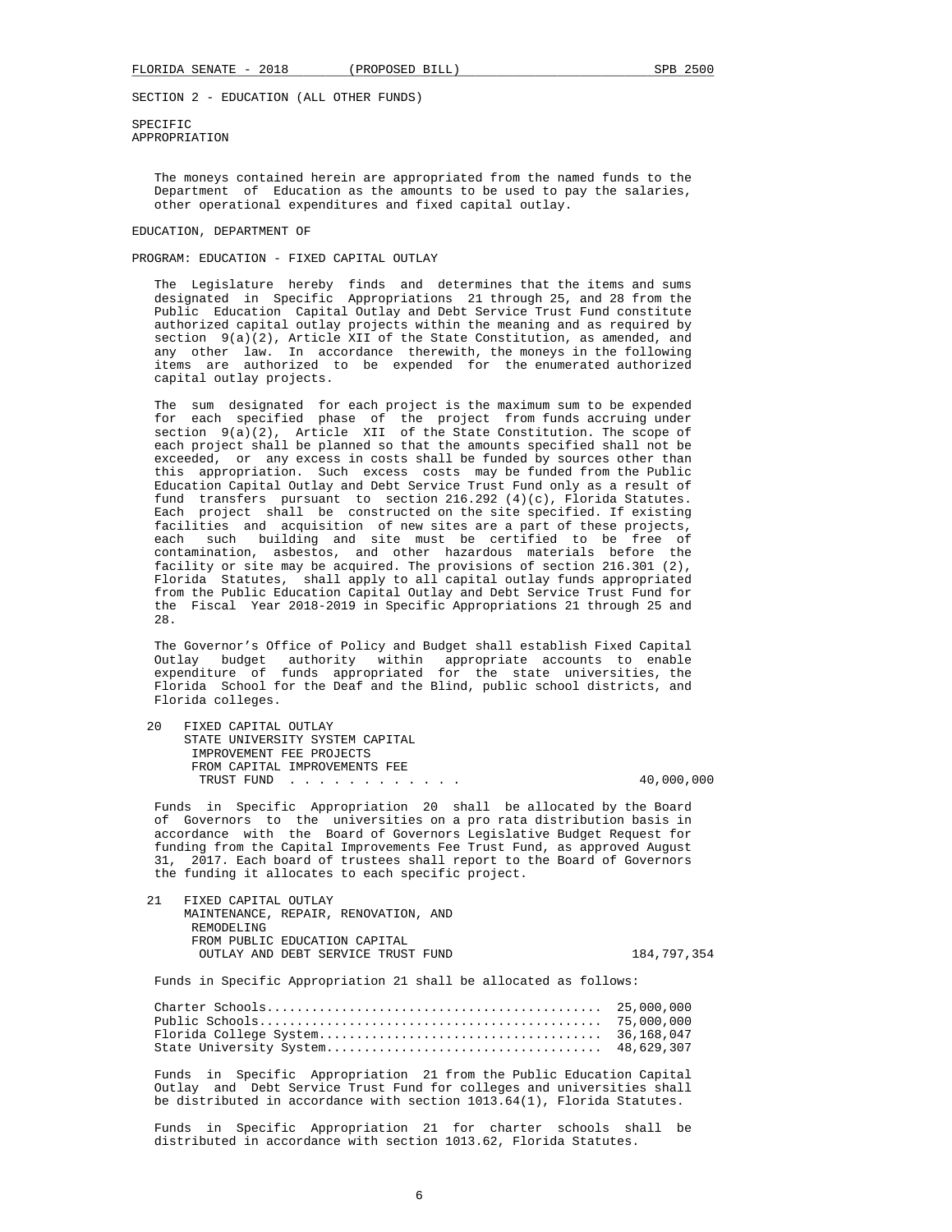| 22<br>FIXED CAPITAL OUTLAY                                                                                                                                                                                               |              |
|--------------------------------------------------------------------------------------------------------------------------------------------------------------------------------------------------------------------------|--------------|
| SURVEY RECOMMENDED NEEDS - PUBLIC SCHOOLS<br>FROM GENERAL REVENUE FUND<br>3,000,000                                                                                                                                      |              |
| FROM PUBLIC EDUCATION CAPITAL                                                                                                                                                                                            |              |
| OUTLAY AND DEBT SERVICE TRUST FUND                                                                                                                                                                                       | 6,194,326    |
| From the funds in Specific Appropriation 22, \$6,194,326 shall be<br>distributed among lab schools approved pursuant to section 1002.32,<br>Florida Statutes, based upon full-time equivalent student membership.        |              |
| The remaining \$3,000,000 in nonrecurring general revenue funds is<br>provided for the Florida State University Schools - Hurricane Special<br>Needs Shelter (Senate Form 1723).                                         |              |
| 23<br>FIXED CAPITAL OUTLAY<br>FLORIDA COLLEGE SYSTEM PROJECTS<br>FROM GENERAL REVENUE FUND 38,257,256<br>FROM PUBLIC EDUCATION CAPITAL                                                                                   |              |
| OUTLAY AND DEBT SERVICE TRUST FUND                                                                                                                                                                                       | 16, 103, 744 |
| Nonrecurring funds in Specific Appropriation 23 shall be allocated<br>as follows:                                                                                                                                        |              |
| COLLEGE OF CENTRAL FLORIDA<br>Health Science Technology Education Ctr-Ocala                                                                                                                                              | 3,000,000    |
| DAYTONA STATE COLLEGE<br>Const Clsrm/Lab/Office, site imp-Deltona                                                                                                                                                        | 3,000,000    |
| Storm-Damaged Roof Replacement - Advanced Technology<br>College, Bldgs 100, 320, & 410 (Senate Form $1693)$                                                                                                              | 650,000      |
| FLORIDA GATEWAY COLLEGE<br>Olustee Campus Public Safety Facility                                                                                                                                                         | 5,900,000    |
| FLORIDA KEYS COLLEGE                                                                                                                                                                                                     |              |
| Key West Collegiate Academy Classroom Facility & Storm<br>Retrofit Building Generators Hurricane Mitigation                                                                                                              | 3,000,000    |
| FLORIDA SOUTHWESTERN STATE COLLEGE<br>Physical Plant West Chiller Replacement-Lee (Senate                                                                                                                                | 1,500,000    |
|                                                                                                                                                                                                                          | 1,000,000    |
| GULF COAST STATE COLLEGE<br>Construct STEM Bldg (Replace Bldg 12)-Main<br>MIAMI DADE COLLEGE                                                                                                                             | 4,000,000    |
| Rem/Ren/New/Clsrms/Labs/Sup Svcs-West<br>PASCO HERNANDO STATE COLLEGE                                                                                                                                                    | 1,697,180    |
| Remodel Bldgs A thru E w/add & chiller plant-West<br>PENSACOLA STATE COLLEGE                                                                                                                                             | 2,500,000    |
| Baars Classroom Building (Replace Bldg 1)-Main<br>ST. JOHNS RIVER STATE COLLEGE                                                                                                                                          | 3,000,000    |
| Rem/Ren/Add Instructional and Support-Orange Park 7,576,799<br>SANTA FE COLLEGE                                                                                                                                          |              |
| Construct Clsrm, Lab, & Library Bldg-Blount<br>Construct Welding, HVAC, Auto & Industrial Tech-NW Campus                                                                                                                 | 5,000,000    |
|                                                                                                                                                                                                                          | 1,000,000    |
| SEMINOLE STATE COLLEGE<br>Rem/Ren Bldgs L & F Clsrm/Lab/Office-Main                                                                                                                                                      | 5,265,000    |
| STATE COLLEGE OF FLORIDA, MANATEE-SARASOTA<br>Renovate/Add Science Bldg. #25-Bradenton                                                                                                                                   | 6,272,021    |
| funds in Specific Appropriation 23, the Florida Keys<br>From<br>the<br>College - Key West Collegiate Academy Classroom Facility & Storm Shelter<br>(Senate Form 1611) is funded from nonrecurring general revenue funds. |              |
| funds in Specific Appropriation 23, the Florida Keys<br>From<br>the<br>College - Retrofit Building Generators Hurricane Mitigation (Senate Form<br>1614) is funded from nonrecurring general revenue funds.              |              |
| 24<br>FIXED CAPITAL OUTLAY<br>STATE UNIVERSITY SYSTEM PROJECTS<br>FROM GENERAL REVENUE FUND<br>53,796,124<br>FROM PUBLIC EDUCATION CAPITAL                                                                               |              |

 Nonrecurring funds in Specific Appropriation 24 shall be allocated as follows:

OUTLAY AND DEBT SERVICE TRUST FUND 93,745,139

FLORIDA A & M UNIVERSITY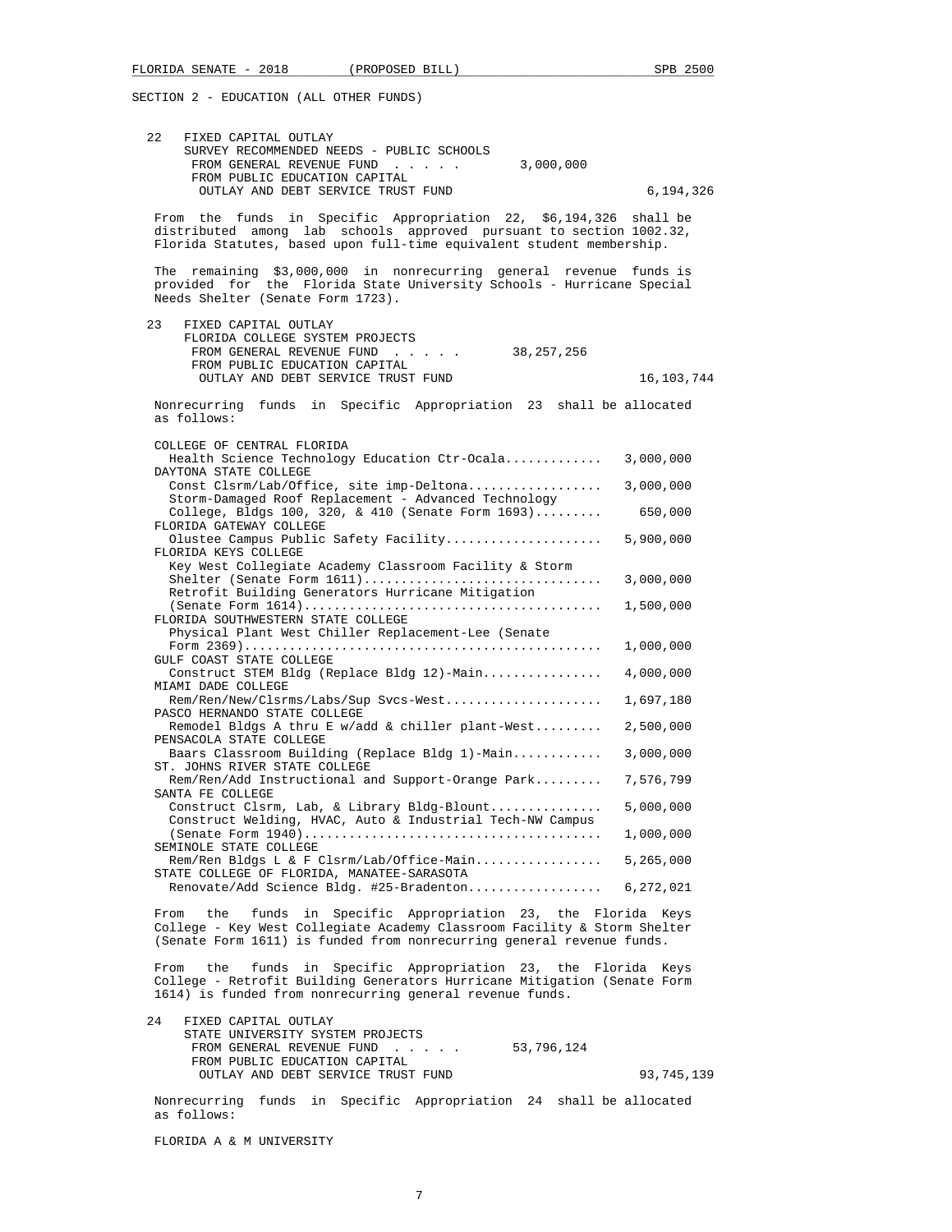| FAMU Infrastructure Central Plant Improvements 4,850,000                                                                                                                                                            |               |
|---------------------------------------------------------------------------------------------------------------------------------------------------------------------------------------------------------------------|---------------|
| FLORIDA ATLANTIC UNIVERSITY<br>Jupiter STEM/Life Sciences Bldg 10,000,000                                                                                                                                           |               |
| FLORIDA GULF COAST UNIVERSITY<br>School of Water Resources & Integrated Sciences 13,000,000                                                                                                                         |               |
| FLORIDA INTERNATIONAL UNIVERSITY<br>Engineering Building Phase I & II 12,432,000                                                                                                                                    |               |
| FLORIDA STATE UNIVERSITY                                                                                                                                                                                            |               |
|                                                                                                                                                                                                                     | 8,500,000     |
| Earth Ocean Atmospheric Sciences Building, Phase I                                                                                                                                                                  | 12,959,263    |
| Interdisciplinary Research Commercialization Bldg (IRCB)                                                                                                                                                            | 9,500,000     |
| FLORIDA POLYTECHNIC UNIVERSITY                                                                                                                                                                                      | 8,000,000     |
| NEW COLLEGE OF FLORIDA                                                                                                                                                                                              | 5,000,000     |
| Multi-Purpose Building (Senate Form 2175)                                                                                                                                                                           | 4,000,000     |
| UNIVERSITY OF FLORIDA<br>Data Science and Information Technology Building                                                                                                                                           |               |
|                                                                                                                                                                                                                     | 10,000,000    |
| Music Building Remodeling & Addition<br>UNIVERSITY OF NORTH FLORIDA                                                                                                                                                 | 5,900,000     |
| Lassiter Hall Renovations (Senate Form 2113)                                                                                                                                                                        | 4,000,000     |
| UNIVERSITY OF SOUTH FLORIDA<br>Morsani College of Medicine and Heart Health Institute 8,700,000                                                                                                                     |               |
| UNIVERSITY OF WEST FLORIDA                                                                                                                                                                                          |               |
| Central Utility Plant Switchgear Replacement 3,200,000<br>SYSTEM                                                                                                                                                    |               |
| Utility Infrastructure Maintenance and Repairs 27,500,000                                                                                                                                                           |               |
| 25<br>FIXED CAPITAL OUTLAY                                                                                                                                                                                          |               |
| SPECIAL FACILITY CONSTRUCTION ACCOUNT                                                                                                                                                                               |               |
| FROM PUBLIC EDUCATION CAPITAL                                                                                                                                                                                       |               |
| OUTLAY AND DEBT SERVICE TRUST FUND                                                                                                                                                                                  | 36,862,957    |
| Specific Appropriation 25 are nonrecurring and shall be<br>Funds in<br>in accordance with section 1013.64(2), Florida Statutes, as<br>allocated<br>follows:                                                         |               |
| Taylor (3rd and final year)                                                                                                                                                                                         | 6,272,025     |
|                                                                                                                                                                                                                     | 6,060,895     |
|                                                                                                                                                                                                                     | 19,059,807    |
|                                                                                                                                                                                                                     |               |
| 26<br>FIXED CAPITAL OUTLAY                                                                                                                                                                                          |               |
| DEBT SERVICE                                                                                                                                                                                                        |               |
| FROM CAPITAL IMPROVEMENTS FEE                                                                                                                                                                                       |               |
| TRUST FUND<br>FROM PUBLIC EDUCATION CAPITAL                                                                                                                                                                         | 14,531,587    |
| OUTLAY AND DEBT SERVICE TRUST FUND                                                                                                                                                                                  | 860, 426, 789 |
| FROM SCHOOL DISTRICT AND COMMUNITY                                                                                                                                                                                  |               |
| COLLEGE DISTRICT CAPITAL OUTLAY                                                                                                                                                                                     |               |
| AND DEBT SERVICE TRUST FUND                                                                                                                                                                                         | 24,962,177    |
| Funds in Specific Appropriation 26 from the School District and<br>Community College District Capital Outlay and Debt Service Trust Fund<br>are for Fiscal Year 2018-2019 debt service on bonds authorized pursuant |               |
| to the School Capital Outlay Amendment subsection (d) section 9                                                                                                                                                     |               |

 to the School Capital Outlay Amendment, subsection (d), section 9, Article XII of the State Constitution, and any other continuing payments necessary or incidental to the repayment of the bonds. These funds may be used to refinance any or all series if it is in the best interest of the state as determined by the Division of Bond Finance. If the debt service appropriated for this program in Specific Appropriation 26 is insufficient due to interest rate changes, issuance timing, or other circumstances, the amount of the insufficiency is appropriated from the School District and Community College District Capital Outlay and Debt Service Trust Fund.

 27 FIXED CAPITAL OUTLAY GRANTS AND AIDS - SCHOOL DISTRICT AND COMMUNITY COLLEGE FROM SCHOOL DISTRICT AND COMMUNITY COLLEGE DISTRICT CAPITAL OUTLAY AND DEBT SERVICE TRUST FUND . . . . . . . . . . 98,000,000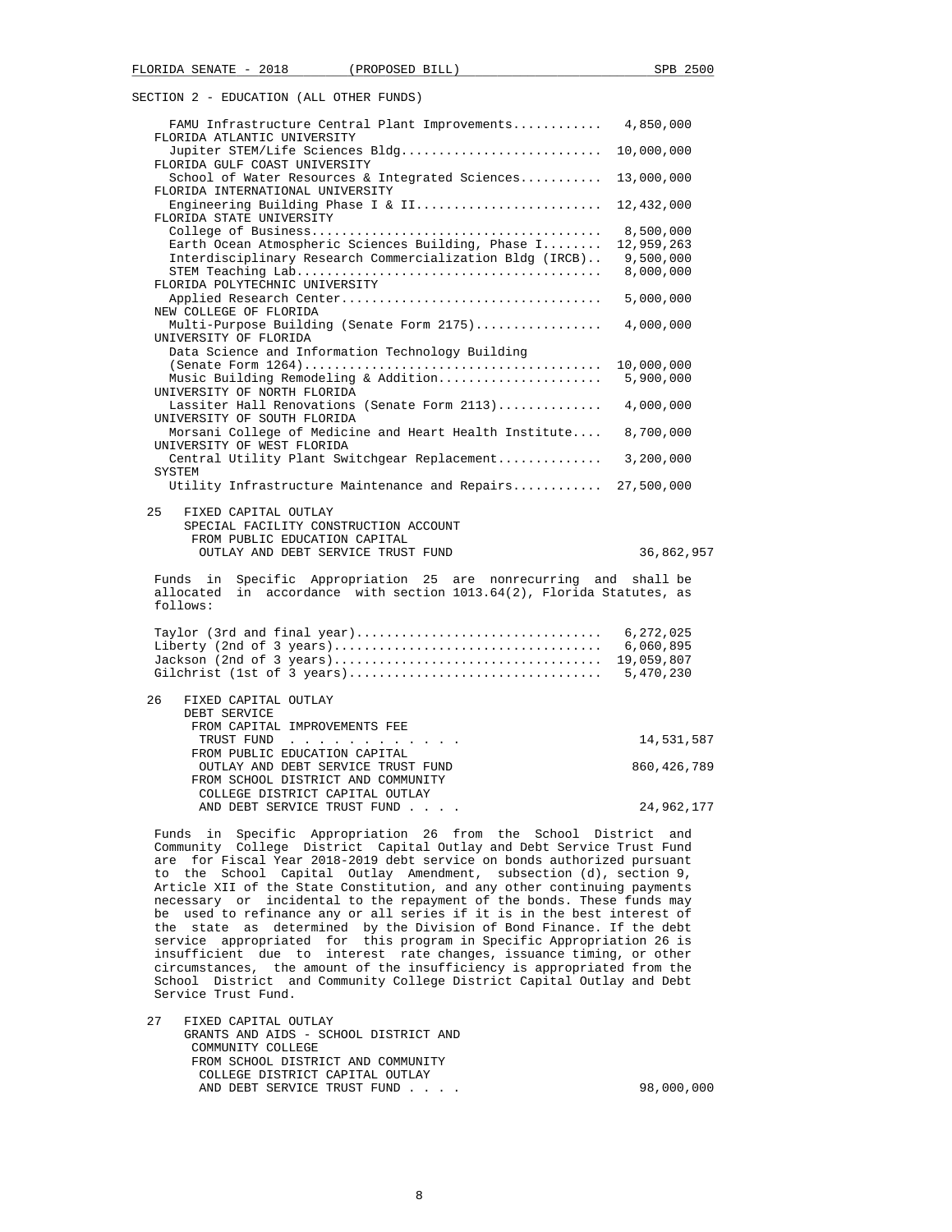28 FIXED CAPITAL OUTLAY FLORIDA SCHOOL FOR THE DEAF AND BLIND - CAPITAL PROJECTS FROM PUBLIC EDUCATION CAPITAL OUTLAY AND DEBT SERVICE TRUST FUND 3,352,335

 Funds in Specific Appropriation 28 are provided for preventive maintenance projects at the Florida School for the Deaf and Blind.

 28A FIXED CAPITAL OUTLAY PUBLIC BROADCASTING PROJECTS FROM PUBLIC EDUCATION CAPITAL OUTLAY AND DEBT SERVICE TRUST FUND 2,444,145

 Funds in Specific Appropriation 28A are provided for the following projects to correct health and safety issues at public broadcasting stations:

| $W\text{MFE-FM}$ , Orlando - Replace Failing HVAC Unit       | 450,000       |
|--------------------------------------------------------------|---------------|
| $WUSE-FM$ , Tampa - Replace Uninterruptible Power Supply     | 370,000       |
| WUSF-FM, Tampa - Replace Backup Transmitter                  | 160,000       |
| WUSF-FM, Tampa - Repair Infrastructure of Transmitter Site   |               |
|                                                              | 280,000       |
| WUFT-TV/FM, Gainesville/Ocala - Inspect, Repair, and Tension |               |
|                                                              | 13,750        |
| WJCT-TV/FM, Jacksonville - Replace Uninterruptible Power     |               |
|                                                              | 172,500       |
| WPBT-TV, Miami - Repair Disintegrating HVAC Condensing Units | 45,000        |
| WEDU-TV, Tampa - Replace Damaged Tower Parts and Tension     |               |
|                                                              | 175,000       |
| WEDU-TV, Tampa - Upgrade Existing Passive Security System    | 60,000        |
| WEDU-TV, Tampa - Repair Studio Floor                         | 70,000        |
| WUCF-TV, Orlando - Purchase Studio Generator                 | 125,000       |
| $WUCF-TV$ , Orlando - Replace Production Studio Pedestals    | 195,000       |
| WUCF-TV, Orlando - Replace Studio Lighting                   | 327,895       |
|                                                              |               |
| TOTAL: PROGRAM: EDUCATION - FIXED CAPITAL OUTLAY             |               |
| 95,053,380<br>FROM GENERAL REVENUE FUND                      |               |
| FROM TRUST FUNDS                                             | 1,381,420,553 |
|                                                              |               |

TOTAL ALL FUNDS . . . . . . . . . . 1,476,473,933

VOCATIONAL REHABILITATION

 For funds in Specific Appropriations 29 through 42A for the Vocational Rehabilitation Program, the Department of Education is the designated state agency for purposes of compliance with the Federal Rehabilitation Act of 1973, as amended.

 If the department identifies additional resources that may be used to maximize federal matching funds for the Vocational Rehabilitation Program, the department shall submit a budget amendment prior to the expenditure of the funds, in accordance with the provisions of chapter 216, Florida Statutes.

|            |                      | 36,018,797                                                                                                                                                                                                                    | APPROVED SALARY RATE                                                 |    |
|------------|----------------------|-------------------------------------------------------------------------------------------------------------------------------------------------------------------------------------------------------------------------------|----------------------------------------------------------------------|----|
|            | 884.00<br>10,222,288 | POSITIONS<br>$\begin{array}{cccccccccccccc} \bullet & \bullet & \bullet & \bullet & \bullet & \bullet & \bullet & \bullet \end{array}$                                                                                        | SALARIES AND BENEFITS<br>FROM GENERAL REVENUE FUND                   | 29 |
| 219,920    |                      |                                                                                                                                                                                                                               | FROM ADMINISTRATIVE TRUST FUND                                       |    |
| 39,023,541 |                      |                                                                                                                                                                                                                               | FROM FEDERAL REHABILITATION TRUST<br>FUND                            |    |
| 1,481,007  |                      |                                                                                                                                                                                                                               | OTHER PERSONAL SERVICES<br>FROM FEDERAL REHABILITATION TRUST<br>FUND | 30 |
|            |                      |                                                                                                                                                                                                                               | <b>EXPENSES</b>                                                      | 31 |
|            | 6,686                | $\sim$ $\sim$ $\sim$ $\sim$ $\sim$                                                                                                                                                                                            | FROM GENERAL REVENUE FUND                                            |    |
| 11,801,716 |                      |                                                                                                                                                                                                                               | FROM FEDERAL REHABILITATION TRUST<br>FUND                            |    |
|            |                      | the company of the company of the company of the company of the company of the company of the company of the company of the company of the company of the company of the company of the company of the company of the company |                                                                      |    |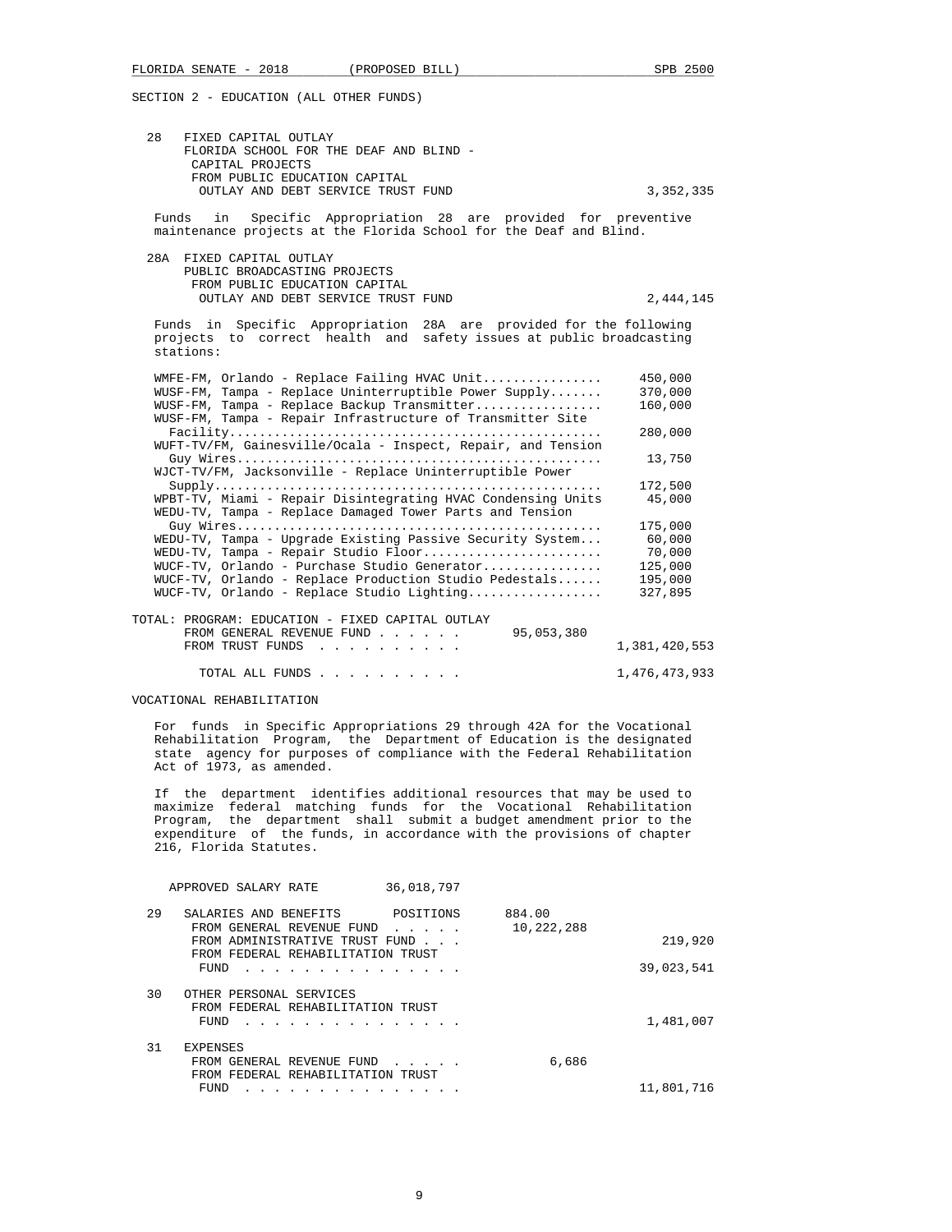| 32    | AID TO LOCAL GOVERNMENTS<br>GRANTS AND AIDS - ADULTS WITH DISABILITIES                                                                                                                                                                 |                    |  |
|-------|----------------------------------------------------------------------------------------------------------------------------------------------------------------------------------------------------------------------------------------|--------------------|--|
|       | <b>FUNDS</b><br>FROM GENERAL REVENUE FUND<br>7,151,567<br>.                                                                                                                                                                            |                    |  |
|       | From the funds in<br>Appropriation 32, recurring<br>Specific<br>provided for the following:                                                                                                                                            | funds are          |  |
|       | Adults with Disabilities - Helping People Succeed                                                                                                                                                                                      | 109,006            |  |
|       | Broward County Public Schools Adults with Disabilities                                                                                                                                                                                 | 800,000            |  |
|       | Daytona State College Adults with Disabilities Program                                                                                                                                                                                 | 70,000             |  |
|       | Flagler Adults with Disabilities Program                                                                                                                                                                                               | 535,892            |  |
|       | Gadsden Adults with Disabilities Program<br>Gulf Adults with Disabilities Program                                                                                                                                                      | 100,000<br>35,000  |  |
|       | Inclusive Transition and Employment Management Program                                                                                                                                                                                 | 750,000            |  |
|       | Jackson Adults with Disabilities Program                                                                                                                                                                                               | 1,019,247          |  |
|       | Leon Adults with Disabilities Program                                                                                                                                                                                                  | 225,000            |  |
|       | Miami-Dade Adults with Disabilities Program                                                                                                                                                                                            | 1,125,208          |  |
|       | Palm Beach Habilitation Center                                                                                                                                                                                                         | 225,000            |  |
|       | Sumter Adults with Disabilities Program                                                                                                                                                                                                | 42,500             |  |
|       | Tallahassee Community College Adults with Disabilities                                                                                                                                                                                 |                    |  |
|       |                                                                                                                                                                                                                                        | 25,000             |  |
|       | Taylor Adults with Disabilities Program<br>Wakulla Adults with Disabilities Program                                                                                                                                                    | 42,500<br>42,500   |  |
|       |                                                                                                                                                                                                                                        |                    |  |
|       | From the funds provided in Specific Appropriation 32, nonrecurring<br>funds are provided for the following:                                                                                                                            |                    |  |
|       |                                                                                                                                                                                                                                        |                    |  |
|       | Boca Raton Habilitation Center (Senate Form 1509)<br>Brevard Adults with Disabilities (Senate Form 1512)                                                                                                                               | 200,000<br>199,714 |  |
|       | Inclusive Transition and Employment Management Program                                                                                                                                                                                 |                    |  |
|       |                                                                                                                                                                                                                                        | 750,000            |  |
|       | Jacksonville School for Autism Supportive Transition and                                                                                                                                                                               |                    |  |
|       | Employment Placement Program (Senate Form 1657)                                                                                                                                                                                        | 250,000            |  |
|       | Pathways to Possibilities (Senate Form 1925)                                                                                                                                                                                           | 155,000            |  |
|       | The WOW Center (Senate Form 1505)<br>Manatee/Sarasota Adults with Disabilities Basic Education                                                                                                                                         | 350,000<br>100,000 |  |
|       |                                                                                                                                                                                                                                        |                    |  |
| Funds | Specific<br>Appropriation<br>provided<br>in<br>32                                                                                                                                                                                      | for<br>the         |  |
|       | Inclusive Transition and Employment Management Program (ITEM) shall                                                                                                                                                                    |                    |  |
|       | be used to provide young adults with disabilities who are between the                                                                                                                                                                  |                    |  |
|       | ages of 16 and 28 with transitional skills, education, and on-the-job<br>experience to allow them to acquire and retain permanent employment.                                                                                          |                    |  |
|       |                                                                                                                                                                                                                                        |                    |  |
| 33    | OPERATING CAPITAL OUTLAY<br>FROM FEDERAL REHABILITATION TRUST                                                                                                                                                                          |                    |  |
|       | <b>FUND</b><br>.                                                                                                                                                                                                                       | 580,986            |  |
|       |                                                                                                                                                                                                                                        |                    |  |
| 34    | SPECIAL CATEGORIES                                                                                                                                                                                                                     |                    |  |
|       | CONTRACTED SERVICES                                                                                                                                                                                                                    |                    |  |
|       | FROM GENERAL REVENUE FUND<br>1,167,838                                                                                                                                                                                                 |                    |  |
|       | FROM FEDERAL REHABILITATION TRUST                                                                                                                                                                                                      |                    |  |
|       | FUND<br>the contract of the contract of the contract of the contract of the contract of the contract of the contract of the contract of the contract of the contract of the contract of the contract of the contract of the contract o | 19,408,886         |  |
|       | From the funds in Specific Appropriation 34, \$549,823 in recurring<br>general revenue funds is provided for the High School High Tech Program.                                                                                        |                    |  |
| 35    | SPECIAL CATEGORIES                                                                                                                                                                                                                     |                    |  |
|       | GRANTS AND AIDS - INDEPENDENT LIVING<br>SERVICES                                                                                                                                                                                       |                    |  |
|       | FROM GENERAL REVENUE FUND<br>1,232,004                                                                                                                                                                                                 |                    |  |
|       | FROM FEDERAL REHABILITATION TRUST                                                                                                                                                                                                      |                    |  |
|       |                                                                                                                                                                                                                                        | 4,814,789          |  |
|       | FUND<br><u>.</u>                                                                                                                                                                                                                       |                    |  |
|       | Funds provided in Specific Appropriation 35 shall be allocated to                                                                                                                                                                      |                    |  |

 The State Plan for Independent Living may include provisions related to financial needs testing and financial participation of consumers, as agreed upon by all signatories to the plan.

that the Social Security reimbursements are available.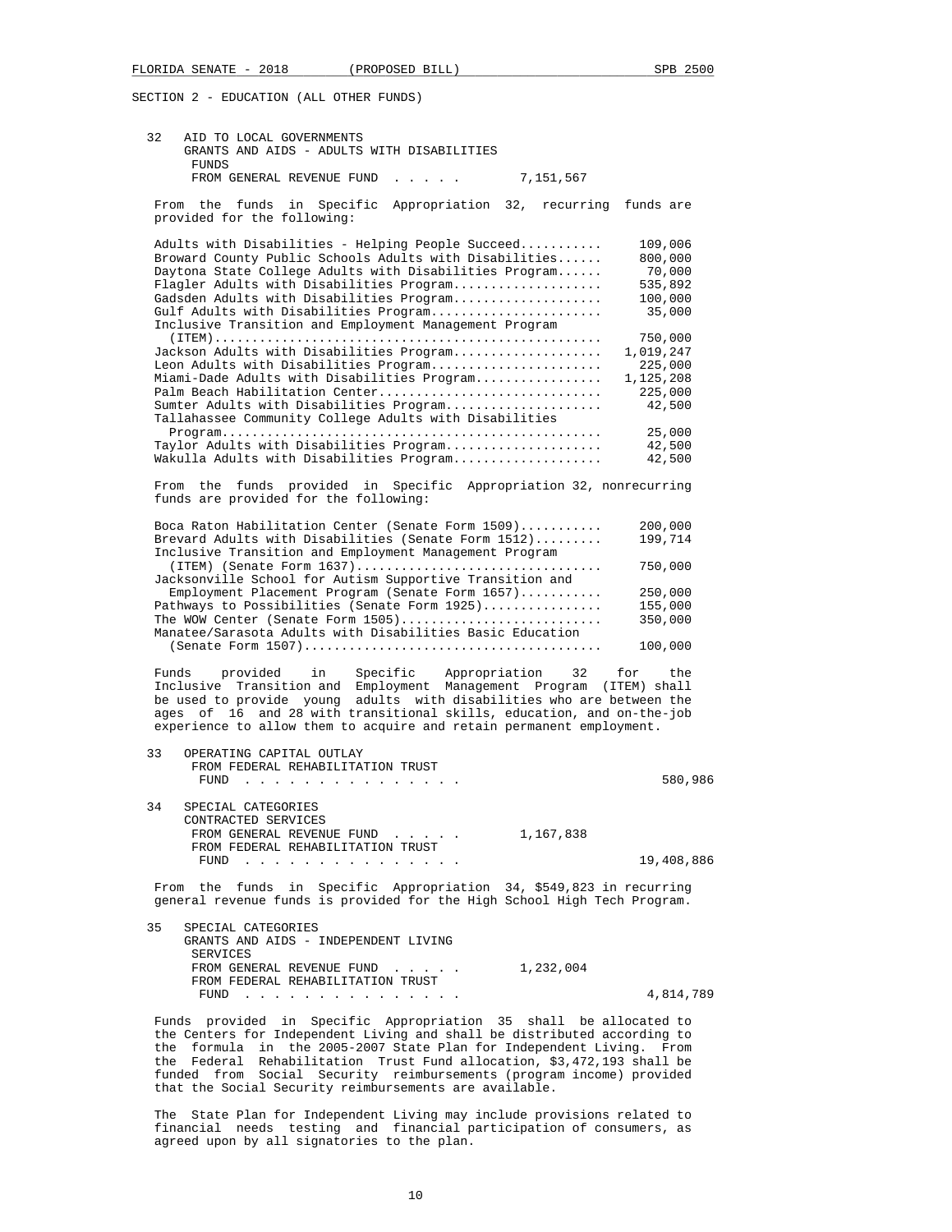|    | FLORIDA SENATE - 2018<br>(PROPOSED BILL)                                                                                                                                                                                                          |                     | SPB 2500             |
|----|---------------------------------------------------------------------------------------------------------------------------------------------------------------------------------------------------------------------------------------------------|---------------------|----------------------|
|    | SECTION 2 - EDUCATION (ALL OTHER FUNDS)                                                                                                                                                                                                           |                     |                      |
| 36 | SPECIAL CATEGORIES<br>PURCHASED CLIENT SERVICES<br>FROM GENERAL REVENUE FUND<br>FROM FEDERAL REHABILITATION TRUST<br>FUND                                                                                                                         | 31,226,986          | 94,090,741           |
| 37 | SPECIAL CATEGORIES<br>RISK MANAGEMENT INSURANCE<br>FROM FEDERAL REHABILITATION TRUST<br>FUND $\cdots$                                                                                                                                             |                     | 576,952              |
| 38 | SPECIAL CATEGORIES<br>TENANT BROKER COMMISSIONS<br>FROM FEDERAL REHABILITATION TRUST<br>FUND $\cdots$                                                                                                                                             |                     | 97,655               |
| 39 | SPECIAL CATEGORIES<br>TRANSFER TO DEPARTMENT OF MANAGEMENT<br>SERVICES - HUMAN RESOURCES SERVICES<br>PURCHASED PER STATEWIDE CONTRACT<br>FROM GENERAL REVENUE FUND<br>FROM ADMINISTRATIVE TRUST FUND<br>FROM FEDERAL REHABILITATION TRUST<br>FUND | 61,946              | 952<br>228,001       |
| 40 | DATA PROCESSING SERVICES<br>OTHER DATA PROCESSING SERVICES<br>FROM GENERAL REVENUE FUND<br>FROM FEDERAL REHABILITATION TRUST<br>FUND                                                                                                              | 154,316             | 515,762              |
| 41 | DATA PROCESSING SERVICES<br>EDUCATION TECHNOLOGY AND INFORMATION<br>SERVICES<br>FROM FEDERAL REHABILITATION TRUST<br>FUND $\cdots$                                                                                                                |                     | 230,423              |
| 42 | DATA PROCESSING SERVICES<br>NORTHWEST REGIONAL DATA CENTER (NWRDC)<br>FROM FEDERAL REHABILITATION TRUST<br>FUND $\cdots$                                                                                                                          |                     | 278,290              |
|    | 42A GRANTS AND AIDS TO LOCAL GOVERNMENTS AND<br>NONSTATE ENTITIES - FIXED CAPITAL OUTLAY<br>FACILITY REPAIRS MAINTENANCE AND<br>CONSTRUCTION<br>FROM GENERAL REVENUE FUND                                                                         | 55,000              |                      |
|    | The nonrecurring funds in Specific Appropriation 42A are provided to<br>renovate training space at the Corporation to Develop Communities of<br>Tampa (Senate Form 1522).                                                                         |                     |                      |
|    | TOTAL: VOCATIONAL REHABILITATION<br>FROM GENERAL REVENUE FUND<br>FROM TRUST FUNDS                                                                                                                                                                 | 51,278,631          | 173,349,621          |
|    | TOTAL POSITIONS<br>TOTAL ALL FUNDS                                                                                                                                                                                                                | 884.00              | 224,628,252          |
|    | BLIND SERVICES, DIVISION OF                                                                                                                                                                                                                       |                     |                      |
|    | APPROVED SALARY RATE<br>10,475,273                                                                                                                                                                                                                |                     |                      |
| 43 | SALARIES AND BENEFITS<br>POSITIONS<br>FROM GENERAL REVENUE FUND<br>FROM ADMINISTRATIVE TRUST FUND<br>FROM FEDERAL REHABILITATION TRUST<br>FUND $\cdots$ $\cdots$ $\cdots$ $\cdots$ $\cdots$ $\cdots$                                              | 289.75<br>4,457,513 | 354,625<br>9,891,942 |
| 44 | OTHER PERSONAL SERVICES<br>FROM GENERAL REVENUE FUND<br>FROM FEDERAL REHABILITATION TRUST<br>FUND $\cdots$                                                                                                                                        | 151,524             | 301,749              |
|    | FROM GRANTS AND DONATIONS TRUST<br>FUND $\cdots$                                                                                                                                                                                                  |                     | 10,441               |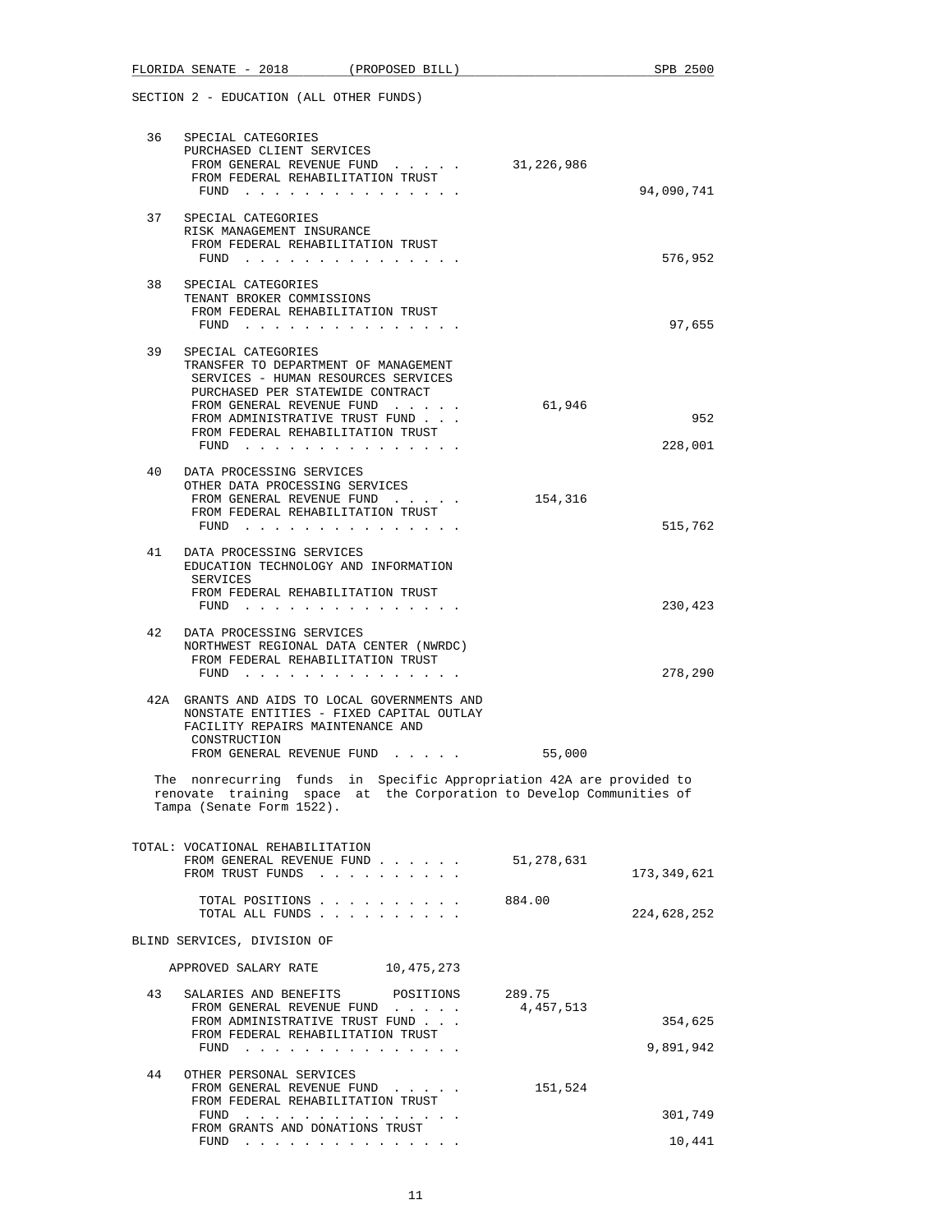|      | FLORIDA SENATE - 2018                                   |                                 | (PROPOSED BILL)                                            |                                                                   | SPB 2500   |
|------|---------------------------------------------------------|---------------------------------|------------------------------------------------------------|-------------------------------------------------------------------|------------|
|      | SECTION 2 - EDUCATION (ALL OTHER FUNDS)                 |                                 |                                                            |                                                                   |            |
|      |                                                         |                                 |                                                            |                                                                   |            |
| 45   | <b>EXPENSES</b>                                         |                                 | FROM GENERAL REVENUE FUND                                  | 415,191                                                           |            |
|      |                                                         |                                 | FROM ADMINISTRATIVE TRUST FUND                             |                                                                   | 40,774     |
|      |                                                         |                                 | FROM FEDERAL REHABILITATION TRUST                          |                                                                   |            |
|      |                                                         |                                 | FUND                                                       |                                                                   | 2,473,307  |
|      |                                                         | FROM GRANTS AND DONATIONS TRUST | FUND $\cdots$                                              |                                                                   | 44,395     |
|      |                                                         |                                 |                                                            |                                                                   |            |
| 46   | AID TO LOCAL GOVERNMENTS                                |                                 | GRANTS AND AIDS - COMMUNITY REHABILITATION                 |                                                                   |            |
|      | FACILITIES                                              |                                 | FROM GENERAL REVENUE FUND                                  | 847,347                                                           |            |
|      |                                                         |                                 | FROM FEDERAL REHABILITATION TRUST                          |                                                                   |            |
|      |                                                         |                                 | FUND                                                       |                                                                   | 4,522,207  |
| 47   | OPERATING CAPITAL OUTLAY                                |                                 |                                                            |                                                                   |            |
|      |                                                         |                                 | FROM GENERAL REVENUE FUND                                  | 54,294                                                            |            |
|      |                                                         |                                 | FROM FEDERAL REHABILITATION TRUST                          |                                                                   |            |
|      |                                                         |                                 | FUND                                                       |                                                                   | 235,198    |
| 48   | FOOD PRODUCTS                                           |                                 |                                                            |                                                                   |            |
|      |                                                         |                                 | FROM FEDERAL REHABILITATION TRUST                          |                                                                   |            |
|      |                                                         |                                 | FUND $\cdots$                                              |                                                                   | 200,000    |
|      |                                                         |                                 |                                                            |                                                                   |            |
| 49   | SPECIAL CATEGORIES<br>ACQUISITION OF MOTOR VEHICLES     |                                 |                                                            |                                                                   |            |
|      |                                                         |                                 | FROM FEDERAL REHABILITATION TRUST                          |                                                                   |            |
|      |                                                         |                                 | FUND $\cdots$ $\cdots$ $\cdots$ $\cdots$ $\cdots$ $\cdots$ |                                                                   | 100,000    |
|      |                                                         |                                 |                                                            |                                                                   |            |
| 50   | SPECIAL CATEGORIES<br>GRANTS AND AIDS - CLIENT SERVICES |                                 |                                                            |                                                                   |            |
|      |                                                         |                                 | FROM GENERAL REVENUE FUND                                  | 10,762,902                                                        |            |
|      |                                                         |                                 | FROM FEDERAL REHABILITATION TRUST                          |                                                                   |            |
|      |                                                         | FROM GRANTS AND DONATIONS TRUST | FUND $\cdots$                                              |                                                                   | 13,481,496 |
|      |                                                         |                                 | FUND                                                       |                                                                   | 252,746    |
|      |                                                         |                                 |                                                            |                                                                   |            |
| From |                                                         |                                 | revenue funds are provided for the following:              | the funds in Specific Appropriation 50, recurring general         |            |
|      |                                                         |                                 |                                                            | Blind Babies Successful Transition from Preschool to School.      | 2,438,004  |
|      |                                                         |                                 |                                                            |                                                                   | 200,000    |
|      |                                                         |                                 |                                                            | Florida Association of Agencies Serving the Blind                 | 500,000    |
|      |                                                         |                                 |                                                            | Lighthouse for the Blind - Miami                                  | 150,000    |
|      |                                                         |                                 |                                                            | Lighthouse for the Blind - Pasco/Hernando                         | 50,000     |
|      |                                                         |                                 | revenue funds are provided for the following:              | From the funds in Specific Appropriation 50, nonrecurring general |            |
|      |                                                         |                                 |                                                            | Blind Babies Successful Transition from Preschool to School       |            |
|      |                                                         |                                 |                                                            |                                                                   | 500,000    |
|      |                                                         |                                 | Florida Association of Agencies Serving the Blind          |                                                                   |            |
|      |                                                         |                                 |                                                            |                                                                   | 500,000    |
|      |                                                         |                                 |                                                            |                                                                   |            |
| 51   | SPECIAL CATEGORIES                                      |                                 |                                                            |                                                                   |            |
|      | CONTRACTED SERVICES                                     |                                 |                                                            |                                                                   |            |
|      |                                                         |                                 | FROM GENERAL REVENUE FUND                                  | 56,140                                                            |            |
|      |                                                         |                                 | FROM FEDERAL REHABILITATION TRUST<br>FUND $\cdots$         |                                                                   | 725,000    |
|      |                                                         |                                 |                                                            |                                                                   |            |
|      | 51A SPECIAL CATEGORIES                                  |                                 | GRANTS AND AIDS - INDEPENDENT LIVING                       |                                                                   |            |
|      | SERVICES                                                |                                 | FROM FEDERAL REHABILITATION TRUST                          |                                                                   |            |
|      |                                                         |                                 | FUND $\cdots$                                              |                                                                   | 35,000     |
|      |                                                         |                                 |                                                            |                                                                   |            |
| 52   | SPECIAL CATEGORIES                                      |                                 |                                                            |                                                                   |            |
|      | RISK MANAGEMENT INSURANCE                               |                                 | FROM GENERAL REVENUE FUND                                  | 72,552                                                            |            |
|      |                                                         |                                 | FROM FEDERAL REHABILITATION TRUST                          |                                                                   |            |
|      |                                                         |                                 | FUND                                                       |                                                                   | 203,939    |
|      |                                                         |                                 |                                                            |                                                                   |            |
| 53   | SPECIAL CATEGORIES<br>LIBRARY SERVICES                  |                                 |                                                            |                                                                   |            |
|      |                                                         |                                 |                                                            |                                                                   |            |

FROM GENERAL REVENUE FUND . . . . . 89,735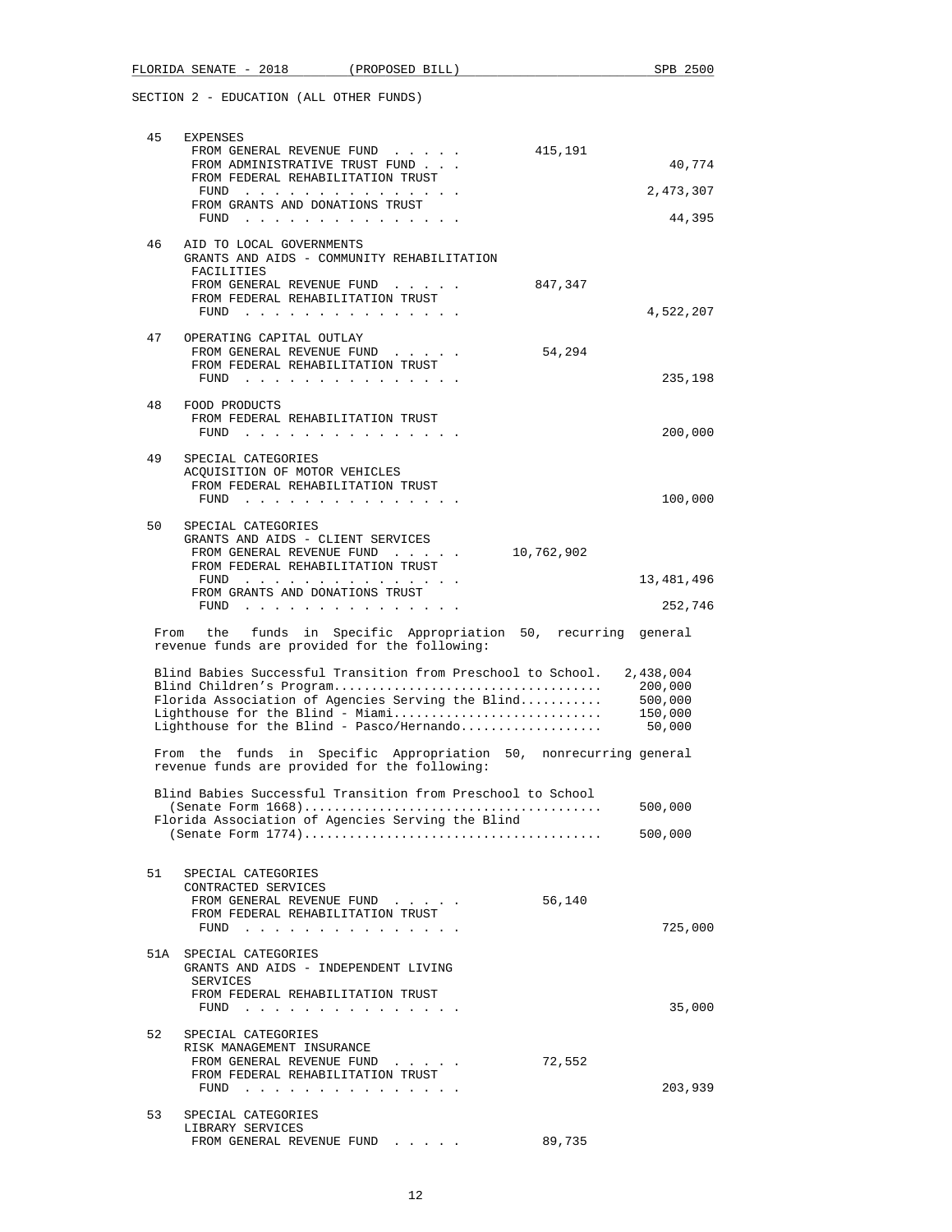| FLORIDA SENATE - 2018 (PROPOSED BILL)                                                                                                                                                                                                                                     | SPB 2500        |
|---------------------------------------------------------------------------------------------------------------------------------------------------------------------------------------------------------------------------------------------------------------------------|-----------------|
| SECTION 2 - EDUCATION (ALL OTHER FUNDS)                                                                                                                                                                                                                                   |                 |
| FROM GRANTS AND DONATIONS TRUST                                                                                                                                                                                                                                           |                 |
| FUND<br>. The contract of the contract of the contract of the contract of the contract of the $\mathcal{A}_\mathcal{A}$                                                                                                                                                   | 100,000         |
| From the funds in Specific Appropriation 53, \$50,000 in recurring<br>general revenue funds is provided for the Braille & Talking Book<br>Library.                                                                                                                        |                 |
| 54<br>SPECIAL CATEGORIES<br>VENDING STANDS - EQUIPMENT AND SUPPLIES<br>FROM FEDERAL REHABILITATION TRUST                                                                                                                                                                  |                 |
| FUND $\cdots$<br>FROM GRANTS AND DONATIONS TRUST                                                                                                                                                                                                                          | 6,177,345       |
| FUND $\cdots$                                                                                                                                                                                                                                                             | 595,000         |
| 55<br>SPECIAL CATEGORIES<br>TENANT BROKER COMMISSIONS<br>FROM FEDERAL REHABILITATION TRUST                                                                                                                                                                                |                 |
| FUND $\cdots$                                                                                                                                                                                                                                                             | 18,158          |
| 56<br>SPECIAL CATEGORIES<br>TRANSFER TO DEPARTMENT OF MANAGEMENT<br>SERVICES - HUMAN RESOURCES SERVICES<br>PURCHASED PER STATEWIDE CONTRACT<br>FROM GENERAL REVENUE FUND<br>3,577<br>FROM ADMINISTRATIVE TRUST FUND<br>FROM FEDERAL REHABILITATION TRUST<br>FUND $\cdots$ | 2,779<br>89,063 |
| 57<br>DATA PROCESSING SERVICES<br>DATA PROCESSING ASSESSMENT - AGENCY FOR<br>STATE TECHNOLOGY<br>FROM FEDERAL REHABILITATION TRUST<br>FUND $\cdots$                                                                                                                       | 311             |
| 58<br>DATA PROCESSING SERVICES<br>OTHER DATA PROCESSING SERVICES<br>FROM FEDERAL REHABILITATION TRUST<br>FUND                                                                                                                                                             | 686,842         |
| 59<br>DATA PROCESSING SERVICES<br>EDUCATION TECHNOLOGY AND INFORMATION<br>SERVICES<br>FROM FEDERAL REHABILITATION TRUST                                                                                                                                                   |                 |
| FUND $\cdots$                                                                                                                                                                                                                                                             | 227,844         |
| 60<br>DATA PROCESSING SERVICES<br>NORTHWEST REGIONAL DATA CENTER (NWRDC)<br>FROM FEDERAL REHABILITATION TRUST<br>$FUND$                                                                                                                                                   | 320,398         |
| 60A GRANTS AND AIDS TO LOCAL GOVERNMENTS AND<br>NONSTATE ENTITIES - FIXED CAPITAL OUTLAY<br>FACILITY REPAIRS MAINTENANCE AND<br>CONSTRUCTION                                                                                                                              |                 |
| FROM GENERAL REVENUE FUND<br>500,000                                                                                                                                                                                                                                      |                 |
| The nonrecurring funds in Specific Appropriation 60A are provided for<br>the facility at the Lighthouse for the Blind and Visually Impaired in<br>Pasco County (Senate Form 1878).                                                                                        |                 |
| TOTAL: BLIND SERVICES, DIVISION OF<br>FROM GENERAL REVENUE FUND<br>17,410,775<br>FROM TRUST FUNDS                                                                                                                                                                         | 41,090,559      |
| TOTAL POSITIONS<br>289.75<br>TOTAL ALL FUNDS                                                                                                                                                                                                                              | 58,501,334      |
| PROGRAM: PRIVATE COLLEGES AND UNIVERSITIES                                                                                                                                                                                                                                |                 |
| Prior to the disbursement of funds from Specific Appropriations 61, 63<br>through 65, and 66A, each institution shall submit a proposed<br>expenditure plan to the Department of Education pursuant to the<br>requirements of section 1011.521, Florida Statutes.         |                 |

 Institutions receiving funds from Specific Appropriations 62, 63, and 66 must submit an annual report to the Department of Education detailing the following metrics for Florida resident students: entrance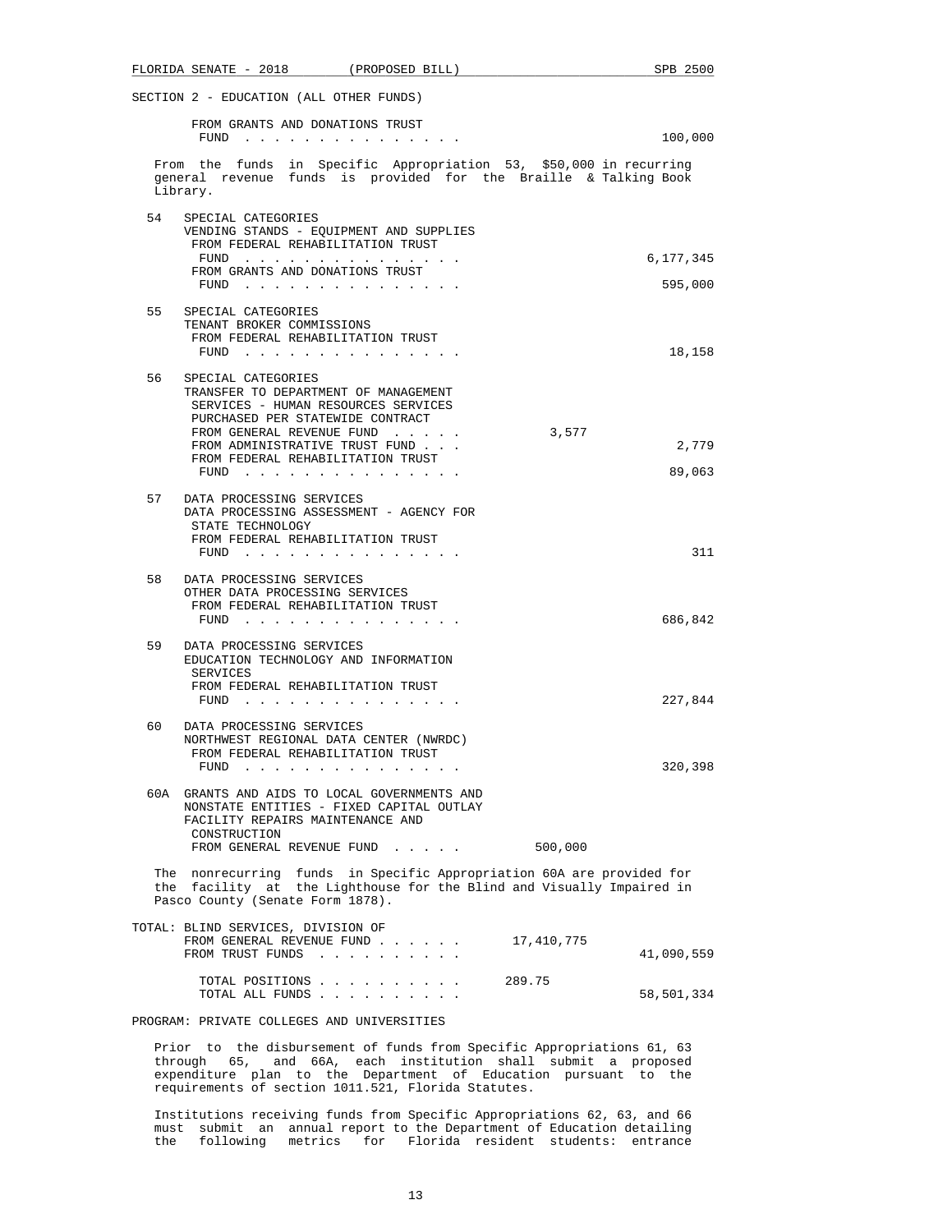requirements for the year; percentage of students receiving Pell Grants, Bright Futures, and other academic aid; graduation rates; job placement rates; and iob placement rates in-field up to 120 days past graduation. and job placement rates in-field up to 120 days past graduation. The report shall also include information for each institution on the total federal loan amounts disbursed and the total number of students who received federal loans. The report must be submitted by September 1, 2018, and reflect prior academic year statistics.

 61 SPECIAL CATEGORIES GRANTS AND AIDS - MEDICAL TRAINING AND SIMULATION LABORATORY FROM GENERAL REVENUE FUND . . . . . 4,000,000

 From the funds in Specific Appropriation 61, \$3,500,000 in recurring funds and \$500,000 in nonrecurring funds are provided for the University of Miami Medical Training and Simulation Laboratory (Senate Form 1508).

 62 SPECIAL CATEGORIES ABLE GRANTS (ACCESS TO BETTER LEARNING AND EDUCATION) FROM GENERAL REVENUE FUND . . . . . 6,338,500

 Funds in Specific Appropriation 62 are provided to support 1,811 qualified Florida resident students at \$3,500 per student for tuition assistance pursuant to section 1009.891, Florida Statutes.

 The Office of Student Financial Assistance may prorate the award in the second term and provide a lesser amount if the funds appropriated are insufficient to provide a full award to all eligible students. The Office of Student Financial Assistance may also reallocate funds between institutions if an eligible institution fails to reach its 2018-2019 enrollment.

 63 SPECIAL CATEGORIES GRANTS AND AIDS - HISTORICALLY BLACK PRIVATE COLLEGES FROM GENERAL REVENUE FUND . . . . . 13,522,543

 From the funds in Specific Appropriation 63, \$10,421,685 in recurring funds is provided for the following and shall only be expended for student access and retention or direct instruction purposes:

| Bethune-Cookman University  | 3,960,111 |
|-----------------------------|-----------|
|                             | 2,929,526 |
| Florida Memorial University | 3,532,048 |

 In addition, \$1,275,000 in recurring funds is provided for the following:

| Bethune-Cookman University                 |         |
|--------------------------------------------|---------|
| Small, Women and Minority-Owned Businesses | 75,000  |
| Edward Waters College                      |         |
|                                            |         |
| Florida Memorial University                |         |
|                                            | 200,000 |

 From the funds in Specific Appropriation 63, \$719,858 in recurring funds is allocated for library resources and shall be used for the purchase of books, electronic library resources, online journals, other related library materials and other technology upgrades needed to support institutional academic programs pursuant to section 1006.59, Florida Statutes. The funds for library resources shall be allocated equally among Bethune-Cookman University, Edward-Waters College, and Florida Memorial University.

 From the funds in Specific Appropriation 63, nonrecurring funds are provided for the following:

Florida Memorial University - Technology Learning

| riorida memorial oniversity - lechnology hearning    |         |
|------------------------------------------------------|---------|
| Opportunities (TLO) for the Local Workforce          |         |
|                                                      | 500,000 |
| Edward Waters College - College Promise Program      |         |
|                                                      | 356,000 |
| Bethune-Cookman University Petrock College of Health |         |
| Science (Senate Form 1488)                           | 250,000 |
|                                                      |         |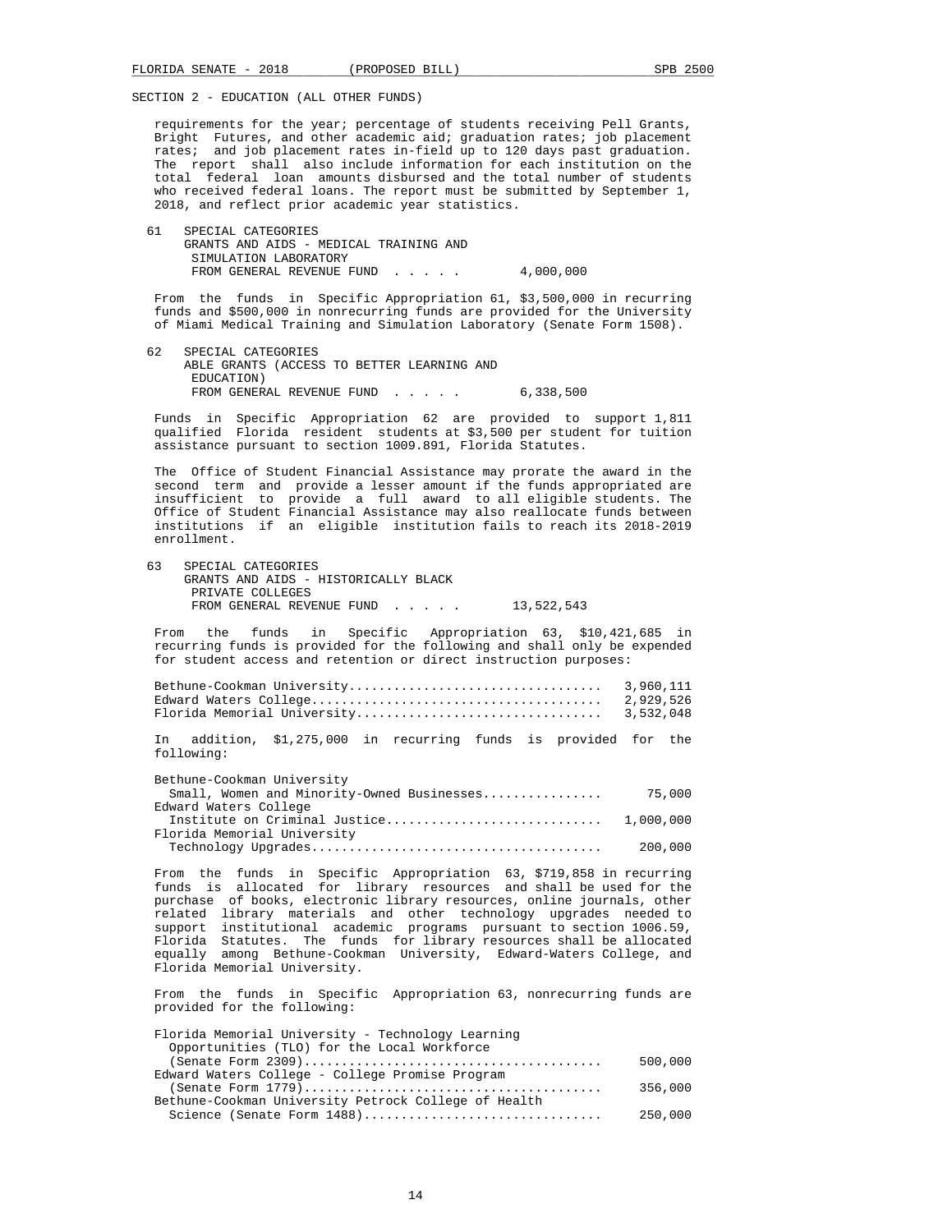| 64   | SPECIAL CATEGORIES<br>GRANTS AND AIDS - ACADEMIC PROGRAM<br>CONTRACTS                                                                                                                                                                                                                                                                                                                     |         |                    |
|------|-------------------------------------------------------------------------------------------------------------------------------------------------------------------------------------------------------------------------------------------------------------------------------------------------------------------------------------------------------------------------------------------|---------|--------------------|
|      | FROM GENERAL REVENUE FUND                                                                                                                                                                                                                                                                                                                                                                 | 250,000 |                    |
|      | From the funds in Specific Appropriation 64, recurring funds are<br>provided for tuition scholarships for Florida residents enrolled in<br>Beacon College.                                                                                                                                                                                                                                |         |                    |
| 65   | SPECIAL CATEGORIES<br>GRANTS AND AIDS - PRIVATE COLLEGES AND<br>UNIVERSITIES<br>FROM GENERAL REVENUE FUND 5,375,000                                                                                                                                                                                                                                                                       |         |                    |
|      | From the funds in Specific Appropriation 65, recurring funds are<br>provided for the following:                                                                                                                                                                                                                                                                                           |         |                    |
|      | Jacksonville University - EPIC                                                                                                                                                                                                                                                                                                                                                            |         | 2,000,000          |
|      | From the funds in Specific Appropriation 65, nonrecurring funds are<br>provided for the following:                                                                                                                                                                                                                                                                                        |         |                    |
|      | St. Thomas University School of Law - Human Trafficking<br>Academy (Senate Form 1755)<br>Stetson University-DaVinci Literacy Arts for Title I<br>Schools (Senate Form 1679)                                                                                                                                                                                                               |         | 175,000<br>200,000 |
| 66 — | SPECIAL CATEGORIES<br>FLORIDA RESIDENT ACCESS GRANT<br>FROM GENERAL REVENUE FUND 136,815,000                                                                                                                                                                                                                                                                                              |         |                    |
|      | Funds in Specific Appropriation 66 are provided to support 39,090<br>qualified Florida resident students at \$3,500 per student for tuition<br>assistance pursuant to section 1009.89, Florida Statutes.                                                                                                                                                                                  |         |                    |
|      | The Office of Student Financial Assistance may prorate the award in the<br>second term and provide a lesser amount if the funds appropriated are<br>insufficient to provide a full award to all eligible students. The<br>Office of Student Financial Assistance may also reallocate funds between<br>institutions if an eligible institution fails to reach its 2018-2019<br>enrollment. |         |                    |
| 66A  | SPECIAL CATEGORIES<br>GRANTS AND AIDS - NOVA SOUTHEASTERN<br>UNIVERSITY - HEALTH PROGRAMS<br>FROM GENERAL REVENUE FUND                                                                                                                                                                                                                                                                    | 250,000 |                    |

 The nonrecurring funds in Specific Appropriation 66A are provided to support Florida residents enrolled in the Osteopathic Medicine, Optometry, Pharmacy, and Nursing programs at Nova Southeastern University (Senate Form 1365). The university shall submit student enrollment information, by program, to the Department of Education prior to January 1, 2019.

 66B SPECIAL CATEGORIES GRANTS AND AIDS - LECOM / FLORIDA - HEALTH PROGRAMS FROM GENERAL REVENUE FUND . . . . . 2,116,907

 From the funds in Specific Appropriation 66B, \$1,691,010 in recurring funds and \$425,897 in nonrecurring funds shall be used to support Florida residents who are enrolled in the Osteopathic Medicine or the Pharmacy Program at the Lake Erie College of Osteopathic Medicine/Bradenton (Senate Form 1498). The college shall submit enrollment information for Florida residents to the Department of Education prior to January 1, 2019.

- 66C GRANTS AND AIDS TO LOCAL GOVERNMENTS AND NONSTATE ENTITIES - FIXED CAPITAL OUTLAY FACILITY REPAIRS MAINTENANCE AND CONSTRUCTION FROM GENERAL REVENUE FUND . . . . . 3,900,000
- The nonrecurring funds in Specific Appropriation 66C are provided for the following: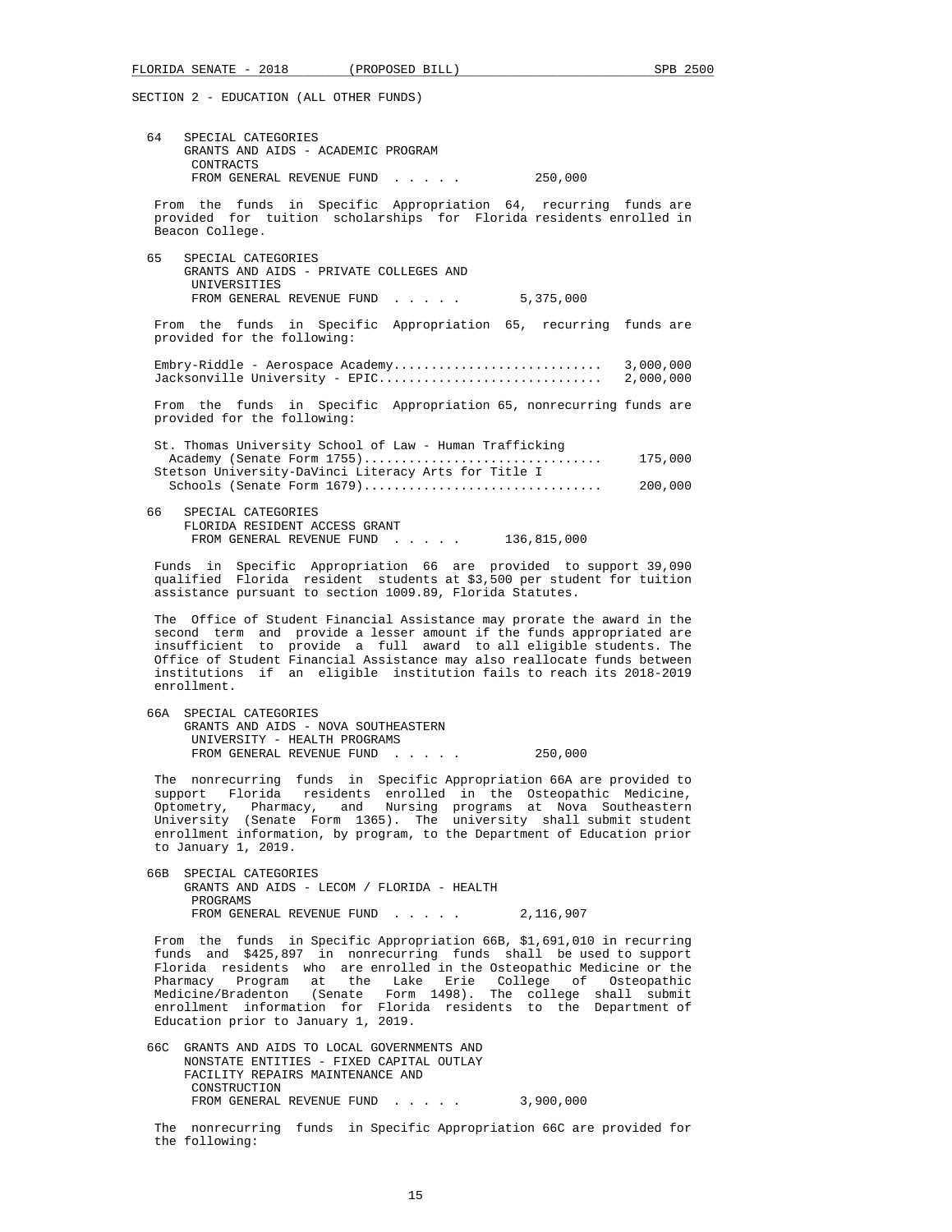| Saint Leo University/Florida Hospital Wellness Center<br>Florida Memorial University - Multi-Purpose Track & Field<br>FIT - Center for Manufacturing and Innovative Design (CAMID)<br>Embry-Riddle Aeronautical University Unmanned Autonomous<br>Systems Facility (Senate Form 2063)<br>Embry-Riddle Applied Aviation and Engineering Research | 2,000,000<br>250,000<br>450,000<br>100,000 |
|-------------------------------------------------------------------------------------------------------------------------------------------------------------------------------------------------------------------------------------------------------------------------------------------------------------------------------------------------|--------------------------------------------|
| Hanger (Senate Form 2065)                                                                                                                                                                                                                                                                                                                       | 100,000                                    |
| Flagler College-Hotel Ponce de Leon Disaster Recovery                                                                                                                                                                                                                                                                                           | 1,000,000                                  |
| TOTAL: PROGRAM: PRIVATE COLLEGES AND UNIVERSITIES<br>FROM GENERAL REVENUE FUND<br>172,567,950                                                                                                                                                                                                                                                   |                                            |
| TOTAL ALL FUNDS                                                                                                                                                                                                                                                                                                                                 | 172,567,950                                |
| OFFICE OF STUDENT FINANCIAL ASSISTANCE                                                                                                                                                                                                                                                                                                          |                                            |
| PROGRAM: STUDENT FINANCIAL AID PROGRAM - STATE                                                                                                                                                                                                                                                                                                  |                                            |
| 67<br>SPECIAL CATEGORIES<br>GRANTS AND AIDS - BENACOUISTO SCHOLARSHIP<br>PROGRAM<br>FROM GENERAL REVENUE FUND 15,808,320                                                                                                                                                                                                                        |                                            |
| 68<br>SPECIAL CATEGORIES<br>FIRST GENERATION IN COLLEGE MATCHING GRANT<br>PROGRAM<br>FROM GENERAL REVENUE FUND<br>10,617,326                                                                                                                                                                                                                    |                                            |
| From the funds in Specific Appropriation 68, \$2,654,332 shall be                                                                                                                                                                                                                                                                               |                                            |

 From the funds in Specific Appropriation 68, \$2,654,332 shall be allocated to First Generation in College Matching Grant Programs at Florida colleges for need-based financial assistance as provided in section 1009.701, Florida Statutes. If required matching funds are not raised by participating Florida colleges or state universities by December 1, 2018, the remaining funds shall be reallocated to First Generation in College Matching Grant Programs at Florida colleges or state universities that have remaining unmatched private contributions.

| 69 | SPECIAL CATEGORIES<br>PREPAID TUITION SCHOLARSHIPS<br>FROM GENERAL REVENUE FUND 7,000,000                                                                   |           |           |
|----|-------------------------------------------------------------------------------------------------------------------------------------------------------------|-----------|-----------|
| 70 | SPECIAL CATEGORIES<br>FLORIDA ABLE, INCORPORATED<br>FROM GENERAL REVENUE FUND                                                                               | 2,166,000 |           |
| 71 | SPECIAL CATEGORIES<br>GRANTS AND AIDS - MINORITY TEACHER<br>SCHOLARSHIP PROGRAM<br>FROM GENERAL REVENUE FUND                                                | 917,798   |           |
| 72 | SPECIAL CATEGORIES<br>GRANTS AND AID - NURSING STUDENT LOAN<br>REIMBURSEMENT/ SCHOLARSHIPS<br>FROM NURSING STUDENT LOAN<br>FORGIVENESS TRUST FUND           |           | 1,233,006 |
|    | 73 FINANCIAL ASSISTANCE PAYMENTS<br>MARY MCLEOD BETHUNE SCHOLARSHIP<br>FROM GENERAL REVENUE FUND<br>FROM STATE STUDENT FINANCIAL<br>ASSISTANCE TRUST FUND   | 160,500   | 160,500   |
|    | 74 FINANCIAL ASSISTANCE PAYMENTS<br>STUDENT FINANCIAL AID<br>FROM GENERAL REVENUE FUND 212,831,187<br>FROM STATE STUDENT FINANCIAL<br>ASSISTANCE TRUST FUND |           | 97,099    |
|    | From the funds in Specific Appropriations 5 and 74, the sum of<br>\$277,501,071 is provided pursuant to the following quidelines:                           |           |           |

Florida Student Assistance Grant - Public Full & Part Time.. 231,411,174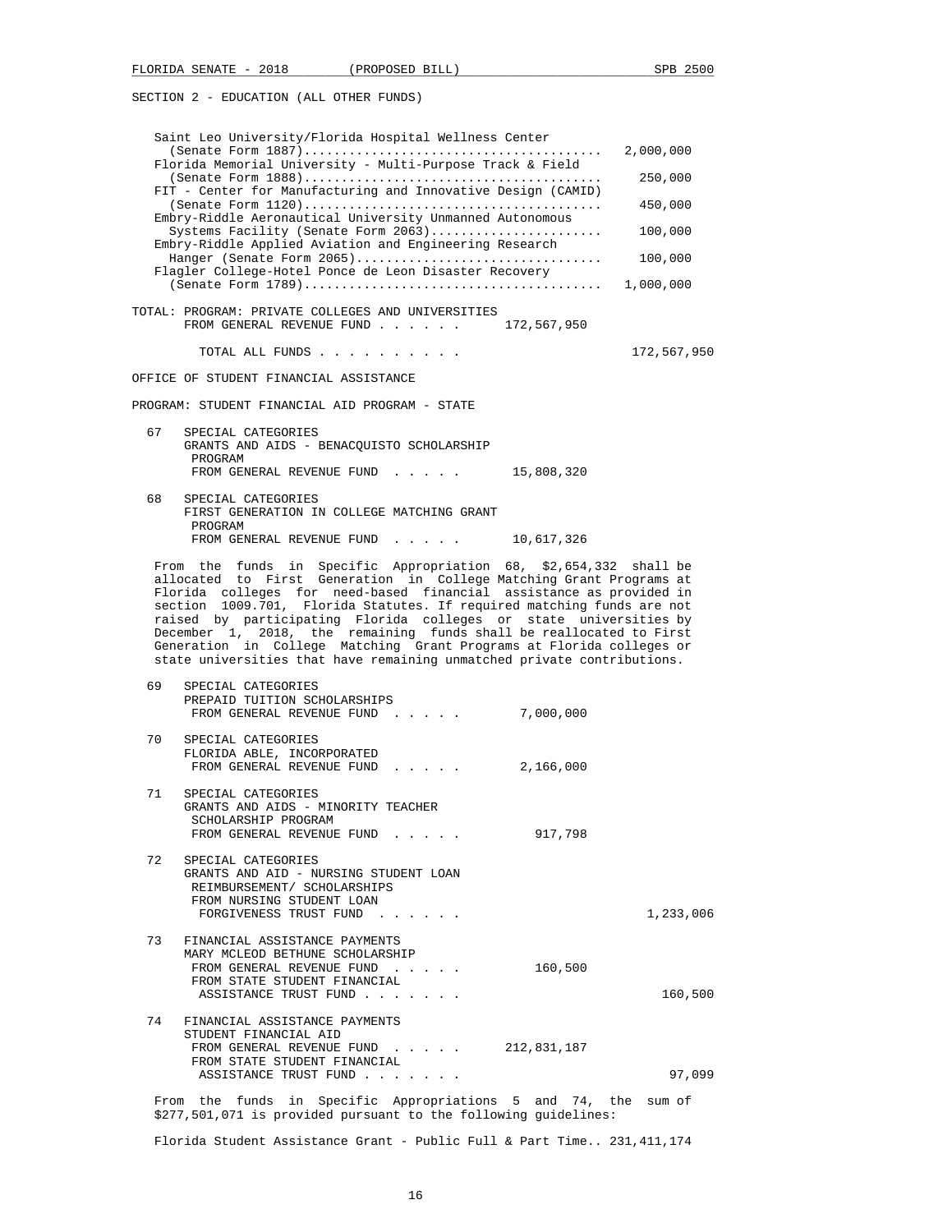| Florida Student Assistance Grant - Postsecondary    | 9,698,256                                                                             |
|-----------------------------------------------------|---------------------------------------------------------------------------------------|
| Florida Student Assistance Grant - Career Education | 2,963,356                                                                             |
| Children/Spouses of Deceased/Disabled Veterans      | 6,278,390                                                                             |
|                                                     | 1,569,922                                                                             |
|                                                     | 256,747                                                                               |
|                                                     | Florida Student Assistance Grant - Private 25,323,226<br>Rosewood Family Scholarships |

 From the funds in Specific Appropriation 74, \$1,000,000 in recurring general revenue funds is provided for the Honorably Discharged Graduate Assistance Program. These funds are provided for supplemental need-based veteran educational benefits. Funds shall be used to assist in the payment of living expenses during holiday and semester breaks for active duty and honorably discharged members of the Armed Forces who served on or after September 11, 2001. To ensure students in both public and private institutions have an opportunity to receive funding, allocations to institutions shall be prorated based on the number of total eligible students at eligible institutions.

 From the funds provided in Specific Appropriations 5 and 74, the maximum grant to any student from the Florida Public, Private, Career Education, and Postsecondary Assistance Grant Programs shall be \$2,610.

 Institutions that received state funds in Fiscal Year 2017-2018 for student scholarships or grants administered by the Office of Student Financial Assistance shall submit the following two reports in a format prescribed by the Department of Education by December 1, 2018: 1) A report of federal loan information, including the total federal loan amounts disbursed and total number of students who received federal loans; and 2) a report of student level data for all grants, scholarships, and awards to students who applied for and/or received state-funded tuition assistance and aid.

 From the funds provided in Specific Appropriation 74, \$250,000 in nonrecurring funds from the General Revenue Fund is provided for Earn to Learn Florida (Senate Form 1183).

| 75. | FINANCIAL ASSISTANCE PAYMENTS          |        |        |
|-----|----------------------------------------|--------|--------|
|     | JOSE MARTI SCHOLARSHIP CHALLENGE GRANT |        |        |
|     | FROM GENERAL REVENUE FUND              | 50,000 |        |
|     | FROM STATE STUDENT FINANCIAL           |        |        |
|     | ASSISTANCE TRUST FUND                  |        | 74.000 |
|     |                                        |        |        |

| FINANCIAL ASSISTANCE PAYMENTS          |           |
|----------------------------------------|-----------|
| TRANSFER TO THE FLORIDA EDUCATION FUND |           |
| FROM GENERAL REVENUE FUND              | 3,500,000 |

 From the funds appropriated in Specific Appropriation 76, \$500,000 in nonrecurring funds is provided for transfer to the Florida Education Fund for the McKnight Doctoral Fellowship Program (Senate Form 2292).

| TOTAL: PROGRAM: STUDENT FINANCIAL AID PROGRAM - STATE<br>253,051,131<br>FROM GENERAL REVENUE FUND<br>FROM TRUST FUNDS | 1,564,605   |
|-----------------------------------------------------------------------------------------------------------------------|-------------|
|                                                                                                                       |             |
| TOTAL ALL FUNDS                                                                                                       | 254,615,736 |
| PROGRAM: STUDENT FINANCIAL AID PROGRAM - FEDERAL                                                                      |             |
| 77<br>FINANCIAL ASSISTANCE PAYMENTS<br>STUDENT FINANCIAL AID<br>FROM FEDERAL GRANTS TRUST FUND                        | 100,000     |
| 78<br>FINANCIAL ASSISTANCE PAYMENTS<br>TRANSFER DEFAULT FEES TO THE STUDENT LOAN<br>GUARANTY RESERVE TRUST FUND       |             |

| FUND                                                                        | 5,000   |
|-----------------------------------------------------------------------------|---------|
| TOTAL: PROGRAM: STUDENT FINANCIAL AID PROGRAM - FEDERAL<br>FROM TRUST FUNDS | 105,000 |
| TOTAL ALL FUNDS                                                             | 105,000 |

FROM STUDENT LOAN OPERATING TRUST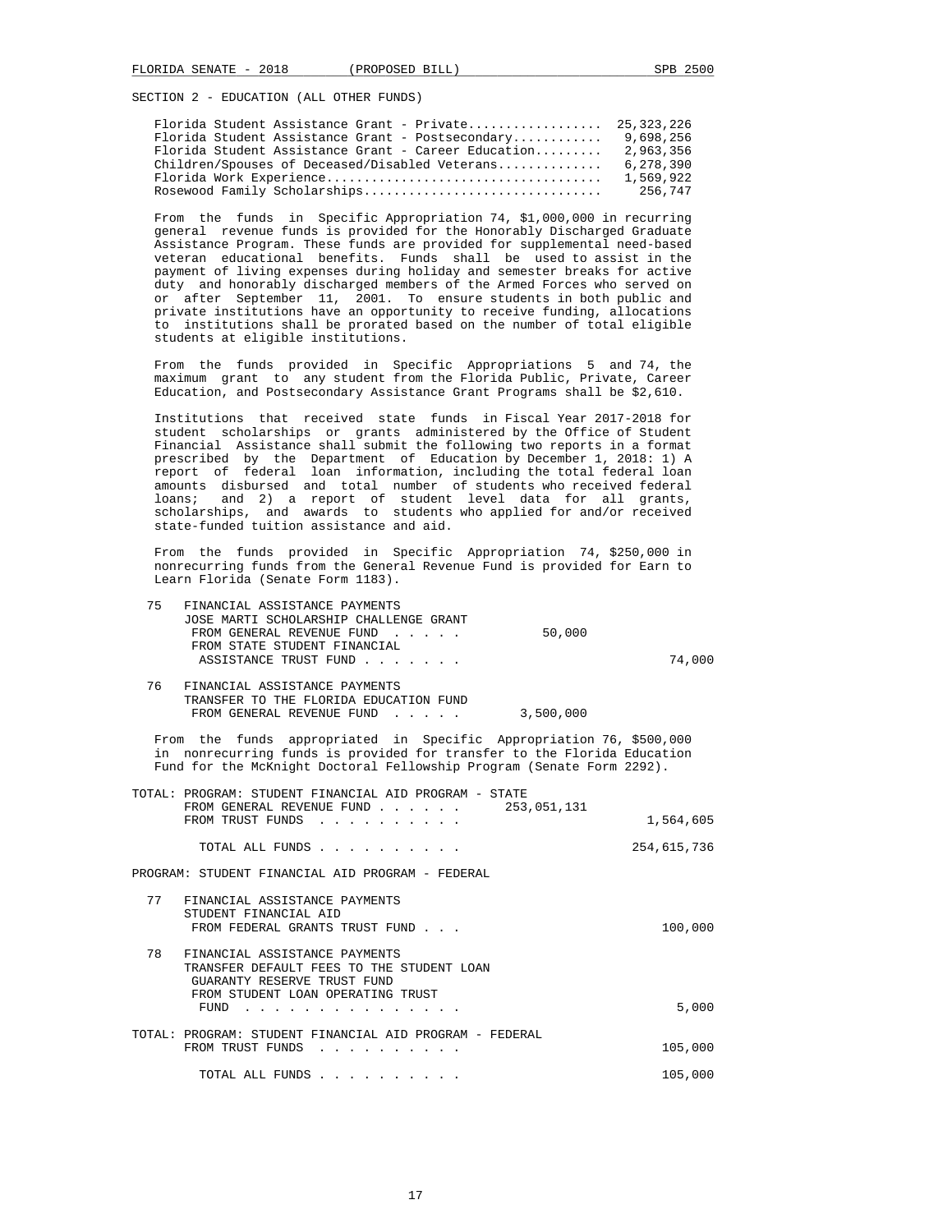#### EARLY LEARNING

## PROGRAM: EARLY LEARNING SERVICES

 From the funds in Specific Appropriations 79 through 91A, any expenditure from the Temporary Assistance for Needy Families (TANF) Block Grant must be expended in accordance with the requirements and limitations of Part A of Title IV of the Social Security Act, as amended, or any other applicable federal requirement or limitation. Before any funds are released by the Department of Children and Families, each provider shall identify the number of clients to be served and certify their eligibility under Part A of Title IV of the Social Security Act. Funds may not be released for services to any clients except those so identified and certified.

 The agency head or a designee shall certify that controls are in place to ensure that such funds are expended in accordance with the requirements and limitations of federal law and that reporting requirements of federal law are met. It shall be the responsibility of any entity to which such funds are appropriated to obtain the required certification prior to any expenditure of funds.

APPROVED SALARY RATE 5,780,949

| 79 | POSITIONS<br>SALARIES AND BENEFITS<br>FROM GENERAL REVENUE FUND<br>FROM CHILD CARE AND DEVELOPMENT<br>BLOCK GRANT TRUST FUND                                                                                 | 99.00<br>4,361,894 | 3,589,407               |
|----|--------------------------------------------------------------------------------------------------------------------------------------------------------------------------------------------------------------|--------------------|-------------------------|
| 80 | OTHER PERSONAL SERVICES<br>FROM GENERAL REVENUE FUND<br>FROM CHILD CARE AND DEVELOPMENT<br>BLOCK GRANT TRUST FUND<br>and the contract of the con-                                                            | 52,078             | 90,414                  |
| 81 | <b>EXPENSES</b><br>FROM GENERAL REVENUE FUND<br>FROM CHILD CARE AND DEVELOPMENT<br>BLOCK GRANT TRUST FUND<br>FROM WELFARE TRANSITION TRUST FUND.                                                             | 713,621            | 868,048<br>265,163      |
| 82 | OPERATING CAPITAL OUTLAY<br>FROM GENERAL REVENUE FUND<br>FROM CHILD CARE AND DEVELOPMENT<br>BLOCK GRANT TRUST FUND                                                                                           | 5,785              | 15,000                  |
| 83 | SPECIAL CATEGORIES<br>GRANTS AND AIDS - CONTRACTED SERVICES<br>FROM GENERAL REVENUE FUND<br>FROM CHILD CARE AND DEVELOPMENT<br>BLOCK GRANT TRUST FUND<br>FROM FEDERAL GRANTS TRUST FUND                      | 1,117,888          | 1,752,885<br>225,000    |
| 84 | SPECIAL CATEGORIES<br>GRANTS AND AIDS - PARTNERSHIP FOR SCHOOL<br>READINESS<br>FROM GENERAL REVENUE FUND<br>FROM CHILD CARE AND DEVELOPMENT<br>BLOCK GRANT TRUST FUND<br>FROM WELFARE TRANSITION TRUST FUND. | 4, 211, 847        | 31,500,000<br>1,400,000 |
|    | From the funds provided in Specific Appropriation 84, the following<br>are funded with nonrecurring general revenue funds that<br>allocated as follows:                                                      |                    | shall be                |
|    | Books to Babies Pilot Project (Senate Form 2305)                                                                                                                                                             |                    | 100,000                 |
|    | Hillsborough Mind in the Making Family Engagement & Training                                                                                                                                                 |                    | 103,000                 |
|    | Linking Educational Assets for Readiness Now (LEARN)                                                                                                                                                         |                    | 200,000                 |
|    | Little Havana Activities and Nutrition Centers Child Care<br>$Program$ (Senate Form $1331)$<br>Preschool Emergency Alert Response Learning System (PEARLS)                                                   |                    | 57,080                  |
|    | Riviera Beach Early Learning to Kindergarten Pilot                                                                                                                                                           |                    | 800,000                 |
|    |                                                                                                                                                                                                              |                    | 500,000                 |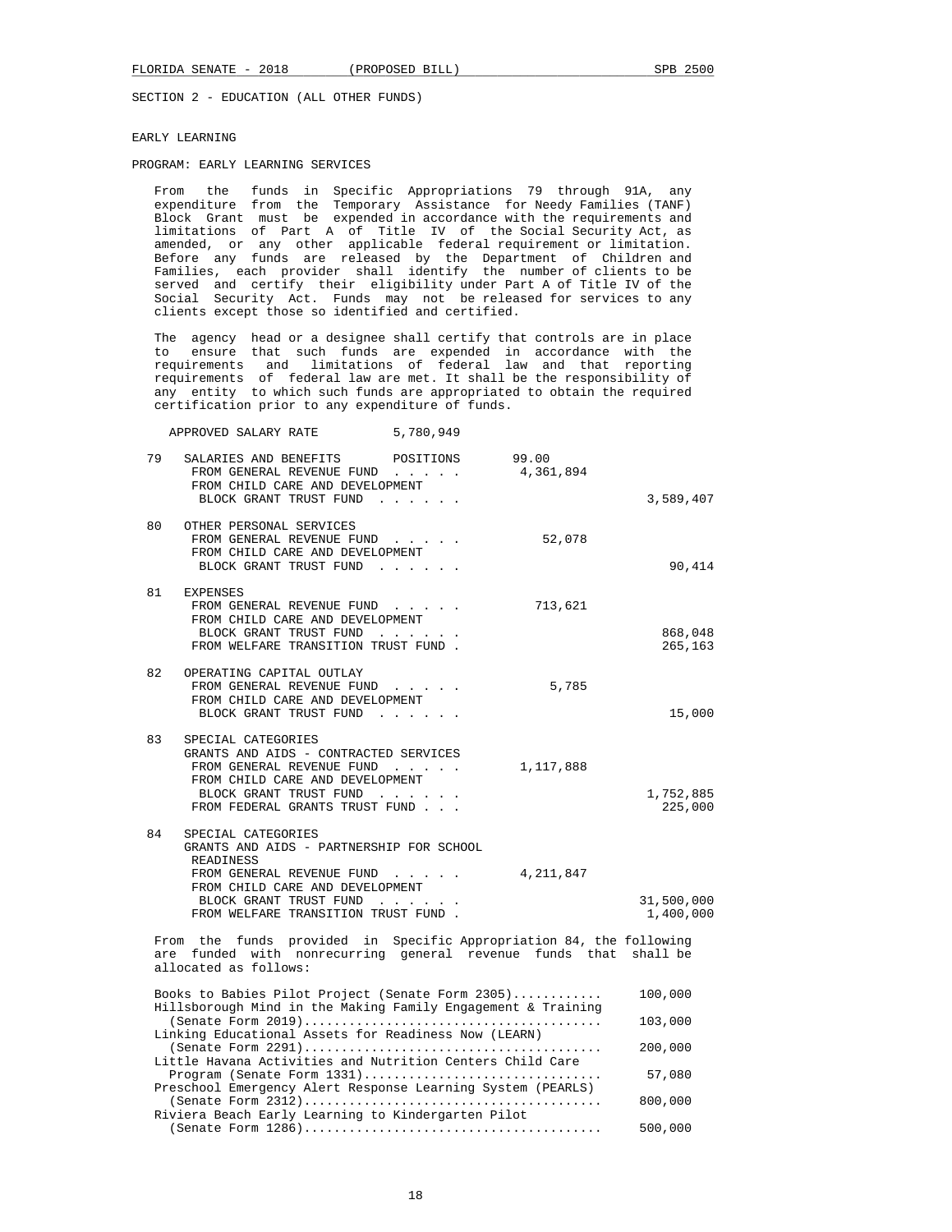From the funds in Specific Appropriation 84, \$3,000,000 in recurring funds and \$7,000,000 in nonrecurring funds from the Child Care and Development Block Grant Trust Fund are provided for the Teacher Education and Compensation Helps Program (T.E.A.C.H.) as provided in section 1002.95, Florida Statutes.

 From the funds in Specific Appropriation 84, \$1,400,000 in recurring funds from the Welfare Transition Trust Fund and \$2,500,000 in nonrecurring funds from the Child Care and Development Block Grant Trust Fund are provided for the Home Instruction Program for Pre-School Youngsters (HIPPY). The \$2,500,000 is provided to the HIPPY program to deliver high quality school readiness curriculum directly to parents so they may strengthen the cognitive and early literacy skills of at risk children. Early learning coalitions will work with HIPPY program staff to identify participant families based on poverty, parents' limited education, and willingness to actively participate in all aspects of the HIPPY program.

 From the funds in Specific Appropriation 84, \$3,500,000 in recurring funds and \$12,000,000 in nonrecurring funds from the Child Care and Development Block Grant Trust Fund are provided for Early Learning Performance Based Incentives to be allocated based on a methodology approved by the Office of Early Learning to award child care providers and instructors for improving school readiness program outcomes. The funds will be administered by the Office of Early Learning in coordination with the early learning coalitions to provide consistent standards and leverage community efforts to support a coordinated statewide system of quality.

 From the funds in Specific Appropriation 84, \$1,808,957 in recurring funds and \$642,810 in nonrecurring funds from the General Revenue Fund are provided for the Children's Forum to continue the Help Me Grow Florida Network (Senate Form 1695).

 From the funds in Specific Appropriation 84, \$500,000 in nonrecurring funds from the Child Care and Development Block Grant Trust Fund is provided for the Florida Institute of Education for the Rural Learning Exchange Network (Senate Form 1885) to improve school readiness outcomes for children age birth to five so that these children enter kindergarten ready to succeed. The network will expand the existing, school-readiness program in Jefferson County to Liberty, Madison, Wakulla, and Gadsden counties; provide early literacy training to teachers and staff; implement a volunteer reading program for preschool, kindergarten, and first-grade partner classrooms; initiate a family- and child-focused program that includes activities that help families become involved in their children's literacy growth; and increase community awareness.

 From the funds in Specific Appropriation 84, \$3,000,000 in nonrecurring funds from the Child Care and Development Block Grant Trust Fund is provided for the continued implementation of the University of Florida Lastinger Center Online Early Learning Professional Development System to provide early learning coalitions and providers with a system of professional development that significantly improves child care instructor quality.

| 85 | SPECIAL CATEGORIES                                      |             |
|----|---------------------------------------------------------|-------------|
|    | GRANTS AND AIDS - SCHOOL READINESS                      |             |
|    | SERVICES                                                |             |
|    | FROM GENERAL REVENUE FUND $\ldots$ $\ldots$ 144.555.335 |             |
|    | FROM CHILD CARE AND DEVELOPMENT                         |             |
|    | BLOCK GRANT TRUST FUND                                  | 389,209,466 |
|    | FROM FEDERAL GRANTS TRUST FUND                          | 500,000     |
|    | FROM WELFARE TRANSITION TRUST FUND.                     | 96,612,427  |

 Funds in Specific Appropriation 85 require a match from local sources for working poor eligible participants of six percent on child care slots. In-kind match is allowable provided there is not a reduction in the number of slots or level of services from the provision of in-kind match. The Office of Early Learning may adopt a policy to grant a waiver of the six percent match requirement to a rural county that demonstrates a significant hardship in meeting the match requirement. Progress towards meeting this requirement shall be monitored by the Office of Early Learning, and shall be considered satisfactorily attained if the six percent requirement is met on a statewide basis.

For the funds in Specific Appropriation 85, expenditures for Gold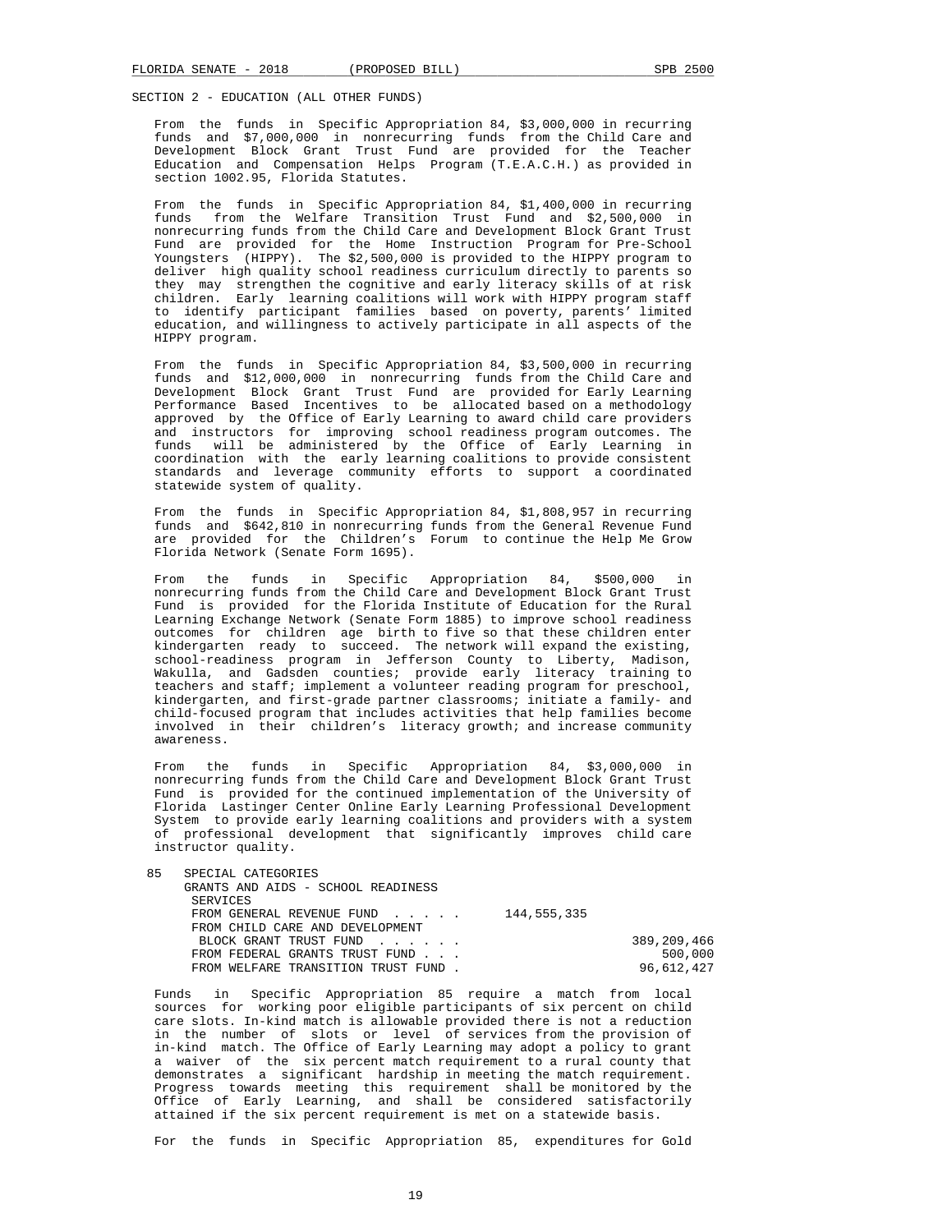Seal Quality Expenditure payments shall be reported as Direct Services. The Office of Early Learning shall have the authority to reclassify Gold Seal Quality Expenditure payments by the early learning coalitions and statewide contractors to meet targeted federal requirements for improving the quality of infant and toddler child care to the extent allowable in the state's approved Child Care and Development Fund Plan.

the funds in Specific Appropriation 85,  $$614,927,228$  is provided for the School Readiness Program and is allocated to early learning coalitions as follows:

|                                                                                                           | 10,293,317   |
|-----------------------------------------------------------------------------------------------------------|--------------|
| Bay, Calhoun, Gulf, Franklin, Washington, Holmes, Jackson                                                 | 12,340,144   |
|                                                                                                           | 18, 456, 243 |
|                                                                                                           | 44,817,765   |
| Charlotte, DeSoto, Highlands, Hardee                                                                      | 9,068,317    |
| Columbia, Hamilton, Lafayette, Union, Suwannee                                                            | 7,407,608    |
|                                                                                                           | 115,873,359  |
| Dixie, Gilchrist, Levy, Citrus, Sumter                                                                    | 8,221,601    |
|                                                                                                           | 30, 398, 579 |
|                                                                                                           | 14,439,597   |
| Hendry, Glades, Collier, Lee                                                                              | 21,004,299   |
|                                                                                                           | 45, 321, 891 |
|                                                                                                           | 7,235,452    |
| Leon, Gadsden, Jefferson, Liberty, Madison, Wakulla, Taylor.                                              | 17, 278, 725 |
|                                                                                                           | 9,435,198    |
|                                                                                                           | 9,865,549    |
| Martin, Okeechobee, Indian River                                                                          | 8,026,878    |
|                                                                                                           | 8,027,809    |
|                                                                                                           | 38,611,229   |
|                                                                                                           | 6,716,906    |
|                                                                                                           | 36, 405, 733 |
|                                                                                                           | 14,765,941   |
|                                                                                                           | 30,840,464   |
|                                                                                                           | 20, 142, 204 |
| St. Johns, Putnam, Clay, Nassau, Baker, Bradford                                                          | 15,843,193   |
| $St. \; Lucie \ldots \ldots \ldots \ldots \ldots \ldots \ldots \ldots \ldots \ldots \ldots \ldots \ldots$ | 8,925,803    |
|                                                                                                           | 3,915,094    |
|                                                                                                           | 5,432,490    |
|                                                                                                           | 8,901,685    |
|                                                                                                           | 14,674,829   |
| Redlands Christian Migrant Association (RCMA)                                                             | 12,239,326   |
|                                                                                                           |              |

 From the funds in Specific Appropriation 85, \$950,000 in nonrecurring funds from the Child Care Development Block Grant Trust Fund shall be used to allocate School Readiness Fraud Restitution payments collected in the prior year.

 From the funds in Specific Appropriation 85, \$3,954,325 in recurring general revenue funds and \$11,045,675 in recurring funds from the Child Care and Development Block Grant Trust Fund are provided for the Child Care Executive Partnership. The funds shall be used for the Child Care Executive Partnership Program, as defined in section 1002.94, Florida Statutes, as match to expand the provision of services to low income families at or below 200 percent of the federal poverty level. Funds for this program shall be used to match funds for statewide contracts.

 For the funds in Specific Appropriation 85, the Office of Early Learning shall have the ability to reallocate funds for school readiness services as funds are available or in the instance that a coalition does not have eligible children on its waiting list and has met its expenditure cap pursuant to section 1002.89(6), Florida Statutes.

 86 SPECIAL CATEGORIES GRANTS AND AIDS- EARLY LEARNING STANDARDS AND ACCOUNTABILITY FROM GENERAL REVENUE FUND . . . . . 1,800,000

 Funds in Specific Appropriation 86 are provided for the Voluntary Prekindergarten research-based pre- and post-assessment.

 In addition, funds in Specific Appropriation 86 are provided to the Office of Early Learning to implement Voluntary Prekindergarten accountability standards, as required by section 1002.67, Florida Statutes, including the maintenance of the website. These funds shall also be distributed to Voluntary Prekindergarten providers, early learning coalitions and school districts to support the continued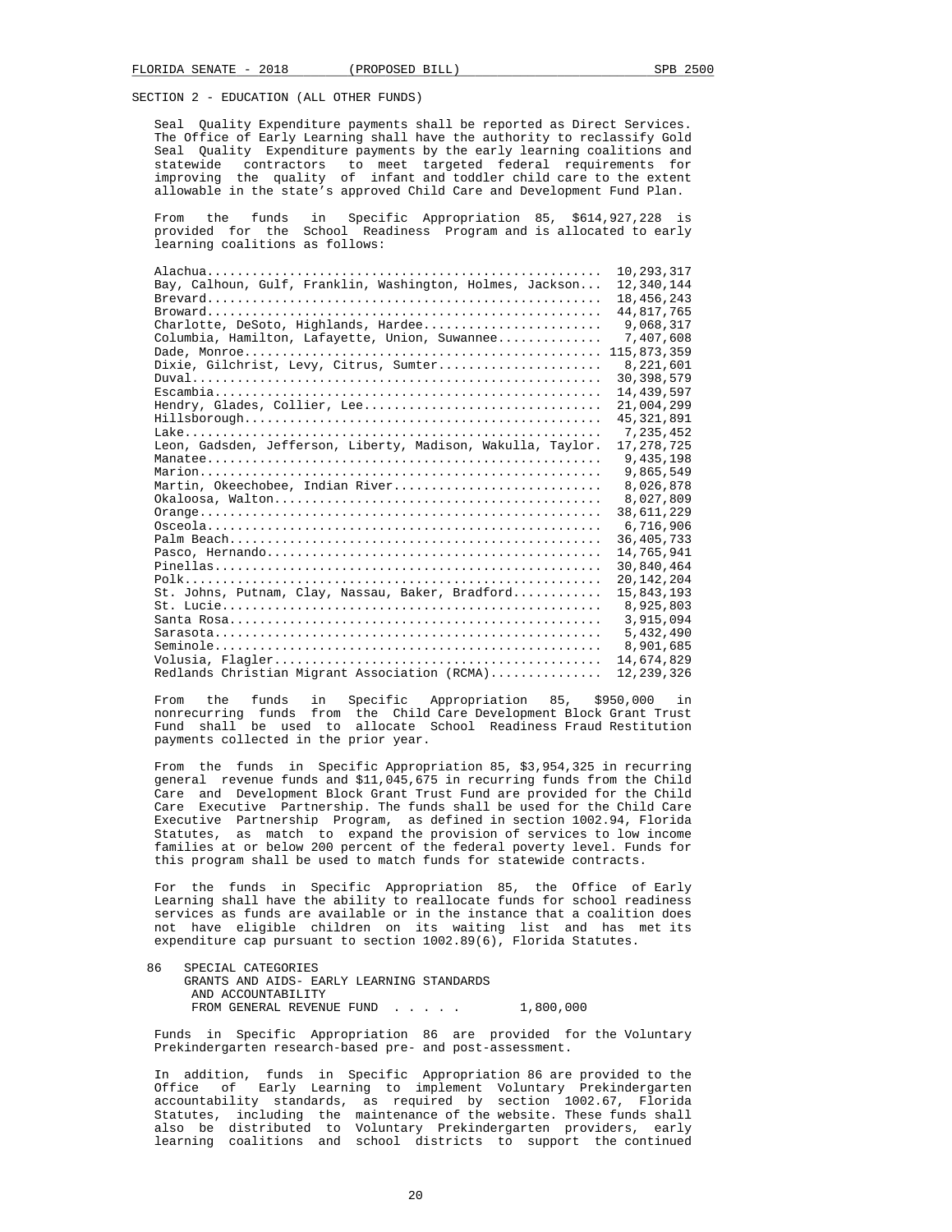implementation of the Voluntary Prekindergarten Progress Monitoring Assessment developed by the Department of Education in collaboration with the Florida Center for Reading Research and for professional development opportunities and online training for Voluntary Prekindergarten providers with a focus on emergent literacy and mathematical thinking.

| 87 | SPECIAL CATEGORIES              |       |        |
|----|---------------------------------|-------|--------|
|    | RISK MANAGEMENT INSURANCE       |       |        |
|    | FROM GENERAL REVENUE FUND       | 7,920 |        |
|    | FROM CHILD CARE AND DEVELOPMENT |       |        |
|    | BLOCK GRANT TRUST FUND          |       | 21,686 |
|    |                                 |       |        |
| 88 | SPECIAL CATEGORIES              |       |        |
|    | GRANTS AND AIDS - VOLUNTARY     |       |        |
|    | PREKINDERGARTEN PROGRAM         |       |        |
|    |                                 |       |        |

FROM GENERAL REVENUE FUND . . . . . 408,746,341

 Funds in Specific Appropriation 88 are provided for the Voluntary Prekindergarten Education Program as provided in sections 1002.51 through 1002.79, Florida Statutes, and shall be initially allocated to early learning coalitions as indicated below. Pursuant to the provisions of section 1002.71(3)(a), Florida Statutes, for Fiscal Year 2018-2019, the base student allocation per full-time equivalent student for the school year program shall be \$2,500 and the base student allocation for the summer program shall be \$2,134. The allocation includes four percent in addition to the base student allocation to fund administrative and other program costs of the early learning coalitions related to the Voluntary Prekindergarten Education Program.

 The funds in Specific Appropriation 88 shall be allocated as follows:

|                                                                                                                                                                                                                                                                                                                                                                                                                                                                                                                                                                  | 4,520,344    |
|------------------------------------------------------------------------------------------------------------------------------------------------------------------------------------------------------------------------------------------------------------------------------------------------------------------------------------------------------------------------------------------------------------------------------------------------------------------------------------------------------------------------------------------------------------------|--------------|
| Bay, Calhoun, Gulf, Franklin, Washington, Holmes, Jackson                                                                                                                                                                                                                                                                                                                                                                                                                                                                                                        | 4,655,852    |
|                                                                                                                                                                                                                                                                                                                                                                                                                                                                                                                                                                  | 11,828,900   |
|                                                                                                                                                                                                                                                                                                                                                                                                                                                                                                                                                                  | 41,533,841   |
| Charlotte, DeSoto, Highlands, Hardee                                                                                                                                                                                                                                                                                                                                                                                                                                                                                                                             | 4,256,917    |
| Columbia, Hamilton, Lafayette, Union, Suwannee                                                                                                                                                                                                                                                                                                                                                                                                                                                                                                                   | 2,732,996    |
|                                                                                                                                                                                                                                                                                                                                                                                                                                                                                                                                                                  | 60, 174, 115 |
| Dixie, Gilchrist, Levy, Citrus, Sumter                                                                                                                                                                                                                                                                                                                                                                                                                                                                                                                           | 4,858,344    |
|                                                                                                                                                                                                                                                                                                                                                                                                                                                                                                                                                                  | 23,306,038   |
|                                                                                                                                                                                                                                                                                                                                                                                                                                                                                                                                                                  | 5,675,319    |
| Hendry, Glades, Collier, Lee                                                                                                                                                                                                                                                                                                                                                                                                                                                                                                                                     | 19,992,052   |
|                                                                                                                                                                                                                                                                                                                                                                                                                                                                                                                                                                  | 28, 496, 175 |
|                                                                                                                                                                                                                                                                                                                                                                                                                                                                                                                                                                  | 5,952,181    |
| Leon, Gadsden, Jefferson, Liberty, Madison, Wakulla, Taylor.                                                                                                                                                                                                                                                                                                                                                                                                                                                                                                     | 7,125,247    |
|                                                                                                                                                                                                                                                                                                                                                                                                                                                                                                                                                                  | 6,565,566    |
|                                                                                                                                                                                                                                                                                                                                                                                                                                                                                                                                                                  | 5,664,958    |
| Martin, Okeechobee, Indian River                                                                                                                                                                                                                                                                                                                                                                                                                                                                                                                                 | 6,177,046    |
|                                                                                                                                                                                                                                                                                                                                                                                                                                                                                                                                                                  | 5,862,001    |
|                                                                                                                                                                                                                                                                                                                                                                                                                                                                                                                                                                  | 31,583,180   |
|                                                                                                                                                                                                                                                                                                                                                                                                                                                                                                                                                                  | 8,692,590    |
|                                                                                                                                                                                                                                                                                                                                                                                                                                                                                                                                                                  | 29,070,026   |
|                                                                                                                                                                                                                                                                                                                                                                                                                                                                                                                                                                  | 13,639,941   |
|                                                                                                                                                                                                                                                                                                                                                                                                                                                                                                                                                                  |              |
|                                                                                                                                                                                                                                                                                                                                                                                                                                                                                                                                                                  | 15,908,896   |
|                                                                                                                                                                                                                                                                                                                                                                                                                                                                                                                                                                  | 11,712,356   |
| St. Johns, Putnam, Clay, Nassau, Baker, Bradford                                                                                                                                                                                                                                                                                                                                                                                                                                                                                                                 | 14, 183, 221 |
| $St. Iucie$                                                                                                                                                                                                                                                                                                                                                                                                                                                                                                                                                      | 6,351,629    |
|                                                                                                                                                                                                                                                                                                                                                                                                                                                                                                                                                                  | 2,686,501    |
|                                                                                                                                                                                                                                                                                                                                                                                                                                                                                                                                                                  | 4,932,176    |
|                                                                                                                                                                                                                                                                                                                                                                                                                                                                                                                                                                  | 10,479,827   |
|                                                                                                                                                                                                                                                                                                                                                                                                                                                                                                                                                                  | 10,128,106   |
| 89<br>SPECIAL CATEGORIES<br>TRANSFER TO DEPARTMENT OF MANAGEMENT<br>SERVICES - HUMAN RESOURCES SERVICES<br>PURCHASED PER STATEWIDE CONTRACT<br>FROM GENERAL REVENUE FUND<br>24,429<br>$\mathbb{R}^2$ . The set of the set of the set of the set of the set of the set of the set of the set of the set of the set of the set of the set of the set of the set of the set of the set of the set of the set of the set of<br>FROM CHILD CARE AND DEVELOPMENT<br>BLOCK GRANT TRUST FUND<br>$\mathbf{r}$ , $\mathbf{r}$ , $\mathbf{r}$ , $\mathbf{r}$ , $\mathbf{r}$ | 8,149        |
| 90<br>DATA PROCESSING SERVICES<br>EDUCATION TECHNOLOGY AND INFORMATION<br><b>SERVICES</b><br>1,197,612<br>FROM GENERAL REVENUE FUND                                                                                                                                                                                                                                                                                                                                                                                                                              |              |
|                                                                                                                                                                                                                                                                                                                                                                                                                                                                                                                                                                  |              |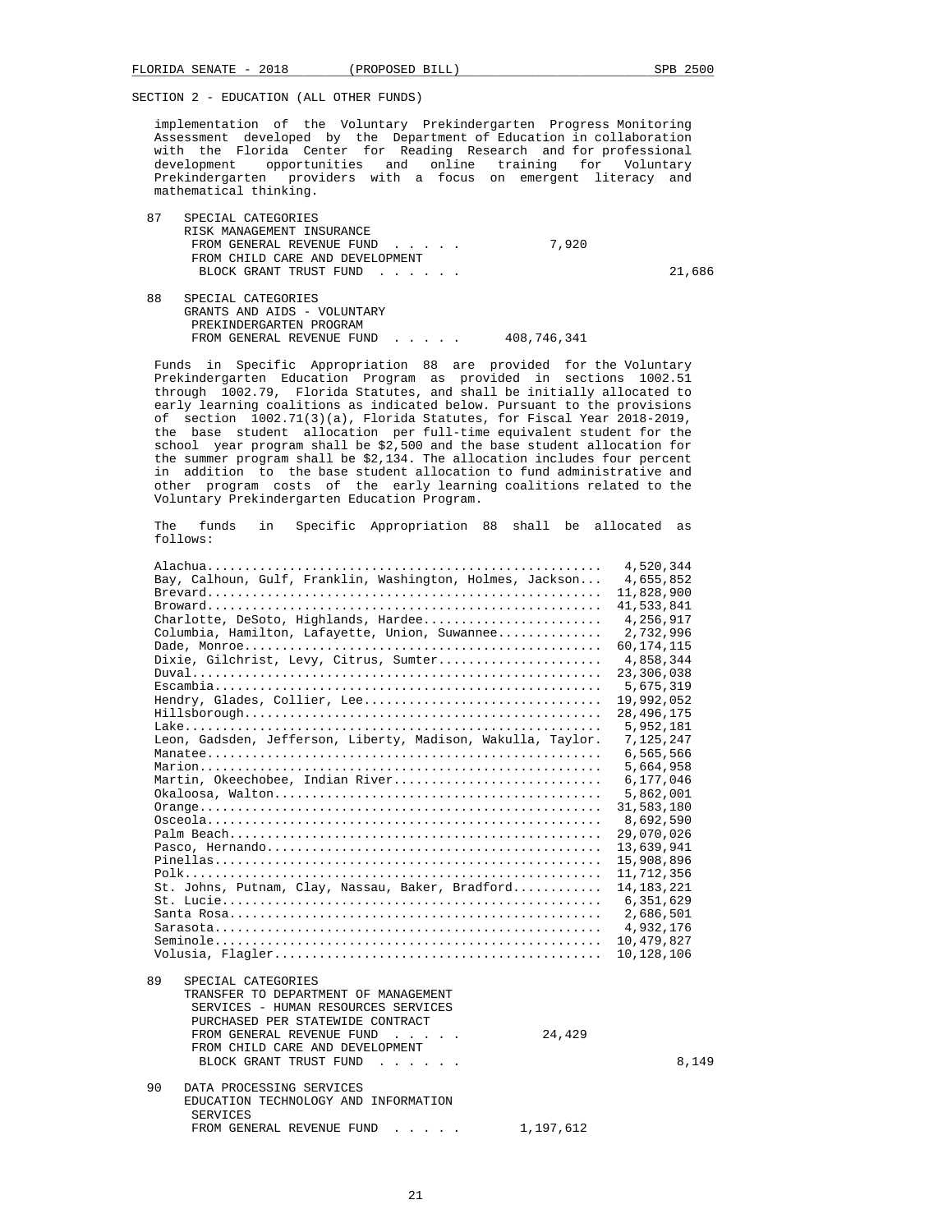|         | FLORIDA SENATE - 2018                                                                                                                                        | (PROPOSED BILL)                                                                                                                                                                                                                                                                                                                                                                                                                                                                                                                                                                                                                                                                                                                                                                                                                                                        |             | SPB 2500      |
|---------|--------------------------------------------------------------------------------------------------------------------------------------------------------------|------------------------------------------------------------------------------------------------------------------------------------------------------------------------------------------------------------------------------------------------------------------------------------------------------------------------------------------------------------------------------------------------------------------------------------------------------------------------------------------------------------------------------------------------------------------------------------------------------------------------------------------------------------------------------------------------------------------------------------------------------------------------------------------------------------------------------------------------------------------------|-------------|---------------|
|         | SECTION 2 - EDUCATION (ALL OTHER FUNDS)                                                                                                                      |                                                                                                                                                                                                                                                                                                                                                                                                                                                                                                                                                                                                                                                                                                                                                                                                                                                                        |             |               |
|         | FROM CHILD CARE AND DEVELOPMENT<br>BLOCK GRANT TRUST FUND                                                                                                    |                                                                                                                                                                                                                                                                                                                                                                                                                                                                                                                                                                                                                                                                                                                                                                                                                                                                        |             | 2,120,150     |
| 91      | DATA PROCESSING SERVICES<br>NORTHWEST REGIONAL DATA CENTER (NWRDC)<br>FROM GENERAL REVENUE FUND<br>FROM CHILD CARE AND DEVELOPMENT<br>BLOCK GRANT TRUST FUND |                                                                                                                                                                                                                                                                                                                                                                                                                                                                                                                                                                                                                                                                                                                                                                                                                                                                        | 281,949     | 281,949       |
|         | FACILITY REPAIRS MAINTENANCE AND<br>CONSTRUCTION                                                                                                             | 91A GRANTS AND AIDS TO LOCAL GOVERNMENTS AND<br>NONSTATE ENTITIES - FIXED CAPITAL OUTLAY                                                                                                                                                                                                                                                                                                                                                                                                                                                                                                                                                                                                                                                                                                                                                                               |             |               |
|         |                                                                                                                                                              | FROM GENERAL REVENUE FUND 830,000                                                                                                                                                                                                                                                                                                                                                                                                                                                                                                                                                                                                                                                                                                                                                                                                                                      |             |               |
|         | allocated as follows:                                                                                                                                        | From the funds provided in Specific Appropriation 91A, the following<br>are funded with nonrecurring general revenue funds that                                                                                                                                                                                                                                                                                                                                                                                                                                                                                                                                                                                                                                                                                                                                        |             | shall be      |
|         |                                                                                                                                                              | Jack & Jill Children's Center (Senate Form $2264)$ 500,000<br>Marion County Public Schools - Young Parent Program                                                                                                                                                                                                                                                                                                                                                                                                                                                                                                                                                                                                                                                                                                                                                      |             |               |
|         |                                                                                                                                                              |                                                                                                                                                                                                                                                                                                                                                                                                                                                                                                                                                                                                                                                                                                                                                                                                                                                                        |             | 330,000       |
|         | TOTAL: PROGRAM: EARLY LEARNING SERVICES<br>FROM GENERAL REVENUE FUND<br>FROM TRUST FUNDS                                                                     |                                                                                                                                                                                                                                                                                                                                                                                                                                                                                                                                                                                                                                                                                                                                                                                                                                                                        | 567,906,699 | 528,459,744   |
|         | TOTAL POSITIONS<br>TOTAL ALL FUNDS                                                                                                                           |                                                                                                                                                                                                                                                                                                                                                                                                                                                                                                                                                                                                                                                                                                                                                                                                                                                                        | 99.00       | 1,096,366,443 |
|         | PUBLIC SCHOOLS, DIVISION OF                                                                                                                                  |                                                                                                                                                                                                                                                                                                                                                                                                                                                                                                                                                                                                                                                                                                                                                                                                                                                                        |             |               |
|         | PROGRAM: STATE GRANTS/K-12 PROGRAM - FEFP                                                                                                                    |                                                                                                                                                                                                                                                                                                                                                                                                                                                                                                                                                                                                                                                                                                                                                                                                                                                                        |             |               |
| and 93. |                                                                                                                                                              | The calculations of the Florida Education Finance Program (FEFP) for the<br>2018-2019 fiscal year are incorporated by reference in Senate Proposed<br>Bill 2502. The calculations are the basis for the appropriations made in<br>the General Appropriations Act in Specific Appropriations 6, 7, 8, 92,                                                                                                                                                                                                                                                                                                                                                                                                                                                                                                                                                               |             |               |
| 92      | AID TO LOCAL GOVERNMENTS<br>GRANTS AND AIDS - FLORIDA EDUCATIONAL<br>FINANCE PROGRAM                                                                         |                                                                                                                                                                                                                                                                                                                                                                                                                                                                                                                                                                                                                                                                                                                                                                                                                                                                        |             |               |
|         | FROM STATE SCHOOL TRUST FUND                                                                                                                                 | FROM GENERAL REVENUE FUND 7,930,180,725                                                                                                                                                                                                                                                                                                                                                                                                                                                                                                                                                                                                                                                                                                                                                                                                                                |             | 32,938,902    |
|         | classroom                                                                                                                                                    | From the funds in Specific Appropriations 6 and 92, \$184,000,000 is<br>provided for salary increases for school district and charter school<br>teachers, as defined in section 1012.01(2)(a), Florida<br>Statutes, not including substitute teachers. The salary increases shall<br>be up to \$800 for classroom teachers evaluated as effective, and \$1,200<br>for classroom teachers evaluated as highly effective, based on<br>evaluations pursuant to s. 1012.34, Florida Statutes, for the 2017-2018<br>school year. If, in a district, all highly effective teachers have been<br>provided the \$1,200 amount and the allocated funds are sufficient to<br>provide the full \$800 amount to all effective teachers, then the balance<br>of the allocated funds shall be used to provide an additional equal<br>salary amount to all highly effective teachers. |             |               |

 Funds provided in Specific Appropriations 7 and 92 shall be allocated using a base student allocation of \$4,158.75 for the FEFP.

 Funds provided in Specific Appropriations 7 and 92 for the supplemental allocation for juvenile justice education programs shall be allocated pursuant to the formula provided in section 1011.62(10), Florida Statutes. The allocation factor shall be \$1,243.61.

 From the funds provided in Specific Appropriations 7 and 92, juvenile justice education programs shall receive funds as provided in section 1003.52(13), Florida Statutes. Up to \$341 per student may be used for high school equivalency examination fees for juvenile justice students who pass the high school equivalency exam in full, or in part, while in a juvenile justice education program and may be used for students in juvenile justice education programs to support equipment, specially designed curricula, and industry credentialing testing fees, for students enrolled in career and technical education (CTE) courses that lead to industry recognized certifications.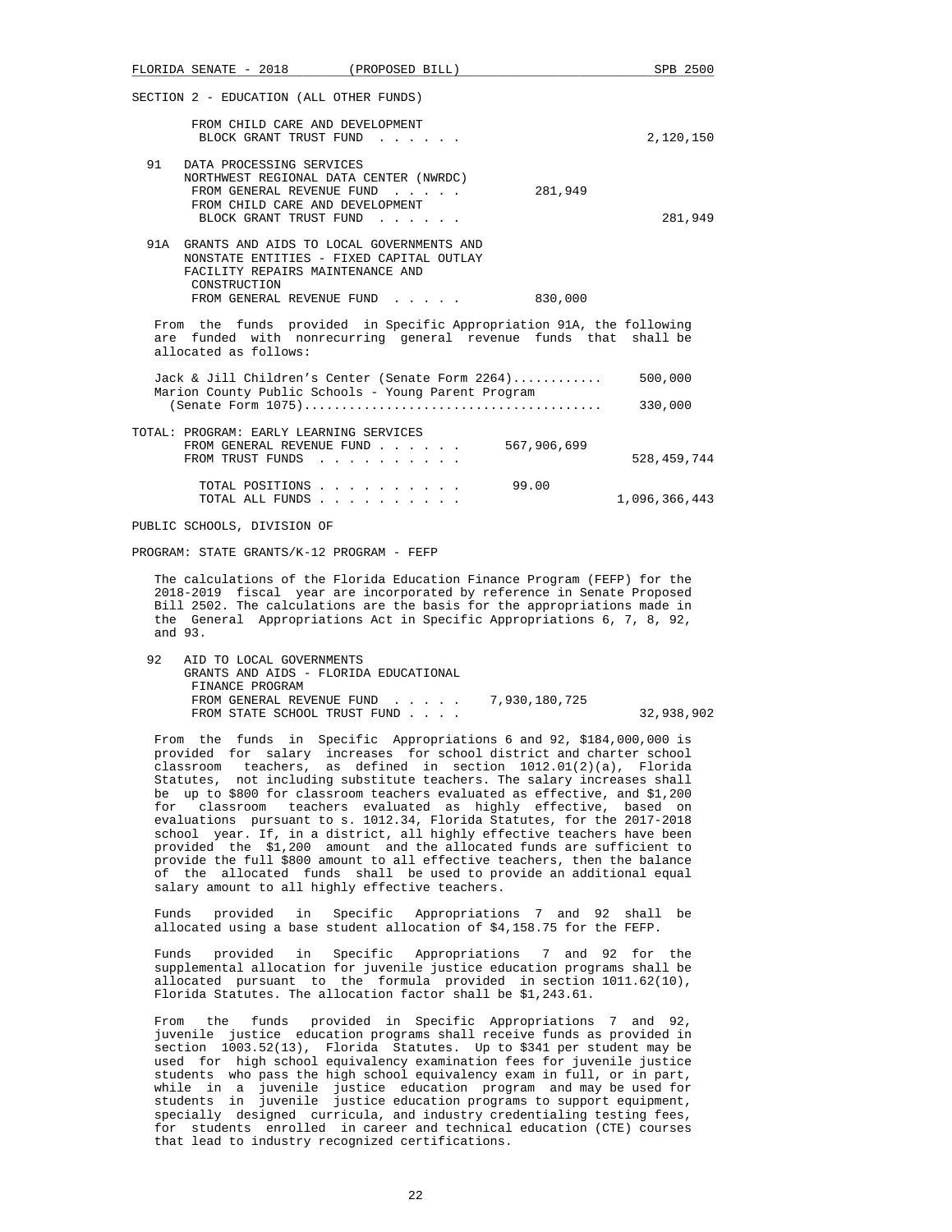The district cost differential (DCD) for each district shall be calculated pursuant to the provisions of section 1011.62(2), Florida Statutes.

 From the funds provided in Specific Appropriations 6 and 92, \$52,800,000 is provided for the Sparsity Supplement as defined in section  $1011.62(7)$ , Florida Statutes, for school districts of 24,000 or fewer FTE in the 2018-2019 fiscal year.

Required Local Effort for Fiscal Year 2018-2019 shall be  $$8,039,330.941$ . The total amount shall include adjustments made for the calculation required in section 1011.62(4)(a) through (c), Florida Statutes.

 The maximum nonvoted discretionary millage which may be levied pursuant to the provisions of section 1011.71(1), Florida Statutes, by district school boards in Fiscal Year 2017-2018 shall be 0.748 mills. This millage shall be used to calculate the discretionary millage compression supplement as provided in section 1011.62(5), Florida Statutes. To be eligible for the supplement, a district must levy the maximum.

 Funds provided in Specific Appropriations 6 and 92 are based upon program cost factors for Fiscal Year 2018-2019 as follows:

#### 1. Basic Programs

|  | 2. Programs for Exceptional Students              |
|--|---------------------------------------------------|
|  | 3. English for Speakers of Other Languages 1.185  |
|  | 4. Programs for Grades 9-12 Career Education1.000 |

 From the funds in Specific Appropriations 6 and 92, \$1,071,577,007 is provided to school districts as an Exceptional Student Education (ESE) Guaranteed Allocation as authorized by law to provide educational programs and services for exceptional students. The ESE Guaranteed Allocation funds are provided in addition to the funds for each exceptional student in the per FTE student calculation. School districts that provided educational services in the 2017-2018 fiscal year for exceptional students who are residents of other districts shall not discontinue providing such services without the prior approval of the Department of Education. Expenditure requirements for the ESE Guaranteed Allocation shall be as prescribed in section 1010.20(3), Florida Statutes, for programs for exceptional students.

 From the funds provided in Specific Appropriations 6 and 92, the value of 43.35 weighted FTE students is provided to supplement the funding for severely handicapped students served in ESE programs 254 and 255 when a school district has less than 10,000 FTE student enrollment and less than three FTE eligible students per program. The Commissioner of Education shall allocate the value of the supplemental FTE based on documented evidence of the difference in the cost of the service and the amount of funds received in the district's FEFP allocations for the students being served. The supplemental value shall not exceed three FTE.

 The Declining Enrollment Supplement shall be calculated based on 25 percent of the decline between the prior year and current year unweighted FTE students pursuant to section 1011.62(8), Florida Statutes.

 From the funds in Specific Appropriations 6 and 92, \$78,131,839 is provided for Safe Schools activities and shall be allocated and expended as provided in Section 1011.62(15), Florida Statutes. The minimum allocation shall be \$250,000.

 From the funds in Specific Appropriations 6 and 92, \$718,509,163 is for Supplemental Academic Instruction to be provided throughout the school year pursuant to section 1011.62 (1)(f), Florida Statutes. From these funds, at least \$75,000,000, together with funds provided in the district's research-based reading instruction allocation and other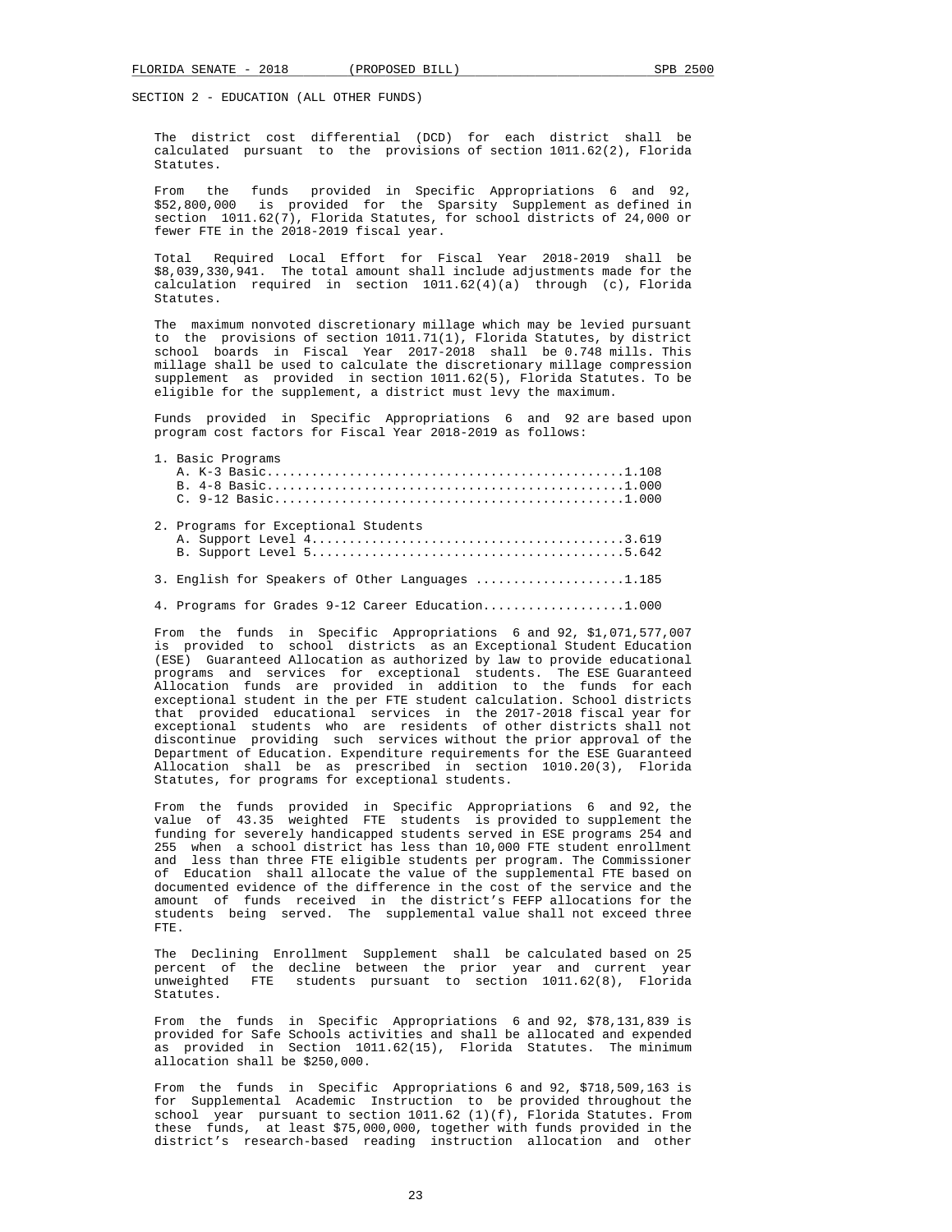available funds, shall be used by districts with one or more of the 300 lowest performing elementary schools based on the statewide, standardized English Language Arts assessment to provide an additional hour of instruction beyond the normal school day for each day of the entire school year for intensive reading instruction for the students in each of these schools. This additional instruction must be provided by teachers or reading specialists who are effective in teaching reading, or by a K-5 mentoring reading program that is supervised by a teacher who is effective at teaching reading. Students enrolled in these schools who have level 5 reading assessment scores may choose to participate in the program on an optional basis. ESE centers shall not be included in the 300 schools.

 The Department of Education shall provide guidance to school districts for documentation of the expenditures for this additional instruction to ensure that all local, state, and federal funds are maximized for the total instructional program and that the funds used in these schools do not supplant federal funds. School districts shall submit a report to the Department of Education in a format prepared by the department that includes summary information, including funding sources, expenditures and student outcomes for each of the participating schools that shall be submitted to the Governor, President of the Senate, and Speaker of the House of Representatives by September 30, 2018. Pursuant to section 1008.32, Florida Statutes, the State Board of Education shall withhold funds from a school district that fails to comply with this requirement.

From the funds in Specific Appropriations 6 and 92, \$130,000,000 is provided for a K-12 comprehensive, district-wide system of research-based reading instruction. The amount of \$115,000 shall be allocated to each district and the remaining balance shall be allocated based on each district's proportion of the total K-12 base funding. From these funds, at least \$15,000,000 shall be used to provide an additional hour of intensive reading instruction beyond the normal school day for each day of the entire school year for the students in the 300 lowest performing elementary schools based on the statewide, standardized English Language Arts assessment pursuant to sections 1008.22(3) and 1011.62(9), Florida Statutes. This additional instruction must be provided by teachers or reading specialists who are effective in teaching reading. Students enrolled in these schools who have level 5 reading assessment scores may choose to participate in the program on an optional basis. ESE centers shall not be included in the 300 schools. Pursuant to section 1008.32, Florida Statutes, the State Board of Education shall withhold funds from a school district that fails to comply with this requirement.

 From the funds provided in Specific Appropriations 6 and 92, \$233,224,936 is provided for Instructional Materials including \$12,315,536 for Library Media Materials, \$3,366,246 for the purchase of science lab materials and supplies, \$10,440,589 for dual enrollment instructional materials, and \$3,148,490 for the purchase of digital instructional materials for students with disabilities. The growth allocation per FTE shall be \$306.96 for the 2018-2019 fiscal year. School districts shall pay for instructional materials used for the instruction of public high school students who are earning credit toward high school graduation under the dual enrollment program as provided in section 1011.62(1)(i), Florida Statutes.

 From the funds provided for Instructional Materials, \$165,000,000 shall be available to school districts to purchase instructional content, as well as electronic devices and technology equipment, and infrastructure. The purchases made in the 2018-2019 fiscal year must comply with the minimum or recommended requirements for instructional content, hardware, software, networking, security and bandwidth, and the number of students per device as developed and published by the Department of Education. Prior to release of the funds by the department to the school districts, each school district shall certify to the Commissioner of Education an expenditure plan for the purchase of instructional content and technology. If the district intends to use any portion of the funds for technology, the district must certify that it has the instructional content necessary to provide instruction aligned to the adopted statewide benchmarks and standards. If the district intends to use the funds for technology, the district must include an expenditure plan for the purchase of electronic devices and technology equipment, and infrastructure that demonstrates the alignment of devices and equipment with the minimum or recommended requirements. The department shall provide a report to the Legislature on or before March 1, 2019, that summarizes the district expenditures for these funds.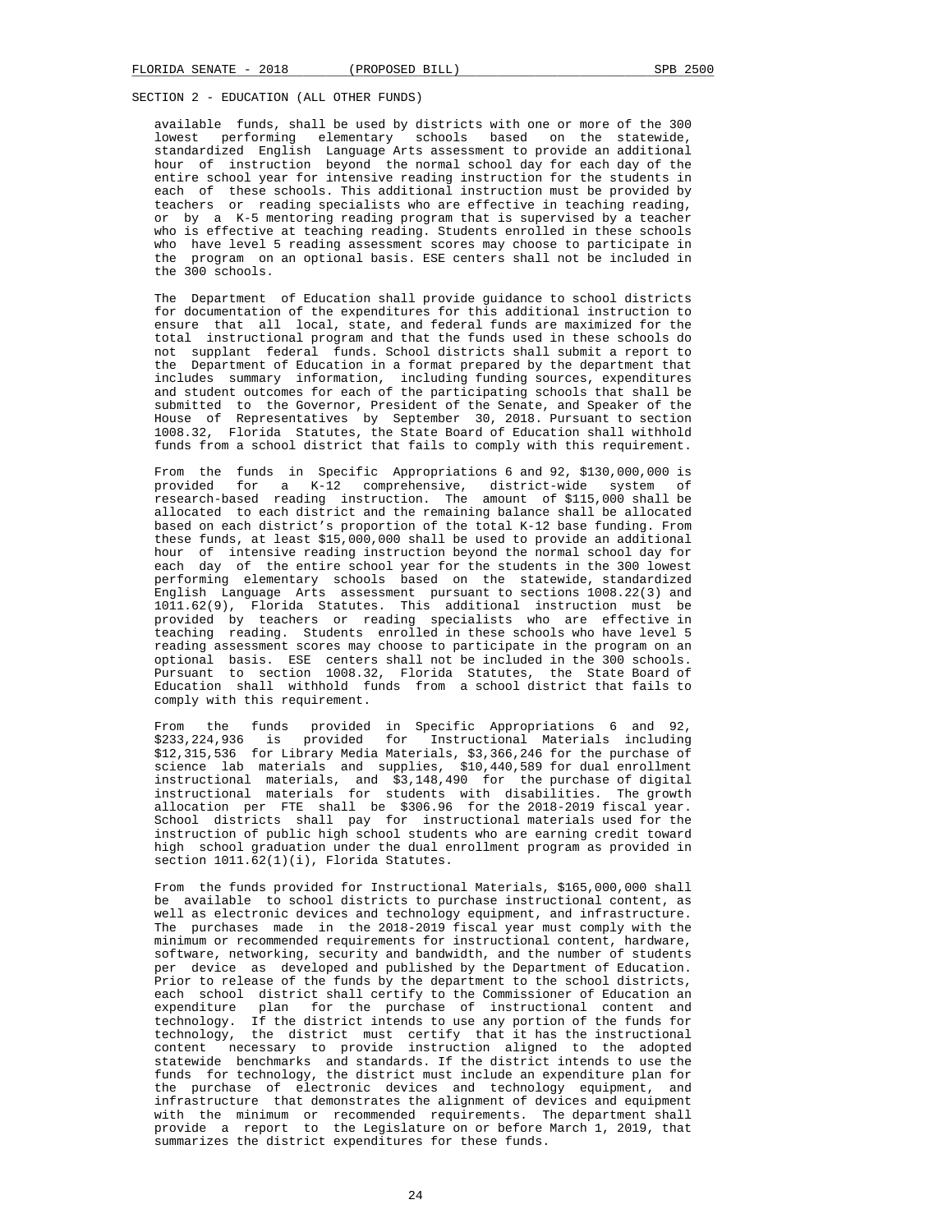From funds provided in Specific Appropriations 6 and 92, \$443,595,456 is provided for Student Transportation as provided in section 1011.68, Florida Statutes.

 From the funds provided in Specific Appropriations 6 and 92, \$63,000,000 is provided for the Teachers Classroom Supply Assistance Program and shall be given to teachers pursuant to section 1012.71, Florida Statutes. The allocation shall not be recalculated during the school year.

 From the funds provided in Specific Appropriations 6 and 92, \$12,958,063 is provided for a Federally Connected Student Supplement to be calculated to support the education of students connected with federally-owned military installations, National Aeronautics and Space Administration (NASA) property, and Indian lands pursuant to section 1011.62(13), Florida Statutes. To participate, districts must be eligible for federal Impact Aid funding under Section 8003, Title VIII of the Elementary and Secondary Education Act of 1965.

 Funds provided in Specific Appropriations 6 and 92 for the Virtual Education Contribution shall be allocated pursuant to the formula provided in section 1011.62(11), Florida Statutes. The contribution shall be based on \$5,230 per FTE.

 Districts may charge a fee for grades K-12 voluntary, non-credit summer school enrollment in basic program courses. The amount of any student's fee shall be based on the student's ability to pay and the student's financial need as determined by district school board policy.

 From the funds in Specific Appropriations 6 and 92, \$80,000,000 is provided for the Digital Classrooms allocation as provided in section 1011.62(12), Florida Statutes. The minimum amount to be allocated to each district is \$500,000 or \$300 per FTE, whichever is less. Twenty percent of the funds provided may be used for professional development, including in-state conference attendance or online coursework, to enhance the use of technology for digital instructional strategies.

 From the funds in Specific Appropriations 6 and 92, \$88,049,710 is provided for a Hope Supplemental Services allocation. This allocation is contingent on the passage of Senate Proposed Bill 2508 or similar legislation during the 2018 Regular Session or an extension thereof. The allocation shall include \$2,000 per FTE for traditional public schools that were selected for a \$2,000 award in 2017-2018 pursuant to section 1002.333 (c) and are still eligible. After these awards are allocated, the balance of funds shall be provided in an equal amount up to \$1,000 per FTE to eligible traditional public schools, charter schools, district-managed charter schools, schools of hope, or franchise model schools as contained in section 1011.62, Florida Statutes.

 From the funds in Specific Appropriations 6 and 92, \$40,000,000 is provided for a Mental Health Assistance allocation for supplemental funding to school districts and developmental research schools for comprehensive school-based mental health programs. This allocation is contingent on the passage of Senate Proposed Bill 2508 or similar legislation that establishes the Mental Health Assistance allocation during the 2018 Regular Session or an extension thereof. Funds shall be allocated per the requirements of the program as contained in section 1011.62, Florida Statutes and shall be based on each entity's proportionate share of Florida Education Finance Program base funding. The minimum amount shall be \$75,000.

 From the funds in Specific Appropriations 6 and 92, \$56,783,293 is provided for a Funding Compression allocation for school districts and developmental research schools whose total funds per FTE in the prior fiscal year were less than the statewide average. This allocation is contingent on the passage of Senate Proposed Bill 2508 or similar legislation that establishes the Funding Compression allocation during the 2018 Regular Session or an extension thereof. Funds shall be allocated based on the requirements contained in section 1011.62, Florida Statutes, and, for the 2018-2019 allocation, 25 percent of the difference between the entity's prior year funds per FTE and the state average shall be used to determine the allocation. A district's allocation shall not be greater than \$100 per FTE.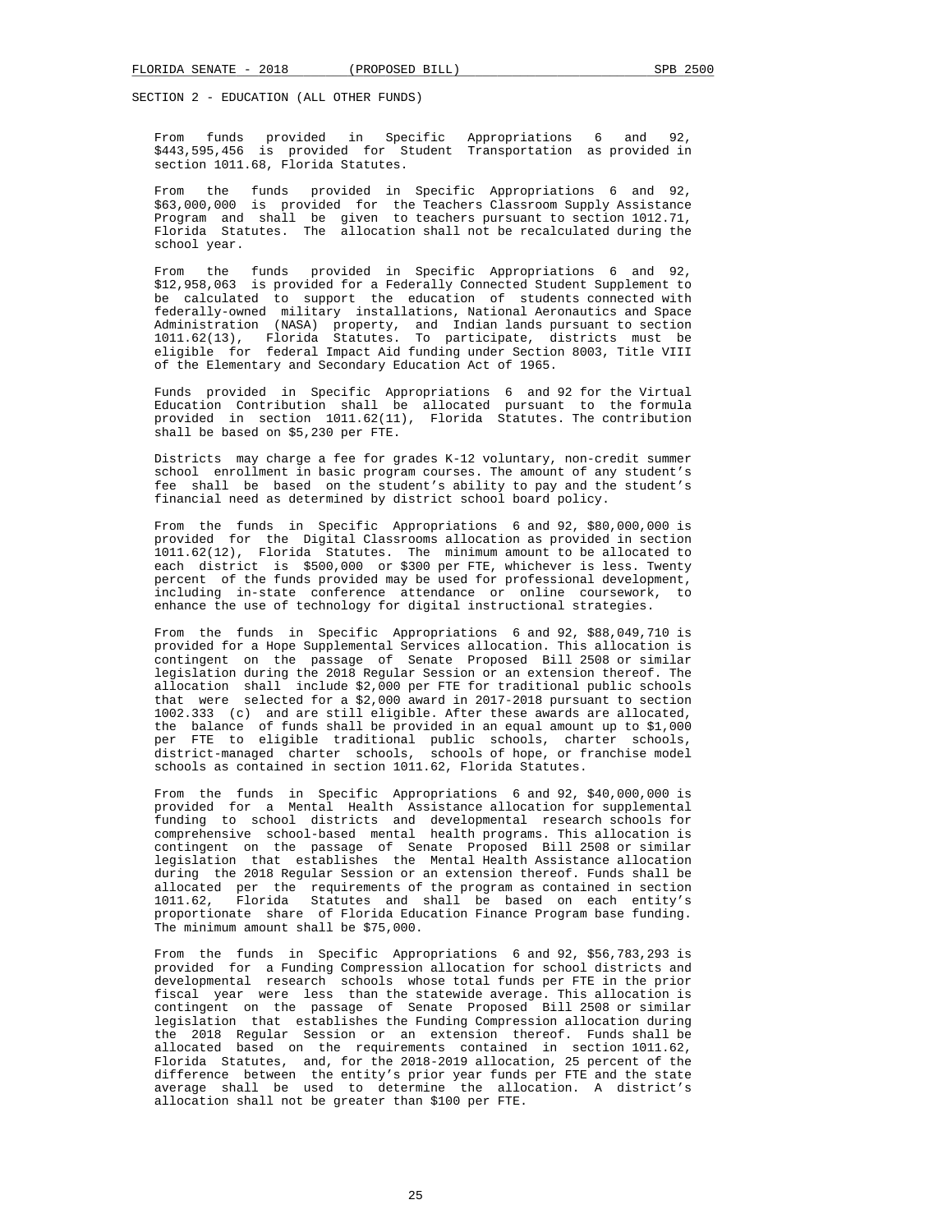93 AID TO LOCAL GOVERNMENTS GRANTS AND AIDS - CLASS SIZE REDUCTION FROM GENERAL REVENUE FUND . . . . . 2,924,497,854 FROM STATE SCHOOL TRUST FUND . . . . . . . . . . . . . . . . . 86,161,098

 Funds in Specific Appropriations 7 and 93 are provided to implement the requirements of sections 1003.03 and 1011.685, Florida Statutes. The class size reduction allocation factor for grades prekindergarten to grade 3 shall be \$1,320.94, for grades 4 to 8 shall be \$901.01, and for grades 9 to 12 shall be \$903.19. The class size reduction allocation shall be recalculated based on enrollment through the October 2018 FTE survey except as provided in section 1003.03(4), Florida Statutes. If the total class size reduction allocation is greater than the appropriation in Specific Appropriations 7 and 93, funds shall be prorated to the level of the appropriation based on each district's calculated amount. The Commissioner of Education may withhold disbursement of these funds until a district is in compliance with reporting information required for class size reduction implementation.

 TOTAL: PROGRAM: STATE GRANTS/K-12 PROGRAM - FEFP FROM GENERAL REVENUE FUND . . . . . . 10,854,678,579 FROM TRUST FUNDS . . . . . . . . . . . . . . 119,100,000

TOTAL ALL FUNDS . . . . . . . . . . 10,973,778,579

PROGRAM: STATE GRANTS/K-12 PROGRAM - NON FEFP

 Of the funds provided for regional education consortium programs and school district matching grants in Specific Appropriations 100 and 106, 60 percent shall be released to the Department of Education at the beginning of the first quarter and the balance at the beginning of the third quarter. The Department of Education shall disburse the funds to eligible entities within 30 days of release.

 The funds provided for the Gardiner Scholarship appropriation category in Specific Appropriation 109 shall be 100 percent released to the Department of Education at the beginning of the first quarter.

 Funds provided in Specific Appropriations 94 through 116 shall be used to serve Florida students.

 94 AID TO LOCAL GOVERNMENTS GRANTS AND AIDS - INSTRUCTIONAL MATERIALS FROM GENERAL REVENUE FUND . . . . . 1,141,704

 From the funds in Specific Appropriation 94, recurring funds are provided for the Learning Through Listening program.

| 95 | SPECIAL CATEGORIES                  |           |
|----|-------------------------------------|-----------|
|    | GRANTS AND AIDS - ASSISTANCE TO LOW |           |
|    | PERFORMING SCHOOLS                  |           |
|    | FROM GENERAL REVENUE FUND           | 3,850,000 |

 Funds in Specific Appropriation 95 may be used to contract for the operation of the Florida Partnership for Minority and Underrepresented Student Achievement and to achieve the partnership's mission as provided in section 1007.35, Florida Statutes. The funds shall be expended for professional development for Advanced Placement classroom teachers.

| 96 | SPECIAL CATEGORIES                                                    |           |
|----|-----------------------------------------------------------------------|-----------|
|    | GRANTS AND AIDS - TAKE STOCK IN CHILDREN<br>FROM GENERAL REVENUE FUND | 6,125,000 |
|    |                                                                       |           |
| 97 | SPECIAL CATEGORIES                                                    |           |
|    | GRANTS AND AIDS - MENTORING/STUDENT<br>ASSISTANCE INITIATIVES         |           |
|    | FROM GENERAL REVENUE FUND                                             | 7,495,220 |

 From the funds provided in Specific Appropriation 97, recurring funds for the following initiatives shall be allocated as follows:

|                                | 700.000 |
|--------------------------------|---------|
|                                |         |
|                                |         |
|                                | 300.000 |
| YMCA State Alliance/YMCA Reads | 764.972 |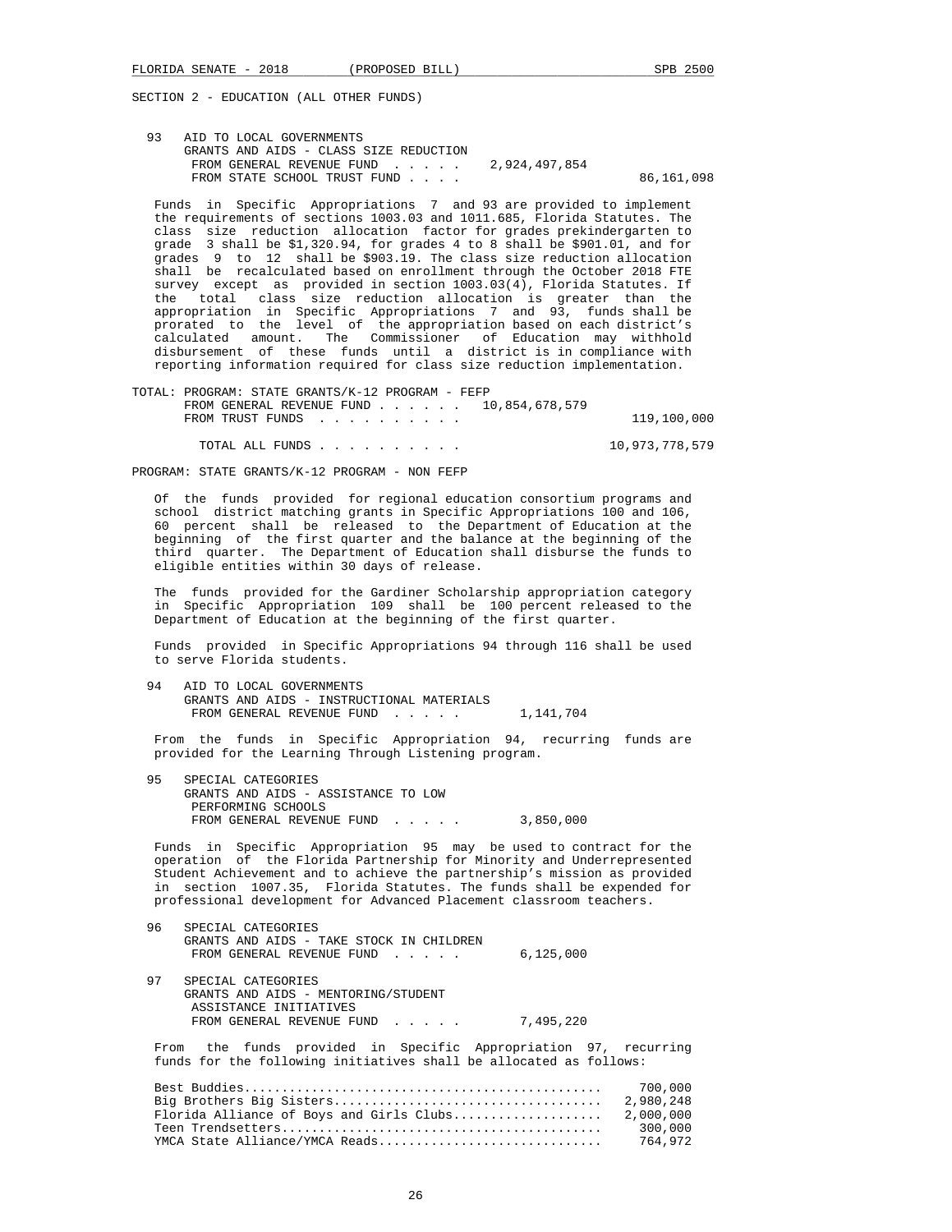From the funds provided in Specific Appropriation 97, the following are funded with nonrecurring funds:

|    | Best Buddies (Senate Form 1815)<br>Big Brothers Big Sisters (Senate Form 2078)                              | 250,000<br>500,000 |
|----|-------------------------------------------------------------------------------------------------------------|--------------------|
| 98 | SPECIAL CATEGORIES<br>GRANTS AND AIDS - COLLEGE REACH OUT<br>PROGRAM<br>FROM GENERAL REVENUE FUND 1,000,000 |                    |
| 99 | SPECIAL CATEGORIES<br>GRANTS AND AIDS - FLORIDA DIAGNOSTIC AND                                              |                    |

 LEARNING RESOURCES CENTERS FROM GENERAL REVENUE FUND . . . . . 2,700,000 Funds provided in Specific Appropriation 99 shall be allocated to

 the Multidisciplinary Educational Services Centers as provided in section 1006.03, Florida Statutes, as follows:

|  |                                                              | 450,000 |
|--|--------------------------------------------------------------|---------|
|  |                                                              | 450,000 |
|  |                                                              | 450,000 |
|  | University of South Florida                                  | 450,000 |
|  | University of Florida Health Science Center at Jacksonville. | 450,000 |
|  |                                                              | 450,000 |
|  |                                                              |         |

 Each center shall provide a report to the Department of Education by September 1, 2019, for the 2018-2019 fiscal year that shall include the following: (1) the number of children served, (2) the number of parents served, (3) the number of persons participating in in-service education activities, (4) the number of districts served, and (5) specific services provided.

100 SPECIAL CATEGORIES GRANTS AND AIDS - SCHOOL DISTRICT EDUCATION FOUNDATION MATCHING GRANTS PROGRAM FROM GENERAL REVENUE FUND . . . . . 4,000,000

 Funds in Specific Appropriation 100 are provided as challenge grants to public school district education foundations for programs that serve low-performing students, technical career education, literacy initiatives, Science, Technology, Engineering, Math (STEM) Education initiatives, increased teacher quality and/or increased graduation rates. The amount of each grant shall be equal to the private contribution made to a qualifying public school district education foundation. In-kind contributions shall not be considered for matching purposes. Administrative costs for the program shall not exceed five percent.

 Before any funds provided in Specific Appropriation 100 may be disbursed to any public school district education foundation, the public school district foundation must certify to the Commissioner of Education that the private cash has actually been received by the public school education foundation seeking matching funds. The Consortium of Florida Education Foundations shall be the fiscal agent for this program.

| 102 | SPECIAL CATEGORIES<br>EDUCATOR PROFESSIONAL LIABILITY INSURANCE<br>FROM GENERAL REVENUE FUND                   | 850,000   |        |
|-----|----------------------------------------------------------------------------------------------------------------|-----------|--------|
| 103 | SPECIAL CATEGORIES<br>TEACHER AND SCHOOL ADMINISTRATOR DEATH<br><b>BENEFITS</b><br>FROM GENERAL REVENUE FUND   | 18,000    |        |
| 104 | SPECIAL CATEGORIES<br>RISK MANAGEMENT INSURANCE<br>FROM GENERAL REVENUE FUND<br>FROM ADMINISTRATIVE TRUST FUND | 471,895   | 48,921 |
| 105 | SPECIAL CATEGORIES<br>GRANTS AND AIDS - AUTISM PROGRAM<br>FROM GENERAL REVENUE FUND                            | 9,400,000 |        |

Funds provided in Specific Appropriation 105 shall be allocated as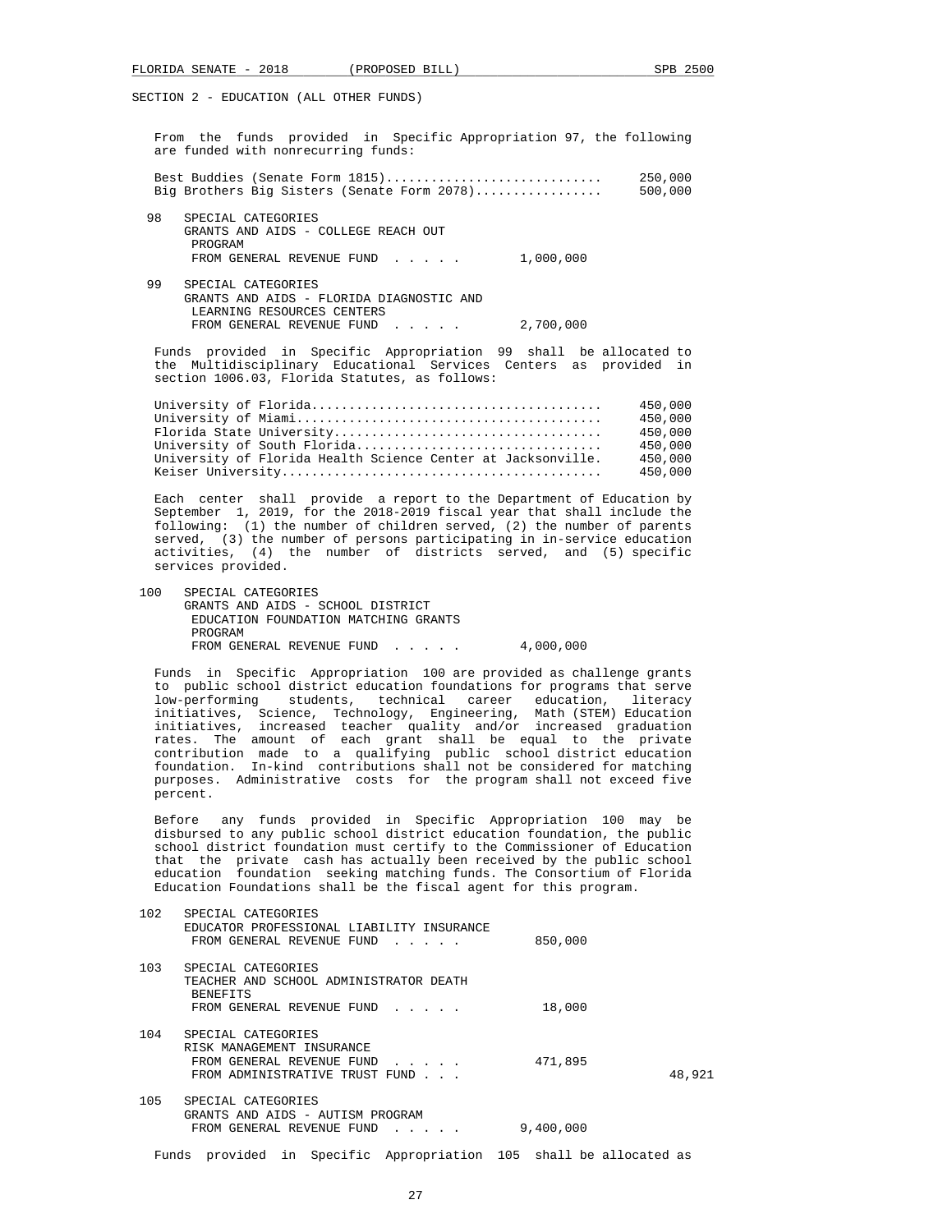follows:

| Florida Atlantic University<br>Florida State University (College of Medicine)<br>University of Central Florida<br>University of Florida (College of Medicine)<br>University of Florida (Jacksonville)<br>University of Miami (Department of Psychology)<br>including \$391,650 for activities in Broward County                                                        | 1,056,776<br>1,224,008<br>1,721,639<br>1,077,893<br>1,072,732  |
|------------------------------------------------------------------------------------------------------------------------------------------------------------------------------------------------------------------------------------------------------------------------------------------------------------------------------------------------------------------------|----------------------------------------------------------------|
| through Nova Southeastern University<br>University of South Florida/Florida Mental Health Institute.                                                                                                                                                                                                                                                                   | 1,802,195<br>1,444,757                                         |
| Autism Centers shall provide appropriate nutritional information to<br>parents of children served through funds provided in Specific<br>Appropriation 105. Summaries of outcomes for the prior fiscal year<br>shall be submitted to the Department of Education by September 1, 2018.                                                                                  |                                                                |
| 106<br>SPECIAL CATEGORIES<br>GRANTS AND AIDS - REGIONAL EDUCATION<br>CONSORTIUM SERVICES<br>FROM GENERAL REVENUE FUND<br>1,750,000                                                                                                                                                                                                                                     |                                                                |
| 107<br>SPECIAL CATEGORIES<br>TEACHER PROFESSIONAL DEVELOPMENT<br>FROM GENERAL REVENUE FUND<br>9,396,426                                                                                                                                                                                                                                                                |                                                                |
| Funds provided in Specific Appropriation 107 shall be allocated from<br>recurring general revenue as follows:                                                                                                                                                                                                                                                          |                                                                |
| Administrators Professional Development<br>Fla Association of District School Superintendents Training.<br>School Related Personnel of the Year<br>Teacher of the Year Summit                                                                                                                                                                                          | 2,000,000<br>500,000<br>29,426<br>370,000<br>770,000<br>50,000 |
| Funds provided in Specific Appropriation 107 shall be allocated from<br>nonrecurring general revenue as follows:                                                                                                                                                                                                                                                       |                                                                |
| Administrators Professional Development<br>Fla Association of District School Superintendents Training.<br>Orlando Science Center Lets Code Program (Senate Form 1220).                                                                                                                                                                                                | 5,000,000<br>500,000<br>177,000                                |
| From the funds provided in Specific Appropriation 107 for the Teacher<br>\$770,000 is provided for financial awards, in<br>of the Year Program,<br>any private donations, resulting in district<br>conjunction with<br>participants receiving a minimum total award amount of \$10,000; the<br>selected finalists receiving a minimum total award of \$15,000; and the |                                                                |

 Funds in Specific Appropriation 107 for the School Related Personnel of the Year Program are provided for financial awards of up to \$5,000 for participants of the program; the selected finalists receiving a total award of up to \$6,500; and the School Related Personnel of the Year receiving a total award amount of up to \$10,000.

Teacher of the Year receiving a minimum total award amount of \$20,000.

 Funds provided in Specific Appropriation 107 for Principal, Teacher, or School Related Personnel of the Year may be disbursed to districts, schools, or individuals.

 From the funds in Specific Appropriation 107 for Administrator Professional Development, \$7,000,000 is provided for professional development for principals and other district administrators in instructional and human resource leadership, including the use of teacher evaluations to improve instruction, aligning instruction with the district's curriculum and state standards, best financial practices, and other leadership responsibilities that support student achievement through job-embedded delivery and through either regional, local, or digital formats. Funds shall be provided to each district after the district has submitted its training plan to the Commissioner of Education. The funds shall be allocated to districts based on each district's share of unweighted FTE and districts with 10,000 or fewer FTE shall be provided a minimum allocation of \$5,000. From the total funds, the Department of Education may use a portion for the Dr. Brian Dassler Leadership Academy to implement the program.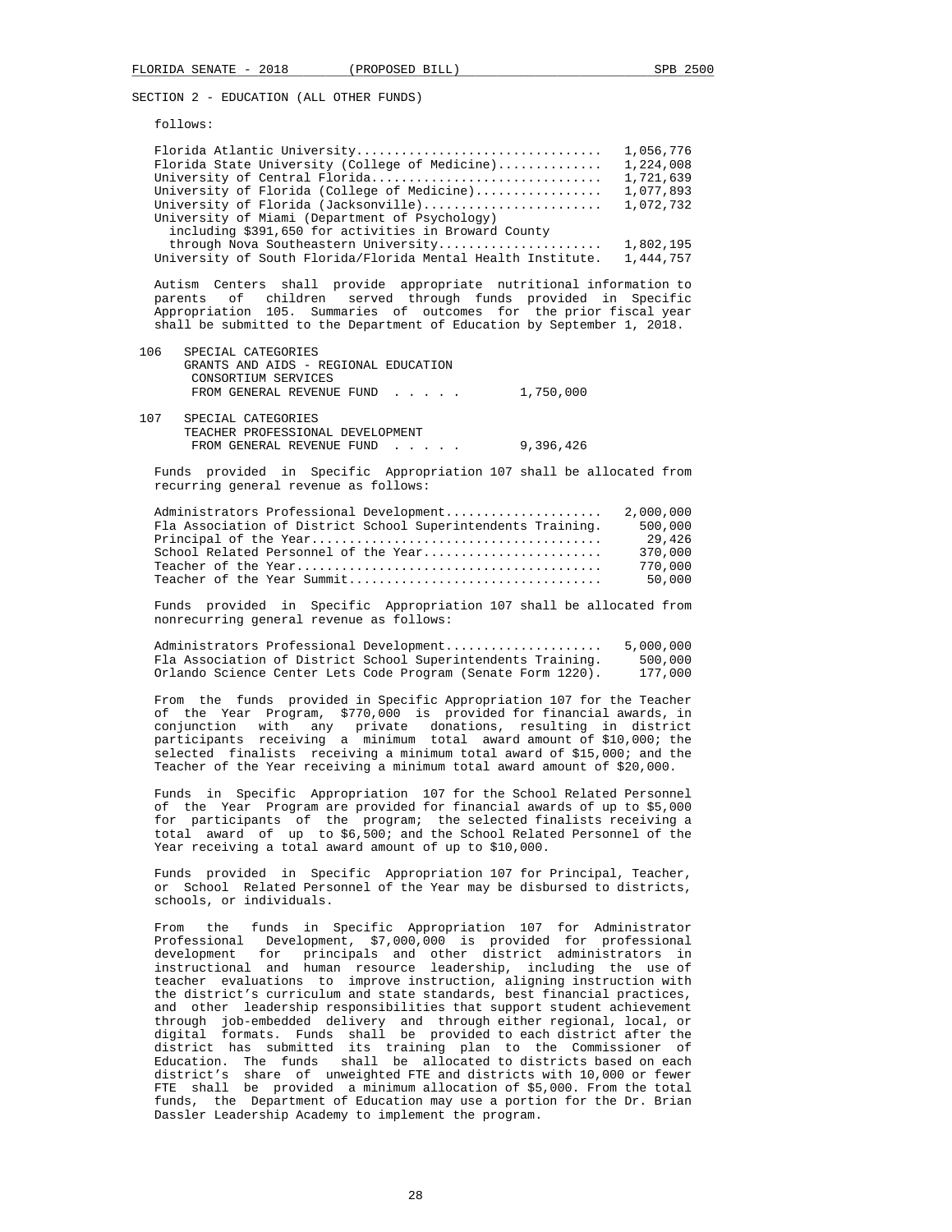108 SPECIAL CATEGORIES GRANTS AND AIDS - STRATEGIC STATEWIDE INITIATIVES FROM GENERAL REVENUE FUND . . . . . 6.321.768

 Funds in Specific Appropriation 108 shall be provided from recurring general revenue funds for the following:

 Florida Safe Schools Assessment Tool........................ 83,000 After School Grants Program................................. 1,652,768

 Funds in Specific Appropriation 108 shall be provided from nonrecurring general revenue funds for the following:

 After School Grants Program................................. 4,286,000 Early Childhood Music Education Incentive Pilot Program as provided in section 1003.481, Florida Statutes............ 300,000

 Funds in Specific Appropriation 108 for the Florida Safe Schools Assessment Tool shall be provided to the Department of Education for the continued availability of the risk assessment tool to all public K-12 schools.

 Funds in Specific Appropriation 108 for the After School Grants Program are for competitive grants to non-profit, voluntary organizations that provide after-school and school-supplement programs to Florida children up to 18 years of age that promote academic growth, personal responsibility and citizenship as well as professionally-supported one-on-one relationships, leadership development and character development.

 109 SPECIAL CATEGORIES GRANTS AND AIDS - GARDINER SCHOLARSHIP PROGRAM FROM GENERAL REVENUE FUND . . . . . 103,336,000

 From the funds provided in Specific Appropriation 109 for Gardiner Scholarships, \$101,200,000 is provided for scholarship awards. In addition to funds for scholarship awards, up to \$2,136,000, is provided for reasonable and necessary administrative expenses for each scholarship funding organization's management and distribution of scholarships for this program.

 111 SPECIAL CATEGORIES GRANTS AND AIDS - SCHOOL AND INSTRUCTIONAL ENHANCEMENTS FROM GENERAL REVENUE FUND...... 17,211,482

 Funds in Specific Appropriation 111 shall be provided from recurring general revenue for the following:

| African American Task Force                                   | 100,000   |
|---------------------------------------------------------------|-----------|
|                                                               | 850,000   |
| Arts for a Complete Education/Florida Alliance for Arts       |           |
|                                                               | 110,952   |
|                                                               | 164,701   |
| Florida Afterschool Network/Ounce of Prevention Fund of       |           |
|                                                               | 200,000   |
|                                                               | 300,000   |
|                                                               | 267,635   |
| Holocaust Memorial Miami Beach                                | 66,501    |
|                                                               | 100,000   |
| Project to Advance School Success (PASS)                      | 508,983   |
|                                                               | 4,173,678 |
|                                                               | 72,032    |
|                                                               | 100,000   |
|                                                               |           |
| Specific Appropriation 111 shall be provided from<br>Funds in |           |
| nonrecurring general revenue for the following:               |           |
| After School Scholarship Program (Senate Form 1197)           | 150,000   |
| Arts Conservatory For Teens (Senate Form 2311)                | 125,000   |
| Children in Action - LASER (Senate Form $2088)$               | 200,000   |
| Children of Value After School Program                        |           |
|                                                               |           |

 <sup>(</sup>Senate Form 1882)........................................ 177,000 Children's Resiliency Project- Collier County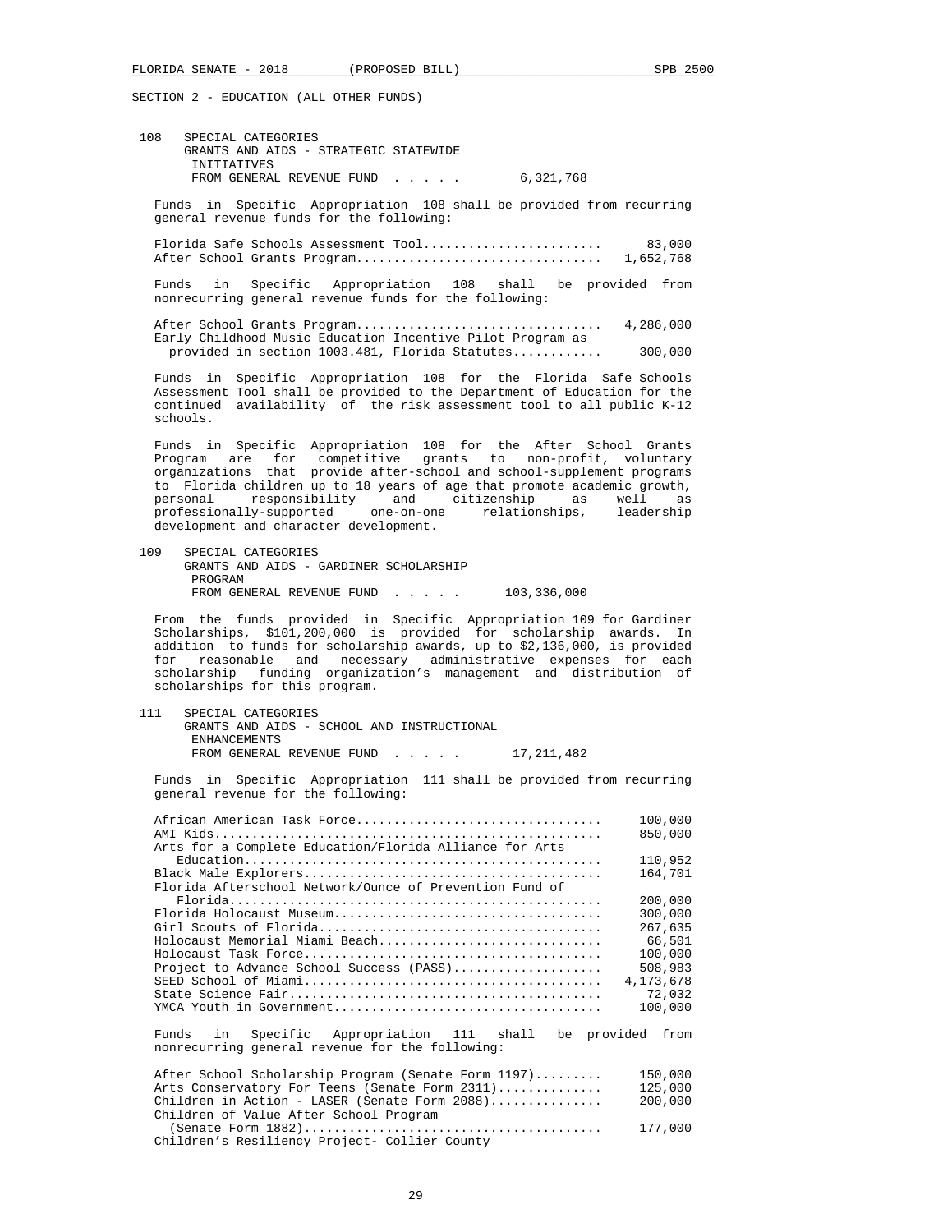|                                                                | 125,000   |
|----------------------------------------------------------------|-----------|
| Cross and Anvil for At-Risk Youth (Senate Form 1491)           | 125,000   |
| Educational Tutoring Program - Hialeah Gardens                 |           |
|                                                                | 200,000   |
| First Tee Foundation Comprehensive Health and                  |           |
| Mentoring Program for Disabled and At Risk Youth               |           |
|                                                                | 200,000   |
| Florida Children's Initiative (Senate Form 1662)               | 600,000   |
| Holocaust Memorial Miami Beach (Senate Form 2018)              | 270,000   |
| Informed Families of Florida (Senate Form 1185)                | 750,000   |
| Jobs for Florida's Graduates (Senate Form 1793)                | 500,000   |
| Kindness Matters Florida (Senate Form 1456)                    | 142,000   |
| Lauren's Kids (Senate Form 1455)                               | 1,500,000 |
| MOSI in Motion STEAM Outreach (Senate Form 2122)               | 700,000   |
| Mourning Family Foundation (Senate Form 2049)                  | 500,000   |
| NE Florida 21st Century Workforce Development                  |           |
|                                                                | 500,000   |
| New Beginnings Alternative Community Education                 |           |
| Services (Senate Form 1111)                                    | 100,000   |
| New Journey Youth Center After School Program                  |           |
| Expansion (Senate Form 1922)                                   | 60,000    |
| Project Sea HORSE (Senate Form 1869)                           | 200,000   |
| Sarasota County Schools Summer Learning Academy                |           |
|                                                                | 700,000   |
| Stop the Violence & Embrace Afterschool Program                |           |
|                                                                | 248,000   |
| UCF Community Partnership Schools (Senate Form 1785)           | 1,400,000 |
| Volusia STEM/Blended Learning (Senate Form 2136)               | 25,000    |
| YMCA of Central Florida After School Programs                  |           |
|                                                                | 500,000   |
| YMCA Youth in Government (Senate Form 1307)                    | 200,000   |
|                                                                |           |
| From the funds in Crosific Appropriation 111 for UCF Community |           |

 From the funds in Specific Appropriation 111 for UCF Community Partnership Schools, \$400,000 is provided for the program in Clay County Public Schools (Senate Form 2454).

| 112 | SPECIAL CATEGORIES                      |           |           |
|-----|-----------------------------------------|-----------|-----------|
|     | GRANTS AND AIDS - EXCEPTIONAL EDUCATION |           |           |
|     | FROM GENERAL REVENUE FUND               | 4,064,018 |           |
|     | FROM FEDERAL GRANTS TRUST FUND          |           | 2,333,354 |

 From the funds in Specific Appropriation 112, the following are provided from recurring general revenue funds that shall be allocated as follows:

| Auditory-Oral Education Grant Funding                      | 750,000   |
|------------------------------------------------------------|-----------|
| Communication/Autism Navigator                             | 1,353,292 |
|                                                            | 350,000   |
| Florida Diagnostic and Learning Resources System Associate |           |
|                                                            | 577,758   |
| Florida Instructional Materials Center for the Visually    |           |
|                                                            | 108,119   |
| Multi-Agency Service Network for Students with Severe      |           |
| Emotional/Behavioral Disturbance                           | 247,849   |
| Portal to Exceptional Education Resources                  | 20,000    |
|                                                            | 250,000   |
|                                                            |           |

 From the funds in Specific Appropriation 112, the following are provided from nonrecurring general revenue funds that shall be allocated as follows:

 Family Cafe (Senate Form 1258).............................. 150,000 OaSN Autism Education Program (Senate Form 1077)............ 257,000

 Funds in Specific Appropriation 112 from the Federal Grants Trust Fund shall be allocated as follows:

| Florida Instructional Materials Center for the Visually |         |
|---------------------------------------------------------|---------|
|                                                         | 270,987 |
| Multi-Agency Service Network for Students with Severe   |         |
| Emotional/Behavioral Disturbance                        | 750,322 |
| Portal to Exceptional Education Resources               | 786,217 |
| Resource Materials Technology Center for                |         |
|                                                         | 191,828 |
|                                                         | 334,000 |

Funds in Specific Appropriation 112 for Family Cafe are supplemental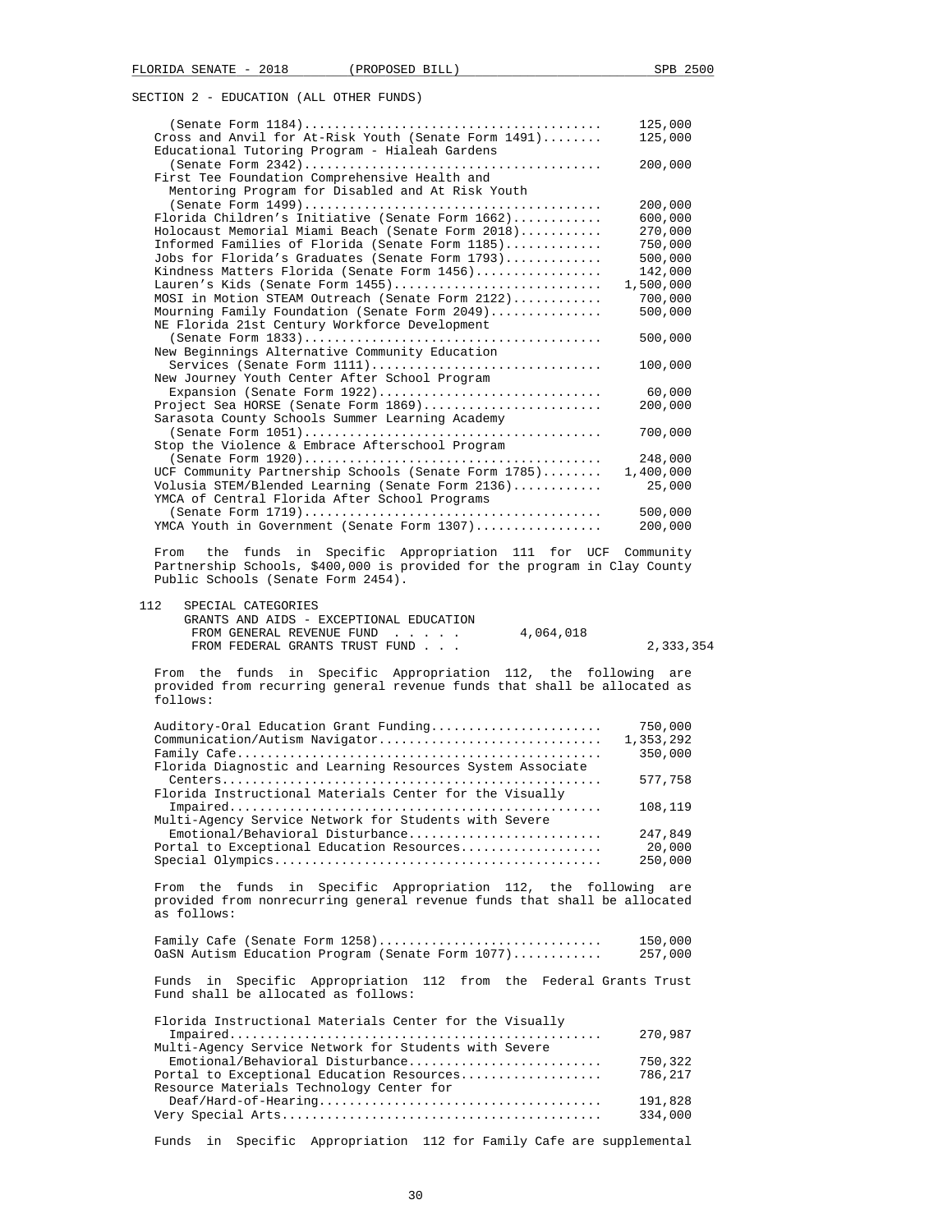and shall not be used to replace or supplant current funds awarded for the Family Cafe Project.

 Funds provided in Specific Appropriation 112 for Auditory-Oral Education Grants shall only be awarded to previously funded Florida public or private nonprofit school programs serving deaf children in multiple counties, from birth to age seven, including rural and underserved areas. These schools must solely offer auditory-oral education programs, as defined in section 1002.391, Florida Statutes, and have a supervisor and faculty members who are credentialed as Certified Listening and Spoken Language Specialists.

 The amount of the grants shall be based on the specific needs of each eligible student. Each eligible school that has insufficient public funds to provide the educational and related services specified in the Individual Education Plan (IEP) or Individual Family Service Plan (IFSP) of eligible students aged birth to seven years may submit grant applications to the Department of Education. Applications must include an itemized list of total costs, the amount of public funds available for those students without the grant, and the additional amount needed for the services identified in each student's respective IEP or IFSP. The department shall develop an appropriate application, provide instructions and administer this grant program to ensure minimum delay in providing the IEP or IFSP services for all eligible students. Each school shall be accountable for assuring that the public funds received are expended only for services for the eligible student as described in the application and shall provide a report documenting expenditures for the 2018-2019 fiscal year to the Department of Education by September 30, 2019.

113 SPECIAL CATEGORIES

| FLORIDA SCHOOL FOR THE DEAF AND THE BLIND |           |
|-------------------------------------------|-----------|
| FROM GENERAL REVENUE FUND 47,448,161      |           |
| FROM ADMINISTRATIVE TRUST FUND            | 281,131   |
| FROM FEDERAL GRANTS TRUST FUND            | 2,061,126 |
| FROM GRANTS AND DONATIONS TRUST           |           |
| FUND                                      | 2,238,122 |
|                                           |           |

 From the funds in Specific Appropriation 113, the school shall contract for health, medical, pharmaceutical and dental screening services for students. The school shall develop a collaborative service agreement for medical services and shall maximize the recovery of all legally available funds from Medicaid and private insurance coverage. The school shall report to the Legislature by June 30, 2019, information describing the agreement, services provided, budget and expenditures, including the amounts and sources of all funding used for the the amounts and sources of all funding used for the collaborative medical program and any other student health services during the 2018-2019 fiscal year.

| 114    | SPECIAL CATEGORIES                          |         |        |
|--------|---------------------------------------------|---------|--------|
|        | TRANSFER TO DEPARTMENT OF MANAGEMENT        |         |        |
|        | SERVICES - HUMAN RESOURCES SERVICES         |         |        |
|        | PURCHASED PER STATEWIDE CONTRACT            |         |        |
|        | FROM GENERAL REVENUE FUND                   | 209,245 |        |
|        | FROM ADMINISTRATIVE TRUST FUND              |         | 41.292 |
|        |                                             |         |        |
| 11 F.X | CRANTED AND ATDO TO LOGAL CONTROLLERING AND |         |        |

| IISA GRANIS AND AIDS TO LOCAL GOVERNMENIS AND |           |
|-----------------------------------------------|-----------|
| NONSTATE ENTITIES - FIXED CAPITAL OUTLAY      |           |
| PUBLIC SCHOOLS SPECIAL PROJECTS               |           |
| FROM GENERAL REVENUE FUND                     | 6,550,000 |
|                                               |           |

 From the funds provided in Specific Appropriation 115A, \$1,850,000 from nonrecurring general revenue funds is provided for the following:

| Brevard Public Schools Advanced Manufacturing            |         |
|----------------------------------------------------------|---------|
|                                                          | 750,000 |
| Buses for Florosa Elementary Along Hurlburt AFB corridor |         |
|                                                          | 800,000 |
| Youth Agricultural Development Center (Senate Form 1862) | 300,000 |
|                                                          |         |

 From the funds provided in Specific Appropriation 115A, \$4,700,000 from nonrecurring general revenue funds is provided for the following hurricane-related initiatives:

 Edward W. Bok Academy Hurricane Relief (Senate Form 2281)........................................ 700,000 Everglades City School Storm Surge Mitigation/Irma Repairs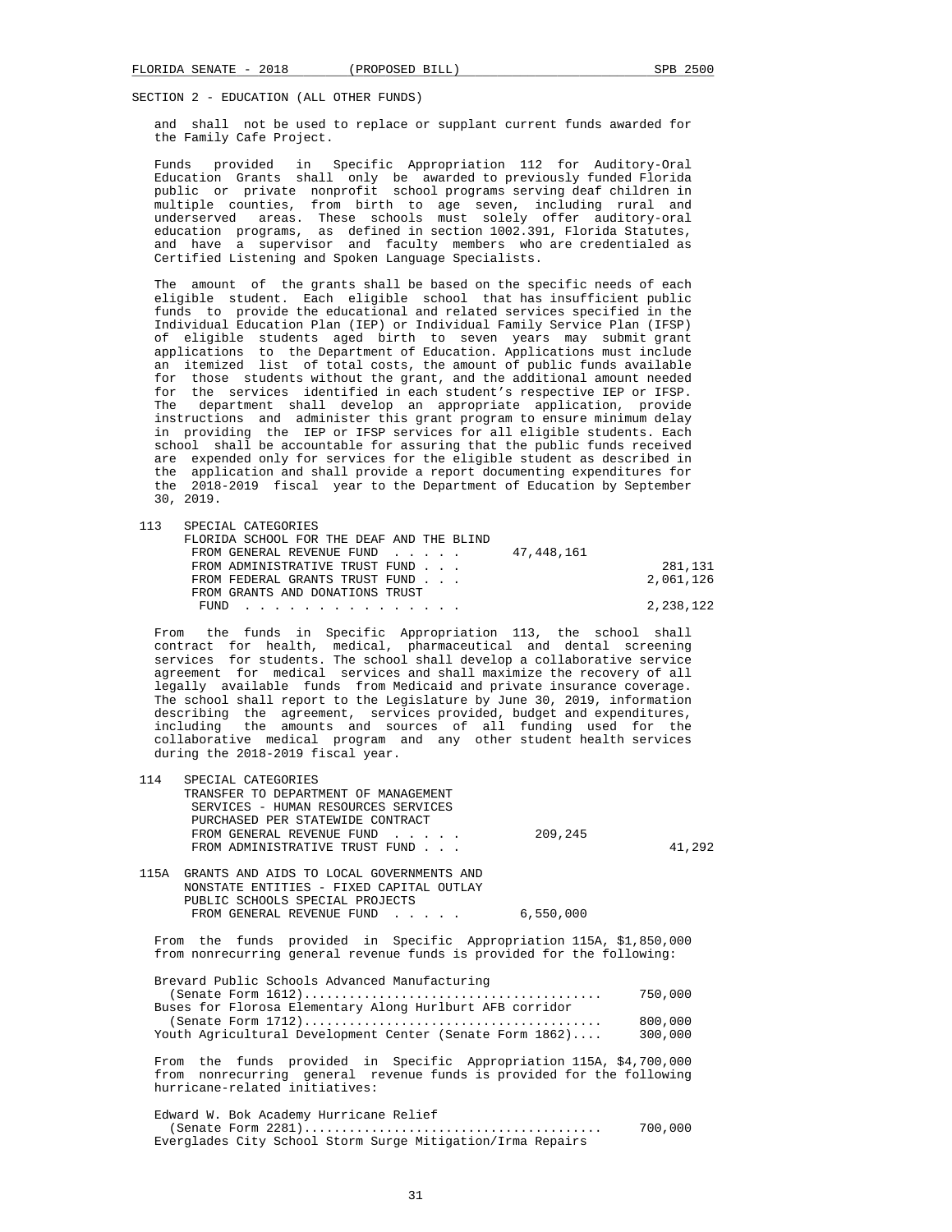|     | FLORIDA SENATE - 2018 (PROPOSED BILL)                                                                                                                                                                                 |                                                       |             | SPB 2500                                       |
|-----|-----------------------------------------------------------------------------------------------------------------------------------------------------------------------------------------------------------------------|-------------------------------------------------------|-------------|------------------------------------------------|
|     | SECTION 2 - EDUCATION (ALL OTHER FUNDS)                                                                                                                                                                               |                                                       |             |                                                |
|     |                                                                                                                                                                                                                       |                                                       |             |                                                |
|     | 116 GRANTS AND AIDS TO LOCAL GOVERNMENTS AND<br>NONSTATE ENTITIES - FIXED CAPITAL OUTLAY<br>FACILITY REPAIRS MAINTENANCE AND<br>CONSTRUCTION<br>FROM GENERAL REVENUE FUND 1,000,000                                   |                                                       |             |                                                |
|     | The funds in Specific Appropriation 116 are provided from<br>nonrecurring general revenue funds for the Boys and Girls Club - Manatee<br>(Senate Form 2404).                                                          |                                                       |             |                                                |
|     | TOTAL: PROGRAM: STATE GRANTS/K-12 PROGRAM - NON FEFP<br>FROM GENERAL REVENUE FUND<br>FROM TRUST FUNDS                                                                                                                 |                                                       | 234,338,919 | 7,003,946                                      |
|     | TOTAL ALL FUNDS                                                                                                                                                                                                       |                                                       |             | 241,342,865                                    |
|     | PROGRAM: FEDERAL GRANTS K/12 PROGRAM                                                                                                                                                                                  |                                                       |             |                                                |
|     | 117 AID TO LOCAL GOVERNMENTS<br>GRANTS AND AIDS - PROJECTS, CONTRACTS AND<br>GRANTS<br>FROM GRANTS AND DONATIONS TRUST                                                                                                |                                                       |             | 3,999,420                                      |
| 118 | FUND<br>AID TO LOCAL GOVERNMENTS<br>GRANTS AND AIDS - FEDERAL GRANTS AND AIDS<br>FROM ADMINISTRATIVE TRUST FUND                                                                                                       |                                                       |             | 353,962                                        |
|     | FROM FEDERAL GRANTS TRUST FUND<br>119 SPECIAL CATEGORIES<br>DOMESTIC SECURITY<br>FROM FEDERAL GRANTS TRUST FUND                                                                                                       |                                                       |             | 1,678,865,669<br>5,409,971                     |
|     | TOTAL: PROGRAM: FEDERAL GRANTS K/12 PROGRAM                                                                                                                                                                           |                                                       |             |                                                |
|     | FROM TRUST FUNDS                                                                                                                                                                                                      |                                                       |             | 1,688,629,022                                  |
|     | TOTAL ALL FUNDS<br>PROGRAM: EDUCATIONAL MEDIA & TECHNOLOGY SERVICES                                                                                                                                                   |                                                       |             | 1,688,629,022                                  |
| 120 | SPECIAL CATEGORIES<br>CAPITOL TECHNICAL CENTER<br>FROM GENERAL REVENUE FUND                                                                                                                                           |                                                       | 224,624     |                                                |
|     | 121 SPECIAL CATEGORIES<br>GRANTS AND AIDS - PUBLIC BROADCASTING<br>FROM GENERAL REVENUE FUND                                                                                                                          |                                                       | 9,866,053   |                                                |
|     | The funds provided<br>as follows:                                                                                                                                                                                     | in Specific Appropriation 121 shall be allocated      |             |                                                |
|     | Florida Channel Closed Captioning<br>Florida Channel Satellite Transponder Operations<br>Florida Channel Statewide Governmental and Cultural Affairs<br>Florida Channel Year Round Coverage                           |                                                       |             | 390,862<br>800,000<br>497,522                  |
|     | Florida Public Radio Emergency Network Storm Center<br>Public Television Stations                                                                                                                                     |                                                       |             | 2,714,588<br>166,270<br>1,300,000<br>3,996,811 |
|     | From the funds provided in Specific Appropriation 121, "Governmental<br>Affairs for Public Television" shall be produced by the same contractor<br>selected by the Legislature to produce "The Florida Channel".      |                                                       |             |                                                |
|     | From the funds provided in Specific Appropriation 121 for Public<br>Television<br>television station recommended by the Commissioner of Education. Public<br>Radio Stations shall be allocated \$100,000 per station. | Stations, \$307,447 shall be allocated to each public |             |                                                |
|     | funds provided in Specific Appropriation 121 for the Florida<br>From the<br>Channel Satellite Transponder Operations, the Florida Channel shall                                                                       |                                                       |             |                                                |

 contract for the leasing, management and operation of the state transponder with the same public broadcasting station that produces the

Florida Channel.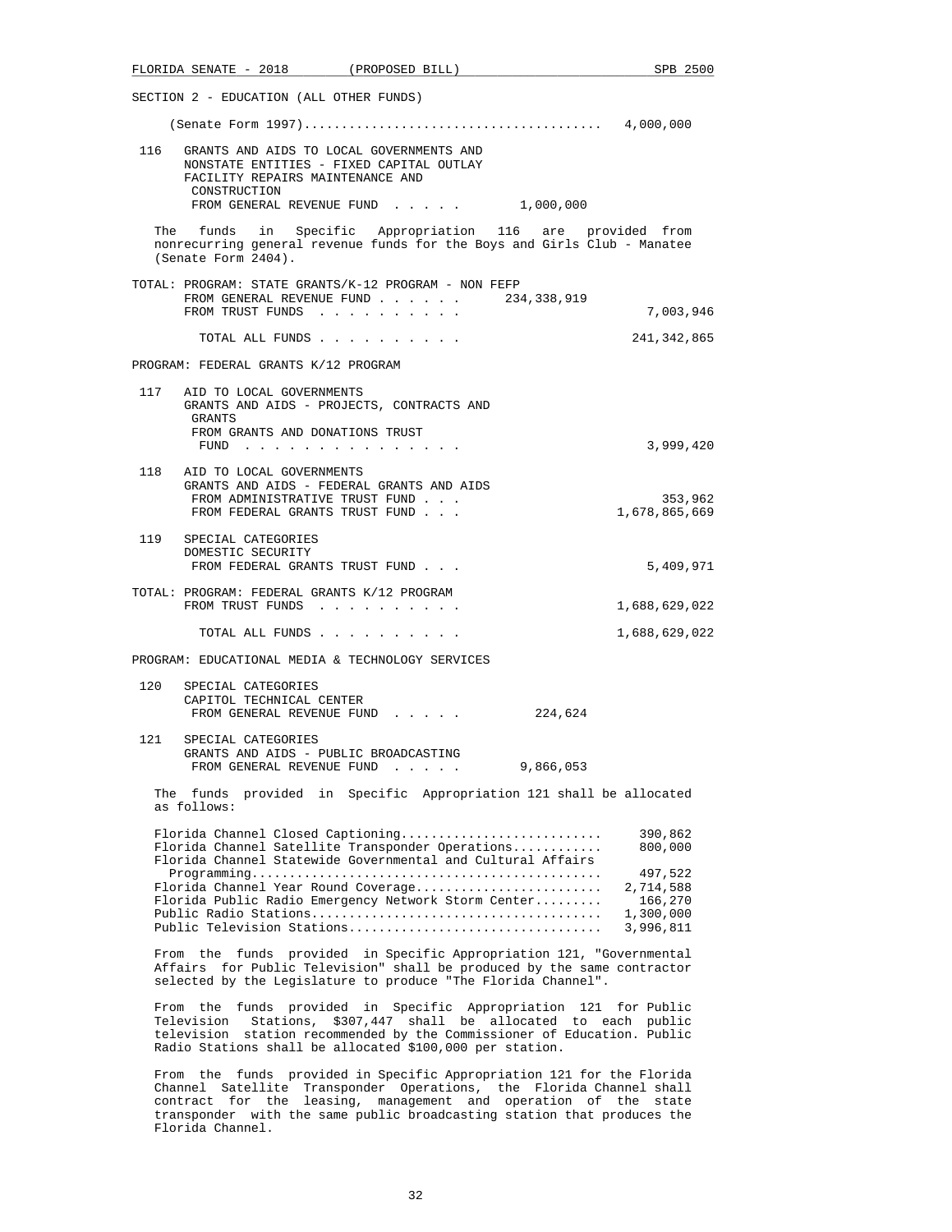TOTAL: PROGRAM: EDUCATIONAL MEDIA & TECHNOLOGY SERVICES<br>FROM GENERAL REVENUE FUND . . . . . . 10.090.677 FROM GENERAL REVENUE FUND . . . . . .

TOTAL ALL FUNDS . . . . . . . . . . 10,090,677

PROGRAM: WORKFORCE EDUCATION

 121A AID TO LOCAL GOVERNMENTS PERFORMANCE BASED INCENTIVES FROM GENERAL REVENUE FUND . . . . . 4,500,000

 Funds in Specific Appropriation 121A shall be provided by the Department of Education to district workforce education programs for students who earn industry certifications during the 2017-2018 fiscal year. Funding shall be based on students who earn industry certifications in the following occupational areas: health science to include surgical technology, orthopedic technology, dental assisting technology, practical nursing, medical coder/biller, medical assisting, certified nursing assistant, emergency medical technician and paramedic, clinical lab technician, EKG technician, pharmacy technician, and clinical hemodialysis technician; automotive service technology; auto collision repair and refinishing; medium/heavy duty truck technician; cyber security; cloud virtualization; network support services; computer programming; computer-aided drafting; advanced manufacturing; electrician; plumbing; public safety; welding; Federal Aviation Administration airframe mechanics and power plant mechanics; and heating, ventilation and air conditioning technician. These performance funds shall not be awarded for certifications earned through continuing workforce education programs.

 School districts shall maintain documentation for student attainment of industry certifications that are eligible for performance funding. The Auditor General shall verify compliance with this requirement during scheduled operational audits of the school districts. If a district is unable to comply, the district shall refund the performance funding to the state.

 122 AID TO LOCAL GOVERNMENTS GRANTS AND AIDS - ADULT BASIC EDUCATION FEDERAL FLOW-THROUGH FUNDS FROM FEDERAL GRANTS TRUST FUND . . . 41,552,472

 123 AID TO LOCAL GOVERNMENTS WORKFORCE DEVELOPMENT FROM GENERAL REVENUE FUND..... 283,335,744

 From the funds in Specific Appropriation 12 from the Educational Enhancement Trust Fund and Specific Appropriation 123 from the General Revenue Fund, \$366,340,160 is provided for school district workforce education programs as defined in section 1004.02(25), Florida Statutes, and is allocated as follows:

|                                                                                                        | 493,947    |
|--------------------------------------------------------------------------------------------------------|------------|
|                                                                                                        | 154,708    |
|                                                                                                        | 2,789,444  |
|                                                                                                        | 709,622    |
|                                                                                                        | 3,860,406  |
|                                                                                                        | 73,981,489 |
|                                                                                                        | 77,983     |
| $Charlotte \ldots \ldots \ldots \ldots \ldots \ldots \ldots \ldots \ldots \ldots \ldots \ldots \ldots$ | 1,806,437  |
|                                                                                                        | 2,043,527  |
|                                                                                                        | 515,999    |
|                                                                                                        | 9,543,848  |
|                                                                                                        | 368,193    |
|                                                                                                        | 80,675,275 |
|                                                                                                        | 607,940    |
|                                                                                                        | 67.712     |
|                                                                                                        | 3,745,691  |
|                                                                                                        | 1,094,000  |
|                                                                                                        | 74,175     |
|                                                                                                        | 349,124    |
|                                                                                                        | 77,413     |
|                                                                                                        | 77,995     |
|                                                                                                        | 71,995     |
|                                                                                                        | 185,879    |
|                                                                                                        | 259,709    |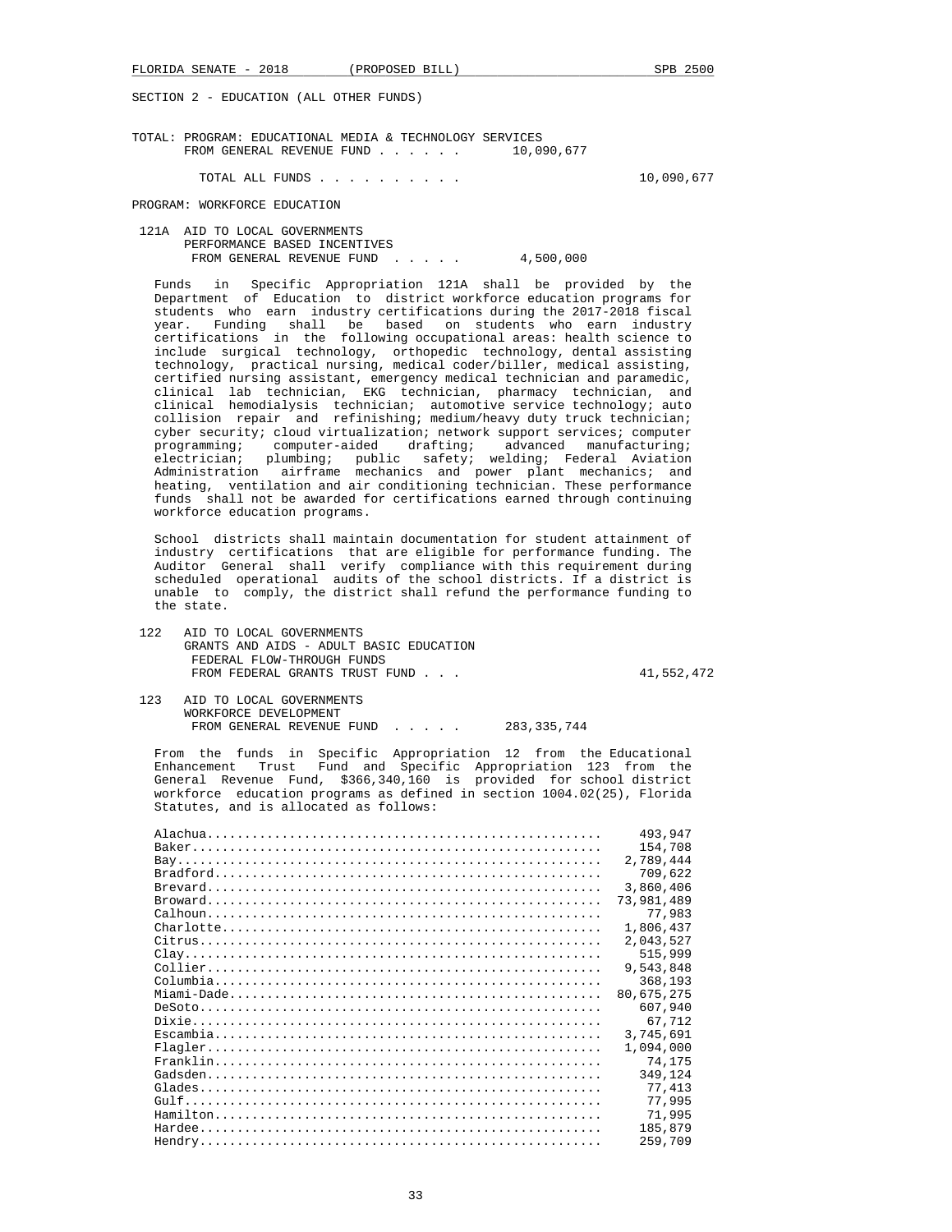|            | 573,537    |
|------------|------------|
|            | 25,891,012 |
|            | 1,090,860  |
|            | 234,709    |
|            | 81,207     |
|            | 71,603     |
|            | 4,647,405  |
|            | 9,704,699  |
|            | 6,322,703  |
|            | 83,180     |
|            | 71,130     |
|            | 9,466,012  |
|            | 3,901,140  |
|            | 1,224,663  |
|            | 713,649    |
|            | 597,299    |
|            | 2,223,806  |
|            | 31,782,106 |
|            | 6,264,342  |
|            | 17,694,059 |
|            | 3,041,074  |
| $Pinellas$ | 30,519,087 |
|            | 7,514,426  |
|            | 4,341,488  |
|            | 2,151,032  |
|            | 7,243,002  |
|            | 182,200    |
|            | 798,777    |
|            | 948,640    |
|            | 76,885     |
|            | 89,546     |
|            | 810,845    |
|            | 2,351,526  |
|            |            |

 For programs leading to a career certificate or an applied technology diploma, and for adult general education programs, tuition and fees shall be assessed in accordance with section 1009.22, Florida Statutes.

 Funds collected from standard tuition and out-of-state fees shall be used to support school district workforce education programs as defined in section 1004.02(25), Florida Statutes, and shall not be used to support K-12 programs or district K-12 administrative indirect costs.

 The funds provided in Specific Appropriations 12, 121A and 123 shall not be used to support K-12 programs or district K-12 administrative indirect costs. The Auditor General shall verify compliance with this requirement during scheduled audits of these institutions.

 Pursuant to the provisions of section 1009.26(1), Florida Statutes, school districts may grant fee waivers for programs funded through Workforce Development Education appropriations for up to eight percent of the fee revenues that would otherwise be collected.

 From the funds provided in Specific Appropriations 12 and 123, each school district shall report enrollment for adult general education programs identified in section 1004.02, Florida Statutes, in accordance with the Department of Education instructional hours reporting procedures. The Auditor General shall verify compliance with this requirement during scheduled operational audits of the school districts.

 District superintendents shall certify that workforce education enrollment and performance data used for funding allocations to districts is accurate and complete in accordance with reporting timelines established by the Department of Education. Upon certification, the district data shall be considered final for purposes of use in state funding formulas. After the final certification, the Department of Education may request a supplemental file in the event that a district has reported a higher level of enrollment or performance than was actually achieved by the district.

 From the funds provided in Specific Appropriation 123 for the St. Johns County School District, the First Coast Technical College shall provide career education courses and programs in St. Johns County only, except for the "teach out" of Putnam County students enrolled in 2017-2018. St. Johns River State College shall provide career education programs in Clay and Putnam counties. First Coast Technical College shall develop a "teach out" plan for the closure of all programs at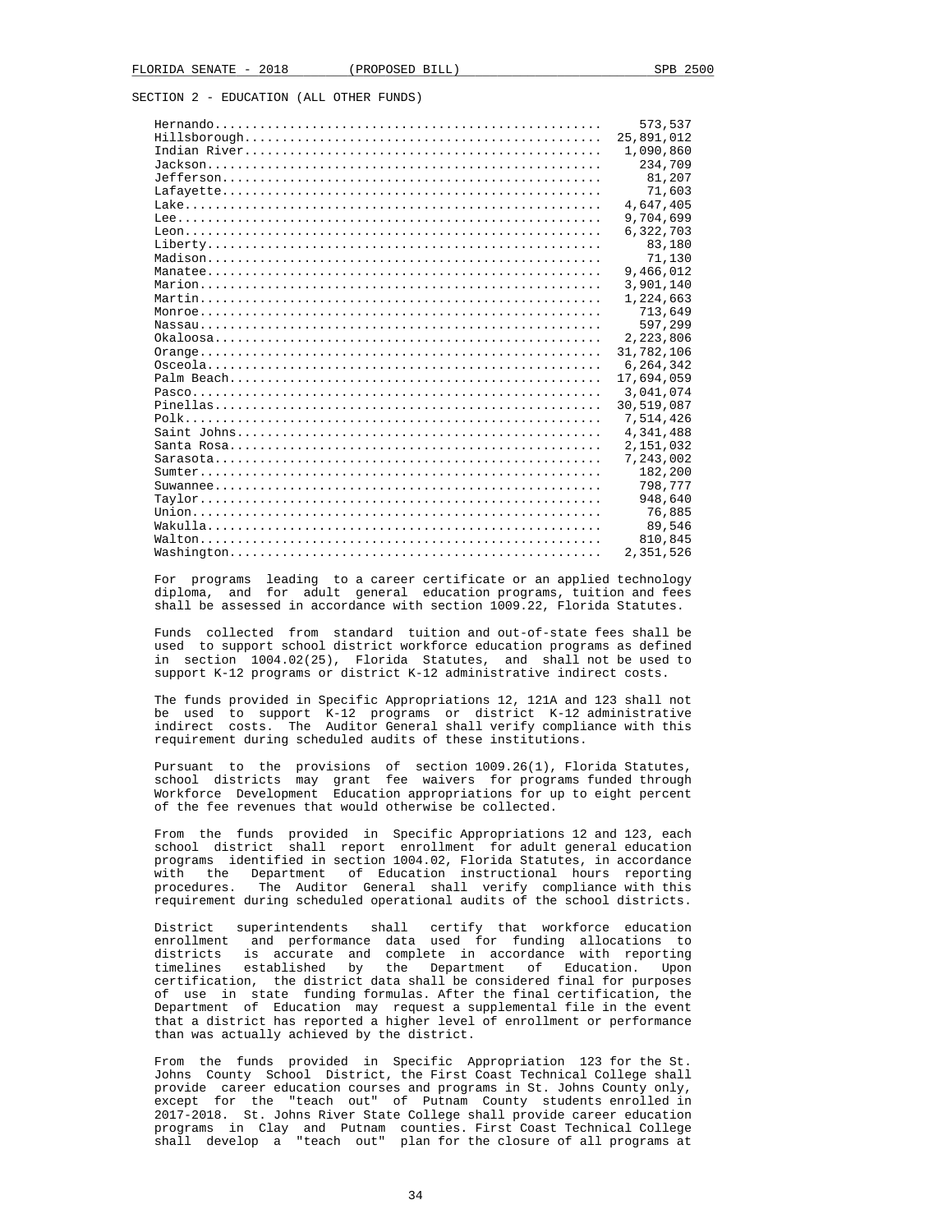instructional sites in Putnam County. The plan shall comply with all requirements of the institutional accrediting organization and shall be submitted to the Florida Department of Education for review no later than September 1, 2018. If deficiencies are identified by the department, the institution shall amend the plan and re-submit it by November 1, 2018.

- 124 AID TO LOCAL GOVERNMENTS GRANTS AND AIDS - VOCATIONAL FORMULA FUNDS FROM FEDERAL GRANTS TRUST FUND . . .  $\hspace{1.6cm}$  . . 67,144,852 125 SPECIAL CATEGORIES GRANTS AND AIDS - SCHOOL AND INSTRUCTIONAL **ENHANCEMENTS** FROM GENERAL REVENUE FUND . . . . . 2,136,313 From the funds in Specific Appropriation 125, recurring funds are provided for the following: Lotus House Education and Employment Program for High Special Needs Homeless Women and Youth.................... 100,000 From the funds in Specific Appropriation 125, nonrecurring funds are provided for the following: AmSkills Apprenticeship Phase 3 Expansion (Senate Form 2204) 400,000 Educating/Integrating New Puerto Rican/Hispanic Community (Senate Form 2205)........................................ 250,000 Lotus House Education and Employment Program for High Special Needs Homeless Women and Youth (Senate Form 1174). 200,000 Marion Technical College Rebuilding Heroes (Senate Form 1065)........................................ 440,000 Potter's House (Senate Form 1489)............................ Putnam County School District Advanced Manufacturing (Senate Form 2316)........................................ 250,000 South Apopka Adult Community Education Center (Senate Form 1917)........................................ 250,000 125A GRANTS AND AIDS TO LOCAL GOVERNMENTS AND NONSTATE ENTITIES - FIXED CAPITAL OUTLAY PUBLIC SCHOOLS SPECIAL PROJECTS
	- FROM GENERAL REVENUE FUND . . . . . 2,423,125 From the funds in Specific Appropriation 125A, nonrecurring funds are
	- provided for the following:

| Riveroak Technical College Expansion Project              |             |
|-----------------------------------------------------------|-------------|
|                                                           | 1,823,125   |
| Haney Technical Center Automotive Service Technology      |             |
| Renovation (Senate Form 1011)                             | 250,000     |
| Haney Technical Center HVAC Renovation (Senate Form 1009) | 100,000     |
| Haney Technical Center Industrial Pipefitting Program     |             |
| Startup (Senate Form 1010)                                | 250,000     |
|                                                           |             |
| TOTAL: PROGRAM: WORKFORCE EDUCATION                       |             |
| 292,395,182<br>FROM GENERAL REVENUE FUND                  |             |
| FROM TRUST FUNDS                                          | 108,697,324 |
|                                                           |             |

TOTAL ALL FUNDS . . . . . . . . . . 401,092,506

FLORIDA COLLEGES, DIVISION OF

PROGRAM: FLORIDA COLLEGES

 126 AID TO LOCAL GOVERNMENTS GRANTS AND AIDS - FLORIDA COLLEGE SYSTEM PROGRAM FUND FROM GENERAL REVENUE FUND . . . . . 893,252,514

 Funds provided in Specific Appropriation 126 are provided for operating funds and approved baccalaureate programs, and shall be allocated as follows:

 Eastern Florida State College............................... 32,325,964 Broward College............................................. 65,765,103 College of Central Florida.................................. 17,025,668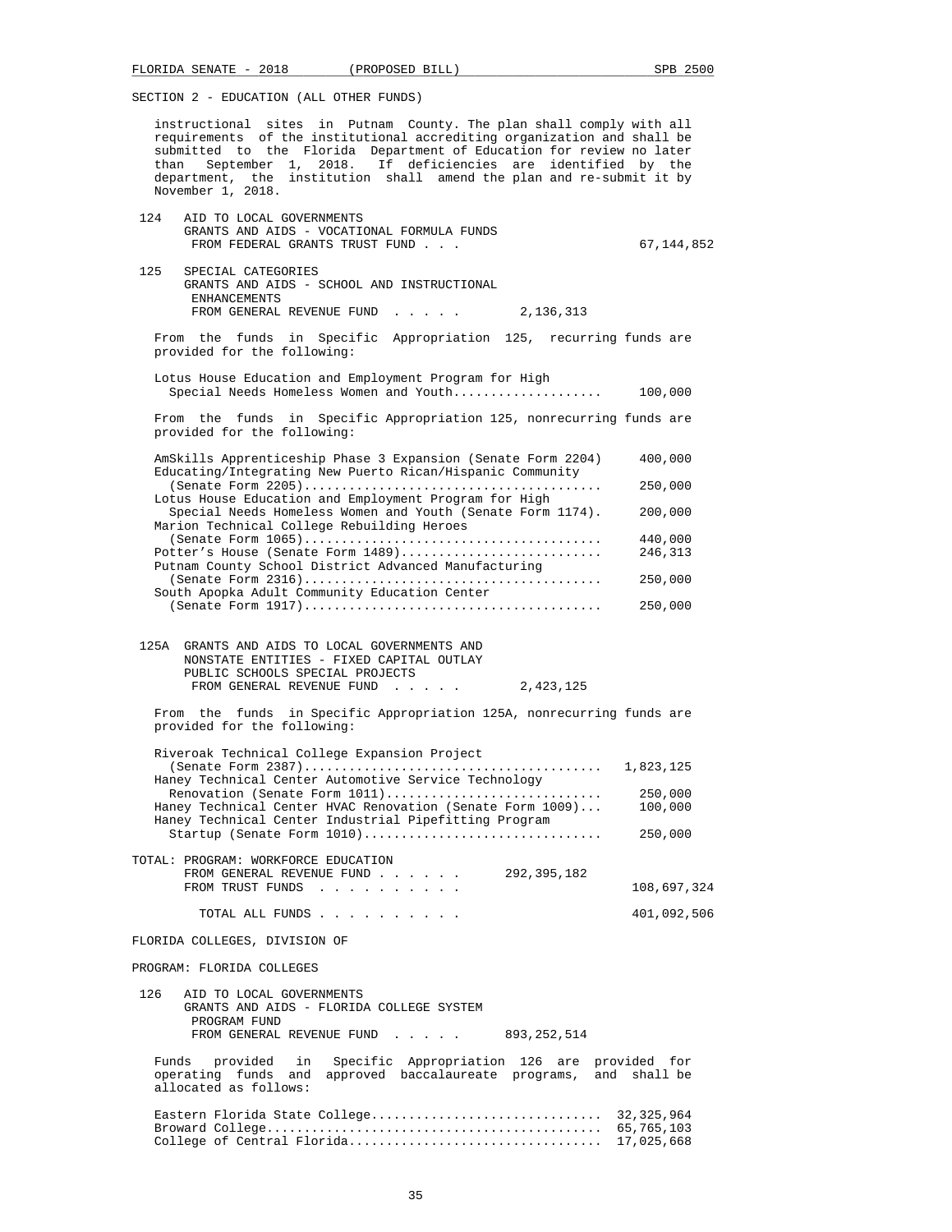|                                                                                                                                              | 8,257,294                 |
|----------------------------------------------------------------------------------------------------------------------------------------------|---------------------------|
|                                                                                                                                              | 36,738,953                |
| Florida SouthWestern State College                                                                                                           | 23,057,528                |
| Florida State College at Jacksonville                                                                                                        | 56, 422, 445              |
| Florida Keys Community College                                                                                                               | 5,524,211                 |
|                                                                                                                                              | 16,356,342                |
| Hillsborough Community College                                                                                                               | 50,887,521                |
|                                                                                                                                              | 37, 144, 562<br>9,919,514 |
|                                                                                                                                              | 10,609,876                |
| State College of Florida, Manatee-Sarasota                                                                                                   | 18,539,103                |
|                                                                                                                                              | 128, 335, 535             |
| North Florida Community College                                                                                                              | 5,797,657                 |
| Northwest Florida State College                                                                                                              | 14,108,147                |
|                                                                                                                                              | 45,574,657                |
| Pasco-Hernando State College                                                                                                                 | 23,575,147                |
|                                                                                                                                              | 26,657,823                |
|                                                                                                                                              | 22,542,942                |
| Saint Johns River State College                                                                                                              | 19,107,822                |
|                                                                                                                                              | 51,966,764                |
|                                                                                                                                              | 33, 220, 795              |
| Seminole State College of Florida                                                                                                            | 33,545,971                |
| South Florida State College                                                                                                                  | 12,055,410                |
| Tallahassee Community College                                                                                                                | 23,792,994<br>64,396,766  |
|                                                                                                                                              |                           |
| Included within the total appropriations for Florida College System<br>institutions<br>in<br>Specific Appropriation 126, recurring funds are |                           |
| provided for the following:                                                                                                                  |                           |
|                                                                                                                                              |                           |
| Chipola College<br>Civil and Industrial Engineering Program                                                                                  | 200,000                   |
| Daytona State College                                                                                                                        |                           |
| Advanced Technology Center<br>Eastern Florida State College                                                                                  | 500,000                   |
| Critical Evaluation Learning Management System/Curriculum.                                                                                   | 500,000                   |
| Hillsborough Community College<br>Regional Transportation Training Center                                                                    | 2,500,000                 |
| Pasco-Hernando State College                                                                                                                 | 2,306,271                 |
| Polk State College                                                                                                                           |                           |
| Expansion of Art Program<br>St. Petersburg College                                                                                           | 2,540,288                 |
|                                                                                                                                              | 650,000                   |
| Orthotics and Prosthetics Program                                                                                                            | 615,000                   |
| South Florida State College                                                                                                                  |                           |
| Shepherd's Field Agricultural College Collaboration                                                                                          | 126,525                   |
| Included within the total<br>appropriations for Florida College System                                                                       |                           |
| institutions in Specific Appropriation 126, nonrecurring<br>provided for the following:                                                      | funds are                 |
|                                                                                                                                              |                           |
| College of Central Florida                                                                                                                   |                           |
| Appleton Museum of Art (Senate Form 2147)                                                                                                    | 1,200,000                 |
| Daytona State College                                                                                                                        |                           |
| Writing Lab Partnership with UCF (Senate Form 1629)                                                                                          | 100,000                   |
| Florida Keys Community College<br>Hurricane Student Gap Funding (Senate Form 2298)                                                           | 250,000                   |
| Hillsborough Community College                                                                                                               |                           |
| Advanced Manufacturing and Robotics Center - Lab                                                                                             |                           |
| Equipment Upgrade (Senate Form 2211)                                                                                                         | 500,000                   |
| Miami Dade College                                                                                                                           |                           |
| Cyber Security Training Center (Senate Form 2210)                                                                                            | 200,000                   |
| Palm Beach State College                                                                                                                     |                           |
| Coding & Cognitive Technologies Program                                                                                                      |                           |
|                                                                                                                                              | 250,000                   |
| Palm Beach State College                                                                                                                     |                           |
| Opioid Epidemic Training/Workshops (Senate Form 1467)                                                                                        | 100,000                   |
| South Florida State College                                                                                                                  | 250,000                   |
| College Mobile Welding Lab (Senate Form 1261)                                                                                                |                           |
| Prior to the disbursement of funds in Specific Appropriations 11 and                                                                         |                           |

 Prior to the disbursement of funds in Specific Appropriations 11 and 126, colleges shall submit an operating budget for the expenditure of these funds as provided in section 1011.30, Florida Statutes. The operating budget shall clearly identify planned expenditures for baccalaureate programs and shall include the sources of funds.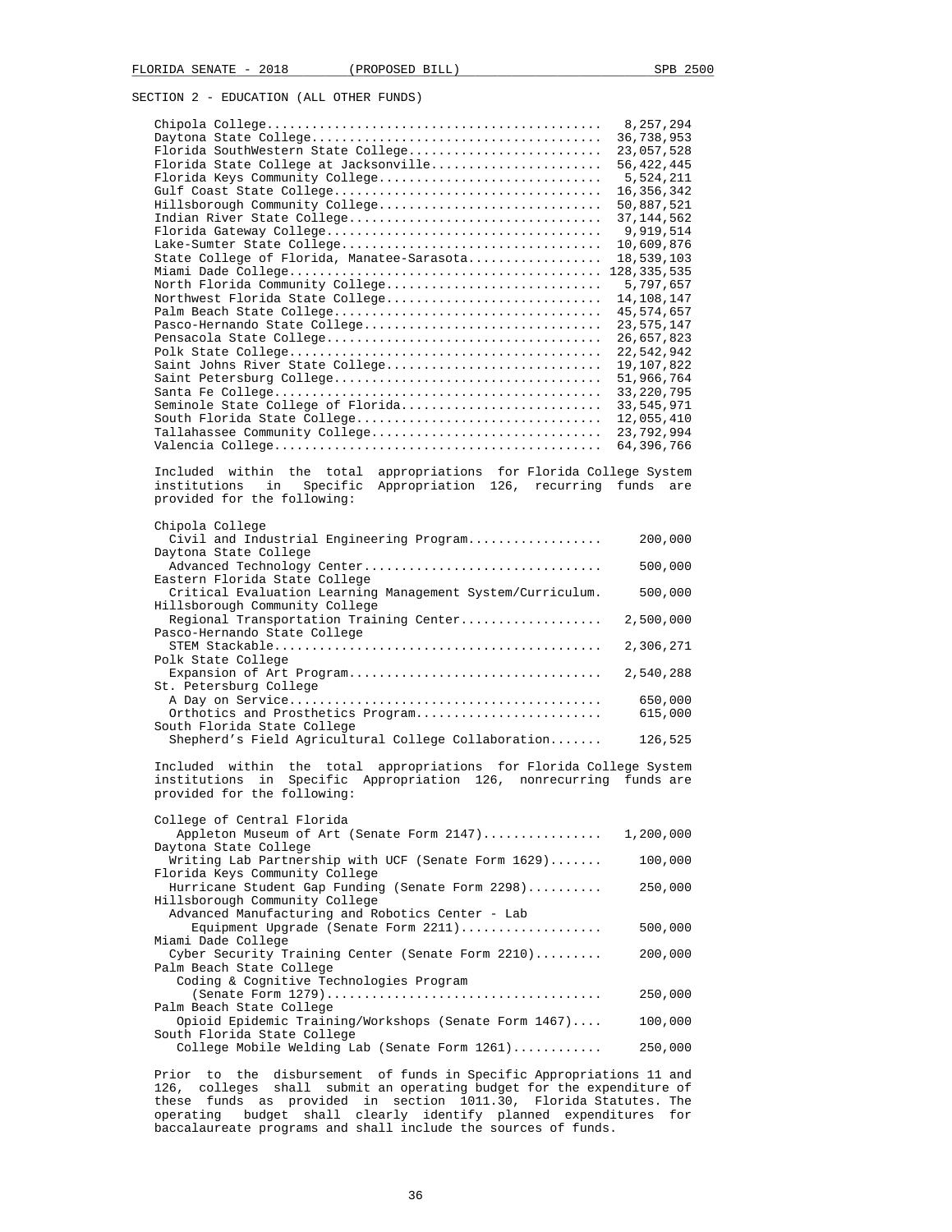For advanced and professional, postsecondary vocational, developmental education, educator preparation institute programs, and baccalaureate degree programs, tuition and fees shall be assessed in accordance with section 1009.23, Florida Statutes.

 For programs leading to a career certificate or an applied technology diploma, and for adult general education programs, tuition and fees shall be assessed in accordance with section 1009.22, Florida Statutes.

 Pursuant to the provisions of section 1009.26(1), Florida Statutes, Florida colleges may grant fee waivers for programs funded through Workforce Development Education appropriations for up to eight percent of the fee revenues that would otherwise be collected.

 From the funds in Specific Appropriations 11 and 126, each Florida college shall report enrollment for adult general education programs identified in section 1004.02, Florida Statutes, in accordance with the Department of Education instructional hours reporting procedures. The Auditor General shall verify compliance with this requirement during scheduled operational audits of the Florida colleges.

 Each Florida college board of trustees is given flexibility to make necessary adjustments to its operating budget. If any board reduces individual programs or projects within the Florida college by more than 10 percent during the 2018-2019 fiscal year, written notification shall be made to the Governor, President of the Senate, Speaker of the House of Representatives, and the Department of Education.

| 127 | SPECIAL CATEGORIES               |             |             |
|-----|----------------------------------|-------------|-------------|
|     | COMMISSION ON COMMUNITY SERVICE  |             |             |
|     | FROM GENERAL REVENUE FUND        | 983,182     |             |
|     | TOTAL: PROGRAM: FLORIDA COLLEGES |             |             |
|     | FROM GENERAL REVENUE FUND        | 894,235,696 |             |
|     | TOTAL ALL FUNDS                  |             | 894,235,696 |

## STATE BOARD OF EDUCATION

 From the funds provided in Specific Appropriations 128 through 141, the Commissioner of Education shall prepare and provide to the Governor, President of the Senate, and Speaker of the House of Representatives on or before October 1, 2018, a report containing the following: the federal indirect cost rate(s) approved to be used for the 12 month period of the 2018-2019 fiscal year and the data on which the rate(s) was established; the estimated amount of funds the approved rate(s) will generate; the proposed expenditure plan for the amount generated; and the June 30, 2018, balance of all unexpended federal indirect cost funds.

 From the funds provided in Specific Appropriations 128 through 141, the Department of Education shall publish on the Florida Department of Education website by December 31, 2018, from each school district's Annual Financial Report, expenditures on a per FTE basis for the following fund types: General Fund, Special Revenue Fund, Debt Service Fund, Capital Project Fund and a Total. Fiduciary funds, enterprise funds, and internal service funds shall not be included. This funding information shall also be published in the same format on each school district's website by December 31, 2018.

 Funds provided in Specific Appropriations 128 through 141 for the Working Capital Trust Fund shall be cost-recovered from funds used to pay data processing services provided in accordance with section 216.272, Florida Statutes.

 From the funds provided in Specific Appropriation 128 to 141, the Department of Education shall conduct a review and analysis comparing the current methodology for the calculation of a full-time equivalent (FTE) student with the methodology used prior to the 2013-2014 fiscal year to include priority ranking for special programs. The analysis shall provide a detailed estimate of calculated FTE and funding for the current proration scheme, the former funding rank-order approach, and a comparison for each program and grade with district and state totals. In addition, the analysis shall include advantages and disadvantages of each methodology and, if applicable, suggestions for improvement or alternative approaches. The Commissioner shall submit a summary report to the Governor, President of the Senate, and Speaker of the House of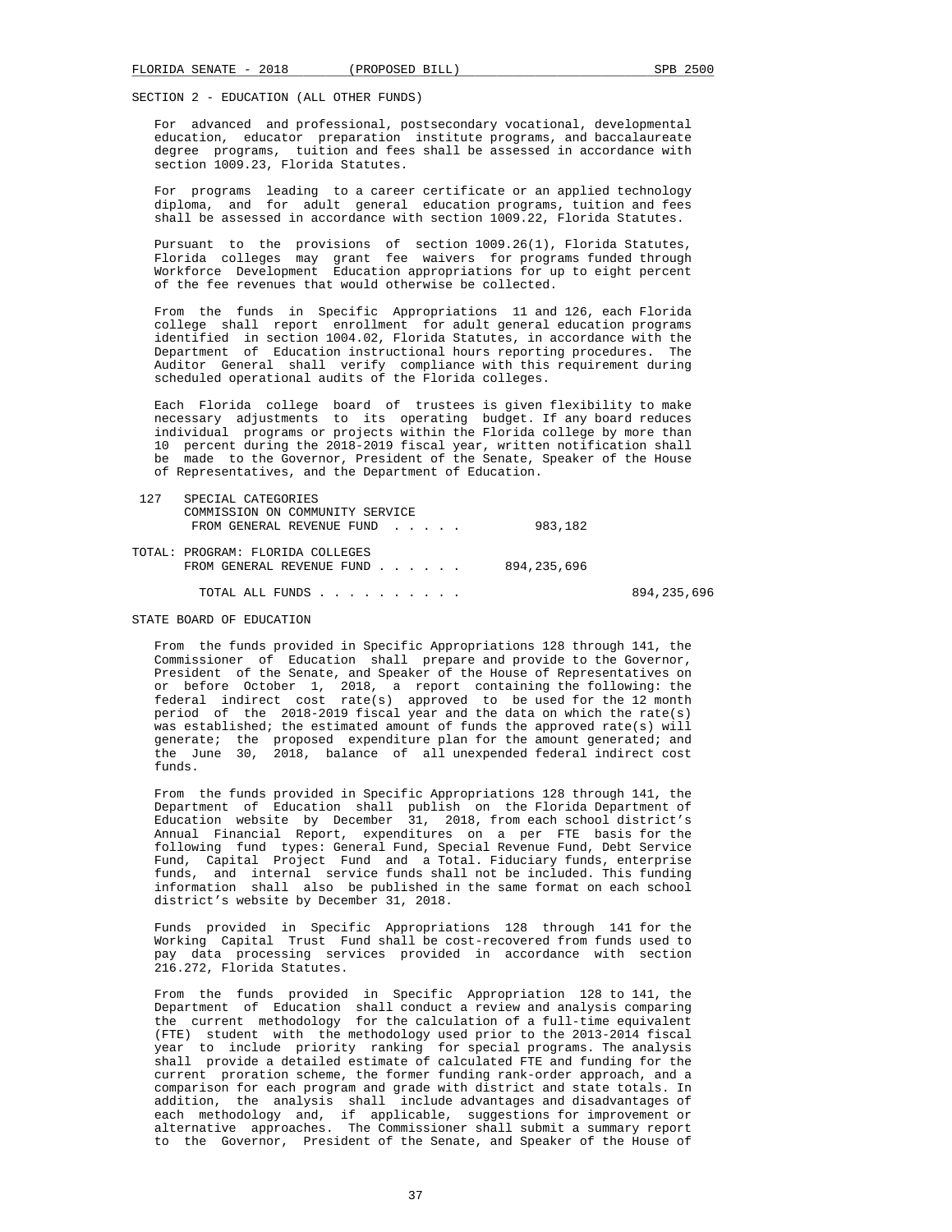Representatives on or before September 1, 2018.

APPROVED SALARY RATE 50,650,332

| 128 | SALARIES AND BENEFITS<br>POSITIONS<br>FROM GENERAL REVENUE FUND             | 978.00<br>20,382,669 |                   |
|-----|-----------------------------------------------------------------------------|----------------------|-------------------|
|     | FROM ADMINISTRATIVE TRUST FUND                                              |                      | 7,472,613         |
|     | FROM EDUCATIONAL CERTIFICATION AND<br>SERVICE TRUST FUND                    |                      | 5,127,897         |
|     | FROM DIVISION OF UNIVERSITIES<br>FACILITY CONSTRUCTION                      |                      |                   |
|     | ADMINISTRATIVE TRUST FUND                                                   |                      | 2,912,326         |
|     | FROM FEDERAL GRANTS TRUST FUND<br>FROM INSTITUTIONAL ASSESSMENT             |                      | 15,044,479        |
|     | TRUST FUND                                                                  |                      | 2,684,318         |
|     | FROM STUDENT LOAN OPERATING TRUST<br>FUND                                   |                      | 8,561,067         |
|     | FROM NURSING STUDENT LOAN<br>FORGIVENESS TRUST FUND                         |                      | 73,144            |
|     | FROM OPERATING TRUST FUND                                                   |                      | 288,404           |
|     | FROM TEACHER CERTIFICATION<br>EXAMINATION TRUST FUND                        |                      | 392,612           |
|     | FROM WORKING CAPITAL TRUST FUND.                                            |                      | 5,517,843         |
| 129 | OTHER PERSONAL SERVICES                                                     |                      |                   |
|     | FROM GENERAL REVENUE FUND                                                   | 236,745              |                   |
|     | FROM ADMINISTRATIVE TRUST FUND<br>FROM EDUCATIONAL CERTIFICATION AND        |                      | 140,473           |
|     | SERVICE TRUST FUND                                                          |                      | 93,641            |
|     | FROM DIVISION OF UNIVERSITIES                                               |                      |                   |
|     | FACILITY CONSTRUCTION<br>ADMINISTRATIVE TRUST FUND                          |                      | 41,618            |
|     | FROM FEDERAL GRANTS TRUST FUND                                              |                      | 529,864           |
|     | FROM INSTITUTIONAL ASSESSMENT<br>TRUST FUND                                 |                      | 219,266           |
|     | FROM STUDENT LOAN OPERATING TRUST                                           |                      |                   |
|     | FUND<br>FROM OPERATING TRUST FUND                                           |                      | 260,114<br>5,005  |
|     | FROM WORKING CAPITAL TRUST FUND.                                            |                      | 57,725            |
| 130 | EXPENSES                                                                    |                      |                   |
|     | FROM GENERAL REVENUE FUND                                                   | 2, 213, 456          |                   |
|     | FROM ADMINISTRATIVE TRUST FUND<br>FROM EDUCATIONAL CERTIFICATION AND        |                      | 1,456,375         |
|     | SERVICE TRUST FUND                                                          |                      | 1,009,523         |
|     | FROM EDUCATIONAL MEDIA AND<br>TECHNOLOGY TRUST FUND                         |                      | 133,426           |
|     | FROM DIVISION OF UNIVERSITIES                                               |                      |                   |
|     | FACILITY CONSTRUCTION<br>ADMINISTRATIVE TRUST FUND                          |                      | 868,681           |
|     | FROM FEDERAL GRANTS TRUST FUND                                              |                      | 2,188,663         |
|     | FROM GRANTS AND DONATIONS TRUST                                             |                      |                   |
|     | FUND<br>FROM INSTITUTIONAL ASSESSMENT                                       |                      | 48,433            |
|     | TRUST FUND                                                                  |                      | 540,776           |
|     | FROM STUDENT LOAN OPERATING TRUST<br>$FUND$                                 |                      | 2,021,981         |
|     | FROM NURSING STUDENT LOAN                                                   |                      |                   |
|     | FORGIVENESS TRUST FUND<br>$\sim$ $\sim$ $\sim$<br>FROM OPERATING TRUST FUND |                      | 39,050<br>295,667 |
|     | FROM TEACHER CERTIFICATION                                                  |                      |                   |
|     | EXAMINATION TRUST FUND<br>FROM WORKING CAPITAL TRUST FUND                   |                      | 135,350           |
|     |                                                                             |                      | 706,077           |

 From the funds in Specific Appropriation 130, \$42,813 from the General Revenue Fund is provided to pay the state's dues to the Interstate Commission on Educational Opportunity for Military Children for the 2018-2019 fiscal year.

| 131 | OPERATING CAPITAL OUTLAY           |  |        |         |
|-----|------------------------------------|--|--------|---------|
|     | FROM GENERAL REVENUE FUND          |  | 45,970 |         |
|     | FROM ADMINISTRATIVE TRUST FUND     |  |        | 144,428 |
|     | FROM EDUCATIONAL CERTIFICATION AND |  |        |         |
|     | SERVICE TRUST FUND                 |  |        | 7,440   |
|     | FROM DIVISION OF UNIVERSITIES      |  |        |         |
|     | FACILITY CONSTRUCTION              |  |        |         |
|     | ADMINISTRATIVE TRUST FUND          |  |        | 15,000  |
|     |                                    |  |        |         |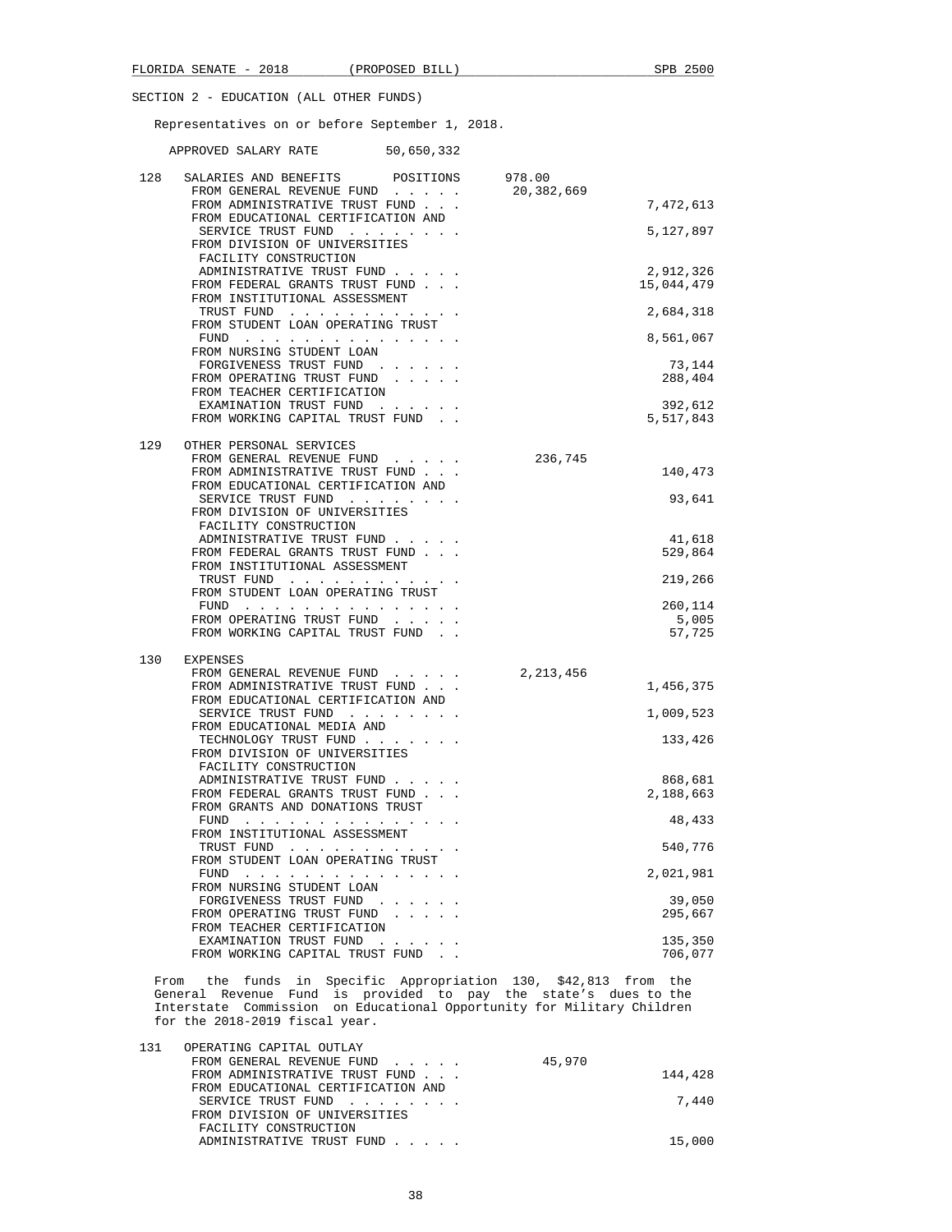|     |                                                      | FLORIDA SENATE - 2018 (PROPOSED BILL)                                                                                                                                                                                                                               |            | SPB 2500        |
|-----|------------------------------------------------------|---------------------------------------------------------------------------------------------------------------------------------------------------------------------------------------------------------------------------------------------------------------------|------------|-----------------|
|     |                                                      | SECTION 2 - EDUCATION (ALL OTHER FUNDS)                                                                                                                                                                                                                             |            |                 |
|     |                                                      | FROM FEDERAL GRANTS TRUST FUND                                                                                                                                                                                                                                      |            | 241,756         |
|     |                                                      | FROM INSTITUTIONAL ASSESSMENT<br>TRUST FUND                                                                                                                                                                                                                         |            | 16,375          |
|     |                                                      | FROM STUDENT LOAN OPERATING TRUST<br>$FUND$                                                                                                                                                                                                                         |            | 268,200         |
|     | FROM NURSING STUDENT LOAN                            | FORGIVENESS TRUST FUND                                                                                                                                                                                                                                              |            | 6,000           |
|     | FROM TEACHER CERTIFICATION                           | FROM OPERATING TRUST FUND                                                                                                                                                                                                                                           |            | 5,000           |
|     |                                                      | EXAMINATION TRUST FUND<br>FROM WORKING CAPITAL TRUST FUND.                                                                                                                                                                                                          |            | 3,150<br>47,921 |
| 133 | SPECIAL CATEGORIES                                   |                                                                                                                                                                                                                                                                     |            |                 |
|     | ASSESSMENT AND EVALUATION                            | FROM GENERAL REVENUE FUND                                                                                                                                                                                                                                           | 46,898,875 |                 |
|     |                                                      | FROM ADMINISTRATIVE TRUST FUND                                                                                                                                                                                                                                      |            | 2,315,367       |
|     |                                                      | FROM FEDERAL GRANTS TRUST FUND                                                                                                                                                                                                                                      |            | 40,153,877      |
|     | FROM TEACHER CERTIFICATION                           |                                                                                                                                                                                                                                                                     |            |                 |
|     |                                                      | EXAMINATION TRUST FUND                                                                                                                                                                                                                                              |            | 13,783,900      |
| 134 | SPECIAL CATEGORIES<br>HEARINGS                       | TRANSFER TO DIVISION OF ADMINISTRATIVE                                                                                                                                                                                                                              |            |                 |
|     |                                                      | FROM GENERAL REVENUE FUND                                                                                                                                                                                                                                           | 246,707    |                 |
| 135 | SPECIAL CATEGORIES<br>CONTRACTED SERVICES            |                                                                                                                                                                                                                                                                     |            |                 |
|     |                                                      | FROM GENERAL REVENUE FUND<br>FROM ADMINISTRATIVE TRUST FUND                                                                                                                                                                                                         | 4,448,655  | 739,054         |
|     |                                                      | FROM EDUCATIONAL CERTIFICATION AND<br>SERVICE TRUST FUND                                                                                                                                                                                                            |            | 2,882,567       |
|     | FACILITY CONSTRUCTION                                | FROM DIVISION OF UNIVERSITIES                                                                                                                                                                                                                                       |            |                 |
|     |                                                      | ADMINISTRATIVE TRUST FUND                                                                                                                                                                                                                                           |            | 238,200         |
|     |                                                      | FROM FEDERAL GRANTS TRUST FUND                                                                                                                                                                                                                                      |            | 1,876,770       |
|     |                                                      | FROM GRANTS AND DONATIONS TRUST<br>$FUND$                                                                                                                                                                                                                           |            | 50,000          |
|     |                                                      | FROM INSTITUTIONAL ASSESSMENT<br>TRUST FUND                                                                                                                                                                                                                         |            | 405,405         |
|     |                                                      | FROM STUDENT LOAN OPERATING TRUST<br>FUND                                                                                                                                                                                                                           |            | 9,959,478       |
|     | FROM NURSING STUDENT LOAN                            | FORGIVENESS TRUST FUND                                                                                                                                                                                                                                              |            | 19,893          |
|     | FROM TEACHER CERTIFICATION                           | FROM OPERATING TRUST FUND                                                                                                                                                                                                                                           |            | 374,193         |
|     |                                                      | EXAMINATION TRUST FUND                                                                                                                                                                                                                                              |            | 4,242,250       |
|     |                                                      | FROM WORKING CAPITAL TRUST FUND.                                                                                                                                                                                                                                    |            | 943,604         |
| 136 | SPECIAL CATEGORIES                                   |                                                                                                                                                                                                                                                                     |            |                 |
|     | DEVELOPMENT PROJECTS                                 | EDUCATIONAL FACILITIES RESEARCH AND                                                                                                                                                                                                                                 |            |                 |
|     | FACILITY CONSTRUCTION                                | FROM DIVISION OF UNIVERSITIES                                                                                                                                                                                                                                       |            |                 |
|     |                                                      | ADMINISTRATIVE TRUST FUND                                                                                                                                                                                                                                           |            | 200,000         |
| 137 | SPECIAL CATEGORIES                                   |                                                                                                                                                                                                                                                                     |            |                 |
|     | RISK MANAGEMENT INSURANCE                            | FROM GENERAL REVENUE FUND                                                                                                                                                                                                                                           | 90,285     |                 |
|     |                                                      | FROM ADMINISTRATIVE TRUST FUND                                                                                                                                                                                                                                      |            | 43,819          |
|     |                                                      | FROM EDUCATIONAL CERTIFICATION AND<br>SERVICE TRUST FUND                                                                                                                                                                                                            |            | 25,705          |
|     | FACILITY CONSTRUCTION                                | FROM DIVISION OF UNIVERSITIES                                                                                                                                                                                                                                       |            |                 |
|     |                                                      | ADMINISTRATIVE TRUST FUND                                                                                                                                                                                                                                           |            | 12,310          |
|     |                                                      | FROM FEDERAL GRANTS TRUST FUND                                                                                                                                                                                                                                      |            | 75,014          |
|     |                                                      | FROM INSTITUTIONAL ASSESSMENT<br>TRUST FUND                                                                                                                                                                                                                         |            | 3,266           |
|     | FUND                                                 | FROM STUDENT LOAN OPERATING TRUST<br>the contract of the contract of the contract of the contract of the contract of the contract of the contract of the contract of the contract of the contract of the contract of the contract of the contract of the contract o |            | 71,271          |
|     | FROM NURSING STUDENT LOAN<br>FORGIVENESS TRUST FUND  |                                                                                                                                                                                                                                                                     |            | 332             |
|     |                                                      | FROM OPERATING TRUST FUND                                                                                                                                                                                                                                           |            | 3,305           |
|     | FROM TEACHER CERTIFICATION<br>EXAMINATION TRUST FUND |                                                                                                                                                                                                                                                                     |            | 1,381           |
|     |                                                      | $\begin{array}{cccccccccccccc} \bullet & \bullet & \bullet & \bullet & \bullet & \bullet & \bullet & \bullet & \bullet \end{array}$<br>FROM WORKING CAPITAL TRUST FUND.                                                                                             |            | 21,516          |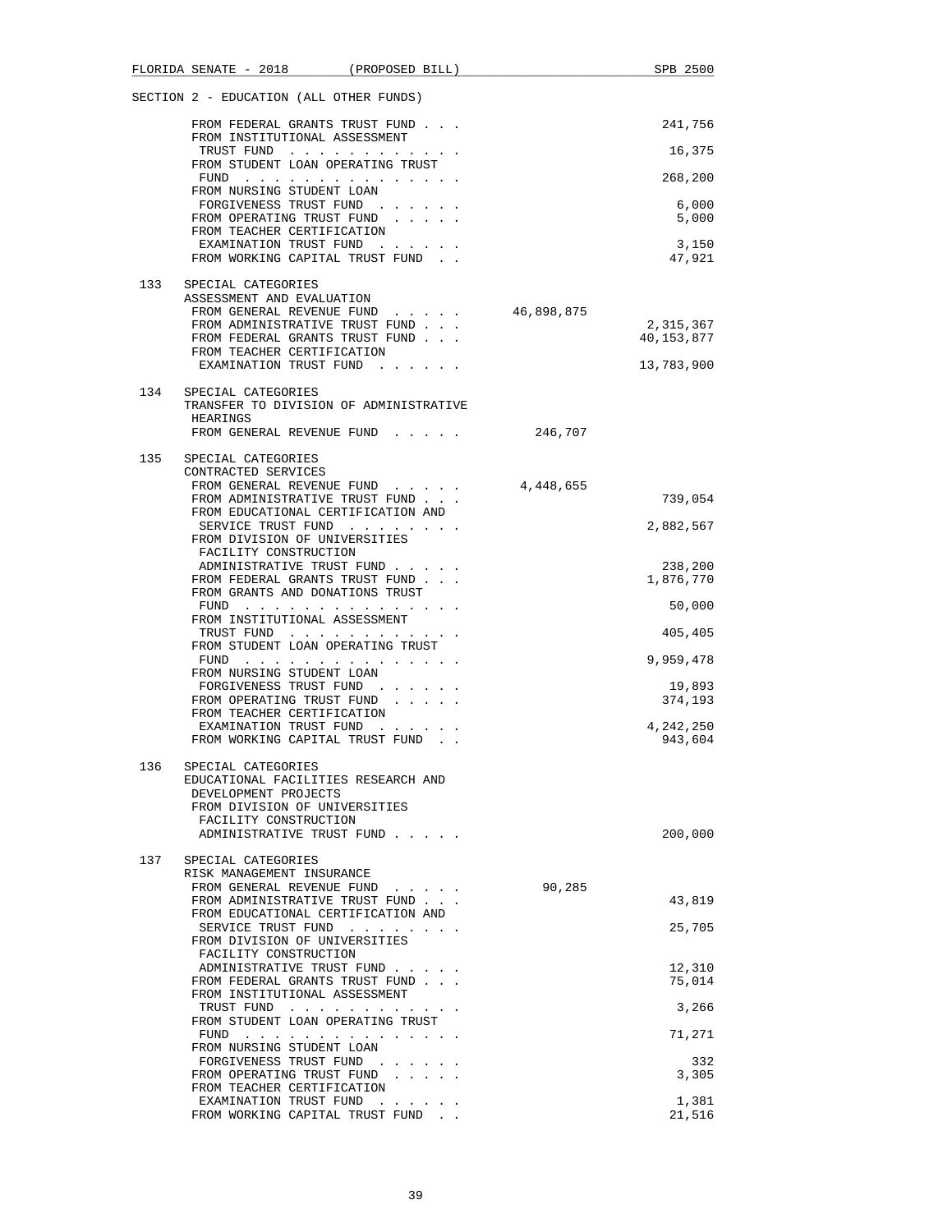| 138 | SPECIAL CATEGORIES<br>TRANSFER TO DEPARTMENT OF MANAGEMENT<br>SERVICES - HUMAN RESOURCES SERVICES<br>PURCHASED PER STATEWIDE CONTRACT<br>FROM GENERAL REVENUE FUND<br>FROM ADMINISTRATIVE TRUST FUND<br>FROM EDUCATIONAL CERTIFICATION AND                             | 120,127   | 22,154               |
|-----|------------------------------------------------------------------------------------------------------------------------------------------------------------------------------------------------------------------------------------------------------------------------|-----------|----------------------|
|     | SERVICE TRUST FUND<br>FROM DIVISION OF UNIVERSITIES<br>FACILITY CONSTRUCTION                                                                                                                                                                                           |           | 18,419               |
|     | ADMINISTRATIVE TRUST FUND<br>FROM FEDERAL GRANTS TRUST FUND<br>FROM INSTITUTIONAL ASSESSMENT                                                                                                                                                                           |           | 12,037<br>75,903     |
|     | TRUST FUND<br>FROM STUDENT LOAN OPERATING TRUST                                                                                                                                                                                                                        |           | 9,449                |
|     | FUND<br>FROM NURSING STUDENT LOAN                                                                                                                                                                                                                                      |           | 45,563               |
|     | FORGIVENESS TRUST FUND<br>FROM OPERATING TRUST FUND                                                                                                                                                                                                                    |           | 314<br>2,958         |
|     | FROM TEACHER CERTIFICATION<br>EXAMINATION TRUST FUND<br>FROM WORKING CAPITAL TRUST FUND                                                                                                                                                                                |           | 1,844<br>27,293      |
| 139 | DATA PROCESSING SERVICES<br>DATA PROCESSING ASSESSMENT - AGENCY FOR                                                                                                                                                                                                    |           |                      |
|     | STATE TECHNOLOGY<br>FROM GENERAL REVENUE FUND                                                                                                                                                                                                                          | 92,594    |                      |
|     | FROM ADMINISTRATIVE TRUST FUND<br>FROM DIVISION OF UNIVERSITIES<br>FACILITY CONSTRUCTION                                                                                                                                                                               |           | 3,455                |
|     | ADMINISTRATIVE TRUST FUND<br>FROM FEDERAL GRANTS TRUST FUND                                                                                                                                                                                                            |           | 9,774<br>19,632      |
|     | FROM STUDENT LOAN OPERATING TRUST<br>${\tt FUND} \quad . \quad . \quad . \quad . \quad . \quad . \quad . \quad . \quad . \quad . \quad . \quad . \quad .$                                                                                                              |           | 85,574               |
| 140 | FROM WORKING CAPITAL TRUST FUND.                                                                                                                                                                                                                                       |           | 770                  |
|     | DATA PROCESSING SERVICES<br>EDUCATION TECHNOLOGY AND INFORMATION<br>SERVICES                                                                                                                                                                                           |           |                      |
|     | FROM GENERAL REVENUE FUND<br>FROM ADMINISTRATIVE TRUST FUND                                                                                                                                                                                                            | 5,170,015 | 1,687,641            |
|     | FROM EDUCATIONAL CERTIFICATION AND<br>SERVICE TRUST FUND                                                                                                                                                                                                               |           | 1,152,905            |
|     | FROM DIVISION OF UNIVERSITIES<br>FACILITY CONSTRUCTION                                                                                                                                                                                                                 |           |                      |
|     | ADMINISTRATIVE TRUST FUND<br>FROM FEDERAL GRANTS TRUST FUND<br>FROM INSTITUTIONAL ASSESSMENT                                                                                                                                                                           |           | 283,937<br>2,767,998 |
|     | TRUST FUND<br>FROM STUDENT LOAN OPERATING TRUST                                                                                                                                                                                                                        |           | 310,416              |
|     | FUND<br>$\mathbf{r}$ . The set of the set of the set of the set of the set of the set of the set of the set of the set of the set of the set of the set of the set of the set of the set of the set of the set of the set of the set of t<br>FROM NURSING STUDENT LOAN |           | 2,249,395            |
|     | FORGIVENESS TRUST FUND<br>$\mathbf{r}$ and $\mathbf{r}$ and $\mathbf{r}$<br>FROM OPERATING TRUST FUND                                                                                                                                                                  |           | 16,370<br>92,300     |
|     | FROM TEACHER CERTIFICATION<br>EXAMINATION TRUST FUND<br>and the second second<br>FROM WORKING CAPITAL TRUST FUND                                                                                                                                                       |           | 68,237<br>1,212,535  |
| 141 | DATA PROCESSING SERVICES<br>NORTHWEST REGIONAL DATA CENTER (NWRDC)                                                                                                                                                                                                     |           |                      |
|     | FROM GENERAL REVENUE FUND<br>FROM ADMINISTRATIVE TRUST FUND                                                                                                                                                                                                            | 1,838,332 | 10,286               |
|     | FROM EDUCATIONAL CERTIFICATION AND<br>SERVICE TRUST FUND                                                                                                                                                                                                               |           | 72,085               |
|     | FROM DIVISION OF UNIVERSITIES<br>FACILITY CONSTRUCTION                                                                                                                                                                                                                 |           |                      |
|     | ADMINISTRATIVE TRUST FUND<br>FROM FEDERAL GRANTS TRUST FUND                                                                                                                                                                                                            |           | 2,083<br>28,223      |
|     | FROM STUDENT LOAN OPERATING TRUST<br>FUND $\cdots$                                                                                                                                                                                                                     |           | 705,650              |
|     | FROM TEACHER CERTIFICATION<br>EXAMINATION TRUST FUND                                                                                                                                                                                                                   |           | 42,045               |
|     | FROM WORKING CAPITAL TRUST FUND                                                                                                                                                                                                                                        |           | 4,372,253            |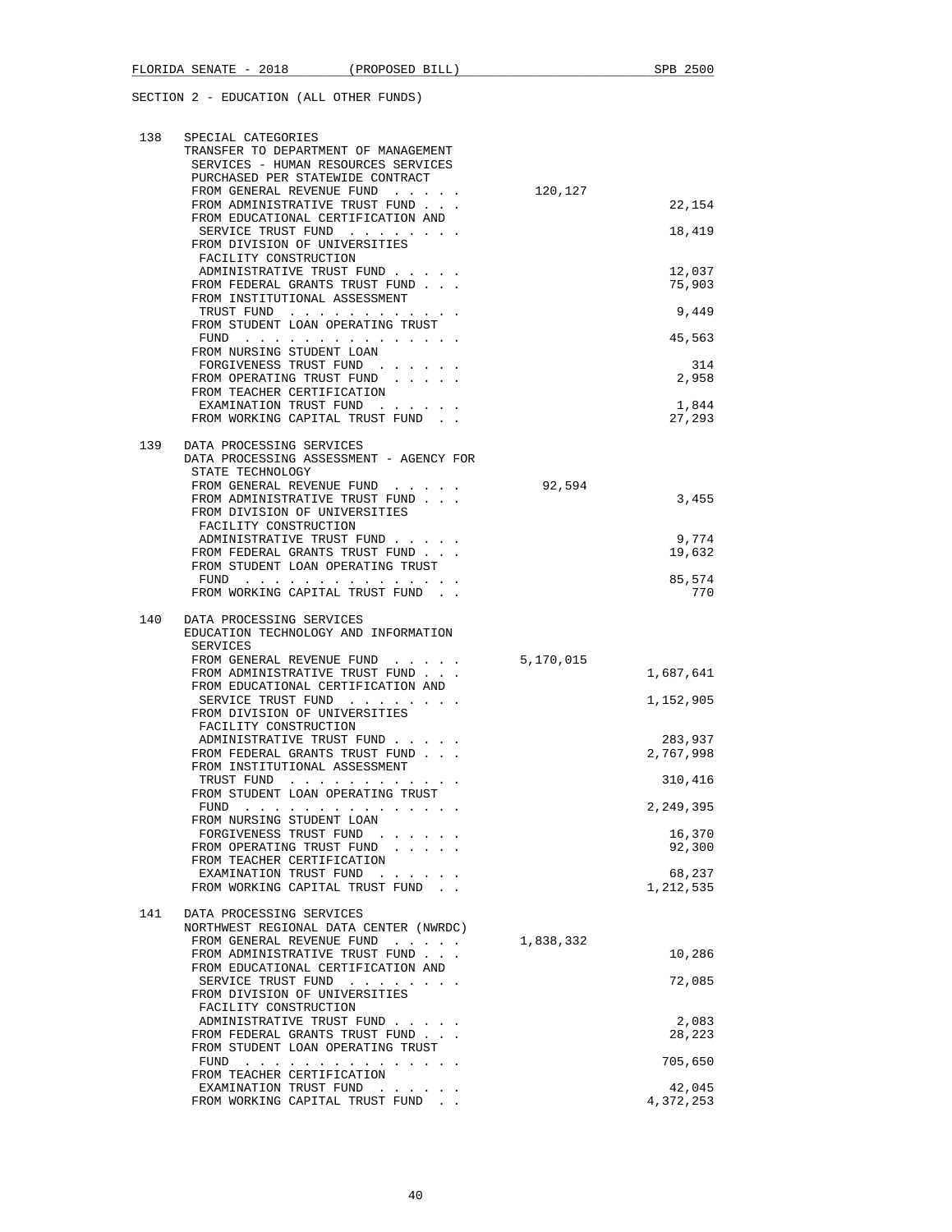| TOTAL: STATE BOARD OF EDUCATION |  |  |            |             |
|---------------------------------|--|--|------------|-------------|
| FROM GENERAL REVENUE FUND       |  |  | 81,784,430 |             |
| FROM TRUST FUNDS                |  |  |            | 153,473,656 |
|                                 |  |  |            |             |
| TOTAL POSITIONS                 |  |  | 978.00     |             |
| TOTAL ALL FUNDS                 |  |  |            | 235,258,086 |
|                                 |  |  |            |             |

UNIVERSITIES, DIVISION OF

### PROGRAM: EDUCATIONAL AND GENERAL ACTIVITIES

 Funds in Specific Appropriations 15 through 19 and 142 through 155 are provided as grants and aids to support the operation of state university entities. Funds provided to each university entity are contingent upon that university entity following the provisions of chapters 1000 through 1013, Florida Statutes, which relate to state universities. Any withholding of funds pursuant to this provision shall be subject to the approval of the Legislative Budget Commission.

 142 AID TO LOCAL GOVERNMENTS GRANTS AND AIDS - MOFFITT CANCER CENTER AND RESEARCH INSTITUTE FROM GENERAL REVENUE FUND . . . . . 10,576,930

 The funds in Specific Appropriation 142 shall be transferred to the H. Lee Moffitt Cancer Center and Research Institute to support the operations of this state university system entity. Funds in Specific Appropriation 142 may be transferred to the Agency for Health Care Administration and used as state matching funds for the H. Lee Moffitt Cancer Center and Research Institute to adjust the Medicaid inpatient reimbursement and outpatient trend adjustments applied to the H. Lee Moffitt Cancer Center and Research Institute and other Medicaid reductions to its reimbursements up to the actual Medicaid inpatient and outpatient costs. In the event that enhanced Medicaid funding is not implemented by the Agency for Health Care Administration, these funds shall remain appropriated to the H. Lee Moffitt Cancer Center and Research Institute to continue the original purpose of providing research and education related to cancer.

| 143 | AID TO LOCAL GOVERNMENTS                  |               |
|-----|-------------------------------------------|---------------|
|     | GRANTS AND AIDS - EDUCATION AND GENERAL   |               |
|     | <b>ACTIVITIES</b>                         |               |
|     | FROM GENERAL REVENUE FUND $2.376.180.548$ |               |
|     | FROM EDUCATION AND GENERAL STUDENT        |               |
|     | AND OTHER FEES TRUST FUND                 | 1,797,281,051 |
|     | FROM PHOSPHATE RESEARCH TRUST FUND.       | 5,119,562     |

 The funds provided in Specific Appropriations 143 through 151 from the Education and General Student and Other Fees Trust Fund are the only budget authority provided in this act for the 2018-2019 fiscal year to the named university entities to expend tuition and fees that are collected during the 2018-2019 fiscal year and carried forward from the prior fiscal year and that are appropriated into local accounts pursuant to section 1011.4106, Florida Statutes. The expenditure of tuition and fee revenues from local accounts by each university entity shall not exceed the authority provided by these specific appropriations, unless approved pursuant to the provisions of chapter 216, Florida Statutes.

 Funds provided in Specific Appropriations 143 through 151 from the General Revenue Fund to each of the named university entities are contingent upon each university entity complying with the tuition and fee policies established in Part II of chapter 1009, Florida Statutes. However, the funds appropriated to a specific university entity shall not be affected by the failure of another university entity to comply with this provision.

 Funds in Specific Appropriations 15 through 19 and 143 through 155 shall be expended in accordance with operating budgets approved by each university's board of trustees.

 Funds in Specific Appropriation 143 from the General Revenue Fund shall be allocated as follows:

 University of Florida....................................... 314,453,597 Florida State University.................................... 284,098,663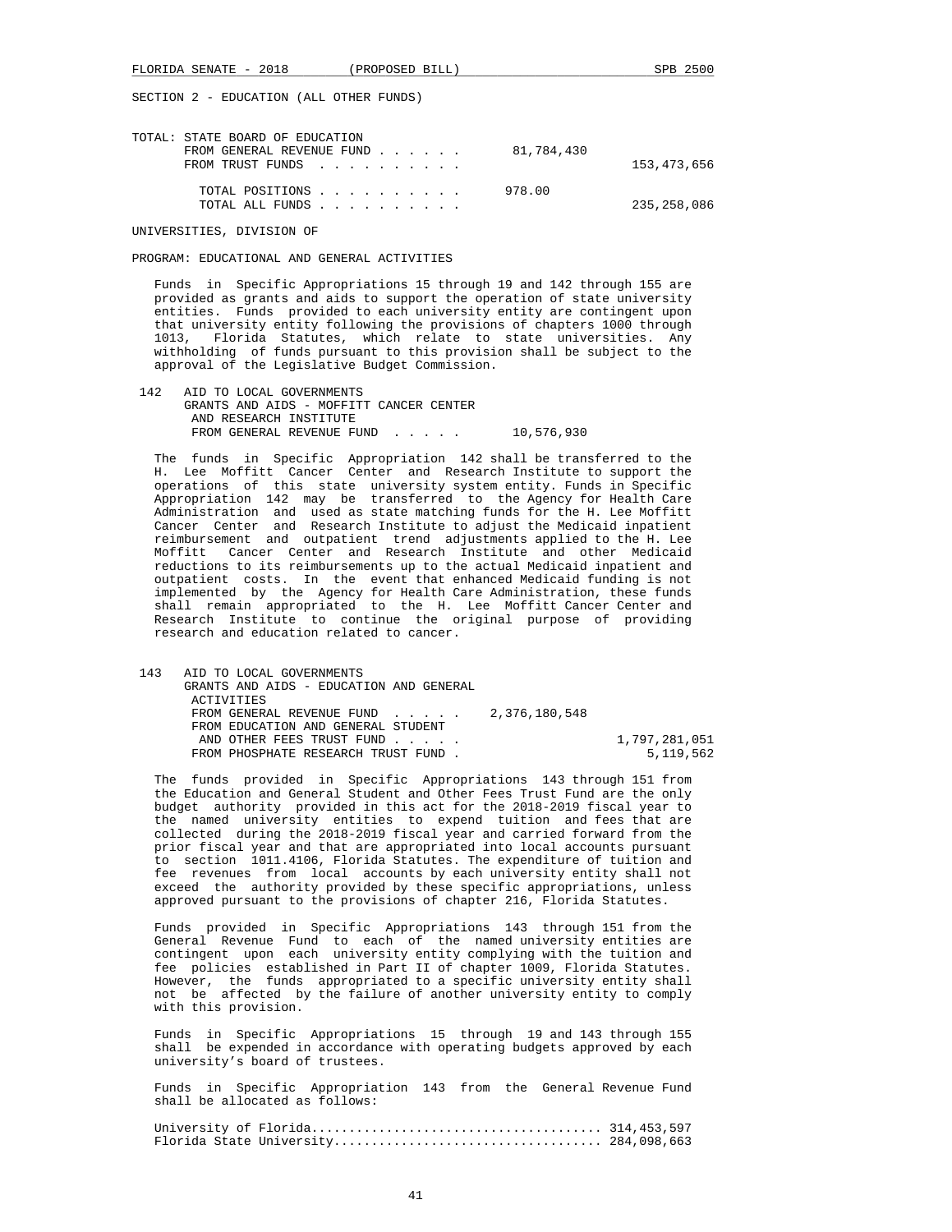|                                                                                                                   | 70,592,150                  |
|-------------------------------------------------------------------------------------------------------------------|-----------------------------|
| University of South Florida<br>University of South Florida, St. Petersburg                                        | 182, 211, 666<br>21,410,925 |
| University of South Florida, Sarasota/Manatee                                                                     | 9,316,536                   |
| Florida Atlantic University                                                                                       | 110,080,712                 |
| University of West Florida                                                                                        | 94,290,350                  |
| University of Central Florida                                                                                     | 217,008,348                 |
| Florida International University                                                                                  | 164, 459, 444               |
| University of North Florida                                                                                       | 72,442,319                  |
| Florida Gulf Coast University                                                                                     | 59,440,246                  |
| Florida Polytechnic University                                                                                    | 25, 238, 259<br>37,099,833  |
| State University Performance Based Incentives                                                                     | 690,000,000                 |
|                                                                                                                   | 237,500                     |
| Start-up and Enhancement Grants for Programs of Excellence                                                        | 23,800,000                  |
| Included within the total appropriations for the State University System                                          |                             |
| Specific Appropriation 143, recurring general revenue<br>institutions in<br>funds are provided for the following: |                             |
|                                                                                                                   |                             |
| Florida Agricultural and Mechanical University<br>Crestview Education Center                                      | 1,500,000                   |
| Florida Atlantic University                                                                                       |                             |
| Max Planck Scientific Fellowship Program                                                                          | 889,101                     |
| Secondary Robotics Team Support                                                                                   | 100,000                     |
| Florida Gulf Coast University                                                                                     |                             |
| Academic & Career Attainment<br>Florida International University FIUnique                                         | 500,000                     |
|                                                                                                                   | 3,900,000                   |
| Florida State University                                                                                          |                             |
|                                                                                                                   | 100,000                     |
| Charles Hilton Endowed Professorship                                                                              | 300,000                     |
| College of Law Scholarships/Faculty                                                                               | 846,763                     |
| Florida Campus Compact<br>Learning System Institute                                                               | 514,926<br>250,000          |
| Student Veterans Center                                                                                           | 500,000                     |
| New College of Florida                                                                                            |                             |
| Career & Internship Program                                                                                       | 275,000                     |
| Master in Data Science & Analytics                                                                                | 1,220,000                   |
| University of Central Florida                                                                                     |                             |
| Advanced Manufacturing Sensor Project<br>Florida Downtown Presence                                                | 5,000,000<br>1,693,525      |
| University of Florida                                                                                             |                             |
| Lastinger Center Winning Reading Boost                                                                            | 200,000                     |
| University of North Florida                                                                                       |                             |
| Advanced Manufacturing & Materials Innovation                                                                     | 855,000                     |
| University of South Florida                                                                                       |                             |
| All Children's Hospital Partnership                                                                               | 250,000                     |
| Florida Cybersecurity Initiative<br>University of South Florida - Sarasota-Manatee                                | 6,450,000                   |
| South Florida Museum's Institute for STEAM Teaching:                                                              |                             |
|                                                                                                                   | 50,000                      |
| University of South Florida - St. Pete                                                                            |                             |
| Center for Innovation                                                                                             | 260,413                     |
|                                                                                                                   | 72,500                      |
| University of West Florida                                                                                        |                             |
| Office of Economic Development & Engagement                                                                       | 931,439<br>2,500,000        |
| Physician Assistance Program                                                                                      | 1,000,000                   |
| School of Mechanical Engineering                                                                                  | 1,000,000                   |
| Veteran & Military Student Support                                                                                | 250,000                     |
| Included within the total appropriations for the State University System                                          |                             |
| Specific Appropriation 143, nonrecurring general<br>in<br>institutions                                            |                             |
| revenue funds are provided for the following:                                                                     |                             |
| Florida Atlantic University                                                                                       |                             |
| Everglades Restoration and Community Resiliency<br>Post Irma (Senate Form 1400)                                   | 250,000                     |
| Medicinal Chemistry Core Group (Senate Form 1280)                                                                 | 150,000                     |
| Florida International University                                                                                  |                             |
| Targeted STEM Initiatives (Senate Form 1265)                                                                      | 200,000                     |
| Washington Center for Internships (Senate Form 1025)                                                              | 850,000                     |

 Florida Polytechnic University Advanced Mobility Institute (Senate Form 1253)........... 250,000 Sustainability for Economic Growth (Senate Form 1250).... 250,000 Florida State University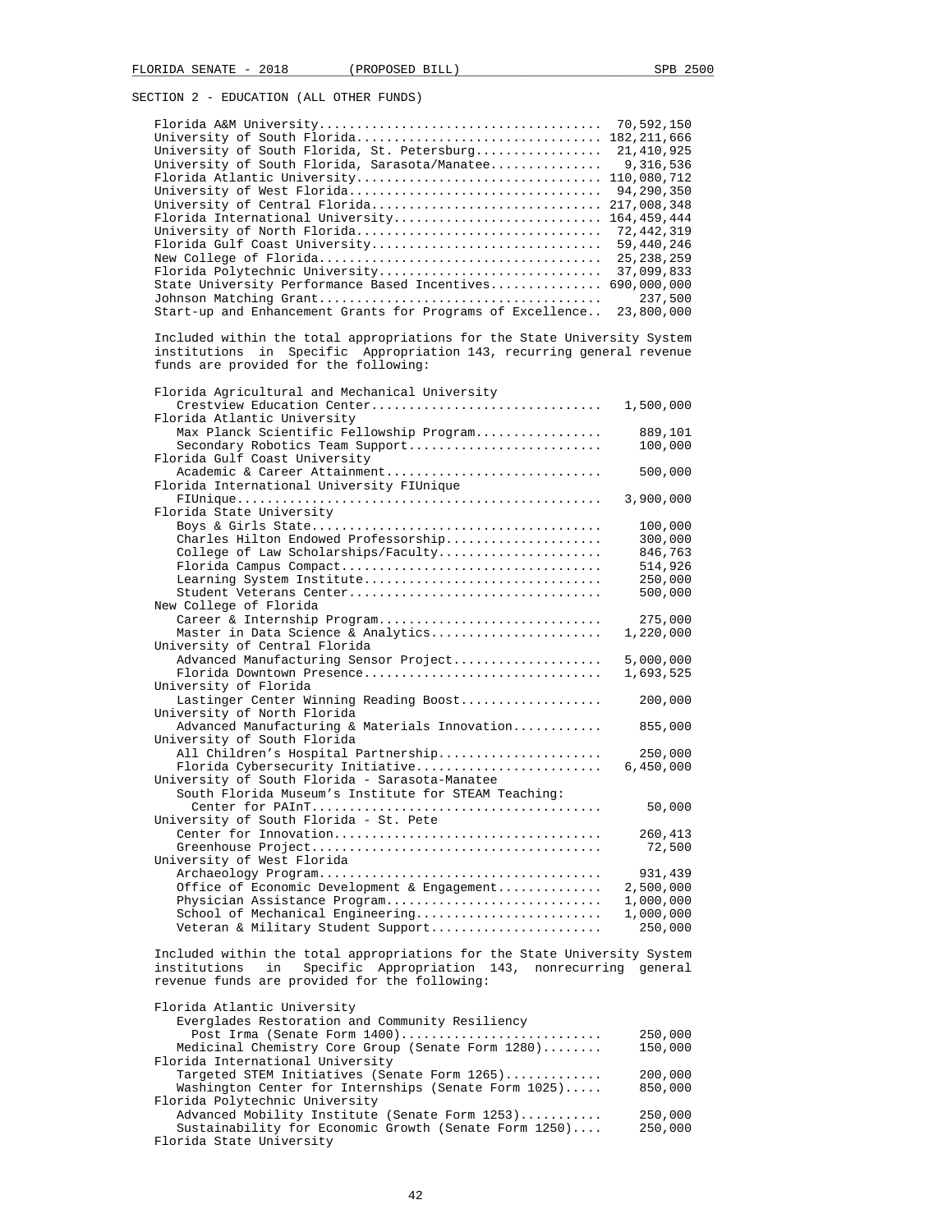| Development of the Next Generation Ultra-High Field                                |                      |
|------------------------------------------------------------------------------------|----------------------|
| Magnets (Senate Form 1728)<br>Florida Health Equity Research Institute             | 300,000              |
| Florida High-Risk Delinquent and Dependent Child                                   | 100,000              |
| Educational Research Project (Senate Form 1506)                                    | 150,000              |
| Pepper Center Long-Term Care (Senate Form 1414)                                    | 100,000              |
| University of Central Florida                                                      |                      |
| Advanced Manufacturing Sensor Project (BRIDG)                                      |                      |
|                                                                                    | 1,000,000            |
| Downtown Presence (Senate Form 1916)                                               | 300,000              |
| Dr. Phillips Center for the Performing Arts                                        |                      |
|                                                                                    | 500,000              |
| Incubator (Senate Form 1753)                                                       | 200,000              |
| Lou Frey Institute (Senate Form 1752)                                              | 200,000              |
| University of Florida                                                              |                      |
| Lastinger Center Ensuring Access to Abuse Prevention                               |                      |
| and Trauma Informed Care Techniques                                                |                      |
|                                                                                    | 1,500,000            |
| Lastinger Center for Learning Algebra Nation                                       |                      |
|                                                                                    | 4,000,000            |
| Infrastructure for Zika Research (Senate Form 1535)                                | 400,000              |
| Research Fellowship Award (Senate Form 1814)                                       | 50,000               |
| St. Augustine Historic Building Roof Replacement                                   |                      |
|                                                                                    | 250,000              |
| University of North Florida                                                        |                      |
| Affirmative Consent Project (Senate Form 1978)                                     | 150,000              |
| University of South Florida, Sarasota/Manatee                                      |                      |
| Florida Center for the Partnerships for Arts Integrated                            |                      |
| Teaching (PAInT) (Senate Form $1749) \ldots \ldots \ldots \ldots \ldots \ldots$    | 200,000              |
| Programs of Strategic Importance (Senate Form 1721)                                | 100,000              |
| STEM Programs at Mote Marine Laboratory                                            |                      |
| University of South Florida, St. Petersburg                                        | 100,000              |
|                                                                                    |                      |
| STEM Programs (Senate Form 1444)<br>Citizen Scholar Partnership (Senate Form 2227) | 1,227,413<br>263,458 |
| Family Study Center (Senate Form 1096)                                             | 300,000              |
| University of West Florida                                                         |                      |
| Cybersecurity Support (Senate Form 1317)                                           | 100,000              |
| Ph.D. Intelligent Systems and Robotics                                             |                      |
|                                                                                    | 500,000              |
|                                                                                    |                      |

 Funds in Specific Appropriation 143 from the Education and General Student and Other Fees Trust Fund shall be allocated as follows:

|                                               | 67,801,614    |
|-----------------------------------------------|---------------|
|                                               |               |
| University of South Florida, St. Petersburg   | 25,616,811    |
| University of South Florida, Sarasota/Manatee | 9,599,637     |
|                                               |               |
|                                               | 61,126,485    |
| University of Central Florida                 | 302,637,031   |
| Florida International University              | 263, 389, 167 |
| University of North Florida                   | 69,884,501    |
| Florida Gulf Coast University                 | 69,063,276    |
|                                               | 6,783,402     |
| Florida Polytechnic University                | 6,545,693     |

 Undergraduate tuition shall be assessed in accordance with section 1009.24, Florida Statutes. Tuition for graduate and professional programs and out-of-state fees for all programs shall be established pursuant to section 1009.24, Florida Statutes. No state university may receive general revenue funding associated with the enrollment of out-of-state students.

 Each university board of trustees is given flexibility to make necessary adjustments to its operating budget. If any board reduces individual programs or projects within the university by more than 10 percent during the 2018-2019 fiscal year, written notification shall be made to the Executive Office of the Governor, the President of the Senate, the Speaker of the House of Representatives, and the Board of Governors.

 Funds in Specific Appropriation 143 from the Phosphate Research Trust Fund are provided for the Florida Polytechnic University.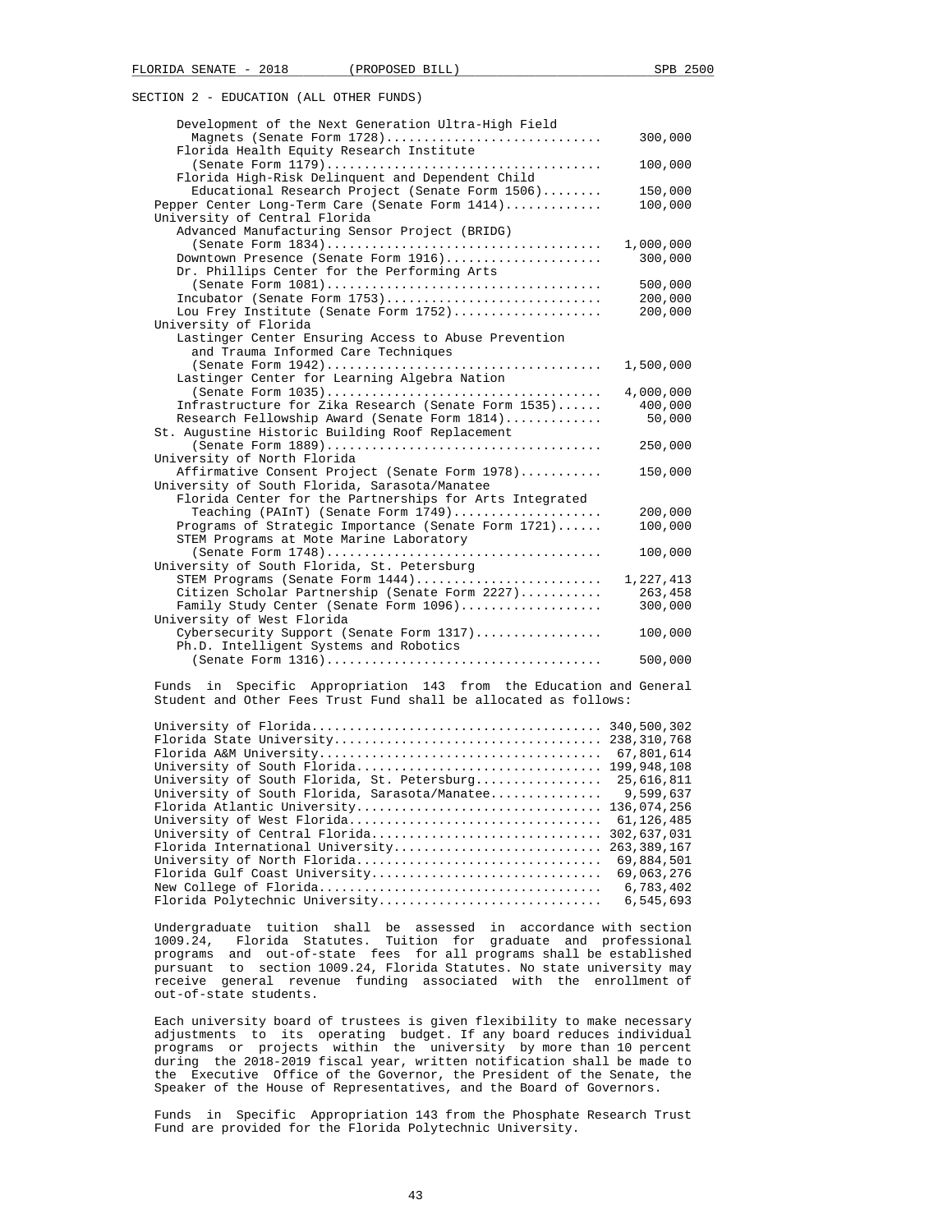From the funds in Specific Appropriation 143, \$690,000,000 is provided for State University System Performance Based Incentives. The funds available for allocation to the universities based on the performance funding model shall consist of the state's investment of \$345,000,000 in performance funding, plus an institutional investment of \$345,000,000 consisting of funds to be redistributed from the base funding of the State University System. The Board of Governors shall allocate all appropriated funds for State University System Performance Based Incentives based on the requirements in section 1001.92, Florida Statutes.

 From the funds in Specific Appropriation 143, \$23,800,000 is provided for Startup and Enhancement Grants for Programs of Excellence. These competitive grants are to provide funding for the establishment or enhancement of Programs of Excellence at the universities. Selected programs must demonstrate sustained growth in institutional, national or regional impact, continued excellence in student outcomes, and, serve as destination programs at the university. Grants shall be awarded by the Board of Governors of the State University System by September 1, 2018.

From the funds in Specific Appropriation 143 provided to the University of West Florida, \$2,535,616 shall be released to the Florida of West Florida, \$2,535,616 shall be released to the Florida Academic Library Services Cooperative at the University of West Florida at the beginning of the first quarter and \$4,317,400 shall be released at the beginning of the second quarter in addition to the normal releases. The additional releases are provided to maximize cost savings<br>through centralized purchases of subscription-based electronic through centralized purchases of resources.

 From the funds in Specific Appropriation 143 for the Florida Academic Library Services Cooperative and the Complete Florida Plus Program at the University of West Florida, administrative costs shall not exceed five percent.

 From the funds in Specific Appropriation 143, the Board of Governors Foundation shall distribute \$237,500 to state universities for Johnson Scholarships in accordance with section 1009.74, Florida Statutes. Sixty percent of such funds shall be released at the beginning of the first quarter and the balance at the beginning of the third quarter.

| 144 | AID TO LOCAL GOVERNMENTS<br>GRANTS AND AIDS - FLORIDA AGRICULTURAL AND                                                              |            |
|-----|-------------------------------------------------------------------------------------------------------------------------------------|------------|
|     | MECHANICAL UNIVERSITY AND FLORIDA STATE                                                                                             |            |
|     | UNIVERSITY COLLEGE OF ENGINEERING                                                                                                   |            |
|     | FROM GENERAL REVENUE FUND<br>14, 411, 180<br>$\sim$ $\sim$ $\sim$ $\sim$ $\sim$                                                     |            |
| 145 | AID TO LOCAL GOVERNMENTS<br>GRANTS AND AIDS - IFAS (INSTITUTE OF FOOD<br>AND AGRICULTURAL SCIENCE)                                  |            |
|     | FROM GENERAL REVENUE FUND<br>153,072,972<br>$\mathbf{r}$ , $\mathbf{r}$ , $\mathbf{r}$ , $\mathbf{r}$ , $\mathbf{r}$ , $\mathbf{r}$ |            |
|     | From the funds in Specific Appropriation 145, recurring funds are<br>provided for the following:                                    |            |
|     | Animal Agriculture Industry Science & Technology                                                                                    | 2,240,000  |
|     | Center for Landscape Ecology                                                                                                        | 1,000,000  |
|     |                                                                                                                                     | 2,000,000  |
|     | Florida Shellfish Aquaculture                                                                                                       | 250,000    |
|     |                                                                                                                                     | 1,110,825  |
|     | Statewide Water Budget Data Analytics Pilot Project w/ DEP                                                                          | 1,381,200  |
|     | From the funds in Specific Appropriation 145, nonrecurring funds are<br>provided for the following:                                 |            |
|     | 4-H & Family Initiative (Senate Form 1215)                                                                                          | 250,000    |
|     | Florida Horticulture, Research, Science and Education                                                                               |            |
|     |                                                                                                                                     | 250,000    |
|     | Florida Agriculture Initiative (Senate Form $1216)$                                                                                 | 250,000    |
|     | Tropical Aquaculture Lab (Senate Form 1342)                                                                                         | 500,000    |
| 146 | AID TO LOCAL GOVERNMENTS                                                                                                            |            |
|     | GRANTS AND AIDS - UNIVERSITY OF SOUTH                                                                                               |            |
|     | FLORIDA MEDICAL CENTER                                                                                                              |            |
|     | 67,665,861<br>FROM GENERAL REVENUE FUND<br>$\mathbf{1}$ and $\mathbf{1}$ and $\mathbf{1}$ and $\mathbf{1}$                          |            |
|     | FROM EDUCATION AND GENERAL STUDENT                                                                                                  |            |
|     | AND OTHER FEES TRUST FUND                                                                                                           | 64,697,620 |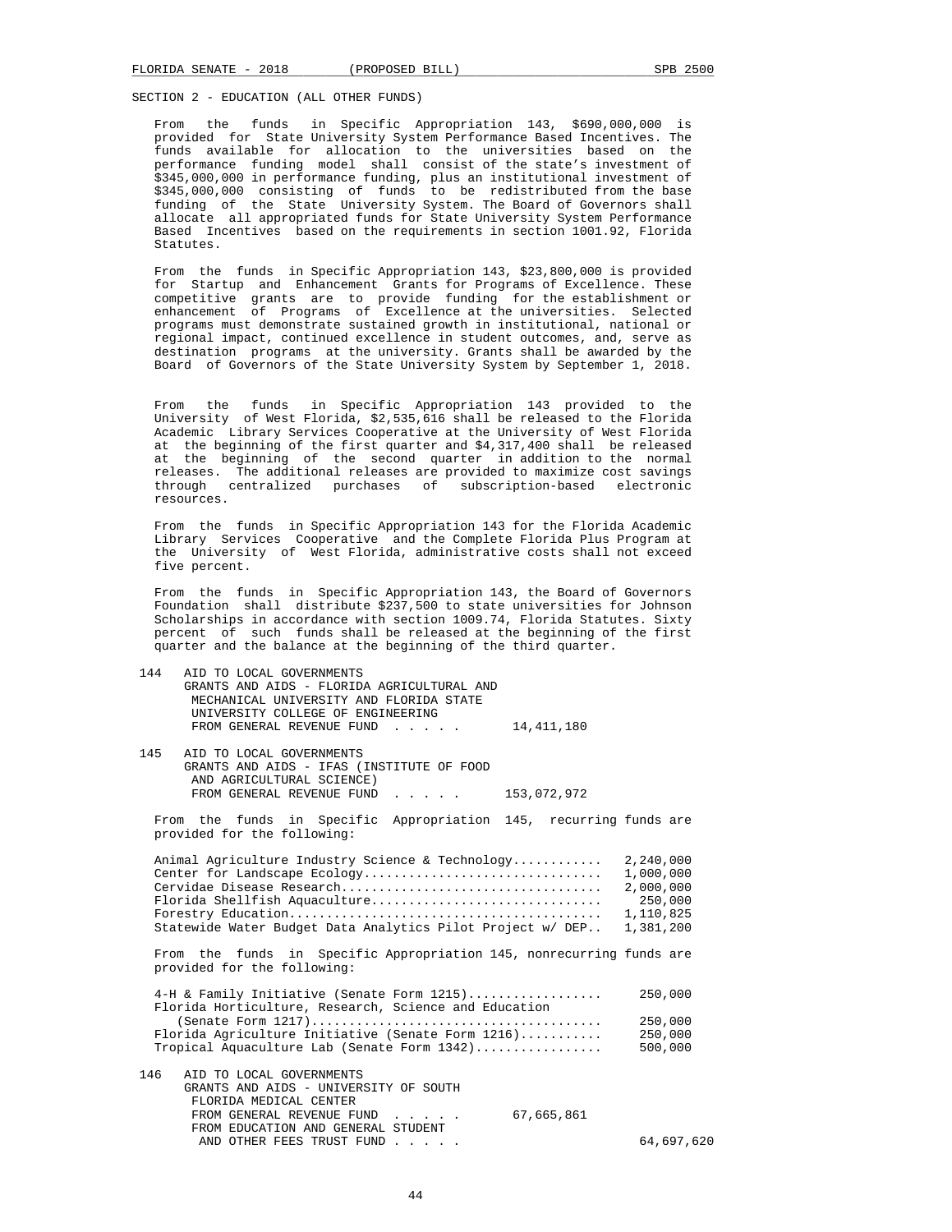| From the funds in Specific Appropriation 146, recurring general<br>revenue funds are provided for the following:                                                                                                              |                                          |
|-------------------------------------------------------------------------------------------------------------------------------------------------------------------------------------------------------------------------------|------------------------------------------|
| Center for Neuromusculoskeletal Research<br>Quality Medical School Education, Asset Inventory<br>Management System Initiative (AIMS) 1,715,360<br>Veteran PTSD & Traumatic Brain Injury Study                                 | 300,000<br>125,000<br>250,000<br>175,000 |
| 147<br>AID TO LOCAL GOVERNMENTS<br>GRANTS AND AIDS - UNIVERSITY OF FLORIDA<br>HEALTH CENTER<br>FROM GENERAL REVENUE FUND<br>107,585,592<br>FROM EDUCATION AND GENERAL STUDENT<br>AND OTHER FEES TRUST FUND                    | 38, 463, 434                             |
| From the funds in Specific Appropriation 147, nonrecurring general<br>revenue funds are provided for the following:                                                                                                           |                                          |
| Advanced Training of Pediatric Child Abuse Specialists<br>Program to Cure Dystonia and Other Involuntary Muscle<br>UF Health - Center for Translational Research in<br>Neurodegenerative Disease (Senate Form 1496) 1,000,000 | 300,000                                  |
| 148<br>AID TO LOCAL GOVERNMENTS<br>GRANTS AND AIDS - FLORIDA STATE UNIVERSITY<br>MEDICAL SCHOOL<br>FROM GENERAL REVENUE FUND<br>34,891,702<br>FROM EDUCATION AND GENERAL STUDENT<br>AND OTHER FEES TRUST FUND                 | 13,019,086                               |
| 149<br>AID TO LOCAL GOVERNMENTS<br>UNIVERSITY OF CENTRAL FLORIDA MEDICAL<br>SCHOOL<br>FROM GENERAL REVENUE FUND<br>29,024,432<br>FROM EDUCATION AND GENERAL STUDENT<br>AND OTHER FEES TRUST FUND                              | 15,720,082                               |
| From the funds in Specific Appropriation 149, \$337,000 in recurring<br>general revenue funds is provided for Crohn's and Colitis Research.                                                                                   |                                          |
| 150<br>AID TO LOCAL GOVERNMENTS<br>FLORIDA INTERNATIONAL UNIVERSITY MEDICAL<br>SCHOOL<br>FROM GENERAL REVENUE FUND<br>32,253,523<br>FROM EDUCATION AND GENERAL STUDENT<br>AND OTHER FEES TRUST FUND                           | 18,657,406                               |
| From the funds in Specific Appropriation 150, \$1,500,000 in recurring<br>general revenue funds is provided for the Neuroscience Centers of<br>Florida Foundation.                                                            |                                          |
| 151<br>AID TO LOCAL GOVERNMENTS<br>FLORIDA ATLANTIC UNIVERSITY MEDICAL SCHOOL<br>FROM GENERAL REVENUE FUND<br>14,969,362<br>FROM EDUCATION AND GENERAL STUDENT<br>AND OTHER FEES TRUST FUND                                   | 9,648,247                                |
| AID TO LOCAL GOVERNMENTS<br>152<br>GRANTS AND AIDS - STUDENT FINANCIAL<br>ASSISTANCE<br>FROM GENERAL REVENUE FUND<br>7,140,378                                                                                                |                                          |
| A minimum of 75 percent of the funds provided in Specific Appropriation<br>152 shall be allocated for need-based financial aid.                                                                                               |                                          |
| Funds in Specific Appropriation 152 shall be allocated as follows:                                                                                                                                                            |                                          |
|                                                                                                                                                                                                                               | 1,737,381<br>1,467,667<br>624,417        |

 University of South Florida ................................ 801,368 Florida Atlantic University................................. 399,658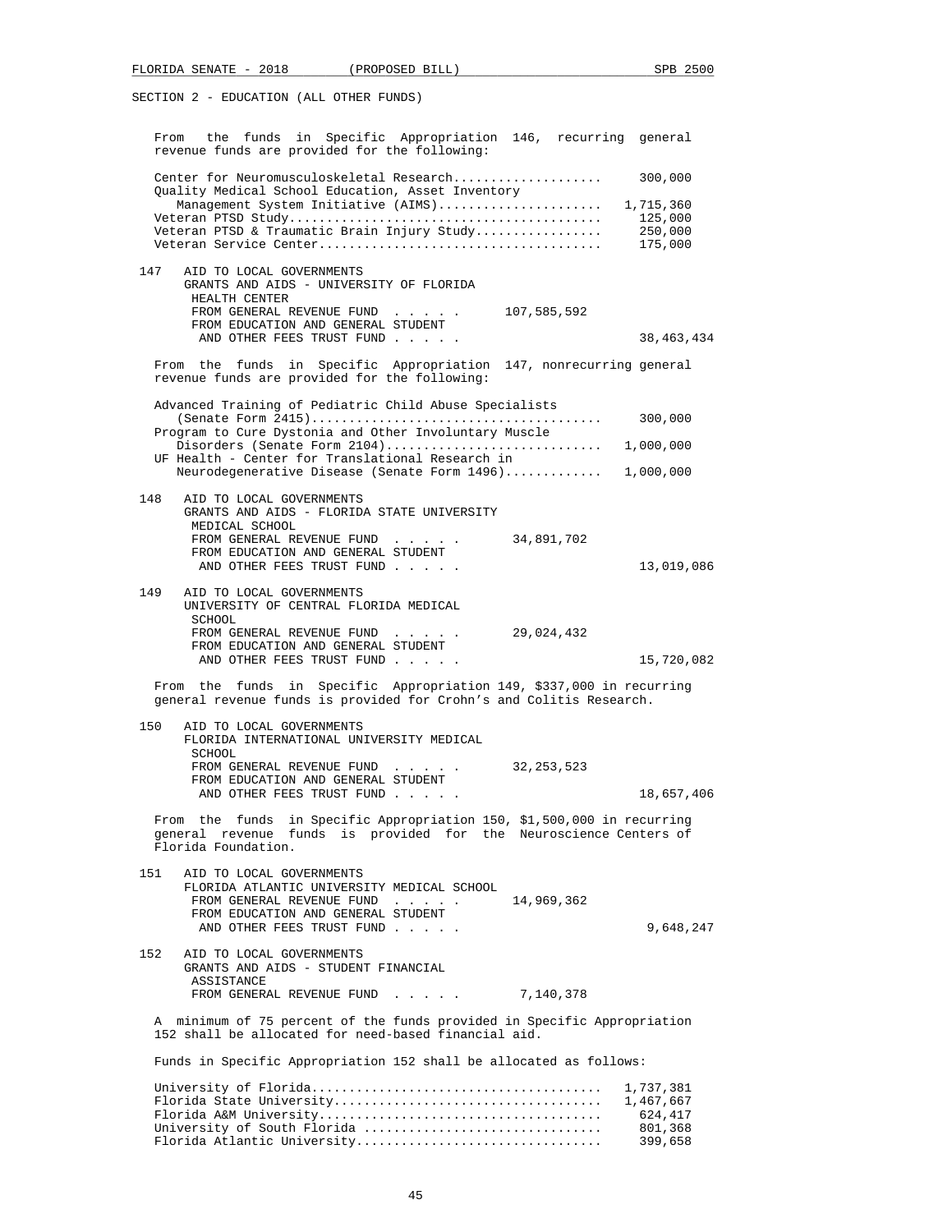|     | University of West Florida              | 157,766 |
|-----|-----------------------------------------|---------|
|     | University of Central Florida           | 858,405 |
|     | Florida International University        | 540,666 |
|     | University of North Florida             | 200,570 |
|     | Florida Gulf Coast University           | 98,073  |
|     |                                         | 204,407 |
|     | Florida Polytechnic University          | 50,000  |
| 153 | AID TO LOCAL GOVERNMENTS                |         |
|     | GRANTS AND AIDS - FLORIDA POSTSECONDARY |         |
|     | COMPREHENSIVE TRANSITION PROGRAM        |         |
|     | 8,984,565<br>FROM GENERAL REVENUE FUND  |         |

|  |  |                                       | Funds provided in Specific Appropriation 153 shall be distributed |  |  |
|--|--|---------------------------------------|-------------------------------------------------------------------|--|--|
|  |  | pursuant to the following quidelines: |                                                                   |  |  |

| Florida Center for Students with Unique Abilities 1,500,000 |           |
|-------------------------------------------------------------|-----------|
| Startup and Enhancement Grants                              | 3,984,565 |
| Florida Postsecondary Comprehensive Transition Program      |           |
|                                                             | 3,500,000 |

 Funds provided to the Florida Center for Students with Unique Abilities are for costs solely associated with the center serving as the statewide coordinating center for the program. Funds are provided for startup and enhancement grants pursuant to section 1004.6495(5)(b)5., Florida Statutes. Funds provided for Florida Postsecondary Comprehensive Transition Program Scholarships shall be distributed to students who are enrolled in eligible programs. The scholarship amount shall be \$7,000 for each student who meets the eligibility requirements of subsection 1004.6495(7), Florida Statutes. Funds provided for startup and enhancement grants may also be used to provide additional student scholarships if total grant awards in the 2018-2019 fiscal year are below the appropriated amount. The maximum annual startup and enhancement grant award shall be \$300,000 per institution. Funds provided for Florida Postsecondary Comprehensive Transition Program Scholarships may be used to provide additional startup and enhancement grants if total scholarship awards for the 2018-2019 fiscal year are below the appropriated amount.

 154 AID TO LOCAL GOVERNMENTS GRANTS AND AIDS - INSTITUTE FOR HUMAN AND MACHINE COGNITION FROM GENERAL REVENUE FUND . . . . . 3,739,184

 The funds in Specific Appropriation 154 shall be transferred to the Institute for Human and Machine Cognition to support the operations of this state university system entity.

| 155 | SPECIAL CATEGORIES<br>RISK MANAGEMENT INSURANCE<br>FROM GENERAL REVENUE FUND 22,165,482<br>FROM PHOSPHATE RESEARCH TRUST FUND.                                            |                                                                                         |           | 3,682         |
|-----|---------------------------------------------------------------------------------------------------------------------------------------------------------------------------|-----------------------------------------------------------------------------------------|-----------|---------------|
|     | TOTAL: PROGRAM: EDUCATIONAL AND GENERAL ACTIVITIES<br>FROM GENERAL REVENUE FUND $\ldots$ 2,882,661,711<br>FROM TRUST FUNDS                                                |                                                                                         |           | 1,962,610,170 |
|     | TOTAL ALL FUNDS                                                                                                                                                           |                                                                                         |           | 4,845,271,881 |
|     | BOARD OF GOVERNORS                                                                                                                                                        |                                                                                         |           |               |
|     | APPROVED SALARY RATE                                                                                                                                                      | 5,065,791                                                                               |           |               |
|     | 156 SALARIES AND BENEFITS POSITIONS 65.00<br>FROM GENERAL REVENUE FUND<br>FROM DIVISION OF UNIVERSITIES<br>FACILITY CONSTRUCTION                                          | $\mathbf{r}$ , $\mathbf{r}$ , $\mathbf{r}$ , $\mathbf{r}$ , $\mathbf{r}$ , $\mathbf{r}$ | 6,009,364 |               |
|     | ADMINISTRATIVE TRUST FUND                                                                                                                                                 |                                                                                         |           | 785,234       |
|     | From the funds provided in Specific Appropriation 156, the state<br>funded portion of salaries for each employee of the Board of Governors<br>shall not exceed \$200,000. |                                                                                         |           |               |

 157 OTHER PERSONAL SERVICES FROM GENERAL REVENUE FUND . . . . . . 51,310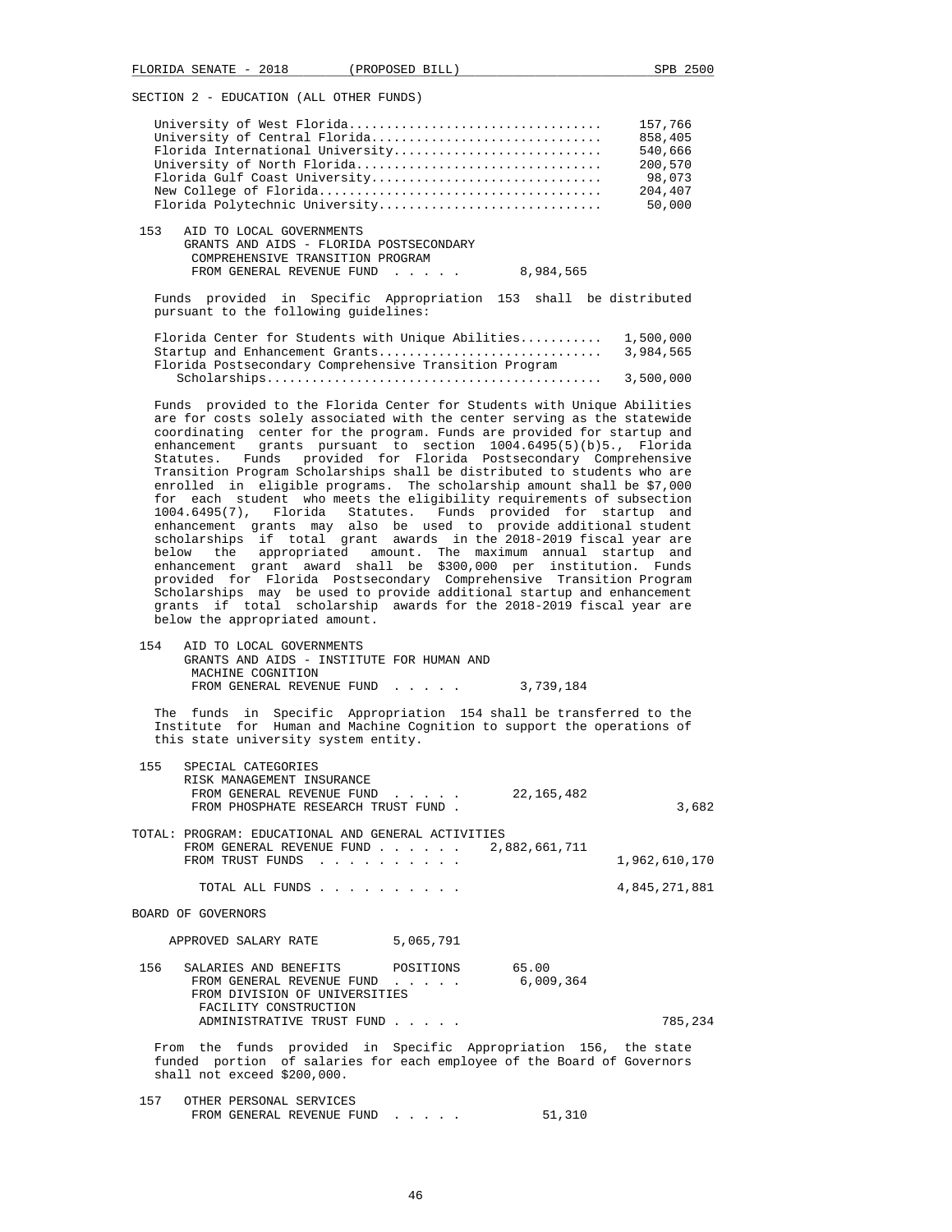|           | FLORIDA SENATE - 2018 (PROPOSED BILL)                                                                                                                                                                                                                               | SPB 2500       |
|-----------|---------------------------------------------------------------------------------------------------------------------------------------------------------------------------------------------------------------------------------------------------------------------|----------------|
|           | SECTION 2 - EDUCATION (ALL OTHER FUNDS)                                                                                                                                                                                                                             |                |
|           | FROM DIVISION OF UNIVERSITIES<br>FACILITY CONSTRUCTION                                                                                                                                                                                                              |                |
|           | ADMINISTRATIVE TRUST FUND                                                                                                                                                                                                                                           | 15,589         |
|           | FROM OPERATIONS AND MAINTENANCE<br>TRUST FUND                                                                                                                                                                                                                       | 5,196          |
|           | 158 EXPENSES<br>736,982<br>FROM GENERAL REVENUE FUND<br>FROM DIVISION OF UNIVERSITIES<br>FACILITY CONSTRUCTION<br>ADMINISTRATIVE TRUST FUND<br>FROM OPERATIONS AND MAINTENANCE                                                                                      | 144,799        |
|           | TRUST FUND                                                                                                                                                                                                                                                          | 12,000         |
|           | 159 OPERATING CAPITAL OUTLAY<br>FROM GENERAL REVENUE FUND<br>11,782<br>FROM DIVISION OF UNIVERSITIES<br>FACILITY CONSTRUCTION<br>ADMINISTRATIVE TRUST FUND                                                                                                          | 5,950          |
|           | 160 SPECIAL CATEGORIES                                                                                                                                                                                                                                              |                |
|           | CONTRACTED SERVICES<br>FROM GENERAL REVENUE FUND<br>1,446,332<br>FROM DIVISION OF UNIVERSITIES<br>FACILITY CONSTRUCTION                                                                                                                                             |                |
|           | ADMINISTRATIVE TRUST FUND                                                                                                                                                                                                                                           | 70,000         |
|           | FROM OPERATIONS AND MAINTENANCE<br>TRUST FUND                                                                                                                                                                                                                       | 3,000          |
| $2054$ ). | From the funds provided in Specific Appropriation 160, \$750,000 in<br>nonrecurring general revenue funds is provided for Take Stock in<br>Children: Dramatically Improving Post-Secondary Completion (Senate Form                                                  |                |
|           | 161 SPECIAL CATEGORIES<br>RISK MANAGEMENT INSURANCE<br>FROM GENERAL REVENUE FUND<br>12,113                                                                                                                                                                          |                |
| 162       | SPECIAL CATEGORIES<br>TRANSFER TO DEPARTMENT OF MANAGEMENT<br>SERVICES - HUMAN RESOURCES SERVICES<br>PURCHASED PER STATEWIDE CONTRACT<br>FROM GENERAL REVENUE FUND<br>17,141<br>FROM DIVISION OF UNIVERSITIES<br>FACILITY CONSTRUCTION<br>ADMINISTRATIVE TRUST FUND | 4,257          |
| 163       | DATA PROCESSING SERVICES<br>NORTHWEST REGIONAL DATA CENTER (NWRDC)<br>FROM GENERAL REVENUE FUND<br>269,527<br>$\sim$ $\sim$ $\sim$ $\sim$ $\sim$                                                                                                                    |                |
|           |                                                                                                                                                                                                                                                                     |                |
|           | TOTAL: BOARD OF GOVERNORS<br>8,554,551<br>FROM GENERAL REVENUE FUND<br>FROM TRUST FUNDS                                                                                                                                                                             | 1,046,025      |
|           | TOTAL POSITIONS<br>65.00<br>TOTAL ALL FUNDS                                                                                                                                                                                                                         | 9,600,576      |
|           | TOTAL OF SECTION 2                                                                                                                                                                                                                                                  |                |
|           | FROM GENERAL REVENUE FUND 16,416,008,311                                                                                                                                                                                                                            |                |
|           | FROM TRUST FUNDS                                                                                                                                                                                                                                                    | 6,166,550,225  |
|           | TOTAL POSITIONS 2,315.75                                                                                                                                                                                                                                            |                |
|           | TOTAL ALL FUNDS                                                                                                                                                                                                                                                     | 22,582,558,536 |
|           | TOTAL: EDUCATION, DEPARTMENT OF (SECTIONS 1 AND 2)<br>EDUCATION/EARLY LEARNING                                                                                                                                                                                      |                |
|           | 567,906,699<br>FROM GENERAL REVENUE FUND<br>FROM TRUST FUNDS                                                                                                                                                                                                        | 528,459,744    |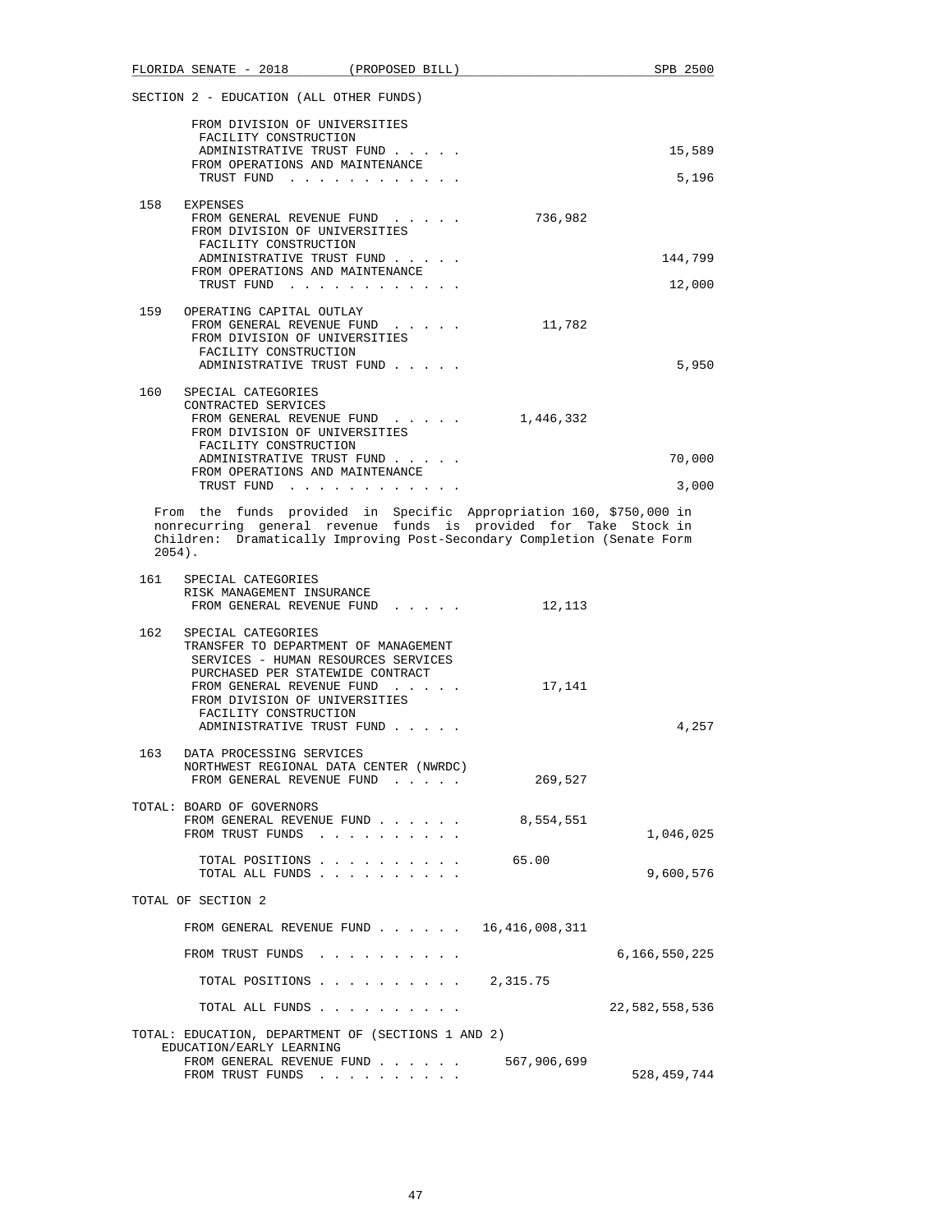| EDUCATION/PUBLIC SCHOOLS<br>11,391,503,357<br>FROM GENERAL REVENUE FUND                                                                                                                                                                            |                  |
|----------------------------------------------------------------------------------------------------------------------------------------------------------------------------------------------------------------------------------------------------|------------------|
| FROM TRUST FUNDS                                                                                                                                                                                                                                   | 2,689,783,022    |
| EDUCATION/FL COLLEGES                                                                                                                                                                                                                              |                  |
| 894, 235, 696<br>FROM GENERAL REVENUE FUND                                                                                                                                                                                                         |                  |
| FROM TRUST FUNDS<br>in the contract of the contract of the contract of the contract of the contract of the contract of the contract of the contract of the contract of the contract of the contract of the contract of the contract of the contrac | 256,804,026      |
| EDUCATION/UNIVERSITIES                                                                                                                                                                                                                             |                  |
| 2,882,661,711<br>FROM GENERAL REVENUE FUND                                                                                                                                                                                                         |                  |
| FROM TRUST FUNDS                                                                                                                                                                                                                                   | 2,248,090,114    |
| EDUCATION/OTHER                                                                                                                                                                                                                                    |                  |
| 679,700,848<br>FROM GENERAL REVENUE FUND                                                                                                                                                                                                           |                  |
| FROM TRUST FUNDS                                                                                                                                                                                                                                   | 2,456,636,688    |
|                                                                                                                                                                                                                                                    |                  |
| <b>EDUCATION RECAP</b>                                                                                                                                                                                                                             |                  |
| 16, 416, 008, 311<br>FROM GENERAL REVENUE FUND                                                                                                                                                                                                     |                  |
| FROM TRUST FUNDS<br>.                                                                                                                                                                                                                              | 8, 179, 773, 594 |
| 2,315.75<br>TOTAL POSITIONS<br>and a series and a series of                                                                                                                                                                                        |                  |
| TOTAL ALL FUNDS                                                                                                                                                                                                                                    | 24,595,781,905   |
| 107,991,142<br>TOTAL APPROVED SALARY RATE                                                                                                                                                                                                          |                  |
|                                                                                                                                                                                                                                                    |                  |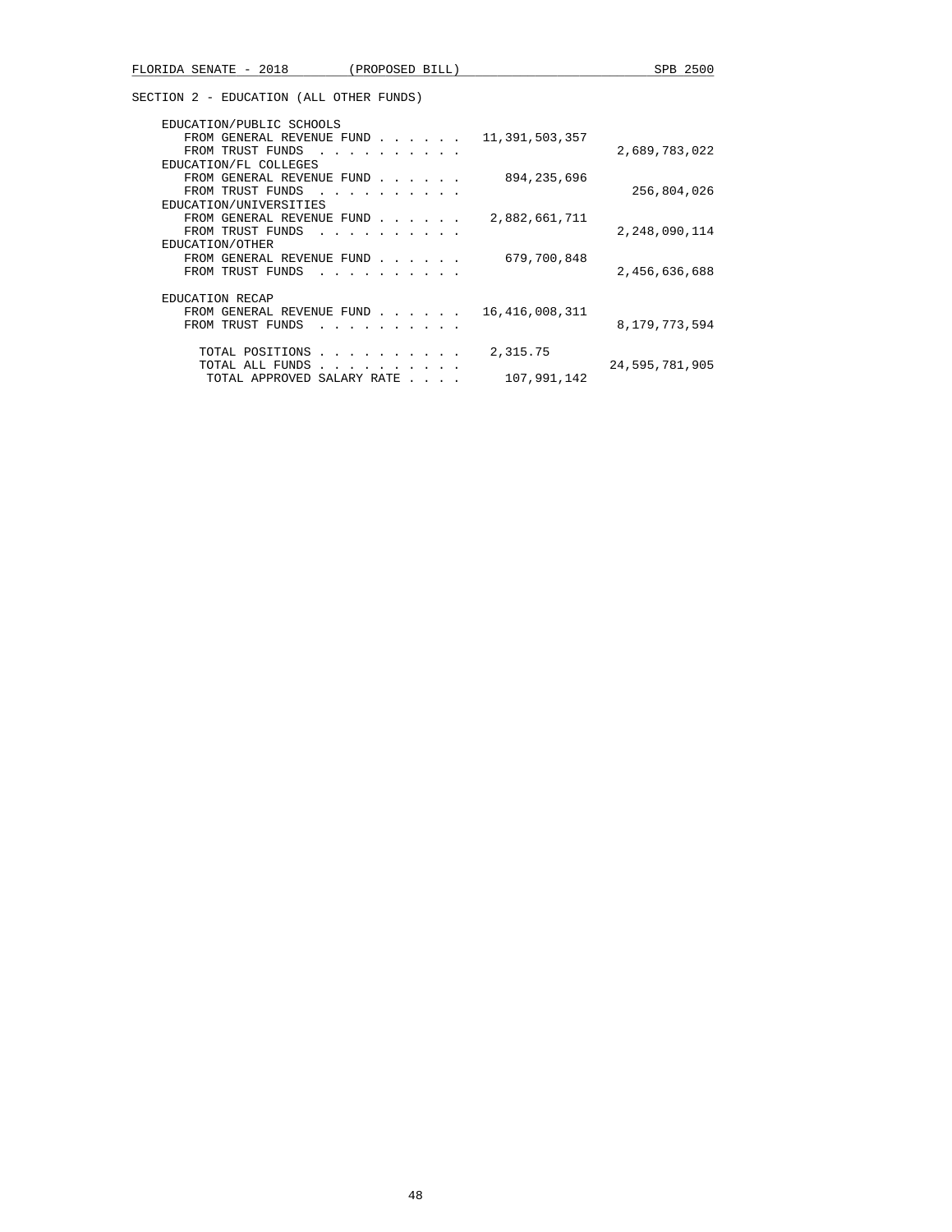SPECIFIC APPROPRIATION

 The moneys contained herein are appropriated from the named funds to the Agency for Health Care Administration, Agency for Persons with Disabilities, Department of Children and Families, Department of Elder Affairs, Department of Health, and the Department of Veterans' Affairs as the amounts to be used to pay the salaries, other operational expenditures and fixed capital outlay of the named agencies.

AGENCY FOR HEALTH CARE ADMINISTRATION

 PROGRAM: ADMINISTRATION AND SUPPORT APPROVED SALARY RATE 13,358,346 164 SALARIES AND BENEFITS POSITIONS 261.00<br>FROM GENERAL REVENUE FUND . . . . . 2,972,743 FROM GENERAL REVENUE FUND . . . . . FROM ADMINISTRATIVE TRUST FUND . . . 15,019,524 165 OTHER PERSONAL SERVICES<br>FROM GENERAL REVENUE FUND FROM GENERAL REVENUE FUND . . . . . 726,019 FROM ADMINISTRATIVE TRUST FUND . . .  $1,398,824$  166 EXPENSES FROM GENERAL REVENUE FUND . . . . . 302,216 FROM ADMINISTRATIVE TRUST FUND . . . 3,364,148 167 OPERATING CAPITAL OUTLAY FROM GENERAL REVENUE FUND . . . . . . 155,923 FROM ADMINISTRATIVE TRUST FUND . . . 489,701 169 SPECIAL CATEGORIES CONTRACTED SERVICES FROM GENERAL REVENUE FUND . . . . . 108,789 FROM ADMINISTRATIVE TRUST FUND . . .  $19,710,871$  170 SPECIAL CATEGORIES RISK MANAGEMENT INSURANCE FROM GENERAL REVENUE FUND . . . . . 34,194 FROM ADMINISTRATIVE TRUST FUND . . . 213,949 171 SPECIAL CATEGORIES LEASE OR LEASE-PURCHASE OF EQUIPMENT FROM GENERAL REVENUE FUND . . . . . 18,346 FROM ADMINISTRATIVE TRUST FUND . . . 194,832 172 SPECIAL CATEGORIES TRANSFER TO DEPARTMENT OF MANAGEMENT SERVICES - HUMAN RESOURCES SERVICES PURCHASED PER STATEWIDE CONTRACT FROM GENERAL REVENUE FUND . . . . . 20,412 FROM ADMINISTRATIVE TRUST FUND . . . 67,214 173 DATA PROCESSING SERVICES DATA PROCESSING ASSESSMENT - AGENCY FOR STATE TECHNOLOGY FROM ADMINISTRATIVE TRUST FUND . . .  $\qquad \qquad 2.175.287$ 

 TOTAL: PROGRAM: ADMINISTRATION AND SUPPORT FROM GENERAL REVENUE FUND . . . . . . 4,338,642 FROM TRUST FUNDS . . . . . . . . . . . . . . . 42,634,350 TOTAL POSITIONS . . . . . . . . . . 261.00 TOTAL ALL FUNDS . . . . . . . . . . 46,972,992

PROGRAM: HEALTH CARE SERVICES

CHILDREN'S SPECIAL HEALTH CARE

| 174 | SPECIAL CATEGORIES<br>GRANTS AND AIDS - FLORIDA HEALTHY KIDS<br>CORPORATION |            |             |
|-----|-----------------------------------------------------------------------------|------------|-------------|
|     | FROM GENERAL REVENUE FUND<br>FROM MEDICAL CARE TRUST FUND                   | 10,087,013 | 252,479,503 |

Funds in Specific Appropriations 174 and 177 are provided to the Agency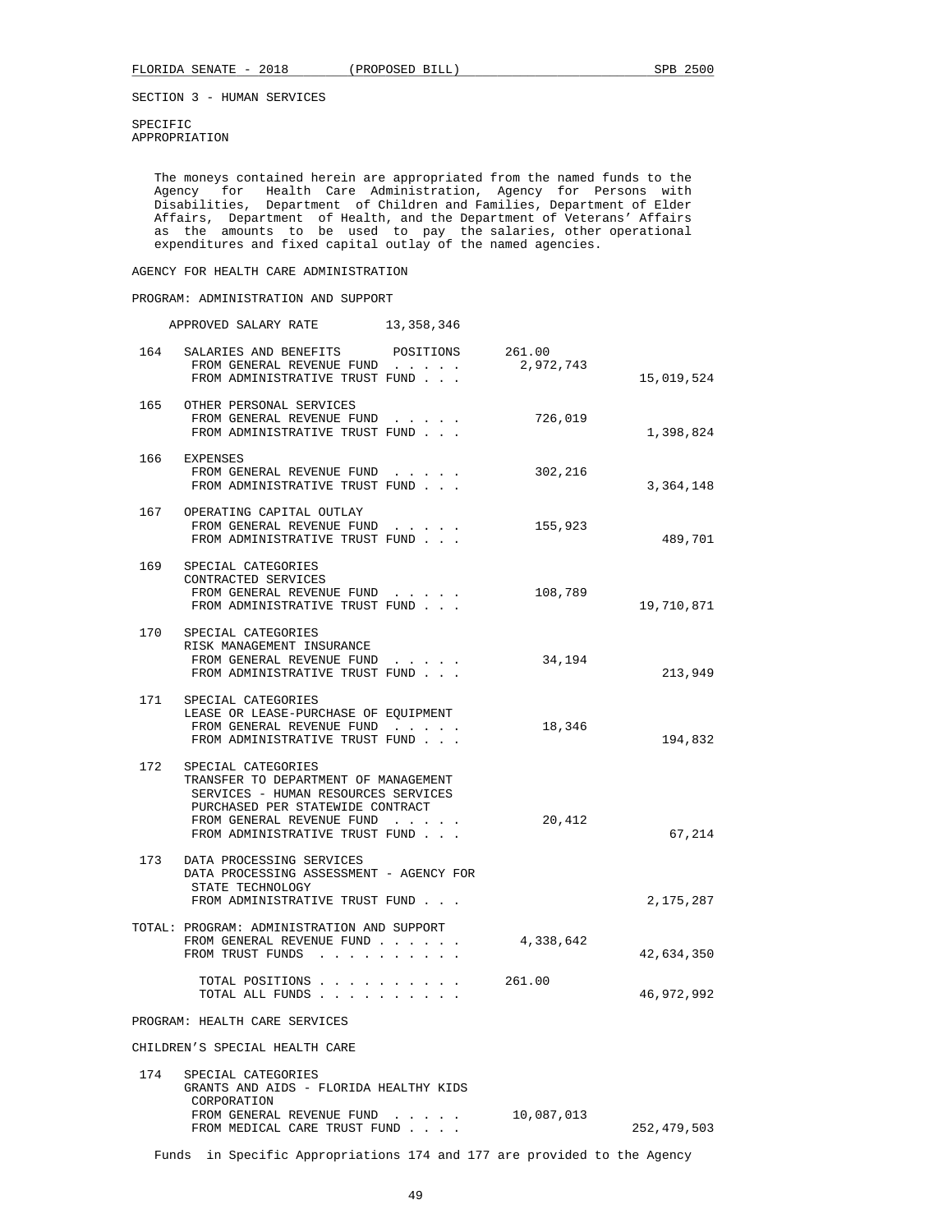for Health Care Administration to contract with the Florida Healthy Kids Corporation to provide comprehensive health insurance coverage, including dental services, to Title XXI children eligible under the Florida KidCare Program and pursuant to section 624.91, Florida Statutes. The corporation shall use local funds to serve non-Title XXI children who are eligible for the program pursuant to section 624.91(3)(b), Florida Statutes. The corporation shall return unspent local funds collected in Fiscal Year 2017-2018 to provide premium assistance for non-Title XXI eligible children based on a formula developed by the corporation.

| 175 | SPECIAL CATEGORIES<br>CONTRACTED SERVICES<br>FROM GENERAL REVENUE FUND<br>FROM GRANTS AND DONATIONS TRUST<br>FUND<br>the contract of the contract of the contract of the contract of the contract of the contract of the contract of<br>FROM MEDICAL CARE TRUST FUND | 144,631   | 737,794<br>3,592,595 |
|-----|----------------------------------------------------------------------------------------------------------------------------------------------------------------------------------------------------------------------------------------------------------------------|-----------|----------------------|
| 176 | SPECIAL CATEGORIES<br>GRANTS AND AIDS - CONTRACTED SERVICES -<br>FLORIDA HEALTHY KIDS ADMINISTRATION<br>FROM GENERAL REVENUE FUND<br>FROM MEDICAL CARE TRUST FUND                                                                                                    | 680,574   | 17,039,719           |
| 177 | SPECIAL CATEGORIES<br>GRANTS AND AIDS - FLORIDA HEALTHY KIDS<br>CORPORATION DENTAL SERVICES<br>FROM GENERAL REVENUE FUND                                                                                                                                             | 1,227,782 |                      |
|     | FROM MEDICAL CARE TRUST FUND                                                                                                                                                                                                                                         |           | 30,740,301           |

 Funds in Specific Appropriation 177 are provided to the Agency for Health Care Administration to pay a monthly premium of \$15.19 per member per month for Florida Healthy Kids dental services.

| 178   | SPECIAL CATEGORIES<br>MEDIKIDS<br>FROM GENERAL REVENUE FUND<br>$\mathbf{1}$ and $\mathbf{1}$ and $\mathbf{1}$ and $\mathbf{1}$<br>FROM GRANTS AND DONATIONS TRUST<br>FUND<br>FROM MEDICAL CARE TRUST FUND                                                                                 | 1,632,369           | 15,607,148<br>40,867,413 |
|-------|-------------------------------------------------------------------------------------------------------------------------------------------------------------------------------------------------------------------------------------------------------------------------------------------|---------------------|--------------------------|
| 179   | SPECIAL CATEGORIES<br>CHILDREN'S MEDICAL SERVICES NETWORK<br>FROM GENERAL REVENUE FUND<br>.<br>FROM GRANTS AND DONATIONS TRUST<br>FUND<br>the contract of the contract of the contract of the contract of the contract of the contract of the contract of<br>FROM MEDICAL CARE TRUST FUND | 4,954,972           | 1,287,681<br>124,076,268 |
|       | TOTAL: CHILDREN'S SPECIAL HEALTH CARE<br>FROM GENERAL REVENUE FUND<br>FROM TRUST FUNDS<br>$\sim$ $\sim$ $\sim$ $\sim$                                                                                                                                                                     | 18,727,341          | 486, 428, 422            |
|       | TOTAL ALL FUNDS                                                                                                                                                                                                                                                                           |                     | 505, 155, 763            |
|       | EXECUTIVE DIRECTION AND SUPPORT SERVICES                                                                                                                                                                                                                                                  |                     |                          |
|       | 29,772,461<br>APPROVED SALARY RATE                                                                                                                                                                                                                                                        |                     |                          |
| 180 - | SALARIES AND BENEFITS<br>POSITIONS<br>FROM GENERAL REVENUE FUND<br>$\mathbf{r}$ and $\mathbf{r}$ and $\mathbf{r}$<br>FROM MEDICAL CARE TRUST FUND                                                                                                                                         | 633.00<br>2,652,889 | 39, 182, 785             |
| 181   | OTHER PERSONAL SERVICES<br>FROM GENERAL REVENUE FUND<br>.<br>FROM MEDICAL CARE TRUST FUND                                                                                                                                                                                                 | 273,481             | 3,609,170                |
| 182   | <b>EXPENSES</b><br>FROM GENERAL REVENUE FUND<br>FROM MEDICAL CARE TRUST FUND                                                                                                                                                                                                              | 903,495             | 6,670,348                |
| 183   | OPERATING CAPITAL OUTLAY<br>FROM GENERAL REVENUE FUND<br>FROM MEDICAL CARE TRUST FUND<br>$\sim$ $\sim$ $\sim$ $\sim$                                                                                                                                                                      | 45,391              | 221,266                  |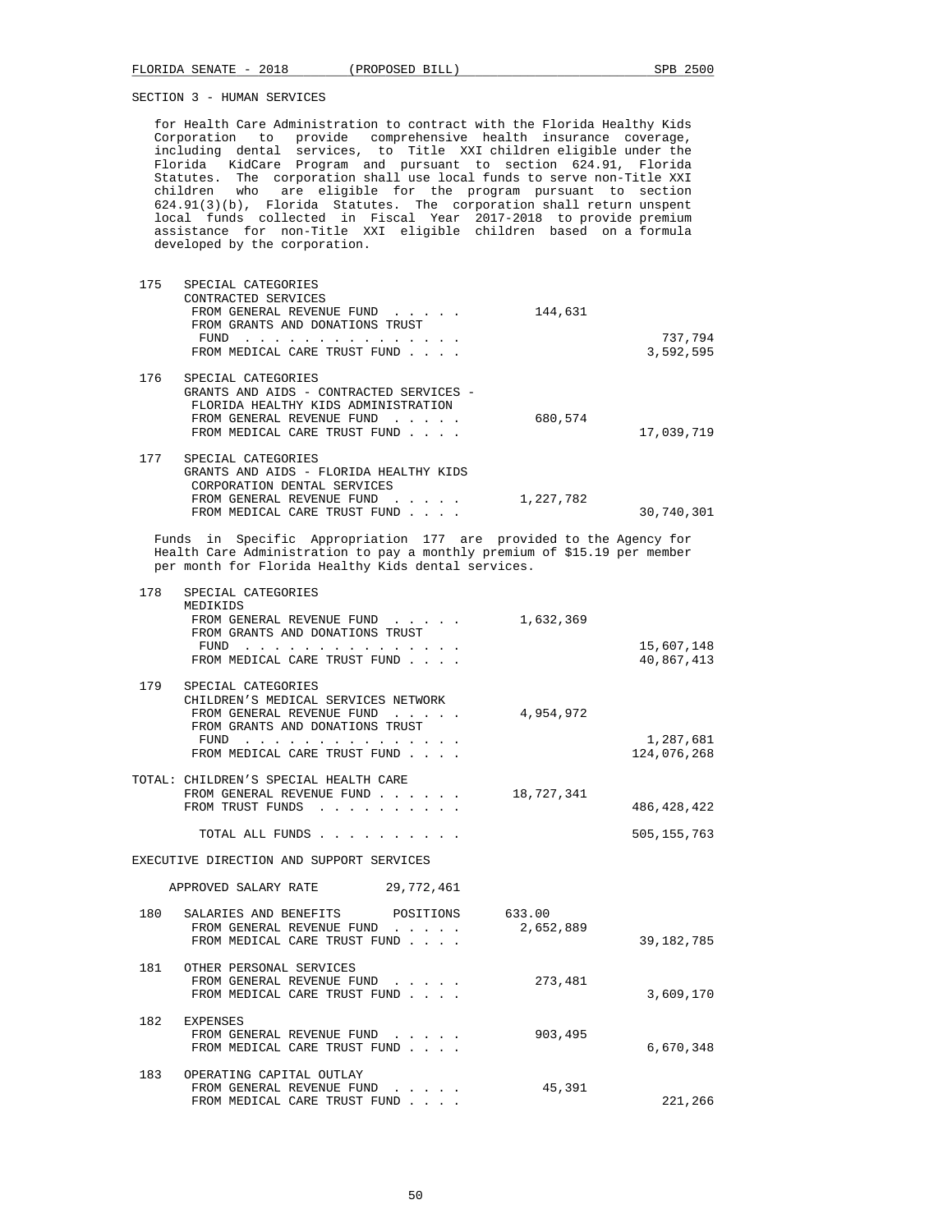FLORIDA SENATE - 2018 (PROPOSED BILL) SPB 2500 SECTION 3 - HUMAN SERVICES 184 SPECIAL CATEGORIES PHARMACEUTICAL EXPENSE ASSISTANCE FROM GENERAL REVENUE FUND . . . . . 50,000 185 SPECIAL CATEGORIES TRANSFER TO DIVISION OF ADMINISTRATIVE **HEARINGS** FROM GENERAL REVENUE FUND . . . . . 84,303 FROM MEDICAL CARE TRUST FUND . . . . . . . . . . . . . . 84,303 186 SPECIAL CATEGORIES CONTRACT NURSING HOME AUDIT PROGRAM FROM GENERAL REVENUE FUND . . . . . 827,653 FROM MEDICAL CARE TRUST FUND . . . . . . . . . . . 1,129,095 187 SPECIAL CATEGORIES

| CONTRACTED SERVICES                     |            |
|-----------------------------------------|------------|
| 17,604,334<br>FROM GENERAL REVENUE FUND |            |
| FROM GRANTS AND DONATIONS TRUST         |            |
| FUND                                    | 3,070,535  |
| FROM MEDICAL CARE TRUST FUND            | 72,913,462 |
|                                         |            |

 From the funds in Specific Appropriation 187, \$12,680,000 in nonrecurring funds from the Medical Care Trust Fund is provided for the Medicaid Management Information System/Decision Support System/Fiscal Agent procurement project. These funds must be held in reserve. The Agency for Health Care Administration is authorized to submit budget amendments for the release of these funds pursuant to the provisions of chapter 216, Florida Statutes. Release is contingent upon approval of a comprehensive operational work plan reflecting all project tasks and detailed spend plan reflecting estimated and actual costs that comply with the requirements prescribed and funding approved by the Centers for Medicare and Medicaid Services.

 From the funds in Specific Appropriation 187, \$1,792,518 in nonrecurring funds from the Medical Care Trust Fund is provided for independent verification and validation services for the Florida Medicaid Management Information System/Decision Support System/Fiscal Agency procurement project.

 From the funds in Specific Appropriation 187, \$850,000 in recurring funds from the Medical Care Trust Fund is provided to competitively contract with an independent consultant for actuarial services.

| 54,827,531 | 18,872,571 | SPECIAL CATEGORIES<br>MEDICAID FISCAL CONTRACT<br>FROM GENERAL REVENUE FUND<br>FROM MEDICAL CARE TRUST FUND                                                                                        | 188 |
|------------|------------|----------------------------------------------------------------------------------------------------------------------------------------------------------------------------------------------------|-----|
| 4,403,348  | 1,093,903  | SPECIAL CATEGORIES<br>MEDICAID PEER REVIEW<br>FROM GENERAL REVENUE FUND<br>FROM MEDICAL CARE TRUST FUND                                                                                            | 189 |
| 415,621    | 325,793    | SPECIAL CATEGORIES<br>RISK MANAGEMENT INSURANCE<br>FROM GENERAL REVENUE FUND<br>FROM MEDICAL CARE TRUST FUND                                                                                       | 190 |
| 179,063    | 26,165     | SPECIAL CATEGORIES<br>LEASE OR LEASE-PURCHASE OF EQUIPMENT<br>FROM GENERAL REVENUE FUND<br>FROM MEDICAL CARE TRUST FUND                                                                            | 191 |
| 152,388    | 79,206     | SPECIAL CATEGORIES<br>TRANSFER TO DEPARTMENT OF MANAGEMENT<br>SERVICES - HUMAN RESOURCES SERVICES<br>PURCHASED PER STATEWIDE CONTRACT<br>FROM GENERAL REVENUE FUND<br>FROM MEDICAL CARE TRUST FUND | 192 |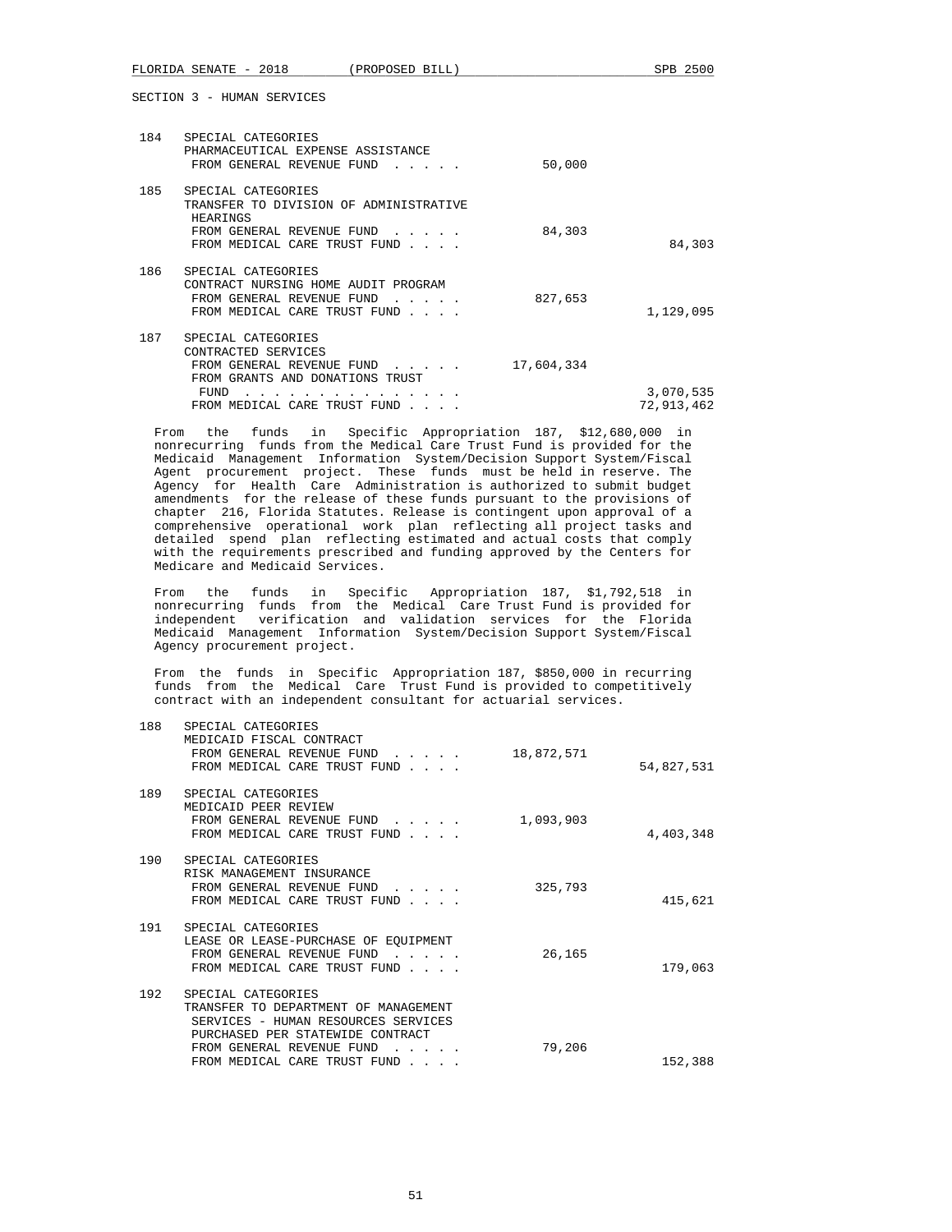| TOTAL: EXECUTIVE DIRECTION AND SUPPORT SERVICES |             |
|-------------------------------------------------|-------------|
| FROM GENERAL REVENUE FUND                       | 42,839,184  |
| FROM TRUST FUNDS                                | 186,858,915 |
|                                                 |             |
| TOTAL POSITIONS                                 | 633.00      |
| TOTAL ALL FUNDS                                 | 229,698,099 |

MEDICAID SERVICES TO INDIVIDUALS

 From the funds in Specific Appropriations 193 through 220, the Agency for Health Care Administration shall provide a quarterly reconciliation report of all Medicaid service appropriation expenditures and fund sources. The reconciliation shall compare actual expenditures paid through each specific appropriation category by fund either through the Florida Medicaid Management Information System (FMMIS) or the Agency for Health Care Administration to expenditure estimates forecasted through the Social Services Estimating Conference Medicaid services forecasting model, as directed in section 216.136(6), Florida Statutes. The comparison shall include fund source detail for each comparison. For any category where a variance is identified, the Agency for Health Care Administration shall submit a written corrective action plan to address each variance by category and fund source. The reconciliation shall be submitted to the Executive Office of the Governor, President of the Senate, and Speaker of the House of Representatives no later than 30 days after the close of each quarter. The Agency for Health Care Administration may submit budget amendments to realign appropriation categories based on the reconciliation pursuant to the provisions of chapter 216, Florida Statutes.

| 193 | SPECIAL CATEGORIES<br>CASE MANAGEMENT                                                             |            |             |
|-----|---------------------------------------------------------------------------------------------------|------------|-------------|
|     | FROM GENERAL REVENUE FUND<br>FROM MEDICAL CARE TRUST FUND                                         | 2,879,620  | 4,631,127   |
| 194 | SPECIAL CATEGORIES<br>COMMUNITY MENTAL HEALTH SERVICES                                            |            |             |
|     | FROM GENERAL REVENUE FUND<br><u>in the second second</u><br>FROM MEDICAL CARE TRUST FUND          | 70,650,880 | 114,911,427 |
| 195 | SPECIAL CATEGORIES<br>DEVELOPMENTAL EVALUATION AND INTERVENTION/<br>PART C                        |            |             |
|     | FROM MEDICAL CARE TRUST FUND<br>$\sim$ $\sim$ $\sim$ $\sim$<br>FROM REFUGEE ASSISTANCE TRUST FUND |            | 15,297,578  |

 Funds in Specific Appropriation 195 are contingent on the availability of state match being provided in Specific Appropriation 531.

| 196 SPECIAL CATEGORIES                     |           |
|--------------------------------------------|-----------|
| GRANTS AND AIDS - SHANDS TEACHING HOSPITAL |           |
| FROM GENERAL REVENUE FUND $8.673.569$      |           |
| FROM GRANTS AND DONATIONS TRUST            |           |
| FUND                                       | 1,000,000 |

 The funds in Specific Appropriation 196 shall be primarily designated for transfer to the Agency for Health Care Administration's Grants and Donations Trust Fund for use in the Medicaid program. Should the Agency for Health Care Administration be unable to use the full amount of these designated funds as Medicaid match, the remaining funds may be used secondarily for payments to Shands Teaching Hospital to continue the original purpose of providing health care services to indigent patients through Shands Healthcare System (recurring base appropriations project).

 197 SPECIAL CATEGORIES HEALTHY START SERVICES FROM GENERAL REVENUE FUND . . . . . 11,835,109 FROM MEDICAL CARE TRUST FUND . . . . 19,044,459

 The Agency for Health Care Administration in conjunction with the Department of Health, the Florida Association of Healthy Start Coalitions, and the Florida Association of Health Plans shall modify the MomCare Program to target services to at-risk Medicaid enrollees to ensure there is no duplication of services between MomCare and the contracted health plans.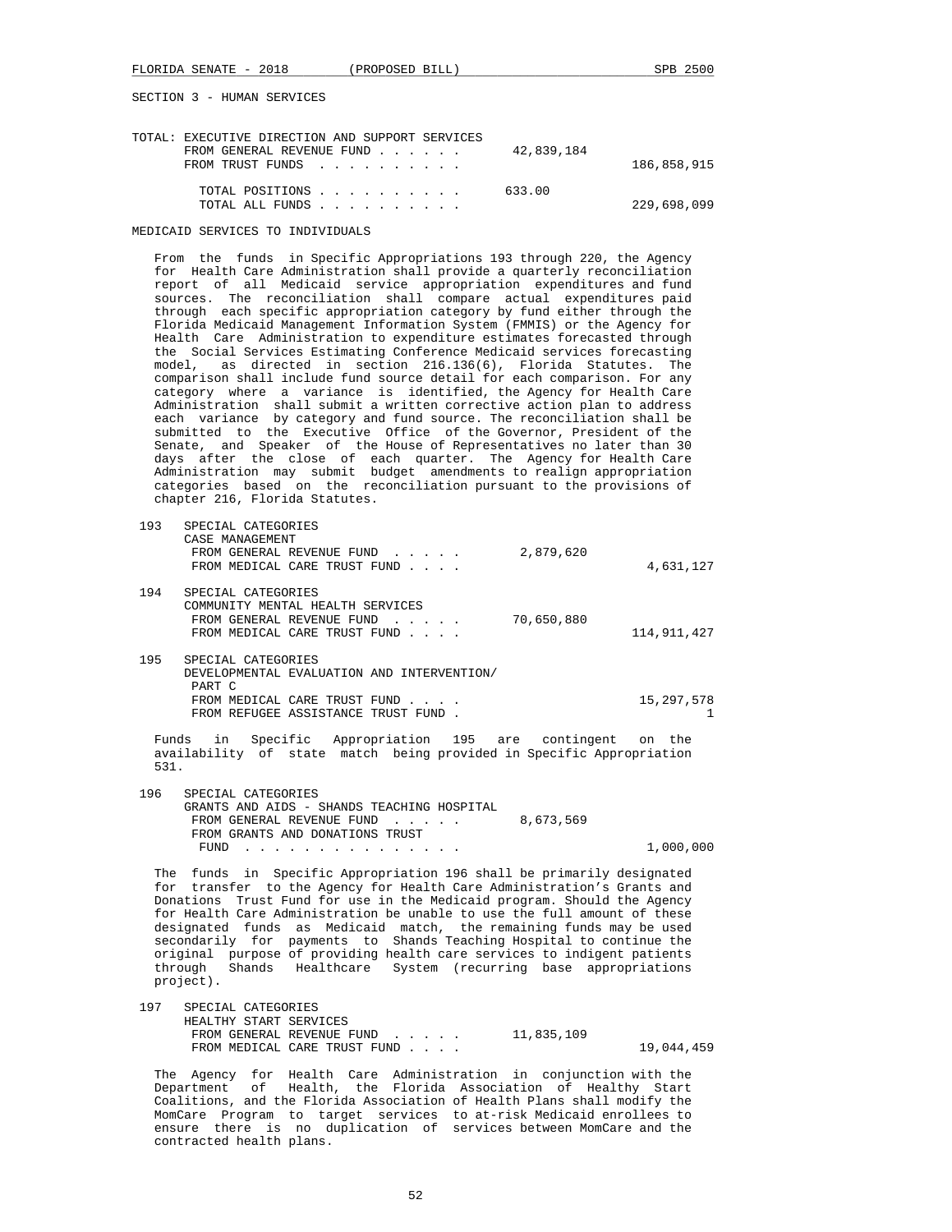| 198 | SPECIAL CATEGORIES              |             |  |
|-----|---------------------------------|-------------|--|
|     | GRADUATE MEDICAL EDUCATION      |             |  |
|     | FROM GENERAL REVENUE FUND       | 37,304,820  |  |
|     | FROM GRANTS AND DONATIONS TRUST |             |  |
|     | FUND                            | 38,340,000  |  |
|     | FROM MEDICAL CARE TRUST FUND    | 121,655,180 |  |
|     |                                 |             |  |

 From the funds in Specific Appropriation 198, \$37,343,700 from the General Revenue Fund, \$38,380,000 from the Grants and Donations Trust Fund, and \$121,576,260 from the Medical Care Trust Fund are provided to fund the Statewide Medicaid Residency Program and the Graduate Medical Education Startup Bonus Program. Of these funds, \$97,300,000 shall be used to fund the Statewide Medicaid Residency Program in accordance with section 409.909 (3), Florida Statutes. Of these funds, \$42,262,976 shall be distributed to the two hospitals with the largest number of graduate medical residents in statewide supply/demand deficit. The remaining funds shall be used to fund the Graduate Medical Education Startup Bonus Program in accordance with section 409.909 (5), Florida Statutes, and are provided for the following physician specialties and subspecialties, both adult and pediatric, that are in statewide supply/demand deficit: allergy or immunology; anesthesiology; cardiology; endocrinology; family medicine; general pediatrics at institutions accredited and eligible to apply for pediatric specialty and pediatric general subspecialty fellowship accreditation; general surgery; hematology; oncology; infectious diseases; nephrology; neurology; obstetrics/gynecology; ophthalmology; orthopedic surgery; otolaryngology; psychiatry; pulmonary; radiology; thoracic surgery; and urology. Funding for the Graduate Medical Education Startup Bonus Program is contingent on the non-federal share being provided through intergovernmental transfers in the Grants and Donation Trust Fund.

| 199 | SPECIAL CATEGORIES                                       |               |
|-----|----------------------------------------------------------|---------------|
|     | HOSPITAL INPATIENT SERVICES                              |               |
|     | FROM GENERAL REVENUE FUND                                | 276,775,201   |
|     | FROM HEALTH CARE TRUST FUND                              | 42,300,000    |
|     | FROM GRANTS AND DONATIONS TRUST                          |               |
|     | FUND<br>.                                                | 19,661,509    |
|     | FROM MEDICAL CARE TRUST FUND                             | 622, 129, 484 |
|     | FROM PUBLIC MEDICAL ASSISTANCE                           |               |
|     | TRUST FUND<br>and a strain and a strain and a strain and | 47,450,732    |
|     | FROM REFUGEE ASSISTANCE TRUST FUND.                      | 1,167,552     |
|     |                                                          |               |

 Funds in Specific Appropriation 199 are contingent upon the state share being provided through grants and donations from state, county or other governmental funds. In the event the state share provided through grants and donations in the Grants and Donations Trust Fund is not available, the Agency for Health Care Administration may submit a revised hospital reimbursement plan, pursuant to chapter 216, Florida Statutes, to the Legislative Budget Commission for approval.

 The Agency for Health Care Administration may establish a global fee for bone marrow transplants and the global fee payment shall be paid to approved bone marrow transplant providers that provide bone marrow transplants to Medicaid beneficiaries.

 From the funds in Specific Appropriations 199 and 207, \$2,824,383 from the Grants and Donations Trust Fund and \$4,542,292 from the Medical Care Trust Fund are provided to make Medicaid payments for multi-visceral transplants and intestine transplants in Florida. The Agency for Health Care Administration shall establish a global fee for these transplant procedures and the payments shall be used to pay approved multi-visceral transplant and intestine transplant facilities a global fee for providing these transplant services to Medicaid beneficiaries. Payment of the global fee is contingent upon the non-federal share being provided through grants and donations from state, county, or other governmental funds. The agency is authorized to seek any federal waiver or state plan amendment necessary to implement this provision.

 From the funds in Specific Appropriation 199, the Agency for Health Care Administration shall continue a Diagnosis Related Grouping (DRG) reimbursement methodology for hospital inpatient services as directed in section 409.905 (5)(c), Florida Statutes.

 Funds in Specific Appropriations 199 and 207 reflect an increase of \$101,994,105 from the General Revenue Fund and \$163,753,954 from the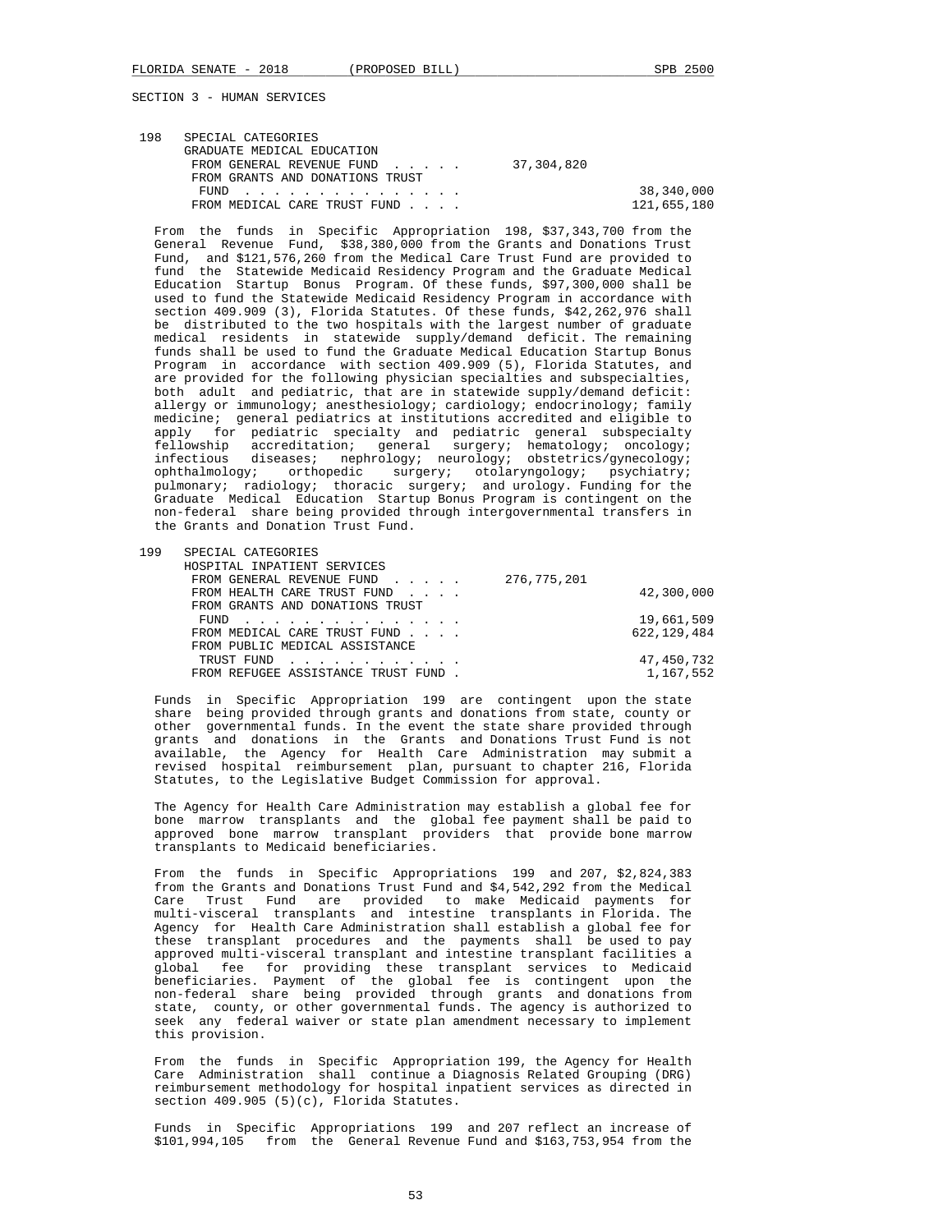Medical Care Trust Fund to increase the Diagnosis Related Grouping base rate for all hospitals participating in the Medicaid program.

 Base Rate - \$4,049.63 Neonates Service Adjustor Severity Level 1 - 1.00 Neonates Service Adjustor Severity Level 2 - 1.52 Neonates Service Adjustor Severity Level 3 - 1.80 Neonates Service Adjustor Severity Level 4 - 2.00 Neonatal, Pediatric, Transplant Pediatric, Mental Health and Rehab DRGs: Severity Level 1 - 1.00 Severity Level 2 - 1.52 Severity Level 3 - 1.80 Severity Level 4 - 2.00 Free Standing Rehabilitation Provider Adjustor - 2.469 Rural Provider Adjustor - 1.902 Long Term Acute Care (LTAC) Provider Adjustor - 1.901 High Medicaid and High Outlier Provider Adjustor - 3.028 Outlier Threshold - \$60,000 Marginal Cost Percentage - 60% Marginal Cost Percentage for Pediatric Claims Severity Levels 3 or 4 - 80% Marginal Cost Percentage for Neonates Claims Severity Levels  $3$  or  $4 - 80$ <sup>2</sup> Marginal Cost Percentage for Transplant Pediatric Claims Severity Levels 3 or 4 - 80% Documentation and Coding Adjustment - 1/3 of 1% Level I Trauma Add On - 17% Level II or Level II and Pediatric Add On - 11% Pediatric Trauma Add On - 4%

 Funds in Specific Appropriation 199 reflect an increase of \$2,477,900 from the General Revenue Fund and \$3,985,062 from the Medical Care Trust Fund for sole community hospitals that meet the definition of "rural hospital" under section 395.602 (2) (e), Florida Statutes, to be recognized as rural hospitals in the Agency for Health Care Administration's Diagnosis Related Group (DRG) reimbursement methodology for hospital inpatient services.

 Funds in Specific Appropriations 199, 203 and 207 reflect a reduction of \$122,108,885 from the General Revenue Fund and \$196,048,710 from the Medical Care Trust Fund as a result of reducing Hospital Inpatient and Hospital Outpatient Automatic Rate Enhancements.

 Funds in Specific Appropriations 199, 203, 204, 206, 208, and 217 reflect a reduction of \$37,538,287 from the General Revenue Fund, \$60,630,375 from the Medical Care Trust Fund and \$257,192 from the Refugee Assistance Trust Fund as a result of reducing Medicaid retroactive eligibility from ninety days to thirty days. The agency shall seek federal approval to allow the state to implement this provision effective July 1, 2018.

 From the funds in Specific Appropriation 199, \$11,376,191 in nonrecurring funds from the General Revenue Fund and \$17,868,517 in nonrecurring funds from the Medical Care Trust Fund are provided to Shands Jacksonville Hospital as a hospital inpatient exemption payment (Senate Form 2480).

 From the funds in Specific Appropriations 199 and 207, \$7,184,014 from the Grants and Donations Trust Fund and \$11,553,634 from the Medical Care Trust Fund are provided to implement cost-based reimbursement computed as a multiplier of 2.11 for qualifying Florida cancer hospitals that meet the criteria in 42 U.S.C. s.  $1395ww(d)(1)(B)(v)$  and are members of the Alliance of Dedicated Cancer Centers. These funds shall be held in reserve subject to the federal approval of a State Plan Amendment. The Agency for Health Care Administration shall submit a budget amendment or budget amendments requesting release of the funds held in reserve pursuant to chapter 216, Florida Statutes. In addition to the proposed amendment, the agency must submit: a proposed distribution model by entity and a proposed listing of entities voluntarily contributing intergovernmental transfers to support the state match. Payments to providers under this section are dependent upon the non-federal share being voluntarily provided through intergovernmental transfers in the Grants and Donations Trust Fund.

 From the funds in Specific Appropriation 199, \$100,000 in nonrecurring funds from the General Revenue Fund and \$160,824 in nonrecurring funds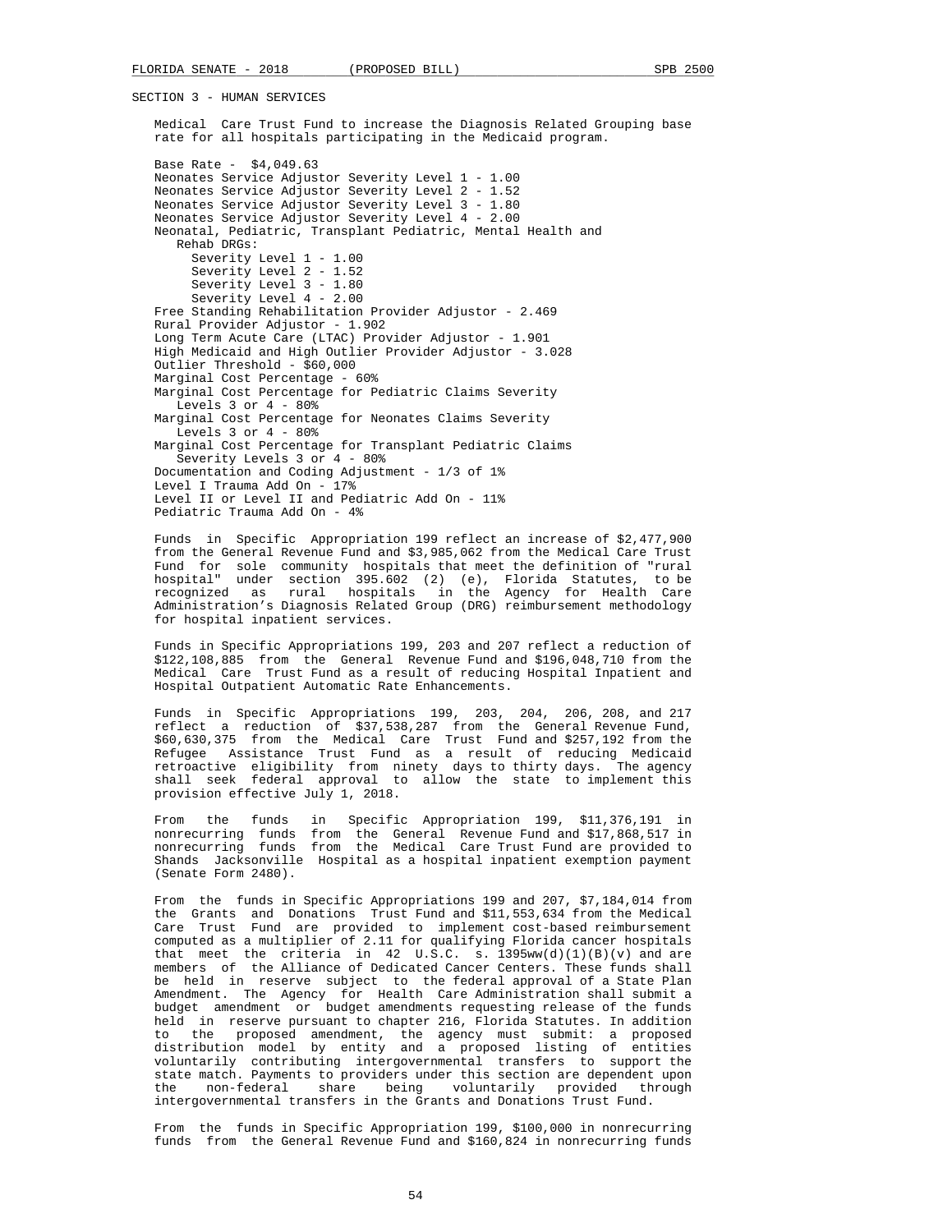from the Medical Care Trust Fund are provided for a Neonatal Intensive Care Unit and Pediatric Intensive Care Unit rate increase (Senate Form 1911).

| 200 | SPECIAL CATEGORIES              |           |             |
|-----|---------------------------------|-----------|-------------|
|     | REGULAR DISPROPORTIONATE SHARE  |           |             |
|     | FROM GENERAL REVENUE FUND       | 6,545,351 |             |
|     | FROM GRANTS AND DONATIONS TRUST |           |             |
|     | FUND                            |           | 84,863,635  |
|     | FROM MEDICAL CARE TRUST FUND    |           | 218,508,298 |

 Funds in Specific Appropriation 200 shall be used for a Disproportionate Share Hospital Program and are contingent on the state share being provided through grants and donations from state, county, or other government entities.

 From the funds in Specific Appropriation 200, the calculations of the Medicaid Hospital Funding Programs for the 2018-2019 fiscal year are incorporated by reference in Senate Bill 2502. The calculations are the basis for the appropriations made in the General Appropriations Act.

 Funds in Specific Appropriation 200 are provided for a federally funded Rural Hospital Financial Assistance program as provided in section 409.9116, Florida Statutes.

 201 SPECIAL CATEGORIES LOW INCOME POOL FROM GRANTS AND DONATIONS TRUST FUND . . . . . . . . . . . . . . . 578,315,105 FROM MEDICAL CARE TRUST FUND . . . .

 From the funds in Specific Appropriation 201, \$578,315,105 from the Grants and Donations Trust Fund and \$930,070,668 from the Medical Care Trust Fund are provided for the purpose of implementing a Low-Income Pool Program. These funds shall be held in reserve. Subject to the final terms and conditions of the Low-Income Pool, the Agency for Health Care Administration shall submit a budget amendment requesting release of funds pursuant to chapter 216, Florida Statutes. In addition to the proposed amendment, the agency must submit: the Reimbursement and Funding Methodology Document, as specified in the terms and conditions, which documents permissible Low-Income Pool expenditures; a proposed distribution model by entity; and a proposed listing of entities contributing intergovernmental transfers to support the required state match Low-Income Pool payments to providers under this section are contingent on the non-federal share being provided through intergovernmental transfers in the Grants and Donations Trust Fund. In the event the funds are not available in the Grants and Donations Trust Fund, the State of Florida is not obligated to make payments.

| 202 | SPECIAL CATEGORIES<br>HOSPITAL INSURANCE BENEFITS<br>FROM GENERAL REVENUE FUND<br>$\sim$ $\sim$ $\sim$ $\sim$ $\sim$<br>FROM MEDICAL CARE TRUST FUND            | 31,875,325 | 51,264,056               |
|-----|-----------------------------------------------------------------------------------------------------------------------------------------------------------------|------------|--------------------------|
| 203 | SPECIAL CATEGORIES<br>HOSPITAL OUTPATIENT SERVICES<br>FROM GENERAL REVENUE FUND<br>$\sim$ $\sim$ $\sim$ $\sim$ $\sim$ $\sim$<br>FROM GRANTS AND DONATIONS TRUST | 56,168,207 |                          |
|     | FUND<br>.<br>FROM MEDICAL CARE TRUST FUND<br>FROM PUBLIC MEDICAL ASSISTANCE                                                                                     |            | 8,483,204<br>137,951,211 |
|     | TRUST FUND<br>FROM REFUGEE ASSISTANCE TRUST FUND                                                                                                                |            | 20,768,022<br>575,673    |

 From the funds in Specific Appropriation 203, the Agency for Health Care Administration shall implement an Enhanced Ambulatory Patient Grouping (EAPG) reimbursement methodology for hospital outpatient services as directed in section 409.905(6)(b), Florida Statutes.

 Ambulatory Surgical Center Base Rate - \$275.51 Hospital Outpatient Base Rate - \$246.26 Rural Hospital Provider Adjustor - 1.5659 High Medicaid and High Outlier Hospital Adjustor - 2.1227 Documentation and Coding Adjustment - 2%

 By February 28, 2019, the Agency for Health Care Administration shall calculate a hospital outpatient statewide rate and individual hospital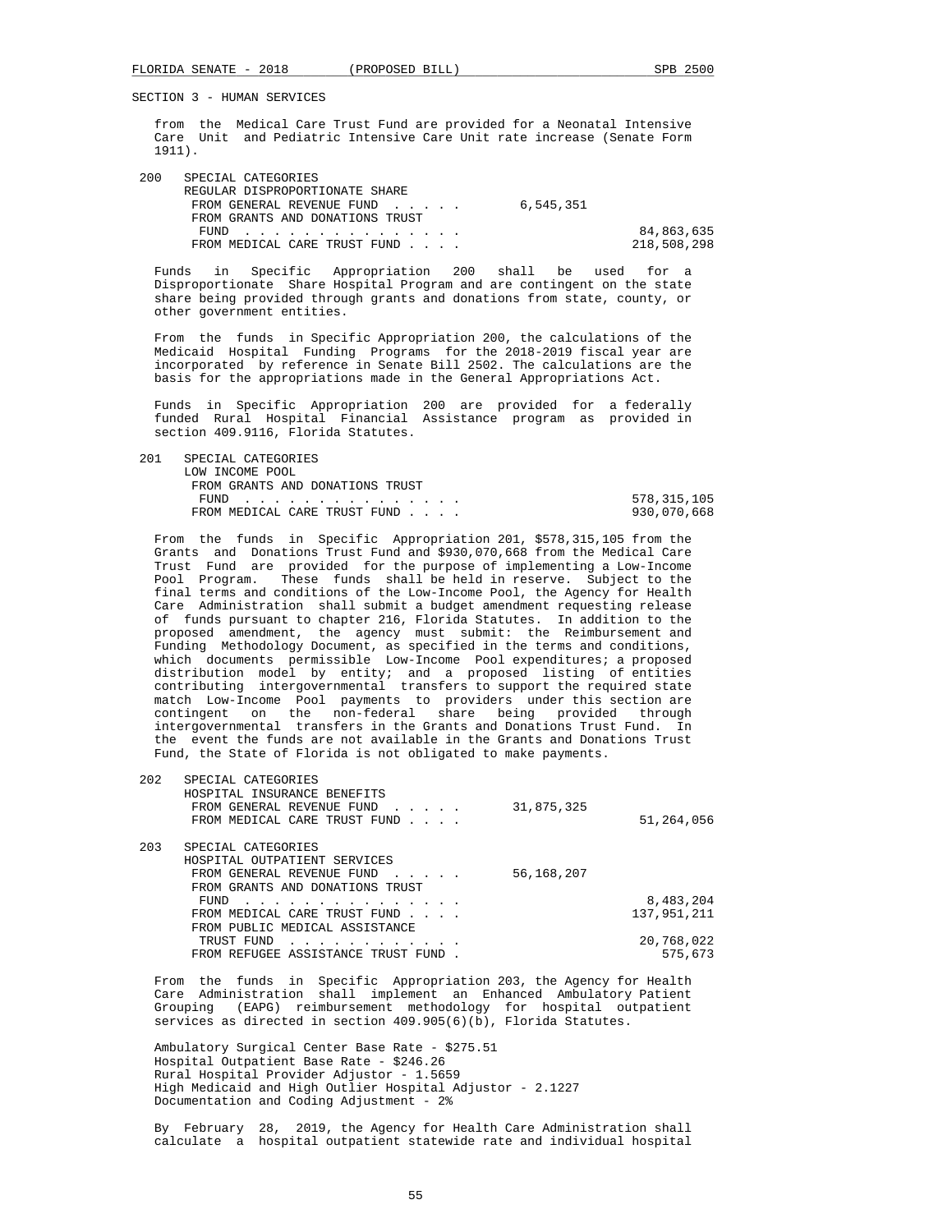outpatient rates using actual hospital outpatient claims with first date of service on or after July 1, 2018, for which payment was determined using the Enhanced Ambulatory Patient Grouping payment method. The re-calculated rates, in the aggregate, shall be equivalent to the average unit cost paid for hospital outpatient claims in State Fiscal Year 2016-2017.

 By April 1, 2019, the Agency for Health Care Administration shall post the re-calculated rates. The re-calculated rates shall be used to make payments for the remainder of the fiscal year. These payments shall be sufficient to maintain budget neutrality in the aggregate, and must adhere to the Enhanced Ambulatory Patient Grouping 5 percent cap on hospital gains and losses transition period.

 From the funds in Specific Appropriations 203 and 207, \$20,114,780 from the General Revenue Fund and \$32,294,756 from the Medical Care Trust Fund are provided to increase the outpatient cap for adults from \$500 to \$1,500 per year.

| 204 | SPECIAL CATEGORIES                  |               |
|-----|-------------------------------------|---------------|
|     | OTHER FEE FOR SERVICE               |               |
|     | FROM GENERAL REVENUE FUND           | 176,084,507   |
|     | FROM HEALTH CARE TRUST FUND         | 4,840,597     |
|     | FROM GRANTS AND DONATIONS TRUST     |               |
|     | FUND                                | 2,374,989     |
|     | FROM MEDICAL CARE TRUST FUND        | 299, 146, 663 |
|     | FROM REFUGEE ASSISTANCE TRUST FUND. | 1,710,828     |
|     |                                     |               |

 Funds in Specific Appropriation 204 are for the inclusion of freestanding dialysis clinics in the Medicaid program. The Agency for Health Care Administration shall limit payment to \$125.00 per visit for each dialysis treatment. Freestanding dialysis facilities may obtain, administer and submit claims directly to the Medicaid program for End-Stage Renal Disease pharmaceuticals subject to coverage and limitations policy. All pharmaceutical claims for this purpose must include National Drug Codes (NDC) to permit the invoicing for federal and/or state supplemental rebates from manufacturers. Claims for drug products that do not include NDC information are not payable by Florida Medicaid unless the drug product is exempt from federal rebate requirements.

 From the funds in Specific Appropriation 204, the Agency for Health Care Administration shall work with dialysis providers, managed care organizations, and physicians to ensure that all Medicaid patients with End Stage Renal Disease (ESRD) are educated and assessed by their physician and dialysis provider to determine their suitability for peritoneal dialysis (PD) as a modality choice. Further, the agency shall consult with the dialysis community concerning suitable voluntary reporting to the state Medicaid program on members' PD suitability.

 From the funds in Specific Appropriations 204 and 218, \$18,117,229 from the Grants and Donations Trust Fund and \$29,136,889 from the Medical Care Trust Fund are provided to buy back hospice rate reductions, effective on or after January 1, 2008, and are contingent on the non-federal share being provided through nursing home quality assessments. Authority is granted to buy back rate reductions up to, but no higher than, the amounts available under the budgeted authority in this Specific Appropriation. In the event that the funds are not available in the Grants and Donations Trust Fund, the State of Florida is not obligated to continue reimbursements at the higher amount.

 From the funds in Specific Appropriation 204, the Agency for Health Care Administration shall apply a recurring methodology to establish clinic services rates taking into consideration the reductions imposed on or after October 1, 2008, in the following manner: (1) the agency shall divide the total amount of each recurring reduction imposed by the number of visits originally used in the rate calculation for each rate setting period on or after October 1, 2008, which will yield a rate reduction per diem for each rate period; (2) the agency shall multiply the resulting rate reduction per diem for each rate setting period on or after October 1, 2008, by the projected number of visits used in establishing the current budget estimate which will yield the total current reduction amount to be applied to current rates; and (3) in the event the total current reduction amount is greater than the historical reduction amount, the agency shall hold the rate reduction to the historical reduction amount.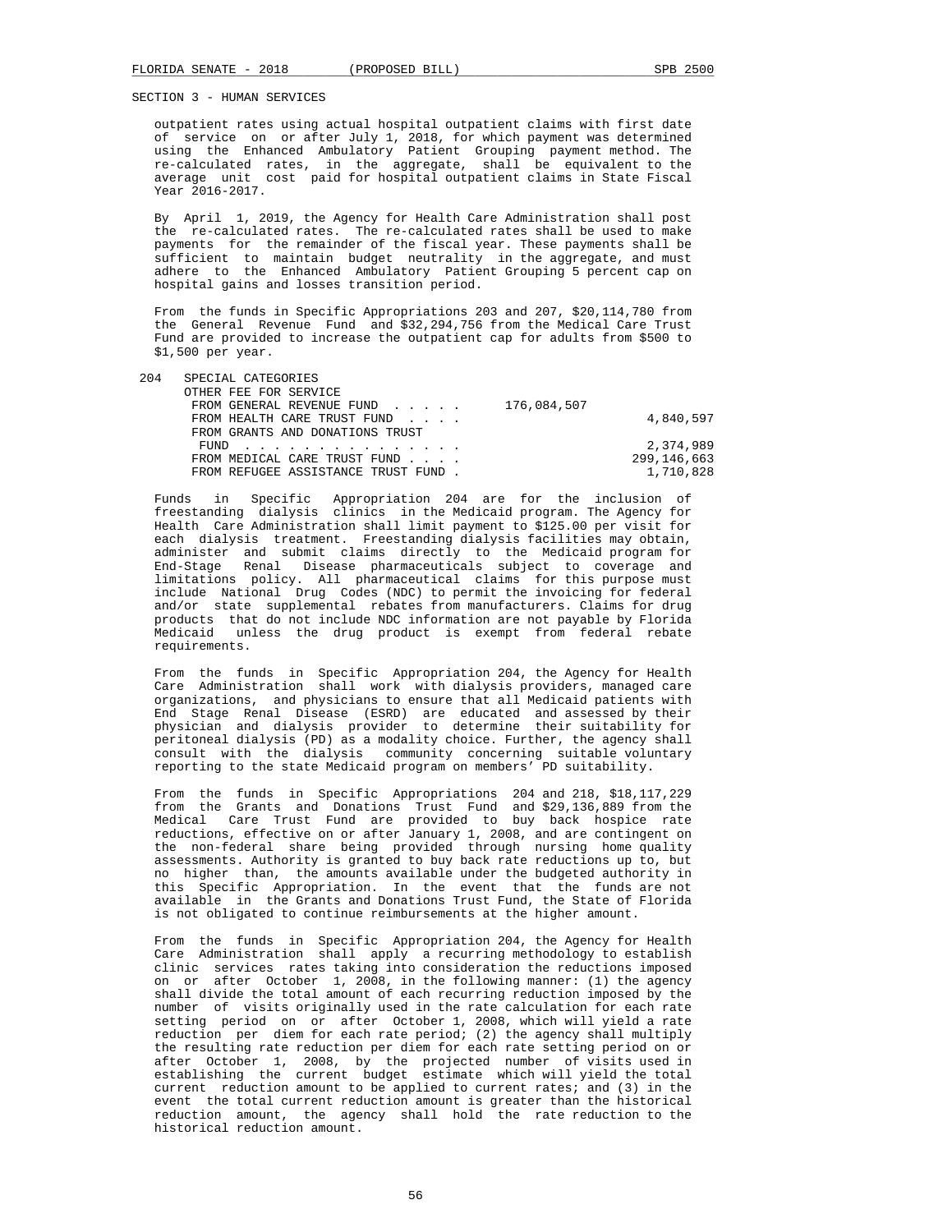From the funds in Specific Appropriations 204 and 207, \$6,201,347 from the Grants and Donations Trust Fund and \$9,973,267 from the Medical Care Trust Fund are provided to buy back clinic services rate adjustments, effective on or after July 1, 2008, and are contingent on the non-federal share being provided through grants and donations from state, county or other governmental funds. Authority is granted to buy back rate reductions up to, but not higher than, the amounts available under the authority appropriated in this Specific Appropriation. In the event that the funds are not available in the Grants and Donations Trust Fund, the State of Florida is not obligated to continue reimbursements at the higher amount.

 From the funds in Specific Appropriation 204, \$1,172,486 from the Medical Care Trust Fund is provided to the Agency for Health Care Administration for Medicaid reimbursable services that support children enrolled in contracted medical foster care programs under the Department of Health. This funding is contingent upon the availability of state matching funds in the Department of Health in Specific Appropriation 524.

 From the funds in Specific Appropriation 204, \$35,000,000 from the Medical Care Trust Fund is provided for a certified public expenditure program for Emergency Medical Services. The Agency for Health Care Administration shall seek a state plan amendment/waiver to implement this program pursuant to 42 CFR 433.51.

| 205 | SPECIAL CATEGORIES<br>PERSONAL CARE SERVICES |              |             |
|-----|----------------------------------------------|--------------|-------------|
|     | FROM GENERAL REVENUE FUND                    | 32, 129, 523 |             |
|     | FROM MEDICAL CARE TRUST FUND                 |              | 51,830,850  |
| 206 | SPECIAL CATEGORIES                           |              |             |
|     | PHYSICIAN AND HEALTH CARE PRACTITIONER       |              |             |
|     | SERVICES                                     |              |             |
|     | FROM GENERAL REVENUE FUND                    | 53, 129, 639 |             |
|     | FROM HEALTH CARE TRUST FUND                  |              | 3,543,106   |
|     | FROM TOBACCO SETTLEMENT TRUST FUND.          |              | 15,898,906  |
|     | FROM GRANTS AND DONATIONS TRUST              |              |             |
|     | FUND<br>.                                    |              | 18,550,855  |
|     | FROM MEDICAL CARE TRUST FUND                 |              | 158,567,224 |
|     | FROM PUBLIC MEDICAL ASSISTANCE               |              |             |
|     | TRUST FUND                                   |              | 7,114,334   |
|     | FROM REFUGEE ASSISTANCE TRUST FUND           |              | 919,508     |
|     |                                              |              |             |

 From the funds in Specific Appropriation 206, \$18,279,031 from the Grants and Donations Trust Fund and \$29,397,107 from the Medical Care Trust Fund are provided to continue a differential fee schedule paid as supplemental payments for services provided by doctors of medicine and osteopathy as well as other licensed health care practitioners acting under the supervision of those doctors pursuant to existing statutes and written protocols employed by or under contract with a medical school in Florida. This provision shall be contingent upon the non-federal share being voluntarily provided through grants and donations from state, local, or other governmental funds.

 From the funds in Specific Appropriation 206, \$100,000 in nonrecurring funds from the General Revenue Fund and \$160,284 in nonrecurring funds from the Medical Care Trust Fund are provided for a fee increase for delivery epidural services.

| 207 | SPECIAL CATEGORIES                                                                                                      |                  |                  |
|-----|-------------------------------------------------------------------------------------------------------------------------|------------------|------------------|
|     | PREPAID HEALTH PLANS                                                                                                    |                  |                  |
|     | FROM GENERAL REVENUE FUND                                                                                               | 3, 361, 338, 852 |                  |
|     | FROM HEALTH CARE TRUST FUND                                                                                             |                  | 380,069,926      |
|     | FROM TOBACCO SETTLEMENT TRUST FUND.                                                                                     |                  | 291,309,096      |
|     | FROM GRANTS AND DONATIONS TRUST                                                                                         |                  |                  |
|     | FUND<br>the contract of the contract of the contract of the contract of the contract of the contract of the contract of |                  | 1,521,220,586    |
|     | FROM MEDICAL CARE TRUST FUND                                                                                            |                  | 7, 775, 217, 646 |
|     | FROM PUBLIC MEDICAL ASSISTANCE                                                                                          |                  |                  |
|     | TRUST FUND                                                                                                              |                  | 673,138,569      |
|     | FROM REFUGEE ASSISTANCE TRUST FUND.                                                                                     |                  | 36,027,853       |
|     |                                                                                                                         |                  |                  |

 From the funds provided in Specific Appropriation 207, \$159,823,649 from the General Revenue Fund and \$257,035,112 from the Medical Care Trust Fund are provided for payments to Medicaid prepaid health plans and are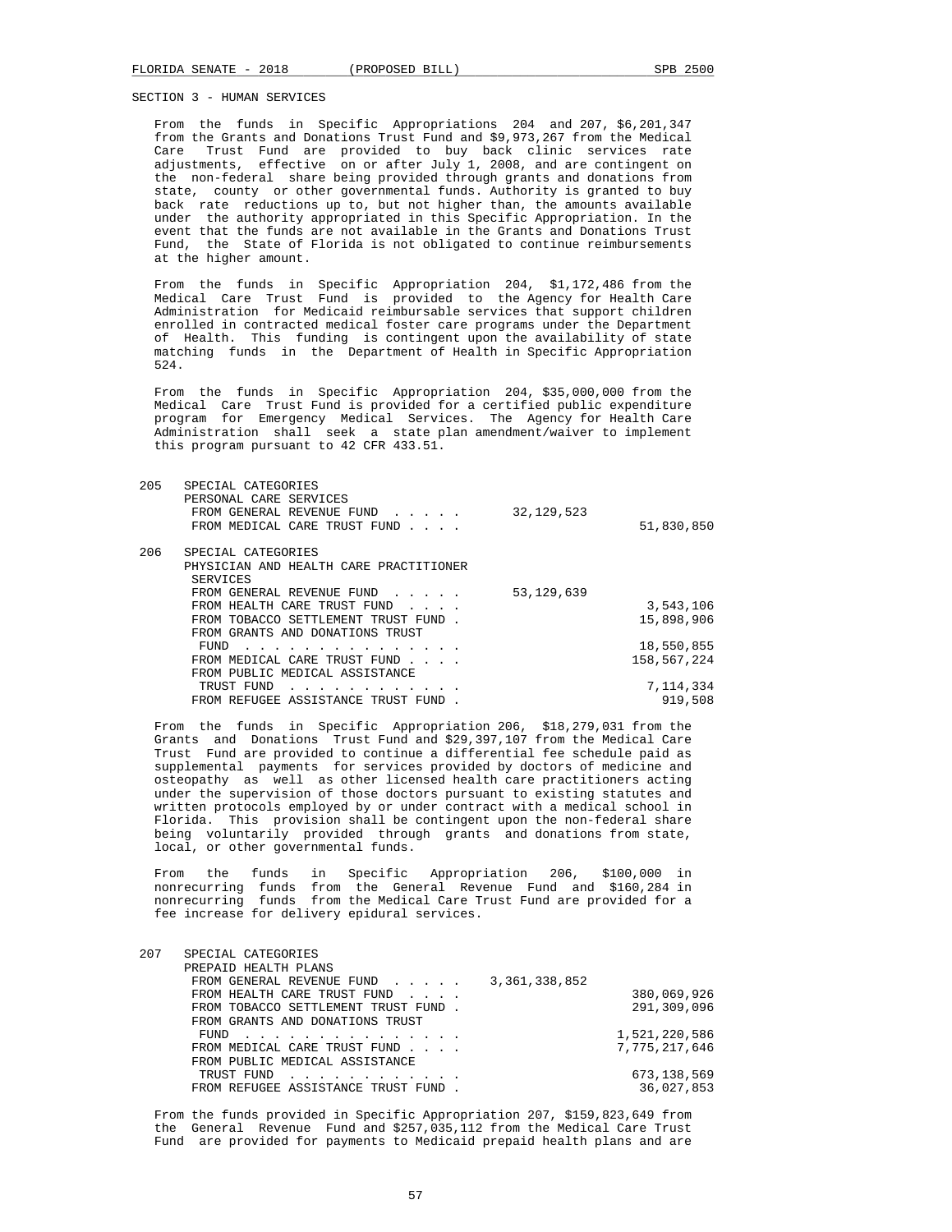held in reserve. The Agency for Health Care Administration is authorized to submit budget amendments to request release of these funds pursuant to the provisions of chapter 216, Florida Statutes. The budget amendments shall include a detailed spending plan justifying the need for this funding based upon the results of the agency's capitation rate setting process. The amendments shall also include actuarial reports and<br>studies to support the need for rate adjustments as well as detailed to support the need for rate adjustments as well as detailed calculations in support of the need to access additional funding.

 From the funds in Specific Appropriation 207, \$88,043,198 from the Grants and Donations Trust Fund and \$141,594,782 from the Medical Care Trust Fund shall be used to pay prepaid health plans to support access to care provided by doctors of medicine and osteopathy, as well as other licensed health care practitioners acting under the supervision of those doctors, pursuant to existing statutes and written protocols employed by or under contract with a medical school in Florida through a minimum fee schedule calculated as a supplemental per member per month payment, based on the amount allowable under the State Plan Amendment and historic utilization of services. This provision shall be contingent upon the non-federal share being provided voluntarily through grants and donations from state, local, or other governmental funds.

 Funds in Specific Appropriation 207 reflect a reduction of \$87,984,300 from the General Revenue Fund and \$142,186,195 from the Medical Care Trust Fund as a result of reducing the per member per month calculation from \$312.46 to \$304.65 effective October 1, 2018. The Agency for Health Care Administration, along with its contracted actuary, shall determine reductions to administrative costs, expanded services, and payments for covered services to ensure that resulting rates achieve actuarial soundness.

 From the funds in Specific Appropriation 207, \$24,054,905 from the Grants and Donations Trust Fund and \$38,686,109 from the Medical Care Trust Fund are provided to implement cost-based reimbursement computed as multipliers of 2.11 for inpatient services and 1.85 for outpatient services for qualifying Florida cancer hospitals that meet the criteria in 42 U.S.C. s.  $1395ww(d)(1)(B)(v)$  and are members of the Alliance of Dedicated Cancer Centers. These funds must be held in reserve subject to the federal approval of a Section 438.6(c) for directed payments of a minimum fee schedule calculated as a supplemental per member per month payment. The Agency for Health Care Administration shall submit a budget amendment or budget amendments requesting release of the funds held in reserve pursuant to chapter 216, Florida Statutes. In addition to the proposed amendment, the agency must submit: a proposed distribution model by entity and a proposed listing of entities voluntarily contributing intergovernmental transfers to support the state match. Payments to providers under this section are dependent upon the non-federal share being voluntarily provided through intergovernmental transfers in the Grants and Donations Trust Fund.

| 208 | SPECIAL CATEGORIES                                                                                                           |               |               |
|-----|------------------------------------------------------------------------------------------------------------------------------|---------------|---------------|
|     | PRESCRIBED MEDICINE/DRUGS                                                                                                    |               |               |
|     | FROM GENERAL REVENUE FUND                                                                                                    | 104, 334, 323 |               |
|     | FROM HEALTH CARE TRUST FUND                                                                                                  |               | 23, 416, 496  |
|     | FROM GRANTS AND DONATIONS TRUST                                                                                              |               |               |
|     | FUND<br>.                                                                                                                    |               | 313, 403, 075 |
|     | FROM MEDICAL CARE TRUST FUND                                                                                                 |               | 133,550,257   |
|     | FROM REFUGEE ASSISTANCE TRUST FUND.                                                                                          |               | 740,046       |
|     |                                                                                                                              |               |               |
| 209 | SPECIAL CATEGORIES                                                                                                           |               |               |
|     | MEDICARE PART D PAYMENT                                                                                                      |               |               |
|     | FROM GENERAL REVENUE FUND<br>$\mathcal{L}^{\mathcal{A}}$ , and $\mathcal{L}^{\mathcal{A}}$ , and $\mathcal{L}^{\mathcal{A}}$ | 618, 424, 905 |               |
| 210 | SPECIAL CATEGORIES                                                                                                           |               |               |
|     | STATEWIDE INPATIENT PSYCHIATRIC SERVICES                                                                                     |               |               |
|     | FROM GENERAL REVENUE FUND<br>$\mathbf{1}$ and $\mathbf{1}$ and $\mathbf{1}$ and $\mathbf{1}$                                 | 592,633       |               |
|     | FROM MEDICAL CARE TRUST FUND                                                                                                 |               | 1,039,452     |
|     |                                                                                                                              |               |               |
|     |                                                                                                                              |               |               |

 The funds in Specific Appropriation 210 are provided to the Agency for Health Care Administration for services for children in the Statewide Inpatient Psychiatric Program. The program shall be designed to permit prior authorization of services, monitoring and quality assurance, discharge planning, and continuing stay reviews of all children admitted to the program.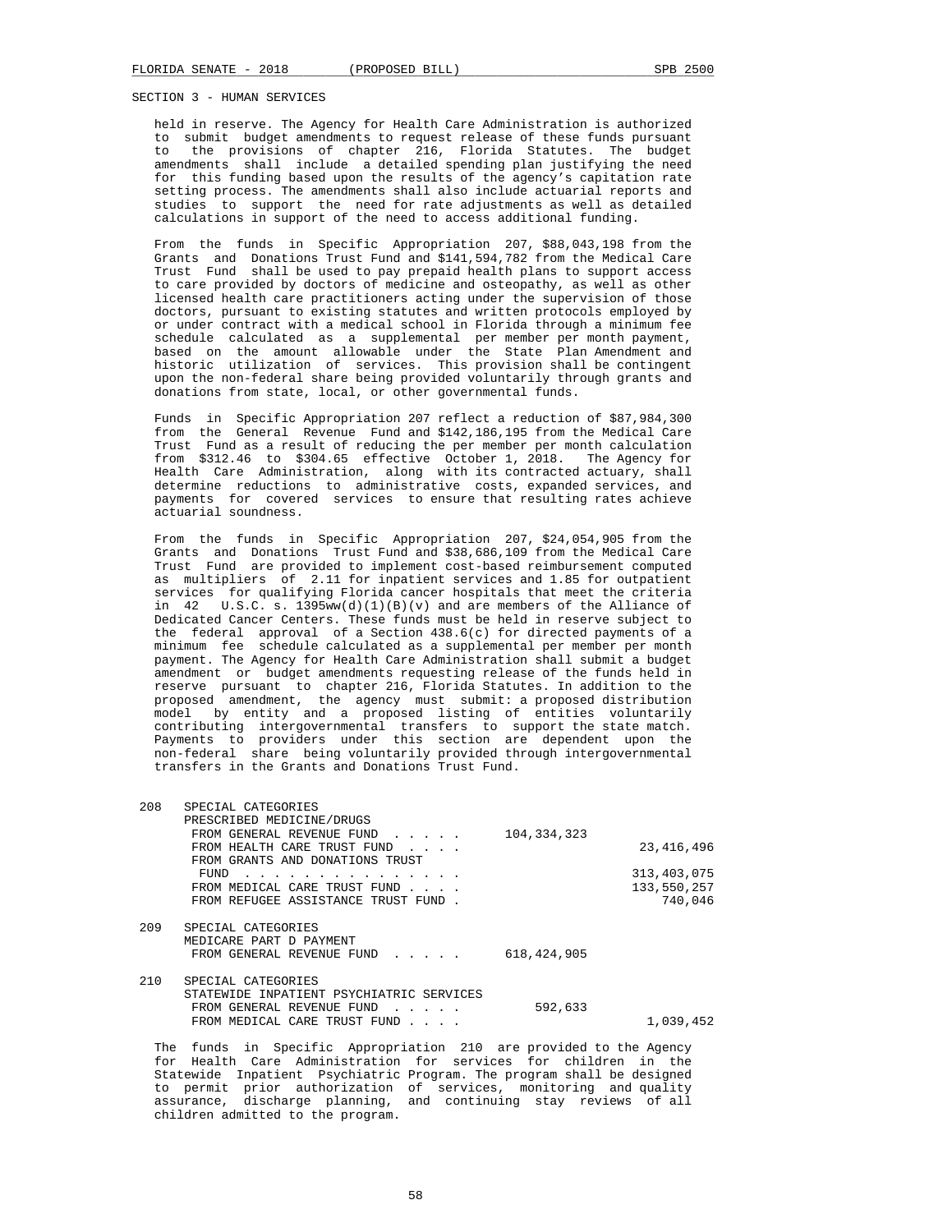TOTAL: MEDICAID SERVICES TO INDIVIDUALS

SECTION 3 - HUMAN SERVICES

| 211 | SPECIAL CATEGORIES<br>SUPPLEMENTAL MEDICAL INSURANCE<br>FROM GENERAL REVENUE FUND<br>FROM MEDICAL CARE TRUST FUND | 661,579,652 | 1,177,566,930 |
|-----|-------------------------------------------------------------------------------------------------------------------|-------------|---------------|
| 212 | SPECIAL CATEGORIES<br>MEDICAID SCHOOL REFINANCING<br>FROM GENERAL REVENUE FUND<br>FROM MEDICAL CARE TRUST FUND    | 4,000,000   | 103,828,461   |

 From the funds in Specific Appropriation 212, \$4,000,000 from the General Revenue Fund and \$6,432,968 from the Medical Care Trust Fund are provided for school-based services, pursuant to section 409.9072, Florida Statutes, provided by private schools or charter schools that are not participating in the school district's certified match program under section 409.9071, Florida Statutes, to children younger than 21 years of age with specified disabilities who are eligible for Medicaid and part B of the Individuals with Disabilities Education Act (IDEA), or the exceptional student education program, or who have an individualized educational plan.

|                         | TOTAL: MEDICAID SERVICES TO INDIVIDUALS       |               |                |
|-------------------------|-----------------------------------------------|---------------|----------------|
|                         | FROM GENERAL REVENUE FUND<br>FROM TRUST FUNDS | 5,514,322,116 | 16,073,415,174 |
|                         | TOTAL ALL FUNDS                               |               | 21,587,737,290 |
| MEDICAID LONG TERM CARE |                                               |               |                |

| 213 | SPECIAL CATEGORIES<br>ASSISTIVE CARE SERVICES<br>FROM GENERAL REVENUE FUND<br>FROM MEDICAL CARE TRUST FUND | 1,426,540 | 2,294,219     |
|-----|------------------------------------------------------------------------------------------------------------|-----------|---------------|
| 214 | SPECIAL CATEGORIES<br>HOME AND COMMUNITY BASED SERVICES<br>FROM GENERAL REVENUE FUND                       | 4,104,474 |               |
|     | FROM MEDICAL CARE TRUST FUND                                                                               |           | 1,184,878,963 |

 From the funds in Specific Appropriation 214, \$4,000,000 from the General Revenue Fund and \$6,432,968 from the Medical Care Trust Fund are provided for flexible services for persons with severe mental illness or substance abuse disorders, including, but not limited to, temporary housing assistance, subject to federal approval under section 409.906(13)(e), Florida Statutes.

 215 SPECIAL CATEGORIES INTERMEDIATE CARE FACILITIES/ INTELLECTUALLY DISABLED - SUNLAND CENTER FROM MEDICAL CARE TRUST FUND . . . . . . . 79,494,527

 From the funds in Specific Appropriations 215, 216, 217, 218, and 219, the Agency for Health Care Administration, in consultation with the Agency for Persons with Disabilities, is authorized to transfer funds, in accordance with the provisions of chapter 216, Florida Statutes, to Specific Appropriation 242 for the Developmental Disabilities Home and Community Based Services Waiver. Priority for the use of these funds will be given to the planning and service areas with the greatest potential for transition success.

| 216 | SPECIAL CATEGORIES                 |            |             |
|-----|------------------------------------|------------|-------------|
|     | INTERMEDIATE CARE FACILITIES/      |            |             |
|     | DEVELOPMENTALLY DISABLED COMMUNITY |            |             |
|     | FROM GENERAL REVENUE FUND          | 80,767,692 |             |
|     | FROM GRANTS AND DONATIONS TRUST    |            |             |
|     | FUND                               |            | 15,960,130  |
|     | FROM MEDICAL CARE TRUST FUND       |            | 155,561,750 |

 From the funds in Specific Appropriation 216, \$15,960,130 from the Grants and Donations Trust Fund and \$25,667,752 from the Medical Care Trust Fund are provided to buy back intermediate care facilities for the developmentally disabled (ICF/DD) rate reductions, effective on or after October 1, 2008, and are contingent on the non-federal share being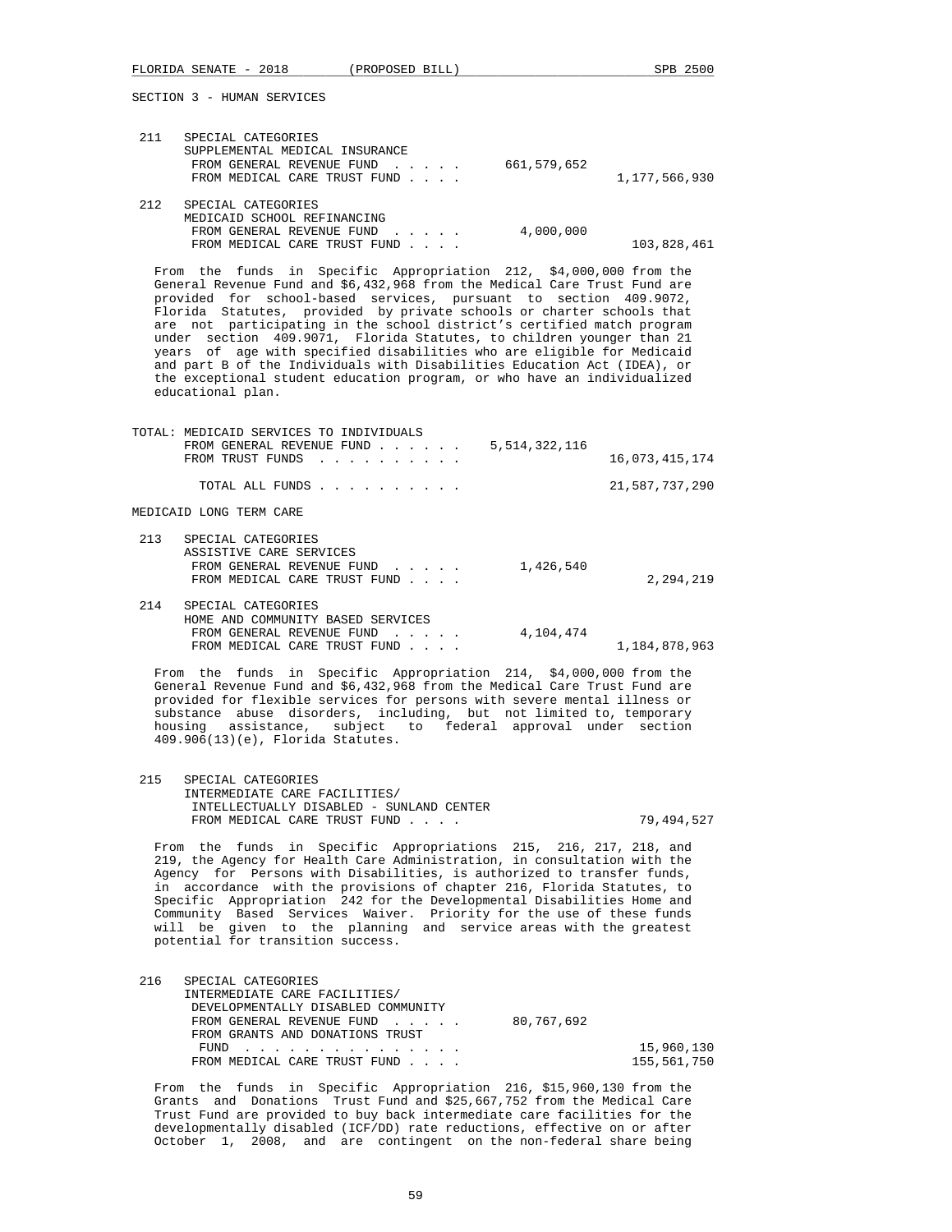provided through intermediate care facilities for the developmentally disabled quality assessments. Authority is granted to buy back rate reductions up to, but not higher than, the amounts available under the budgeted authority in this Specific Appropriation. In the event that the funds are not available in the Grants and Donations Trust Fund, the State of Florida is not obligated to continue reimbursements at the higher amount.

 The recurring methodology to be utilized by the Agency for Health Care Administration to establish rates taking into consideration the reductions imposed on or after October 1, 2008, shall be to compare the average unit appropriation with actual average unit cost as follows: 1) the average unit appropriation shall be determined by dividing the total appropriation in Specific Appropriation 216 by the total bed days for the past fiscal year; 2) the total actual cost as generated based on the July 1 rate setting shall be divided by the total bed days for the past fiscal year to determine the actual unit cost; 3) the actual unit cost shall be reduced to a Reduced Actual Unit Cost by the same percentage used to calculate the Legislative Appropriation to account for client participation contributions; 4) no negative adjustment to the rates paid to providers shall occur so long as the Reduced Actual Unit Cost is equal to or less than the average unit appropriation; and 5) in the event the Reduced Actual Unit Cost is greater than the average unit appropriation, a prorated reduction shall be imposed on all rates after all Quality Assessment Fee funds have been exhausted to cover the rate reductions.

 The Agency for Health Care Administration shall work with the Association of Rehabilitation Facilities to develop a new rate reimbursement methodology for ICF/DD facilities that are not publically owned and operated. The agency shall provide to the Governor, President of the Senate, and Speaker of the House of Representatives the new reimbursement methodology proposal by December 1, 2018.

| 217 | SPECIAL CATEGORIES              |            |             |
|-----|---------------------------------|------------|-------------|
|     | NURSING HOME CARE               |            |             |
|     | FROM GENERAL REVENUE FUND       | 97,810,043 |             |
|     | FROM HEALTH CARE TRUST FUND     |            | 21,729,472  |
|     | FROM GRANTS AND DONATIONS TRUST |            |             |
|     | FUND                            |            | 49,921,212  |
|     | FROM MEDICAL CARE TRUST FUND    |            | 272,058,911 |
|     |                                 |            |             |

 From the funds in Specific Appropriation 217, the Agency for Health Care Administration is authorized to transfer funds in accordance with the provisions of chapter 216, Florida Statutes, to Specific Appropriation 214 specifically for slots under the Model Waiver and Specific Appropriation 218 for the Statewide Medicaid Managed Care Long-Term Care Waiver to transition the greatest number of appropriate eligible beneficiaries from skilled nursing facilities to community-based alternatives in order to maximize the reduction in Medicaid nursing home occupancy. Priority for the use of these funds will be given to the planning and service areas with the greatest potential for transition success.

 From the funds in Specific Appropriations 217 and 218, \$436,156,592 from the Grants and Donations Trust Fund and \$701,445,369 from the Medical Care Trust Fund are provided to buy back nursing facility rate reductions, effective on or after January 1, 2008, and are contingent on the non-federal share being provided through nursing home quality assessments. Authority is granted to buy back rate reductions up to, but not higher than the amounts available under the budgeted authority in these Specific Appropriations. In the event that the funds are not available in the Grants and Donations Trust Fund, the State of Florida is not obligated to continue reimbursements at the higher amount.

 From the funds in Specific Appropriations 217 and 218, \$3,750,000 in nonrecurring funds from the General Revenue Fund and \$6,030,908 in nonrecurring funds from the Medical Care Trust Fund are provided for transition payments related to the implementation of the nursing home prospective payment system. The agency shall apply a transition methodology to nursing home facility rates effective October 1, 2018 established in accordance with subsection (2) of section 409.908, Florida Statutes, as amended by section 8 of chapter 2017-129, Laws of Florida, and as further amended in the 2018 legislative Regular Session by SB 2506, or similar legislation, becoming a law. The agency shall also place a cap on rate changes established pursuant to the new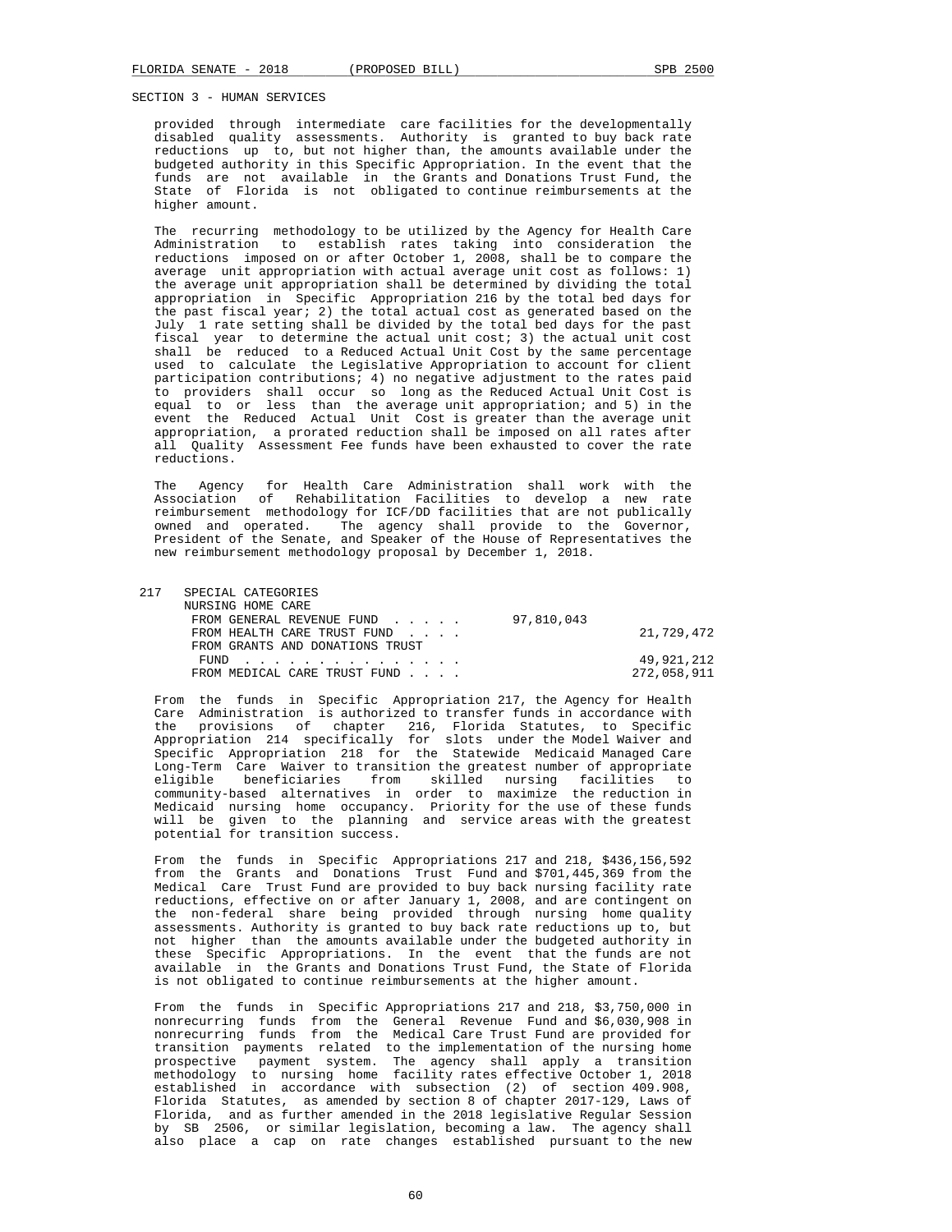prospective payment methodology to ensure any losses will be mitigated with the transition funding.

 From the funds in Specific Appropriations 217 and 218, \$50,000,000 from the General Revenue Fund and \$80,412,102 from the Medical Care Trust Fund are provided to fund nursing home rate enhancements by increasing the quality incentive pool, and increased direct care reimbursement, pursuant to SB 2506, or similar legislation becoming a law.

| 218 | SPECIAL CATEGORIES                 |             |               |
|-----|------------------------------------|-------------|---------------|
|     | PREPAID HEALTH PLAN/LONG TERM CARE |             |               |
|     | FROM GENERAL REVENUE FUND          | 982,560,385 |               |
|     | FROM HEALTH CARE TRUST FUND        |             | 303,100,403   |
|     | FROM GRANTS AND DONATIONS TRUST    |             |               |
|     | FUND                               |             | 404,483,825   |
|     | FROM MEDICAL CARE TRUST FUND       |             | 2,724,695,564 |

 From the funds provided in Specific Appropriation 218, \$47,006,322 from the General Revenue Fund and \$75,597,543 from the Medical Care Trust Fund are provided to the Agency for Health Care Administration for payments to Medicaid prepaid health plans, and are held in reserve. The Agency for Health Care Administration is authorized to submit budget amendments to request release of these funds pursuant to the provisions of chapter 216, Florida Statutes. The budget amendments shall include a detailed spending plan justifying the need for this funding based upon the results of the agency's capitation rate setting process. The amendments shall also include actuarial reports and studies to support the need for rate adjustments as well as detailed calculations in support of the need to access additional funding.

| 219   | SPECIAL CATEGORIES<br>STATE MENTAL HEALTH HOSPITAL PROGRAM<br>FROM MEDICAL CARE TRUST FUND                                                                                                                                                                                                                                                                 | 6,890,349        |
|-------|------------------------------------------------------------------------------------------------------------------------------------------------------------------------------------------------------------------------------------------------------------------------------------------------------------------------------------------------------------|------------------|
| 2.20  | SPECIAL CATEGORIES<br>PROGRAM OF ALL-INCLUSIVE CARE FOR THE<br>ELDERLY (PACE)<br>FROM MEDICAL CARE TRUST FUND                                                                                                                                                                                                                                              | 57,957,979       |
|       | TOTAL: MEDICAID LONG TERM CARE<br>FROM GENERAL REVENUE FUND $\ldots$ 1,166,669,134<br>FROM TRUST FUNDS                                                                                                                                                                                                                                                     | 5, 279, 027, 304 |
|       | TOTAL ALL FUNDS                                                                                                                                                                                                                                                                                                                                            | 6, 445, 696, 438 |
|       | PROGRAM: HEALTH CARE REGULATION                                                                                                                                                                                                                                                                                                                            |                  |
|       | HEALTH CARE REGULATION                                                                                                                                                                                                                                                                                                                                     |                  |
|       | APPROVED SALARY RATE 29, 235, 278                                                                                                                                                                                                                                                                                                                          |                  |
| 2.2.1 | SALARIES AND BENEFITS POSITIONS 642.50<br>FROM HEALTH CARE TRUST FUND                                                                                                                                                                                                                                                                                      | 39,706,663       |
|       | 222 OTHER PERSONAL SERVICES<br>FROM HEALTH CARE TRUST FUND                                                                                                                                                                                                                                                                                                 | 665,139          |
|       | 223 EXPENSES<br>FROM HEALTH CARE TRUST FUND                                                                                                                                                                                                                                                                                                                | 6,835,224        |
|       | From the funds in Specific Appropriations 223 and 226, \$500,000 from the<br>Health Care Trust Fund, of which \$250,000 is nonrecurring, is provided<br>to competitively procure a health facility inspection calendaring<br>software system to ensure inspection scheduling confidentiality and<br>efficient use of inspection staff within the division. |                  |
| 2.24  | OPERATING CAPITAL OUTLAY<br>FROM HEALTH CARE TRUST FUND                                                                                                                                                                                                                                                                                                    | 87,054           |
| 225   | SPECIAL CATEGORIES                                                                                                                                                                                                                                                                                                                                         |                  |

 TRANSFER TO DIVISION OF ADMINISTRATIVE HEARINGS FROM HEALTH CARE TRUST FUND . . . . 539,816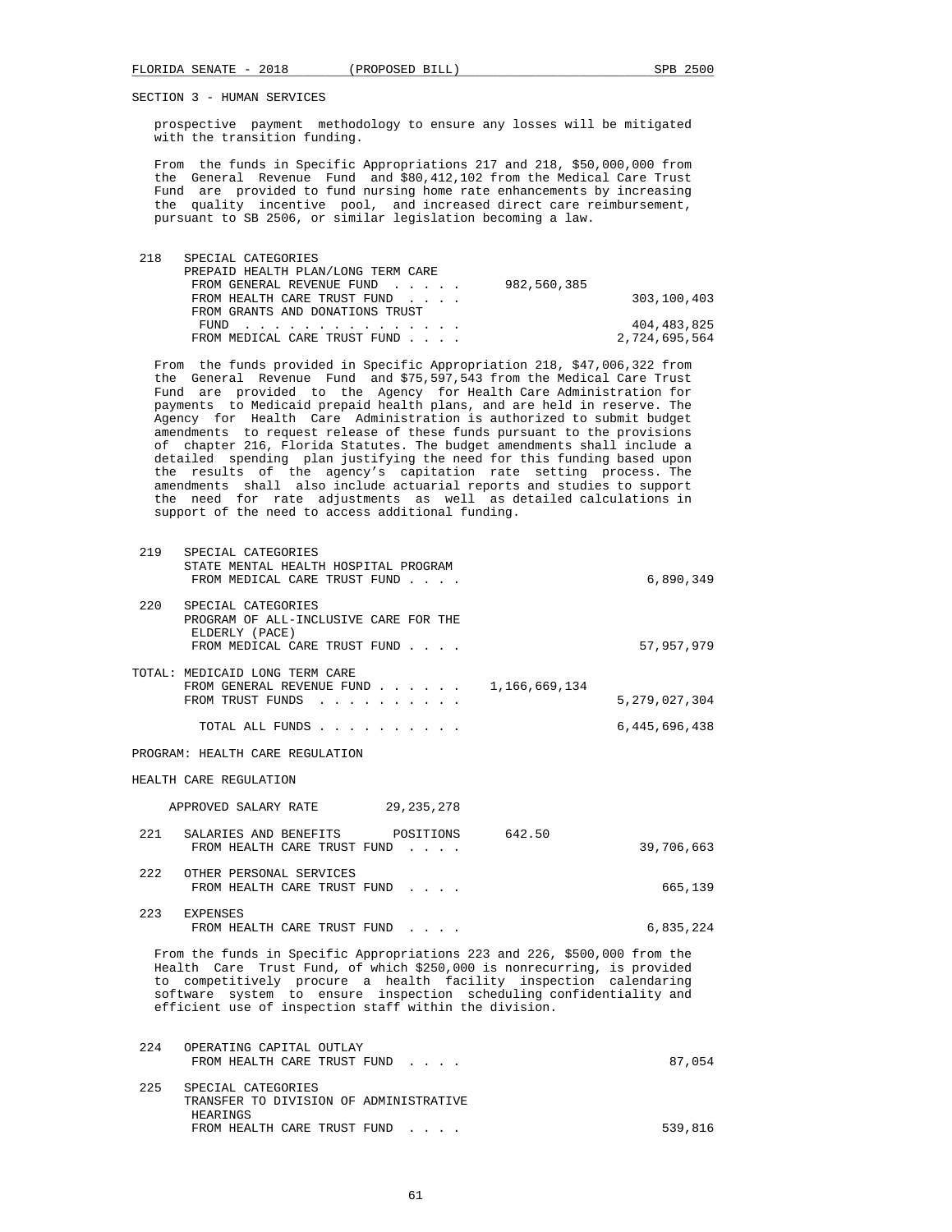| 226 | SPECIAL CATEGORIES<br>CONTRACTED SERVICES                                            |            |                   |
|-----|--------------------------------------------------------------------------------------|------------|-------------------|
|     | FROM HEALTH CARE TRUST FUND                                                          |            | 5,288,642         |
|     | FROM QUALITY OF LONG-TERM CARE<br>FACILITY IMPROVEMENT TRUST FUND                    |            | 1,000,000         |
| 227 | SPECIAL CATEGORIES                                                                   |            |                   |
|     | EMERGENCY ALTERNATIVE PLACEMENT<br>FROM HEALTH CARE TRUST FUND                       |            | 806,629           |
|     | 228 SPECIAL CATEGORIES                                                               |            |                   |
|     | RISK MANAGEMENT INSURANCE                                                            |            |                   |
|     | FROM HEALTH CARE TRUST FUND                                                          |            | 656,757           |
| 229 | SPECIAL CATEGORIES<br>LEASE OR LEASE-PURCHASE OF EQUIPMENT                           |            |                   |
|     | FROM HEALTH CARE TRUST FUND                                                          |            | 140,269           |
| 230 | SPECIAL CATEGORIES                                                                   |            |                   |
|     | TRANSFER TO DEPARTMENT OF MANAGEMENT                                                 |            |                   |
|     | SERVICES - HUMAN RESOURCES SERVICES<br>PURCHASED PER STATEWIDE CONTRACT              |            |                   |
|     | FROM HEALTH CARE TRUST FUND                                                          |            | 198,003           |
|     | 231 SPECIAL CATEGORIES                                                               |            |                   |
|     | STATE OPERATIONS - AMERICAN RECOVERY AND<br>REINVESTMENT ACT OF 2009                 |            |                   |
|     | FROM HEALTH CARE TRUST FUND                                                          |            | 724,513           |
| 232 | SPECIAL CATEGORIES                                                                   |            |                   |
|     | GRANTS AND AIDS - CONTRACTED SERVICES -<br>AMERICAN RECOVERY AND REINVESTMENT ACT OF |            |                   |
|     | 2009                                                                                 |            |                   |
|     | FROM HEALTH CARE TRUST FUND                                                          |            | 50,326,492        |
|     | TOTAL: HEALTH CARE REGULATION                                                        |            |                   |
|     | FROM TRUST FUNDS                                                                     |            | 106,975,201       |
|     | TOTAL POSITIONS 642.50<br>TOTAL ALL FUNDS                                            |            | 106,975,201       |
|     | TOTAL: AGENCY FOR HEALTH CARE ADMINISTRATION                                         |            |                   |
|     | FROM GENERAL REVENUE FUND $\ldots$ 6,746,896,417<br>FROM TRUST FUNDS                 |            | 22, 175, 339, 366 |
|     | TOTAL POSITIONS $\ldots$ , 1,536.50                                                  |            |                   |
|     | TOTAL ALL FUNDS                                                                      |            | 28,922,235,783    |
|     | TOTAL APPROVED SALARY RATE                                                           | 72,366,085 |                   |
|     | AGENCY FOR PERSONS WITH DISABILITIES                                                 |            |                   |
|     | PROGRAM: SERVICES TO PERSONS WITH DISABILITIES                                       |            |                   |
|     | HOME AND COMMUNITY SERVICES                                                          |            |                   |
|     | APPROVED SALARY RATE<br>18,180,414                                                   |            |                   |
| 233 | SALARIES AND BENEFITS<br>POSITIONS                                                   | 428.00     |                   |
|     | FROM GENERAL REVENUE FUND                                                            | 14,530,922 |                   |
|     | FROM OPERATIONS AND MAINTENANCE<br>TRUST FUND                                        |            | 8,729,893         |
|     | FROM SOCIAL SERVICES BLOCK GRANT<br>TRUST FUND                                       |            | 1,739,218         |
|     |                                                                                      |            |                   |
| 234 | OTHER PERSONAL SERVICES<br>FROM GENERAL REVENUE FUND                                 | 2,626,121  |                   |
|     | FROM OPERATIONS AND MAINTENANCE                                                      |            |                   |
|     | TRUST FUND<br>FROM SOCIAL SERVICES BLOCK GRANT                                       |            | 2,353,560         |
|     | TRUST FUND                                                                           |            | 163,774           |
| 235 | EXPENSES                                                                             |            |                   |
|     | FROM GENERAL REVENUE FUND<br>FROM OPERATIONS AND MAINTENANCE                         | 1,901,574  |                   |
|     | TRUST FUND                                                                           |            | 1,111,046         |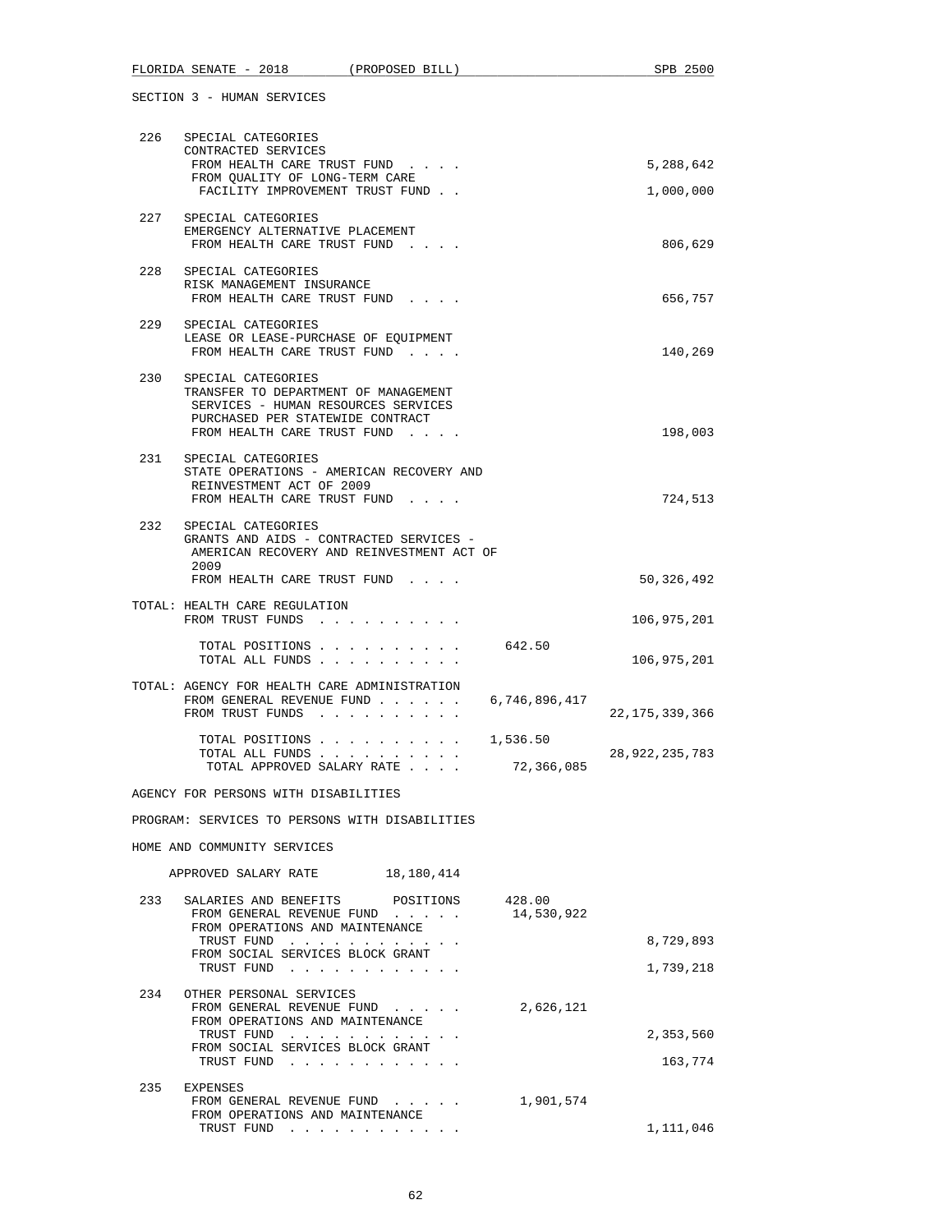| FLORIDA SENATE - 2018 (PROPOSED BILL)                                                                                                                                                                   | SPB 2500                                                                                                                                                                                                                                                                                                                                                                                                                                                                                                                                                                             |
|---------------------------------------------------------------------------------------------------------------------------------------------------------------------------------------------------------|--------------------------------------------------------------------------------------------------------------------------------------------------------------------------------------------------------------------------------------------------------------------------------------------------------------------------------------------------------------------------------------------------------------------------------------------------------------------------------------------------------------------------------------------------------------------------------------|
| SECTION 3 - HUMAN SERVICES                                                                                                                                                                              |                                                                                                                                                                                                                                                                                                                                                                                                                                                                                                                                                                                      |
| FROM SOCIAL SERVICES BLOCK GRANT                                                                                                                                                                        |                                                                                                                                                                                                                                                                                                                                                                                                                                                                                                                                                                                      |
| TRUST FUND                                                                                                                                                                                              | 193,061                                                                                                                                                                                                                                                                                                                                                                                                                                                                                                                                                                              |
| 236<br>OPERATING CAPITAL OUTLAY<br>FROM GENERAL REVENUE FUND                                                                                                                                            | 9,060                                                                                                                                                                                                                                                                                                                                                                                                                                                                                                                                                                                |
| 237<br>LUMP SUM<br>COMPREHENSIVE TRANSITIONAL EDUCATION                                                                                                                                                 |                                                                                                                                                                                                                                                                                                                                                                                                                                                                                                                                                                                      |
| PROGRAM TRANSITION<br>FROM GENERAL REVENUE FUND                                                                                                                                                         | 761,754                                                                                                                                                                                                                                                                                                                                                                                                                                                                                                                                                                              |
| FROM OPERATIONS AND MAINTENANCE<br>TRUST FUND                                                                                                                                                           | 1,223,014                                                                                                                                                                                                                                                                                                                                                                                                                                                                                                                                                                            |
| year.                                                                                                                                                                                                   | From the funds in Specific Appropriation 237, \$761,754 from the<br>General Revenue Fund and \$1,223,014 from the Operations and Maintenance<br>Trust Fund are provided exclusively for the transition of clients<br>currently residing in a comprehensive transitional education program<br>pursuant to section 393.18, Florida Statutes, to community-based<br>settings. The agency shall only transition clients who have been<br>identified by the third-party transition team as low or moderate risk<br>and with the greatest transition potential during the 2018-2019 fiscal |
| 238<br>SPECIAL CATEGORIES                                                                                                                                                                               |                                                                                                                                                                                                                                                                                                                                                                                                                                                                                                                                                                                      |
| GRANT AND AID INDIVIDUAL AND FAMILY<br>SUPPORTS                                                                                                                                                         |                                                                                                                                                                                                                                                                                                                                                                                                                                                                                                                                                                                      |
| FROM GENERAL REVENUE FUND<br>FROM SOCIAL SERVICES BLOCK GRANT                                                                                                                                           | 2,580,000                                                                                                                                                                                                                                                                                                                                                                                                                                                                                                                                                                            |
| TRUST FUND                                                                                                                                                                                              | 11,106,771                                                                                                                                                                                                                                                                                                                                                                                                                                                                                                                                                                           |
| Funds<br>in<br>number of persons served or level of services provided.                                                                                                                                  | Specific Appropriation 238 expended for developmental<br>training programs shall require a 12.5 percent match from local sources.<br>In-kind match is acceptable provided there are no reductions in the                                                                                                                                                                                                                                                                                                                                                                             |
| funds in<br>From<br>the<br>maintaining paid or unpaid internships.                                                                                                                                      | Specific Appropriation 238, \$1,000,000 in<br>nonrecurring funds from the Social Services Block Grant Trust Fund is<br>provided for supported employment services for individuals on the<br>waiting list for the Developmental Disabilities Medicaid Waiver program<br>in Specific Appropriation 242. The supported employment services shall<br>be provided in a manner consistent with the same rules and regulations<br>governing these services in the Developmental Disabilities Medicaid<br>Waiver program, and may additionally be used towards obtaining and                 |
| 239<br>SPECIAL CATEGORIES<br>ROOM AND BOARD PAYMENTS FOR                                                                                                                                                |                                                                                                                                                                                                                                                                                                                                                                                                                                                                                                                                                                                      |
| DEVELOPMENTALLY DISABLED<br>FROM GENERAL REVENUE FUND                                                                                                                                                   | 2,639,201                                                                                                                                                                                                                                                                                                                                                                                                                                                                                                                                                                            |
| 240<br>SPECIAL CATEGORIES                                                                                                                                                                               |                                                                                                                                                                                                                                                                                                                                                                                                                                                                                                                                                                                      |
| CONTRACTED SERVICES<br>FROM GENERAL REVENUE FUND                                                                                                                                                        | 601,970                                                                                                                                                                                                                                                                                                                                                                                                                                                                                                                                                                              |
| FROM OPERATIONS AND MAINTENANCE<br>TRUST FUND                                                                                                                                                           | 847,155                                                                                                                                                                                                                                                                                                                                                                                                                                                                                                                                                                              |
| FROM SOCIAL SERVICES BLOCK GRANT<br>TRUST FUND                                                                                                                                                          | 32,018                                                                                                                                                                                                                                                                                                                                                                                                                                                                                                                                                                               |
| 241<br>SPECIAL CATEGORIES<br>GRANTS AND AIDS - CONTRACTED SERVICES<br>FROM GENERAL REVENUE FUND                                                                                                         | 5,921,225                                                                                                                                                                                                                                                                                                                                                                                                                                                                                                                                                                            |
| Dental Services (recurring base appropriations project).                                                                                                                                                | From the funds in Specific Appropriation 241, \$3,000,000 in recurring<br>funds from the General Revenue Fund is provided to Arc of Florida -                                                                                                                                                                                                                                                                                                                                                                                                                                        |
| From the                                                                                                                                                                                                | funds in Specific Appropriation 241, the following projects<br>are funded with nonrecurring funds from the General Revenue Fund:                                                                                                                                                                                                                                                                                                                                                                                                                                                     |
| Monroe Association for ReMARcable Citizens (Senate Form 1036)<br>MACTown Fitness and Wellness (Senate Form 1680)<br>Club Challenge (Senate Form 2460)<br>Nemours Children's Hospital (Senate Form 1219) | 100,000<br>50,000<br>252,225<br>667,000                                                                                                                                                                                                                                                                                                                                                                                                                                                                                                                                              |

| Association for the Development of the Exceptional |         |
|----------------------------------------------------|---------|
|                                                    | 250,000 |
| Brevard Achievement Center - Work Training Program |         |
|                                                    | 150,000 |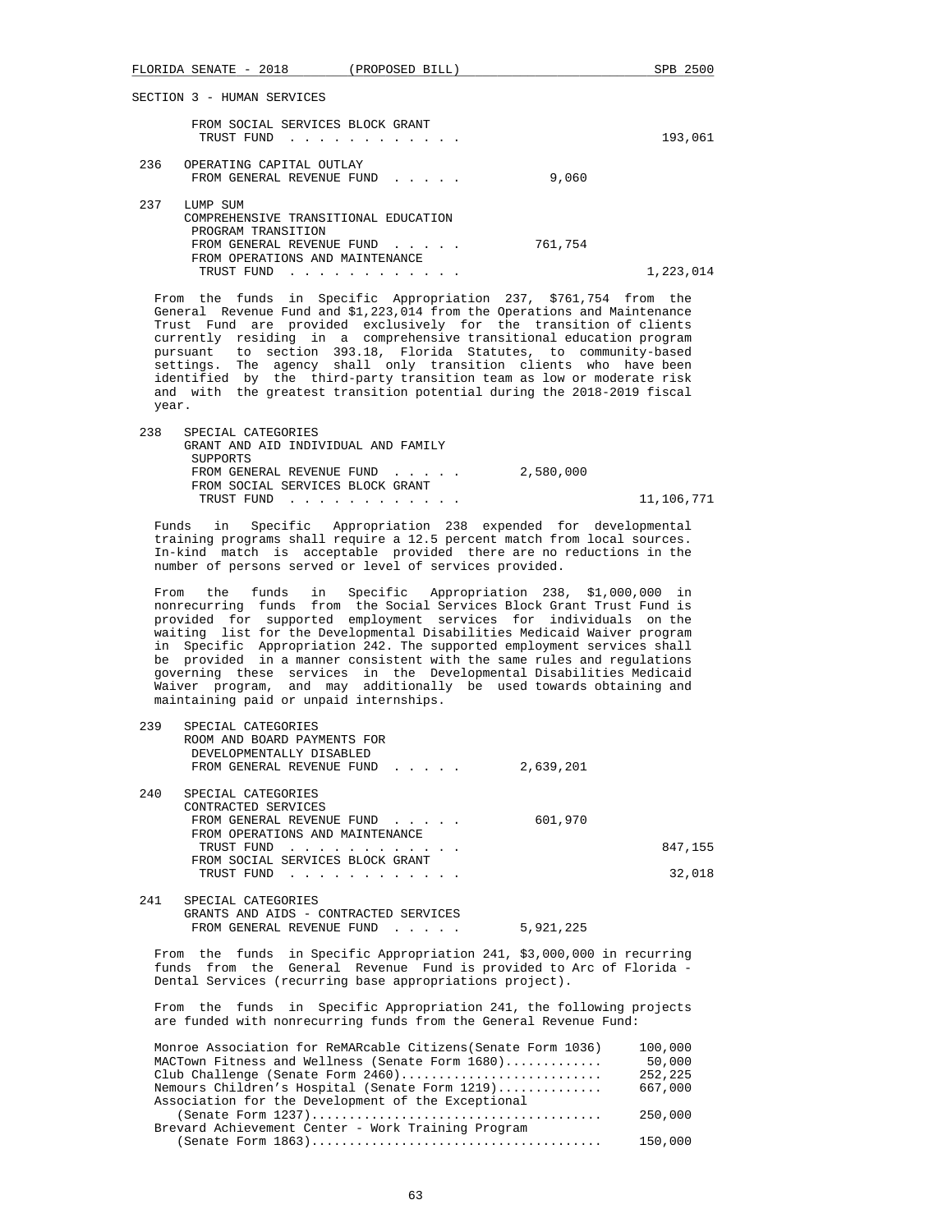|         | FLORIDA SENATE - 2018 (PROPOSED BILL)                                                                                                                                                                                                                                                                                                                                                    |                                                                                                                 |                                      | SPB 2500                                   |
|---------|------------------------------------------------------------------------------------------------------------------------------------------------------------------------------------------------------------------------------------------------------------------------------------------------------------------------------------------------------------------------------------------|-----------------------------------------------------------------------------------------------------------------|--------------------------------------|--------------------------------------------|
|         | SECTION 3 - HUMAN SERVICES                                                                                                                                                                                                                                                                                                                                                               |                                                                                                                 |                                      |                                            |
|         | Seminole County Work Opportunity Program - Operation<br>Southwest Florida Autism Center (Senate Form 1500)<br>Autism Center of Excellence (Senate Form 1483)<br>Our Pride Academy (Senate Form 1704)                                                                                                                                                                                     |                                                                                                                 |                                      | 250,000<br>102,000<br>100,000<br>1,000,000 |
| 242     | SPECIAL CATEGORIES<br>HOME AND COMMUNITY BASED SERVICES WAIVER<br>FROM GENERAL REVENUE FUND<br>FROM OPERATIONS AND MAINTENANCE<br>TRUST FUND                                                                                                                                                                                                                                             |                                                                                                                 | 452,019,363                          | 730,809,869                                |
|         | Funds in<br>administrative costs. Funds for developmental training programs shall<br>require a 12.5 percent match from local sources. In-kind match is<br>acceptable provided there are no reductions in the number of persons<br>served or level of services provided.                                                                                                                  | Specific Appropriation 242 may not be used for                                                                  |                                      |                                            |
| Senate, | From the funds in Specific Appropriation 242, the Agency for Persons<br>with Disabilities shall provide to the Governor, President of the<br>Speaker of<br>and<br>surplus-deficit reports projecting the total Medicaid Waiver program<br>expenditures for the fiscal year along with any corrective action plans<br>necessary to align program expenditures with annual appropriations. |                                                                                                                 | the House of Representatives monthly |                                            |
|         | The agency shall limit expenditures paid at the Enhanced Intensive<br>Behavioral rate to agency clients that are being transitioned out of a<br>comprehensive transitional education program pursuant to section 393.18,<br>Florida Statutes, and only if it is determined that such clients need<br>the enhanced rate to be safely maintained in the community.                         |                                                                                                                 |                                      |                                            |
| 243     | SPECIAL CATEGORIES<br>RISK MANAGEMENT INSURANCE<br>FROM GENERAL REVENUE FUND                                                                                                                                                                                                                                                                                                             |                                                                                                                 | 380,251                              |                                            |
| 244     | SPECIAL CATEGORIES<br>TRANSFER TO DEPARTMENT OF MANAGEMENT<br>SERVICES - HUMAN RESOURCES SERVICES<br>PURCHASED PER STATEWIDE CONTRACT<br>FROM GENERAL REVENUE FUND<br>FROM OPERATIONS AND MAINTENANCE<br>TRUST FUND                                                                                                                                                                      |                                                                                                                 | 85,245                               | 61,385                                     |
|         | 244A GRANTS AND AIDS TO LOCAL GOVERNMENTS AND<br>NONSTATE ENTITIES - FIXED CAPITAL OUTLAY<br>FIXED CAPITAL OUTLAY FOR PERSONS WITH<br>DISABILITIES<br>FROM GENERAL REVENUE FUND                                                                                                                                                                                                          | $\mathbf{r} = \mathbf{r} \times \mathbf{r}$ , where $\mathbf{r}$                                                | 45,000                               |                                            |
|         | From the funds in Specific Appropriation 244A, \$20,000 in nonrecurring<br>funds from the General Revenue Fund is provided to the Palm Beach<br>Habilitation Center for the site plan, engineering, and construction of<br>a facility (Senate Form 1180).                                                                                                                                |                                                                                                                 |                                      |                                            |
|         | From the funds in Specific Appropriation 244A, \$25,000 in nonrecurring<br>funds from the General Revenue Fund is provided to the City of Hialeah<br>Gardens for the design and construction of the Hialeah Gardens Therapy<br>Pool for individuals with disabilities (Senate Form 2355).                                                                                                |                                                                                                                 |                                      |                                            |
|         | TOTAL: HOME AND COMMUNITY SERVICES<br>FROM GENERAL REVENUE FUND<br>FROM TRUST FUNDS                                                                                                                                                                                                                                                                                                      | the contract of the contract of the contract of the contract of the contract of the contract of the contract of | 484,101,686                          | 758,370,764                                |
|         | TOTAL POSITIONS<br>TOTAL ALL FUNDS                                                                                                                                                                                                                                                                                                                                                       |                                                                                                                 | 428.00                               | 1,242,472,450                              |

PROGRAM MANAGEMENT AND COMPLIANCE

| APPROVED SALARY RATE |  | 9,657,473 |
|----------------------|--|-----------|
|                      |  |           |

| 245 | SALARIES AND BENEFITS<br>FROM GENERAL REVENUE FUND<br>FROM OPERATIONS AND MAINTENANCE<br>TRUST FUND | POSITIONS | 161.00<br>8,383,783 | 5,476,250 |
|-----|-----------------------------------------------------------------------------------------------------|-----------|---------------------|-----------|
| 246 | OTHER PERSONAL SERVICES<br>FROM GENERAL REVENUE FUND                                                |           | 345,485             |           |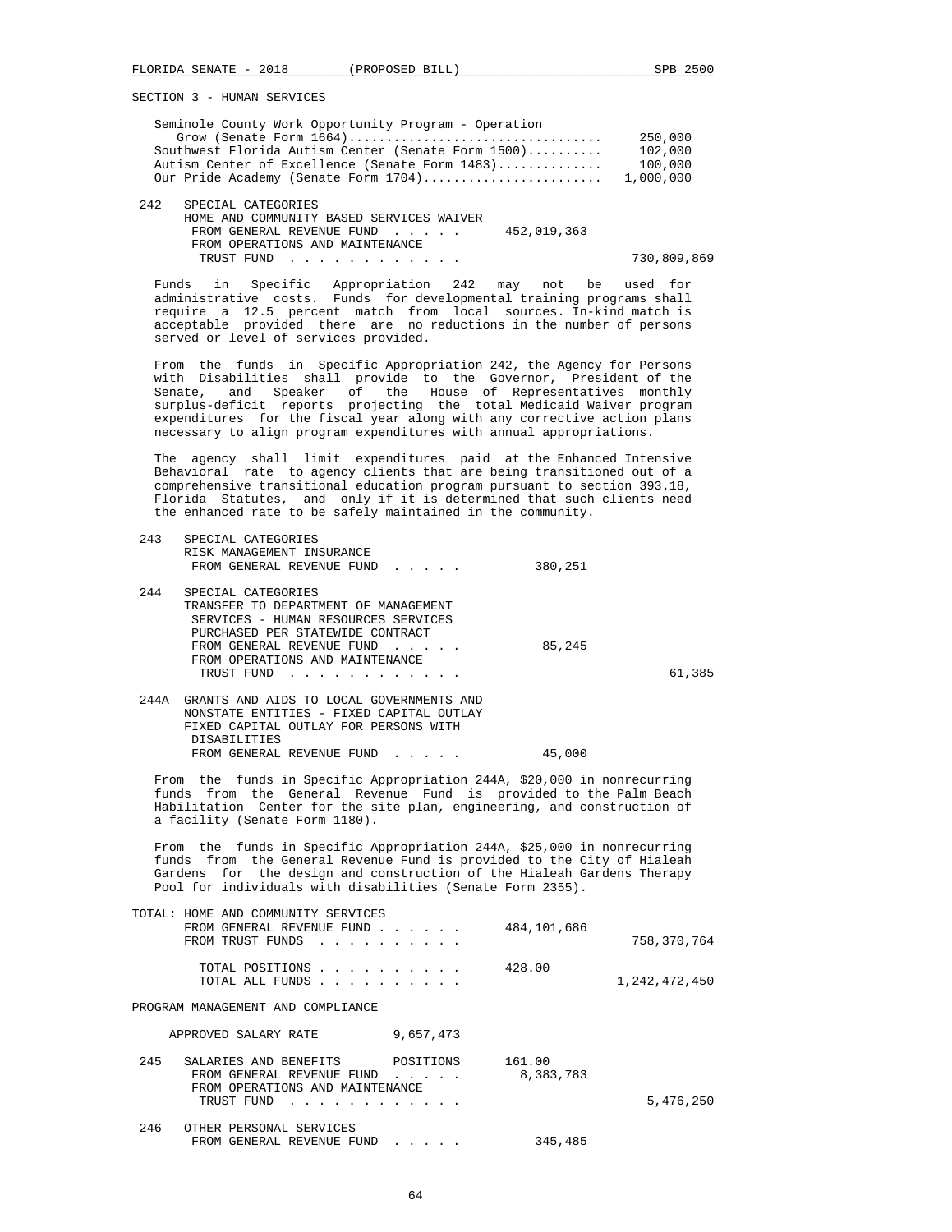|     | FLORIDA SENATE - 2018<br>(PROPOSED BILL)                                                                                                                                              |           | SPB 2500 |
|-----|---------------------------------------------------------------------------------------------------------------------------------------------------------------------------------------|-----------|----------|
|     | SECTION 3 - HUMAN SERVICES                                                                                                                                                            |           |          |
|     | FROM OPERATIONS AND MAINTENANCE<br>TRUST FUND<br>$\sim$ $\sim$ $\sim$ $\sim$ $\sim$                                                                                                   |           | 225,537  |
| 247 | EXPENSES<br>FROM GENERAL REVENUE FUND<br>$\cdots$ . The set of $\cdots$<br>FROM OPERATIONS AND MAINTENANCE<br>TRUST FUND<br>$\mathbf{r}$ , $\mathbf{r}$ , $\mathbf{r}$ , $\mathbf{r}$ | 1,405,294 | 916,222  |
| 248 | OPERATING CAPITAL OUTLAY<br>FROM GENERAL REVENUE FUND                                                                                                                                 | 23,974    |          |
| 249 | SPECIAL CATEGORIES<br>ACOUISITION OF MOTOR VEHICLES<br>FROM OPERATIONS AND MAINTENANCE<br>TRUST FUND                                                                                  |           | 102,500  |
| 250 | SPECIAL CATEGORIES<br>TRANSFER TO DIVISION OF ADMINISTRATIVE<br>HEARINGS<br>FROM GENERAL REVENUE FUND<br>FROM OPERATIONS AND MAINTENANCE<br>TRUST FUND<br>.                           | 97,450    | 2,703    |
| 251 | SPECIAL CATEGORIES<br>CONTRACTED SERVICES<br>FROM GENERAL REVENUE FUND<br>FROM OPERATIONS AND MAINTENANCE<br>TRUST FUND<br>FROM SOCIAL SERVICES BLOCK GRANT                           | 579,093   | 485,138  |
|     | TRUST FUND<br>$\mathbf{r}$ , $\mathbf{r}$ , $\mathbf{r}$ , $\mathbf{r}$ , $\mathbf{r}$                                                                                                |           | 125,000  |

 From the funds in Specific Appropriation 251, \$125,000 in nonrecurring funds from the Social Services Block Grant Trust Fund and \$125,000 in nonrecurring funds from the Operations and Maintenance Trust Funds are provided to competitively procure or purchase from the state contract independent consultant services to assess and redesign the Agency for Persons with Disabilities transportation business model, as recommended by the Task Force on Transportation Disadvantaged Service's final report pursuant to s. 13(5), chapter 2017-71, Laws of Florida. Consultant services should, at a minimum, include an analysis of the existing transportation services provided by the agency, and a comparison of current agency negotiated transportation waiver rates with proposed transportation disadvantaged coordinated system and community transportation coordinator partnership rates. The agency shall submit a final report to the Governor, President of the Senate, and Speaker of the House of Representatives by February 1, 2019.

| 252 | SPECIAL CATEGORIES |                                 |                                                                      |           |           |
|-----|--------------------|---------------------------------|----------------------------------------------------------------------|-----------|-----------|
|     |                    |                                 | GRANTS AND AIDS - CONTRACTED SERVICES                                |           |           |
|     |                    |                                 | FROM GENERAL REVENUE FUND                                            | 1,988,073 |           |
|     |                    | FROM OPERATIONS AND MAINTENANCE |                                                                      |           |           |
|     |                    |                                 | TRUST FUND                                                           |           | 1,043,094 |
|     |                    |                                 | From the funds in Specific Appropriation 252, \$500,000 in recurring |           |           |

 funds from the General Revenue Fund is provided for Special Olympics (recurring base appropriations project).

|           |           | GRANTS AND AIDS - CONTRACTED PROFESSIONAL                                                                                                                                                                                                                                                                                                                                                                                                                  | SPECIAL CATEGORIES                                           | SERVICES   | 253  |
|-----------|-----------|------------------------------------------------------------------------------------------------------------------------------------------------------------------------------------------------------------------------------------------------------------------------------------------------------------------------------------------------------------------------------------------------------------------------------------------------------------|--------------------------------------------------------------|------------|------|
|           | 3,874     | FROM GENERAL REVENUE FUND                                                                                                                                                                                                                                                                                                                                                                                                                                  |                                                              |            |      |
| 2,374     |           | and a series and a series and a                                                                                                                                                                                                                                                                                                                                                                                                                            | FROM OPERATIONS AND MAINTENANCE                              | TRUST FUND |      |
|           | 180,320   | FROM GENERAL REVENUE FUND                                                                                                                                                                                                                                                                                                                                                                                                                                  | SPECIAL CATEGORIES<br>RISK MANAGEMENT INSURANCE              |            | 254  |
|           |           | HOME AND COMMUNITY SERVICES ADMINISTRATION                                                                                                                                                                                                                                                                                                                                                                                                                 | SPECIAL CATEGORIES                                           |            | 255  |
|           | 2,975,644 | $\mathbf{r}$ and $\mathbf{r}$ and $\mathbf{r}$                                                                                                                                                                                                                                                                                                                                                                                                             | FROM GENERAL REVENUE FUND<br>FROM OPERATIONS AND MAINTENANCE |            |      |
| 3,492,006 |           | a construction of the construction of the construction of the construction of the construction of the construction of the construction of the construction of the construction of the construction of the construction of the                                                                                                                                                                                                                              | FROM SOCIAL SERVICES BLOCK GRANT                             | TRUST FUND |      |
| 444,935   |           | $\mathbf{1} \qquad \mathbf{1} \qquad \mathbf{1} \qquad \mathbf{1} \qquad \mathbf{1} \qquad \mathbf{1} \qquad \mathbf{1} \qquad \mathbf{1} \qquad \mathbf{1} \qquad \mathbf{1} \qquad \mathbf{1} \qquad \mathbf{1} \qquad \mathbf{1} \qquad \mathbf{1} \qquad \mathbf{1} \qquad \mathbf{1} \qquad \mathbf{1} \qquad \mathbf{1} \qquad \mathbf{1} \qquad \mathbf{1} \qquad \mathbf{1} \qquad \mathbf{1} \qquad \mathbf{1} \qquad \mathbf{1} \qquad \mathbf{$ |                                                              | TRUST FUND |      |
| in        |           | Appropriation 255, \$305,450<br>Specific                                                                                                                                                                                                                                                                                                                                                                                                                   | funds<br>in                                                  | the        | From |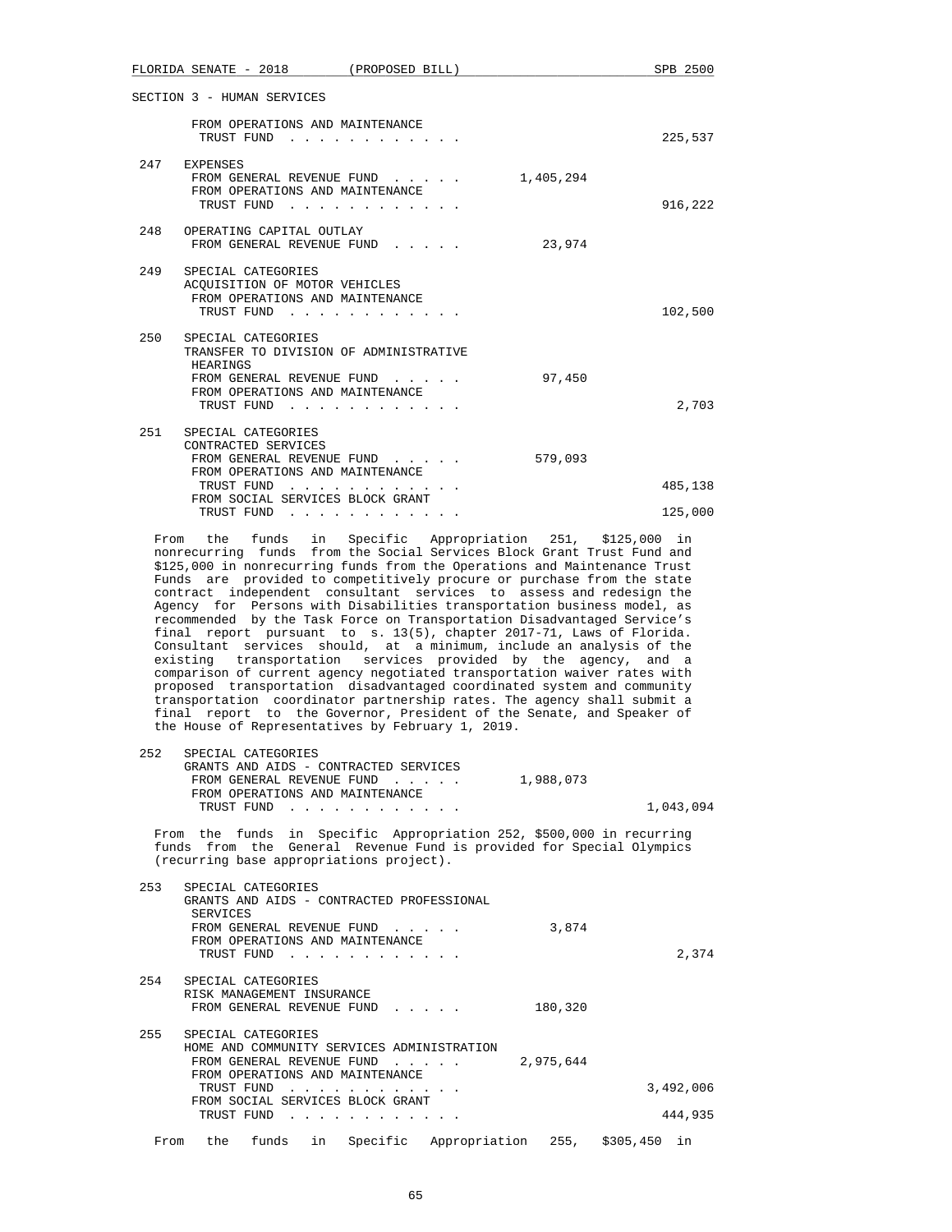nonrecurring funds from the General Revenue Fund and \$386,513 in nonrecurring funds from the Operations and Maintenance Trust Fund are provided to continue implementation of the Client Data Management System for the purpose of providing electronic verification of service delivery to recipients by providers, electronic billings for Developmental Disabilities Medicaid Waiver services, and electronic processing of claims. The Agency for Persons with Disabilities is authorized to submit budget amendments requesting the release of funds pursuant to the provisions of chapter 216, Florida Statutes. Requests for release of funds shall include a detailed operational work plan and spending plan.

| 32,579     | 30,165     | SPECIAL CATEGORIES<br>TRANSFER TO DEPARTMENT OF MANAGEMENT<br>SERVICES - HUMAN RESOURCES SERVICES<br>PURCHASED PER STATEWIDE CONTRACT<br>FROM GENERAL REVENUE FUND<br>FROM OPERATIONS AND MAINTENANCE<br>TRUST FUND |  |
|------------|------------|---------------------------------------------------------------------------------------------------------------------------------------------------------------------------------------------------------------------|--|
| 262,240    | 65,107     | DATA PROCESSING SERVICES<br>DATA PROCESSING ASSESSMENT - AGENCY FOR<br>STATE TECHNOLOGY<br>FROM GENERAL REVENUE FUND<br>FROM OPERATIONS AND MAINTENANCE<br>TRUST FUND                                               |  |
| 12,610,578 | 16,078,262 | TOTAL: PROGRAM MANAGEMENT AND COMPLIANCE<br>FROM GENERAL REVENUE FUND<br>the contract of the contract of the<br>FROM TRUST FUNDS                                                                                    |  |
| 28,688,840 | 161.00     | TOTAL POSITIONS<br>TOTAL ALL FUNDS                                                                                                                                                                                  |  |

DEVELOPMENTAL DISABILITY CENTERS - CIVIL PROGRAM

 From the funds in Specific Appropriation 258 through 268 to the Developmental Disability Centers - Civil Program, the Agency for Persons with Disabilities shall provide to the Governor, President of the Senate, and Speaker of the House of Representatives quarterly surplus-deficit reports projecting the total civil program expenditures of the Developmental Disability Centers for the fiscal year along with any corrective action plans necessary to align program expenditures with annual appropriations.

| APPROVED SALARY RATE | 57,555,090 |
|----------------------|------------|
|----------------------|------------|

| 43,720,180 | 1,609.00<br>30,929,418 | $\mathbf{r}$ , $\mathbf{r}$ , $\mathbf{r}$ , $\mathbf{r}$ , $\mathbf{r}$                                                                                                                                                       | SALARIES AND BENEFITS POSITIONS<br>FROM GENERAL REVENUE FUND<br>FROM OPERATIONS AND MAINTENANCE<br>TRUST FUND<br>. | 258 |
|------------|------------------------|--------------------------------------------------------------------------------------------------------------------------------------------------------------------------------------------------------------------------------|--------------------------------------------------------------------------------------------------------------------|-----|
| 882,973    | 612,544                | the contract of the contract of the contract of the contract of the contract of the contract of the contract of the contract of the contract of the contract of the contract of the contract of the contract of the contract o | OTHER PERSONAL SERVICES<br>FROM GENERAL REVENUE FUND<br>FROM OPERATIONS AND MAINTENANCE<br>TRUST FUND              | 259 |
| 3,017,223  | 2,002,916              |                                                                                                                                                                                                                                | <b>EXPENSES</b><br>FROM GENERAL REVENUE FUND<br>FROM OPERATIONS AND MAINTENANCE<br>TRUST FUND                      | 260 |
|            | 64,965                 | $1 - 1 - 1 - 1 = 1$                                                                                                                                                                                                            | OPERATING CAPITAL OUTLAY<br>FROM GENERAL REVENUE FUND                                                              | 261 |
| 1,110,220  | 788,707                |                                                                                                                                                                                                                                | FOOD PRODUCTS<br>FROM GENERAL REVENUE FUND<br>FROM OPERATIONS AND MAINTENANCE<br>TRUST FUND                        | 262 |
|            | 795,368                |                                                                                                                                                                                                                                | SPECIAL CATEGORIES<br>CONTRACTED SERVICES<br>FROM GENERAL REVENUE FUND<br>FROM OPERATIONS AND MAINTENANCE          | 263 |
| 1,176,248  |                        |                                                                                                                                                                                                                                | TRUST FUND<br>FROM SOCIAL SERVICES BLOCK GRANT                                                                     |     |
| 33,480     |                        | .                                                                                                                                                                                                                              | TRUST FUND                                                                                                         |     |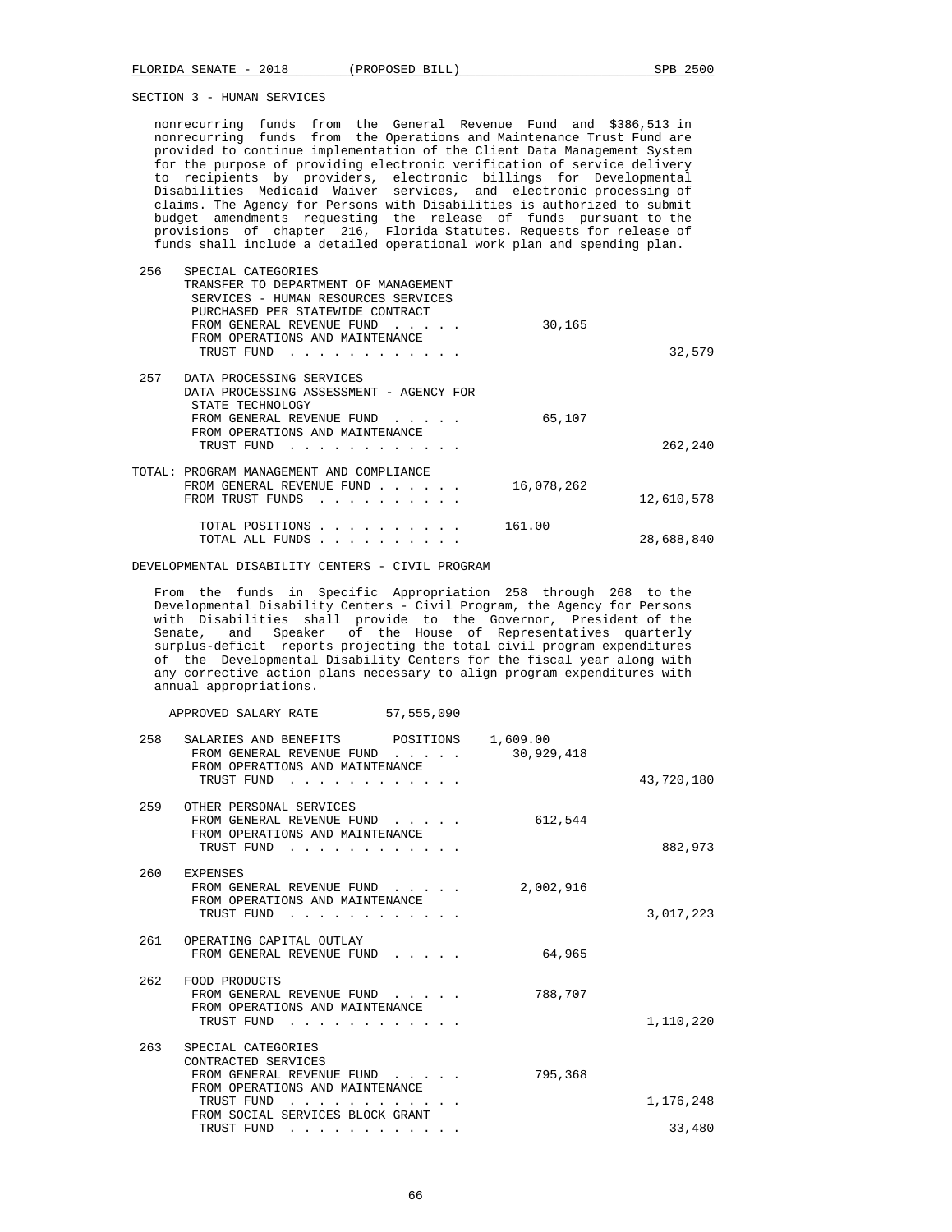| 264 | SPECIAL CATEGORIES<br>GRANTS AND AIDS - CONTRACTED PROFESSIONAL<br>SERVICES<br>FROM GENERAL REVENUE FUND<br>1,604,279<br>FROM OPERATIONS AND MAINTENANCE<br>TRUST FUND                                                                                                                                                       | 2,711,770            |
|-----|------------------------------------------------------------------------------------------------------------------------------------------------------------------------------------------------------------------------------------------------------------------------------------------------------------------------------|----------------------|
|     | 265 SPECIAL CATEGORIES<br>PRESCRIBED MEDICINE/DRUGS - NON-MEDICAID<br>338,721<br>FROM GENERAL REVENUE FUND<br>$\mathbf{r}$ and $\mathbf{r}$ and $\mathbf{r}$                                                                                                                                                                 |                      |
| 266 | SPECIAL CATEGORIES<br>RISK MANAGEMENT INSURANCE<br>FROM GENERAL REVENUE FUND<br>1,971,975<br>FROM OPERATIONS AND MAINTENANCE<br>TRUST FUND                                                                                                                                                                                   | 2,158,113            |
| 267 | SPECIAL CATEGORIES<br>TRANSFER TO DEPARTMENT OF MANAGEMENT<br>SERVICES - HUMAN RESOURCES SERVICES<br>PURCHASED PER STATEWIDE CONTRACT<br>246,365<br>FROM GENERAL REVENUE FUND<br>FROM OPERATIONS AND MAINTENANCE<br>TRUST FUND                                                                                               | 377,801              |
| 268 | FIXED CAPITAL OUTLAY<br>AGENCY FOR PERSONS WITH DISABILITIES FIXED<br>CAPITAL OUTLAY NEEDS FOR CENTRALLY MANAGED<br>FACILITIES<br>500,000<br>FROM GENERAL REVENUE FUND<br>FROM OPERATIONS AND MAINTENANCE<br>TRUST FUND<br>FROM SOCIAL SERVICES BLOCK GRANT<br>TRUST FUND<br>the contract of the contract of the contract of | 1,552,180<br>750,000 |
|     | TOTAL: DEVELOPMENTAL DISABILITY CENTERS - CIVIL PROGRAM<br>39,855,258<br>FROM GENERAL REVENUE FUND<br>FROM TRUST FUNDS                                                                                                                                                                                                       | 57,490,188           |
|     | 1,609.00<br>TOTAL POSITIONS<br>TOTAL ALL FUNDS                                                                                                                                                                                                                                                                               | 97, 345, 446         |

DEVELOPMENTAL DISABILITY CENTERS - FORENSIC PROGRAM

 From the funds in Specific Appropriation 269 through 279 the Developmental Disability Centers - Forensic Program, the Agency for Persons with Disabilities shall provide to the Governor, President of the Senate, and Speaker of the House of Representatives quarterly surplus-deficit reports projecting the total forensic program expenditures of the Developmental Disability Centers for the fiscal year along with any corrective action plans necessary to align program expenditures with annual appropriations.

|     | APPROVED SALARY RATE                                                   | 17, 128, 769   |                      |
|-----|------------------------------------------------------------------------|----------------|----------------------|
| 269 | SALARIES AND BENEFITS<br>FROM GENERAL REVENUE FUND                     | POSITIONS<br>. | 504.50<br>24,561,324 |
| 270 | OTHER PERSONAL SERVICES<br>FROM GENERAL REVENUE FUND                   | .              | 281,232              |
| 271 | <b>EXPENSES</b><br>FROM GENERAL REVENUE FUND                           | .              | 1,249,744            |
| 272 | OPERATING CAPITAL OUTLAY<br>FROM GENERAL REVENUE FUND                  | .              | 96,844               |
| 273 | FOOD PRODUCTS<br>FROM GENERAL REVENUE FUND                             | .              | 556,200              |
| 274 | SPECIAL CATEGORIES<br>CONTRACTED SERVICES<br>FROM GENERAL REVENUE FUND |                | 571,137              |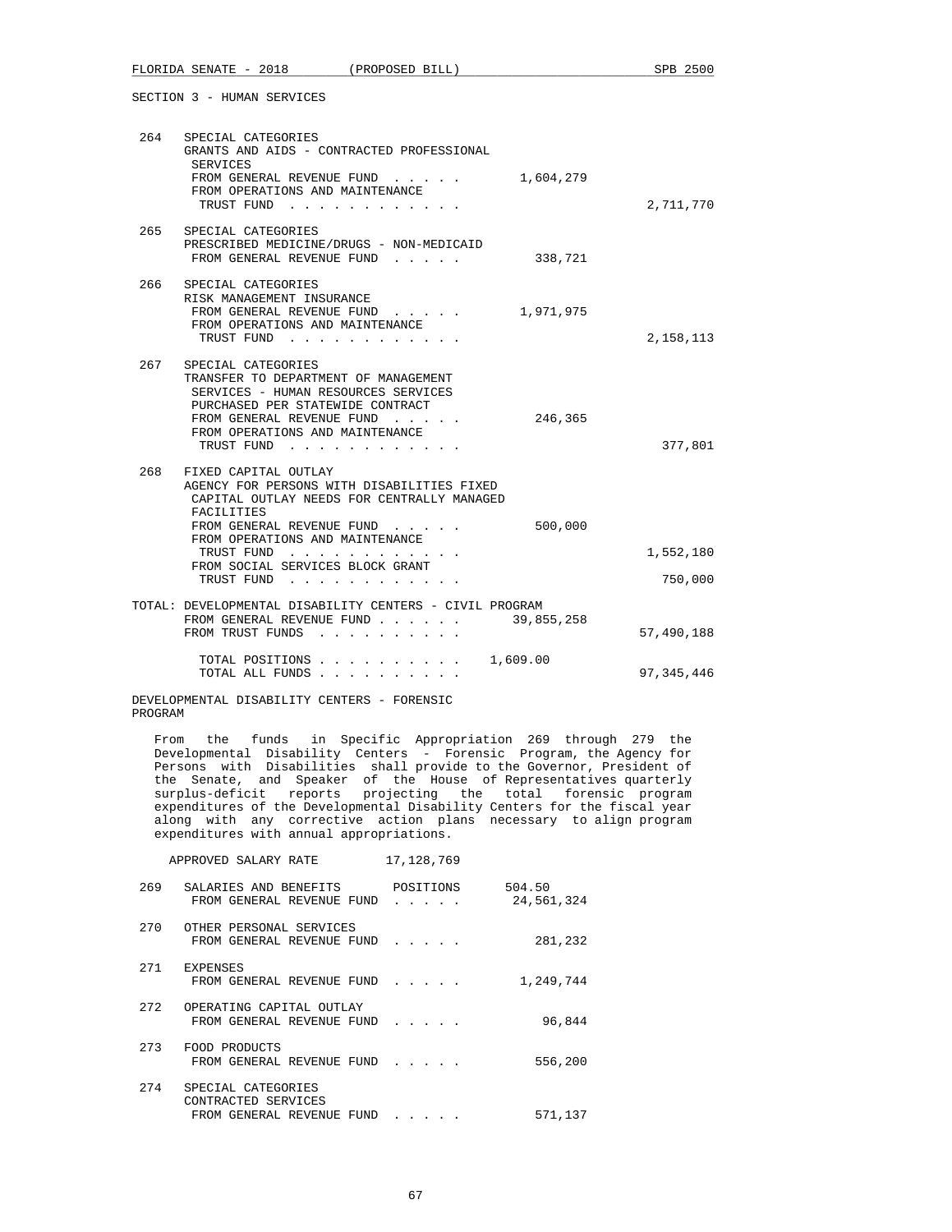| 275 | SPECIAL CATEGORIES<br>GRANTS AND AIDS - CONTRACTED PROFESSIONAL<br>SERVICES<br>FROM GENERAL REVENUE FUND                                                           | 350,122                 |               |
|-----|--------------------------------------------------------------------------------------------------------------------------------------------------------------------|-------------------------|---------------|
|     | 276 SPECIAL CATEGORIES<br>PRESCRIBED MEDICINE/DRUGS - NON-MEDICAID<br>FROM GENERAL REVENUE FUND                                                                    | 807,202                 |               |
|     | 277 SPECIAL CATEGORIES<br>RISK MANAGEMENT INSURANCE<br>FROM GENERAL REVENUE FUND                                                                                   | 907,793                 |               |
| 278 | SPECIAL CATEGORIES<br>SALARY INCENTIVE PAYMENTS<br>FROM GENERAL REVENUE FUND                                                                                       | 18,751                  |               |
| 279 | SPECIAL CATEGORIES<br>TRANSFER TO DEPARTMENT OF MANAGEMENT<br>SERVICES - HUMAN RESOURCES SERVICES<br>PURCHASED PER STATEWIDE CONTRACT<br>FROM GENERAL REVENUE FUND | 124,928                 |               |
|     | TOTAL: DEVELOPMENTAL DISABILITY CENTERS - FORENSIC<br>PROGRAM<br>FROM GENERAL REVENUE FUND                                                                         | 29,525,277              |               |
|     | TOTAL POSITIONS<br>TOTAL ALL FUNDS                                                                                                                                 | 504.50                  | 29,525,277    |
|     | TOTAL: AGENCY FOR PERSONS WITH DISABILITIES<br>FROM GENERAL REVENUE FUND<br>FROM TRUST FUNDS                                                                       | 569,560,483             | 828, 471, 530 |
|     | TOTAL POSITIONS<br>TOTAL ALL FUNDS<br>TOTAL APPROVED SALARY RATE                                                                                                   | 2,702.50<br>102,521,746 | 1,398,032,013 |

CHILDREN AND FAMILIES, DEPARTMENT OF

 No funds are appropriated in Specific Appropriations 280 through 380A, and Sections 27 through 30 for the payment of rent, lease or possession of space for offices or any other purpose or use at Northwood Centre, 1940 North Monroe Street, Tallahassee, Florida, pursuant to State of Florida Lease Nos. 720:0139, 590:1998, 590:2226, 590:2348, 590:2523, 590:2664, 590:2681, 590:2720 or 590:M139, or any other lease, by the Department of Children and Families, notwithstanding any lease or contract to the contrary. The Department of Children and Families is prohibited from expending any specific appropriation from the General Revenue Fund, any trust fund or from any other source for the rent, lease or possession of any space for offices or other purpose or use at Northwood Centre, 1940 North Monroe Street, Tallahassee, Florida, pursuant to State of Florida Lease Nos. 720:0139, 590:1998, 590:2226, 590:2348, 590:2523, 590:2664, 590:2681, 590:2720 or 590:M139, or any other lease.

## ADMINISTRATION

PROGRAM: EXECUTIVE LEADERSHIP

EXECUTIVE DIRECTION AND SUPPORT SERVICES

APPROVED SALARY RATE 33,846,993

| 280 | SALARIES AND BENEFITS POSITIONS                                                                                                                                                                                                                  | 605.25     |            |
|-----|--------------------------------------------------------------------------------------------------------------------------------------------------------------------------------------------------------------------------------------------------|------------|------------|
|     | FROM GENERAL REVENUE FUND<br>FROM ADMINISTRATIVE TRUST FUND                                                                                                                                                                                      | 29,686,243 | 14,641,745 |
|     | FROM FEDERAL GRANTS TRUST FUND                                                                                                                                                                                                                   |            | 1,480,323  |
|     | FROM WELFARE TRANSITION TRUST FUND.<br>FROM OPERATIONS AND MAINTENANCE                                                                                                                                                                           |            | 270,335    |
|     | TRUST FUND<br>$\mathcal{L}$ . The state of the state of the state of the state of the state of the state of the state of the state of the state of the state of the state of the state of the state of the state of the state of the state of th |            | 292,954    |
|     | FROM SOCIAL SERVICES BLOCK GRANT<br>TRUST FUND<br>and a series and a series and a                                                                                                                                                                |            | 63,555     |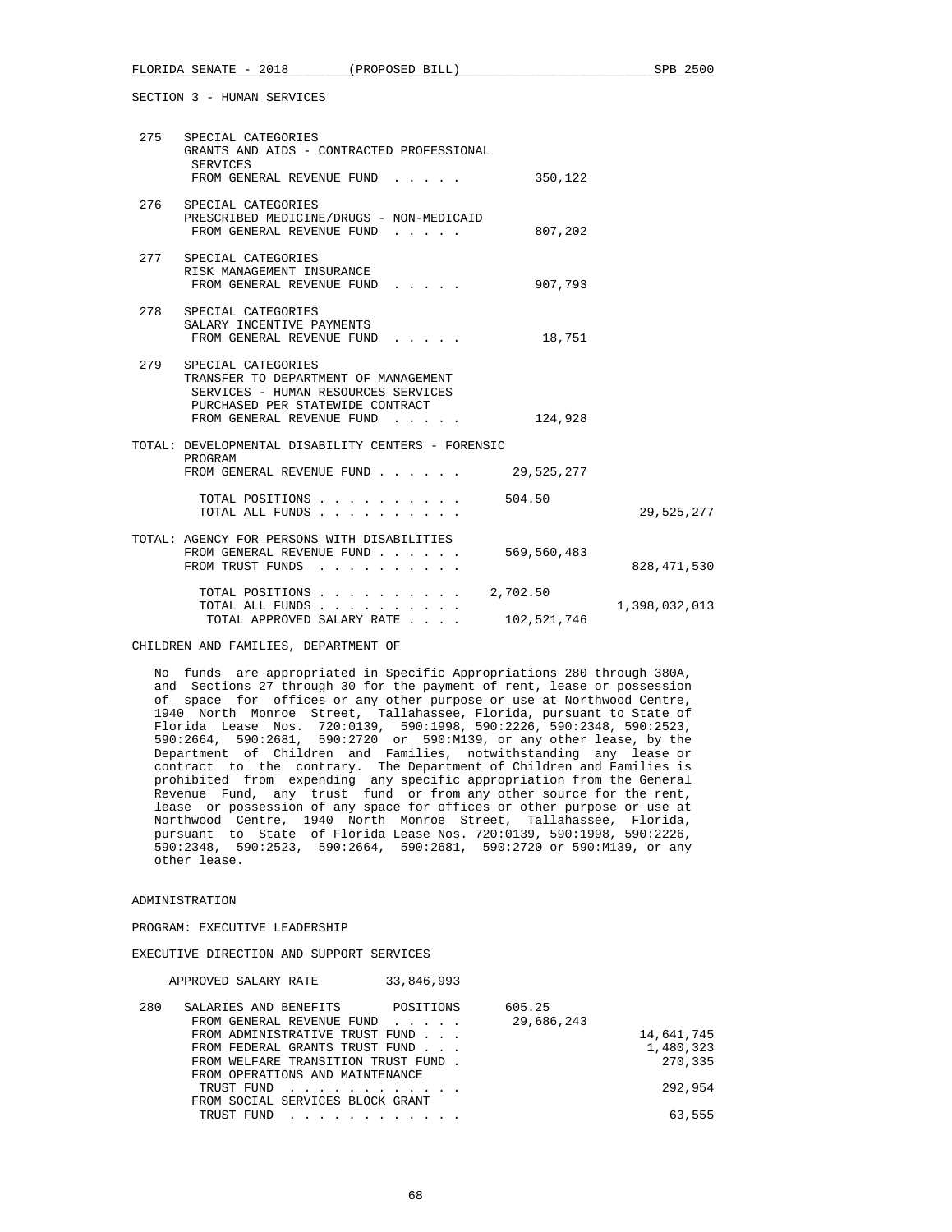| 281 | OTHER PERSONAL SERVICES                                                        |           |         |
|-----|--------------------------------------------------------------------------------|-----------|---------|
|     | FROM GENERAL REVENUE FUND                                                      | 283,176   |         |
|     | FROM ADMINISTRATIVE TRUST FUND                                                 |           | 54,690  |
|     | FROM FEDERAL GRANTS TRUST FUND                                                 |           | 64,253  |
|     | FROM WELFARE TRANSITION TRUST FUND                                             |           | 8,196   |
|     | FROM SOCIAL SERVICES BLOCK GRANT                                               |           |         |
|     | TRUST FUND                                                                     |           | 2,137   |
|     |                                                                                |           |         |
| 282 | <b>EXPENSES</b>                                                                |           |         |
|     | FROM GENERAL REVENUE FUND<br>$\mathbf{r}$ . The set of the set of $\mathbf{r}$ | 4,178,771 |         |
|     | FROM ADMINISTRATIVE TRUST FUND                                                 |           | 859,747 |
|     | FROM FEDERAL GRANTS TRUST FUND                                                 |           | 202,800 |
|     | FROM WELFARE TRANSITION TRUST FUND.                                            |           | 14,868  |
|     | FROM OPERATIONS AND MAINTENANCE                                                |           |         |
|     | TRUST FUND                                                                     |           | 69,480  |
|     | FROM SOCIAL SERVICES BLOCK GRANT                                               |           |         |
|     | TRUST FUND                                                                     |           | 7,118   |

 From the funds in Specific Appropriation 282, the Secretary of the department must establish the Title IV-E Task Force. The purpose of the task force is to evaluate policy and financial alternatives to address the impact of the expiration of the IV-E Demonstration Waiver on September 30, 2019. The department shall submit a report to the Governor, President of the Senate, and Speaker of the House of Representatives by December 1, 2018, with findings and recommendations on whether to continue services authorized under the waiver, any policy or operational changes in the department and the community-based care lead agencies needed to address the loss of the waiver, and the budget and personnel changes needed to operate post-waiver. The Secretary of the department shall appoint at least one member from each of the following organizations or sectors to serve on the task force: Florida Coalition for Children; the statewide Guardian ad Litem Office; a child welfare service provider; a Children's Services Council; and a circuit court judge that presides over cases involving dependency proceedings. The department's Assistant Secretary for the Office of Child Welfare shall chair the task force.

| 283 | OPERATING CAPITAL OUTLAY<br>FROM GENERAL REVENUE FUND<br>FROM ADMINISTRATIVE TRUST FUND                                                                                                                                                                                                                                                                                                                                                                                                                                   | 27,616  | 106,950                                      |
|-----|---------------------------------------------------------------------------------------------------------------------------------------------------------------------------------------------------------------------------------------------------------------------------------------------------------------------------------------------------------------------------------------------------------------------------------------------------------------------------------------------------------------------------|---------|----------------------------------------------|
| 284 | SPECIAL CATEGORIES<br>ACQUISITION OF MOTOR VEHICLES<br>FROM ADMINISTRATIVE TRUST FUND                                                                                                                                                                                                                                                                                                                                                                                                                                     |         | 20,000                                       |
| 285 | SPECIAL CATEGORIES<br>TRANSFER TO DIVISION OF ADMINISTRATIVE<br>HEARINGS<br>FROM GENERAL REVENUE FUND                                                                                                                                                                                                                                                                                                                                                                                                                     | 241,654 |                                              |
| 286 | SPECIAL CATEGORIES<br>CONTRACTED SERVICES<br>FROM GENERAL REVENUE FUND<br>FROM ADMINISTRATIVE TRUST FUND<br>FROM FEDERAL GRANTS TRUST FUND<br>FROM WELFARE TRANSITION TRUST FUND.<br>FROM OPERATIONS AND MAINTENANCE<br>TRUST FUND<br>$\mathbf{r}$ . The set of the set of the set of the set of the set of the set of the set of the set of the set of the set of the set of the set of the set of the set of the set of the set of the set of the set of the set of t<br>FROM SOCIAL SERVICES BLOCK GRANT<br>TRUST FUND | 912,215 | 311,178<br>14,538<br>1,120<br>405,883<br>778 |
| 287 | SPECIAL CATEGORIES<br>RISK MANAGEMENT INSURANCE<br>FROM GENERAL REVENUE FUND<br>FROM ADMINISTRATIVE TRUST FUND                                                                                                                                                                                                                                                                                                                                                                                                            | 414,776 | 408,654                                      |
| 288 | SPECIAL CATEGORIES<br>STATE INSTITUTIONAL CLAIMS<br>FROM GENERAL REVENUE FUND                                                                                                                                                                                                                                                                                                                                                                                                                                             | 40,498  |                                              |
| 289 | SPECIAL CATEGORIES<br>TENANT BROKER COMMISSIONS<br>FROM ADMINISTRATIVE TRUST FUND                                                                                                                                                                                                                                                                                                                                                                                                                                         |         | 132,912                                      |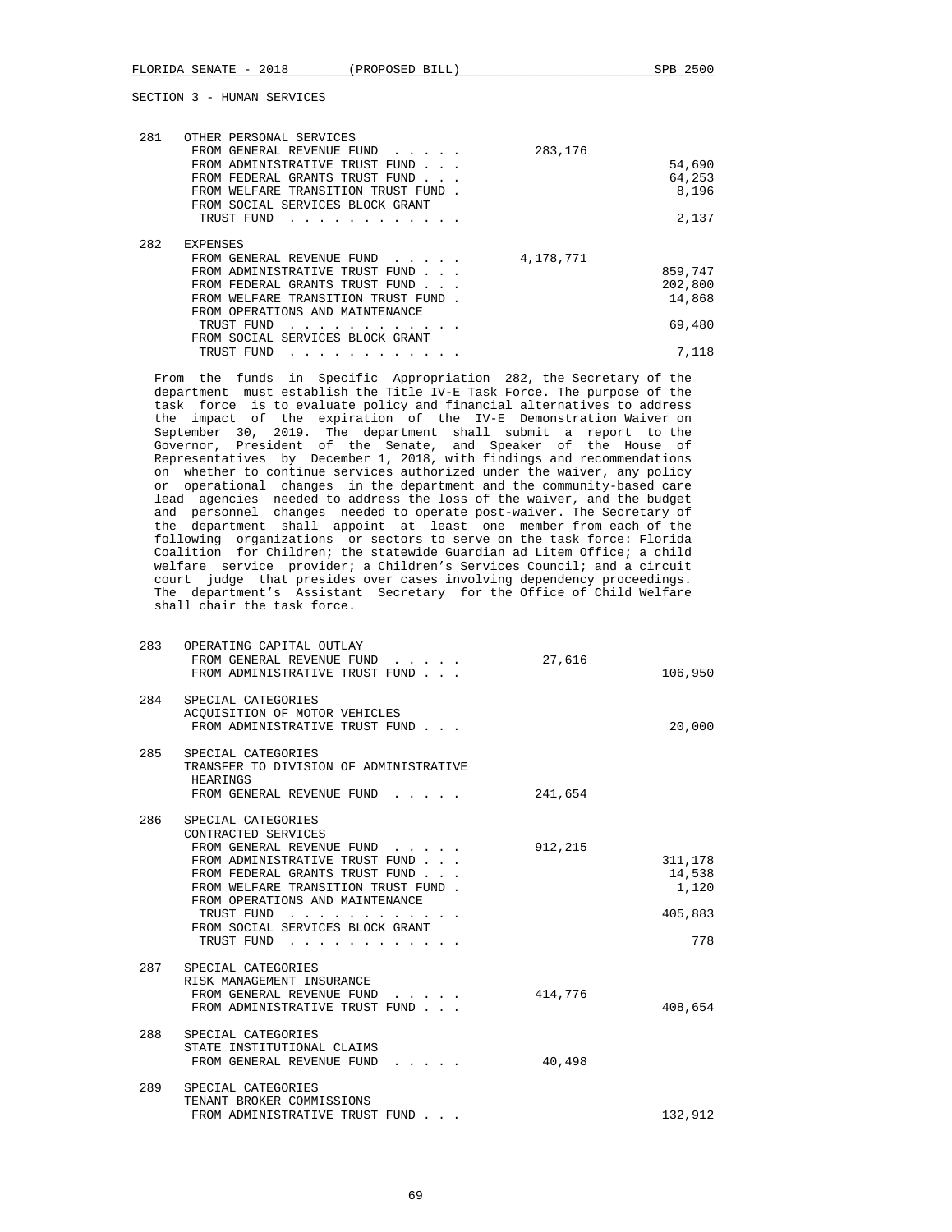| 290                    | SPECIAL CATEGORIES<br>DEFERRED-PAYMENT COMMODITY CONTRACTS<br>FROM GENERAL REVENUE FUND<br>FROM ADMINISTRATIVE TRUST FUND                                                                                                                            | 6,520                   | 2,272                          |  |  |
|------------------------|------------------------------------------------------------------------------------------------------------------------------------------------------------------------------------------------------------------------------------------------------|-------------------------|--------------------------------|--|--|
| 291                    | SPECIAL CATEGORIES<br>LEASE OR LEASE-PURCHASE OF EQUIPMENT<br>FROM GENERAL REVENUE FUND<br>FROM ADMINISTRATIVE TRUST FUND<br>FROM FEDERAL GRANTS TRUST FUND<br>FROM WELFARE TRANSITION TRUST FUND.<br>FROM SOCIAL SERVICES BLOCK GRANT<br>TRUST FUND | 157,174                 | 54,877<br>3,775<br>495<br>17   |  |  |
| 292                    | SPECIAL CATEGORIES<br>TRANSFER TO DEPARTMENT OF MANAGEMENT<br>SERVICES - HUMAN RESOURCES SERVICES<br>PURCHASED PER STATEWIDE CONTRACT<br>FROM GENERAL REVENUE FUND<br>FROM FEDERAL GRANTS TRUST FUND<br>FROM WELFARE TRANSITION TRUST FUND.          | 3,218,913               | 550,976<br>245                 |  |  |
| 293                    | PAYMENTS FOR CLAIMS BILLS AND RELIEF ACTS<br>RELIEF/JORGE AND DEBBIE GARCIA-BENGOCHEA<br>FROM FEDERAL GRANTS TRUST FUND                                                                                                                              |                         | 950,000                        |  |  |
| 294                    | PAYMENTS FOR CLAIMS BILLS AND RELIEF ACTS<br>RELIEF - SURVIVOR AND THE ESTATE OF THE<br>VICTIM - BARAHONA<br>FROM FEDERAL GRANTS TRUST FUND                                                                                                          |                         | 1,875,000                      |  |  |
| 295                    | PAYMENTS FOR CLAIMS BILLS AND RELIEF ACTS<br>RELIEF - MARISSA AMORA<br>FROM ADMINISTRATIVE TRUST FUND                                                                                                                                                |                         | 1,700,000                      |  |  |
| 296                    | FIXED CAPITAL OUTLAY<br>DEPARTMENT OF CHILDREN AND FAMILY SERVICES<br>FIXED CAPITAL NEEDS FOR CENTRALLY MANAGED<br>FACILITIES                                                                                                                        |                         |                                |  |  |
|                        | FROM GENERAL REVENUE FUND<br>TOTAL: EXECUTIVE DIRECTION AND SUPPORT SERVICES<br>FROM GENERAL REVENUE FUND<br>FROM TRUST FUNDS                                                                                                                        | 3,546,800<br>42,714,356 | 24,571,871                     |  |  |
|                        | TOTAL POSITIONS<br>TOTAL ALL FUNDS                                                                                                                                                                                                                   | 605.25                  | 67,286,227                     |  |  |
|                        | PROGRAM: SUPPORT SERVICES                                                                                                                                                                                                                            |                         |                                |  |  |
| INFORMATION TECHNOLOGY |                                                                                                                                                                                                                                                      |                         |                                |  |  |
|                        | 12,822,645<br>APPROVED SALARY RATE                                                                                                                                                                                                                   |                         |                                |  |  |
| 297                    | SALARIES AND BENEFITS<br>POSITIONS<br>FROM GENERAL REVENUE FUND<br>FROM ADMINISTRATIVE TRUST FUND                                                                                                                                                    | 230.00<br>5,816,491     | 6,381,763                      |  |  |
|                        | FROM ALCOHOL, DRUG ABUSE AND<br>MENTAL HEALTH TRUST FUND<br>$\cdots$<br>FROM FEDERAL GRANTS TRUST FUND<br>FROM WELFARE TRANSITION TRUST FUND.<br>FROM OPERATIONS AND MAINTENANCE                                                                     |                         | 21,142<br>4,714,611<br>228,107 |  |  |
|                        | TRUST FUND<br>FROM SOCIAL SERVICES BLOCK GRANT                                                                                                                                                                                                       |                         | 132,180                        |  |  |
|                        | TRUST FUND                                                                                                                                                                                                                                           |                         | 169,776                        |  |  |
| 298                    | OTHER PERSONAL SERVICES<br>FROM GENERAL REVENUE FUND<br>FROM ADMINISTRATIVE TRUST FUND<br>FROM FEDERAL GRANTS TRUST FUND                                                                                                                             | 127,572                 | 210,421<br>130,733             |  |  |
| 299                    | <b>EXPENSES</b><br>FROM GENERAL REVENUE FUND<br>$\mathbf{z} = \mathbf{z} + \mathbf{z} + \mathbf{z} + \mathbf{z} + \mathbf{z}$<br>FROM ADMINISTRATIVE TRUST FUND<br>FROM FEDERAL GRANTS TRUST FUND                                                    | 2,457,315               | 245,878<br>1,070,487           |  |  |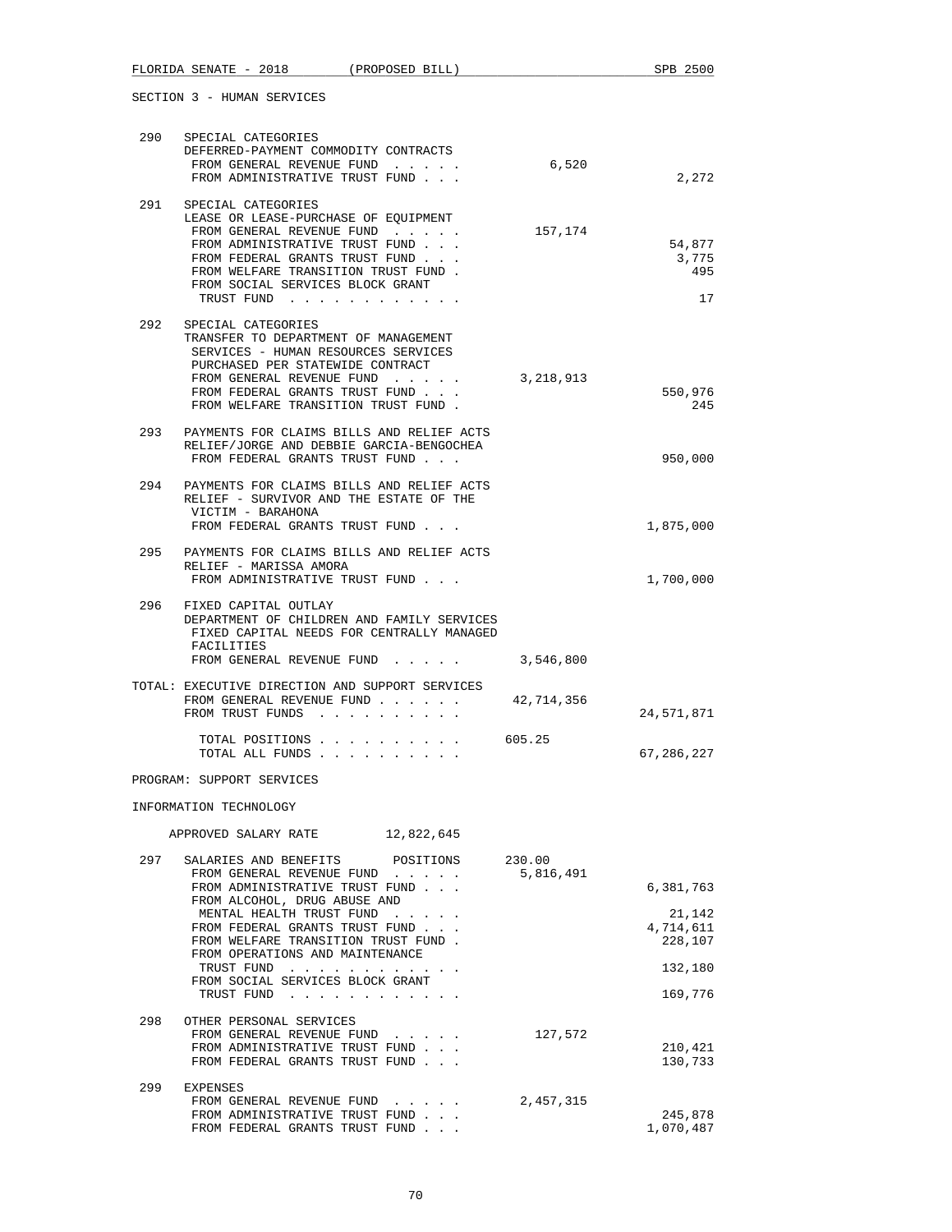|          | FLORIDA SENATE - 2018 (PROPOSED BILL)                                                                                                       | SPB 2500               |
|----------|---------------------------------------------------------------------------------------------------------------------------------------------|------------------------|
|          | SECTION 3 - HUMAN SERVICES                                                                                                                  |                        |
|          | FROM SOCIAL SERVICES BLOCK GRANT                                                                                                            |                        |
|          | TRUST FUND                                                                                                                                  | 5,218                  |
| 300      | OPERATING CAPITAL OUTLAY                                                                                                                    |                        |
|          | FROM GENERAL REVENUE FUND<br>40,599                                                                                                         |                        |
|          | FROM FEDERAL GRANTS TRUST FUND                                                                                                              | 8,299                  |
| 301      | SPECIAL CATEGORIES                                                                                                                          |                        |
|          | COMPUTER RELATED EXPENSES<br>FROM GENERAL REVENUE FUND<br>3,002,169                                                                         |                        |
|          | FROM ADMINISTRATIVE TRUST FUND                                                                                                              | 121,409                |
|          | FROM FEDERAL GRANTS TRUST FUND                                                                                                              | 366,454                |
|          | FROM SOCIAL SERVICES BLOCK GRANT<br>TRUST FUND                                                                                              | 71,808                 |
|          |                                                                                                                                             |                        |
| 302      | SPECIAL CATEGORIES<br>FLORIDA SAFE FAMILIES NETWORK (FSFN)                                                                                  |                        |
|          | INFORMATION TECHNOLOGY SYSTEM                                                                                                               |                        |
|          | FROM GENERAL REVENUE FUND 7,885,033<br>FROM FEDERAL GRANTS TRUST FUND                                                                       | 1,095,846              |
|          | FROM WELFARE TRANSITION TRUST FUND.                                                                                                         | 303,259                |
|          | From the funds in Specific Appropriation 302, the nonrecurring sums                                                                         |                        |
|          | of \$1,876,750 from the General Revenue Fund and \$138,770 from the                                                                         |                        |
|          | Federal Grants Trust Fund are provided to begin activities that prepare                                                                     |                        |
|          | and support the transition of the Florida Safe Families Network (FSFN)<br>to comply with the Comprehensive Child Welfare Information System |                        |
|          | (CCWIS) federal requirements.                                                                                                               |                        |
|          |                                                                                                                                             |                        |
| 303      | SPECIAL CATEGORIES                                                                                                                          |                        |
|          | FLORIDA ONLINE RECIPIENTS INTEGRATED DATA<br>ACCESS (FLORIDA) TECHNOLOGY SYSTEM FOR                                                         |                        |
|          | PUBLIC BENEFIT ELIGIBILITY DETERMINATION                                                                                                    |                        |
|          | FROM GENERAL REVENUE FUND<br>2,552,310                                                                                                      |                        |
|          | FROM FEDERAL GRANTS TRUST FUND<br>FROM WELFARE TRANSITION TRUST FUND.                                                                       | 6,978,410<br>282       |
| 304      | SPECIAL CATEGORIES                                                                                                                          |                        |
|          | RISK MANAGEMENT INSURANCE                                                                                                                   |                        |
|          | FROM GENERAL REVENUE FUND<br>98,098                                                                                                         |                        |
|          | FROM FEDERAL GRANTS TRUST FUND                                                                                                              | 17,982                 |
| 305      | SPECIAL CATEGORIES                                                                                                                          |                        |
|          | LEASE OR LEASE-PURCHASE OF EQUIPMENT<br>FROM GENERAL REVENUE FUND<br>19,791                                                                 |                        |
|          |                                                                                                                                             |                        |
| 306      | DATA PROCESSING SERVICES<br>DATA PROCESSING ASSESSMENT - AGENCY FOR                                                                         |                        |
|          | STATE TECHNOLOGY                                                                                                                            |                        |
|          | FROM GENERAL REVENUE FUND 8,471,466                                                                                                         |                        |
|          | FROM ADMINISTRATIVE TRUST FUND<br>FROM FEDERAL GRANTS TRUST FUND                                                                            | 1,876,179<br>8,062,975 |
|          | FROM WELFARE TRANSITION TRUST FUND.                                                                                                         | 192,979                |
|          | FROM OPERATIONS AND MAINTENANCE<br>TRUST FUND                                                                                               | 25,828                 |
|          | FROM SOCIAL SERVICES BLOCK GRANT                                                                                                            |                        |
|          | TRUST FUND                                                                                                                                  | 11,811                 |
|          | TOTAL: INFORMATION TECHNOLOGY                                                                                                               |                        |
|          | FROM GENERAL REVENUE FUND<br>30,470,844<br>FROM TRUST FUNDS                                                                                 | 32, 443, 837           |
|          |                                                                                                                                             |                        |
|          | TOTAL POSITIONS<br>230.00                                                                                                                   |                        |
|          | TOTAL ALL FUNDS                                                                                                                             | 62,914,681             |
| SERVICES |                                                                                                                                             |                        |
|          | PROGRAM: FAMILY SAFETY PROGRAM                                                                                                              |                        |
|          | FAMILY SAFETY AND PRESERVATION SERVICES                                                                                                     |                        |
|          | APPROVED SALARY RATE<br>154,780,474                                                                                                         |                        |
| 307      | SALARIES AND BENEFITS<br>3,604.00<br>POSITIONS                                                                                              |                        |
|          | 89, 439, 914<br>FROM GENERAL REVENUE FUND                                                                                                   |                        |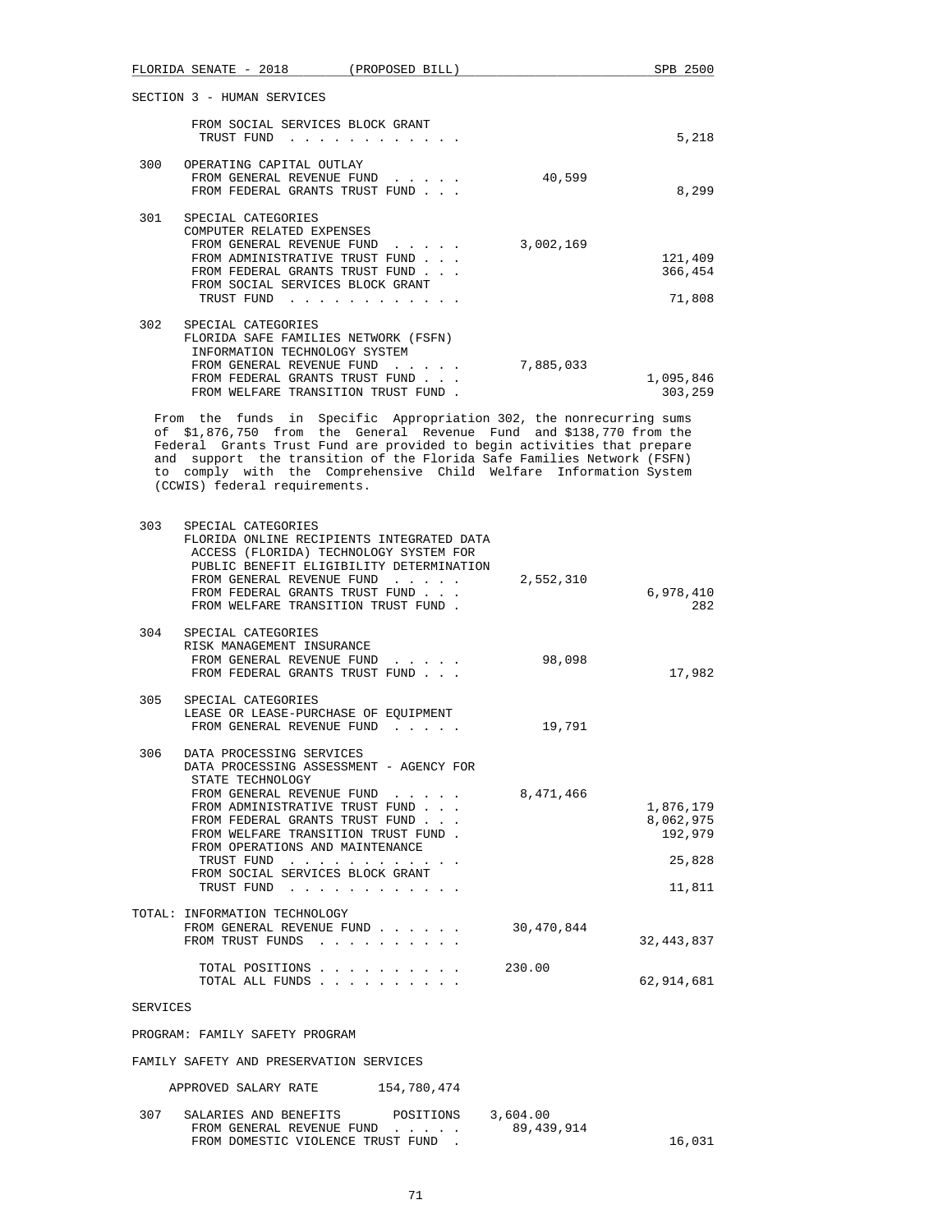|      |                                           | FLORIDA SENATE - 2018 (PROPOSED BILL)                                                                                                                         |                                                                                                                                       | SPB 2500                                       |
|------|-------------------------------------------|---------------------------------------------------------------------------------------------------------------------------------------------------------------|---------------------------------------------------------------------------------------------------------------------------------------|------------------------------------------------|
|      | SECTION 3 - HUMAN SERVICES                |                                                                                                                                                               |                                                                                                                                       |                                                |
|      |                                           | FROM FEDERAL GRANTS TRUST FUND<br>FROM WELFARE TRANSITION TRUST FUND.<br>FROM SOCIAL SERVICES BLOCK GRANT                                                     |                                                                                                                                       | 34,186,517<br>73,326,869                       |
|      |                                           | TRUST FUND                                                                                                                                                    |                                                                                                                                       | 26,278,326                                     |
| 308  | OTHER PERSONAL SERVICES                   | FROM GENERAL REVENUE FUND<br>FROM FEDERAL GRANTS TRUST FUND<br>FROM WELFARE TRANSITION TRUST FUND.<br>FROM SOCIAL SERVICES BLOCK GRANT<br>TRUST FUND          | 2,023,340                                                                                                                             | 4,117,527<br>2,494,025<br>1,001,972            |
| 309  | EXPENSES                                  |                                                                                                                                                               |                                                                                                                                       |                                                |
|      |                                           | FROM GENERAL REVENUE FUND<br>FROM CHILD WELFARE TRAINING TRUST<br>FUND                                                                                        | 14,287,878                                                                                                                            | 8,394                                          |
|      |                                           | FROM DOMESTIC VIOLENCE TRUST FUND.<br>FROM FEDERAL GRANTS TRUST FUND<br>FROM WELFARE TRANSITION TRUST FUND.<br>FROM SOCIAL SERVICES BLOCK GRANT<br>TRUST FUND |                                                                                                                                       | 11,645<br>6,138,564<br>11,915,962<br>3,914,954 |
|      | 310 OPERATING CAPITAL OUTLAY              |                                                                                                                                                               |                                                                                                                                       |                                                |
|      |                                           | FROM GENERAL REVENUE FUND<br>FROM FEDERAL GRANTS TRUST FUND                                                                                                   | 54,475                                                                                                                                | 42,941                                         |
|      |                                           | FROM WELFARE TRANSITION TRUST FUND.<br>FROM SOCIAL SERVICES BLOCK GRANT<br>TRUST FUND                                                                         |                                                                                                                                       | 11,590<br>7,671                                |
|      | 310A LUMP SUM                             |                                                                                                                                                               |                                                                                                                                       |                                                |
|      |                                           | SHARED RISK FUND FOR COMMUNITY BASED<br>PROVIDERS OF CHILD WELFARE SERVICES<br>FROM FEDERAL GRANTS TRUST FUND                                                 |                                                                                                                                       | 5,000,000                                      |
|      |                                           | provisions of section 409.990, Florida Statutes.                                                                                                              | The nonrecurring funds provided in Specific Appropriation 310A are<br>available to community-based care lead agencies pursuant to the |                                                |
| 311  | SPECIAL CATEGORIES                        |                                                                                                                                                               |                                                                                                                                       |                                                |
|      | HOME CARE FOR DISABLED ADULTS             | FROM GENERAL REVENUE FUND                                                                                                                                     | 1,987,544                                                                                                                             |                                                |
| 312  | SPECIAL CATEGORIES<br>DISABLED ADULTS     | GRANTS AND AIDS - COMMUNITY CARE FOR                                                                                                                          |                                                                                                                                       |                                                |
|      | FROM GENERAL REVENUE FUND                 |                                                                                                                                                               | 2,041,955                                                                                                                             |                                                |
| 313  | SPECIAL CATEGORIES<br>CONTRACTED SERVICES | FROM GENERAL REVENUE FUND<br>FROM CHILD WELFARE TRAINING TRUST                                                                                                | 3,967,567                                                                                                                             |                                                |
|      |                                           | FUND<br>FROM FEDERAL GRANTS TRUST FUND<br>FROM WELFARE TRANSITION TRUST FUND.                                                                                 |                                                                                                                                       | 2,815<br>3,754,733<br>786,634                  |
|      |                                           | FROM SOCIAL SERVICES BLOCK GRANT<br>TRUST FUND                                                                                                                |                                                                                                                                       | 607,155                                        |
| 313A | SPECIAL CATEGORIES                        | GRANTS AND AIDS - CONTRACTED SERVICES<br>FROM GENERAL REVENUE FUND                                                                                            | 2,254,000                                                                                                                             |                                                |
|      |                                           | revenue funds are provided for the following projects:                                                                                                        | From the funds in Specific Appropriation 313A, nonrecurring general                                                                   |                                                |
|      |                                           | Florida Baptist Children's Home - Brave Moms Program                                                                                                          |                                                                                                                                       |                                                |
|      |                                           | Family First All Pro Dad - Adoption promotion services                                                                                                        |                                                                                                                                       | 309,000                                        |
|      |                                           | Forever Family - Child safety and adoption awareness                                                                                                          |                                                                                                                                       | 475,000                                        |
|      |                                           | Porch Light - Housing for human trafficking (Senate                                                                                                           |                                                                                                                                       | 250,000                                        |
|      |                                           | Children of Inmates - Babies N Brains Family Supports                                                                                                         |                                                                                                                                       | 200,000                                        |
|      |                                           | Program (Senate Form 1722)<br>Redefining Refuge - Case Management for Sex Trafficked                                                                          |                                                                                                                                       | 250,000                                        |
|      |                                           | Minors (Senate Form 1769)<br>Project Livesaver Search and Rescue Program (Senate                                                                              |                                                                                                                                       | 500,000                                        |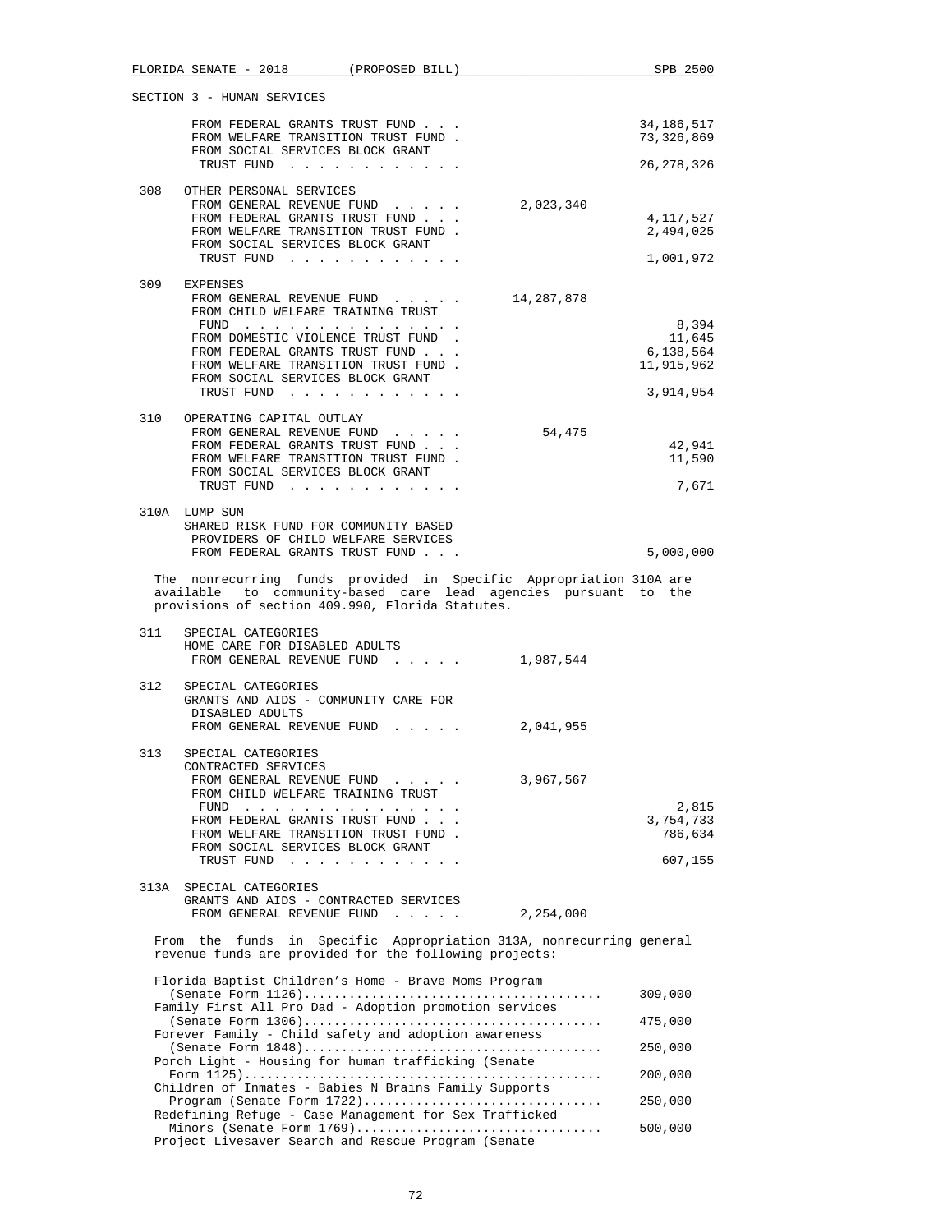|                                                                                                              | 75,000    |
|--------------------------------------------------------------------------------------------------------------|-----------|
| High Risk Foster Care Youth Advocate Program (Senate<br>Victory for Youth - Share Your Heart Program (Senate | 175,000   |
|                                                                                                              | 20,000    |
| 314<br>SPECIAL CATEGORIES                                                                                    |           |
| GRANTS AND AIDS - GRANTS TO SHERIFFS FOR                                                                     |           |
| PROTECTIVE INVESTIGATIONS                                                                                    |           |
| 37,830,066<br>FROM GENERAL REVENUE FUND                                                                      |           |
| FROM WELFARE TRANSITION TRUST FUND.                                                                          | 9,392,840 |
| FROM SOCIAL SERVICES BLOCK GRANT                                                                             |           |
| TRUST FUND                                                                                                   | 9,589,500 |
|                                                                                                              |           |

 Funds provided in Specific Appropriation 314 shall be used to award grants to the sheriffs of the following counties to conduct child protective investigations as authorized in section 39.3065, Florida Statutes. The funds shall be allocated as follows:

| 315 | SPECIAL CATEGORIES                  |            |
|-----|-------------------------------------|------------|
|     | GRANTS AND AIDS - DOMESTIC VIOLENCE |            |
|     | PROGRAM                             |            |
|     | FROM GENERAL REVENUE FUND           | 11,164,596 |
|     | FROM DOMESTIC VIOLENCE TRUST FUND.  | 9,697,064  |
|     | FROM FEDERAL GRANTS TRUST FUND      | 17,514,344 |
|     | FROM WELFARE TRANSITION TRUST FUND. | 7,750,000  |
|     |                                     |            |

 Funds provided in Specific Appropriation 315, \$11,164,596 from the General Revenue Fund, \$9,697,064 from the Domestic Violence Trust Fund, \$15,356,690 from the Federal Grants Trust Fund and \$7,750,000 from the Welfare Transition Trust Fund shall be provided to the Florida Coalition Against Domestic Violence for implementation of programs and the management and delivery of services of the state's domestic violence program including implementation of statutory directives contained in chapter 39, Florida Statutes, implementation of special projects, coordination of a strong families and domestic violence campaign, implementation of the child welfare and domestic violence co-location projects, conducting training and providing technical assistance to certified domestic violence centers and allied professionals, and administration of contracts designated under this appropriation.

 From the funds in Specific Appropriation 315, \$2,157,654, including nonrecurring funds of \$91,412, from the Federal Grants Trust Fund shall be transferred to the Department of Health to contract with the Florida Council Against Sexual Violence to implement portions of the Violence Against Women Act STOP Formula Grant.

| 316 | SPECIAL CATEGORIES<br>GRANTS AND AIDS - CHILD ABUSE PREVENTION |            |           |
|-----|----------------------------------------------------------------|------------|-----------|
|     | AND INTERVENTION                                               |            |           |
|     | FROM GENERAL REVENUE FUND                                      | 16,448,538 |           |
|     | FROM FEDERAL GRANTS TRUST FUND                                 |            | 1,488,375 |
|     | FROM WELFARE TRANSITION TRUST FUND.                            |            | 9,577,637 |

 Funds in Specific Appropriation 316 are provided for the Healthy Families Program. The Department of Children and Families shall ensure that no less than 85 percent of the appropriated funds are spent on direct client services, including home visiting services, home safety assessments, health education, referrals, counseling, and peer support services. The Healthy Families Program shall continue to serve all Florida counties.

| 317 | SPECIAL CATEGORIES                   |            |
|-----|--------------------------------------|------------|
|     | GRANTS AND AIDS - CHILD PROTECTION   |            |
|     | FROM GENERAL REVENUE FUND 13,516,313 |            |
|     | FROM CHILD WELFARE TRAINING TRUST    |            |
|     | FUND<br><u>.</u>                     | 285,993    |
|     | FROM FEDERAL GRANTS TRUST FUND       | 24,056,870 |
|     | FROM GRANTS AND DONATIONS TRUST      |            |
|     | FIJND.<br>.                          | 130,000    |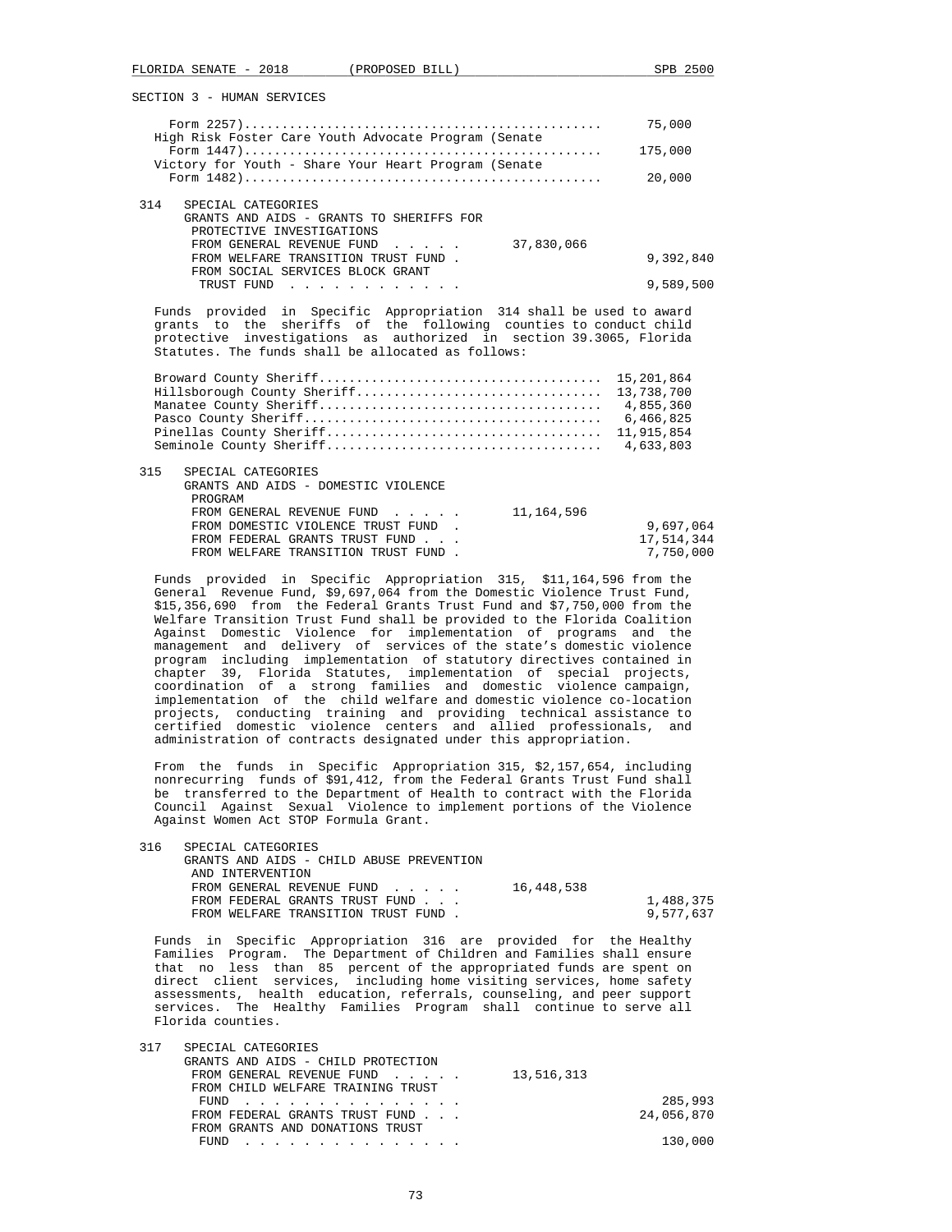|     | FLORIDA SENATE - 2018 (PROPOSED BILL)                                                                                                                                                                                                                                                                                                                                  |                                                                                                                 |               | SPB 2500                                                          |
|-----|------------------------------------------------------------------------------------------------------------------------------------------------------------------------------------------------------------------------------------------------------------------------------------------------------------------------------------------------------------------------|-----------------------------------------------------------------------------------------------------------------|---------------|-------------------------------------------------------------------|
|     | SECTION 3 - HUMAN SERVICES                                                                                                                                                                                                                                                                                                                                             |                                                                                                                 |               |                                                                   |
|     | FROM WELFARE TRANSITION TRUST FUND.<br>FROM OPERATIONS AND MAINTENANCE                                                                                                                                                                                                                                                                                                 |                                                                                                                 |               | 1,724,535                                                         |
|     | TRUST FUND                                                                                                                                                                                                                                                                                                                                                             |                                                                                                                 |               | 844,982                                                           |
|     | FROM SOCIAL SERVICES BLOCK GRANT<br>TRUST FUND                                                                                                                                                                                                                                                                                                                         |                                                                                                                 |               | 2,021,879                                                         |
|     | 318 SPECIAL CATEGORIES<br>RISK MANAGEMENT INSURANCE<br>FROM GENERAL REVENUE FUND 3,950,604                                                                                                                                                                                                                                                                             |                                                                                                                 |               |                                                                   |
|     | 319 SPECIAL CATEGORIES<br>TEMPORARY EMERGENCY SHELTER SERVICES<br>FROM GENERAL REVENUE FUND                                                                                                                                                                                                                                                                            |                                                                                                                 | 435,843       |                                                                   |
|     |                                                                                                                                                                                                                                                                                                                                                                        |                                                                                                                 |               |                                                                   |
| 320 | SPECIAL CATEGORIES<br>GRANTS AND AIDS - RESIDENTIAL GROUP CARE<br>FROM GENERAL REVENUE FUND<br>FROM OPERATIONS AND MAINTENANCE<br>TRUST FUND                                                                                                                                                                                                                           |                                                                                                                 | 1,641,215     | 115,836                                                           |
|     | FROM SOCIAL SERVICES BLOCK GRANT<br>TRUST FUND                                                                                                                                                                                                                                                                                                                         |                                                                                                                 |               | 929,958                                                           |
|     | 321 SPECIAL CATEGORIES<br>SPECIAL NEEDS ADOPTION INCENTIVES<br>FROM GENERAL REVENUE FUND 2,750,000                                                                                                                                                                                                                                                                     |                                                                                                                 |               |                                                                   |
|     | The funds provided in Specific Appropriation 321 are provided for<br>adoption incentive benefits as authorized in section 409.1664, Florida<br>Statutes.                                                                                                                                                                                                               |                                                                                                                 |               |                                                                   |
| 322 | SPECIAL CATEGORIES<br>DEFERRED-PAYMENT COMMODITY CONTRACTS<br>FROM GENERAL REVENUE FUND<br>FROM FEDERAL GRANTS TRUST FUND<br>FROM WELFARE TRANSITION TRUST FUND.<br>FROM SOCIAL SERVICES BLOCK GRANT<br>TRUST FUND                                                                                                                                                     |                                                                                                                 | 4,920         | 4,427<br>1,684<br>1,713                                           |
| 323 | SPECIAL CATEGORIES<br>LEASE OR LEASE-PURCHASE OF EQUIPMENT<br>FROM GENERAL REVENUE FUND<br>FROM FEDERAL GRANTS TRUST FUND<br>FROM WELFARE TRANSITION TRUST FUND.<br>FROM SOCIAL SERVICES BLOCK GRANT<br>TRUST FUND                                                                                                                                                     |                                                                                                                 | 438,785       | 208,554<br>248,769<br>112,721                                     |
| 324 | SPECIAL CATEGORIES<br>TRANSFER TO DEPARTMENT OF MANAGEMENT<br>SERVICES - HUMAN RESOURCES SERVICES<br>PURCHASED PER STATEWIDE CONTRACT<br>FROM GENERAL REVENUE FUND<br>FROM FEDERAL GRANTS TRUST FUND<br>FROM WELFARE TRANSITION TRUST FUND.<br>FROM SOCIAL SERVICES BLOCK GRANT<br>TRUST FUND                                                                          | and a state of the                                                                                              | 44,055        | 27,180<br>57,514<br>10,793                                        |
| 325 | SPECIAL CATEGORIES<br>GRANTS AND AIDS - COMMUNITY BASED CARE<br>FUNDS FOR PROVIDERS OF CHILD WELFARE<br>SERVICES<br>FROM GENERAL REVENUE FUND<br>FROM CHILD WELFARE TRAINING TRUST<br>FUND<br>FROM FEDERAL GRANTS TRUST FUND<br>FROM WELFARE TRANSITION TRUST FUND.<br>FROM OPERATIONS AND MAINTENANCE<br>TRUST FUND<br>FROM SOCIAL SERVICES BLOCK GRANT<br>TRUST FUND | the contract of the contract of the contract of the contract of the contract of the contract of the contract of | 339, 271, 140 | 2,531,893<br>248,764,539<br>45,321,027<br>8,979,209<br>41,078,586 |

 From the funds in Specific Appropriation 325, the Department of Children and Families shall restore any Fiscal Year 2017-2018 nonrecurring core services funding for each community-based care lead agency up to the amount of the nonrecurring allocation from Fiscal Year 2017-2018 before allocating the remaining core services funding pursuant to the equity allocation model prescribed in section 409.991, Florida Statutes.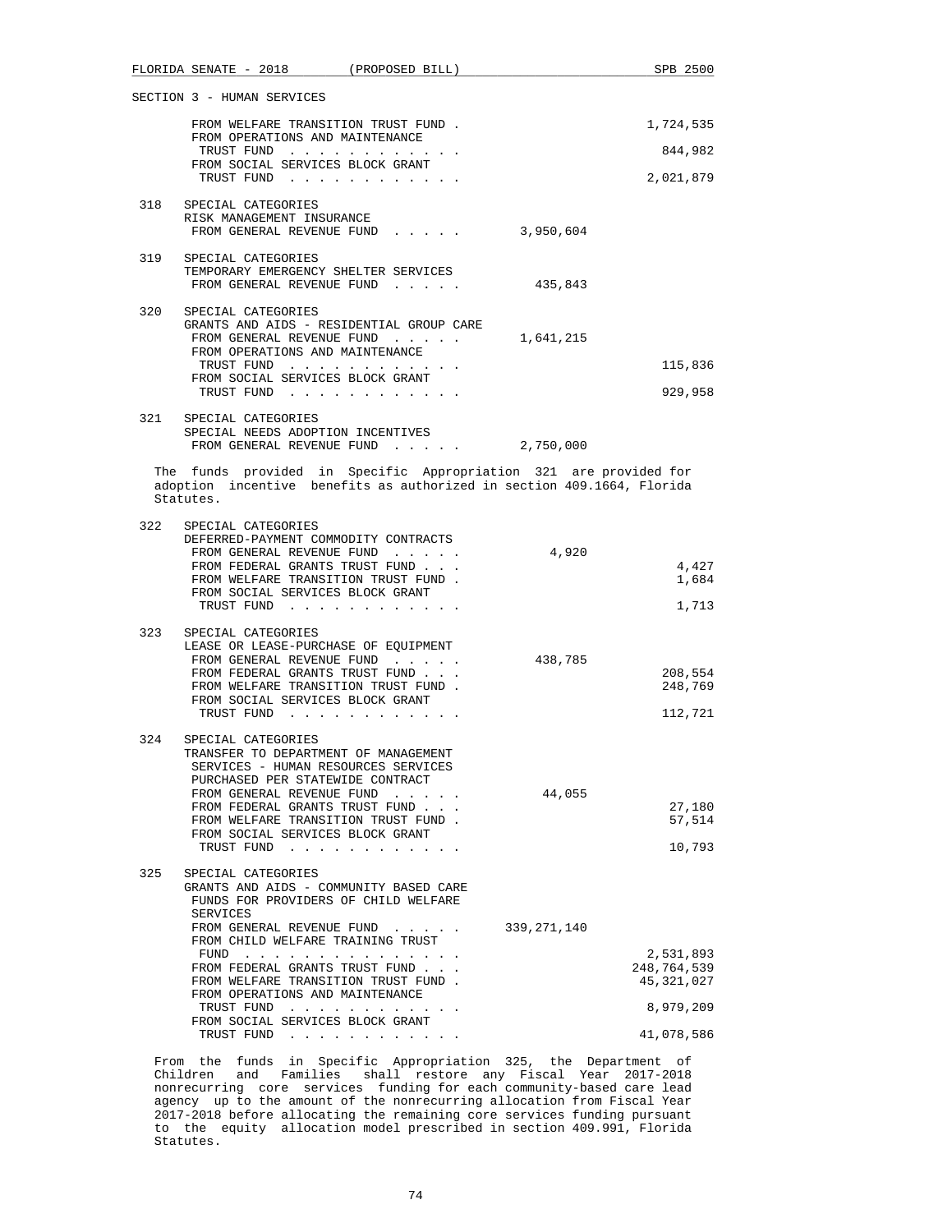From the funds provided in Specific Appropriation 325, the Department of Children and Families shall conduct a comprehensive, multi-year review of the revenues, expenditures, and financial position of all community-based care lead agencies and shall cover the most recent two consecutive fiscal years. The review must include a comprehensive system-of-care analysis. All lead agencies must develop and maintain a plan to achieve financial viability which shall accompany the department's submission. The department's review shall be submitted to the Governor, President of the Senate, and Speaker of the House of Representatives by February 1, 2019.

 From the funds provided in Specific Appropriation 325, the recurring sum of \$2,250,000 from the General Revenue Fund is provided for adoption incentive awards to community-based care lead agencies or their subcontractors, pursuant to section 409.1662, Florida Statutes.

| 326 | SPECIAL CATEGORIES                    |            |            |
|-----|---------------------------------------|------------|------------|
|     | GRANTS AND AIDS - ADOPTION ASSISTANCE |            |            |
|     | PAYMENTS AND MAINTENANCE SUBSIDIES    |            |            |
|     | FROM GENERAL REVENUE FUND             | 90,418,790 |            |
|     | FROM FEDERAL GRANTS TRUST FUND        |            | 94,849,408 |
|     | FROM WELFARE TRANSITION TRUST FUND.   |            | 14,377,342 |
|     |                                       |            |            |

 Funds provided in Specific Appropriation 326 are provided to community-based care lead agencies for the payment of adoption assistance subsidies pursuant to section 409.166, Florida Statutes.

 By April 30, 2019, the Department of Children and Families shall perform a reconciliation of the funding appropriated and the projected expenditures for adoption assistance for each lead agency. Any projected year-end surplus of funding shall, if necessary, be reallocated to the lead agencies that are projecting a year-end deficit. Any unexpended funds, as determined by a reconciliation of the fiscal year-end actual expenditures, shall revert on June 30, 2019.

| NONSTATE ENTITIES - FIXED CAPITAL OUTLAY |                                               |
|------------------------------------------|-----------------------------------------------|
| PLACE OF HOPE, INC. - CHILD WELFARE AND  |                                               |
| FOSTER CARE REGIONALIZATION - PHASE IV   |                                               |
| FROM GENERAL REVENUE FUND                | 1,250,000                                     |
|                                          | 326A GRANTS AND AIDS TO LOCAL GOVERNMENTS AND |

 Funds in Specific Appropriation 326A from nonrecurring general revenue funds are provided for Phase IV of the Place of Hope, Inc., Child Welfare Foster Care Regionalization Initiative (Senate Form 1063).

|  | 326B GRANTS AND AIDS TO LOCAL GOVERNMENTS AND |         |  |
|--|-----------------------------------------------|---------|--|
|  | NONSTATE ENTITIES - FIXED CAPITAL OUTLAY      |         |  |
|  | CITRUS HEALTH NETWORK-CHANCE CAMPUS FOR       |         |  |
|  | COMMERCIALLY SEXUALLY EXPLOITED YOUTH         |         |  |
|  | FROM GENERAL REVENUE FUND                     | 400,000 |  |
|  |                                               |         |  |

 Funds in Specific Appropriation 326B from nonrecurring general revenue funds are for the development of the Citrus Health Network, Citrus Helping Adolescents Negatively Affected by Commercial Exploitation (CHANCE) campus (Senate Form 1684).

| TOTAL: FAMILY SAFETY AND PRESERVATION SERVICES<br>FROM GENERAL REVENUE FUND $\ldots$ $\ldots$ 635,621,538<br>FROM TRUST FUNDS | 725,319,497   |
|-------------------------------------------------------------------------------------------------------------------------------|---------------|
| TOTAL POSITIONS $\ldots$ , , , , , , , , 3,604.00<br>TOTAL ALL FUNDS                                                          | 1,360,941,035 |

PROGRAM: MENTAL HEALTH PROGRAM

MENTAL HEALTH SERVICES

APPROVED SALARY RATE 124,906,220

| 327 | SALARIES AND BENEFITS           | POSITIONS | 3,135.50    |            |
|-----|---------------------------------|-----------|-------------|------------|
|     | FROM GENERAL REVENUE FUND       |           | 102,270,111 |            |
|     | FROM FEDERAL GRANTS TRUST FUND  |           |             | 56,774,600 |
|     | FROM OPERATIONS AND MAINTENANCE |           |             |            |
|     | TRUST FUND                      |           |             | 6,603,123  |
|     |                                 |           |             |            |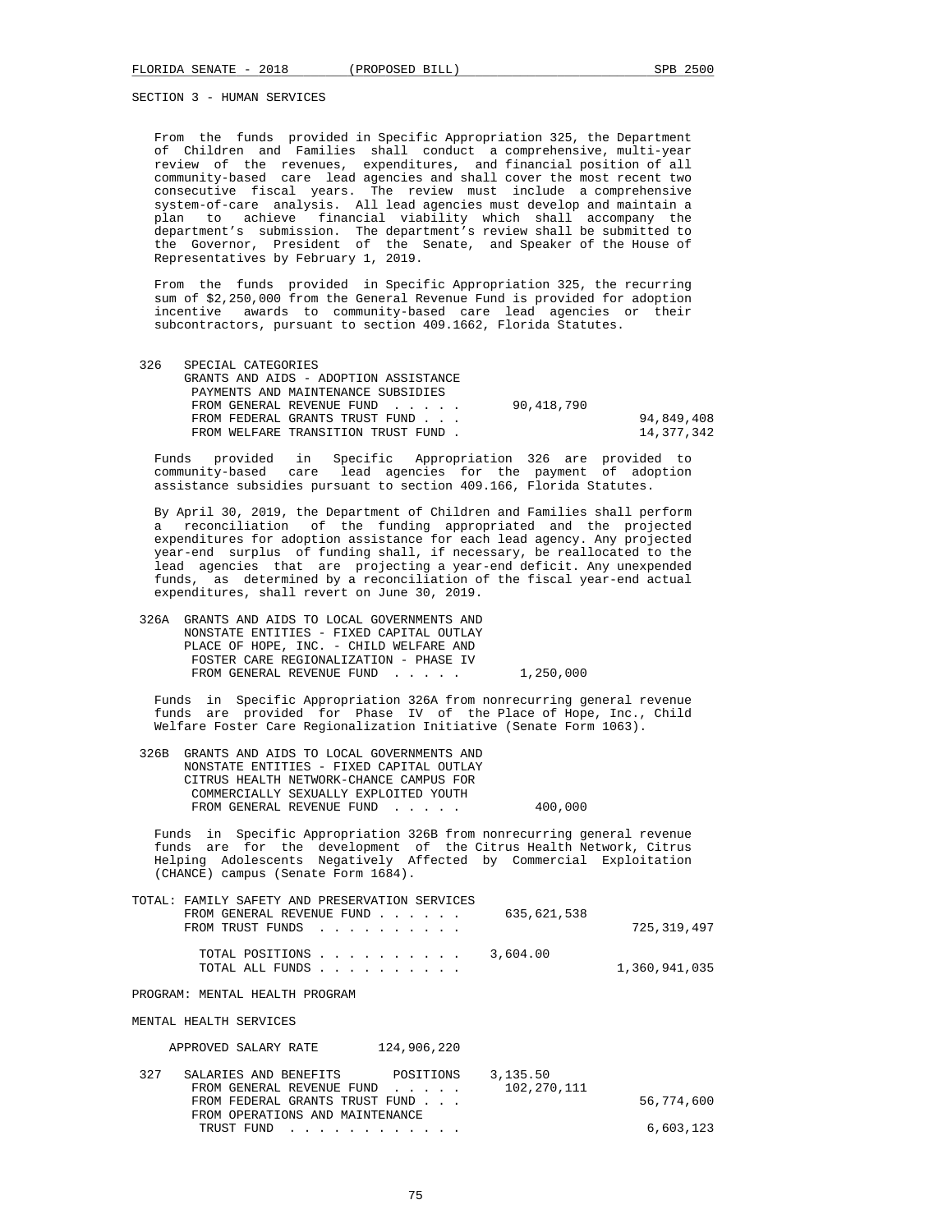|     | FLORIDA SENATE - 2018                                                                                                                                                                                                                                           | (PROPOSED BILL)                 |                    | SPB 2500                                              |
|-----|-----------------------------------------------------------------------------------------------------------------------------------------------------------------------------------------------------------------------------------------------------------------|---------------------------------|--------------------|-------------------------------------------------------|
|     | SECTION 3 - HUMAN SERVICES                                                                                                                                                                                                                                      |                                 |                    |                                                       |
| 328 | OTHER PERSONAL SERVICES<br>FROM GENERAL REVENUE FUND<br>FROM FEDERAL GRANTS TRUST FUND                                                                                                                                                                          |                                 | 3,676,160          | 3,290                                                 |
|     | 329 EXPENSES<br>FROM GENERAL REVENUE FUND<br>FROM FEDERAL GRANTS TRUST FUND<br>FROM OPERATIONS AND MAINTENANCE<br>TRUST FUND                                                                                                                                    |                                 | 12,288,008         | 669,840<br>288,955                                    |
| 330 | OPERATING CAPITAL OUTLAY<br>FROM GENERAL REVENUE FUND<br>FROM FEDERAL GRANTS TRUST FUND                                                                                                                                                                         |                                 | 387,630            | 377,471                                               |
|     | 331 FOOD PRODUCTS<br>FROM GENERAL REVENUE FUND                                                                                                                                                                                                                  |                                 | 3,437,538          |                                                       |
| 332 | SPECIAL CATEGORIES<br>CONTRACTED SERVICES<br>FROM GENERAL REVENUE FUND                                                                                                                                                                                          |                                 | 5,060,964          |                                                       |
| 333 | SPECIAL CATEGORIES<br>GRANTS AND AIDS - CONTRACTED SERVICES<br>FROM GENERAL REVENUE FUND 33,749,004                                                                                                                                                             |                                 |                    |                                                       |
|     | From the funds in Specific Appropriation 333 and 334, the recurring<br>sum of \$4,918,689 from the General Revenue Fund is provided as a cost of<br>living increase for the contract agencies that operate the following<br>mental health treatment facilities: |                                 |                    |                                                       |
|     | South Florida State Hospital<br>Florida Civil Commitment Center<br>Treasure Coast Forensic Treatment Center<br>South Florida Evaluation and Treatment Center<br>West Florida Community Care Center                                                              |                                 |                    | 981,921<br>222,158<br>2,136,288<br>761,422<br>816,900 |
| 334 | SPECIAL CATEGORIES<br>GRANTS AND AIDS - CONTRACTED PROFESSIONAL<br>SERVICES<br>FROM GENERAL REVENUE FUND<br>FROM FEDERAL GRANTS TRUST FUND                                                                                                                      | and a state of the state of the | 104,602,407        | 14,604,879                                            |
| 335 | SPECIAL CATEGORIES<br>PRESCRIBED MEDICINE/DRUGS - NON-MEDICAID<br>FROM GENERAL REVENUE FUND<br>FROM FEDERAL GRANTS TRUST FUND<br>FROM OPERATIONS AND MAINTENANCE<br>TRUST FUND                                                                                  |                                 | 8,788,410          | 1,900,961<br>876,992                                  |
|     | 336 SPECIAL CATEGORIES<br>RISK MANAGEMENT INSURANCE<br>FROM GENERAL REVENUE FUND<br>FROM FEDERAL GRANTS TRUST FUND                                                                                                                                              |                                 | 8,149,233          | 963,605                                               |
| 337 | SPECIAL CATEGORIES<br>SALARY INCENTIVE PAYMENTS<br>FROM GENERAL REVENUE FUND                                                                                                                                                                                    |                                 | 90,969             |                                                       |
|     | 338 SPECIAL CATEGORIES<br>DEFERRED-PAYMENT COMMODITY CONTRACTS                                                                                                                                                                                                  |                                 |                    |                                                       |
|     | FROM GENERAL REVENUE FUND<br>339 SPECIAL CATEGORIES<br>LEASE OR LEASE-PURCHASE OF EQUIPMENT<br>FROM GENERAL REVENUE FUND<br>FROM FEDERAL GRANTS TRUST FUND<br>FROM OPERATIONS AND MAINTENANCE<br>TRUST FUND                                                     |                                 | 716,733<br>348,888 | 20,446<br>1,973                                       |
| 340 | SPECIAL CATEGORIES<br>TRANSFER TO DEPARTMENT OF MANAGEMENT<br>SERVICES - HUMAN RESOURCES SERVICES<br>PURCHASED PER STATEWIDE CONTRACT                                                                                                                           |                                 |                    |                                                       |

FROM GENERAL REVENUE FUND . . . . . . 44,883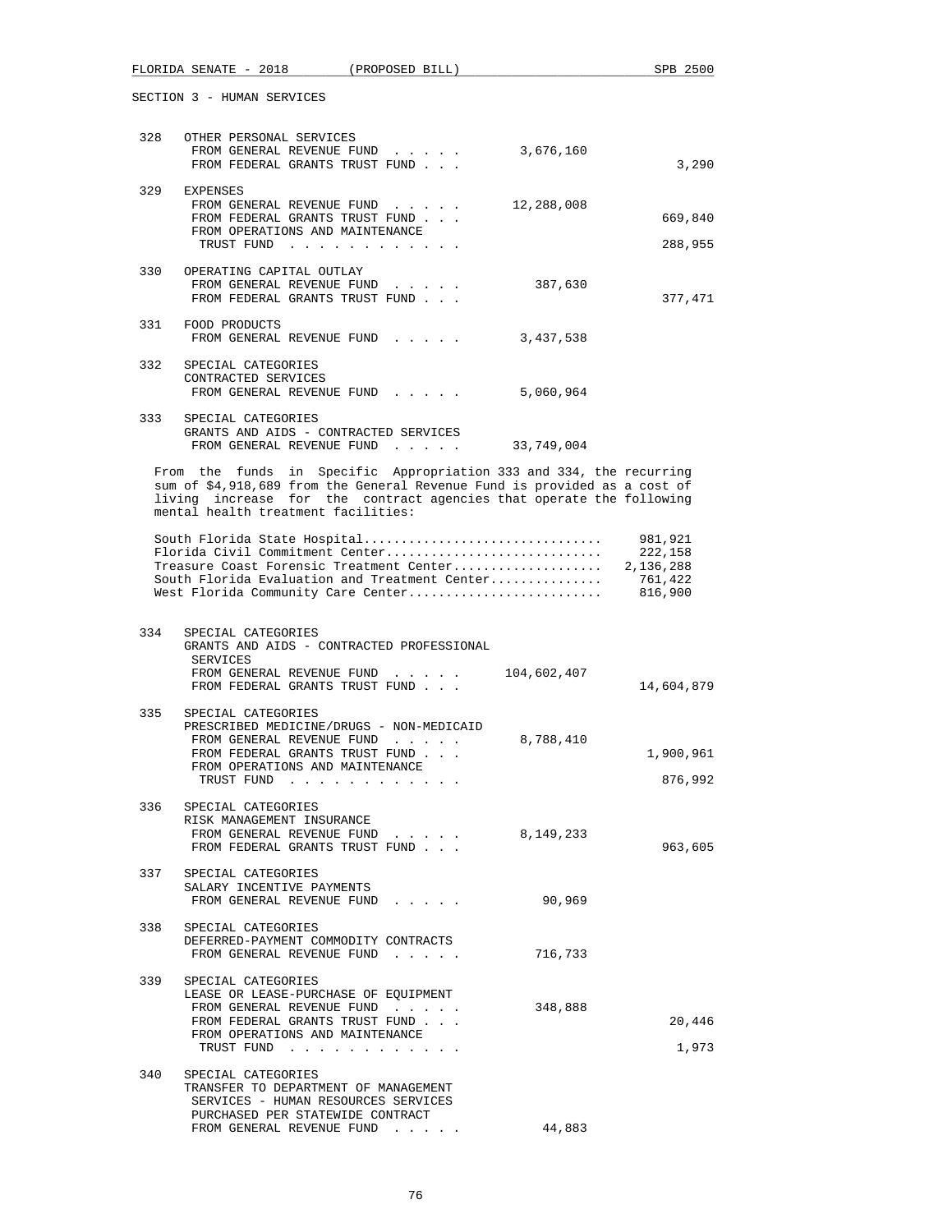| FLORIDA SENATE - 2018 (PROPOSED BILL)                                                                                                                                                              | SPB 2500                |
|----------------------------------------------------------------------------------------------------------------------------------------------------------------------------------------------------|-------------------------|
| SECTION 3 - HUMAN SERVICES                                                                                                                                                                         |                         |
| TOTAL: MENTAL HEALTH SERVICES<br>FROM GENERAL REVENUE FUND<br>283,610,938<br>FROM TRUST FUNDS                                                                                                      | 83,086,135              |
| TOTAL POSITIONS<br>3,135.50<br>TOTAL ALL FUNDS                                                                                                                                                     | 366,697,073             |
| PROGRAM: ECONOMIC SELF SUFFICIENCY PROGRAM                                                                                                                                                         |                         |
| ECONOMIC SELF SUFFICIENCY SERVICES                                                                                                                                                                 |                         |
| APPROVED SALARY RATE 165,893,406                                                                                                                                                                   |                         |
| 341<br>SALARIES AND BENEFITS<br>4,302.00<br>POSITIONS<br>96,635,405<br>FROM GENERAL REVENUE FUND<br>FROM FEDERAL GRANTS TRUST FUND<br>FROM GRANTS AND DONATIONS TRUST                              | 104,644,908             |
| FUND<br>FROM WELFARE TRANSITION TRUST FUND.                                                                                                                                                        | 4,780,938<br>7,628,762  |
| 342<br>OTHER PERSONAL SERVICES<br>FROM GENERAL REVENUE FUND 1,538,440<br>FROM FEDERAL GRANTS TRUST FUND<br>FROM WELFARE TRANSITION TRUST FUND.                                                     | 2,631,985<br>142,896    |
| 343<br>EXPENSES<br>11,507,224<br>FROM GENERAL REVENUE FUND<br>FROM FEDERAL GRANTS TRUST FUND<br>FROM WELFARE TRANSITION TRUST FUND.                                                                | 16,794,971<br>1,067,102 |
| 344<br>OPERATING CAPITAL OUTLAY<br>2,998<br>FROM GENERAL REVENUE FUND<br>FROM FEDERAL GRANTS TRUST FUND<br>FROM WELFARE TRANSITION TRUST FUND.                                                     | 25,594<br>474           |
| 345<br>SPECIAL CATEGORIES<br>GRANTS AND AIDS - CHALLENGE GRANTS<br>FROM GRANTS AND DONATIONS TRUST<br>FUND $\cdots$                                                                                | 4,107,206               |
| 346<br>SPECIAL CATEGORIES<br>GRANTS AND AIDS - FEDERAL EMERGENCY<br>SHELTER GRANT PROGRAM<br>FROM FEDERAL GRANTS TRUST FUND<br>FROM WELFARE TRANSITION TRUST FUND.                                 | 6,114,133<br>852,507    |
| 347<br>SPECIAL CATEGORIES<br>GRANTS AND AIDS - HOMELESS HOUSING<br>ASSISTANCE GRANTS<br>FROM GENERAL REVENUE FUND<br>3,350,000                                                                     |                         |
| From the funds in Specific Appropriation 347, the recurring sum of<br>\$3,000,000 from the General Revenue Fund is provided to the local<br>homeless coalition lead agencies throughout the state. |                         |
| From the funds in Specific Appropriation 347, the following projects<br>are funded from nonrecurring general revenue funds:                                                                        |                         |
| Transition House Homeless Veterans Program (Senate                                                                                                                                                 |                         |
| National Veterans Homeless Support Housing Assistance                                                                                                                                              | 200,000<br>150,000      |
| 348<br>SPECIAL CATEGORIES                                                                                                                                                                          |                         |
| CONTRACTED SERVICES<br>FROM GENERAL REVENUE FUND<br>14,313,436<br>FROM FEDERAL GRANTS TRUST FUND                                                                                                   | 20,411,507              |
| FROM GRANTS AND DONATIONS TRUST<br>FROM WELFARE TRANSITION TRUST FUND.                                                                                                                             | 500,000<br>595,294      |
| 349<br>SPECIAL CATEGORIES                                                                                                                                                                          |                         |
| GRANTS AND AIDS - CONTRACTED SERVICES<br>576,801<br>FROM GENERAL REVENUE FUND<br>and the company of the company<br>FROM FEDERAL GRANTS TRUST FUND                                                  | 18,715,893              |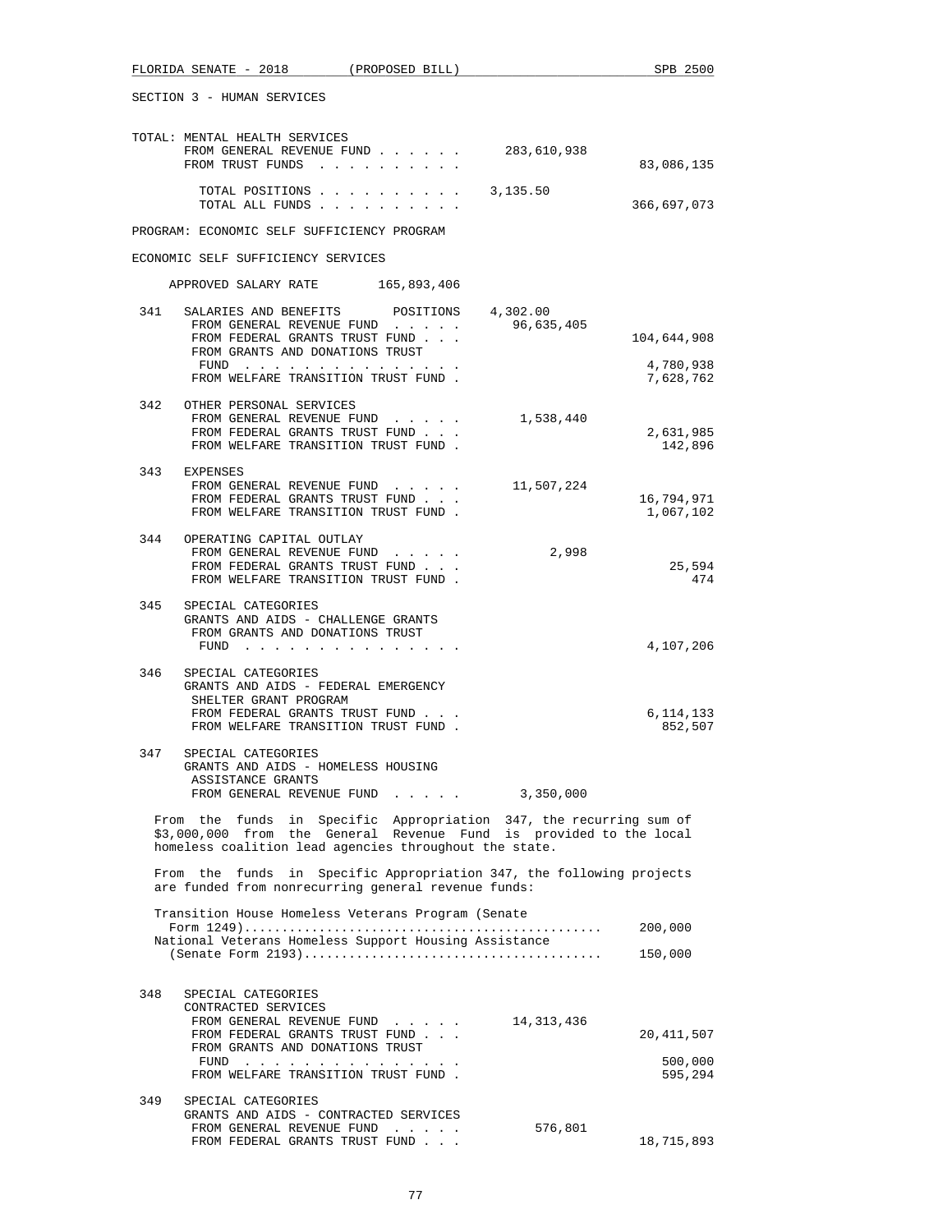|     | FLORIDA SENATE - 2018                                                                                                                                                                                                                                    | (PROPOSED BILL) |             | SPB 2500             |
|-----|----------------------------------------------------------------------------------------------------------------------------------------------------------------------------------------------------------------------------------------------------------|-----------------|-------------|----------------------|
|     | SECTION 3 - HUMAN SERVICES                                                                                                                                                                                                                               |                 |             |                      |
|     | FROM WELFARE TRANSITION TRUST FUND.                                                                                                                                                                                                                      |                 |             | 166,494              |
|     | 350 SPECIAL CATEGORIES<br>GRANTS AND AIDS - LOCAL SERVICES PROGRAM<br>FROM FEDERAL GRANTS TRUST FUND                                                                                                                                                     |                 |             | 64,742,633           |
| 351 | SPECIAL CATEGORIES<br>PUBLIC ASSISTANCE FRAUD CONTRACT<br>FROM FEDERAL GRANTS TRUST FUND<br>FROM WELFARE TRANSITION TRUST FUND.                                                                                                                          |                 |             | 3,406,033<br>689,593 |
|     | 352 SPECIAL CATEGORIES<br>RISK MANAGEMENT INSURANCE<br>FROM GENERAL REVENUE FUND $\ldots$ 1, 381, 199<br>FROM FEDERAL GRANTS TRUST FUND<br>FROM WELFARE TRANSITION TRUST FUND.                                                                           |                 |             | 1,062,178<br>76,129  |
| 353 | SPECIAL CATEGORIES<br>SERVICES TO REPATRIATED AMERICANS<br>FROM FEDERAL GRANTS TRUST FUND                                                                                                                                                                |                 |             | 40,380               |
|     | 354 SPECIAL CATEGORIES<br>DEFERRED-PAYMENT COMMODITY CONTRACTS<br>FROM GENERAL REVENUE FUND<br>FROM FEDERAL GRANTS TRUST FUND<br>FROM WELFARE TRANSITION TRUST FUND.                                                                                     |                 | 5,935       | 8,322<br>545         |
| 355 | SPECIAL CATEGORIES<br>LEASE OR LEASE-PURCHASE OF EQUIPMENT<br>FROM GENERAL REVENUE FUND<br>FROM FEDERAL GRANTS TRUST FUND<br>FROM WELFARE TRANSITION TRUST FUND.                                                                                         |                 | 331,068     | 611,231<br>30,585    |
| 356 | SPECIAL CATEGORIES<br>TRANSFER TO DEPARTMENT OF MANAGEMENT<br>SERVICES - HUMAN RESOURCES SERVICES<br>PURCHASED PER STATEWIDE CONTRACT<br>FROM GENERAL REVENUE FUND<br>FROM FEDERAL GRANTS TRUST FUND<br>FROM GRANTS AND DONATIONS TRUST<br>FUND $\cdots$ |                 | 716         | 26,009<br>28,029     |
| 357 | FROM WELFARE TRANSITION TRUST FUND.<br>FINANCIAL ASSISTANCE PAYMENTS<br>CASH ASSISTANCE<br>FROM GENERAL REVENUE FUND<br>FROM WELFARE TRANSITION TRUST FUND.                                                                                              |                 | 115,651,642 | 625<br>28,480,741    |
| 358 | FINANCIAL ASSISTANCE PAYMENTS<br>NONRELATIVE CARE GIVER<br>FROM GENERAL REVENUE FUND 9,176,510                                                                                                                                                           |                 |             |                      |
| 359 | FINANCIAL ASSISTANCE PAYMENTS<br>OPTIONAL STATE SUPPLEMENTATION PROGRAM<br>FROM GENERAL REVENUE FUND                                                                                                                                                     |                 | 5,918,700   |                      |
| 360 | FINANCIAL ASSISTANCE PAYMENTS<br>PERSONAL CARE ALLOWANCE<br>FROM GENERAL REVENUE FUND<br>FROM FEDERAL GRANTS TRUST FUND                                                                                                                                  |                 | 4,555,139   | 28,017               |
| 361 | FINANCIAL ASSISTANCE PAYMENTS<br>REFUGEE/ENTRANT ASSISTANCE<br>FROM FEDERAL GRANTS TRUST FUND                                                                                                                                                            |                 |             | 29,607,836           |
|     | TOTAL: ECONOMIC SELF SUFFICIENCY SERVICES<br>FROM GENERAL REVENUE FUND<br>FROM TRUST FUNDS                                                                                                                                                               |                 | 264,945,213 | 318,019,550          |
|     | TOTAL POSITIONS<br>TOTAL ALL FUNDS                                                                                                                                                                                                                       |                 | 4,302.00    | 582,964,763          |
|     | PROGRAM: COMMUNITY SERVICES                                                                                                                                                                                                                              |                 |             |                      |
|     | COMMUNITY SUBSTANCE ABUSE AND MENTAL HEALTH                                                                                                                                                                                                              |                 |             |                      |

APPROVED SALARY RATE 5,533,630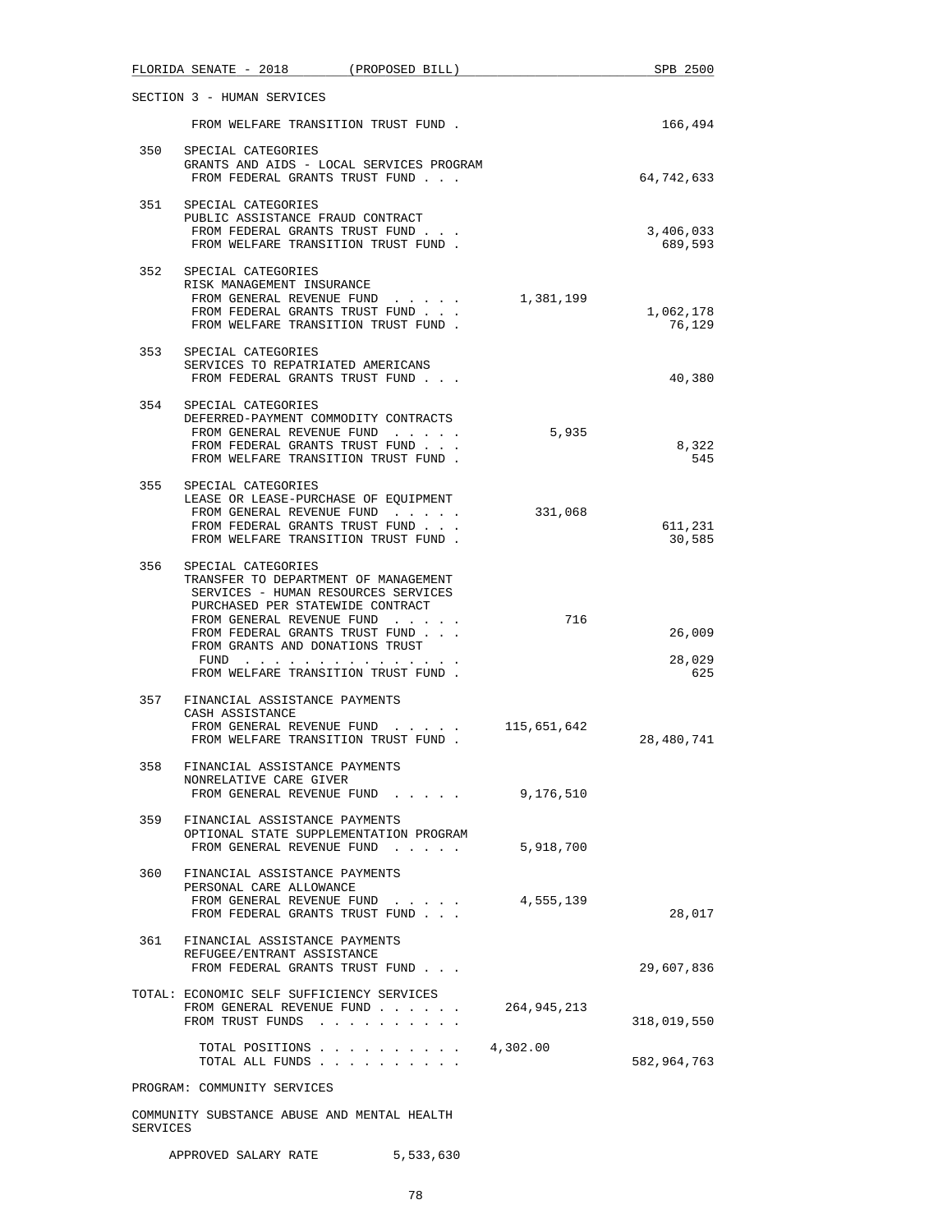| 362 | SALARIES AND BENEFITS POSITIONS 95.00<br>FROM GENERAL REVENUE FUND 4,017,930<br>FROM ADMINISTRATIVE TRUST FUND<br>FROM ALCOHOL, DRUG ABUSE AND                                                                                                                                                                                                     |            | 30                                    |
|-----|----------------------------------------------------------------------------------------------------------------------------------------------------------------------------------------------------------------------------------------------------------------------------------------------------------------------------------------------------|------------|---------------------------------------|
|     | MENTAL HEALTH TRUST FUND<br>FROM FEDERAL GRANTS TRUST FUND                                                                                                                                                                                                                                                                                         |            | 3, 212, 411<br>59,603                 |
|     | 363 OTHER PERSONAL SERVICES<br>FROM GENERAL REVENUE FUND<br>FROM ALCOHOL, DRUG ABUSE AND<br>MENTAL HEALTH TRUST FUND<br>FROM FEDERAL GRANTS TRUST FUND<br>FROM OPERATIONS AND MAINTENANCE<br>TRUST FUND                                                                                                                                            | 762,578    | 654,087<br>1,050,948<br>260,465       |
|     | 364 EXPENSES<br>FROM GENERAL REVENUE FUND<br>FROM ALCOHOL, DRUG ABUSE AND<br>MENTAL HEALTH TRUST FUND<br>FROM FEDERAL GRANTS TRUST FUND<br>FROM WELFARE TRANSITION TRUST FUND.<br>FROM OPERATIONS AND MAINTENANCE<br>TRUST FUND<br>the contract of the contract of the contract of the contract of the contract of the contract of the contract of | 847,296    | 605,084<br>214,494<br>3,723<br>80,830 |
| 365 | SPECIAL CATEGORIES<br>GRANTS AND AIDS - PUBLIC SAFETY, MENTAL<br>HEALTH, AND SUBSTANCE ABUSE LOCAL MATCHING<br>GRANT PROGRAM<br>FROM GENERAL REVENUE FUND                                                                                                                                                                                          | 9,000,000  |                                       |
| 366 | SPECIAL CATEGORIES<br>CHILDREN'S ACTION TEAMS FOR MENTAL HEALTH<br>AND SUBSTANCE ABUSE SERVICES<br>FROM GENERAL REVENUE FUND                                                                                                                                                                                                                       | 21,000,000 |                                       |

 Funds provided in Specific Appropriation 366 shall be used by the Department of Children and Families to contract with the following providers for the operation of Community Action Treatment (CAT) teams that provide community-based services to children ages 11 to 21 with a mental health or co-occurring substance abuse diagnosis with any accompanying characteristics such as being at-risk for out-of-home placement as demonstrated by repeated failures at less intensive levels of care; having two or more hospitalizations or repeated failures; involvement with the Department of Juvenile Justice or multiple episodes involving law enforcement; or poor academic performance or suspensions. Children younger than 11 may be candidates if they display two or more of the aforementioned characteristics.

 From the funds in Specific Appropriation 366, the following recurring base appropriation projects are funded from general revenue funds:

| SalusCare (Lee Mental Health) - Lee                    | 750,000 |
|--------------------------------------------------------|---------|
| Manatee Glens - Sarasota, Desoto                       | 750,000 |
|                                                        | 750,000 |
| Life Management Center - Bay                           | 750,000 |
| David Lawrence Center - Collier                        | 750,000 |
| Child Guidance Center - Duval                          | 750,000 |
| Institute for Child and Family Health - Miami-Dade     | 750,000 |
| Mental Health Care - Hillsborough                      | 750,000 |
| Personal Enrichment Mental Health Services - Pinellas  | 750,000 |
| Peace River Center - Polk, Highlands, Hardee           | 750,000 |
|                                                        | 750,000 |
| Lifestream Behavioral Center - Sumter and Lake         | 750,000 |
| Lakeside Behavioral Healthcare - Orange                | 750,000 |
| Citrus Health Network - Miami-Dade                     | 750,000 |
|                                                        | 750,000 |
| Lakeview Center - Escambia                             | 750,000 |
|                                                        | 750,000 |
| Baycare Behavioral Health - Pasco                      | 750,000 |
| Meridian Behavioral Health - Alachua, Columbia, Dixie, |         |
| Hamilton, Lafayette, and Suwannee                      | 750,000 |
|                                                        | 750,000 |
|                                                        | 750,000 |
|                                                        | 750,000 |
| Clay Behavioral Health - Putnam, Clay                  | 750,000 |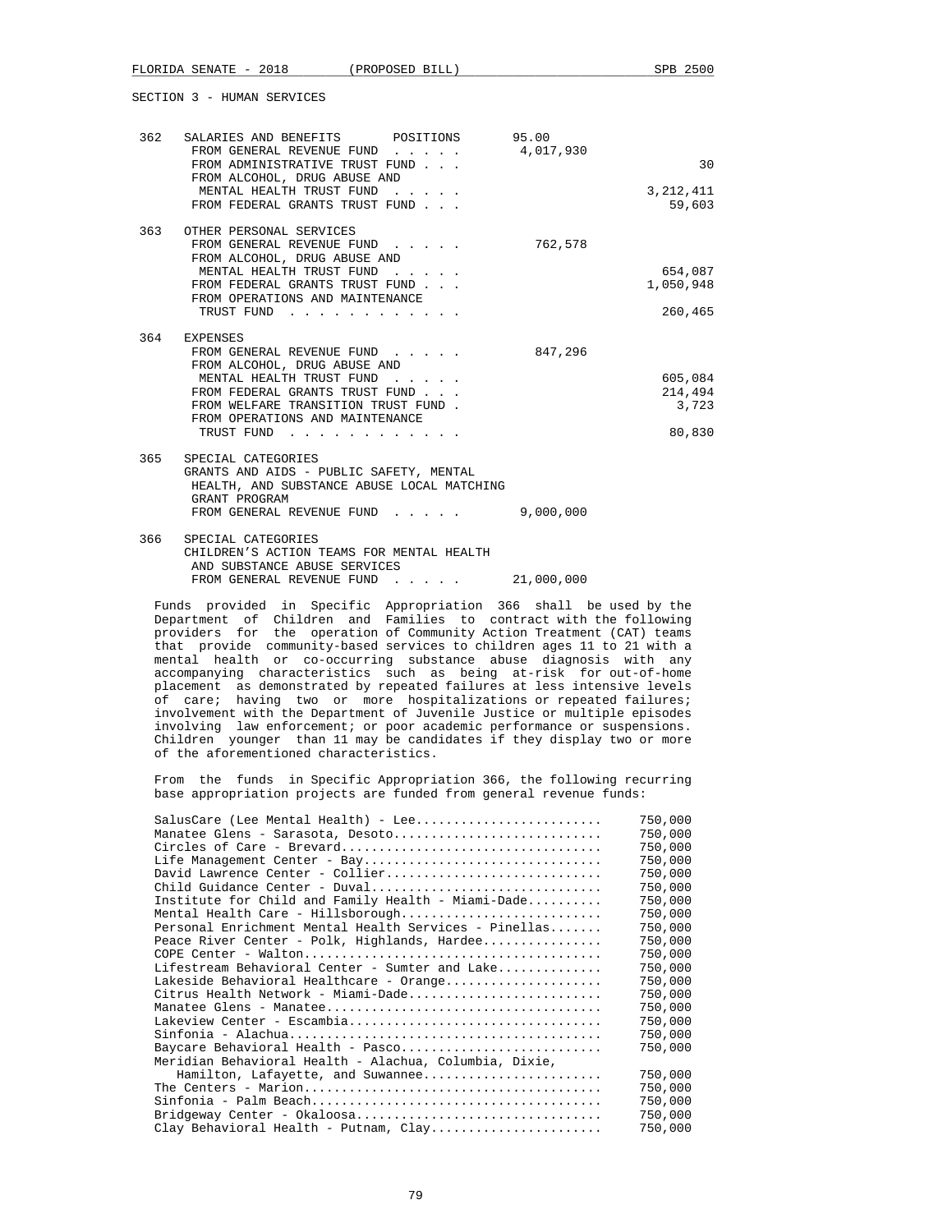From the remaining \$1,500,000 of recurring general revenue funds in Specific Appropriation 366, the Department of Children and Families is directed to competitively procure services for two Community Action Treatment Teams, one to serve Broward County and one to serve the Treasure Coast region.

 From the funds in Specific Appropriation 366, the following projects are funded from nonrecurring general revenue funds:

|  | Halifax Health - Volusia and Flagler (Senate Form $1463) \ldots$ . |  |  | 750,000 |
|--|--------------------------------------------------------------------|--|--|---------|
|  | Apalachee Center - Leon, Gadsden, Wakulla (Senate Form 1818)       |  |  | 750,000 |
|  | Charlotte Behavioral Healthcare-Charlotte (Senate Form 1159)       |  |  | 750,000 |

| 367 | SPECIAL CATEGORIES<br>GRANTS AND AIDS - COMMUNITY MENTAL HEALTH<br>SERVICES |            |
|-----|-----------------------------------------------------------------------------|------------|
|     | FROM GENERAL REVENUE FUND $\qquad 211,771,232$                              |            |
|     | FROM ALCOHOL, DRUG ABUSE AND                                                |            |
|     | MENTAL HEALTH TRUST FUND                                                    | 30,978,403 |
|     | FROM FEDERAL GRANTS TRUST FUND                                              | 26,670,373 |
|     | FROM WELFARE TRANSITION TRUST FUND.                                         | 6,948,619  |
|     | FROM OPERATIONS AND MAINTENANCE                                             |            |

 From the funds in Specific Appropriation 367, the following recurring base appropriations projects are funded with general revenue funds:

TRUST FUND . . . . . . . . . . . . 445,370

|                                                           | 455,000   |
|-----------------------------------------------------------|-----------|
| Apalachee Center - Forensic treatment services            | 1,401,600 |
| Henderson Behavioral Health - Forensic treatment services | 1,401,600 |
| Mental Health Care - Forensic treatment services          | 700,800   |
| Apalachee Center - Civil treatment services               | 1,593,853 |
| Lifestream Behavioral Center - Civil treatment services   | 1,622,235 |
| New Horizons of the Treasure Coast - Civil treatment      |           |
|                                                           | 1,393,482 |

 From the funds in Specific Appropriation 367, the following project is funded from nonrecurring general revenue funds:

Apalachee Center - Forensic services (Senate Form 1802).... 500,000

 From the funds in Specific Appropriation 367, the nonrecurring sum of \$1,000,000 from the General Revenue Fund is provided for supported employment services for individuals with mental health disorders.

| 368 | SPECIAL CATEGORIES<br>GRANTS AND AIDS - BAKER ACT SERVICES<br>FROM GENERAL REVENUE FUND | 72,738,856  |             |
|-----|-----------------------------------------------------------------------------------------|-------------|-------------|
| 369 | SPECIAL CATEGORIES                                                                      |             |             |
|     | GRANTS AND AIDS - COMMUNITY SUBSTANCE                                                   |             |             |
|     | ABUSE SERVICES                                                                          |             |             |
|     | FROM GENERAL REVENUE FUND                                                               | 101,478,878 |             |
|     | FROM ALCOHOL, DRUG ABUSE AND                                                            |             |             |
|     | MENTAL HEALTH TRUST FUND                                                                |             | 111,208,133 |
|     | FROM FEDERAL GRANTS TRUST FUND                                                          |             | 834,577     |
|     | FROM WELFARE TRANSITION TRUST FUND.                                                     |             | 5,850,004   |
|     | FROM OPERATIONS AND MAINTENANCE                                                         |             |             |
|     | TRUST FUND                                                                              |             | 1,992,695   |

 From the funds in Specific Appropriation 369, the recurring sum of \$10,000,000 from the General Revenue Fund shall continue to be provided for the expansion of substance abuse services for pregnant women, mothers, and their affected families. These services shall include the expansion of residential treatment, outpatient treatment with housing support, outreach, detoxification, child care and post-partum case management supporting both the mother and child consistent with recommendations from the Statewide Task Force on Prescription Drug Abuse and Newborns. Priority for services shall be given to counties with the greatest need and available treatment capacity.

 From the funds in Specific Appropriation 369, the recurring sums of \$9,960,000 from the General Revenue Fund and \$2,100,000 from the Federal Grants Trust Fund are provided to implement the Family Intensive Treatment (FIT) team model that is designed to provide intensive team-based, family-focused, comprehensive services to families in the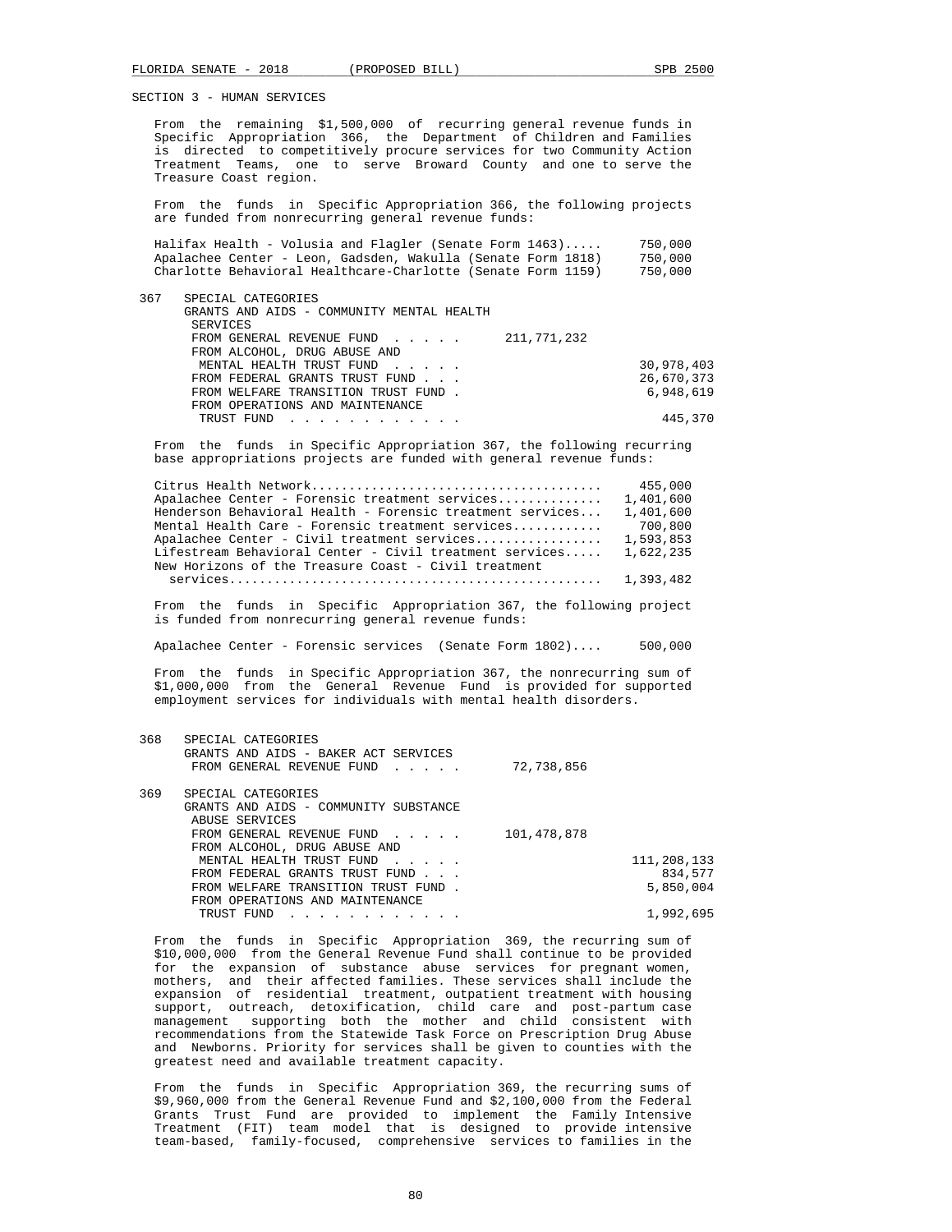child welfare system with parental substance abuse. Treatment shall be available and provided in accordance with the indicated level of care required and providers shall meet program specifications. Funds shall be targeted to select communities with high rates of child abuse cases.

 From the funds in Specific Appropriation 369, the sum of \$840,000 from the General Revenue Fund is provided to Centerstone of Florida (recurring base appropriations project) for the operation of a Family Intensive Treatment (FIT) team.

 From the funds in Specific Appropriation 369, the following recurring base appropriations projects are funded with general revenue funds:

 St. Johns County Sheriff's Office - Detox program........... 1,300,000 Here's Help................................................. 200,000 Drug Abuse Comprehensive Coordinating Office (DACCO)........

 370 SPECIAL CATEGORIES GRANTS AND AIDS - CENTRAL RECEIVING FACILITIES FROM GENERAL REVENUE FUND . . . . . 19,878,768

 Funds in Specific Appropriation 370 from recurring general revenue funds are provided to fund centralized receiving facilities to serve individuals needing evaluation, stabilization or crisis services pursuant to sections 394.463 or 397.67, Florida Statutes.

| SPECIAL CATEGORIES                                                                                                                                                                                                                           |           |           |
|----------------------------------------------------------------------------------------------------------------------------------------------------------------------------------------------------------------------------------------------|-----------|-----------|
| CONTRACTED SERVICES                                                                                                                                                                                                                          |           |           |
| FROM GENERAL REVENUE FUND                                                                                                                                                                                                                    | 4,872,547 |           |
| FROM ALCOHOL, DRUG ABUSE AND                                                                                                                                                                                                                 |           |           |
| MENTAL HEALTH TRUST FUND                                                                                                                                                                                                                     |           | 1,166,222 |
| FROM FEDERAL GRANTS TRUST FUND                                                                                                                                                                                                               |           | 1,049,511 |
| FROM OPERATIONS AND MAINTENANCE                                                                                                                                                                                                              |           |           |
| TRUST FUND<br>the second contract of the second contract of the second contract of the second contract of the second contract of the second contract of the second contract of the second contract of the second contract of the second cont |           | 37.599    |
|                                                                                                                                                                                                                                              |           |           |

 From the funds in Specific Appropriation 371, the recurring sum of \$1,500,000 and the nonrecurring sum of \$100,000 from the General Revenue Fund are provided to the Department of Children and Families to contract with a nonprofit organization for the distribution and associated medical costs of naltrexone extended-release injectable medication to treat alcohol and opioid dependency (Senate Form 2472).

| 372 | SPECIAL CATEGORIES                                                                                                          |           |           |
|-----|-----------------------------------------------------------------------------------------------------------------------------|-----------|-----------|
|     | GRANTS AND AIDS - CONTRACTED SERVICES                                                                                       |           |           |
|     | FROM GENERAL REVENUE FUND                                                                                                   | 8,183,646 |           |
|     | FROM ALCOHOL, DRUG ABUSE AND                                                                                                |           |           |
|     | MENTAL HEALTH TRUST FUND                                                                                                    |           | 452,312   |
|     | FROM FEDERAL GRANTS TRUST FUND                                                                                              |           | 5,242,579 |
|     | From the funds in Specific Appropriation 372, the following projects<br>are funded with nonrecurring general revenue funds: |           |           |
|     |                                                                                                                             |           | 100,000   |
|     | Centerstone of Florida - Psychiatric Residency Expansion<br>$(Constr \to Form 1102)$                                        |           | ENN NNN   |

|                                                              | 500,000 |
|--------------------------------------------------------------|---------|
| Specialized Treatment, Education and Prevention (STEPS)      |         |
| Women's Residential Treatment (Senate Form 2040)             | 150,000 |
| Clay Behavioral Health - Crisis Prevention Team (Senate      |         |
|                                                              | 800,000 |
| Jewish Family and Children Services (JFCS) of the Suncoast - |         |
| Children's Crisis Team (Senate Form 1001)                    | 100,000 |
| Johns Hopkins All Children's Hospital - Management of        |         |
| Perinatal and Postpartum Depression (Senate Form 2215)       | 250,000 |
| South Florida Behavioral Network - Involuntary Outpatient    |         |
| Services (Senate Form 1037)                                  | 300,000 |
| Memorial Healthcare - Medication Assisted Treatment          |         |
| Program (Senate Form 1327)                                   | 250,000 |
| Baycare Behavioral Health - Veterans Intervention Program    |         |
|                                                              | 385,000 |
| St. Vincent's Healthcare - Saving Lives Project (Senate      |         |
|                                                              | 624,105 |
| DACCO Zero Exposure Newborn Program (Senate Form 2121)       | 250,000 |
| Camillus House - Institute of Social and Personal Adjustment |         |
| $(ISBN)$ Program (Senate Form $2057)$                        | 250,000 |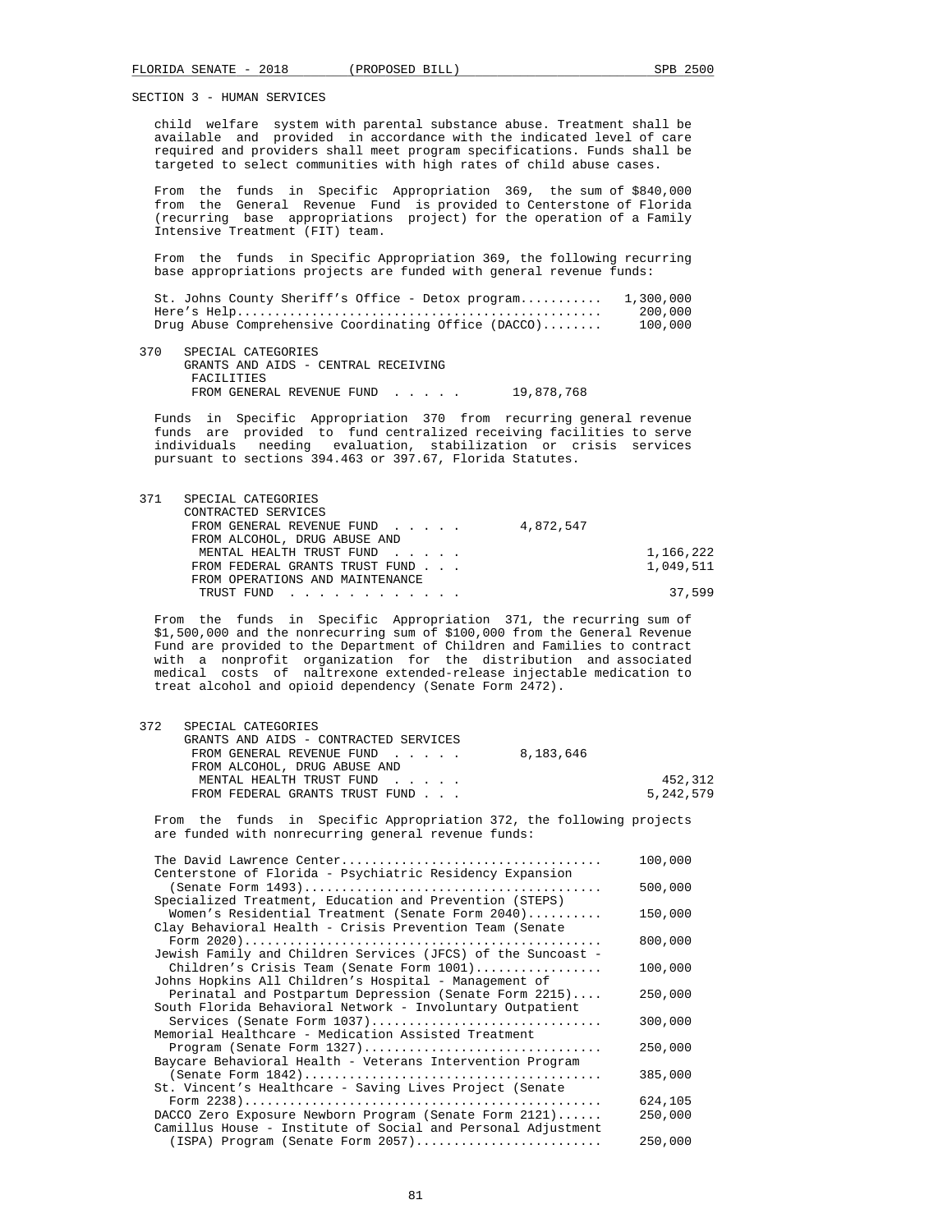|     | Lifestream Behavioral Center - Indigent Baker Act Inpatient<br>Services (Senate Form 2044)<br>Personal Enrichment through Mental Health Services - Crisis<br>Stabilization Unit Services (Senate Form 1758)<br>Gulfcoast Veterans Integrated Behavioral Healthcare (Senate<br>The Renaissance Manor - Assisted Living Services for Mental<br>Health Clients (Senate Form 1108)<br>SalusCare Wrap-Around Services in Response to the Opioid<br>Meridian Health Primary Care Clinic (Senate Form 1931) |           | 1,123,634<br>500,000<br>100,000<br>600,000<br>504,529<br>500,000 |
|-----|------------------------------------------------------------------------------------------------------------------------------------------------------------------------------------------------------------------------------------------------------------------------------------------------------------------------------------------------------------------------------------------------------------------------------------------------------------------------------------------------------|-----------|------------------------------------------------------------------|
| 373 | SPECIAL CATEGORIES<br>GRANTS AND AIDS - PURCHASE OF THERAPEUTIC<br>SERVICES FOR CHILDREN<br>FROM GENERAL REVENUE FUND 8,911,958                                                                                                                                                                                                                                                                                                                                                                      |           |                                                                  |
| 374 | SPECIAL CATEGORIES<br>GRANTS AND AIDS - INDIGENT PSYCHIATRIC<br>MEDICATION PROGRAM<br>FROM GENERAL REVENUE FUND                                                                                                                                                                                                                                                                                                                                                                                      | 6,780,276 |                                                                  |
| 375 | SPECIAL CATEGORIES<br>GRANTS AND AIDS - PURCHASED RESIDENTIAL<br>TREATMENT SERVICES FOR EMOTIONALLY<br>DISTURBED CHILDREN AND YOUTH<br>FROM GENERAL REVENUE FUND                                                                                                                                                                                                                                                                                                                                     | 2,201,779 |                                                                  |
| 376 | SPECIAL CATEGORIES<br>RISK MANAGEMENT INSURANCE<br>FROM GENERAL REVENUE FUND                                                                                                                                                                                                                                                                                                                                                                                                                         | 219,875   |                                                                  |
| 377 | SPECIAL CATEGORIES<br>DEFERRED-PAYMENT COMMODITY CONTRACTS<br>FROM ALCOHOL, DRUG ABUSE AND<br>MENTAL HEALTH TRUST FUND                                                                                                                                                                                                                                                                                                                                                                               |           | 1,129                                                            |
| 378 | SPECIAL CATEGORIES<br>LEASE OR LEASE-PURCHASE OF EQUIPMENT<br>FROM GENERAL REVENUE FUND<br>FROM ALCOHOL, DRUG ABUSE AND<br>MENTAL HEALTH TRUST FUND<br>FROM FEDERAL GRANTS TRUST FUND<br>FROM OPERATIONS AND MAINTENANCE<br>TRUST FUND                                                                                                                                                                                                                                                               | 36,481    | 24,912<br>209<br>4,632                                           |
| 379 | SPECIAL CATEGORIES<br>CONTRACTED SERVICES - SUBSTANCE ABUSE AND<br>MENTAL HEALTH ADMINISTRATION<br>FROM GENERAL REVENUE FUND<br>FROM ALCOHOL, DRUG ABUSE AND<br>MENTAL HEALTH TRUST FUND<br>FROM FEDERAL GRANTS TRUST FUND<br>FROM WELFARE TRANSITION TRUST FUND.                                                                                                                                                                                                                                    |           | 318,002<br>701,418<br>731,355                                    |
|     | Specific Appropriation 379 are provided for the<br>Funds in<br>administration costs of the seven regional managing entities that<br>deliver behavioral health care through local network providers.                                                                                                                                                                                                                                                                                                  |           |                                                                  |
| 380 | SPECIAL CATEGORIES<br>TRANSFER TO DEPARTMENT OF MANAGEMENT<br>SERVICES - HUMAN RESOURCES SERVICES<br>PURCHASED PER STATEWIDE CONTRACT<br>FROM GENERAL REVENUE FUND<br>FROM ALCOHOL, DRUG ABUSE AND<br>MENTAL HEALTH TRUST FUND<br>FROM FEDERAL GRANTS TRUST FUND<br>FROM OPERATIONS AND MAINTENANCE<br>TRUST FUND                                                                                                                                                                                    | 4,530     | 208<br>1,453<br>586                                              |
|     | 380A GRANTS AND AIDS TO LOCAL GOVERNMENTS AND<br>NONSTATE ENTITIES - FIXED CAPITAL OUTLAY<br>LAKELAND REGIONAL MEDICAL CENTER -<br>FREESTANDING BEHAVIORAL HEALTH HOSPITAL<br>AND OUTPATIENT CENTER<br>FROM GENERAL REVENUE FUND                                                                                                                                                                                                                                                                     | 2,000,000 |                                                                  |

Funds in Specific Appropriation 380A in nonrecurring general revenue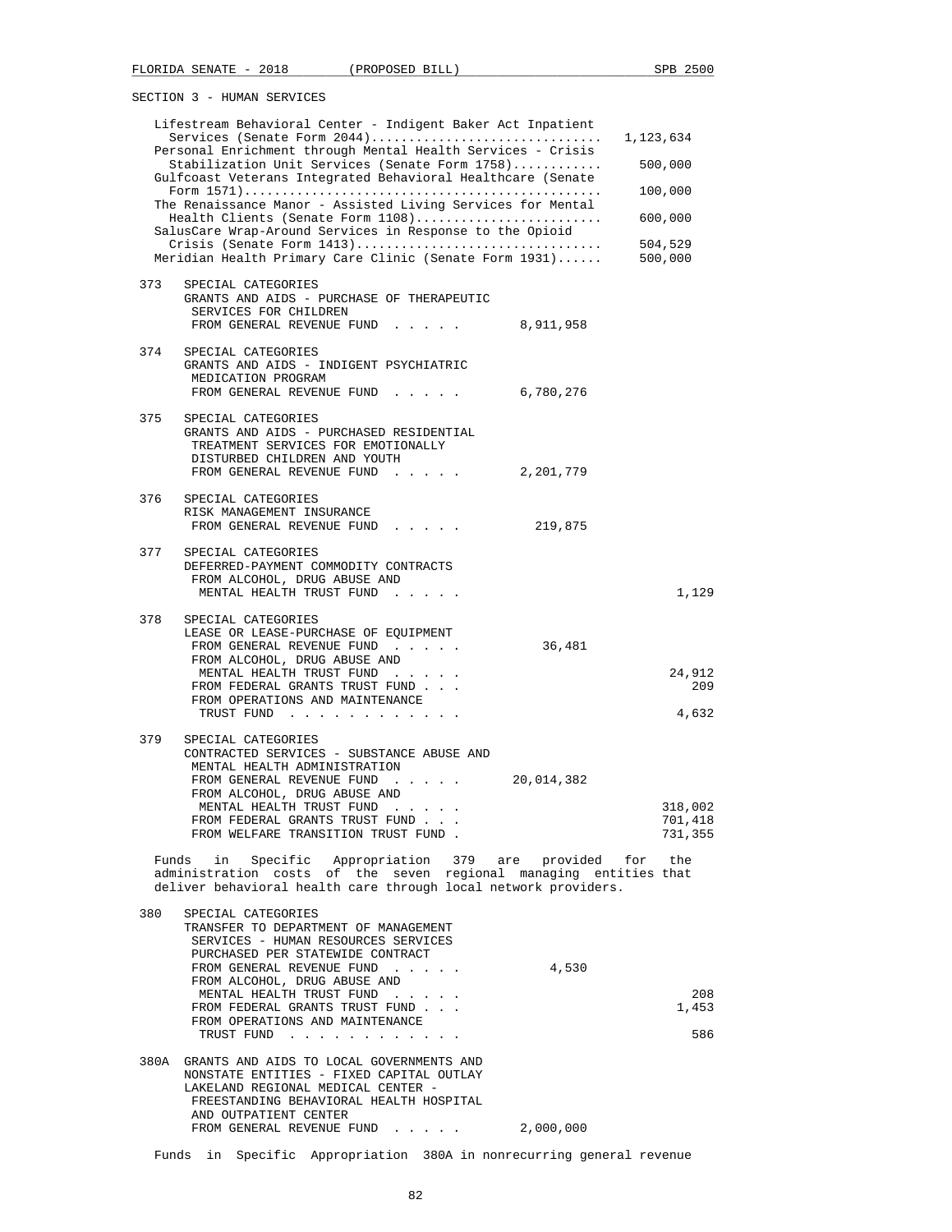funds are provided to support the construction of a free-standing Behavioral Health Hospital and Outpatient Center on the campus of Lakeland Regional Medical Center (Senate Form 1269).

 TOTAL: COMMUNITY SUBSTANCE ABUSE AND MENTAL HEALTH SERVICES FROM GENERAL REVENUE FUND . . . . . . 494,721,012 FROM TRUST FUNDS . . . . . . . . . . 200,801,976 TOTAL POSITIONS . . . . . . . . . . 95.00 TOTAL ALL FUNDS . . . . . . . . . . 695,522,988 TOTAL: CHILDREN AND FAMILIES, DEPARTMENT OF FROM GENERAL REVENUE FUND . . . . . . 1,752,083,901 FROM TRUST FUNDS . . . . . . . . . . . . . . . . . 1,384,242,866 TOTAL POSITIONS . . . . . . . . . . 11,971.75 TOTAL ALL FUNDS . . . . . . . . . . 3,136,326,767 TOTAL APPROVED SALARY RATE . . . . 497,783,368

ELDER AFFAIRS, DEPARTMENT OF

PROGRAM: SERVICES TO ELDERS PROGRAM

## COMPREHENSIVE ELIGIBILITY SERVICES

APPROVED SALARY RATE 9,746,163

| 8,115,418 |         | 381 SALARIES AND BENEFITS POSITIONS 247.50<br>FROM GENERAL REVENUE FUND 6,024,818<br>FROM OPERATIONS AND MAINTENANCE<br>TRUST FUND                                                                                                                             |     |
|-----------|---------|----------------------------------------------------------------------------------------------------------------------------------------------------------------------------------------------------------------------------------------------------------------|-----|
| 694,664   |         | 382 OTHER PERSONAL SERVICES<br>FROM GENERAL REVENUE FUND 471,862<br>FROM OPERATIONS AND MAINTENANCE<br>TRUST FUND                                                                                                                                              |     |
| 1,133,099 | 851,496 | 383 EXPENSES<br>FROM GENERAL REVENUE FUND<br>FROM OPERATIONS AND MAINTENANCE<br>TRUST FUND                                                                                                                                                                     |     |
| 24,698    | 17,885  | 384 OPERATING CAPITAL OUTLAY<br>FROM GENERAL REVENUE FUND<br>FROM OPERATIONS AND MAINTENANCE<br>TRUST FUND                                                                                                                                                     |     |
| 121,072   | 89,464  | SPECIAL CATEGORIES<br>CONTRACTED SERVICES<br>FROM GENERAL REVENUE FUND<br>FROM OPERATIONS AND MAINTENANCE<br>TRUST FUND                                                                                                                                        | 385 |
| 72,578    | 93,032  | 386 SPECIAL CATEGORIES<br>RISK MANAGEMENT INSURANCE<br>FROM GENERAL REVENUE FUND<br>FROM OPERATIONS AND MAINTENANCE<br>TRUST FUND                                                                                                                              |     |
| 82,713    | 60,498  | 387 SPECIAL CATEGORIES<br>LEASE OR LEASE-PURCHASE OF EQUIPMENT<br>FROM GENERAL REVENUE FUND<br>FROM OPERATIONS AND MAINTENANCE<br>TRUST FUND                                                                                                                   |     |
| 49,424    | 36,228  | SPECIAL CATEGORIES<br>TRANSFER TO DEPARTMENT OF MANAGEMENT<br>SERVICES - HUMAN RESOURCES SERVICES<br>PURCHASED PER STATEWIDE CONTRACT<br>FROM GENERAL REVENUE FUND<br>FROM OPERATIONS AND MAINTENANCE<br>TRUST FUND<br>and the contract of the contract of the | 388 |
|           |         |                                                                                                                                                                                                                                                                |     |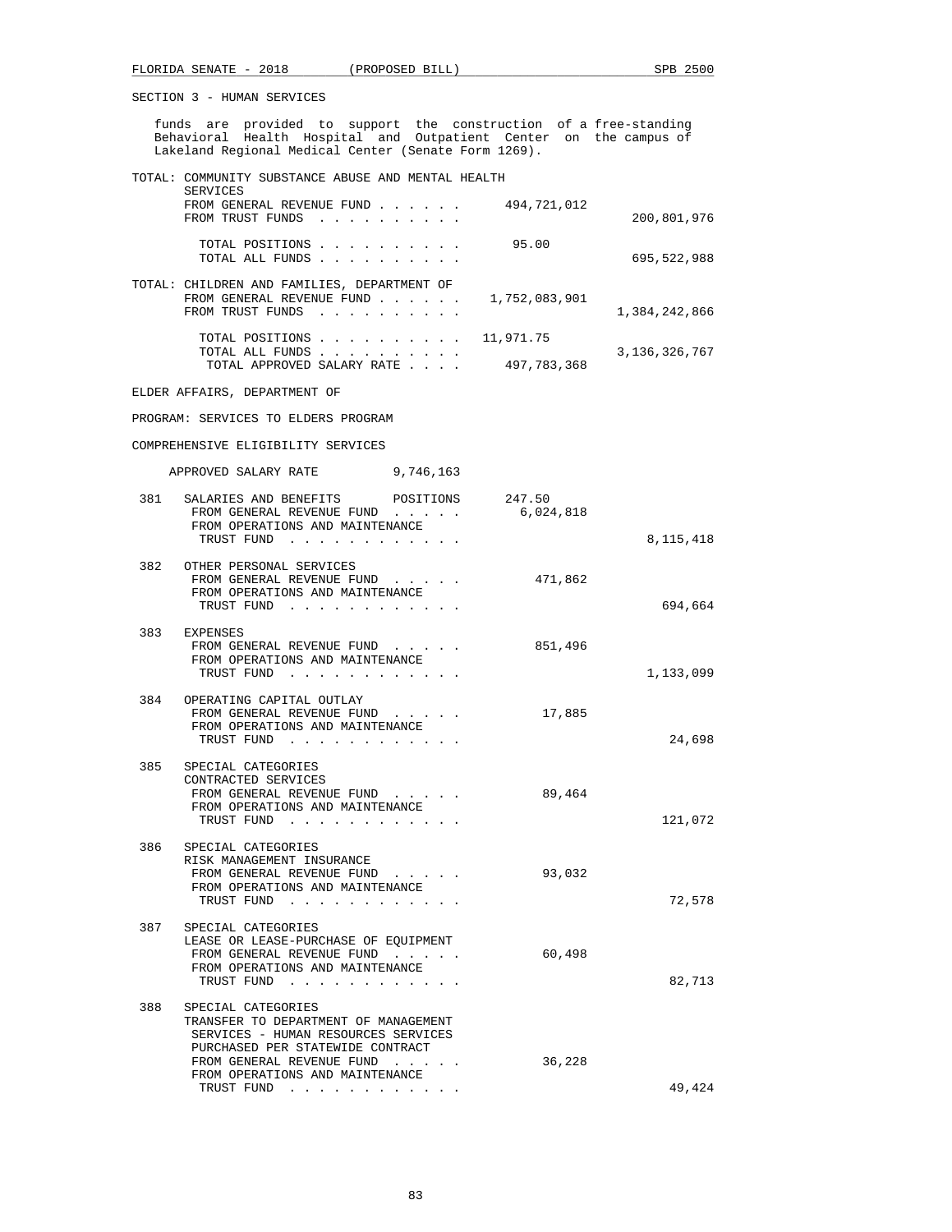|     | SECTION 3 - HUMAN SERVICES                                                                                                                                                                                                                                                                                                                                                                                                                                                                                                                |           |                    |
|-----|-------------------------------------------------------------------------------------------------------------------------------------------------------------------------------------------------------------------------------------------------------------------------------------------------------------------------------------------------------------------------------------------------------------------------------------------------------------------------------------------------------------------------------------------|-----------|--------------------|
|     | TOTAL: COMPREHENSIVE ELIGIBILITY SERVICES<br>FROM GENERAL REVENUE FUND<br>FROM TRUST FUNDS                                                                                                                                                                                                                                                                                                                                                                                                                                                | 7,645,283 | 10,293,666         |
|     | TOTAL POSITIONS<br>TOTAL ALL FUNDS                                                                                                                                                                                                                                                                                                                                                                                                                                                                                                        | 247.50    | 17,938,949         |
|     | HOME AND COMMUNITY SERVICES                                                                                                                                                                                                                                                                                                                                                                                                                                                                                                               |           |                    |
|     | APPROVED SALARY RATE 2,967,675                                                                                                                                                                                                                                                                                                                                                                                                                                                                                                            |           |                    |
| 389 | SALARIES AND BENEFITS<br>POSITIONS                                                                                                                                                                                                                                                                                                                                                                                                                                                                                                        | 60.50     |                    |
|     | FROM GENERAL REVENUE FUND<br>FROM FEDERAL GRANTS TRUST FUND                                                                                                                                                                                                                                                                                                                                                                                                                                                                               | 1,494,018 | 2,087,522          |
|     | FROM OPERATIONS AND MAINTENANCE<br>TRUST FUND                                                                                                                                                                                                                                                                                                                                                                                                                                                                                             |           | 900,671            |
|     | 390 OTHER PERSONAL SERVICES<br>FROM GENERAL REVENUE FUND<br>FROM ADMINISTRATIVE TRUST FUND<br>FROM FEDERAL GRANTS TRUST FUND                                                                                                                                                                                                                                                                                                                                                                                                              | 261,180   | 59,817<br>828,390  |
|     | FROM OPERATIONS AND MAINTENANCE<br>TRUST FUND                                                                                                                                                                                                                                                                                                                                                                                                                                                                                             |           | 230,954            |
|     | 391 EXPENSES<br>FROM GENERAL REVENUE FUND                                                                                                                                                                                                                                                                                                                                                                                                                                                                                                 | 394,099   |                    |
|     | FROM ADMINISTRATIVE TRUST FUND<br>FROM FEDERAL GRANTS TRUST FUND<br>FROM OPERATIONS AND MAINTENANCE                                                                                                                                                                                                                                                                                                                                                                                                                                       |           | 5,958<br>1,085,024 |
|     | TRUST FUND                                                                                                                                                                                                                                                                                                                                                                                                                                                                                                                                |           | 441,437            |
|     | 392 OPERATING CAPITAL OUTLAY<br>FROM GENERAL REVENUE FUND<br>FROM FEDERAL GRANTS TRUST FUND<br>FROM OPERATIONS AND MAINTENANCE                                                                                                                                                                                                                                                                                                                                                                                                            | 5,905     | 5,000<br>5,000     |
| 393 | TRUST FUND<br>SPECIAL CATEGORIES<br>AGING AND ADULT SERVICES TRAINING AND<br>EDUCATION<br>FROM FEDERAL GRANTS TRUST FUND                                                                                                                                                                                                                                                                                                                                                                                                                  |           | 119,493            |
| 394 | SPECIAL CATEGORIES<br>GRANTS AND AIDS - ALZHEIMER'S DISEASE<br>INITIATIVE<br>FROM GENERAL REVENUE FUND 29,063,884                                                                                                                                                                                                                                                                                                                                                                                                                         |           |                    |
|     | From the funds in Specific Appropriation 394, \$3,000,000 from the                                                                                                                                                                                                                                                                                                                                                                                                                                                                        |           |                    |
|     | General Revenue Fund is provided for Alzheimer's respite care services<br>to serve individuals on the waitlist statewide.                                                                                                                                                                                                                                                                                                                                                                                                                 |           |                    |
| the | From the funds in Specific Appropriations 394, \$1,000,000 from the<br>General Revenue Fund is provided as a differential unit rate increase of<br>up to 30 percent for those receiving services by an Alzheimer's services<br>adult day care center licensed under section 429.918, Florida Statutes,<br>on or before March 1, 2017. The Department of Elder Affairs shall use<br>providers' Alzheimer's Disease Initiative Respite In-Facility<br>Reimbursable Unit Rate as its baseline when calculating the differential<br>increase. |           |                    |
|     | From the<br>funds<br>in Specific Appropriation 394, the following projects<br>are funded from recurring general revenue funds:                                                                                                                                                                                                                                                                                                                                                                                                            |           |                    |
|     | University of South Florida Policy Exchange (recurring base<br>appropriations project)                                                                                                                                                                                                                                                                                                                                                                                                                                                    |           | 80,977             |
|     | Dan Cantor Center - Alzheimer's Project (recurring base<br>appropriations project)                                                                                                                                                                                                                                                                                                                                                                                                                                                        |           | 169,287            |
|     | Alzheimer's Community Care Association (recurring base<br>appropriations project)                                                                                                                                                                                                                                                                                                                                                                                                                                                         |           | 1,500,000          |
|     | Alzheimer's Caregiver Projects (recurring base<br>appropriations project)                                                                                                                                                                                                                                                                                                                                                                                                                                                                 |           | 234,297            |
|     | From the funds in Specific Appropriation 394, the following projects<br>are funded from nonrecurring general revenue funds:                                                                                                                                                                                                                                                                                                                                                                                                               |           |                    |

FLORIDA SENATE - 2018 (PROPOSED BILL) SPB 2500

Jewish Family and Community Services of Southwest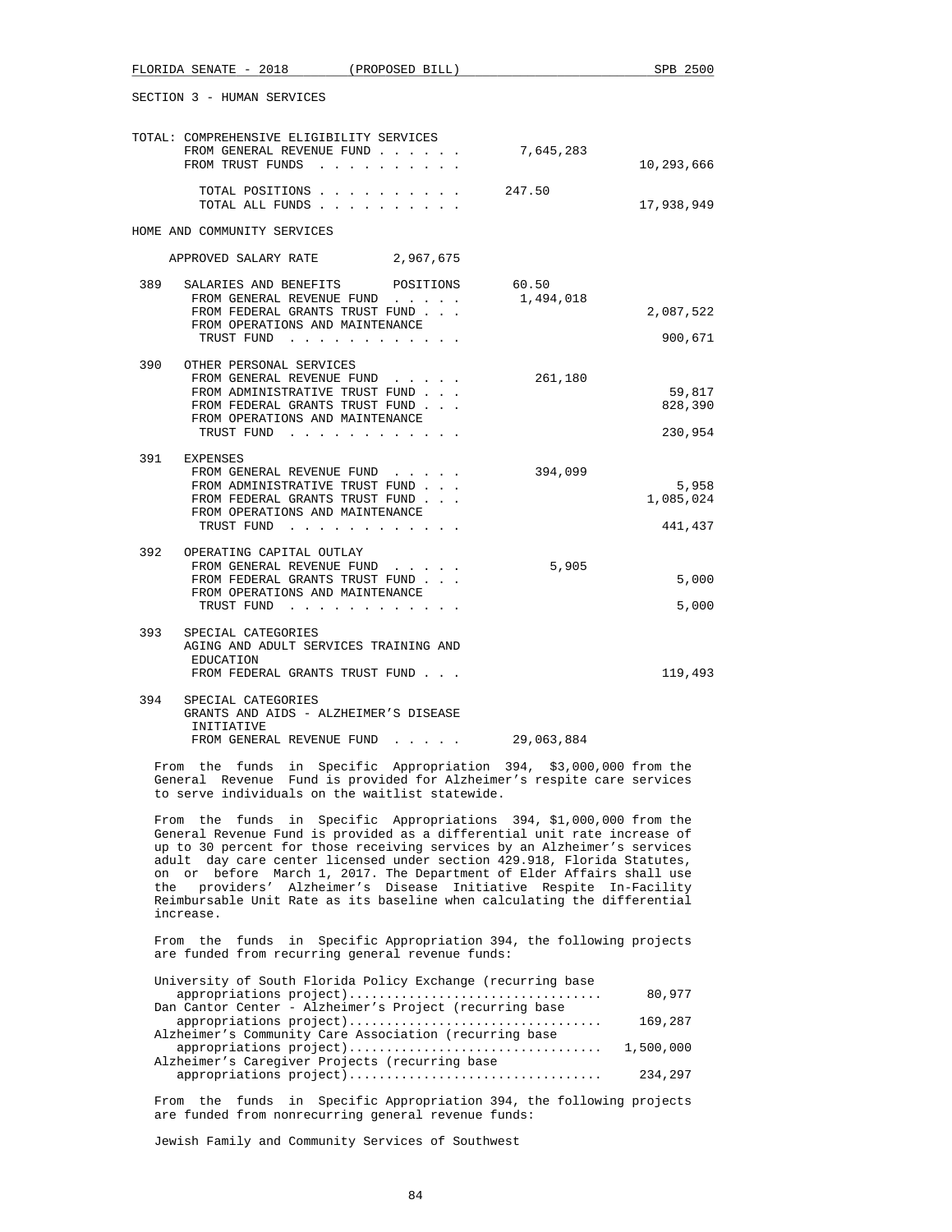|                                                  | 75,000  |
|--------------------------------------------------|---------|
| Alzheimer's Family Care Center of Broward County |         |
|                                                  | 120,454 |
| Alzheimer's Community Care Association, Inc.     |         |
|                                                  |         |
|                                                  |         |
| 395<br>SPECIAL CATEGORIES                        |         |
| GRANTS AND AIDS - COMMUNITY CARE FOR THE         |         |
| <b>ELDERLY</b>                                   |         |
| 71,402,387<br>FROM GENERAL REVENUE FUND          |         |
| FROM FEDERAL GRANTS TRUST FUND                   | 269,851 |
| FROM OPERATIONS AND MAINTENANCE                  |         |

 From the funds in Specific Appropriation 395, \$4,000,000 from the General Revenue Fund is provided to serve elders on the Community Care for the Elderly Program waitlist. The Department of Elder Affairs must allocate these increased funds to the eleven planning and service areas according to the department's established statewide allocation formula for the Community Care for the Elderly Program. Each Aging Resource Center must prioritize funding to serve frail seniors on the waiting list who are most at risk of nursing home placement.

TRUST FUND . . . . . . . . . . . . 3,215,056

 From the funds in Specific Appropriation 395, \$1,000,000 from the General Revenue Fund is provided to serve elders on the Home Care for the Elderly Program waitlist. The Department of Elder Affairs shall allocate these increased funds to the eleven planning and service areas according to the department's established statewide allocation formula for the Home Care for the Elderly Program. Each Aging Resource Center shall prioritize funding to serve frail seniors on the waiting list with a Level 5 who are most at risk of nursing home placement and have an a boved adult caregiver living with them who is willing and able to provide or help arrange for care.

 396 SPECIAL CATEGORIES GRANTS AND AIDS - HOME ENERGY ASSISTANCE FROM FEDERAL GRANTS TRUST FUND . . .  $5,963,764$ 

| 397 | SPECIAL CATEGORIES                    |            |            |
|-----|---------------------------------------|------------|------------|
|     | GRANTS AND AIDS - OLDER AMERICANS ACT |            |            |
|     | PROGRAM                               |            |            |
|     | FROM GENERAL REVENUE FUND             | 10,290,623 |            |
|     | FROM FEDERAL GRANTS TRUST FUND        |            | 94,743,728 |

 From the funds in Specific Appropriation 397, the following recurring base appropriation projects are funded from recurring general revenue funds:

| Congregate & Homebound Meals for At-Risk Elderly,                                                                    |           |
|----------------------------------------------------------------------------------------------------------------------|-----------|
| Non-Ambulatory, & Handicapped Residents (Allapattah)                                                                 | 361,543   |
| Area Agency on Aging of North Florida, Inc<br>Mid-Florida Area Agency on Aging, Inc. -                               | 105,571   |
| Model Day Care Project                                                                                               | 105,571   |
| City of Hialeah Elder Meals Program<br>City of Sweetwater Elderly Activities Center (Mildred &                       | 250,000   |
| Claude Pepper Senior Center)<br>Elder at Risk Meals (Marta Flores High Risk Nutritional                              | 418,242   |
|                                                                                                                      | 623,877   |
| Ruth and Norman Rales Jewish Family Services<br>Miami Beach Senior Center - Jewish Community                         | 39,468    |
| Services of South Florida, Inc<br>Aging and Disability Resource Center of Broward County, Inc.                       | 158,367   |
| Provider Service Area (PSA) 10                                                                                       | 681,080   |
| Alliance for Aging, Inc. - Provider Service Area (PSA) 11<br>Area Agency on Aging of Pasco-Pinellas, Inc. - Provider | 693,456   |
|                                                                                                                      | 1,046,000 |
| Senior Connection Center, Inc. - Provider Service                                                                    |           |
| Seymour Gelber Adult Day Care Program - Jewish Community                                                             | 113,000   |
| Services of South Florida, Inc                                                                                       | 23, 234   |
|                                                                                                                      | 653,501   |
|                                                                                                                      | 65,084    |
| West Miami Community Center - City of West Miami<br>Little Havana Activities and Nutrition Centers of                | 69,071    |
| Holocaust Survivors Assistance Program - Boca Raton                                                                  | 334,770   |
|                                                                                                                      | 92,946    |
|                                                                                                                      |           |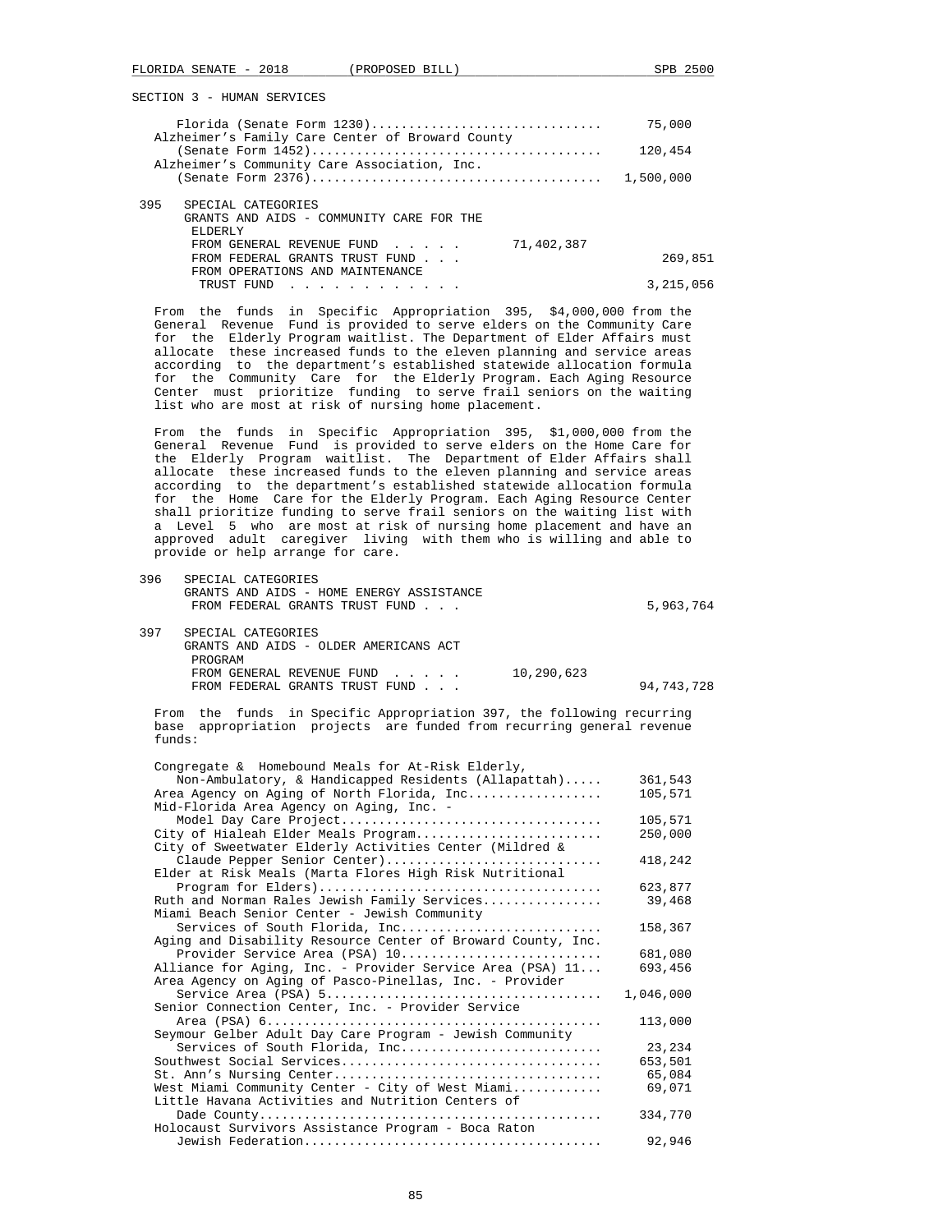|     | Michael-Ann Russell Jewish Community Center - Senior                                                                                                                                                                                                                                                                                                                                                                   | 228,000           |
|-----|------------------------------------------------------------------------------------------------------------------------------------------------------------------------------------------------------------------------------------------------------------------------------------------------------------------------------------------------------------------------------------------------------------------------|-------------------|
|     |                                                                                                                                                                                                                                                                                                                                                                                                                        | 83,647            |
|     |                                                                                                                                                                                                                                                                                                                                                                                                                        | 152,626           |
|     | Area Agency on Aging of Pasco - Pinellas, Inc                                                                                                                                                                                                                                                                                                                                                                          | 105,571           |
|     | Areawide Council on Aging of Broward County                                                                                                                                                                                                                                                                                                                                                                            | 167,292           |
|     | From the funds<br>Specific Appropriation 397, the following projects<br>in<br>are funded from nonrecurring general revenue funds:                                                                                                                                                                                                                                                                                      |                   |
|     | Little Havana Activities and Nutrition Center - Adult                                                                                                                                                                                                                                                                                                                                                                  |                   |
|     |                                                                                                                                                                                                                                                                                                                                                                                                                        | 1,050,000         |
|     | North Miami Foundation for Senior Citizen Services, Inc.                                                                                                                                                                                                                                                                                                                                                               |                   |
|     | Home Delivered Meals (Senate Form 1735)<br>Federation Transportation Services (Senate Form 1445)                                                                                                                                                                                                                                                                                                                       | 250,000<br>43,640 |
|     | Community Coalition Hot Meals Program (Senate Form 1710)<br>Self Reliance, Inc. - Home Modification for Elders Program                                                                                                                                                                                                                                                                                                 | 250,000           |
|     |                                                                                                                                                                                                                                                                                                                                                                                                                        | 200,000           |
|     | City of North Miami Hot Meals Program (Senate Form 1910)<br>Holocaust Survivors Assistance Program - Boca Raton                                                                                                                                                                                                                                                                                                        | 300,000           |
|     | Jewish Federation (Senate Form 1461)                                                                                                                                                                                                                                                                                                                                                                                   | 250,000           |
|     | Easter Seals of South Florida - Kendall (Senate Form 1090)<br>Nassau Council on Aging - Feeding Seniors                                                                                                                                                                                                                                                                                                                | 200,000           |
|     |                                                                                                                                                                                                                                                                                                                                                                                                                        | 400,000           |
|     | Northeast Florida Area Agency on Aging - Home Delivered                                                                                                                                                                                                                                                                                                                                                                |                   |
|     | United Home Care Assisted Living Facility - Miami-Dade                                                                                                                                                                                                                                                                                                                                                                 | 400,000           |
|     |                                                                                                                                                                                                                                                                                                                                                                                                                        | 20,000            |
| 398 | SPECIAL CATEGORIES                                                                                                                                                                                                                                                                                                                                                                                                     |                   |
|     | CONTRACTED SERVICES                                                                                                                                                                                                                                                                                                                                                                                                    |                   |
|     | FROM GENERAL REVENUE FUND<br>114,710                                                                                                                                                                                                                                                                                                                                                                                   |                   |
|     | FROM ADMINISTRATIVE TRUST FUND                                                                                                                                                                                                                                                                                                                                                                                         | 33,131            |
|     | FROM FEDERAL GRANTS TRUST FUND<br>FROM GRANTS AND DONATIONS TRUST                                                                                                                                                                                                                                                                                                                                                      | 458,925           |
|     | FUND                                                                                                                                                                                                                                                                                                                                                                                                                   | 22,700            |
|     | FROM OPERATIONS AND MAINTENANCE<br>TRUST FUND                                                                                                                                                                                                                                                                                                                                                                          | 53,564            |
| 399 | SPECIAL CATEGORIES                                                                                                                                                                                                                                                                                                                                                                                                     |                   |
|     | GRANTS AND AIDS - CONTRACTED SERVICES                                                                                                                                                                                                                                                                                                                                                                                  |                   |
|     | FROM GENERAL REVENUE FUND<br>2,053,545                                                                                                                                                                                                                                                                                                                                                                                 |                   |
|     | FROM ADMINISTRATIVE TRUST FUND                                                                                                                                                                                                                                                                                                                                                                                         | 31,397            |
|     | FROM FEDERAL GRANTS TRUST FUND                                                                                                                                                                                                                                                                                                                                                                                         | 9,135,359         |
|     | FROM OPERATIONS AND MAINTENANCE                                                                                                                                                                                                                                                                                                                                                                                        |                   |
|     | TRUST FUND                                                                                                                                                                                                                                                                                                                                                                                                             | 796,511           |
|     | From the funds in Specific Appropriation 399, \$50,000 in nonrecurring<br>funds from the General Revenue Fund is provided to PACE Partners of<br>Northeast Florida,<br>Inc., to conduct a feasibility study that examines<br>the potential to establish a new Program for All-Inclusive Care for the<br>Elderly (PACE) service catchment area that includes Clay, Putnam, and<br>Bradford Counties (Senate Form 2439). |                   |
| 400 | SPECIAL CATEGORIES                                                                                                                                                                                                                                                                                                                                                                                                     |                   |
|     | RISK MANAGEMENT INSURANCE                                                                                                                                                                                                                                                                                                                                                                                              |                   |
|     | 36,101<br>FROM GENERAL REVENUE FUND                                                                                                                                                                                                                                                                                                                                                                                    |                   |
| 401 | SPECIAL CATEGORIES                                                                                                                                                                                                                                                                                                                                                                                                     |                   |
|     | LEASE OR LEASE-PURCHASE OF EQUIPMENT                                                                                                                                                                                                                                                                                                                                                                                   |                   |
|     | 9,639<br>FROM GENERAL REVENUE FUND<br>FROM FEDERAL GRANTS TRUST FUND                                                                                                                                                                                                                                                                                                                                                   | 6,635             |
|     | FROM OPERATIONS AND MAINTENANCE                                                                                                                                                                                                                                                                                                                                                                                        |                   |
|     | TRUST FUND                                                                                                                                                                                                                                                                                                                                                                                                             | 6,182             |
| 402 | SPECIAL CATEGORIES                                                                                                                                                                                                                                                                                                                                                                                                     |                   |
|     | TRANSFER TO DEPARTMENT OF MANAGEMENT                                                                                                                                                                                                                                                                                                                                                                                   |                   |
|     | SERVICES - HUMAN RESOURCES SERVICES<br>PURCHASED PER STATEWIDE CONTRACT                                                                                                                                                                                                                                                                                                                                                |                   |
|     | FROM GENERAL REVENUE FUND<br>7,274                                                                                                                                                                                                                                                                                                                                                                                     |                   |
|     | FROM FEDERAL GRANTS TRUST FUND                                                                                                                                                                                                                                                                                                                                                                                         | 11,191            |
|     |                                                                                                                                                                                                                                                                                                                                                                                                                        |                   |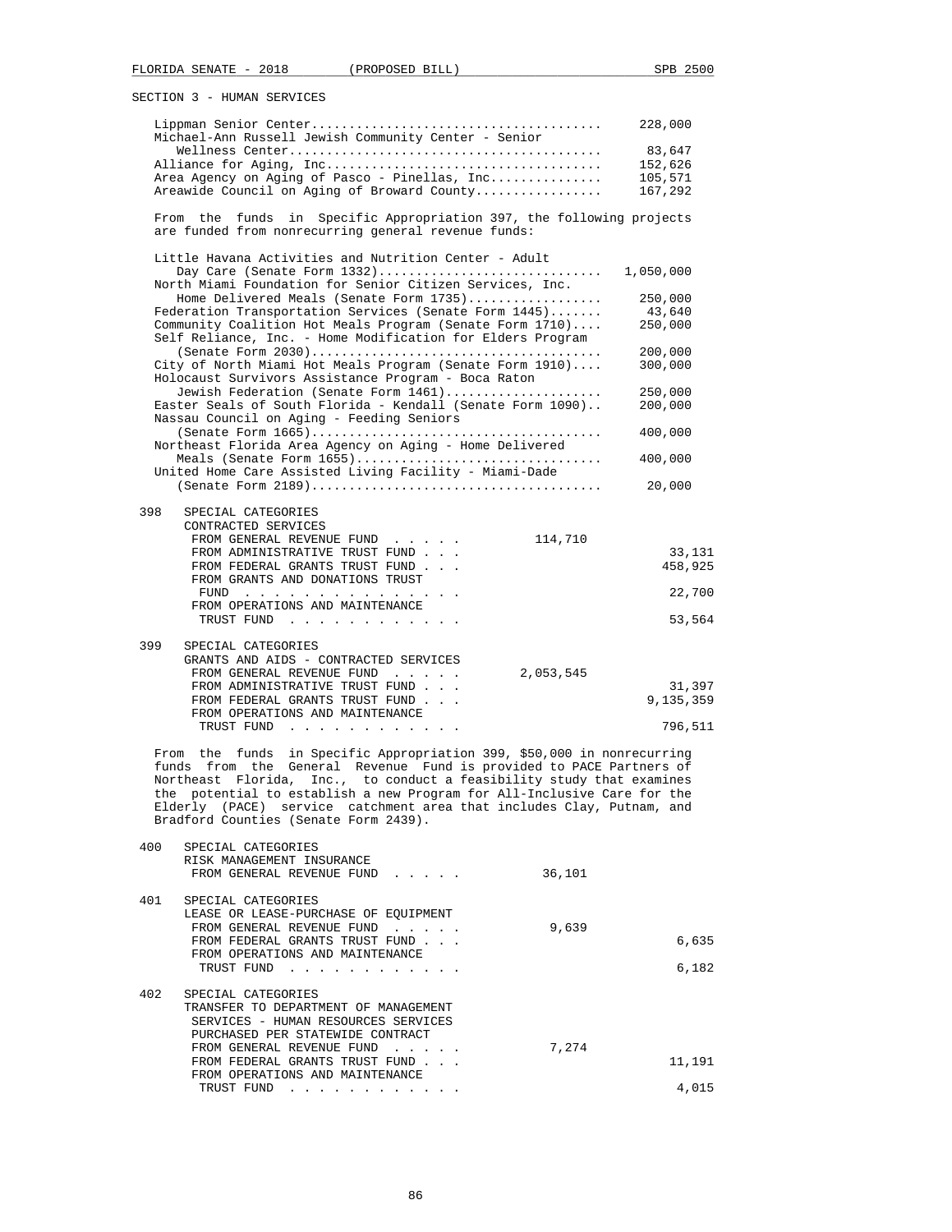| 403 | SPECIAL CATEGORIES                    |            |            |
|-----|---------------------------------------|------------|------------|
|     | PROGRAM OF ALL-INCLUSIVE CARE FOR THE |            |            |
|     | ELDERLY (PACE)                        |            |            |
|     | FROM GENERAL REVENUE FUND             | 25,996,257 |            |
|     | FROM OPERATIONS AND MAINTENANCE       |            |            |
|     | TRUST FUND                            |            | 41,808,272 |

 From the funds in Specific Appropriation 403, \$617,275 from the General Revenue Fund and \$992,727 from the Operations and Maintenance Trust Fund are provided to increase the Program for All-Inclusive Care for the Elderly (PACE) by 60 slots in Pinellas County, effective July 1, 2018.

 From the funds in Specific Appropriation 403, \$863,773 from the General Revenue Fund and \$1,389,155 from the Operations and Maintenance Trust Fund are provided to increase the Program for All-Inclusive Care for the Elderly (PACE) by 75 slots in Martin County, effective July 1, 2018.

 From the funds in Specific Appropriation 403, \$775,329 from the General Revenue Fund and \$1,246,917 from the Operations and Maintenance Trust Fund are provided to increase the Program for All-Inclusive Care for the Elderly (PACE) by 60 slots in Miami-Dade County, effective July 1, 2018.

 From the funds in Specific Appropriation 403, \$1,151,697 from the General Revenue Fund and  $$1,852,207$  from the Operations and Maintenance Trust Fund are provided to increase the Program for All-Inclusive Care for the Elderly (PACE) by 100 slots in Baker, Clay, Duval, Nassau, and St. Johns counties, effective July 1, 2018.

 From the funds in Specific Appropriation 403, \$931,440 from the General Revenue Fund and \$1,497,980 from the Operations and Maintenance Trust Fund are provided to increase the Program for All-Inclusive Care for the Elderly (PACE) by 80 slots in Orange County, effective July 1, 2018.

 From the funds in Specific Appropriation 403, \$1,061,286 from the General Revenue Fund and \$1,706,804 from the Operations and Maintenance Trust Fund are provided to increase the Program for All-Inclusive Care for the Elderly (PACE) by 100 slots in Collier County, effective July 1, 2018.

 From the funds in Specific Appropriation 403, \$1,115,390 from the General Revenue Fund and \$1,793,818 from the Operations and Maintenance Trust Fund are provided to increase the Program for All-Inclusive Care for the Elderly (PACE) by 100 slots in Lee County, effective July 1, 2018.

 From the funds in Specific Appropriation 403, \$1,184,939 from the General Revenue Fund and \$1,905,669 from the Operations and Maintenance Trust Fund are provided to increase the Program for All-Inclusive Care for the Elderly (PACE) by 100 slots in Charlotte County, effective July 1, 2018.

| TOTAL: HOME AND COMMUNITY SERVICES<br>FROM GENERAL REVENUE FUND<br>$\mathbf{r}$ , $\mathbf{r}$ , $\mathbf{r}$ , $\mathbf{r}$ , $\mathbf{r}$ , $\mathbf{r}$ , $\mathbf{r}$ , $\mathbf{r}$ | 141,129,622 | 162, 329, 547 |
|------------------------------------------------------------------------------------------------------------------------------------------------------------------------------------------|-------------|---------------|
| and a series and a series of<br>$\mathbf{r}$ , $\mathbf{r}$ , $\mathbf{r}$ , $\mathbf{r}$ , $\mathbf{r}$ , $\mathbf{r}$ , $\mathbf{r}$                                                   | 60.50       | 303, 459, 169 |
| EXECUTIVE DIRECTION AND SUPPORT SERVICES                                                                                                                                                 |             |               |
| 3,532,862                                                                                                                                                                                |             |               |
| POSITIONS                                                                                                                                                                                | 64.50       |               |
| FROM GENERAL REVENUE FUND                                                                                                                                                                | 1,857,281   |               |
| FROM ADMINISTRATIVE TRUST FUND                                                                                                                                                           |             | 1,751,913     |
| FROM FEDERAL GRANTS TRUST FUND                                                                                                                                                           |             | 1,353,972     |
|                                                                                                                                                                                          |             |               |
| FROM GENERAL REVENUE FUND<br>$\mathbf{r}$ and $\mathbf{r}$ and $\mathbf{r}$                                                                                                              | 89,982      |               |
| FROM ADMINISTRATIVE TRUST FUND                                                                                                                                                           |             | 518,601       |
| FROM FEDERAL GRANTS TRUST FUND                                                                                                                                                           |             | 647,615       |
|                                                                                                                                                                                          |             |               |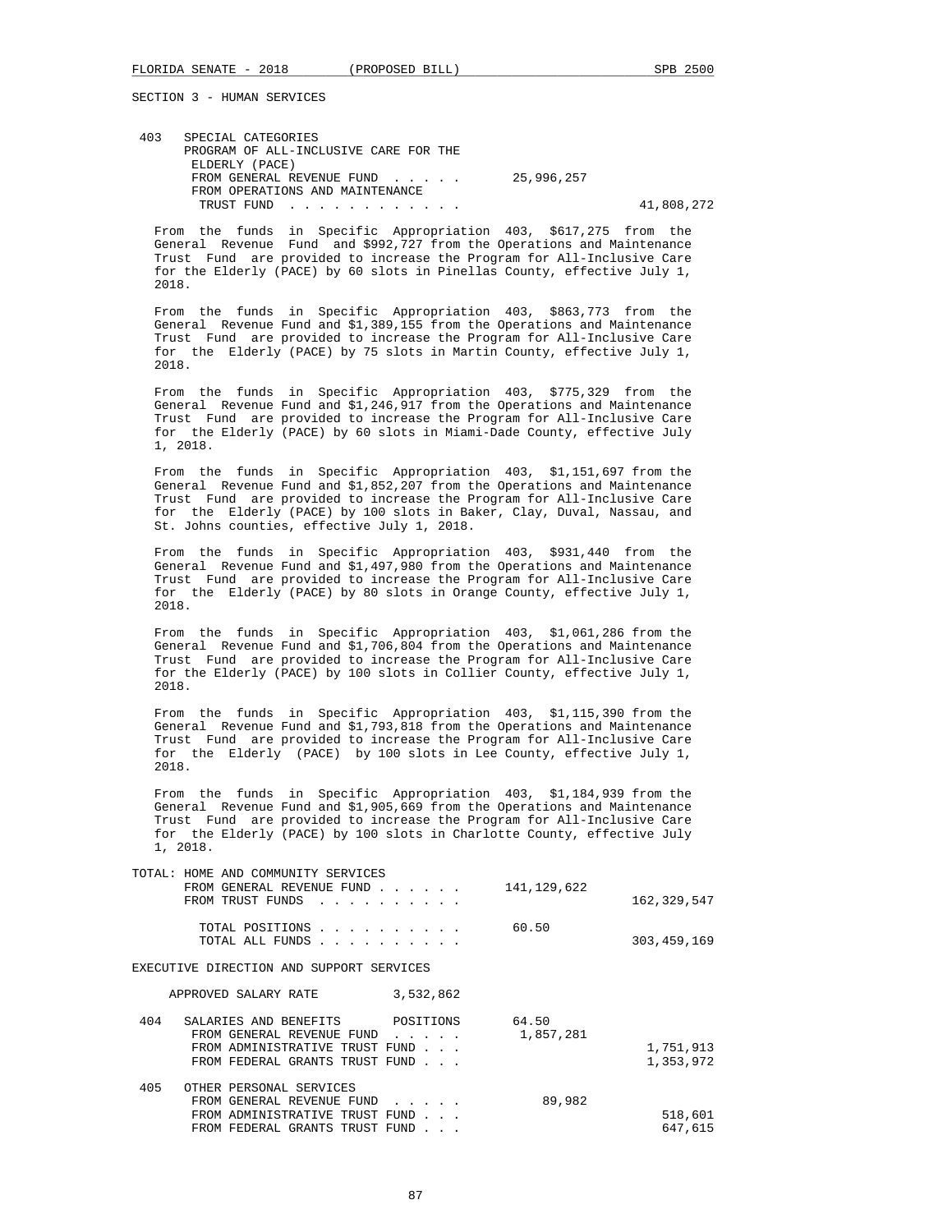| 406 | EXPENSES                                                                                                                                                                                                                                      |                  |                                 |
|-----|-----------------------------------------------------------------------------------------------------------------------------------------------------------------------------------------------------------------------------------------------|------------------|---------------------------------|
|     | FROM GENERAL REVENUE FUND<br>FROM ADMINISTRATIVE TRUST FUND<br>FROM FEDERAL GRANTS TRUST FUND                                                                                                                                                 | 233,611          | 384,307<br>801,228              |
| 407 | OPERATING CAPITAL OUTLAY<br>FROM FEDERAL GRANTS TRUST FUND                                                                                                                                                                                    |                  | 2,000                           |
| 408 | SPECIAL CATEGORIES<br>CONTRACTED SERVICES<br>FROM GENERAL REVENUE FUND<br>FROM ADMINISTRATIVE TRUST FUND<br>FROM FEDERAL GRANTS TRUST FUND<br>FROM OPERATIONS AND MAINTENANCE<br>TRUST FUND                                                   | 162,672          | 112,789<br>205,789<br>1,137,186 |
| 409 | SPECIAL CATEGORIES<br>RISK MANAGEMENT INSURANCE<br>FROM GENERAL REVENUE FUND                                                                                                                                                                  | 88,305           |                                 |
| 410 | SPECIAL CATEGORIES<br>LEASE OR LEASE-PURCHASE OF EQUIPMENT<br>FROM GENERAL REVENUE FUND<br>FROM ADMINISTRATIVE TRUST FUND<br>FROM FEDERAL GRANTS TRUST FUND                                                                                   | 5,022            | 4,159<br>7,016                  |
|     | 411 SPECIAL CATEGORIES<br>TRANSFER TO DEPARTMENT OF MANAGEMENT<br>SERVICES - HUMAN RESOURCES SERVICES<br>PURCHASED PER STATEWIDE CONTRACT<br>FROM GENERAL REVENUE FUND<br>FROM ADMINISTRATIVE TRUST FUND                                      | 9,525            | 15,424                          |
|     | 412 DATA PROCESSING SERVICES<br>DATA PROCESSING ASSESSMENT - AGENCY FOR<br>STATE TECHNOLOGY<br>FROM GENERAL REVENUE FUND<br>FROM ADMINISTRATIVE TRUST FUND<br>FROM FEDERAL GRANTS TRUST FUND<br>FROM OPERATIONS AND MAINTENANCE<br>TRUST FUND | 23,759           | 40,381<br>138,778<br>278,150    |
|     | TOTAL: EXECUTIVE DIRECTION AND SUPPORT SERVICES<br>FROM GENERAL REVENUE FUND<br>FROM TRUST FUNDS                                                                                                                                              | 2,470,157        | 7,399,308                       |
|     | TOTAL POSITIONS<br>TOTAL ALL FUNDS                                                                                                                                                                                                            | 64.50            | 9,869,465                       |
|     | CONSUMER ADVOCATE SERVICES                                                                                                                                                                                                                    |                  |                                 |
|     | 1,543,860<br>APPROVED SALARY RATE                                                                                                                                                                                                             |                  |                                 |
|     | 413 SALARIES AND BENEFITS POSITIONS<br>FROM GENERAL REVENUE FUND<br>FROM FEDERAL GRANTS TRUST FUND                                                                                                                                            | 34.00<br>737,144 | 1,410,958                       |
| 414 | OTHER PERSONAL SERVICES<br>FROM ADMINISTRATIVE TRUST FUND<br>FROM FEDERAL GRANTS TRUST FUND                                                                                                                                                   |                  | 155,476<br>409,989              |
| 415 | EXPENSES<br>FROM GENERAL REVENUE FUND<br>FROM ADMINISTRATIVE TRUST FUND<br>FROM FEDERAL GRANTS TRUST FUND                                                                                                                                     | 209,359          | 109,973<br>107,427              |
| 416 | SPECIAL CATEGORIES<br>PUBLIC GUARDIANSHIP CONTRACTED SERVICES<br>FROM GENERAL REVENUE FUND<br>and the second control of the second<br>FROM ADMINISTRATIVE TRUST FUND                                                                          | 5,687,527        | 154,816                         |
| 417 | SPECIAL CATEGORIES<br>CONTRACTED SERVICES<br>FROM GENERAL REVENUE FUND<br>FROM ADMINISTRATIVE TRUST FUND                                                                                                                                      | 272,722          | 149,000                         |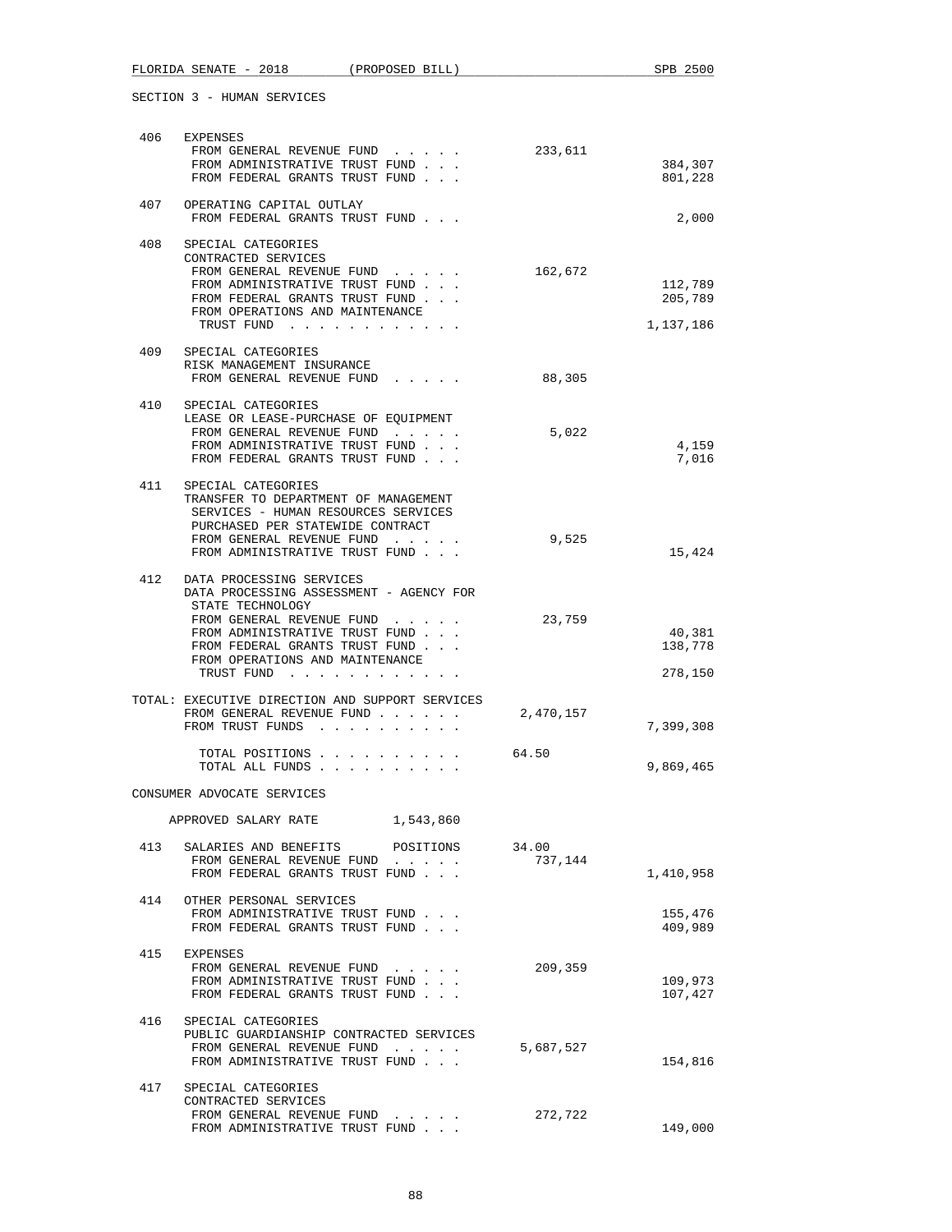| 418 | SPECIAL CATEGORIES<br>RISK MANAGEMENT INSURANCE<br>FROM GENERAL REVENUE FUND                                                                                                                         | 53,977               |               |
|-----|------------------------------------------------------------------------------------------------------------------------------------------------------------------------------------------------------|----------------------|---------------|
| 419 | SPECIAL CATEGORIES<br>LONG TERM CARE OMBUDSMAN COUNCIL<br>FROM GENERAL REVENUE FUND<br>FROM FEDERAL GRANTS TRUST FUND                                                                                | 872,350              | 626,020       |
|     | 420 SPECIAL CATEGORIES<br>LEASE OR LEASE-PURCHASE OF EQUIPMENT<br>FROM GENERAL REVENUE FUND                                                                                                          | 50,092               |               |
| 421 | SPECIAL CATEGORIES<br>TRANSFER TO DEPARTMENT OF MANAGEMENT<br>SERVICES - HUMAN RESOURCES SERVICES<br>PURCHASED PER STATEWIDE CONTRACT<br>FROM GENERAL REVENUE FUND<br>FROM FEDERAL GRANTS TRUST FUND | 5,958                | 8,204         |
|     | TOTAL: CONSUMER ADVOCATE SERVICES<br>FROM GENERAL REVENUE FUND<br>FROM TRUST FUNDS                                                                                                                   | 7,889,129            | 3, 131, 863   |
|     | TOTAL POSITIONS<br>TOTAL ALL FUNDS                                                                                                                                                                   | 34.00                | 11,020,992    |
|     | TOTAL: ELDER AFFAIRS, DEPARTMENT OF<br>FROM GENERAL REVENUE FUND<br>FROM TRUST FUNDS                                                                                                                 | 159,134,191          | 183, 154, 384 |
|     | TOTAL POSITIONS<br>TOTAL ALL FUNDS<br>TOTAL APPROVED SALARY RATE                                                                                                                                     | 406.50<br>17,790,560 | 342,288,575   |
|     | HEALTH, DEPARTMENT OF                                                                                                                                                                                |                      |               |
|     | PROGRAM: EXECUTIVE DIRECTION AND SUPPORT                                                                                                                                                             |                      |               |
|     | ADMINISTRATIVE SUPPORT                                                                                                                                                                               |                      |               |
|     | APPROVED SALARY RATE 19,316,336                                                                                                                                                                      |                      |               |
| 422 | SALARIES AND BENEFITS<br>POSITIONS<br>FROM GENERAL REVENUE FUND<br>FROM ADMINISTRATIVE TRUST FUND                                                                                                    | 375.50<br>2,201,727  | 22,868,433    |
| 423 | OTHER PERSONAL SERVICES<br>FROM ADMINISTRATIVE TRUST FUND                                                                                                                                            |                      | 1,524,877     |
| 424 | EXPENSES<br>FROM GENERAL REVENUE FUND<br>FROM ADMINISTRATIVE TRUST FUND                                                                                                                              | 2,567,320            | 11,900,320    |
| 425 | AID TO LOCAL GOVERNMENTS<br>GRANTS AND AIDS - MINORITY HEALTH<br>INITIATIVES<br>FROM GENERAL REVENUE FUND                                                                                            | 3,134,044            |               |
| 426 | OPERATING CAPITAL OUTLAY<br>FROM GENERAL REVENUE FUND<br>FROM ADMINISTRATIVE TRUST FUND                                                                                                              | 63,408               | 2,573,137     |
| 427 | LUMP SUM<br>DISASTER RECOVERY SERVICES<br>FROM GENERAL REVENUE FUND<br>$\mathbf{1}$ , $\mathbf{1}$ , $\mathbf{1}$ , $\mathbf{1}$ , $\mathbf{1}$                                                      | 240,256              |               |

 The funds in Specific Appropriation 427 are provided for the Department of Health to obtain a managed disaster recovery service that does not require the purchase of hardware. The department is authorized to request the release of funds pursuant to the provisions of chapter 216, Florida Statutes. Requests for release of funds shall include a detailed implementation plan and project spend plan.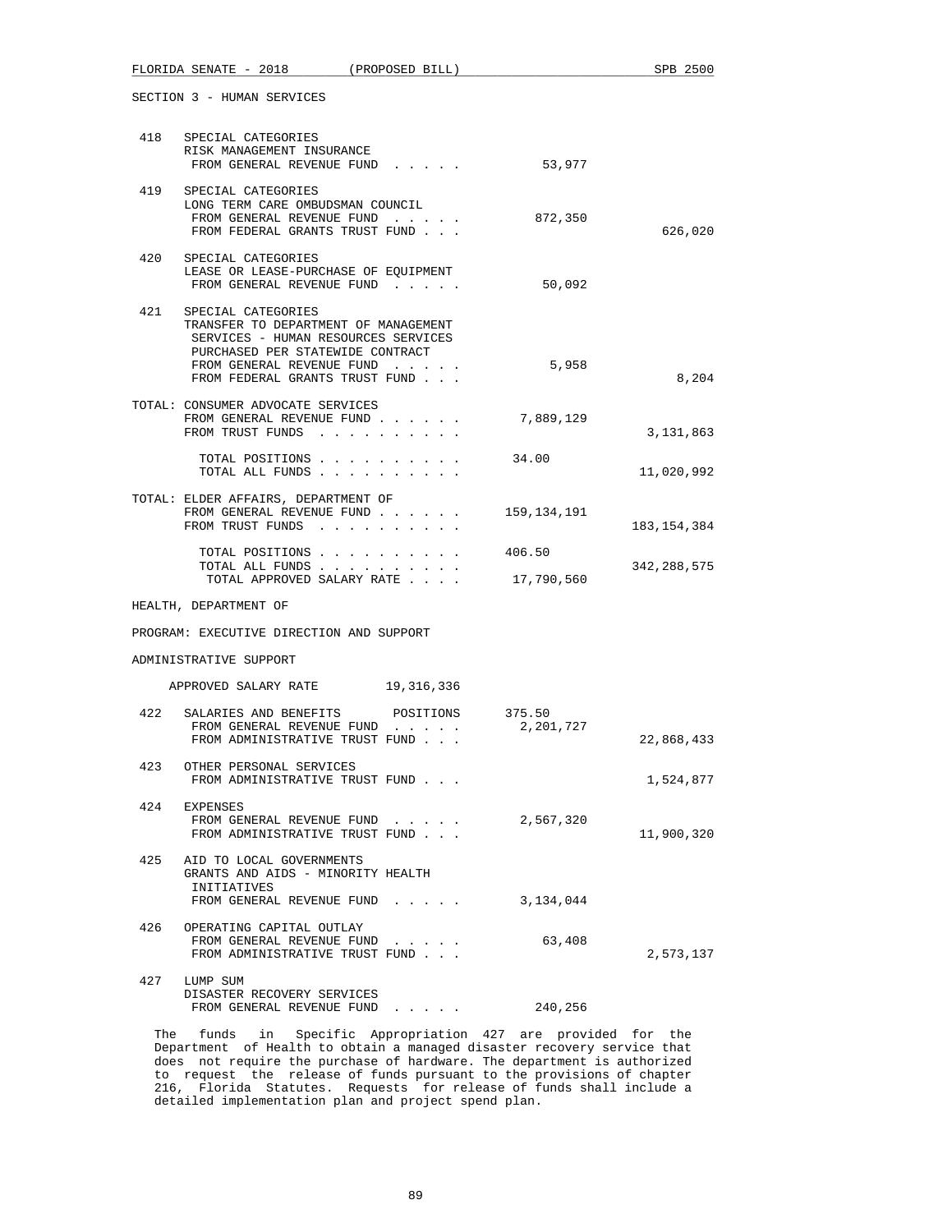|     |                                                     | FLORIDA SENATE - 2018 (PROPOSED BILL)                                                                                                                                          |            |                       | SPB 2500                                 |
|-----|-----------------------------------------------------|--------------------------------------------------------------------------------------------------------------------------------------------------------------------------------|------------|-----------------------|------------------------------------------|
|     | SECTION 3 - HUMAN SERVICES                          |                                                                                                                                                                                |            |                       |                                          |
|     | 428 SPECIAL CATEGORIES<br>HEARINGS                  | TRANSFER TO DIVISION OF ADMINISTRATIVE                                                                                                                                         |            |                       |                                          |
|     |                                                     | FROM ADMINISTRATIVE TRUST FUND                                                                                                                                                 |            |                       | 64,914                                   |
| 429 | SPECIAL CATEGORIES<br>CONTRACTED SERVICES           | FROM GENERAL REVENUE FUND<br>FROM ADMINISTRATIVE TRUST FUND                                                                                                                    |            | 1,122,032             | 5,140,408                                |
|     | 430 SPECIAL CATEGORIES<br>RISK MANAGEMENT INSURANCE | FROM GENERAL REVENUE FUND                                                                                                                                                      |            | 87,501                |                                          |
|     |                                                     | FROM ADMINISTRATIVE TRUST FUND                                                                                                                                                 |            |                       | 160,142                                  |
|     | 431 SPECIAL CATEGORIES<br>TENANT BROKER COMMISSIONS | FROM ADMINISTRATIVE TRUST FUND                                                                                                                                                 |            |                       | 738,731                                  |
| 432 | SPECIAL CATEGORIES                                  | LEASE OR LEASE-PURCHASE OF EQUIPMENT<br>FROM GENERAL REVENUE FUND<br>FROM ADMINISTRATIVE TRUST FUND                                                                            |            | 10,397                | 110,937                                  |
| 433 | SPECIAL CATEGORIES                                  | TRANSFER TO DEPARTMENT OF MANAGEMENT<br>SERVICES - HUMAN RESOURCES SERVICES<br>PURCHASED PER STATEWIDE CONTRACT<br>FROM GENERAL REVENUE FUND<br>FROM ADMINISTRATIVE TRUST FUND |            | 31,777                | 94,117                                   |
| 434 | DATA PROCESSING SERVICES<br>STATE TECHNOLOGY        | DATA PROCESSING ASSESSMENT - AGENCY FOR<br>FROM GENERAL REVENUE FUND<br>FROM ADMINISTRATIVE TRUST FUND                                                                         |            | 875,843               | 4,643,654                                |
|     | 436 DATA PROCESSING SERVICES                        | NORTHWEST REGIONAL DATA CENTER (NWRDC)<br>FROM GENERAL REVENUE FUND<br>FROM ADMINISTRATIVE TRUST FUND                                                                          |            | 1,860,550             | 789,516                                  |
|     | TOTAL: ADMINISTRATIVE SUPPORT                       | FROM GENERAL REVENUE FUND<br>FROM TRUST FUNDS                                                                                                                                  |            | 12,194,855            | 50,609,186                               |
|     |                                                     | TOTAL POSITIONS<br>TOTAL ALL FUNDS                                                                                                                                             |            | 375.50                | 62,804,041                               |
|     | PROGRAM: COMMUNITY PUBLIC HEALTH                    |                                                                                                                                                                                |            |                       |                                          |
|     | COMMUNITY HEALTH PROMOTION                          |                                                                                                                                                                                |            |                       |                                          |
|     | APPROVED SALARY RATE                                |                                                                                                                                                                                | 11,142,039 |                       |                                          |
| 438 |                                                     | SALARIES AND BENEFITS POSITIONS<br>FROM GENERAL REVENUE FUND<br>FROM ADMINISTRATIVE TRUST FUND<br>FROM RAPE CRISIS PROGRAM TRUST                                               |            | 224.50<br>2, 279, 672 | 338,143                                  |
|     |                                                     | $FUND$<br>FROM TOBACCO SETTLEMENT TRUST FUND.<br>FROM EPILEPSY SERVICES TRUST FUND<br>FROM FEDERAL GRANTS TRUST FUND                                                           |            |                       | 42,571<br>329,444<br>69,456<br>9,964,034 |
|     |                                                     | FROM GRANTS AND DONATIONS TRUST<br>$FUND$                                                                                                                                      |            |                       | 2,296                                    |
|     |                                                     | FROM MATERNAL AND CHILD HEALTH<br>BLOCK GRANT TRUST FUND                                                                                                                       |            |                       | 1,222,189                                |
|     |                                                     | FROM PREVENTIVE HEALTH SERVICES<br>BLOCK GRANT TRUST FUND                                                                                                                      |            |                       | 561,409                                  |

 From the funds in Specific Appropriation 438, \$329,444 and four positions are provided to implement the Comprehensive Statewide Tobacco Education and Prevention Program in accordance with Section 27, Article X of the State Constitution.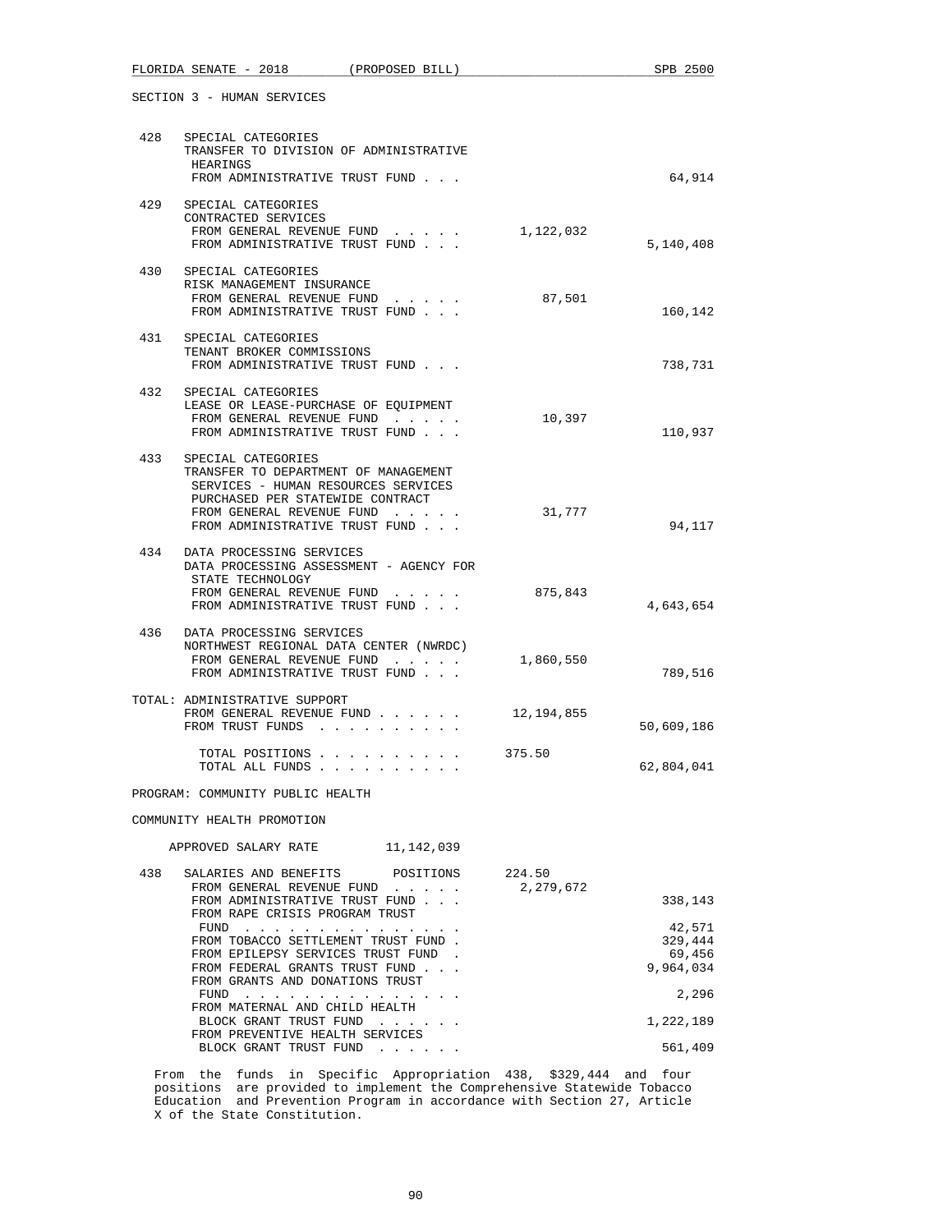| 439 | OTHER PERSONAL SERVICES                                                                                                          |            |                    |
|-----|----------------------------------------------------------------------------------------------------------------------------------|------------|--------------------|
|     | FROM GENERAL REVENUE FUND<br>FROM FEDERAL GRANTS TRUST FUND                                                                      | 79,131     | 668,400            |
|     | FROM GRANTS AND DONATIONS TRUST                                                                                                  |            | 64,266             |
|     | FROM MATERNAL AND CHILD HEALTH<br>BLOCK GRANT TRUST FUND                                                                         |            | 149,182            |
|     | FROM PREVENTIVE HEALTH SERVICES                                                                                                  |            |                    |
|     | BLOCK GRANT TRUST FUND                                                                                                           |            | 67,700             |
| 440 | EXPENSES<br>FROM GENERAL REVENUE FUND                                                                                            | 241,811    |                    |
|     | FROM ADMINISTRATIVE TRUST FUND<br>FROM RAPE CRISIS PROGRAM TRUST                                                                 |            | 55,534             |
|     | FUND                                                                                                                             |            | 35,000             |
|     | FROM EPILEPSY SERVICES TRUST FUND.<br>FROM BIOMEDICAL RESEARCH TRUST                                                             |            | 31,044             |
|     | FUND $\cdots$<br>FROM FEDERAL GRANTS TRUST FUND                                                                                  |            | 2,047<br>2,634,289 |
|     | FROM GRANTS AND DONATIONS TRUST                                                                                                  |            |                    |
|     | FUND $\cdots$<br>FROM MATERNAL AND CHILD HEALTH                                                                                  |            | 21,410             |
|     | BLOCK GRANT TRUST FUND<br>FROM PREVENTIVE HEALTH SERVICES                                                                        |            | 447,752            |
|     | BLOCK GRANT TRUST FUND                                                                                                           |            | 292,504            |
| 441 | AID TO LOCAL GOVERNMENTS                                                                                                         |            |                    |
|     | GRANTS AND AIDS - FAMILY PLANNING SERVICES<br>FROM GENERAL REVENUE FUND                                                          | 4,245,455  |                    |
|     | FROM FEDERAL GRANTS TRUST FUND                                                                                                   |            | 1,067,783          |
|     | 442 AID TO LOCAL GOVERNMENTS                                                                                                     |            |                    |
|     | GRANTS AND AIDS - EPILEPSY SERVICES<br>FROM GENERAL REVENUE FUND                                                                 | 2,668,230  |                    |
|     | FROM EPILEPSY SERVICES TRUST FUND.                                                                                               |            | 709,547            |
| 443 | AID TO LOCAL GOVERNMENTS                                                                                                         |            |                    |
|     | CONTRIBUTION TO COUNTY HEALTH UNITS<br>FROM GENERAL REVENUE FUND                                                                 | 3,455,424  |                    |
| 444 | AID TO LOCAL GOVERNMENTS                                                                                                         |            |                    |
|     | GRANTS AND AIDS - PRIMARY CARE PROGRAM<br>FROM GENERAL REVENUE FUND                                                              | 18,682,810 |                    |
|     |                                                                                                                                  |            |                    |
| 445 | AID TO LOCAL GOVERNMENTS<br>GRANTS AND AIDS - FLUORIDATION PROJECT                                                               |            |                    |
|     | FROM GENERAL REVENUE FUND<br>FROM PREVENTIVE HEALTH SERVICES                                                                     | 200,000    |                    |
|     | BLOCK GRANT TRUST FUND                                                                                                           |            | 150,000            |
|     | From the funds in Specific Appropriation 445, \$200,000 in                                                                       |            |                    |
|     | nonrecurring funds from the General Revenue Fund is provided for the<br>Community Water Fluoridation program (Senate Form 1098). |            |                    |
| 446 | AID TO LOCAL GOVERNMENTS                                                                                                         |            |                    |
|     | SCHOOL HEALTH SERVICES                                                                                                           |            |                    |
|     | FROM GENERAL REVENUE FUND 10,909,412<br>FROM FEDERAL GRANTS TRUST FUND                                                           |            | 6,125,846          |
|     | From the funds in Specific Appropriations 446 and 461, \$5,000,000                                                               |            |                    |
|     | from the Federal Grants Trust Fund is provided for school health                                                                 |            |                    |
|     | services using Title XXI administrative funding.                                                                                 |            |                    |
| 447 | OPERATING CAPITAL OUTLAY<br>FROM FEDERAL GRANTS TRUST FUND                                                                       |            | 69,350             |
|     | FROM MATERNAL AND CHILD HEALTH<br>BLOCK GRANT TRUST FUND                                                                         |            | 25,000             |
|     |                                                                                                                                  |            |                    |
| 448 | SPECIAL CATEGORIES<br>GRANTS AND AIDS - OUNCE OF PREVENTION                                                                      |            |                    |
|     | FROM GENERAL REVENUE FUND                                                                                                        | 1,900,000  |                    |
|     | The funds in Specific Appropriation 448 are provided to fund a                                                                   |            |                    |
|     | recurring base appropriations project related to the Ounce of                                                                    |            |                    |

 Prevention. The Ounce of Prevention shall identify, fund and evaluate innovative prevention programs for at-risk children and families. The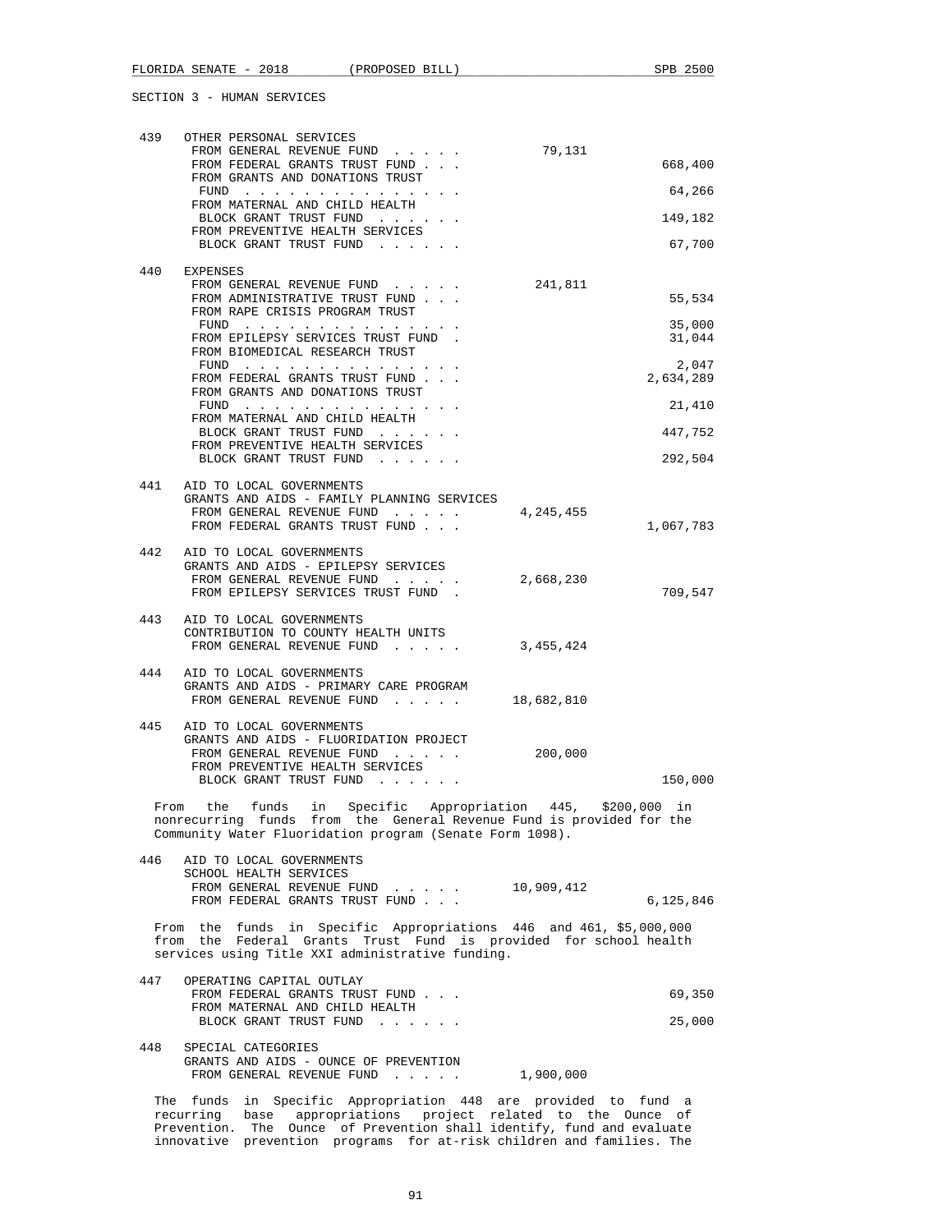sum of \$250,000 shall be used for statewide public education campaigns on television and radio to educate the public on critical prevention issues facing Florida's at-risk children and families. The Ounce of Prevention must contract with a non-profit corporation that provides matching funds in a three to one ratio.

 449 SPECIAL CATEGORIES GRANTS AND AIDS - CRISIS COUNSELING FROM GENERAL REVENUE FUND . . . . . 4,000,000

 The funds in Specific Appropriation 449 are provided to fund a recurring base appropriations project for the Pregnancy Support Services Program. These funds may be used to provide wellness services, including but not limited to, high blood pressure screening, flu vaccines, anemia testing, thyroid screening, cholesterol screening, diabetes screening, assistance with smoking cessation, and tetanus vaccines. Wellness services may be offered through availability of vouchers or other appropriate arrangements allowing the purchase of services from qualified providers.

 From the funds in Specific Appropriation 449, a minimum of 85 percent of the appropriated funds shall be spent on direct client services, including life skills, program awareness, and communications.

 The Department of Health shall award a contract to the current Florida Pregnancy Support Services Program contract management provider for this Specific Appropriation. The contract shall provide for payments to such provider of \$500 per month per sub-contracted direct service provider for contract oversight, to include technical and educational support. The department is authorized to spend no more than \$50,000 for agency program oversight activities.

| 450 | SPECIAL CATEGORIES                    |            |            |
|-----|---------------------------------------|------------|------------|
|     | CONTRACTED SERVICES                   |            |            |
|     | FROM GENERAL REVENUE FUND             | 114,803    |            |
|     | FROM ADMINISTRATIVE TRUST FUND        |            | 20,000     |
|     | FROM RAPE CRISIS PROGRAM TRUST        |            |            |
|     | FUND                                  |            | 10,000     |
|     | FROM FEDERAL GRANTS TRUST FUND        |            | 1,614,446  |
|     | FROM GRANTS AND DONATIONS TRUST       |            |            |
|     | FUND                                  |            | 5,740      |
|     | FROM MATERNAL AND CHILD HEALTH        |            |            |
|     | BLOCK GRANT TRUST FUND                |            | 13,000     |
|     | FROM PREVENTIVE HEALTH SERVICES       |            |            |
|     | BLOCK GRANT TRUST FUND                |            | 305,500    |
|     |                                       |            |            |
| 451 | SPECIAL CATEGORIES                    |            |            |
|     | GRANTS AND AIDS - CONTRACTED SERVICES |            |            |
|     | FROM GENERAL REVENUE FUND             | 21,855,511 |            |
|     | FROM ADMINISTRATIVE TRUST FUND        |            | 100,000    |
|     | FROM RAPE CRISIS PROGRAM TRUST        |            |            |
|     | FUND                                  |            | 1,645,666  |
|     | FROM FEDERAL GRANTS TRUST FUND        |            | 10,137,624 |
|     | FROM MATERNAL AND CHILD HEALTH        |            |            |
|     | BLOCK GRANT TRUST FUND                |            | 2,075,773  |
|     | FROM PREVENTIVE HEALTH SERVICES       |            |            |
|     | BLOCK GRANT TRUST FUND                |            | 532.095    |
|     |                                       |            |            |

 From the funds in Specific Appropriation 451, \$2,500,000 from the General Revenue Fund is provided to the Florida Council Against Sexual Violence. At least 95 percent of the funds provided shall be distributed to certified rape crisis centers to provide services statewide for victims of sexual assault (recurring base appropriations project).

 From the funds in Specific Appropriation 451, \$2,157,654 from the Federal Grants Trust Fund, of which \$91,412 is nonrecurring, is provided to the Florida Council Against Sexual Violence to implement portions of the Violence Against Women Act STOP Formula Grant.

 From the funds in Specific Appropriation 451, \$1,000,000 from the General Revenue Fund, of which \$250,000 is nonrecurring (Senate Form 1676), is provided to the Florida Heiken Children's Vision Program to provide free comprehensive eye examinations and eyeglasses to financially disadvantaged school children who have no other source for vision care (recurring base appropriations project).

From the funds in Specific Appropriation 451, \$1,000,000 from the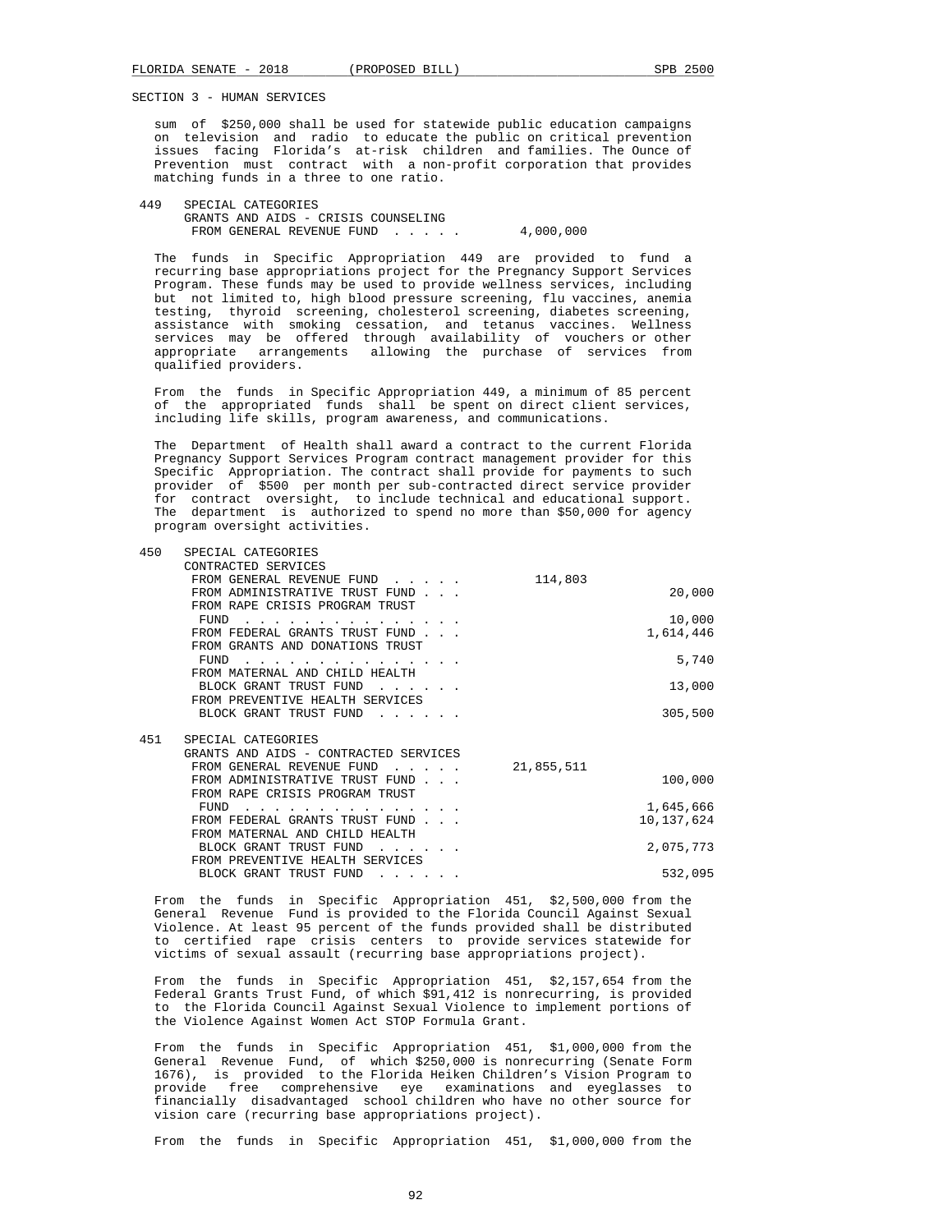General Revenue Fund is provided to VisionQuest to provide free comprehensive eye examinations and eyeglasses to financially disadvantaged school children who have no access to vision care. These services will be provided statewide and VisionQuest shall be reimbursed at current Medicaid rates for exams, refractions, and dispensing; and at a flat rate of \$48 for eyeglasses (recurring base appropriations project).

 From the funds in Specific Appropriation 451, \$500,000 in nonrecurring funds from the General Revenue Fund is provided to the Sertoma Speech and Hearing Foundation of Florida, Inc., a Florida non-profit corporation, to support auditory oral early intervention programs serving children who are deaf, ages birth through two, in multiple counties including rural and underserved areas. These early intervention programs must solely offer auditory oral educational habilitation services, as defined and described in section 1002.391, Florida Statutes, and include faculty members who are credentialed as Certified Listening and Spoken Language Specialists or hearing support services in pursuit of spoken language outcomes for infants and toddlers who are deaf (Senate Form 1849).

 From the funds in Specific Appropriation 451, \$300,000 from the General Revenue Fund is provided for the Mary Brogan Breast and Cervical Cancer Early Detection Program pursuant to section 381.93, Florida Statutes.

 From the funds in Specific Appropriation 451, \$9,500,000 from the General Revenue Fund is provided to the Florida Association of Free and Charitable Clinics (recurring base appropriations project).

 From the funds in Specific Appropriation 451, \$282,039 from the General Revenue Fund shall continue to be provided to the Palm Beach County Rape Crisis Center (recurring base appropriations project).

 From the funds in Specific Appropriation 451, \$283,643 from the General Revenue Fund shall continue to be provided to Community Smiles to partner with the Miami Children's Hospital pediatric dental residency program (recurring base appropriations project).

 From the funds in Specific Appropriation 451, \$500,000 from the General Revenue Fund shall continue to be provided to the Andrews Institute Foundation's Eagle Fund for rehabilitative services to soldiers wounded during military service (recurring base appropriations project).

 From the funds in Specific Appropriation 451, \$2,453,632 from the General Revenue Fund shall continue to be provided to the Florida International University Neighborhood Help program (recurring base appropriations project).

 From the funds in Specific Appropriation 451, \$714,519 from the General Revenue Fund shall continue to be provided to the University of Florida College of Dentistry to provide services through a network of community-based clinics (recurring base appropriations project).

 From the funds in Specific Appropriation 451, nonrecurring funds from the General Revenue Fund are provided for the following projects:

| Alachua County Organization for Rural Needs (ACORN)                          |           |
|------------------------------------------------------------------------------|-----------|
|                                                                              | 750,000   |
| Project Be Strong - Teen Pregnancy Prevention                                |           |
|                                                                              | 50,000    |
| Florida Donated Dental Services Program (Senate Form 1107)                   | 150,000   |
| Foundation for Healthy Floridians (Senate Form 2064)                         | 750,000   |
| Keys Area Health Education Center (Senate Form 1711)                         | 250,000   |
| St. John Bosco Clinic (Senate Form 1260)                                     | 300,000   |
| AGAPE Community Health Center, Inc. (Senate Form 1765)                       | 150,000   |
| Collier Resource Center, Inc. (Senate Form 1190)                             | 25,000    |
| Bond Community Health Clinic, Inc. (Senate Form 2304)                        | 50,000    |
|                                                                              |           |
| 452<br>SPECIAL CATEGORIES                                                    |           |
| GRANTS AND AIDS - HEALTHY START COALITIONS                                   |           |
| 11,618,532<br>FROM GENERAL REVENUE FUND<br>and the state of the state of the |           |
| FROM MATERNAL AND CHILD HEALTH                                               |           |
| BLOCK GRANT TRUST FUND                                                       | 6,542,389 |

From the funds in Specific Appropriation 452, the Department of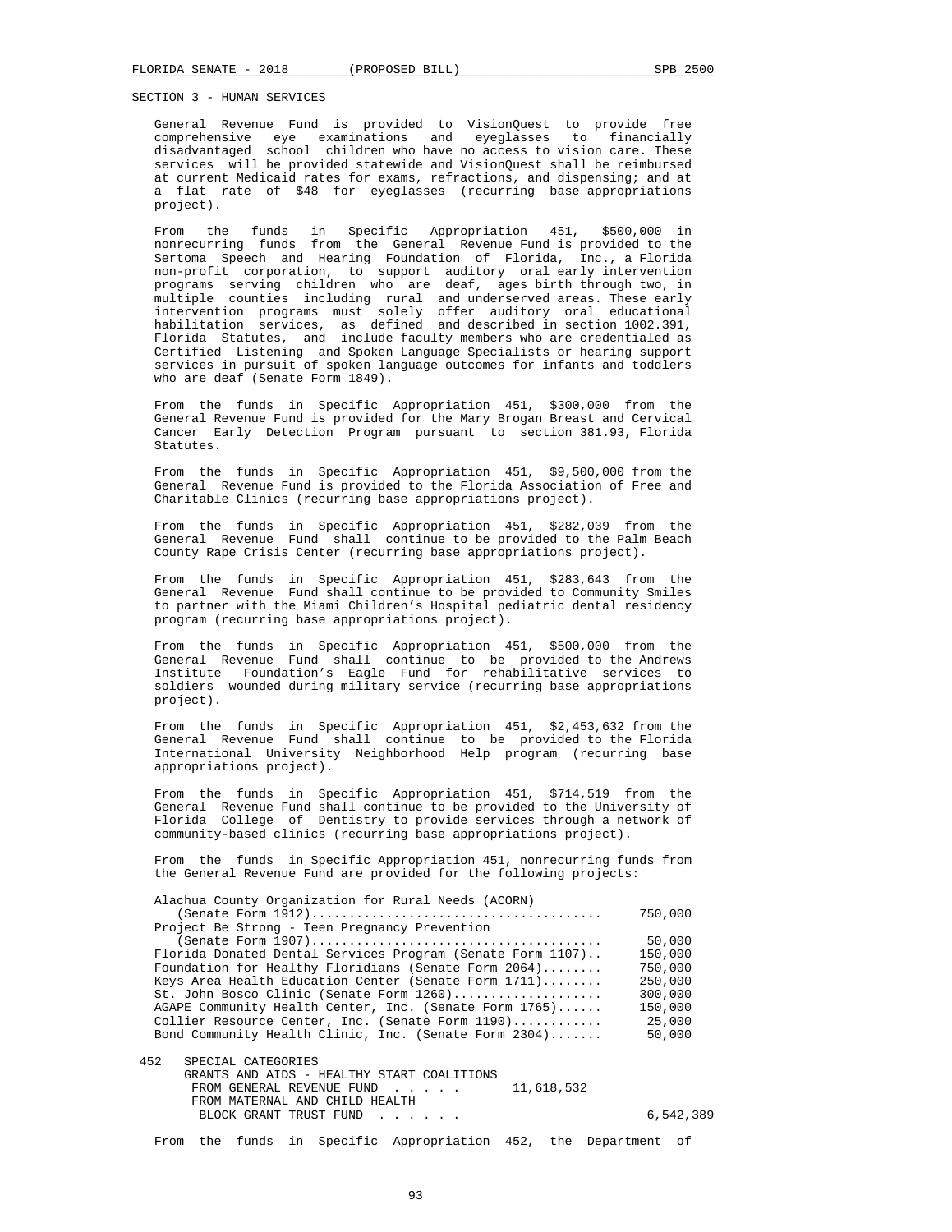Health shall, in consultation with the Florida Association of Healthy Start Coalitions, alter the Healthy Start service delivery system, including the potential realignment of the current geographic configuration of the coalitions. Coalitions that have a federal Healthy Start site designated by the Health Resources and Services Administration of the United States Department of Health and Human Services within their current service catchment area as of July 1, 2018, shall be preserved. The new service delivery system shall maximize the use of available local, state, and federal funds by targeting services to at-risk women and infants in zip codes with the highest incidence of fetal and infant mortalities and other poor birth outcomes including, but not limited to, low and very low weight births and premature births, in order to reduce ethnic and racial disparities. The targeted services shall be evidence-based, incorporate national and international best practices, and not duplicate services provided by other programs such as Healthy Families and Early Steps. The department and coalitions shall leverage existing partnerships with migrant and community health centers, hospitals and health systems, managed care organizations, local governments, state agencies, managing entities, federal maternal and child health programs, and community-based organizations to ensure that any gaps identified in the new service delivery system are met. The department may use a portion of funds to facilitate the expansion, especially in rural areas of the state, of model evidence-based programs that have been implemented in other states. Where feasible, the coalitions shall co-locate in department facilities to reduce administrative overhead. The department may permit, without charge, appropriate use of administrative services, property, and facilities of the department by the coalitions. At least 90 percent of funds distributed to coalitions must be spent on subcontracted direct client services. The department is authorized to spend no more than \$500,000 for agency program oversight activities.

 From the funds in Specific Appropriation 452, \$500,000 in nonrecurring funds from the General Revenue Fund is provided to fund the communities selected through the competitive procurement process in 2016 to integrate the Nurse-Family Partnership model and provide intensive nurse visitation services for women and their infants. From these funds, the department may use up to \$10,000 to contract with the Nurse-Family Partnership National Service Office for process and outcome data identification, management, and analysis. Any needed training and programmatic support will also be provided. Any funds distributed to communities are contingent upon a minimum 25 percent local match requirement for each year of implementation funding (Senate Form 1218).

 From the funds in Specific Appropriation 452, \$100,000 in nonrecurring funds from the General Revenue Fund is provided for the development of a Pay for Success Feasibility Analysis in Florida. The Department of Health shall competitively procure, by August 1, 2018, an independent consultant experienced in successfully developing and implementing Pay for Success projects. The final report shall recommend steps, processes, and structures required to implement a Nurse-Family Partnership Pay for Success project in Florida. The department shall submit the report to the Governor, President of the Senate, and Speaker of the House of Representatives by December 1, 2018 (Senate Form 1218).

 453 SPECIAL CATEGORIES TRANSFER TO BIOMEDICAL RESEARCH TRUST FUND FROM GENERAL REVENUE FUND . . . . . 12,850,000

 Funds in Specific Appropriation 453 are provided for the Live Like Bella Initiative pursuant to section  $381.922(2)(c)$ , Florida Statutes, to advance progress toward curing pediatric cancer.

 454 SPECIAL CATEGORIES JAMES AND ESTHER KING BIOMEDICAL RESEARCH PROGRAM FROM BIOMEDICAL RESEARCH TRUST FUND . . . . . . . . . . . . . . . 10,000,000 455 SPECIAL CATEGORIES WILLIAM G. "BILL" BANKHEAD, JR., AND DAVID COLEY CANCER RESEARCH PROGRAM FROM BIOMEDICAL RESEARCH TRUST FUND . . . . . . . . . . . . . . . 10,000,000 From the funds in Specific Appropriation 455, \$500,000 from the

Biomedical Research Trust Fund is provided to maintain the statewide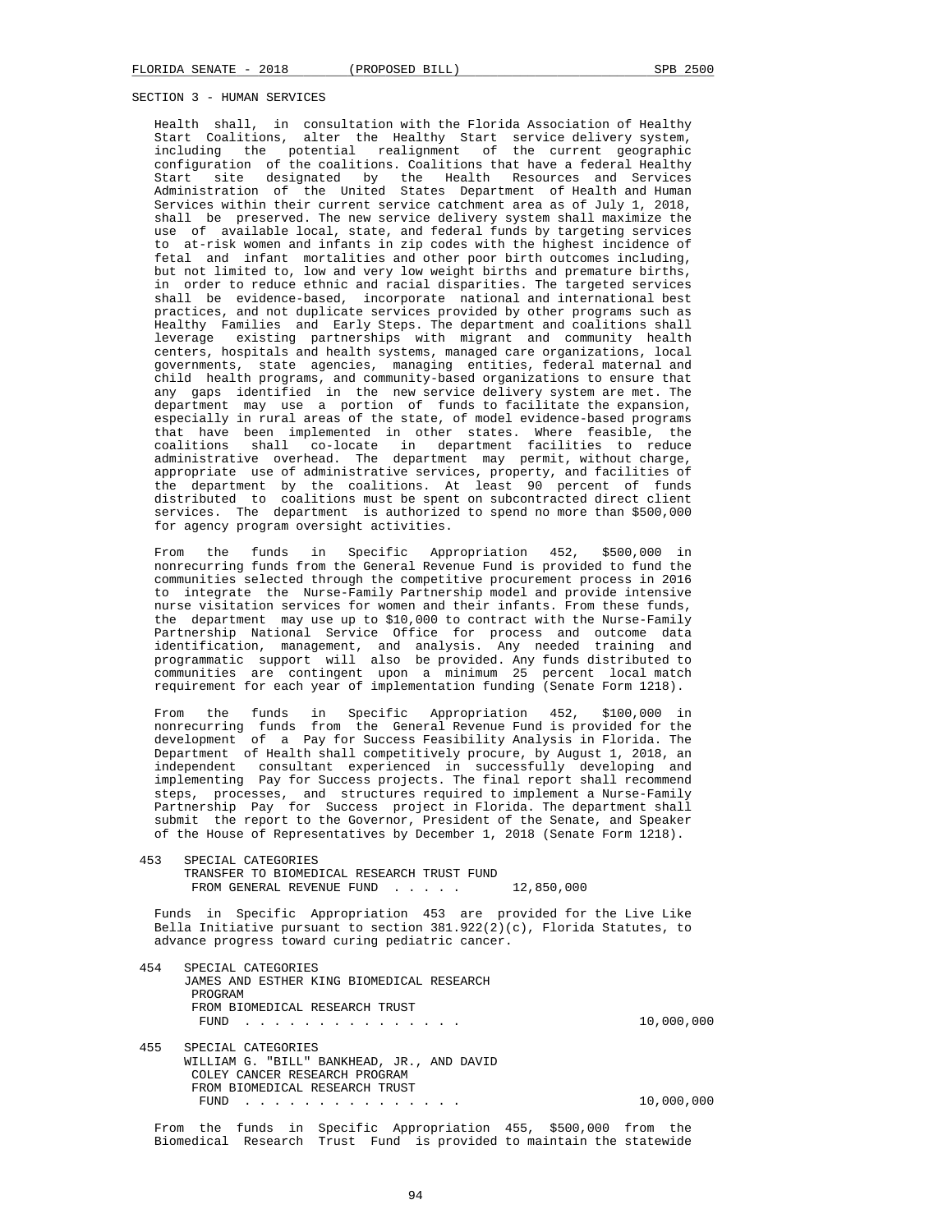FROM BIOMEDICAL RESEARCH TRUST

SECTION 3 - HUMAN SERVICES

 Brain Tumor Registry Program at the McKnight Brain Institute (recurring base appropriations project).

| 456 | SPECIAL CATEGORIES                      |        |
|-----|-----------------------------------------|--------|
|     | HEALTH EDUCATION RISK REDUCTION PROJECT |        |
|     | FROM PREVENTIVE HEALTH SERVICES         |        |
|     | BLOCK GRANT TRUST FUND                  | 12,686 |
|     |                                         |        |
| 457 | SPECIAL CATEGORIES                      |        |
|     | FLORIDA CONSORTIUM OF NATIONAL CANCER   |        |
|     | INSTITUTE CENTERS PROGRAM               |        |
|     | 45,000,000<br>FROM GENERAL REVENUE FUND |        |

FUND . . . . . . . . . . . . . . . 17,228,743

 Funds in Specific Appropriation 457 are provided for the Florida Consortium of National Cancer Institute (NCI) Centers Program established in section 381.915, Florida Statutes.

 Cancer centers are eligible for Tier 1, Tier 2, and Tier 3 designation to participate in the Florida Consortium of National Cancer Institute (NCI) Centers Program as follows: H. Lee Moffitt Cancer Center and Research Institute is eligible for Tier 1 designation as a NCI-designated comprehensive cancer center; and the University of Miami Sylvester Comprehensive Cancer Center and the University of Florida Health Shands Cancer Hospital are eligible for Tier 3 designation in the Florida Consortium of NCI Centers Program.

 457A SPECIAL CATEGORIES BIOMEDICAL RESEARCH FROM GENERAL REVENUE FUND . . . . . 1,500,000

 From the funds in Specific Appropriation 457A, \$1,500,000 in nonrecurring funds from the General Revenue Fund is provided for the purpose of supporting activities in relation to biomedical research through the Florida Drug Discovery Acceleration Program at Torrey Pines Institute for Molecular Studies (Senate Form 1478).

 458 SPECIAL CATEGORIES ENDOWED CANCER RESEARCH FROM GENERAL REVENUE FUND . . . . . 2,000,000

 Funds in Specific Appropriation 458 are provided to the Mayo Clinic Cancer Center of Jacksonville to fund an endowed cancer research chair pursuant to section 381.922(4), Florida Statutes.

|     | 458A SPECIAL CATEGORIES        |           |
|-----|--------------------------------|-----------|
|     | PEDIATRIC CANCER RESEARCH      |           |
|     | FROM BIOMEDICAL RESEARCH TRUST |           |
|     | FUND                           | 5,000,000 |
|     |                                |           |
| 459 | SPECIAL CATEGORIES             |           |
|     | ALZHEIMER RESEARCH             |           |

FROM GENERAL REVENUE FUND . . . . . 5,000,000 Funds in Specific Appropriation 459 are provided for the Ed and Ethel Moore Alzheimer's Disease Research Program established in section

|  | 381.82, Florida Statutes. |  |
|--|---------------------------|--|
|  |                           |  |

| 460 | SPECIAL CATEGORIES<br>GRANTS AND AIDS - FEDERAL NUTRITION<br>PROGRAMS<br>FROM FEDERAL GRANTS TRUST FUND                                                                                               | 314, 125, 678 |
|-----|-------------------------------------------------------------------------------------------------------------------------------------------------------------------------------------------------------|---------------|
| 461 | SPECIAL CATEGORIES<br>FULL SERVICE SCHOOLS - INTERAGENCY<br>COOPERATION<br>6,000,000<br>FROM GENERAL REVENUE FUND<br>$\mathbf{r}$ and $\mathbf{r}$ and $\mathbf{r}$<br>FROM FEDERAL GRANTS TRUST FUND | 2,500,000     |
| 462 | SPECIAL CATEGORIES<br>RISK MANAGEMENT INSURANCE<br>93,518<br>FROM GENERAL REVENUE FUND<br>$\cdot$ $\cdot$ $\cdot$ $\cdot$ $\cdot$<br>FROM FEDERAL GRANTS TRUST FUND                                   | 1,961         |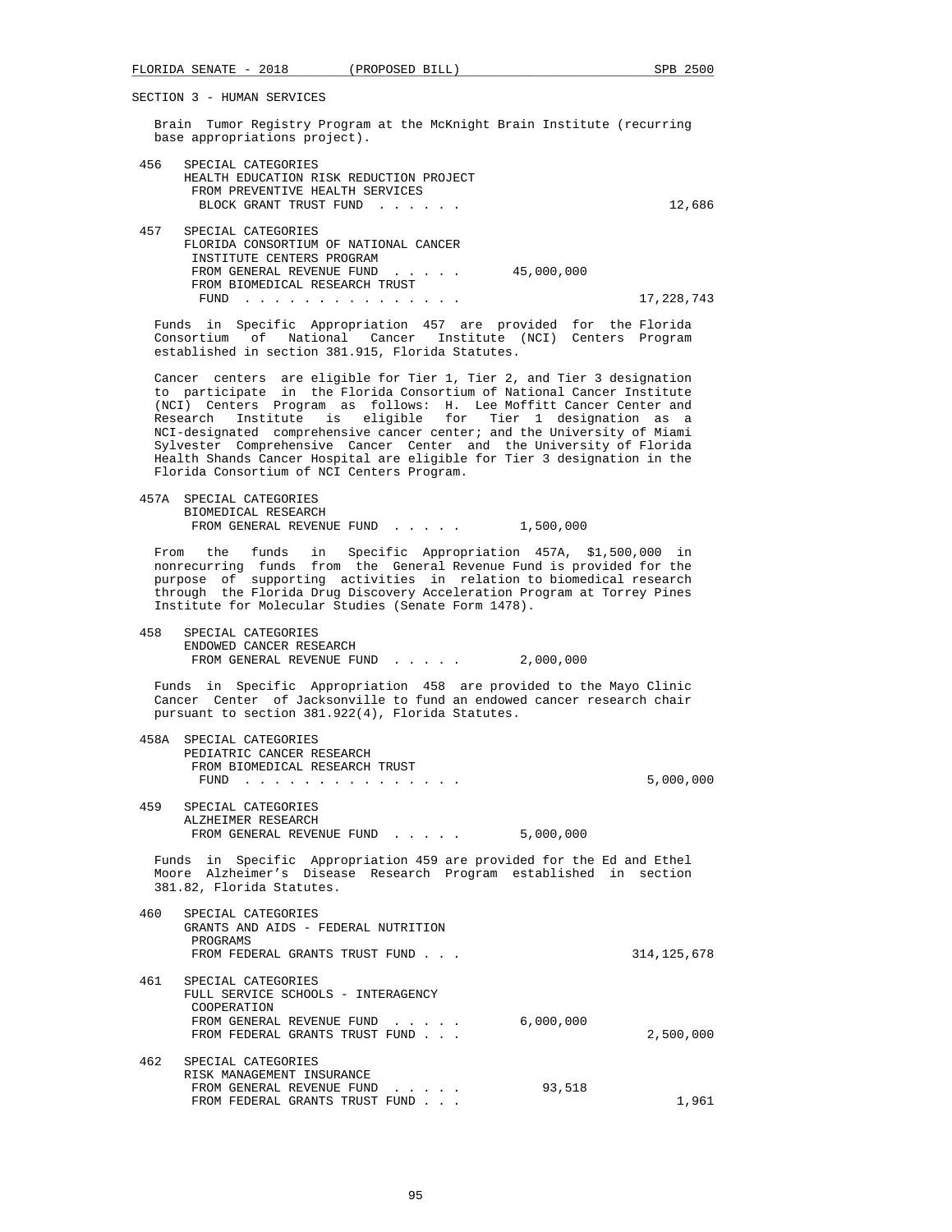| 463 | SPECIAL CATEGORIES<br>WOMEN, INFANTS AND CHILDREN (WIC)<br>FROM FEDERAL GRANTS TRUST FUND | 266, 434, 235 |
|-----|-------------------------------------------------------------------------------------------|---------------|
| 464 | SPECIAL CATEGORIES                                                                        |               |
|     | LEASE OR LEASE-PURCHASE OF EOUIPMENT                                                      |               |
|     | FROM FEDERAL GRANTS TRUST FUND                                                            | 42,294        |
|     | FROM PREVENTIVE HEALTH SERVICES                                                           |               |
|     | BLOCK GRANT TRUST FUND                                                                    | 1,526         |
| 465 | SPECIAL CATEGORIES                                                                        |               |
|     | COMPREHENSIVE STATEWIDE TOBACCO PREVENTION                                                |               |
|     | AND EDUCATION PROGRAM                                                                     |               |
|     | FROM TOBACCO SETTLEMENT TRUST FUND                                                        | 70,072,275    |
|     |                                                                                           |               |

 Funds in Specific Appropriation 465 shall be used to implement the Comprehensive Statewide Tobacco Education and Prevention Program in accordance with section 27, Article X of the State Constitution as adjusted annually for inflation, using the Consumer Price Index as published by the United States Department of Labor. The appropriation shall be allocated as follows:

| 6,247,054 |
|-----------|
|           |

 From the funds in Specific Appropriation 465, the Department of Health may use nicotine replacements and other treatments approved by the federal Food and Drug Administration as part of smoking cessation interventions.

 All contracts funded by this specific appropriation shall include performance measures and measurable outcomes. The Department of Health shall establish specific performance and accountability criteria for all intervention and evaluation contracts. The criteria shall be based on best medical practices, past smoking cessation experience, the federal Centers for Disease Control and Prevention Best Practices for Comprehensive Tobacco Control Programs, and the ability to impact the broadest population.

| 466  | SPECIAL CATEGORIES<br>TRANSFER TO DEPARTMENT OF MANAGEMENT<br>SERVICES - HUMAN RESOURCES SERVICES<br>PURCHASED PER STATEWIDE CONTRACT |        |        |
|------|---------------------------------------------------------------------------------------------------------------------------------------|--------|--------|
|      | FROM GENERAL REVENUE FUND                                                                                                             | 14,383 |        |
|      | FROM ADMINISTRATIVE TRUST FUND<br>FROM RAPE CRISIS PROGRAM TRUST                                                                      |        | 1,329  |
|      | FUND                                                                                                                                  |        | 500    |
|      | FROM FEDERAL GRANTS TRUST FUND                                                                                                        |        | 49,195 |
|      | FROM GRANTS AND DONATIONS TRUST                                                                                                       |        |        |
|      | FUND                                                                                                                                  |        | 340    |
|      | FROM MATERNAL AND CHILD HEALTH                                                                                                        |        |        |
|      | BLOCK GRANT TRUST FUND<br>and a strategic control of the state of                                                                     |        | 5,639  |
|      | FROM PREVENTIVE HEALTH SERVICES                                                                                                       |        |        |
|      | BLOCK GRANT TRUST FUND                                                                                                                |        | 1,788  |
| 466A | GRANTS AND AIDS TO LOCAL GOVERNMENTS AND                                                                                              |        |        |

## NONSTATE ENTITIES - FIXED CAPITAL OUTLAY GRANTS AND AIDS - HEALTH FACILITIES FROM GENERAL REVENUE FUND . . . . . 500,000

 From the funds in Specific Appropriation 466A, \$500,000 in nonrecurring funds from the General Revenue Fund is provided to the Fisherman's Community Hospital for a temporary modular hospital to maintain healthcare access for visitors and residents of the middle Keys affected by Hurricane Irma (Senate Form 2167).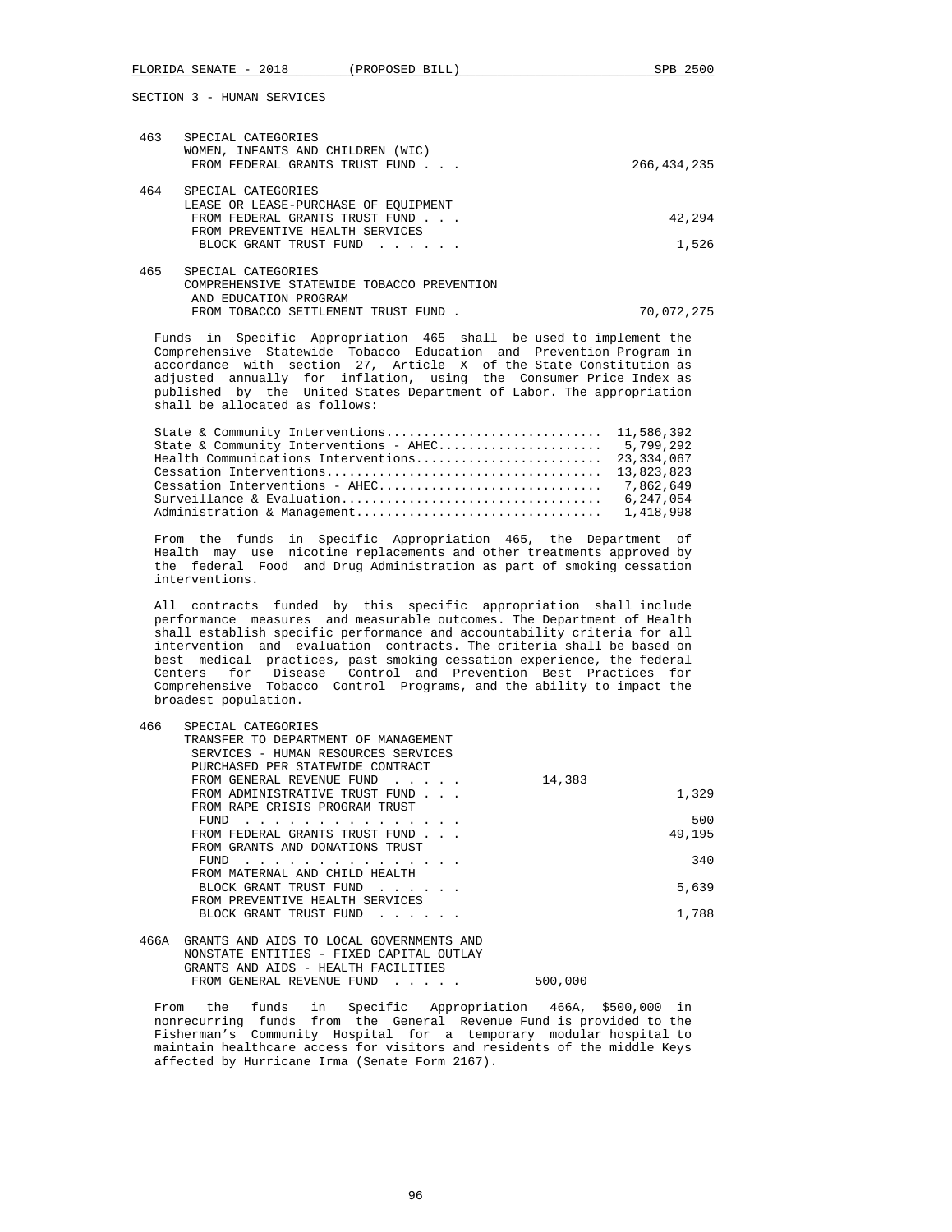|     | TOTAL: COMMUNITY HEALTH PROMOTION<br>FROM GENERAL REVENUE FUND<br>FROM TRUST FUNDS                                                                                                                                                                                                                                                                                         | 155,208,692         | 743,626,618                                                  |
|-----|----------------------------------------------------------------------------------------------------------------------------------------------------------------------------------------------------------------------------------------------------------------------------------------------------------------------------------------------------------------------------|---------------------|--------------------------------------------------------------|
|     | TOTAL POSITIONS<br>TOTAL ALL FUNDS                                                                                                                                                                                                                                                                                                                                         | 224.50              | 898,835,310                                                  |
|     | DISEASE CONTROL AND HEALTH PROTECTION                                                                                                                                                                                                                                                                                                                                      |                     |                                                              |
|     | APPROVED SALARY RATE<br>26,050,056                                                                                                                                                                                                                                                                                                                                         |                     |                                                              |
| 467 | SALARIES AND BENEFITS<br>POSITIONS<br>FROM GENERAL REVENUE FUND<br>FROM ADMINISTRATIVE TRUST FUND<br>FROM FEDERAL GRANTS TRUST FUND<br>FROM GRANTS AND DONATIONS TRUST<br>FUND<br>.<br>FROM PLANNING AND EVALUATION TRUST<br>FUND<br>FROM RADIATION PROTECTION TRUST<br>FUND<br>$\cdots$<br>$\sim$ $\sim$ $\sim$                                                           | 602.50<br>8,203,197 | 2,187,608<br>13,391,083<br>4,835,720<br>5,443,463<br>307,943 |
| 468 | OTHER PERSONAL SERVICES<br>FROM GENERAL REVENUE FUND<br>FROM ADMINISTRATIVE TRUST FUND<br>FROM FEDERAL GRANTS TRUST FUND<br>FROM GRANTS AND DONATIONS TRUST<br>FUND<br><u>.</u><br>FROM PLANNING AND EVALUATION TRUST<br>FUND                                                                                                                                              | 52,657              | 71,427<br>2,093,264<br>446,714<br>130,379                    |
| 469 | EXPENSES<br>FROM GENERAL REVENUE FUND<br>FROM ADMINISTRATIVE TRUST FUND<br>FROM FEDERAL GRANTS TRUST FUND<br>FROM GRANTS AND DONATIONS TRUST<br>FUND<br>.<br>FROM PLANNING AND EVALUATION TRUST<br>FUND<br>.<br>FROM RADIATION PROTECTION TRUST<br>FUND<br>the contract of the contract of the contract of the contract of the contract of the contract of the contract of | 1,460,419           | 964,928<br>11,270,545<br>1,298,822<br>13,264,902<br>60,615   |
| 470 | AID TO LOCAL GOVERNMENTS                                                                                                                                                                                                                                                                                                                                                   |                     |                                                              |

| GRANTS AND AIDS - HIV/AIDS PREVENTION AND |            |            |
|-------------------------------------------|------------|------------|
| TREATMENT                                 |            |            |
| FROM GENERAL REVENUE FUND                 | 29,528,611 |            |
| FROM FEDERAL GRANTS TRUST FUND            |            | 86,831,173 |

 The funds in Specific Appropriation 470 from the General Revenue Fund may be used to fund Human Immunodeficiency Virus (HIV) and Acquired Immune Deficiency Syndrome (AIDS) Patient Care activities, Patient Care Networks, Ryan White Consortia, AIDS Insurance Continuation Project, and HIV prevention initiatives and services to ensure the legislatively required communicable disease prevention and control program for HIV/AIDS uses current and emerging strategies for reducing new HIV infections and addresses the health and social support needs of persons living with HIV in Florida. Prevention initiatives and current and emerging strategies include, but are not limited to, screening and the use of antiretroviral drugs.

 The funds in Specific Appropriation 470 from the Federal Grants Trust Fund are contingent upon sufficient state matching funds being identified to qualify for the federal Ryan White grant award. The Department of Health and the Department of Corrections shall collaborate in determining the amount of state general revenue funds expended by the Department of Corrections for AIDS-related activities and services that qualify as state matching funds for the Ryan White grant.

 From the funds in Specific Appropriation 470, \$719,989 from the General Revenue Fund shall continue to be provided to Jackson Memorial Hospital for the South Florida AIDS Network (recurring base appropriations project).

 From the funds in Specific Appropriation 470, \$239,996 from the General Revenue Fund shall continue to be provided to the Youth Expressions and Farm Workers programs that provide HIV/AIDS outreach to

97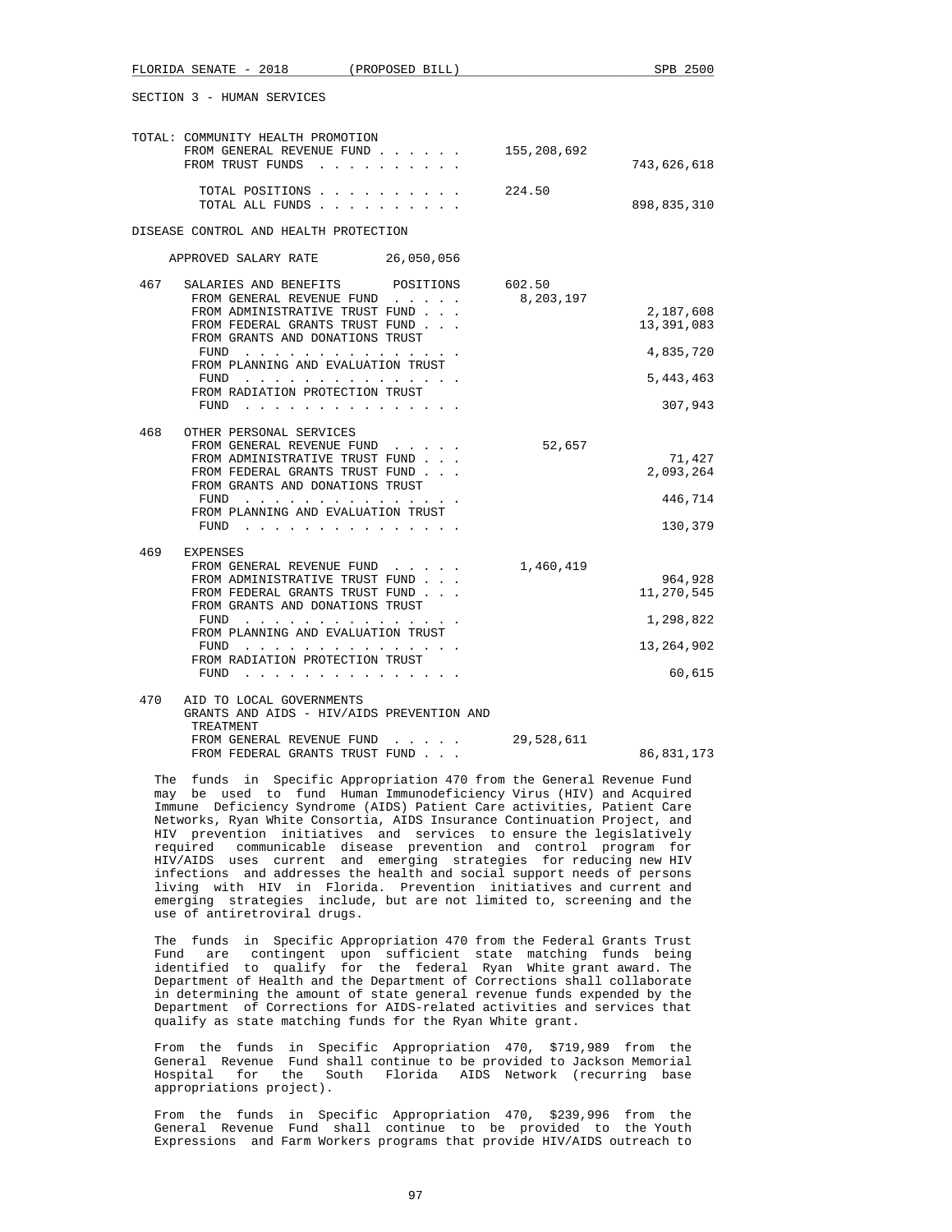Haitian and Latino communities (recurring base appropriations project).

| 471 | AID TO LOCAL GOVERNMENTS<br>CONTRIBUTION TO COUNTY HEALTH UNITS                                 |            |            |
|-----|-------------------------------------------------------------------------------------------------|------------|------------|
|     | FROM GENERAL REVENUE FUND<br>FROM ADMINISTRATIVE TRUST FUND.<br>FROM GRANTS AND DONATIONS TRUST | 14,662,823 | 427,426    |
|     | FUND                                                                                            |            | 2,194,571  |
| 472 | OPERATING CAPITAL OUTLAY                                                                        |            |            |
|     | FROM GENERAL REVENUE FUND<br>FROM ADMINISTRATIVE TRUST FUND                                     | 52,500     | 15,000     |
|     | FROM FEDERAL GRANTS TRUST FUND                                                                  |            | 625,124    |
|     | FROM PLANNING AND EVALUATION TRUST                                                              |            |            |
|     | FUND                                                                                            |            | 100,000    |
| 474 | SPECIAL CATEGORIES                                                                              |            |            |
|     | CONTRACTED SERVICES                                                                             |            |            |
|     | FROM GENERAL REVENUE FUND                                                                       | 1,291,055  |            |
|     | FROM ADMINISTRATIVE TRUST FUND                                                                  |            | 335,165    |
|     | FROM FEDERAL GRANTS TRUST FUND<br>FROM GRANTS AND DONATIONS TRUST                               |            | 10,496,064 |
|     | FUND                                                                                            |            | 1,773,438  |
|     | FROM PLANNING AND EVALUATION TRUST                                                              |            |            |
|     | FIND<br>FROM RADIATION PROTECTION TRUST                                                         |            | 3,581,989  |
|     | FUND                                                                                            |            | 1,500      |
|     |                                                                                                 |            |            |

 From the funds in Specific Appropriation 474, \$450,000 from the General Revenue Fund is provided to the Birth Defects Registry.

| 475 | SPECIAL CATEGORIES                    |           |            |
|-----|---------------------------------------|-----------|------------|
|     | GRANTS AND AIDS - CONTRACTED SERVICES |           |            |
|     | FROM GENERAL REVENUE FUND             | 4,363,570 |            |
|     | FROM FEDERAL GRANTS TRUST FUND        |           | 11,896,717 |
|     |                                       |           |            |

 From the funds in Specific Appropriation 475, \$1,000,000 in nonrecurring funds from the General Revenue Fund is provided for Florida academic and research institutions designated as Centers for AIDS Research (CFAR) by the National Institutes of Health to enhance high quality HIV/AIDS research projects conducted in response to the health needs of Florida's citizens (Senate Form 1951).

 From the funds in Specific Appropriation 475, the following projects are funded with nonrecurring funds from the General Revenue Fund:

| Florida State University Panama City Campus -<br>Rural Northwest Florida Mosquito Surveillance<br>Program (Senate Form 1696)                                                                                       | 578,544         |
|--------------------------------------------------------------------------------------------------------------------------------------------------------------------------------------------------------------------|-----------------|
| Live Like Bella Childhood Cancer Foundation                                                                                                                                                                        | 600,000         |
| 476<br>SPECIAL CATEGORIES<br>GRANTS AND AIDS - CONTRACTED PROFESSIONAL<br><b>SERVICES</b><br>FROM GENERAL REVENUE FUND<br>1,995,141<br>FROM FEDERAL GRANTS TRUST FUND                                              | 2,443,885       |
| 477<br>SPECIAL CATEGORIES<br>PURCHASED CLIENT SERVICES<br>498,687<br>FROM GENERAL REVENUE FUND                                                                                                                     |                 |
| 478<br>SPECIAL CATEGORIES<br>RISK MANAGEMENT INSURANCE<br>FROM GENERAL REVENUE FUND<br>135,106<br>FROM PLANNING AND EVALUATION TRUST<br>FUND                                                                       | 186,300         |
| 479<br>SPECIAL CATEGORIES<br>LEASE OR LEASE-PURCHASE OF EQUIPMENT<br>FROM GENERAL REVENUE FUND<br>31,674<br>FROM ADMINISTRATIVE TRUST FUND<br>FROM FEDERAL GRANTS TRUST FUND<br>FROM PLANNING AND EVALUATION TRUST | 1,748<br>51,489 |
| FUND<br>a comparative comparative comparative comparative                                                                                                                                                          | 45,320          |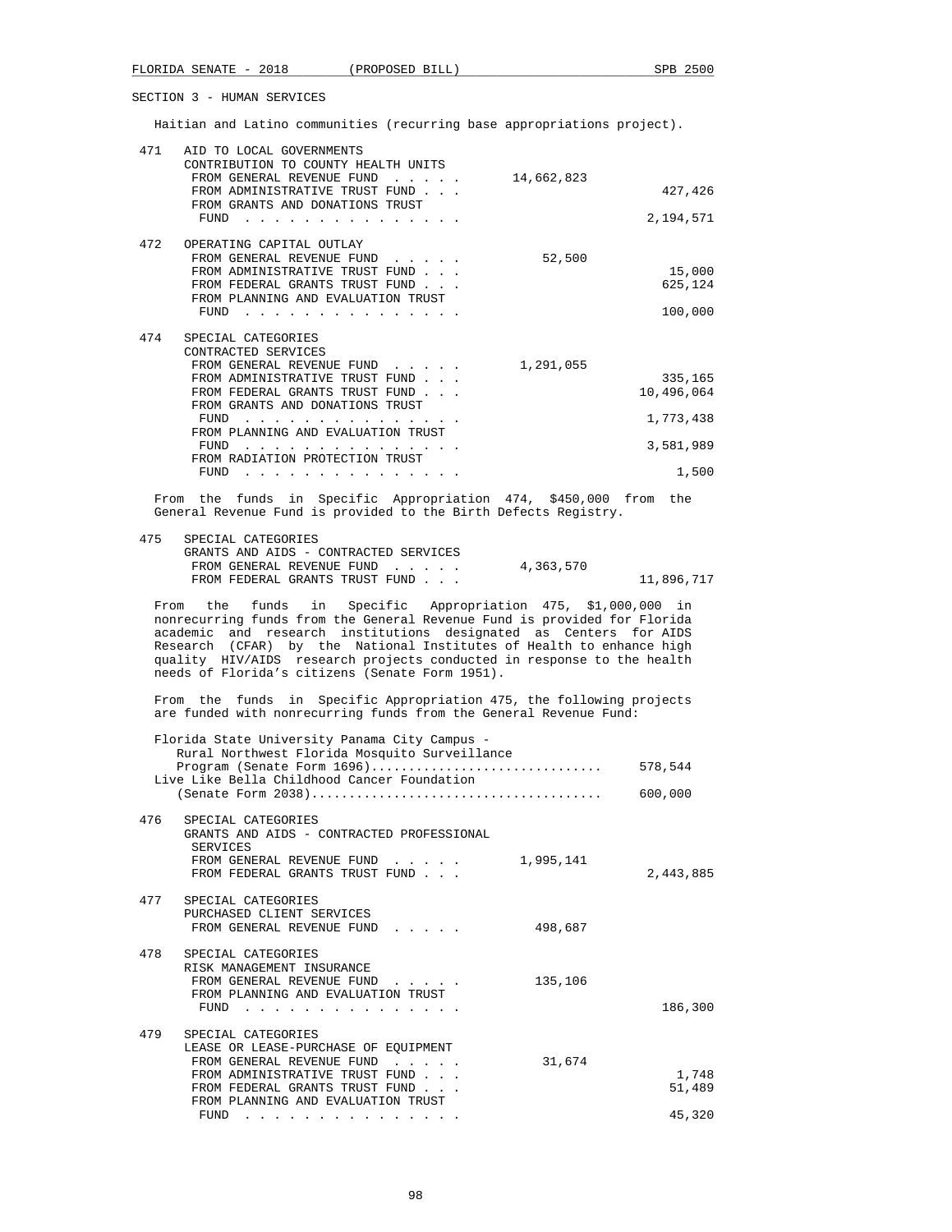| 480 | SPECIAL CATEGORIES                                                                                                   |                    |               |
|-----|----------------------------------------------------------------------------------------------------------------------|--------------------|---------------|
|     | TRANSFER TO DEPARTMENT OF MANAGEMENT<br>SERVICES - HUMAN RESOURCES SERVICES                                          |                    |               |
|     | PURCHASED PER STATEWIDE CONTRACT                                                                                     |                    |               |
|     | FROM GENERAL REVENUE FUND                                                                                            | 79,306             |               |
|     | FROM ADMINISTRATIVE TRUST FUND                                                                                       |                    | 9,040         |
|     | FROM FEDERAL GRANTS TRUST FUND<br>FROM GRANTS AND DONATIONS TRUST                                                    |                    | 83,848        |
|     | ${\tt FUND} \quad . \quad . \quad . \quad . \quad . \quad . \quad . \quad . \quad . \quad . \quad . \quad . \quad .$ |                    | 32,716        |
|     | FROM PLANNING AND EVALUATION TRUST<br>$FUND$                                                                         |                    | 25,976        |
|     | FROM RADIATION PROTECTION TRUST                                                                                      |                    |               |
|     | FUND $\cdots$                                                                                                        |                    | 1,251         |
| 481 | SPECIAL CATEGORIES                                                                                                   |                    |               |
|     | OUTREACH FOR PREGNANT WOMEN                                                                                          |                    |               |
|     | FROM GENERAL REVENUE FUND                                                                                            | 500,000            |               |
|     | 482 FIXED CAPITAL OUTLAY                                                                                             |                    |               |
|     | HEALTH FACILITIES REPAIR AND MAINTENANCE -                                                                           |                    |               |
|     | STATEWIDE<br>FROM GENERAL REVENUE FUND                                                                               | 3,188,928          |               |
|     | FROM PLANNING AND EVALUATION TRUST                                                                                   |                    |               |
|     | FUND $\cdots$                                                                                                        |                    | 3,265,601     |
|     | TOTAL: DISEASE CONTROL AND HEALTH PROTECTION                                                                         |                    |               |
|     | FROM GENERAL REVENUE FUND                                                                                            | 66,043,674         |               |
|     | FROM TRUST FUNDS                                                                                                     |                    | 180, 192, 754 |
|     | TOTAL POSITIONS                                                                                                      | 602.50             |               |
|     | TOTAL ALL FUNDS                                                                                                      |                    | 246, 236, 428 |
|     |                                                                                                                      |                    |               |
|     | COUNTY HEALTH DEPARTMENTS LOCAL HEALTH NEEDS                                                                         |                    |               |
|     | APPROVED SALARY RATE 417,456,260                                                                                     |                    |               |
|     | 483 SALARIES AND BENEFITS POSITIONS 9,618.32                                                                         |                    |               |
|     | FROM COUNTY HEALTH DEPARTMENT                                                                                        |                    |               |
|     | TRUST FUND                                                                                                           |                    | 530,554,662   |
| 484 | OTHER PERSONAL SERVICES                                                                                              |                    |               |
|     | FROM COUNTY HEALTH DEPARTMENT                                                                                        |                    |               |
|     | TRUST FUND                                                                                                           |                    | 54, 546, 336  |
| 485 | EXPENSES                                                                                                             |                    |               |
|     | FROM COUNTY HEALTH DEPARTMENT                                                                                        |                    | 124,873,082   |
|     | TRUST FUND                                                                                                           |                    |               |
| 486 | AID TO LOCAL GOVERNMENTS                                                                                             |                    |               |
|     | CONTRIBUTION TO COUNTY HEALTH UNITS<br>FROM GENERAL REVENUE FUND                                                     | 124,051,329        |               |
|     |                                                                                                                      |                    |               |
| 487 | AID TO LOCAL GOVERNMENTS                                                                                             |                    |               |
|     | COMMUNITY HEALTH INITIATIVES<br>FROM GENERAL REVENUE FUND                                                            | $\cdots$ 1,951,797 |               |
|     | FROM COUNTY HEALTH DEPARTMENT                                                                                        |                    |               |
|     | TRUST FUND                                                                                                           |                    | 500,000       |
|     | From the funds in Specific Appropriation 487, \$1,551,797 from the                                                   |                    |               |
|     | General Revenue Fund is provided for the following recurring base                                                    |                    |               |
|     | appropriations projects:                                                                                             |                    |               |
|     | La Liga - League Against Cancer                                                                                      |                    | 1,150,000     |
|     | Minority Outreach - Penalver Clinic                                                                                  |                    | 319,514       |
|     | Manatee County Rural Health Services                                                                                 |                    | 82,283        |
| 488 | OPERATING CAPITAL OUTLAY                                                                                             |                    |               |
|     | FROM COUNTY HEALTH DEPARTMENT                                                                                        |                    |               |
|     | TRUST FUND                                                                                                           |                    | 10,235,802    |
| 489 | LUMP SUM                                                                                                             |                    |               |
|     | COUNTY HEALTH DEPARTMENTS                                                                                            |                    |               |
|     | POSITIONS                                                                                                            | 50.00              |               |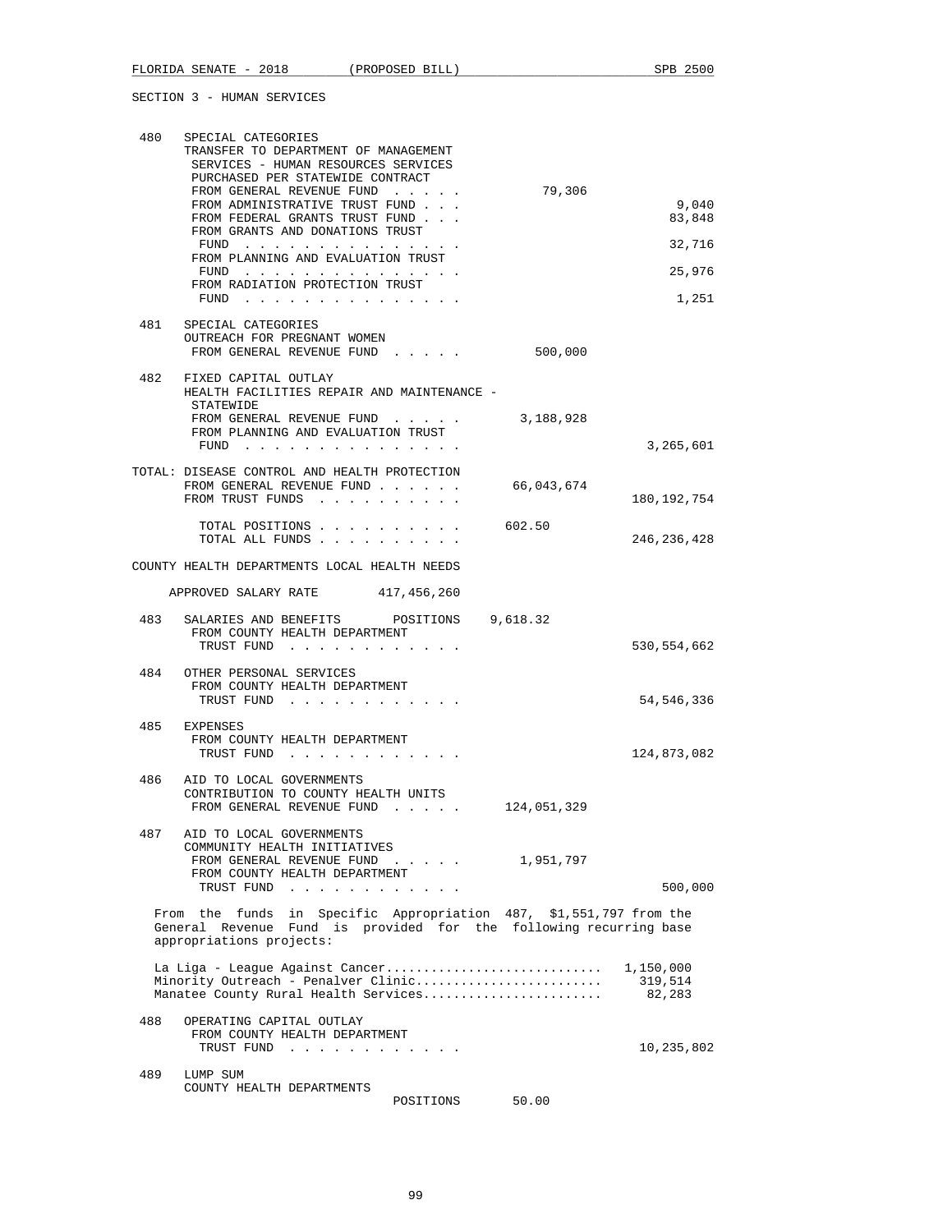|     |                    |                                                        | FLORIDA SENATE - 2018 (PROPOSED BILL)                                                                                                                                 |          |                     | SPB 2500               |
|-----|--------------------|--------------------------------------------------------|-----------------------------------------------------------------------------------------------------------------------------------------------------------------------|----------|---------------------|------------------------|
|     |                    | SECTION 3 - HUMAN SERVICES                             |                                                                                                                                                                       |          |                     |                        |
|     |                    | 490 SPECIAL CATEGORIES                                 | ACQUISITION OF MOTOR VEHICLES<br>FROM COUNTY HEALTH DEPARTMENT<br>TRUST FUND                                                                                          |          |                     | 2,374,843              |
| 491 |                    | SPECIAL CATEGORIES<br>CONTRACTED SERVICES              | FROM COUNTY HEALTH DEPARTMENT<br>TRUST FUND                                                                                                                           |          |                     | 84,994,564             |
| 492 |                    | SPECIAL CATEGORIES                                     | GRANTS AND AIDS - CONTRACTED SERVICES<br>FROM COUNTY HEALTH DEPARTMENT<br>TRUST FUND                                                                                  |          |                     | 27,500                 |
| 493 |                    | SPECIAL CATEGORIES<br>RISK MANAGEMENT INSURANCE        | FROM COUNTY HEALTH DEPARTMENT<br>TRUST FUND                                                                                                                           |          |                     | 7,051,033              |
| 494 |                    | SPECIAL CATEGORIES                                     | LEASE OR LEASE-PURCHASE OF EOUIPMENT<br>FROM COUNTY HEALTH DEPARTMENT<br>TRUST FUND                                                                                   |          |                     | 3,809,117              |
| 495 |                    | SPECIAL CATEGORIES                                     | TRANSFER TO DEPARTMENT OF MANAGEMENT<br>SERVICES - HUMAN RESOURCES SERVICES<br>PURCHASED PER STATEWIDE CONTRACT<br>FROM COUNTY HEALTH DEPARTMENT                      |          |                     |                        |
|     |                    | 495A FIXED CAPITAL OUTLAY<br>COUNTY HEALTH DEPARTMENTS | TRUST FUND<br>CONSTRUCTION, RENOVATION, AND EQUIPMENT -<br>FROM GENERAL REVENUE FUND                                                                                  |          | 350,000             | 2,434,403              |
|     |                    |                                                        | From the funds in Specific Appropriation 495A, the following projects<br>are funded with nonrecurring general revenue funds:                                          |          |                     |                        |
|     |                    |                                                        | Santa Rosa County Health Department (Senate Form 1603) 150,000<br>Walton County Health Department (Senate Form 1531)                                                  |          |                     | 200,000                |
|     | <b>DEPARTMENTS</b> |                                                        | 495B GRANTS AND AIDS TO LOCAL GOVERNMENTS AND<br>NONSTATE ENTITIES - FIXED CAPITAL OUTLAY<br>MAINTENANCE AND REPAIR OF COUNTY HEALTH<br>FROM COUNTY HEALTH DEPARTMENT |          |                     |                        |
|     |                    | TRUST FUND                                             | and the state of the state of the state                                                                                                                               |          |                     | 4,000,000              |
|     |                    |                                                        | TOTAL: COUNTY HEALTH DEPARTMENTS LOCAL HEALTH NEEDS<br>FROM GENERAL REVENUE FUND<br>FROM TRUST FUNDS                                                                  |          | 126,353,126         | 825, 401, 342          |
|     |                    |                                                        | TOTAL POSITIONS<br>TOTAL ALL FUNDS                                                                                                                                    | 9,668.32 |                     | 951,754,468            |
|     |                    |                                                        | STATEWIDE PUBLIC HEALTH SUPPORT SERVICES                                                                                                                              |          |                     |                        |
|     |                    | APPROVED SALARY RATE                                   | 20,529,829                                                                                                                                                            |          |                     |                        |
| 496 |                    | SALARIES AND BENEFITS                                  | POSITIONS<br>FROM GENERAL REVENUE FUND<br>FROM ADMINISTRATIVE TRUST FUND<br>FROM EMERGENCY MEDICAL SERVICES                                                           |          | 441.00<br>1,969,352 | 1,126,773              |
|     |                    |                                                        | TRUST FUND<br>FROM FEDERAL GRANTS TRUST FUND<br>FROM GRANTS AND DONATIONS TRUST                                                                                       |          |                     | 2,565,868<br>7,444,306 |
|     | FUND               |                                                        | the contract of the contract of the contract of<br>FROM BRAIN AND SPINAL CORD INJURY                                                                                  |          |                     | 716,000                |
|     |                    |                                                        | REHABILITATION TRUST FUND<br>FROM PLANNING AND EVALUATION TRUST<br>FUND $\cdots$                                                                                      |          |                     | 2,517,552<br>6,243,167 |
|     |                    |                                                        | FROM RADIATION PROTECTION TRUST<br>${\tt FUND} \quad . \quad . \quad . \quad . \quad . \quad . \quad . \quad . \quad . \quad . \quad . \quad .$                       |          |                     | 6,321,369              |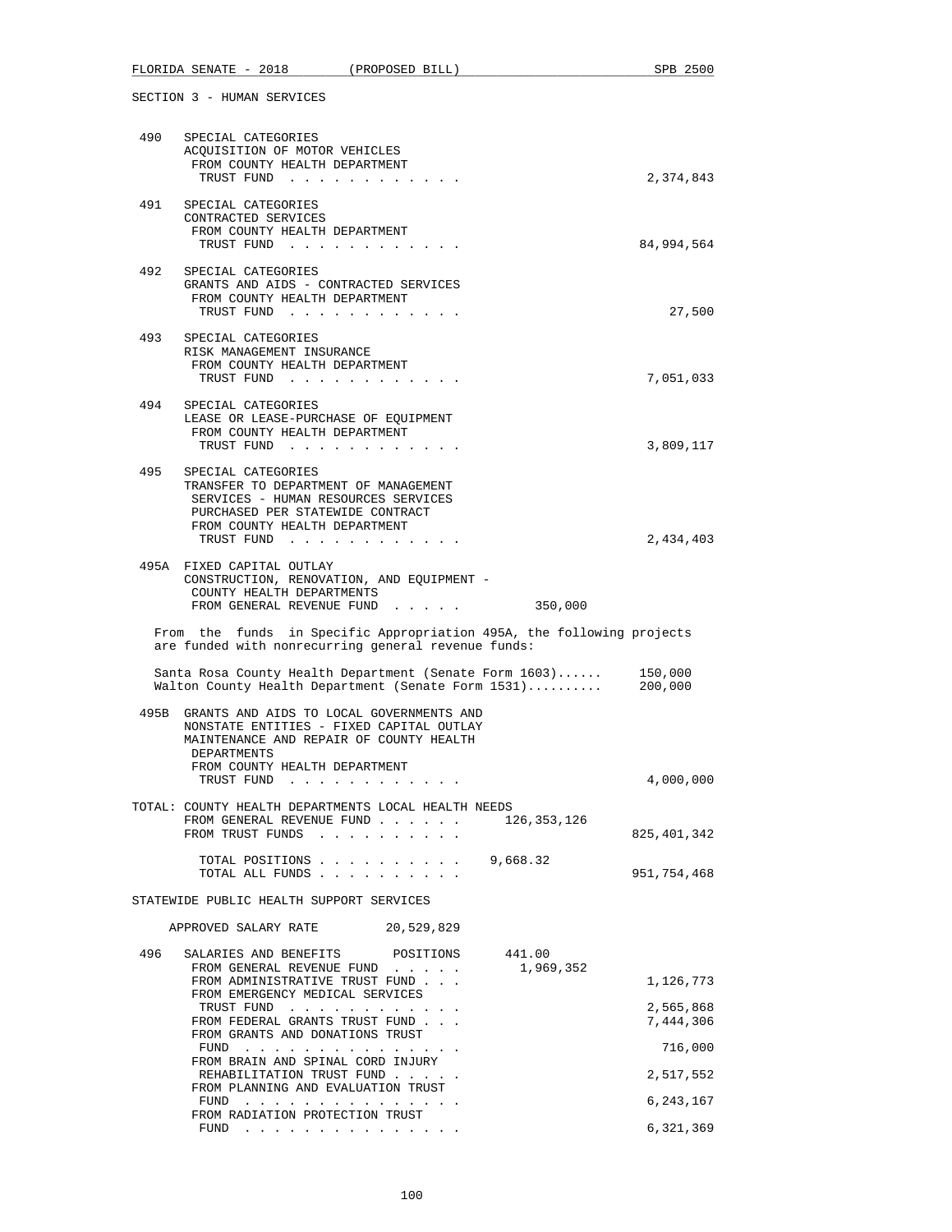| 497 | OTHER PERSONAL SERVICES<br>FROM GENERAL REVENUE FUND                                                                                                                                                                                                                      | 2,035     |                    |
|-----|---------------------------------------------------------------------------------------------------------------------------------------------------------------------------------------------------------------------------------------------------------------------------|-----------|--------------------|
|     | FROM ADMINISTRATIVE TRUST FUND<br>FROM EMERGENCY MEDICAL SERVICES                                                                                                                                                                                                         |           | 10,099             |
|     | TRUST FUND<br>FROM FEDERAL GRANTS TRUST FUND                                                                                                                                                                                                                              |           | 613,492<br>169,318 |
|     | FROM GRANTS AND DONATIONS TRUST<br>$FUND$                                                                                                                                                                                                                                 |           | 64,681             |
|     | FROM BRAIN AND SPINAL CORD INJURY<br>REHABILITATION TRUST FUND                                                                                                                                                                                                            |           | 118,635            |
|     | FROM PLANNING AND EVALUATION TRUST<br>FUND                                                                                                                                                                                                                                |           | 718,741            |
|     | FROM RADIATION PROTECTION TRUST<br>$FUND$                                                                                                                                                                                                                                 |           | 42,664             |
| 498 | EXPENSES                                                                                                                                                                                                                                                                  |           |                    |
|     | FROM GENERAL REVENUE FUND<br>FROM ADMINISTRATIVE TRUST FUND                                                                                                                                                                                                               | 253,070   | 244,236            |
|     | FROM EMERGENCY MEDICAL SERVICES<br>TRUST FUND                                                                                                                                                                                                                             |           | 520,404            |
|     | FROM FEDERAL GRANTS TRUST FUND<br>FROM GRANTS AND DONATIONS TRUST                                                                                                                                                                                                         |           | 1,611,743          |
|     | FUND<br>FROM BRAIN AND SPINAL CORD INJURY                                                                                                                                                                                                                                 |           | 272,116            |
|     | REHABILITATION TRUST FUND<br>FROM PLANNING AND EVALUATION TRUST                                                                                                                                                                                                           |           | 564,192            |
|     | FUND<br>FROM RADIATION PROTECTION TRUST                                                                                                                                                                                                                                   |           | 715,822            |
|     | FUND $\cdots$                                                                                                                                                                                                                                                             |           | 1,645,717          |
| 499 | AID TO LOCAL GOVERNMENTS<br>GRANTS AND AIDS - LOCAL HEALTH COUNCILS                                                                                                                                                                                                       |           |                    |
|     | FROM GRANTS AND DONATIONS TRUST<br>FUND $\cdots$                                                                                                                                                                                                                          |           | 1,006,000          |
| 500 | AID TO LOCAL GOVERNMENTS                                                                                                                                                                                                                                                  |           |                    |
|     | GRANTS AND AIDS - EMERGENCY MEDICAL<br>SERVICES COUNTY GRANTS                                                                                                                                                                                                             |           |                    |
|     | FROM EMERGENCY MEDICAL SERVICES<br>TRUST FUND                                                                                                                                                                                                                             |           | 2,696,675          |
| 501 | AID TO LOCAL GOVERNMENTS                                                                                                                                                                                                                                                  |           |                    |
|     | GRANTS AND AIDS - EMERGENCY MEDICAL<br>SERVICES MATCHING GRANTS                                                                                                                                                                                                           |           |                    |
|     | FROM EMERGENCY MEDICAL SERVICES<br>TRUST FUND                                                                                                                                                                                                                             |           | 3,181,461          |
| 502 | OPERATING CAPITAL OUTLAY                                                                                                                                                                                                                                                  |           |                    |
|     | FROM GENERAL REVENUE FUND<br>FROM ADMINISTRATIVE TRUST FUND                                                                                                                                                                                                               | 3,693     | 1,300              |
|     | FROM EMERGENCY MEDICAL SERVICES                                                                                                                                                                                                                                           |           |                    |
|     | TRUST FUND<br>FROM FEDERAL GRANTS TRUST FUND                                                                                                                                                                                                                              |           | 16,932<br>61,466   |
|     | FROM BRAIN AND SPINAL CORD INJURY<br>REHABILITATION TRUST FUND                                                                                                                                                                                                            |           | 9,000              |
|     | FROM PLANNING AND EVALUATION TRUST<br>FUND                                                                                                                                                                                                                                |           | 28,302             |
|     | FROM RADIATION PROTECTION TRUST<br>FUND<br>the contract of the contract of the contract of the contract of the contract of the contract of the contract of the contract of the contract of the contract of the contract of the contract of the contract of the contract o |           | 56,997             |
|     | 502A LUMP SUM<br>COMMUNITY HEALTH CENTERS                                                                                                                                                                                                                                 |           |                    |
|     | FROM GENERAL REVENUE FUND                                                                                                                                                                                                                                                 | 6,000,000 |                    |
|     | The nonrecurring funds provided in Specific Appropriation 502A are<br>provided to community health centers. The release of funds is contingent                                                                                                                            |           |                    |
|     | upon the Department of Health submitting a budget amendment,                                                                                                                                                                                                              |           | in                 |
|     | accordance with the provisions of chapter 216, Florida Statutes,<br>detailing the distribution of funds to eligible Federally Qualified                                                                                                                                   |           |                    |
|     | Health Centers (Senate Form 2056).                                                                                                                                                                                                                                        |           |                    |

 503 SPECIAL CATEGORIES ACQUISITION OF MOTOR VEHICLES FROM RADIATION PROTECTION TRUST FUND . . . . . . . . . . . . . . . 210,856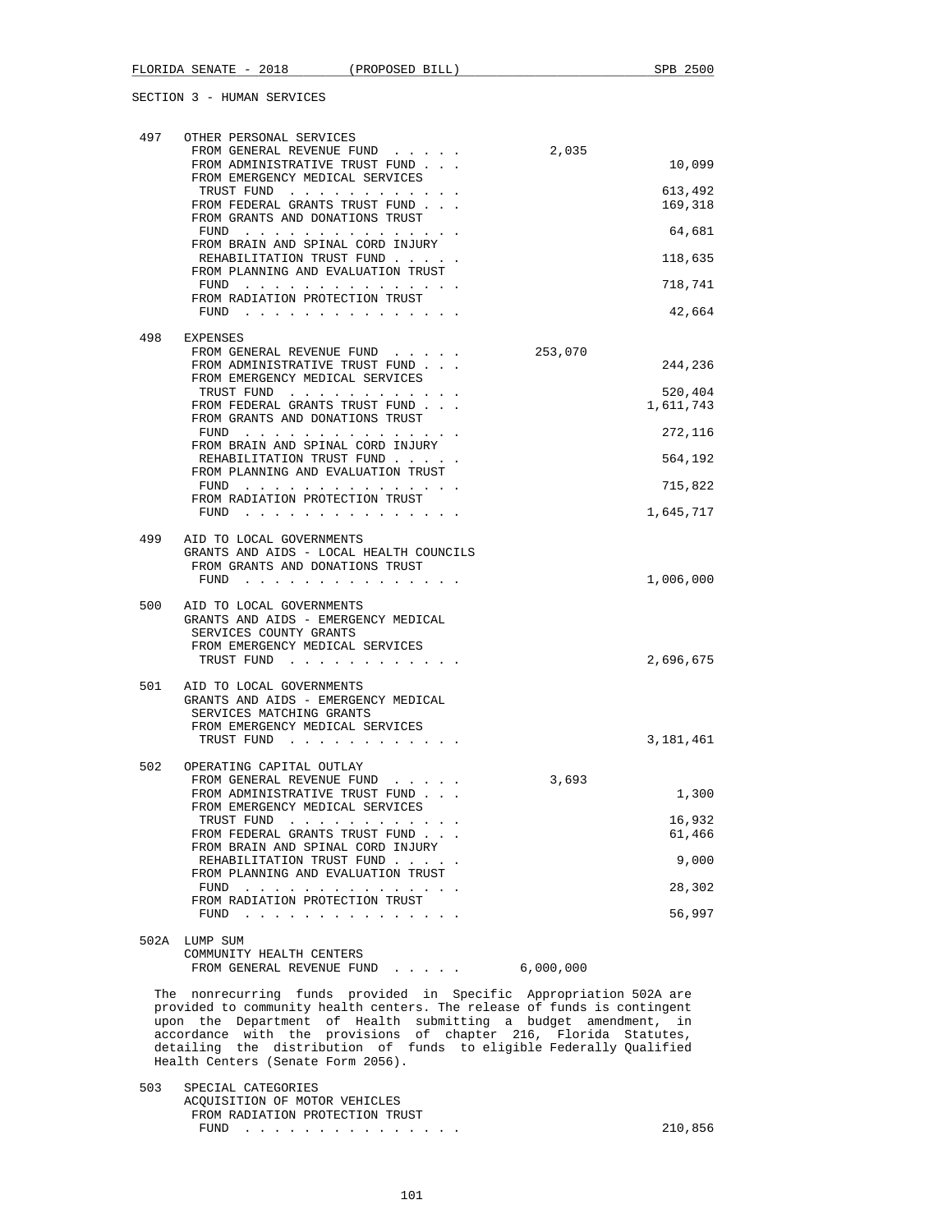| OBUIIUN J - NUMAN OBRVIUBO                                                                                                                                                                                                                                                                                                                                                                                                                                                                                                                                                                                                                                                                                                                                                 |                                            |
|----------------------------------------------------------------------------------------------------------------------------------------------------------------------------------------------------------------------------------------------------------------------------------------------------------------------------------------------------------------------------------------------------------------------------------------------------------------------------------------------------------------------------------------------------------------------------------------------------------------------------------------------------------------------------------------------------------------------------------------------------------------------------|--------------------------------------------|
| 504<br>SPECIAL CATEGORIES<br>GRANTS AND AIDS - STRENGTHENING DOMESTIC<br>SECURITY - BIOTERRORISM ENHANCEMENTS -<br>HEALTH AND HOSPITALS<br>FROM FEDERAL GRANTS TRUST FUND                                                                                                                                                                                                                                                                                                                                                                                                                                                                                                                                                                                                  | 21,143,607                                 |
| 506<br>SPECIAL CATEGORIES<br>CONTRACTED SERVICES<br>61,692<br>FROM GENERAL REVENUE FUND<br>FROM ADMINISTRATIVE TRUST FUND<br>FROM EMERGENCY MEDICAL SERVICES<br>TRUST FUND<br>FROM FEDERAL GRANTS TRUST FUND<br>FROM GRANTS AND DONATIONS TRUST                                                                                                                                                                                                                                                                                                                                                                                                                                                                                                                            | 240,623<br>765,458<br>1,352,941            |
| FUND<br>FROM BRAIN AND SPINAL CORD INJURY<br>REHABILITATION TRUST FUND<br>FROM PLANNING AND EVALUATION TRUST<br>FUND $\cdots$<br>FROM RADIATION PROTECTION TRUST<br>FUND $\cdots$ $\cdots$ $\cdots$ $\cdots$ $\cdots$ $\cdots$ $\cdots$                                                                                                                                                                                                                                                                                                                                                                                                                                                                                                                                    | 100,781<br>242,075<br>1,570,669<br>148,500 |
| 507<br>SPECIAL CATEGORIES<br>GRANTS AND AIDS - CONTRACTED SERVICES<br>FROM GENERAL REVENUE FUND<br>1,745,536<br>FROM BRAIN AND SPINAL CORD INJURY<br>REHABILITATION TRUST FUND                                                                                                                                                                                                                                                                                                                                                                                                                                                                                                                                                                                             | 1,321,507                                  |
| From the funds in Specific Appropriation 507, \$1,000,000 from the<br>General Revenue Fund is provided to contract with the Brain Injury<br>Association of Florida (BIAF) to identify and link resources to<br>traumatic brain injury patients (recurring base appropriations project).<br>the funds in Specific Appropriation 507, \$94,867 from the<br>From<br>General Revenue Fund is provided for the Southwest Alachua County<br>Primary and Community Health Care Clinic (recurring base appropriations<br>project).<br>From the funds in Specific Appropriation 507, the following project<br>is funded with nonrecurring funds from the General Revenue Fund:<br>Bitner/Plante Amyotrophic Lateral Sclerosis<br>Initiative of Florida (Senate Form $2166)$ 500,000 |                                            |
| 508<br>SPECIAL CATEGORIES<br>DRUGS, VACCINES AND OTHER BIOLOGICALS<br>FROM GENERAL REVENUE FUND<br>21,977,280<br>FROM FEDERAL GRANTS TRUST FUND<br>FROM GRANTS AND DONATIONS TRUST<br>$FUND$<br>The funds in Specific Appropriation 508 from the Federal Grants Trust<br>Fund are contingent upon sufficient state matching funds being<br>identified to qualify for the federal Ryan White grant award. The<br>Department of Health and the Department of Corrections shall collaborate<br>in determining the amount of state general revenue funds expended by the<br>Department of Corrections for AIDS-related activities and services that<br>qualify as state matching funds for the Ryan White grant.                                                               | 119,154,984<br>21, 316, 023                |
| SPECIAL CATEGORIES<br>509A<br>TRANSFER STATE MATCHING FUNDS TO THE<br>STATEWIDE MEDICAID MANAGED CARE LONG TERM<br>CARE WAIVER<br>FROM BRAIN AND SPINAL CORD INJURY<br>REHABILITATION TRUST FUND                                                                                                                                                                                                                                                                                                                                                                                                                                                                                                                                                                           | 2,505,111                                  |
| 510<br>SPECIAL CATEGORIES<br>GRANTS AND AIDS - RURAL HEALTH NETWORK<br>GRANTS<br>500,000<br>FROM GENERAL REVENUE FUND<br>FROM FEDERAL GRANTS TRUST FUND                                                                                                                                                                                                                                                                                                                                                                                                                                                                                                                                                                                                                    | 799,305                                    |

 511 SPECIAL CATEGORIES PURCHASED CLIENT SERVICES FROM GENERAL REVENUE FUND . . . . . 1,000,000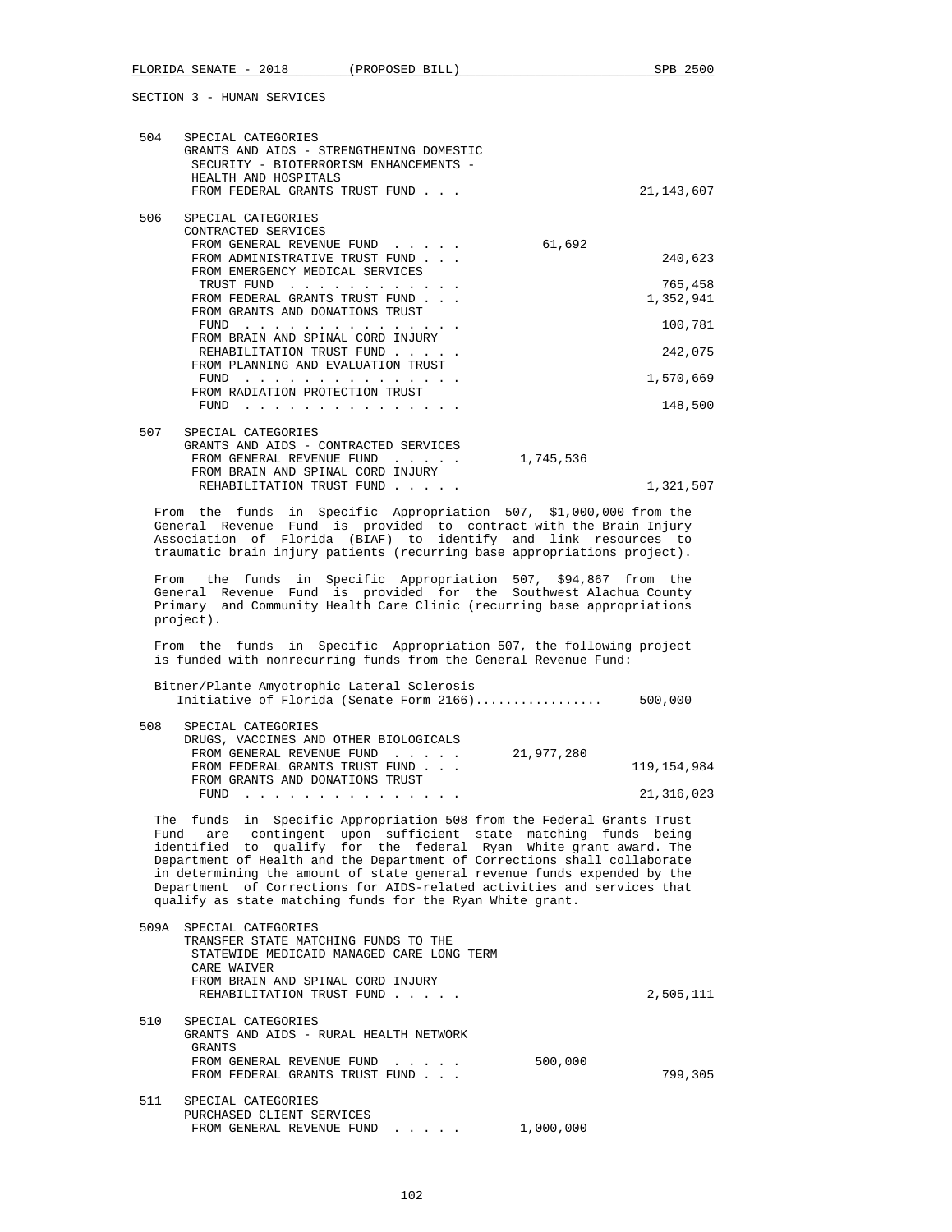|     | FLORIDA SENATE - 2018 (PROPOSED BILL)                                                                                                                                                                                                                                     |            | SPB 2500    |
|-----|---------------------------------------------------------------------------------------------------------------------------------------------------------------------------------------------------------------------------------------------------------------------------|------------|-------------|
|     | SECTION 3 - HUMAN SERVICES                                                                                                                                                                                                                                                |            |             |
|     | FROM BRAIN AND SPINAL CORD INJURY<br>REHABILITATION TRUST FUND                                                                                                                                                                                                            |            | 1,676,352   |
| 512 | SPECIAL CATEGORIES<br>RISK MANAGEMENT INSURANCE<br>FROM GENERAL REVENUE FUND<br>FROM PLANNING AND EVALUATION TRUST<br>$FUND$                                                                                                                                              | 1,729,015  | 51,657      |
|     |                                                                                                                                                                                                                                                                           |            |             |
|     | 513 SPECIAL CATEGORIES<br>GRANTS AND AIDS - STATE AND FEDERAL<br>DISASTER RELIEF OPERATIONS<br>FROM FEDERAL GRANTS TRUST FUND                                                                                                                                             |            | 1,000,000   |
|     | 514 SPECIAL CATEGORIES<br>GRANTS AND AIDS - TRAUMA CARE<br>FROM EMERGENCY MEDICAL SERVICES                                                                                                                                                                                |            |             |
|     | TRUST FUND                                                                                                                                                                                                                                                                |            | 12,093,747  |
| 515 | SPECIAL CATEGORIES<br>GRANTS AND AIDS - SPINAL CORD RESEARCH<br>FROM GENERAL REVENUE FUND<br>FROM BRAIN AND SPINAL CORD INJURY                                                                                                                                            | 1,000,000  |             |
|     | REHABILITATION TRUST FUND                                                                                                                                                                                                                                                 |            | 4,000,000   |
|     | From the funds in Specific Appropriation 515, \$1,000,000 in<br>nonrecurring funds from the General Revenue Fund is provided to the<br>Miami Project to Cure Paralysis (Senate Form 1694).                                                                                |            |             |
| 516 | SPECIAL CATEGORIES                                                                                                                                                                                                                                                        |            |             |
|     | LEASE OR LEASE-PURCHASE OF EQUIPMENT                                                                                                                                                                                                                                      |            |             |
|     | FROM GENERAL REVENUE FUND                                                                                                                                                                                                                                                 | 3,837      |             |
|     | FROM ADMINISTRATIVE TRUST FUND                                                                                                                                                                                                                                            |            | 7,811       |
|     | FROM EMERGENCY MEDICAL SERVICES<br>TRUST FUND                                                                                                                                                                                                                             |            | 55,064      |
|     | FROM FEDERAL GRANTS TRUST FUND                                                                                                                                                                                                                                            |            | 6,177       |
|     | FROM BRAIN AND SPINAL CORD INJURY                                                                                                                                                                                                                                         |            |             |
|     | REHABILITATION TRUST FUND                                                                                                                                                                                                                                                 |            | 47,576      |
|     | FROM PLANNING AND EVALUATION TRUST<br>FUND $\cdots$                                                                                                                                                                                                                       |            | 52,241      |
|     | FROM RADIATION PROTECTION TRUST<br>FUND $\cdots$                                                                                                                                                                                                                          |            | 5,278       |
| 517 | SPECIAL CATEGORIES                                                                                                                                                                                                                                                        |            |             |
|     | TRANSFER TO DEPARTMENT OF MANAGEMENT                                                                                                                                                                                                                                      |            |             |
|     | SERVICES - HUMAN RESOURCES SERVICES                                                                                                                                                                                                                                       |            |             |
|     | PURCHASED PER STATEWIDE CONTRACT                                                                                                                                                                                                                                          |            |             |
|     | FROM GENERAL REVENUE FUND                                                                                                                                                                                                                                                 | 15,622     |             |
|     | FROM ADMINISTRATIVE TRUST FUND<br>FROM EMERGENCY MEDICAL SERVICES                                                                                                                                                                                                         |            | 3,378       |
|     | TRUST FUND                                                                                                                                                                                                                                                                |            | 16,292      |
|     | FROM FEDERAL GRANTS TRUST FUND                                                                                                                                                                                                                                            |            | 35,741      |
|     | FROM GRANTS AND DONATIONS TRUST<br>the contract of the contract of the contract of the contract of the contract of the contract of the contract of the contract of the contract of the contract of the contract of the contract of the contract of the contract o<br>FUND |            | 4,536       |
|     | FROM BRAIN AND SPINAL CORD INJURY                                                                                                                                                                                                                                         |            |             |
|     | REHABILITATION TRUST FUND<br>FROM PLANNING AND EVALUATION TRUST                                                                                                                                                                                                           |            | 14,110      |
|     | FUND<br>the contract of the contract of the contract of                                                                                                                                                                                                                   |            | 31,082      |
|     | FROM RADIATION PROTECTION TRUST<br>FUND $\cdots$                                                                                                                                                                                                                          |            | 28,349      |
|     |                                                                                                                                                                                                                                                                           |            |             |
| 518 | SPECIAL CATEGORIES<br>MEDICALLY FRAGILE ENHANCEMENT PAYMENT<br>FROM GENERAL REVENUE FUND                                                                                                                                                                                  | 610,020    |             |
|     | TOTAL: STATEWIDE PUBLIC HEALTH SUPPORT SERVICES                                                                                                                                                                                                                           |            |             |
|     | FROM GENERAL REVENUE FUND<br>FROM TRUST FUNDS                                                                                                                                                                                                                             | 36,871,152 | 231,306,859 |
|     | TOTAL POSITIONS<br>TOTAL ALL FUNDS                                                                                                                                                                                                                                        | 441.00     | 268,178,011 |
|     |                                                                                                                                                                                                                                                                           |            |             |
|     | PROGRAM: CHILDREN'S MEDICAL SERVICES                                                                                                                                                                                                                                      |            |             |

CHILDREN'S SPECIAL HEALTH CARE

From the funds in Specific Appropriations 520 through 533, the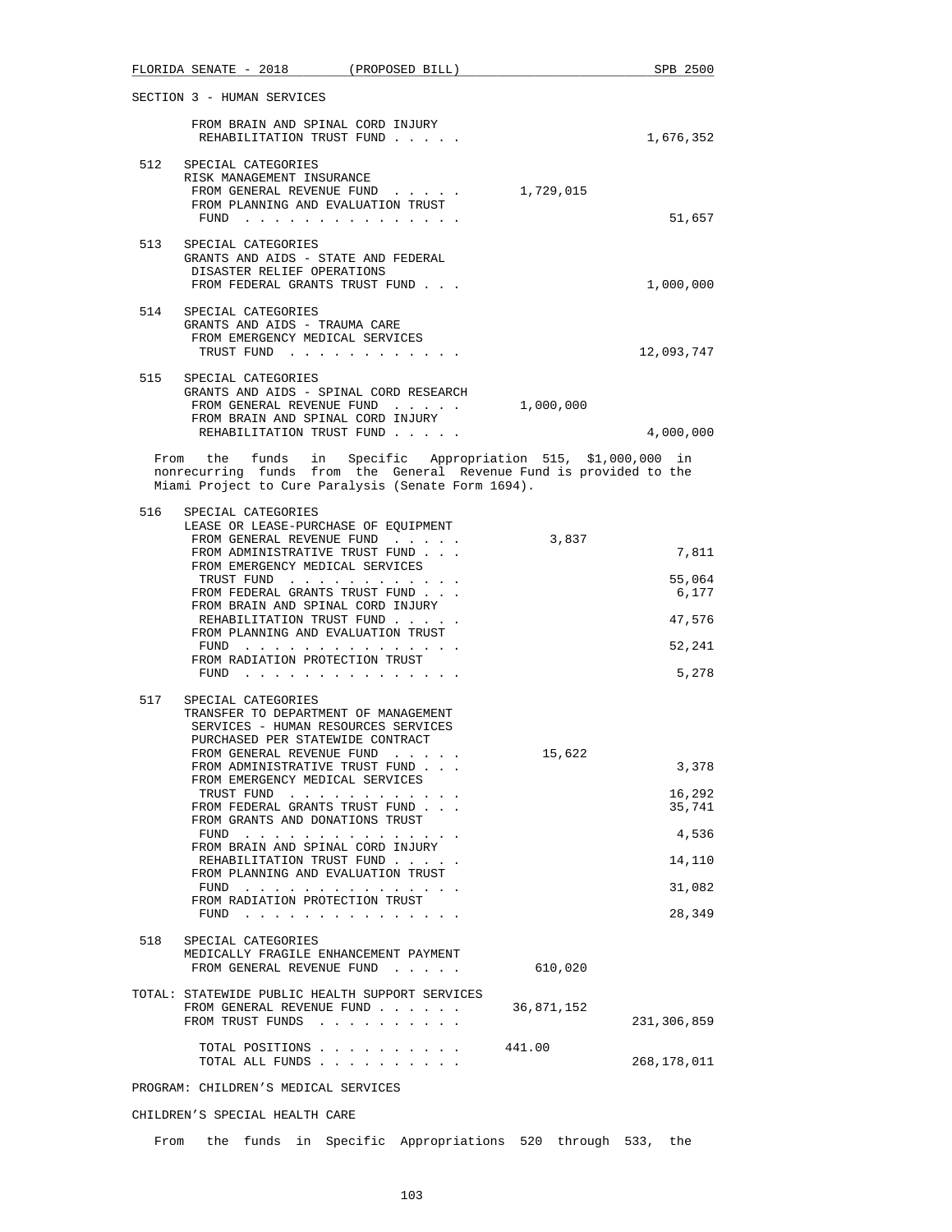Department of Health shall provide to the Governor, President of the Senate, and Speaker of the House of Representatives monthly surplus-deficit reports projecting the total Children's Medical Services expenditures, by program, for the fiscal year, along with any corrective action plans necessary to align program expenditures with annual appropriations.

APPROVED SALARY RATE 28,271,718

| 520 | SALARIES AND BENEFITS                | POSITIONS                                                 | 588.00     |             |
|-----|--------------------------------------|-----------------------------------------------------------|------------|-------------|
|     | FROM GENERAL REVENUE FUND            | .                                                         | 14,924,470 |             |
|     | FROM DONATIONS TRUST FUND            | $\sim$ $\sim$ $\sim$ $\sim$                               |            | 14,897,609  |
|     | FROM FEDERAL GRANTS TRUST FUND       |                                                           |            | 7,035,556   |
|     |                                      |                                                           |            |             |
| 521 | OTHER PERSONAL SERVICES              |                                                           |            |             |
|     | FROM GENERAL REVENUE FUND            | .                                                         | 160,921    |             |
|     | FROM DONATIONS TRUST FUND            |                                                           |            | 102,032     |
|     | FROM FEDERAL GRANTS TRUST FUND       |                                                           |            | 303,280     |
| 522 | <b>EXPENSES</b>                      |                                                           |            |             |
|     | FROM GENERAL REVENUE FUND            |                                                           | 1,312,787  |             |
|     | FROM DONATIONS TRUST FUND            | .                                                         |            | 3,610,009   |
|     | FROM FEDERAL GRANTS TRUST FUND       |                                                           |            | 2,808,301   |
|     |                                      |                                                           |            |             |
| 523 | OPERATING CAPITAL OUTLAY             |                                                           |            |             |
|     | FROM GENERAL REVENUE FUND            | $\mathbf{1}$ , $\mathbf{1}$ , $\mathbf{1}$ , $\mathbf{1}$ | 29,319     |             |
|     | FROM DONATIONS TRUST FUND            | $\sim$ $\sim$ $\sim$                                      |            | 35,629      |
|     | FROM FEDERAL GRANTS TRUST FUND       |                                                           |            | 106,825     |
|     |                                      |                                                           |            |             |
| 524 | SPECIAL CATEGORIES                   |                                                           |            |             |
|     | GRANTS AND AIDS - CHILDREN'S MEDICAL |                                                           |            |             |
|     | SERVICES NETWORK                     |                                                           |            |             |
|     | FROM GENERAL REVENUE FUND            |                                                           | 22,707,858 |             |
|     | FROM DONATIONS TRUST FUND            |                                                           |            | 107,393,674 |
|     | FROM FEDERAL GRANTS TRUST FUND       |                                                           |            | 553,738     |
|     | FROM MATERNAL AND CHILD HEALTH       |                                                           |            |             |
|     | BLOCK GRANT TRUST FUND               |                                                           |            | 9,910,054   |
|     | FROM SOCIAL SERVICES BLOCK GRANT     |                                                           |            |             |
|     | TRUST FUND<br>.                      |                                                           |            | 1,613,263   |

 The funds in Specific Appropriation 524 shall not be used to support continuing education courses or training for health professionals or staff employed by the Children's Medical Services (CMS) Network or under contract with the Department of Health. This limitation shall include but not be limited to: classroom instruction, train the trainer, or web-based continuing education courses that may be considered professional development, or that results in continuing education credits that may be applied towards the initial or subsequent renewal of a health professional's license. This does not preclude the CMS Network from providing information on treatment methodologies or best practices to appropriate CMS Network health professionals, staff, or contractors.

 From the funds in Specific Appropriation 524, the Department of Health shall transfer an amount not to exceed \$450,000 from the General Revenue Fund to the Agency for Health Care Administration for Medicaid reimbursable services that support children enrolled in contracted medical foster care programs.

 From the funds in Specific Appropriation 524, \$280,000 from the General Revenue Fund shall continue to be provided to the Fetal Alcohol Spectrum Disorder program in Sarasota County (recurring base appropriations project).

 From the funds in Specific Appropriation 524, up to \$2,500,000 may be used by the Department of Health Children's Medical Services Program to provide benefits authorized in section 391.0315, Florida Statutes, for children with chronic and serious medical conditions who do not qualify for Medicaid or Title XXI of the Social Security Act. The department shall maximize the use of funding provided by federal block grants before utilizing general revenue funds. Children eligible for assistance using these funds must be uninsured, insured but not covered for medically necessary services, or unable to access services due to lack of providers or lack of financial resources regardless of insurance status. The department may serve children on a first-come, first-serve basis until the appropriated funds are fully obligated. Receiving services through the Safety Net Program does not constitute an entitlement for coverage or services when funds appropriated for this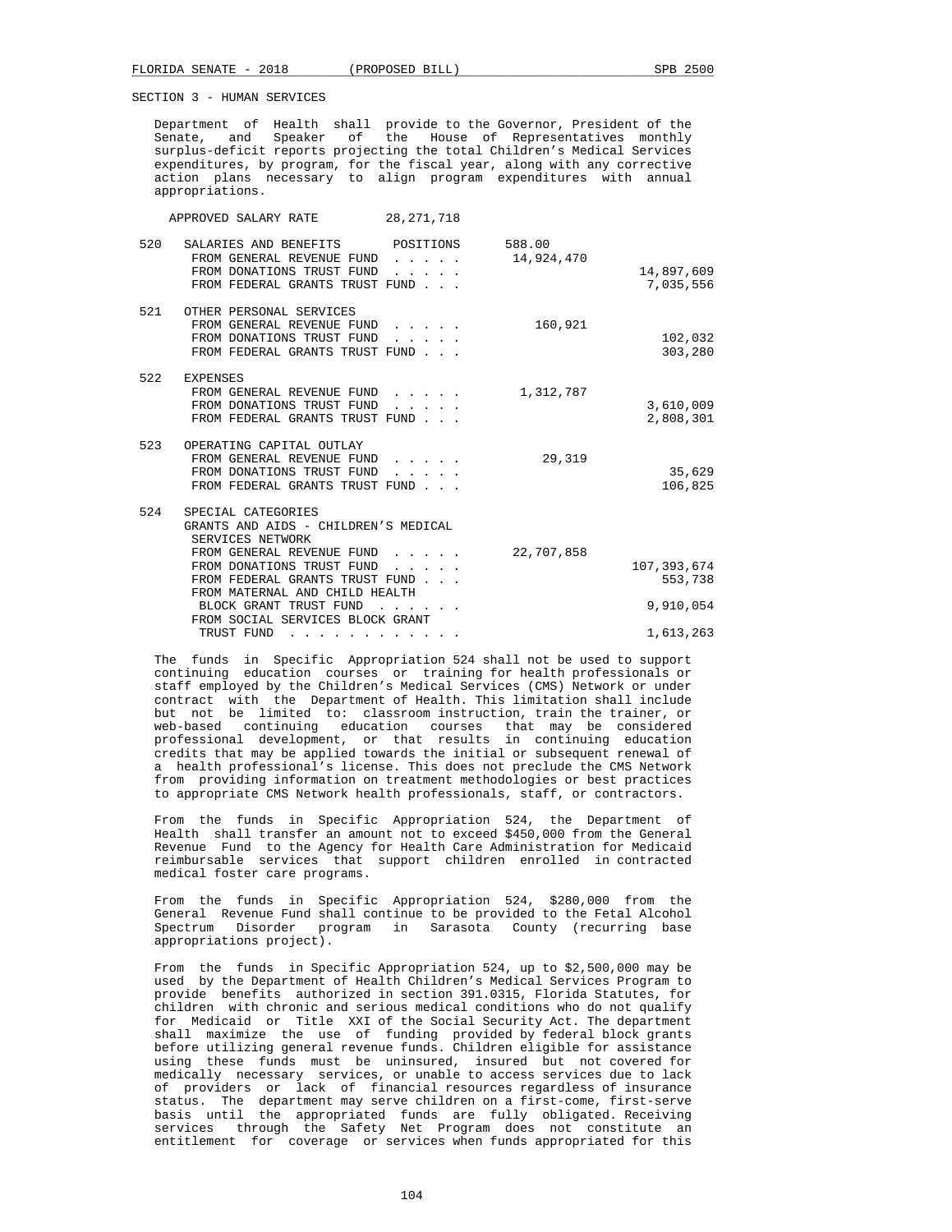purpose are exhausted.

| SPECIAL CATEGORIES                      |           |
|-----------------------------------------|-----------|
| GRANTS AND AIDS - MEDICAL SERVICES FOR  |           |
| ABUSED/NEGLECTED CHILDREN               |           |
| 16,537,467<br>FROM GENERAL REVENUE FUND |           |
| FROM SOCIAL SERVICES BLOCK GRANT        |           |
| TRUST FUND<br><u>.</u>                  | 5,763,295 |
|                                         |           |
| SPECIAL CATEGORIES                      |           |
| CONTRACTED SERVICES                     |           |
| FROM DONATIONS TRUST FUND               | 4,158,675 |
| FROM FEDERAL GRANTS TRUST FUND          | 82,405    |
| FROM MATERNAL AND CHILD HEALTH          |           |
| BLOCK GRANT TRUST FUND                  | 531,710   |
|                                         |           |

 From the funds in Specific Appropriation 527, \$250,000 from the Maternal and Child Health Block Grant Trust Fund is provided to conduct a statewide marketing campaign to promote Bright Expectations - the Information Clearinghouse on Developmental Disabilities - established pursuant to section 383.141, Florida Statutes. The statewide marketing campaign shall be designed to educate the broadest population permissible under the funds provided in this specific appropriation and shall include, but not be limited to, social media, print, radio, and the proliferation of informational pamphlets in all health care settings where the target market receives health care services.

 528 SPECIAL CATEGORIES GRANTS AND AIDS - CONTRACTED SERVICES FROM GENERAL REVENUE FUND...... 1,070,000

 From the funds in Specific Appropriation 528, \$250,000 in nonrecurring funds from the General Revenue Fund is provided to the Islet Cell Transplantation to Cure Diabetes initiative (Senate Form 1677).

 From the funds in Specific Appropriation 528, \$300,000 from the General Revenue Fund is provided to A Safe Haven for Newborns (recurring base appropriations project).

 From the funds in Specific Appropriation 528, \$500,000 from the General Revenue Fund shall continue to be provided to the Diaphragmatic Pacing Demonstration Project at the Broward Children's Center (recurring base appropriations project).

 From the funds in Specific Appropriation 528, \$20,000 in nonrecurring funds from the General Revenue Fund is provided to the Ann Storck Center Early Intervention Program (Senate Form 1952).

 529 SPECIAL CATEGORIES POISON CONTROL CENTER FROM GENERAL REVENUE FUND . . . . . 5,264,498

 From the funds in Specific Appropriation 529, \$3,672,805 in funds from the General Revenue Fund is provided to the Poison Control Centers of Florida.

| 530 | SPECIAL CATEGORIES<br>RISK MANAGEMENT INSURANCE<br>FROM GENERAL REVENUE FUND                         | 861,895      |            |
|-----|------------------------------------------------------------------------------------------------------|--------------|------------|
| 531 | SPECIAL CATEGORIES<br>GRANTS AND AIDS - DEVELOPMENTAL EVALUATION<br>AND INTERVENTION SERVICES/PART C |              |            |
|     | FROM GENERAL REVENUE FUND<br>FROM FEDERAL GRANTS TRUST FUND                                          | 43, 112, 071 | 28,702,403 |

 From the funds in Specific Appropriation 531, \$3,720,151 from the General Revenue Fund is provided as the state match for Medicaid reimbursable early intervention services in Specific Appropriation 195.

 From the funds in Specific Appropriation 531, at least 85 percent of funds distributed to Local Early Steps providers must be spent on direct client services.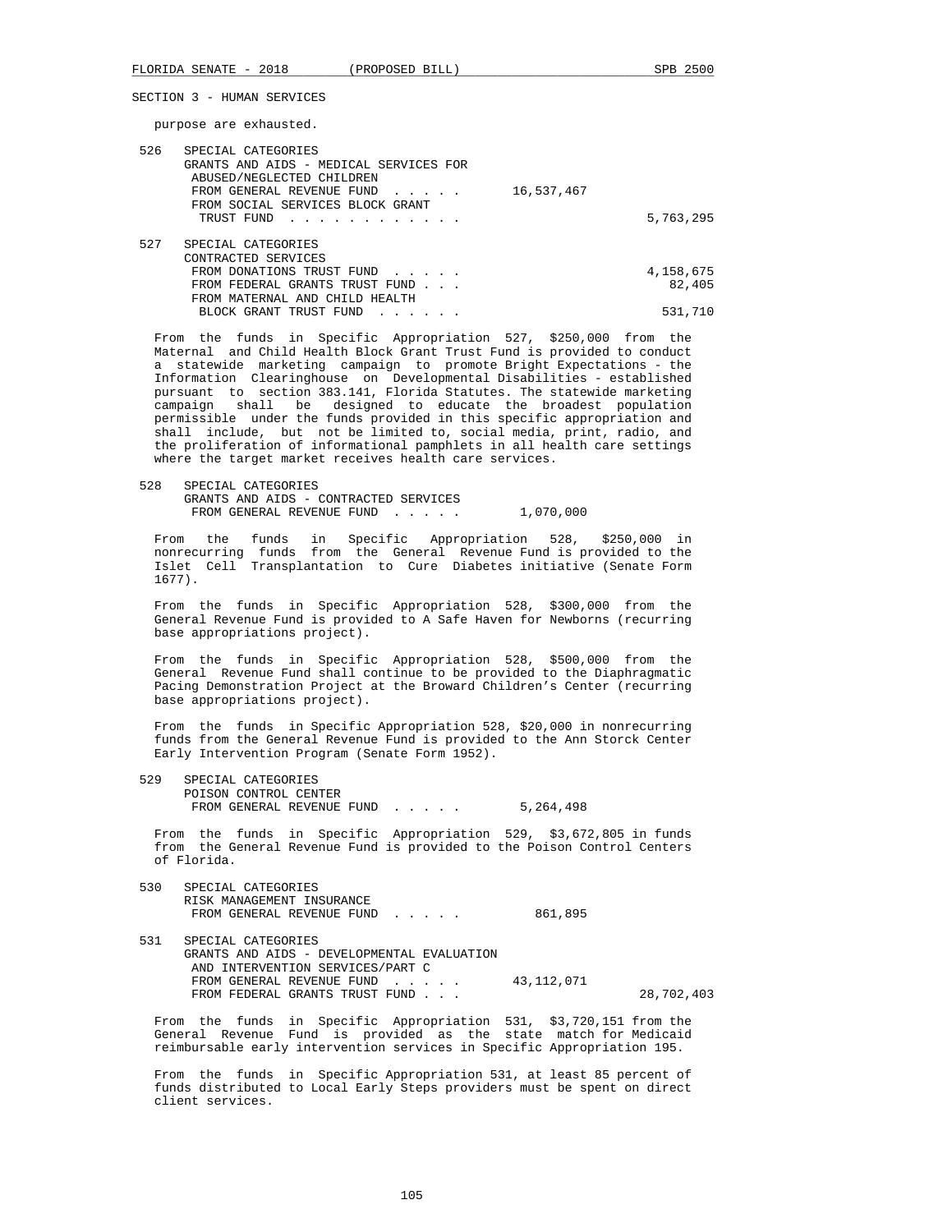| FLORIDA SENATE - 2018 (PROPOSED BILL)                                                                                                                                                                  | SPB 2500                    |
|--------------------------------------------------------------------------------------------------------------------------------------------------------------------------------------------------------|-----------------------------|
| SECTION 3 - HUMAN SERVICES                                                                                                                                                                             |                             |
| 532 SPECIAL CATEGORIES<br>LEASE OR LEASE-PURCHASE OF EQUIPMENT<br>FROM GENERAL REVENUE FUND<br>FROM DONATIONS TRUST FUND<br>FROM FEDERAL GRANTS TRUST FUND                                             | 82,009<br>121,245<br>75,871 |
| 533<br>SPECIAL CATEGORIES<br>TRANSFER TO DEPARTMENT OF MANAGEMENT<br>SERVICES - HUMAN RESOURCES SERVICES<br>PURCHASED PER STATEWIDE CONTRACT<br>FROM GENERAL REVENUE FUND<br>FROM DONATIONS TRUST FUND | 111,166<br>82,179           |
| FROM FEDERAL GRANTS TRUST FUND<br>TOTAL: CHILDREN'S SPECIAL HEALTH CARE<br>FROM GENERAL REVENUE FUND                                                                                                   | 36,150<br>106,174,461       |
| FROM TRUST FUNDS<br>TOTAL POSITIONS                                                                                                                                                                    | 187,923,903<br>588.00       |
| TOTAL ALL FUNDS<br>PROGRAM: HEALTH CARE PRACTITIONER AND ACCESS                                                                                                                                        | 294,098,364                 |
| MEDICAL QUALITY ASSURANCE<br>APPROVED SALARY RATE 22,656,876                                                                                                                                           |                             |
| 535<br>SALARIES AND BENEFITS<br>POSITIONS 570.00<br>FROM MEDICAL QUALITY ASSURANCE<br>TRUST FUND                                                                                                       | 32, 414, 586                |
| 536 OTHER PERSONAL SERVICES<br>FROM GRANTS AND DONATIONS TRUST<br>FUND                                                                                                                                 | 239,144                     |
| FROM MEDICAL QUALITY ASSURANCE<br>TRUST FUND                                                                                                                                                           | 5,860,372                   |
| 537<br>EXPENSES<br>FROM FEDERAL GRANTS TRUST FUND<br>FROM GRANTS AND DONATIONS TRUST<br>FUND<br>FROM MEDICAL OUALITY ASSURANCE                                                                         | 4,067<br>60,373             |
| TRUST FUND<br>538<br>OPERATING CAPITAL OUTLAY<br>FROM MEDICAL QUALITY ASSURANCE                                                                                                                        | 7,060,846                   |
| TRUST FUND<br>. The contract of the contract of the contract $\mathcal{L}_\text{c}$<br>539<br>SPECIAL CATEGORIES                                                                                       | 57,604                      |
| ACOUISITION OF MOTOR VEHICLES<br>FROM MEDICAL QUALITY ASSURANCE<br>TRUST FUND                                                                                                                          | 21,000                      |
| 540<br>SPECIAL CATEGORIES<br>UNLICENSED ACTIVITIES<br>FROM MEDICAL QUALITY ASSURANCE<br>TRUST FUND                                                                                                     | 1,173,452                   |
| 541<br>SPECIAL CATEGORIES<br>TRANSFER TO DIVISION OF ADMINISTRATIVE<br>HEARINGS<br>FROM MEDICAL QUALITY ASSURANCE<br>TRUST FUND                                                                        | 542,896                     |
| 542<br>SPECIAL CATEGORIES<br>CONTRACTED SERVICES                                                                                                                                                       |                             |
| FROM FEDERAL GRANTS TRUST FUND<br>FROM GRANTS AND DONATIONS TRUST<br>FUND                                                                                                                              | 225,781<br>107,908          |
| FROM MEDICAL QUALITY ASSURANCE<br>TRUST FUND                                                                                                                                                           | 15,097,906                  |

 From the funds in Specific Appropriation 542, \$990,789 from the Medical Quality Assurance Trust Fund, of which \$117,700 is nonrecurring, is provided for improvements to the Prescription Drug Monitoring Program system and is contingent upon Senate Bill 8, or similar legislation,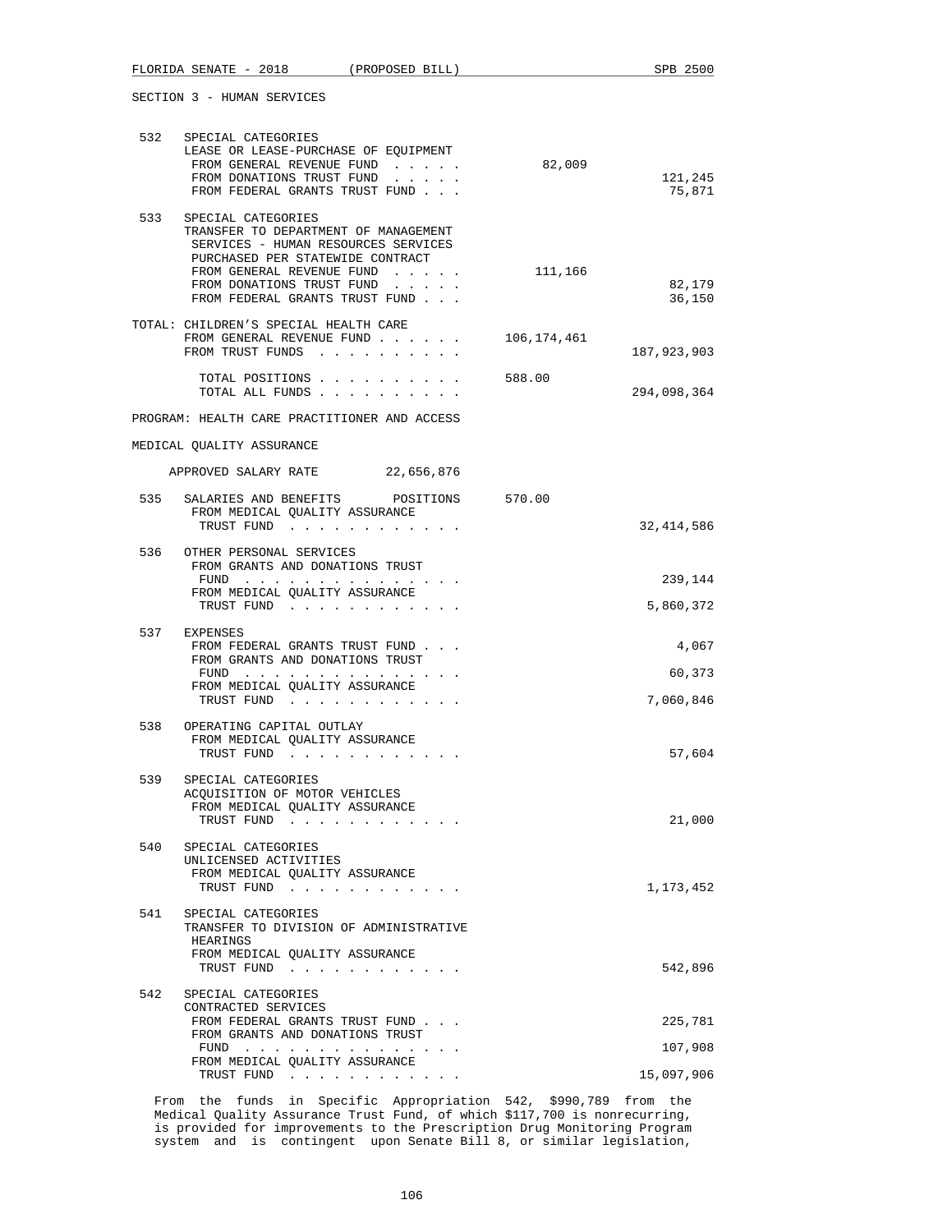|     | FLORIDA SENATE - 2018<br>(PROPOSED BILL)                                                                                                                                                                                    |         | SPB 2500                |
|-----|-----------------------------------------------------------------------------------------------------------------------------------------------------------------------------------------------------------------------------|---------|-------------------------|
|     | SECTION 3 - HUMAN SERVICES                                                                                                                                                                                                  |         |                         |
|     | becoming law.                                                                                                                                                                                                               |         |                         |
|     | 543 SPECIAL CATEGORIES<br>RISK MANAGEMENT INSURANCE<br>FROM MEDICAL QUALITY ASSURANCE<br>TRUST FUND                                                                                                                         |         | 523,945                 |
|     | 544 SPECIAL CATEGORIES<br>LEASE OR LEASE-PURCHASE OF EQUIPMENT<br>FROM MEDICAL QUALITY ASSURANCE<br>TRUST FUND                                                                                                              |         | 339,364                 |
| 545 | SPECIAL CATEGORIES<br>TRANSFER TO DEPARTMENT OF MANAGEMENT<br>SERVICES - HUMAN RESOURCES SERVICES<br>PURCHASED PER STATEWIDE CONTRACT<br>FROM GRANTS AND DONATIONS TRUST<br>FUND $\cdots$<br>FROM MEDICAL QUALITY ASSURANCE |         | 314                     |
|     | TRUST FUND                                                                                                                                                                                                                  |         | 173,998                 |
|     | TOTAL: MEDICAL QUALITY ASSURANCE<br>FROM TRUST FUNDS                                                                                                                                                                        |         | 63,903,556              |
|     | TOTAL POSITIONS<br>TOTAL ALL FUNDS                                                                                                                                                                                          | 570.00  | 63,903,556              |
|     | PROGRAM: DISABILITY DETERMINATIONS                                                                                                                                                                                          |         |                         |
|     | DISABILITY BENEFITS DETERMINATION                                                                                                                                                                                           |         |                         |
|     | APPROVED SALARY RATE 53,905,036                                                                                                                                                                                             |         |                         |
|     | 546 SALARIES AND BENEFITS POSITIONS 1,277.00<br>FROM GENERAL REVENUE FUND<br>FROM FEDERAL GRANTS TRUST FUND<br>FROM U.S. TRUST FUND                                                                                         | 646,664 | 718,768<br>79,379,197   |
|     | 547 OTHER PERSONAL SERVICES<br>FROM GENERAL REVENUE FUND<br>FROM FEDERAL GRANTS TRUST FUND<br>FROM U.S. TRUST FUND                                                                                                          | 846,368 | 868,378<br>29, 235, 318 |
|     | 548 EXPENSES<br>FROM GENERAL REVENUE FUND<br>FROM FEDERAL GRANTS TRUST FUND<br>FROM U.S. TRUST FUND                                                                                                                         | 139,839 | 198,434<br>25, 136, 082 |
| 549 | OPERATING CAPITAL OUTLAY<br>FROM GENERAL REVENUE FUND<br>FROM FEDERAL GRANTS TRUST FUND<br>FROM U.S. TRUST FUND                                                                                                             | 4,000   | 4,000<br>1,212,620      |
| 550 | SPECIAL CATEGORIES<br>CONTRACTED SERVICES<br>FROM GENERAL REVENUE FUND<br>FROM FEDERAL GRANTS TRUST FUND<br>FROM U.S. TRUST FUND                                                                                            | 135,331 | 79,818<br>42,770,837    |
| 551 | SPECIAL CATEGORIES<br>RISK MANAGEMENT INSURANCE<br>FROM GENERAL REVENUE FUND<br>FROM FEDERAL GRANTS TRUST FUND<br>FROM U.S. TRUST FUND                                                                                      | 1,784   | 1,784<br>443,376        |
| 552 | SPECIAL CATEGORIES<br>LEASE OR LEASE-PURCHASE OF EQUIPMENT<br>FROM FEDERAL GRANTS TRUST FUND<br>FROM U.S. TRUST FUND                                                                                                        |         | 1,000<br>2,334          |
| 553 | SPECIAL CATEGORIES<br>TRANSFER TO DEPARTMENT OF MANAGEMENT<br>SERVICES - HUMAN RESOURCES SERVICES<br>PURCHASED PER STATEWIDE CONTRACT<br>FROM GENERAL REVENUE FUND                                                          | 3,130   |                         |
|     | FROM FEDERAL GRANTS TRUST FUND<br>FROM U.S. TRUST FUND                                                                                                                                                                      |         | 3,176<br>417,066        |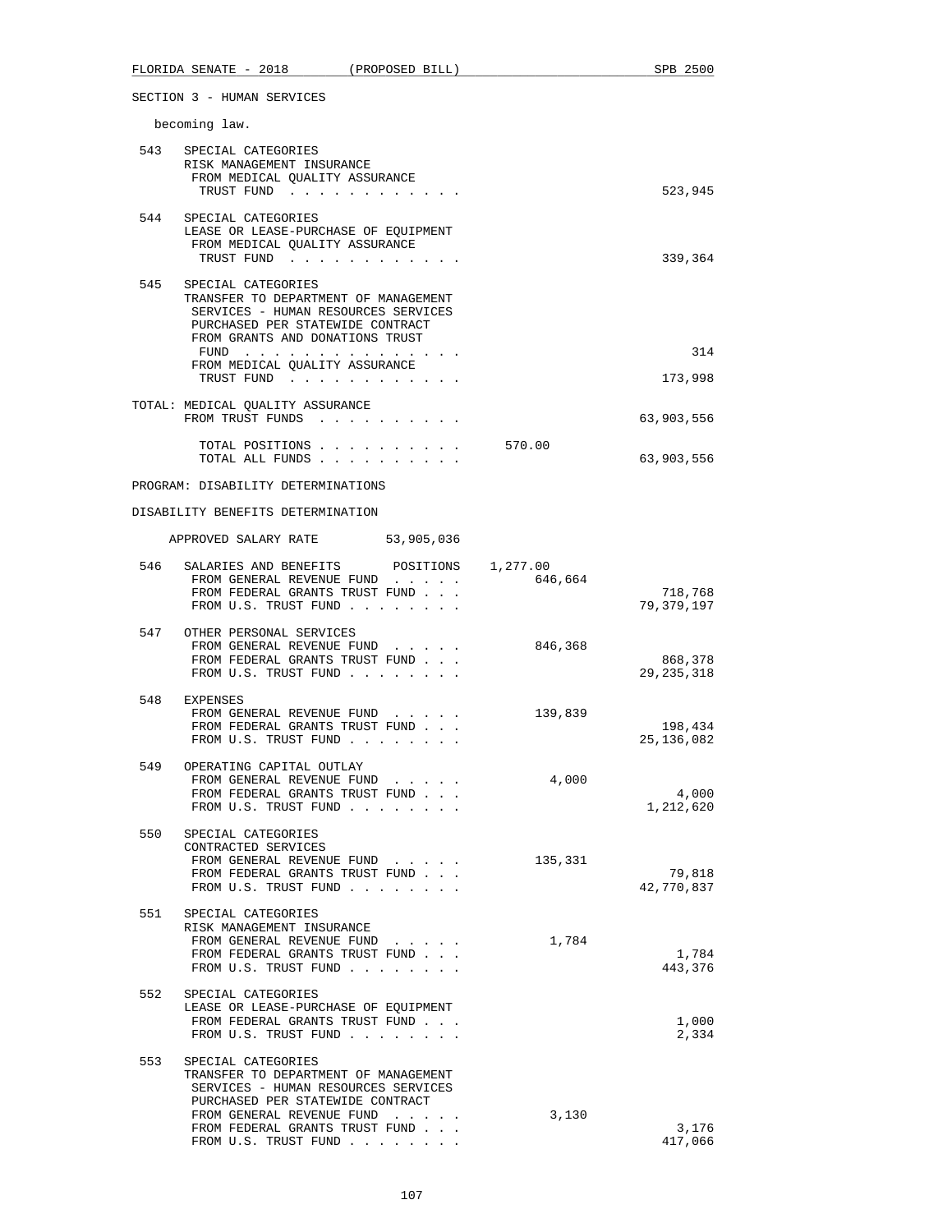|     | FLORIDA SENATE - 2018 (PROPOSED BILL)                                                                                                                                    |             | SPB 2500             |
|-----|--------------------------------------------------------------------------------------------------------------------------------------------------------------------------|-------------|----------------------|
|     | SECTION 3 - HUMAN SERVICES                                                                                                                                               |             |                      |
|     | TOTAL: DISABILITY BENEFITS DETERMINATION<br>FROM GENERAL REVENUE FUND<br>FROM TRUST FUNDS                                                                                | 1,777,116   | 180,472,188          |
|     | TOTAL POSITIONS<br>TOTAL ALL FUNDS                                                                                                                                       | 1,277.00    | 182,249,304          |
|     | TOTAL: HEALTH, DEPARTMENT OF<br>FROM GENERAL REVENUE FUND                                                                                                                | 504,623,076 |                      |
|     | FROM TRUST FUNDS<br>TOTAL POSITIONS 13,746.82                                                                                                                            |             | 2,463,436,406        |
|     | TOTAL ALL FUNDS<br>TOTAL APPROVED SALARY RATE                                                                                                                            | 599,328,150 | 2,968,059,482        |
|     | VETERANS' AFFAIRS, DEPARTMENT OF                                                                                                                                         |             |                      |
|     | PROGRAM: SERVICES TO VETERANS' PROGRAM                                                                                                                                   |             |                      |
|     | VETERANS' HOMES                                                                                                                                                          |             |                      |
|     | APPROVED SALARY RATE 39,004,280                                                                                                                                          |             |                      |
| 554 | SALARIES AND BENEFITS POSITIONS 1,124.00<br>FROM OPERATIONS AND MAINTENANCE<br>TRUST FUND                                                                                |             | 55,405,983           |
| 555 | OTHER PERSONAL SERVICES<br>FROM OPERATIONS AND MAINTENANCE<br>TRUST FUND                                                                                                 |             | 3,005,591            |
| 556 | EXPENSES<br>FROM GRANTS AND DONATIONS TRUST                                                                                                                              |             |                      |
|     | FUND<br>FROM OPERATIONS AND MAINTENANCE<br>TRUST FUND                                                                                                                    |             | 66,700<br>17,862,573 |
| 557 | OPERATING CAPITAL OUTLAY<br>FROM GRANTS AND DONATIONS TRUST                                                                                                              |             |                      |
|     | FUND<br>FROM OPERATIONS AND MAINTENANCE                                                                                                                                  |             | 25,000               |
| 558 | TRUST FUND<br>FOOD PRODUCTS                                                                                                                                              |             | 1,580,304            |
|     | FROM OPERATIONS AND MAINTENANCE<br>TRUST FUND<br>contract and support the pro-                                                                                           |             | 3,560,325            |
| 559 | SPECIAL CATEGORIES<br>ACQUISITION OF MOTOR VEHICLES<br>FROM GRANTS AND DONATIONS TRUST                                                                                   |             |                      |
|     | FUND                                                                                                                                                                     |             | 163,000              |
|     | FROM OPERATIONS AND MAINTENANCE<br>TRUST FUND                                                                                                                            |             | 326,000              |
| 560 | SPECIAL CATEGORIES<br>CONTRACTED SERVICES<br>FROM OPERATIONS AND MAINTENANCE                                                                                             |             |                      |
| 561 | TRUST FUND<br>SPECIAL CATEGORIES                                                                                                                                         |             | 12,298,143           |
|     | RECREATIONAL EQUIPMENT AND SUPPLIES<br>FROM GRANTS AND DONATIONS TRUST<br>FUND $\cdots$                                                                                  |             | 72,500               |
| 562 | SPECIAL CATEGORIES<br>RISK MANAGEMENT INSURANCE<br>FROM OPERATIONS AND MAINTENANCE<br>TRUST FUND                                                                         |             | 1,930,605            |
| 563 | SPECIAL CATEGORIES<br>TRANSFER TO DEPARTMENT OF MANAGEMENT<br>SERVICES - HUMAN RESOURCES SERVICES<br>PURCHASED PER STATEWIDE CONTRACT<br>FROM OPERATIONS AND MAINTENANCE |             |                      |
|     | TRUST FUND                                                                                                                                                               |             | 386,988              |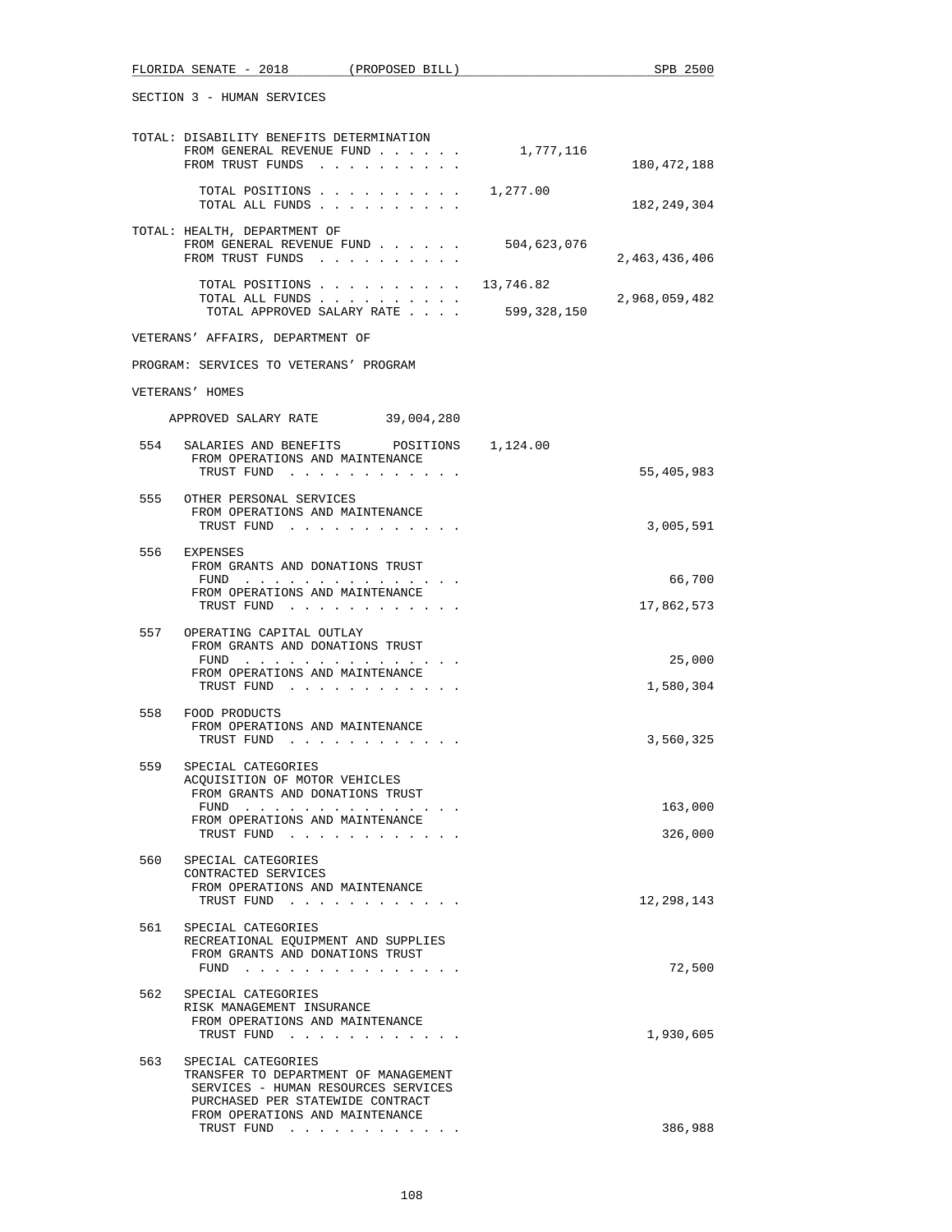SECTION 3 - HUMAN SERVICES

|     | 563A FIXED CAPITAL OUTLAY<br>STATE NURSING HOME FOR VETERANS - DMS MGD<br>FROM GENERAL REVENUE FUND<br>500,000                                                                                                                                                                                                                          |                                                                           |
|-----|-----------------------------------------------------------------------------------------------------------------------------------------------------------------------------------------------------------------------------------------------------------------------------------------------------------------------------------------|---------------------------------------------------------------------------|
|     | From the funds in Specific Appropriation 563A, the nonrecurring sum of<br>\$500,000 from the General Revenue Fund is provided to the Marion County<br>Board of County Commissioners for preliminary engineering and site<br>feasibility studies pertaining to the construction of a state veterans'<br>nursing home (Senate Form 1052). |                                                                           |
| 564 | FIXED CAPITAL OUTLAY<br>MAINTENANCE AND REPAIR OF STATE-OWNED<br>RESIDENTIAL FACILITIES FOR VETERANS<br>FROM OPERATIONS AND MAINTENANCE<br>TRUST FUND                                                                                                                                                                                   | 2,000,000                                                                 |
|     | Funds in Specific Appropriation 564 are provided to support the<br>following maintenance and repair projects:                                                                                                                                                                                                                           |                                                                           |
|     | Lake City State Veterans' Home<br>Panama City State Veterans' Home<br>Port Charlotte State Veterans' Home<br>Daytona State Veterans' Home<br>Land O'Lakes State Veterans' Home<br>Pembroke Pines State Veterans' Home<br>St. Augustine State Veterans' Home                                                                             | 400,000<br>250,000<br>250,000<br>255,000<br>295,000<br>280,000<br>270,000 |
|     | TOTAL: VETERANS' HOMES<br>FROM GENERAL REVENUE FUND<br>500,000<br>FROM TRUST FUNDS                                                                                                                                                                                                                                                      | 98,683,712                                                                |
|     | TOTAL POSITIONS<br>1,124.00<br>TOTAL ALL FUNDS                                                                                                                                                                                                                                                                                          | 99,183,712                                                                |
|     | EXECUTIVE DIRECTION AND SUPPORT SERVICES                                                                                                                                                                                                                                                                                                |                                                                           |
|     | APPROVED SALARY RATE 1,771,793                                                                                                                                                                                                                                                                                                          |                                                                           |
| 565 | SALARIES AND BENEFITS<br>POSITIONS<br>28.50<br>FROM GENERAL REVENUE FUND<br>2,349,194<br>FROM OPERATIONS AND MAINTENANCE<br>TRUST FUND                                                                                                                                                                                                  | 198,868                                                                   |
| 566 | OTHER PERSONAL SERVICES<br>FROM GENERAL REVENUE FUND<br>21,315                                                                                                                                                                                                                                                                          |                                                                           |
| 567 | <b>EXPENSES</b><br>703,965<br>FROM GENERAL REVENUE FUND<br>FROM OPERATIONS AND MAINTENANCE<br>TRUST FUND                                                                                                                                                                                                                                | 419,212                                                                   |
| 568 | OPERATING CAPITAL OUTLAY<br>120,512<br>FROM GENERAL REVENUE FUND                                                                                                                                                                                                                                                                        |                                                                           |
| 569 | SPECIAL CATEGORIES<br>CONTRACTED SERVICES<br>FROM GENERAL REVENUE FUND<br>110,882<br>FROM OPERATIONS AND MAINTENANCE<br>TRUST FUND                                                                                                                                                                                                      | 458,000                                                                   |
| 570 | SPECIAL CATEGORIES<br>RISK MANAGEMENT INSURANCE<br>6,452<br>FROM GENERAL REVENUE FUND<br>FROM OPERATIONS AND MAINTENANCE<br>TRUST FUND                                                                                                                                                                                                  | 8,155                                                                     |
| 571 | SPECIAL CATEGORIES<br>TRANSFER TO DEPARTMENT OF MANAGEMENT<br>SERVICES - HUMAN RESOURCES SERVICES<br>PURCHASED PER STATEWIDE CONTRACT<br>FROM GENERAL REVENUE FUND<br>8,843<br>FROM OPERATIONS AND MAINTENANCE<br>TRUST FUND                                                                                                            | 664                                                                       |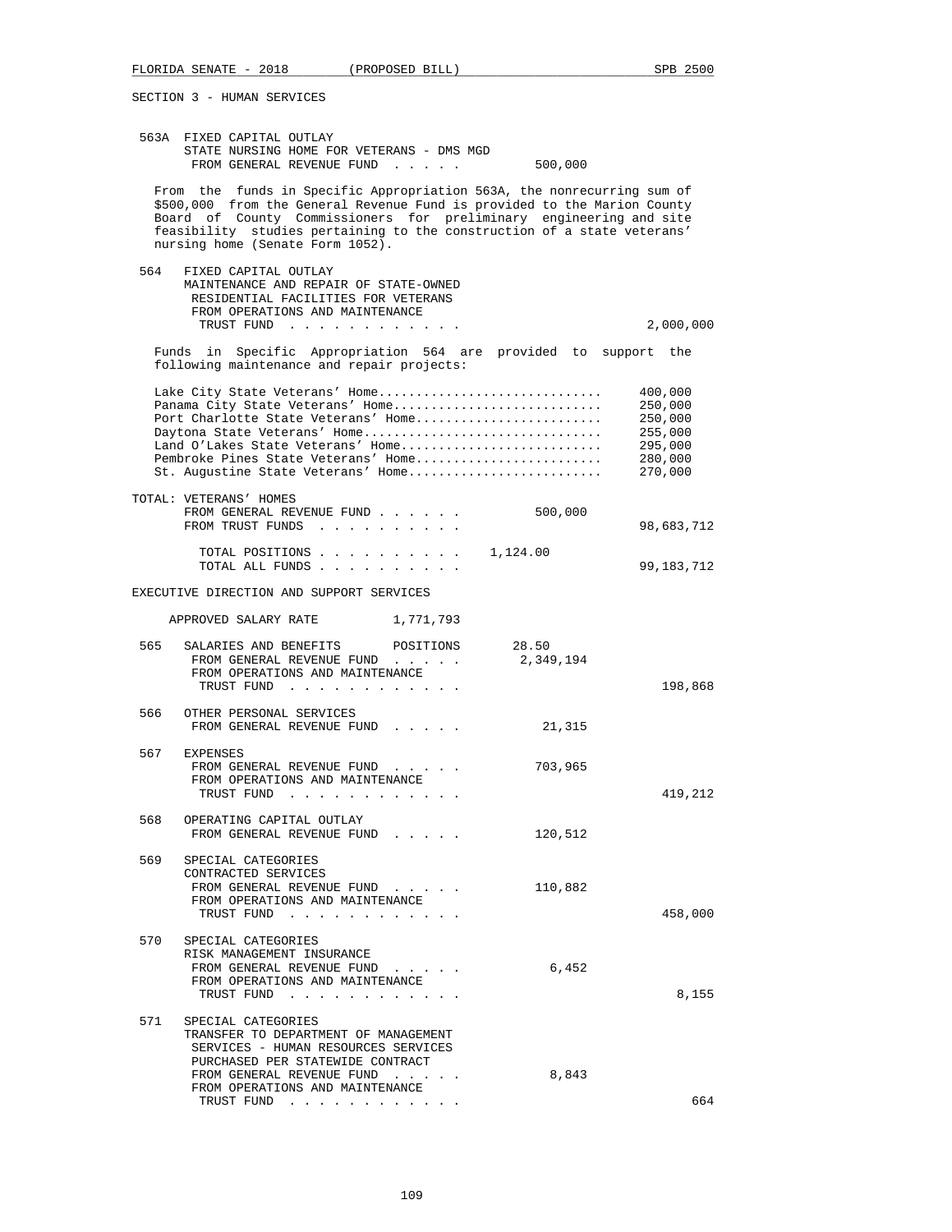|     | SECTION 3 - HUMAN SERVICES                                                                                                                                                                                                 |           |           |
|-----|----------------------------------------------------------------------------------------------------------------------------------------------------------------------------------------------------------------------------|-----------|-----------|
|     | 572 DATA PROCESSING SERVICES<br>DATA PROCESSING ASSESSMENT - AGENCY FOR<br>STATE TECHNOLOGY<br>FROM GENERAL REVENUE FUND 11,111                                                                                            |           |           |
|     | TOTAL: EXECUTIVE DIRECTION AND SUPPORT SERVICES<br>FROM GENERAL REVENUE FUND<br>FROM TRUST FUNDS                                                                                                                           | 3,332,274 | 1,084,899 |
|     | TOTAL POSITIONS<br>TOTAL ALL FUNDS                                                                                                                                                                                         | 28.50     | 4,417,173 |
|     | VETERANS' BENEFITS AND ASSISTANCE                                                                                                                                                                                          |           |           |
|     | APPROVED SALARY RATE 5, 212, 225                                                                                                                                                                                           |           |           |
|     | 573 SALARIES AND BENEFITS POSITIONS 111.00<br>FROM GENERAL REVENUE FUND 4,425,626<br>FROM OPERATIONS AND MAINTENANCE<br>TRUST FUND                                                                                         |           | 2,560,921 |
|     | 574 OTHER PERSONAL SERVICES<br>FROM GENERAL REVENUE FUND<br>FROM OPERATIONS AND MAINTENANCE<br>TRUST FUND                                                                                                                  | 12,000    | 10,000    |
|     | 575 EXPENSES<br>FROM GENERAL REVENUE FUND<br>FROM OPERATIONS AND MAINTENANCE<br>TRUST FUND                                                                                                                                 | 208,653   | 283,784   |
|     | 576 OPERATING CAPITAL OUTLAY<br>FROM OPERATIONS AND MAINTENANCE<br>TRUST FUND                                                                                                                                              |           | 17,125    |
| 577 | SPECIAL CATEGORIES<br>CONTRACTED SERVICES<br>FROM GENERAL REVENUE FUND<br>FROM OPERATIONS AND MAINTENANCE<br>TRUST FUND                                                                                                    | 2,569     | 4,000     |
|     | 577A SPECIAL CATEGORIES<br>GRANTS AND AIDS - CONTRACTED SERVICES<br>FROM GENERAL REVENUE FUND                                                                                                                              | 400,000   |           |
|     | From the funds in Specific Appropriation 577A, the nonrecurring sum of<br>\$250,000 from the General Revenue Fund is provided for the K9s for<br>Warriors program (Senate Form 2102).                                      |           |           |
|     | From the funds in Specific Appropriation 577A, the nonrecurring sum of<br>\$150,000 from the General Revenue Fund is provided for the Five Star<br>Veterans Homeless Housing and Reintegration Project (Senate Form 1775). |           |           |
| 578 | SPECIAL CATEGORIES<br>RISK MANAGEMENT INSURANCE<br>FROM GENERAL REVENUE FUND<br>FROM OPERATIONS AND MAINTENANCE<br>TRUST FUND                                                                                              | 11,180    | 46,174    |
| 579 | SPECIAL CATEGORIES<br>TRANSFER TO DEPARTMENT OF MANAGEMENT<br>SERVICES - HUMAN RESOURCES SERVICES<br>PURCHASED PER STATEWIDE CONTRACT<br>FROM GENERAL REVENUE FUND<br>FROM OPERATIONS AND MAINTENANCE<br>TRUST FUND        | 25,273    | 13,147    |
|     | TOTAL: VETERANS' BENEFITS AND ASSISTANCE<br>FROM GENERAL REVENUE FUND<br>FROM TRUST FUNDS                                                                                                                                  | 5,085,301 | 2,935,151 |
|     | TOTAL POSITIONS<br>TOTAL ALL FUNDS                                                                                                                                                                                         | 111.00    | 8,020,452 |

FLORIDA SENATE - 2018 (PROPOSED BILL) SPB 2500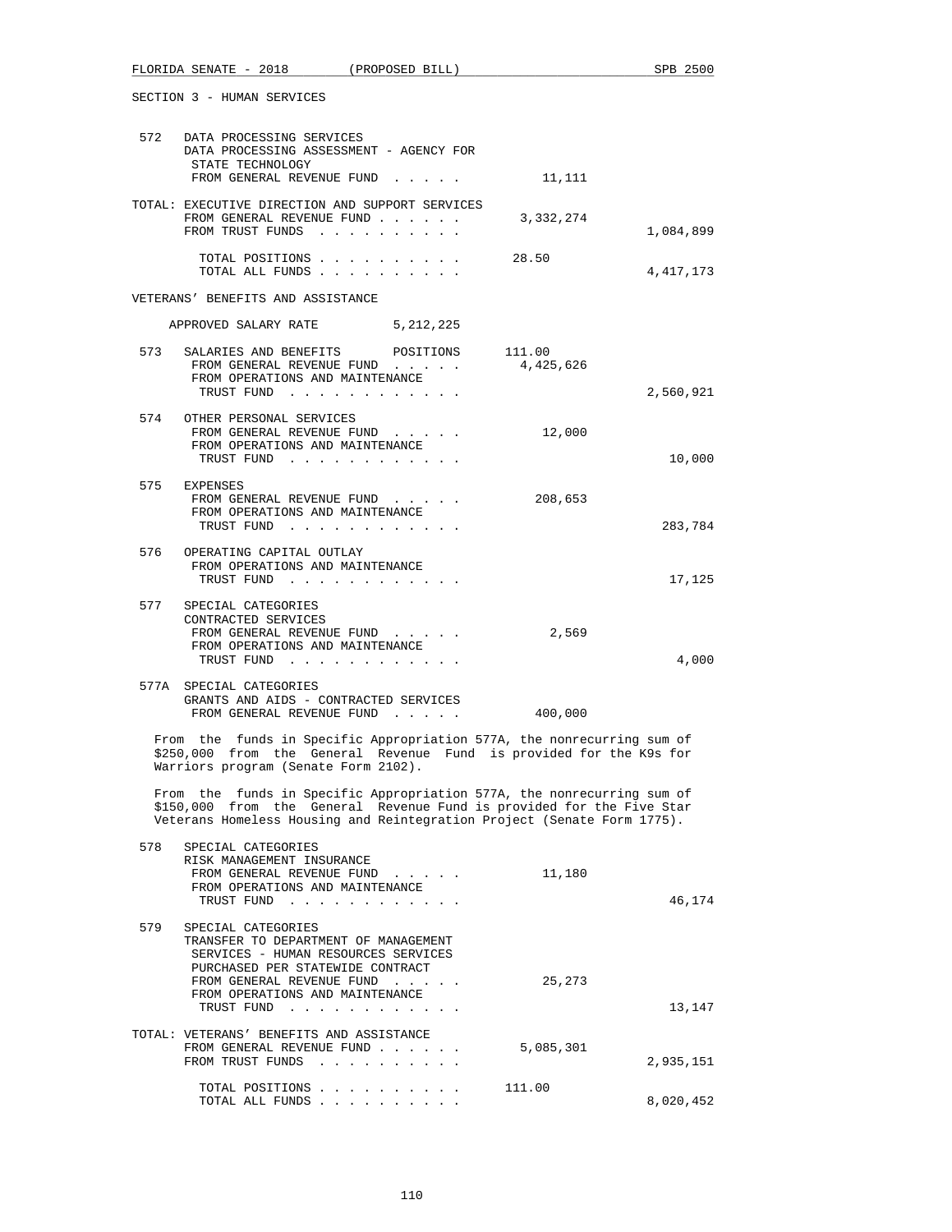SECTION 3 - HUMAN SERVICES

### VETERANS EMPLOYMENT AND TRAINING SERVICES

 580 AID TO LOCAL GOVERNMENTS GRANTS AND AIDS ENTREPRENEUR TRAINING FROM GENERAL REVENUE FUND . . . . . 750,000

 Funds in Specific Appropriation 580 are provided for the Veterans Entrepreneur and Training Services (VETS) Entrepreneurship Program pursuant to sections 295.21 and 295.22, Florida Statutes.

 581 AID TO LOCAL GOVERNMENTS GRANTS AND AIDS WORKFORCE TRAINING GRANTS FOR VETERANS FROM GENERAL REVENUE FUND . . . . . 1,000,000

 Funds in Specific Appropriation 581 are provided for the Veterans Entrepreneur and Training Services (VETS) Business Training Grants Program pursuant to sections 295.21 and 295.22, Florida Statutes.

 582 AID TO LOCAL GOVERNMENTS FLORIDA IS FOR VETERANS, INC.-OPERATIONS FROM GENERAL REVENUE FUND . . . . . 844,106

 From the funds in Specific Appropriation 582, \$500,000 of nonrecurring funds from the General Revenue Fund are provided for the Veterans research and marketing campaign pursuant to section 295.23, Florida Statutes.

| TOTAL:<br>VETERANS EMPLOYMENT AND TRAINING SERVICES<br>2,594,106<br>FROM GENERAL REVENUE FUND<br>and a state of the state of the state of |                   |
|-------------------------------------------------------------------------------------------------------------------------------------------|-------------------|
| TOTAL ALL FUNDS                                                                                                                           | 2,594,106         |
| TOTAL: VETERANS' AFFAIRS, DEPARTMENT OF<br>11,511,681<br>FROM GENERAL REVENUE FUND<br>FROM TRUST FUNDS                                    | 102,703,762       |
| 1,263.50<br>TOTAL POSITIONS<br>TOTAL ALL FUNDS<br>45,988,298<br>TOTAL APPROVED SALARY RATE                                                | 114, 215, 443     |
| TOTAL OF SECTION 3                                                                                                                        |                   |
| 9,743,809,749<br>FROM GENERAL REVENUE FUND                                                                                                |                   |
| FROM TRUST FUNDS<br>.                                                                                                                     | 27, 137, 348, 314 |
| TOTAL POSITIONS 31,627.57                                                                                                                 |                   |
| TOTAL ALL FUNDS                                                                                                                           | 36,881,158,063    |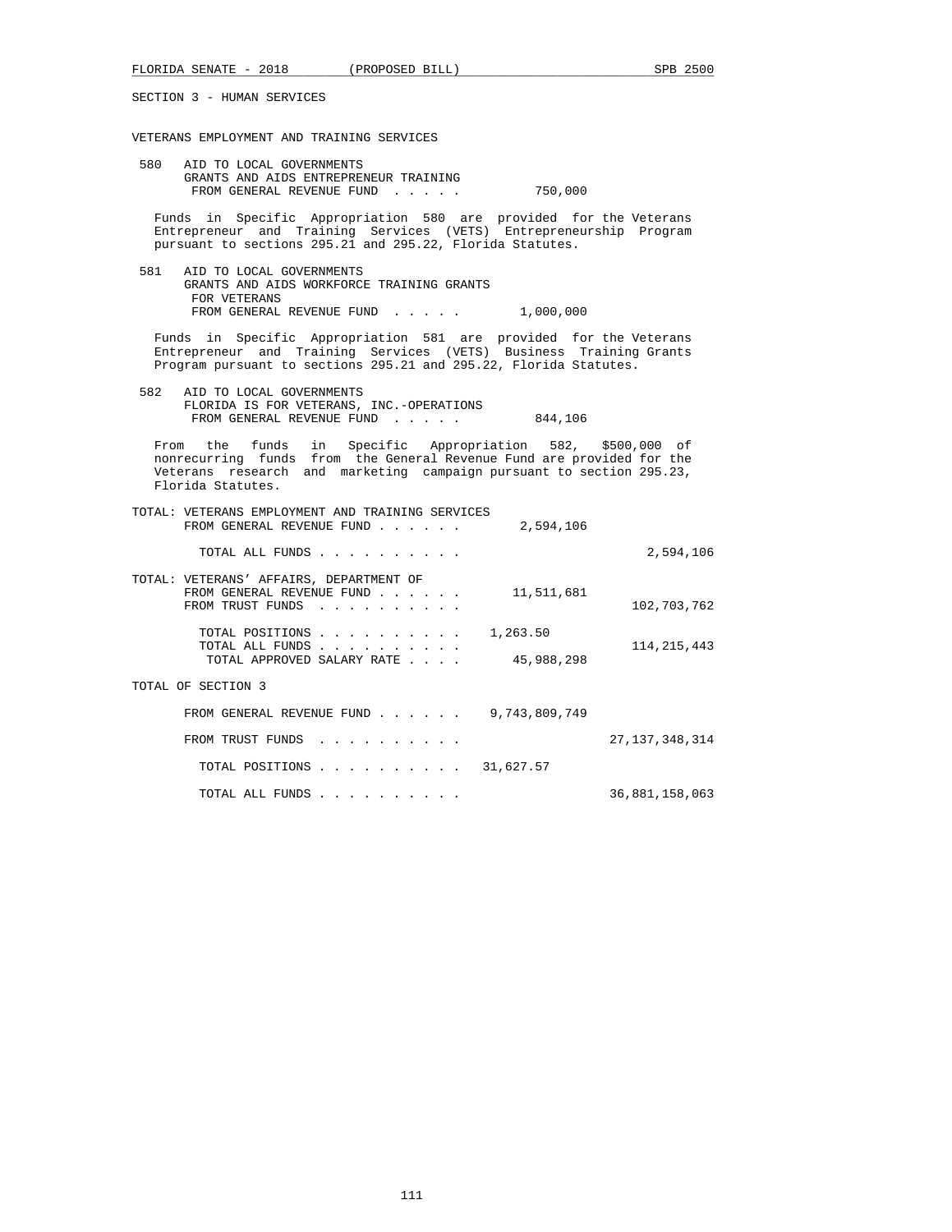SPECIFIC APPROPRIATION

 The moneys contained herein are appropriated from the named funds to the Department of Corrections, Justice Administration, Department of Juvenile Justice, Florida Department of Law Enforcement, Department of Legal Affairs/Attorney General, and the Florida Commission on Offender Review as the amounts to be used to pay the salaries, other operational expenditures and fixed capital outlay of the named agencies.

# CORRECTIONS, DEPARTMENT OF

 From the funds in Specific Appropriations 583 through 745, the Department of Corrections shall, before closing, substantially reducing the use of, or changing the purpose of any state correctional institution as defined in section 944.02, Florida Statutes, submit its proposal to the Governor's Office of Policy and Budget, the chair of the Senate Appropriations Committee, Appropriations Committee for review.

 From the funds in Specific Appropriations 583 through 745, the Department of Corrections may work within its existing budget, including applicable grants, to implement any corrective action plan that is developed as the result of a Prison Rape Elimination Act audit conducted in accordance with Title 23, Part 115 of the Code of Federal Regulations. The department may request additional resources required through the Legislative Budget Request process as defined in chapter 216, Florida Statutes.

 Funds in Specific Appropriation 583 through 745 shall not be used to pay for unoccupied space currently being leased by the Department of Corrections in the event the leases are vacant on or after July 1, 2018, and for which it has been determined by the Secretary of the department that there is no longer a need.

### PROGRAM: DEPARTMENT ADMINISTRATION

#### EXECUTIVE DIRECTION AND SUPPORT SERVICES

### APPROVED SALARY RATE 22,858,598

| 583 | SALARIES AND BENEFITS POSITIONS<br>FROM GENERAL REVENUE FUND<br>$\mathbf{r}$ . The set of the set of the set of the set of the set of the set of the set of the set of the set of the set of the set of the set of the set of the set of the set of the set of the set of the set of the set of t | 469.00<br>22,023,651 |                              |
|-----|---------------------------------------------------------------------------------------------------------------------------------------------------------------------------------------------------------------------------------------------------------------------------------------------------|----------------------|------------------------------|
|     | FROM ADMINISTRATIVE TRUST FUND                                                                                                                                                                                                                                                                    |                      | 3,611,901                    |
|     | FROM CRIMINAL JUSTICE STANDARDS<br>AND TRAINING TRUST FUND                                                                                                                                                                                                                                        |                      | 92,264                       |
| 584 | OTHER PERSONAL SERVICES<br>FROM GENERAL REVENUE FUND<br>FROM ADMINISTRATIVE TRUST FUND                                                                                                                                                                                                            | 25,735               | 334,128                      |
| 585 | <b>EXPENSES</b><br>FROM GENERAL REVENUE FUND<br>$\mathbf{r}$ and $\mathbf{r}$ and $\mathbf{r}$<br>FROM ADMINISTRATIVE TRUST FUND<br>FROM CRIMINAL JUSTICE STANDARDS<br>AND TRAINING TRUST FUND                                                                                                    | 1,025,958            | 875,320<br>1,083,200         |
| 586 | OPERATING CAPITAL OUTLAY<br>FROM GENERAL REVENUE FUND<br>FROM ADMINISTRATIVE TRUST FUND<br>FROM CRIMINAL JUSTICE STANDARDS<br>AND TRAINING TRUST FUND<br>FROM FEDERAL GRANTS TRUST FUND                                                                                                           | 20,227               | 30,160<br>240,600<br>101,840 |
| 587 | SPECIAL CATEGORIES<br>TRANSFER TO DIVISION OF ADMINISTRATIVE<br>HEARINGS<br>FROM GENERAL REVENUE FUND                                                                                                                                                                                             | 11,945               |                              |
| 588 | SPECIAL CATEGORIES<br>CONTRACTED SERVICES<br>FROM GENERAL REVENUE FUND<br>FROM CRIMINAL JUSTICE STANDARDS<br>AND TRAINING TRUST FUND                                                                                                                                                              | 535,016              | 200,000                      |
|     |                                                                                                                                                                                                                                                                                                   |                      |                              |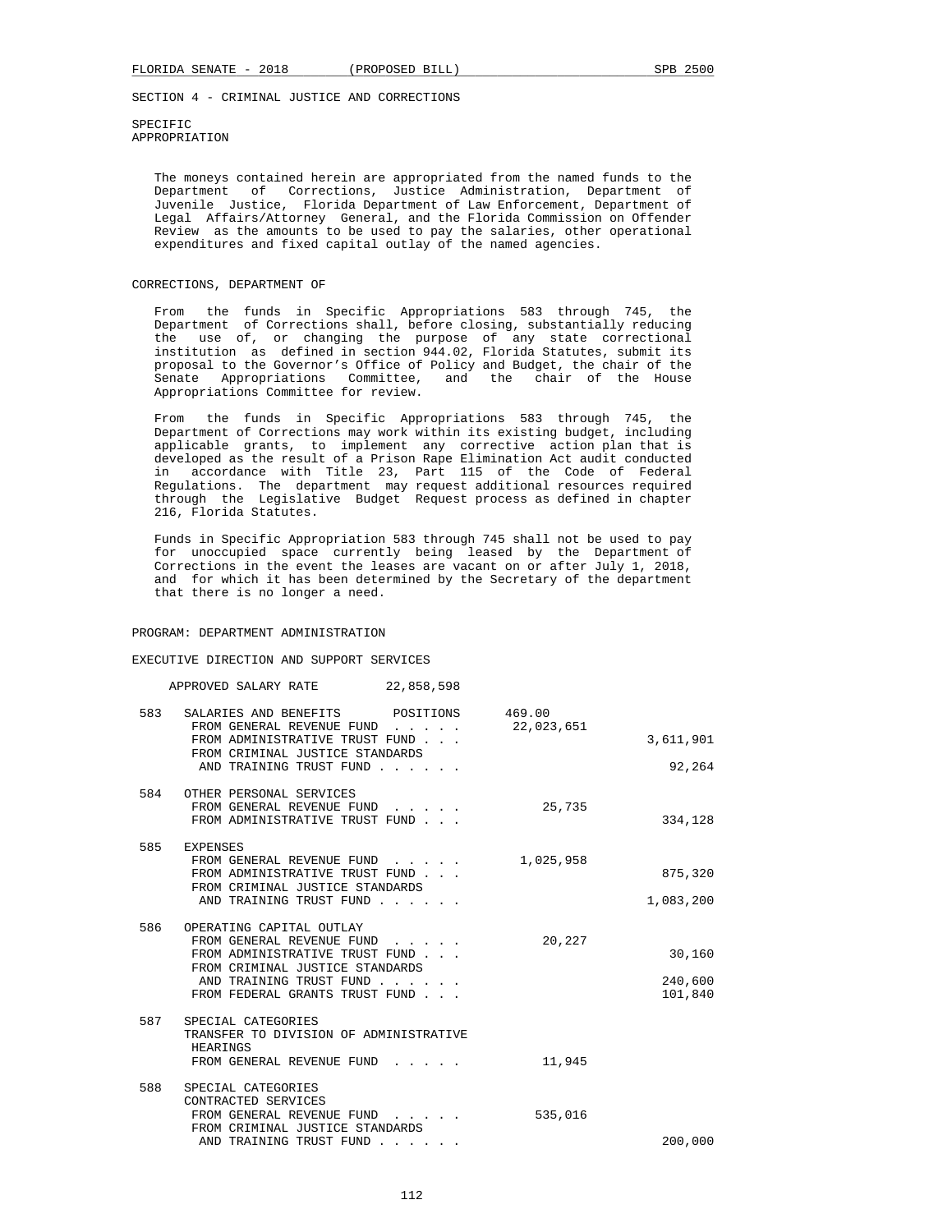| FLORIDA SENATE - 2018 (PROPOSED BILL)                                                                                                                                                                                                                    |                                                                                                                                                                                                                    |            | SPB 2500          |
|----------------------------------------------------------------------------------------------------------------------------------------------------------------------------------------------------------------------------------------------------------|--------------------------------------------------------------------------------------------------------------------------------------------------------------------------------------------------------------------|------------|-------------------|
| SECTION 4 - CRIMINAL JUSTICE AND CORRECTIONS                                                                                                                                                                                                             |                                                                                                                                                                                                                    |            |                   |
| FROM FEDERAL GRANTS TRUST FUND                                                                                                                                                                                                                           |                                                                                                                                                                                                                    |            | 347,650           |
| 589 SPECIAL CATEGORIES<br>RISK MANAGEMENT INSURANCE<br>FROM GENERAL REVENUE FUND                                                                                                                                                                         |                                                                                                                                                                                                                    | 521,084    |                   |
| 590 SPECIAL CATEGORIES<br>TENANT BROKER COMMISSIONS<br>FROM ADMINISTRATIVE TRUST FUND                                                                                                                                                                    |                                                                                                                                                                                                                    |            | 525,394           |
| 591 SPECIAL CATEGORIES<br>LEASE OR LEASE-PURCHASE OF EQUIPMENT<br>FROM GENERAL REVENUE FUND                                                                                                                                                              |                                                                                                                                                                                                                    | 38,535     |                   |
| 592 SPECIAL CATEGORIES<br>TRANSFER TO DEPARTMENT OF MANAGEMENT<br>SERVICES - HUMAN RESOURCES SERVICES<br>PURCHASED PER STATEWIDE CONTRACT<br>FROM GENERAL REVENUE FUND<br>FROM ADMINISTRATIVE TRUST FUND<br>FROM CORRECTIONAL WORK PROGRAM<br>TRUST FUND |                                                                                                                                                                                                                    | 7,120,114  | 49,334<br>101,746 |
| FROM GENERAL REVENUE FUND<br>FROM TRUST FUNDS                                                                                                                                                                                                            | TOTAL: EXECUTIVE DIRECTION AND SUPPORT SERVICES                                                                                                                                                                    | 31,322,265 | 7,593,537         |
| TOTAL POSITIONS<br>TOTAL ALL FUNDS                                                                                                                                                                                                                       |                                                                                                                                                                                                                    | 469.00     | 38,915,802        |
| INFORMATION TECHNOLOGY                                                                                                                                                                                                                                   |                                                                                                                                                                                                                    |            |                   |
| APPROVED SALARY RATE                                                                                                                                                                                                                                     | 8,225,743                                                                                                                                                                                                          |            |                   |
| FROM GENERAL REVENUE FUND<br>FROM ADMINISTRATIVE TRUST FUND                                                                                                                                                                                              | 593 SALARIES AND BENEFITS POSITIONS 163.50                                                                                                                                                                         | 9,139,941  | 1,204,948         |
| 594 OTHER PERSONAL SERVICES<br>FROM GENERAL REVENUE FUND                                                                                                                                                                                                 |                                                                                                                                                                                                                    | 13,500     |                   |
| 595 EXPENSES<br>FROM GENERAL REVENUE FUND<br>FROM ADMINISTRATIVE TRUST FUND                                                                                                                                                                              |                                                                                                                                                                                                                    | 1,461,941  | 1,995,602         |
| 596 OPERATING CAPITAL OUTLAY<br>FROM GENERAL REVENUE FUND                                                                                                                                                                                                |                                                                                                                                                                                                                    | 127,720    |                   |
| 597 SPECIAL CATEGORIES<br>CONTRACTED SERVICES<br>FROM GENERAL REVENUE FUND<br>FROM ADMINISTRATIVE TRUST FUND                                                                                                                                             |                                                                                                                                                                                                                    | 2,784,778  | 7,812             |
|                                                                                                                                                                                                                                                          | From funds in Specific Appropriation 597, \$175,000 in nonrecurring<br>general revenue funds is provided to the Department of Corrections to<br>contract with a vendor to provide a comprehensive Canine Lifecycle |            |                   |

 From funds in Specific Appropriation 597, \$350,000 in nonrecurring general revenue funds is provided to the Department of Corrections to contract with a vendor to provide a comprehensive business intelligence and visual analytics service through a commercial off-the-shelf (COTS) or software as a service (SaaS) product.

 From funds in Specific Appropriation 597, \$175,000 in nonrecurring general revenue funds is provided to the Department of Corrections to contract with a vendor to provide a learning management system pilot project.

| 598 | SPECIAL CATEGORIES<br>RISK MANAGEMENT INSURANCE<br>FROM GENERAL REVENUE FUND            | 55,114 |
|-----|-----------------------------------------------------------------------------------------|--------|
| 599 | SPECIAL CATEGORIES<br>DEFERRED-PAYMENT COMMODITY CONTRACTS<br>FROM GENERAL REVENUE FUND | 45,329 |

Management Cloud Solution.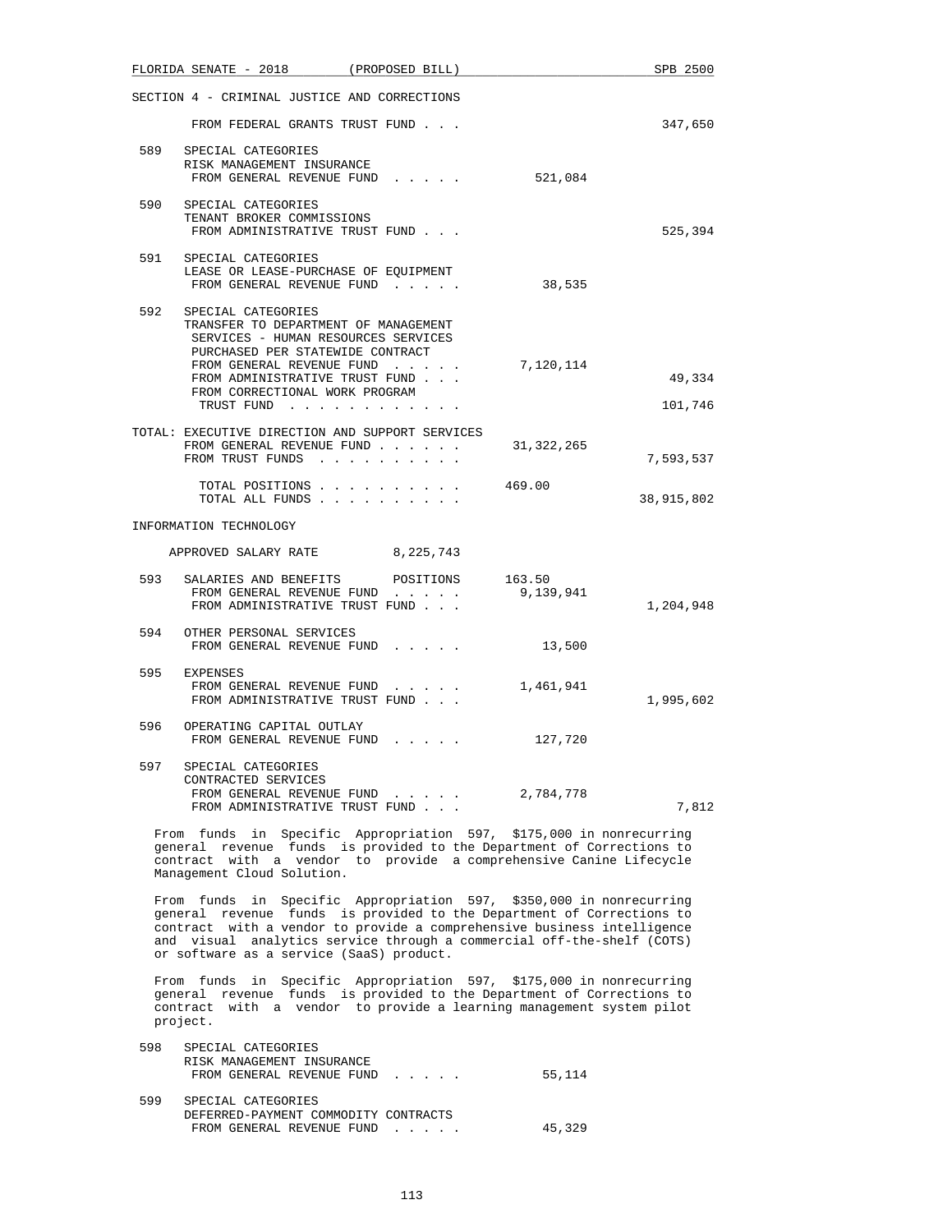|     | FLORIDA SENATE - 2018                                                                                                                                              | (PROPOSED BILL) |            | SPB 2500    |
|-----|--------------------------------------------------------------------------------------------------------------------------------------------------------------------|-----------------|------------|-------------|
|     | SECTION 4 - CRIMINAL JUSTICE AND CORRECTIONS                                                                                                                       |                 |            |             |
|     | 600 SPECIAL CATEGORIES<br>LEASE OR LEASE-PURCHASE OF EQUIPMENT<br>FROM GENERAL REVENUE FUND                                                                        |                 | 1,270      |             |
| 601 | SPECIAL CATEGORIES<br>TRANSFER TO DEPARTMENT OF MANAGEMENT<br>SERVICES - HUMAN RESOURCES SERVICES<br>PURCHASED PER STATEWIDE CONTRACT<br>FROM GENERAL REVENUE FUND |                 | 997        |             |
| 602 | DATA PROCESSING SERVICES<br>DATA PROCESSING ASSESSMENT - AGENCY FOR<br>STATE TECHNOLOGY<br>FROM GENERAL REVENUE FUND<br>FROM ADMINISTRATIVE TRUST FUND             |                 | 7,775,721  | 49,123      |
|     | TOTAL: INFORMATION TECHNOLOGY<br>FROM GENERAL REVENUE FUND<br>FROM TRUST FUNDS                                                                                     |                 | 21,406,311 | 3, 257, 485 |
|     | TOTAL POSITIONS<br>TOTAL ALL FUNDS                                                                                                                                 |                 | 163.50     | 24,663,796  |

PROGRAM: SECURITY AND INSTITUTIONAL OPERATIONS

 From the funds provided in Specific Appropriations 614, 627 and 629K, a total of \$1,217,262 is provided as payment in lieu of ad valorem taxation for distribution to local government taxing authorities (recurring base appropriations projects). Funding is provided as follows:

|                                   | 269,324 |
|-----------------------------------|---------|
| Moore Haven Correctional Facility | 339,242 |
| South Bay Correctional Facility   | 275,560 |
| Gadsden Correctional Facility     | 100,000 |
| Lake City Correctional Facility   | 90,236  |
|                                   | 142,900 |

 From the funds provided in Specific Appropriations 614, 627 and 629K a total of \$150,000 from recurring general revenue funds is provided to the Bureau of Private Prison Monitoring within the Department of Management Services to pay for subject matter experts to conduct medical and mental health site visits of the medical departments of private prisons and perform quality management audits no longer performed by the Department of Corrections. Funding is provided as follows:

| Adult Male Custody Operations                         | 109,350 |
|-------------------------------------------------------|---------|
| Adult and Youthful Offender Female Custody Operations | 22,800  |
| Male Youthful Offender Custody Operations             | 17,850  |

 Funds and positions in Specific Appropriations 583 through 692 and 711 through 745 support the state's inmate population. These funds and positions are sufficient to provide housing and security for 96,238 inmates when fully annualized. Variable expenses, maintenance, and health services funds are provided for an average monthly population of 96,206 inmates.

 Funds and positions in Specific Appropriations 583 through 692 and 711 through 745 are provided to address security needs for the prison population expected in Fiscal Year 2018-2019, as projected by the Criminal Justice Estimating Conference.

ADULT MALE CUSTODY OPERATIONS

| APPROVED SALARY RATE                                                                                   | 377,320,126 |                         |         |
|--------------------------------------------------------------------------------------------------------|-------------|-------------------------|---------|
| 603<br>SALARIES AND BENEFITS<br>FROM GENERAL REVENUE FUND<br>FROM FEDERAL GRANTS TRUST FUND            | POSITIONS   | 9,110.00<br>507,551,908 | 416,692 |
| 604<br>OTHER PERSONAL SERVICES<br>FROM GENERAL REVENUE FUND<br>FROM GRANTS AND DONATIONS TRUST<br>FUND |             | 7,015,867               | 91,825  |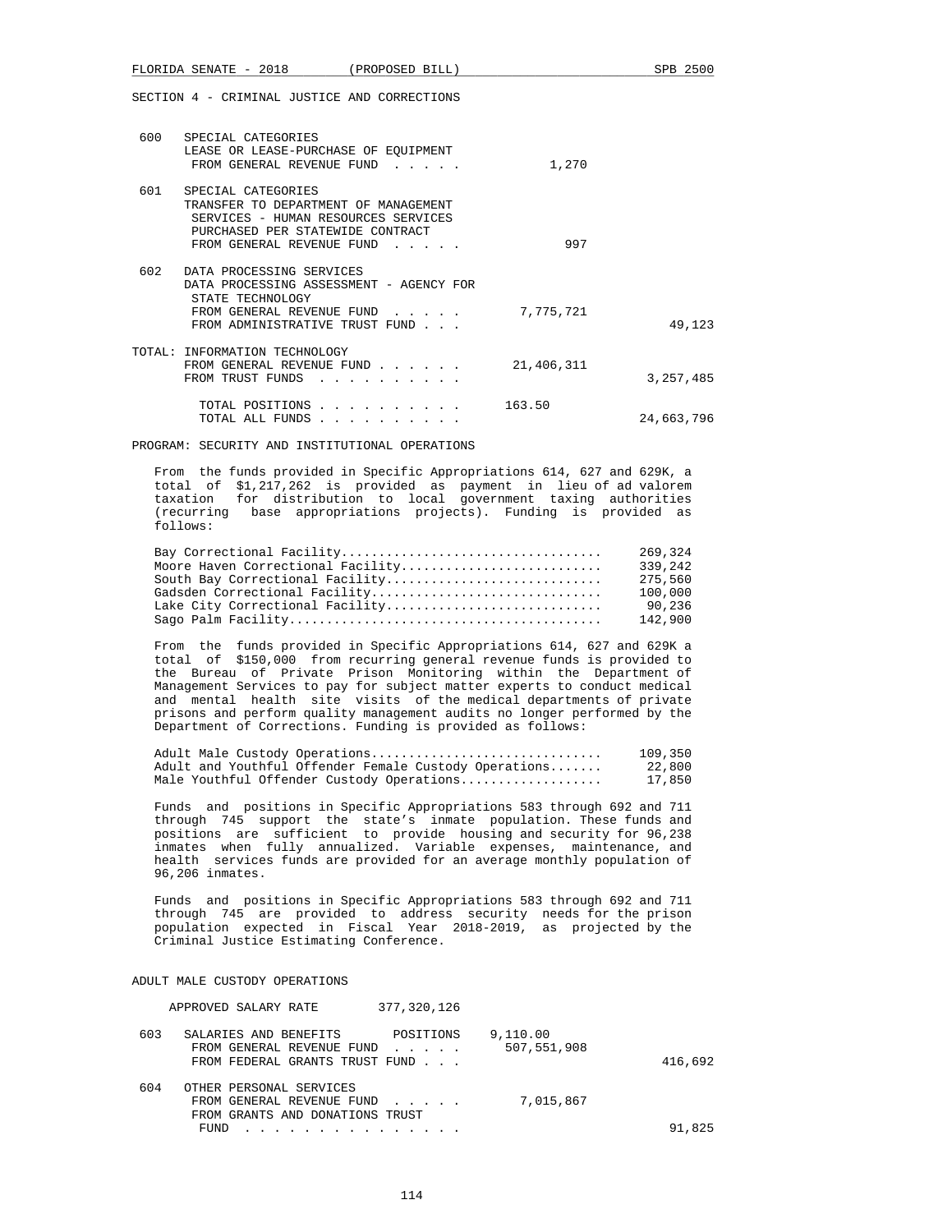| 605  | EXPENSES<br>FROM GENERAL REVENUE FUND                                                                       | 16,266,098 |         |
|------|-------------------------------------------------------------------------------------------------------------|------------|---------|
|      | FROM FEDERAL GRANTS TRUST FUND<br>FROM GRANTS AND DONATIONS TRUST                                           |            | 216,949 |
|      | FUND                                                                                                        |            | 240,389 |
| 606  | OPERATING CAPITAL OUTLAY                                                                                    |            |         |
|      | FROM GENERAL REVENUE FUND<br>FROM FEDERAL GRANTS TRUST FUND                                                 | 278,666    | 100,000 |
|      | FROM GRANTS AND DONATIONS TRUST<br>FUND                                                                     |            | 250,000 |
| 607  | FOOD PRODUCTS<br>FROM GENERAL REVENUE FUND<br>FROM FEDERAL GRANTS TRUST FUND                                | 39,543,878 | 83,421  |
| 607A | SPECIAL CATEGORIES<br>GRANTS AND AIDS - STATE INMATES HOUSED IN<br>COUNTY JAIL<br>FROM GENERAL REVENUE FUND | 10,000,000 |         |
| 608  | SPECIAL CATEGORIES<br>CONTRACTED SERVICES<br>FROM GENERAL REVENUE FUND<br>FROM FEDERAL GRANTS TRUST FUND    | 5,377,696  | 273,617 |
| From | in Specific Appropriation 608, \$350,000 in nonrecurring<br>funds                                           |            |         |

 general revenue funds is provided for the Children of Inmates Program to support children of incarcerated inmates by expanding research-based programs to mitigate the traumas and challenges for Florida's children that result from parental incarceration (Senate Form 1700).

 From funds in Specific Appropriation 608, \$250,000 in nonrecurring general revenue funds is provided for the Children of Inmates Program to support children of incarcerated inmates in south Miami-Dade County (Senate Form 1701).

 From the funds in Specific Appropriation 608, \$250,000 in nonrecurring general revenue funds is provided for A Vision of Redemption Family Reconnection Program (Senate Form 1073).

| 609 | SPECIAL CATEGORIES             |           |         |
|-----|--------------------------------|-----------|---------|
|     | FOOD SERVICE AND PRODUCTION    |           |         |
|     | FROM GENERAL REVENUE FUND      | 3,250,153 |         |
|     | FROM FEDERAL GRANTS TRUST FUND |           | 118,172 |
| 610 | SPECIAL CATEGORIES             |           |         |

 OVERTIME FROM GENERAL REVENUE FUND . . . . . 523,270 611 SPECIAL CATEGORIES TRANSFER TO GENERAL REVENUE FUND

FROM FEDERAL GRANTS TRUST FUND . . . 8,100,000

 Funds in Specific Appropriation 611 are from reimbursements from the United States Government for incarcerating aliens in Florida's prisons. If total reimbursements exceed \$8,100,000, the Department of Corrections shall submit a budget amendment in accordance with all applicable provisions of chapter 216, Florida Statutes, requesting additional budget authority to transfer the balance to the General Revenue Fund.

| 612 | SPECIAL CATEGORIES<br>RISK MANAGEMENT INSURANCE<br>FROM GENERAL REVENUE FUND<br>FROM SALE OF GOODS AND SERVICES<br>CLEARING TRUST FUND                   | 17,759,005  | 2,008,507 |
|-----|----------------------------------------------------------------------------------------------------------------------------------------------------------|-------------|-----------|
| 613 | SPECIAL CATEGORIES<br>SALARY INCENTIVE PAYMENTS<br>FROM GENERAL REVENUE FUND                                                                             | 2,080,949   |           |
| 614 | SPECIAL CATEGORIES<br>PRIVATE PRISON OPERATIONS<br>FROM GENERAL REVENUE FUND<br>$\mathbf{r}$ , $\mathbf{r}$ , $\mathbf{r}$ , $\mathbf{r}$ , $\mathbf{r}$ | 137,257,871 |           |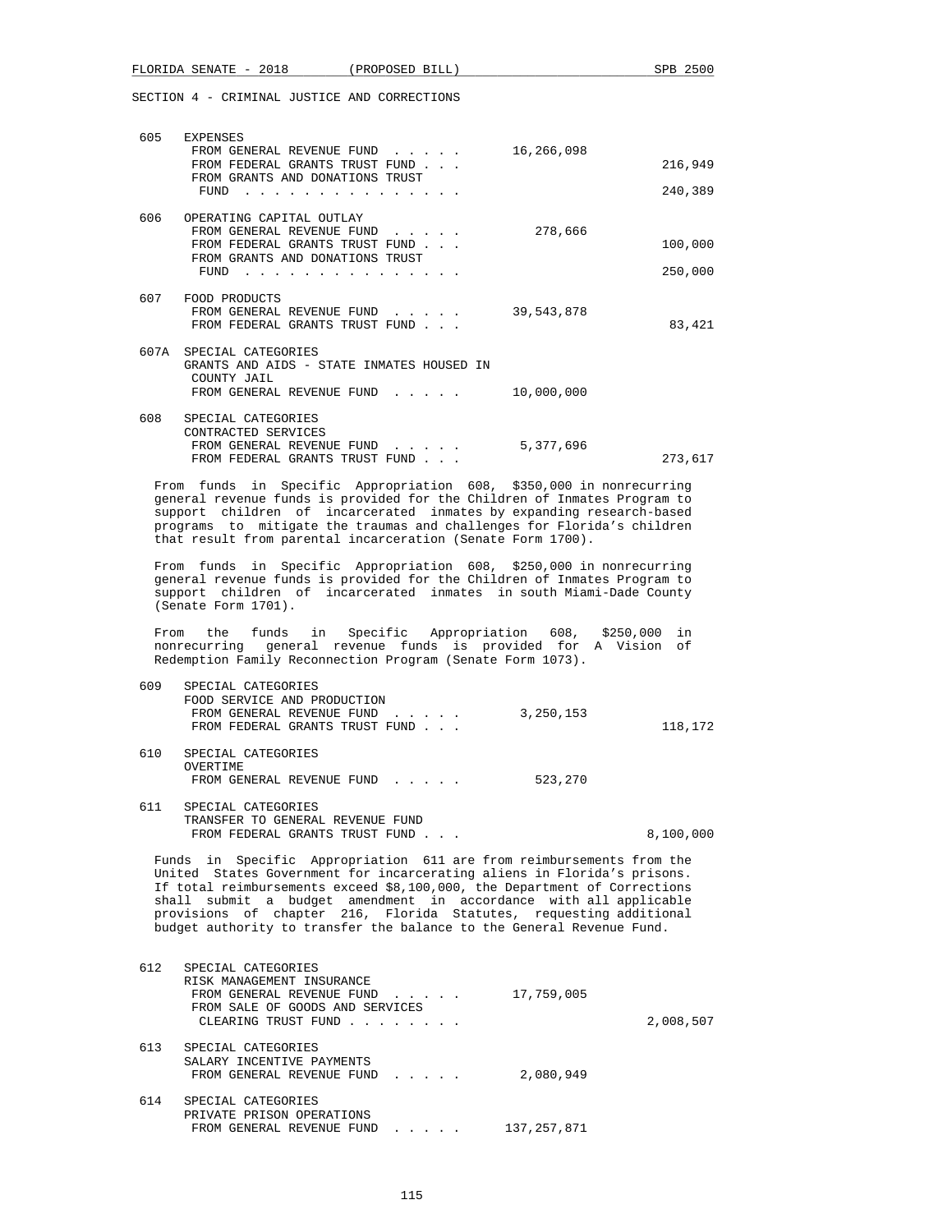FROM PRIVATELY OPERATED INSTITUTIONS INMATE WELFARE TRUST FUND . . . . . . . . . . . . . . . 1,300,586

 From the funds in Specific Appropriation 614, \$2,962,578 from nonrecurring general revenue funds is provided to the Florida Department of Management Services (DMS) for the provision of enhanced in-prison and post-release recidivism reduction programs at the Bay, Moore Haven, South Bay and Blackwater River Correctional Facilities based on the "Continuum of Care Program" which is currently provided to individuals at and who are released from those facilities. The Continuum of Care program, which was developed and piloted at the Graceville Correctional Facility, will continue to be provided at Graceville at no cost to the state. With these recidivism reduction programs in place, DMS shall<br>modify the existing contracts to rename each of the above referenced the existing contracts to rename each of the above referenced facilities as Correctional and Rehabilitation Facilities (Senate Form 1941).

 From the recurring funds in Specific Appropriation 614, \$43,325,500 from the General Revenue Fund is provided for the operation of a 2,000-bed adult male mental health specialty facility at the Blackwater River Correctional Facility. This specialty facility shall house inmates with mental health issues in accordance with the Corrections Mental Health Act, ss. 945.40 - 945.49, Florida Statutes. The Department of Management Services is directed to amend the existing contracts at this facility to reflect the change in the type of inmate housed at this facility. This change in mission shall be operational no later than October 1, 2018. In addition, from the nonrecurring funds in Specific Appropriation 614, \$403,000 from the General Revenue Fund is provided for costs associated with changing the operational mission at the Blackwater River Correctional Facility. The Department of Corrections shall transfer general population inmates from the Blackwater River Correctional Facility to facilities that are more appropriate for their care and custody.

| 615        | SPECIAL CATEGORIES<br>LEASE OR LEASE-PURCHASE OF EQUIPMENT<br>FROM GENERAL REVENUE FUND                                                                            | 517,746              |             |
|------------|--------------------------------------------------------------------------------------------------------------------------------------------------------------------|----------------------|-------------|
| 616        | SPECIAL CATEGORIES<br>TRANSFER TO DEPARTMENT OF MANAGEMENT<br>SERVICES - HUMAN RESOURCES SERVICES<br>PURCHASED PER STATEWIDE CONTRACT<br>FROM GENERAL REVENUE FUND | 328,546              |             |
|            | TOTAL: ADULT MALE CUSTODY OPERATIONS<br>FROM GENERAL REVENUE FUND<br>FROM TRUST FUNDS<br>and the second control of the second                                      | 747,751,653          | 13,200,158  |
|            | TOTAL POSITIONS<br>TOTAL ALL FUNDS                                                                                                                                 | 9,110.00             | 760,951,811 |
| OPERATIONS | ADULT AND YOUTHFUL OFFENDER FEMALE CUSTODY                                                                                                                         |                      |             |
|            | APPROVED SALARY RATE 37, 233, 636                                                                                                                                  |                      |             |
| 617        | SALARIES AND BENEFITS POSITIONS<br>FROM GENERAL REVENUE FUND<br>FROM GRANTS AND DONATIONS TRUST<br>FUND                                                            | 788.00<br>42,865,245 | 149,300     |
|            | 618 OTHER PERSONAL SERVICES<br>FROM GENERAL REVENUE FUND<br>FROM GRANTS AND DONATIONS TRUST<br>$FUND$                                                              | 373,708              | 33, 415     |
| 619        | <b>EXPENSES</b><br>FROM GENERAL REVENUE FUND<br>FROM GRANTS AND DONATIONS TRUST<br>FUND                                                                            | 1,994,239            | 50,703      |
| 620        | OPERATING CAPITAL OUTLAY<br>FROM GENERAL REVENUE FUND                                                                                                              | 5,000                |             |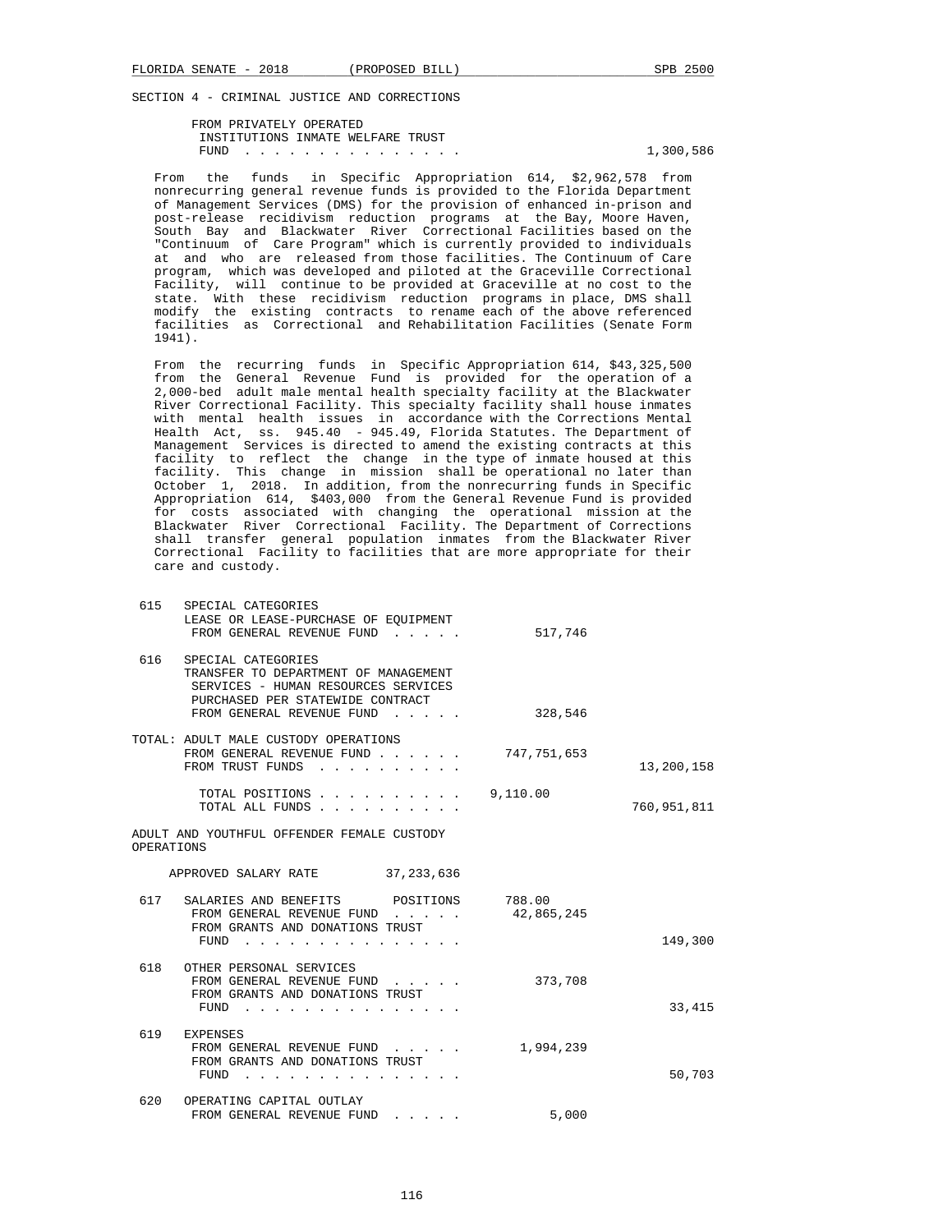|     | FLORIDA SENATE - 2018 (PROPOSED BILL)                                                                                                                                               |                      | SPB 2500   |
|-----|-------------------------------------------------------------------------------------------------------------------------------------------------------------------------------------|----------------------|------------|
|     | SECTION 4 - CRIMINAL JUSTICE AND CORRECTIONS                                                                                                                                        |                      |            |
|     | 621 FOOD PRODUCTS<br>FROM GENERAL REVENUE FUND<br>FROM GRANTS AND DONATIONS TRUST<br>FUND                                                                                           | 2,406,265            | 15,841     |
|     | 622 SPECIAL CATEGORIES<br>CONTRACTED SERVICES<br>FROM GENERAL REVENUE FUND                                                                                                          | 625,305              |            |
|     | 623 SPECIAL CATEGORIES<br>FOOD SERVICE AND PRODUCTION<br>FROM GENERAL REVENUE FUND<br>FROM GRANTS AND DONATIONS TRUST<br>FUND $\cdots$ $\cdots$ $\cdots$ $\cdots$ $\cdots$ $\cdots$ | 206,859              | 22,509     |
|     | 624 SPECIAL CATEGORIES<br>OVERTIME<br>FROM GENERAL REVENUE FUND                                                                                                                     | 469,295              |            |
|     | 625 SPECIAL CATEGORIES<br>RISK MANAGEMENT INSURANCE<br>FROM GENERAL REVENUE FUND 4,143,613                                                                                          |                      |            |
|     | 626 SPECIAL CATEGORIES<br>SALARY INCENTIVE PAYMENTS<br>FROM GENERAL REVENUE FUND                                                                                                    | 341,923              |            |
|     | 627 SPECIAL CATEGORIES<br>PRIVATE PRISON OPERATIONS<br>FROM GENERAL REVENUE FUND<br>FROM PRIVATELY OPERATED<br>INSTITUTIONS INMATE WELFARE TRUST<br>FUND $\cdots$                   | 24,937,112           | 597,359    |
|     | 628 SPECIAL CATEGORIES<br>LEASE OR LEASE-PURCHASE OF EQUIPMENT<br>FROM GENERAL REVENUE FUND                                                                                         | 80,162               |            |
| 629 | SPECIAL CATEGORIES<br>TRANSFER TO DEPARTMENT OF MANAGEMENT<br>SERVICES - HUMAN RESOURCES SERVICES<br>PURCHASED PER STATEWIDE CONTRACT<br>FROM GENERAL REVENUE FUND                  | 8,199                |            |
|     | TOTAL: ADULT AND YOUTHFUL OFFENDER FEMALE CUSTODY<br>OPERATIONS<br>FROM GENERAL REVENUE FUND<br>FROM TRUST FUNDS                                                                    | 78,456,925           | 869,127    |
|     | TOTAL POSITIONS<br>TOTAL ALL FUNDS                                                                                                                                                  | 788.00               | 79,326,052 |
|     | MALE YOUTHFUL OFFENDER CUSTODY OPERATIONS                                                                                                                                           |                      |            |
|     | APPROVED SALARY RATE 14,045,520                                                                                                                                                     |                      |            |
|     | 629A SALARIES AND BENEFITS POSITIONS<br>FROM GENERAL REVENUE FUND<br>FROM FEDERAL GRANTS TRUST FUND                                                                                 | 296.00<br>14,342,847 | 581,111    |
|     | 629B OTHER PERSONAL SERVICES<br>FROM GENERAL REVENUE FUND                                                                                                                           | 279,027              |            |
|     | 629C EXPENSES<br>FROM GENERAL REVENUE FUND<br>FROM FEDERAL GRANTS TRUST FUND                                                                                                        | 117,143              | 24,336     |
|     | 629D OPERATING CAPITAL OUTLAY<br>FROM GENERAL REVENUE FUND<br>FROM FEDERAL GRANTS TRUST FUND                                                                                        | 20,185               | 500,000    |
|     | 629E FOOD PRODUCTS<br>FROM GENERAL REVENUE FUND<br>FROM FEDERAL GRANTS TRUST FUND                                                                                                   | 1,334,376            | 483,667    |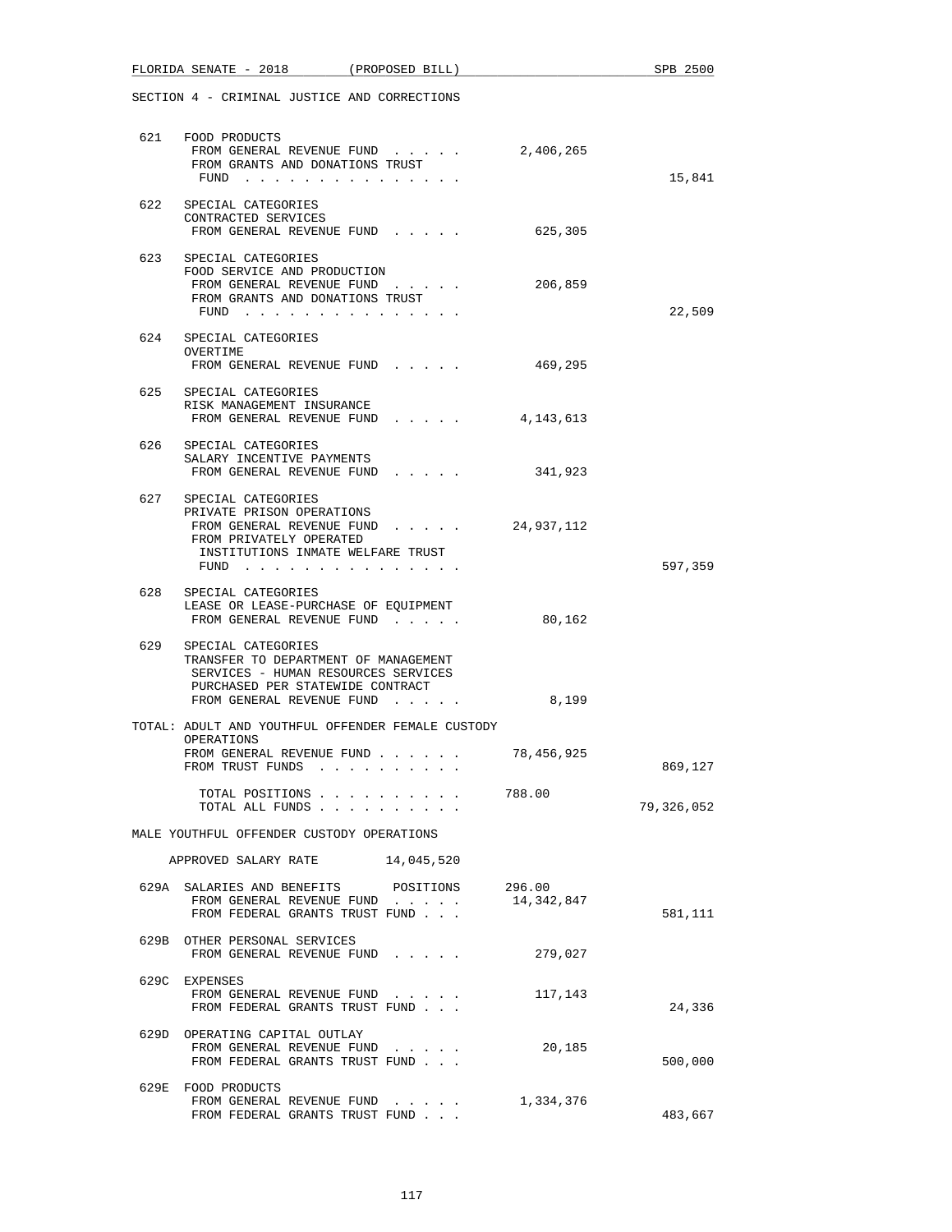|     | FLORIDA SENATE - 2018                                                                                                                                                                                     | (PROPOSED BILL)                                             | SPB 2500   |
|-----|-----------------------------------------------------------------------------------------------------------------------------------------------------------------------------------------------------------|-------------------------------------------------------------|------------|
|     | SECTION 4 - CRIMINAL JUSTICE AND CORRECTIONS                                                                                                                                                              |                                                             |            |
|     | 629F SPECIAL CATEGORIES<br>CONTRACTED SERVICES<br>FROM GENERAL REVENUE FUND                                                                                                                               | 29,599                                                      |            |
|     | 629G SPECIAL CATEGORIES<br>FOOD SERVICE AND PRODUCTION<br>FROM GENERAL REVENUE FUND<br>FROM FEDERAL GRANTS TRUST FUND                                                                                     | 197,340                                                     | 191,046    |
|     | 629H SPECIAL CATEGORIES<br>OVERTIME<br>FROM GENERAL REVENUE FUND                                                                                                                                          | 7,986,977                                                   |            |
|     | 629I SPECIAL CATEGORIES<br>RISK MANAGEMENT INSURANCE                                                                                                                                                      | FROM GENERAL REVENUE FUND 2,435,061                         |            |
|     | 629J SPECIAL CATEGORIES<br>SALARY INCENTIVE PAYMENTS                                                                                                                                                      | FROM GENERAL REVENUE FUND 159,226                           |            |
|     | 629K SPECIAL CATEGORIES<br>PRIVATE PRISON OPERATIONS<br>FROM PRIVATELY OPERATED<br>INSTITUTIONS INMATE WELFARE TRUST<br>FUND                                                                              | FROM GENERAL REVENUE FUND 19,716,164                        | 195,403    |
|     | 629L SPECIAL CATEGORIES<br>LEASE OR LEASE-PURCHASE OF EQUIPMENT<br>FROM GENERAL REVENUE FUND                                                                                                              | 38,675                                                      |            |
|     | 629M SPECIAL CATEGORIES<br>TRANSFER TO DEPARTMENT OF MANAGEMENT<br>SERVICES - HUMAN RESOURCES SERVICES<br>PURCHASED PER STATEWIDE CONTRACT<br>FROM GENERAL REVENUE FUND<br>FROM FEDERAL GRANTS TRUST FUND | 5,941                                                       | 703        |
|     | TOTAL: MALE YOUTHFUL OFFENDER CUSTODY OPERATIONS<br>FROM TRUST FUNDS                                                                                                                                      | FROM GENERAL REVENUE FUND 46,662,561                        | 1,976,266  |
|     | TOTAL ALL FUNDS                                                                                                                                                                                           | TOTAL POSITIONS 296.00                                      | 48,638,827 |
|     | SPECIALTY CORRECTIONAL INSTITUTION OPERATIONS                                                                                                                                                             |                                                             |            |
|     | APPROVED SALARY RATE 203, 776, 469                                                                                                                                                                        |                                                             |            |
|     | FROM GENERAL REVENUE FUND                                                                                                                                                                                 | 630 SALARIES AND BENEFITS POSITIONS 4,719.00<br>270,654,111 |            |
| 631 | OTHER PERSONAL SERVICES<br>FROM GENERAL REVENUE FUND                                                                                                                                                      | 2,731,066                                                   |            |
| 632 | EXPENSES<br>FROM GENERAL REVENUE FUND                                                                                                                                                                     | 3,772,421                                                   |            |
|     | 633 OPERATING CAPITAL OUTLAY<br>FROM GENERAL REVENUE FUND                                                                                                                                                 | 10,000                                                      |            |
|     | 634 FOOD PRODUCTS                                                                                                                                                                                         | FROM GENERAL REVENUE FUND 12,170,243                        |            |
| 635 | SPECIAL CATEGORIES<br>CONTRACTED SERVICES<br>FROM GENERAL REVENUE FUND                                                                                                                                    | 562,621                                                     |            |
| 636 | SPECIAL CATEGORIES<br>FOOD SERVICE AND PRODUCTION<br>FROM GENERAL REVENUE FUND                                                                                                                            | 1,398,809                                                   |            |
|     | 637 SPECIAL CATEGORIES<br>OVERTIME                                                                                                                                                                        | FROM GENERAL REVENUE FUND $\frac{4}{154}$ , 154, 272        |            |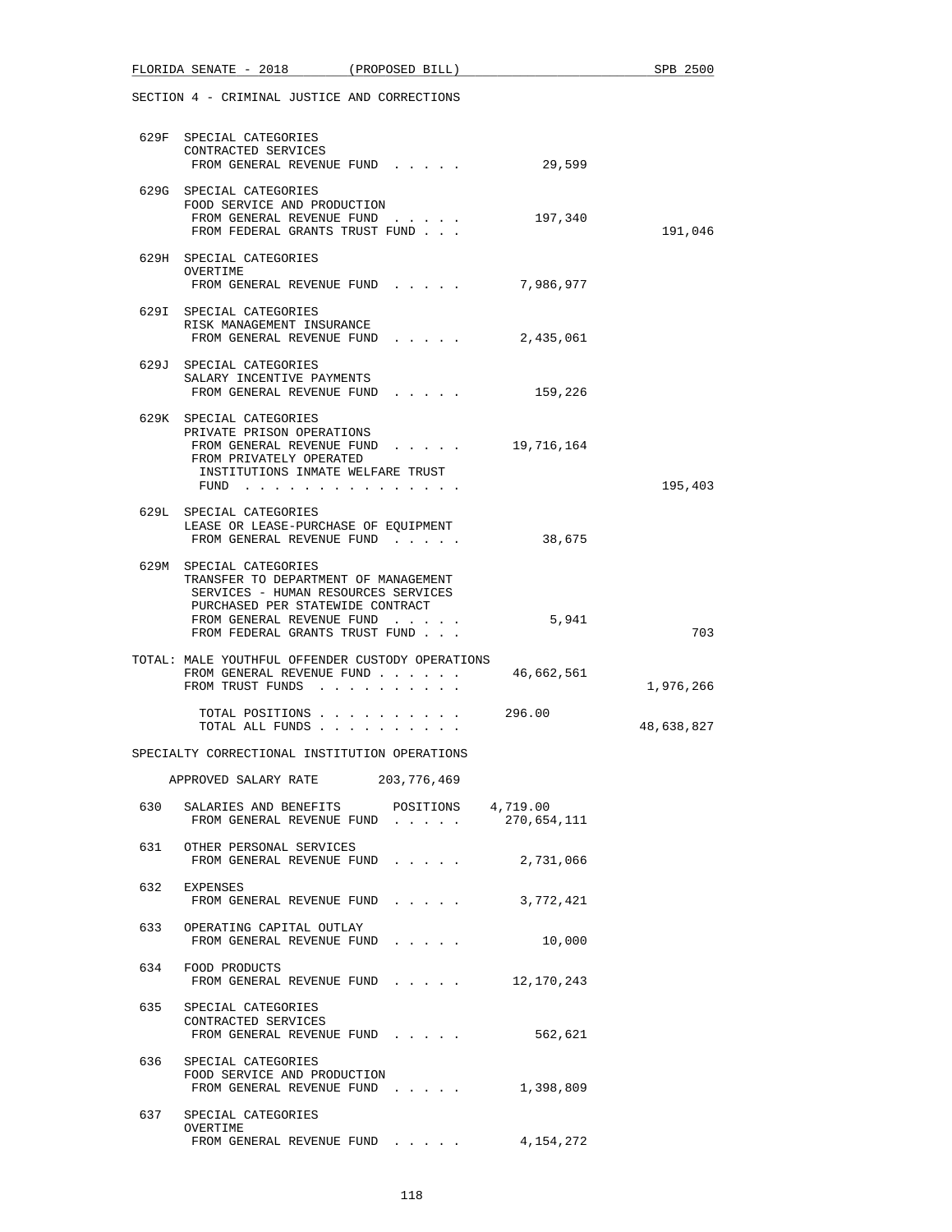|     | SECTION 4 - CRIMINAL JUSTICE AND CORRECTIONS                                                                                                                           |             |               |
|-----|------------------------------------------------------------------------------------------------------------------------------------------------------------------------|-------------|---------------|
|     | 638 SPECIAL CATEGORIES<br>RISK MANAGEMENT INSURANCE<br>FROM GENERAL REVENUE FUND 14,715,589                                                                            |             |               |
|     | 639 SPECIAL CATEGORIES<br>SALARY INCENTIVE PAYMENTS<br>FROM GENERAL REVENUE FUND 1,669,164                                                                             |             |               |
| 641 | SPECIAL CATEGORIES<br>LEASE OR LEASE-PURCHASE OF EQUIPMENT<br>FROM GENERAL REVENUE FUND                                                                                | 283,746     |               |
|     | 642 SPECIAL CATEGORIES<br>TRANSFER TO DEPARTMENT OF MANAGEMENT<br>SERVICES - HUMAN RESOURCES SERVICES<br>PURCHASED PER STATEWIDE CONTRACT<br>FROM GENERAL REVENUE FUND | 77,947      |               |
|     | TOTAL: SPECIALTY CORRECTIONAL INSTITUTION OPERATIONS<br>FROM GENERAL REVENUE FUND $\ldots$ 312, 199, 989                                                               |             |               |
|     | TOTAL POSITIONS $\ldots$ , $\ldots$ , $\ldots$ , 4,719.00<br>TOTAL ALL FUNDS                                                                                           |             | 312, 199, 989 |
|     | RECEPTION CENTER OPERATIONS                                                                                                                                            |             |               |
|     | APPROVED SALARY RATE 80,423,710                                                                                                                                        |             |               |
|     | 643 SALARIES AND BENEFITS POSITIONS 2,405.00<br>FROM GENERAL REVENUE FUND<br>FROM FEDERAL GRANTS TRUST FUND                                                            | 138,990,557 | 10,636        |
|     | 644 OTHER PERSONAL SERVICES<br>FROM GENERAL REVENUE FUND                                                                                                               | 889,122     |               |
|     | 645 EXPENSES<br>FROM GENERAL REVENUE FUND<br>FROM FEDERAL GRANTS TRUST FUND                                                                                            | 3,914,923   | 31,090        |
|     | 646 OPERATING CAPITAL OUTLAY<br>FROM GENERAL REVENUE FUND<br>FROM FEDERAL GRANTS TRUST FUND                                                                            | 10,000      | 250,000       |
|     | 647 FOOD PRODUCTS<br>FROM GENERAL REVENUE FUND<br>FROM FEDERAL GRANTS TRUST FUND                                                                                       | 6,099,923   | 32,449        |
|     | 648 SPECIAL CATEGORIES<br>CONTRACTED SERVICES<br>FROM GENERAL REVENUE FUND                                                                                             | 87,126      |               |
|     | 649 SPECIAL CATEGORIES<br>FOOD SERVICE AND PRODUCTION<br>FROM GENERAL REVENUE FUND<br>FROM FEDERAL GRANTS TRUST FUND                                                   | 541,460     | 46,893        |
| 650 | SPECIAL CATEGORIES<br>OVERTIME<br>FROM GENERAL REVENUE FUND                                                                                                            | 1,799,643   |               |
|     | 651 SPECIAL CATEGORIES<br>RISK MANAGEMENT INSURANCE<br>FROM GENERAL REVENUE FUND                                                                                       | 3,707,707   |               |
| 652 | SPECIAL CATEGORIES<br>SALARY INCENTIVE PAYMENTS<br>FROM GENERAL REVENUE FUND                                                                                           | 678,193     |               |
| 653 | SPECIAL CATEGORIES<br>LEASE OR LEASE-PURCHASE OF EQUIPMENT<br>FROM GENERAL REVENUE FUND                                                                                | 81,590      |               |

FLORIDA SENATE - 2018 (PROPOSED BILL) SPB 2500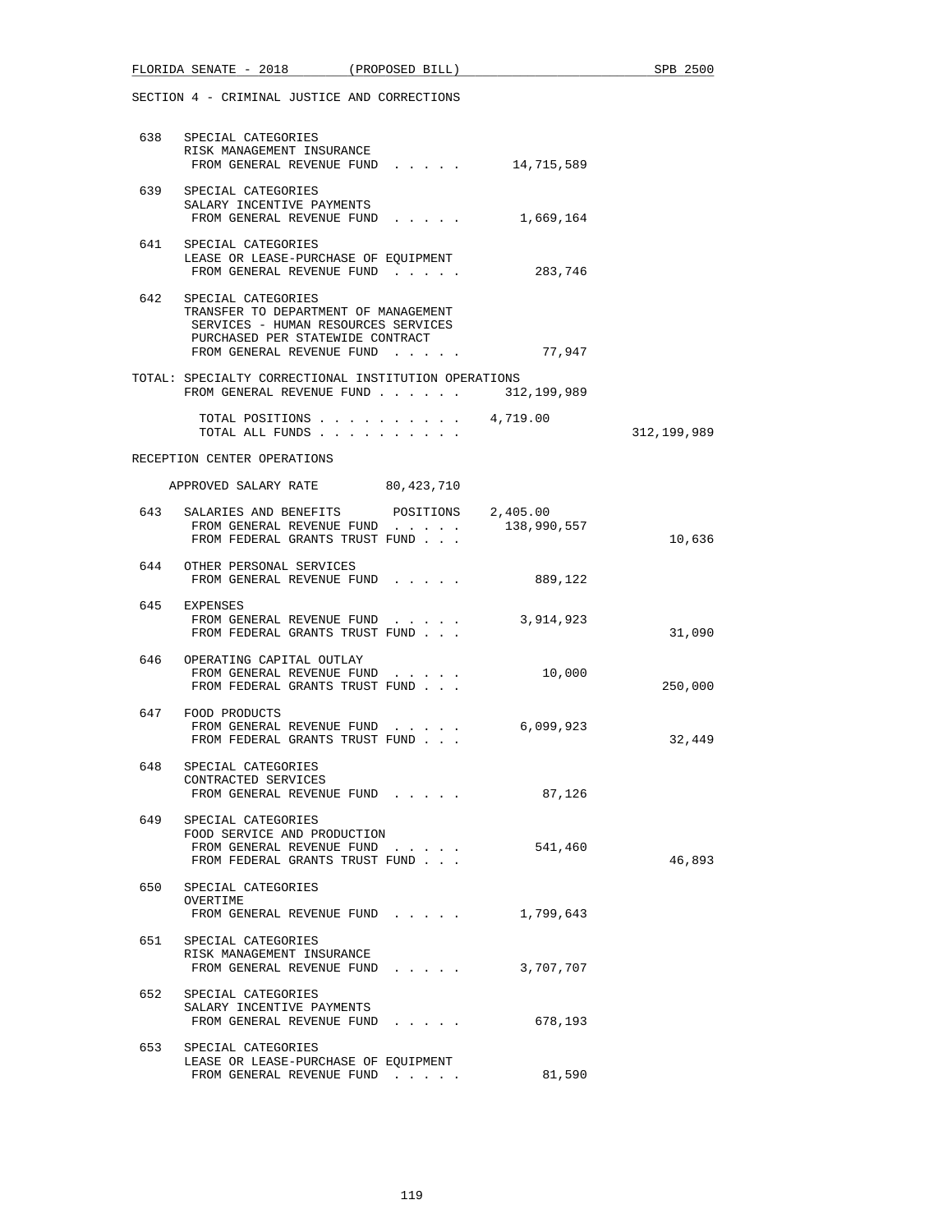| FLORIDA SENATE - 2018 (PROPOSED BILL)<br>SPB 2500                                                                                                                                                                                                                                                                                                                                                                                                                                                                                         |  |
|-------------------------------------------------------------------------------------------------------------------------------------------------------------------------------------------------------------------------------------------------------------------------------------------------------------------------------------------------------------------------------------------------------------------------------------------------------------------------------------------------------------------------------------------|--|
| SECTION 4 - CRIMINAL JUSTICE AND CORRECTIONS                                                                                                                                                                                                                                                                                                                                                                                                                                                                                              |  |
| 654<br>SPECIAL CATEGORIES<br>TRANSFER TO DEPARTMENT OF MANAGEMENT<br>SERVICES - HUMAN RESOURCES SERVICES<br>PURCHASED PER STATEWIDE CONTRACT<br>FROM GENERAL REVENUE FUND<br>14,800                                                                                                                                                                                                                                                                                                                                                       |  |
| TOTAL: RECEPTION CENTER OPERATIONS<br>FROM GENERAL REVENUE FUND<br>156,815,044<br>FROM TRUST FUNDS<br>371,068                                                                                                                                                                                                                                                                                                                                                                                                                             |  |
| TOTAL POSITIONS<br>2,405.00<br>TOTAL ALL FUNDS<br>157,186,112                                                                                                                                                                                                                                                                                                                                                                                                                                                                             |  |
| PUBLIC SERVICE WORKSQUADS AND WORK RELEASE<br>TRANSITION                                                                                                                                                                                                                                                                                                                                                                                                                                                                                  |  |
| APPROVED SALARY RATE<br>45,453,038                                                                                                                                                                                                                                                                                                                                                                                                                                                                                                        |  |
| 655<br>SALARIES AND BENEFITS<br>POSITIONS<br>955.00<br>31,772,908<br>FROM GENERAL REVENUE FUND<br>FROM CORRECTIONAL WORK PROGRAM                                                                                                                                                                                                                                                                                                                                                                                                          |  |
| TRUST FUND<br>30,547,393<br>FROM GRANTS AND DONATIONS TRUST                                                                                                                                                                                                                                                                                                                                                                                                                                                                               |  |
| FUND $\cdots$<br>58,438                                                                                                                                                                                                                                                                                                                                                                                                                                                                                                                   |  |
| The general revenue funds provided in Specific Appropriation 655 are<br>provided to the Department of Corrections to ensure all public<br>worksquads currently funded with general revenue funds are maintained.<br>The department shall, before eliminating any general revenue funded<br>public worksquad officer positions, submit its proposal to the<br>Governor's Office of Policy and Budget, the chair of the Senate<br>Appropriations Committee, and the chair of the House Appropriations<br>Committee for review and approval. |  |
| 656<br><b>EXPENSES</b><br>678,772<br>FROM GENERAL REVENUE FUND<br>FROM CORRECTIONAL WORK PROGRAM<br>TRUST FUND<br>1,257,261<br>FROM GRANTS AND DONATIONS TRUST<br>32,776<br>$FUND$                                                                                                                                                                                                                                                                                                                                                        |  |
| 657<br>OPERATING CAPITAL OUTLAY<br>FROM GENERAL REVENUE FUND<br>154,907<br><b>Contract Contract Contract</b><br>FROM CORRECTIONAL WORK PROGRAM                                                                                                                                                                                                                                                                                                                                                                                            |  |

|     | TRUST FUND<br><u>.</u>                                                                                                                                                                                                                                                                                                       |           | 110,327 |
|-----|------------------------------------------------------------------------------------------------------------------------------------------------------------------------------------------------------------------------------------------------------------------------------------------------------------------------------|-----------|---------|
| 658 | FOOD PRODUCTS<br>FROM GENERAL REVENUE FUND<br>FROM CORRECTIONAL WORK PROGRAM<br>TRUST FUND<br>the second contract of the second contract of the second contract of the second contract of the second contract of the second contract of the second contract of the second contract of the second contract of the second cont | 1,550,170 | 352,549 |
| 659 | LUMP SUM<br>CORRECTIONAL WORK PROGRAMS                                                                                                                                                                                                                                                                                       |           |         |
|     | POSITIONS<br>FROM CORRECTIONAL WORK PROGRAM                                                                                                                                                                                                                                                                                  | 10.00     |         |

TRUST FUND . . . . . . . . . . . . 743,606

 Funds and positions in Specific Appropriation 659 from the Correctional Work Program Trust Fund are provided for interagency contracted services funded by state agencies or local governments. These positions and funds shall be released as needed upon execution of interagency community service work squad contracts.

| SPECIAL CATEGORIES             |            |         |
|--------------------------------|------------|---------|
| CONTRACTED SERVICES            |            |         |
| FROM GENERAL REVENUE FUND      | 28,362,654 |         |
| FROM CORRECTIONAL WORK PROGRAM |            |         |
| TRUST FUND                     |            | 295,599 |
|                                |            |         |

 From the funds in Specific Appropriation 660, no privately operated work release center may house more than 200 inmates at any given time. In addition, each facility with 100 or more inmates in its work release program must have at least one certified correctional officer on premises at all times. A person who was a certified correctional officer at the time of separating or retiring from the Department of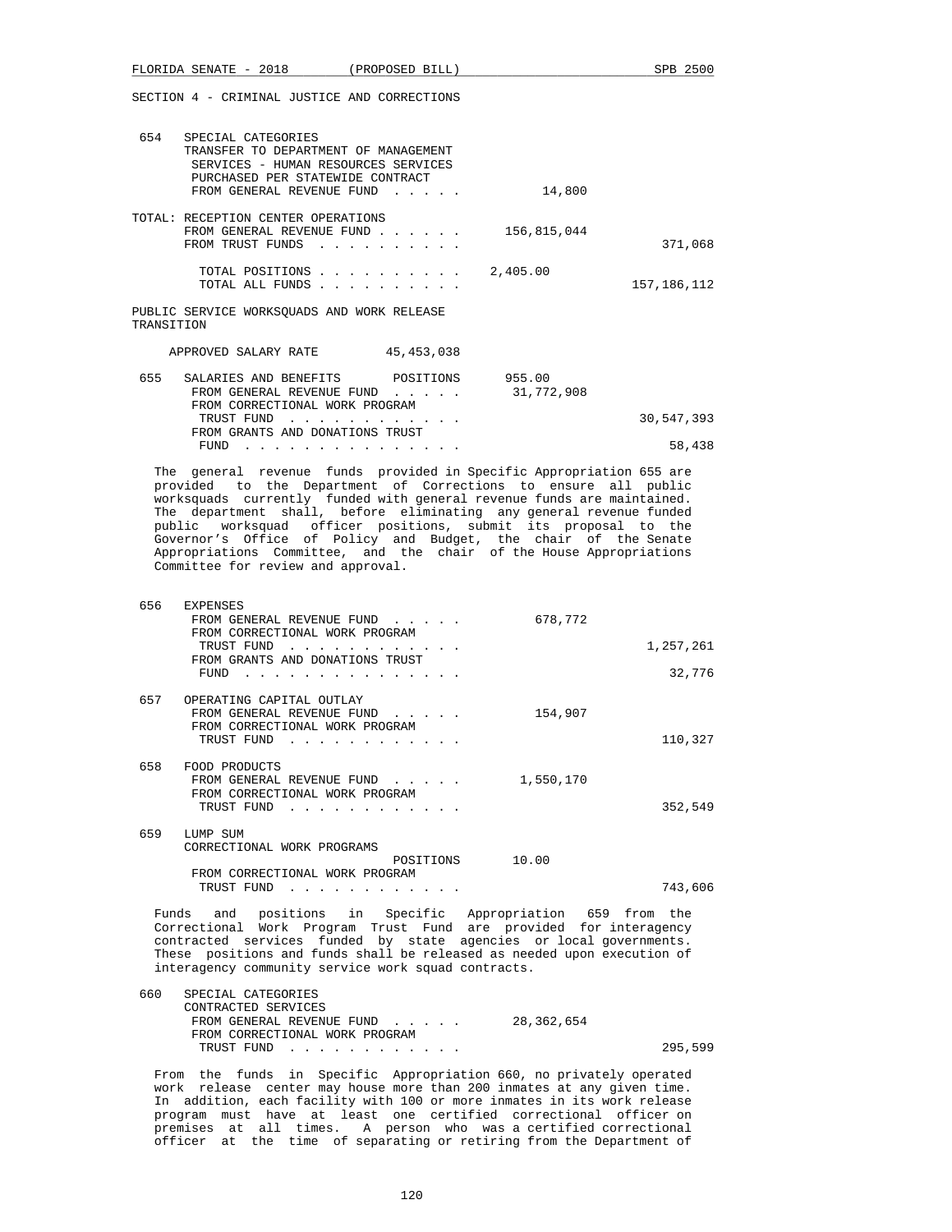Corrections in good standing is considered to be a certified correctional officer for this purpose unless his or her certification has been revoked for misconduct.

| 661 | SPECIAL CATEGORIES<br>FOOD SERVICE AND PRODUCTION<br>FROM GENERAL REVENUE FUND<br>FROM CORRECTIONAL WORK PROGRAM<br>TRUST FUND            |  | 203,504   | 53,567  |
|-----|-------------------------------------------------------------------------------------------------------------------------------------------|--|-----------|---------|
| 662 | SPECIAL CATEGORIES<br>OVERTIME<br>FROM GENERAL REVENUE FUND<br>$\mathbf{r}$ and $\mathbf{r}$ and $\mathbf{r}$ and $\mathbf{r}$            |  | 185,998   |         |
| 663 | SPECIAL CATEGORIES<br>RISK MANAGEMENT INSURANCE<br>FROM GENERAL REVENUE FUND<br>$\mathbf{r}$ , $\mathbf{r}$ , $\mathbf{r}$ , $\mathbf{r}$ |  | 1,242,583 |         |
| 664 | SPECIAL CATEGORIES<br>SALARY INCENTIVE PAYMENTS<br>FROM GENERAL REVENUE FUND<br>FROM CORRECTIONAL WORK PROGRAM<br>TRUST FUND              |  | 308,420   | 223,661 |
| 665 | SPECIAL CATEGORIES<br>ELECTRONIC MONITORING<br>FROM GENERAL REVENUE FUND<br>$\cdots$                                                      |  | 6,288,556 |         |

 From the funds provided in Specific Appropriation 665, \$3,389,213 from recurring general revenue funds is provided for the Department of Corrections to provide electronic monitoring for inmates in privately operated work release facilities while in the community under work release assignment. From such funds, the department shall also provide electronic monitoring for inmates in as many department-operated work release facilities as possible while such inmates are in the community under work release assignment.

| 8,341       | 40,356                   | the contract of the contract of the | 666<br>SPECIAL CATEGORIES<br>LEASE OR LEASE-PURCHASE OF EQUIPMENT<br>FROM GENERAL REVENUE FUND<br>FROM CORRECTIONAL WORK PROGRAM<br>TRUST FUND                                                              |  |
|-------------|--------------------------|-------------------------------------|-------------------------------------------------------------------------------------------------------------------------------------------------------------------------------------------------------------|--|
| 9,790       | 2,198                    | TRUST FUND                          | 667<br>SPECIAL CATEGORIES<br>TRANSFER TO DEPARTMENT OF MANAGEMENT<br>SERVICES - HUMAN RESOURCES SERVICES<br>PURCHASED PER STATEWIDE CONTRACT<br>FROM GENERAL REVENUE FUND<br>FROM CORRECTIONAL WORK PROGRAM |  |
|             |                          |                                     | TOTAL: PUBLIC SERVICE WORKSOUADS AND WORK RELEASE                                                                                                                                                           |  |
| 33,693,308  | 70,791,026               |                                     | TRANSITION<br>FROM GENERAL REVENUE FUND<br>FROM TRUST FUNDS                                                                                                                                                 |  |
| 104,484,334 | 965.00                   | TOTAL POSITIONS<br>TOTAL ALL FUNDS  |                                                                                                                                                                                                             |  |
|             |                          |                                     | ROAD PRISON OPERATIONS                                                                                                                                                                                      |  |
|             |                          | 151,325                             | APPROVED SALARY RATE                                                                                                                                                                                        |  |
|             |                          |                                     | OFFENDER MANAGEMENT AND CONTROL                                                                                                                                                                             |  |
|             |                          | 48,400,715                          | APPROVED SALARY RATE                                                                                                                                                                                        |  |
| 73,773      | 1,225.00<br>66, 245, 634 | POSITIONS                           | 668<br>SALARIES AND BENEFITS<br>FROM GENERAL REVENUE FUND<br>FROM CORRECTIONAL WORK PROGRAM<br>TRUST FUND<br>$\mathbf{r}$ and $\mathbf{r}$ and $\mathbf{r}$                                                 |  |
|             | 318,518                  |                                     | 669<br>OTHER PERSONAL SERVICES<br>FROM GENERAL REVENUE FUND                                                                                                                                                 |  |
|             | 2,847,301                | .                                   | 670<br><b>EXPENSES</b><br>FROM GENERAL REVENUE FUND                                                                                                                                                         |  |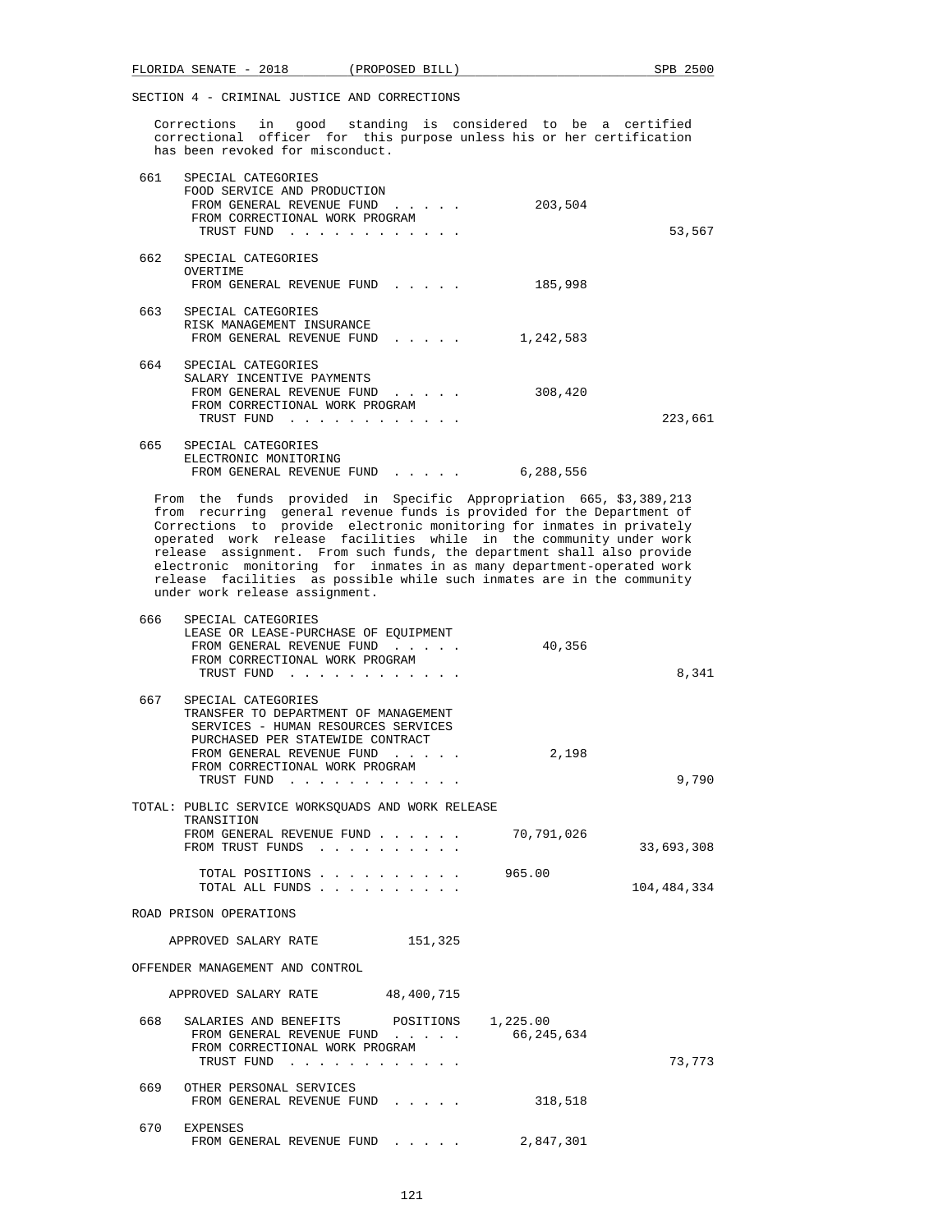|     | FLORIDA SENATE - 2018 (PROPOSED BILL)                                                                                                                                                          |  |            | SPB 2500             |
|-----|------------------------------------------------------------------------------------------------------------------------------------------------------------------------------------------------|--|------------|----------------------|
|     | SECTION 4 - CRIMINAL JUSTICE AND CORRECTIONS                                                                                                                                                   |  |            |                      |
|     | FROM CORRECTIONAL WORK PROGRAM<br>TRUST FUND                                                                                                                                                   |  |            | 1,959                |
| 671 | OPERATING CAPITAL OUTLAY<br>FROM GENERAL REVENUE FUND                                                                                                                                          |  | 21,578     |                      |
|     | 672 SPECIAL CATEGORIES<br>CONTRACTED SERVICES<br>FROM GENERAL REVENUE FUND                                                                                                                     |  | 31,653     |                      |
|     | 673 SPECIAL CATEGORIES<br>SALARY INCENTIVE PAYMENTS<br>FROM GENERAL REVENUE FUND<br>FROM CORRECTIONAL WORK PROGRAM<br>TRUST FUND                                                               |  | 64,719     | 1,655                |
| 674 | SPECIAL CATEGORIES<br>LEASE OR LEASE-PURCHASE OF EQUIPMENT<br>FROM GENERAL REVENUE FUND                                                                                                        |  | 166,269    |                      |
|     | 675 SPECIAL CATEGORIES<br>TRANSFER TO DEPARTMENT OF MANAGEMENT<br>SERVICES - HUMAN RESOURCES SERVICES<br>PURCHASED PER STATEWIDE CONTRACT<br>FROM GENERAL REVENUE FUND                         |  | 20,048     |                      |
|     | TOTAL: OFFENDER MANAGEMENT AND CONTROL<br>FROM GENERAL REVENUE FUND<br>FROM TRUST FUNDS                                                                                                        |  | 69,715,720 | 77,387               |
|     | TOTAL POSITIONS                                                                                                                                                                                |  | 1,225.00   | 69,793,107           |
|     | EXECUTIVE DIRECTION AND SUPPORT SERVICES                                                                                                                                                       |  |            |                      |
|     | APPROVED SALARY RATE 9,122,993                                                                                                                                                                 |  |            |                      |
| 676 | SALARIES AND BENEFITS POSITIONS 192.00<br>FROM GENERAL REVENUE FUND                                                                                                                            |  | 13,529,687 |                      |
|     | 677 OTHER PERSONAL SERVICES<br>FROM GRANTS AND DONATIONS TRUST<br>FUND                                                                                                                         |  |            | 75,000               |
|     | 678 EXPENSES<br>FROM GENERAL REVENUE FUND<br>FROM GRANTS AND DONATIONS TRUST<br>FUND<br>.<br>FROM SALE OF GOODS AND SERVICES<br>CLEARING TRUST FUND                                            |  | 1,731,528  | 226,785<br>1,678,250 |
| 679 | OPERATING CAPITAL OUTLAY<br>FROM GENERAL REVENUE FUND                                                                                                                                          |  | 256,642    |                      |
| 680 | SPECIAL CATEGORIES<br>CONTRACTED SERVICES<br>FROM GENERAL REVENUE FUND                                                                                                                         |  | 1,507,104  |                      |
|     | From the funds in Specific Appropriation 680, \$1,000,000 from<br>recurring general revenue funds is provided to continue the victim<br>notification system (VINE).                            |  |            |                      |
|     | From the funds in Specific Appropriation 680, the Department of<br>Corrections shall continue to implement a statewide automated time and<br>attendance system in all correctional facilities. |  |            |                      |
| 681 | SPECIAL CATEGORIES<br>SALARY INCENTIVE PAYMENTS<br>FROM GENERAL REVENUE FUND                                                                                                                   |  | 100,080    |                      |
| 682 | SPECIAL CATEGORIES<br>LEASE OR LEASE-PURCHASE OF EQUIPMENT                                                                                                                                     |  |            |                      |

FROM GENERAL REVENUE FUND . . . . . . 114,940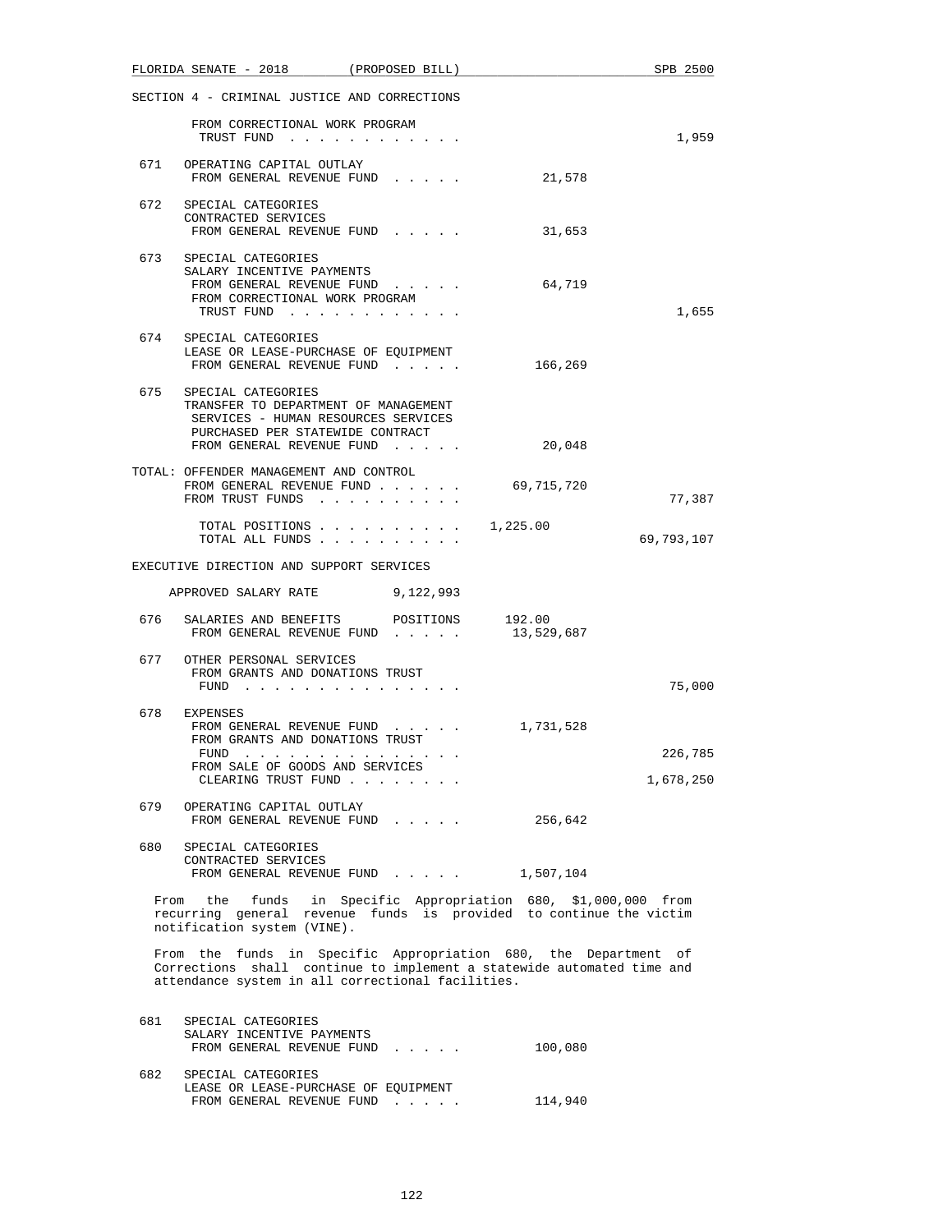|       | FLORIDA SENATE - 2018                                                                                                                                                                                      | (PROPOSED BILL) |                                             | SPB 2500                          |
|-------|------------------------------------------------------------------------------------------------------------------------------------------------------------------------------------------------------------|-----------------|---------------------------------------------|-----------------------------------|
|       | SECTION 4 - CRIMINAL JUSTICE AND CORRECTIONS                                                                                                                                                               |                 |                                             |                                   |
| 683   | SPECIAL CATEGORIES<br>TRANSFER TO DEPARTMENT OF MANAGEMENT<br>SERVICES - HUMAN RESOURCES SERVICES<br>PURCHASED PER STATEWIDE CONTRACT<br>FROM GENERAL REVENUE FUND                                         |                 | 1,716                                       |                                   |
|       | TOTAL: EXECUTIVE DIRECTION AND SUPPORT SERVICES<br>FROM GENERAL REVENUE FUND<br>FROM TRUST FUNDS                                                                                                           |                 | 17,241,697                                  | 1,980,035                         |
|       | TOTAL POSITIONS 192.00<br>TOTAL ALL FUNDS                                                                                                                                                                  |                 |                                             | 19,221,732                        |
|       | CORRECTIONAL FACILITIES MAINTENANCE AND REPAIR                                                                                                                                                             |                 |                                             |                                   |
|       | APPROVED SALARY RATE 20,094,376                                                                                                                                                                            |                 |                                             |                                   |
| 684   | SALARIES AND BENEFITS POSITIONS 545.00<br>FROM GENERAL REVENUE FUND                                                                                                                                        |                 | 27,422,771                                  |                                   |
|       | 685 EXPENSES<br>FROM GENERAL REVENUE FUND                                                                                                                                                                  |                 | 72,069,300                                  |                                   |
|       | 686 OPERATING CAPITAL OUTLAY<br>FROM GENERAL REVENUE FUND                                                                                                                                                  |                 | 364,154                                     |                                   |
| 687   | SPECIAL CATEGORIES<br>ACQUISITION OF MOTOR VEHICLES<br>FROM GENERAL REVENUE FUND                                                                                                                           |                 | 250,000                                     |                                   |
| 688   | SPECIAL CATEGORIES<br>CONTRACTED SERVICES<br>FROM GENERAL REVENUE FUND                                                                                                                                     |                 | 5,058,135                                   |                                   |
|       | 689 SPECIAL CATEGORIES<br>DEFERRED-PAYMENT COMMODITY CONTRACTS<br>FROM GENERAL REVENUE FUND                                                                                                                |                 | 4,198,894                                   |                                   |
| 690 — | SPECIAL CATEGORIES<br>LEASE OR LEASE-PURCHASE OF EQUIPMENT<br>FROM GENERAL REVENUE FUND                                                                                                                    |                 | 36,771                                      |                                   |
| 691   | SPECIAL CATEGORIES<br>TRANSFER TO DEPARTMENT OF MANAGEMENT<br>SERVICES - HUMAN RESOURCES SERVICES<br>PURCHASED PER STATEWIDE CONTRACT<br>FROM GENERAL REVENUE FUND                                         |                 | 12,887                                      |                                   |
| 692   | FIXED CAPITAL OUTLAY<br>CORRECTIONAL FACILITIES - LEASE PURCHASE<br>FROM GENERAL REVENUE FUND                                                                                                              |                 | 53, 213, 642                                |                                   |
|       | in<br>Funds<br>Specific<br>required under the master lease purchase agreement used to secure the<br>certificates of participation issued to finance or refinance the<br>following correctional facilities: |                 | Appropriation 692 are provided for payments |                                   |
|       | Moore Haven Correctional Facility (Glades County)<br>South Bay Correctional Facility (Palm Beach County)                                                                                                   |                 |                                             | 815,100<br>1,058,580<br>1,521,875 |

| $1.00110$ $1.001011$ $1.0111011$ $1.0011011$ $1.0011110$ $1.011010$ $1.001110$ $1.00111111$ | <u>- , o o o , o o o</u> |
|---------------------------------------------------------------------------------------------|--------------------------|
| South Bay Correctional Facility (Palm Beach County)                                         | 1,521,875                |
| Graceville Correctional Facility (Jackson County)                                           | 6,849,320                |
| Blackwater River Correctional Facility (Santa Rosa County)                                  | 10,715,119               |
| Gadsden Correctional Facility                                                               | 1,302,060                |
| Lake City Correctional Facility (Columbia County)                                           | 1,297,500                |
| Various DOC Facility Projects - Series 2009 B and C Bonds                                   | 29,653,050               |
|                                                                                             |                          |

 Series 2009 B and C Bonds include various facility construction projects for the following Department of Corrections facilities:

 Mayo Annex (Lafayette County), Suwannee Annex (Suwannee County), Lowell Reception Center (Marion County), Lancaster Secure Housing Unit (Gilchrist County), Liberty Work Camp (Liberty County), Franklin Work Camp (Franklin County), Cross City Work Camp (Dixie County), Okeechobee Work Camp (Okeechobee County), New River Work Camp (Bradford County), Santa Rosa Work Camp (Santa Rosa County), Hollywood Work Release Center (Broward County), Kissimmee Work Release Center (Osceola County), Lake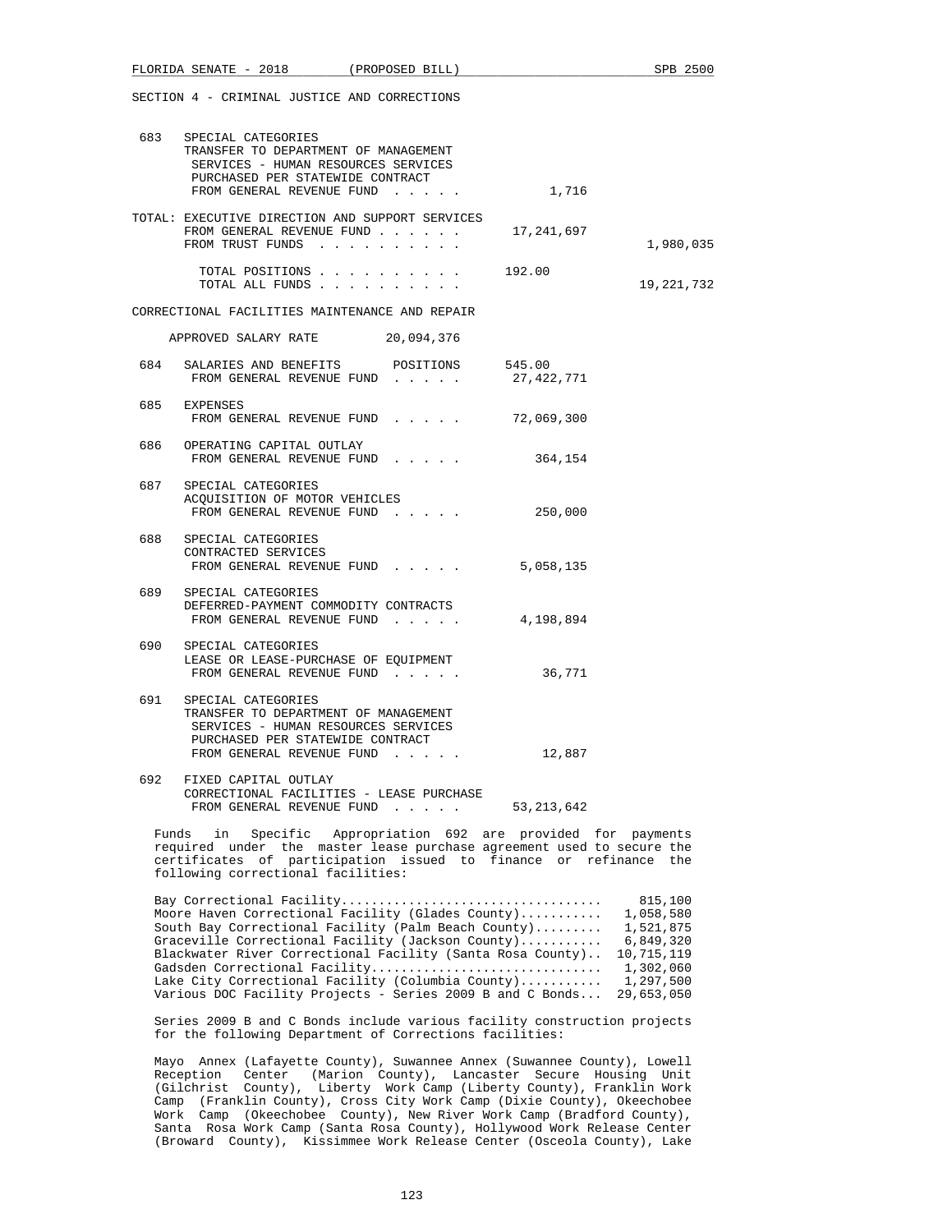City Work Release Center (Columbia County), Santa Fe Work Release Center (Alachua County), Everglades Re-Entry Center (Dade County), Baker Re-Entry Center (Baker County), and Pat Thomas Re-Entry Center (Gadsden County). The funds in Specific Appropriation 692 reflect a reduction of \$2,386,489 based on savings realized from bond refinancing. TOTAL: CORRECTIONAL FACILITIES MAINTENANCE AND REPAIR<br>FROM GENERAL REVENUE FUND 162.626.554 FROM GENERAL REVENUE FUND  $\ldots$ ... TOTAL POSITIONS . . . . . . . . . . 545.00 TOTAL ALL FUNDS . . . . . . . . . . 162,626,554 PROGRAM: COMMUNITY CORRECTIONS COMMUNITY SUPERVISION APPROVED SALARY RATE 120,784,373 699 SALARIES AND BENEFITS POSITIONS 2,796.00 FROM GENERAL REVENUE FUND . . . . . 172,520,812 FROM FEDERAL GRANTS TRUST FUND . . . 178,793 700 OTHER PERSONAL SERVICES FROM GENERAL REVENUE FUND . . . . . 60,945 701 EXPENSES FROM GENERAL REVENUE FUND . . . . . 9,267,529 FROM FEDERAL GRANTS TRUST FUND . . .  $64,717$  702 OPERATING CAPITAL OUTLAY FROM GENERAL REVENUE FUND...... 256,941 703 SPECIAL CATEGORIES ACQUISITION OF MOTOR VEHICLES FROM GENERAL REVENUE FUND . . . . . 750,000 704 SPECIAL CATEGORIES BUILDING/OFFICE RENT PAYMENTS FROM GENERAL REVENUE FUND . . . . . 12,214,031

 Funds in Specific Appropriation 704 are provided to continue rent payments for individual private contracts for rental of office/building space at a rate not to exceed the rate for each contract in effect on June 30, 2018. Price level increases are not provided for rent payments for Department of Corrections' private leases in the 2018-2019 fiscal year. No other funds are appropriated or shall be transferred by the department for such increases.

| 705 | SPECIAL CATEGORIES        |         |
|-----|---------------------------|---------|
|     | CONTRACTED SERVICES       |         |
|     | FROM GENERAL REVENUE FUND | 840,324 |

 From funds in Specific Appropriation 705, \$500,000 from nonrecurring general revenue funds is provided to the Home Builders Institute to provide certification, pre-apprenticeships, and job placement services to persons under community corrections supervision (Senate Form 2076).

| 706 | SPECIAL CATEGORIES<br>RISK MANAGEMENT INSURANCE<br>FROM GENERAL REVENUE FUND                                                                                                                                                                                                                                      | 4,429,206  |
|-----|-------------------------------------------------------------------------------------------------------------------------------------------------------------------------------------------------------------------------------------------------------------------------------------------------------------------|------------|
| 707 | SPECIAL CATEGORIES<br>SALARY INCENTIVE PAYMENTS<br>FROM GENERAL REVENUE FUND<br>$\mathbf{r}$ . The set of the set of the set of the set of the set of the set of the set of the set of the set of the set of the set of the set of the set of the set of the set of the set of the set of the set of the set of t | 565,414    |
| 708 | SPECIAL CATEGORIES<br>ELECTRONIC MONITORING<br>FROM GENERAL REVENUE FUND<br>$\mathbf{1}$ and $\mathbf{1}$ and $\mathbf{1}$ and $\mathbf{1}$                                                                                                                                                                       | 13,422,916 |
| 709 | SPECIAL CATEGORIES<br>LEASE OR LEASE-PURCHASE OF EOUIPMENT<br>FROM GENERAL REVENUE FUND                                                                                                                                                                                                                           | 250,104    |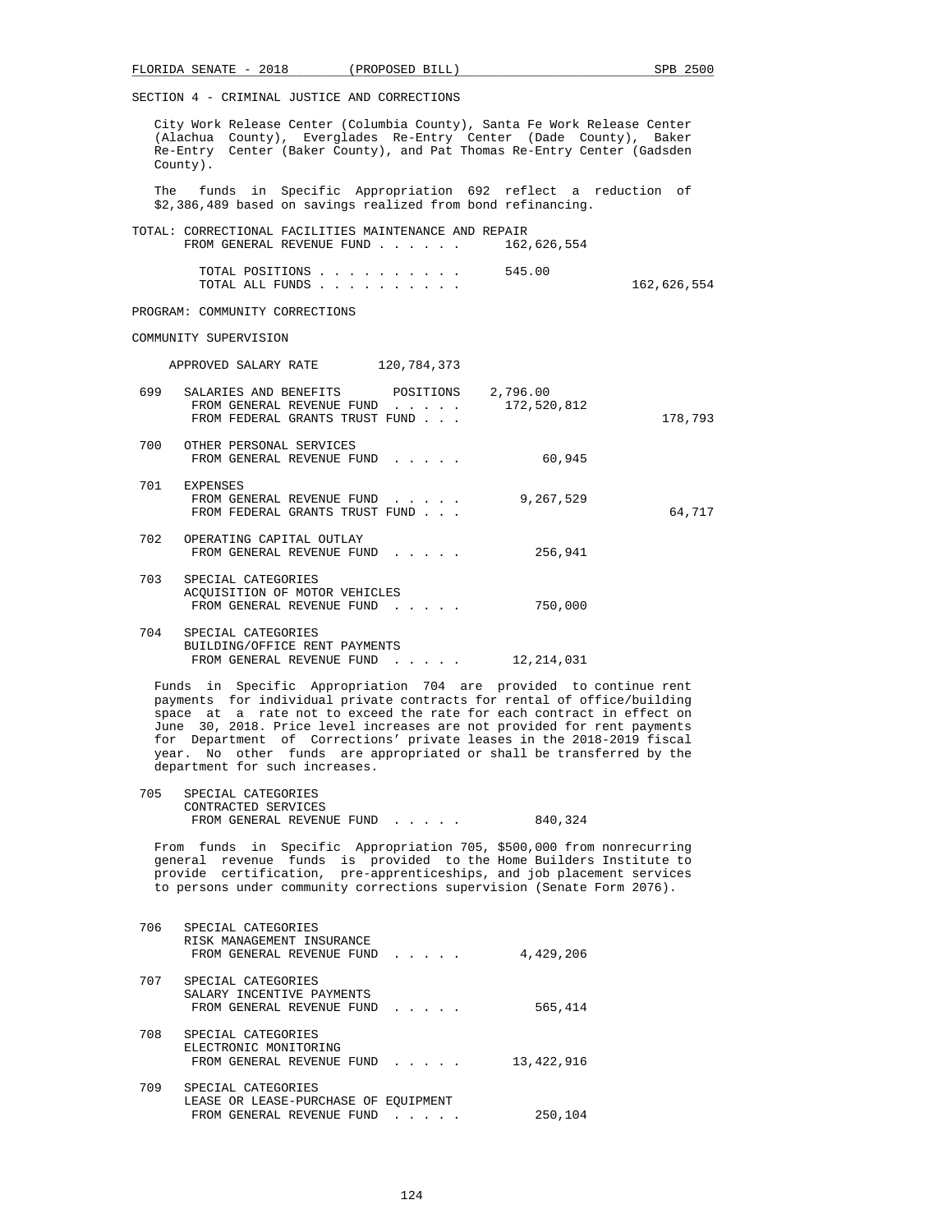|     | FLORIDA SENATE - 2018 (PROPOSED BILL)                                                                                                                                                                                                                                                                                                                                                                                                                                                                                                                                     | SPB 2500    |
|-----|---------------------------------------------------------------------------------------------------------------------------------------------------------------------------------------------------------------------------------------------------------------------------------------------------------------------------------------------------------------------------------------------------------------------------------------------------------------------------------------------------------------------------------------------------------------------------|-------------|
|     | SECTION 4 - CRIMINAL JUSTICE AND CORRECTIONS                                                                                                                                                                                                                                                                                                                                                                                                                                                                                                                              |             |
|     | TOTAL: COMMUNITY SUPERVISION<br>FROM GENERAL REVENUE FUND<br>214,578,222<br>FROM TRUST FUNDS<br>2,796.00<br>TOTAL POSITIONS                                                                                                                                                                                                                                                                                                                                                                                                                                               | 243,510     |
|     | TOTAL ALL FUNDS<br>COMMUNITY FACILITY OPERATIONS                                                                                                                                                                                                                                                                                                                                                                                                                                                                                                                          | 214,821,732 |
|     | 709A SPECIAL CATEGORIES                                                                                                                                                                                                                                                                                                                                                                                                                                                                                                                                                   |             |
|     | CONTRACTED SERVICES<br>FROM GENERAL REVENUE FUND<br>1,012,983                                                                                                                                                                                                                                                                                                                                                                                                                                                                                                             |             |
| 710 | SPECIAL CATEGORIES<br>JUDICIAL/DEPARTMENT OF CORRECTIONS<br>SENTENCING ALTERNATIVES<br>FROM GENERAL REVENUE FUND<br>450,143                                                                                                                                                                                                                                                                                                                                                                                                                                               |             |
|     | Pursuant to sections 944.012(6)(c), 921.00241 and 775.082(10), Florida<br>Statutes, funds from Specific Appropriation 710 are provided for<br>Judicial/Department of Corrections prison diversion programs that allow<br>the offender to retain community support and access drug treatment<br>and/or employment opportunities while receiving life-skills assistance<br>in a structured environment. These treatment programs may include drug<br>treatment, residential and outpatient treatment programming, day<br>reporting, or other services to reduce recidivism. |             |
|     | These programs shall continue to use evidence-based practices and<br>graduated incentives that are anticipated to result in a reduction in<br>prison admissions for that community.                                                                                                                                                                                                                                                                                                                                                                                       |             |
|     | TOTAL: COMMUNITY FACILITY OPERATIONS<br>FROM GENERAL REVENUE FUND<br>1,463,126                                                                                                                                                                                                                                                                                                                                                                                                                                                                                            |             |
|     | TOTAL ALL FUNDS                                                                                                                                                                                                                                                                                                                                                                                                                                                                                                                                                           | 1,463,126   |
|     | PROGRAM: HEALTH SERVICES                                                                                                                                                                                                                                                                                                                                                                                                                                                                                                                                                  |             |
|     | INMATE HEALTH SERVICES                                                                                                                                                                                                                                                                                                                                                                                                                                                                                                                                                    |             |
|     | APPROVED SALARY RATE 6,920,437                                                                                                                                                                                                                                                                                                                                                                                                                                                                                                                                            |             |
| 711 | SALARIES AND BENEFITS<br>POSITIONS<br>140.50<br>FROM GENERAL REVENUE FUND<br>8,526,137<br>FROM FEDERAL GRANTS TRUST FUND                                                                                                                                                                                                                                                                                                                                                                                                                                                  | 401,198     |
| 712 | OTHER PERSONAL SERVICES<br>FROM GENERAL REVENUE FUND<br>337,473<br>FROM FEDERAL GRANTS TRUST FUND                                                                                                                                                                                                                                                                                                                                                                                                                                                                         | 104,207     |
|     | 713 EXPENSES<br>FROM GENERAL REVENUE FUND<br>1,248,900<br>FROM FEDERAL GRANTS TRUST FUND                                                                                                                                                                                                                                                                                                                                                                                                                                                                                  | 201,494     |
|     | 714 OPERATING CAPITAL OUTLAY<br>500,000<br>FROM GENERAL REVENUE FUND<br>FROM FEDERAL GRANTS TRUST FUND                                                                                                                                                                                                                                                                                                                                                                                                                                                                    | 27,019      |
| 715 | SPECIAL CATEGORIES<br>RISK MANAGEMENT INSURANCE<br>FROM GENERAL REVENUE FUND<br>876,821                                                                                                                                                                                                                                                                                                                                                                                                                                                                                   |             |
|     | 716 SPECIAL CATEGORIES<br>INMATE HEALTH SERVICES<br>FROM GENERAL REVENUE FUND<br>338,836,201                                                                                                                                                                                                                                                                                                                                                                                                                                                                              |             |
|     | 717 SPECIAL CATEGORIES<br>TREATMENT OF INMATES - GENERAL DRUGS<br>FROM GENERAL REVENUE FUND<br>34,572,427                                                                                                                                                                                                                                                                                                                                                                                                                                                                 |             |
| 718 | SPECIAL CATEGORIES<br>TREATMENT OF INMATES - PSYCHOTROPIC DRUGS<br>4,818,876<br>FROM GENERAL REVENUE FUND                                                                                                                                                                                                                                                                                                                                                                                                                                                                 |             |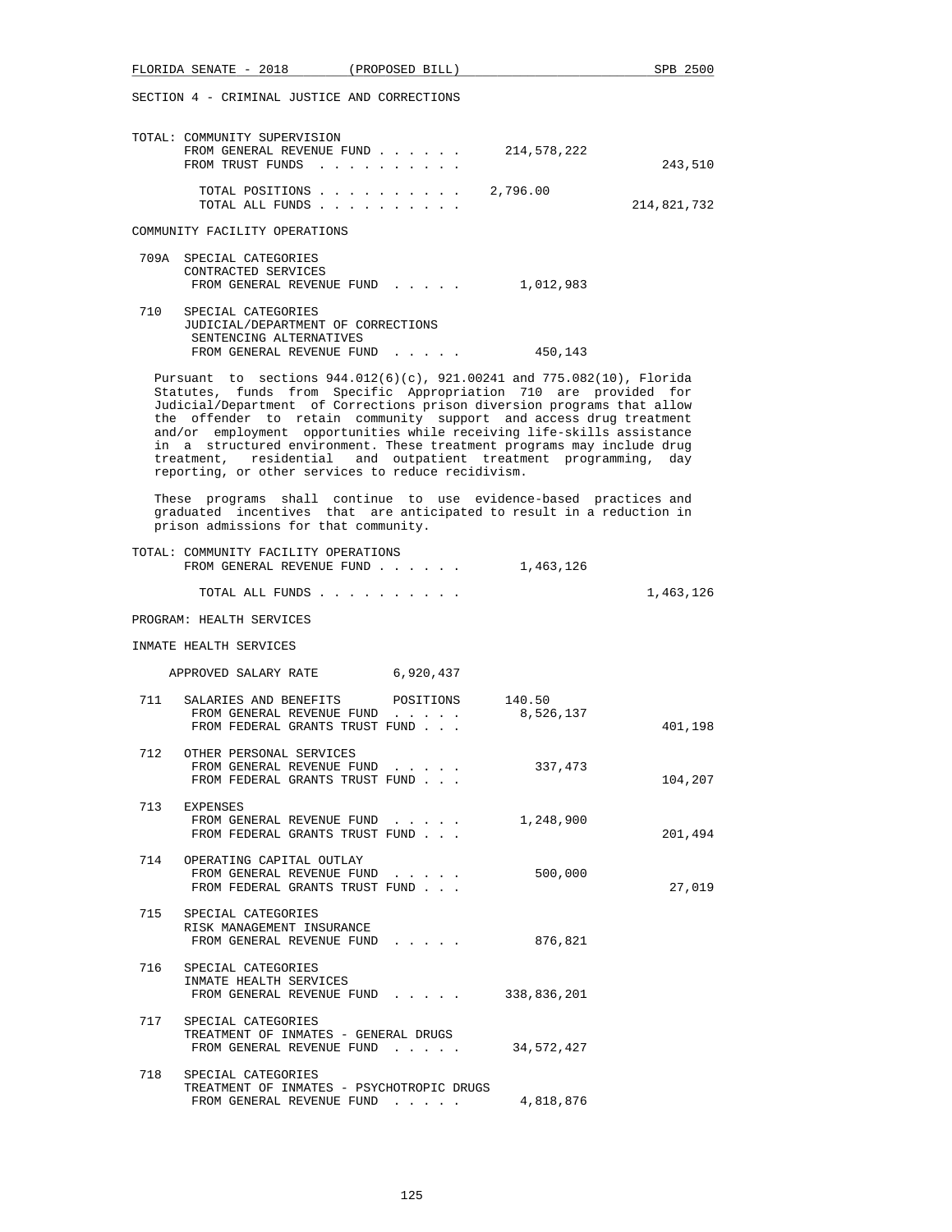|     | FLORIDA SENATE - 2018 (PROPOSED BILL)                                                                                                                                  |            | SPB 2500    |
|-----|------------------------------------------------------------------------------------------------------------------------------------------------------------------------|------------|-------------|
|     | SECTION 4 - CRIMINAL JUSTICE AND CORRECTIONS                                                                                                                           |            |             |
|     | 719 SPECIAL CATEGORIES<br>TREATMENT OF INMATES - INFECTIOUS DISEASE<br>DRUGS<br>FROM GENERAL REVENUE FUND $\ldots$ $\ldots$ 52,957,878                                 |            |             |
| 720 | SPECIAL CATEGORIES<br>LEASE OR LEASE-PURCHASE OF EQUIPMENT<br>FROM GENERAL REVENUE FUND                                                                                | 100        |             |
|     | 721 SPECIAL CATEGORIES<br>TRANSFER TO DEPARTMENT OF MANAGEMENT<br>SERVICES - HUMAN RESOURCES SERVICES<br>PURCHASED PER STATEWIDE CONTRACT<br>FROM GENERAL REVENUE FUND | 275,861    |             |
|     | TOTAL: INMATE HEALTH SERVICES<br>FROM GENERAL REVENUE FUND 442,950,674<br>FROM TRUST FUNDS                                                                             |            | 733,918     |
|     | TOTAL POSITIONS<br>TOTAL ALL FUNDS                                                                                                                                     | 140.50     | 443,684,592 |
|     | PROGRAM: EDUCATION AND PROGRAMS                                                                                                                                        |            |             |
|     | ADULT SUBSTANCE ABUSE PREVENTION, EVALUATION AND<br>TREATMENT SERVICES                                                                                                 |            |             |
|     | APPROVED SALARY RATE 1,658,223                                                                                                                                         |            |             |
| 722 | SALARIES AND BENEFITS POSITIONS 39.00<br>FROM GENERAL REVENUE FUND<br>FROM FEDERAL GRANTS TRUST FUND                                                                   | 1,696,862  | 839,375     |
| 723 | OTHER PERSONAL SERVICES<br>FROM FEDERAL GRANTS TRUST FUND                                                                                                              |            | 47,762      |
|     | 724 EXPENSES<br>FROM GENERAL REVENUE FUND<br>FROM FEDERAL GRANTS TRUST FUND                                                                                            | 68,648     | 622,865     |
| 725 | OPERATING CAPITAL OUTLAY<br>FROM FEDERAL GRANTS TRUST FUND                                                                                                             |            | 45,600      |
| 726 | SPECIAL CATEGORIES<br>CONTRACT DRUG ABUSE SERVICES<br>FROM GENERAL REVENUE FUND 14,863,682<br>FROM FEDERAL GRANTS TRUST FUND                                           |            | 3,072,341   |
|     | 727 SPECIAL CATEGORIES<br>LEASE OR LEASE-PURCHASE OF EQUIPMENT<br>FROM GENERAL REVENUE FUND                                                                            | 2,900      |             |
|     | TOTAL: ADULT SUBSTANCE ABUSE PREVENTION, EVALUATION AND                                                                                                                |            |             |
|     | TREATMENT SERVICES<br>FROM GENERAL REVENUE FUND<br>FROM TRUST FUNDS                                                                                                    | 16,632,092 | 4,627,943   |
|     | TOTAL POSITIONS<br>TOTAL ALL FUNDS                                                                                                                                     | 39.00      | 21,260,035  |
|     | BASIC EDUCATION SKILLS                                                                                                                                                 |            |             |
|     | APPROVED SALARY RATE 14,891,258                                                                                                                                        |            |             |
|     | 728 SALARIES AND BENEFITS POSITIONS 303.00<br>FROM GENERAL REVENUE FUND<br>FROM FEDERAL GRANTS TRUST FUND                                                              | 13,891,259 | 2,794,444   |
|     | 729 OTHER PERSONAL SERVICES<br>FROM GENERAL REVENUE FUND<br>FROM FEDERAL GRANTS TRUST FUND                                                                             | 2,105,869  | 615,015     |
| 730 | EXPENSES<br>FROM GENERAL REVENUE FUND 2,719,214                                                                                                                        |            |             |

FROM FEDERAL GRANTS TRUST FUND . . .  $1,933,823$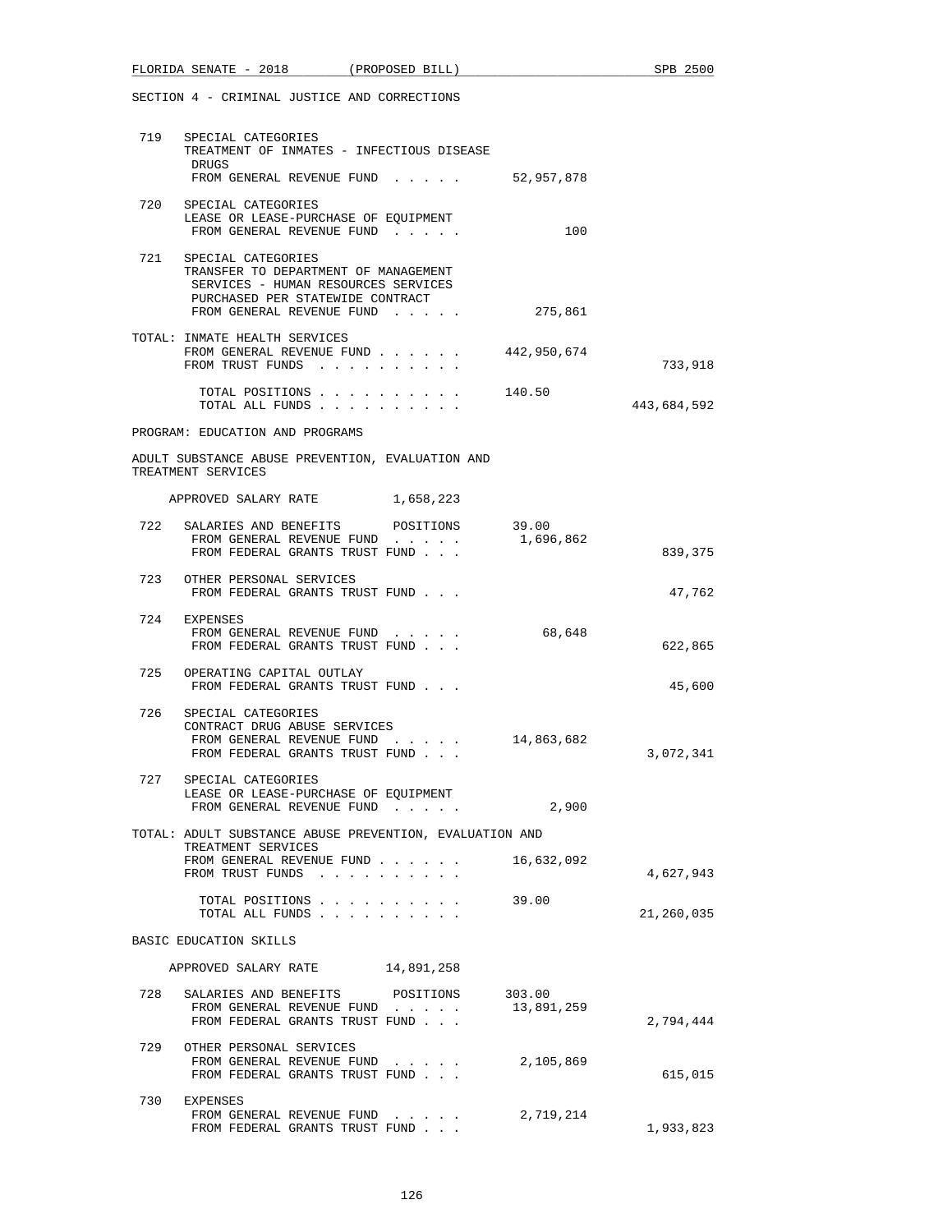| 731 | OPERATING CAPITAL OUTLAY               |           |
|-----|----------------------------------------|-----------|
|     | 100,000<br>FROM GENERAL REVENUE FUND   |           |
|     | FROM FEDERAL GRANTS TRUST FUND         | 472,386   |
| 732 | SPECIAL CATEGORIES                     |           |
|     | CONTRACTED SERVICES                    |           |
|     | 6,135,096<br>FROM GENERAL REVENUE FUND |           |
|     | FROM FEDERAL GRANTS TRUST FUND         | 1,402,052 |

 From funds in Specific Appropriation 732, \$750,000 from recurring general revenue funds is provided for an online career education program through an AdvancED/SACS accredited online school district that offers career-based online high school diplomas designed to prepare adults for transition into the workplace (recurring base appropriations project). The Department of Corrections shall provide a report regarding the progress of the inmates in the online diploma and career certificate programs to the chair of the Senate Appropriations Committee and the chair of the House Appropriations Committee by January 1 of each year.

| 733     | SPECIAL CATEGORIES<br>RISK MANAGEMENT INSURANCE<br>FROM GENERAL REVENUE FUND                                                          | 110,229            |              |
|---------|---------------------------------------------------------------------------------------------------------------------------------------|--------------------|--------------|
| 734     | SPECIAL CATEGORIES<br>LEASE OR LEASE-PURCHASE OF EQUIPMENT<br>FROM GENERAL REVENUE FUND                                               | 20,888             |              |
| 735     | SPECIAL CATEGORIES<br>TRANSFER TO DEPARTMENT OF MANAGEMENT<br>SERVICES - HUMAN RESOURCES SERVICES<br>PURCHASED PER STATEWIDE CONTRACT |                    |              |
|         | FROM GENERAL REVENUE FUND<br>FROM FEDERAL GRANTS TRUST FUND                                                                           | 12,121             | 934          |
|         | TOTAL: BASIC EDUCATION SKILLS<br>FROM GENERAL REVENUE FUND<br>FROM TRUST FUNDS                                                        | 25,094,676         | 7,218,654    |
|         | TOTAL POSITIONS<br>TOTAL ALL FUNDS                                                                                                    | 303.00             | 32, 313, 330 |
| SUPPORT | ADULT OFFENDER TRANSITION, REHABILITATION AND                                                                                         |                    |              |
|         | APPROVED SALARY RATE 3,539,016                                                                                                        |                    |              |
| 736     | SALARIES AND BENEFITS POSITIONS<br>FROM GENERAL REVENUE FUND<br>FROM FEDERAL GRANTS TRUST FUND                                        | 82.00<br>4,132,014 | 490,535      |
| 737     | OTHER PERSONAL SERVICES<br>FROM GENERAL REVENUE FUND                                                                                  | 1,203,297          |              |
|         | 738 EXPENSES<br>FROM GENERAL REVENUE FUND<br>FROM FEDERAL GRANTS TRUST FUND                                                           | 372,770            | 119,152      |
| 739     | OPERATING CAPITAL OUTLAY<br>FROM FEDERAL GRANTS TRUST FUND                                                                            |                    | 3,000        |
| 740     | SPECIAL CATEGORIES                                                                                                                    |                    |              |

| CONTRACTED SERVICES            |  |  |  |           |         |
|--------------------------------|--|--|--|-----------|---------|
| FROM GENERAL REVENUE FUND      |  |  |  | 6,207,781 |         |
| FROM FEDERAL GRANTS TRUST FUND |  |  |  |           | 324,848 |

 By November 1, 2018, all re-entry programs funded in Specific Appropriation 740 must provide the following information to the Department of Corrections: the population served by the program including information relating to the criminal history, age, employment history, and education level of inmates served; the services provided to inmates as part of the program; the cost per inmate to provide those services; any available recidivism rates; and any matching funds or in-kind contributions provided to the program. The department must compile this information and submit a report to the chair of the Senate Appropriations Committee and the chair of the House Appropriations Committee by December 1, 2018.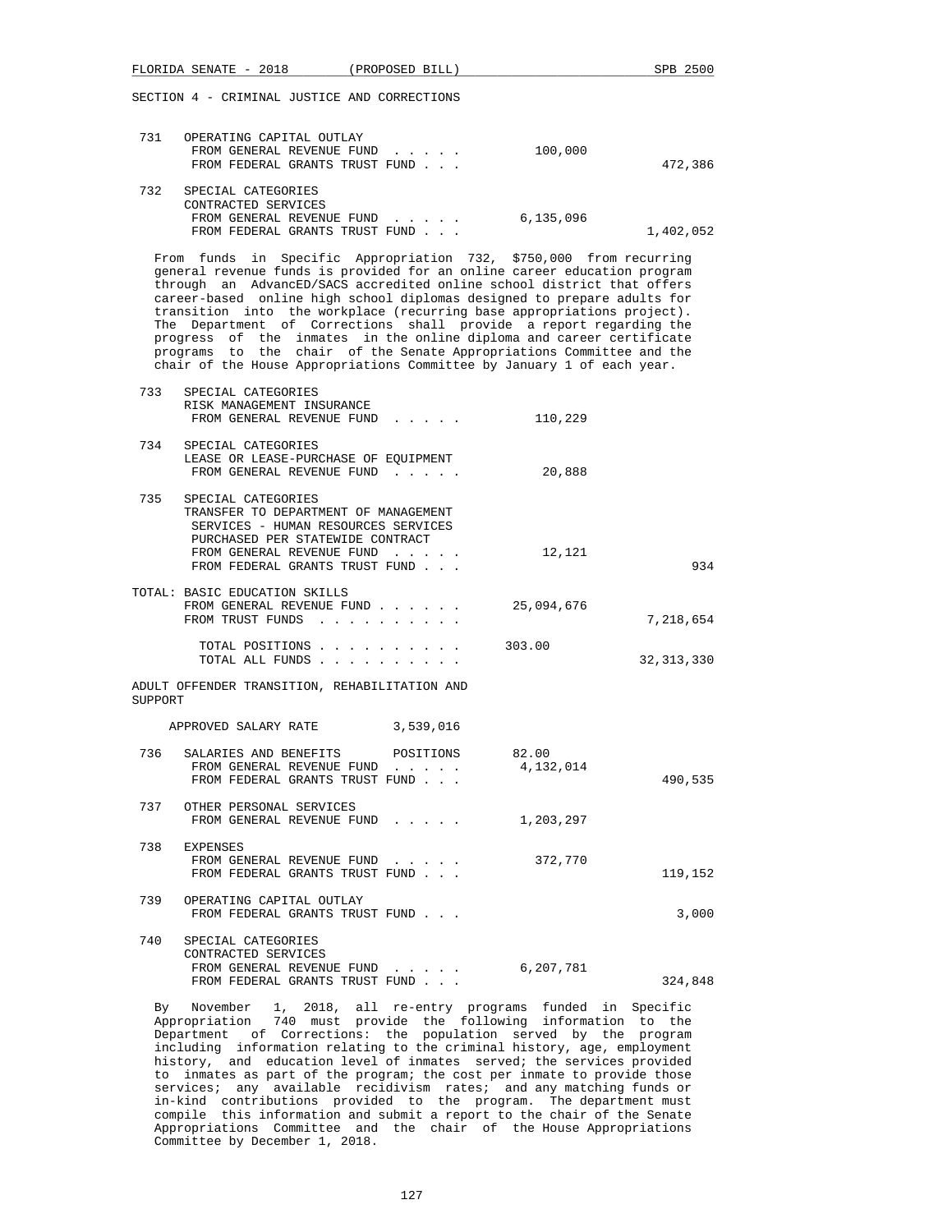From the funds in Specific Appropriation 740, \$1,225,000 in recurring general revenue funds and \$500,000 in nonrecurring general revenue funds are provided for Operation New Hope's Ready4Work reentry initiative (recurring base appropriations project; (Senate Form 2390). Operation New Hope will provide pre-release risk assessment, a plan-of-care, career development, life skills training, and referrals for incarcerated inmates who may be eligible for Ready4Work program services upon release. Operation New Hope will also provide post-release services including case management, career development, life skills training, job skills training, life coaching (mentoring), family reunification, and job placement assistance to offenders on community supervision. Operation New Hope may also provide such post-release services to formerly incarcerated persons (ex-inmates) who have been released from a Department of Corrections' facility no more than two years before entry into the Ready4Work program. Eligibility for participation in the Ready4Work program is limited to inmates, offenders on community supervision, and recently released ex-inmates who are transitioning back into the communities and workforce of Duval, Clay, St. Johns, or Nassau counties. The department may request a budget amendment pursuant to chapter 216, Florida Statutes, to transfer funding from Specific Appropriation 740 to Specific Appropriations 608, 622, 629F and 705 in order to serve incarcerated inmates as well as persons under community corrections supervision not to exceed the appropriated amount.

 From the funds in Specific Appropriation 740, \$1,000,000 in recurring general revenue funds is provided for the Ready4Work-Hillsborough reentry program (recurring base appropriations project), which replicates the Operation New Hope Ready4Work program. Funds used for the administrative services shall be 15 percent of total funds appropriated. Ready4Work-Hillsborough will provide pre-release risk assessment, a plan-of-care, career development, life skills training, and referrals for incarcerated inmates who may be eligible for Ready4Work reentry program services upon release. Ready4Work-Hillsborough will also provide post-release services including case management, career development, life skills training, job skills training, life-coaching (mentoring), family reunification, and job placement assistance to offenders on community supervision. Ready4Work-Hillsborough may also provide such post-release services to formerly incarcerated persons (ex-inmates) who have been released from a Department of Corrections' facility no more than two years before entry into the Ready4Work-Hillsborough reentry program. Eligibility for participation in the Ready4Work-Hillsborough reentry program is limited to inmates, offenders on community supervision, and recently released ex-inmates who are transitioning back into the communities and workforce of Hillsborough, Pinellas, Pasco, or Polk counties. The department may request a budget amendment pursuant to chapter 216, Florida Statutes, to transfer funding from Specific Appropriation 740 to Specific Appropriations 608, 622, 629F and 705 in order to serve incarcerated inmates as well as persons under community corrections supervision not to exceed the appropriated amount.

 From the funds in Specific Appropriation 740, \$300,000 from nonrecurring general revenue funds is provided to the Brevard Reentry Portal: Reengaging, Eliminating Excuses, and Affecting Change (REEACh) program to facilitate the successful reintegration of ex-offenders into the community (Senate Form 2131).

 From the funds in Specific Appropriation 740, \$140,000 from nonrecurring general revenue funds is provided to Character Speaks Adult Reentry Program (Senate Form 2336).

 From the funds in Specific Appropriation 740, \$400,000 from nonrecurring general revenue funds is provided to the Tampa Bay Career Pathways Collaborative Reentry Program (Senate Form 1256).

 From the funds in Specific Appropriation 740, \$200,000 in recurring general revenue funds may be used to expand Horizon volunteer faith and character peer-to-peer program activities at Wakulla Correctional Institution and up to seven additional male or female prisons, including Computer Lab, Quest, and Realizing Educational Emotional and Finance Smarts (REEFS) transition programs (recurring base appropriations project).

 From the funds in Specific Appropriation 740, \$150,000 in nonrecurring general revenue funds is provided for the Bethel Ready4Work-Tallahassee Reentry Program (Senate Form 1798), which replicates the Operation New Hope Ready4Work program. Bethel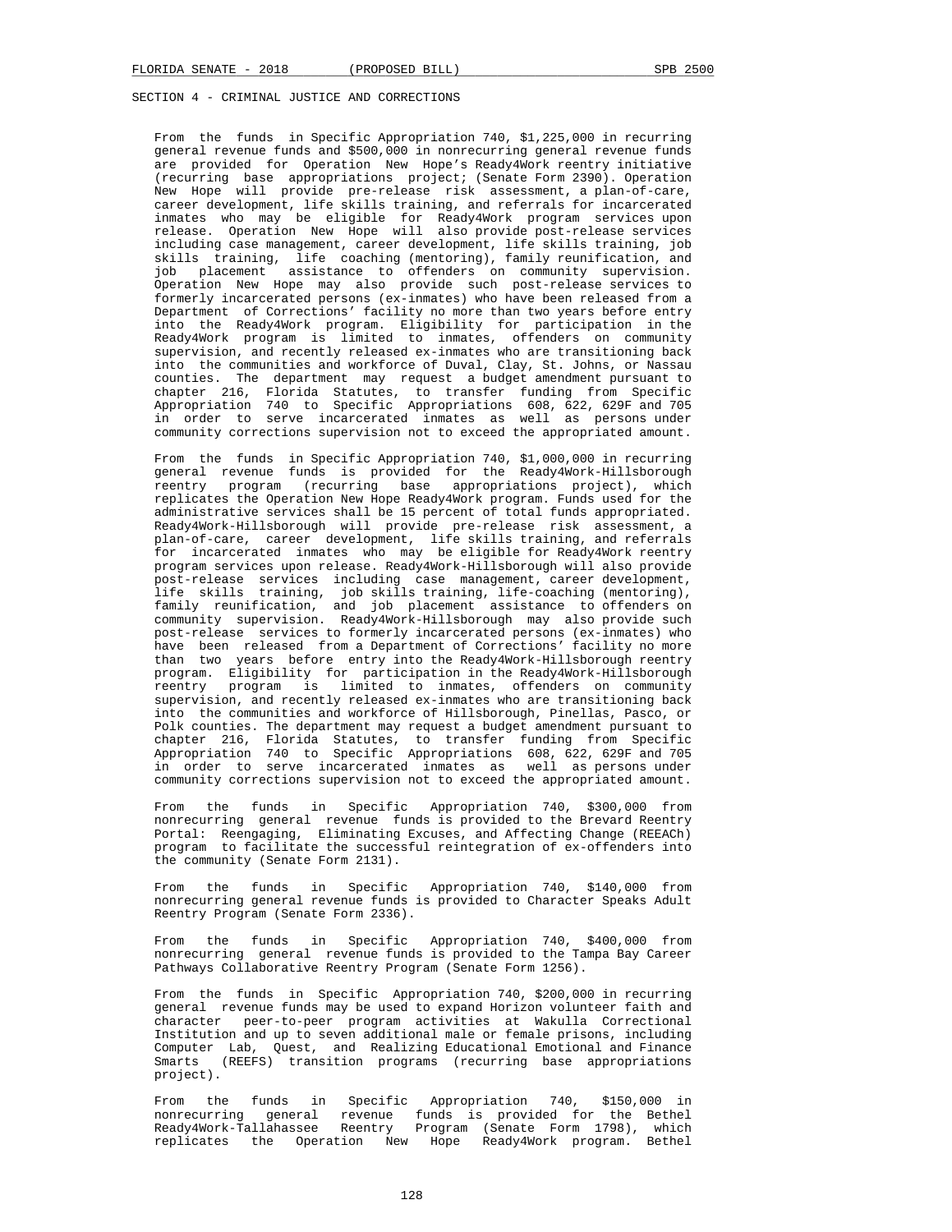Ready4Work-Tallahassee Reentry Program must provide a plan-of-care and referrals for incarcerated inmates who may be eligible for Bethel Ready4Work-Tallahassee Reentry Program services upon release. Bethel Ready4Work-Tallahassee Reentry Program must also provide post-release services including case management, career development, life skills<br>training, job skills training, life-coaching (mentoring), family job skills training, life-coaching (mentoring), family reunification, and job placement assistance to offenders on community supervision. Bethel Ready4Work-Tallahassee Reentry Program may also provide such post-release services to formerly incarcerated persons (ex-inmates) who have been released from a Department of Corrections' facility no more than three years before entry into the Bethel Ready4Work-Tallahassee Reentry Program. Eligibility for participation in the Bethel Ready4Work-Tallahassee Reentry Program is limited to inmates, offenders on community supervision, and recently released ex-inmates who are transitioning back into the communities and workforce of Leon, Gadsden, Jefferson and Wakulla counties. The department may request a budget amendment pursuant to chapter 216, Florida Statutes, to transfer funding from Specific Appropriation 740 to Specific Appropriations 608, 622, 629F and 705 in order to serve incarcerated inmates as well as persons under community corrections supervision not to exceed the appropriated amount.

 From the funds in Specific Appropriation 740, \$400,000 in nonrecurring general revenue funds is provided for the Broward County Sheriff's Office Inmate Portal (Senate Form 1398).

 From the funds in Specific Appropriation 740, \$250,000 in nonrecurring general revenue funds is provided to the RESTORE Ex-Offender Reentry Program (Senate Form 2216).

| 741  | SPECIAL CATEGORIES<br>LEASE OR LEASE-PURCHASE OF EOUIPMENT<br>FROM GENERAL REVENUE FUND                                                                            | 20,544     |            |
|------|--------------------------------------------------------------------------------------------------------------------------------------------------------------------|------------|------------|
| 742. | SPECIAL CATEGORIES<br>TRANSFER TO DEPARTMENT OF MANAGEMENT<br>SERVICES - HUMAN RESOURCES SERVICES<br>PURCHASED PER STATEWIDE CONTRACT<br>FROM GENERAL REVENUE FUND | 2,322      |            |
|      | TOTAL: ADULT OFFENDER TRANSITION, REHABILITATION AND<br>SUPPORT<br>FROM GENERAL REVENUE FUND<br>FROM TRUST FUNDS                                                   | 11,938,728 | 937,535    |
|      | TOTAL POSITIONS<br>TOTAL ALL FUNDS                                                                                                                                 | 82.00      | 12,876,263 |

 COMMUNITY SUBSTANCE ABUSE PREVENTION, EVALUATION, AND TREATMENT SERVICES

 From the funds in Specific Appropriation 743 through 745, the Department of Corrections may implement a court liaison pilot program at two community drug treatment provider sites. The department may amend the provider contract to fund a court liaison position responsible for coordinating with the court to ensure full utilization of the allocated community beds.

 From the funds in Specific Appropriations 743 through 745, the Department of Corrections shall contract with Florida's managing entities, as authorized by section 394.9082, Florida Statutes, for the statewide management of behavioral health treatment for offenders under community supervision. The entities shall work with the department to develop service delivery strategies that will improve the coordination, integration, and management of behavioral health services to offenders.

| 743 | <b>EXPENSES</b><br>FROM GENERAL REVENUE FUND | 300,000   |
|-----|----------------------------------------------|-----------|
| 744 | SPECIAL CATEGORIES<br>CONTRACTED SERVICES    |           |
|     | FROM GENERAL REVENUE FUND                    | 4,493,762 |

 From the funds in Specific Appropriation 744, \$1,000,000 in recurring general revenue funds is provided to the Department of Corrections to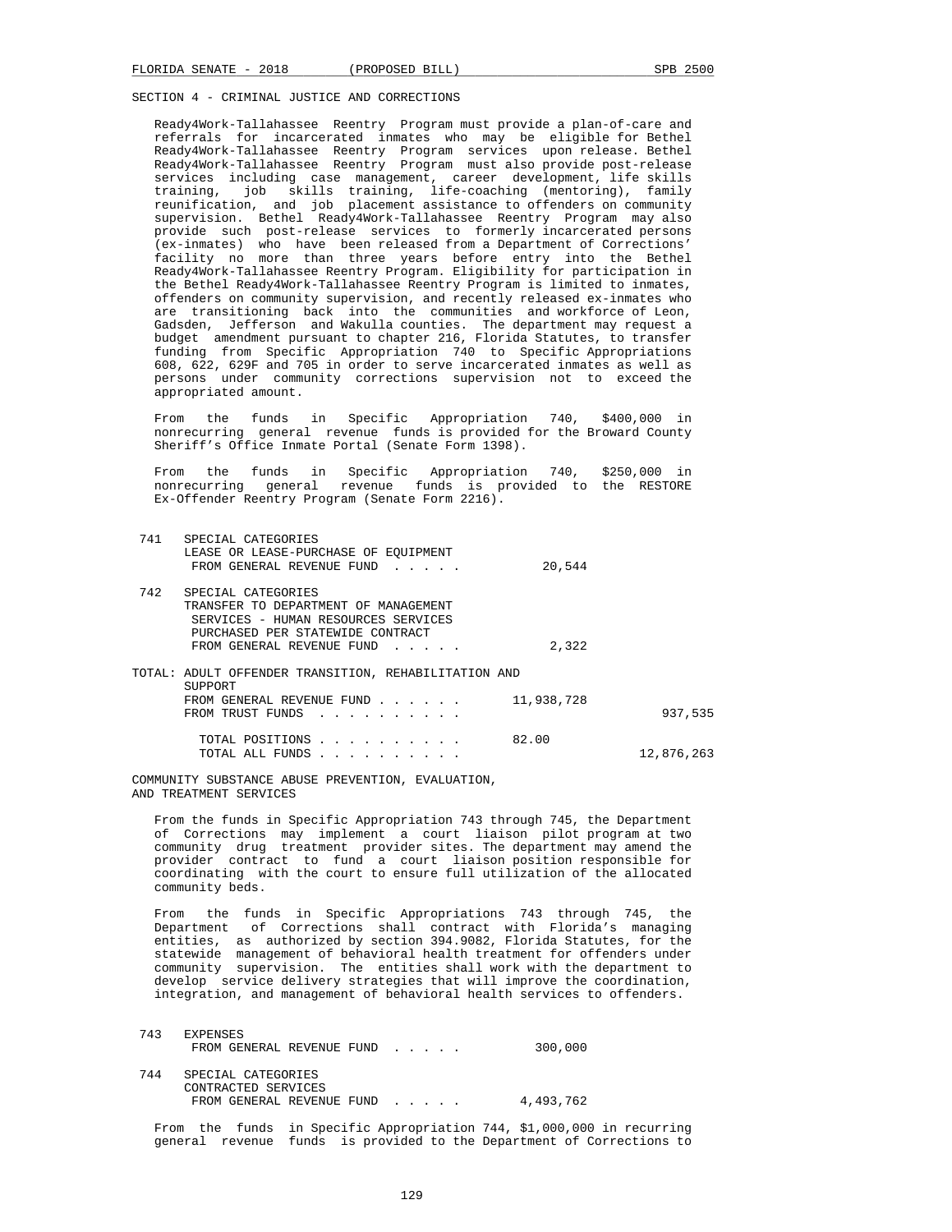contract with one or more private providers to provide residential substance abuse treatment services located within the geographic area that includes Alachua, Bradford, and Clay counties for offenders under community supervision who are residents of one of the counties in the described area. The provider must have experience in residential treatment of substance abuse and mental health disorders. The department shall give priority for placement to offenders who have served as members of the United States Armed Forces in either an Active, Reserve, or National Guard status, but may place other compatible offenders in a treatment center if space is available. The contract shall be awarded based upon a competitive solicitation process pursuant to section 287.057, Florida Statutes.

 From the funds in Specific Appropriation 744, \$500,000 in recurring general revenue funds is provided for naltrexone extended-release injectable medication to treat alcohol and opioid dependence within the Department of Corrections (recurring base appropriations project).

| 745 | SPECIAL CATEGORIES                |            |         |
|-----|-----------------------------------|------------|---------|
|     | GRANTS AND AIDS - CONTRACTED DRUG |            |         |
|     | TREATMENT/REHABILITATION PROGRAMS |            |         |
|     | FROM GENERAL REVENUE FUND         | 21,750,861 |         |
|     | FROM FEDERAL GRANTS TRUST FUND    |            | 550,000 |
|     |                                   |            |         |

 From the funds in Specific Appropriation 745, \$600,000 from recurring general revenue funds is provided for the Drug Abuse Comprehensive Coordinating Office, Inc. (DACCO) in Hillsborough County (recurring base appropriations project).

|     | TOTAL: COMMUNITY SUBSTANCE ABUSE PREVENTION, EVALUATION,                                                        |                                                                         |               |               |
|-----|-----------------------------------------------------------------------------------------------------------------|-------------------------------------------------------------------------|---------------|---------------|
|     | AND TREATMENT SERVICES<br>FROM GENERAL REVENUE FUND<br>FROM TRUST FUNDS                                         |                                                                         | 26,544,623    | 550,000       |
|     | TOTAL ALL FUNDS                                                                                                 |                                                                         |               | 27,094,623    |
|     | TOTAL: CORRECTIONS, DEPARTMENT OF<br>FROM GENERAL REVENUE FUND<br>FROM TRUST FUNDS                              |                                                                         | 2,454,191,886 | 77,329,931    |
|     | TOTAL POSITIONS 24,238.00<br>TOTAL ALL FUNDS                                                                    |                                                                         |               | 2,531,521,817 |
|     | TOTAL APPROVED SALARY RATE $\ldots$ . $\ldots$ 1,014,899,556                                                    |                                                                         |               |               |
|     | FLORIDA COMMISSION ON OFFENDER REVIEW                                                                           |                                                                         |               |               |
|     | PROGRAM: POST-INCARCERATION ENFORCEMENT AND<br>VICTIMS RIGHTS                                                   |                                                                         |               |               |
|     | APPROVED SALARY RATE 6,110,752                                                                                  |                                                                         |               |               |
| 746 | SALARIES AND BENEFITS POSITIONS 132.00<br>FROM GENERAL REVENUE FUND 8,146,830<br>FROM FEDERAL GRANTS TRUST FUND |                                                                         |               | 58,654        |
|     | 747 OTHER PERSONAL SERVICES<br>FROM GENERAL REVENUE FUND<br>FROM FEDERAL GRANTS TRUST FUND                      |                                                                         | 1,009,487     | 46,821        |
| 748 | EXPENSES<br>FROM GENERAL REVENUE FUND<br>FROM FEDERAL GRANTS TRUST FUND                                         | $\cdot$ $\cdot$ $\cdot$ $\cdot$ $\cdot$                                 | 831,363       | 12,863        |
| 749 | OPERATING CAPITAL OUTLAY<br>FROM GENERAL REVENUE FUND                                                           |                                                                         | 16,771        |               |
| 750 | SPECIAL CATEGORIES<br>CONTRACTED SERVICES<br>FROM GENERAL REVENUE FUND                                          |                                                                         | 263,525       |               |
| 751 | SPECIAL CATEGORIES<br>RISK MANAGEMENT INSURANCE<br>FROM GENERAL REVENUE FUND                                    | $\bullet$ .<br><br><br><br><br><br><br><br><br><br><br><br><br><br><br> | 67,157        |               |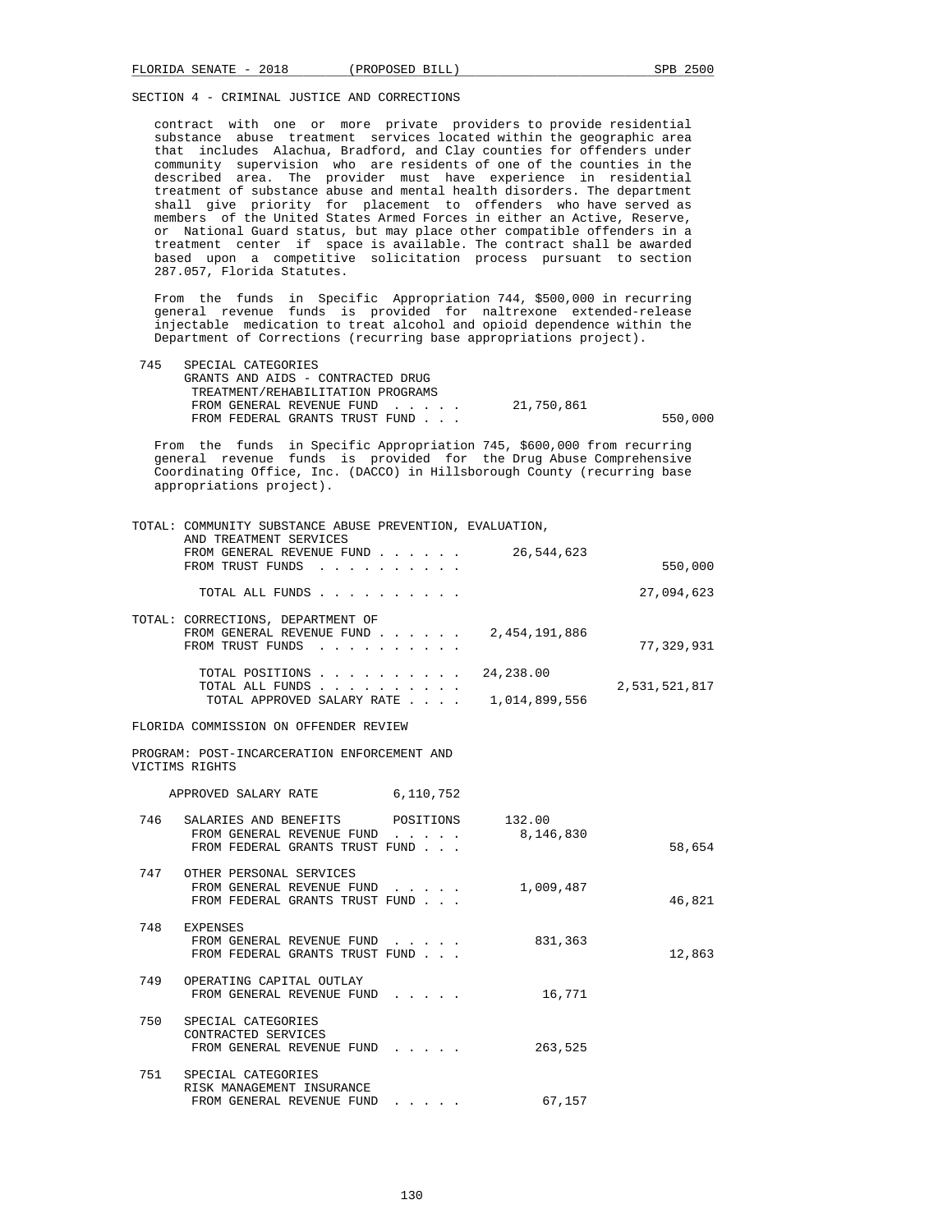|     | FLORIDA SENATE - 2018 (PROPOSED BILL)                                                                                                                                  |                                                                                                                 |                    | SPB 2500   |
|-----|------------------------------------------------------------------------------------------------------------------------------------------------------------------------|-----------------------------------------------------------------------------------------------------------------|--------------------|------------|
|     | SECTION 4 - CRIMINAL JUSTICE AND CORRECTIONS                                                                                                                           |                                                                                                                 |                    |            |
|     | 752 SPECIAL CATEGORIES<br>LEASE OR LEASE-PURCHASE OF EQUIPMENT<br>FROM GENERAL REVENUE FUND                                                                            |                                                                                                                 | 22,000             |            |
|     | 753 SPECIAL CATEGORIES<br>TRANSFER TO DEPARTMENT OF MANAGEMENT<br>SERVICES - HUMAN RESOURCES SERVICES<br>PURCHASED PER STATEWIDE CONTRACT<br>FROM GENERAL REVENUE FUND |                                                                                                                 | 47,782             |            |
|     | 754 DATA PROCESSING SERVICES<br>OTHER DATA PROCESSING SERVICES<br>FROM GENERAL REVENUE FUND 449,214                                                                    |                                                                                                                 |                    |            |
|     | TOTAL: PROGRAM: POST-INCARCERATION ENFORCEMENT AND                                                                                                                     |                                                                                                                 |                    |            |
|     | VICTIMS RIGHTS<br>FROM GENERAL REVENUE FUND $\ldots$ 10,854,129<br>FROM TRUST FUNDS                                                                                    |                                                                                                                 |                    | 118,338    |
|     | TOTAL ALL FUNDS                                                                                                                                                        | TOTAL POSITIONS 132.00                                                                                          |                    | 10,972,467 |
|     | TOTAL: FLORIDA COMMISSION ON OFFENDER REVIEW<br>FROM GENERAL REVENUE FUND<br>FROM TRUST FUNDS                                                                          |                                                                                                                 | 10,854,129         | 118,338    |
|     | TOTAL ALL FUNDS<br>TOTAL APPROVED SALARY RATE                                                                                                                          | TOTAL POSITIONS 132.00                                                                                          | 6,110,752          | 10,972,467 |
|     | JUSTICE ADMINISTRATION                                                                                                                                                 |                                                                                                                 |                    |            |
|     | PROGRAM: JUSTICE ADMINISTRATIVE COMMISSION                                                                                                                             |                                                                                                                 |                    |            |
|     | EXECUTIVE DIRECTION AND SUPPORT SERVICES                                                                                                                               |                                                                                                                 |                    |            |
|     |                                                                                                                                                                        |                                                                                                                 |                    |            |
|     | APPROVED SALARY RATE 4,150,824                                                                                                                                         |                                                                                                                 |                    |            |
|     | 755 SALARIES AND BENEFITS POSITIONS 85.00<br>FROM GENERAL REVENUE FUND                                                                                                 |                                                                                                                 | 5,736,807          |            |
|     | 756 OTHER PERSONAL SERVICES<br>FROM GENERAL REVENUE FUND                                                                                                               |                                                                                                                 | 29,572             |            |
|     | 757 EXPENSES<br>FROM GENERAL REVENUE FUND<br>FROM GRANTS AND DONATIONS TRUST<br>FUND                                                                                   | the contract of the contract of the contract of the contract of the contract of the contract of the contract of | 513,252            | 15,900     |
| 758 | OPERATING CAPITAL OUTLAY<br>FROM GENERAL REVENUE FUND                                                                                                                  |                                                                                                                 | 20,000             |            |
| 759 | LUMP SUM<br>RESERVE - STATE ATTORNEYS WITH REASSIGNED<br>DEATH PENALTY CASES                                                                                           |                                                                                                                 |                    |            |
|     | FROM GENERAL REVENUE FUND                                                                                                                                              | POSITIONS                                                                                                       | 21.00<br>1,299,860 |            |
|     | Funds and positions in Specific Appropriation 759 are provided for a                                                                                                   |                                                                                                                 |                    |            |

 state attorney to prosecute a capital felony case that has been reassigned to that state attorney's office. A state attorney must submit a budget amendment, in accordance with the provisions of chapter 216, Florida Statutes, to request the allocation of positions and funds from the lump sum appropriation category. A state attorney may continue to use positions and funds allocated from the lump sum appropriation category until such time that the state attorney ceases the prosecution of the reassigned capital felony case. If funds in this specific appropriation are unobligated in the last quarter of the 2018-2019 fiscal year, the State Attorney in the Ninth Judicial Circuit may submit a budget amendment to request the transfer of the remaining appropriation on a nonrecurring basis.

 760 LUMP SUM WORKLOAD FOR COUNTY OR MUNICIPAL CONTRACTS POSITIONS 14.00

The positions in Specific Appropriation 760 are provided for State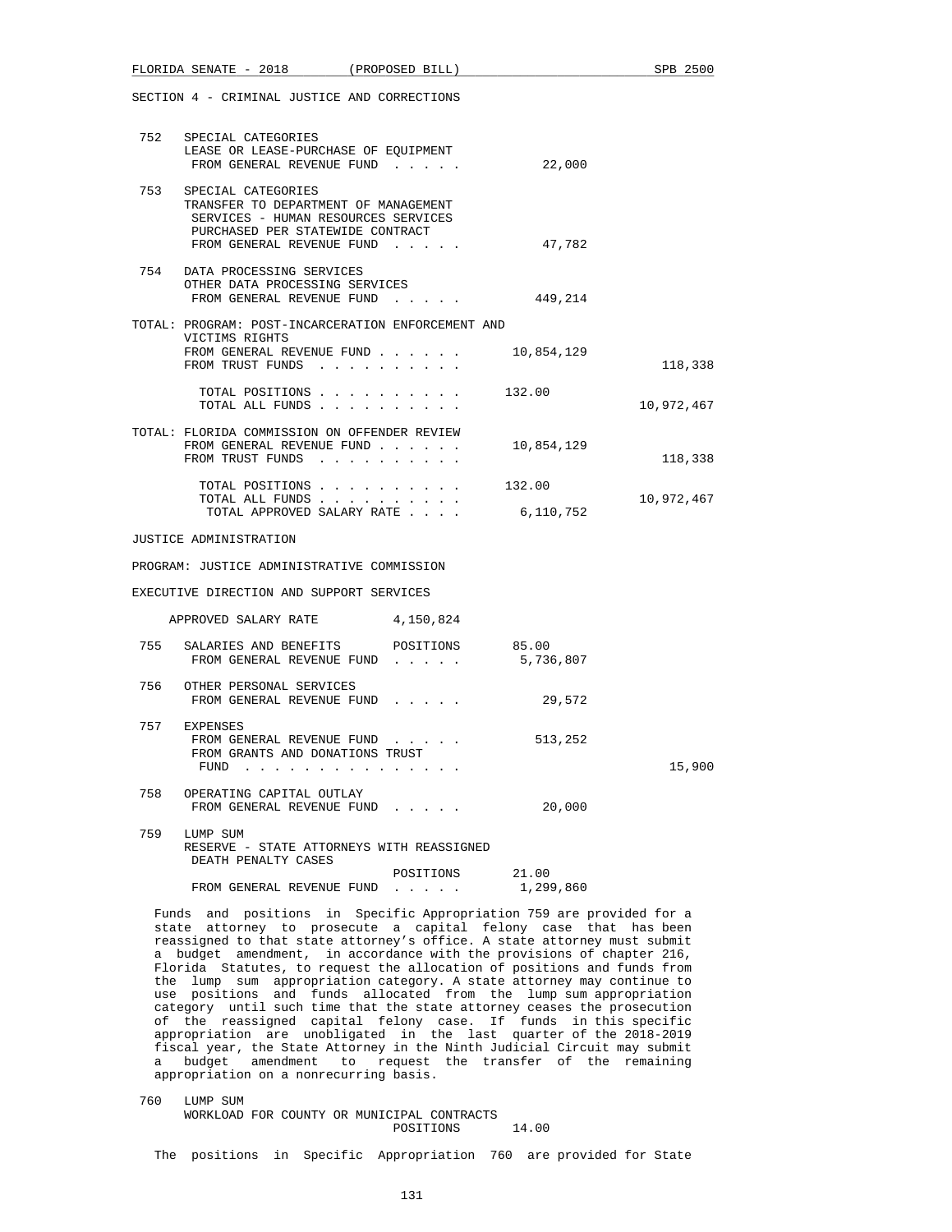Attorneys and Public Defenders to use for grants received from counties during Fiscal Year 2018-2019 for the purpose of prosecution of local ordinance violations pursuant to section 27.34, Florida Statutes, or defense of persons accused of violating local ordinances pursuant to section 27.54, Florida Statutes. Use of these positions is contingent upon the Justice Administrative Commission notifying the Governor's Office of Policy and Budget, chair of the Senate Appropriations Committee and the chair of the House Appropriations Committee. Such notification is subject to the legislative review and objection provisions of chapter 216, Florida Statutes. Rate may be established for these positions consistent with the salaries provided for in the grant.

| 761 | SPECIAL CATEGORIES                    |           |         |
|-----|---------------------------------------|-----------|---------|
|     | GRANTS AND AIDS - FOSTER CARE CITIZEN |           |         |
|     | REVIEW PANEL                          |           |         |
|     | FROM GENERAL REVENUE FUND             | 342,160   |         |
|     | FROM GRANTS AND DONATIONS TRUST       |           |         |
|     | FUND<br>.                             |           | 300,000 |
| 762 | SPECIAL CATEGORIES                    |           |         |
|     | SEXUAL PREDATOR CIVIL COMMITMENT      |           |         |
|     | LITIGATION COSTS                      |           |         |
|     | FROM GENERAL REVENUE FUND             | 1,742,762 |         |

 Funds in Specific Appropriation 762 are provided for attorney fees and case-related expenses associated with prosecuting and defending sexual predator civil commitment cases. Case-related expenses are limited to expert witness fees, clinical evaluations, court reporter costs, and foreign language interpreters. The maximum amount to be paid by the Justice Administrative Commission for medical experts for sexual predator civil commitment cases is \$200 per hour and all related travel costs must be apportioned to the associated case.

 763 SPECIAL CATEGORIES CONTRACTED SERVICES FROM GENERAL REVENUE FUND . . . . . 143,000 764 SPECIAL CATEGORIES REIMBURSEMENT OF EXPENDITURES RELATED TO CIRCUIT AND COUNTY JURIES REQUIRED BY STATUTE FROM GENERAL REVENUE FUND . . . . . 11,700,000 765 SPECIAL CATEGORIES LEGAL REPRESENTATION FOR DEPENDENT CHILDREN WITH SPECIAL NEEDS

FROM GENERAL REVENUE FUND . . . . . 1,797,500

 Funds in Specific Appropriation 765 shall be used by the Justice Administrative Commission to contract with attorneys to represent dependent children with disabilities in, or being considered for placement in, skilled nursing facilities and dependent children with certain special needs as specified in section 39.01305, Florida Statutes. The implementation of registries, as well as the appointment and compensation of private attorneys appointed pursuant to section 39.01305, Florida Statutes, shall be governed by the provisions of sections 27.40 and 27.5304, Florida Statutes. The flat fee amount for compensation shall not exceed \$1,000 per child per year. No other appropriation shall be used to pay attorney fees and related expenses for attorneys representing dependent children with disabilities and appointments under section 39.01305, Florida Statutes.

 766 SPECIAL CATEGORIES PAYMENTS FOR QUALIFIED TRANSPORTATION BENEFITS PROGRAM FROM GRANTS AND DONATIONS TRUST FUND . . . . . . . . . . . . . . . 773,136 767 SPECIAL CATEGORIES PUBLIC DEFENDER DUE PROCESS COSTS FROM GENERAL REVENUE FUND . . . . . 19,263,034

 Funds in Specific Appropriation 767 are provided for the Public Defenders' due process costs as specified in section 29.006, Florida Statutes. Funds shall initially be credited for the use of each circuit in the amounts listed below and may be adjusted pursuant to the provisions of section 29.015, Florida Statutes.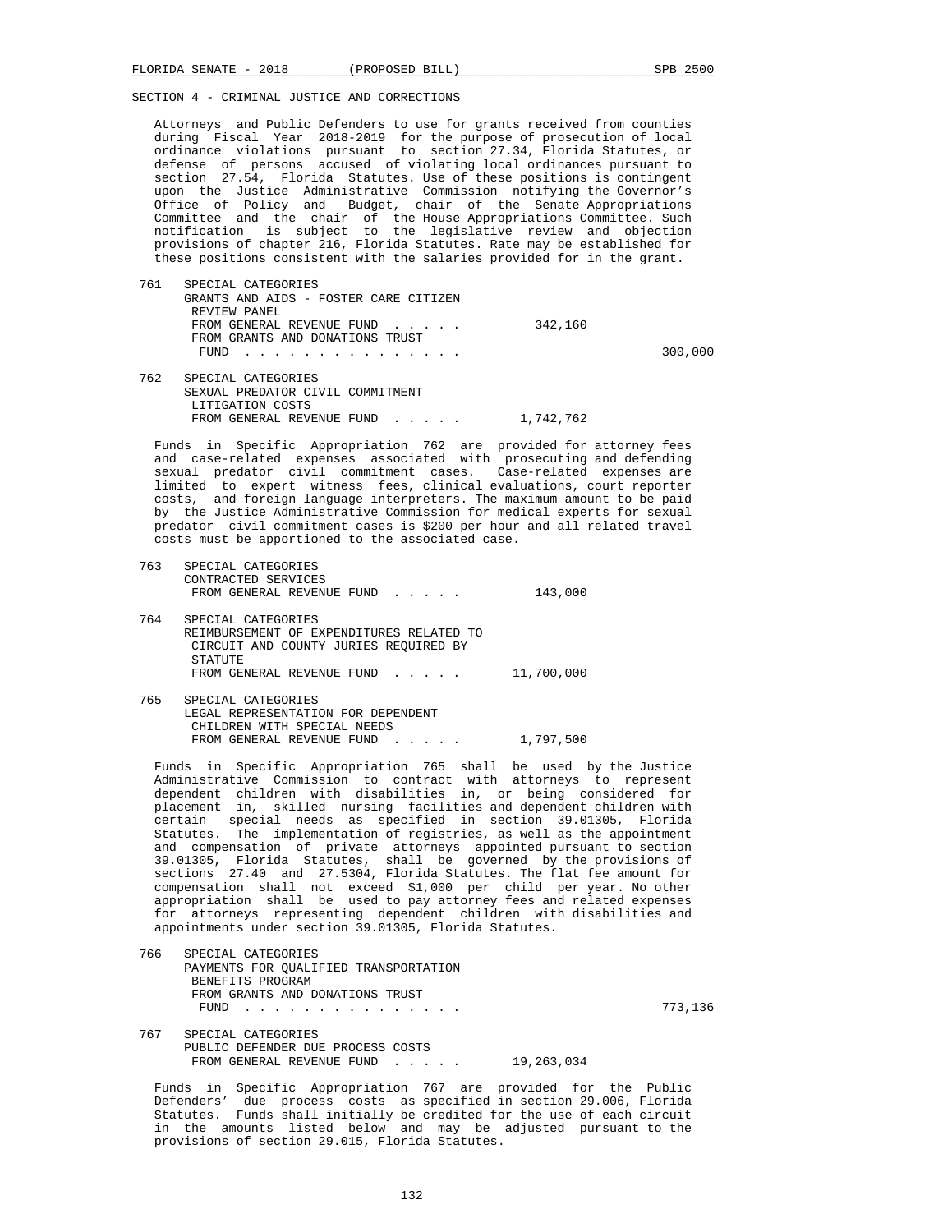|  | 849,921   |
|--|-----------|
|  | 677,908   |
|  | 152,365   |
|  | 1,314,699 |
|  | 899,681   |
|  | 1,227,697 |
|  | 697,642   |
|  | 494,532   |
|  | 1,188,176 |
|  | 781,782   |
|  | 3,426,071 |
|  | 668,568   |
|  | 1,951,341 |
|  | 339,207   |
|  | 864,229   |
|  | 118,527   |
|  | 1,418,971 |
|  | 664,882   |
|  | 621,142   |
|  | 905,694   |
|  |           |

 From the funds credited for use in the following circuits, the amounts specified below shall be transferred in quarterly increments within 10 days after the beginning of each quarter to the Office of the State Courts Administrator on behalf of the circuit courts operating shared court reporting or interpreter services:

|  | 190,611 |
|--|---------|
|  | 323,698 |
|  | 52,251  |
|  | 103,493 |
|  | 37,310  |
|  | 83,798  |
|  | 481,878 |
|  | 68,975  |
|  | 121.996 |
|  | 153,205 |
|  | 784,106 |
|  | 134,089 |
|  | 93,646  |
|  | 74,983  |
|  | 60,851  |
|  |         |

768 SPECIAL CATEGORIES

 CHILD DEPENDENCY AND CIVIL CONFLICT CASE FROM GENERAL REVENUE FUND . . . . . 9,240,000

 Funds in Specific Appropriation 768 are provided for case fees and expenses of court-appointed counsel in civil conflict cases and child dependency cases.

 The maximum flat fee to be paid by the Justice Administrative Commission for attorney fees for the following dependency and civil cases is set as follows:

| ADMISSION OF INMATE TO MENTAL HEALTH FACILITY             | 300   |
|-----------------------------------------------------------|-------|
| ADULT PROTECTIVE SERVICES ACT - Ch. 415, F.S              | 500   |
|                                                           | 400   |
| $CINS/FINS - Ch. 984, F.S.$                               | 750   |
|                                                           | 400   |
|                                                           | 800   |
| DEPENDENCY - Each Year after 1st Year                     | 200   |
| DEPENDENCY - No Petition Filed or Dismissed at Shelter    | 200   |
|                                                           | 1,000 |
| DEVELOPMENTALLY DISABLED ADULT - Ch. 393, F.S             | 400   |
|                                                           | 400   |
| $GUARDIANSHIP - EMERGENCY - Ch. 744, F.S.$                | 400   |
| $GUARDIANSHIP - Ch. 744, F.S.$                            | 400   |
| MARCHMAN ACT/SUBSTANCE ABUSE - Ch. 397, F.S               | 300   |
| MEDICAL PROCEDURES - Section $394.459(3)$ , F.S           | 400   |
| PARENTAL NOTIFICATION OF ABORTION ACT                     | 400   |
| TERMINATION OF PARENTAL RIGHTS - Ch. 39, F.S. - Up to 1   |       |
|                                                           | 1,000 |
| TERMINATION OF PARENTAL RIGHTS - Ch. 39, F.S. - Each Year |       |
|                                                           | 200   |
|                                                           |       |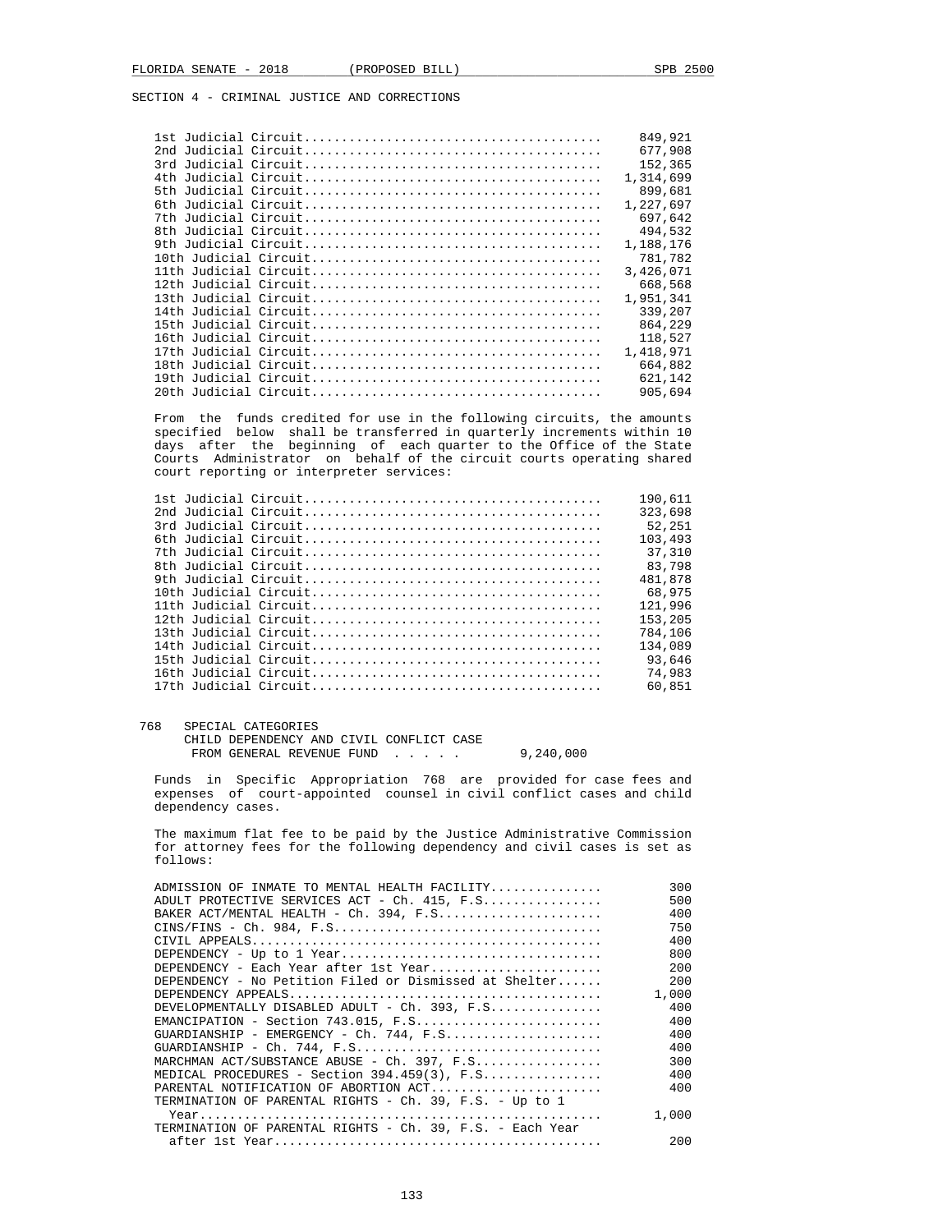|     | TERMINATION OF PARENTAL RIGHTS - Ch. 63, F.S. - Up to 1 year<br>TERMINATION OF PARENTAL RIGHTS - Ch. 63, F.S. - Each Year<br>TERMINATION OF PARENTAL RIGHTS APPEALS | 1,000<br>200<br>2,000<br>300 |
|-----|---------------------------------------------------------------------------------------------------------------------------------------------------------------------|------------------------------|
|     | 769 SPECIAL CATEGORIES<br>RISK MANAGEMENT INSURANCE<br>17,988<br>FROM GENERAL REVENUE FUND                                                                          |                              |
|     | 770 SPECIAL CATEGORIES<br>POST-CONVICTION CAPITAL COLLATERAL CASES -<br>REGISTRY ATTORNEYS<br>1,084,310<br>FROM GENERAL REVENUE FUND                                |                              |
|     | 771 SPECIAL CATEGORIES<br>ATTORNEY PAYMENTS OVER FLAT FEE<br>7,600,000<br>FROM GENERAL REVENUE FUND                                                                 |                              |
| 772 | SPECIAL CATEGORIES<br>CRIMINAL CONFLICT CASE COSTS<br>22,387,861<br>FROM GENERAL REVENUE FUND<br>$\sim$ $\sim$ $\sim$ $\sim$ $\sim$                                 |                              |

 Funds in Specific Appropriation 772 are provided for case fees as specified in section 27.5304, Florida Statutes, and expenses as specified in section 29.007, Florida Statutes, of court-appointed counsel for indigent criminal defendants and for due process costs for those individuals the court finds indigent for costs.

 From the funds in Specific Appropriation 772, a total of \$216,934 shall be transferred in quarterly increments within 10 days after the beginning of each quarter to the Office of the State Courts Administrator on behalf of the circuit courts operating shared court reporting and interpreter services.

 The maximum flat fee to be paid by the Justice Administrative Commission for attorney fees for criminal conflict cases is set as follows:

| POSTCONVICTION - Rules 3.850, 3.801 & 3.800, Fl.R.Crim. Proc 1,250                |        |
|-----------------------------------------------------------------------------------|--------|
| $CAPITAL - 1ST DEGREE MURDER (LEAD COUNSEL) \dots \dots \dots \dots \dots$ 25,000 |        |
|                                                                                   |        |
| CAPITAL - 1ST DEGREE MURDER (NON-DEATH)                                           | 15,000 |
|                                                                                   |        |
|                                                                                   | 9,000  |
|                                                                                   | 500    |
|                                                                                   | 500    |
|                                                                                   | 625    |
|                                                                                   | 5.000  |
|                                                                                   |        |
|                                                                                   |        |
|                                                                                   | 2,500  |
|                                                                                   |        |
|                                                                                   | 1,875  |
|                                                                                   | 5,000  |
|                                                                                   | 1,250  |
|                                                                                   | 935    |
| FELONY OR MISDEMEANOR - NO INFORMATION FILED                                      | 500    |
|                                                                                   |        |
| JUVENILE DELINOUENCY - 1ST DEGREE FELONY                                          | 750    |
| JUVENILE DELINOUENCY - 2ND DEGREE                                                 | 500    |
| JUVENILE DELINOUENCY - 3RD DEGREE                                                 | 375    |
| JUVENILE DELINQUENCY - FELONY LIFE                                                | 875    |
| JUVENILE DELINOUENCY - MISDEMEANOR                                                | 375    |
| JUVENILE DELINQUENCY - DIRECT FILE OR NO PETITION FILED                           | 375    |
|                                                                                   |        |
|                                                                                   | 500    |
|                                                                                   | 935    |
| VIOLATION OF PROBATION - FELONY (INCLUDES VOCC)                                   | 625    |
| VIOLATION OF PROBATION - MISDEMEANOR (INCLUDES $VOCC$ )                           | 375    |
| VIOLATION OF PROBATION (VOCC) JUVENILE DELINOUENCY                                | 375    |
|                                                                                   |        |

 Funds for costs and related expenses to be paid through Specific Appropriations 768, 772, and 774 shall be subject to the following:

 The hourly rate for mitigation specialists in capital death cases shall not exceed \$75.00 per hour.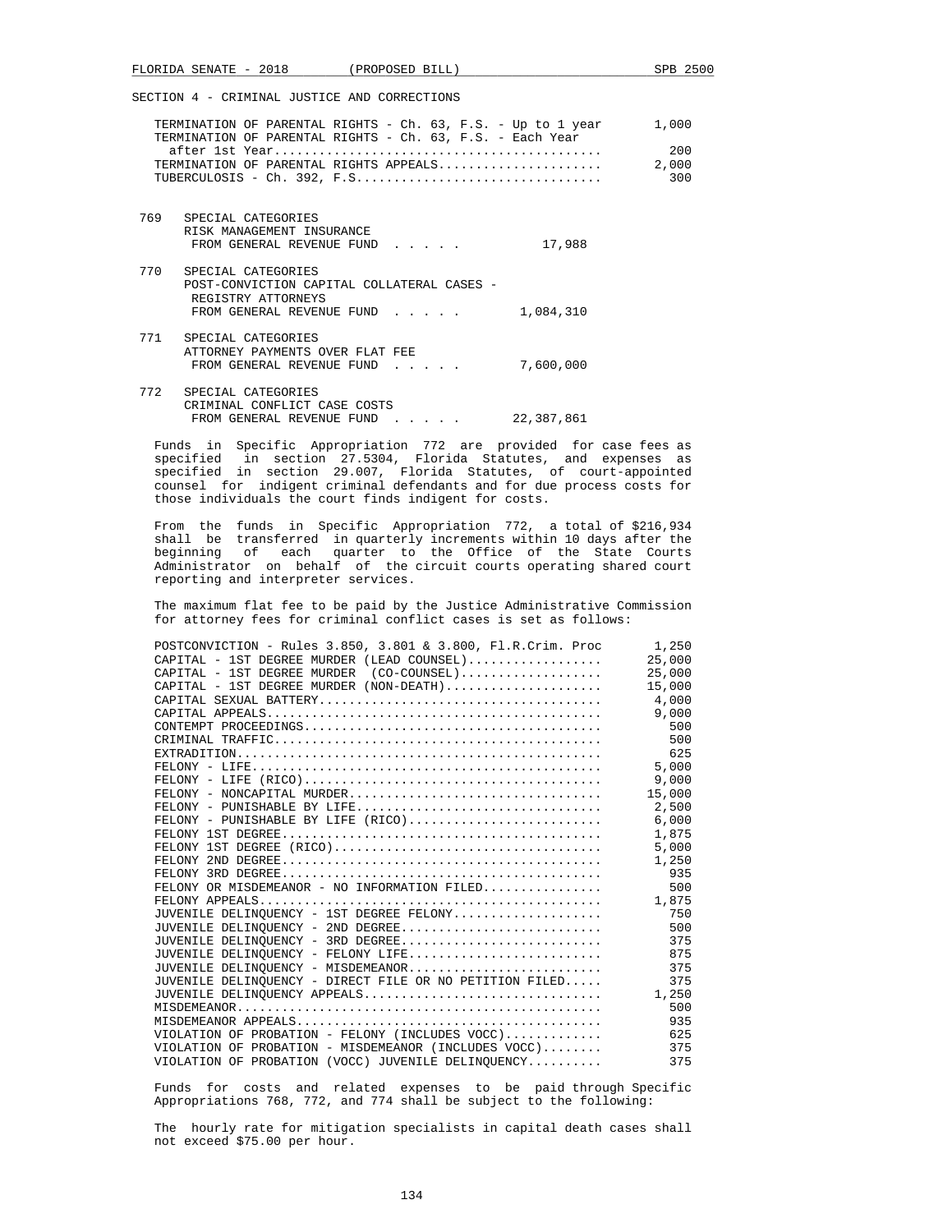The maximum amount to be paid by the Justice Administrative Commission for non-attorney due process services other than those specified shall not exceed the rates in effect for the 2007-2008 fiscal year.

 The maximum amount to be paid by the Justice Administrative Commission for investigators is \$40 per hour. The maximum amount to be paid for court reporting and transcribing costs is as follows:

 1. Deposition Appearance fees: 1st hour: \$75.00; thereafter \$25.00 per hour. The fee is to be paid to the court reporter whether or not a transcript is ordered.

 2. Deposition transcript fee (Original & one copy): 10 business day delivery: \$4.00 per page Five business day delivery: \$5.50 per page 24 hours delivery: \$7.50 per page Additional copies: \$0.50 per page 3. Appellate/hearing/trial transcript fee (Original & all copies needed with a minimum of two copies): 10 business day delivery: \$5.00 per page Five business day delivery: \$6.50 per page

 24 hours delivery: \$8.50 per page Copies (when original previously ordered): \$0.50 per page.

 4. Transcription from tapes or audio recordings (other than depositions or hearings): Either \$35 per hour listening fee or \$3.00 per page, whichever is greater.

5. Video Services: \$100 per hour per location with two-hour minimum.

 773 SPECIAL CATEGORIES STATE ATTORNEY DUE PROCESS COSTS FROM GENERAL REVENUE FUND . . . . . 10,266,646

 Funds in Specific Appropriation 773 are provided for the State Attorneys' due process costs as specified in section 29.005, Florida Statutes. Funds shall initially be credited for the use of each circuit in the amounts listed below, and may be adjusted pursuant to the provisions of section 29.015, Florida Statutes.

|  | 607,531   |
|--|-----------|
|  | 323,061   |
|  | 120,143   |
|  | 443,741   |
|  | 333,769   |
|  | 601,122   |
|  | 452,324   |
|  | 227,481   |
|  | 476,378   |
|  | 296,431   |
|  | 2,122,853 |
|  | 267,913   |
|  | 571,480   |
|  | 113,227   |
|  | 711,731   |
|  | 87,961    |
|  | 1,269,184 |
|  | 362,155   |
|  | 259,818   |
|  | 618,342   |

 From the funds credited for use in the following circuits, the amounts specified below shall be transferred in quarterly increments within 10 days after the beginning of each quarter to the Office of the State Courts Administrator on behalf of the circuit courts operating shared court reporting or interpreter services:

|  | 18.232 |
|--|--------|
|  | 16.650 |
|  | 10.456 |
|  | 25.443 |
|  | 12.818 |
|  | 21.937 |
|  | 26.007 |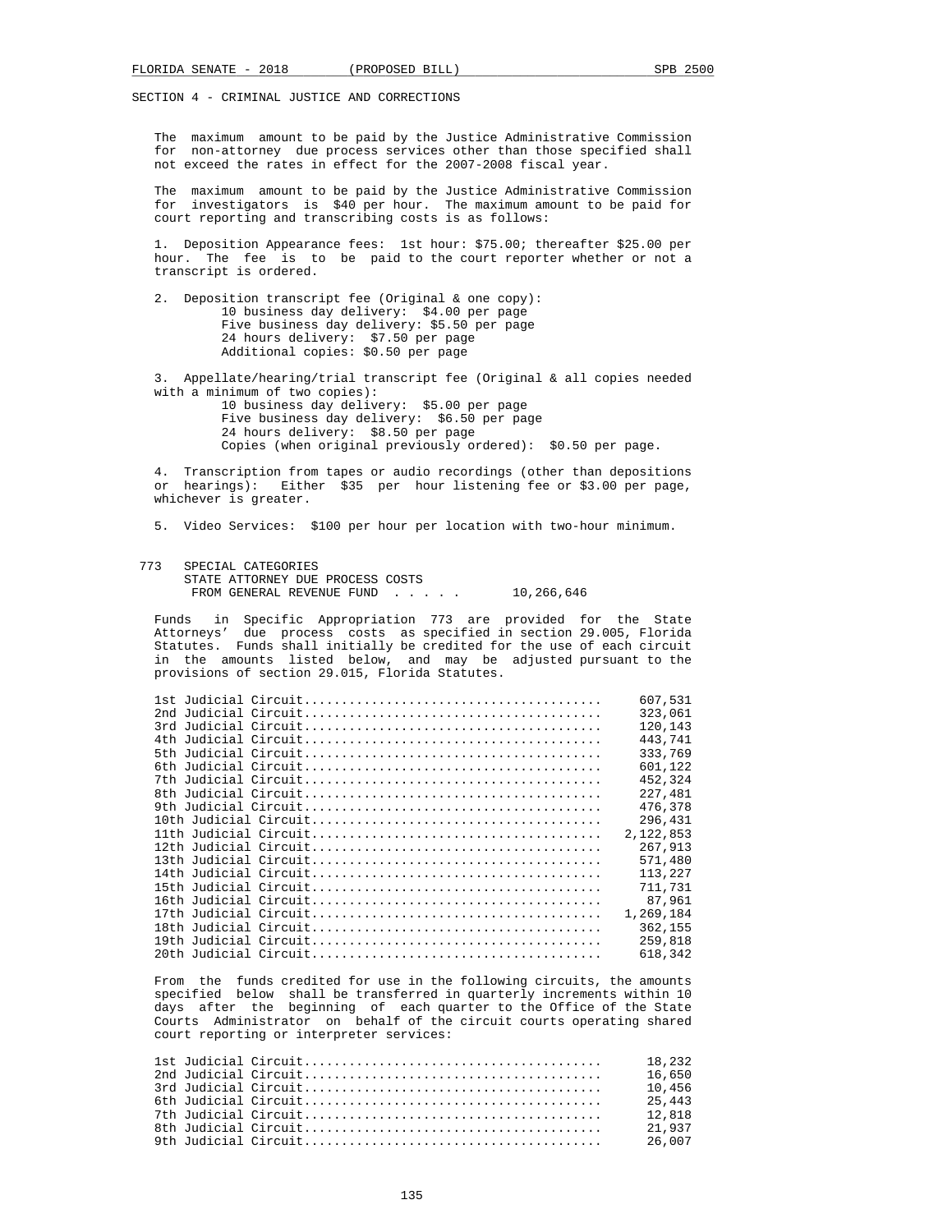SECTION 4 - CRIMINAL JUSTICE AND CORRECTIONS 10th Judicial Circuit....................................... 3,980 11th Judicial Circuit....................................... 426,986 12th Judicial Circuit....................................... 19,650 13th Judicial Circuit....................................... 45,716 15th Judicial Circuit....................................... 61,252 16th Judicial Circuit....................................... 4,315 17th Judicial Circuit....................................... 20,081 774 SPECIAL CATEGORIES CRIMINAL CONFLICT AND DEPENDENCY COUNSEL LIABILITY FROM GENERAL REVENUE FUND . . . . . 500,000 Funds in Specific Appropriation 774 are provided to pay for criminal conflict, dependency and other civil cases for which appointment was made during Fiscal Years 2004-2005, 2005-2006, and 2006-2007. 775 SPECIAL CATEGORIES CAPITAL RESENTENCING DUE PROCESS FUNDING FROM GENERAL REVENUE FUND . . . . . 250,000 The funds in Specific Appropriation 775 are provided for due process and contracted services related specifically to death penalty proceedings as a result of the Florida Supreme Court decision in Hurst v. State, 202 So. 3d 40 (Fla. 2016). 776 SPECIAL CATEGORIES STATE ATTORNEY AND PUBLIC DEFENDER TRAINING FROM GENERAL REVENUE FUND . . . . . 33,529 FROM GRANTS AND DONATIONS TRUST FUND . . . . . . . . . . . . . . . 3,000 777 SPECIAL CATEGORIES LEASE OR LEASE-PURCHASE OF EQUIPMENT FROM GENERAL REVENUE FUND . . . . . 600 778 SPECIAL CATEGORIES DUE PROCESS CONTINGENCY FUND FROM GENERAL REVENUE FUND . . . . . 1,000,000 779 SPECIAL CATEGORIES TRANSFER TO DEPARTMENT OF MANAGEMENT SERVICES - HUMAN RESOURCES SERVICES PURCHASED PER STATEWIDE CONTRACT FROM GENERAL REVENUE FUND . . . . . 2,173,538 FROM CHILD SUPPORT TRUST FUND . . .  $\hspace{2cm}$  67,665 FROM GRANTS AND DONATIONS TRUST<br>FUND FUND . . . . . . . . . . . . . . . 109,048 FROM INDIGENT CRIMINAL DEFENSE TRUST FUND . . . . . . . . . . . . . . . . . . 31,749 From the funds provided in Specific Appropriation 779, the State Attorneys and Public Defenders shall transfer cash from their Grants and Donations Trust Fund, Child Support Enforcement Trust Fund, State Attorney Revenue Trust Fund, Public Defender Revenue Trust Fund, and Indigent Criminal Defense Trust Fund, in proportion to their positions funded from these sources, to the Justice Administrative Commission to pay the Human Resources Services contract in the Department of Management Services. 780 DATA PROCESSING SERVICES DATA PROCESSING ASSESSMENT - AGENCY FOR STATE TECHNOLOGY FROM GENERAL REVENUE FUND . . . . . 11,037 TOTAL: EXECUTIVE DIRECTION AND SUPPORT SERVICES FROM GENERAL REVENUE FUND . . . . . . 97,153,456 FROM TRUST FUNDS . . . . . . . . . . . . . . . 1,300,498 TOTAL POSITIONS . . . . . . . . . . 120.00 TOTAL ALL FUNDS . . . . . . . . . . 98,453,954

FLORIDA SENATE - 2018 (PROPOSED BILL) SPB 2500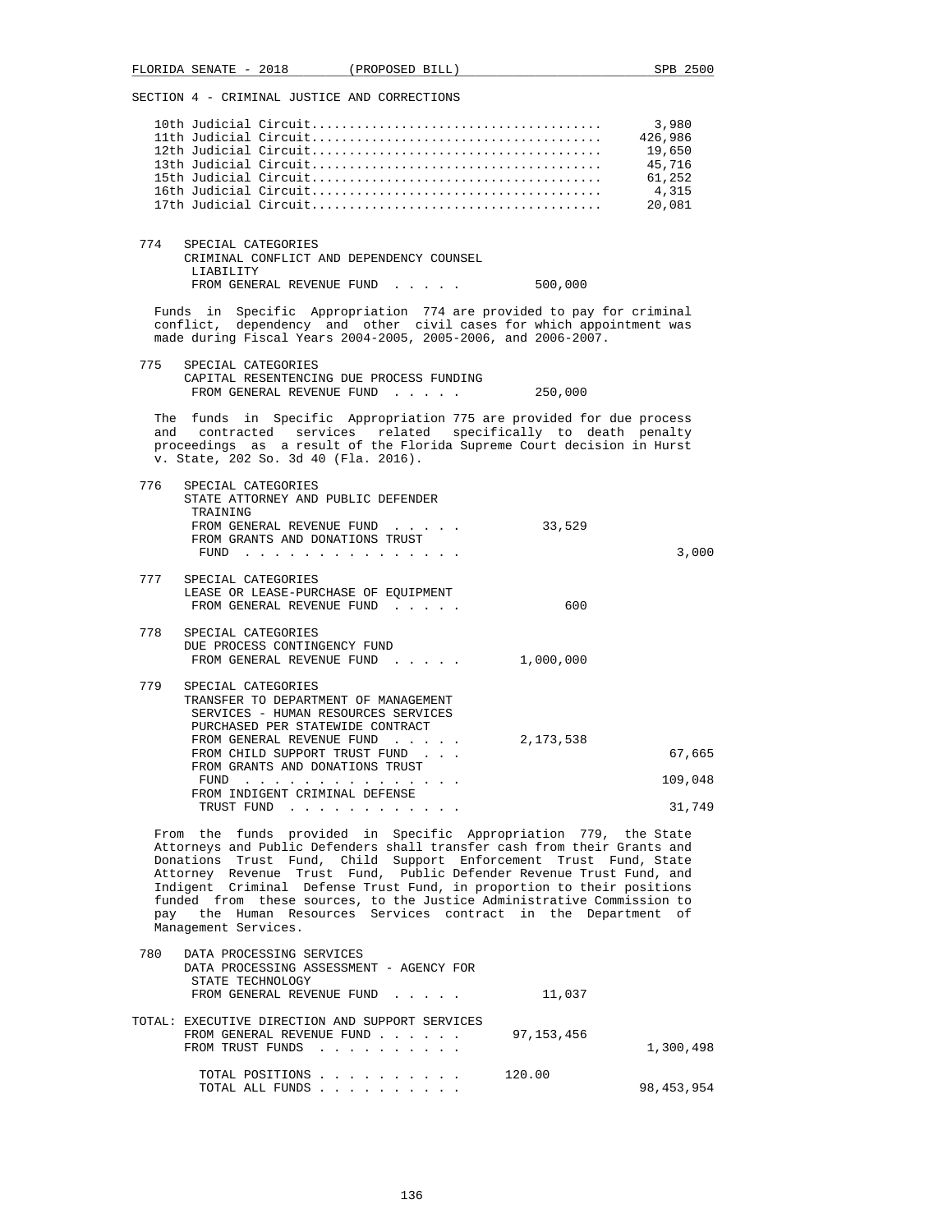| FLORIDA SENATE - 2018                              |                                                                                                                                                                                                                                                                                               | (PROPOSED BILL) |                                                                                                                                                                                                                                                                                                      | SPB 2500   |
|----------------------------------------------------|-----------------------------------------------------------------------------------------------------------------------------------------------------------------------------------------------------------------------------------------------------------------------------------------------|-----------------|------------------------------------------------------------------------------------------------------------------------------------------------------------------------------------------------------------------------------------------------------------------------------------------------------|------------|
| SECTION 4 - CRIMINAL JUSTICE AND CORRECTIONS       |                                                                                                                                                                                                                                                                                               |                 |                                                                                                                                                                                                                                                                                                      |            |
| PROGRAM: STATEWIDE GUARDIAN AD LITEM OFFICE        |                                                                                                                                                                                                                                                                                               |                 |                                                                                                                                                                                                                                                                                                      |            |
|                                                    | APPROVED SALARY RATE 31, 222, 188                                                                                                                                                                                                                                                             |                 |                                                                                                                                                                                                                                                                                                      |            |
| 781<br>SALARIES AND BENEFITS<br>FUND               | FROM GENERAL REVENUE FUND<br>FROM GRANTS AND DONATIONS TRUST<br>a construction of the construction of the construction of the construction of the construction of the construction of the construction of the construction of the construction of the construction of the construction of the | POSITIONS       | 726.00<br>41,619,224                                                                                                                                                                                                                                                                                 | 9,850      |
| law.                                               |                                                                                                                                                                                                                                                                                               |                 | Funds and positions in Specific Appropriations 781 through 790 shall<br>first be used to represent children involved in dependency proceedings.<br>Once all children in dependency proceedings are represented, the funds<br>may be used to represent children in other proceedings as authorized by |            |
| 782<br>OTHER PERSONAL SERVICES                     | FROM GENERAL REVENUE FUND<br>FROM GRANTS AND DONATIONS TRUST<br>FUND $\cdots$                                                                                                                                                                                                                 |                 | 2,232,329                                                                                                                                                                                                                                                                                            | 226,925    |
| 783<br><b>EXPENSES</b>                             | FROM GENERAL REVENUE FUND<br>FROM GRANTS AND DONATIONS TRUST                                                                                                                                                                                                                                  |                 | 1,653,285                                                                                                                                                                                                                                                                                            |            |
| 784                                                | FUND $\cdots$<br>OPERATING CAPITAL OUTLAY<br>FROM GENERAL REVENUE FUND                                                                                                                                                                                                                        |                 | 60,502                                                                                                                                                                                                                                                                                               | 100,249    |
|                                                    | FROM GRANTS AND DONATIONS TRUST<br>FUND $\cdots$                                                                                                                                                                                                                                              |                 |                                                                                                                                                                                                                                                                                                      | 10,000     |
| 785<br>SPECIAL CATEGORIES                          | GRANTS AND AIDS - COURT SYSTEM SERVICES<br>FOR CHILDREN AND YOUTH<br>FROM GENERAL REVENUE FUND                                                                                                                                                                                                |                 | 992,656                                                                                                                                                                                                                                                                                              |            |
|                                                    |                                                                                                                                                                                                                                                                                               |                 | From the funds in Specific Appropriation 785, \$100,000 in recurring<br>general revenue funds shall be used to support the Voices for Children<br>Foundation in Miami-Dade County (recurring base appropriations project).                                                                           |            |
| 786<br>SPECIAL CATEGORIES<br>CONTRACTED SERVICES   | FROM GENERAL REVENUE FUND<br>FROM GRANTS AND DONATIONS TRUST<br>FUND $\cdots$                                                                                                                                                                                                                 |                 | 2,346,063                                                                                                                                                                                                                                                                                            | 110,000    |
| 787<br>SPECIAL CATEGORIES                          | RISK MANAGEMENT INSURANCE<br>FROM GENERAL REVENUE FUND                                                                                                                                                                                                                                        |                 | 848,078                                                                                                                                                                                                                                                                                              |            |
| 787A SPECIAL CATEGORIES                            | GUARDIAN AD LITEM ATTORNEY TRAINING<br>FROM GENERAL REVENUE FUND                                                                                                                                                                                                                              |                 | 225,000                                                                                                                                                                                                                                                                                              |            |
| 788<br>SPECIAL CATEGORIES                          | LEASE OR LEASE-PURCHASE OF EQUIPMENT<br>FROM GENERAL REVENUE FUND                                                                                                                                                                                                                             |                 | 192,196                                                                                                                                                                                                                                                                                              |            |
| 789<br>DATA PROCESSING SERVICES                    | OTHER DATA PROCESSING SERVICES<br>FROM GENERAL REVENUE FUND                                                                                                                                                                                                                                   |                 | 42,057                                                                                                                                                                                                                                                                                               |            |
| 790<br>DATA PROCESSING SERVICES                    | NORTHWEST REGIONAL DATA CENTER (NWRDC)<br>FROM GENERAL REVENUE FUND                                                                                                                                                                                                                           |                 | 310,476                                                                                                                                                                                                                                                                                              |            |
| TOTAL: PROGRAM: STATEWIDE GUARDIAN AD LITEM OFFICE | FROM GENERAL REVENUE FUND<br>FROM TRUST FUNDS                                                                                                                                                                                                                                                 |                 | 50,521,866                                                                                                                                                                                                                                                                                           | 457,024    |
|                                                    | TOTAL POSITIONS<br>TOTAL ALL FUNDS                                                                                                                                                                                                                                                            |                 | 726.00                                                                                                                                                                                                                                                                                               | 50,978,890 |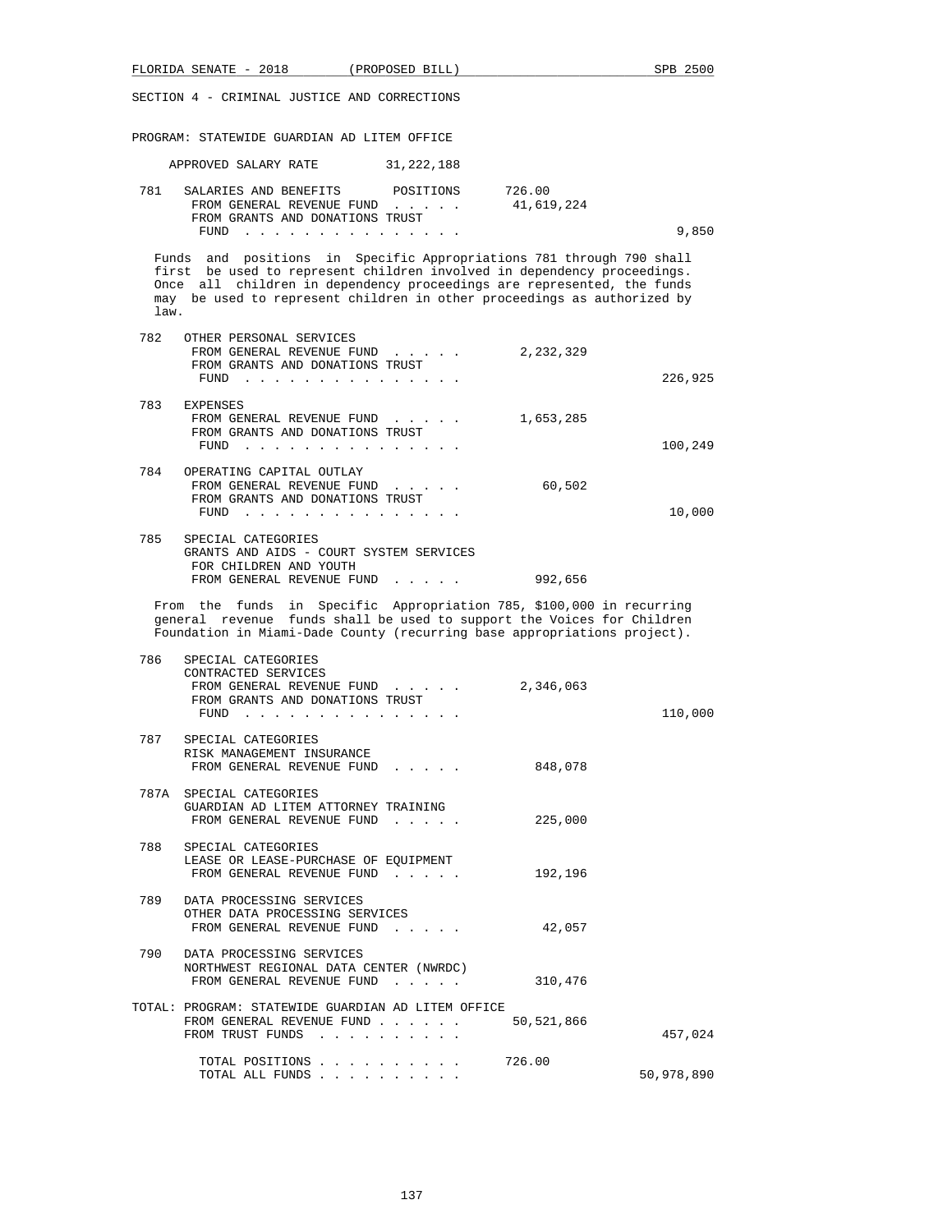#### STATE ATTORNEYS

 The Prosecution Coordination Office's budgeting, legal, training and education needs may be funded by each State Attorney's office within the funds provided in Specific Appropriations 791 through 921. Funding for this office shall not exceed \$450,000 from the State Attorney's Revenue Trust Fund.

 From the positions and funds appropriated from the Grants and Donations Trust Fund in Specific Appropriations 811, 844, 857, 871, 885, 897, and 916, \$1,911,682 is provided to prosecute insurance fraud cases and \$604,104 is provided to prosecute workers compensation insurance fraud cases, as follows:

## Insurance Fraud Cases

| Fourth Judicial Circuit (3 positions)      | 250,818 |
|--------------------------------------------|---------|
| Ninth Judicial Circuit (5 positions)       | 431,719 |
| Eleventh Judicial Circuit (5 positions)    | 614,038 |
| Thirteenth Judicial Circuit (2 positions)  | 152,179 |
| Fifteenth Judicial Circuit (2 positions)   | 160,242 |
| Seventeenth Judicial Circuit (2 positions) | 160,242 |
| Twentieth Judicial Circuit (2 positions)   | 142,444 |
|                                            |         |

Prosecution of Workers Compensation Insurance Fraud

| Eleventh Judicial Circuit (2 positions)    | 147,724 |
|--------------------------------------------|---------|
| Thirteenth Judicial Circuit (2 positions)  | 137,852 |
| Fifteenth Judicial Circuit (2 positions)   | 159,264 |
| Seventeenth Judicial Circuit (2 positions) | 159,264 |

 Beginning July 1, 2018, the Department of Financial Services shall release 25 percent of the funds to each state attorney's office. Prior to subsequent quarterly fund releases, each state attorney's office must submit the following caseload data to the Department of Financial Services: the percentage of cases prosecuted of the total number of cases referred by the department; the number of cases not prosecuted and the reasons prosecution was not pursued; the staff assigned to each case; expenditures made; and the current status of each case. The Department of Financial Services shall determine if case activity warrants the continued release of funds.

PROGRAM: STATE ATTORNEYS - FIRST JUDICIAL CIRCUIT

APPROVED SALARY RATE 10,957,059

| 791 | SALARIES AND BENEFITS<br>POSITIONS<br>FROM GENERAL REVENUE FUND<br>$\cdots$<br>FROM STATE ATTORNEYS REVENUE TRUST                                                                 | 230.00<br>13, 103, 566 |                 |
|-----|-----------------------------------------------------------------------------------------------------------------------------------------------------------------------------------|------------------------|-----------------|
|     | FUND<br>FROM GRANTS AND DONATIONS TRUST                                                                                                                                           |                        | 2,001,093       |
|     | FUND                                                                                                                                                                              |                        | 508,619         |
| 792 | OTHER PERSONAL SERVICES<br>FROM GENERAL REVENUE FUND<br>FROM STATE ATTORNEYS REVENUE TRUST<br>FUND                                                                                | 24,885                 | 95,987          |
| 793 | SPECIAL CATEGORIES<br>STATE ATTORNEY OPERATING EXPENDITURES<br>FROM GENERAL REVENUE FUND<br>FROM STATE ATTORNEYS REVENUE TRUST<br>FUND<br>FROM GRANTS AND DONATIONS TRUST<br>FUND | 503,994                | 30,000<br>1,215 |
| 794 | SPECIAL CATEGORIES<br>RISK MANAGEMENT INSURANCE<br>FROM STATE ATTORNEYS REVENUE TRUST<br>FUND                                                                                     |                        | 73,807          |
| 795 | SPECIAL CATEGORIES<br>SALARY INCENTIVE PAYMENTS<br>FROM GENERAL REVENUE FUND                                                                                                      | 15,404                 |                 |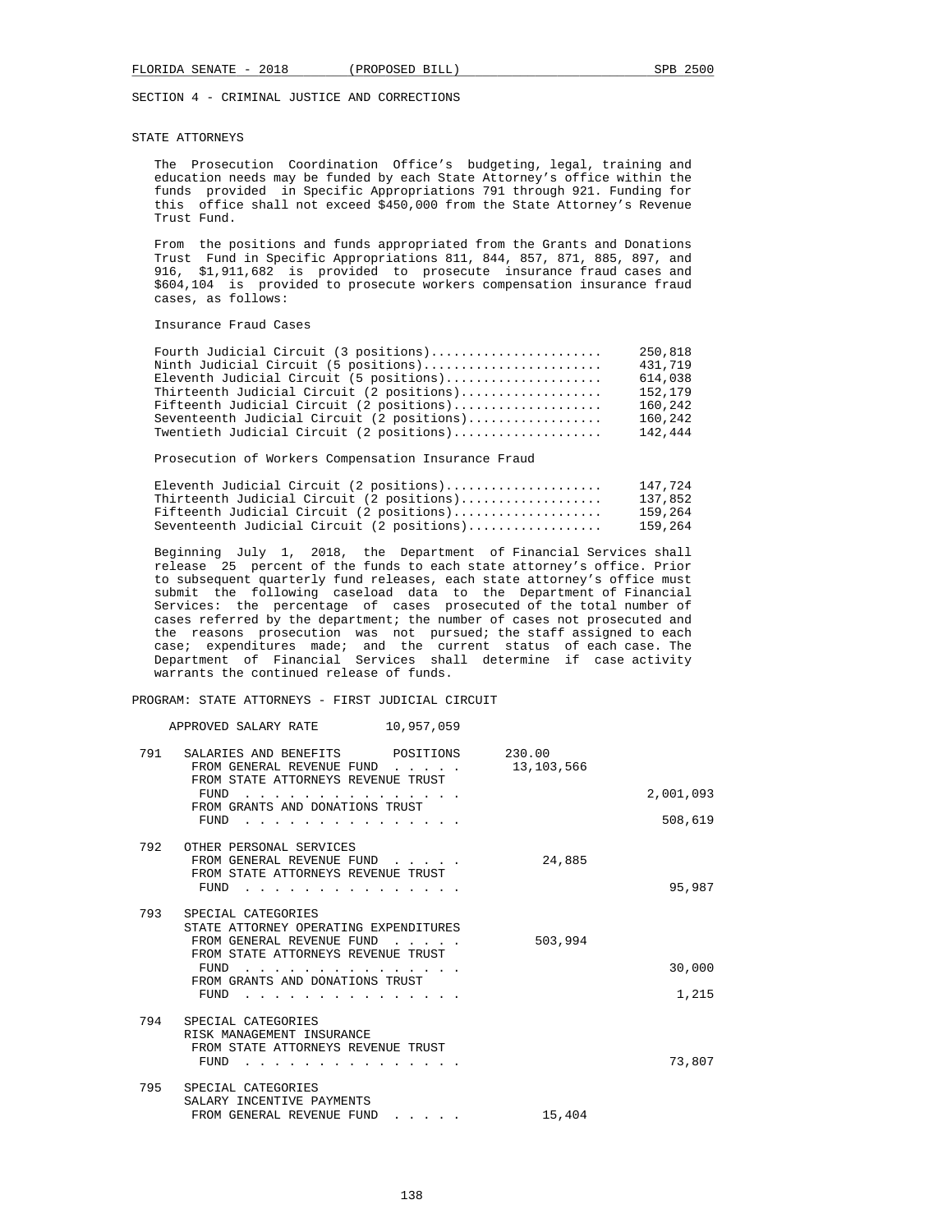|                                                   | FLORIDA SENATE - 2018 (PROPOSED BILL)                                                                                                                                                                                                                 |           |                    | SPB 2500                    |
|---------------------------------------------------|-------------------------------------------------------------------------------------------------------------------------------------------------------------------------------------------------------------------------------------------------------|-----------|--------------------|-----------------------------|
|                                                   | SECTION 4 - CRIMINAL JUSTICE AND CORRECTIONS                                                                                                                                                                                                          |           |                    |                             |
|                                                   | 796 SPECIAL CATEGORIES<br>LEASE OR LEASE-PURCHASE OF EQUIPMENT<br>FROM GENERAL REVENUE FUND 1 14,562                                                                                                                                                  |           |                    |                             |
|                                                   | TOTAL: PROGRAM: STATE ATTORNEYS - FIRST JUDICIAL CIRCUIT<br>FROM GENERAL REVENUE FUND $\ldots$ 13,662,411<br>FROM TRUST FUNDS                                                                                                                         |           |                    | 2,710,721                   |
|                                                   | TOTAL POSITIONS 230.00<br>TOTAL ALL FUNDS                                                                                                                                                                                                             |           |                    | 16,373,132                  |
|                                                   | PROGRAM: STATE ATTORNEYS - SECOND JUDICIAL CIRCUIT                                                                                                                                                                                                    |           |                    |                             |
|                                                   | APPROVED SALARY RATE                                                                                                                                                                                                                                  | 6,218,527 |                    |                             |
|                                                   | 797 SALARIES AND BENEFITS POSITIONS 112.00<br>FROM GENERAL REVENUE FUND<br>FROM STATE ATTORNEYS REVENUE TRUST<br>FUND $\cdots$<br>FROM FORFEITURE AND INVESTIGATIVE                                                                                   |           | 7,432,426          | 831,415                     |
|                                                   | SUPPORT TRUST FUND<br>FROM GRANTS AND DONATIONS TRUST<br>FUND $\cdots$                                                                                                                                                                                |           |                    | 475<br>507,945              |
|                                                   | 798 OTHER PERSONAL SERVICES<br>FROM GENERAL REVENUE FUND<br>FROM STATE ATTORNEYS REVENUE TRUST<br>FUND $\cdots$                                                                                                                                       |           | 28,406             | 145,552                     |
| 799                                               | SPECIAL CATEGORIES<br>ACQUISITION OF MOTOR VEHICLES<br>FROM STATE ATTORNEYS REVENUE TRUST<br>FUND $\cdots$                                                                                                                                            |           |                    | 100,000                     |
| 800                                               | SPECIAL CATEGORIES<br>STATE ATTORNEY OPERATING EXPENDITURES<br>FROM GENERAL REVENUE FUND<br>FROM STATE ATTORNEYS REVENUE TRUST<br>FUND<br>FROM FORFEITURE AND INVESTIGATIVE<br>SUPPORT TRUST FUND<br>FROM GRANTS AND DONATIONS TRUST<br>FUND $\cdots$ |           | 353,565            | 149,139<br>75,000<br>26,600 |
| 801                                               | SPECIAL CATEGORIES<br>RISK MANAGEMENT INSURANCE<br>FROM STATE ATTORNEYS REVENUE TRUST<br>$FUND$                                                                                                                                                       |           |                    | 33,785                      |
| 802                                               | SPECIAL CATEGORIES<br>SALARY INCENTIVE PAYMENTS<br>FROM GENERAL REVENUE FUND                                                                                                                                                                          |           | 8,093              |                             |
| 803                                               | SPECIAL CATEGORIES<br>LEASE OR LEASE-PURCHASE OF EQUIPMENT<br>FROM STATE ATTORNEYS REVENUE TRUST<br>FUND                                                                                                                                              |           |                    | 3,000                       |
|                                                   | TOTAL: PROGRAM: STATE ATTORNEYS - SECOND JUDICIAL CIRCUIT<br>FROM GENERAL REVENUE FUND<br>FROM TRUST FUNDS                                                                                                                                            |           | 7,822,490          | 1,872,911                   |
|                                                   | TOTAL POSITIONS<br>TOTAL ALL FUNDS                                                                                                                                                                                                                    |           | 112.00             | 9,695,401                   |
| PROGRAM: STATE ATTORNEYS - THIRD JUDICIAL CIRCUIT |                                                                                                                                                                                                                                                       |           |                    |                             |
|                                                   | APPROVED SALARY RATE                                                                                                                                                                                                                                  | 3,816,854 |                    |                             |
| 804                                               | SALARIES AND BENEFITS POSITIONS<br>FROM GENERAL REVENUE FUND<br>FROM STATE ATTORNEYS REVENUE TRUST<br>FUND<br>the contract of the contract of the contract of the contract of the contract of the contract of the contract of                         |           | 70.00<br>4,408,476 | 595,617                     |
|                                                   | FROM GRANTS AND DONATIONS TRUST<br>FUND                                                                                                                                                                                                               |           |                    | 282,952                     |
|                                                   | the contract of the contract of the contract of the                                                                                                                                                                                                   |           |                    |                             |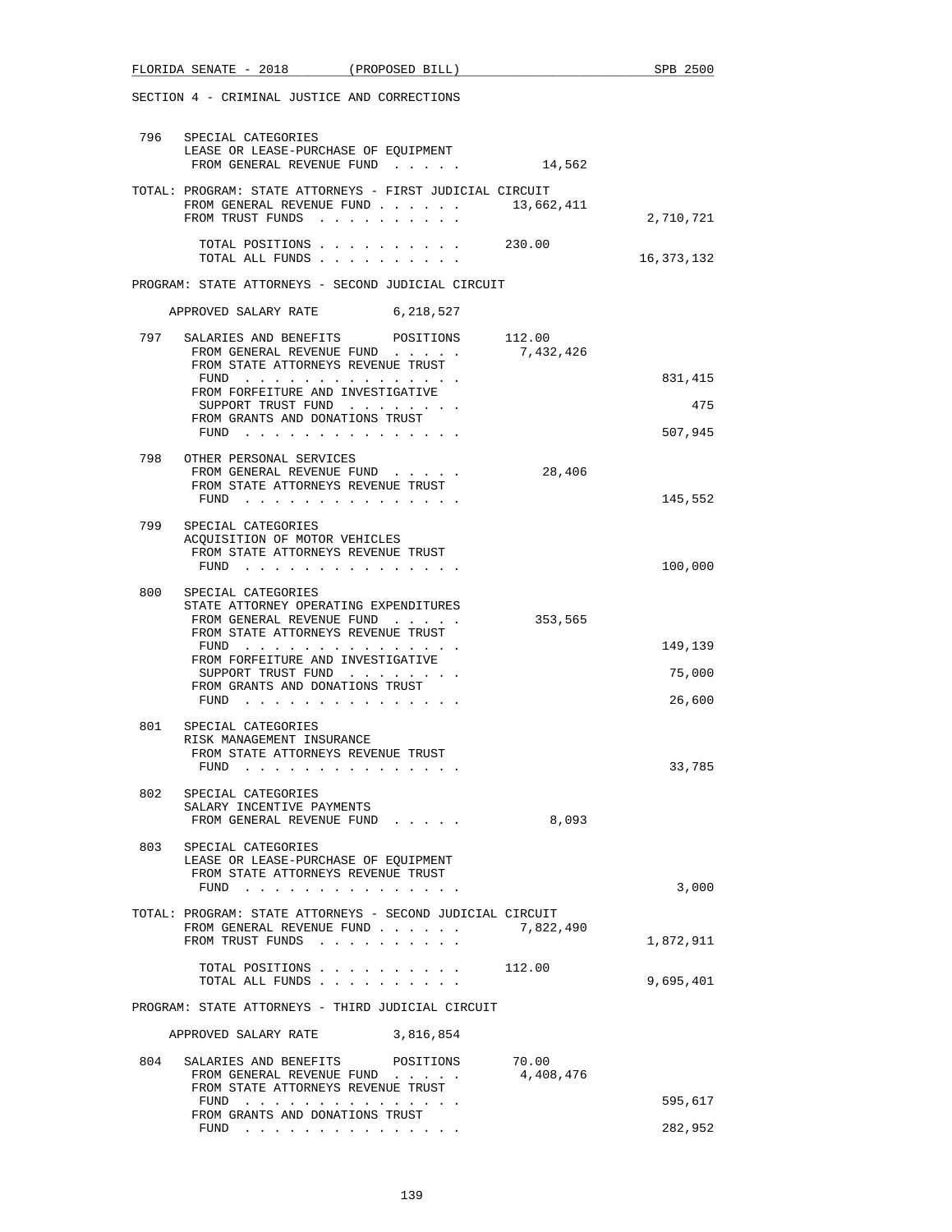|     | FLORIDA SENATE - 2018<br>(PROPOSED BILL)                                                                                              |                      | SPB 2500  |
|-----|---------------------------------------------------------------------------------------------------------------------------------------|----------------------|-----------|
|     | SECTION 4 - CRIMINAL JUSTICE AND CORRECTIONS                                                                                          |                      |           |
|     | 805 OTHER PERSONAL SERVICES<br>FROM GENERAL REVENUE FUND<br>FROM STATE ATTORNEYS REVENUE TRUST                                        | 7,857                |           |
|     | FUND<br>FROM GRANTS AND DONATIONS TRUST                                                                                               |                      | 6,372     |
|     | FUND $\cdots$                                                                                                                         |                      | 5,068     |
| 806 | SPECIAL CATEGORIES<br>ACQUISITION OF MOTOR VEHICLES<br>FROM STATE ATTORNEYS REVENUE TRUST<br>FUND $\cdots$                            |                      | 25,000    |
| 807 | SPECIAL CATEGORIES<br>STATE ATTORNEY OPERATING EXPENDITURES<br>FROM GENERAL REVENUE FUND<br>FROM STATE ATTORNEYS REVENUE TRUST        | 144,842              |           |
|     | FUND                                                                                                                                  |                      | 27,204    |
|     | FROM GRANTS AND DONATIONS TRUST<br>FUND $\cdots$                                                                                      |                      | 76,701    |
|     | 808 SPECIAL CATEGORIES<br>RISK MANAGEMENT INSURANCE<br>FROM STATE ATTORNEYS REVENUE TRUST                                             |                      |           |
|     | FUND $\cdots$                                                                                                                         |                      | 21,723    |
|     | 809 SPECIAL CATEGORIES<br>SALARY INCENTIVE PAYMENTS<br>FROM GENERAL REVENUE FUND                                                      | 8,034                |           |
|     | 810 SPECIAL CATEGORIES<br>LEASE OR LEASE-PURCHASE OF EQUIPMENT<br>FROM GENERAL REVENUE FUND                                           | 35,000               |           |
|     | TOTAL: PROGRAM: STATE ATTORNEYS - THIRD JUDICIAL CIRCUIT<br>FROM GENERAL REVENUE FUND $\ldots$ 4,604,209<br>FROM TRUST FUNDS          |                      | 1,040,637 |
|     | TOTAL POSITIONS 70.00                                                                                                                 |                      |           |
|     | TOTAL ALL FUNDS                                                                                                                       |                      | 5,644,846 |
|     | PROGRAM: STATE ATTORNEYS - FOURTH JUDICIAL CIRCUIT                                                                                    |                      |           |
|     | APPROVED SALARY RATE 18,731,847                                                                                                       |                      |           |
| 811 | SALARIES AND BENEFITS<br>POSITIONS<br>FROM GENERAL REVENUE FUND<br>FROM STATE ATTORNEYS REVENUE TRUST                                 | 364.00<br>21,478,441 |           |
|     | $\mathcal{A}$ , and a set of the set of the set of the set of the set of the $\mathcal{A}$<br>FUND<br>FROM GRANTS AND DONATIONS TRUST |                      | 3,264,635 |
|     | FUND                                                                                                                                  |                      | 1,506,807 |
| 812 | OTHER PERSONAL SERVICES<br>FROM GENERAL REVENUE FUND<br>FROM STATE ATTORNEYS REVENUE TRUST                                            | 139,844              |           |
|     | FUND $\cdots$<br>FROM FORFEITURE AND INVESTIGATIVE                                                                                    |                      | 5,090     |
|     | SUPPORT TRUST FUND<br>FROM GRANTS AND DONATIONS TRUST                                                                                 |                      | 55,000    |
|     | FUND $\cdots$                                                                                                                         |                      | 33,189    |
| 813 | SPECIAL CATEGORIES<br>GRANTS AND AIDS - CONTRACTED SERVICES<br>FROM GRANTS AND DONATIONS TRUST<br>FUND $\cdots$                       |                      | 438,311   |
| 814 | SPECIAL CATEGORIES                                                                                                                    |                      |           |
|     | STATE ATTORNEY OPERATING EXPENDITURES<br>FROM GENERAL REVENUE FUND<br>FROM STATE ATTORNEYS REVENUE TRUST                              | 279,262              |           |
|     | FUND<br><u>na kara kara kara kara kara kara</u>                                                                                       |                      | 335,658   |
|     | FROM FORFEITURE AND INVESTIGATIVE<br>SUPPORT TRUST FUND                                                                               |                      | 110,800   |
|     | FROM GRANTS AND DONATIONS TRUST<br>FUND $\cdots$                                                                                      |                      | 32,455    |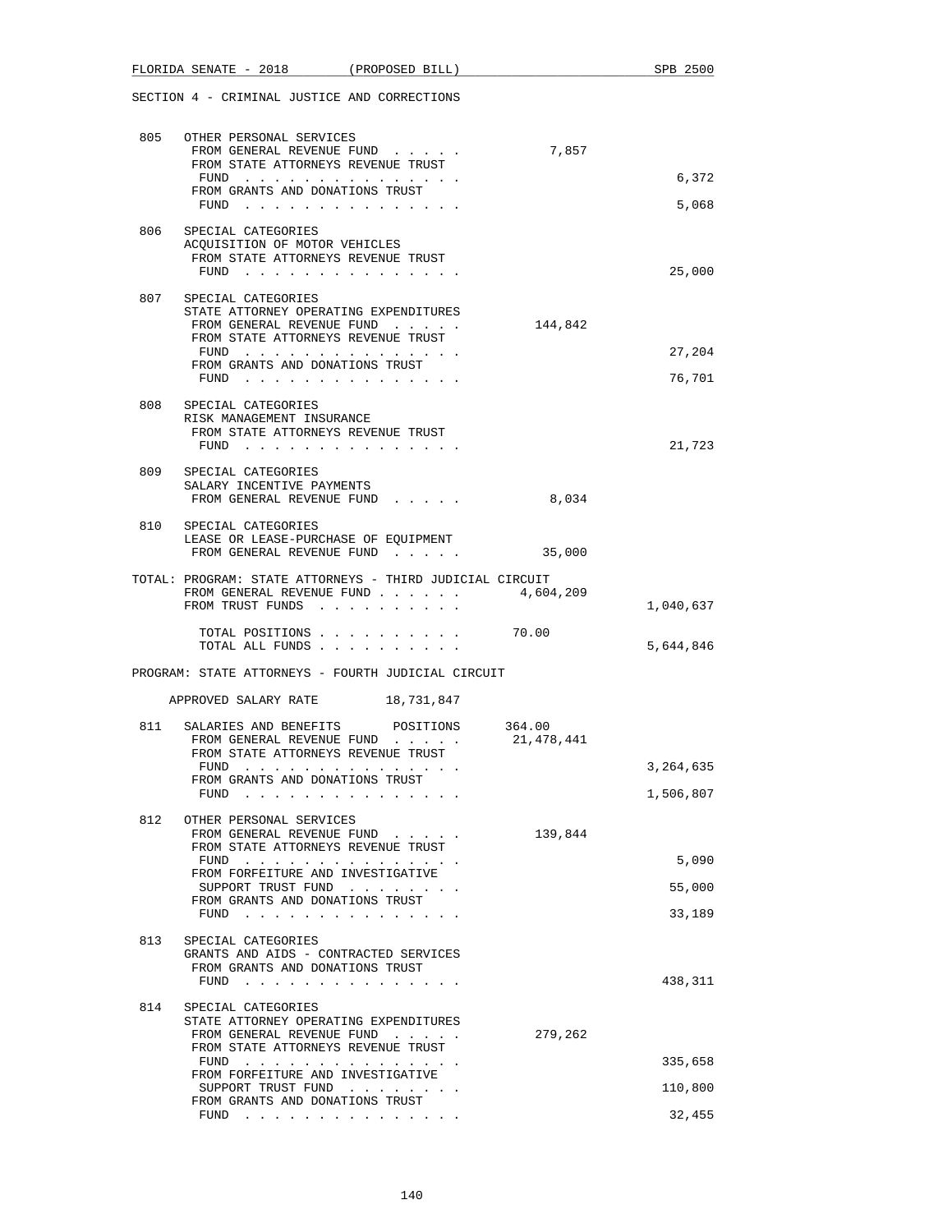|     | FLORIDA SENATE - 2018 (PROPOSED BILL)                                                                                                           |            | SPB 2500          |
|-----|-------------------------------------------------------------------------------------------------------------------------------------------------|------------|-------------------|
|     | SECTION 4 - CRIMINAL JUSTICE AND CORRECTIONS                                                                                                    |            |                   |
| 815 | SPECIAL CATEGORIES<br>RISK MANAGEMENT INSURANCE<br>FROM STATE ATTORNEYS REVENUE TRUST<br>FUND $\cdots$                                          |            | 123,062           |
|     | 816 SPECIAL CATEGORIES<br>SALARY INCENTIVE PAYMENTS<br>FROM GENERAL REVENUE FUND                                                                | 11,404     |                   |
| 817 | SPECIAL CATEGORIES<br>LEASE OR LEASE-PURCHASE OF EQUIPMENT<br>FROM GENERAL REVENUE FUND                                                         | 6,150      |                   |
|     | TOTAL: PROGRAM: STATE ATTORNEYS - FOURTH JUDICIAL CIRCUIT<br>FROM GENERAL REVENUE FUND $\ldots$ 21,915,101<br>FROM TRUST FUNDS                  |            | 5,905,007         |
|     | TOTAL POSITIONS 364.00<br>TOTAL ALL FUNDS                                                                                                       |            | 27,820,108        |
|     | PROGRAM: STATE ATTORNEYS - FIFTH JUDICIAL CIRCUIT                                                                                               |            |                   |
|     | APPROVED SALARY RATE 13, 124, 175                                                                                                               |            |                   |
|     | 818 SALARIES AND BENEFITS POSITIONS 240.00<br>FROM GENERAL REVENUE FUND<br>FROM STATE ATTORNEYS REVENUE TRUST                                   | 15,504,866 |                   |
|     | FUND                                                                                                                                            |            | 2,196,234         |
|     | FROM GRANTS AND DONATIONS TRUST<br>FUND $\cdots$                                                                                                |            | 1,095,927         |
|     | 819 OTHER PERSONAL SERVICES<br>FROM GENERAL REVENUE FUND<br>FROM STATE ATTORNEYS REVENUE TRUST                                                  | 62,603     |                   |
|     | FUND<br>FROM GRANTS AND DONATIONS TRUST<br>FUND                                                                                                 |            | 38,289<br>101,193 |
| 820 | SPECIAL CATEGORIES<br>STATE ATTORNEY OPERATING EXPENDITURES<br>FROM GENERAL REVENUE FUND<br>FROM STATE ATTORNEYS REVENUE TRUST<br>FUND $\cdots$ | 488,267    | 61,250            |
| 821 | SPECIAL CATEGORIES<br>RISK MANAGEMENT INSURANCE<br>FROM STATE ATTORNEYS REVENUE TRUST<br>FUND                                                   |            | 54,378            |
|     | 822 SPECIAL CATEGORIES<br>SALARY INCENTIVE PAYMENTS<br>FROM GENERAL REVENUE FUND                                                                | 15,740     |                   |
| 823 | SPECIAL CATEGORIES<br>LEASE OR LEASE-PURCHASE OF EQUIPMENT<br>FROM GENERAL REVENUE FUND                                                         | 41,500     |                   |
|     | TOTAL: PROGRAM: STATE ATTORNEYS - FIFTH JUDICIAL CIRCUIT<br>FROM GENERAL REVENUE FUND $\ldots$ 16, 112, 976<br>FROM TRUST FUNDS                 |            | 3,547,271         |
|     | TOTAL POSITIONS 240.00<br>TOTAL ALL FUNDS                                                                                                       |            | 19,660,247        |
|     | PROGRAM: STATE ATTORNEYS - SIXTH JUDICIAL CIRCUIT                                                                                               |            |                   |
|     | APPROVED SALARY RATE 24,552,544                                                                                                                 |            |                   |
|     | 824 SALARIES AND BENEFITS POSITIONS 460.00<br>FROM GENERAL REVENUE FUND<br>FROM STATE ATTORNEYS REVENUE TRUST                                   | 26,439,567 |                   |
|     | FUND<br>FROM GRANTS AND DONATIONS TRUST                                                                                                         |            | 3,514,177         |
|     | FUND $\cdots$ $\cdots$ $\cdots$ $\cdots$ $\cdots$ $\cdots$ $\cdots$                                                                             |            | 3,689,011         |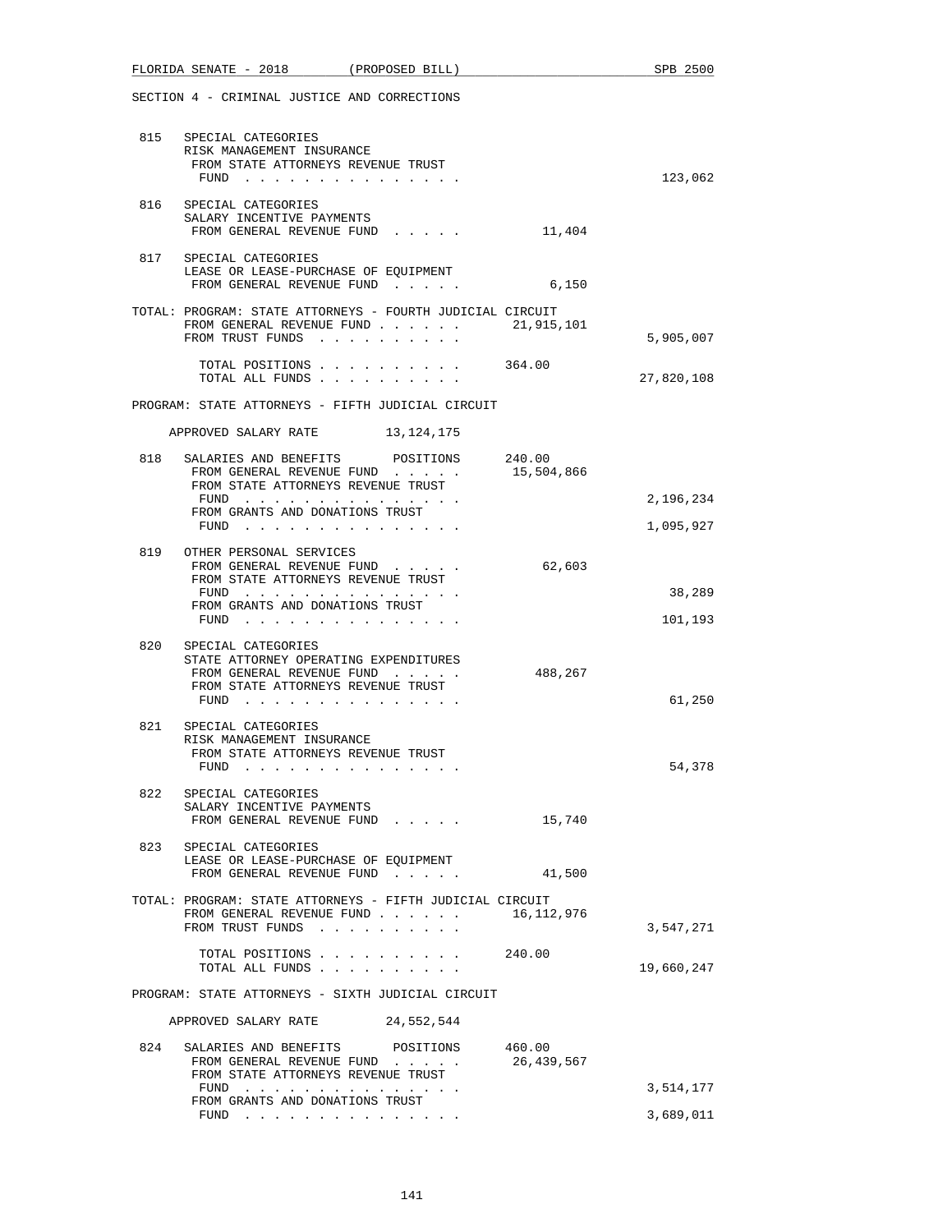|         | FLORIDA SENATE - 2018 (PROPOSED BILL)                                                                                                                                                          |            | SPB 2500           |
|---------|------------------------------------------------------------------------------------------------------------------------------------------------------------------------------------------------|------------|--------------------|
|         | SECTION 4 - CRIMINAL JUSTICE AND CORRECTIONS                                                                                                                                                   |            |                    |
|         | 825 OTHER PERSONAL SERVICES<br>FROM GENERAL REVENUE FUND<br>FROM GRANTS AND DONATIONS TRUST                                                                                                    | 86,869     | 34,737             |
| 826     | $FUND$<br>SPECIAL CATEGORIES<br>ACQUISITION OF MOTOR VEHICLES<br>FROM STATE ATTORNEYS REVENUE TRUST<br>$FUND$                                                                                  |            | 25,000             |
|         | 827 SPECIAL CATEGORIES<br>STATE ATTORNEY OPERATING EXPENDITURES<br>FROM GENERAL REVENUE FUND<br>FROM STATE ATTORNEYS REVENUE TRUST<br>FUND<br>FROM GRANTS AND DONATIONS TRUST<br>FUND $\cdots$ | 476,061    | 232,453<br>569,866 |
| 828     | SPECIAL CATEGORIES<br>RISK MANAGEMENT INSURANCE<br>FROM STATE ATTORNEYS REVENUE TRUST<br>FUND $\cdots$                                                                                         |            | 134,465            |
| 829     | SPECIAL CATEGORIES<br>SALARY INCENTIVE PAYMENTS<br>FROM GENERAL REVENUE FUND                                                                                                                   | 22,724     |                    |
| 830     | SPECIAL CATEGORIES<br>LEASE OR LEASE-PURCHASE OF EQUIPMENT<br>FROM GENERAL REVENUE FUND                                                                                                        | 2,520      |                    |
|         | TOTAL: PROGRAM: STATE ATTORNEYS - SIXTH JUDICIAL CIRCUIT<br>FROM GENERAL REVENUE FUND<br>FROM TRUST FUNDS                                                                                      | 27,027,741 | 8,199,709          |
|         | TOTAL POSITIONS<br>TOTAL ALL FUNDS                                                                                                                                                             | 460.00     | 35, 227, 450       |
| CIRCUIT | PROGRAM: STATE ATTORNEYS - SEVENTH JUDICIAL                                                                                                                                                    |            |                    |
|         | APPROVED SALARY RATE 12,146,740                                                                                                                                                                |            |                    |
| 831     | SALARIES AND BENEFITS POSITIONS 238.00<br>FROM GENERAL REVENUE FUND<br>FROM STATE ATTORNEYS REVENUE TRUST<br>FUND<br>. The contract of the contract of the contract of the $\alpha$            | 14,337,369 | 2,056,196          |
|         | FROM GRANTS AND DONATIONS TRUST<br>FUND                                                                                                                                                        |            | 693,241            |
| 832     | OTHER PERSONAL SERVICES<br>FROM GENERAL REVENUE FUND<br>FROM STATE ATTORNEYS REVENUE TRUST<br>FUND $\cdots$<br>FROM GRANTS AND DONATIONS TRUST<br>FUND $\ldots$                                | 39,274     | 73,887<br>9,980    |
| 833     | SPECIAL CATEGORIES<br>ACQUISITION OF MOTOR VEHICLES<br>FROM STATE ATTORNEYS REVENUE TRUST<br>FUND $\cdots$                                                                                     |            | 200,000            |
| 834     | SPECIAL CATEGORIES<br>STATE ATTORNEY OPERATING EXPENDITURES<br>FROM GENERAL REVENUE FUND<br>FROM STATE ATTORNEYS REVENUE TRUST<br>FUND                                                         | 438,416    | 151,254            |
| 835     | SPECIAL CATEGORIES<br>RISK MANAGEMENT INSURANCE<br>FROM STATE ATTORNEYS REVENUE TRUST<br>FUND $\cdots$                                                                                         |            | 84,198             |
| 836     | SPECIAL CATEGORIES<br>SALARY INCENTIVE PAYMENTS<br>FROM GENERAL REVENUE FUND                                                                                                                   | 6,094      |                    |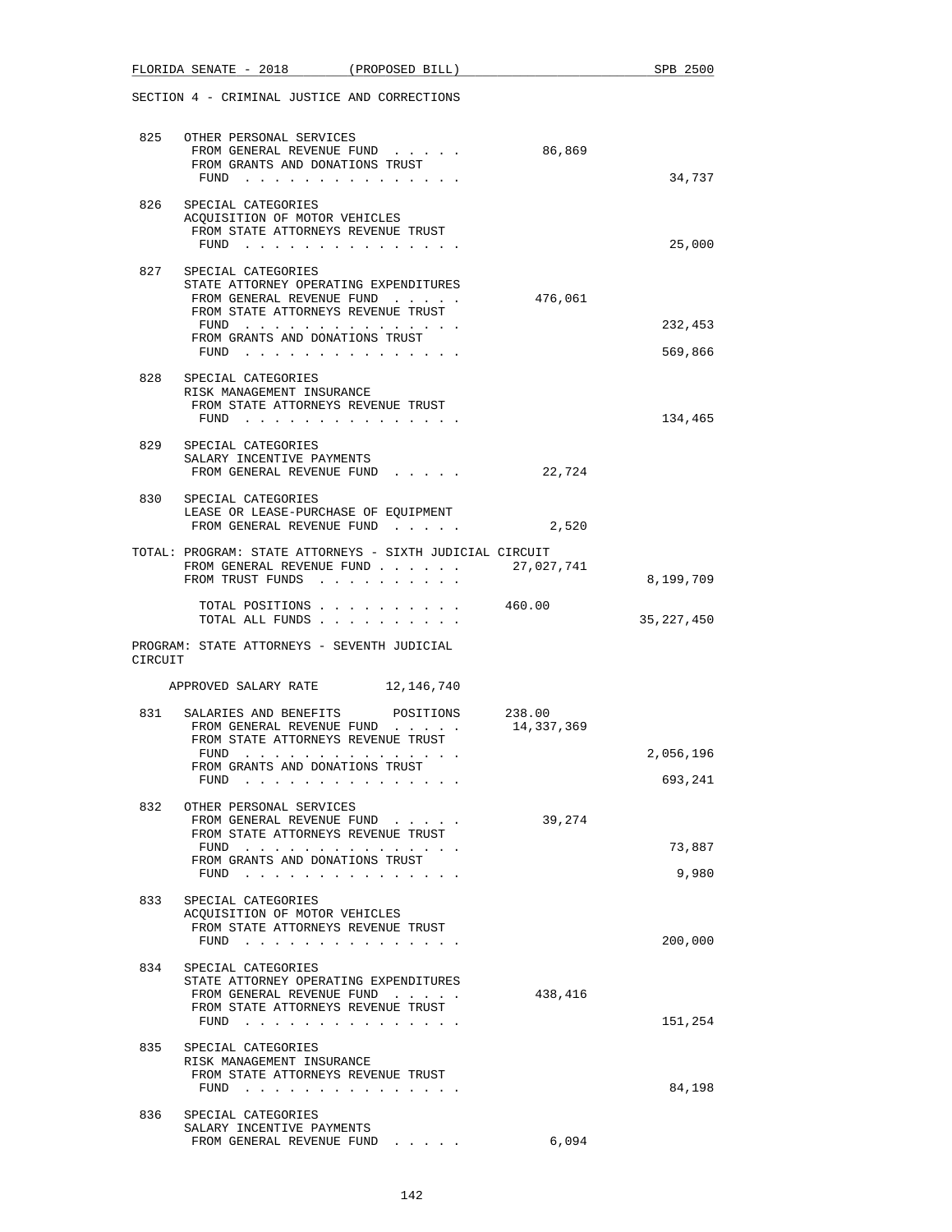|     | FLORIDA SENATE - 2018 (PROPOSED BILL)                                                                  |                        |            | SPB 2500     |
|-----|--------------------------------------------------------------------------------------------------------|------------------------|------------|--------------|
|     | SECTION 4 - CRIMINAL JUSTICE AND CORRECTIONS                                                           |                        |            |              |
|     | FROM STATE ATTORNEYS REVENUE TRUST                                                                     |                        |            |              |
|     | FUND $\cdots$<br>FROM GRANTS AND DONATIONS TRUST                                                       |                        |            | 17,620       |
|     |                                                                                                        |                        |            | 2,380        |
|     | 837 SPECIAL CATEGORIES<br>LEASE OR LEASE-PURCHASE OF EQUIPMENT                                         |                        |            |              |
|     | FROM GENERAL REVENUE FUND                                                                              |                        | 32,381     |              |
|     | TOTAL: PROGRAM: STATE ATTORNEYS - SEVENTH JUDICIAL<br>CIRCUIT                                          |                        |            |              |
|     | FROM GENERAL REVENUE FUND $\ldots$ 14,853,534<br>FROM TRUST FUNDS                                      |                        |            | 3,288,756    |
|     |                                                                                                        | TOTAL POSITIONS 238.00 |            |              |
|     | TOTAL ALL FUNDS                                                                                        |                        |            | 18, 142, 290 |
|     | PROGRAM: STATE ATTORNEYS - EIGHTH JUDICIAL CIRCUIT                                                     |                        |            |              |
|     | APPROVED SALARY RATE                                                                                   | 6,703,286              |            |              |
|     | 838 SALARIES AND BENEFITS POSITIONS 133.00                                                             |                        |            |              |
|     | FROM GENERAL REVENUE FUND<br>FROM STATE ATTORNEYS REVENUE TRUST                                        |                        | 8,175,804  |              |
|     | FUND<br>FROM GRANTS AND DONATIONS TRUST                                                                |                        |            | 799,293      |
|     | FUND $\cdots$ $\cdots$ $\cdots$ $\cdots$ $\cdots$ $\cdots$ $\cdots$                                    |                        |            | 565,068      |
| 839 | OTHER PERSONAL SERVICES                                                                                |                        |            |              |
|     | FROM GENERAL REVENUE FUND<br>FROM STATE ATTORNEYS REVENUE TRUST                                        |                        | 51,558     |              |
|     | FUND                                                                                                   |                        |            | 58,677       |
|     | FROM GRANTS AND DONATIONS TRUST<br>FUND $\cdots$ $\cdots$ $\cdots$ $\cdots$ $\cdots$ $\cdots$ $\cdots$ |                        |            | 34,329       |
| 840 | SPECIAL CATEGORIES                                                                                     |                        |            |              |
|     | STATE ATTORNEY OPERATING EXPENDITURES                                                                  |                        |            |              |
|     | FROM GENERAL REVENUE FUND<br>FROM STATE ATTORNEYS REVENUE TRUST                                        |                        | 284,761    |              |
|     | FUND<br>FROM GRANTS AND DONATIONS TRUST                                                                |                        |            | 21,406       |
|     | FUND $\cdots$                                                                                          |                        |            | 25,040       |
| 841 | SPECIAL CATEGORIES                                                                                     |                        |            |              |
|     | RISK MANAGEMENT INSURANCE<br>FROM STATE ATTORNEYS REVENUE TRUST                                        |                        |            |              |
|     | FUND $\cdots$                                                                                          |                        |            | 83,437       |
| 842 | SPECIAL CATEGORIES                                                                                     |                        |            |              |
|     | SALARY INCENTIVE PAYMENTS<br>FROM GENERAL REVENUE FUND                                                 |                        | 13,506     |              |
|     |                                                                                                        |                        |            |              |
| 843 | SPECIAL CATEGORIES<br>LEASE OR LEASE-PURCHASE OF EQUIPMENT                                             |                        |            |              |
|     | FROM GENERAL REVENUE FUND                                                                              |                        | 7,306      |              |
|     | TOTAL: PROGRAM: STATE ATTORNEYS - EIGHTH JUDICIAL CIRCUIT                                              |                        |            |              |
|     | FROM GENERAL REVENUE FUND<br>FROM TRUST FUNDS                                                          |                        | 8,532,935  | 1,587,250    |
|     |                                                                                                        |                        |            |              |
|     | TOTAL ALL FUNDS                                                                                        | TOTAL POSITIONS 133.00 |            | 10,120,185   |
|     | PROGRAM: STATE ATTORNEYS - NINTH JUDICIAL CIRCUIT                                                      |                        |            |              |
|     | APPROVED SALARY RATE 20,121,373                                                                        |                        |            |              |
| 844 | SALARIES AND BENEFITS POSITIONS                                                                        |                        | 385.50     |              |
|     | FROM GENERAL REVENUE FUND<br>FROM STATE ATTORNEYS REVENUE TRUST                                        |                        | 24,157,998 |              |
|     | FUND                                                                                                   |                        |            | 1,481,980    |
|     | FROM GRANTS AND DONATIONS TRUST<br>FUND $\cdots$ $\cdots$ $\cdots$ $\cdots$ $\cdots$ $\cdots$          |                        |            | 1,940,707    |
| 845 | OTHER PERSONAL SERVICES                                                                                |                        |            |              |
|     | FROM GENERAL REVENUE FUND                                                                              |                        | 140,918    |              |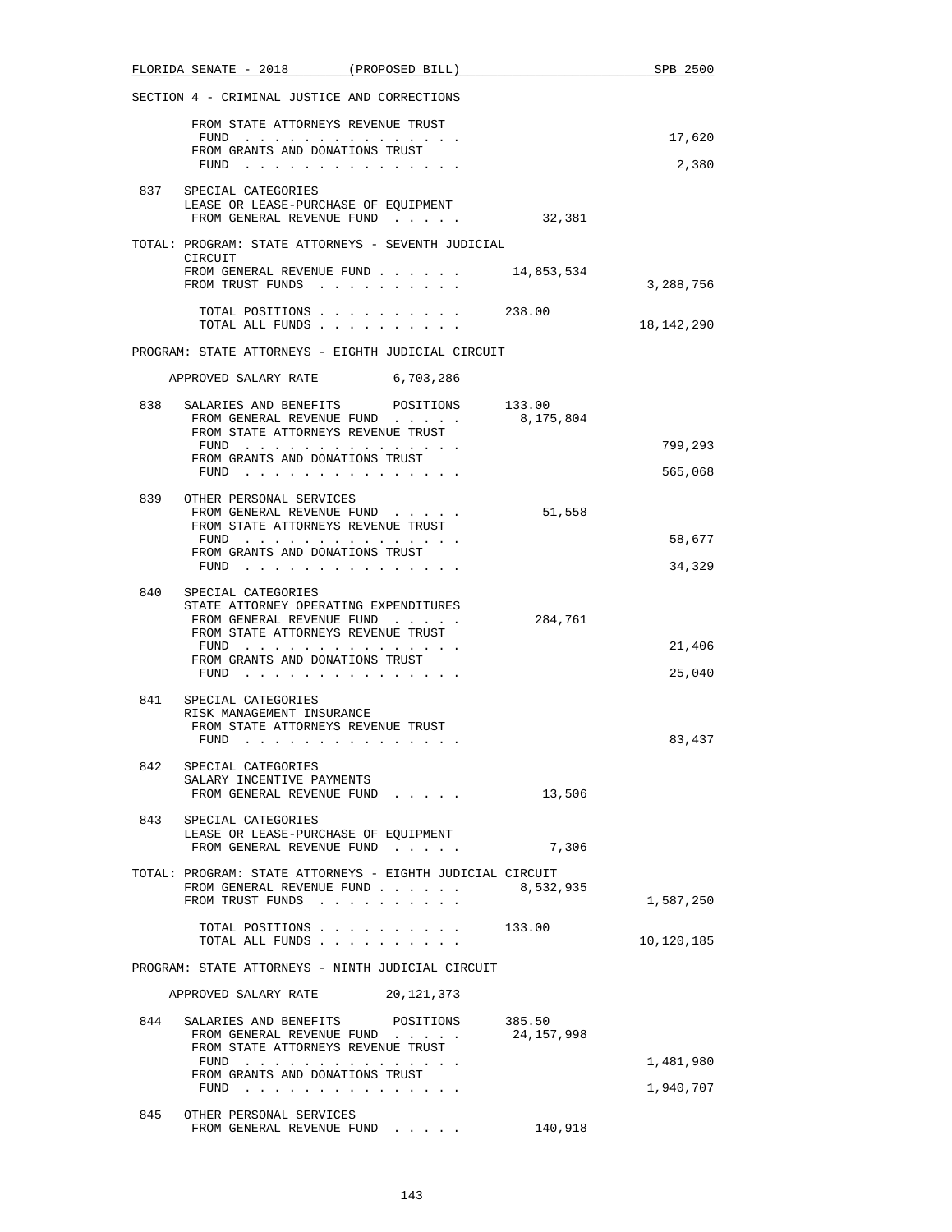|     | FLORIDA SENATE - 2018 (PROPOSED BILL)                               |                                                                     |            | SPB 2500   |
|-----|---------------------------------------------------------------------|---------------------------------------------------------------------|------------|------------|
|     | SECTION 4 - CRIMINAL JUSTICE AND CORRECTIONS                        |                                                                     |            |            |
|     | FROM STATE ATTORNEYS REVENUE TRUST                                  |                                                                     |            |            |
|     | FROM FORFEITURE AND INVESTIGATIVE                                   | $FUND$                                                              |            | 291,461    |
|     |                                                                     | SUPPORT TRUST FUND                                                  |            | 242,033    |
|     | FROM GRANTS AND DONATIONS TRUST                                     | FUND $\cdots$                                                       |            | 1,002      |
| 846 | SPECIAL CATEGORIES                                                  |                                                                     |            |            |
|     | STATE ATTORNEY OPERATING EXPENDITURES<br>FROM GENERAL REVENUE FUND  |                                                                     | 953,767    |            |
|     | FROM STATE ATTORNEYS REVENUE TRUST                                  |                                                                     |            |            |
|     | FUND<br>FROM FORFEITURE AND INVESTIGATIVE                           |                                                                     |            | 197,029    |
|     | FROM GRANTS AND DONATIONS TRUST                                     | SUPPORT TRUST FUND                                                  |            | 279,234    |
|     |                                                                     | FUND $\cdots$                                                       |            | 18,966     |
| 847 | SPECIAL CATEGORIES                                                  |                                                                     |            |            |
|     | RISK MANAGEMENT INSURANCE<br>FROM STATE ATTORNEYS REVENUE TRUST     |                                                                     |            |            |
|     |                                                                     | FUND $\cdots$                                                       |            | 152,261    |
|     | 848 SPECIAL CATEGORIES<br>SALARY INCENTIVE PAYMENTS                 |                                                                     |            |            |
|     |                                                                     | FROM GENERAL REVENUE FUND                                           | 28,837     |            |
| 849 | SPECIAL CATEGORIES                                                  |                                                                     |            |            |
|     | LEASE OR LEASE-PURCHASE OF EQUIPMENT<br>FROM GENERAL REVENUE FUND   |                                                                     | 55,416     |            |
|     |                                                                     |                                                                     |            |            |
|     | FROM GENERAL REVENUE FUND                                           | TOTAL: PROGRAM: STATE ATTORNEYS - NINTH JUDICIAL CIRCUIT            | 25,336,936 |            |
|     | FROM TRUST FUNDS                                                    |                                                                     |            | 4,604,673  |
|     |                                                                     | TOTAL POSITIONS 385.50<br>TOTAL ALL FUNDS                           |            | 29,941,609 |
|     |                                                                     |                                                                     |            |            |
|     |                                                                     | PROGRAM: STATE ATTORNEYS - TENTH JUDICIAL CIRCUIT                   |            |            |
|     | APPROVED SALARY RATE 12, 219, 963                                   |                                                                     |            |            |
| 850 |                                                                     | SALARIES AND BENEFITS POSITIONS 226.00<br>FROM GENERAL REVENUE FUND | 12,402,387 |            |
|     | FROM STATE ATTORNEYS REVENUE TRUST                                  |                                                                     |            |            |
|     | FROM GRANTS AND DONATIONS TRUST                                     | FUND $\cdots$                                                       |            | 4,218,875  |
|     |                                                                     | FUND $\cdots$                                                       |            | 1,177,580  |
| 851 | OTHER PERSONAL SERVICES<br>FROM GENERAL REVENUE FUND                |                                                                     | 46,901     |            |
|     | FROM STATE ATTORNEYS REVENUE TRUST                                  |                                                                     |            |            |
|     | $FUND$<br>FROM GRANTS AND DONATIONS TRUST                           |                                                                     |            | 87,063     |
|     |                                                                     | FUND $\cdots$                                                       |            | 33,140     |
| 852 | SPECIAL CATEGORIES                                                  |                                                                     |            |            |
|     | ACQUISITION OF MOTOR VEHICLES<br>FROM STATE ATTORNEYS REVENUE TRUST |                                                                     |            |            |
|     |                                                                     | FUND                                                                |            | 110,000    |
| 853 | SPECIAL CATEGORIES<br>STATE ATTORNEY OPERATING EXPENDITURES         |                                                                     |            |            |
|     | FROM GENERAL REVENUE FUND                                           |                                                                     | 185,530    |            |
|     | FROM STATE ATTORNEYS REVENUE TRUST                                  | $FUND$                                                              |            | 218,879    |
|     | FROM GRANTS AND DONATIONS TRUST<br>$FUND$                           |                                                                     |            | 212,872    |
|     |                                                                     |                                                                     |            |            |
| 854 | SPECIAL CATEGORIES<br>RISK MANAGEMENT INSURANCE                     |                                                                     |            |            |
|     | FROM STATE ATTORNEYS REVENUE TRUST<br>$FUND$                        |                                                                     |            | 84,494     |
| 855 | SPECIAL CATEGORIES                                                  |                                                                     |            |            |
|     | SALARY INCENTIVE PAYMENTS                                           |                                                                     |            |            |
|     | FROM GENERAL REVENUE FUND                                           |                                                                     | 14,365     |            |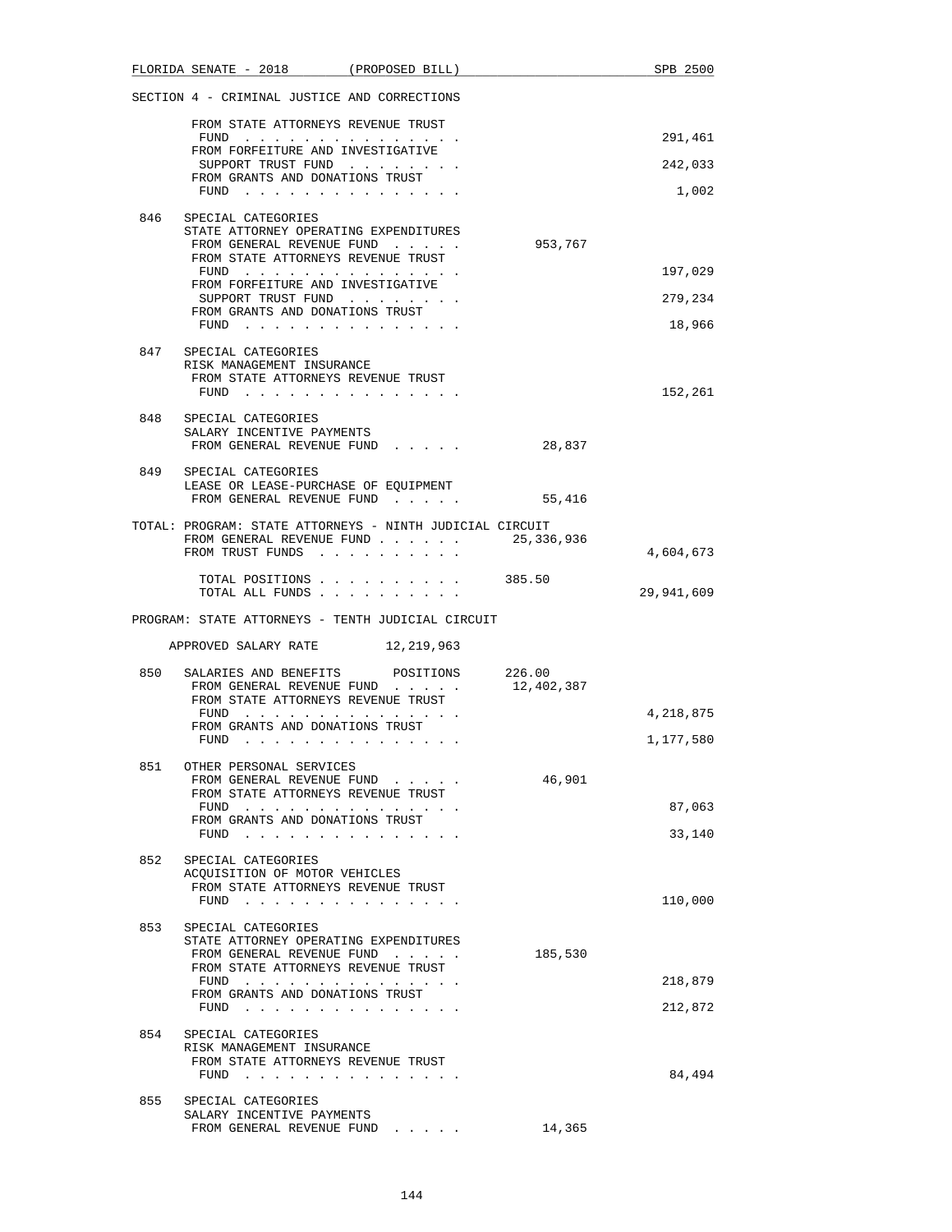|         | SECTION 4 - CRIMINAL JUSTICE AND CORRECTIONS                                                                                                    |            |                         |
|---------|-------------------------------------------------------------------------------------------------------------------------------------------------|------------|-------------------------|
|         | 856 SPECIAL CATEGORIES<br>LEASE OR LEASE-PURCHASE OF EQUIPMENT<br>FROM GENERAL REVENUE FUND<br>FROM GRANTS AND DONATIONS TRUST<br>FUND $\cdots$ | 32,032     | 7,356                   |
|         | TOTAL: PROGRAM: STATE ATTORNEYS - TENTH JUDICIAL CIRCUIT                                                                                        |            |                         |
|         | FROM GENERAL REVENUE FUND $\ldots$ 12,681,215<br>FROM TRUST FUNDS                                                                               |            | 6,150,259               |
|         | TOTAL POSITIONS 226.00<br>TOTAL ALL FUNDS                                                                                                       |            | 18,831,474              |
| CIRCUIT | PROGRAM: STATE ATTORNEYS - ELEVENTH JUDICIAL                                                                                                    |            |                         |
|         | 57,980,986<br>APPROVED SALARY RATE                                                                                                              |            |                         |
| 857     | SALARIES AND BENEFITS POSITIONS 1,288.00<br>FROM GENERAL REVENUE FUND<br>FROM STATE ATTORNEYS REVENUE TRUST                                     | 51,135,217 |                         |
|         | FUND<br>FROM CHILD SUPPORT TRUST FUND                                                                                                           |            | 4,967,887<br>20,878,466 |
|         | FROM FORFEITURE AND INVESTIGATIVE<br>SUPPORT TRUST FUND                                                                                         |            | 234,523                 |
|         | FROM GRANTS AND DONATIONS TRUST<br>FUND                                                                                                         |            | 4,090,646               |
|         | 858 OTHER PERSONAL SERVICES<br>FROM GENERAL REVENUE FUND                                                                                        | 242,272    |                         |
|         | FROM STATE ATTORNEYS REVENUE TRUST<br>FUND $\cdots$                                                                                             |            | 155,076                 |
|         | FROM CHILD SUPPORT TRUST FUND<br>FROM GRANTS AND DONATIONS TRUST<br>FUND $\cdots$                                                               |            | 753,121<br>85,217       |
| 859     | SPECIAL CATEGORIES                                                                                                                              |            |                         |
|         | ACQUISITION OF MOTOR VEHICLES<br>FROM FORFEITURE AND INVESTIGATIVE<br>SUPPORT TRUST FUND                                                        |            | 130,000                 |
| 860     | SPECIAL CATEGORIES                                                                                                                              |            |                         |
|         | STATE ATTORNEY OPERATING EXPENDITURES<br>FROM GENERAL REVENUE FUND<br>FROM STATE ATTORNEYS REVENUE TRUST                                        | 1,073,140  | 435,078                 |
|         | FUND<br>FROM CHILD SUPPORT TRUST FUND                                                                                                           |            | 3,862,621               |
|         | FROM CIVIL RICO TRUST FUND<br>FROM FORFEITURE AND INVESTIGATIVE                                                                                 |            | 200,020                 |
|         | SUPPORT TRUST FUND<br>FROM GRANTS AND DONATIONS TRUST                                                                                           |            | 203,700                 |
|         | $FUND$                                                                                                                                          |            | 598,087                 |
|         | 861 SPECIAL CATEGORIES<br>RISK MANAGEMENT INSURANCE<br>FROM STATE ATTORNEYS REVENUE TRUST                                                       |            |                         |
|         | FUND $\cdots$<br>FROM CHILD SUPPORT TRUST FUND                                                                                                  |            | 549,153<br>250,145      |
| 862     | SPECIAL CATEGORIES<br>SALARY INCENTIVE PAYMENTS<br>FROM GENERAL REVENUE FUND                                                                    | 22,221     |                         |
| 863     | SPECIAL CATEGORIES                                                                                                                              |            |                         |
|         | LEASE OR LEASE-PURCHASE OF EQUIPMENT<br>FROM GENERAL REVENUE FUND                                                                               | 3,600      |                         |
|         | TOTAL: PROGRAM: STATE ATTORNEYS - ELEVENTH JUDICIAL                                                                                             |            |                         |
|         | CIRCUIT<br>FROM GENERAL REVENUE FUND 52,476,450<br>FROM TRUST FUNDS                                                                             |            | 37, 393, 740            |
|         | TOTAL POSITIONS $\ldots$ , 1,288.00<br>TOTAL ALL FUNDS                                                                                          |            | 89,870,190              |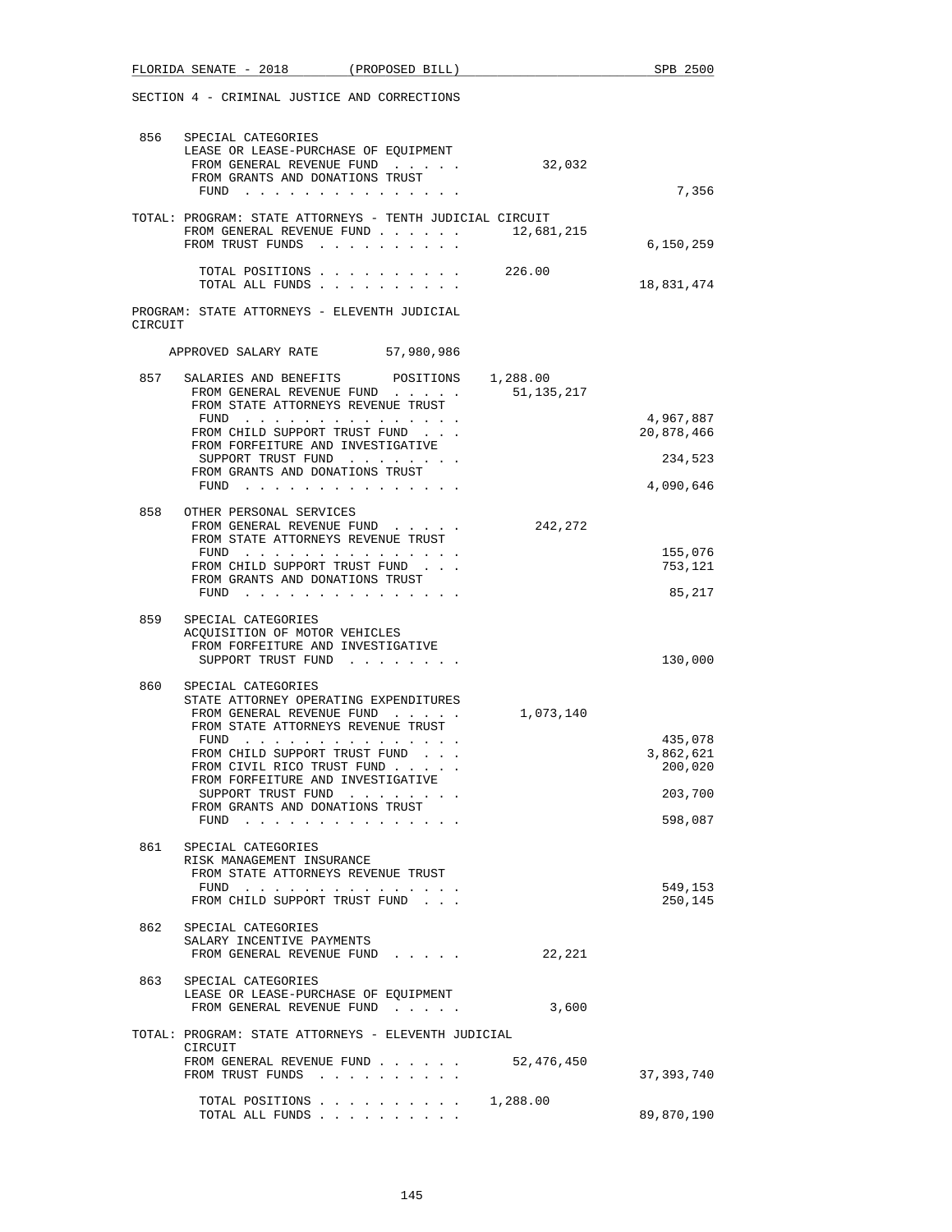|         | FLORIDA SENATE - 2018 (PROPOSED BILL)                                                                                                  |            |                      | SPB 2500   |
|---------|----------------------------------------------------------------------------------------------------------------------------------------|------------|----------------------|------------|
|         | SECTION 4 - CRIMINAL JUSTICE AND CORRECTIONS                                                                                           |            |                      |            |
| CIRCUIT | PROGRAM: STATE ATTORNEYS - TWELFTH JUDICIAL                                                                                            |            |                      |            |
|         | APPROVED SALARY RATE 9,404,463                                                                                                         |            |                      |            |
| 864     | SALARIES AND BENEFITS POSITIONS 182.00<br>FROM GENERAL REVENUE FUND<br>FROM STATE ATTORNEYS REVENUE TRUST                              |            | 11,692,880           |            |
|         | FUND<br>FROM GRANTS AND DONATIONS TRUST                                                                                                |            |                      | 1,453,488  |
|         | $FUND$                                                                                                                                 |            |                      | 429,102    |
| 865     | OTHER PERSONAL SERVICES<br>FROM GENERAL REVENUE FUND                                                                                   |            | 23,211               |            |
| 866     | SPECIAL CATEGORIES<br>ACOUISITION OF MOTOR VEHICLES<br>FROM STATE ATTORNEYS REVENUE TRUST<br>$FUND$                                    |            |                      | 50,000     |
| 867     | SPECIAL CATEGORIES<br>STATE ATTORNEY OPERATING EXPENDITURES<br>FROM GENERAL REVENUE FUND<br>FROM STATE ATTORNEYS REVENUE TRUST<br>FUND |            | 321,981              | 89,785     |
|         | 868 SPECIAL CATEGORIES<br>RISK MANAGEMENT INSURANCE<br>FROM STATE ATTORNEYS REVENUE TRUST<br>$FUND$                                    |            |                      | 38,355     |
|         | 869 SPECIAL CATEGORIES<br>SALARY INCENTIVE PAYMENTS<br>FROM GENERAL REVENUE FUND                                                       |            | 7,461                |            |
| 870     | SPECIAL CATEGORIES<br>LEASE OR LEASE-PURCHASE OF EQUIPMENT<br>FROM GENERAL REVENUE FUND                                                |            | 2,367                |            |
|         | TOTAL: PROGRAM: STATE ATTORNEYS - TWELFTH JUDICIAL                                                                                     |            |                      |            |
|         | CIRCUIT<br>FROM GENERAL REVENUE FUND 12,047,900<br>FROM TRUST FUNDS                                                                    |            |                      | 2,060,730  |
|         | TOTAL POSITIONS<br>TOTAL ALL FUNDS                                                                                                     |            | 182.00               | 14,108,630 |
| CIRCUIT | PROGRAM: STATE ATTORNEYS - THIRTEENTH JUDICIAL                                                                                         |            |                      |            |
|         | APPROVED SALARY RATE                                                                                                                   | 18,073,150 |                      |            |
| 871     | SALARIES AND BENEFITS<br>FROM GENERAL REVENUE FUND<br>FROM STATE ATTORNEYS REVENUE TRUST                                               | POSITIONS  | 343.00<br>21,335,991 |            |
|         | FUND $\cdots$<br>FROM GRANTS AND DONATIONS TRUST                                                                                       |            |                      | 2,959,028  |
|         |                                                                                                                                        |            |                      | 946,564    |
| 872     | OTHER PERSONAL SERVICES<br>FROM GENERAL REVENUE FUND<br>FROM STATE ATTORNEYS REVENUE TRUST                                             |            | 69,228               |            |
|         | FUND<br>FROM GRANTS AND DONATIONS TRUST                                                                                                |            |                      | 11,122     |
|         | FUND $\cdots$                                                                                                                          |            |                      | 7,755      |
| 873     | SPECIAL CATEGORIES<br>ACQUISITION OF MOTOR VEHICLES<br>FROM STATE ATTORNEYS REVENUE TRUST                                              |            |                      | 25,000     |
| 874     | SPECIAL CATEGORIES<br>STATE ATTORNEY OPERATING EXPENDITURES<br>FROM GENERAL REVENUE FUND<br>FROM STATE ATTORNEYS REVENUE TRUST         |            | 553,790              |            |
|         | FUND $\cdots$                                                                                                                          |            |                      | 191,880    |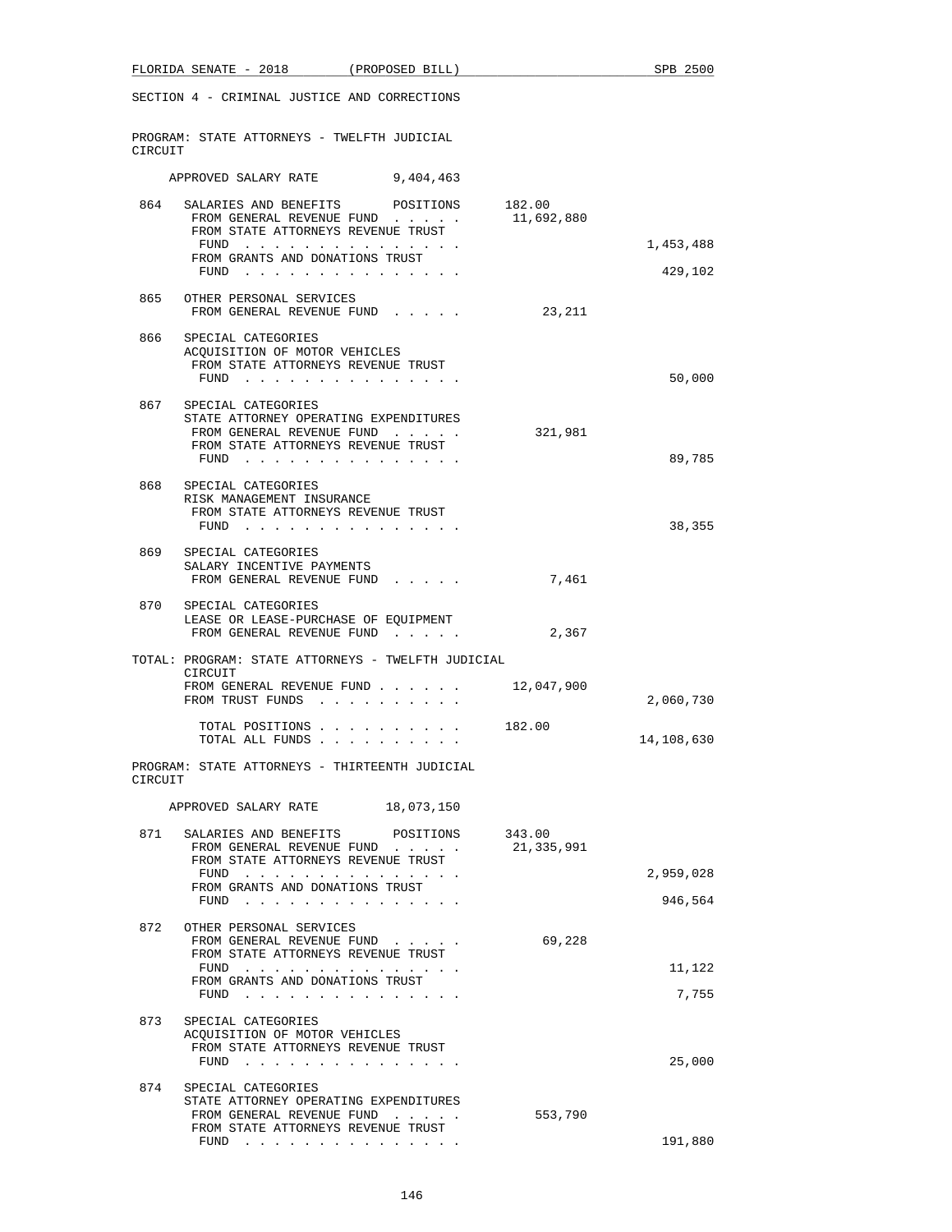|         | FLORIDA SENATE - 2018 (PROPOSED BILL)                                                                                                                                                                             |           |           | SPB 2500         |
|---------|-------------------------------------------------------------------------------------------------------------------------------------------------------------------------------------------------------------------|-----------|-----------|------------------|
|         | SECTION 4 - CRIMINAL JUSTICE AND CORRECTIONS                                                                                                                                                                      |           |           |                  |
|         | FROM GRANTS AND DONATIONS TRUST<br>FUND $\cdots$                                                                                                                                                                  |           |           | 81,630           |
| 875     | SPECIAL CATEGORIES<br>RISK MANAGEMENT INSURANCE<br>FROM STATE ATTORNEYS REVENUE TRUST<br>FUND $\cdots$                                                                                                            |           |           | 74,181           |
|         | 876 SPECIAL CATEGORIES                                                                                                                                                                                            |           |           |                  |
|         | SALARY INCENTIVE PAYMENTS<br>FROM GENERAL REVENUE FUND                                                                                                                                                            |           | 12,027    |                  |
|         | 877 SPECIAL CATEGORIES<br>LEASE OR LEASE-PURCHASE OF EQUIPMENT<br>FROM GENERAL REVENUE FUND                                                                                                                       |           | 7,980     |                  |
|         | TOTAL: PROGRAM: STATE ATTORNEYS - THIRTEENTH JUDICIAL<br>CIRCUIT                                                                                                                                                  |           |           |                  |
|         | FROM GENERAL REVENUE FUND 21,979,016<br>FROM TRUST FUNDS                                                                                                                                                          |           |           | 4,297,160        |
|         | TOTAL POSITIONS<br>TOTAL ALL FUNDS                                                                                                                                                                                |           | 343.00    | 26, 276, 176     |
| CIRCUIT | PROGRAM: STATE ATTORNEYS - FOURTEENTH JUDICIAL                                                                                                                                                                    |           |           |                  |
|         | APPROVED SALARY RATE                                                                                                                                                                                              | 6,239,798 |           |                  |
| 878     | SALARIES AND BENEFITS POSITIONS 120.00<br>FROM GENERAL REVENUE FUND<br>FROM STATE ATTORNEYS REVENUE TRUST                                                                                                         |           | 7,646,689 |                  |
|         | FUND<br>FROM GRANTS AND DONATIONS TRUST                                                                                                                                                                           |           |           | 842,006          |
|         | FUND $\cdots$                                                                                                                                                                                                     |           |           | 507,901          |
| 879     | OTHER PERSONAL SERVICES<br>FROM GENERAL REVENUE FUND<br>FROM STATE ATTORNEYS REVENUE TRUST<br>FUND $\cdots$                                                                                                       |           | 9,899     | 97,074           |
| 880     | SPECIAL CATEGORIES<br>ACQUISITION OF MOTOR VEHICLES<br>FROM STATE ATTORNEYS REVENUE TRUST<br>$FUND$                                                                                                               |           |           | 60,000           |
| 881     | SPECIAL CATEGORIES<br>STATE ATTORNEY OPERATING EXPENDITURES<br>FROM GENERAL REVENUE FUND<br>FROM STATE ATTORNEYS REVENUE TRUST<br>$FUND$ , , , , , , , , , , , , , ,<br>FROM GRANTS AND DONATIONS TRUST<br>$FUND$ |           | 238,320   | 12,518<br>14,000 |
| 882     | SPECIAL CATEGORIES<br>RISK MANAGEMENT INSURANCE<br>FROM STATE ATTORNEYS REVENUE TRUST<br>$FUND$                                                                                                                   |           |           | 46,728           |
| 883     | SPECIAL CATEGORIES<br>SALARY INCENTIVE PAYMENTS<br>FROM GENERAL REVENUE FUND                                                                                                                                      |           | 7,697     |                  |
| 884     | SPECIAL CATEGORIES<br>LEASE OR LEASE-PURCHASE OF EQUIPMENT<br>FROM GENERAL REVENUE FUND<br>FROM STATE ATTORNEYS REVENUE TRUST<br>FUND $\cdots$                                                                    |           | 2,295     | 15,048           |
|         |                                                                                                                                                                                                                   |           |           |                  |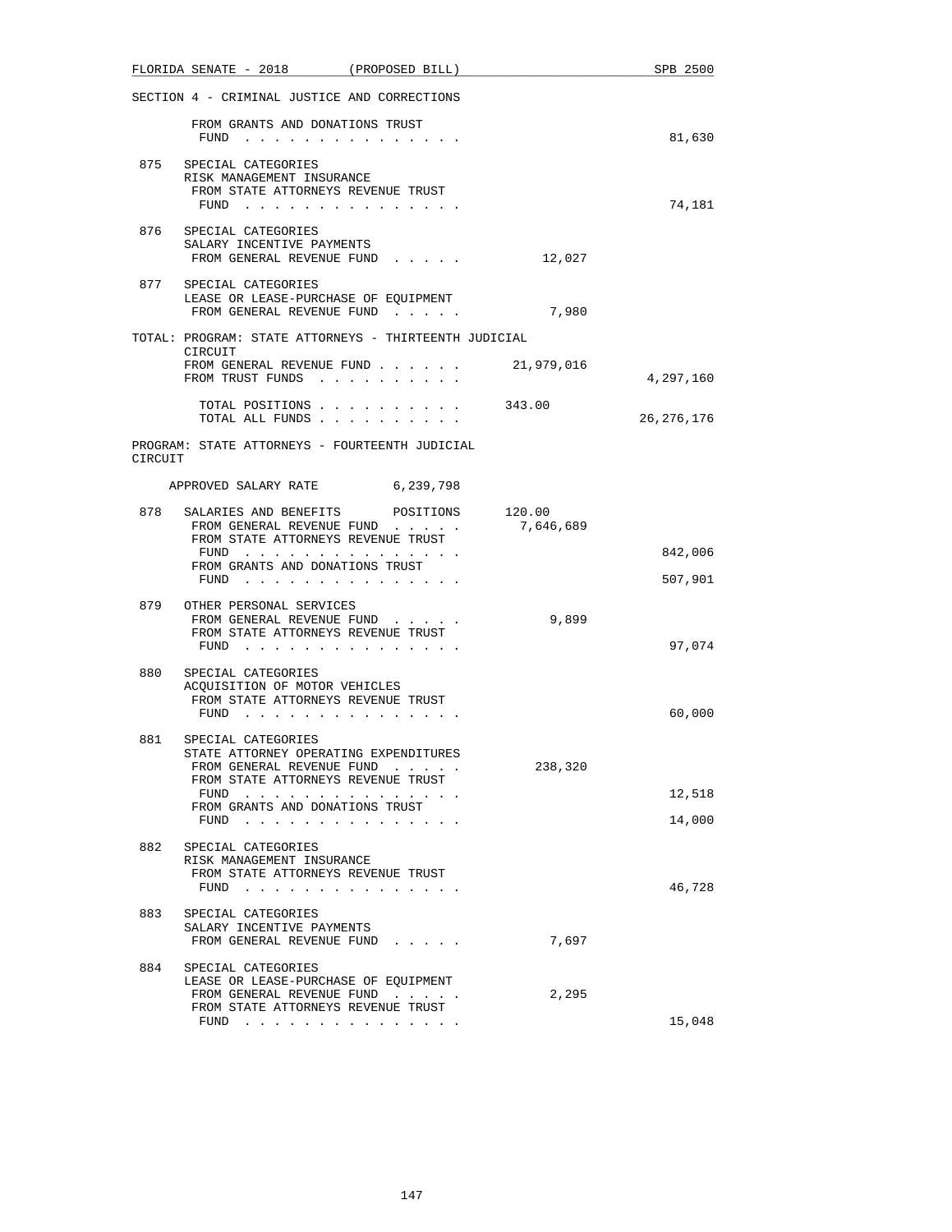|         | SECTION 4 - CRIMINAL JUSTICE AND CORRECTIONS                                                                                                                                                                                                             |            |            |
|---------|----------------------------------------------------------------------------------------------------------------------------------------------------------------------------------------------------------------------------------------------------------|------------|------------|
|         | TOTAL: PROGRAM: STATE ATTORNEYS - FOURTEENTH JUDICIAL<br>CIRCUIT                                                                                                                                                                                         |            |            |
|         | FROM GENERAL REVENUE FUND<br>FROM TRUST FUNDS                                                                                                                                                                                                            | 7,904,900  | 1,595,275  |
|         | TOTAL POSITIONS 120.00<br>TOTAL ALL FUNDS                                                                                                                                                                                                                |            | 9,500,175  |
| CIRCUIT | PROGRAM: STATE ATTORNEYS - FIFTEENTH JUDICIAL                                                                                                                                                                                                            |            |            |
|         | APPROVED SALARY RATE 17,640,558                                                                                                                                                                                                                          |            |            |
|         | 885 SALARIES AND BENEFITS POSITIONS 333.00<br>FROM GENERAL REVENUE FUND<br>FROM STATE ATTORNEYS REVENUE TRUST                                                                                                                                            | 20,549,333 |            |
|         | ${\tt FUND} \quad . \quad . \quad . \quad . \quad . \quad . \quad . \quad . \quad . \quad . \quad . \quad . \quad .$                                                                                                                                     |            | 2,409,411  |
|         | FROM FORFEITURE AND INVESTIGATIVE<br>SUPPORT TRUST FUND                                                                                                                                                                                                  |            | 15,149     |
|         | FROM GRANTS AND DONATIONS TRUST<br>FUND                                                                                                                                                                                                                  |            | 1,301,253  |
|         | 886 OTHER PERSONAL SERVICES<br>FROM GENERAL REVENUE FUND<br>FROM STATE ATTORNEYS REVENUE TRUST                                                                                                                                                           | 74,365     |            |
|         | FUND<br>FROM FORFEITURE AND INVESTIGATIVE                                                                                                                                                                                                                |            | 91,018     |
|         | SUPPORT TRUST FUND                                                                                                                                                                                                                                       |            | 44,000     |
|         | 886A SPECIAL CATEGORIES<br>ACQUISITION OF MOTOR VEHICLES<br>FROM STATE ATTORNEYS REVENUE TRUST                                                                                                                                                           |            |            |
|         | $FUND$                                                                                                                                                                                                                                                   |            | 50,000     |
| 887     | SPECIAL CATEGORIES<br>STATE ATTORNEY OPERATING EXPENDITURES<br>FROM GENERAL REVENUE FUND                                                                                                                                                                 | 601,694    |            |
|         | FROM STATE ATTORNEYS REVENUE TRUST<br>FUND $\cdots$                                                                                                                                                                                                      |            | 198,129    |
|         | FROM FORFEITURE AND INVESTIGATIVE<br>SUPPORT TRUST FUND                                                                                                                                                                                                  |            | 111,459    |
|         | FROM GRANTS AND DONATIONS TRUST<br>FUND                                                                                                                                                                                                                  |            | 26,000     |
| 888     | SPECIAL CATEGORIES                                                                                                                                                                                                                                       |            |            |
|         | RISK MANAGEMENT INSURANCE<br>FROM STATE ATTORNEYS REVENUE TRUST                                                                                                                                                                                          |            |            |
|         | FUND                                                                                                                                                                                                                                                     |            | 163,476    |
| 889     | SPECIAL CATEGORIES                                                                                                                                                                                                                                       |            |            |
|         | SALARY INCENTIVE PAYMENTS<br>FROM GENERAL REVENUE FUND                                                                                                                                                                                                   | 10,569     |            |
|         | FROM STATE ATTORNEYS REVENUE TRUST<br>FUND $\cdots$                                                                                                                                                                                                      |            | 1,000      |
|         | FROM FORFEITURE AND INVESTIGATIVE<br>SUPPORT TRUST FUND<br>$\cdot$ $\cdot$ $\cdot$                                                                                                                                                                       |            | 6,000      |
| 890     | SPECIAL CATEGORIES                                                                                                                                                                                                                                       |            |            |
|         | LEASE OR LEASE-PURCHASE OF EQUIPMENT<br>FROM GENERAL REVENUE FUND                                                                                                                                                                                        | 10,000     |            |
|         | FROM STATE ATTORNEYS REVENUE TRUST<br>FUND<br>the contract of the contract of the contract of                                                                                                                                                            |            | 60,000     |
|         | TOTAL: PROGRAM: STATE ATTORNEYS - FIFTEENTH JUDICIAL                                                                                                                                                                                                     |            |            |
|         | CIRCUIT<br>FROM GENERAL REVENUE FUND                                                                                                                                                                                                                     | 21,245,961 |            |
|         | FROM TRUST FUNDS<br><u>in the series of the series of the series of the series of the series of the series of the series of the series of the series of the series of the series of the series of the series of the series of the series of the seri</u> |            | 4,476,895  |
|         | TOTAL POSITIONS<br>TOTAL ALL FUNDS                                                                                                                                                                                                                       | 333.00     | 25,722,856 |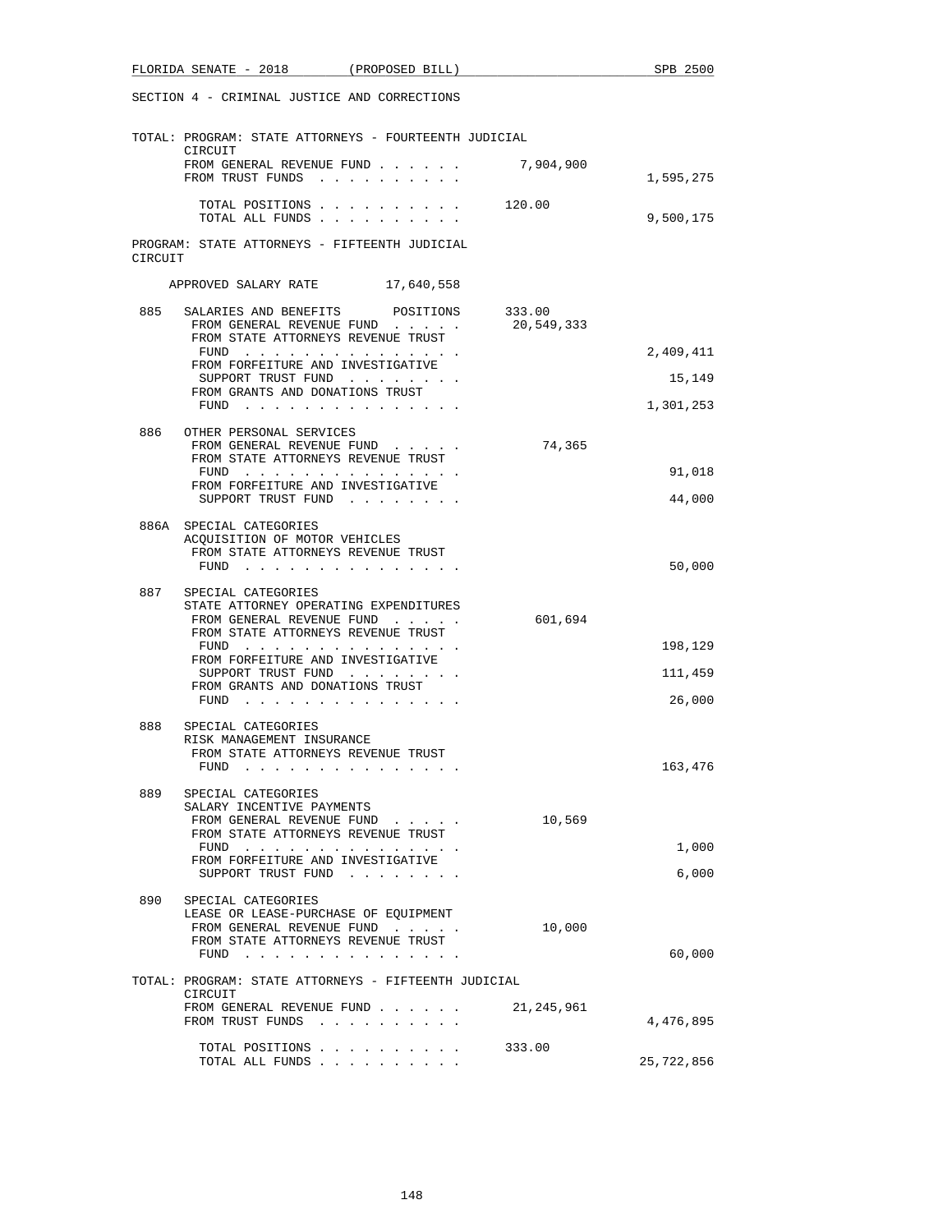|         | FLORIDA SENATE - 2018 (PROPOSED BILL)                                                           |            | SPB 2500  |
|---------|-------------------------------------------------------------------------------------------------|------------|-----------|
|         | SECTION 4 - CRIMINAL JUSTICE AND CORRECTIONS                                                    |            |           |
| CIRCUIT | PROGRAM: STATE ATTORNEYS - SIXTEENTH JUDICIAL                                                   |            |           |
|         | APPROVED SALARY RATE 3, 286, 291                                                                |            |           |
|         | 891 SALARIES AND BENEFITS POSITIONS                                                             | 62.00      |           |
|         | FROM GENERAL REVENUE FUND<br>FROM STATE ATTORNEYS REVENUE TRUST                                 | 3,923,950  |           |
|         | FUND<br>FROM GRANTS AND DONATIONS TRUST                                                         |            | 442,948   |
|         | FUND $\cdots$                                                                                   |            | 219,381   |
| 892     | OTHER PERSONAL SERVICES<br>FROM GENERAL REVENUE FUND<br>FROM GRANTS AND DONATIONS TRUST<br>FUND | 15,490     | 76,054    |
| 893     | SPECIAL CATEGORIES                                                                              |            |           |
|         | STATE ATTORNEY OPERATING EXPENDITURES<br>FROM GENERAL REVENUE FUND                              | 135,049    |           |
|         | FROM STATE ATTORNEYS REVENUE TRUST<br>FUND                                                      |            | 54,509    |
|         | FROM GRANTS AND DONATIONS TRUST<br>FUND                                                         |            | 106,514   |
| 894     | SPECIAL CATEGORIES                                                                              |            |           |
|         | RISK MANAGEMENT INSURANCE<br>FROM STATE ATTORNEYS REVENUE TRUST                                 |            |           |
|         | FUND $\cdots$                                                                                   |            | 77,109    |
| 895     | SPECIAL CATEGORIES                                                                              |            |           |
|         | SALARY INCENTIVE PAYMENTS<br>FROM GENERAL REVENUE FUND                                          | 7,041      |           |
| 896     | SPECIAL CATEGORIES                                                                              |            |           |
|         | LEASE OR LEASE-PURCHASE OF EQUIPMENT<br>FROM GENERAL REVENUE FUND                               | 3,615      |           |
|         | TOTAL: PROGRAM: STATE ATTORNEYS - SIXTEENTH JUDICIAL                                            |            |           |
|         | CIRCUIT<br>FROM GENERAL REVENUE FUND 4,085,145<br>FROM TRUST FUNDS                              |            | 976,515   |
|         | TOTAL POSITIONS<br>TOTAL ALL FUNDS                                                              | 62.00      | 5,061,660 |
| CIRCUIT | PROGRAM: STATE ATTORNEYS - SEVENTEENTH JUDICIAL                                                 |            |           |
|         | APPROVED SALARY RATE 25,678,910                                                                 |            |           |
| 897     | SALARIES AND BENEFITS POSITIONS                                                                 | 511.00     |           |
|         | FROM GENERAL REVENUE FUND<br>FROM STATE ATTORNEYS REVENUE TRUST                                 | 31,801,520 |           |
|         | FUND<br>FROM FORFEITURE AND INVESTIGATIVE                                                       |            | 2,884,554 |
|         | SUPPORT TRUST FUND<br>FROM GRANTS AND DONATIONS TRUST                                           |            | 200,230   |
|         | FUND $\cdots$                                                                                   |            | 1,842,230 |
| 898     | OTHER PERSONAL SERVICES<br>FROM GENERAL REVENUE FUND<br>FROM STATE ATTORNEYS REVENUE TRUST      | 118,016    |           |
|         | FUND<br>FROM GRANTS AND DONATIONS TRUST                                                         |            | 104,072   |
|         | FUND $\cdots$                                                                                   |            | 73,075    |
| 899     | SPECIAL CATEGORIES<br>STATE ATTORNEY OPERATING EXPENDITURES<br>FROM GENERAL REVENUE FUND        | 589,116    |           |
|         | FROM STATE ATTORNEYS REVENUE TRUST<br>FUND $\cdots$                                             |            | 166,244   |
|         | FROM FORFEITURE AND INVESTIGATIVE<br>SUPPORT TRUST FUND                                         |            | 523,963   |
|         | FROM GRANTS AND DONATIONS TRUST<br>FUND $\cdots$                                                |            | 47,880    |
|         |                                                                                                 |            |           |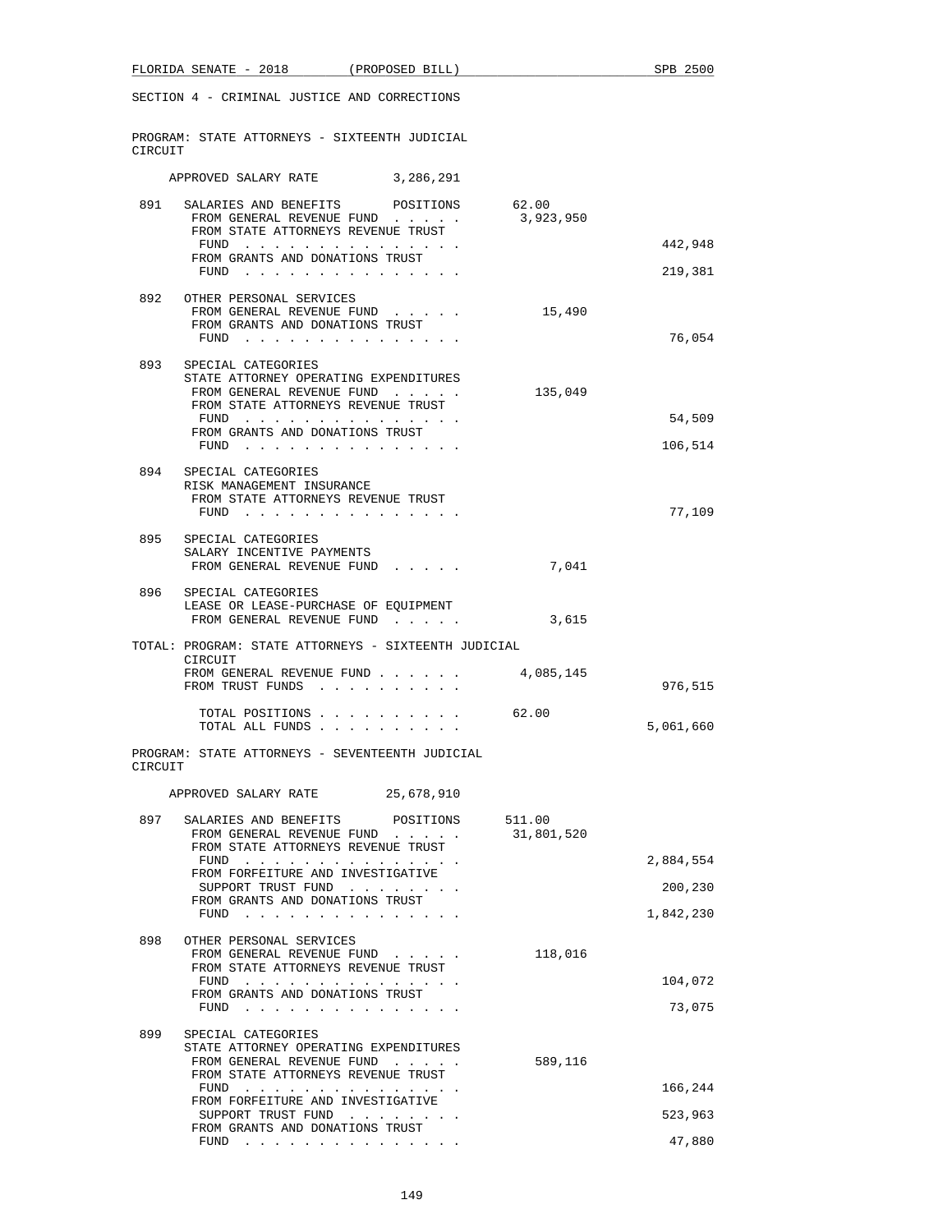|         | FLORIDA SENATE - 2018 (PROPOSED BILL)                                                                                                                                                      |                      | SPB 2500             |
|---------|--------------------------------------------------------------------------------------------------------------------------------------------------------------------------------------------|----------------------|----------------------|
|         | SECTION 4 - CRIMINAL JUSTICE AND CORRECTIONS                                                                                                                                               |                      |                      |
|         | 900 SPECIAL CATEGORIES<br>RISK MANAGEMENT INSURANCE<br>FROM GENERAL REVENUE FUND<br>FROM STATE ATTORNEYS REVENUE TRUST<br>FUND $\cdots$                                                    | 119,990              | 141,763              |
| 901     | SPECIAL CATEGORIES<br>SALARY INCENTIVE PAYMENTS<br>FROM GENERAL REVENUE FUND                                                                                                               | 23,491               |                      |
|         | 902 SPECIAL CATEGORIES<br>LEASE OR LEASE-PURCHASE OF EQUIPMENT<br>FROM GENERAL REVENUE FUND                                                                                                | 121,483              |                      |
|         | TOTAL: PROGRAM: STATE ATTORNEYS - SEVENTEENTH JUDICIAL                                                                                                                                     |                      |                      |
|         | CIRCUIT<br>FROM GENERAL REVENUE FUND $\ldots$ 32,773,616<br>FROM TRUST FUNDS                                                                                                               |                      | 5,984,011            |
|         | TOTAL POSITIONS                                                                                                                                                                            | 511.00               | 38,757,627           |
| CIRCUIT | PROGRAM: STATE ATTORNEYS - EIGHTEENTH JUDICIAL                                                                                                                                             |                      |                      |
|         | APPROVED SALARY RATE 14,890,720                                                                                                                                                            |                      |                      |
| 903     | SALARIES AND BENEFITS<br>POSITIONS<br>FROM GENERAL REVENUE FUND<br>FROM STATE ATTORNEYS REVENUE TRUST                                                                                      | 285.00<br>17,729,573 |                      |
|         | FUND<br>FROM GRANTS AND DONATIONS TRUST<br>FUND $\cdots$                                                                                                                                   |                      | 1,913,753<br>889,848 |
| 904     | OTHER PERSONAL SERVICES<br>FROM GENERAL REVENUE FUND<br>FROM STATE ATTORNEYS REVENUE TRUST                                                                                                 | 25,100               |                      |
|         | FUND<br>FROM GRANTS AND DONATIONS TRUST<br>FUND $\cdots$                                                                                                                                   |                      | 19,988<br>12,512     |
| 905     | SPECIAL CATEGORIES<br>STATE ATTORNEY OPERATING EXPENDITURES<br>FROM GENERAL REVENUE FUND<br>FROM STATE ATTORNEYS REVENUE TRUST<br>FUND $\cdots$<br>FROM GRANTS AND DONATIONS TRUST<br>FUND | 410,738              | 38,459<br>64,924     |
| 906     | SPECIAL CATEGORIES<br>RISK MANAGEMENT INSURANCE<br>FROM STATE ATTORNEYS REVENUE TRUST<br>FUND $\cdots$                                                                                     |                      | 151,232              |
| 907     | SPECIAL CATEGORIES<br>SALARY INCENTIVE PAYMENTS<br>FROM GENERAL REVENUE FUND                                                                                                               | 9,587                |                      |
|         | 908 SPECIAL CATEGORIES<br>LEASE OR LEASE-PURCHASE OF EOUIPMENT<br>FROM GENERAL REVENUE FUND                                                                                                | 5,130                |                      |
|         | TOTAL: PROGRAM: STATE ATTORNEYS - EIGHTEENTH JUDICIAL<br>CIRCUIT                                                                                                                           |                      |                      |
|         | FROM GENERAL REVENUE FUND<br>FROM TRUST FUNDS                                                                                                                                              | 18,180,128           | 3,090,716            |
|         | TOTAL POSITIONS<br>TOTAL ALL FUNDS                                                                                                                                                         | 285.00               | 21,270,844           |
| CIRCUIT | PROGRAM: STATE ATTORNEYS - NINETEENTH JUDICIAL                                                                                                                                             |                      |                      |
|         | APPROVED SALARY RATE<br>8,955,084                                                                                                                                                          |                      |                      |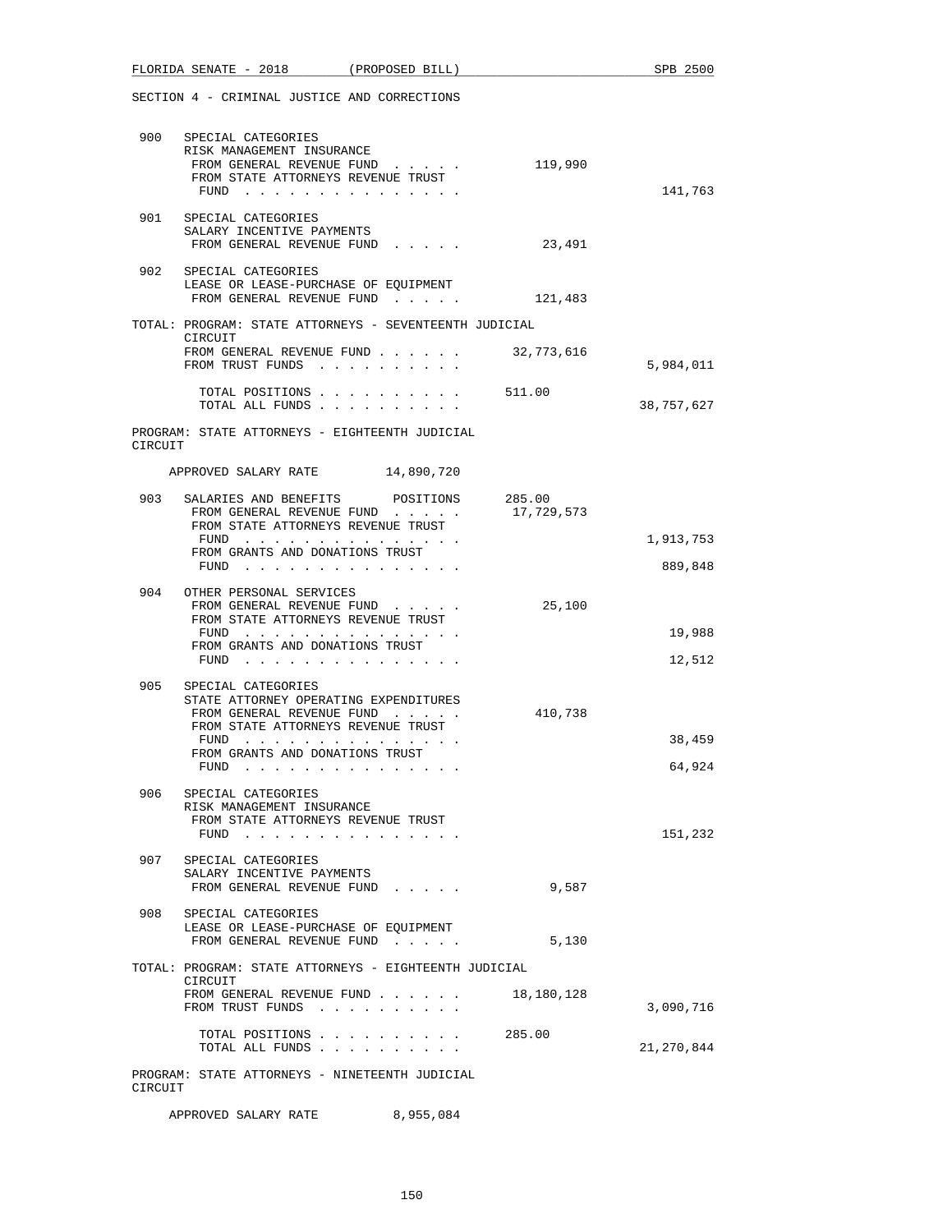|         | FLORIDA SENATE - 2018 (PROPOSED BILL)                                                                                                                      |           |                      | SPB 2500             |
|---------|------------------------------------------------------------------------------------------------------------------------------------------------------------|-----------|----------------------|----------------------|
|         | SECTION 4 - CRIMINAL JUSTICE AND CORRECTIONS                                                                                                               |           |                      |                      |
| 909     | SALARIES AND BENEFITS POSITIONS 165.00<br>FROM GENERAL REVENUE FUND<br>FROM STATE ATTORNEYS REVENUE TRUST                                                  |           | 9,642,418            |                      |
|         | FUND<br>FROM GRANTS AND DONATIONS TRUST<br>FUND $\cdots$                                                                                                   |           |                      | 1,344,701<br>635,119 |
| 910     | OTHER PERSONAL SERVICES<br>FROM GRANTS AND DONATIONS TRUST                                                                                                 |           |                      |                      |
|         | FUND                                                                                                                                                       |           |                      | 76,678               |
| 911     | SPECIAL CATEGORIES<br>STATE ATTORNEY OPERATING EXPENDITURES<br>FROM GENERAL REVENUE FUND<br>FROM STATE ATTORNEYS REVENUE TRUST                             |           | 230,606              |                      |
|         | FUND<br>FROM GRANTS AND DONATIONS TRUST<br>FUND $\cdots$                                                                                                   |           |                      | 19,588<br>42,307     |
| 912     | SPECIAL CATEGORIES<br>RISK MANAGEMENT INSURANCE<br>FROM STATE ATTORNEYS REVENUE TRUST<br>FUND                                                              |           |                      | 43,003               |
|         | 913 SPECIAL CATEGORIES<br>SALARY INCENTIVE PAYMENTS<br>FROM GENERAL REVENUE FUND                                                                           |           | 8,764                |                      |
|         | 914 SPECIAL CATEGORIES<br>LEASE OR LEASE-PURCHASE OF EQUIPMENT<br>FROM GENERAL REVENUE FUND                                                                |           | 2,798                |                      |
| 915     | SPECIAL CATEGORIES<br>LEAVE LIABILITY<br>FROM STATE ATTORNEYS REVENUE TRUST                                                                                |           |                      |                      |
|         | FROM GRANTS AND DONATIONS TRUST<br>FUND                                                                                                                    |           |                      | 189,754<br>10,581    |
|         | TOTAL: PROGRAM: STATE ATTORNEYS - NINETEENTH JUDICIAL                                                                                                      |           |                      |                      |
|         | CIRCUIT<br>FROM GENERAL REVENUE FUND<br>FROM TRUST FUNDS                                                                                                   |           | 9,884,586            | 2,361,731            |
|         | TOTAL POSITIONS<br>TOTAL ALL FUNDS                                                                                                                         |           | 165.00               | 12,246,317           |
| CIRCUIT | PROGRAM: STATE ATTORNEYS - TWENTIETH JUDICIAL                                                                                                              |           |                      |                      |
|         | APPROVED SALARY RATE 15,159,937                                                                                                                            |           |                      |                      |
| 916     | SALARIES AND BENEFITS<br>FROM GENERAL REVENUE FUND<br>FROM STATE ATTORNEYS REVENUE TRUST                                                                   | POSITIONS | 310.00<br>18,113,679 |                      |
|         | FUND<br>FROM GRANTS AND DONATIONS TRUST                                                                                                                    |           |                      | 1,509,959            |
|         | FUND $\cdots$                                                                                                                                              |           |                      | 2,263,032            |
| 917     | OTHER PERSONAL SERVICES<br>FROM GENERAL REVENUE FUND<br>FROM STATE ATTORNEYS REVENUE TRUST                                                                 |           | 52,316               |                      |
|         | FUND<br>FROM GRANTS AND DONATIONS TRUST<br>FUND $\cdots$                                                                                                   |           |                      | 86,122<br>10,970     |
| 918     | SPECIAL CATEGORIES<br>ACQUISITION OF MOTOR VEHICLES<br>FROM STATE ATTORNEYS REVENUE TRUST<br>FUND                                                          |           |                      | 30,000               |
| 919     | SPECIAL CATEGORIES<br>STATE ATTORNEY OPERATING EXPENDITURES<br>FROM GENERAL REVENUE FUND                                                                   |           | 567,982              |                      |
|         | FROM STATE ATTORNEYS REVENUE TRUST<br>${\tt FUND} \quad . \quad . \quad . \quad . \quad . \quad . \quad . \quad . \quad . \quad . \quad . \quad . \quad .$ |           |                      | 144,087              |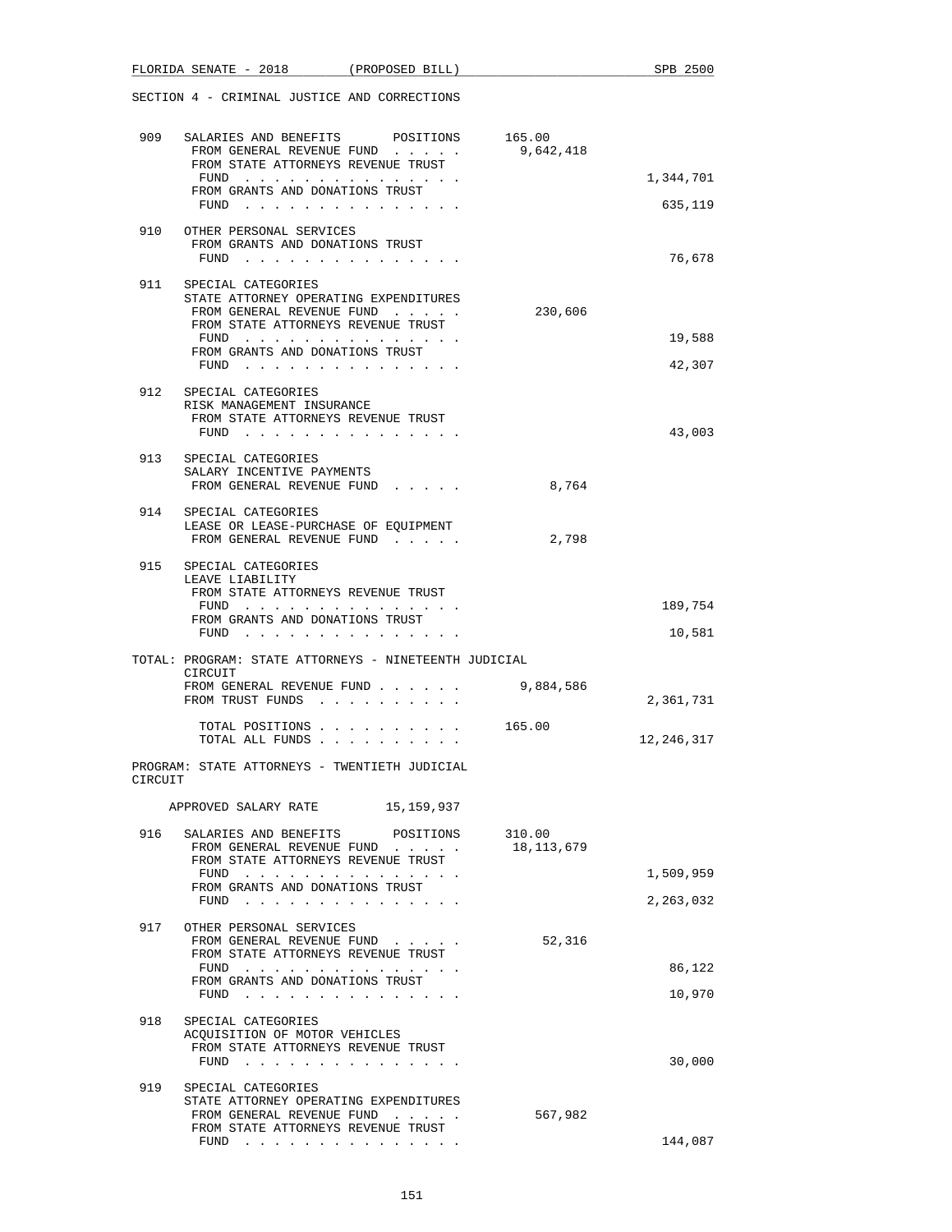|     | FLORIDA SENATE - 2018                                                                         | (PROPOSED BILL)                                                                                                                               |            | SPB 2500   |
|-----|-----------------------------------------------------------------------------------------------|-----------------------------------------------------------------------------------------------------------------------------------------------|------------|------------|
|     | SECTION 4 - CRIMINAL JUSTICE AND CORRECTIONS                                                  |                                                                                                                                               |            |            |
|     | FROM GRANTS AND DONATIONS TRUST<br>FUND                                                       |                                                                                                                                               |            | 42,944     |
| 920 | SPECIAL CATEGORIES<br>RISK MANAGEMENT INSURANCE<br>FROM STATE ATTORNEYS REVENUE TRUST<br>FUND |                                                                                                                                               |            | 73,028     |
| 921 | SPECIAL CATEGORIES<br>SALARY INCENTIVE PAYMENTS<br>FROM GENERAL REVENUE FUND                  |                                                                                                                                               | 21,024     |            |
|     | TOTAL: PROGRAM: STATE ATTORNEYS - TWENTIETH JUDICIAL<br>CIRCUIT                               |                                                                                                                                               |            |            |
|     | FROM GENERAL REVENUE FUND<br>FROM TRUST FUNDS                                                 | the contract of the contract of the                                                                                                           | 18,755,001 | 4,160,142  |
|     | TOTAL POSITIONS<br>TOTAL ALL FUNDS                                                            | $\begin{array}{cccccccccccccc} \bullet & \bullet & \bullet & \bullet & \bullet & \bullet & \bullet & \bullet & \bullet & \bullet \end{array}$ | 310.00     | 22,915,143 |

## PUBLIC DEFENDERS

 The Public Defenders Coordination Office's budgeting, legal, training, and education needs may be funded by each Public Defender's office within the funds provided in Specific Appropriations 922 through 1046. Funding for this office shall not exceed \$450,000 from the Indigent Criminal Defense Trust Fund.

 Each Public Defender Office must submit the caseload report developed by the association on a quarterly basis to the Florida Public Defender Association and the Justice Administrative Commission.

## PROGRAM: PUBLIC DEFENDERS - FIRST JUDICIAL CIRCUIT

|         |                     | 6,124,262                                                                                                                                                                                                                      | APPROVED SALARY RATE                                                                                     |     |
|---------|---------------------|--------------------------------------------------------------------------------------------------------------------------------------------------------------------------------------------------------------------------------|----------------------------------------------------------------------------------------------------------|-----|
|         | 121.00<br>7,670,835 |                                                                                                                                                                                                                                | SALARIES AND BENEFITS POSITIONS<br>FROM GENERAL REVENUE FUND<br>FROM GRANTS AND DONATIONS TRUST          | 922 |
| 146,713 |                     |                                                                                                                                                                                                                                | FUND<br>FROM INDIGENT CRIMINAL DEFENSE                                                                   |     |
| 618,622 |                     | the contract of the contract of the contract of the contract of the contract of the contract of the contract of                                                                                                                | TRUST FUND                                                                                               |     |
| 120,360 | 22,604              | the contract of the contract of the contract of the contract of the contract of the contract of the contract of the contract of the contract of the contract of the contract of the contract of the contract of the contract o | 923 OTHER PERSONAL SERVICES<br>FROM GENERAL REVENUE FUND<br>FROM INDIGENT CRIMINAL DEFENSE<br>TRUST FUND |     |
|         |                     |                                                                                                                                                                                                                                | SPECIAL CATEGORIES                                                                                       | 924 |
|         | 191,206             |                                                                                                                                                                                                                                | PUBLIC DEFENDER OPERATING EXPENDITURES<br>FROM GENERAL REVENUE FUND<br>FROM PUBLIC DEFENDERS REVENUE     |     |
| 30,000  |                     |                                                                                                                                                                                                                                | TRUST FUND<br>FROM GRANTS AND DONATIONS TRUST                                                            |     |
| 500     |                     | .                                                                                                                                                                                                                              | FUND<br>FROM INDIGENT CRIMINAL DEFENSE                                                                   |     |
| 245,000 |                     |                                                                                                                                                                                                                                | TRUST FUND<br>$\mathbf{r}$ and $\mathbf{r}$                                                              |     |
|         |                     |                                                                                                                                                                                                                                | 925 SPECIAL CATEGORIES<br>RISK MANAGEMENT INSURANCE<br>FROM PUBLIC DEFENDERS REVENUE                     |     |
| 37,750  |                     |                                                                                                                                                                                                                                | TRUST FUND                                                                                               |     |
|         | 4,770               |                                                                                                                                                                                                                                | SPECIAL CATEGORIES<br>LEASE OR LEASE-PURCHASE OF EQUIPMENT<br>FROM GENERAL REVENUE FUND                  | 926 |
| 4,770   |                     |                                                                                                                                                                                                                                | FROM PUBLIC DEFENDERS REVENUE<br>TRUST FUND<br>and the state of the state                                |     |
|         |                     |                                                                                                                                                                                                                                |                                                                                                          |     |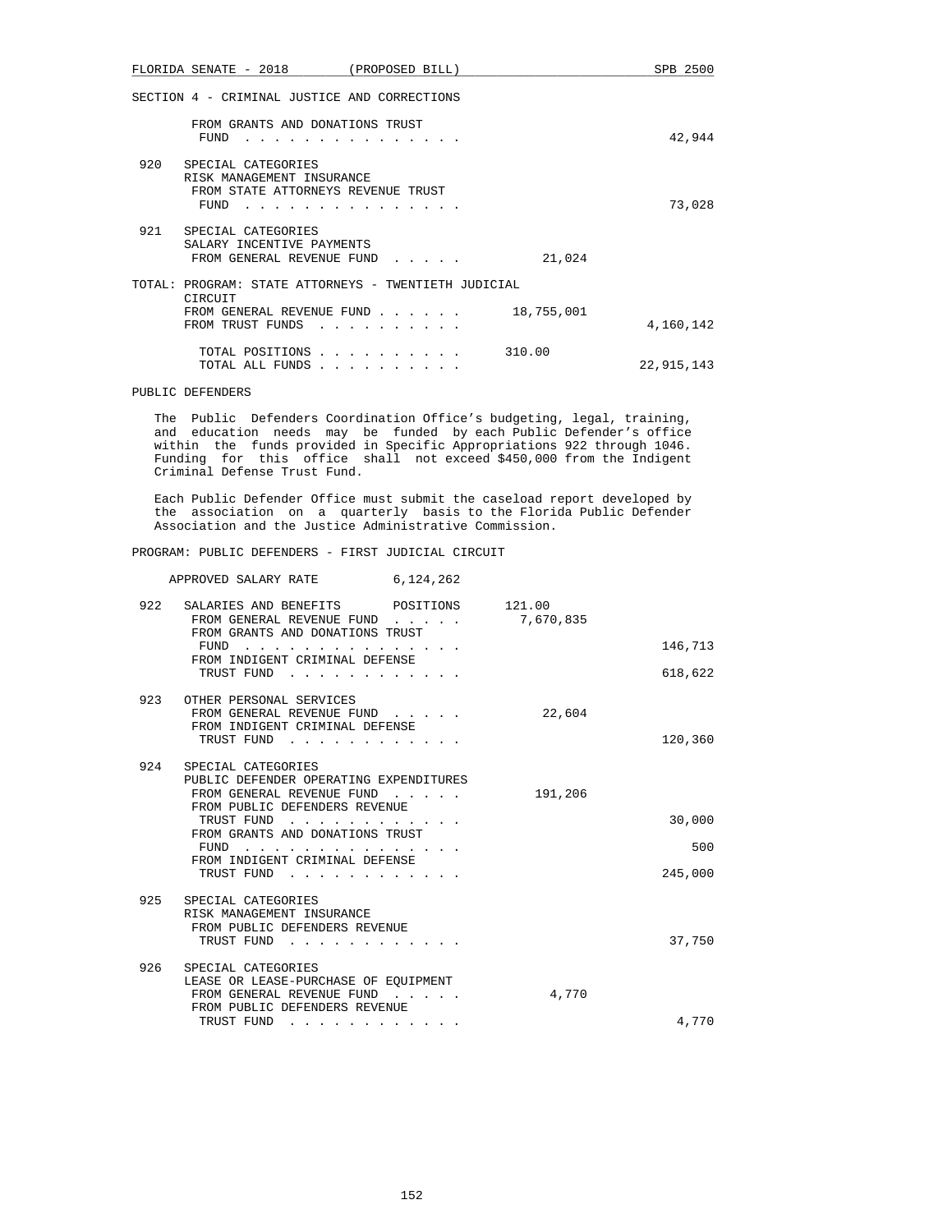| FLORIDA SENATE - 2018 (PROPOSED BILL)                                                                      |                                 | SPB 2500  |
|------------------------------------------------------------------------------------------------------------|---------------------------------|-----------|
| SECTION 4 - CRIMINAL JUSTICE AND CORRECTIONS                                                               |                                 |           |
| TOTAL: PROGRAM: PUBLIC DEFENDERS - FIRST JUDICIAL CIRCUIT<br>FROM GENERAL REVENUE FUND<br>FROM TRUST FUNDS | 7,889,415                       | 1,203,715 |
| TOTAL POSITIONS                                                                                            | 121.00                          |           |
| TOTAL ALL FUNDS<br>PROGRAM: PUBLIC DEFENDERS - SECOND JUDICIAL                                             |                                 | 9,093,130 |
| CIRCUIT                                                                                                    |                                 |           |
| APPROVED SALARY RATE 4,348,222                                                                             |                                 |           |
| 927<br>SALARIES AND BENEFITS POSITIONS<br>FROM GENERAL REVENUE FUND<br>FROM PUBLIC DEFENDERS REVENUE       | 84.00<br>5,323,788              |           |
| TRUST FUND<br>FROM GRANTS AND DONATIONS TRUST                                                              |                                 | 74,753    |
| FUND $\cdots$                                                                                              |                                 | 121,919   |
| FROM INDIGENT CRIMINAL DEFENSE<br>TRUST FUND                                                               |                                 | 275,279   |
| 928<br>OTHER PERSONAL SERVICES<br>FROM GENERAL REVENUE FUND                                                | 26,538                          |           |
| FROM INDIGENT CRIMINAL DEFENSE<br>TRUST FUND                                                               |                                 | 150,000   |
| 929<br>SPECIAL CATEGORIES                                                                                  |                                 |           |
| PUBLIC DEFENDER OPERATING EXPENDITURES<br>FROM GENERAL REVENUE FUND<br>FROM GRANTS AND DONATIONS TRUST     | 153,981                         |           |
| FUND                                                                                                       |                                 | 1,677     |
| FROM INDIGENT CRIMINAL DEFENSE<br>TRUST FUND                                                               |                                 | 40,000    |
| 930<br>SPECIAL CATEGORIES<br>RISK MANAGEMENT INSURANCE<br>FROM PUBLIC DEFENDERS REVENUE                    |                                 |           |
| TRUST FUND                                                                                                 |                                 | 40,173    |
| 931<br>SPECIAL CATEGORIES<br>LEASE OR LEASE-PURCHASE OF EQUIPMENT                                          |                                 |           |
| FROM GENERAL REVENUE FUND<br>FROM PUBLIC DEFENDERS REVENUE<br>TRUST FUND                                   | 7,617                           | 5,000     |
| TOTAL: PROGRAM: PUBLIC DEFENDERS - SECOND JUDICIAL<br>CIRCUIT                                              |                                 |           |
| FROM GENERAL REVENUE FUND<br>FROM TRUST FUNDS                                                              | 5,511,924                       | 708,801   |
| TOTAL POSITIONS 84.00<br>TOTAL ALL FUNDS                                                                   |                                 | 6,220,725 |
| PROGRAM: PUBLIC DEFENDERS - THIRD JUDICIAL CIRCUIT                                                         |                                 |           |
| APPROVED SALARY RATE 2,073,403                                                                             |                                 |           |
| 932<br>SALARIES AND BENEFITS<br>FROM GENERAL REVENUE FUND                                                  | 31.50<br>POSITIONS<br>2,580,072 |           |
| FROM INDIGENT CRIMINAL DEFENSE<br>TRUST FUND                                                               |                                 | 227,659   |
| 933<br>OTHER PERSONAL SERVICES                                                                             |                                 |           |
| FROM GENERAL REVENUE FUND<br>FROM INDIGENT CRIMINAL DEFENSE<br>TRUST FUND                                  | 251                             | 100,000   |
|                                                                                                            |                                 |           |
| 934<br>SPECIAL CATEGORIES<br>PUBLIC DEFENDER OPERATING EXPENDITURES<br>FROM GENERAL REVENUE FUND           | 73,392                          |           |
| FROM PUBLIC DEFENDERS REVENUE<br>TRUST FUND                                                                |                                 | 3,500     |
| FROM INDIGENT CRIMINAL DEFENSE<br>TRUST FUND                                                               |                                 | 62,531    |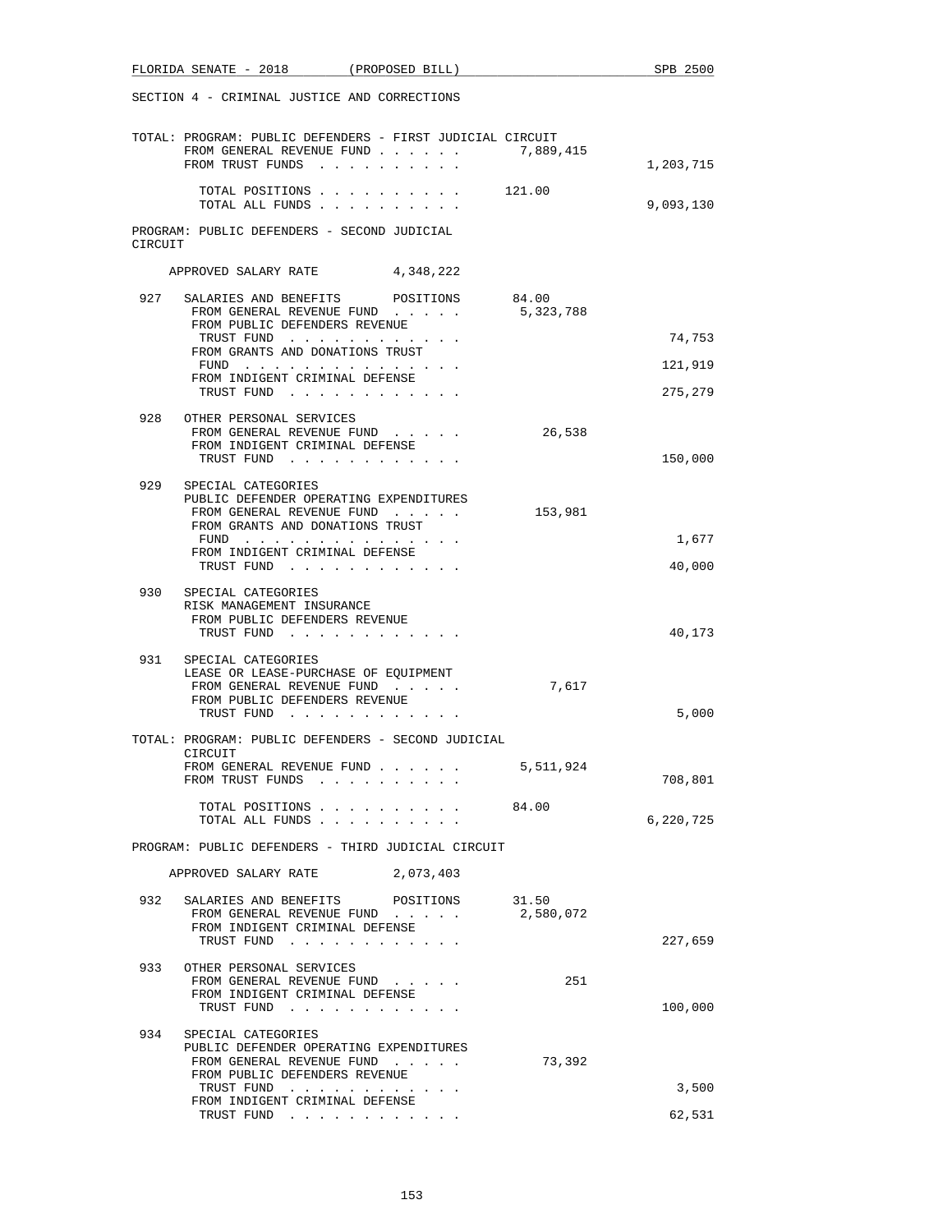|         | 935 SPECIAL CATEGORIES<br>RISK MANAGEMENT INSURANCE                 |            |              |
|---------|---------------------------------------------------------------------|------------|--------------|
|         | FROM PUBLIC DEFENDERS REVENUE                                       |            |              |
|         | TRUST FUND                                                          |            | 3,898        |
|         | FROM INDIGENT CRIMINAL DEFENSE<br>TRUST FUND                        |            | 4,752        |
|         |                                                                     |            |              |
|         | 936 SPECIAL CATEGORIES<br>LEASE OR LEASE-PURCHASE OF EQUIPMENT      |            |              |
|         | FROM GENERAL REVENUE FUND                                           | 12,560     |              |
|         | FROM PUBLIC DEFENDERS REVENUE                                       |            |              |
|         | TRUST FUND                                                          |            | 13,000       |
|         | TOTAL: PROGRAM: PUBLIC DEFENDERS - THIRD JUDICIAL CIRCUIT           |            |              |
|         | FROM GENERAL REVENUE FUND<br>FROM TRUST FUNDS                       | 2,666,275  | 415,340      |
|         |                                                                     |            |              |
|         | TOTAL POSITIONS<br>.                                                | 31.50      |              |
|         | TOTAL ALL FUNDS                                                     |            | 3,081,615    |
| CIRCUIT | PROGRAM: PUBLIC DEFENDERS - FOURTH JUDICIAL                         |            |              |
|         | APPROVED SALARY RATE 8,545,224                                      |            |              |
|         |                                                                     |            |              |
| 937     | SALARIES AND BENEFITS POSITIONS 152.28<br>FROM GENERAL REVENUE FUND |            |              |
|         | FROM PUBLIC DEFENDERS REVENUE                                       | 10,459,010 |              |
|         | TRUST FUND                                                          |            | 61,819       |
|         | FROM GRANTS AND DONATIONS TRUST<br>FUND                             |            | 257,510      |
|         | FROM INDIGENT CRIMINAL DEFENSE                                      |            |              |
|         | TRUST FUND                                                          |            | 757,092      |
|         | 938 OTHER PERSONAL SERVICES                                         |            |              |
|         | FROM GENERAL REVENUE FUND                                           | 25,026     |              |
|         | FROM INDIGENT CRIMINAL DEFENSE<br>TRUST FUND                        |            | 150,000      |
|         |                                                                     |            |              |
| 939     | SPECIAL CATEGORIES<br>PUBLIC DEFENDER OPERATING EXPENDITURES        |            |              |
|         | FROM GENERAL REVENUE FUND                                           | 268,148    |              |
|         | FROM GRANTS AND DONATIONS TRUST                                     |            |              |
|         | $FUND$<br>FROM INDIGENT CRIMINAL DEFENSE                            |            | 20,549       |
|         | TRUST FUND                                                          |            | 100,000      |
|         | 940 SPECIAL CATEGORIES                                              |            |              |
|         | RISK MANAGEMENT INSURANCE                                           |            |              |
|         | FROM PUBLIC DEFENDERS REVENUE                                       |            |              |
|         | TRUST FUND                                                          |            | 50,535       |
| 941     | SPECIAL CATEGORIES                                                  |            |              |
|         | LEASE OR LEASE-PURCHASE OF EQUIPMENT<br>FROM GENERAL REVENUE FUND   | 2,305      |              |
|         | FROM PUBLIC DEFENDERS REVENUE                                       |            |              |
|         | TRUST FUND                                                          |            | 2,305        |
|         | TOTAL: PROGRAM: PUBLIC DEFENDERS - FOURTH JUDICIAL                  |            |              |
|         | CIRCUIT                                                             |            |              |
|         | FROM GENERAL REVENUE FUND 10,754,489<br>FROM TRUST FUNDS            |            | 1,399,810    |
|         |                                                                     |            |              |
|         | TOTAL POSITIONS<br>TOTAL ALL FUNDS                                  | 152.28     | 12, 154, 299 |
|         |                                                                     |            |              |
|         | PROGRAM: PUBLIC DEFENDERS - FIFTH JUDICIAL CIRCUIT                  |            |              |
|         | 6,408,138<br>APPROVED SALARY RATE                                   |            |              |
|         |                                                                     |            |              |
| 942     | SALARIES AND BENEFITS POSITIONS 125.50<br>FROM GENERAL REVENUE FUND | 7,011,958  |              |
|         | FROM PUBLIC DEFENDERS REVENUE                                       |            |              |
|         | TRUST FUND<br>FROM GRANTS AND DONATIONS TRUST                       |            | 37,070       |
|         | $FUND$                                                              |            | 836,648      |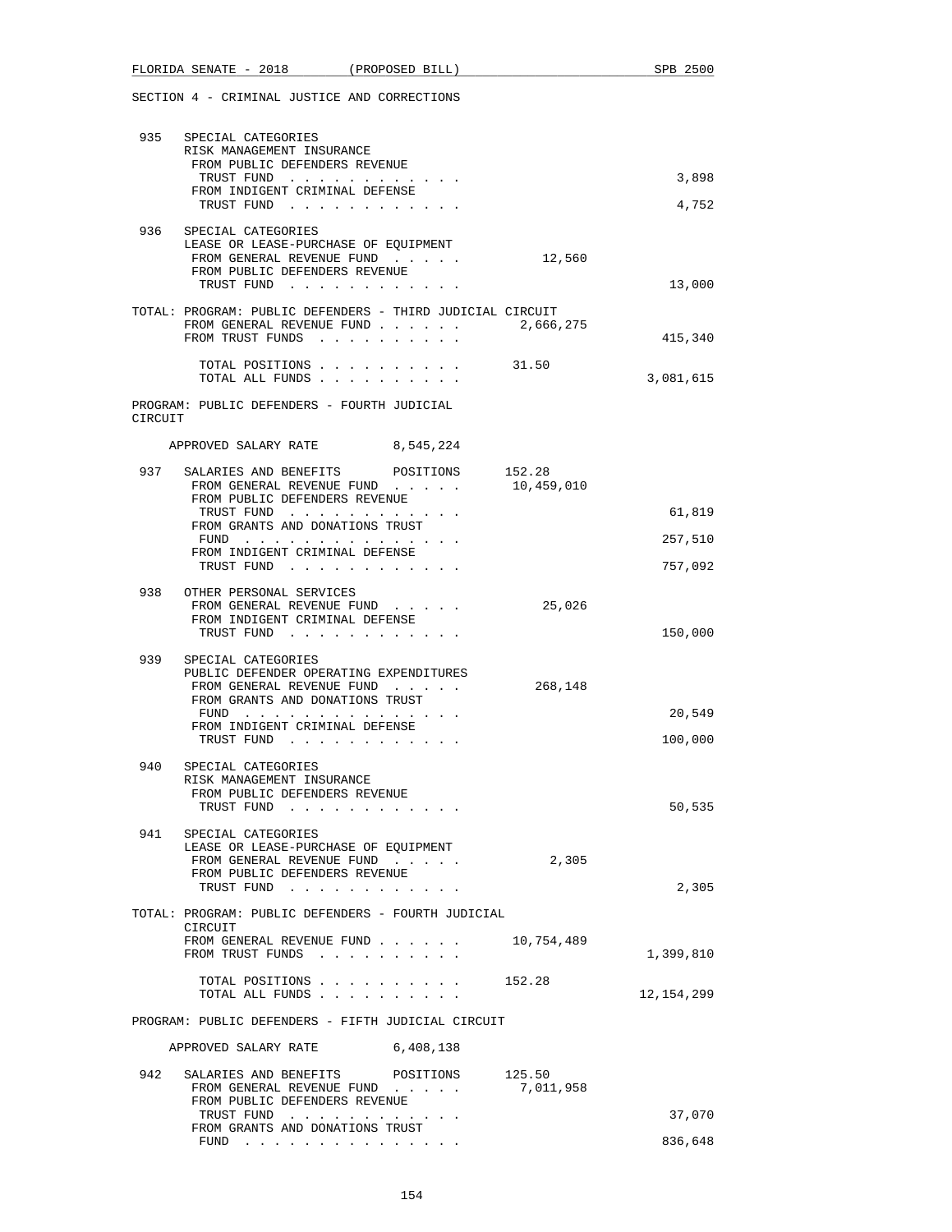|     |            |                                                 | FLORIDA SENATE - 2018 (PROPOSED BILL)                                                                                                                                                                                                                           |  |                                                                        | SPB 2500  |
|-----|------------|-------------------------------------------------|-----------------------------------------------------------------------------------------------------------------------------------------------------------------------------------------------------------------------------------------------------------------|--|------------------------------------------------------------------------|-----------|
|     |            |                                                 | SECTION 4 - CRIMINAL JUSTICE AND CORRECTIONS                                                                                                                                                                                                                    |  |                                                                        |           |
|     |            |                                                 | FROM INDIGENT CRIMINAL DEFENSE<br>TRUST FUND                                                                                                                                                                                                                    |  |                                                                        | 1,081,486 |
| 943 |            | OTHER PERSONAL SERVICES                         | FROM GENERAL REVENUE FUND<br>FROM INDIGENT CRIMINAL DEFENSE<br>TRUST FUND                                                                                                                                                                                       |  | 34,336                                                                 | 315,000   |
|     |            | 944 SPECIAL CATEGORIES                          | ACQUISITION OF MOTOR VEHICLES<br>FROM INDIGENT CRIMINAL DEFENSE                                                                                                                                                                                                 |  |                                                                        |           |
|     |            |                                                 | TRUST FUND                                                                                                                                                                                                                                                      |  |                                                                        | 85,000    |
| 945 |            | SPECIAL CATEGORIES                              | PUBLIC DEFENDER OPERATING EXPENDITURES<br>FROM GENERAL REVENUE FUND<br>FROM PUBLIC DEFENDERS REVENUE                                                                                                                                                            |  | 109,560                                                                |           |
|     |            |                                                 | TRUST FUND                                                                                                                                                                                                                                                      |  |                                                                        | 21,964    |
|     |            |                                                 | FROM GRANTS AND DONATIONS TRUST<br>FUND $\cdots$                                                                                                                                                                                                                |  |                                                                        | 2,000     |
|     |            |                                                 | FROM INDIGENT CRIMINAL DEFENSE<br>TRUST FUND                                                                                                                                                                                                                    |  |                                                                        | 165,000   |
| 946 |            | SPECIAL CATEGORIES<br>RISK MANAGEMENT INSURANCE | FROM PUBLIC DEFENDERS REVENUE                                                                                                                                                                                                                                   |  |                                                                        |           |
|     |            |                                                 | TRUST FUND                                                                                                                                                                                                                                                      |  |                                                                        | 21,329    |
| 947 |            | SPECIAL CATEGORIES                              | LEASE OR LEASE-PURCHASE OF EQUIPMENT<br>FROM PUBLIC DEFENDERS REVENUE                                                                                                                                                                                           |  |                                                                        |           |
|     |            |                                                 | TRUST FUND                                                                                                                                                                                                                                                      |  |                                                                        | 1,500     |
|     |            |                                                 | FROM GENERAL REVENUE FUND<br>FROM TRUST FUNDS                                                                                                                                                                                                                   |  | TOTAL: PROGRAM: PUBLIC DEFENDERS - FIFTH JUDICIAL CIRCUIT<br>7,155,854 | 2,566,997 |
|     |            |                                                 |                                                                                                                                                                                                                                                                 |  | TOTAL POSITIONS $\ldots$ , $\ldots$ , $\ldots$ , 125.50                |           |
|     |            |                                                 | TOTAL ALL FUNDS<br>PROGRAM: PUBLIC DEFENDERS - SIXTH JUDICIAL CIRCUIT                                                                                                                                                                                           |  |                                                                        | 9,722,851 |
|     |            |                                                 | APPROVED SALARY RATE 12,047,532                                                                                                                                                                                                                                 |  |                                                                        |           |
| 948 |            |                                                 | SALARIES AND BENEFITS POSITIONS 230.00                                                                                                                                                                                                                          |  |                                                                        |           |
|     |            |                                                 | FROM GENERAL REVENUE FUND<br>FROM GRANTS AND DONATIONS TRUST                                                                                                                                                                                                    |  | 14,745,349                                                             |           |
|     | FUND       |                                                 | the company of the company of the company of the company of the company of the company of the company of the company of the company of the company of the company of the company of the company of the company of the company<br>FROM INDIGENT CRIMINAL DEFENSE |  |                                                                        | 481,025   |
|     | TRUST FUND |                                                 | and the contract of the state of                                                                                                                                                                                                                                |  |                                                                        | 1,206,613 |
| 949 |            | OTHER PERSONAL SERVICES                         | FROM GENERAL REVENUE FUND                                                                                                                                                                                                                                       |  | 228,566                                                                |           |
| 950 |            | SPECIAL CATEGORIES                              | PUBLIC DEFENDER OPERATING EXPENDITURES<br>FROM GENERAL REVENUE FUND                                                                                                                                                                                             |  | 477,076                                                                |           |
|     |            |                                                 | FROM PUBLIC DEFENDERS REVENUE<br>TRUST FUND                                                                                                                                                                                                                     |  |                                                                        | 7,500     |
|     |            |                                                 | FROM GRANTS AND DONATIONS TRUST<br>FUND $\cdots$                                                                                                                                                                                                                |  |                                                                        | 30,000    |
|     |            |                                                 | FROM INDIGENT CRIMINAL DEFENSE<br>TRUST FUND                                                                                                                                                                                                                    |  |                                                                        | 75,000    |
| 951 |            | SPECIAL CATEGORIES                              |                                                                                                                                                                                                                                                                 |  |                                                                        |           |
|     |            | RISK MANAGEMENT INSURANCE                       |                                                                                                                                                                                                                                                                 |  |                                                                        |           |
|     |            | TRUST FUND                                      | FROM PUBLIC DEFENDERS REVENUE                                                                                                                                                                                                                                   |  |                                                                        | 44,609    |
| 952 |            | SPECIAL CATEGORIES                              | LEASE OR LEASE-PURCHASE OF EQUIPMENT<br>FROM PUBLIC DEFENDERS REVENUE                                                                                                                                                                                           |  |                                                                        |           |
|     |            |                                                 | TRUST FUND                                                                                                                                                                                                                                                      |  |                                                                        | 52,000    |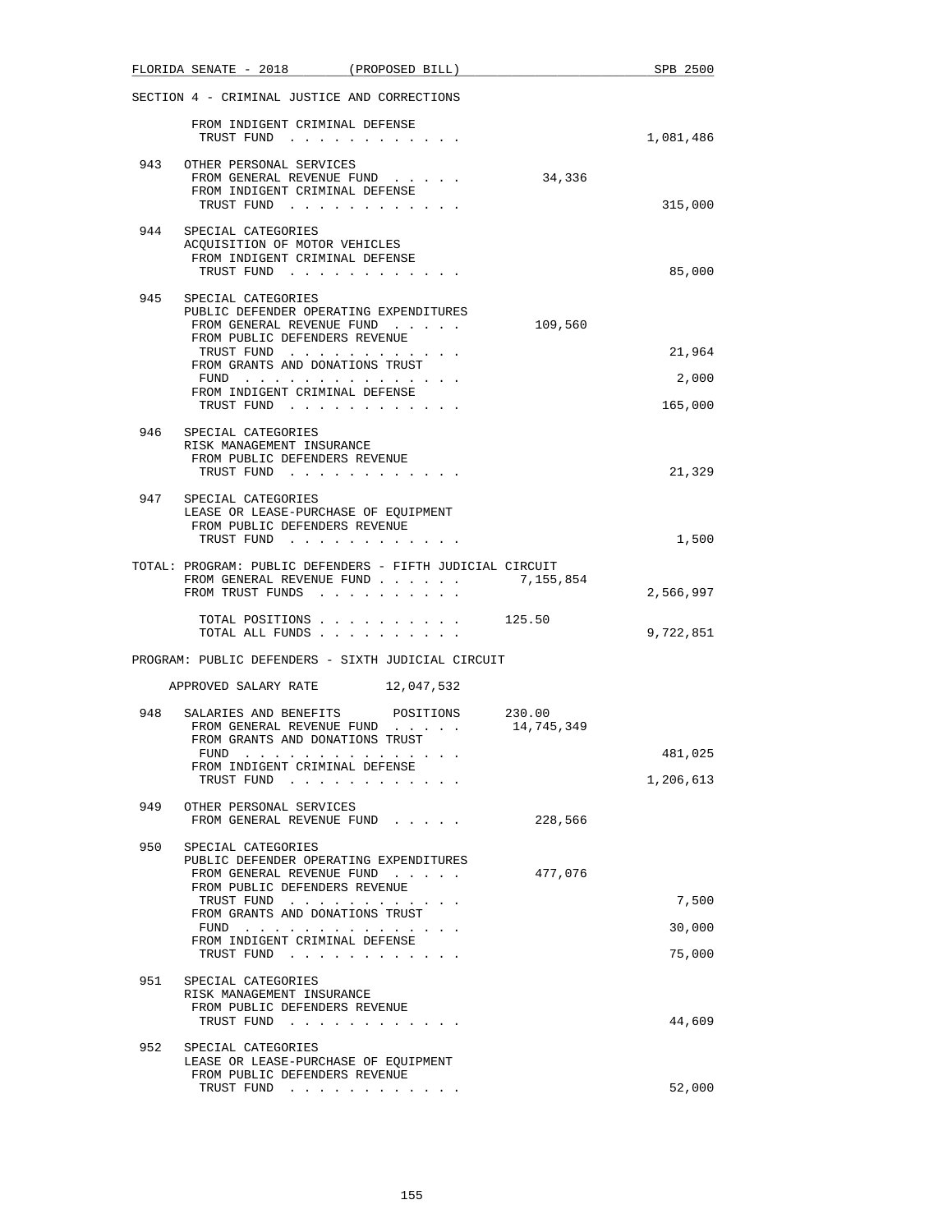|         | SECTION 4 - CRIMINAL JUSTICE AND CORRECTIONS                                                                                           |                    |            |
|---------|----------------------------------------------------------------------------------------------------------------------------------------|--------------------|------------|
|         | TOTAL: PROGRAM: PUBLIC DEFENDERS - SIXTH JUDICIAL CIRCUIT<br>FROM GENERAL REVENUE FUND<br>FROM TRUST FUNDS                             | 15,450,991         | 1,896,747  |
|         | TOTAL POSITIONS<br>TOTAL ALL FUNDS                                                                                                     | 230.00             | 17,347,738 |
| CIRCUIT | PROGRAM: PUBLIC DEFENDERS - SEVENTH JUDICIAL                                                                                           |                    |            |
|         | APPROVED SALARY RATE 6,031,130                                                                                                         |                    |            |
|         | 953 SALARIES AND BENEFITS POSITIONS 115.00<br>FROM GENERAL REVENUE FUND<br>FROM PUBLIC DEFENDERS REVENUE                               | 7,829,559          |            |
|         | TRUST FUND<br>FROM GRANTS AND DONATIONS TRUST                                                                                          |                    | 10,280     |
|         | FUND $\cdots$                                                                                                                          |                    | 90,134     |
|         | FROM INDIGENT CRIMINAL DEFENSE<br>TRUST FUND                                                                                           |                    | 498,801    |
|         | 954 OTHER PERSONAL SERVICES                                                                                                            |                    |            |
|         | FROM GENERAL REVENUE FUND<br>FROM INDIGENT CRIMINAL DEFENSE                                                                            | 30                 |            |
|         | TRUST FUND                                                                                                                             |                    | 28,000     |
|         | 955 SPECIAL CATEGORIES<br>PUBLIC DEFENDER OPERATING EXPENDITURES<br>FROM GENERAL REVENUE FUND<br>FROM PUBLIC DEFENDERS REVENUE         | 122,939            |            |
|         | TRUST FUND<br>FROM INDIGENT CRIMINAL DEFENSE                                                                                           |                    | 25,000     |
|         | TRUST FUND                                                                                                                             |                    | 110,000    |
| 956     | SPECIAL CATEGORIES<br>RISK MANAGEMENT INSURANCE<br>FROM PUBLIC DEFENDERS REVENUE<br>TRUST FUND                                         |                    | 22,641     |
| 957     | SPECIAL CATEGORIES<br>LEASE OR LEASE-PURCHASE OF EQUIPMENT<br>FROM GENERAL REVENUE FUND<br>FROM PUBLIC DEFENDERS REVENUE<br>TRUST FUND | 14,589             | 14,589     |
|         | TOTAL: PROGRAM: PUBLIC DEFENDERS - SEVENTH JUDICIAL                                                                                    |                    |            |
|         | CIRCUIT<br>FROM GENERAL REVENUE FUND<br>FROM TRUST FUNDS                                                                               | 7,967,117          | 799,445    |
|         | TOTAL POSITIONS                                                                                                                        | 115.00             |            |
|         | TOTAL ALL FUNDS                                                                                                                        |                    | 8,766,562  |
| CIRCUIT | PROGRAM: PUBLIC DEFENDERS - EIGHTH JUDICIAL                                                                                            |                    |            |
|         | APPROVED SALARY RATE<br>3,883,767                                                                                                      |                    |            |
| 958     | SALARIES AND BENEFITS POSITIONS<br>FROM GENERAL REVENUE FUND<br>FROM PUBLIC DEFENDERS REVENUE                                          | 72.00<br>5,058,403 |            |
|         | TRUST FUND<br>FROM INDIGENT CRIMINAL DEFENSE                                                                                           |                    | 34,918     |
|         | TRUST FUND                                                                                                                             |                    | 438,402    |
| 959     | OTHER PERSONAL SERVICES<br>FROM GENERAL REVENUE FUND<br>FROM INDIGENT CRIMINAL DEFENSE<br>TRUST FUND                                   | 12,759             | 20,000     |
| 960     | SPECIAL CATEGORIES                                                                                                                     |                    |            |
|         | PUBLIC DEFENDER OPERATING EXPENDITURES<br>FROM GENERAL REVENUE FUND<br>FROM PUBLIC DEFENDERS REVENUE                                   | 98,884             |            |
|         | TRUST FUND                                                                                                                             |                    | 15,000     |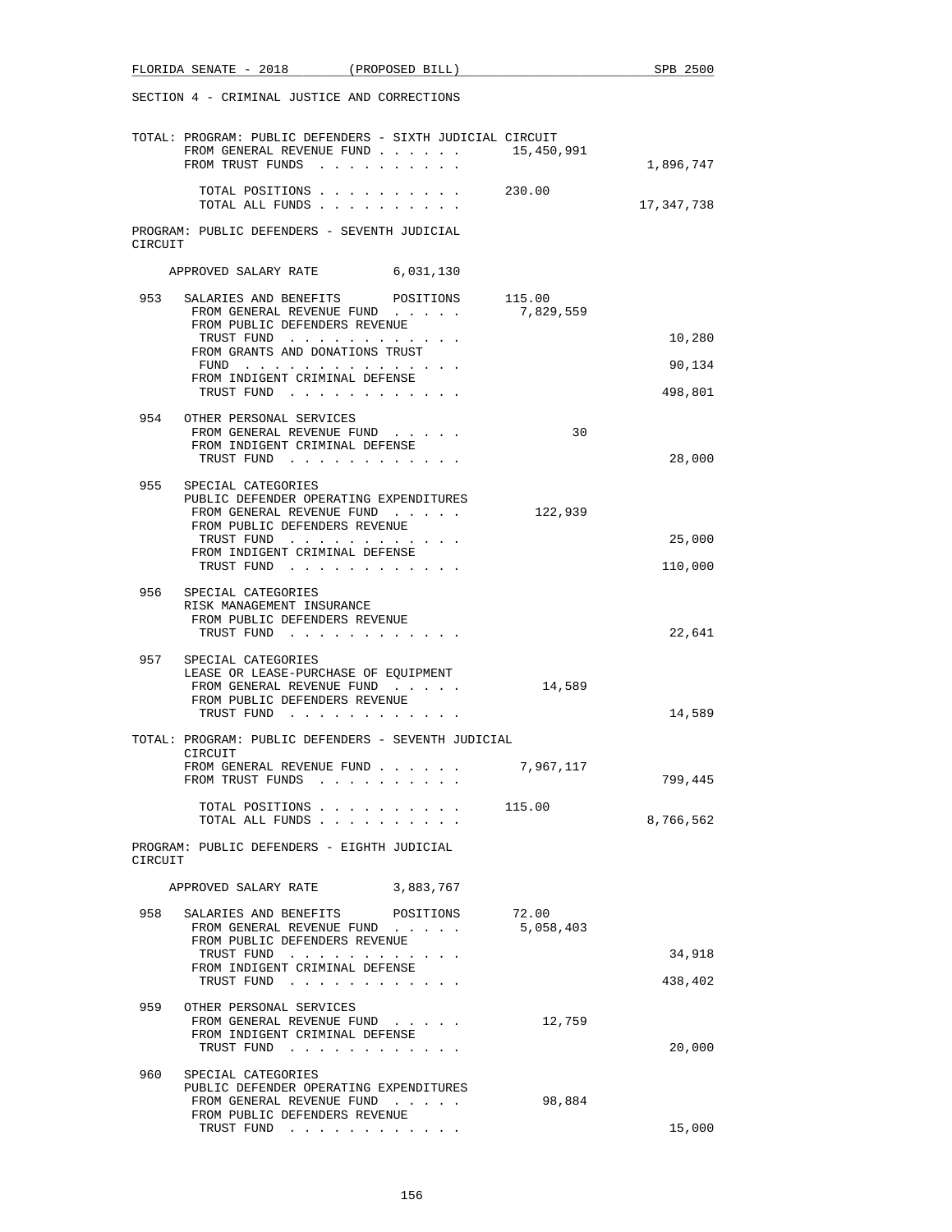|       | FLORIDA SENATE - 2018 (PROPOSED BILL)                        |                                                                          |            | SPB 2500   |
|-------|--------------------------------------------------------------|--------------------------------------------------------------------------|------------|------------|
|       | SECTION 4 - CRIMINAL JUSTICE AND CORRECTIONS                 |                                                                          |            |            |
|       | FROM GRANTS AND DONATIONS TRUST                              |                                                                          |            |            |
|       | FUND                                                         |                                                                          |            | 5,000      |
|       | FROM INDIGENT CRIMINAL DEFENSE<br>TRUST FUND                 |                                                                          |            | 50,000     |
| 961   | SPECIAL CATEGORIES                                           |                                                                          |            |            |
|       | RISK MANAGEMENT INSURANCE<br>FROM PUBLIC DEFENDERS REVENUE   |                                                                          |            |            |
|       | TRUST FUND                                                   |                                                                          |            | 23,748     |
| 962   | SPECIAL CATEGORIES                                           |                                                                          |            |            |
|       | LEASE OR LEASE-PURCHASE OF EQUIPMENT                         |                                                                          |            |            |
|       | FROM PUBLIC DEFENDERS REVENUE<br>TRUST FUND                  |                                                                          |            | 4,751      |
|       | TOTAL: PROGRAM: PUBLIC DEFENDERS - EIGHTH JUDICIAL           |                                                                          |            |            |
|       | CIRCUIT                                                      |                                                                          |            |            |
|       | FROM GENERAL REVENUE FUND 5,170,046<br>FROM TRUST FUNDS      |                                                                          |            | 591,819    |
|       |                                                              |                                                                          |            |            |
|       | TOTAL POSITIONS<br>TOTAL ALL FUNDS                           |                                                                          | 72.00      | 5,761,865  |
|       |                                                              |                                                                          |            |            |
|       | PROGRAM: PUBLIC DEFENDERS - NINTH JUDICIAL CIRCUIT           |                                                                          |            |            |
|       | APPROVED SALARY RATE 11,623,155                              |                                                                          |            |            |
| 963   | SALARIES AND BENEFITS POSITIONS 220.00                       |                                                                          |            |            |
|       | FROM GENERAL REVENUE FUND<br>FROM GRANTS AND DONATIONS TRUST |                                                                          | 12,780,125 |            |
|       | FUND                                                         |                                                                          |            | 721,467    |
|       | FROM INDIGENT CRIMINAL DEFENSE<br>TRUST FUND                 |                                                                          |            | 1,546,028  |
|       |                                                              |                                                                          |            |            |
|       | 964 OTHER PERSONAL SERVICES<br>FROM GENERAL REVENUE FUND     |                                                                          | 25,000     |            |
|       | FROM INDIGENT CRIMINAL DEFENSE                               |                                                                          |            |            |
|       | TRUST FUND                                                   |                                                                          |            | 140,000    |
|       | 965 SPECIAL CATEGORIES                                       |                                                                          |            |            |
|       | CONTRACTED SERVICES<br>FROM GENERAL REVENUE FUND             |                                                                          | 164,065    |            |
|       |                                                              |                                                                          |            |            |
| 966 — | SPECIAL CATEGORIES<br>PUBLIC DEFENDER OPERATING EXPENDITURES |                                                                          |            |            |
|       | FROM GENERAL REVENUE FUND                                    |                                                                          | 871,816    |            |
|       | FROM INDIGENT CRIMINAL DEFENSE<br>TRUST FUND                 | . The contract of the contract of the contract $\mathcal{L}_\mathcal{A}$ |            | 350,000    |
|       |                                                              |                                                                          |            |            |
| 967   | SPECIAL CATEGORIES<br>RISK MANAGEMENT INSURANCE              |                                                                          |            |            |
|       | FROM PUBLIC DEFENDERS REVENUE                                |                                                                          |            |            |
|       | TRUST FUND<br>FROM INDIGENT CRIMINAL DEFENSE                 |                                                                          |            | 60,000     |
|       | TRUST FUND                                                   |                                                                          |            | 47,262     |
| 968   | SPECIAL CATEGORIES                                           |                                                                          |            |            |
|       | LEASE OR LEASE-PURCHASE OF EQUIPMENT                         |                                                                          |            |            |
|       | FROM GENERAL REVENUE FUND<br>FROM PUBLIC DEFENDERS REVENUE   |                                                                          | 23,000     |            |
|       | TRUST FUND                                                   |                                                                          |            | 5,000      |
|       | TOTAL: PROGRAM: PUBLIC DEFENDERS - NINTH JUDICIAL CIRCUIT    |                                                                          |            |            |
|       | FROM GENERAL REVENUE FUND<br>FROM TRUST FUNDS                |                                                                          | 13,864,006 |            |
|       |                                                              |                                                                          |            | 2,869,757  |
|       | TOTAL ALL FUNDS                                              | TOTAL POSITIONS 220.00                                                   |            | 16,733,763 |
|       |                                                              |                                                                          |            |            |
|       | PROGRAM: PUBLIC DEFENDERS - TENTH JUDICIAL CIRCUIT           |                                                                          |            |            |
|       | APPROVED SALARY RATE                                         | 5,873,294                                                                |            |            |
| 969   | SALARIES AND BENEFITS POSITIONS 114.00                       |                                                                          |            |            |
|       | FROM GENERAL REVENUE FUND<br>FROM GRANTS AND DONATIONS TRUST |                                                                          | 7,168,110  |            |
|       | $FUND$                                                       |                                                                          |            | 54,057     |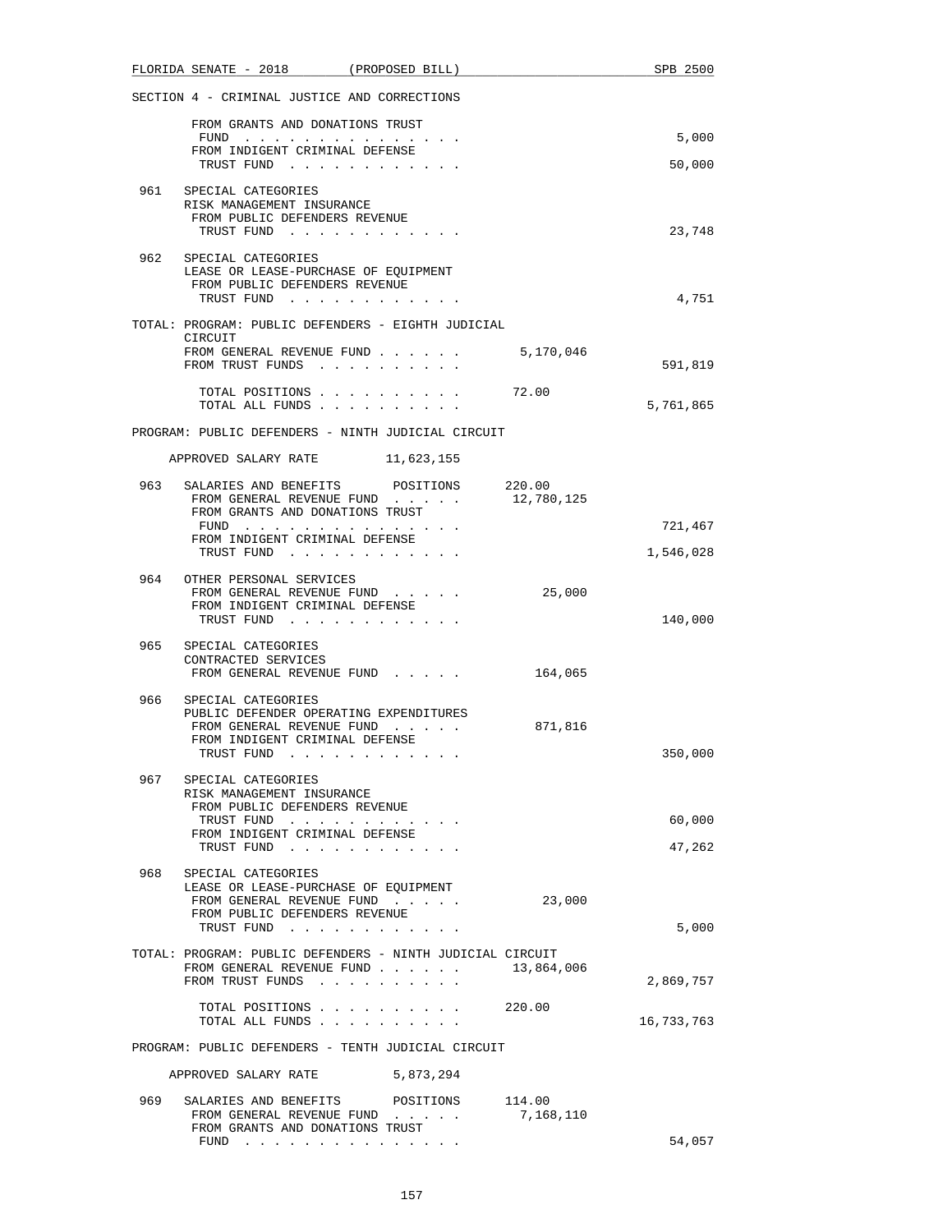|         | FLORIDA SENATE - 2018 (PROPOSED BILL)                                 |                                            |  |            | SPB 2500  |
|---------|-----------------------------------------------------------------------|--------------------------------------------|--|------------|-----------|
|         | SECTION 4 - CRIMINAL JUSTICE AND CORRECTIONS                          |                                            |  |            |           |
|         | FROM INDIGENT CRIMINAL DEFENSE<br>TRUST FUND                          | and the state of the state of the state of |  |            | 566,451   |
| 970     | OTHER PERSONAL SERVICES                                               |                                            |  |            |           |
|         | FROM GENERAL REVENUE FUND<br>FROM PUBLIC DEFENDERS REVENUE            |                                            |  | 38,074     |           |
|         | FROM INDIGENT CRIMINAL DEFENSE                                        | TRUST FUND                                 |  |            | 30,000    |
|         |                                                                       | TRUST FUND                                 |  |            | 40,000    |
| 971     | SPECIAL CATEGORIES                                                    |                                            |  |            |           |
|         | ACQUISITION OF MOTOR VEHICLES<br>FROM INDIGENT CRIMINAL DEFENSE       |                                            |  |            |           |
|         |                                                                       | TRUST FUND                                 |  |            | 25,000    |
|         | 972 SPECIAL CATEGORIES                                                |                                            |  |            |           |
|         | PUBLIC DEFENDER OPERATING EXPENDITURES<br>FROM GENERAL REVENUE FUND   |                                            |  | 185,049    |           |
|         | FROM INDIGENT CRIMINAL DEFENSE                                        |                                            |  |            |           |
|         |                                                                       | TRUST FUND                                 |  |            | 155,000   |
| 973     | SPECIAL CATEGORIES<br>RISK MANAGEMENT INSURANCE                       |                                            |  |            |           |
|         | FROM PUBLIC DEFENDERS REVENUE                                         |                                            |  |            |           |
|         | FROM INDIGENT CRIMINAL DEFENSE                                        | TRUST FUND                                 |  |            | 59,500    |
|         |                                                                       | TRUST FUND                                 |  |            | 9,151     |
| 974     | SPECIAL CATEGORIES                                                    |                                            |  |            |           |
|         | LEASE OR LEASE-PURCHASE OF EQUIPMENT<br>FROM PUBLIC DEFENDERS REVENUE |                                            |  |            |           |
|         |                                                                       | TRUST FUND                                 |  |            | 3,132     |
|         | TOTAL: PROGRAM: PUBLIC DEFENDERS - TENTH JUDICIAL CIRCUIT             |                                            |  |            |           |
|         | FROM GENERAL REVENUE FUND<br>FROM TRUST FUNDS                         |                                            |  | 7,391,233  | 942,291   |
|         |                                                                       | TOTAL POSITIONS 114.00                     |  |            |           |
|         |                                                                       | TOTAL ALL FUNDS                            |  |            | 8,333,524 |
| CIRCUIT | PROGRAM: PUBLIC DEFENDERS - ELEVENTH JUDICIAL                         |                                            |  |            |           |
|         |                                                                       |                                            |  |            |           |
|         | APPROVED SALARY RATE 21,747,612                                       |                                            |  |            |           |
| 975     | SALARIES AND BENEFITS POSITIONS 388.00<br>FROM GENERAL REVENUE FUND   |                                            |  | 26,823,997 |           |
|         | FROM PUBLIC DEFENDERS REVENUE                                         |                                            |  |            | 390,011   |
|         | FROM GRANTS AND DONATIONS TRUST                                       | TRUST FUND                                 |  |            |           |
|         | FROM INDIGENT CRIMINAL DEFENSE                                        | FUND $\cdots$                              |  |            | 1,543,000 |
|         |                                                                       | TRUST FUND                                 |  |            | 980,099   |
| 976     | OTHER PERSONAL SERVICES                                               |                                            |  |            |           |
|         | FROM GENERAL REVENUE FUND<br>FROM PUBLIC DEFENDERS REVENUE            |                                            |  | 110,939    |           |
|         | FROM GRANTS AND DONATIONS TRUST                                       | TRUST FUND                                 |  |            | 90,000    |
|         |                                                                       | FUND $\cdots$                              |  |            | 70,000    |
|         | FROM INDIGENT CRIMINAL DEFENSE                                        | TRUST FUND                                 |  |            | 75,000    |
| 977     | SPECIAL CATEGORIES                                                    |                                            |  |            |           |
|         | PUBLIC DEFENDER OPERATING EXPENDITURES                                |                                            |  |            |           |
|         | FROM GENERAL REVENUE FUND<br>FROM GRANTS AND DONATIONS TRUST          |                                            |  | 459,085    |           |
|         | FROM INDIGENT CRIMINAL DEFENSE                                        | FUND                                       |  |            | 10,000    |
|         |                                                                       | TRUST FUND                                 |  |            | 100,000   |
| 978     | SPECIAL CATEGORIES                                                    |                                            |  |            |           |
|         | RISK MANAGEMENT INSURANCE<br>FROM PUBLIC DEFENDERS REVENUE            |                                            |  |            |           |
|         |                                                                       | TRUST FUND                                 |  |            | 111,298   |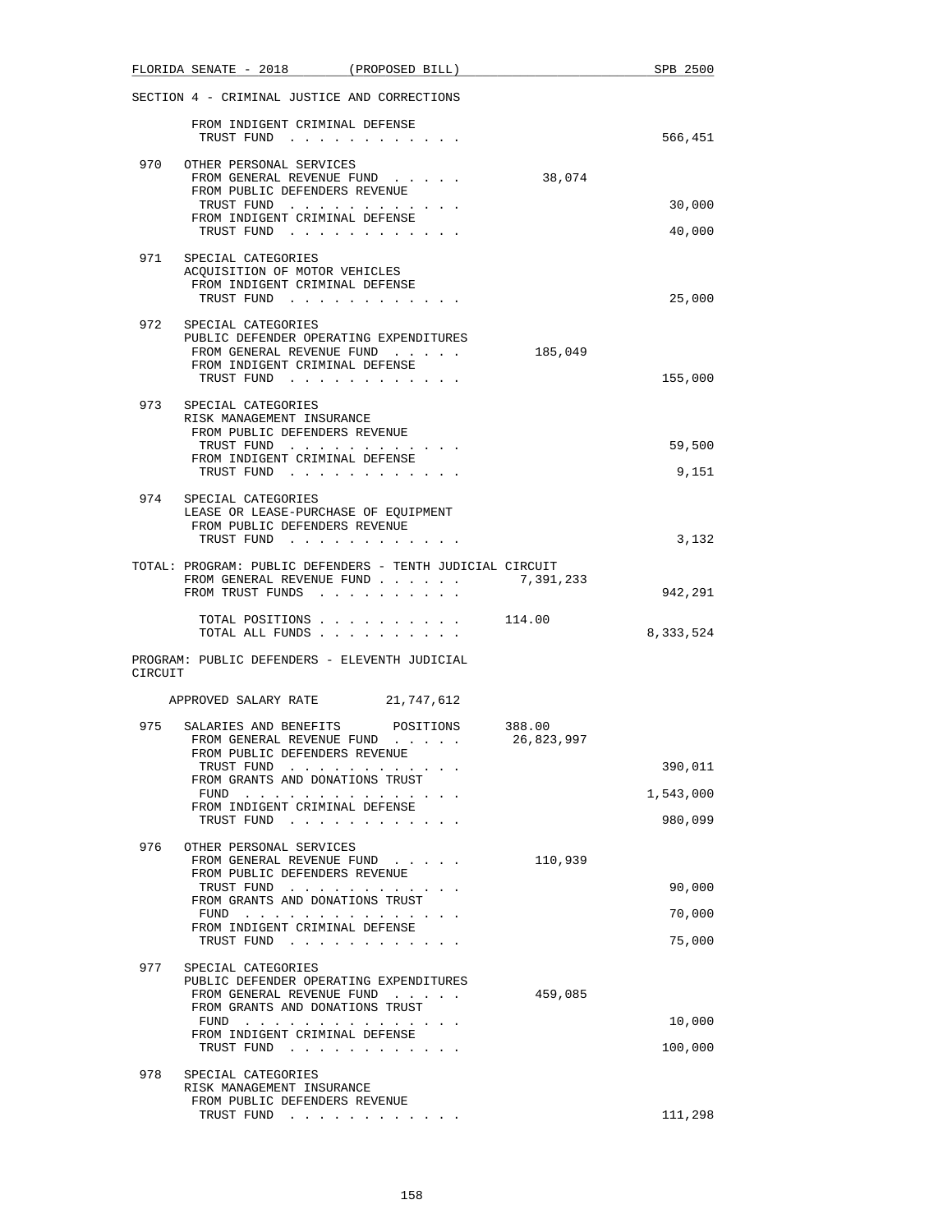|            | FLORIDA SENATE - 2018 (PROPOSED BILL)                                                                                                                                                                                               |                                       |                      | SPB 2500                    |
|------------|-------------------------------------------------------------------------------------------------------------------------------------------------------------------------------------------------------------------------------------|---------------------------------------|----------------------|-----------------------------|
|            | SECTION 4 - CRIMINAL JUSTICE AND CORRECTIONS                                                                                                                                                                                        |                                       |                      |                             |
|            | 979 SPECIAL CATEGORIES<br>LEASE OR LEASE-PURCHASE OF EOUIPMENT<br>FROM GENERAL REVENUE FUND<br>FROM PUBLIC DEFENDERS REVENUE<br>TRUST FUND                                                                                          |                                       | 1,333                | 1,333                       |
|            | TOTAL: PROGRAM: PUBLIC DEFENDERS - ELEVENTH JUDICIAL                                                                                                                                                                                |                                       |                      |                             |
|            | CIRCUIT<br>FROM GENERAL REVENUE FUND<br>FROM TRUST FUNDS                                                                                                                                                                            |                                       | 27,395,354           | 3,370,741                   |
|            | TOTAL POSITIONS<br>TOTAL ALL FUNDS                                                                                                                                                                                                  |                                       | 388.00               | 30,766,095                  |
| CIRCUIT    | PROGRAM: PUBLIC DEFENDERS - TWELFTH JUDICIAL                                                                                                                                                                                        |                                       |                      |                             |
|            | APPROVED SALARY RATE                                                                                                                                                                                                                | 5,107,812                             |                      |                             |
| 980        | SALARIES AND BENEFITS<br>FROM GENERAL REVENUE FUND<br>FROM PUBLIC DEFENDERS REVENUE<br>TRUST FUND<br>FROM GRANTS AND DONATIONS TRUST                                                                                                | POSITIONS                             | 95.50<br>5,927,517   | 51,385                      |
|            | FUND<br>FROM INDIGENT CRIMINAL DEFENSE                                                                                                                                                                                              |                                       |                      | 244,587                     |
|            | TRUST FUND                                                                                                                                                                                                                          |                                       |                      | 616,654                     |
| 981        | OTHER PERSONAL SERVICES<br>FROM GENERAL REVENUE FUND<br>FROM PUBLIC DEFENDERS REVENUE<br>TRUST FUND<br>FROM GRANTS AND DONATIONS TRUST                                                                                              |                                       | 19,836               | 15,000                      |
|            | FUND $\cdots$<br>FROM INDIGENT CRIMINAL DEFENSE                                                                                                                                                                                     |                                       |                      | 47,961                      |
|            | TRUST FUND                                                                                                                                                                                                                          |                                       |                      | 40,000                      |
| 982<br>983 | SPECIAL CATEGORIES<br>ACQUISITION OF MOTOR VEHICLES<br>FROM PUBLIC DEFENDERS REVENUE<br>TRUST FUND                                                                                                                                  |                                       |                      | 25,000                      |
|            | SPECIAL CATEGORIES<br>PUBLIC DEFENDER OPERATING EXPENDITURES<br>FROM GENERAL REVENUE FUND<br>FROM PUBLIC DEFENDERS REVENUE<br>TRUST FUND<br>FROM GRANTS AND DONATIONS TRUST<br>FUND<br>FROM INDIGENT CRIMINAL DEFENSE<br>TRUST FUND | and the second service of the service | 222,605              | 50.000<br>282,072<br>20,000 |
| 984        | SPECIAL CATEGORIES<br>RISK MANAGEMENT INSURANCE<br>FROM PUBLIC DEFENDERS REVENUE<br>TRUST FUND                                                                                                                                      |                                       |                      | 16,957                      |
|            | TOTAL: PROGRAM: PUBLIC DEFENDERS - TWELFTH JUDICIAL<br>CIRCUIT                                                                                                                                                                      |                                       |                      |                             |
|            | FROM GENERAL REVENUE FUND<br>FROM TRUST FUNDS                                                                                                                                                                                       |                                       | 6,169,958            | 1,409,616                   |
|            | TOTAL POSITIONS<br>TOTAL ALL FUNDS                                                                                                                                                                                                  |                                       | 95.50                | 7,579,574                   |
| CIRCUIT    | PROGRAM: PUBLIC DEFENDERS - THIRTEENTH JUDICIAL                                                                                                                                                                                     |                                       |                      |                             |
|            | APPROVED SALARY RATE                                                                                                                                                                                                                | 12,908,040                            |                      |                             |
| 985        | SALARIES AND BENEFITS<br>FROM GENERAL REVENUE FUND<br>FROM GRANTS AND DONATIONS TRUST<br>FUND $\cdots$                                                                                                                              | POSITIONS                             | 213.50<br>13,659,101 | 539,288                     |
|            | FROM INDIGENT CRIMINAL DEFENSE<br>TRUST FUND                                                                                                                                                                                        |                                       |                      | 988,202                     |
|            |                                                                                                                                                                                                                                     |                                       |                      |                             |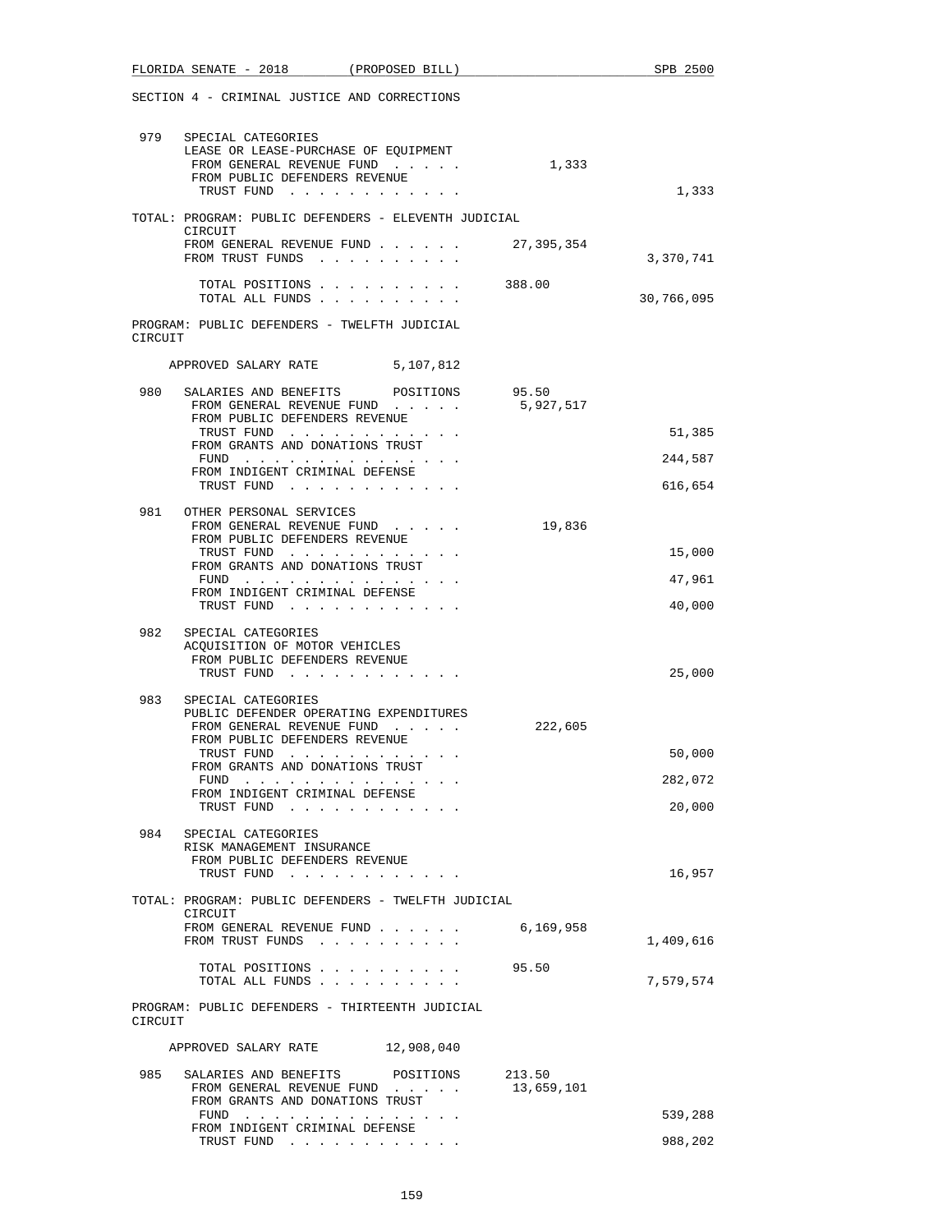|         | FLORIDA SENATE - 2018 (PROPOSED BILL)                                                         |           | SPB 2500   |
|---------|-----------------------------------------------------------------------------------------------|-----------|------------|
|         | SECTION 4 - CRIMINAL JUSTICE AND CORRECTIONS                                                  |           |            |
|         | 986 OTHER PERSONAL SERVICES                                                                   |           |            |
|         | FROM GENERAL REVENUE FUND 121,863                                                             |           |            |
|         | FROM GRANTS AND DONATIONS TRUST                                                               |           |            |
|         | FUND $\cdots$                                                                                 |           | 35,000     |
| 987     | SPECIAL CATEGORIES                                                                            |           |            |
|         | ACQUISITION OF MOTOR VEHICLES<br>FROM INDIGENT CRIMINAL DEFENSE                               |           |            |
|         | TRUST FUND                                                                                    |           | 44,000     |
| 988     | SPECIAL CATEGORIES                                                                            |           |            |
|         | PUBLIC DEFENDER OPERATING EXPENDITURES                                                        |           |            |
|         | FROM GENERAL REVENUE FUND<br>FROM PUBLIC DEFENDERS REVENUE                                    | 581,876   |            |
|         | TRUST FUND                                                                                    |           | 200,000    |
|         | FROM GRANTS AND DONATIONS TRUST<br>FUND                                                       |           | 115,000    |
|         | FROM INDIGENT CRIMINAL DEFENSE                                                                |           |            |
|         | TRUST FUND                                                                                    |           | 202,000    |
|         | 989 SPECIAL CATEGORIES                                                                        |           |            |
|         | RISK MANAGEMENT INSURANCE<br>FROM PUBLIC DEFENDERS REVENUE                                    |           |            |
|         | TRUST FUND                                                                                    |           | 39,759     |
| 990     | SPECIAL CATEGORIES                                                                            |           |            |
|         | LEASE OR LEASE-PURCHASE OF EQUIPMENT                                                          |           |            |
|         | FROM GENERAL REVENUE FUND<br>FROM PUBLIC DEFENDERS REVENUE                                    | 2,835     |            |
|         | TRUST FUND                                                                                    |           | 2,835      |
|         | TOTAL: PROGRAM: PUBLIC DEFENDERS - THIRTEENTH JUDICIAL                                        |           |            |
|         | CIRCUIT                                                                                       |           |            |
|         | FROM GENERAL REVENUE FUND $\ldots$ $\ldots$ $\ldots$ 14,365,675<br>FROM TRUST FUNDS           |           | 2,166,084  |
|         |                                                                                               |           |            |
|         | TOTAL POSITIONS<br>$\cdot$ 213.50<br>TOTAL ALL FUNDS                                          |           | 16,531,759 |
|         | PROGRAM: PUBLIC DEFENDERS - FOURTEENTH JUDICIAL                                               |           |            |
| CIRCUIT |                                                                                               |           |            |
|         | APPROVED SALARY RATE 3,805,929                                                                |           |            |
| 991     | SALARIES AND BENEFITS POSITIONS                                                               | 66.00     |            |
|         | FROM GENERAL REVENUE FUND                                                                     | 4,604,800 |            |
|         | FROM GRANTS AND DONATIONS TRUST                                                               |           | 62,158     |
|         | the contract of the contract of the contract of the<br>FUND<br>FROM INDIGENT CRIMINAL DEFENSE |           |            |
|         | TRUST FUND                                                                                    |           | 618,148    |
| 992     | OTHER PERSONAL SERVICES                                                                       |           |            |
|         | FROM GENERAL REVENUE FUND                                                                     | 13,565    |            |
|         | FROM PUBLIC DEFENDERS REVENUE<br>TRUST FUND                                                   |           | 21,500     |
|         | FROM INDIGENT CRIMINAL DEFENSE                                                                |           | 176,000    |
|         | TRUST FUND                                                                                    |           |            |
| 993     | SPECIAL CATEGORIES<br>PUBLIC DEFENDER OPERATING EXPENDITURES                                  |           |            |
|         | FROM GENERAL REVENUE FUND                                                                     | 134,886   |            |
|         | FROM PUBLIC DEFENDERS REVENUE<br>TRUST FUND                                                   |           | 22,000     |
|         | FROM GRANTS AND DONATIONS TRUST                                                               |           |            |
|         | FUND<br>FROM INDIGENT CRIMINAL DEFENSE                                                        |           | 15,000     |
|         | TRUST FUND                                                                                    |           | 100,000    |
| 994     | SPECIAL CATEGORIES                                                                            |           |            |
|         | RISK MANAGEMENT INSURANCE                                                                     |           |            |
|         | FROM PUBLIC DEFENDERS REVENUE<br>TRUST FUND                                                   |           | 9,136      |
|         |                                                                                               |           |            |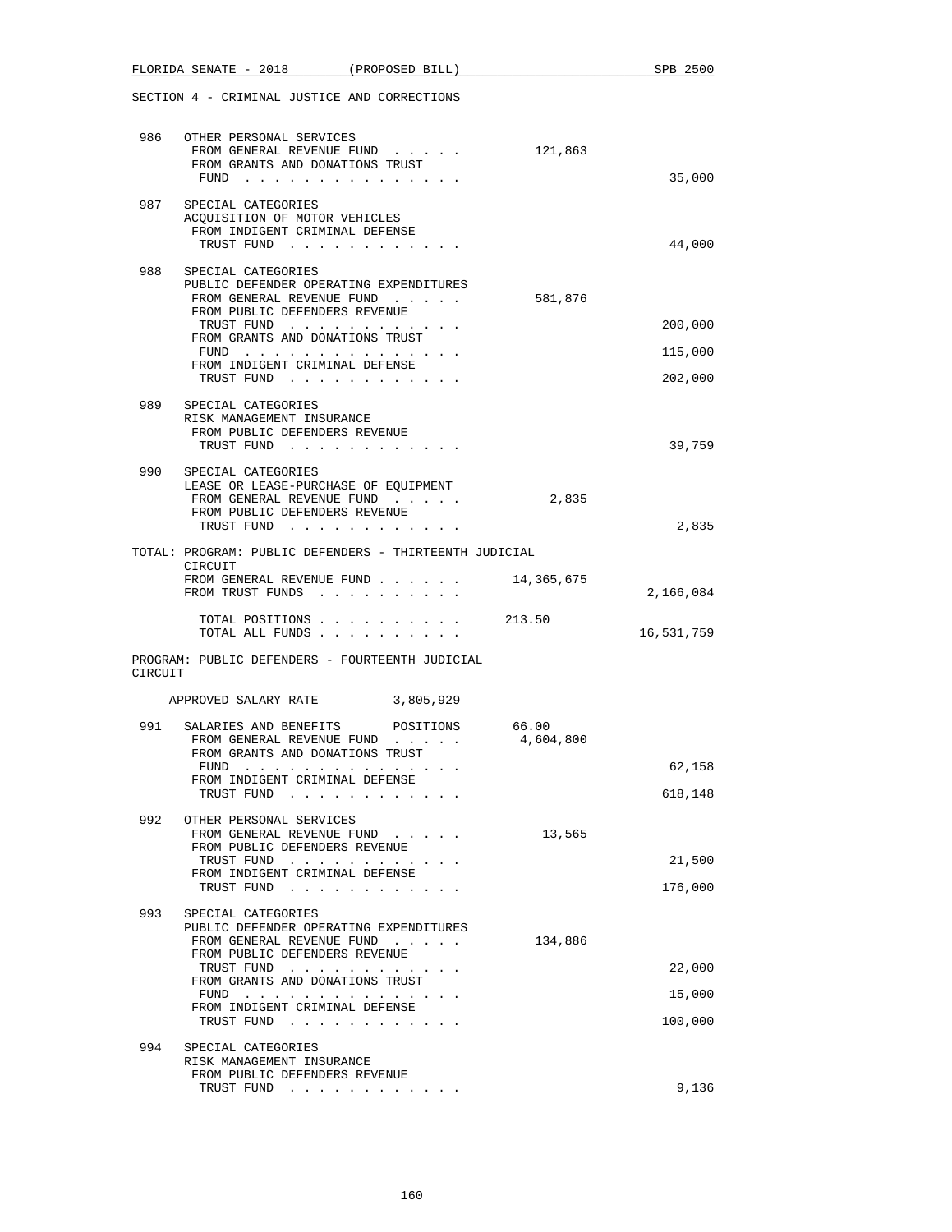|         | FLORIDA SENATE - 2018 (PROPOSED BILL)                                                                              |           |            | SPB 2500   |
|---------|--------------------------------------------------------------------------------------------------------------------|-----------|------------|------------|
|         | SECTION 4 - CRIMINAL JUSTICE AND CORRECTIONS                                                                       |           |            |            |
|         | 995 SPECIAL CATEGORIES<br>LEASE OR LEASE-PURCHASE OF EQUIPMENT<br>FROM PUBLIC DEFENDERS REVENUE                    |           |            |            |
|         | TRUST FUND                                                                                                         |           |            | 2,855      |
|         | TOTAL: PROGRAM: PUBLIC DEFENDERS - FOURTEENTH JUDICIAL<br>CIRCUIT                                                  |           |            |            |
|         | FROM GENERAL REVENUE FUND<br>FROM TRUST FUNDS                                                                      |           | 4,753,251  | 1,026,797  |
|         | TOTAL POSITIONS<br>TOTAL ALL FUNDS                                                                                 |           | 66.00      | 5,780,048  |
| CIRCUIT | PROGRAM: PUBLIC DEFENDERS - FIFTEENTH JUDICIAL                                                                     |           |            |            |
|         | APPROVED SALARY RATE 10,099,471                                                                                    |           |            |            |
| 996     | SALARIES AND BENEFITS POSITIONS 183.00<br>FROM GENERAL REVENUE FUND                                                |           | 12,130,354 |            |
|         | FROM PUBLIC DEFENDERS REVENUE<br>TRUST FUND                                                                        |           |            | 51,449     |
|         | FROM GRANTS AND DONATIONS TRUST<br>$FUND$                                                                          |           |            | 123,506    |
|         | FROM INDIGENT CRIMINAL DEFENSE<br>TRUST FUND                                                                       |           |            | 1,162,894  |
| 997     | OTHER PERSONAL SERVICES                                                                                            |           |            |            |
|         | FROM GENERAL REVENUE FUND<br>FROM GRANTS AND DONATIONS TRUST                                                       |           | 54,228     |            |
|         | FUND<br>FROM INDIGENT CRIMINAL DEFENSE                                                                             |           |            | 40,000     |
|         | TRUST FUND                                                                                                         |           |            | 30,000     |
| 998     | SPECIAL CATEGORIES<br>PUBLIC DEFENDER OPERATING EXPENDITURES                                                       |           |            |            |
|         | FROM GENERAL REVENUE FUND                                                                                          |           | 149,103    |            |
|         | FROM PUBLIC DEFENDERS REVENUE<br>TRUST FUND                                                                        |           |            | 40,000     |
|         | FROM GRANTS AND DONATIONS TRUST                                                                                    |           |            | 15,000     |
|         | FROM INDIGENT CRIMINAL DEFENSE<br>TRUST FUND                                                                       |           |            | 150,000    |
| 999     | SPECIAL CATEGORIES<br>RISK MANAGEMENT INSURANCE<br>FROM PUBLIC DEFENDERS REVENUE                                   |           |            |            |
|         | TRUST FUND                                                                                                         |           |            | 57,845     |
| 1000    | SPECIAL CATEGORIES<br>LEASE OR LEASE-PURCHASE OF EOUIPMENT                                                         |           |            |            |
|         | FROM INDIGENT CRIMINAL DEFENSE<br>TRUST FUND                                                                       |           |            | 9,375      |
|         | TOTAL: PROGRAM: PUBLIC DEFENDERS - FIFTEENTH JUDICIAL<br>CIRCUIT                                                   |           |            |            |
|         | FROM GENERAL REVENUE FUND<br>FROM TRUST FUNDS                                                                      |           | 12,333,685 | 1,680,069  |
|         | TOTAL POSITIONS<br>TOTAL ALL FUNDS                                                                                 |           | 183.00     | 14,013,754 |
| CIRCUIT | PROGRAM: PUBLIC DEFENDERS - SIXTEENTH JUDICIAL                                                                     |           |            |            |
|         | APPROVED SALARY RATE                                                                                               | 2,263,833 |            |            |
| 1001    | SALARIES AND BENEFITS POSITIONS 39.00<br>FROM GENERAL REVENUE FUND<br>FROM INDIGENT CRIMINAL DEFENSE<br>TRUST FUND |           | 2,818,566  | 96,001     |
| 1002    | OTHER PERSONAL SERVICES                                                                                            |           |            |            |
|         | FROM GENERAL REVENUE FUND<br>FROM INDIGENT CRIMINAL DEFENSE<br>TRUST FUND                                          |           | 6,968      | 20,000     |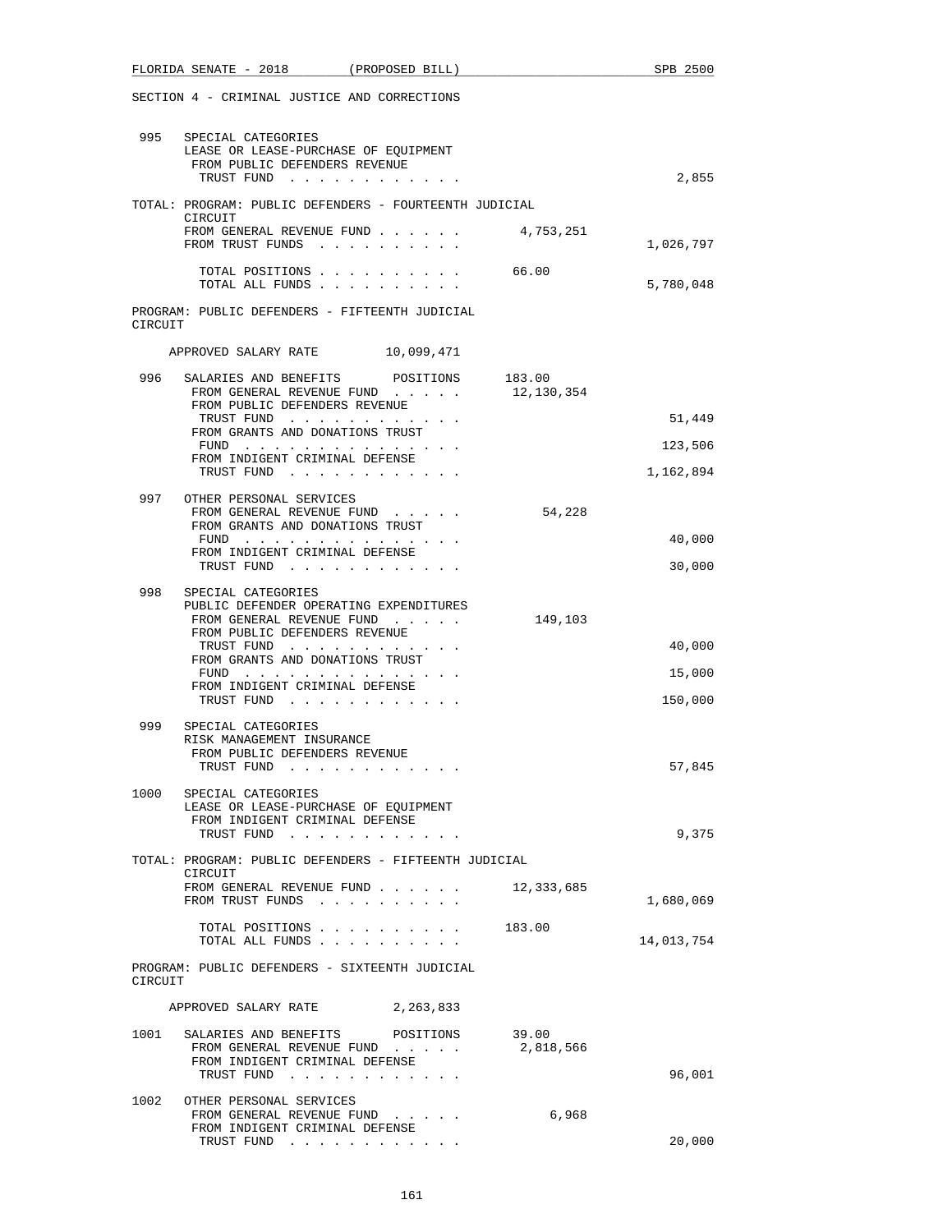| 1003    | SPECIAL CATEGORIES<br>PUBLIC DEFENDER OPERATING EXPENDITURES<br>FROM GENERAL REVENUE FUND<br>FROM PUBLIC DEFENDERS REVENUE             | 84,846               |           |
|---------|----------------------------------------------------------------------------------------------------------------------------------------|----------------------|-----------|
|         | TRUST FUND<br>FROM GRANTS AND DONATIONS TRUST                                                                                          |                      | 20,000    |
|         | $FUND$<br>FROM INDIGENT CRIMINAL DEFENSE                                                                                               |                      | 13,000    |
|         | TRUST FUND                                                                                                                             |                      | 20,000    |
| 1004    | SPECIAL CATEGORIES<br>RISK MANAGEMENT INSURANCE<br>FROM PUBLIC DEFENDERS REVENUE                                                       |                      |           |
|         | TRUST FUND<br>FROM INDIGENT CRIMINAL DEFENSE                                                                                           |                      | 1,170     |
|         | TRUST FUND                                                                                                                             |                      | 11,709    |
| 1005    | SPECIAL CATEGORIES<br>LEASE OR LEASE-PURCHASE OF EQUIPMENT<br>FROM GENERAL REVENUE FUND<br>FROM PUBLIC DEFENDERS REVENUE<br>TRUST FUND | 1,170                | 6,520     |
|         | TOTAL: PROGRAM: PUBLIC DEFENDERS - SIXTEENTH JUDICIAL                                                                                  |                      |           |
|         | CIRCUIT<br>FROM GENERAL REVENUE FUND<br>FROM TRUST FUNDS                                                                               | 2,911,550            | 188,400   |
|         | TOTAL POSITIONS<br>TOTAL ALL FUNDS                                                                                                     | 39.00                | 3,099,950 |
| CIRCUIT | PROGRAM: PUBLIC DEFENDERS - SEVENTEENTH JUDICIAL                                                                                       |                      |           |
|         | APPROVED SALARY RATE 12,938,026                                                                                                        |                      |           |
| 1006    | SALARIES AND BENEFITS<br>POSITIONS<br>FROM GENERAL REVENUE FUND<br>FROM PUBLIC DEFENDERS REVENUE                                       | 217.00<br>15,144,817 |           |
|         | TRUST FUND<br>FROM GRANTS AND DONATIONS TRUST                                                                                          |                      | 70,020    |
|         | FUND $\cdots$<br>FROM INDIGENT CRIMINAL DEFENSE                                                                                        |                      | 819,376   |
|         | TRUST FUND                                                                                                                             |                      | 1,853,803 |
| 1007    | OTHER PERSONAL SERVICES<br>FROM GENERAL REVENUE FUND<br>FROM GRANTS AND DONATIONS TRUST                                                | 82,254               |           |
|         | $FUND$<br>FROM INDIGENT CRIMINAL DEFENSE                                                                                               |                      | 50,000    |
|         | TRUST FUND                                                                                                                             |                      | 100,000   |
| 1008    | SPECIAL CATEGORIES                                                                                                                     |                      |           |
|         | PUBLIC DEFENDER OPERATING EXPENDITURES<br>FROM GENERAL REVENUE FUND                                                                    | 124,593              |           |
|         | FROM INDIGENT CRIMINAL DEFENSE<br>TRUST FUND                                                                                           |                      | 100,000   |
| 1009    | SPECIAL CATEGORIES<br>RISK MANAGEMENT INSURANCE<br>FROM PUBLIC DEFENDERS REVENUE                                                       |                      |           |
|         | TRUST FUND                                                                                                                             |                      | 58,069    |
| 1010    | SPECIAL CATEGORIES<br>LEASE OR LEASE-PURCHASE OF EQUIPMENT<br>FROM GENERAL REVENUE FUND                                                | 3,812                |           |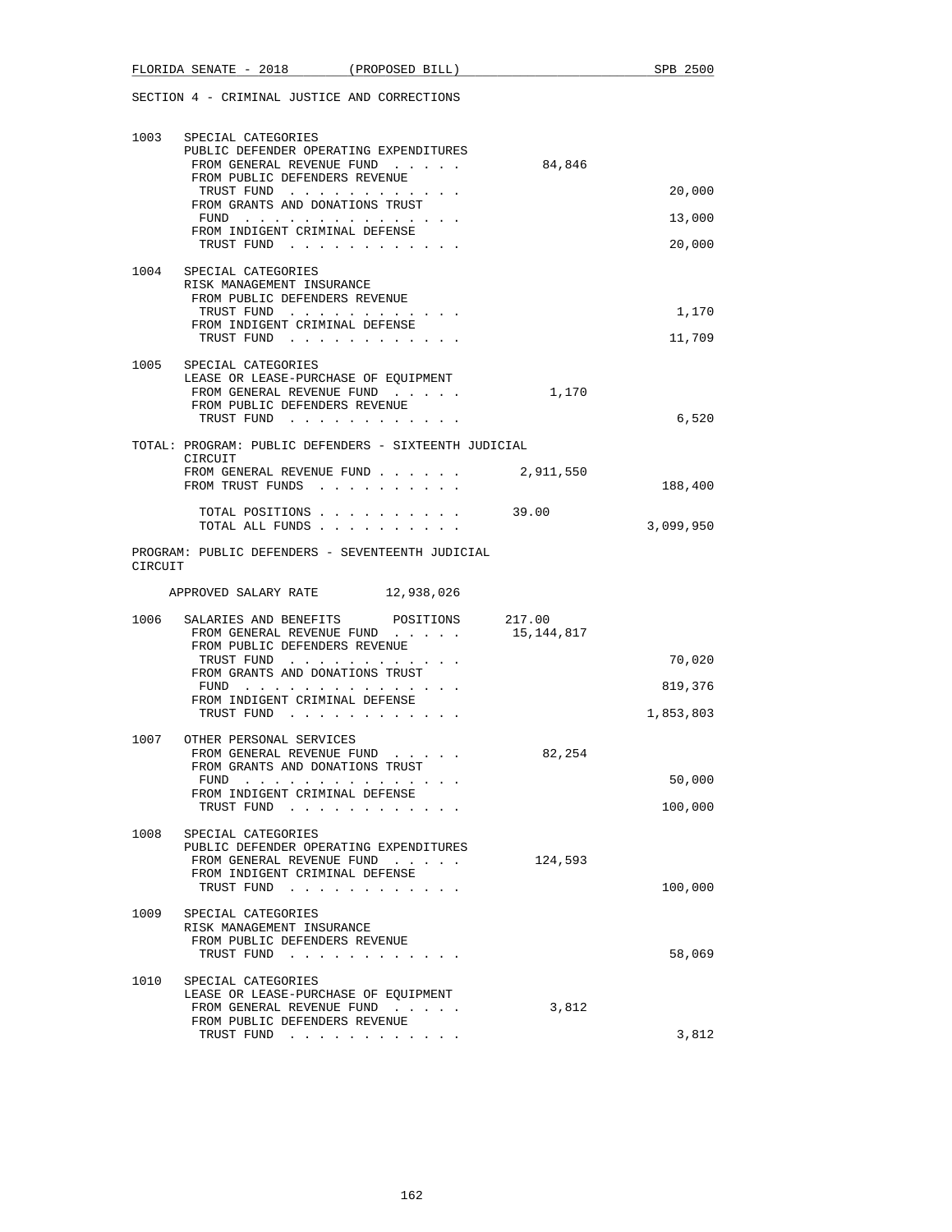| FLORIDA SENATE - 2018 (PROPOSED BILL)                                                                                        | SPB 2500    |
|------------------------------------------------------------------------------------------------------------------------------|-------------|
| SECTION 4 - CRIMINAL JUSTICE AND CORRECTIONS                                                                                 |             |
| TOTAL: PROGRAM: PUBLIC DEFENDERS - SEVENTEENTH JUDICIAL<br>CIRCUIT                                                           |             |
| FROM GENERAL REVENUE FUND 15,355,476<br>FROM TRUST FUNDS                                                                     | 3,055,080   |
| TOTAL POSITIONS 217.00<br>TOTAL ALL FUNDS                                                                                    | 18,410,556  |
| PROGRAM: PUBLIC DEFENDERS - EIGHTEENTH JUDICIAL<br>CIRCUIT                                                                   |             |
| APPROVED SALARY RATE 6,919,424                                                                                               |             |
| 1011 SALARIES AND BENEFITS<br>111.00<br>POSITIONS<br>7,489,980<br>FROM GENERAL REVENUE FUND<br>FROM PUBLIC DEFENDERS REVENUE |             |
| TRUST FUND<br>FROM GRANTS AND DONATIONS TRUST                                                                                | 77,223      |
| FUND $\cdots$                                                                                                                | 255,000     |
| FROM INDIGENT CRIMINAL DEFENSE<br>TRUST FUND                                                                                 | 1,535,783   |
| 1012 OTHER PERSONAL SERVICES<br>12,792<br>FROM GENERAL REVENUE FUND                                                          |             |
| FROM INDIGENT CRIMINAL DEFENSE<br>TRUST FUND                                                                                 | 50,000      |
| 1014<br>SPECIAL CATEGORIES<br>PUBLIC DEFENDER OPERATING EXPENDITURES<br>FROM GENERAL REVENUE FUND<br>131,745                 |             |
| FROM PUBLIC DEFENDERS REVENUE<br>TRUST FUND                                                                                  | 25,000      |
| FROM GRANTS AND DONATIONS TRUST<br>FUND                                                                                      | 5,000       |
| FROM INDIGENT CRIMINAL DEFENSE<br>TRUST FUND                                                                                 | 300,000     |
| 1015<br>SPECIAL CATEGORIES                                                                                                   |             |
| RISK MANAGEMENT INSURANCE<br>FROM PUBLIC DEFENDERS REVENUE<br>TRUST FUND                                                     | 20,722      |
| 1016 SPECIAL CATEGORIES                                                                                                      |             |
| LEASE OR LEASE-PURCHASE OF EQUIPMENT<br>FROM PUBLIC DEFENDERS REVENUE                                                        |             |
| TRUST FUND                                                                                                                   | 5,236       |
| TOTAL: PROGRAM: PUBLIC DEFENDERS - EIGHTEENTH JUDICIAL<br>CIRCUIT                                                            |             |
| FROM GENERAL REVENUE FUND<br>7,634,517<br>FROM TRUST FUNDS                                                                   | 2, 273, 964 |
| TOTAL POSITIONS<br>111.00<br>TOTAL ALL FUNDS                                                                                 | 9,908,481   |
| PROGRAM: PUBLIC DEFENDERS - NINETEENTH JUDICIAL<br>CIRCUIT                                                                   |             |
| 4,577,486<br>APPROVED SALARY RATE                                                                                            |             |
| 1017<br>SALARIES AND BENEFITS POSITIONS<br>83.00<br>4,915,782<br>FROM GENERAL REVENUE FUND                                   |             |
| FROM GRANTS AND DONATIONS TRUST<br>FUND                                                                                      | 315,768     |
| FROM INDIGENT CRIMINAL DEFENSE<br>TRUST FUND                                                                                 | 1,082,484   |
| 1018<br>OTHER PERSONAL SERVICES<br>22,918<br>FROM GENERAL REVENUE FUND<br>FROM GRANTS AND DONATIONS TRUST                    |             |
| FUND $\cdots$                                                                                                                | 63,512      |
| FROM INDIGENT CRIMINAL DEFENSE<br>TRUST FUND                                                                                 | 110,000     |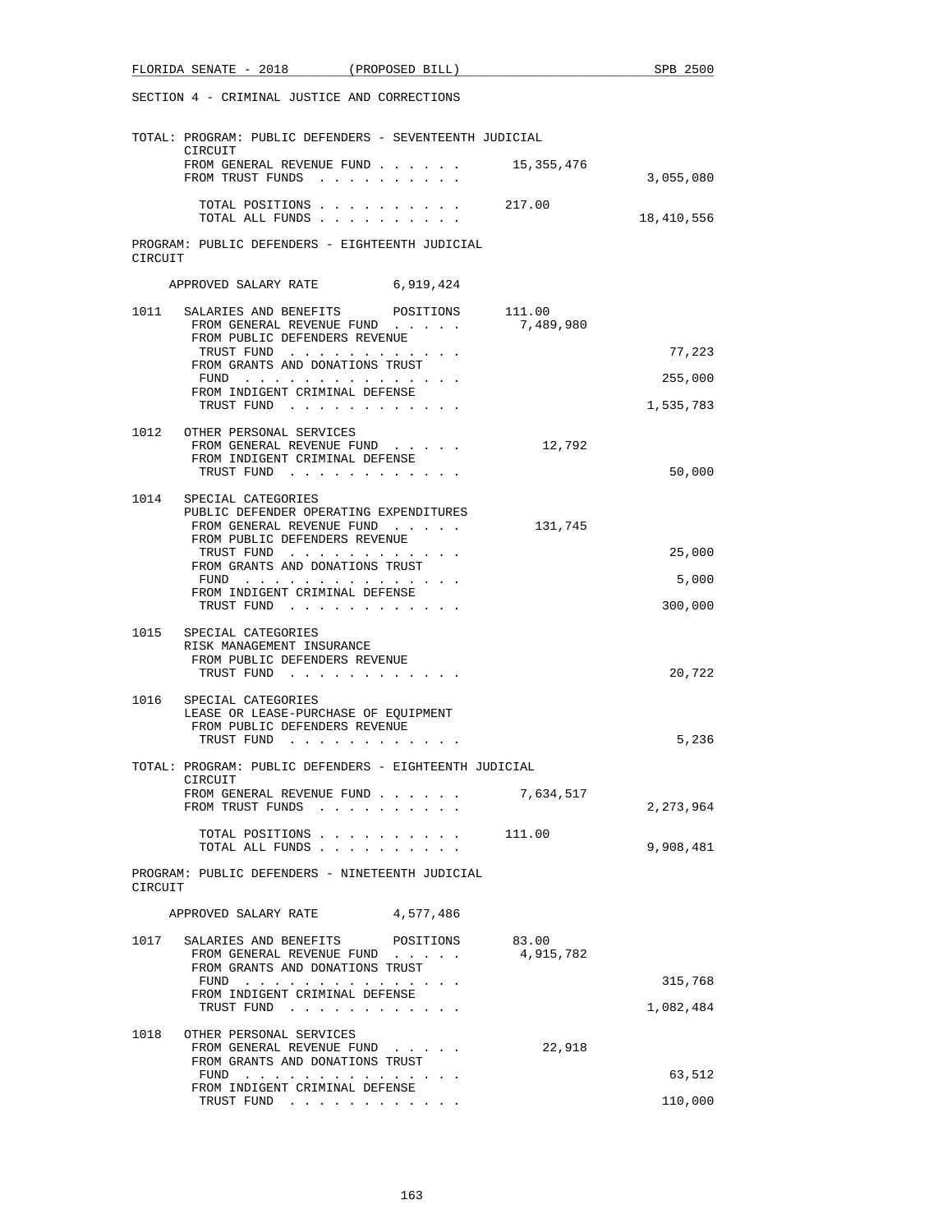|         | FLORIDA SENATE - 2018                                                                                                        | (PROPOSED BILL) |           | SPB 2500          |
|---------|------------------------------------------------------------------------------------------------------------------------------|-----------------|-----------|-------------------|
|         | SECTION 4 - CRIMINAL JUSTICE AND CORRECTIONS                                                                                 |                 |           |                   |
| 1019    | SPECIAL CATEGORIES<br>PUBLIC DEFENDER OPERATING EXPENDITURES<br>FROM GENERAL REVENUE FUND<br>FROM GRANTS AND DONATIONS TRUST |                 | 117,991   |                   |
|         | FUND                                                                                                                         |                 |           | 20,704            |
|         | FROM INDIGENT CRIMINAL DEFENSE<br>TRUST FUND                                                                                 |                 |           | 300,000           |
| 1020    | SPECIAL CATEGORIES<br>RISK MANAGEMENT INSURANCE                                                                              |                 |           |                   |
|         | FROM PUBLIC DEFENDERS REVENUE<br>TRUST FUND                                                                                  |                 |           | 40,000            |
|         | FROM INDIGENT CRIMINAL DEFENSE                                                                                               |                 |           |                   |
|         | TRUST FUND                                                                                                                   |                 |           | 68,167            |
|         | 1021 SPECIAL CATEGORIES<br>LEASE OR LEASE-PURCHASE OF EQUIPMENT<br>FROM PUBLIC DEFENDERS REVENUE                             |                 |           |                   |
|         | TRUST FUND                                                                                                                   |                 |           | 1,440             |
|         | TOTAL: PROGRAM: PUBLIC DEFENDERS - NINETEENTH JUDICIAL<br>CIRCUIT                                                            |                 |           |                   |
|         | FROM GENERAL REVENUE FUND 5,056,691<br>FROM TRUST FUNDS                                                                      |                 |           | 2,002,075         |
|         | TOTAL POSITIONS<br>TOTAL ALL FUNDS                                                                                           |                 | 83.00     | 7,058,766         |
| CIRCUIT | PROGRAM: PUBLIC DEFENDERS - TWENTIETH JUDICIAL                                                                               |                 |           |                   |
|         | APPROVED SALARY RATE 7,085,649                                                                                               |                 |           |                   |
| 1022    | SALARIES AND BENEFITS POSITIONS 137.00<br>FROM GENERAL REVENUE FUND<br>FROM PUBLIC DEFENDERS REVENUE                         |                 | 8,064,455 |                   |
|         | TRUST FUND<br>FROM GRANTS AND DONATIONS TRUST                                                                                |                 |           | 205,936           |
|         | FUND                                                                                                                         |                 |           | 1,166,182         |
|         | FROM INDIGENT CRIMINAL DEFENSE<br>TRUST FUND                                                                                 |                 |           | 823,294           |
| 1023    | OTHER PERSONAL SERVICES<br>FROM GENERAL REVENUE FUND<br>FROM GRANTS AND DONATIONS TRUST                                      |                 | 15,098    |                   |
|         | FUND $\cdots$<br>FROM INDIGENT CRIMINAL DEFENSE<br>TRUST FUND                                                                |                 |           | 20,000<br>130,000 |
| 1024    | SPECIAL CATEGORIES<br>ACOUISITION OF MOTOR VEHICLES                                                                          |                 |           |                   |
|         | FROM INDIGENT CRIMINAL DEFENSE<br>TRUST FUND                                                                                 |                 |           | 105,000           |
| 1025    | SPECIAL CATEGORIES                                                                                                           |                 |           |                   |
|         | PUBLIC DEFENDER OPERATING EXPENDITURES<br>FROM GENERAL REVENUE FUND                                                          |                 | 328,894   |                   |
|         | FROM PUBLIC DEFENDERS REVENUE<br>TRUST FUND                                                                                  |                 |           | 10,000            |
|         | FROM GRANTS AND DONATIONS TRUST<br>$FUND$                                                                                    |                 |           | 68,233            |
|         | FROM INDIGENT CRIMINAL DEFENSE<br>TRUST FUND                                                                                 |                 |           | 155,000           |
| 1026    | SPECIAL CATEGORIES                                                                                                           |                 |           |                   |
|         | RISK MANAGEMENT INSURANCE<br>FROM PUBLIC DEFENDERS REVENUE                                                                   |                 |           |                   |
|         | TRUST FUND<br>FROM INDIGENT CRIMINAL DEFENSE                                                                                 |                 |           | 76,286            |
|         | TRUST FUND                                                                                                                   |                 |           | 16,447            |
| 1027    | SPECIAL CATEGORIES<br>LEASE OR LEASE-PURCHASE OF EQUIPMENT                                                                   |                 |           |                   |
|         | FROM GENERAL REVENUE FUND<br>FROM PUBLIC DEFENDERS REVENUE                                                                   |                 | 12,730    |                   |
|         | TRUST FUND                                                                                                                   |                 |           | 12,730            |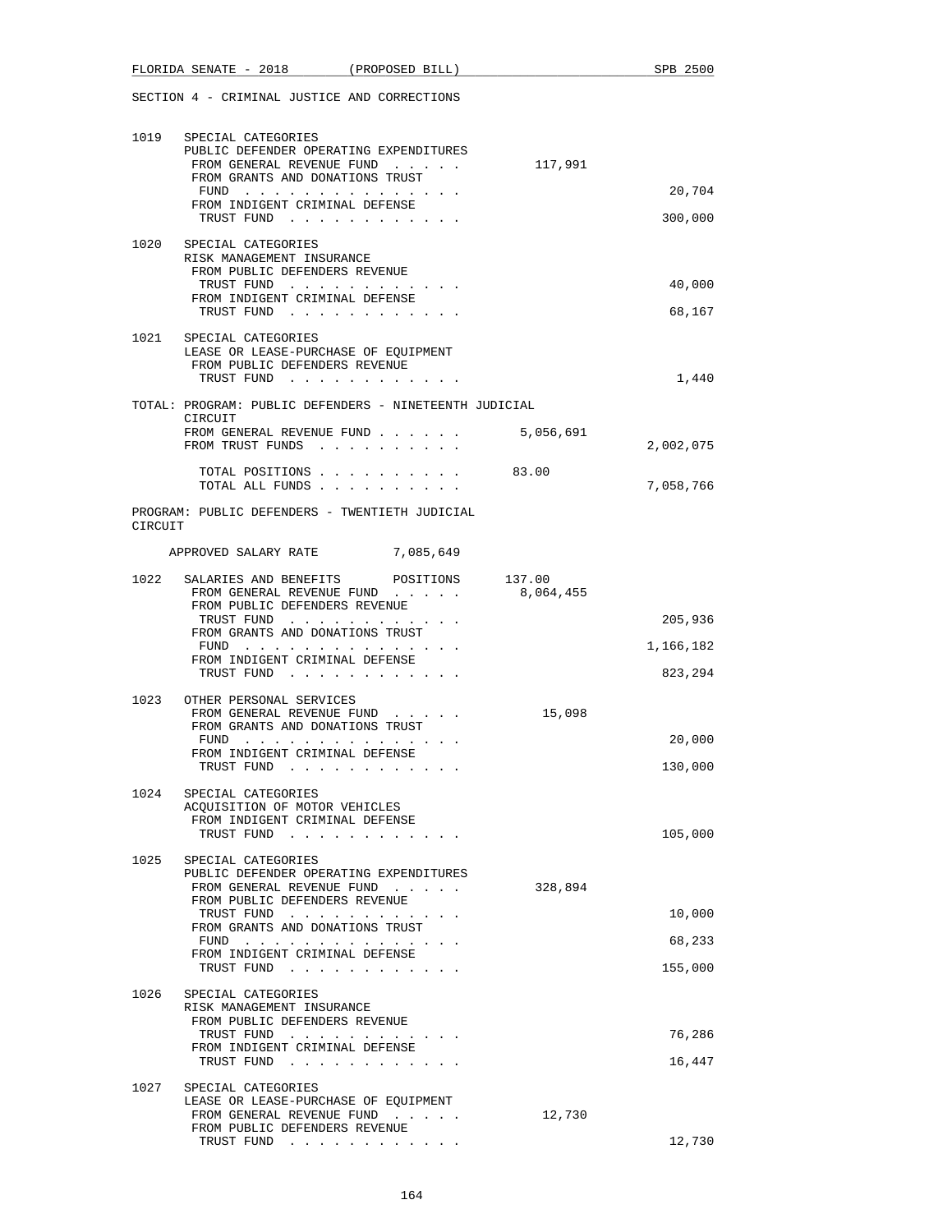|      | FLORIDA SENATE - 2018 (PROPOSED BILL)                                                                           |           |           | SPB 2500   |
|------|-----------------------------------------------------------------------------------------------------------------|-----------|-----------|------------|
|      | SECTION 4 - CRIMINAL JUSTICE AND CORRECTIONS                                                                    |           |           |            |
|      | TOTAL: PROGRAM: PUBLIC DEFENDERS - TWENTIETH JUDICIAL<br>CIRCUIT                                                |           |           |            |
|      | FROM GENERAL REVENUE FUND $\ldots$ 8,421,177<br>FROM TRUST FUNDS                                                |           |           | 2,789,108  |
|      | TOTAL POSITIONS<br>TOTAL ALL FUNDS                                                                              |           | 137.00    | 11,210,285 |
|      | PUBLIC DEFENDERS APPELLATE DIVISION                                                                             |           |           |            |
|      | PROGRAM: PUBLIC DEFENDERS APPELLATE - SECOND<br>JUDICIAL CIRCUIT                                                |           |           |            |
|      | APPROVED SALARY RATE 2, 253, 151                                                                                |           |           |            |
| 1028 | SALARIES AND BENEFITS POSITIONS 35.00<br>FROM GENERAL REVENUE FUND                                              |           | 2,848,723 |            |
|      | 1029 OTHER PERSONAL SERVICES<br>FROM GENERAL REVENUE FUND                                                       |           | 21,114    |            |
|      | 1030 SPECIAL CATEGORIES<br>PUBLIC DEFENDER OPERATING EXPENDITURES<br>FROM GENERAL REVENUE FUND                  |           | 128,971   |            |
|      | 1031 SPECIAL CATEGORIES<br>LEASE OR LEASE-PURCHASE OF EQUIPMENT<br>FROM GENERAL REVENUE FUND                    |           | 2,535     |            |
|      | TOTAL: PROGRAM: PUBLIC DEFENDERS APPELLATE - SECOND                                                             |           |           |            |
|      | JUDICIAL CIRCUIT<br>FROM GENERAL REVENUE FUND 3,001,343                                                         |           |           |            |
|      | TOTAL POSITIONS<br>TOTAL ALL FUNDS                                                                              |           | 35.00     | 3,001,343  |
|      | PROGRAM: PUBLIC DEFENDERS APPELLATE - SEVENTH<br>JUDICIAL CIRCUIT                                               |           |           |            |
|      | APPROVED SALARY RATE 2,106,487                                                                                  |           |           |            |
|      | 1032 SALARIES AND BENEFITS POSITIONS 33.00<br>FROM GENERAL REVENUE FUND                                         |           | 2,738,539 |            |
|      | 1033 OTHER PERSONAL SERVICES<br>FROM GENERAL REVENUE FUND                                                       |           | 17,381    |            |
| 1034 | SPECIAL CATEGORIES<br>PUBLIC DEFENDER OPERATING EXPENDITURES<br>FROM GENERAL REVENUE FUND                       |           | 141,907   |            |
|      | 1035 SPECIAL CATEGORIES<br>LEASE OR LEASE-PURCHASE OF EQUIPMENT<br>FROM GENERAL REVENUE FUND                    |           | 6,840     |            |
|      | TOTAL: PROGRAM: PUBLIC DEFENDERS APPELLATE - SEVENTH<br>JUDICIAL CIRCUIT<br>FROM GENERAL REVENUE FUND 2,904,667 |           |           |            |
|      | TOTAL POSITIONS 33.00<br>TOTAL ALL FUNDS                                                                        |           |           | 2,904,667  |
|      | PROGRAM: PUBLIC DEFENDERS APPELLATE - TENTH<br>JUDICIAL CIRCUIT                                                 |           |           |            |
|      | APPROVED SALARY RATE 2,913,894                                                                                  |           |           |            |
|      | 1036 SALARIES AND BENEFITS<br>FROM GENERAL REVENUE FUND $\ldots$ $\ldots$ 3,803,615                             | POSITIONS | 50.00     |            |
|      | 1037 OTHER PERSONAL SERVICES<br>FROM GENERAL REVENUE FUND 727,390                                               |           |           |            |
|      | 1038 SPECIAL CATEGORIES<br>PUBLIC DEFENDER OPERATING EXPENDITURES<br>FROM GENERAL REVENUE FUND                  |           | 144,849   |            |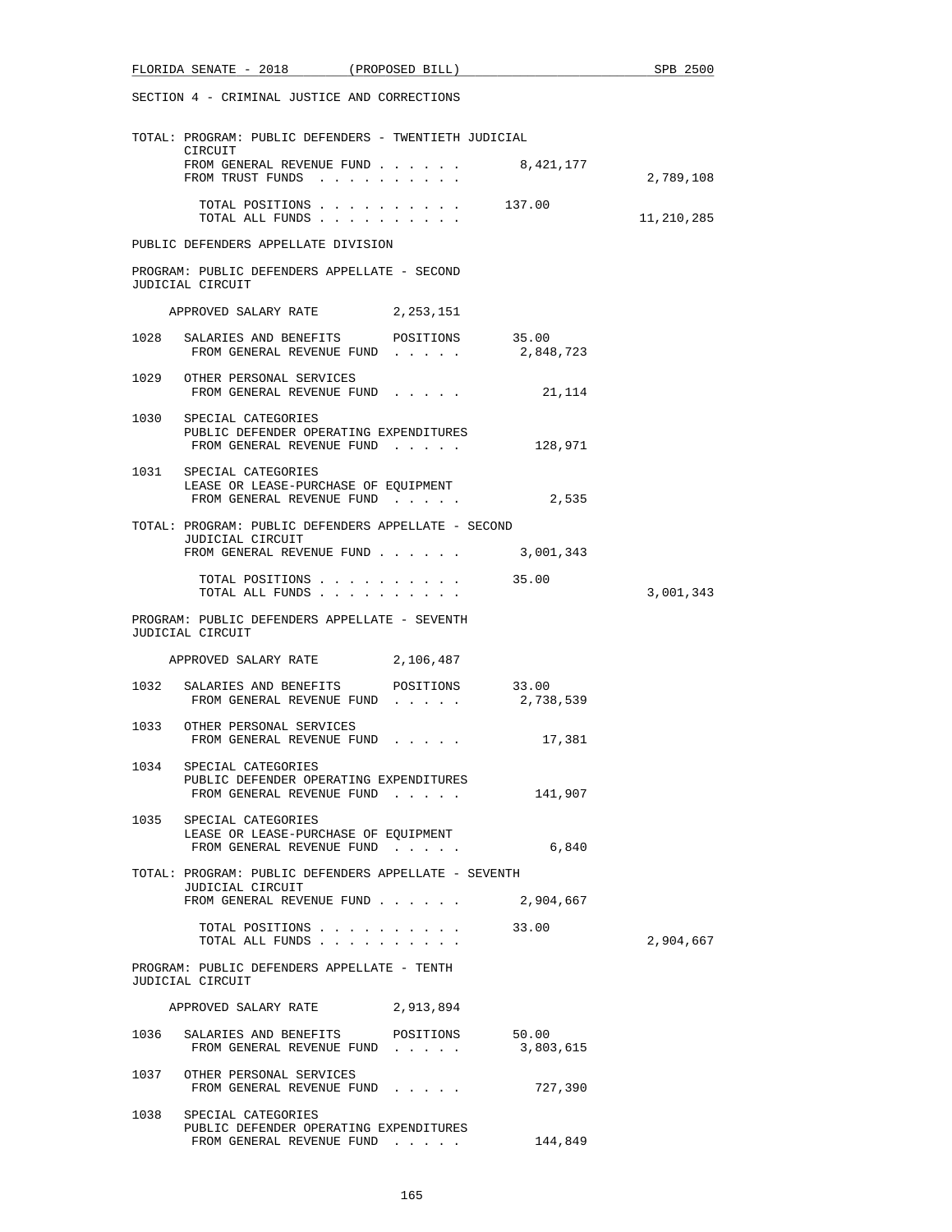| FLORIDA SENATE - 2018 (PROPOSED BILL)                                                                                                             | SPB 2500                      |
|---------------------------------------------------------------------------------------------------------------------------------------------------|-------------------------------|
| SECTION 4 - CRIMINAL JUSTICE AND CORRECTIONS                                                                                                      |                               |
| 1039 SPECIAL CATEGORIES<br>LEASE OR LEASE-PURCHASE OF EQUIPMENT<br>FROM GENERAL REVENUE FUND 2,568                                                |                               |
| TOTAL: PROGRAM: PUBLIC DEFENDERS APPELLATE - TENTH<br>JUDICIAL CIRCUIT<br>FROM GENERAL REVENUE FUND 4,678,422                                     |                               |
| TOTAL POSITIONS 50.00<br>TOTAL ALL FUNDS                                                                                                          | 4,678,422                     |
| PROGRAM: PUBLIC DEFENDERS APPELLATE - ELEVENTH<br>JUDICIAL CIRCUIT                                                                                |                               |
| APPROVED SALARY RATE 1,440,595                                                                                                                    |                               |
| 1040 SALARIES AND BENEFITS POSITIONS 20.00<br>FROM GENERAL REVENUE FUND                                                                           | 1,832,537                     |
| 1041 OTHER PERSONAL SERVICES<br>FROM GENERAL REVENUE FUND 33,731                                                                                  |                               |
| 1042 SPECIAL CATEGORIES<br>PUBLIC DEFENDER OPERATING EXPENDITURES<br>FROM GENERAL REVENUE FUND                                                    | 37,161                        |
| TOTAL: PROGRAM: PUBLIC DEFENDERS APPELLATE - ELEVENTH                                                                                             |                               |
| JUDICIAL CIRCUIT<br>FROM GENERAL REVENUE FUND 1,903,429                                                                                           |                               |
| TOTAL POSITIONS 20.00<br>TOTAL ALL FUNDS                                                                                                          | 1,903,429                     |
| PROGRAM: PUBLIC DEFENDERS APPELLATE - FIFTEENTH<br>JUDICIAL CIRCUIT                                                                               |                               |
| APPROVED SALARY RATE 2,889,816                                                                                                                    |                               |
| SALARIES AND BENEFITS<br>1043<br>POSITIONS<br>FROM GENERAL REVENUE FUND<br>FROM INDIGENT CRIMINAL DEFENSE<br>TRUST FUND                           | 37.00<br>3,694,514<br>116,454 |
| 1044 OTHER PERSONAL SERVICES<br>FROM INDIGENT CRIMINAL DEFENSE<br>TRUST FUND                                                                      | 55,978                        |
| SPECIAL CATEGORIES<br>1045<br>PUBLIC DEFENDER OPERATING EXPENDITURES<br>FROM GENERAL REVENUE FUND<br>FROM INDIGENT CRIMINAL DEFENSE<br>TRUST FUND | 44,974<br>150,000             |
| 1046 SPECIAL CATEGORIES<br>LEASE OR LEASE-PURCHASE OF EQUIPMENT<br>FROM GENERAL REVENUE FUND                                                      | 660                           |
| TOTAL: PROGRAM: PUBLIC DEFENDERS APPELLATE - FIFTEENTH                                                                                            |                               |
| JUDICIAL CIRCUIT<br>FROM GENERAL REVENUE FUND<br>FROM TRUST FUNDS                                                                                 | 3,740,148<br>322,432          |
| TOTAL POSITIONS 37.00<br>TOTAL ALL FUNDS                                                                                                          | 4,062,580                     |
| CAPITAL COLLATERAL REGIONAL COUNSELS                                                                                                              |                               |
| PROGRAM: NORTHERN REGIONAL COUNSEL                                                                                                                |                               |
| CAPITAL JUSTICE REPRESENTATION - NORTHERN REGIONAL<br>COUNSEL                                                                                     |                               |
| 962,200<br>APPROVED SALARY RATE                                                                                                                   |                               |
| SALARIES AND BENEFITS POSITIONS 17.00<br>1047<br>FROM GENERAL REVENUE FUND                                                                        | 1,354,487                     |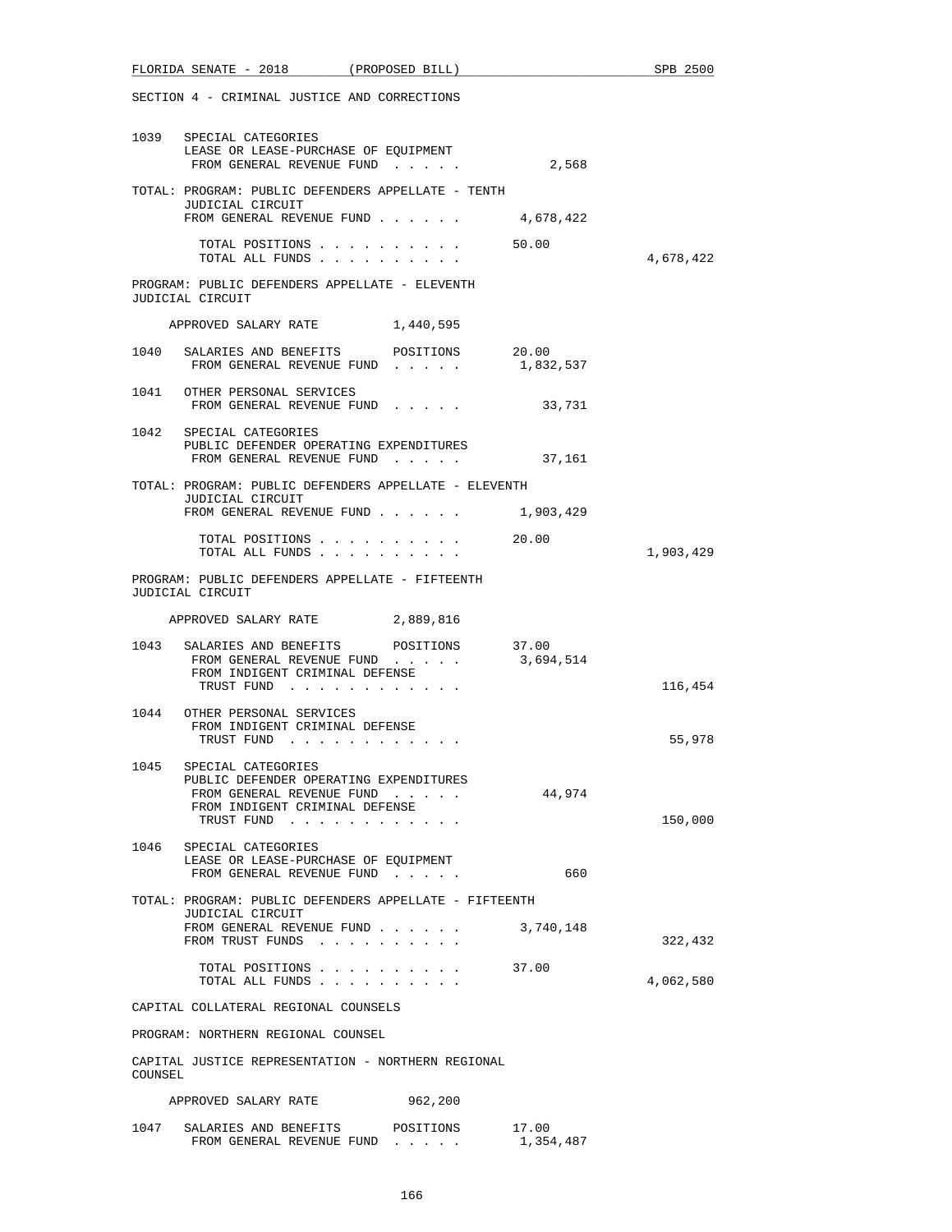| FLORIDA SENATE - 2018 (PROPOSED BILL)                                                                                                                  | SPB 2500  |  |  |  |  |
|--------------------------------------------------------------------------------------------------------------------------------------------------------|-----------|--|--|--|--|
| SECTION 4 - CRIMINAL JUSTICE AND CORRECTIONS                                                                                                           |           |  |  |  |  |
| 1048 SPECIAL CATEGORIES<br>CASE RELATED COSTS<br>FROM GENERAL REVENUE FUND<br>487,700                                                                  |           |  |  |  |  |
| 1049 SPECIAL CATEGORIES<br>OPERATING EXPENDITURES<br>FROM GENERAL REVENUE FUND<br>280,036                                                              |           |  |  |  |  |
| 1050 SPECIAL CATEGORIES<br>RISK MANAGEMENT INSURANCE<br>2,340<br>FROM GENERAL REVENUE FUND                                                             |           |  |  |  |  |
| 1051 SPECIAL CATEGORIES<br>LEASE OR LEASE-PURCHASE OF EQUIPMENT<br>FROM GENERAL REVENUE FUND<br>1,000                                                  |           |  |  |  |  |
| TOTAL: CAPITAL JUSTICE REPRESENTATION - NORTHERN REGIONAL<br>COUNSEL<br>FROM GENERAL REVENUE FUND $\ldots$ 2, 125, 563                                 |           |  |  |  |  |
| 17.00<br>TOTAL POSITIONS<br>TOTAL ALL FUNDS                                                                                                            | 2,125,563 |  |  |  |  |
| PROGRAM: MIDDLE REGIONAL COUNSEL                                                                                                                       |           |  |  |  |  |
| CAPITAL JUSTICE REPRESENTATION - MIDDLE REGIONAL<br>COUNSEL                                                                                            |           |  |  |  |  |
| APPROVED SALARY RATE 2,627,707                                                                                                                         |           |  |  |  |  |
| 1052 SALARIES AND BENEFITS POSITIONS 42.00<br>FROM GENERAL REVENUE FUND<br>3,454,467                                                                   |           |  |  |  |  |
| 1053 OTHER PERSONAL SERVICES<br>FROM GENERAL REVENUE FUND<br>70,511                                                                                    |           |  |  |  |  |
| 1054 SPECIAL CATEGORIES<br>CASE RELATED COSTS<br>363,004<br>FROM GENERAL REVENUE FUND<br>FROM CAPITAL COLLATERAL REGIONAL<br>COUNSEL TRUST FUND        | 217,000   |  |  |  |  |
| 1055<br>SPECIAL CATEGORIES<br>OPERATING EXPENDITURES<br>452,484<br>FROM GENERAL REVENUE FUND<br>FROM CAPITAL COLLATERAL REGIONAL<br>COUNSEL TRUST FUND | 83,000    |  |  |  |  |
| 1056 SPECIAL CATEGORIES<br>RISK MANAGEMENT INSURANCE<br>FROM CAPITAL COLLATERAL REGIONAL<br>COUNSEL TRUST FUND                                         | 33,310    |  |  |  |  |
| 1057 SPECIAL CATEGORIES<br>LEASE OR LEASE-PURCHASE OF EQUIPMENT<br>FROM GENERAL REVENUE FUND<br>375                                                    |           |  |  |  |  |
| TOTAL: CAPITAL JUSTICE REPRESENTATION - MIDDLE REGIONAL<br>COUNSEL<br>4,340,841<br>FROM GENERAL REVENUE FUND                                           |           |  |  |  |  |
| FROM TRUST FUNDS<br>TOTAL POSITIONS 42.00                                                                                                              | 333,310   |  |  |  |  |
| TOTAL ALL FUNDS                                                                                                                                        | 4,674,151 |  |  |  |  |
| PROGRAM: SOUTHERN REGIONAL COUNSEL                                                                                                                     |           |  |  |  |  |
| CAPITAL JUSTICE REPRESENTATION - SOUTHERN REGIONAL<br>COUNSEL                                                                                          |           |  |  |  |  |
| 2,118,691<br>APPROVED SALARY RATE                                                                                                                      |           |  |  |  |  |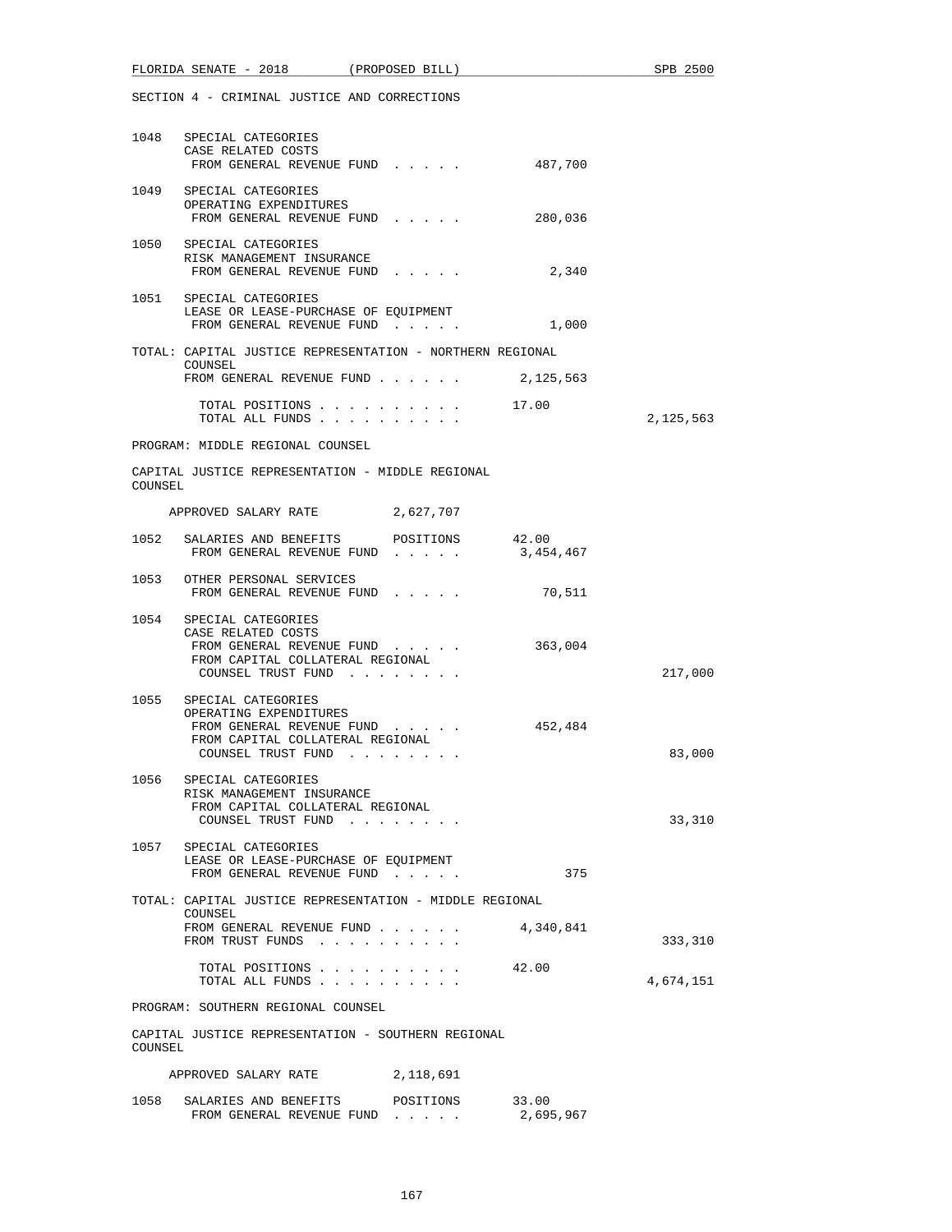|      | $FLORIDA$ SENATE - 2018 (PROPOSED BILL)                                                                                                  |                                                            |           | SPB 2500  |
|------|------------------------------------------------------------------------------------------------------------------------------------------|------------------------------------------------------------|-----------|-----------|
|      | SECTION 4 - CRIMINAL JUSTICE AND CORRECTIONS                                                                                             |                                                            |           |           |
|      | 1059 OTHER PERSONAL SERVICES<br>FROM GENERAL REVENUE FUND                                                                                |                                                            | 24,960    |           |
|      | 1060 SPECIAL CATEGORIES<br>CASE RELATED COSTS<br>FROM GENERAL REVENUE FUND<br>FROM CAPITAL COLLATERAL REGIONAL<br>COUNSEL TRUST FUND     |                                                            | 473,375   | 165,000   |
|      | 1061 SPECIAL CATEGORIES<br>OPERATING EXPENDITURES<br>FROM GENERAL REVENUE FUND<br>FROM CAPITAL COLLATERAL REGIONAL<br>COUNSEL TRUST FUND |                                                            | 403,310   | 135,000   |
|      | 1062 SPECIAL CATEGORIES<br>RISK MANAGEMENT INSURANCE<br>FROM CAPITAL COLLATERAL REGIONAL<br>COUNSEL TRUST FUND                           |                                                            |           | 4,543     |
|      | 1063 SPECIAL CATEGORIES<br>LEASE OR LEASE-PURCHASE OF EQUIPMENT<br>FROM GENERAL REVENUE FUND                                             |                                                            | 702       |           |
|      | TOTAL: CAPITAL JUSTICE REPRESENTATION - SOUTHERN REGIONAL                                                                                |                                                            |           |           |
|      | COUNSEL<br>FROM GENERAL REVENUE FUND 3,598,314<br>FROM TRUST FUNDS                                                                       |                                                            |           | 304,543   |
|      | TOTAL POSITIONS<br>TOTAL ALL FUNDS                                                                                                       |                                                            | 33.00     | 3,902,857 |
|      | CRIMINAL CONFLICT AND CIVIL REGIONAL COUNSELS                                                                                            |                                                            |           |           |
|      | PROGRAM: REGIONAL CONFLICT COUNSEL - FIRST                                                                                               |                                                            |           |           |
|      | APPROVED SALARY RATE 6,793,226                                                                                                           |                                                            |           |           |
|      | 1064 SALARIES AND BENEFITS POSITIONS 122.00<br>FROM GENERAL REVENUE FUND                                                                 |                                                            | 9,395,115 |           |
|      | 1065 OTHER PERSONAL SERVICES<br>FROM GENERAL REVENUE FUND                                                                                |                                                            | 201,978   |           |
| 1066 | SPECIAL CATEGORIES<br>CONTRACTED SERVICES<br>FROM GENERAL REVENUE FUND<br>FROM INDIGENT CIVIL DEFENSE TRUST<br>FUND                      | $\alpha$ , and $\alpha$ , and $\alpha$ , and $\alpha$<br>. | 795,349   | 75,000    |
| 1067 | SPECIAL CATEGORIES<br>REGIONAL CONFLICT COUNSEL OPERATIONS<br>FROM GENERAL REVENUE FUND                                                  |                                                            | 1,228,712 |           |
|      | 1068 SPECIAL CATEGORIES<br>RISK MANAGEMENT INSURANCE<br>FROM GENERAL REVENUE FUND                                                        |                                                            | 32,658    |           |
|      | 1070 SPECIAL CATEGORIES<br>LEASE OR LEASE-PURCHASE OF EQUIPMENT<br>FROM GENERAL REVENUE FUND                                             |                                                            | 9,984     |           |
| 1071 | SPECIAL CATEGORIES<br>TRANSFER TO DEPARTMENT OF MANAGEMENT<br>SERVICES - HUMAN RESOURCES SERVICES<br>PURCHASED PER STATEWIDE CONTRACT    |                                                            |           |           |
|      | FROM GENERAL REVENUE FUND                                                                                                                |                                                            | 23,691    |           |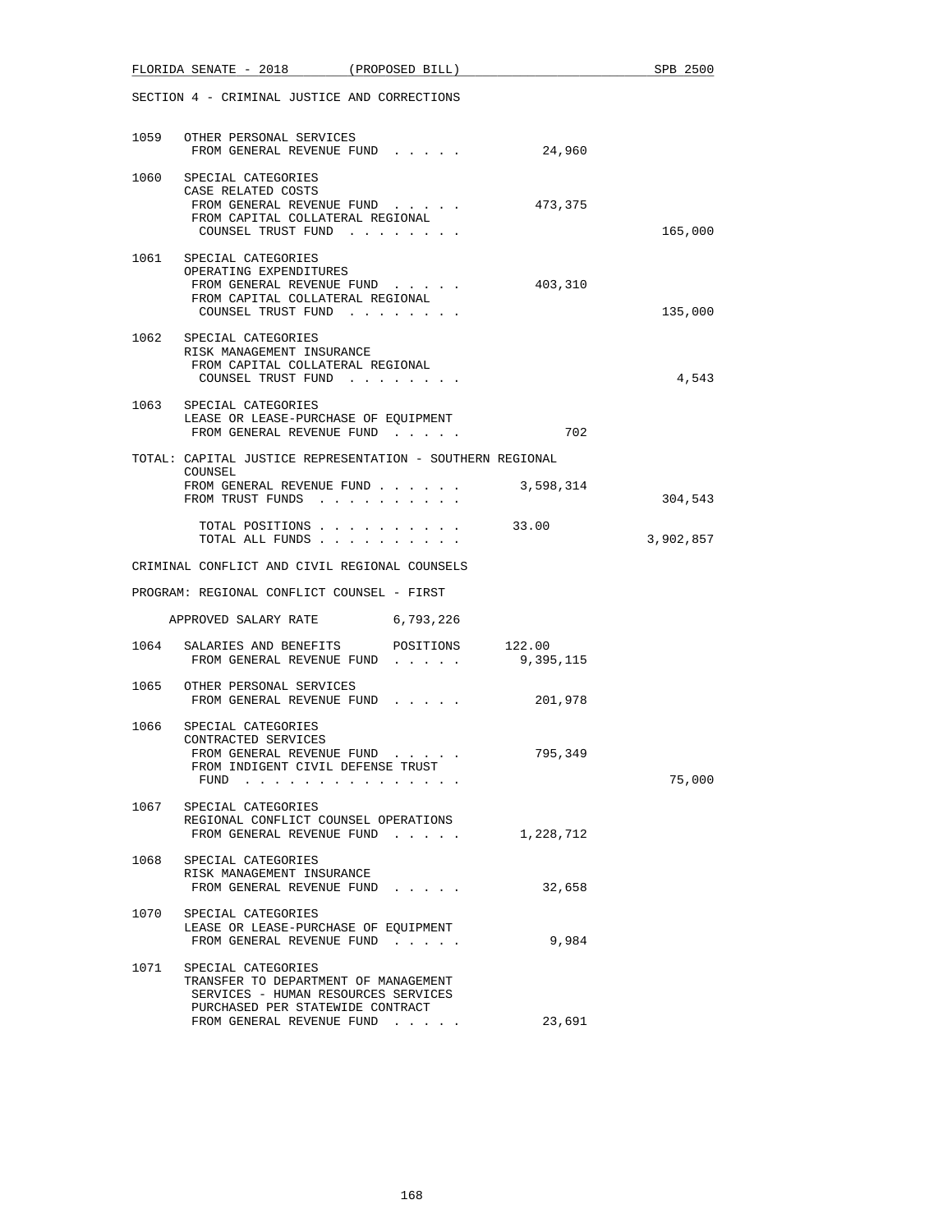|      | FLORIDA SENATE - 2018 (PROPOSED BILL)                                                                                                                                   |                    | SPB 2500   |
|------|-------------------------------------------------------------------------------------------------------------------------------------------------------------------------|--------------------|------------|
|      | SECTION 4 - CRIMINAL JUSTICE AND CORRECTIONS                                                                                                                            |                    |            |
|      | TOTAL: PROGRAM: REGIONAL CONFLICT COUNSEL - FIRST<br>FROM GENERAL REVENUE FUND<br>FROM TRUST FUNDS                                                                      | 11,687,487         | 75,000     |
|      | TOTAL POSITIONS 122.00<br>TOTAL ALL FUNDS                                                                                                                               |                    | 11,762,487 |
|      | PROGRAM: REGIONAL CONFLICT COUNSEL - SECOND                                                                                                                             |                    |            |
|      | APPROVED SALARY RATE 5,910,604                                                                                                                                          |                    |            |
|      | 1072 SALARIES AND BENEFITS POSITIONS 106.00<br>FROM GENERAL REVENUE FUND<br>FROM GRANTS AND DONATIONS TRUST<br>FUND $\cdots$                                            | 8,747,317          | 72,279     |
|      | 1073 OTHER PERSONAL SERVICES<br>FROM GENERAL REVENUE FUND                                                                                                               | 107,044            |            |
| 1074 | SPECIAL CATEGORIES<br>CONTRACTED SERVICES<br>FROM GENERAL REVENUE FUND<br>FROM INDIGENT CIVIL DEFENSE TRUST<br>FUND                                                     | 243,388            | 75,000     |
|      | 1075 SPECIAL CATEGORIES<br>REGIONAL CONFLICT COUNSEL OPERATIONS<br>FROM GENERAL REVENUE FUND<br>FROM GRANTS AND DONATIONS TRUST<br>FUND $\cdots$                        | 1,127,338          | 165,425    |
|      | 1076 SPECIAL CATEGORIES<br>RISK MANAGEMENT INSURANCE<br>FROM GENERAL REVENUE FUND                                                                                       | 39,582             |            |
| 1078 | SPECIAL CATEGORIES<br>LEASE OR LEASE-PURCHASE OF EQUIPMENT<br>FROM GENERAL REVENUE FUND                                                                                 | 25,000             |            |
|      | 1079 SPECIAL CATEGORIES<br>TRANSFER TO DEPARTMENT OF MANAGEMENT<br>SERVICES - HUMAN RESOURCES SERVICES<br>PURCHASED PER STATEWIDE CONTRACT<br>FROM GENERAL REVENUE FUND | 26,747             |            |
|      | TOTAL: PROGRAM: REGIONAL CONFLICT COUNSEL - SECOND<br>FROM GENERAL REVENUE FUND<br>FROM TRUST FUNDS                                                                     | 10,316,416         | 312,704    |
|      | TOTAL POSITIONS<br>TOTAL ALL FUNDS                                                                                                                                      | 106.00             | 10,629,120 |
|      | PROGRAM: REGIONAL CONFLICT COUNSEL - THIRD                                                                                                                              |                    |            |
|      | APPROVED SALARY RATE 3, 297, 113                                                                                                                                        |                    |            |
| 1080 | SALARIES AND BENEFITS POSITIONS<br>FROM GENERAL REVENUE FUND                                                                                                            | 60.00<br>5,085,125 |            |
|      | 1081 OTHER PERSONAL SERVICES<br>FROM GENERAL REVENUE FUND                                                                                                               | 101,231            |            |
|      | 1082 SPECIAL CATEGORIES<br>CONTRACTED SERVICES<br>FROM GENERAL REVENUE FUND<br>FROM INDIGENT CIVIL DEFENSE TRUST<br>FUND                                                | 709,836            | 20,000     |
|      | 1083 SPECIAL CATEGORIES<br>REGIONAL CONFLICT COUNSEL OPERATIONS<br>FROM GENERAL REVENUE FUND                                                                            | 534,646            |            |
| 1084 | SPECIAL CATEGORIES<br>RISK MANAGEMENT INSURANCE<br>FROM GENERAL REVENUE FUND                                                                                            | 7,847              |            |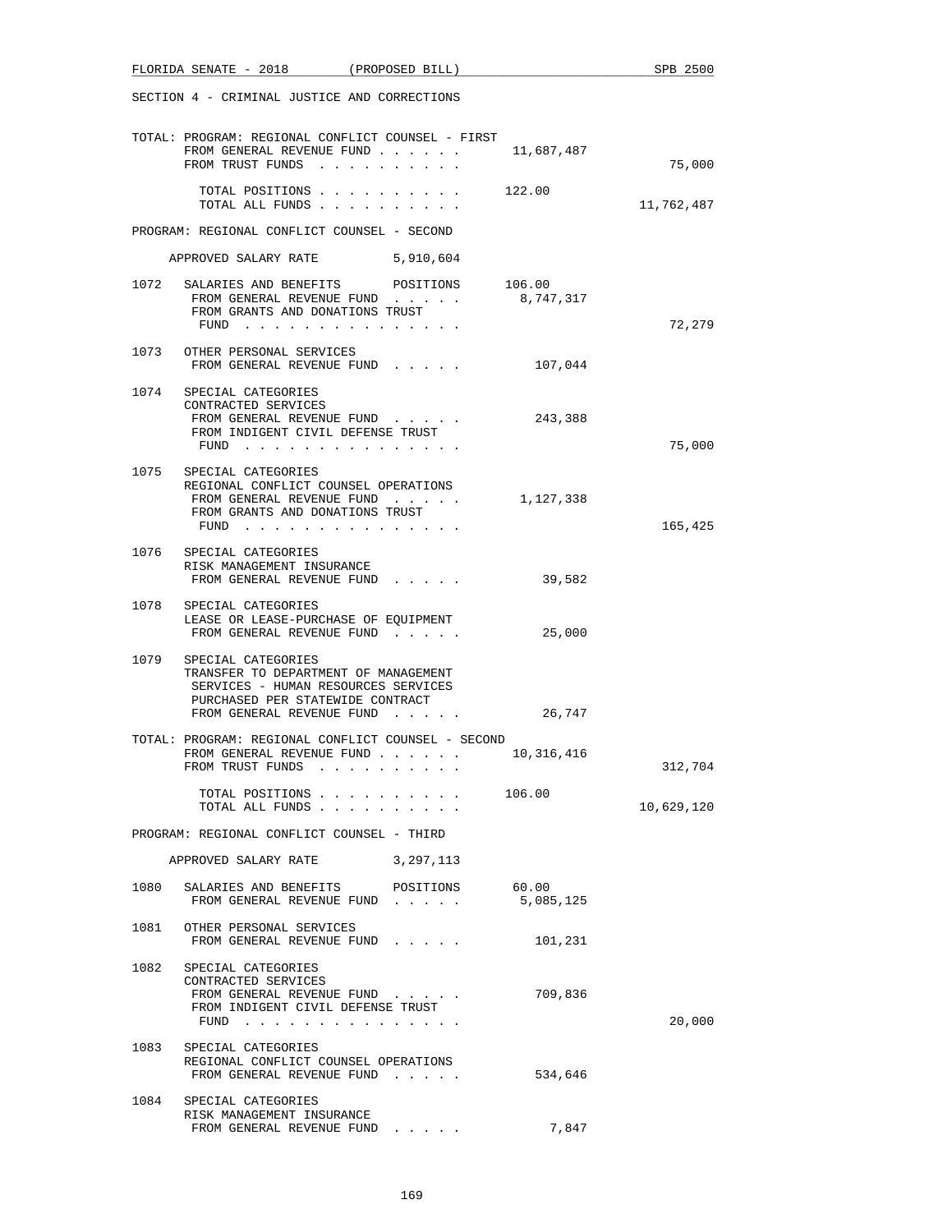|      | FLORIDA SENATE - 2018                                                                                                                                                   | (PROPOSED BILL)                   |            | SPB 2500   |
|------|-------------------------------------------------------------------------------------------------------------------------------------------------------------------------|-----------------------------------|------------|------------|
|      | SECTION 4 - CRIMINAL JUSTICE AND CORRECTIONS                                                                                                                            |                                   |            |            |
|      | 1086 SPECIAL CATEGORIES<br>LEASE OR LEASE-PURCHASE OF EQUIPMENT<br>FROM GENERAL REVENUE FUND                                                                            |                                   | 1,100      |            |
|      | 1087 SPECIAL CATEGORIES<br>TRANSFER TO DEPARTMENT OF MANAGEMENT<br>SERVICES - HUMAN RESOURCES SERVICES<br>PURCHASED PER STATEWIDE CONTRACT                              | FROM GENERAL REVENUE FUND 13,228  |            |            |
|      | TOTAL: PROGRAM: REGIONAL CONFLICT COUNSEL - THIRD<br>FROM GENERAL REVENUE FUND<br>FROM TRUST FUNDS                                                                      |                                   | 6,453,013  | 20,000     |
|      | TOTAL POSITIONS<br>TOTAL ALL FUNDS                                                                                                                                      |                                   | 60.00      | 6,473,013  |
|      | PROGRAM: REGIONAL CONFLICT COUNSEL - FOURTH                                                                                                                             |                                   |            |            |
|      | APPROVED SALARY RATE 4,992,751                                                                                                                                          |                                   |            |            |
|      | 1088 SALARIES AND BENEFITS POSITIONS 90.00<br>FROM GENERAL REVENUE FUND 8,182,486                                                                                       |                                   |            |            |
|      | 1089 OTHER PERSONAL SERVICES<br>FROM GENERAL REVENUE FUND                                                                                                               |                                   | 65,811     |            |
|      | 1090 SPECIAL CATEGORIES<br>CONTRACTED SERVICES<br>FROM INDIGENT CIVIL DEFENSE TRUST<br>FUND                                                                             | FROM GENERAL REVENUE FUND 827,457 |            | 30,980     |
|      | 1091 SPECIAL CATEGORIES<br>REGIONAL CONFLICT COUNSEL OPERATIONS<br>FROM GENERAL REVENUE FUND $1,427,007$                                                                |                                   |            |            |
|      | 1092 SPECIAL CATEGORIES<br>RISK MANAGEMENT INSURANCE<br>FROM GENERAL REVENUE FUND                                                                                       |                                   | 12,980     |            |
|      | 1094 SPECIAL CATEGORIES<br>LEASE OR LEASE-PURCHASE OF EQUIPMENT<br>FROM GENERAL REVENUE FUND                                                                            |                                   | 7,807      |            |
|      | 1095 SPECIAL CATEGORIES<br>TRANSFER TO DEPARTMENT OF MANAGEMENT<br>SERVICES - HUMAN RESOURCES SERVICES<br>PURCHASED PER STATEWIDE CONTRACT<br>FROM GENERAL REVENUE FUND |                                   | 19,468     |            |
|      | TOTAL: PROGRAM: REGIONAL CONFLICT COUNSEL - FOURTH<br>FROM GENERAL REVENUE FUND<br>FROM TRUST FUNDS                                                                     |                                   | 10,543,016 | 30,980     |
|      | TOTAL POSITIONS<br>TOTAL ALL FUNDS                                                                                                                                      |                                   | 90.00      | 10,573,996 |
|      | PROGRAM: REGIONAL CONFLICT COUNSEL - FIFTH                                                                                                                              |                                   |            |            |
|      | APPROVED SALARY RATE                                                                                                                                                    | 4,123,664                         |            |            |
| 1096 | SALARIES AND BENEFITS<br>FROM GENERAL REVENUE FUND $\ldots$ $\qquad$ 5,958,623                                                                                          | POSITIONS                         | 85.00      |            |
|      | 1097 OTHER PERSONAL SERVICES<br>FROM GENERAL REVENUE FUND                                                                                                               |                                   | 131,071    |            |
|      | 1098 SPECIAL CATEGORIES<br>CONTRACTED SERVICES<br>FROM GENERAL REVENUE FUND<br>FROM GRANTS AND DONATIONS TRUST                                                          |                                   | 460,050    | 5,800      |
|      | FUND $\cdots$                                                                                                                                                           |                                   |            |            |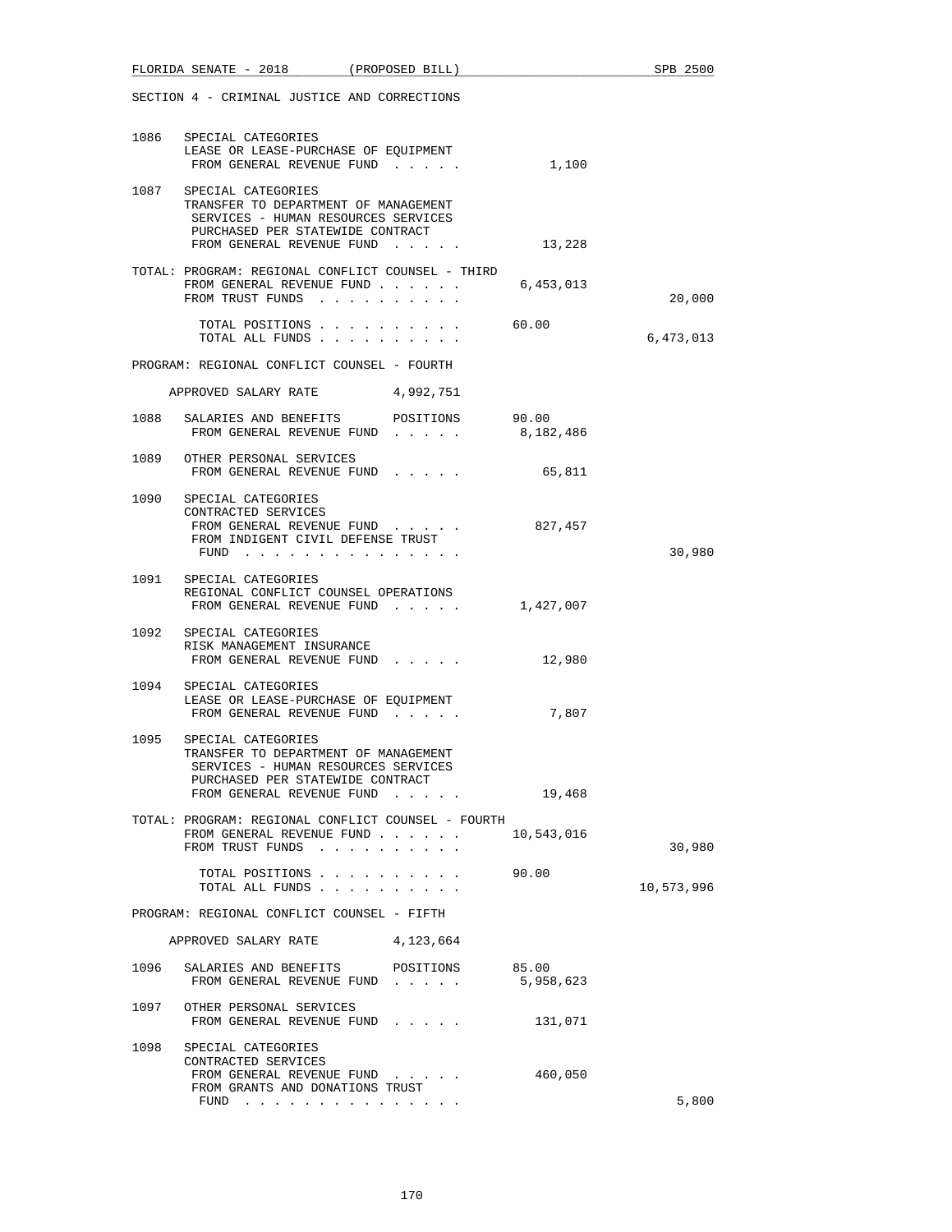|      | FLORIDA SENATE - 2018                                                                                                                                                                | (PROPOSED BILL)                                                                                                                                                                                                                                                          |                            | SPB 2500          |
|------|--------------------------------------------------------------------------------------------------------------------------------------------------------------------------------------|--------------------------------------------------------------------------------------------------------------------------------------------------------------------------------------------------------------------------------------------------------------------------|----------------------------|-------------------|
|      | SECTION 4 - CRIMINAL JUSTICE AND CORRECTIONS                                                                                                                                         |                                                                                                                                                                                                                                                                          |                            |                   |
|      | 1099 SPECIAL CATEGORIES<br>REGIONAL CONFLICT COUNSEL OPERATIONS<br>FROM GENERAL REVENUE FUND<br>FROM GRANTS AND DONATIONS TRUST<br>FUND<br>FROM INDIGENT CIVIL DEFENSE TRUST<br>FUND | and a straightful and a straight and a<br>the contract of the contract of the contract of the contract of the contract of the contract of the contract of the contract of the contract of the contract of the contract of the contract of the contract of the contract o | 978,339                    | 13,890<br>100,000 |
| 1100 | SPECIAL CATEGORIES<br>RISK MANAGEMENT INSURANCE<br>FROM GENERAL REVENUE FUND                                                                                                         | and a state of the state                                                                                                                                                                                                                                                 | 303,695                    |                   |
| 1102 | SPECIAL CATEGORIES<br>LEASE OR LEASE-PURCHASE OF EQUIPMENT<br>FROM GENERAL REVENUE FUND                                                                                              |                                                                                                                                                                                                                                                                          | 12,000                     |                   |
| 1103 | SPECIAL CATEGORIES<br>TRANSFER TO DEPARTMENT OF MANAGEMENT<br>SERVICES - HUMAN RESOURCES SERVICES<br>PURCHASED PER STATEWIDE CONTRACT<br>FROM GENERAL REVENUE FUND                   |                                                                                                                                                                                                                                                                          | 17,600                     |                   |
|      | TOTAL: PROGRAM: REGIONAL CONFLICT COUNSEL - FIFTH<br>FROM GENERAL REVENUE FUND<br>FROM TRUST FUNDS                                                                                   |                                                                                                                                                                                                                                                                          | 7,861,378                  | 119,690           |
|      |                                                                                                                                                                                      | TOTAL POSITIONS<br>TOTAL ALL FUNDS                                                                                                                                                                                                                                       | 85.00                      | 7,981,068         |
|      | TOTAL: JUSTICE ADMINISTRATION<br>FROM GENERAL REVENUE FUND<br>FROM TRUST FUNDS                                                                                                       |                                                                                                                                                                                                                                                                          | 760,930,294                | 141,936,946       |
|      |                                                                                                                                                                                      | TOTAL POSITIONS<br>TOTAL ALL FUNDS<br>TOTAL APPROVED SALARY RATE                                                                                                                                                                                                         | 10,431.78<br>538, 116, 585 | 902,867,240       |

JUVENILE JUSTICE, DEPARTMENT OF

 From the funds in Specific Appropriations 1104 through 1179A, the Department of Juvenile Justice must, before implementing any departmental reorganization plans, submit its proposal to the Governor's Office of Policy and Budget and to the Legislative Budget Commission for approval.

 From the funds in Specific Appropriations 1104 through 1179A, the Department of Juvenile Justice may work within its existing budget, including applicable grants, to implement any corrective action plan that is developed as the result of a Prison Rape Elimination Act audit conducted in accordance with Title 23, Part 115 of the Code of Federal Regulations. The department may request additional resources required through the Legislative Budget Request process as defined in chapter 216, Florida Statutes.

 From the funds in Specific Appropriations 1104 through 1179A, the Department of Juvenile Justice shall conduct a comprehensive statewide review of county-level data, including a gap analysis of services and programs available across all counties in the state, to evaluate the implementation of juvenile justice policies at the county level. As the result of such review, the department shall prepare a report that includes benchmarking of counties' performance on factors that demonstrate how a county is supporting the department's strategic goals of preventing and diverting more youth from entering the juvenile justice system; providing appropriate, less restrictive, community-based sanctions and services; reserving serious sanctions for youth who pose the greatest risk to public safety; and focusing on rehabilitation. The report shall also include recommendations and strategies that can be implemented by the department or counties to address any identified deficiencies and to assist in developing a statewide, coordinated response across all of Florida's communities to support the department's strategic goals. A copy of the report shall be submitted to the Governor, President of the Senate, and Speaker of the House of Representatives by January 1, 2019.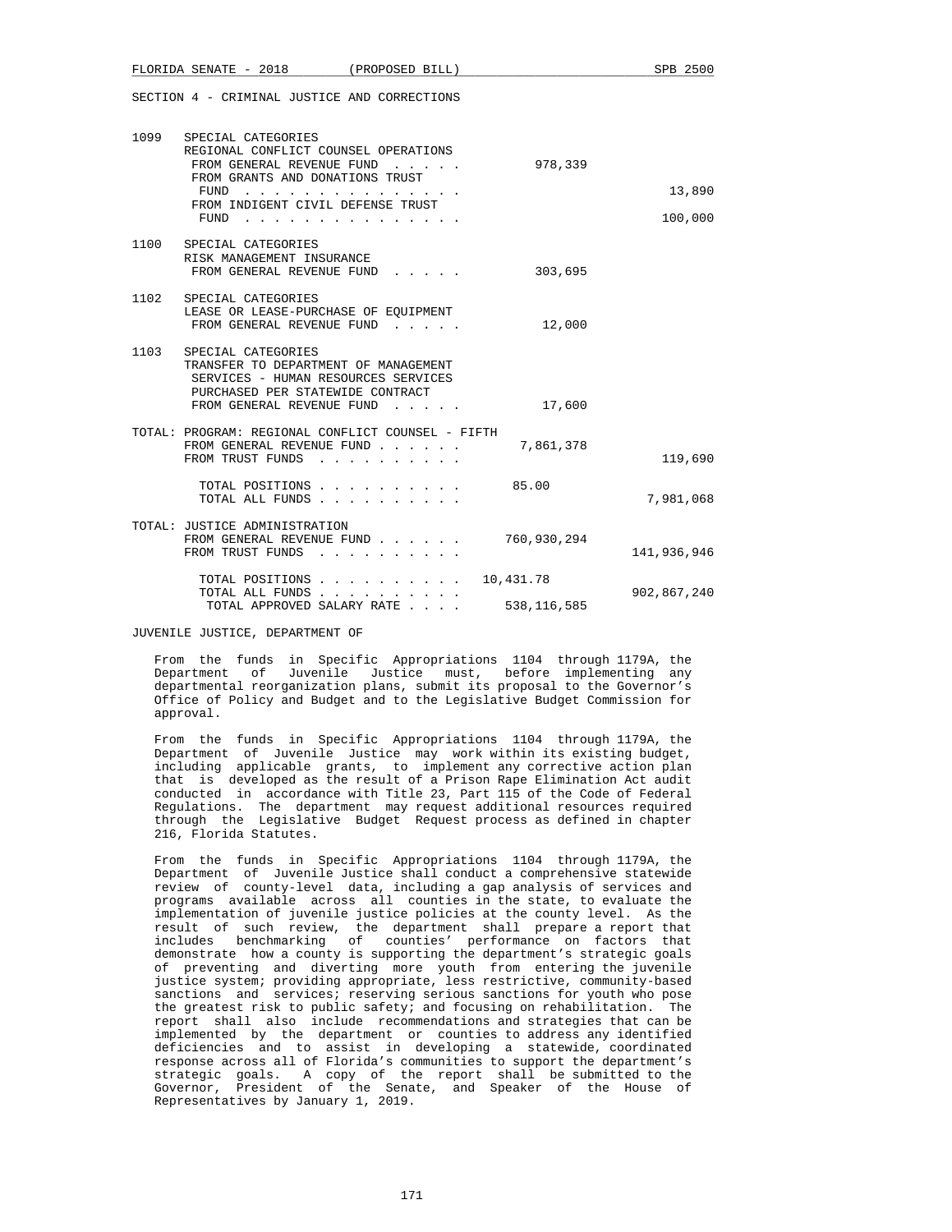SECTION 4 - CRIMINAL JUSTICE AND CORRECTIONS

| PROGRAM: JUVENILE DETENTION PROGRAM                                                                                                                                                                              |                                   |
|------------------------------------------------------------------------------------------------------------------------------------------------------------------------------------------------------------------|-----------------------------------|
| DETENTION CENTERS                                                                                                                                                                                                |                                   |
| APPROVED SALARY RATE 51,886,323                                                                                                                                                                                  |                                   |
| 1104 SALARIES AND BENEFITS POSITIONS 1,482.00<br>34,900,180<br>FROM GENERAL REVENUE FUND<br>FROM FEDERAL GRANTS TRUST FUND<br>FROM SHARED COUNTY/STATE JUVENILE<br>DETENTION TRUST FUND                          | 1,012,893<br>43,576,084           |
| 1105 OTHER PERSONAL SERVICES<br>FROM GENERAL REVENUE FUND<br>596,924<br>FROM GRANTS AND DONATIONS TRUST<br>FUND $\cdots$<br>FROM SHARED COUNTY/STATE JUVENILE<br>DETENTION TRUST FUND                            | 597,627<br>1,361,962              |
| 1106 EXPENSES<br>FROM GENERAL REVENUE FUND $\ldots$ $\ldots$ 1,780,092<br>FROM FEDERAL GRANTS TRUST FUND<br>FROM GRANTS AND DONATIONS TRUST<br>FUND<br>FROM SHARED COUNTY/STATE JUVENILE<br>DETENTION TRUST FUND | 1,090,728<br>824,860<br>4,421,160 |
| 1107 OPERATING CAPITAL OUTLAY<br>64,141<br>FROM GENERAL REVENUE FUND<br>FROM FEDERAL GRANTS TRUST FUND<br>FROM SHARED COUNTY/STATE JUVENILE<br>DETENTION TRUST FUND                                              | 192,293<br>199,765                |
| 1108 FOOD PRODUCTS<br>640,637<br>FROM GENERAL REVENUE FUND<br>FROM FEDERAL GRANTS TRUST FUND<br>FROM SHARED COUNTY/STATE JUVENILE<br>DETENTION TRUST FUND                                                        | 1,193,649<br>1,000,497            |
| 1109<br>SPECIAL CATEGORIES<br>GRANTS AND AIDS - GRANTS TO FISCALLY<br>CONSTRAINED COUNTIES FOR DETENTION CENTER<br>COSTS<br>3,883,853<br>FROM GENERAL REVENUE FUND                                               |                                   |
| 1110<br>SPECIAL CATEGORIES<br>CONTRACTED SERVICES<br>FROM GENERAL REVENUE FUND<br>1,387,048<br>FROM FEDERAL GRANTS TRUST FUND<br>FROM SHARED COUNTY/STATE JUVENILE                                               | 40,690                            |

|      | DETENTION TRUST FUND                  |           | 1,483,075 |
|------|---------------------------------------|-----------|-----------|
| 1111 | SPECIAL CATEGORIES                    |           |           |
|      | GRANTS AND AIDS - CONTRACTED SERVICES |           |           |
|      | FROM GENERAL REVENUE FUND             | 8,389,307 |           |
|      | FROM FEDERAL GRANTS TRUST FUND        |           | 49,069    |
|      | FROM SHARED COUNTY/STATE JUVENILE     |           |           |
|      | DETENTION TRUST FUND                  |           | 7,326,801 |
|      |                                       |           |           |
| 1112 | SPECIAL CATEGORIES                    |           |           |

| .    | UL BULAD UAIBUONIBU                  |           |           |
|------|--------------------------------------|-----------|-----------|
|      | RISK MANAGEMENT INSURANCE            |           |           |
|      | FROM GENERAL REVENUE FUND            | 2,170,927 |           |
|      | FROM SHARED COUNTY/STATE JUVENILE    |           |           |
|      | DETENTION TRUST FUND                 |           | 2,997,945 |
|      |                                      |           |           |
| 1113 | SPECIAL CATEGORIES                   |           |           |
|      | LEASE OR LEASE-PURCHASE OF EOUIPMENT |           |           |
|      | FROM GENERAL REVENUE FUND            | 138,097   |           |
|      | FROM SHARED COUNTY/STATE JUVENILE    |           |           |

|      | DETENTION TRUST FUND                 | 134,195 |
|------|--------------------------------------|---------|
| 1114 | SPECIAL CATEGORIES                   |         |
|      | TRANSFER TO DEPARTMENT OF MANAGEMENT |         |
|      | SERVICES - HUMAN RESOURCES SERVICES  |         |
|      | PURCHASED PER STATEWIDE CONTRACT     |         |

FROM GENERAL REVENUE FUND . . . . . 186,697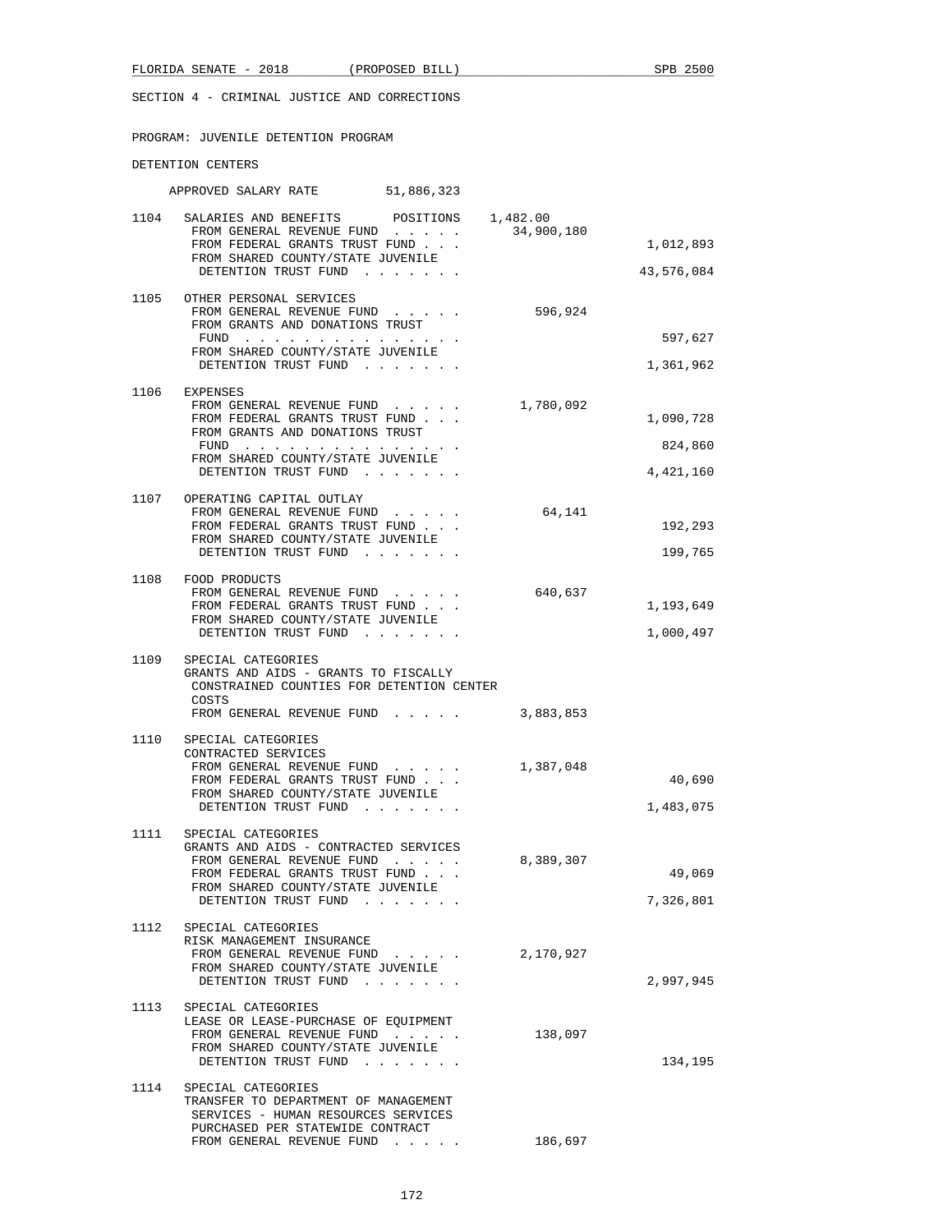FLORIDA SENATE - 2018 (PROPOSED BILL) SPB 2500 SECTION 4 - CRIMINAL JUSTICE AND CORRECTIONS FROM FEDERAL GRANTS TRUST FUND . . . 9,969 FROM GRANTS AND DONATIONS TRUST FUND . . . . . . . . . . . . . . . 976 FROM SHARED COUNTY/STATE JUVENILE DETENTION TRUST FUND . . . . . . . . 279,457 TOTAL: DETENTION CENTERS FROM GENERAL REVENUE FUND . . . . . . 54,137,903 FROM TRUST FUNDS . . . . . . . . . . 67,793,695 TOTAL POSITIONS . . . . . . . . . . 1,482.00 TOTAL ALL FUNDS . . . . . . . . . . 121,931,598 PROGRAM: PROBATION AND COMMUNITY CORRECTIONS PROGRAM COMMUNITY SUPERVISION For all appropriations specifically identified in proviso in Specific Appropriations 1121 and 1122, the Department of Juvenile Justice shall submit a report on the current status of the project or program to the chair of the Senate Appropriations Committee and the chair of the House Appropriations Committee by December 1, 2018. The report shall list all performance measures and indicate whether the contractor is meeting each measure. APPROVED SALARY RATE 32,710,717 1116 SALARIES AND BENEFITS POSITIONS 849.50 FROM GENERAL REVENUE FUND . . . . . 40,067,681 FROM GRANTS AND DONATIONS TRUST FUND . . . . . . . . . . . . . . . 49,132 FROM SOCIAL SERVICES BLOCK GRANT TRUST FUND . . . . . . . . . . . . 4,850,629 1117 OTHER PERSONAL SERVICES FROM GENERAL REVENUE FUND . . . . . 598,447 FROM GRANTS AND DONATIONS TRUST FUND . . . . . . . . . . . . . . . 186,007 1118 EXPENSES FROM GENERAL REVENUE FUND . . . . . 4,640,034 FROM FEDERAL GRANTS TRUST FUND . . . 35,866 FROM GRANTS AND DONATIONS TRUST FUND . . . . . . . . . . . . . . . 7,407 FROM SOCIAL SERVICES BLOCK GRANT TRUST FUND . . . . . . . . . . . . 311,856 1119 OPERATING CAPITAL OUTLAY FROM GENERAL REVENUE FUND . . . . . 41,556 1120 SPECIAL CATEGORIES JUVENILE REDIRECTIONS PROGRAM FROM GENERAL REVENUE FUND . . . . . 3,848,831 Funds in Specific Appropriation 1120 are provided for services to youth at risk of commitment who are eligible to be placed in evidence-based and other alternative programs for family therapy services. These services shall be provided as an alternative to commitment. The Department of Juvenile Justice and each participating court may jointly develop criteria to identify youth appropriate for diversion into the Redirections Program.

 From the funds in Specific Appropriation 1120, \$500,000 in nonrecurring general revenue funds is provided for Parenting with Love and Limits (PLL) to support three PLL teams located in the northern region, central region and the southern regions of the state (Senate Form 2236).

| 1121 | SPECIAL CATEGORIES<br>CONTRACTED SERVICES |  |         |        |
|------|-------------------------------------------|--|---------|--------|
|      | FROM GENERAL REVENUE FUND                 |  | 852,545 |        |
|      | FROM SOCIAL SERVICES BLOCK GRANT          |  |         |        |
|      | TRUST FUND                                |  |         | 42,490 |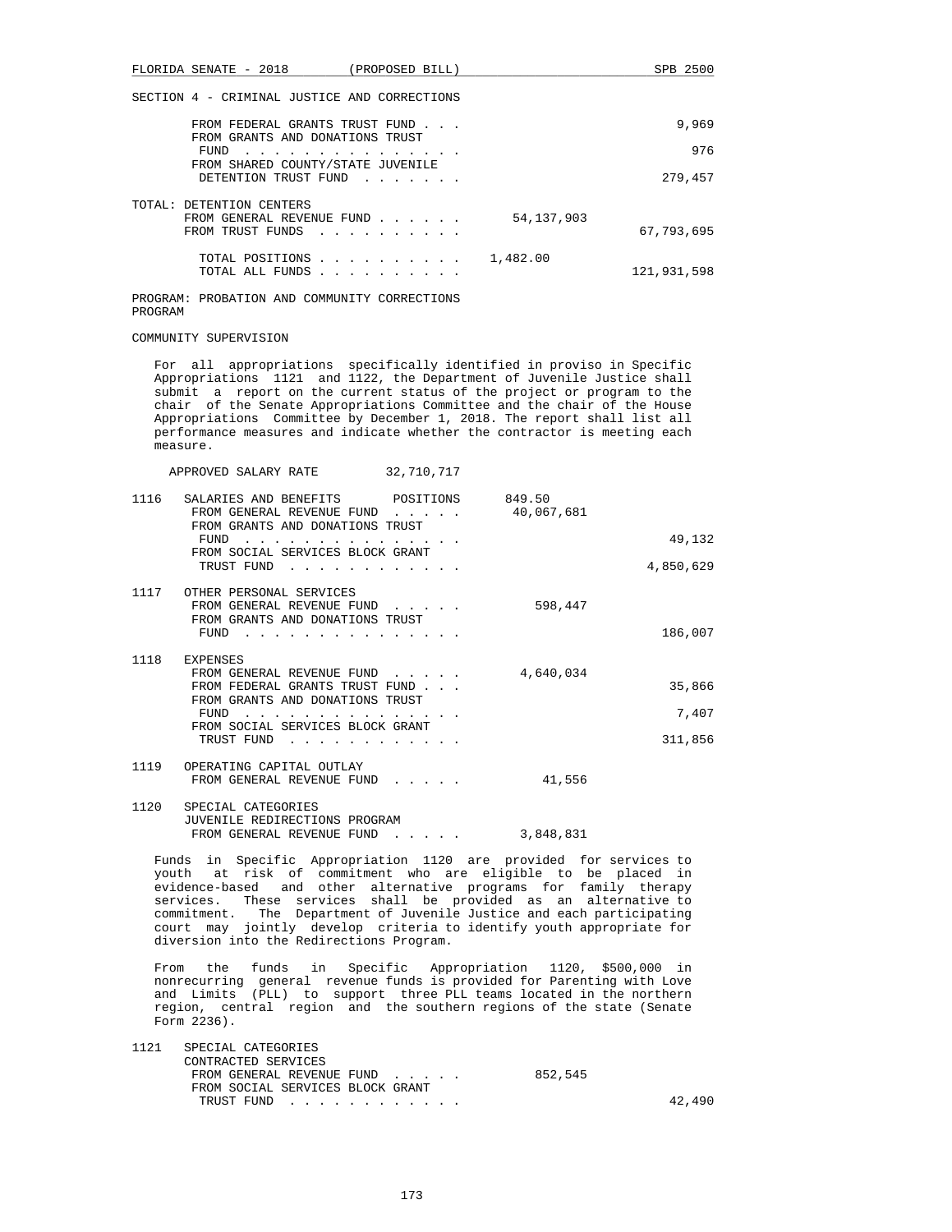| 1122 | SPECIAL CATEGORIES                    |           |
|------|---------------------------------------|-----------|
|      | GRANTS AND AIDS - CONTRACTED SERVICES |           |
|      | FROM GENERAL REVENUE FUND 33,065,428  |           |
|      | FROM GRANTS AND DONATIONS TRUST       |           |
|      | FUND                                  | 1,552,310 |
|      | FROM SOCIAL SERVICES BLOCK GRANT      |           |
|      | TRUST FUND                            | 81.995    |

 From the funds in Specific Appropriation 1122, the Department of Juvenile Justice may contract for services consistent with the department's Juvenile Detention Alternative Initiative (JDAI) and the Annie E. Casey Foundation to divert youth from secure detention to alternative community-based services. These services should be designed using in-home and community advocacy to reduce the need for more expensive restrictive placements, build community capacity to reduce recidivism, create supported work opportunities for youth, and improve community safety.

 From the funds in Specific Appropriation 1122, \$2,250,000 in recurring general revenue funds is provided for the AMIKids gender specific program, of which \$750,000 is provided for the AMIKids gender specific program in Clay County (recurring base appropriations project) and \$750,000 is provided for the AMIKids gender specific program in Hillsborough County (recurring base appropriations project).

| 1123 | SPECIAL CATEGORIES<br>LEASE OR LEASE-PURCHASE OF EQUIPMENT<br>FROM GENERAL REVENUE FUND                                                                            | 236,213    |            |
|------|--------------------------------------------------------------------------------------------------------------------------------------------------------------------|------------|------------|
| 1124 | SPECIAL CATEGORIES<br>TRANSFER TO DEPARTMENT OF MANAGEMENT<br>SERVICES - HUMAN RESOURCES SERVICES<br>PURCHASED PER STATEWIDE CONTRACT<br>FROM GENERAL REVENUE FUND | 267,742    |            |
|      | FROM GRANTS AND DONATIONS TRUST<br>$FUND$                                                                                                                          |            | 10,881     |
|      | TOTAL: COMMUNITY SUPERVISION<br>FROM GENERAL REVENUE FUND<br>FROM TRUST FUNDS                                                                                      | 83,618,477 | 7,128,573  |
|      | TOTAL POSITIONS<br>TOTAL ALL FUNDS                                                                                                                                 | 849.50     | 90,747,050 |
|      | COMMUNITY INTERVENTIONS AND SERVICES                                                                                                                               |            |            |
|      | APPROVED SALARY RATE 18,428,521                                                                                                                                    |            |            |
|      | 1125 SALARIES AND BENEFITS POSITIONS 505.00<br>FROM GENERAL REVENUE FUND<br>FROM SOCIAL SERVICES BLOCK GRANT<br>TRUST FUND                                         | 22,767,523 | 2,779,034  |
|      | 1126 OTHER PERSONAL SERVICES<br>FROM GENERAL REVENUE FUND                                                                                                          | 1,034,780  |            |
|      | 1127 EXPENSES<br>FROM GENERAL REVENUE FUND<br>FROM SOCIAL SERVICES BLOCK GRANT<br>TRUST FUND                                                                       | 2,623,784  | 182,506    |
| 1128 | OPERATING CAPITAL OUTLAY<br>FROM GENERAL REVENUE FUND                                                                                                              | 27,131     |            |
| 1129 | SPECIAL CATEGORIES<br>CONTRACTED SERVICES<br>FROM GENERAL REVENUE FUND<br>FROM SOCIAL SERVICES BLOCK GRANT<br>TRUST FUND                                           | 645,031    | 27,856     |
| 1130 | SPECIAL CATEGORIES<br>GRANTS AND AIDS - CONTRACTED SERVICES<br>FROM GENERAL REVENUE FUND                                                                           | 17,006,433 |            |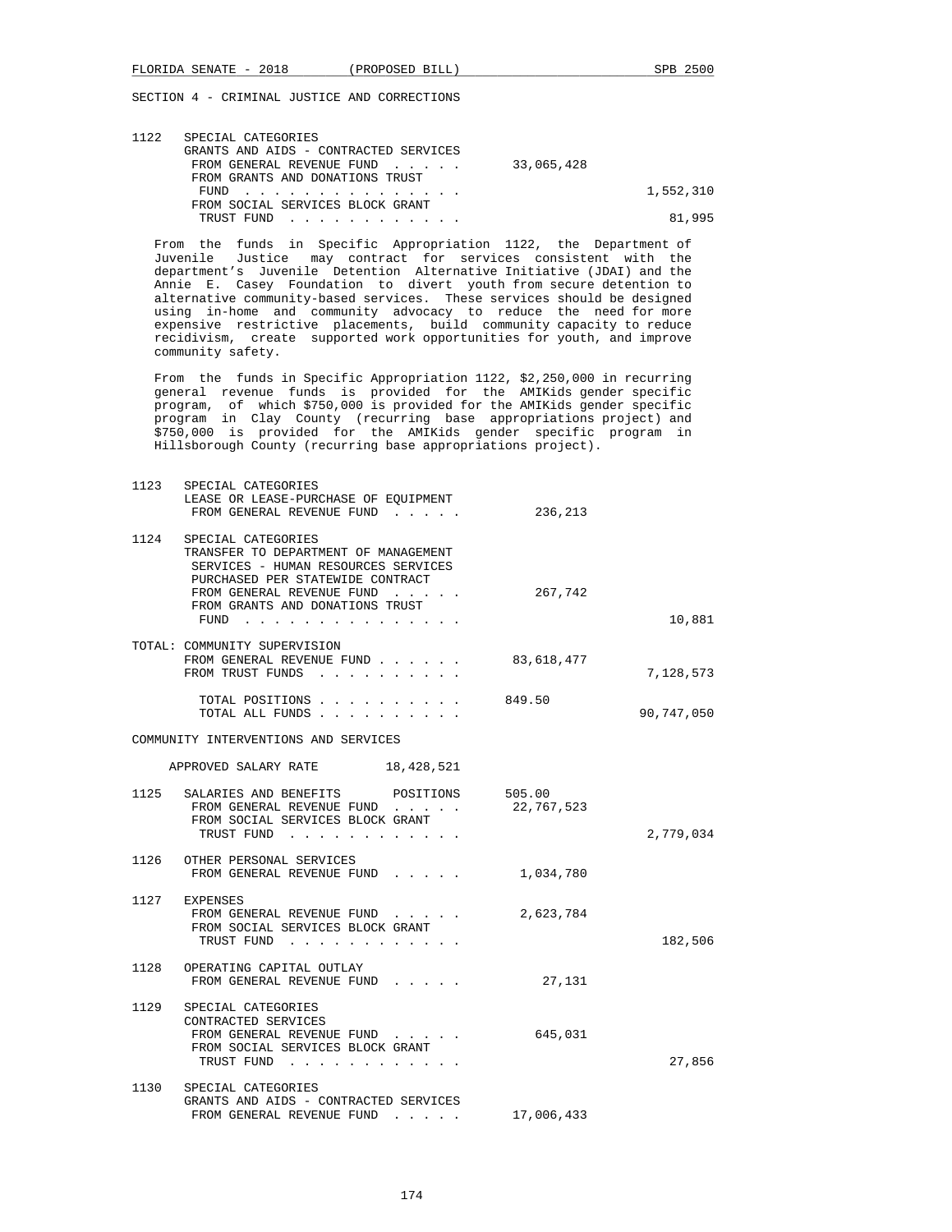|      | FLORIDA SENATE - 2018 (PROPOSED BILL)                                                                                                                                                  |                                                                                                                                                                                                                                                                                             |            | SPB 2500                   |
|------|----------------------------------------------------------------------------------------------------------------------------------------------------------------------------------------|---------------------------------------------------------------------------------------------------------------------------------------------------------------------------------------------------------------------------------------------------------------------------------------------|------------|----------------------------|
|      | SECTION 4 - CRIMINAL JUSTICE AND CORRECTIONS                                                                                                                                           |                                                                                                                                                                                                                                                                                             |            |                            |
|      | 1131 SPECIAL CATEGORIES<br>RISK MANAGEMENT INSURANCE<br>FROM GENERAL REVENUE FUND 626,273                                                                                              |                                                                                                                                                                                                                                                                                             |            |                            |
|      | 1132 SPECIAL CATEGORIES<br>LEASE OR LEASE-PURCHASE OF EQUIPMENT<br>FROM GENERAL REVENUE FUND                                                                                           |                                                                                                                                                                                                                                                                                             | 154,863    |                            |
| 1133 | SPECIAL CATEGORIES<br>TRANSFER TO DEPARTMENT OF MANAGEMENT<br>SERVICES - HUMAN RESOURCES SERVICES<br>PURCHASED PER STATEWIDE CONTRACT<br>FROM GENERAL REVENUE FUND                     |                                                                                                                                                                                                                                                                                             | 163,629    |                            |
|      | TOTAL: COMMUNITY INTERVENTIONS AND SERVICES<br>FROM GENERAL REVENUE FUND<br>FROM TRUST FUNDS                                                                                           |                                                                                                                                                                                                                                                                                             | 45,049,447 | 2,989,396                  |
|      | TOTAL ALL FUNDS                                                                                                                                                                        | TOTAL POSITIONS 505.00                                                                                                                                                                                                                                                                      |            | 48,038,843                 |
|      | PROGRAM: OFFICE OF THE SECRETARY/ASSISTANT<br>SECRETARY FOR ADMINISTRATIVE SERVICES                                                                                                    |                                                                                                                                                                                                                                                                                             |            |                            |
|      | EXECUTIVE DIRECTION AND SUPPORT SERVICES                                                                                                                                               |                                                                                                                                                                                                                                                                                             |            |                            |
|      | APPROVED SALARY RATE 10,779,920                                                                                                                                                        |                                                                                                                                                                                                                                                                                             |            |                            |
|      | 1135 SALARIES AND BENEFITS POSITIONS 231.50<br>FROM GENERAL REVENUE FUND<br>FROM GRANTS AND DONATIONS TRUST<br>FUND $\cdots$                                                           |                                                                                                                                                                                                                                                                                             | 14,453,476 | 321,742                    |
|      | 1136 OTHER PERSONAL SERVICES<br>FROM GENERAL REVENUE FUND<br>FROM ADMINISTRATIVE TRUST FUND<br>FROM GRANTS AND DONATIONS TRUST<br>FUND<br>FROM JUVENILE JUSTICE TRAINING<br>TRUST FUND |                                                                                                                                                                                                                                                                                             | 430,665    | 40,000<br>41,560<br>11,829 |
| 1137 | EXPENSES<br>FROM GENERAL REVENUE FUND<br>FROM GRANTS AND DONATIONS TRUST<br>FUND<br>FROM JUVENILE JUSTICE TRAINING<br>TRUST FUND                                                       | . The second contract is a second contract of the $\alpha$<br>. The contract of the contract of the contract of the contract of the contract of the contract of the contract of the contract of the contract of the contract of the contract of the contract of the contract of the contrac | 2,611,761  | 149,305<br>500,000         |
|      | 1138 OPERATING CAPITAL OUTLAY<br>FROM GENERAL REVENUE FUND                                                                                                                             |                                                                                                                                                                                                                                                                                             | 32,841     |                            |
|      | 1139 SPECIAL CATEGORIES<br>ACOUISITION OF MOTOR VEHICLES<br>FROM GENERAL REVENUE FUND 1,159,285                                                                                        |                                                                                                                                                                                                                                                                                             |            |                            |
|      | 1140 SPECIAL CATEGORIES<br>TRANSFER TO DIVISION OF ADMINISTRATIVE<br>HEARINGS<br>FROM GENERAL REVENUE FUND                                                                             |                                                                                                                                                                                                                                                                                             | 8,269      |                            |
|      | 1141 SPECIAL CATEGORIES<br>CONTRACTED SERVICES<br>FROM GENERAL REVENUE FUND<br>FROM ADMINISTRATIVE TRUST FUND<br>FROM GRANTS AND DONATIONS TRUST<br>FUND                               |                                                                                                                                                                                                                                                                                             | 584,408    | 100,000<br>208,537         |
|      | 1142 SPECIAL CATEGORIES<br>GRANTS AND AIDS - CONTRACTED SERVICES<br>FROM GENERAL REVENUE FUND<br>FROM JUVENILE JUSTICE TRAINING<br>TRUST FUND                                          |                                                                                                                                                                                                                                                                                             | 349,329    | 1,484,951                  |
|      | 1143 SPECIAL CATEGORIES<br>RISK MANAGEMENT INSURANCE<br>FROM GENERAL REVENUE FUND                                                                                                      |                                                                                                                                                                                                                                                                                             | 358,509    |                            |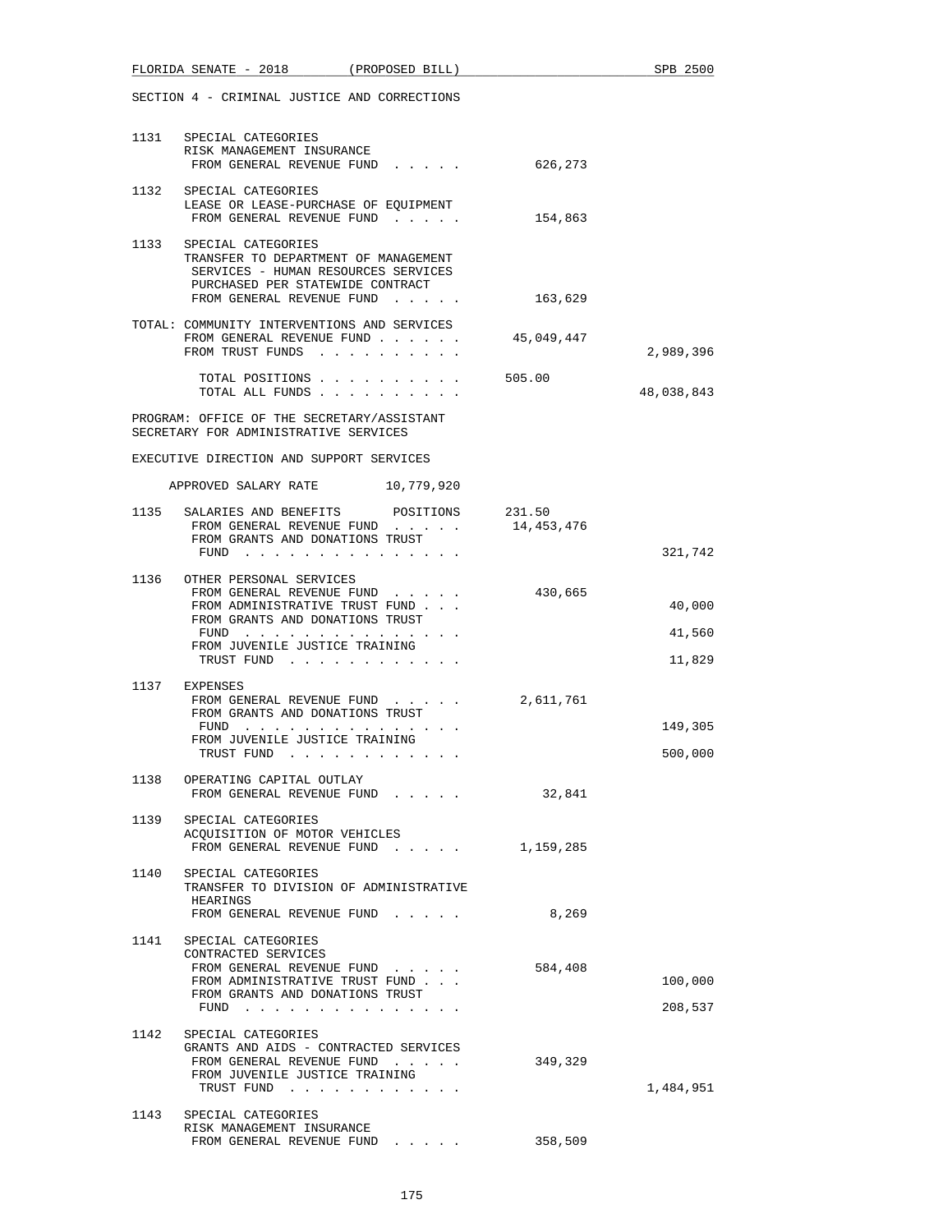|      | FLORIDA SENATE - 2018                                                                                                                                                                                              | (PROPOSED BILL) |           | SPB 2500   |
|------|--------------------------------------------------------------------------------------------------------------------------------------------------------------------------------------------------------------------|-----------------|-----------|------------|
|      | SECTION 4 - CRIMINAL JUSTICE AND CORRECTIONS                                                                                                                                                                       |                 |           |            |
|      | 1144 SPECIAL CATEGORIES<br>LEASE OR LEASE-PURCHASE OF EOUIPMENT<br>FROM GENERAL REVENUE FUND<br>FROM JUVENILE JUSTICE TRAINING<br>TRUST FUND                                                                       |                 | 67,149    | 3,973      |
|      | 1145 SPECIAL CATEGORIES<br>TRANSFER TO DEPARTMENT OF MANAGEMENT<br>SERVICES - HUMAN RESOURCES SERVICES<br>PURCHASED PER STATEWIDE CONTRACT<br>FROM GENERAL REVENUE FUND<br>FROM GRANTS AND DONATIONS TRUST<br>FUND |                 | 76,033    | 1,309      |
|      | TOTAL: EXECUTIVE DIRECTION AND SUPPORT SERVICES<br>FROM GENERAL REVENUE FUND 20,131,725<br>FROM TRUST FUNDS                                                                                                        |                 |           | 2,863,206  |
|      | TOTAL POSITIONS $\ldots$ , 231.50<br>TOTAL ALL FUNDS                                                                                                                                                               |                 |           | 22,994,931 |
|      | INFORMATION TECHNOLOGY                                                                                                                                                                                             |                 |           |            |
|      | APPROVED SALARY RATE                                                                                                                                                                                               | 2,940,928       |           |            |
|      | 1146 SALARIES AND BENEFITS POSITIONS 59.50<br>FROM GENERAL REVENUE FUND 3,693,346                                                                                                                                  |                 |           |            |
|      | 1147 EXPENSES<br>FROM GENERAL REVENUE FUND 1,944,923                                                                                                                                                               |                 |           |            |
|      | 1148 OPERATING CAPITAL OUTLAY<br>FROM GENERAL REVENUE FUND                                                                                                                                                         |                 | 48,866    |            |
|      | 1149 SPECIAL CATEGORIES<br>CONTRACTED SERVICES<br>FROM GENERAL REVENUE FUND 1,207,377                                                                                                                              |                 |           |            |
|      | 1150 SPECIAL CATEGORIES<br>RISK MANAGEMENT INSURANCE<br>FROM GENERAL REVENUE FUND                                                                                                                                  |                 | 11,742    |            |
|      | 1151 SPECIAL CATEGORIES<br>LEASE OR LEASE-PURCHASE OF EOUIPMENT<br>FROM GENERAL REVENUE FUND                                                                                                                       |                 | 13,315    |            |
|      | 1152 SPECIAL CATEGORIES<br>TRANSFER TO DEPARTMENT OF MANAGEMENT<br>SERVICES - HUMAN RESOURCES SERVICES<br>PURCHASED PER STATEWIDE CONTRACT<br>FROM GENERAL REVENUE FUND                                            |                 | 19,395    |            |
| 1153 | DATA PROCESSING SERVICES<br>DATA PROCESSING ASSESSMENT - AGENCY FOR<br>STATE TECHNOLOGY<br>FROM GENERAL REVENUE FUND                                                                                               |                 | 692,583   |            |
|      | TOTAL: INFORMATION TECHNOLOGY<br>FROM GENERAL REVENUE FUND                                                                                                                                                         |                 | 7,631,547 |            |
|      | TOTAL POSITIONS<br>TOTAL ALL FUNDS                                                                                                                                                                                 |                 | 59.50     | 7,631,547  |

## PROGRAM: RESIDENTIAL CORRECTIONS PROGRAM

 From the funds in Specific Appropriations 1154 through 1167, the Department of Juvenile Justice shall provide a monthly residential resource utilization report that identifies operating capacity, current placements, vacant placements, number of youth awaiting placement, and the percent of use for all residential commitment beds. The department may increase or decrease beds or overlay services provided that the change will better serve taxpayers and the youth under its care. Notification and justification of changes will be provided to the Governor's Office of Policy and Budget, chair of the Senate Appropriations Committee, and chair of the House Appropriations Committee prior to implementing any change.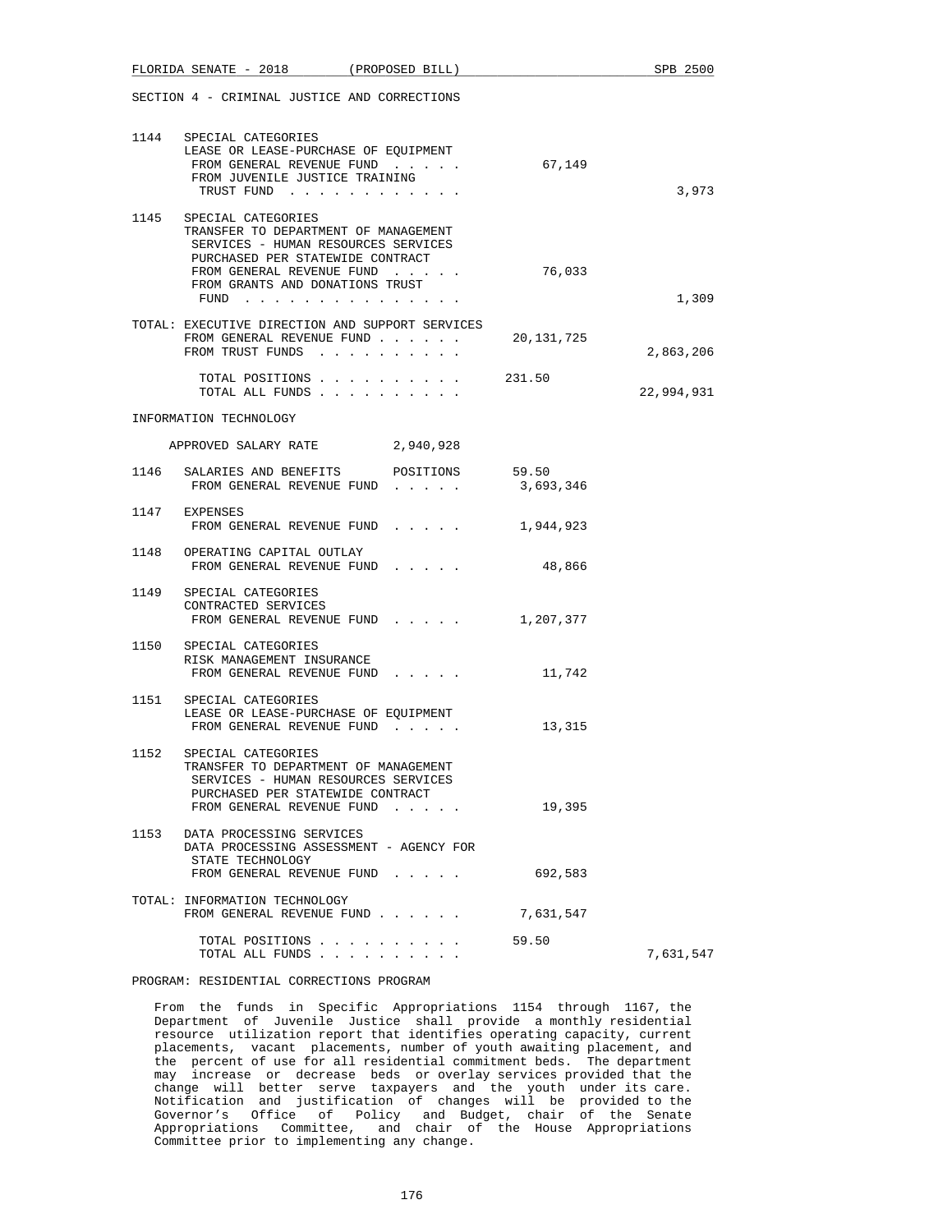From the funds in Specific Appropriations 1154 through 1167, in selecting a private provider for operation of secure and non-secure residential programs, the Department of Juvenile Justice must consider the provider's history of performance of services in other jurisdictions as well as its performance of services in Florida. The department must also provide a report of serious incidents to the Governor, President of the Senate, and Speaker of the House of Representatives on no less than a quarterly basis. The report must include, at a minimum: the number of incidents and allegations of staff abuse or abuse by another child, including whether or not an allegation was substantiated; descriptions of incidents or allegations of such abuse that resulted in physical injury or significant psychological trauma, or that involved deprivation of food, water, or medical care; and the failure of a provider to report incidents or allegations within required timeframes established by the department. In addition, the department must conduct an independent review of each out-of-state provider before issuing a new contract. The report must be organized so that the incidents and allegations relating to a particular facility and to a particular provider can be readily ascertained. The department must also immediately report the death or serious bodily injury of a youth in a secure or non-secure residential program to the Governor, President of the Senate, and Speaker of the House of Representatives, and may make any additional reports that it determines to be appropriate based upon the seriousness of an incident or allegation.

 From the funds in Specific Appropriation 1155 and 1162, the Department of Juvenile Justice shall implement a five percent pay increase for direct care workers in their residential programs, in order to help reduce turnover, retain employees and attract new employees. The department shall report on the use and effectiveness of these initiatives by March 1, 2019. The report shall be submitted to the chair of the Senate Committee on Appropriations, the chair of the House of Representatives Appropriations Committee, and the Executive Office of the Governor.

NON-SECURE RESIDENTIAL COMMITMENT

| 1154                                                                                                                                                                                                            | OTHER PERSONAL SERVICES<br>FROM GENERAL REVENUE FUND 87,183                                                                                          |                                                |               |             |  |
|-----------------------------------------------------------------------------------------------------------------------------------------------------------------------------------------------------------------|------------------------------------------------------------------------------------------------------------------------------------------------------|------------------------------------------------|---------------|-------------|--|
| 1155                                                                                                                                                                                                            | SPECIAL CATEGORIES<br>GRANTS AND AIDS - CONTRACTED SERVICES<br>FROM GENERAL REVENUE FUND<br>FROM SOCIAL SERVICES BLOCK GRANT<br>TRUST FUND           |                                                | 103,016,068   | 16,727,523  |  |
|                                                                                                                                                                                                                 | 1156 SPECIAL CATEGORIES<br>RISK MANAGEMENT INSURANCE<br>FROM GENERAL REVENUE FUND                                                                    |                                                | 110,474       |             |  |
|                                                                                                                                                                                                                 | 1157 FIXED CAPITAL OUTLAY<br>DEPARTMENT OF JUVENILE JUSTICE MAINTENANCE<br>AND REPAIR - STATE OWNED BUILDINGS<br>FROM GENERAL REVENUE FUND 8,000,000 |                                                |               |             |  |
| From the funds in Specific Appropriations 1157, \$8,000,000 in<br>nonrecurring general revenue funds is provided to the Department of<br>Juvenile Justice to purchase cameras for their residential facilities. |                                                                                                                                                      |                                                |               |             |  |
|                                                                                                                                                                                                                 | TOTAL: NON-SECURE RESIDENTIAL COMMITMENT<br>FROM GENERAL REVENUE FUND<br>FROM TRUST FUNDS                                                            |                                                | 111, 213, 725 | 16,727,523  |  |
|                                                                                                                                                                                                                 | TOTAL ALL FUNDS                                                                                                                                      |                                                |               | 127,941,248 |  |
| SECURE RESIDENTIAL COMMITMENT                                                                                                                                                                                   |                                                                                                                                                      |                                                |               |             |  |
| APPROVED SALARY RATE 9,105,758                                                                                                                                                                                  |                                                                                                                                                      |                                                |               |             |  |
| 1158                                                                                                                                                                                                            | SALARIES AND BENEFITS POSITIONS 121.00<br>FROM GENERAL REVENUE FUND<br>FROM SOCIAL SERVICES BLOCK GRANT<br>TRUST FUND                                |                                                | 9,197,569     | 2,235,371   |  |
|                                                                                                                                                                                                                 | 1159 OTHER PERSONAL SERVICES<br>FROM GENERAL REVENUE FUND                                                                                            | $\mathbf{r}$ and $\mathbf{r}$ and $\mathbf{r}$ | 54,602        |             |  |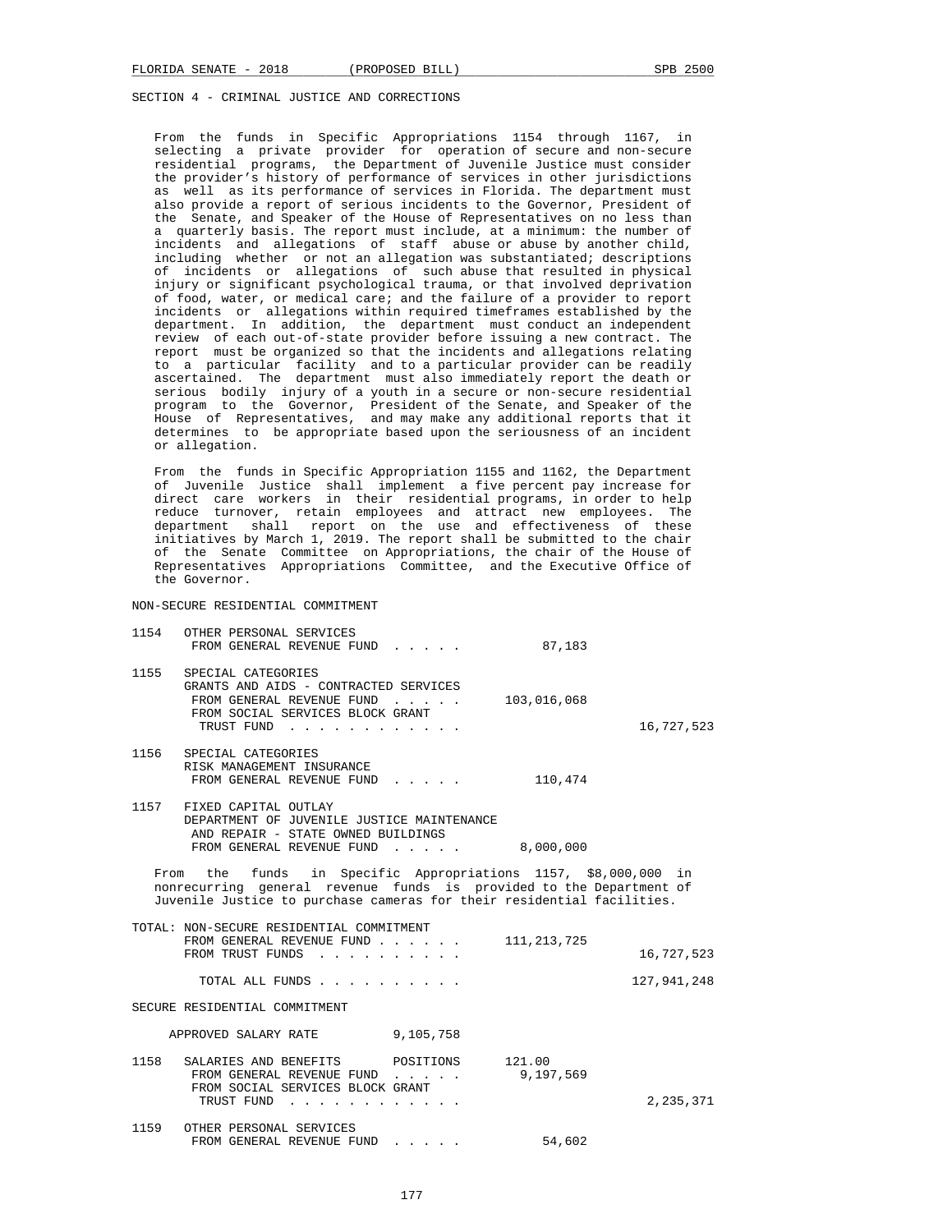|                                              | FLORIDA SENATE - 2018 (PROPOSED BILL)                                                                                                                                   |  |            | SPB 2500           |
|----------------------------------------------|-------------------------------------------------------------------------------------------------------------------------------------------------------------------------|--|------------|--------------------|
| SECTION 4 - CRIMINAL JUSTICE AND CORRECTIONS |                                                                                                                                                                         |  |            |                    |
|                                              | 1160 EXPENSES<br>FROM GENERAL REVENUE FUND                                                                                                                              |  | 1,274,079  |                    |
|                                              | 1161 SPECIAL CATEGORIES<br>CONTRACTED SERVICES<br>FROM GENERAL REVENUE FUND                                                                                             |  | 644,906    |                    |
|                                              | 1162 SPECIAL CATEGORIES<br>GRANTS AND AIDS - CONTRACTED SERVICES<br>FROM GENERAL REVENUE FUND<br>FROM SOCIAL SERVICES BLOCK GRANT<br>TRUST FUND                         |  | 27,455,167 | 34,575,909         |
|                                              | 1163 SPECIAL CATEGORIES<br>RISK MANAGEMENT INSURANCE<br>FROM GENERAL REVENUE FUND                                                                                       |  | 117,729    |                    |
|                                              | 1164 SPECIAL CATEGORIES<br>LEASE OR LEASE-PURCHASE OF EQUIPMENT<br>FROM GENERAL REVENUE FUND                                                                            |  | 44,966     |                    |
|                                              | 1165 SPECIAL CATEGORIES<br>TRANSFER TO DEPARTMENT OF MANAGEMENT<br>SERVICES - HUMAN RESOURCES SERVICES<br>PURCHASED PER STATEWIDE CONTRACT<br>FROM GENERAL REVENUE FUND |  | 63,107     |                    |
|                                              | 1167 FIXED CAPITAL OUTLAY<br>JUVENILE FACILITIES - LEASE PURCHASE<br>FROM GENERAL REVENUE FUND                                                                          |  | 1,806,244  |                    |
|                                              | TOTAL: SECURE RESIDENTIAL COMMITMENT<br>FROM GENERAL REVENUE FUND<br>FROM TRUST FUNDS                                                                                   |  | 40,658,369 | 36,811,280         |
|                                              | TOTAL POSITIONS 121.00<br>TOTAL ALL FUNDS                                                                                                                               |  |            | 77,469,649         |
|                                              | PROGRAM: PREVENTION AND VICTIM SERVICES                                                                                                                                 |  |            |                    |
|                                              | DELINQUENCY PREVENTION AND DIVERSION                                                                                                                                    |  |            |                    |
|                                              | APPROVED SALARY RATE 1,175,071                                                                                                                                          |  |            |                    |
| 1168                                         | SALARIES AND BENEFITS POSITIONS 24.00<br>FROM GENERAL REVENUE FUND<br>FROM FEDERAL GRANTS TRUST FUND.<br>FROM GRANTS AND DONATIONS TRUST<br>FUND                        |  | 990,786    | 204,538<br>504,154 |
| 1169                                         | OTHER PERSONAL SERVICES<br>FROM GENERAL REVENUE FUND<br>FROM FEDERAL GRANTS TRUST FUND<br>FROM GRANTS AND DONATIONS TRUST<br>FUND                                       |  | 289,258    | 225,232<br>154,070 |
| 1170                                         | EXPENSES<br>FROM GENERAL REVENUE FUND<br>FROM FEDERAL GRANTS TRUST FUND<br>FROM GRANTS AND DONATIONS TRUST<br>$FUND$                                                    |  | 233,083    | 82,696<br>282,180  |
| 1171                                         | AID TO LOCAL GOVERNMENTS<br>GRANTS AND AIDS - INVEST IN CHILDREN<br>FROM JUVENILE CRIME PREVENTION AND<br>EARLY INTERVENTION TRUST FUND                                 |  |            | 412,903            |
| 1172                                         | OPERATING CAPITAL OUTLAY<br>FROM FEDERAL GRANTS TRUST FUND<br>FROM GRANTS AND DONATIONS TRUST<br>FUND                                                                   |  |            | 12,450<br>12,450   |
| 1173                                         | SPECIAL CATEGORIES<br>PACE CENTERS<br>FROM GENERAL REVENUE FUND                                                                                                         |  | 16,329,294 |                    |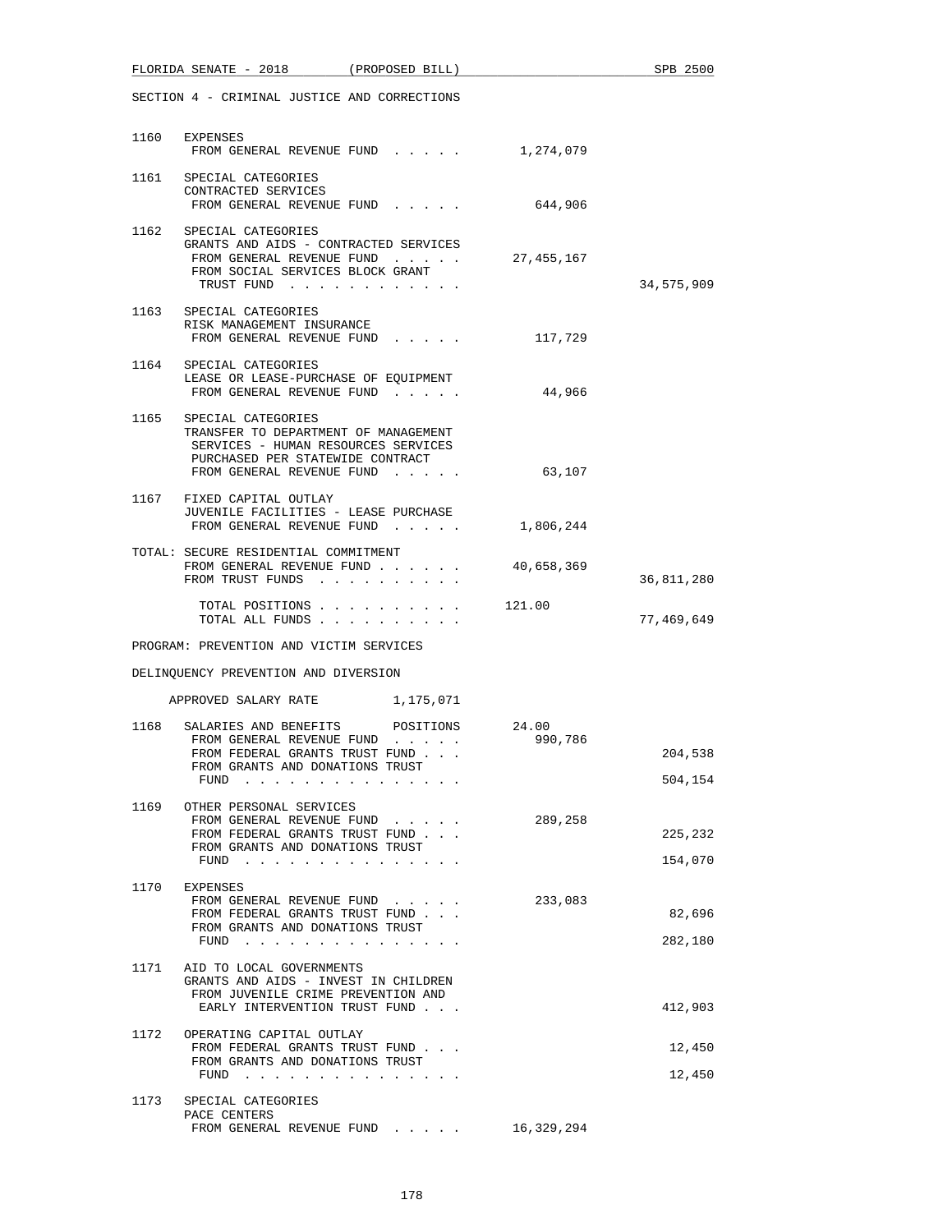SECTION 4 - CRIMINAL JUSTICE AND CORRECTIONS

|      | FROM GRANTS AND DONATIONS TRUST<br>FUND                         |           | 3,290,514 |
|------|-----------------------------------------------------------------|-----------|-----------|
| 1174 | SPECIAL CATEGORIES                                              |           |           |
|      | CONTRACTED SERVICES                                             |           |           |
|      | FROM GENERAL REVENUE FUND                                       | 33,720    |           |
|      |                                                                 |           |           |
| 1175 | SPECIAL CATEGORIES                                              |           |           |
|      | GRANTS AND AIDS - CONTRACTED SERVICES                           |           |           |
|      | FROM GENERAL REVENUE FUND<br>$\sim$ $\sim$ $\sim$ $\sim$ $\sim$ | 7,409,442 |           |
|      | FROM FEDERAL GRANTS TRUST FUND                                  |           | 5,999,700 |
|      | FROM GRANTS AND DONATIONS TRUST                                 |           |           |
|      | FUND                                                            |           | 3,220,115 |

 For each project or program specifically identified in proviso in Specific Appropriation 1175, the Department of Juvenile Justice shall submit a report on the current status of the project or program to the chair of the Senate Appropriations Committee and the chair of the House Appropriations Committee by December 1, 2018. The report shall list all performance measures and indicate whether the contractor is meeting each measure.

 From the funds in Specific Appropriation 1175, \$36,000 in recurring general revenue funds is provided for Pasco Association of Challenged Kids Summer Camp (recurring base appropriations project).

 From the funds in Specific Appropriation 1175, \$250,000 in nonrecurring general revenue funds is provided to the Clay County Youth Alternative SWEAT Program (Senate Form 2364).

 From the funds in Specific Appropriation 1175, \$375,000 in nonrecurring general revenue funds is provided to the Delores Barr Weaver Policy Center for the Continuity of Care Model delinquency prevention program (Senate Form 1559).

 From the funds in Specific Appropriations 1175, \$500,000 in nonrecurring general revenue funds is provided for the Florida Alliance of Boys and Girls Clubs (Senate Form 1415).

 From the funds in Specific Appropriations 1175, \$1,000,000 in nonrecurring general revenue funds is provided for Big Brothers Big Sisters of Florida (Senate Form 1283).

 From the funds in Specific Appropriations 1175, \$350,000 in nonrecurring general revenue funds is provided to the Youth Advocate Program in Pinellas County. The program shall provide wraparound and support services to help prevent high-risk youth from entering Department of Juvenile Justice's residential programs (Senate Form 1451).

 From the funds in Specific Appropriations 1175, \$500,000 in nonrecurring Grants and Donations Trust Fund is provided to Fresh Ministries/Fresh Path/Fresh Futures Program for prevention and intervention services in Duval County (Senate Form 1550).

 From the funds in Specific Appropriations 1175, \$250,000 in nonrecurring general revenue funds is provided to the Northwest Jacksonville YMCA Teen Program for prevention and intervention services (Senate Form 1660).

 From the funds in Specific Appropriations 1175, \$350,000 in nonrecurring general revenue funds is provided to the Safe Harbor Boys Home for a dock replacement (Senate Form 1790).

 From the funds in Specific Appropriations 1175, \$300,000 in nonrecurring general revenue funds is provided to the Youth Directors Conference and Life After High School Program for prevention and intervention services (Senate Form 2059).

 From the funds in Specific Appropriations 1175, \$127,000 in nonrecurring general revenue funds is provided to the Midtown Miracles Culture Change Program for prevention and intervention services (Senate Form 2199).

 From the funds in Specific Appropriations 1175, \$200,000 in nonrecurring general revenue funds is provided to the City of North Miami Beach Police Athletic League for prevention and intervention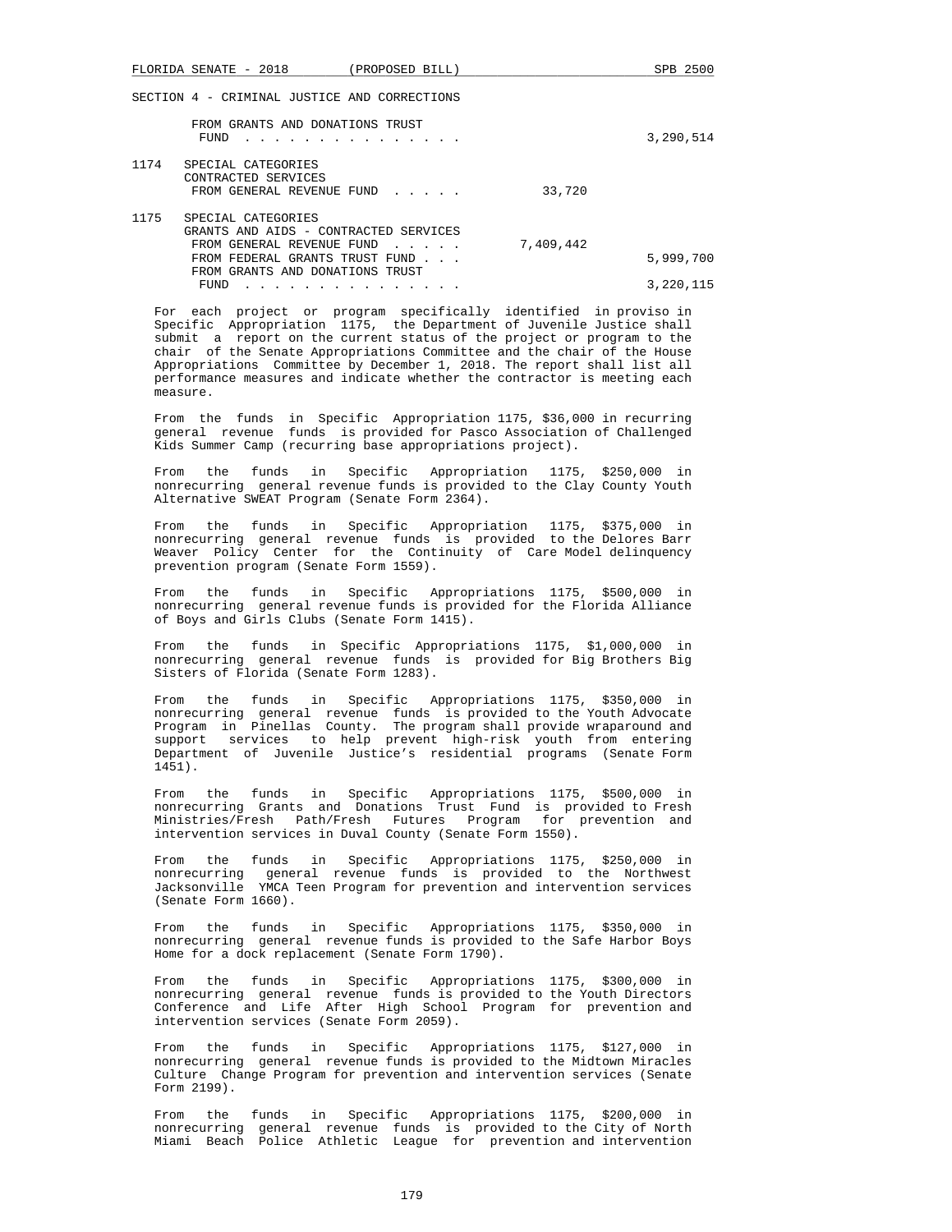services (Senate Form 1905).

 From the funds in Specific Appropriations 1175, \$600,000 in nonrecurring general revenue funds is provided for the Florida Children's Initiative to reduce juvenile arrest rates, increase youth employment, and provide youth enrichment activities (Senate Form 1919).

 From the funds in Specific Appropriations 1175, \$300,000 in nonrecurring general revenue funds is provided to the Visions of Art, Inc. for high-risk crime prevention programs for teens (Senate Form 2421).

 From the funds in Specific Appropriations 1175, \$250,000 in nonrecurring general revenue funds is provided to the City of Riviera Beach to implement a summer youth employment program (Senate Form 1619).

 From the funds in Specific Appropriation 1175, \$100,000 in nonrecurring general revenue funds is provided to the Diamonds in the Ruff All Girls Mentoring Program for prevention and intervention services (Senate Form 1767).

 From the funds in Specific Appropriation 1175, \$30,000 in nonrecurring general revenue funds is provided to the Fred G. Minmis Pilot Juvenile Offender Betterment Services (JOBS) program to allow youth to learn a trade and skills while earning income (Senate Form 2466).

| 1176 | SPECIAL CATEGORIES<br>RISK MANAGEMENT INSURANCE<br>FROM GENERAL REVENUE FUND | 5,161        |            |
|------|------------------------------------------------------------------------------|--------------|------------|
|      |                                                                              |              |            |
| 1177 | SPECIAL CATEGORIES                                                           |              |            |
|      | GRANTS AND AIDS - CHILDREN/FAMILIES IN                                       |              |            |
|      | NEED OF SERVICES                                                             |              |            |
|      | FROM GENERAL REVENUE FUND                                                    | 26, 310, 305 |            |
|      | FROM FEDERAL GRANTS TRUST FUND                                               |              | 1,000,000  |
|      | FROM GRANTS AND DONATIONS TRUST                                              |              |            |
|      | FUND<br>.                                                                    |              | 14,149,054 |
|      | FROM SOCIAL SERVICES BLOCK GRANT                                             |              |            |
|      | TRUST FUND                                                                   |              | 386,497    |

 From the funds in Specific Appropriation 1177, the Department of Juvenile Justice shall not expend more than \$150,000 in recurring general revenue funds for physically secure placements for youths being served by the Children-In-Need of Services/Families-In-Need of Services (CINS/FINS) program.

 Additionally, the CINS/FINS provider shall demonstrate that it has considered local, non-traditional, non-residential delinquency prevention service providers including, but not limited to, grassroots organizations, community, and faith-based organizations, to subcontract and deliver non-residential CINS/FINS services to eligible youth as defined in chapter 984 and section 1003.27, Florida Statutes, to include areas with high ratios of juvenile arrests per youth 10 to 17 years of age. Such services may be offered throughout the judicial circuit served by the CINS/FINS provider.

 From the funds in Specific Appropriations 1177, \$200,000 from nonrecurring funds from the Grants and Donations Trust Fund is provided to Outward Bound for prevention and intervention services (Senate Form 1854).

| 1178  | SPECIAL CATEGORIES                   |         |           |
|-------|--------------------------------------|---------|-----------|
|       | LEASE OR LEASE-PURCHASE OF EOUIPMENT |         |           |
|       | FROM GENERAL REVENUE FUND            | 3,000   |           |
|       | FROM FEDERAL GRANTS TRUST FUND       |         | 1,500     |
|       |                                      |         |           |
| 1178A | SPECIAL CATEGORIES                   |         |           |
|       | PRODIGY                              |         |           |
|       | FROM GENERAL REVENUE FUND            | 500,000 |           |
|       | FROM GRANTS AND DONATIONS TRUST      |         |           |
|       | FUND                                 |         | 1,000,000 |
|       |                                      |         |           |

 From the funds in Specific Appropriations 1178A, \$500,000 in nonrecurring general revenue funds and \$1,000,000 in nonrecurring Grants and Donations Trust Fund, the Prodigy Program shall include at least two of the four at-risk domains of the Department of Juvenile Justice's risk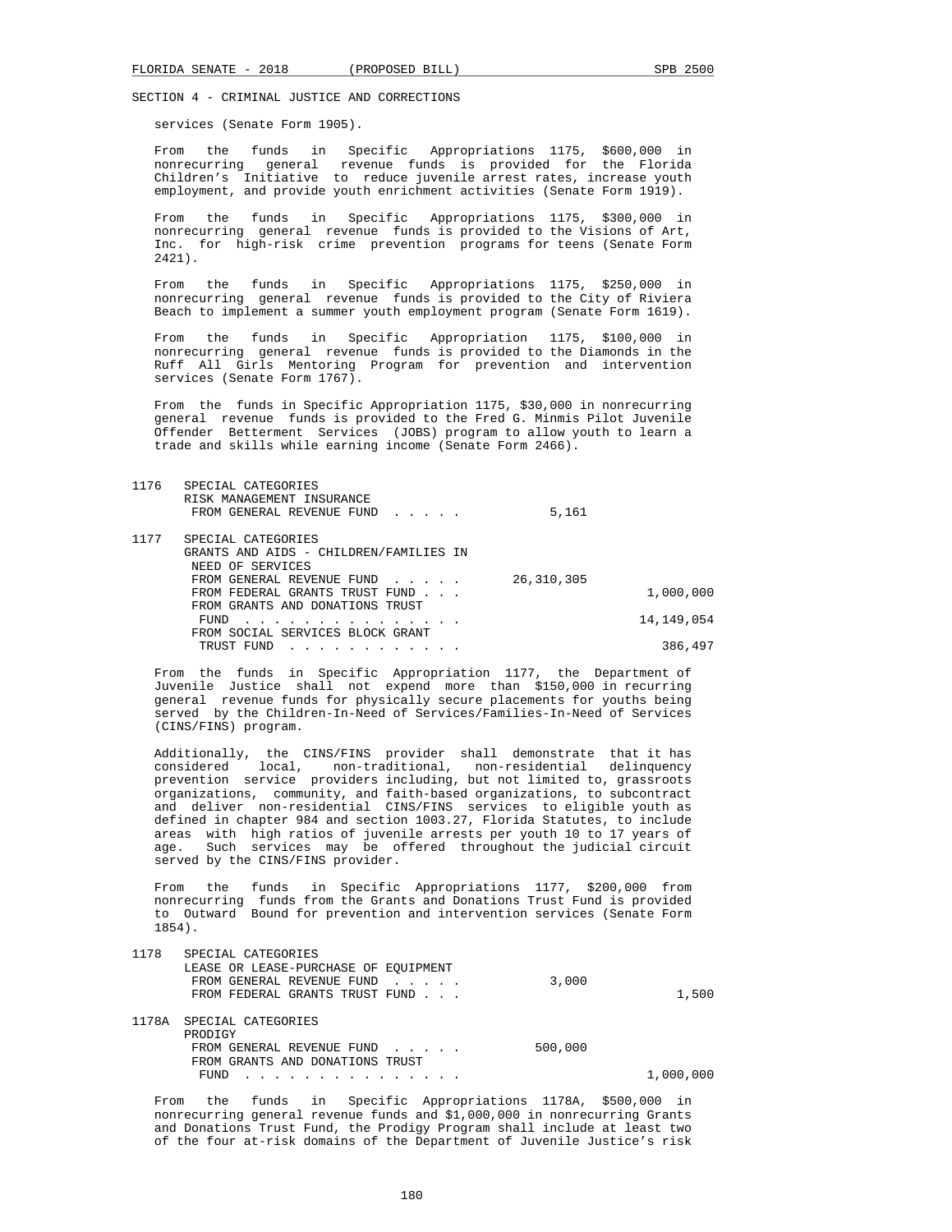factors when placing a youth into a prevention, intervention or diversion program. In addition, each youth who enters the program shall be tracked by the department's Juvenile Justice Information System (JJIS) or Prevention Web system. In addition, the Prodigy Program shall contract with a consultant to track arrests or re-arrests for prevention, intervention, and diversion youth for 12 months after completing the program and submit the results to the department semi-annually (Senate Form 1336).

| 1179 | SPECIAL CATEGORIES                                                                                                                                                                                                                        |       |       |
|------|-------------------------------------------------------------------------------------------------------------------------------------------------------------------------------------------------------------------------------------------|-------|-------|
|      | TRANSFER TO DEPARTMENT OF MANAGEMENT                                                                                                                                                                                                      |       |       |
|      | SERVICES - HUMAN RESOURCES SERVICES                                                                                                                                                                                                       |       |       |
|      | PURCHASED PER STATEWIDE CONTRACT                                                                                                                                                                                                          |       |       |
|      | FROM GENERAL REVENUE FUND                                                                                                                                                                                                                 | 5,429 |       |
|      | FROM FEDERAL GRANTS TRUST FUND                                                                                                                                                                                                            |       | 2.392 |
|      | FROM GRANTS AND DONATIONS TRUST                                                                                                                                                                                                           |       |       |
|      | FUND<br>$\mathbf{r}$ . The second contribution of the second contribution of the second contribution of the second contribution of the second contribution of the second contribution of the second contribution of the second contributi |       | 1.963 |
|      |                                                                                                                                                                                                                                           |       |       |

 1179A GRANTS AND AIDS TO LOCAL GOVERNMENTS AND NONSTATE ENTITIES - FIXED CAPITAL OUTLAY GRANTS AND AIDS TO LOCAL GOVERNMENTS AND NONSTATE ENTITIES - FIXED CAPITAL OUTLAY FROM GENERAL REVENUE FUND . . . . . 400,000

 From the funds in Specific Appropriations 1179A, \$400,000 in nonrecurring general revenue funds is provided to the CINS/FINS Youth Shelter in Alachua County (Senate Form 1933).

| TOTAL: DELINOUENCY PREVENTION AND DIVERSION                                                     |                                        |
|-------------------------------------------------------------------------------------------------|----------------------------------------|
| FROM GENERAL REVENUE FUND<br>FROM TRUST FUNDS                                                   | 52,509,478<br>30,942,408               |
| TOTAL POSITIONS<br>TOTAL ALL FUNDS                                                              | 24.00<br>83, 451, 886                  |
| TOTAL: JUVENILE JUSTICE, DEPARTMENT OF<br>FROM GENERAL REVENUE FUND<br>FROM TRUST FUNDS         | 414,950,671<br>165,256,081             |
| TOTAL POSITIONS<br>TOTAL ALL FUNDS<br>TOTAL APPROVED SALARY RATE<br>$\sim$ $\sim$ $\sim$ $\sim$ | 3,272.50<br>580,206,752<br>127,027,238 |

LAW ENFORCEMENT, DEPARTMENT OF

PROGRAM: EXECUTIVE DIRECTION AND SUPPORT

EXECUTIVE DIRECTION AND SUPPORT SERVICES

APPROVED SALARY RATE 6,948,132

| CRIMINAL JUSTICE STANDARDS<br>TRAINING TRUST FUND                  | 133.50<br>2,566,207                                                                                                                                                                                                                                                                                                                                                                                                                                                                                              | 41,881<br>750,000<br>6,168,642                   |
|--------------------------------------------------------------------|------------------------------------------------------------------------------------------------------------------------------------------------------------------------------------------------------------------------------------------------------------------------------------------------------------------------------------------------------------------------------------------------------------------------------------------------------------------------------------------------------------------|--------------------------------------------------|
| GENERAL REVENUE FUND                                               | 26,838                                                                                                                                                                                                                                                                                                                                                                                                                                                                                                           | 5,000<br>198,602<br>73,976                       |
| CRIMINAL JUSTICE STANDARDS<br>TRAINING TRUST FUND<br>INVESTIGATIVE | 754,010                                                                                                                                                                                                                                                                                                                                                                                                                                                                                                          | 64,548<br>9,557<br>173,285<br>287,414<br>605,510 |
|                                                                    | SALARIES AND BENEFITS<br>FROM GENERAL REVENUE FUND<br>FROM<br>AND<br>FROM FEDERAL GRANTS TRUST FUND<br>FROM OPERATING TRUST FUND<br>OTHER PERSONAL SERVICES<br>FROM<br>FROM ADMINISTRATIVE TRUST FUND<br>FROM FEDERAL GRANTS TRUST FUND<br>FROM OPERATING TRUST FUND<br><b>EXPENSES</b><br>FROM GENERAL REVENUE FUND<br>FROM ADMINISTRATIVE TRUST FUND<br>FROM<br>AND<br>FROM FEDERAL GRANTS TRUST FUND<br>FROM FORFEITURE AND<br>SUPPORT TRUST FUND<br>FROM OPERATING TRUST FUND<br>$\sim$ $\sim$ $\sim$ $\sim$ | POSITIONS                                        |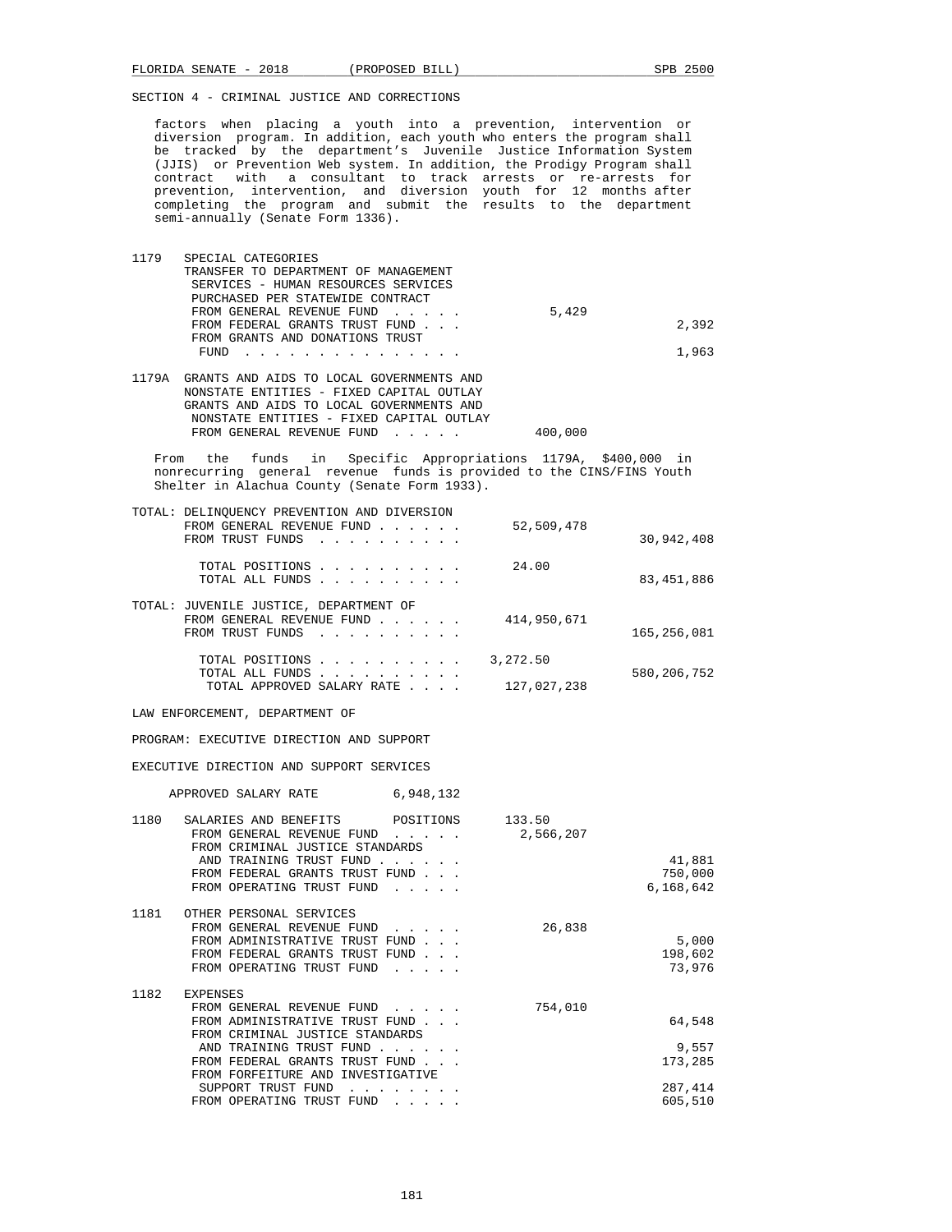|      | FLORIDA SENATE - 2018                                                                                                                                                                                                                      | (PROPOSED BILL)                                           |        | SPB 2500                              |
|------|--------------------------------------------------------------------------------------------------------------------------------------------------------------------------------------------------------------------------------------------|-----------------------------------------------------------|--------|---------------------------------------|
|      | SECTION 4 - CRIMINAL JUSTICE AND CORRECTIONS                                                                                                                                                                                               |                                                           |        |                                       |
| 1183 | AID TO LOCAL GOVERNMENTS<br>GRANTS AND AIDS - NATIONAL CRIMINAL<br>HISTORY IMPROVEMENT PROGRAM (NCHIP) -<br>STATE AGENCIES<br>FROM FEDERAL GRANTS TRUST FUND                                                                               |                                                           |        | 3,910,162                             |
|      | 1184 AID TO LOCAL GOVERNMENTS<br>GRANTS AND AIDS - NATIONAL CRIMINAL<br>HISTORY IMPROVEMENT PROGRAM (NCHIP) -<br>LOCAL GOVERNMENTS<br>FROM FEDERAL GRANTS TRUST FUND                                                                       |                                                           |        | 1,529,434                             |
|      | 1185 AID TO LOCAL GOVERNMENTS<br>GRANTS AND AIDS - PROJECT SAFE<br>NEIGHBORHOODS<br>FROM FEDERAL GRANTS TRUST FUND                                                                                                                         |                                                           |        | 1,263,483                             |
|      | 1186 AID TO LOCAL GOVERNMENTS<br>BYRNE MEMORIAL LOCAL LAW ENFORCEMENT<br>ASSISTANCE PROGRAM<br>FROM FEDERAL GRANTS TRUST FUND                                                                                                              |                                                           |        | 15,868,106                            |
|      | 1187 OPERATING CAPITAL OUTLAY<br>FROM GENERAL REVENUE FUND<br>FROM FEDERAL GRANTS TRUST FUND<br>FROM OPERATING TRUST FUND                                                                                                                  | and the state of the state                                | 12,616 | 3,242<br>250                          |
|      | 1188 SPECIAL CATEGORIES<br>ACQUISITION OF MOTOR VEHICLES<br>FROM GENERAL REVENUE FUND                                                                                                                                                      |                                                           | 9,650  |                                       |
|      | 1189 SPECIAL CATEGORIES<br>CONTRACTED SERVICES<br>FROM GENERAL REVENUE FUND<br>FROM ADMINISTRATIVE TRUST FUND<br>FROM CRIMINAL JUSTICE STANDARDS<br>AND TRAINING TRUST FUND<br>FROM FEDERAL GRANTS TRUST FUND<br>FROM OPERATING TRUST FUND |                                                           | 67,480 | 15,000<br>3,203<br>218,573<br>152,372 |
|      | 1190 SPECIAL CATEGORIES<br>DOMESTIC SECURITY<br>FROM OPERATING TRUST FUND                                                                                                                                                                  |                                                           |        | 500                                   |
| 1191 | SPECIAL CATEGORIES<br>RISK MANAGEMENT INSURANCE<br>FROM GENERAL REVENUE FUND<br>FROM ADMINISTRATIVE TRUST FUND<br>FROM OPERATING TRUST FUND                                                                                                | $\mathbf{r}$ , $\mathbf{r}$ , $\mathbf{r}$ , $\mathbf{r}$ | 13,435 | 22,249<br>29,094                      |
| 1192 | SPECIAL CATEGORIES<br>TENANT BROKER COMMISSIONS<br>FROM OPERATING TRUST FUND                                                                                                                                                               |                                                           |        | 53,800                                |
|      | 1193 SPECIAL CATEGORIES<br>LEASE OR LEASE-PURCHASE OF EQUIPMENT<br>FROM GENERAL REVENUE FUND<br>FROM CRIMINAL JUSTICE STANDARDS<br>AND TRAINING TRUST FUND<br>FROM FEDERAL GRANTS TRUST FUND                                               |                                                           | 98,000 | 6,000<br>3,000                        |
|      | 1194 SPECIAL CATEGORIES<br>BYRNE MEMORIAL STATE LAW ENFORCEMENT<br>ASSISTANCE PROGRAM<br>FROM FEDERAL GRANTS TRUST FUND                                                                                                                    |                                                           |        | 7,412,678                             |
| 1195 | SPECIAL CATEGORIES<br>GRANTS AND AID - RESIDENTIAL SUBSTANCE<br>ABUSE TREATMENT PROGRAM - LOCAL UNITS OF<br>GOVERNMENT<br>FROM FEDERAL GRANTS TRUST FUND                                                                                   |                                                           |        | 1,247,724                             |
| 1196 | SPECIAL CATEGORIES<br>GRANTS AND AID - RESIDENTIAL SUBSTANCE<br>ABUSE TREATMENT PROGRAM - STATE AGENCY                                                                                                                                     |                                                           |        |                                       |
|      | FROM FEDERAL GRANTS TRUST FUND                                                                                                                                                                                                             |                                                           |        | 2,675,511                             |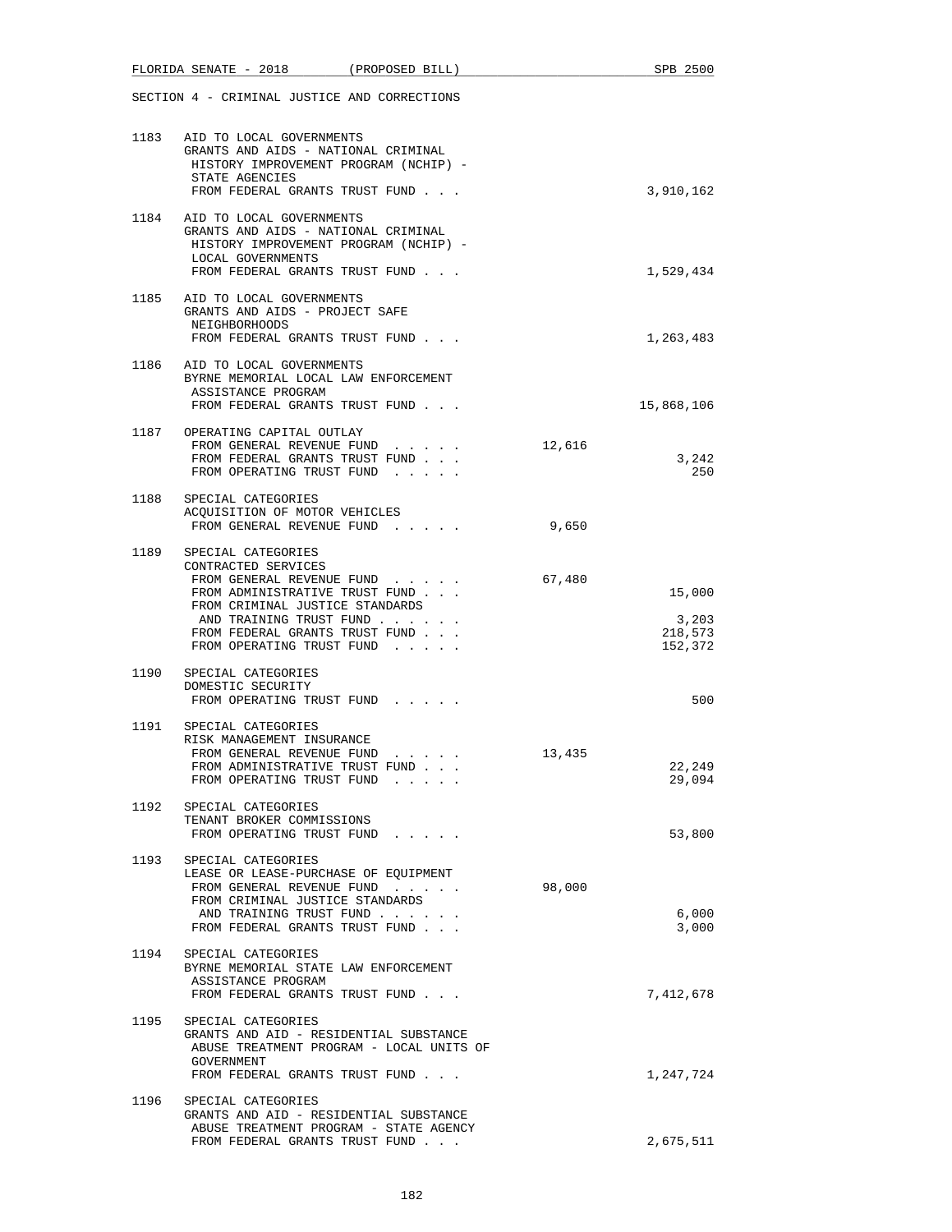|      | FLORIDA SENATE - 2018 (PROPOSED BILL)                                                                                                                                                                                                                                                                                                  |                                                                            |                | SPB 2500                        |
|------|----------------------------------------------------------------------------------------------------------------------------------------------------------------------------------------------------------------------------------------------------------------------------------------------------------------------------------------|----------------------------------------------------------------------------|----------------|---------------------------------|
|      | SECTION 4 - CRIMINAL JUSTICE AND CORRECTIONS                                                                                                                                                                                                                                                                                           |                                                                            |                |                                 |
|      | 1197 SPECIAL CATEGORIES<br>TRANSFER TO DEPARTMENT OF MANAGEMENT<br>SERVICES - HUMAN RESOURCES SERVICES<br>PURCHASED PER STATEWIDE CONTRACT<br>FROM GENERAL REVENUE FUND<br>FROM ADMINISTRATIVE TRUST FUND<br>FROM CRIMINAL JUSTICE STANDARDS<br>AND TRAINING TRUST FUND<br>FROM FEDERAL GRANTS TRUST FUND<br>FROM OPERATING TRUST FUND |                                                                            | 19,886         | 2,669<br>2,634<br>119<br>17,941 |
|      | 1198 FIXED CAPITAL OUTLAY<br>FACILITIES REPAIRS AND MAINTENANCE<br>FROM GENERAL REVENUE FUND                                                                                                                                                                                                                                           |                                                                            | 1,000,000      |                                 |
|      | TOTAL: EXECUTIVE DIRECTION AND SUPPORT SERVICES<br>FROM GENERAL REVENUE FUND<br>FROM TRUST FUNDS                                                                                                                                                                                                                                       |                                                                            | 4,568,122      | 42,816,159                      |
|      | TOTAL POSITIONS<br>TOTAL ALL FUNDS                                                                                                                                                                                                                                                                                                     |                                                                            | 133.50         | 47,384,281                      |
|      | PROGRAM: FLORIDA CAPITOL POLICE PROGRAM                                                                                                                                                                                                                                                                                                |                                                                            |                |                                 |
|      | CAPITOL POLICE SERVICES                                                                                                                                                                                                                                                                                                                |                                                                            |                |                                 |
|      | APPROVED SALARY RATE 3,992,037                                                                                                                                                                                                                                                                                                         |                                                                            |                |                                 |
|      | 1199 SALARIES AND BENEFITS<br>FROM GENERAL REVENUE FUND<br>FROM OPERATING TRUST FUND                                                                                                                                                                                                                                                   | POSITIONS<br>$\mathbf{r}=\mathbf{r}+\mathbf{r}+\mathbf{r}+\mathbf{r}$<br>. | 88.00<br>2,569 | 6,047,589                       |
|      | 1200 OTHER PERSONAL SERVICES<br>FROM OPERATING TRUST FUND                                                                                                                                                                                                                                                                              |                                                                            |                | 28,778                          |
|      | 1201 EXPENSES<br>FROM OPERATING TRUST FUND                                                                                                                                                                                                                                                                                             |                                                                            |                | 532,837                         |
| 1202 | OPERATING CAPITAL OUTLAY<br>FROM OPERATING TRUST FUND                                                                                                                                                                                                                                                                                  |                                                                            |                | 85,369                          |
| 1203 | SPECIAL CATEGORIES<br>ACQUISITION OF MOTOR VEHICLES<br>FROM OPERATING TRUST FUND                                                                                                                                                                                                                                                       | and the contract of the con-                                               |                | 128,500                         |
| 1204 | SPECIAL CATEGORIES<br>CONTRACTED SERVICES<br>FROM OPERATING TRUST FUND                                                                                                                                                                                                                                                                 |                                                                            |                | 61,984                          |
| 1205 | SPECIAL CATEGORIES<br>CAPITOL COMPLEX SECURITY<br>FROM GENERAL REVENUE FUND<br>FROM OPERATING TRUST FUND                                                                                                                                                                                                                               |                                                                            | 7,360          | 42,100                          |
| 1206 | SPECIAL CATEGORIES<br>RISK MANAGEMENT INSURANCE<br>FROM OPERATING TRUST FUND                                                                                                                                                                                                                                                           |                                                                            |                | 85,221                          |
| 1207 | SPECIAL CATEGORIES<br>SALARY INCENTIVE PAYMENTS<br>FROM OPERATING TRUST FUND                                                                                                                                                                                                                                                           |                                                                            |                | 68,064                          |
| 1208 | SPECIAL CATEGORIES<br>LEASE OR LEASE-PURCHASE OF EQUIPMENT<br>FROM OPERATING TRUST FUND                                                                                                                                                                                                                                                |                                                                            |                | 5,000                           |
| 1209 | SPECIAL CATEGORIES<br>TRANSFER TO DEPARTMENT OF MANAGEMENT<br>SERVICES - HUMAN RESOURCES SERVICES<br>PURCHASED PER STATEWIDE CONTRACT<br>FROM GENERAL REVENUE FUND                                                                                                                                                                     | .                                                                          | 329            |                                 |
|      | FROM OPERATING TRUST FUND                                                                                                                                                                                                                                                                                                              |                                                                            |                | 25,576                          |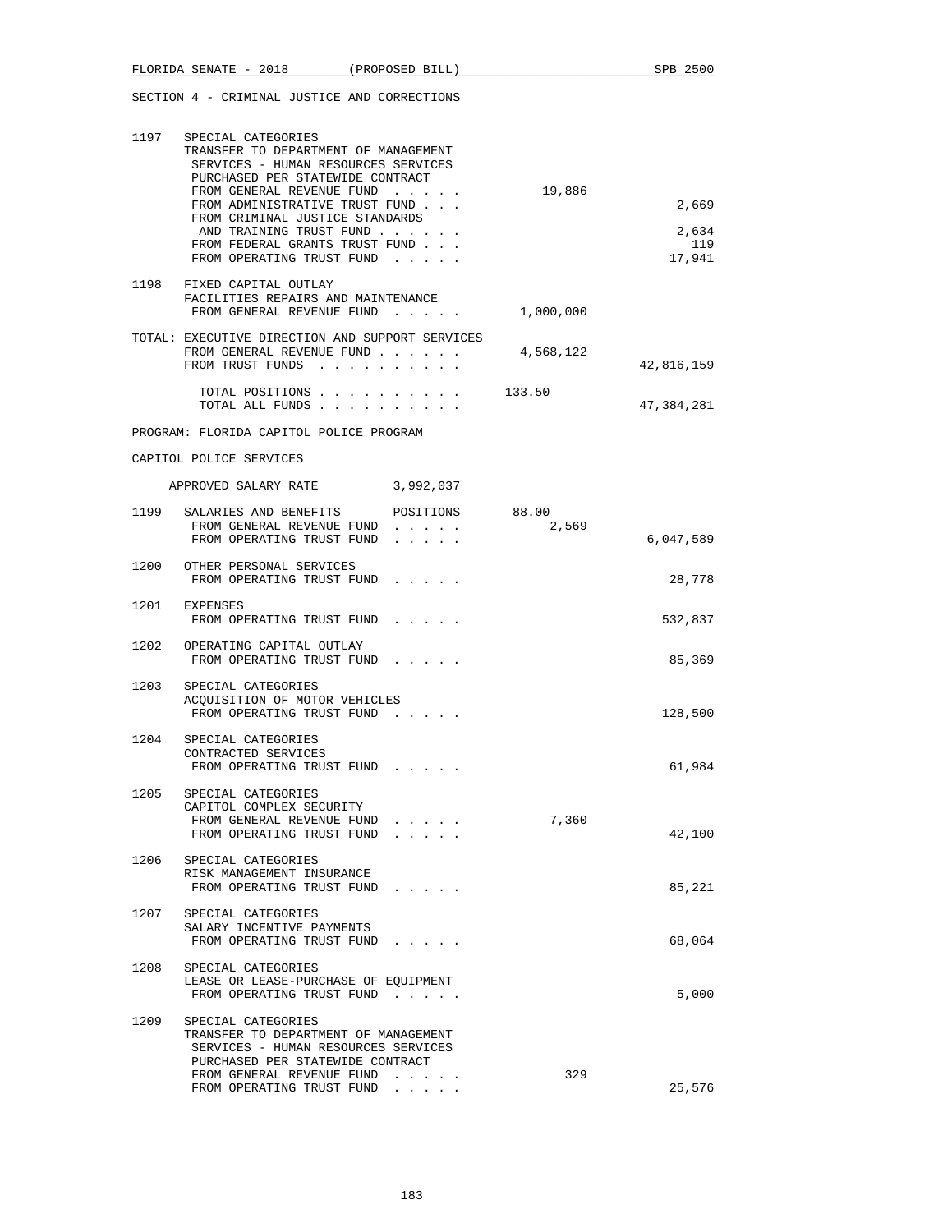|         | $FLORIDA$ SENATE - 2018                                                                                                                                                                                                                                                                                                                                                                            | (PROPOSED BILL)                                |                      | SPB 2500                       |
|---------|----------------------------------------------------------------------------------------------------------------------------------------------------------------------------------------------------------------------------------------------------------------------------------------------------------------------------------------------------------------------------------------------------|------------------------------------------------|----------------------|--------------------------------|
|         | SECTION 4 - CRIMINAL JUSTICE AND CORRECTIONS                                                                                                                                                                                                                                                                                                                                                       |                                                |                      |                                |
|         | TOTAL: CAPITOL POLICE SERVICES<br>FROM GENERAL REVENUE FUND<br>FROM TRUST FUNDS                                                                                                                                                                                                                                                                                                                    |                                                | 10,258               | 7,111,018                      |
|         | TOTAL POSITIONS<br>TOTAL ALL FUNDS                                                                                                                                                                                                                                                                                                                                                                 |                                                | 88.00                | 7,121,276                      |
| PROGRAM | PROGRAM: INVESTIGATIONS AND FORENSIC SCIENCE                                                                                                                                                                                                                                                                                                                                                       |                                                |                      |                                |
|         | CRIME LAB SERVICES                                                                                                                                                                                                                                                                                                                                                                                 |                                                |                      |                                |
|         | APPROVED SALARY RATE 24,774,910                                                                                                                                                                                                                                                                                                                                                                    |                                                |                      |                                |
| 1210    | SALARIES AND BENEFITS<br>FROM GENERAL REVENUE FUND<br>FROM CRIMINAL JUSTICE STANDARDS<br>AND TRAINING TRUST FUND<br>FROM FEDERAL GRANTS TRUST FUND<br>FROM OPERATING TRUST FUND                                                                                                                                                                                                                    | POSITIONS                                      | 440.00<br>24,945,968 | 22,300<br>11,437<br>11,289,406 |
|         | 1211 OTHER PERSONAL SERVICES<br>FROM GENERAL REVENUE FUND<br>FROM FEDERAL GRANTS TRUST FUND                                                                                                                                                                                                                                                                                                        |                                                | 59,510               | 168,321                        |
|         | 1212 EXPENSES<br>FROM GENERAL REVENUE FUND<br>FROM FEDERAL GRANTS TRUST FUND<br>FROM FORFEITURE AND INVESTIGATIVE                                                                                                                                                                                                                                                                                  |                                                | 6,453,326            | 2,952,624                      |
|         | SUPPORT TRUST FUND<br>FROM OPERATING TRUST FUND                                                                                                                                                                                                                                                                                                                                                    |                                                |                      | 510,531<br>3,721,606           |
|         | Enforcement is authorized to distribute 10,000 rape kits to local law<br>enforcement agencies and rape crisis centers statewide at no cost. In<br>addition, the department is authorized to use additional federal funds<br>and any other available funds contained in Specific Appropriation 1212<br>for the purpose of processing rape kits, including the backlog of<br>non-suspect rape cases. |                                                |                      |                                |
| 1213    | AID TO LOCAL GOVERNMENTS<br>CRIMINAL INVESTIGATIONS<br>FROM FEDERAL GRANTS TRUST FUND<br>FROM OPERATING TRUST FUND                                                                                                                                                                                                                                                                                 | $\mathbf{r}$ and $\mathbf{r}$ and $\mathbf{r}$ |                      | 741,091<br>2,379,702           |
| 1214    | OPERATING CAPITAL OUTLAY<br>FROM GENERAL REVENUE FUND<br>FROM ADMINISTRATIVE TRUST FUND<br>FROM FEDERAL GRANTS TRUST FUND<br>FROM OPERATING TRUST FUND                                                                                                                                                                                                                                             |                                                | 643,183              | 5,000<br>1,327,000<br>332,000  |
| 1215    | SPECIAL CATEGORIES<br>ACQUISITION OF MOTOR VEHICLES<br>FROM GENERAL REVENUE FUND                                                                                                                                                                                                                                                                                                                   |                                                | 168,960              |                                |
| 1216    | SPECIAL CATEGORIES<br>CONTRACTED SERVICES<br>FROM GENERAL REVENUE FUND<br>FROM FEDERAL GRANTS TRUST FUND<br>FROM OPERATING TRUST FUND                                                                                                                                                                                                                                                              |                                                | 2,658,433            | 1,690,200<br>1,498,000         |
|         | 1217 SPECIAL CATEGORIES<br>OVERTIME<br>FROM GENERAL REVENUE FUND<br>FROM FEDERAL GRANTS TRUST FUND<br>FROM OPERATING TRUST FUND                                                                                                                                                                                                                                                                    |                                                | 294,300              | 404,976<br>150,000             |
| 1218    | SPECIAL CATEGORIES<br>RISK MANAGEMENT INSURANCE<br>FROM ADMINISTRATIVE TRUST FUND<br>FROM OPERATING TRUST FUND                                                                                                                                                                                                                                                                                     |                                                |                      | 5,000<br>66,110                |
|         | 1219 SPECIAL CATEGORIES<br>LEASE OR LEASE-PURCHASE OF EQUIPMENT<br>FROM GENERAL REVENUE FUND                                                                                                                                                                                                                                                                                                       |                                                | 50,000               |                                |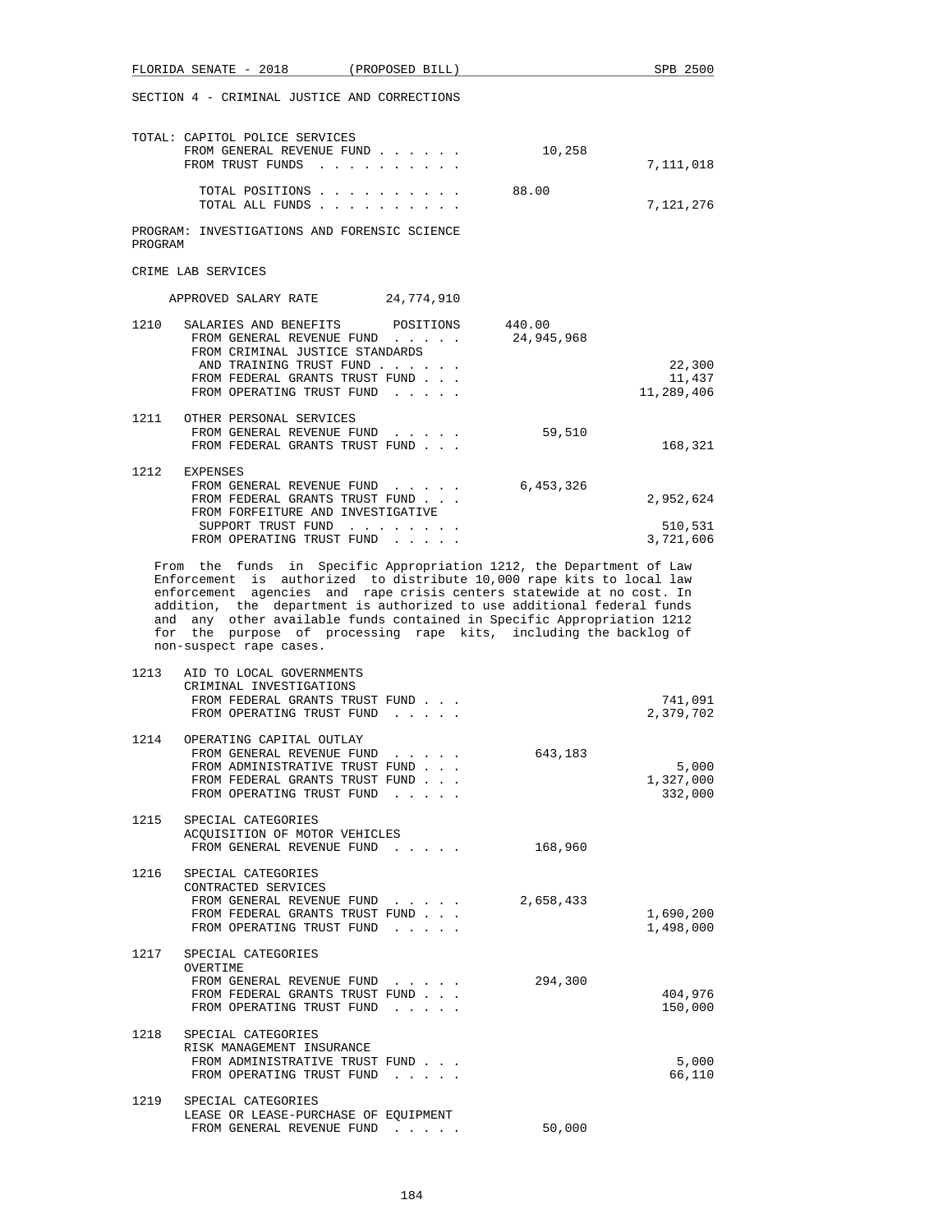| 1220<br>SPECIAL CATEGORIES<br>TRANSFER TO DEPARTMENT OF MANAGEMENT<br>SERVICES - HUMAN RESOURCES SERVICES<br>PURCHASED PER STATEWIDE CONTRACT |                                                |            |              |
|-----------------------------------------------------------------------------------------------------------------------------------------------|------------------------------------------------|------------|--------------|
| FROM GENERAL REVENUE FUND                                                                                                                     | $\sim$ $\sim$ $\sim$ $\sim$ $\sim$             | 135,120    |              |
| FROM CRIMINAL JUSTICE STANDARDS                                                                                                               |                                                |            |              |
| AND TRAINING TRUST FUND                                                                                                                       | $\sim$ $\sim$ $\sim$ $\sim$ $\sim$ $\sim$      |            | 178          |
| FROM FEDERAL GRANTS TRUST FUND                                                                                                                |                                                |            | 1,672        |
| FROM OPERATING TRUST FUND                                                                                                                     | $\mathbf{r}$ and $\mathbf{r}$ and $\mathbf{r}$ |            | 2,541        |
| TOTAL: CRIME LAB SERVICES                                                                                                                     |                                                |            |              |
| FROM GENERAL REVENUE FUND                                                                                                                     |                                                | 35,408,800 |              |
| FROM TRUST FUNDS                                                                                                                              |                                                |            | 27, 279, 695 |
| TOTAL POSITIONS                                                                                                                               | .                                              | 440.00     |              |
| TOTAL ALL FUNDS                                                                                                                               |                                                |            | 62,688,495   |

#### INVESTIGATIVE SERVICES

 From the funds in Specific Appropriations 1221 through 1234, the Department of Law Enforcement shall investigate all deaths of inmates who are in the custody of the Department of Corrections.

 From the funds in Specific Appropriations 1221 through 1234, within existing and any new resources, the Department of Law Enforcement shall, with the agreement of the head of the local law enforcement agency, investigate all use of force incidents that occur within the state and that result in death or serious bodily injury. This requirement applies to uses of force by a law enforcement officer or a correctional officer as those terms are defined in s. 943.10, F.S.

APPROVED SALARY RATE 41,387,472

| 1221 | SALARIES AND BENEFITS<br>POSITIONS<br>FROM GENERAL REVENUE FUND<br>FROM CRIMINAL JUSTICE STANDARDS | 689.00<br>42,375,393 |            |
|------|----------------------------------------------------------------------------------------------------|----------------------|------------|
|      | AND TRAINING TRUST FUND                                                                            |                      | 33,481     |
|      | FROM FEDERAL GRANTS TRUST FUND                                                                     |                      | 150,000    |
|      | FROM OPERATING TRUST FUND                                                                          |                      | 16,615,139 |
| 1222 | OTHER PERSONAL SERVICES                                                                            |                      |            |
|      | FROM GENERAL REVENUE FUND                                                                          | 322,178              |            |
|      | FROM ADMINISTRATIVE TRUST FUND                                                                     |                      | 25,621     |
|      | FROM FEDERAL GRANTS TRUST FUND.                                                                    |                      | 262,486    |
|      | FROM FORFEITURE AND INVESTIGATIVE                                                                  |                      |            |
|      | SUPPORT TRUST FUND                                                                                 |                      | 42,938     |
|      | FROM OPERATING TRUST FUND                                                                          |                      | 108,639    |
| 1223 | <b>EXPENSES</b>                                                                                    |                      |            |
|      | FROM GENERAL REVENUE FUND                                                                          | 6,757,685            |            |
|      | FROM ADMINISTRATIVE TRUST FUND                                                                     |                      | 132,670    |
|      | FROM FEDERAL GRANTS TRUST FUND                                                                     |                      | 235,647    |
|      | FROM FORFEITURE AND INVESTIGATIVE                                                                  |                      |            |
|      | SUPPORT TRUST FUND                                                                                 |                      | 833, 472   |
|      | FROM GRANTS AND DONATIONS TRUST                                                                    |                      |            |
|      | FUND                                                                                               |                      | 4,500      |
|      | FROM OPERATING TRUST FUND                                                                          |                      | 4,553,854  |
|      | FROM REVOLVING TRUST FUND                                                                          |                      | 1,000,000  |
|      | FROM FEDERAL LAW ENFORCEMENT TRUST                                                                 |                      |            |
|      | FUND<br>.                                                                                          |                      | 550,000    |

 From the funds provided in Specific Appropriation 1223 from the Forfeiture and Investigative Support Trust Fund, up to \$25,000 per case, but not exceeding \$150,000 in total for all cases, may be expended for rewards leading to the capture of fugitives, if such funds are available.

| 1224 | OPERATING CAPITAL OUTLAY          |         |
|------|-----------------------------------|---------|
|      | FROM GENERAL REVENUE FUND         | 117,494 |
|      | FROM ADMINISTRATIVE TRUST FUND    | 5,000   |
|      | FROM FEDERAL GRANTS TRUST FUND    | 159,509 |
|      | FROM FORFEITURE AND INVESTIGATIVE |         |
|      | SUPPORT TRUST FUND                | 190,574 |
|      | FROM OPERATING TRUST FUND         | 10,000  |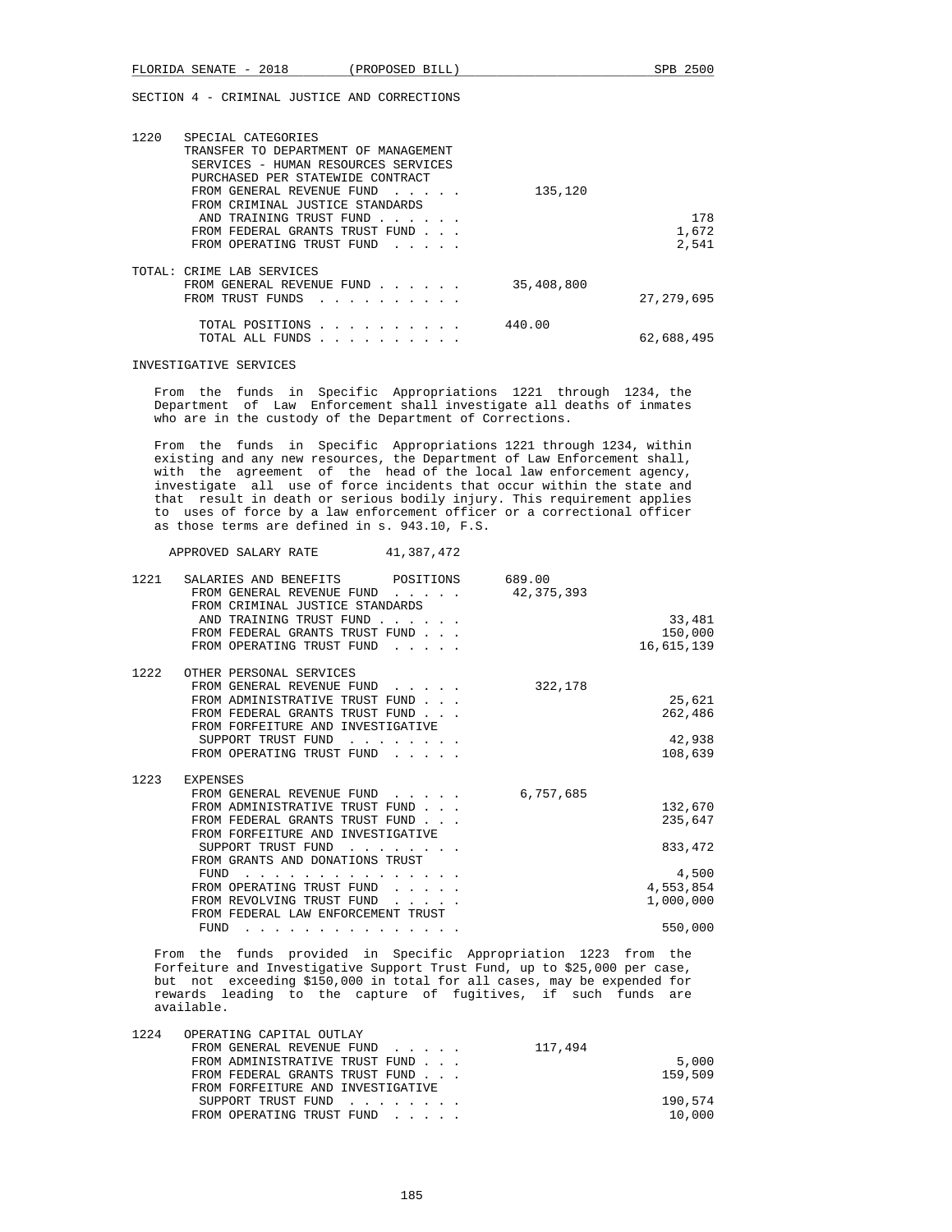|      | FLORIDA SENATE - 2018 (PROPOSED BILL)                                                                                                                                                                                                                                                                             |           | SPB 2500                                        |
|------|-------------------------------------------------------------------------------------------------------------------------------------------------------------------------------------------------------------------------------------------------------------------------------------------------------------------|-----------|-------------------------------------------------|
|      | SECTION 4 - CRIMINAL JUSTICE AND CORRECTIONS                                                                                                                                                                                                                                                                      |           |                                                 |
| 1225 | SPECIAL CATEGORIES<br>ACQUISITION OF MOTOR VEHICLES<br>FROM GENERAL REVENUE FUND<br>FROM FORFEITURE AND INVESTIGATIVE<br>SUPPORT TRUST FUND                                                                                                                                                                       | 237,091   | 580,000                                         |
| 1226 | SPECIAL CATEGORIES<br>CONTRACTED SERVICES<br>FROM GENERAL REVENUE FUND<br>FROM ADMINISTRATIVE TRUST FUND<br>FROM FEDERAL GRANTS TRUST FUND<br>FROM FORFEITURE AND INVESTIGATIVE<br>SUPPORT TRUST FUND<br>FROM OPERATING TRUST FUND<br>FROM FEDERAL LAW ENFORCEMENT TRUST<br>FUND<br>and the state of the state of | 587,219   | 5,000<br>297,441<br>34,624<br>309,396<br>50,000 |
| 1227 | SPECIAL CATEGORIES<br>DOMESTIC SECURITY<br>FROM GENERAL REVENUE FUND<br>FROM FEDERAL GRANTS TRUST FUND<br>FROM OPERATING TRUST FUND                                                                                                                                                                               | 850,267   | 1,522,672<br>500,000                            |
| 1228 | SPECIAL CATEGORIES<br>GRANTS AND AIDS - A CHILD IS MISSING<br>PROGRAM<br>FROM GENERAL REVENUE FUND                                                                                                                                                                                                                | 232,461   |                                                 |
| The  | funds in Specific Appropriation 1228 are provided for funding a<br>recurring base appropriations project, A Child is Missing program.                                                                                                                                                                             |           |                                                 |
| 1229 | SPECIAL CATEGORIES<br>GRANTS AND AIDS - SPECIAL PROJECTS<br>FROM GENERAL REVENUE FUND<br>FROM FORFEITURE AND INVESTIGATIVE                                                                                                                                                                                        | 2,087,824 |                                                 |

 For each project or program specifically identified in proviso in Specific Appropriation 1229, the Department of Law Enforcement shall submit a report on the current status of the project or program to the chair of the Senate Appropriations Committee and the chair of the House Appropriations Committee. The report shall list all performance measures and indicate whether the contractor is meeting each measure and is due by January 1, 2019.

SUPPORT TRUST FUND . . . . . . . . 300,000

 From the funds in Specific Appropriations 1229, \$250,000 in nonrecurring general revenue funds is provided for the Law Enforcement Community Outreach Program (Senate Form 1967).

 From the funds in Specific Appropriations 1229, \$250,000 in nonrecurring general revenue funds is provided to the City of Largo to purchase portable police radios (Senate Form 2201).

 From the funds in Specific Appropriations 1229, \$186,300 in nonrecurring general revenue funds is provided for the Thinking 4 Change - Seminole County Jail Program that is a cognitive self-change model (Senate Form 1827).

 From the funds in Specific Appropriation 1229, \$75,000 in nonrecurring general revenue funds is provided to Project Cold Case, Inc. (Senate  $F_{\text{O}}$  $T_{\text{m}}$  2363)

 From the funds in Specific Appropriation 1229, \$650,274 in nonrecurring general revenue funds is provided to Florida State University-Panama City to support participation in the Underwater Crime Scene Investigation program in the Joint Agency In-Water Strike Force (JAWS) team (Senate Form 1699).

 From the funds in Specific Appropriations 1229, \$200,000 in nonrecurring general revenue funds is provided for the COPS Matching Grant Program (Senate Form 1281).

 From the funds in Specific Appropriations 1229, \$50,000 in nonrecurring general revenue funds is provided to the North Miami Police Athletic League (Senate Form 1208).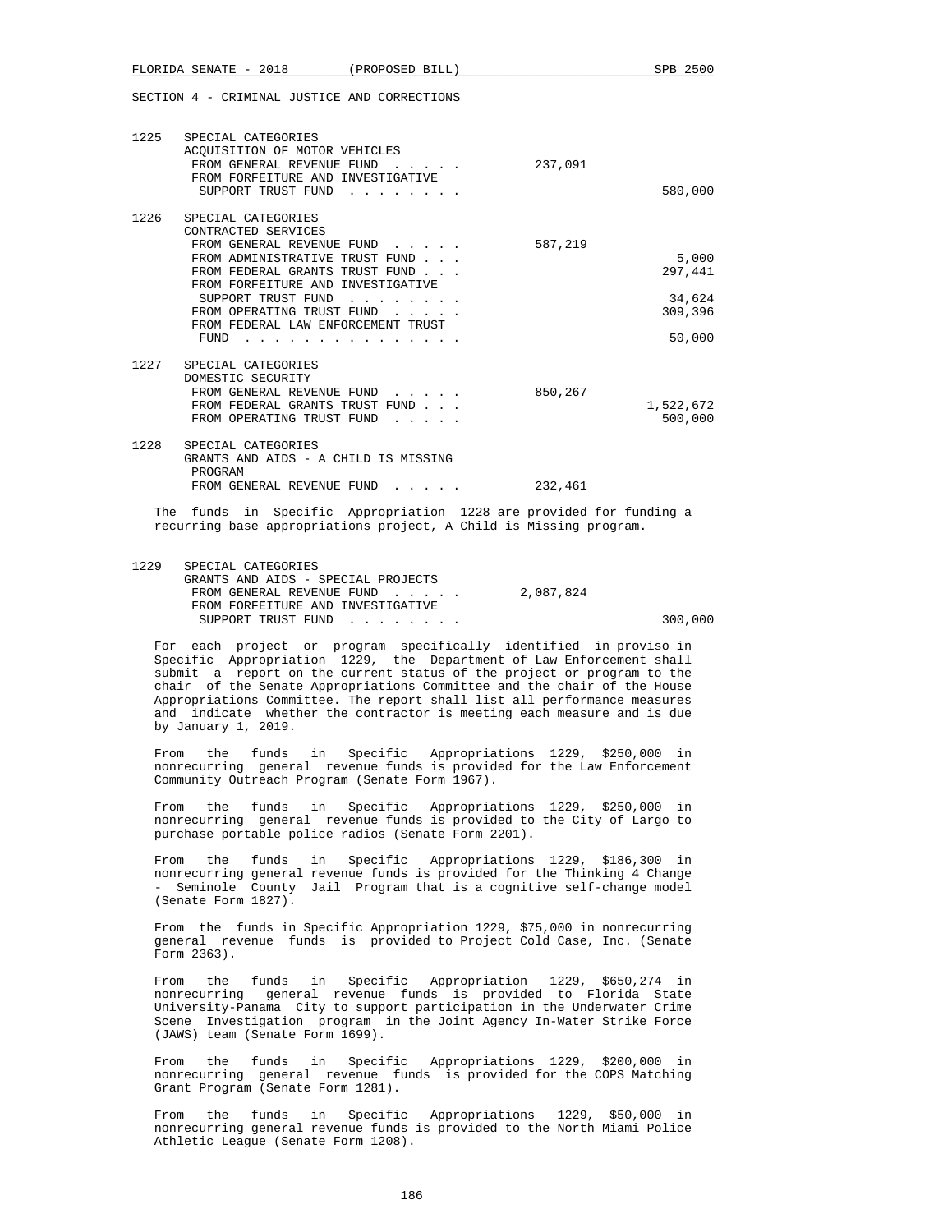From the funds in Specific Appropriations 1229, \$176,250 in nonrecurring general revenue funds is provided to the Cape Coral Mobile Command Center vehicle (Senate Form 1618).

 From the funds in Specific Appropriations 1229, \$250,000 in nonrecurring general revenue funds is provided to the Enhancing Critical Incident Response Capability Project in West Palm Beach (Senate Form 1061).

| 1230 | SPECIAL CATEGORIES<br>OVERTIME                                                                                                                                   |                                                                            |              |                    |
|------|------------------------------------------------------------------------------------------------------------------------------------------------------------------|----------------------------------------------------------------------------|--------------|--------------------|
|      | FROM ADMINISTRATIVE TRUST FUND<br>FROM FEDERAL GRANTS TRUST FUND                                                                                                 |                                                                            |              | 3,013<br>314,125   |
|      | FROM GRANTS AND DONATIONS TRUST<br>FUND $\cdots$                                                                                                                 |                                                                            |              | 4,250              |
|      | FROM FEDERAL LAW ENFORCEMENT TRUST                                                                                                                               |                                                                            |              | 1,018,486          |
| 1231 | SPECIAL CATEGORIES<br>RISK MANAGEMENT INSURANCE                                                                                                                  |                                                                            |              |                    |
|      | FROM GENERAL REVENUE FUND                                                                                                                                        |                                                                            | 369,535      |                    |
|      | FROM ADMINISTRATIVE TRUST FUND<br>FROM OPERATING TRUST FUND                                                                                                      |                                                                            |              | 20,722<br>580,219  |
| 1232 | SPECIAL CATEGORIES                                                                                                                                               |                                                                            |              |                    |
|      | SALARY INCENTIVE PAYMENTS<br>FROM GENERAL REVENUE FUND                                                                                                           |                                                                            | 526,961      |                    |
|      | FROM OPERATING TRUST FUND<br>$\mathbf{r} = \mathbf{r} = \mathbf{r} = \mathbf{r} = \mathbf{r}$                                                                    |                                                                            |              | 80,592             |
| 1233 | SPECIAL CATEGORIES<br>LEASE OR LEASE-PURCHASE OF EQUIPMENT                                                                                                       |                                                                            |              |                    |
|      | FROM GENERAL REVENUE FUND<br>FROM OPERATING TRUST FUND<br>$\mathbf{1}$ , $\mathbf{1}$ , $\mathbf{1}$ , $\mathbf{1}$ , $\mathbf{1}$                               | $\mathbf{1}$ . The set of the set of $\mathbf{1}$                          | 72,000       | 2,400              |
| 1234 | SPECIAL CATEGORIES                                                                                                                                               |                                                                            |              |                    |
|      | TRANSFER TO DEPARTMENT OF MANAGEMENT<br>SERVICES - HUMAN RESOURCES SERVICES                                                                                      |                                                                            |              |                    |
|      | PURCHASED PER STATEWIDE CONTRACT<br>FROM GENERAL REVENUE FUND                                                                                                    |                                                                            | 217,366      |                    |
|      | FROM CRIMINAL JUSTICE STANDARDS                                                                                                                                  |                                                                            |              |                    |
|      | AND TRAINING TRUST FUND<br>FROM FEDERAL GRANTS TRUST FUND                                                                                                        |                                                                            |              | 1,055<br>3,226     |
|      | FROM OPERATING TRUST FUND                                                                                                                                        |                                                                            |              | 25,494             |
|      | 1234A GRANTS AND AIDS TO LOCAL GOVERNMENTS AND<br>NONSTATE ENTITIES - FIXED CAPITAL OUTLAY                                                                       |                                                                            |              |                    |
|      | GRANTS AND AIDS TO LOCAL GOVERNMENTS AND<br>NONSTATE ENTITIES - FIXED CAPITAL OUTLAY                                                                             |                                                                            |              |                    |
|      | FROM GENERAL REVENUE FUND                                                                                                                                        |                                                                            | 1,800,000    |                    |
|      | Funds in Specific Appropriation 1234A, are for the following fixed<br>capital outlay projects:                                                                   |                                                                            |              |                    |
|      | Liberty County Jail Security Upgrades (Senate Form 1401)<br>City of Plantation Police Gun Range and Training Facility                                            |                                                                            |              | 200,000            |
|      | Refurbishment (Senate Form 1312)                                                                                                                                 |                                                                            |              | 500,000            |
|      | Holmes County Jail Refurbishment (Senate Form 2139)<br>Jackson County Sheriff's Office Dispatch Center                                                           |                                                                            |              | 400,000            |
|      | Refurbishment (Senate Form 2007)<br>Gilchrist County Jail Refurbishment (Senate Form 2478)                                                                       |                                                                            |              | 300,000<br>400,000 |
|      | TOTAL: INVESTIGATIVE SERVICES                                                                                                                                    |                                                                            | 56, 553, 474 |                    |
|      | FROM GENERAL REVENUE FUND<br>FROM TRUST FUNDS<br>the contract of the contract of the contract of the contract of the contract of the contract of the contract of |                                                                            |              | 30,566,245         |
|      | TOTAL POSITIONS<br>TOTAL ALL FUNDS                                                                                                                               |                                                                            | 689.00       | 87, 119, 719       |
|      | MUTUAL AID AND PREVENTION SERVICES                                                                                                                               |                                                                            |              |                    |
|      | APPROVED SALARY RATE<br>1,177,843                                                                                                                                |                                                                            |              |                    |
| 1235 | SALARIES AND BENEFITS                                                                                                                                            | POSITIONS                                                                  | 17.00        |                    |
|      | FROM GENERAL REVENUE FUND<br>FROM OPERATING TRUST FUND                                                                                                           | $\mathbf{r}$ and $\mathbf{r}$ and $\mathbf{r}$<br>and a state of the state | 1,101,913    | 554,174            |
|      |                                                                                                                                                                  |                                                                            |              |                    |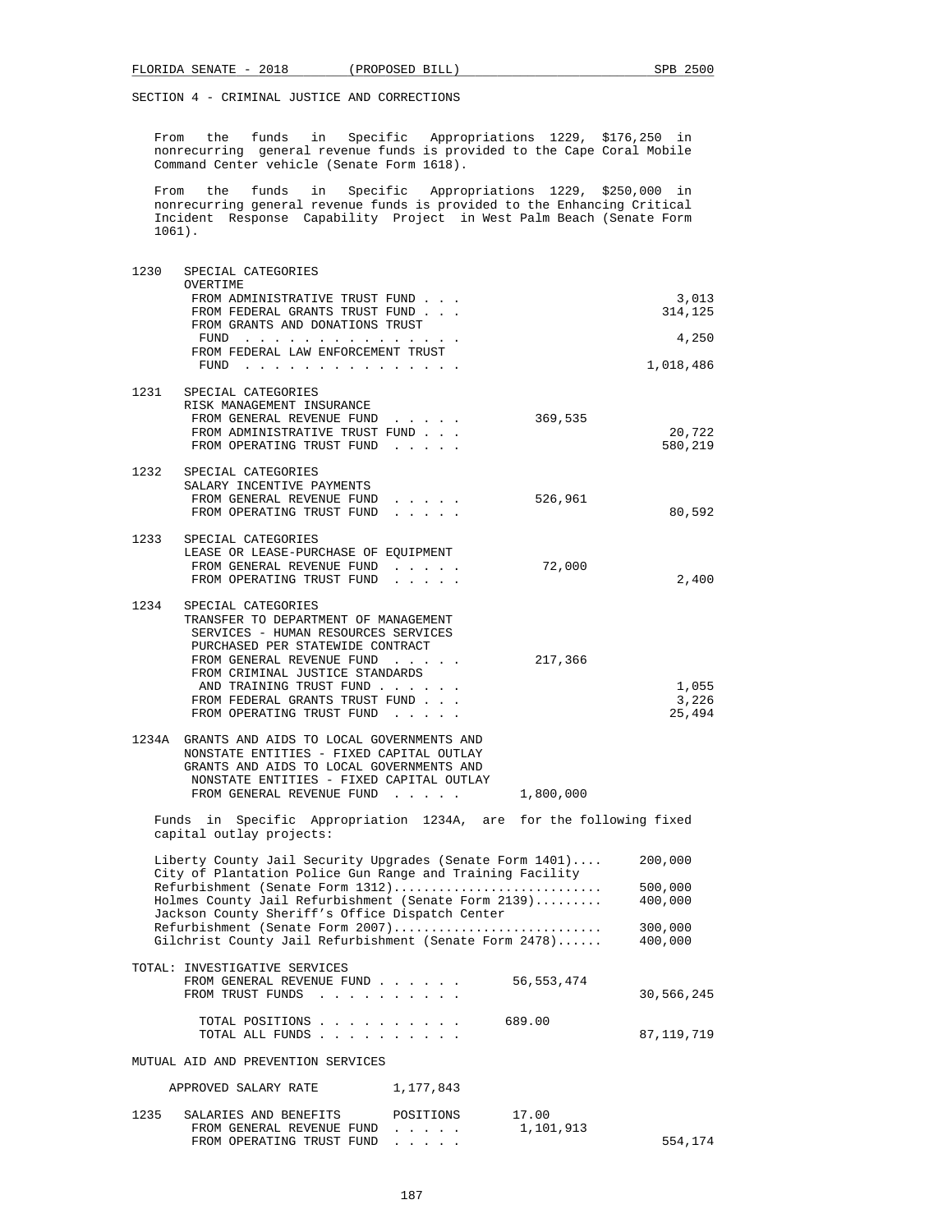FLORIDA SENATE - 2018 (PROPOSED BILL) SPB 2500

SECTION 4 - CRIMINAL JUSTICE AND CORRECTIONS

| 1236 | EXPENSES<br>FROM GENERAL REVENUE FUND<br>and a state of the state<br>FROM OPERATING TRUST FUND<br>.                                                                                                                                                                                          | 77,251    | 50,000    |
|------|----------------------------------------------------------------------------------------------------------------------------------------------------------------------------------------------------------------------------------------------------------------------------------------------|-----------|-----------|
| 1237 | SPECIAL CATEGORIES<br>CONTRACTED SERVICES<br>FROM GENERAL REVENUE FUND<br>$\cdots$                                                                                                                                                                                                           | 9,441     |           |
| 1238 | SPECIAL CATEGORIES<br>RISK MANAGEMENT INSURANCE<br>FROM GENERAL REVENUE FUND                                                                                                                                                                                                                 | 2,366     |           |
| 1239 | SPECIAL CATEGORIES<br>TRANSFER TO DEPARTMENT OF MANAGEMENT<br>SERVICES - HUMAN RESOURCES SERVICES<br>PURCHASED PER STATEWIDE CONTRACT<br>FROM GENERAL REVENUE FUND<br>$\mathbf{r}$ and $\mathbf{r}$ and $\mathbf{r}$<br>FROM OPERATING TRUST FUND<br>$\cdot$ $\cdot$ $\cdot$ $\cdot$ $\cdot$ | 6,245     | 121       |
|      | TOTAL: MUTUAL AID AND PREVENTION SERVICES<br>FROM GENERAL REVENUE FUND<br>FROM TRUST FUNDS                                                                                                                                                                                                   | 1,197,216 | 604,295   |
|      | TOTAL POSITIONS<br>$\sim$ $\sim$ $\sim$ $\sim$ $\sim$ $\sim$<br>TOTAL ALL FUNDS<br>$\cdot$ $\cdot$ $\cdot$ $\cdot$ $\cdot$ $\cdot$                                                                                                                                                           | 17.00     | 1,801,511 |

PROGRAM: CRIMINAL JUSTICE INFORMATION PROGRAM

 INFORMATION NETWORK SERVICES TO THE LAW ENFORCEMENT COMMUNITY

 From the funds in Specific Appropriation 1240 through 1257, the Department of Law Enforcement shall serve as the lead Criminal Justice Information Systems coordinator and shall perform the functions necessary to allow governmental entities to use a fully isolated cloud platform that complies with the Federal Bureau of Investigation's Criminal Justice Information Services Security Policy.

APPROVED SALARY RATE 6,602,681

| 1240 | SALARIES AND BENEFITS POSITIONS<br>FROM GENERAL REVENUE FUND    | 120.00<br>267,563 |            |
|------|-----------------------------------------------------------------|-------------------|------------|
|      | FROM CRIMINAL JUSTICE STANDARDS                                 |                   |            |
|      | AND TRAINING TRUST FUND                                         |                   | 15,242     |
|      | FROM FEDERAL GRANTS TRUST FUND                                  |                   | 68,094     |
|      | FROM OPERATING TRUST FUND                                       |                   | 8,545,287  |
|      | 1241 OTHER PERSONAL SERVICES                                    |                   |            |
|      | FROM ADMINISTRATIVE TRUST FUND                                  |                   | 5,869      |
|      | FROM FEDERAL GRANTS TRUST FUND                                  |                   | 177,681    |
|      | FROM OPERATING TRUST FUND                                       |                   | 192,149    |
| 1242 | EXPENSES                                                        |                   |            |
|      | FROM GENERAL REVENUE FUND                                       | 430,750           |            |
|      | FROM ADMINISTRATIVE TRUST FUND                                  |                   | 2,202      |
|      | FROM FEDERAL GRANTS TRUST FUND                                  |                   | 370,423    |
|      | FROM OPERATING TRUST FUND                                       |                   | 10,371,934 |
|      |                                                                 |                   |            |
|      | 1243 OPERATING CAPITAL OUTLAY<br>FROM ADMINISTRATIVE TRUST FUND |                   | 5,000      |
|      | FROM FEDERAL GRANTS TRUST FUND                                  |                   | 489,099    |
|      | FROM OPERATING TRUST FUND                                       |                   | 2,084,018  |
|      |                                                                 |                   |            |
| 1244 | SPECIAL CATEGORIES                                              |                   |            |
|      | CONTRACTED SERVICES                                             |                   |            |
|      | FROM GENERAL REVENUE FUND<br>FROM ADMINISTRATIVE TRUST FUND     | 599               | 113,100    |
|      | FROM FEDERAL GRANTS TRUST FUND                                  |                   | 1,815,523  |
|      | FROM OPERATING TRUST FUND                                       |                   | 14,766,877 |
|      |                                                                 |                   |            |
| 1245 | SPECIAL CATEGORIES                                              |                   |            |
|      | RISK MANAGEMENT INSURANCE                                       |                   |            |
|      | FROM OPERATING TRUST FUND                                       |                   | 24,552     |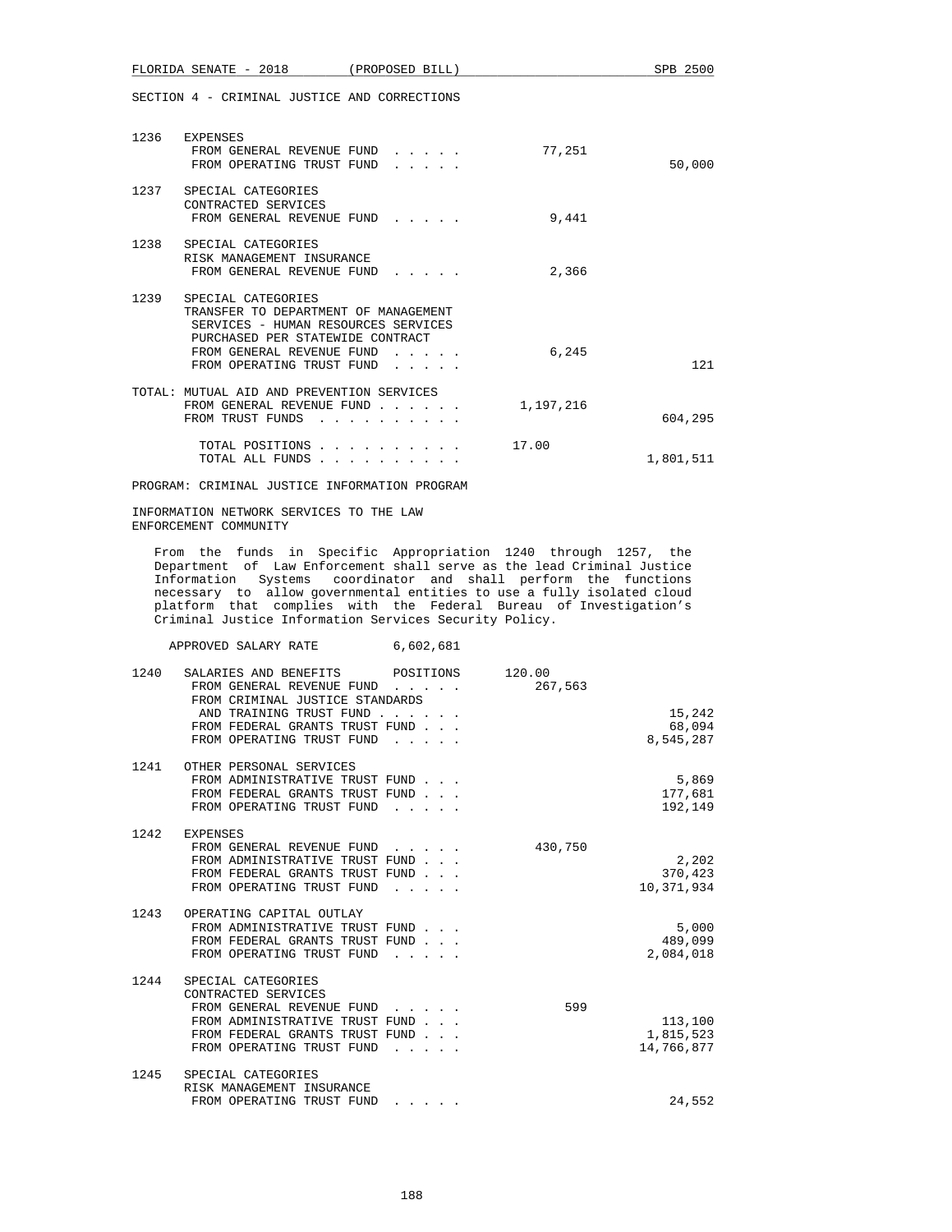|      | FLORIDA SENATE - 2018 (PROPOSED BILL)                                                                                                                                                                                                                                                           |                                                 |         | SPB 2500                        |
|------|-------------------------------------------------------------------------------------------------------------------------------------------------------------------------------------------------------------------------------------------------------------------------------------------------|-------------------------------------------------|---------|---------------------------------|
|      | SECTION 4 - CRIMINAL JUSTICE AND CORRECTIONS                                                                                                                                                                                                                                                    |                                                 |         |                                 |
|      | 1246 SPECIAL CATEGORIES<br>LEASE OR LEASE-PURCHASE OF EQUIPMENT<br>FROM OPERATING TRUST FUND                                                                                                                                                                                                    |                                                 |         | 10,000                          |
| 1247 | SPECIAL CATEGORIES<br>TRANSFER TO DEPARTMENT OF MANAGEMENT<br>SERVICES - HUMAN RESOURCES SERVICES<br>PURCHASED PER STATEWIDE CONTRACT<br>FROM GENERAL REVENUE FUND<br>FROM CRIMINAL JUSTICE STANDARDS<br>AND TRAINING TRUST FUND<br>FROM FEDERAL GRANTS TRUST FUND<br>FROM OPERATING TRUST FUND |                                                 | 6,296   | 1,400<br>315<br>33,275          |
|      | TOTAL: INFORMATION NETWORK SERVICES TO THE LAW<br>ENFORCEMENT COMMUNITY<br>FROM GENERAL REVENUE FUND<br>FROM TRUST FUNDS                                                                                                                                                                        |                                                 | 705,208 | 39,092,040                      |
|      | TOTAL POSITIONS<br>TOTAL ALL FUNDS                                                                                                                                                                                                                                                              |                                                 | 120.00  | 39,797,248                      |
|      | PREVENTION AND CRIME INFORMATION SERVICES                                                                                                                                                                                                                                                       |                                                 |         |                                 |
|      | APPROVED SALARY RATE 12,451,098                                                                                                                                                                                                                                                                 |                                                 |         |                                 |
| 1248 | SALARIES AND BENEFITS POSITIONS 300.00<br>FROM GENERAL REVENUE FUND<br>FROM CRIMINAL JUSTICE STANDARDS<br>AND TRAINING TRUST FUND<br>FROM FEDERAL GRANTS TRUST FUND<br>FROM OPERATING TRUST FUND                                                                                                |                                                 | 314,928 | 20,408<br>199,730<br>16,071,395 |
|      |                                                                                                                                                                                                                                                                                                 |                                                 |         |                                 |
|      | 1249 OTHER PERSONAL SERVICES<br>FROM GENERAL REVENUE FUND<br>FROM ADMINISTRATIVE TRUST FUND<br>FROM FEDERAL GRANTS TRUST FUND<br>FROM OPERATING TRUST FUND                                                                                                                                      |                                                 | 51      | 5,026<br>639,524<br>172,420     |
|      | 1250 EXPENSES<br>FROM GENERAL REVENUE FUND<br>FROM ADMINISTRATIVE TRUST FUND<br>FROM FEDERAL GRANTS TRUST FUND<br>FROM OPERATING TRUST FUND                                                                                                                                                     |                                                 | 62,239  | 85,781<br>358,539<br>2,067,818  |
|      | 1251 OPERATING CAPITAL OUTLAY<br>FROM GENERAL REVENUE FUND<br>FROM FEDERAL GRANTS TRUST FUND<br>FROM OPERATING TRUST FUND                                                                                                                                                                       | the contract of the contract of the contract of | 2,600   | 100,000<br>299,792              |
| 1252 | SPECIAL CATEGORIES<br>ACQUISITION OF MOTOR VEHICLES<br>FROM OPERATING TRUST FUND                                                                                                                                                                                                                |                                                 |         | 93,168                          |
| 1253 | SPECIAL CATEGORIES<br>CONTRACTED SERVICES<br>FROM GENERAL REVENUE FUND<br>FROM ADMINISTRATIVE TRUST FUND<br>FROM FEDERAL GRANTS TRUST FUND<br>FROM OPERATING TRUST FUND                                                                                                                         |                                                 | 50,000  | 2,000<br>145,340<br>3,387,870   |
| 1254 | SPECIAL CATEGORIES<br>RISK MANAGEMENT INSURANCE<br>FROM ADMINISTRATIVE TRUST FUND<br>FROM OPERATING TRUST FUND                                                                                                                                                                                  |                                                 |         | 14,283<br>59,046                |
| 1255 | SPECIAL CATEGORIES<br>SALARY INCENTIVE PAYMENTS<br>FROM OPERATING TRUST FUND                                                                                                                                                                                                                    |                                                 |         | 5,160                           |
| 1256 | SPECIAL CATEGORIES<br>LEASE OR LEASE-PURCHASE OF EQUIPMENT<br>FROM GENERAL REVENUE FUND<br>FROM OPERATING TRUST FUND                                                                                                                                                                            |                                                 | 2,000   | 15,600                          |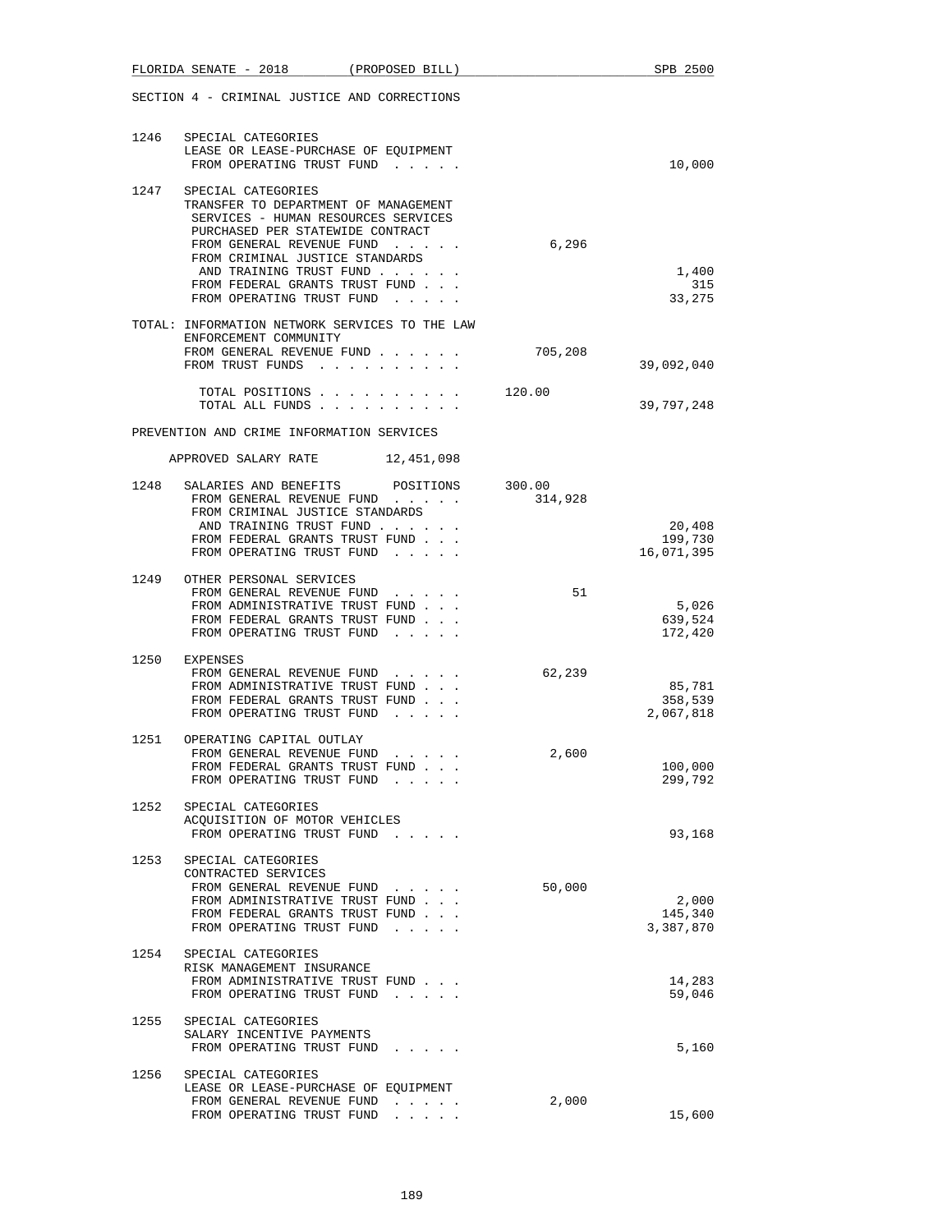|      | FLORIDA SENATE - 2018                                                                                                                                                                                                                                                                           | (PROPOSED BILL) |                  | SPB 2500                     |
|------|-------------------------------------------------------------------------------------------------------------------------------------------------------------------------------------------------------------------------------------------------------------------------------------------------|-----------------|------------------|------------------------------|
|      | SECTION 4 - CRIMINAL JUSTICE AND CORRECTIONS                                                                                                                                                                                                                                                    |                 |                  |                              |
| 1257 | SPECIAL CATEGORIES<br>TRANSFER TO DEPARTMENT OF MANAGEMENT<br>SERVICES - HUMAN RESOURCES SERVICES<br>PURCHASED PER STATEWIDE CONTRACT<br>FROM GENERAL REVENUE FUND<br>FROM CRIMINAL JUSTICE STANDARDS<br>AND TRAINING TRUST FUND<br>FROM FEDERAL GRANTS TRUST FUND<br>FROM OPERATING TRUST FUND |                 | 1,601            | 1,274<br>2,903<br>88,421     |
|      | TOTAL: PREVENTION AND CRIME INFORMATION SERVICES<br>FROM GENERAL REVENUE FUND<br>FROM TRUST FUNDS                                                                                                                                                                                               |                 | 433,419          | 23,835,498                   |
|      | TOTAL POSITIONS<br>TOTAL ALL FUNDS                                                                                                                                                                                                                                                              |                 | 300.00           | 24, 268, 917                 |
|      | PROGRAM: CRIMINAL JUSTICE PROFESSIONALISM                                                                                                                                                                                                                                                       |                 |                  |                              |
|      | LAW ENFORCEMENT STANDARDS COMPLIANCE                                                                                                                                                                                                                                                            |                 |                  |                              |
|      | APPROVED SALARY RATE 2,830,238                                                                                                                                                                                                                                                                  |                 |                  |                              |
| 1258 | SALARIES AND BENEFITS<br>FROM GENERAL REVENUE FUND<br>FROM CRIMINAL JUSTICE STANDARDS<br>AND TRAINING TRUST FUND<br>FROM FEDERAL GRANTS TRUST FUND                                                                                                                                              | POSITIONS       | 52.00<br>204,149 | 3,716,006<br>10,000          |
|      | FROM OPERATING TRUST FUND<br>1259 OTHER PERSONAL SERVICES                                                                                                                                                                                                                                       |                 |                  | 156,322                      |
|      | FROM GENERAL REVENUE FUND<br>FROM CRIMINAL JUSTICE STANDARDS<br>AND TRAINING TRUST FUND                                                                                                                                                                                                         |                 | 38,142           | 205,380                      |
| 1260 | EXPENSES<br>FROM GENERAL REVENUE FUND<br>FROM CRIMINAL JUSTICE STANDARDS<br>AND TRAINING TRUST FUND<br>FROM FEDERAL GRANTS TRUST FUND                                                                                                                                                           |                 | 25,000           | 418,662<br>64,300            |
|      | 1261 OPERATING CAPITAL OUTLAY<br>FROM FEDERAL GRANTS TRUST FUND                                                                                                                                                                                                                                 |                 |                  | 47,000                       |
| 1262 | SPECIAL CATEGORIES<br>CONTRACTED SERVICES<br>FROM CRIMINAL JUSTICE STANDARDS<br>AND TRAINING TRUST FUND<br>FROM FEDERAL GRANTS TRUST FUND<br>FROM OPERATING TRUST FUND                                                                                                                          |                 |                  | 175,741<br>35,000<br>100,000 |
| 1263 | SPECIAL CATEGORIES<br>RISK MANAGEMENT INSURANCE<br>FROM OPERATING TRUST FUND                                                                                                                                                                                                                    |                 |                  | 7,362                        |
| 1264 | SPECIAL CATEGORIES<br>GRANTS AND AIDS - SPECIAL EDUCATION AND<br>TECHNICAL TRAINING<br>FROM CRIMINAL JUSTICE STANDARDS<br>AND TRAINING TRUST FUND                                                                                                                                               |                 |                  | 6,400,000                    |
|      | 1265 SPECIAL CATEGORIES<br>LEASE OR LEASE-PURCHASE OF EQUIPMENT<br>FROM CRIMINAL JUSTICE STANDARDS<br>AND TRAINING TRUST FUND                                                                                                                                                                   |                 |                  | 6,800                        |
| 1266 | SPECIAL CATEGORIES<br>TRANSFER TO DEPARTMENT OF MANAGEMENT<br>SERVICES - HUMAN RESOURCES SERVICES<br>PURCHASED PER STATEWIDE CONTRACT<br>FROM GENERAL REVENUE FUND<br>FROM CRIMINAL JUSTICE STANDARDS<br>AND TRAINING TRUST FUND                                                                |                 | 185              | 16,738                       |
|      |                                                                                                                                                                                                                                                                                                 |                 |                  |                              |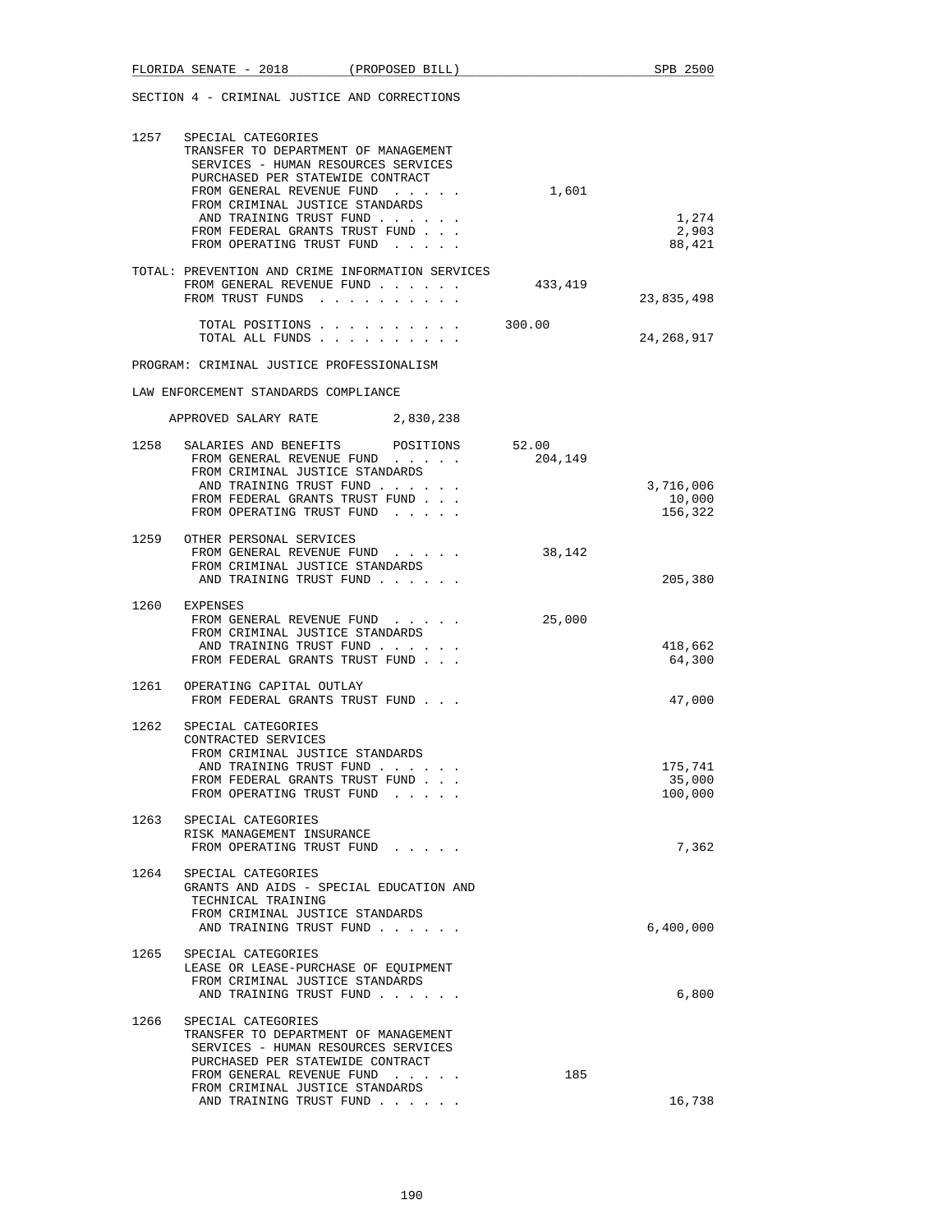|          | FLORIDA SENATE - 2018                                                                                          | (PROPOSED BILL) |         | SPB 2500            |
|----------|----------------------------------------------------------------------------------------------------------------|-----------------|---------|---------------------|
|          | SECTION 4 - CRIMINAL JUSTICE AND CORRECTIONS                                                                   |                 |         |                     |
|          | TOTAL: LAW ENFORCEMENT STANDARDS COMPLIANCE<br>FROM GENERAL REVENUE FUND<br>FROM TRUST FUNDS                   |                 | 267,476 | 11,359,311          |
|          | TOTAL POSITIONS<br>TOTAL ALL FUNDS                                                                             |                 | 52.00   | 11,626,787          |
| SERVICES | LAW ENFORCEMENT TRAINING AND CERTIFICATION                                                                     |                 |         |                     |
|          | APPROVED SALARY RATE 2,752,567                                                                                 |                 |         |                     |
| 1267     | SALARIES AND BENEFITS POSITIONS                                                                                |                 | 51.50   |                     |
|          | FROM GENERAL REVENUE FUND<br>FROM CRIMINAL JUSTICE STANDARDS<br>AND TRAINING TRUST FUND                        |                 | 564,526 | 2,867,625           |
|          | FROM OPERATING TRUST FUND                                                                                      |                 |         | 238,312             |
| 1268     | OTHER PERSONAL SERVICES<br>FROM CRIMINAL JUSTICE STANDARDS                                                     |                 |         |                     |
|          | AND TRAINING TRUST FUND<br>FROM OPERATING TRUST FUND                                                           |                 |         | 340,798<br>3,000    |
| 1269     | EXPENSES<br>FROM GENERAL REVENUE FUND                                                                          |                 | 18,174  |                     |
|          | FROM CRIMINAL JUSTICE STANDARDS                                                                                |                 |         |                     |
|          | AND TRAINING TRUST FUND<br>FROM OPERATING TRUST FUND                                                           |                 |         | 1,313,640<br>61,178 |
| 1270     | OPERATING CAPITAL OUTLAY<br>FROM CRIMINAL JUSTICE STANDARDS<br>AND TRAINING TRUST FUND                         |                 |         | 153,819             |
|          | 1271 SPECIAL CATEGORIES                                                                                        |                 |         |                     |
|          | CONTRACTED SERVICES<br>FROM GENERAL REVENUE FUND<br>FROM CRIMINAL JUSTICE STANDARDS<br>AND TRAINING TRUST FUND |                 | 1,000   | 788,202             |
|          | FROM OPERATING TRUST FUND                                                                                      |                 |         | 36,579              |
|          | 1272 SPECIAL CATEGORIES                                                                                        |                 |         |                     |
|          | RISK MANAGEMENT INSURANCE<br>FROM ADMINISTRATIVE TRUST FUND<br>FROM OPERATING TRUST FUND.                      |                 |         | 1,000<br>41,771     |
| 1273     | SPECIAL CATEGORIES                                                                                             |                 |         |                     |
|          | SALARY INCENTIVE PAYMENTS<br>FROM GENERAL REVENUE FUND<br>FROM CRIMINAL JUSTICE STANDARDS                      |                 | 4,290   |                     |
|          | AND TRAINING TRUST FUND                                                                                        |                 |         | 5,070               |
| 1274     | SPECIAL CATEGORIES<br>TRANSFER TO CRIMINAL JUSTICE STANDARDS AND<br>TRAINING TRUST FUND                        |                 |         |                     |
|          | FROM OPERATING TRUST FUND                                                                                      |                 |         | 6,000,000           |
| 1275     | SPECIAL CATEGORIES<br>LEASE OR LEASE-PURCHASE OF EQUIPMENT<br>FROM CRIMINAL JUSTICE STANDARDS                  |                 |         |                     |
|          | AND TRAINING TRUST FUND                                                                                        |                 |         | 9,000               |
| 1276     | SPECIAL CATEGORIES<br>TRANSFER TO DEPARTMENT OF MANAGEMENT                                                     |                 |         |                     |
|          | SERVICES - HUMAN RESOURCES SERVICES<br>PURCHASED PER STATEWIDE CONTRACT                                        |                 |         |                     |
|          | FROM GENERAL REVENUE FUND<br>FROM CRIMINAL JUSTICE STANDARDS                                                   |                 | 1,693   |                     |
|          | AND TRAINING TRUST FUND<br>FROM OPERATING TRUST FUND                                                           |                 |         | 14,935<br>1,039     |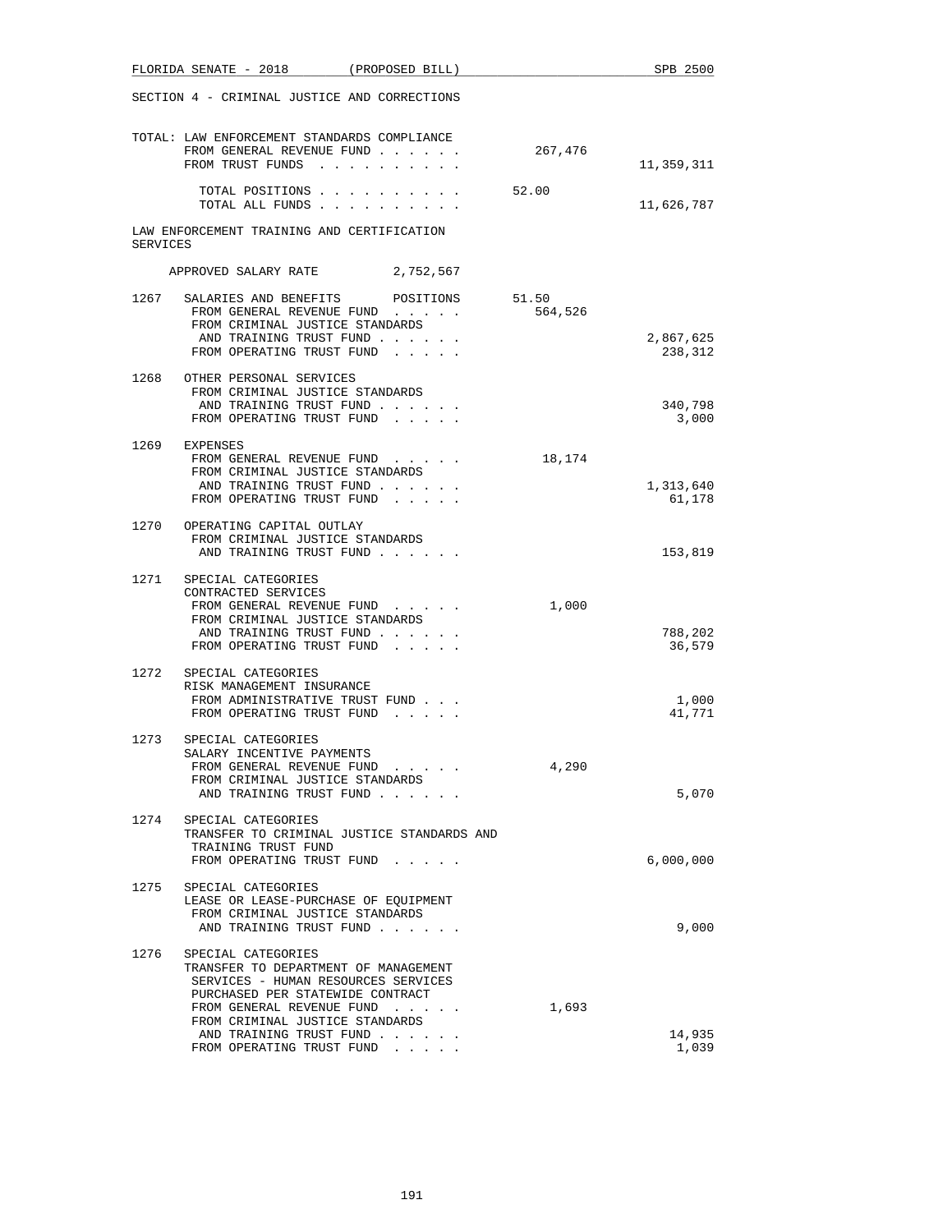| TOTAL: | LAW ENFORCEMENT TRAINING AND CERTIFICATION<br>SERVICES                                                                                                                                                          |                         |               |
|--------|-----------------------------------------------------------------------------------------------------------------------------------------------------------------------------------------------------------------|-------------------------|---------------|
|        | FROM GENERAL REVENUE FUND<br>FROM TRUST FUNDS                                                                                                                                                                   | 589,683                 | 11,875,968    |
|        | TOTAL POSITIONS<br>TOTAL ALL FUNDS                                                                                                                                                                              | 51.50                   | 12,465,651    |
|        | TOTAL: LAW ENFORCEMENT, DEPARTMENT OF<br>FROM GENERAL REVENUE FUND<br>FROM TRUST FUNDS<br>$\mathbf{r}$ , $\mathbf{r}$ , $\mathbf{r}$ , $\mathbf{r}$ , $\mathbf{r}$ , $\mathbf{r}$ , $\mathbf{r}$ , $\mathbf{r}$ | 99,733,656              | 194,540,229   |
|        | TOTAL POSITIONS<br>TOTAL ALL FUNDS<br>.<br>TOTAL APPROVED SALARY RATE                                                                                                                                           | 1,891.00<br>102,916,978 | 294, 273, 885 |

LEGAL AFFAIRS, DEPARTMENT OF, AND ATTORNEY GENERAL

PROGRAM: OFFICE OF ATTORNEY GENERAL

VICTIM SERVICES

 For all appropriations specifically identified in proviso in Specific Appropriations 1282 and 1283, the Department of Legal Affairs shall submit a report on the current status of the project or program to the chair of the Senate Appropriations Committee and the chair of the House Appropriations Committee. The report shall list all performance measures and indicate whether the contractor is meeting each measure and is due by December 1, 2018.

APPROVED SALARY RATE 5,387,576

| 1277 | SALARIES AND BENEFITS POSITIONS<br>FROM GENERAL REVENUE FUND<br>FROM CRIMES COMPENSATION TRUST<br>FUND<br>the contract of the contract of the contract of the contract of the contract of the contract of the contract of the contract of the contract of the contract of the contract of the contract of the contract of the contract o<br>FROM CRIME STOPPERS TRUST FUND<br>FROM FEDERAL GRANTS TRUST FUND<br>FROM FLORIDA CRIME PREVENTION<br>TRAINING INSTITUTE REVOLVING TRUST<br>FUND<br>the contract of the contract of the contract of the contract of the contract of the contract of the contract of | 129.00<br>153,957 | 5,505,560<br>145,801<br>1,558,564<br>355,375 |
|------|----------------------------------------------------------------------------------------------------------------------------------------------------------------------------------------------------------------------------------------------------------------------------------------------------------------------------------------------------------------------------------------------------------------------------------------------------------------------------------------------------------------------------------------------------------------------------------------------------------------|-------------------|----------------------------------------------|
| 1278 | OTHER PERSONAL SERVICES<br>FROM GENERAL REVENUE FUND<br>FROM CRIMES COMPENSATION TRUST<br>FUND<br>. The second contract is a second contract of the second second $\mathcal{A}$<br>FROM CRIME STOPPERS TRUST FUND<br>FROM FLORIDA CRIME PREVENTION<br>TRAINING INSTITUTE REVOLVING TRUST<br>FUND                                                                                                                                                                                                                                                                                                               | 22,166            | 70,829<br>5,282<br>57,793                    |
| 1279 | EXPENSES<br>FROM GENERAL REVENUE FUND.<br>FROM CRIMES COMPENSATION TRUST<br>FUND<br>.<br>FROM CRIME STOPPERS TRUST FUND<br>FROM FEDERAL GRANTS TRUST FUND<br>FROM FLORIDA CRIME PREVENTION<br>TRAINING INSTITUTE REVOLVING TRUST<br>FUND                                                                                                                                                                                                                                                                                                                                                                       | 10,878            | 928,480<br>68,706<br>217,892<br>99,547       |
| 1280 | OPERATING CAPITAL OUTLAY<br>FROM CRIMES COMPENSATION TRUST<br>FUND<br>the contract of the contract of the contract of the contract of the contract of the contract of the contract of<br>FROM CRIME STOPPERS TRUST FUND<br>FROM FEDERAL GRANTS TRUST FUND<br>FROM FLORIDA CRIME PREVENTION<br>TRAINING INSTITUTE REVOLVING TRUST<br>FUND<br>the contract of the contract of the contract of the contract of the contract of the contract of the contract of                                                                                                                                                    |                   | 123,407<br>2,380<br>2,286<br>7,695           |
| 1281 | SPECIAL CATEGORIES<br>AWARDS TO CLAIMANTS<br>FROM CRIMES COMPENSATION TRUST<br>FUND<br>$\begin{array}{cccccccccccccc} \bullet & \bullet & \bullet & \bullet & \bullet & \bullet & \bullet & \bullet & \bullet & \bullet & \bullet & \bullet & \bullet \end{array}$<br>FROM FEDERAL GRANTS TRUST FUND                                                                                                                                                                                                                                                                                                           |                   | 24,842,082<br>13,192,000                     |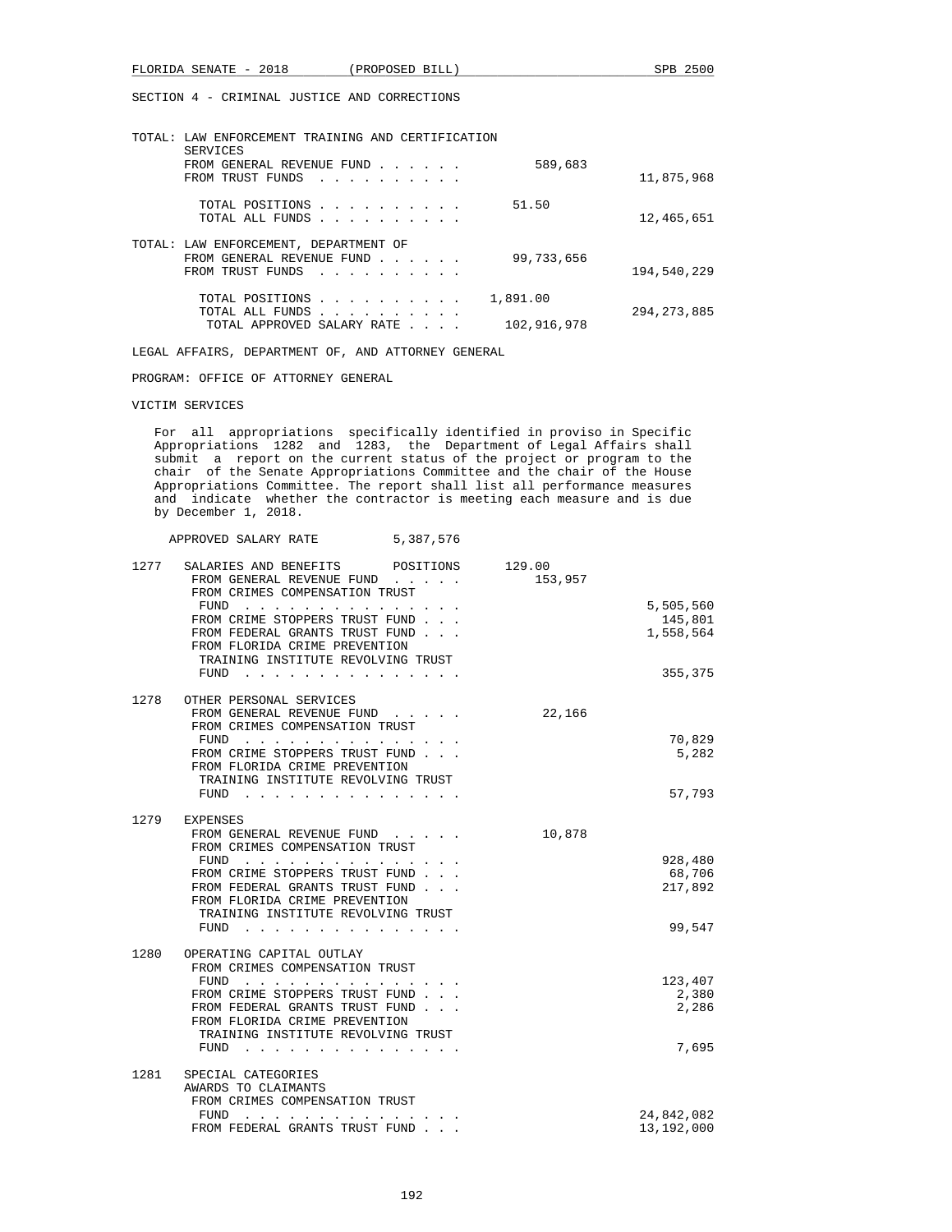| 1282 | SPECIAL CATEGORIES        |         |
|------|---------------------------|---------|
|      | VICTIM SERVICES           |         |
|      | FROM GENERAL REVENUE FUND | 700,000 |

 From the funds in Specific Appropriation 1282, \$500,000 in recurring general revenue funds is provided to the Florida Council Against Sexual Violence (recurring base appropriations project). At least 95 percent of the funds provided shall be distributed to certified rape crisis centers to provide services statewide for victims of sexual assault.

| 1283 | SPECIAL CATEGORIES                 |           |
|------|------------------------------------|-----------|
|      | CONTRACTED SERVICES                |           |
|      | FROM GENERAL REVENUE FUND          | 3,730,239 |
|      | FROM CRIMES COMPENSATION TRUST     |           |
|      | FUND<br>.                          | 45,243    |
|      | FROM CRIME STOPPERS TRUST FUND     | 1,000     |
|      | FROM FEDERAL GRANTS TRUST FUND     | 2,530,000 |
|      | FROM FLORIDA CRIME PREVENTION      |           |
|      | TRAINING INSTITUTE REVOLVING TRUST |           |
|      | FIJND                              | 208,408   |
|      |                                    |           |

 From the funds in Specific Appropriation 1283, \$1,660,000 in recurring general revenue funds are provided to the Monique Burr Foundation (MBF) Child Safety Matters Prevention Education program (recurring base appropriations project).

 From the funds in Specific Appropriation 1283, \$500,000 in nonrecurring funds from the General Revenue Fund and \$800,000 in nonrecurring funds from the Federal Grants Trust Fund are provided to Open Doors - Voices for Florida (Senate Form 1178).

 From the funds in Specific Appropriation 1283, \$1,150,000 in nonrecurring general revenue funds is provided to Selah Freedom Sex Trafficking Programs and Services (Senate Form 1490). The program shall be comprised of Teen Prevention; Education and Awareness; Safe housing including, but not limited to assessment, recovery, clinical trauma treatment, coaching, graduate living and outreach programming. Outreach includes jail, street, case management, mentorship and court programming.

From funds in Specific Appropriation 1283, \$250,000 in nonrecurring general revenue funds is provided for a pro-bono foreclosure and credit general revenue funds is provided for a pro-bono foreclosure and credit legal assistance program to provide foreclosure counseling, assistance with loan modification and foreclosure defense for residents of Miami-Dade County (Senate Form 1825).

 1284 SPECIAL CATEGORIES GRANTS AND AIDS - MINORITY COMMUNITIES CRIME PREVENTION PROGRAMS FROM GENERAL REVENUE FUND . . . . . 4,337,835

 From the funds in Specific Appropriation 1284, \$950,000 from recurring general revenue funds is provided to Community Coalition, Inc. (recurring base appropriations project).

 From the funds in Specific Appropriation 1284, \$950,000 from recurring general revenue funds is provided to Adult Mankind Organization, Inc. (recurring base appropriations project).

| 1285 | SPECIAL CATEGORIES<br>GRANTS AND AIDS - CRIME STOPPERS<br>FROM CRIME STOPPERS TRUST FUND                                                            | 4,500,000       |
|------|-----------------------------------------------------------------------------------------------------------------------------------------------------|-----------------|
| 1286 | SPECIAL CATEGORIES<br>GRANTS AND AIDS - JUSTICE COALITION<br>FROM GENERAL REVENUE FUND<br>$\mathbf{r}$ , $\mathbf{r}$ , $\mathbf{r}$ , $\mathbf{r}$ | 150,000         |
| 1287 | SPECIAL CATEGORIES<br>RISK MANAGEMENT INSURANCE<br>FROM CRIMES COMPENSATION TRUST                                                                   |                 |
|      | FUND<br>.<br>FROM CRIME STOPPERS TRUST FUND<br>FROM FLORIDA CRIME PREVENTION<br>TRAINING INSTITUTE REVOLVING TRUST                                  | 53,744<br>1,779 |
|      | FUND                                                                                                                                                | 3,870           |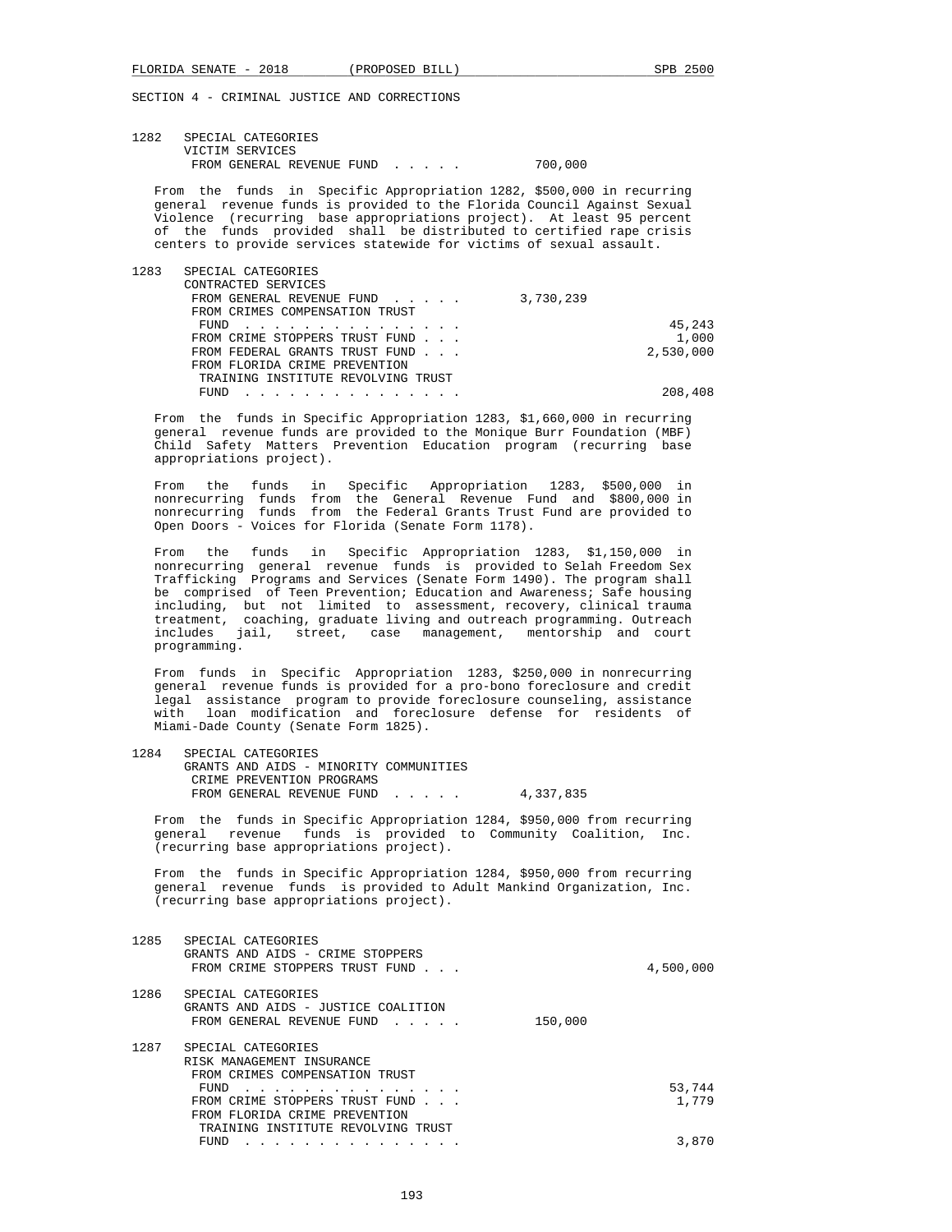|      | FLORIDA SENATE - 2018 (PROPOSED BILL)                                                                                                                                                                                          |                  |           | SPB 2500                     |
|------|--------------------------------------------------------------------------------------------------------------------------------------------------------------------------------------------------------------------------------|------------------|-----------|------------------------------|
|      | SECTION 4 - CRIMINAL JUSTICE AND CORRECTIONS                                                                                                                                                                                   |                  |           |                              |
| 1288 | SPECIAL CATEGORIES<br>GRANTS AND AIDS - VICTIM ASSISTANCE<br>SERVICES<br>FROM FEDERAL GRANTS TRUST FUND                                                                                                                        |                  |           | 102,701,332                  |
| 1289 | SPECIAL CATEGORIES<br>TRANSFER TO DEPARTMENT OF MANAGEMENT<br>SERVICES - HUMAN RESOURCES SERVICES<br>PURCHASED PER STATEWIDE CONTRACT<br>FROM GENERAL REVENUE FUND<br>FROM CRIMES COMPENSATION TRUST                           |                  | 662       |                              |
|      | FUND $\cdots$<br>FROM CRIME STOPPERS TRUST FUND<br>FROM FLORIDA CRIME PREVENTION<br>TRAINING INSTITUTE REVOLVING TRUST<br>FUND                                                                                                 |                  |           | 38,670<br>584<br>1,834       |
|      | 1289A GRANTS AND AIDS TO LOCAL GOVERNMENTS AND<br>NONSTATE ENTITIES - FIXED CAPITAL OUTLAY<br>GRANTS AND AIDS TO LOCAL GOVERNMENTS AND<br>NONSTATE ENTITIES - FIXED CAPITAL OUTLAY<br>FROM GENERAL REVENUE FUND                |                  | 350,000   |                              |
|      | Funds in Specific Appropriations 1289A, is for the following fixed<br>capital outlay project:                                                                                                                                  |                  |           |                              |
|      | Selah Freedom Sex Trafficking Program (Senate Form 1490) 350,000                                                                                                                                                               |                  |           |                              |
|      | TOTAL: VICTIM SERVICES<br>FROM GENERAL REVENUE FUND<br>FROM TRUST FUNDS                                                                                                                                                        |                  | 9,455,737 | 157,270,143                  |
|      | TOTAL POSITIONS<br>TOTAL ALL FUNDS                                                                                                                                                                                             |                  | 129.00    | 166,725,880                  |
|      | EXECUTIVE DIRECTION AND SUPPORT SERVICES                                                                                                                                                                                       |                  |           |                              |
|      | APPROVED SALARY RATE 7,305,935                                                                                                                                                                                                 |                  |           |                              |
| 1290 | SALARIES AND BENEFITS<br>FROM GENERAL REVENUE FUND<br>FROM ADMINISTRATIVE TRUST FUND<br>FROM CRIMES COMPENSATION TRUST<br>FUND<br>$\mathbf{r}$ . The state of the state of the state $\mathbf{r}$<br>FROM OPERATING TRUST FUND | POSITIONS 148.00 | 6,563,693 | 3,705,406<br>2,157<br>10,829 |
| 1291 | OTHER PERSONAL SERVICES<br>FROM GENERAL REVENUE FUND<br>FROM ADMINISTRATIVE TRUST FUND                                                                                                                                         |                  | 78,353    | 163,535                      |
|      | 1292 EXPENSES<br>FROM GENERAL REVENUE FUND<br>FROM ADMINISTRATIVE TRUST FUND<br>FROM OPERATING TRUST FUND                                                                                                                      |                  | 665,191   | 904,529<br>30,000            |
| 1293 | OPERATING CAPITAL OUTLAY<br>FROM GENERAL REVENUE FUND<br>FROM ADMINISTRATIVE TRUST FUND                                                                                                                                        |                  | 84,961    | 472,801                      |
| 1294 | SPECIAL CATEGORIES<br>ATTORNEY GENERAL'S LAW LIBRARY<br>FROM GENERAL REVENUE FUND<br>FROM LEGAL AFFAIRS REVOLVING TRUST<br>FUND $\cdots$                                                                                       |                  | 442,476   | 2,800                        |
|      | 1295 SPECIAL CATEGORIES<br>COMMISSION ON THE STATUS OF WOMEN<br>FROM GENERAL REVENUE FUND                                                                                                                                      |                  | 105,827   |                              |
| 1296 | SPECIAL CATEGORIES<br>LAW ENFORCEMENT OFFICER OF THE YEAR<br>PROGRAM AND VICTIM SERVICES RECOGNITION<br>AWARDS PROGRAM<br>FROM ADMINISTRATIVE TRUST FUND                                                                       |                  |           | 20,000                       |
|      |                                                                                                                                                                                                                                |                  |           |                              |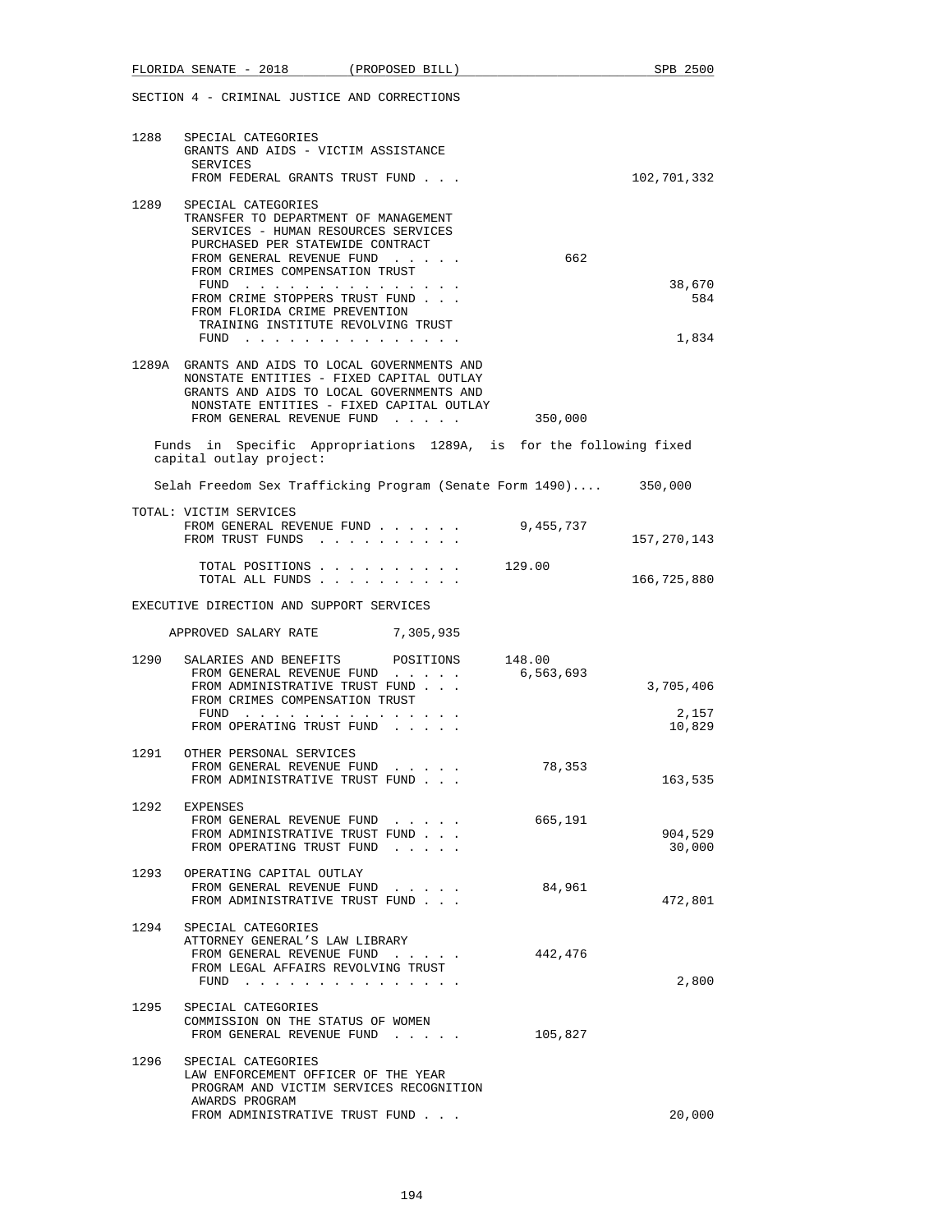| 1297 | SPECIAL CATEGORIES<br>CONTRACTED SERVICES |         |        |
|------|-------------------------------------------|---------|--------|
|      | FROM GENERAL REVENUE FUND                 | 255,807 |        |
|      | FROM ADMINISTRATIVE TRUST FUND            |         | 53,268 |
|      | FROM LEGAL AFFAIRS REVOLVING TRUST        |         |        |
|      | FUND                                      |         | 73,200 |
|      | FROM OPERATING TRUST FUND                 |         | 2,000  |

 From the funds in Specific Appropriation 1297, \$120,000 in nonrecurring general revenue funds is provided to the Virgil Hawkins Florida Chapter of the National Bar Association Fellowship Program (Senate Form 1598).

| 1298 | SPECIAL CATEGORIES<br>RISK MANAGEMENT INSURANCE<br>FROM GENERAL REVENUE FUND<br>FROM ADMINISTRATIVE TRUST FUND                                                                                       | 49,234               | 77,889                            |
|------|------------------------------------------------------------------------------------------------------------------------------------------------------------------------------------------------------|----------------------|-----------------------------------|
| 1299 | SPECIAL CATEGORIES<br>LEASE OR LEASE-PURCHASE OF EQUIPMENT<br>FROM GENERAL REVENUE FUND<br>FROM ADMINISTRATIVE TRUST FUND                                                                            | 292                  | 3,696                             |
| 1300 | SPECIAL CATEGORIES<br>TRANSFER TO DEPARTMENT OF MANAGEMENT<br>SERVICES - HUMAN RESOURCES SERVICES<br>PURCHASED PER STATEWIDE CONTRACT<br>FROM GENERAL REVENUE FUND<br>FROM ADMINISTRATIVE TRUST FUND | 34,955               | 17,550                            |
|      | 1301 DATA PROCESSING SERVICES<br>OTHER DATA PROCESSING SERVICES<br>FROM GENERAL REVENUE FUND<br>FROM ADMINISTRATIVE TRUST FUND                                                                       | 135,441              | 3,961,367                         |
|      | TOTAL: EXECUTIVE DIRECTION AND SUPPORT SERVICES<br>FROM GENERAL REVENUE FUND<br>FROM TRUST FUNDS                                                                                                     | 8,416,230            | 9,501,027                         |
|      | TOTAL POSITIONS<br>TOTAL ALL FUNDS                                                                                                                                                                   | 148.00               | 17,917,257                        |
|      | CRIMINAL AND CIVIL LITIGATION                                                                                                                                                                        |                      |                                   |
|      | APPROVED SALARY RATE 51,422,097                                                                                                                                                                      |                      |                                   |
| 1302 | SALARIES AND BENEFITS<br>POSITIONS<br>FROM GENERAL REVENUE FUND<br>FROM CRIMES COMPENSATION TRUST                                                                                                    | 982.00<br>25,078,274 |                                   |
|      | FUND<br>FROM FEDERAL GRANTS TRUST FUND<br>FROM LEGAL SERVICES TRUST FUND<br>FROM LEGAL AFFAIRS REVOLVING TRUST                                                                                       |                      | 6,849<br>12,932,768<br>24,774,896 |
|      | FUND $\cdots$                                                                                                                                                                                        |                      | 9,785,477                         |
|      | FROM MOTOR VEHICLE WARRANTY TRUST<br>FUND $\cdots$ $\cdots$ $\cdots$ $\cdots$ $\cdots$ $\cdots$ $\cdots$<br>FROM OPERATING TRUST FUND                                                                |                      | 1,691,031<br>1,143,015            |
| 1303 | OTHER PERSONAL SERVICES<br>FROM GENERAL REVENUE FUND<br>FROM FEDERAL GRANTS TRUST FUND<br>FROM GRANTS AND DONATIONS TRUST                                                                            | 158,612              | 126,827                           |
|      | FUND $\cdots$<br>FROM LEGAL SERVICES TRUST FUND<br>FROM MOTOR VEHICLE WARRANTY TRUST                                                                                                                 |                      | 100,888<br>1,065,712              |
|      | .<br>FUND                                                                                                                                                                                            |                      | 86,271                            |
| 1304 | <b>EXPENSES</b><br>FROM GENERAL REVENUE FUND<br>FROM FEDERAL GRANTS TRUST FUND<br>FROM GRANTS AND DONATIONS TRUST                                                                                    | 2,605,517            | 2,667,849                         |
|      | FUND<br>.<br>FROM LEGAL SERVICES TRUST FUND<br>FROM LEGAL AFFAIRS REVOLVING TRUST                                                                                                                    |                      | 250,000<br>3,384,083              |
|      | FUND                                                                                                                                                                                                 |                      | 61,476                            |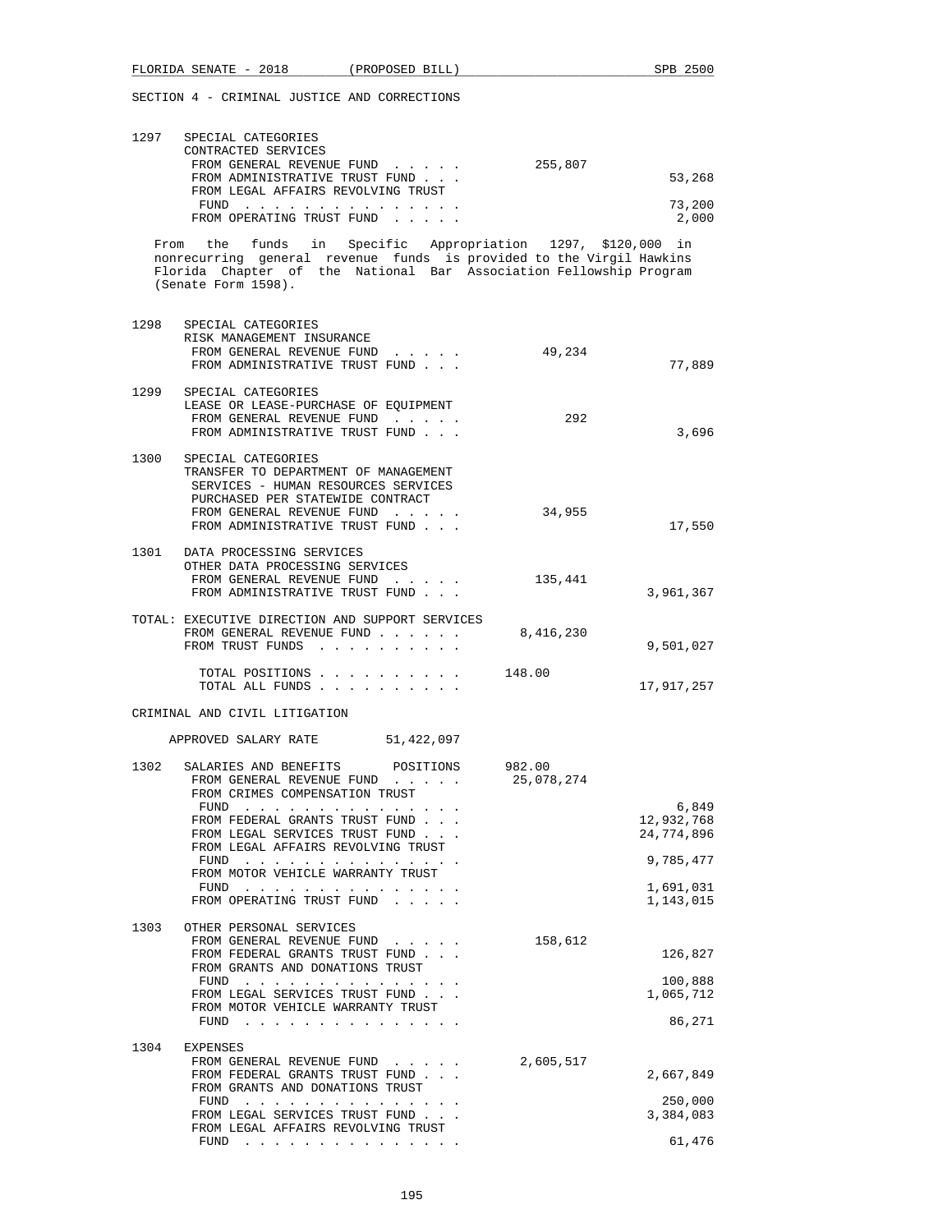|      | FLORIDA SENATE - 2018 (PROPOSED BILL)                                                                                                                                                          |                 |         | SPB 2500               |
|------|------------------------------------------------------------------------------------------------------------------------------------------------------------------------------------------------|-----------------|---------|------------------------|
|      | SECTION 4 - CRIMINAL JUSTICE AND CORRECTIONS                                                                                                                                                   |                 |         |                        |
|      | FROM MOTOR VEHICLE WARRANTY TRUST                                                                                                                                                              |                 |         |                        |
|      | FUND $\cdots$<br>FROM OPERATING TRUST FUND                                                                                                                                                     |                 |         | 427,086<br>132,830     |
|      | 1305 OPERATING CAPITAL OUTLAY                                                                                                                                                                  |                 |         |                        |
|      | FROM GENERAL REVENUE FUND<br>FROM FEDERAL GRANTS TRUST FUND                                                                                                                                    |                 | 313,745 | 303,530                |
|      | FROM GRANTS AND DONATIONS TRUST                                                                                                                                                                |                 |         |                        |
|      | $FUND$<br>FROM LEGAL SERVICES TRUST FUND                                                                                                                                                       |                 |         | 150,000<br>883,391     |
|      | FROM MOTOR VEHICLE WARRANTY TRUST<br>FUND $\cdots$                                                                                                                                             |                 |         | 44,114                 |
| 1306 | LUMP SUM                                                                                                                                                                                       |                 |         |                        |
|      | ATTORNEY GENERAL RESERVE POSITIONS FOR<br>AGENCY CONTRACTS                                                                                                                                     |                 |         |                        |
|      |                                                                                                                                                                                                | POSITIONS 50.00 |         |                        |
|      | The positions in Specific Appropriation 1306 shall be released as<br>necessary to allow the Office of the Attorney General to contract with<br>state agencies to provide legal representation. |                 |         |                        |
| 1307 | SPECIAL CATEGORIES                                                                                                                                                                             |                 |         |                        |
|      | ACQUISITION OF MOTOR VEHICLES<br>FROM GENERAL REVENUE FUND                                                                                                                                     |                 | 53,927  |                        |
|      | FROM FEDERAL GRANTS TRUST FUND.<br>FROM OPERATING TRUST FUND                                                                                                                                   |                 |         | 299,250                |
|      |                                                                                                                                                                                                |                 |         | 68,823                 |
| 1308 | SPECIAL CATEGORIES<br>MEDICAID FRAUD INFORMANT REWARDS                                                                                                                                         |                 |         |                        |
|      | FROM OPERATING TRUST FUND                                                                                                                                                                      |                 |         | 2,000,000              |
| 1309 | SPECIAL CATEGORIES                                                                                                                                                                             |                 |         |                        |
|      | ANTITRUST INVESTIGATIONS<br>FROM LEGAL AFFAIRS REVOLVING TRUST                                                                                                                                 |                 |         |                        |
|      | FUND                                                                                                                                                                                           |                 |         | 1,485,697              |
| 1310 | SPECIAL CATEGORIES<br>CONTRACTED SERVICES                                                                                                                                                      |                 |         |                        |
|      | FROM GENERAL REVENUE FUND                                                                                                                                                                      |                 | 157,884 |                        |
|      | FROM FEDERAL GRANTS TRUST FUND<br>FROM GRANTS AND DONATIONS TRUST                                                                                                                              |                 |         | 2,769,731              |
|      | FUND                                                                                                                                                                                           |                 |         | 1,500,000<br>1,743,399 |
|      | FROM LEGAL SERVICES TRUST FUND<br>FROM MOTOR VEHICLE WARRANTY TRUST                                                                                                                            |                 |         |                        |
|      | FUND<br>and the service control of the<br>FROM OPERATING TRUST FUND                                                                                                                            |                 |         | 74,281<br>875,000      |
| 1311 |                                                                                                                                                                                                |                 |         |                        |
|      | SPECIAL CATEGORIES<br>CONSUMER PROTECTION LITIGATION                                                                                                                                           |                 |         |                        |
|      | FROM LEGAL AFFAIRS REVOLVING TRUST<br>FUND $\cdots$                                                                                                                                            |                 |         | 4,889,048              |
|      |                                                                                                                                                                                                |                 |         |                        |
| 1312 | SPECIAL CATEGORIES<br>LITIGATION EXPENSES                                                                                                                                                      |                 |         |                        |
|      | FROM LEGAL SERVICES TRUST FUND                                                                                                                                                                 |                 |         | 46,500                 |
| 1313 | SPECIAL CATEGORIES                                                                                                                                                                             |                 |         |                        |
|      | RISK MANAGEMENT INSURANCE<br>FROM GENERAL REVENUE FUND                                                                                                                                         |                 | 236,450 |                        |
|      | FROM FEDERAL GRANTS TRUST FUND<br>FROM LEGAL SERVICES TRUST FUND                                                                                                                               |                 |         | 284,339<br>93,528      |
|      | FROM LEGAL AFFAIRS REVOLVING TRUST                                                                                                                                                             |                 |         |                        |
|      | FUND<br>FROM MOTOR VEHICLE WARRANTY TRUST                                                                                                                                                      |                 |         | 67,739                 |
|      | FUND $\cdots$                                                                                                                                                                                  |                 |         | 29,157                 |
| 1314 | SPECIAL CATEGORIES                                                                                                                                                                             |                 |         |                        |
|      | SALARY INCENTIVE PAYMENTS<br>FROM GENERAL REVENUE FUND                                                                                                                                         |                 | 62,376  |                        |
|      | FROM FEDERAL GRANTS TRUST FUND                                                                                                                                                                 |                 |         | 97,661                 |
| 1315 | SPECIAL CATEGORIES                                                                                                                                                                             |                 |         |                        |
|      | LEASE OR LEASE-PURCHASE OF EQUIPMENT<br>FROM GENERAL REVENUE FUND                                                                                                                              |                 | 1,053   |                        |
|      | FROM FEDERAL GRANTS TRUST FUND<br>FROM LEGAL SERVICES TRUST FUND                                                                                                                               |                 |         | 351<br>1,068           |
|      |                                                                                                                                                                                                |                 |         |                        |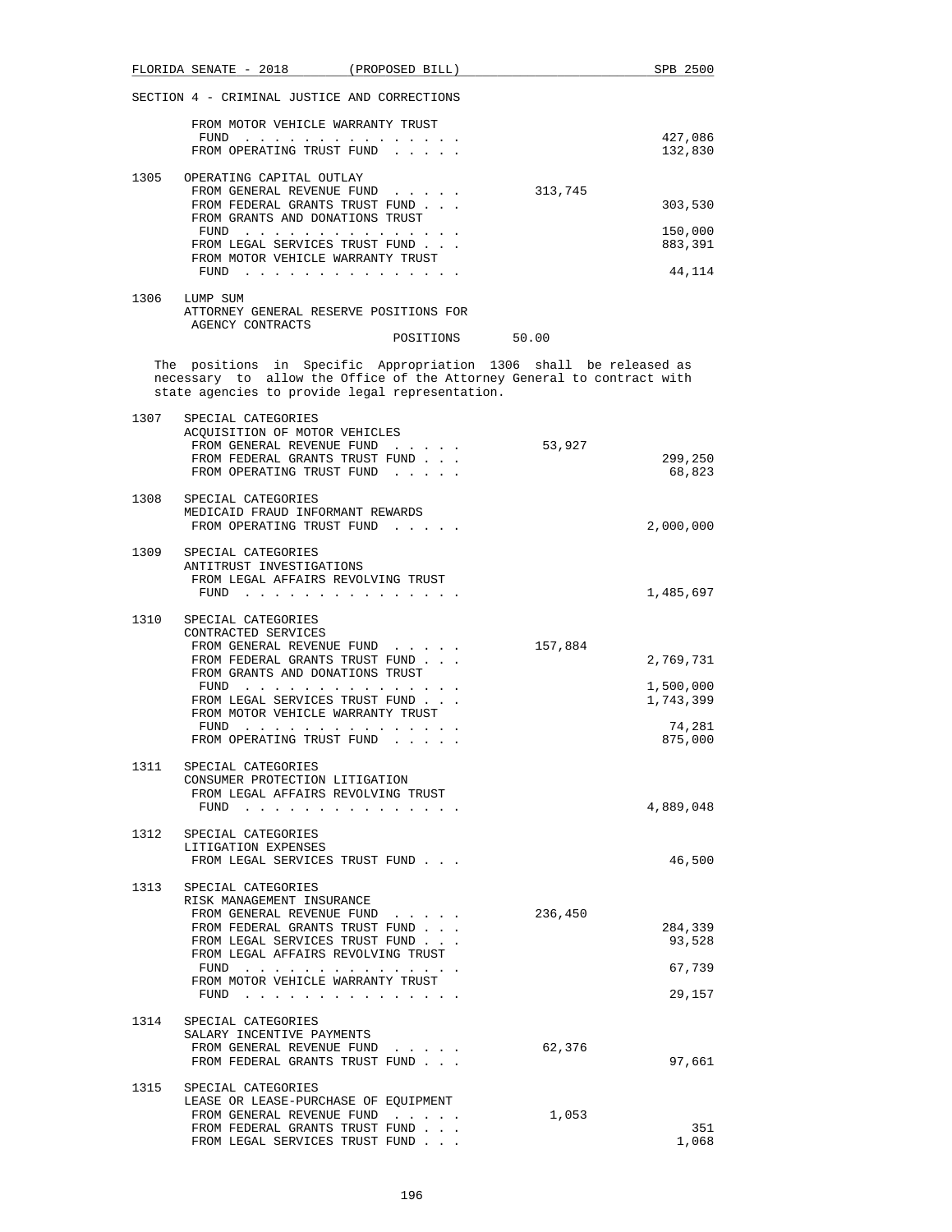| 1316 | SPECIAL CATEGORIES<br>TRANSFER TO DEPARTMENT OF MANAGEMENT<br>SERVICES - HUMAN RESOURCES SERVICES<br>PURCHASED PER STATEWIDE CONTRACT<br>FROM GENERAL REVENUE FUND<br>FROM FEDERAL GRANTS TRUST FUND<br>FROM LEGAL SERVICES TRUST FUND<br>FROM LEGAL AFFAIRS REVOLVING TRUST<br>FUND<br>FROM MOTOR VEHICLE WARRANTY TRUST<br>$FUND$ | 118,779            | 63,773<br>111,974<br>40,091<br>7,973 |
|------|-------------------------------------------------------------------------------------------------------------------------------------------------------------------------------------------------------------------------------------------------------------------------------------------------------------------------------------|--------------------|--------------------------------------|
|      | FROM OPERATING TRUST FUND<br>1317 DATA PROCESSING SERVICES<br>DATA PROCESSING ASSESSMENT - AGENCY FOR<br>STATE TECHNOLOGY<br>FROM GENERAL REVENUE FUND                                                                                                                                                                              | 1,383              | 386                                  |
|      | 1318 DATA PROCESSING SERVICES<br>OTHER DATA PROCESSING SERVICES<br>FROM GENERAL REVENUE FUND<br>FROM FEDERAL GRANTS TRUST FUND<br>FROM LEGAL SERVICES TRUST FUND                                                                                                                                                                    | 12,483             | 35,000<br>223,053                    |
|      | 1319 DATA PROCESSING SERVICES<br>NORTHWEST REGIONAL DATA CENTER (NWRDC)<br>FROM GENERAL REVENUE FUND                                                                                                                                                                                                                                | 503                |                                      |
|      | TOTAL: CRIMINAL AND CIVIL LITIGATION<br>FROM GENERAL REVENUE FUND<br>FROM TRUST FUNDS                                                                                                                                                                                                                                               | 28,800,986         | 76,825,915                           |
|      | TOTAL POSITIONS<br>TOTAL ALL FUNDS                                                                                                                                                                                                                                                                                                  | 1,032.00           | 105,626,901                          |
|      | PROGRAM: OFFICE OF STATEWIDE PROSECUTION                                                                                                                                                                                                                                                                                            |                    |                                      |
|      | PROSECUTION OF MULTI-CIRCUIT ORGANIZED CRIME                                                                                                                                                                                                                                                                                        |                    |                                      |
|      | APPROVED SALARY RATE 4,778,375                                                                                                                                                                                                                                                                                                      |                    |                                      |
| 1320 | SALARIES AND BENEFITS POSITIONS<br>FROM GENERAL REVENUE FUND<br>FROM CRIMES COMPENSATION TRUST<br>FUND<br>FROM FEDERAL GRANTS TRUST FUND<br>FROM OPERATING TRUST FUND                                                                                                                                                               | 72.50<br>5,878,106 | 1,414<br>286,133<br>177,193          |
| 1321 | SPECIAL CATEGORIES<br>STATEWIDE PROSECUTION<br>FROM GENERAL REVENUE FUND<br>FROM FEDERAL GRANTS TRUST FUND<br>FROM OPERATING TRUST FUND                                                                                                                                                                                             | 966,649            | 39,602<br>810,204                    |
| 1322 | SPECIAL CATEGORIES<br>RISK MANAGEMENT INSURANCE<br>FROM GENERAL REVENUE FUND<br>$\sim$ $\sim$ $\sim$ $\sim$ $\sim$<br>FROM OPERATING TRUST FUND<br>$\cdots$                                                                                                                                                                         | 12,804             | 13,466                               |
| 1323 | SPECIAL CATEGORIES<br>LEASE OR LEASE-PURCHASE OF EQUIPMENT<br>FROM GENERAL REVENUE FUND                                                                                                                                                                                                                                             | 936                |                                      |
| 1324 | SPECIAL CATEGORIES<br>TRANSFER TO DEPARTMENT OF MANAGEMENT<br>SERVICES - HUMAN RESOURCES SERVICES<br>PURCHASED PER STATEWIDE CONTRACT<br>FROM GENERAL REVENUE FUND<br>FROM OPERATING TRUST FUND<br>$\sim$ $\sim$ $\sim$ $\sim$                                                                                                      | 24,667             | 2,303                                |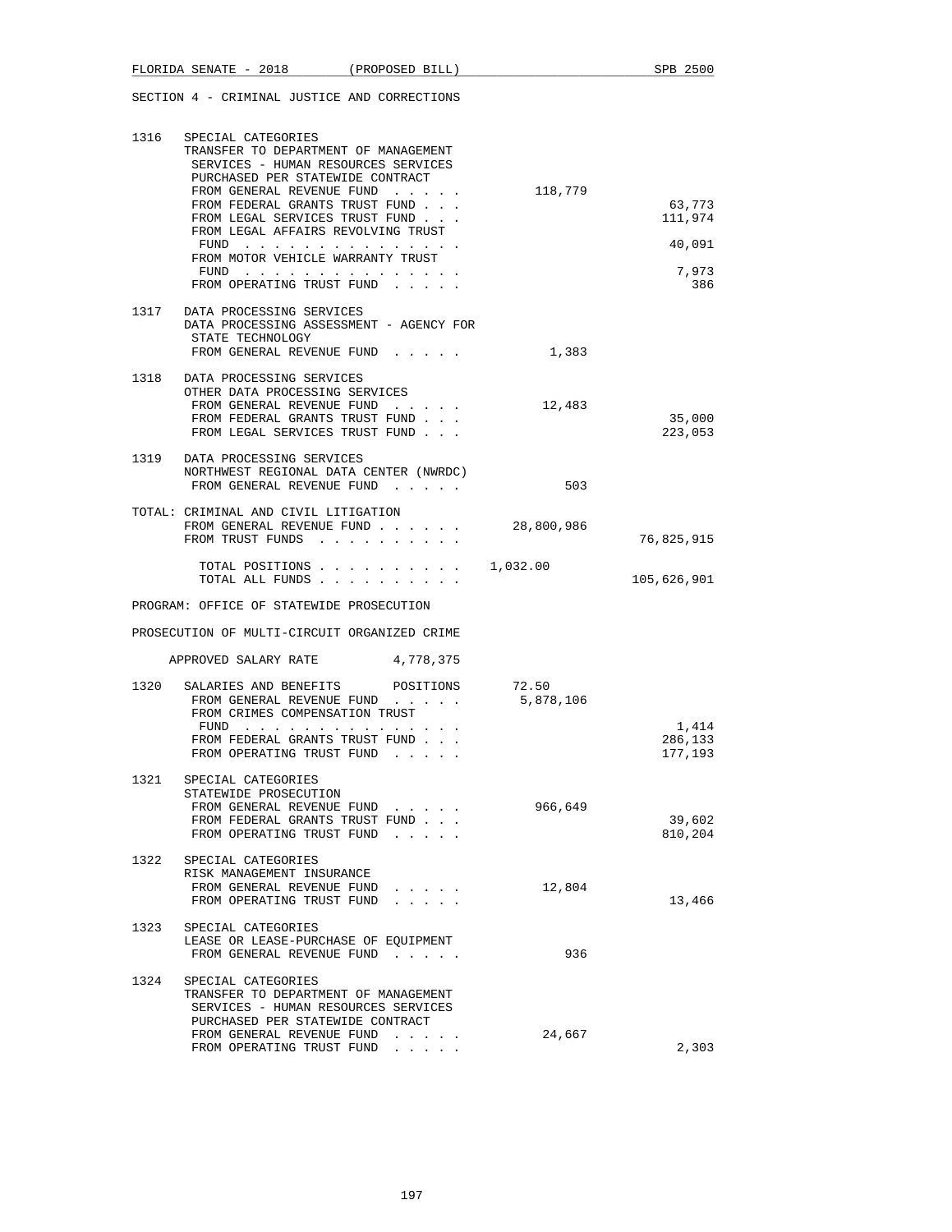| FLORIDA SENATE - 2018 (PROPOSED BILL)                                                                                                                                                                                                                                                                                                                                                                                      | SPB 2500    |
|----------------------------------------------------------------------------------------------------------------------------------------------------------------------------------------------------------------------------------------------------------------------------------------------------------------------------------------------------------------------------------------------------------------------------|-------------|
| SECTION 4 - CRIMINAL JUSTICE AND CORRECTIONS                                                                                                                                                                                                                                                                                                                                                                               |             |
| TOTAL: PROSECUTION OF MULTI-CIRCUIT ORGANIZED CRIME<br>6,883,162<br>FROM GENERAL REVENUE FUND<br>FROM TRUST FUNDS                                                                                                                                                                                                                                                                                                          | 1,330,315   |
| 72.50<br>TOTAL POSITIONS<br>TOTAL ALL FUNDS                                                                                                                                                                                                                                                                                                                                                                                | 8,213,477   |
| PROGRAM: FLORIDA ELECTIONS COMMISSION                                                                                                                                                                                                                                                                                                                                                                                      |             |
| CAMPAIGN FINANCE AND ELECTION FRAUD ENFORCEMENT                                                                                                                                                                                                                                                                                                                                                                            |             |
| 814,285<br>APPROVED SALARY RATE                                                                                                                                                                                                                                                                                                                                                                                            |             |
| 1325<br>SALARIES AND BENEFITS POSITIONS<br>15.00<br>FROM ELECTIONS COMMISSION TRUST<br>FUND $\cdots$                                                                                                                                                                                                                                                                                                                       | 1,138,361   |
| 1326<br>OTHER PERSONAL SERVICES<br>FROM ELECTIONS COMMISSION TRUST<br>FUND $\cdots$                                                                                                                                                                                                                                                                                                                                        | 76,354      |
| 1327<br>EXPENSES<br>FROM ELECTIONS COMMISSION TRUST<br>FUND $\cdots$                                                                                                                                                                                                                                                                                                                                                       | 294,735     |
| 1328 OPERATING CAPITAL OUTLAY<br>FROM ELECTIONS COMMISSION TRUST<br>FUND $\cdots$                                                                                                                                                                                                                                                                                                                                          | 10,000      |
| 1329<br>SPECIAL CATEGORIES<br>TRANSFER TO DIVISION OF ADMINISTRATIVE<br>HEARINGS<br>FROM ELECTIONS COMMISSION TRUST<br>FUND<br>the contract of the contract of the contract of the contract of the contract of the contract of the contract of                                                                                                                                                                             | 18,836      |
| 1330<br>SPECIAL CATEGORIES<br>CONTRACTED SERVICES<br>FROM ELECTIONS COMMISSION TRUST<br>FUND                                                                                                                                                                                                                                                                                                                               | 22,533      |
| 1331<br>SPECIAL CATEGORIES<br>RISK MANAGEMENT INSURANCE<br>FROM ELECTIONS COMMISSION TRUST<br>FUND                                                                                                                                                                                                                                                                                                                         | 12,115      |
| 1332<br>SPECIAL CATEGORIES<br>TRANSFER TO DEPARTMENT OF MANAGEMENT<br>SERVICES - HUMAN RESOURCES SERVICES<br>PURCHASED PER STATEWIDE CONTRACT<br>FROM ELECTIONS COMMISSION TRUST<br>FUND<br>the contract of the contract of the contract of the contract of the contract of the contract of the contract of the contract of the contract of the contract of the contract of the contract of the contract of the contract o | 5,186       |
| TOTAL: CAMPAIGN FINANCE AND ELECTION FRAUD ENFORCEMENT<br>FROM TRUST FUNDS                                                                                                                                                                                                                                                                                                                                                 | 1,578,120   |
| TOTAL POSITIONS<br>15.00<br>TOTAL ALL FUNDS                                                                                                                                                                                                                                                                                                                                                                                | 1,578,120   |
| TOTAL: LEGAL AFFAIRS, DEPARTMENT OF, AND ATTORNEY GENERAL<br>FROM GENERAL REVENUE FUND<br>53,556,115<br>FROM TRUST FUNDS                                                                                                                                                                                                                                                                                                   | 246,505,520 |
| TOTAL POSITIONS<br>1,396.50<br>TOTAL ALL FUNDS<br>$\cdots$<br>TOTAL APPROVED SALARY RATE<br>69,708,268                                                                                                                                                                                                                                                                                                                     | 300,061,635 |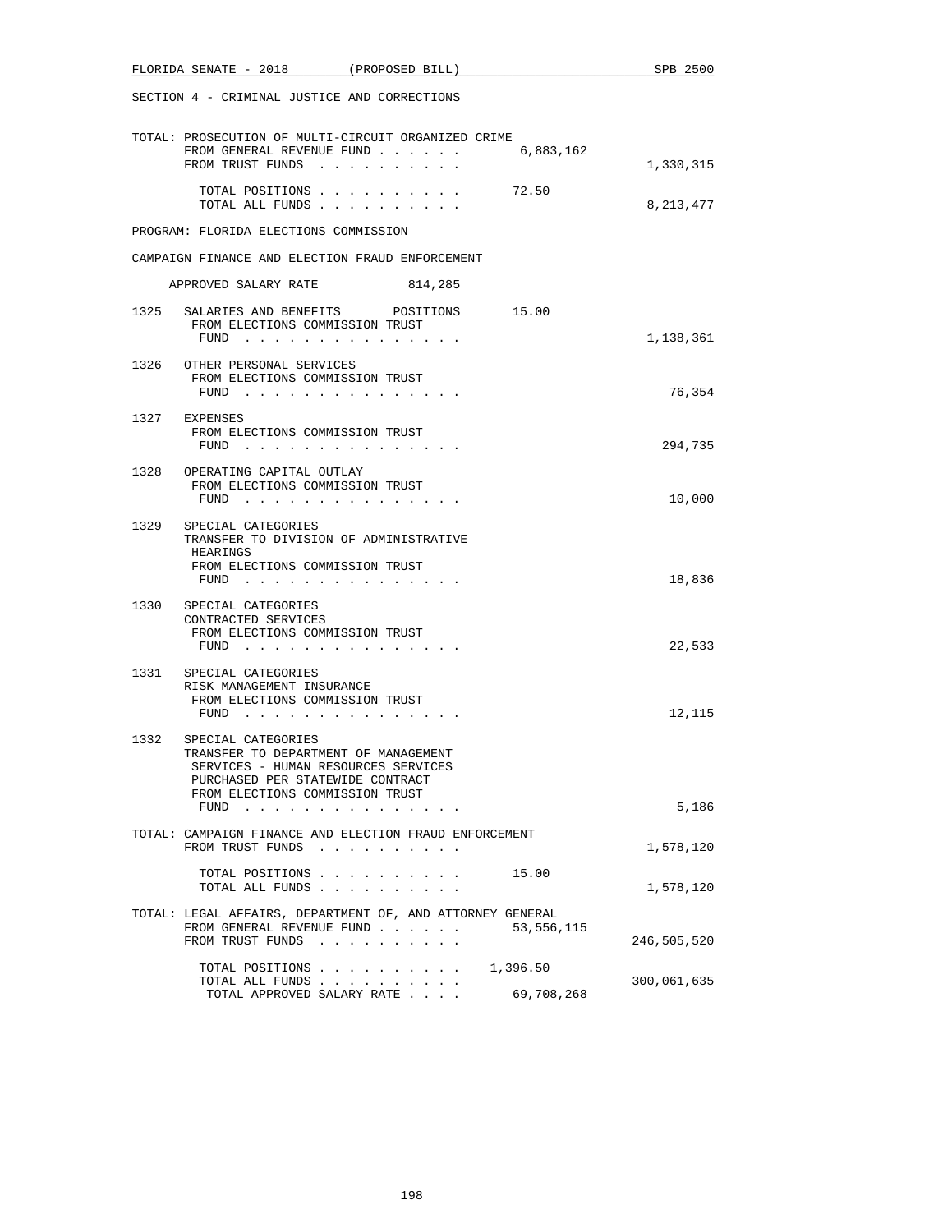| FLORIDA SENATE - 2018<br>(PROPOSED BILL)     | SPB 2500      |
|----------------------------------------------|---------------|
| SECTION 4 - CRIMINAL JUSTICE AND CORRECTIONS |               |
| TOTAL OF SECTION 4                           |               |
| FROM GENERAL REVENUE FUND                    | 3,794,216,751 |
| FROM TRUST FUNDS                             | 825,687,045   |
| TOTAL POSITIONS                              | 41,361.78     |
| TOTAL ALL FUNDS                              | 4,619,903,796 |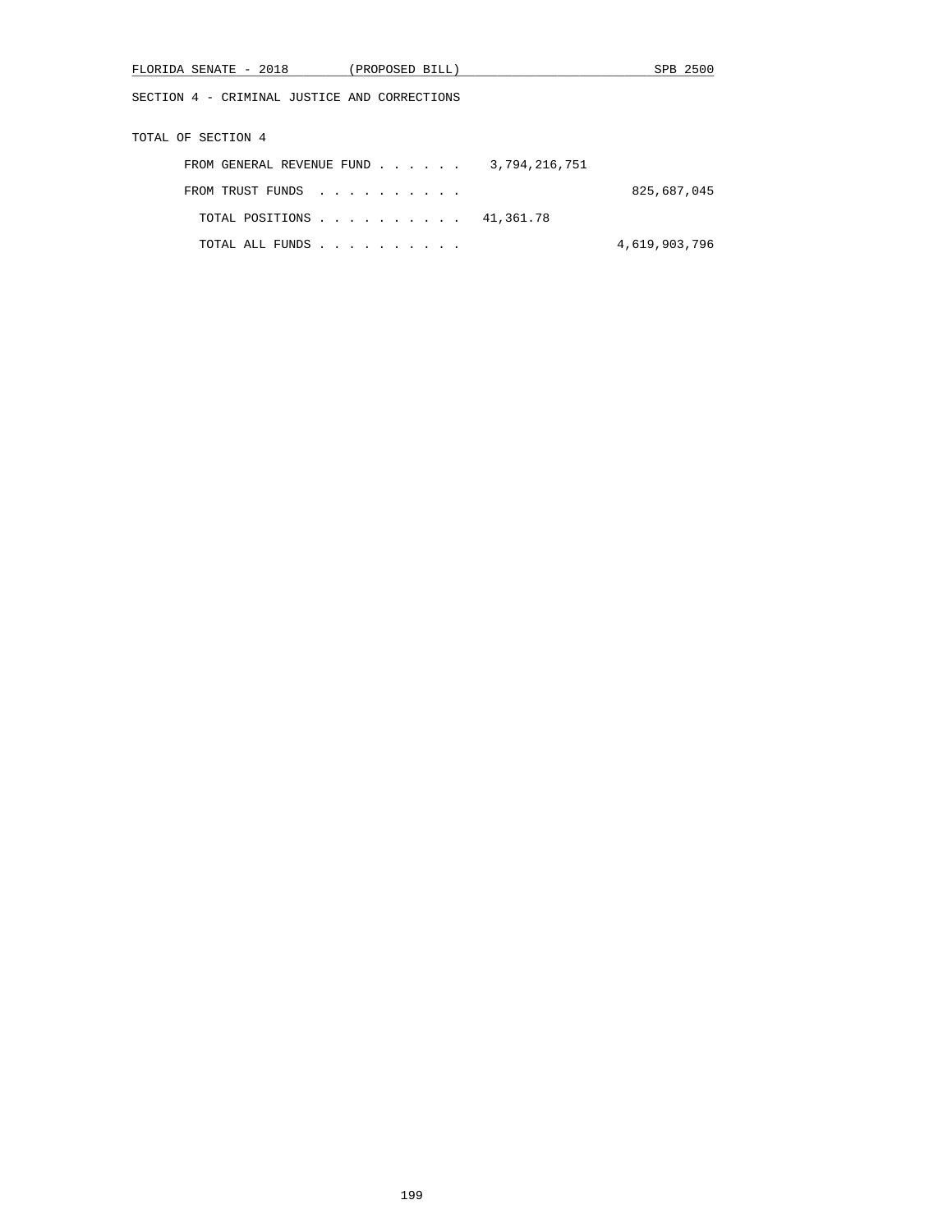SPECIFIC APPROPRIATION

> The moneys contained herein are appropriated from the named funds to the Department of Agriculture and Consumer Services, Department of Environmental Protection, Fish and Wildlife Conservation Commission and the Department of Transportation as the amounts to be used to pay the salaries, other operational expenditures and fixed capital outlay of the named agencies.

 AGRICULTURE AND CONSUMER SERVICES, DEPARTMENT OF, AND COMMISSIONER OF AGRICULTURE

 PROGRAM: OFFICE OF THE COMMISSIONER AND ADMINISTRATION

### AGRICULTURAL LAW ENFORCEMENT

|      | APPROVED SALARY RATE<br>14,559,008                                                                                                                                                                     |                      |                        |
|------|--------------------------------------------------------------------------------------------------------------------------------------------------------------------------------------------------------|----------------------|------------------------|
| 1333 | SALARIES AND BENEFITS POSITIONS<br>FROM GENERAL REVENUE FUND<br>FROM DIVISION OF LICENSING TRUST                                                                                                       | 305.00<br>16,771,223 |                        |
|      | FUND $\cdots$<br>FROM GENERAL INSPECTION TRUST FUND.                                                                                                                                                   |                      | 1,263,770<br>1,741,746 |
|      | FROM AGRICULTURAL EMERGENCY<br>ERADICATION TRUST FUND                                                                                                                                                  |                      | 975,897                |
|      | 1334 OTHER PERSONAL SERVICES<br>FROM GENERAL REVENUE FUND                                                                                                                                              | 85,039               |                        |
|      | 1335 EXPENSES<br>FROM GENERAL REVENUE FUND<br>FROM DIVISION OF LICENSING TRUST                                                                                                                         | 1,390,918            |                        |
|      | FUND<br>FROM GENERAL INSPECTION TRUST FUND.<br>FROM AGRICULTURAL EMERGENCY                                                                                                                             |                      | 209,425<br>258,371     |
|      | ERADICATION TRUST FUND                                                                                                                                                                                 |                      | 50,820                 |
|      | 1335A AID TO LOCAL GOVERNMENTS<br>DOMESTIC MARIJUANA ERADICATION PROGRAM<br>FROM FEDERAL GRANTS TRUST FUND                                                                                             |                      | 500,000                |
|      | 1336 OPERATING CAPITAL OUTLAY<br>FROM GENERAL REVENUE FUND<br>FROM DIVISION OF LICENSING TRUST<br>FUND $\cdots$ $\cdots$ $\cdots$ $\cdots$ $\cdots$ $\cdots$ $\cdots$                                  | 5,747                | 18,687                 |
|      | 1337 SPECIAL CATEGORIES<br>ACOUISITION OF MOTOR VEHICLES<br>FROM AGRICULTURAL EMERGENCY<br>ERADICATION TRUST FUND                                                                                      |                      | 291,981                |
| 1338 | SPECIAL CATEGORIES<br>CONTRACTED SERVICES<br>FROM GENERAL REVENUE FUND<br>FROM DIVISION OF LICENSING TRUST<br>FUND<br>FROM GENERAL INSPECTION TRUST FUND.                                              | 231,408              | 11,500<br>25,000       |
| 1339 | SPECIAL CATEGORIES<br>RISK MANAGEMENT INSURANCE<br>FROM GENERAL REVENUE FUND                                                                                                                           | 176,326              |                        |
| 1340 | SPECIAL CATEGORIES<br>SALARY INCENTIVE PAYMENTS<br>FROM GENERAL REVENUE FUND<br>FROM GENERAL INSPECTION TRUST FUND.                                                                                    | 106,242              | 23,916                 |
| 1341 | SPECIAL CATEGORIES<br>TRANSFER TO DEPARTMENT OF MANAGEMENT<br>SERVICES - HUMAN RESOURCES SERVICES<br>PURCHASED PER STATEWIDE CONTRACT<br>FROM GENERAL REVENUE FUND<br>FROM DIVISION OF LICENSING TRUST | 74,223               |                        |
|      | FUND<br>the contract of the contract of the contract of the                                                                                                                                            |                      | 7,514                  |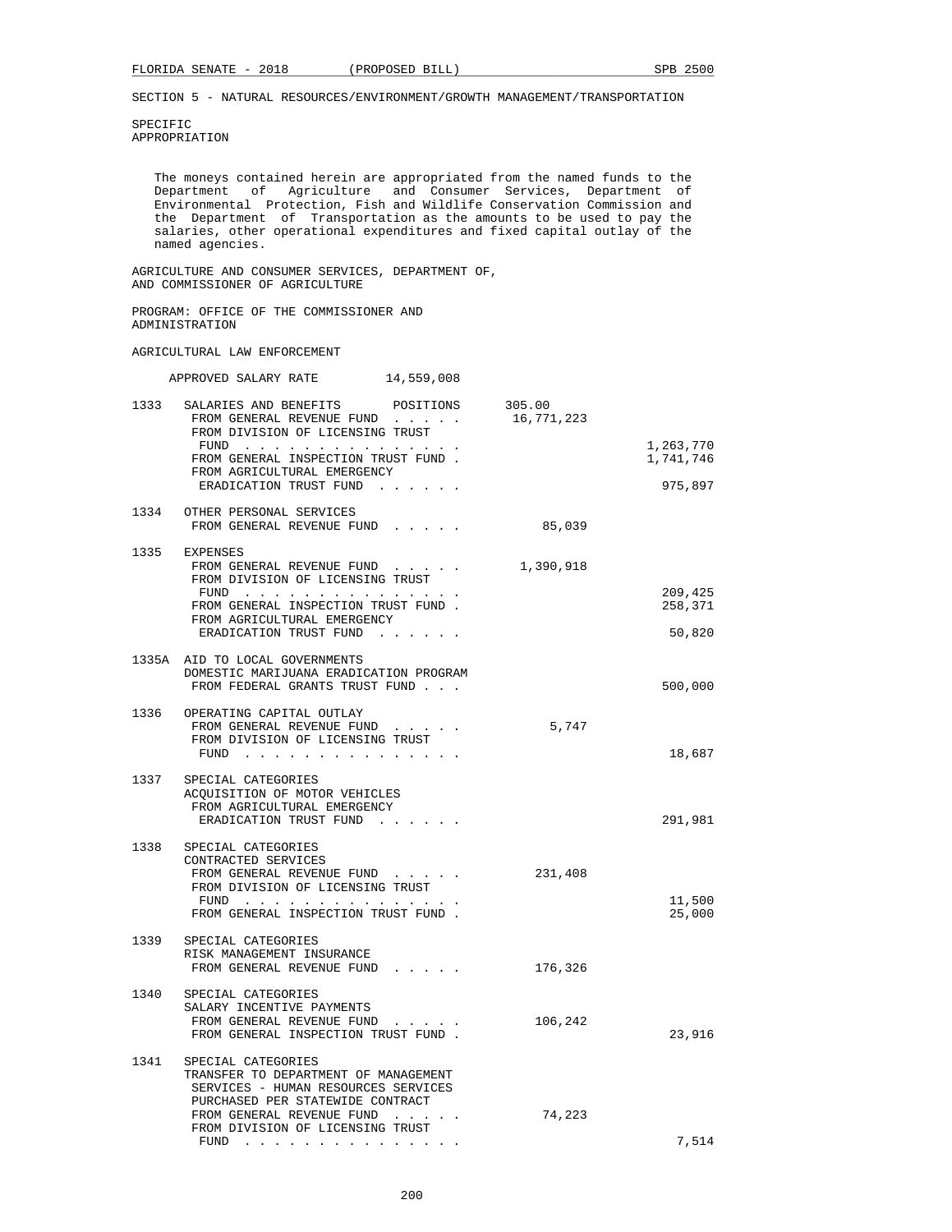| FLORIDA SENATE - 2018<br>(PROPOSED BILL)                                                                                                                                                                                                                      | SPB 2500                      |
|---------------------------------------------------------------------------------------------------------------------------------------------------------------------------------------------------------------------------------------------------------------|-------------------------------|
| SECTION 5 - NATURAL RESOURCES/ENVIRONMENT/GROWTH MANAGEMENT/TRANSPORTATION                                                                                                                                                                                    |                               |
| FROM GENERAL INSPECTION TRUST FUND.<br>FROM AGRICULTURAL EMERGENCY                                                                                                                                                                                            | 5,578                         |
| ERADICATION TRUST FUND                                                                                                                                                                                                                                        | 531                           |
| TOTAL: AGRICULTURAL LAW ENFORCEMENT<br>FROM GENERAL REVENUE FUND<br>18,841,126<br>FROM TRUST FUNDS                                                                                                                                                            | 5,384,736                     |
| TOTAL POSITIONS<br>305.00<br>TOTAL ALL FUNDS                                                                                                                                                                                                                  | 24, 225, 862                  |
| AGRICULTURAL WATER POLICY COORDINATION                                                                                                                                                                                                                        |                               |
| APPROVED SALARY RATE 2,823,392                                                                                                                                                                                                                                |                               |
| 1342<br>SALARIES AND BENEFITS<br>51.00<br>POSITIONS<br>FROM GENERAL REVENUE FUND<br>128,510<br>FROM GENERAL INSPECTION TRUST FUND.                                                                                                                            | 355,595                       |
| FROM LAND ACQUISITION TRUST FUND.                                                                                                                                                                                                                             | 3,539,490                     |
| 1343<br>EXPENSES<br>FROM LAND ACQUISITION TRUST FUND                                                                                                                                                                                                          | 482,963                       |
| 1344<br>SPECIAL CATEGORIES<br>NITRATE RESEARCH AND REMEDIATION<br>FROM GENERAL INSPECTION TRUST FUND.                                                                                                                                                         | 615,872                       |
| 1345<br>SPECIAL CATEGORIES<br>RISK MANAGEMENT INSURANCE<br>FROM LAND ACQUISITION TRUST FUND                                                                                                                                                                   | 13,189                        |
| 1346<br>SPECIAL CATEGORIES<br>AGRICULTURAL NONPOINT SOURCES BEST<br>MANAGEMENT PRACTICES IMPLEMENTATION<br>FROM GENERAL REVENUE FUND<br>32,597,449<br>FROM GENERAL INSPECTION TRUST FUND.                                                                     | 1,400,000                     |
| From the funds in Specific Appropriation 1346, \$8,800,000 in recurring<br>funds from the General Revenue Fund is provided for the operations and<br>maintenance of the Hybrid Wetland Treatment Systems.                                                     |                               |
| From the funds in Specific Appropriation 1346, \$5,100,000 in recurring<br>funds from the General Revenue Fund is provided for the operations and<br>maintenance of the Floating Aquatic Vegetative Tilling Systems.                                          |                               |
| 1347<br>SPECIAL CATEGORIES<br>TRANSFER TO DEPARTMENT OF MANAGEMENT<br>SERVICES - HUMAN RESOURCES SERVICES<br>PURCHASED PER STATEWIDE CONTRACT<br>FROM GENERAL REVENUE FUND<br>639<br>FROM GENERAL INSPECTION TRUST FUND.<br>FROM LAND ACQUISITION TRUST FUND. | 327<br>13,599                 |
| TOTAL: AGRICULTURAL WATER POLICY COORDINATION<br>FROM GENERAL REVENUE FUND<br>32,726,598<br>FROM TRUST FUNDS                                                                                                                                                  | 6,421,035                     |
| TOTAL POSITIONS<br>51.00<br>TOTAL ALL FUNDS                                                                                                                                                                                                                   | 39, 147, 633                  |
| EXECUTIVE DIRECTION AND SUPPORT SERVICES                                                                                                                                                                                                                      |                               |
| APPROVED SALARY RATE 10,131,458                                                                                                                                                                                                                               |                               |
| 1348<br>SALARIES AND BENEFITS<br>POSITIONS<br>185.25<br>6,895,673<br>FROM GENERAL REVENUE FUND<br>FROM ADMINISTRATIVE TRUST FUND<br>FROM FEDERAL GRANTS TRUST FUND<br>FROM GENERAL INSPECTION TRUST FUND.                                                     | 6,482,794<br>3,857<br>837,742 |
| 1349 OTHER PERSONAL SERVICES<br>244,155<br>FROM GENERAL REVENUE FUND<br>FROM ADMINISTRATIVE TRUST FUND                                                                                                                                                        | 45,643                        |
| 1250<br><b>FYDFNCFC</b>                                                                                                                                                                                                                                       |                               |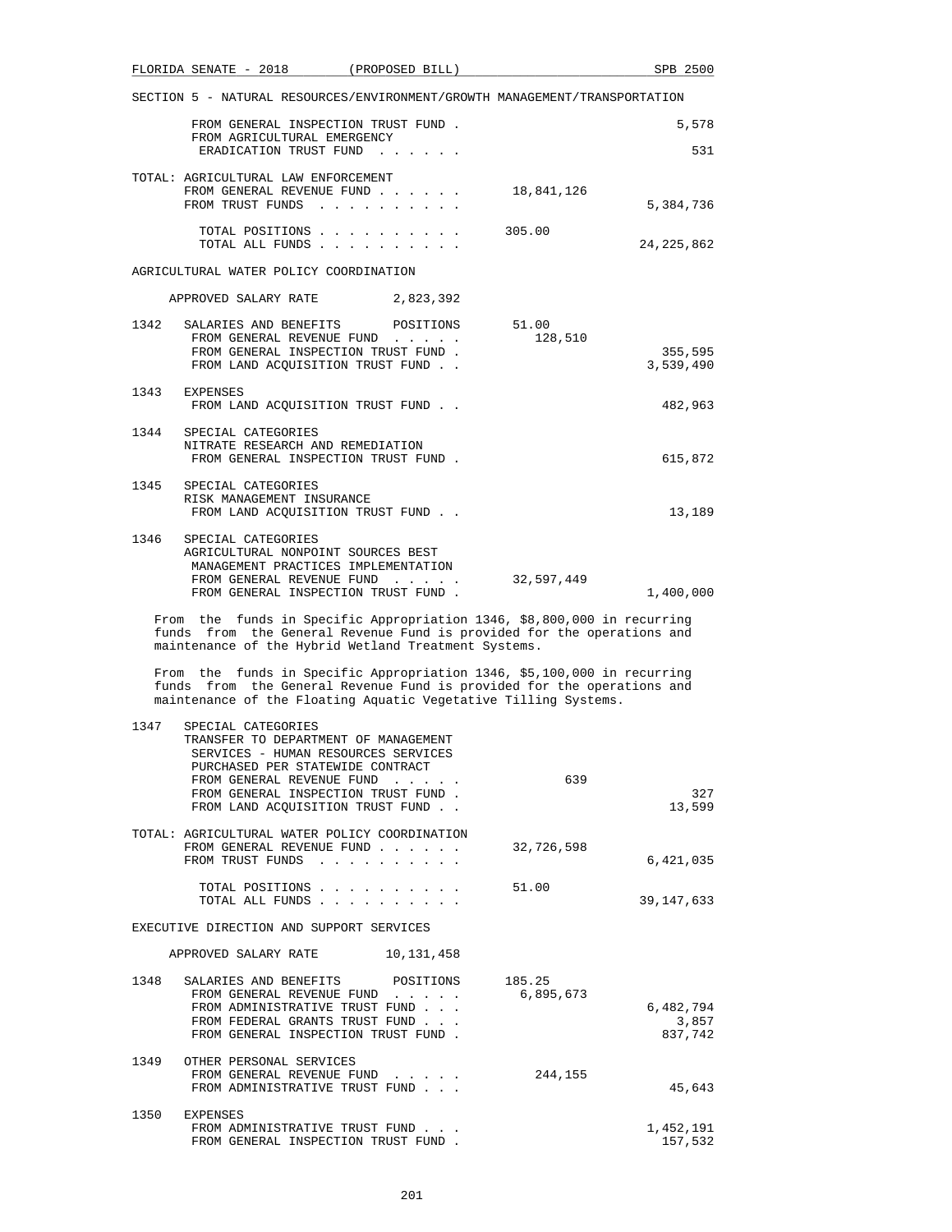|                       | FLORIDA SENATE - 2018 (PROPOSED BILL)                                                                                                                                                                                                       |                                                                    |            | SPB 2500           |
|-----------------------|---------------------------------------------------------------------------------------------------------------------------------------------------------------------------------------------------------------------------------------------|--------------------------------------------------------------------|------------|--------------------|
|                       | SECTION 5 - NATURAL RESOURCES/ENVIRONMENT/GROWTH MANAGEMENT/TRANSPORTATION                                                                                                                                                                  |                                                                    |            |                    |
|                       | FROM AGRICULTURAL EMERGENCY<br>ERADICATION TRUST FUND                                                                                                                                                                                       |                                                                    |            | 51,881             |
|                       | 1351 OPERATING CAPITAL OUTLAY<br>FROM GENERAL REVENUE FUND                                                                                                                                                                                  |                                                                    | 3,614      |                    |
|                       | 1352A SPECIAL CATEGORIES<br>TRANSFER TO AGRICULTURAL EMERGENCY<br>ERADICATION TRUST FUND<br>FROM GENERAL REVENUE FUND                                                                                                                       |                                                                    | 9,710,000  |                    |
| 1353                  | SPECIAL CATEGORIES<br>TRANSFER TO DIVISION OF ADMINISTRATIVE<br>HEARINGS<br>FROM ADMINISTRATIVE TRUST FUND                                                                                                                                  |                                                                    |            | 24,809             |
|                       | 1354 SPECIAL CATEGORIES<br>CONTRACTED SERVICES<br>FROM GENERAL REVENUE FUND<br>FROM ADMINISTRATIVE TRUST FUND<br>FROM GENERAL INSPECTION TRUST FUND.                                                                                        |                                                                    | 101,000    | 618,000<br>899,574 |
|                       | 1355 SPECIAL CATEGORIES<br>RISK MANAGEMENT INSURANCE<br>FROM GENERAL REVENUE FUND<br>FROM ADMINISTRATIVE TRUST FUND                                                                                                                         |                                                                    | 24,328     | 97,873             |
|                       | 1356 SPECIAL CATEGORIES<br>SALARY INCENTIVE PAYMENTS<br>FROM GENERAL REVENUE FUND                                                                                                                                                           |                                                                    | 7,500      |                    |
| 1357                  | SPECIAL CATEGORIES<br>TRANSFER TO DEPARTMENT OF MANAGEMENT<br>SERVICES - HUMAN RESOURCES SERVICES<br>PURCHASED PER STATEWIDE CONTRACT<br>FROM GENERAL REVENUE FUND<br>FROM ADMINISTRATIVE TRUST FUND<br>FROM GENERAL INSPECTION TRUST FUND. |                                                                    | 37,195     | 18,830<br>333      |
|                       | 1357A FIXED CAPITAL OUTLAY<br>ROOF REPLACEMENT MAYO BUILDING TALLAHASSEE<br>FROM GENERAL REVENUE FUND                                                                                                                                       |                                                                    | 500,000    |                    |
|                       | 1357B FIXED CAPITAL OUTLAY<br>ROOF REPLACEMENT CONNER COMPLEX<br>TALLAHASSEE<br>FROM GENERAL REVENUE FUND                                                                                                                                   | $\mathbf{r} = \mathbf{r} + \mathbf{r} + \mathbf{r} + \mathbf{r}$ . | 600,000    |                    |
|                       | 1357C FIXED CAPITAL OUTLAY<br>REPAIRS AND IMPROVEMENTS - HEATING,<br>VENTILATION, AND AIR-CONDITIONING - DOYLE<br>CONNER BUILDING<br>FROM GENERAL INSPECTION TRUST FUND.                                                                    |                                                                    |            | 1,160,000          |
|                       | 1357D FIXED CAPITAL OUTLAY<br>RENOVATIONS, REPAIRS, AND IMPROVEMENTS -<br>BRONSON DIAGNOSTIC LABORATORY<br>FROM GENERAL REVENUE FUND                                                                                                        |                                                                    | 1,212,750  |                    |
|                       | TOTAL: EXECUTIVE DIRECTION AND SUPPORT SERVICES<br>FROM GENERAL REVENUE FUND<br>FROM TRUST FUNDS                                                                                                                                            |                                                                    | 19,336,215 | 11,851,059         |
|                       | TOTAL POSITIONS<br>TOTAL ALL FUNDS                                                                                                                                                                                                          |                                                                    | 185.25     | 31,187,274         |
| DIVISION OF LICENSING |                                                                                                                                                                                                                                             |                                                                    |            |                    |
|                       | APPROVED SALARY RATE                                                                                                                                                                                                                        | 9,666,883                                                          |            |                    |
| 1358                  | SALARIES AND BENEFITS<br>FROM DIVISION OF LICENSING TRUST<br>FUND                                                                                                                                                                           | POSITIONS                                                          | 277.00     | 14,837,577         |
|                       | 1359 OTHER PERSONAL SERVICES<br>FROM DIVISION OF LICENSING TRUST<br>FUND<br>the contract of the contract of the contract of                                                                                                                 |                                                                    |            | 2,141,553          |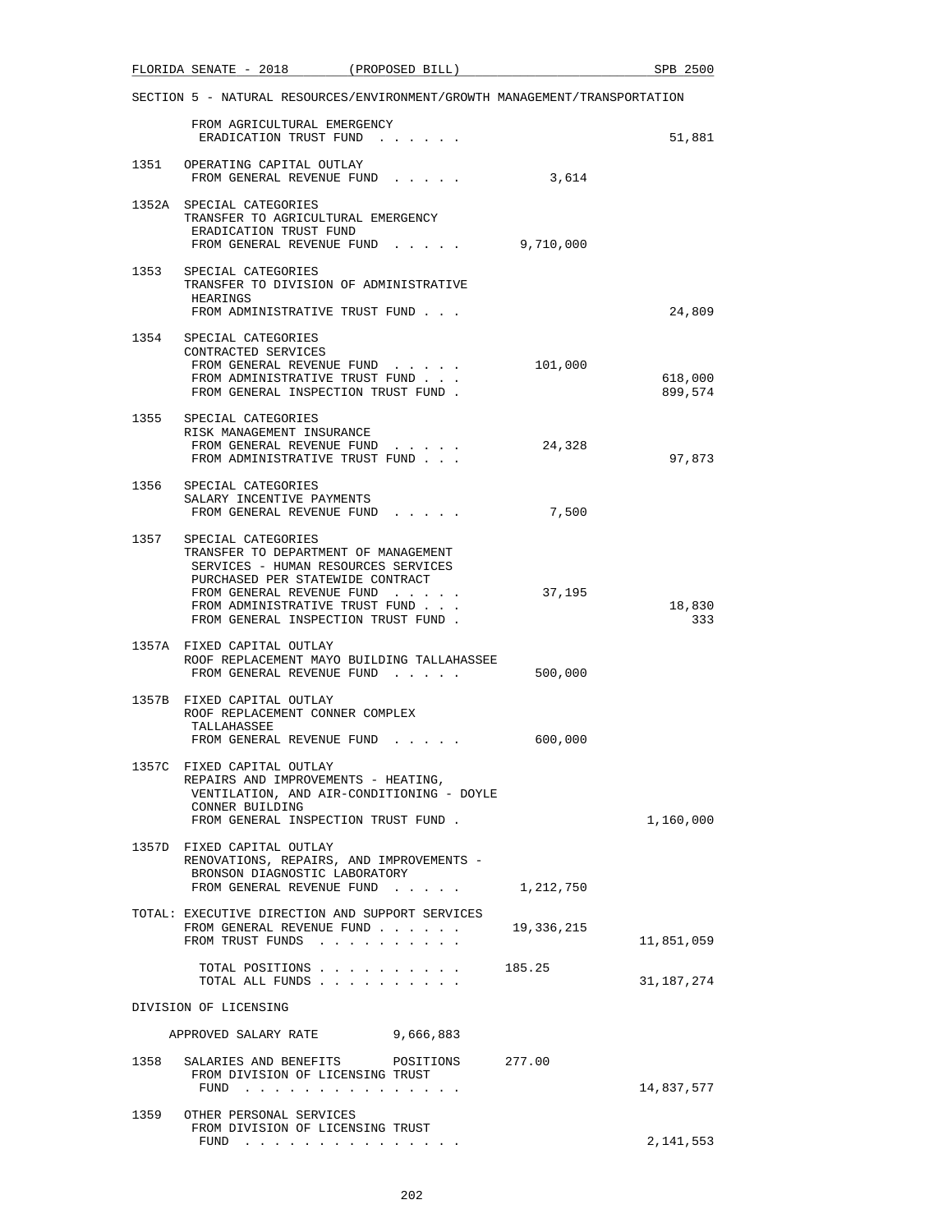# FLORIDA SENATE - 2018 (PROPOSED BILL) SPB 2500

|      | 1360 EXPENSES                                                                                                                                                                              |        |            |
|------|--------------------------------------------------------------------------------------------------------------------------------------------------------------------------------------------|--------|------------|
|      | FROM DIVISION OF LICENSING TRUST<br>FUND $\cdots$                                                                                                                                          |        | 4,244,941  |
|      | 1361 OPERATING CAPITAL OUTLAY<br>FROM DIVISION OF LICENSING TRUST<br>FUND $\cdots$                                                                                                         |        | 349,130    |
|      | 1363 SPECIAL CATEGORIES<br>CONTRACTED SERVICES<br>FROM DIVISION OF LICENSING TRUST<br>$FUND$                                                                                               |        | 9,990,177  |
|      | 1364 SPECIAL CATEGORIES<br>RISK MANAGEMENT INSURANCE<br>FROM DIVISION OF LICENSING TRUST<br>FUND $\cdots$                                                                                  |        | 69,043     |
| 1365 | SPECIAL CATEGORIES<br>TRANSFER TO DEPARTMENT OF MANAGEMENT<br>SERVICES - HUMAN RESOURCES SERVICES<br>PURCHASED PER STATEWIDE CONTRACT<br>FROM DIVISION OF LICENSING TRUST<br>FUND $\cdots$ |        | 84,480     |
|      | TOTAL: DIVISION OF LICENSING<br>FROM TRUST FUNDS                                                                                                                                           |        | 31,716,901 |
|      | TOTAL POSITIONS<br>TOTAL ALL FUNDS                                                                                                                                                         | 277.00 | 31,716,901 |
|      | OFFICE OF ENERGY                                                                                                                                                                           |        |            |
|      | APPROVED SALARY RATE 605,934                                                                                                                                                               |        |            |
| 1366 | SALARIES AND BENEFITS POSITIONS 14.00<br>FROM FEDERAL GRANTS TRUST FUND                                                                                                                    |        | 1,112,389  |
|      | 1367 OTHER PERSONAL SERVICES<br>FROM FEDERAL GRANTS TRUST FUND                                                                                                                             |        | 127,165    |
|      | 1368 EXPENSES<br>FROM GENERAL REVENUE FUND<br>FROM FEDERAL GRANTS TRUST FUND                                                                                                               | 47,212 | 851,607    |
|      | 1369 OPERATING CAPITAL OUTLAY<br>FROM FEDERAL GRANTS TRUST FUND                                                                                                                            |        | 2,500      |
| 1370 | SPECIAL CATEGORIES<br>ACQUISITION OF MOTOR VEHICLES<br>FROM FEDERAL GRANTS TRUST FUND                                                                                                      |        | 28,193     |
|      | 1371 SPECIAL CATEGORIES<br>CONTRACTED SERVICES<br>FROM FEDERAL GRANTS TRUST FUND                                                                                                           |        | 52,687     |
| 1372 | SPECIAL CATEGORIES<br>NATURAL GAS FUEL FLEET VEHICLE REBATE<br>PROGRAM<br>FROM FEDERAL GRANTS TRUST FUND                                                                                   |        | 1,000,000  |
|      | 1373 SPECIAL CATEGORIES<br>RISK MANAGEMENT INSURANCE<br>FROM FEDERAL GRANTS TRUST FUND                                                                                                     |        | 4,293      |
| 1374 | SPECIAL CATEGORIES<br>TRANSFER TO DEPARTMENT OF MANAGEMENT<br>SERVICES - HUMAN RESOURCES SERVICES<br>PURCHASED PER STATEWIDE CONTRACT<br>FROM FEDERAL GRANTS TRUST FUND                    |        | 3,027      |
| 1375 | GRANTS AND AIDS TO LOCAL GOVERNMENTS AND<br>NONSTATE ENTITIES - FIXED CAPITAL OUTLAY<br>UNITED STATES DEPARTMENT OF ENERGY SPECIAL                                                         |        |            |
|      | PROJECTS<br>FROM FEDERAL GRANTS TRUST FUND                                                                                                                                                 |        | 850,000    |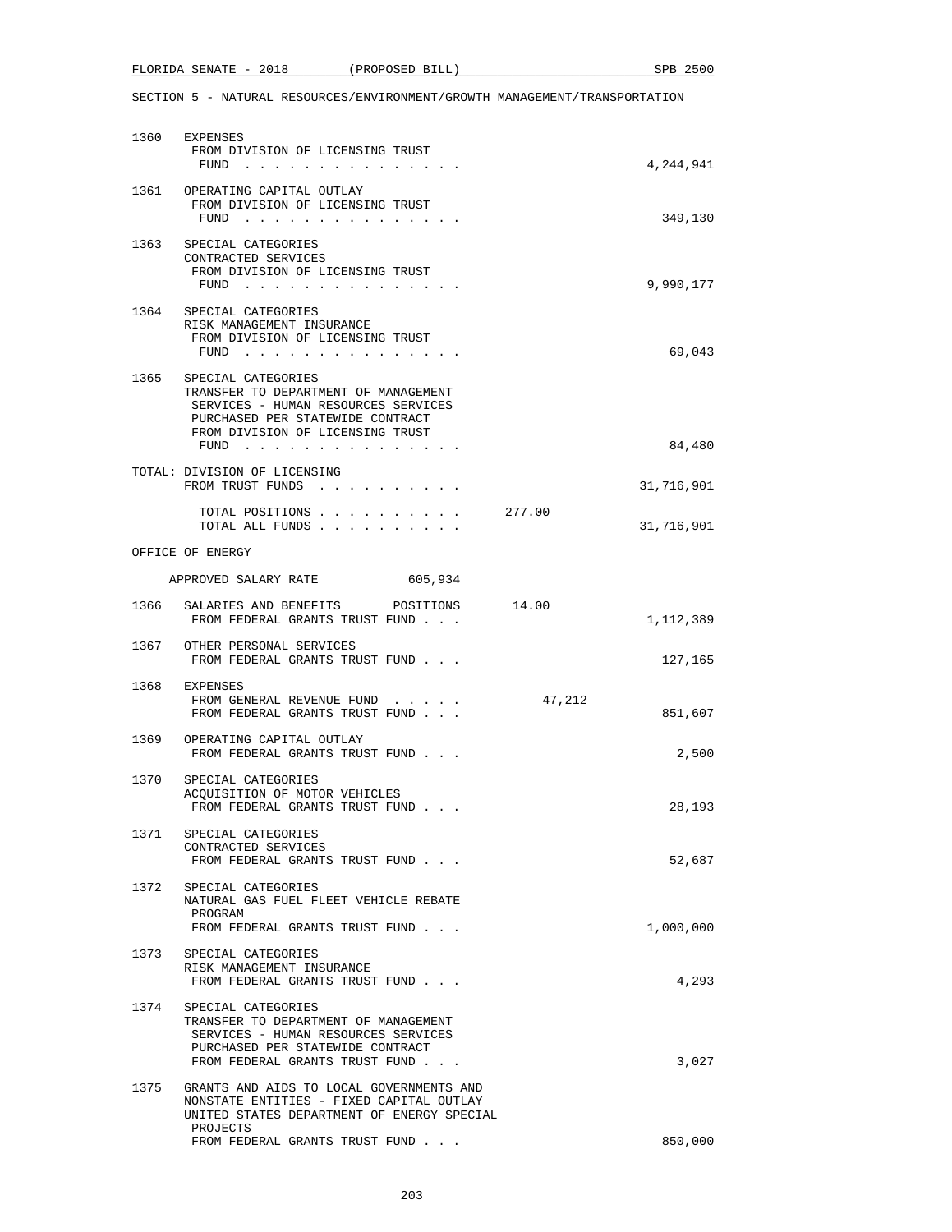| <u>ດດາດ</u><br>FLORIDA<br>SENATE<br>$\overline{\phantom{0}}$<br>40 I 8 | PROPOSED | SPB<br>ገር<br>BILL. |  |
|------------------------------------------------------------------------|----------|--------------------|--|
|                                                                        |          |                    |  |

|      | TOTAL: OFFICE OF ENERGY<br>FROM GENERAL REVENUE FUND<br>FROM TRUST FUNDS                                                                                                                                                           | 47,212     | 4,031,861                                           |
|------|------------------------------------------------------------------------------------------------------------------------------------------------------------------------------------------------------------------------------------|------------|-----------------------------------------------------|
|      | TOTAL POSITIONS<br>TOTAL ALL FUNDS                                                                                                                                                                                                 | 14.00      | 4,079,073                                           |
|      | PROGRAM: FOREST AND RESOURCE PROTECTION                                                                                                                                                                                            |            |                                                     |
|      | FLORIDA FOREST SERVICE                                                                                                                                                                                                             |            |                                                     |
|      | APPROVED SALARY RATE 46,040,477                                                                                                                                                                                                    |            |                                                     |
| 1376 | SALARIES AND BENEFITS POSITIONS 1,177.00<br>FROM GENERAL REVENUE FUND<br>FROM FEDERAL GRANTS TRUST FUND<br>FROM AGRICULTURAL EMERGENCY<br>ERADICATION TRUST FUND<br>FROM INCIDENTAL TRUST FUND<br>FROM LAND ACQUISITION TRUST FUND | 14,023,891 | 2,691,979<br>1,081,727<br>6,345,890<br>45, 392, 942 |
| 1377 | OTHER PERSONAL SERVICES<br>FROM FEDERAL GRANTS TRUST FUND<br>FROM INCIDENTAL TRUST FUND<br>FROM LAND ACOUISITION TRUST FUND.                                                                                                       |            | 507,563<br>471,009<br>888,200                       |
|      | 1378 EXPENSES<br>FROM FEDERAL GRANTS TRUST FUND<br>FROM AGRICULTURAL EMERGENCY<br>ERADICATION TRUST FUND<br>FROM INCIDENTAL TRUST FUND<br>FROM LAND ACQUISITION TRUST FUND                                                         |            | 1,437,263<br>50,000<br>4,974,124<br>8,111,569       |
| 1379 | AID TO LOCAL GOVERNMENTS<br>AMERICA THE BEAUTIFUL PROGRAM<br>FROM FEDERAL GRANTS TRUST FUND                                                                                                                                        |            | 1,325,546                                           |
|      | 1380 AID TO LOCAL GOVERNMENTS<br>GRANTS AND AIDS - VOLUNTEER FIRE<br>ASSISTANCE<br>FROM FEDERAL GRANTS TRUST FUND                                                                                                                  |            | 275,763                                             |
| 1381 | AID TO LOCAL GOVERNMENTS<br>GRANTS AND AIDS - RURAL COMMUNITY FIRE<br>PROTECTION<br>FROM FEDERAL GRANTS TRUST FUND                                                                                                                 |            | 72,589                                              |
| 1382 | AID TO LOCAL GOVERNMENTS<br>STATE FOREST RECEIPT DISTRIBUTION<br>FROM INCIDENTAL TRUST FUND                                                                                                                                        |            | 595,000                                             |
| 1383 | OPERATING CAPITAL OUTLAY<br>FROM FEDERAL GRANTS TRUST FUND<br>FROM LAND ACQUISITION TRUST FUND.                                                                                                                                    |            | 617,775<br>236,299                                  |
|      | 1384 SPECIAL CATEGORIES<br>ACOUISITION OF MOTOR VEHICLES<br>FROM FEDERAL GRANTS TRUST FUND<br>FROM LAND ACQUISITION TRUST FUND                                                                                                     |            | 100,000<br>104,000                                  |
|      | 1385 SPECIAL CATEGORIES<br>FORESTRY WILDFIRE PROTECTION/SUPPRESSION<br>EQUIPMENT<br>FROM GENERAL REVENUE FUND<br>and a state of the state of the<br>FROM INCIDENTAL TRUST FUND<br>FROM LAND ACQUISITION TRUST FUND                 | 6,000,000  | 156,868<br>838,570                                  |
|      | 1385A SPECIAL CATEGORIES<br>TRANSFER TO AGRICULTURAL EMERGENCY<br>ERADICATION TRUST FUND<br>FROM GENERAL REVENUE FUND                                                                                                              | 921,000    |                                                     |
| 1386 | SPECIAL CATEGORIES<br>OFF-HIGHWAY VEHICLE RECREATION PROGRAM<br>FROM INCIDENTAL TRUST FUND                                                                                                                                         |            | 645,000                                             |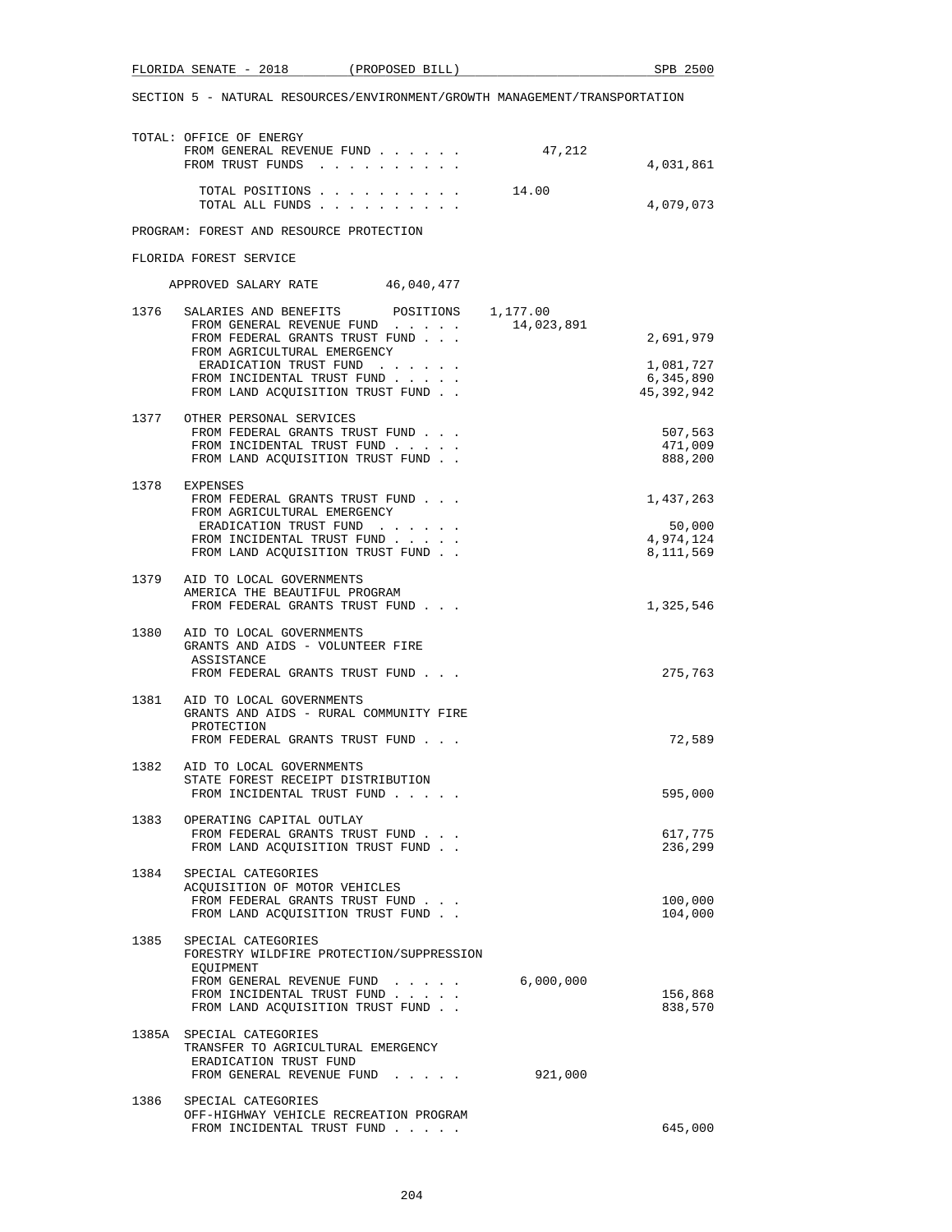| 1387 | SPECIAL CATEGORIES<br>LAND MANAGEMENT<br>FROM LAND ACQUISITION TRUST FUND                                                                                                                    |            | 5,386,703                     |
|------|----------------------------------------------------------------------------------------------------------------------------------------------------------------------------------------------|------------|-------------------------------|
| 1388 | SPECIAL CATEGORIES<br>CONTRACTED SERVICES<br>FROM FEDERAL GRANTS TRUST FUND                                                                                                                  |            | 1,518,687                     |
|      | FROM AGRICULTURAL EMERGENCY<br>ERADICATION TRUST FUND<br>FROM INCIDENTAL TRUST FUND<br>FROM LAND ACQUISITION TRUST FUND                                                                      |            | 200,000<br>477,107<br>802,137 |
|      | 1389 SPECIAL CATEGORIES<br>ON-CALL FEES<br>FROM AGRICULTURAL EMERGENCY                                                                                                                       |            |                               |
|      | ERADICATION TRUST FUND<br>FROM INCIDENTAL TRUST FUND                                                                                                                                         |            | 333,296<br>10,000             |
| 1390 | SPECIAL CATEGORIES<br>OVERTIME<br>FROM LAND ACQUISITION TRUST FUND.                                                                                                                          |            | 135,172                       |
| 1391 | SPECIAL CATEGORIES<br>RISK MANAGEMENT INSURANCE                                                                                                                                              |            |                               |
|      | FROM GENERAL REVENUE FUND<br>$\mathbf{r}$ , $\mathbf{r}$ , $\mathbf{r}$ , $\mathbf{r}$ , $\mathbf{r}$<br>FROM INCIDENTAL TRUST FUND<br>FROM LAND ACOUISITION TRUST FUND.                     | 1,408,744  | 322,926<br>143,331            |
|      | 1391A SPECIAL CATEGORIES<br>AIRCRAFT PURCHASE<br>FROM AGRICULTURAL EMERGENCY                                                                                                                 |            | 671,000                       |
| 1392 | ERADICATION TRUST FUND<br>SPECIAL CATEGORIES<br>TRANSFER TO DEPARTMENT OF MANAGEMENT<br>SERVICES - HUMAN RESOURCES SERVICES<br>PURCHASED PER STATEWIDE CONTRACT<br>FROM GENERAL REVENUE FUND | 176,696    |                               |
|      | FROM INCIDENTAL TRUST FUND<br>FROM LAND ACQUISITION TRUST FUND                                                                                                                               |            | 33,246<br>153,206             |
|      | 1393 FIXED CAPITAL OUTLAY<br>MODULAR OFFICES<br>FROM LAND ACQUISITION TRUST FUND.                                                                                                            |            | 130,000                       |
|      | 1393A FIXED CAPITAL OUTLAY<br>CONSERVATION AND RURAL LAND PROTECTION<br>EASEMENTS AND AGREEMENTS<br>FROM FLORIDA FOREVER PROGRAM TRUST                                                       |            |                               |
|      | $FUND$<br>1393B FIXED CAPITAL OUTLAY                                                                                                                                                         |            | 5,250,000                     |
|      | LAND ACQUISITION<br>FROM FLORIDA FOREVER PROGRAM TRUST<br>$FUND$                                                                                                                             |            | 2,250,000                     |
|      | 1393C FIXED CAPITAL OUTLAY<br>ROADS, BRIDGES, AND STREAM CROSSING<br>MAINTENANCE - DIVISION OF FORESTRY<br>FROM GENERAL REVENUE FUND                                                         | 1,000,000  |                               |
| 1394 | FIXED CAPITAL OUTLAY<br>REPLACE FORESTRY STATIONS - STATEWIDE<br>FROM INCIDENTAL TRUST FUND                                                                                                  |            | 1,000,000                     |
|      | TOTAL: FLORIDA FOREST SERVICE<br>FROM GENERAL REVENUE FUND<br>FROM TRUST FUNDS                                                                                                               | 23,530,331 | 95,736,487                    |
|      | TOTAL POSITIONS<br>TOTAL ALL FUNDS                                                                                                                                                           | 1,177.00   | 119,266,818                   |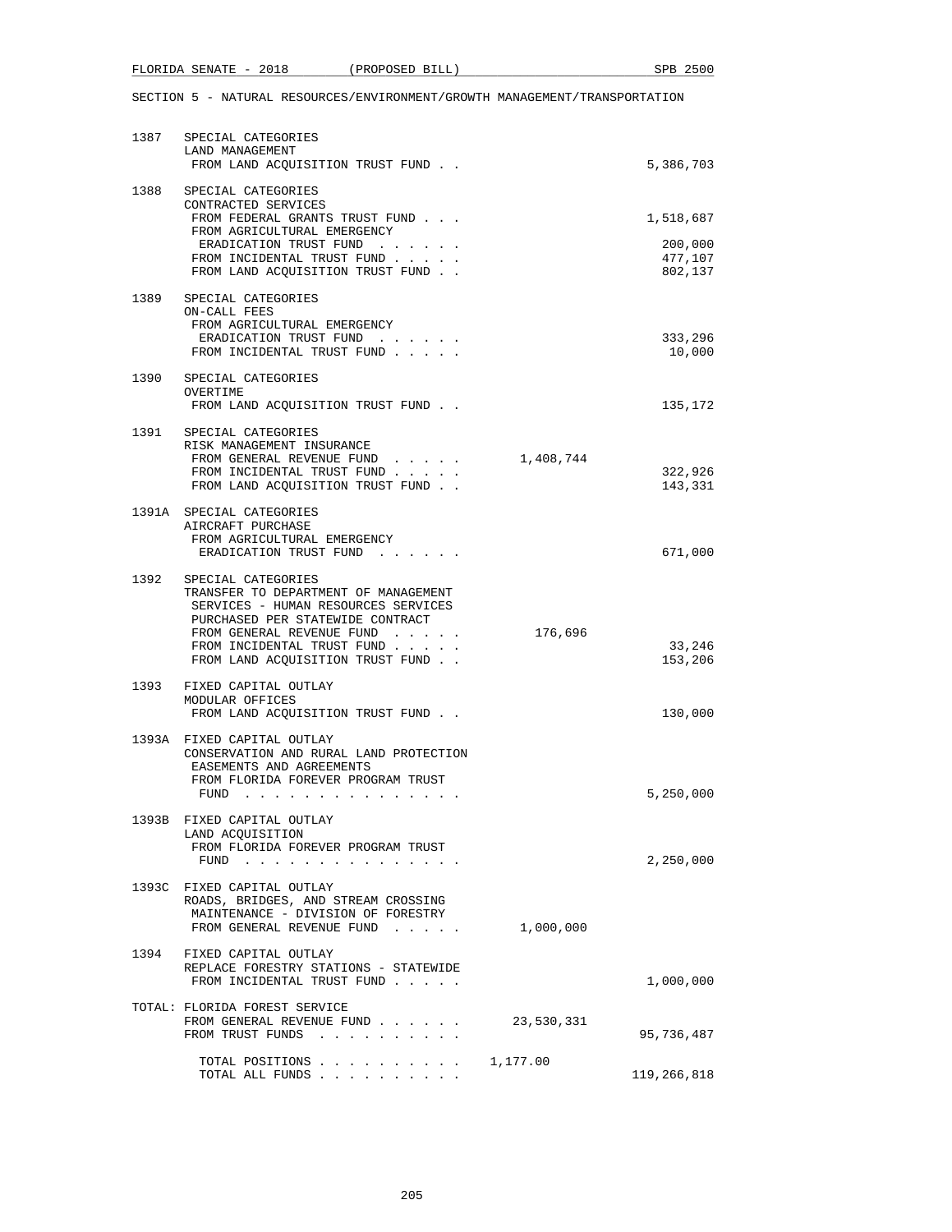PROGRAM: AGRICULTURE MANAGEMENT INFORMATION CENTER

OFFICE OF AGRICULTURE TECHNOLOGY SERVICES

| APPROVED SALARY RATE 2,991,523                                                                                                                                                                              |           |                      |
|-------------------------------------------------------------------------------------------------------------------------------------------------------------------------------------------------------------|-----------|----------------------|
| 1395 SALARIES AND BENEFITS POSITIONS 54.00<br>FROM GENERAL REVENUE FUND<br>FROM DIVISION OF LICENSING TRUST<br>FUND                                                                                         | 2,236,129 | 60,431               |
| FROM GENERAL INSPECTION TRUST FUND.                                                                                                                                                                         |           | 1,848,582            |
| 1396 OTHER PERSONAL SERVICES<br>FROM GENERAL INSPECTION TRUST FUND.                                                                                                                                         |           | 47,348               |
| 1397 EXPENSES<br>FROM GENERAL REVENUE FUND<br>FROM DIVISION OF LICENSING TRUST                                                                                                                              | 55,000    |                      |
| FUND<br>FROM GENERAL INSPECTION TRUST FUND.                                                                                                                                                                 |           | 263,632<br>3,299,287 |
| From the funds provided in Specific Appropriation 1397, \$55,000 in<br>nonrecurring funds from the General Revenue Fund is provided for<br>technology research and advisory services (Senate Form 1558).    |           |                      |
| 1398 OPERATING CAPITAL OUTLAY<br>FROM GENERAL INSPECTION TRUST FUND.                                                                                                                                        |           | 179,000              |
| 1399 SPECIAL CATEGORIES<br>CONTRACTED SERVICES<br>FROM GENERAL INSPECTION TRUST FUND.                                                                                                                       |           | 785,505              |
| 1400 SPECIAL CATEGORIES<br>RISK MANAGEMENT INSURANCE<br>FROM GENERAL INSPECTION TRUST FUND.                                                                                                                 |           | 10,371               |
| 1401 SPECIAL CATEGORIES<br>TRANSFER TO DEPARTMENT OF MANAGEMENT<br>SERVICES - HUMAN RESOURCES SERVICES<br>PURCHASED PER STATEWIDE CONTRACT<br>FROM GENERAL REVENUE FUND<br>FROM DIVISION OF LICENSING TRUST | 6,236     | 327                  |
| FUND<br>FROM GENERAL INSPECTION TRUST FUND.                                                                                                                                                                 |           | 9,505                |
| 1401A SPECIAL CATEGORIES<br>REGULATORY LIFECYCLE MANAGEMENT SYSTEM<br>FROM DIVISION OF LICENSING TRUST                                                                                                      |           |                      |
| FUND<br>the contract of the contract of the contract of the contract of the contract of the contract of the contract of                                                                                     |           | 13, 292, 708         |

 From the funds in Specific Appropriation 1401A, \$13,292,708 in nonrecurring funds from the Division of Licensing Trust Fund is provided for the Regulatory Lifecycle Management System project. Of these funds, \$9,969,531 shall be placed in reserve. The department is authorized to submit quarterly budget amendments to request release of funds pursuant to the provisions of chapter 216, Florida Statutes, and based on the department's planned quarterly expenditures. The budget amendments shall include a detailed operational work plan, project spending plan, and progress made to date for each project milestone, planned and actual deliverable completion dates, planned and actual costs incurred, and any current project issues and risks. The department shall submit independent verification and validation assessments and quarterly project status reports to the Executive Office of the Governor's Office of Policy and Budget and the chairs of the Senate Appropriations Committee and the House of Representatives Appropriations Committee.

| TOTAL: OFFICE OF AGRICULTURE TECHNOLOGY SERVICES |  |  |  |           |            |
|--------------------------------------------------|--|--|--|-----------|------------|
| FROM GENERAL REVENUE FUND                        |  |  |  | 2,297,365 |            |
| FROM TRUST FUNDS                                 |  |  |  |           | 19,796,696 |
|                                                  |  |  |  |           |            |
| TOTAL POSITIONS                                  |  |  |  | 54.00     |            |
| TOTAL ALL FUNDS                                  |  |  |  |           | 22,094,061 |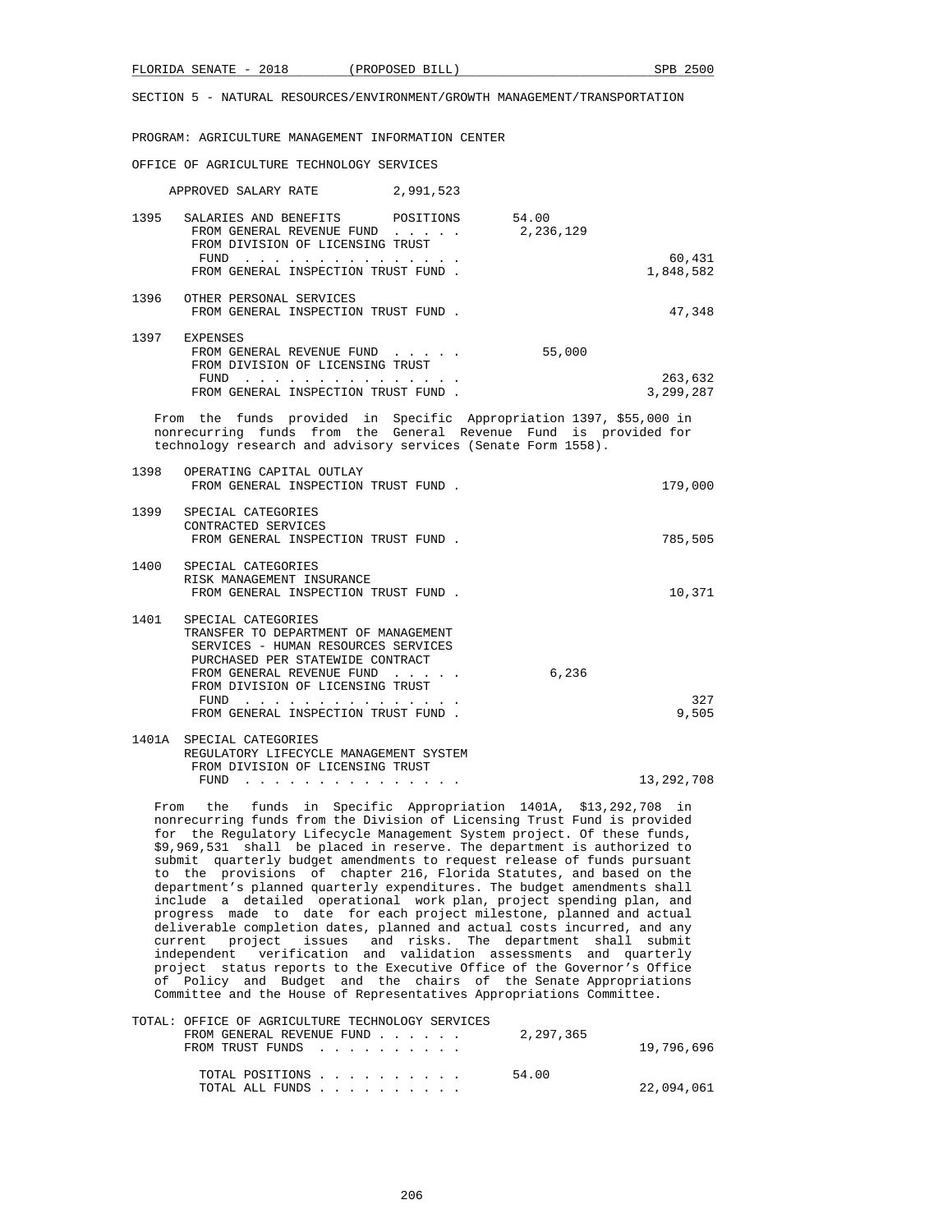## PROGRAM: FOOD SAFETY AND QUALITY

### FOOD SAFETY INSPECTION AND ENFORCEMENT

|      | APPROVED SALARY RATE 12,391,406                                                                                                                                                                           |           |                         |
|------|-----------------------------------------------------------------------------------------------------------------------------------------------------------------------------------------------------------|-----------|-------------------------|
|      | 1402 SALARIES AND BENEFITS POSITIONS 298.00<br>FROM GENERAL REVENUE FUND $\ldots$ 2, 129, 576<br>FROM FEDERAL GRANTS TRUST FUND<br>FROM GENERAL INSPECTION TRUST FUND.                                    |           | 1,629,042<br>13,713,822 |
|      | 1403 OTHER PERSONAL SERVICES<br>FROM GENERAL REVENUE FUND<br>FROM FEDERAL GRANTS TRUST FUND<br>FROM GENERAL INSPECTION TRUST FUND.                                                                        | 50,341    | 124,281<br>326,360      |
|      | 1404 EXPENSES<br>FROM GENERAL REVENUE FUND<br>FROM FEDERAL GRANTS TRUST FUND<br>FROM GENERAL INSPECTION TRUST FUND.                                                                                       | 487,347   | 732,195<br>1,732,027    |
|      | 1405 OPERATING CAPITAL OUTLAY<br>FROM GENERAL REVENUE FUND<br>FROM FEDERAL GRANTS TRUST FUND<br>FROM GENERAL INSPECTION TRUST FUND.                                                                       | 20,500    | 250,747<br>37,333       |
|      | 1406 SPECIAL CATEGORIES<br>ACOUISITION OF MOTOR VEHICLES<br>FROM FEDERAL GRANTS TRUST FUND<br>FROM GENERAL INSPECTION TRUST FUND.                                                                         |           | 26,570<br>105,367       |
|      | 1407 SPECIAL CATEGORIES<br>CONTRACTED SERVICES<br>FROM GENERAL REVENUE FUND 254,960<br>FROM FEDERAL GRANTS TRUST FUND<br>FROM GENERAL INSPECTION TRUST FUND.                                              |           | 370,707<br>365,000      |
| 1408 | SPECIAL CATEGORIES<br>RISK MANAGEMENT INSURANCE<br>FROM GENERAL REVENUE FUND<br>FROM GENERAL INSPECTION TRUST FUND.                                                                                       | 36,155    | 71,277                  |
| 1409 | SPECIAL CATEGORIES<br>TRANSFER TO DEPARTMENT OF MANAGEMENT<br>SERVICES - HUMAN RESOURCES SERVICES<br>PURCHASED PER STATEWIDE CONTRACT<br>FROM GENERAL REVENUE FUND<br>FROM GENERAL INSPECTION TRUST FUND. | 12,569    | 70,727                  |
|      | TOTAL: FOOD SAFETY INSPECTION AND ENFORCEMENT<br>FROM GENERAL REVENUE FUND<br>FROM TRUST FUNDS                                                                                                            | 2,991,448 | 19,555,455              |
|      | TOTAL POSITIONS 298.00<br>TOTAL ALL FUNDS                                                                                                                                                                 |           | 22,546,903              |
|      | PROGRAM: CONSUMER PROTECTION                                                                                                                                                                              |           |                         |

### AGRICULTURAL ENVIRONMENTAL SERVICES

|      | APPROVED SALARY RATE                                                                                                                                        | 8, 141, 758                 |                   |                                   |
|------|-------------------------------------------------------------------------------------------------------------------------------------------------------------|-----------------------------|-------------------|-----------------------------------|
| 1410 | SALARIES AND BENEFITS<br>FROM GENERAL REVENUE FUND<br>FROM FEDERAL GRANTS TRUST FUND<br>FROM GENERAL INSPECTION TRUST FUND.<br>FROM PEST CONTROL TRUST FUND | POSITIONS<br>$\cdots$       | 183.00<br>768,632 | 451,617<br>7,247,031<br>3,328,989 |
| 1411 | OTHER PERSONAL SERVICES<br>FROM FEDERAL GRANTS TRUST FUND<br>FROM GENERAL INSPECTION TRUST FUND.<br>FROM PEST CONTROL TRUST FUND                            | $\sim$ $\sim$ $\sim$ $\sim$ |                   | 153,792<br>211,740<br>12,010      |
| 1412 | <b>EXPENSES</b><br>FROM FEDERAL GRANTS TRUST FUND<br>FROM GENERAL INSPECTION TRUST FUND                                                                     |                             |                   | 338,295<br>940,632                |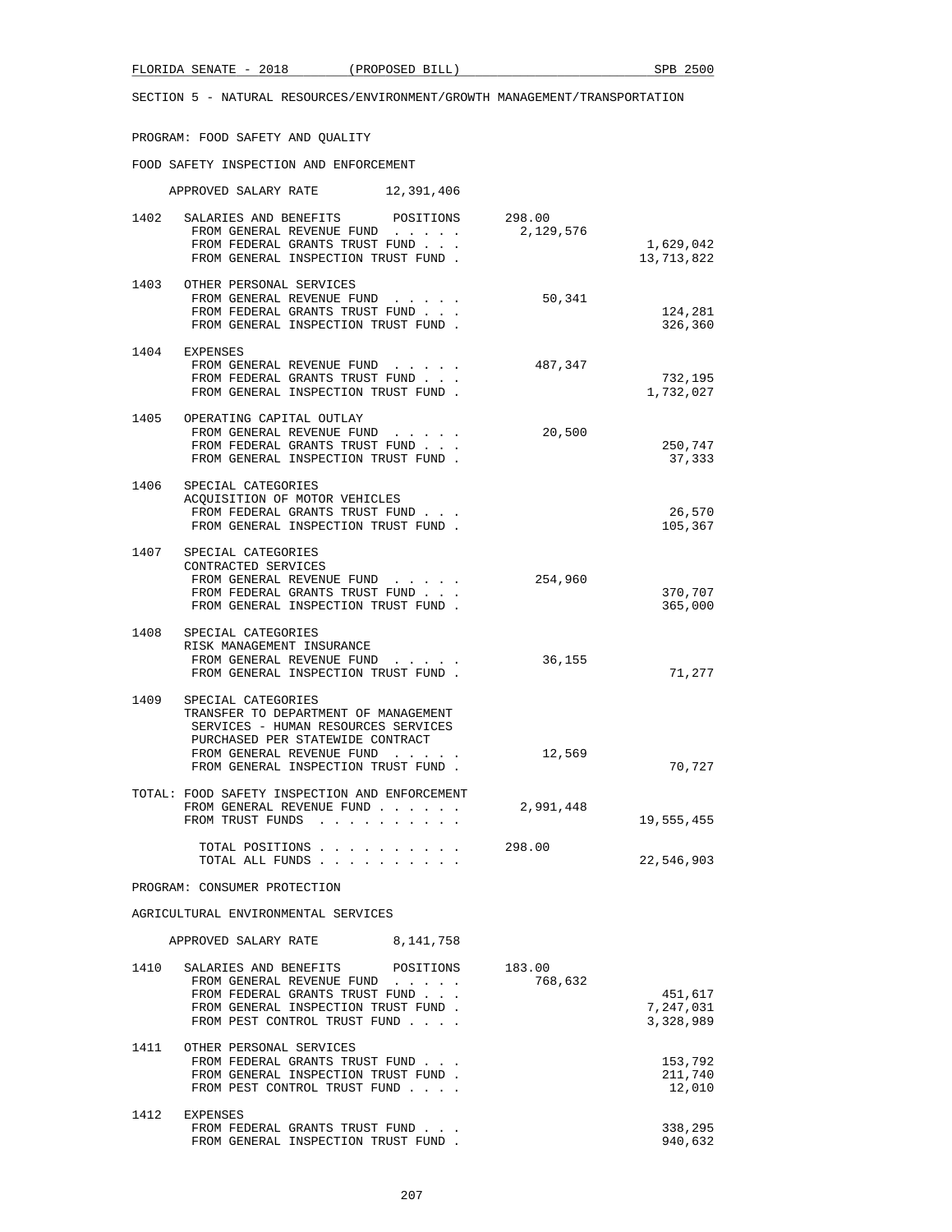|      | FROM PEST CONTROL TRUST FUND                                                                               | 394,514 |
|------|------------------------------------------------------------------------------------------------------------|---------|
| 1413 | AID TO LOCAL GOVERNMENTS<br>GRANTS AND AIDS - OPERATION CLEAN SWEEP<br>FROM GENERAL INSPECTION TRUST FUND. | 100,000 |
| 1414 | AID TO LOCAL GOVERNMENTS                                                                                   |         |

| MOSOUITO CONTROL PROGRAM           |  |           |
|------------------------------------|--|-----------|
| FROM GENERAL INSPECTION TRUST FUND |  | 2,660,000 |

 Of the funds provided in Specific Appropriation 1414, \$500,000 from the General Inspection Trust Fund shall be used to support personnel at the Institute of Food and Agricultural Sciences (IFAS)/Florida Medical Entomology Laboratory to perform applied research to develop and test formulations, application techniques, and procedures of pesticides and biological control agents for the control of arthropods.

 Of the funds provided in Specific Appropriation 1414, \$500,000 from the General Inspection Trust Fund shall be used for competitive grants as approved by the department for applied and basic research into the practical methods of control to be used by local mosquito control agencies, including research into the prevention of mosquito-borne illnesses. The research may be conducted by any public university or college in Florida.

| 1415 | OPERATING CAPITAL OUTLAY<br>FROM GENERAL REVENUE FUND<br>FROM FEDERAL GRANTS TRUST FUND                                                                                                                                                                                                                      | 1,513            | 102,500                       |
|------|--------------------------------------------------------------------------------------------------------------------------------------------------------------------------------------------------------------------------------------------------------------------------------------------------------------|------------------|-------------------------------|
| 1416 | SPECIAL CATEGORIES<br>ACQUISITION OF MOTOR VEHICLES<br>FROM FEDERAL GRANTS TRUST FUND                                                                                                                                                                                                                        |                  | 125,000                       |
| 1417 | SPECIAL CATEGORIES<br>CONTRACTED SERVICES<br>FROM GENERAL REVENUE FUND<br>$\begin{array}{cccccccccccccc} \bullet & \bullet & \bullet & \bullet & \bullet & \bullet & \bullet & \bullet \end{array}$<br>FROM FEDERAL GRANTS TRUST FUND<br>FROM GENERAL INSPECTION TRUST FUND.<br>FROM PEST CONTROL TRUST FUND | 102,958          | 296,278<br>200,124<br>206,425 |
|      | 1418 SPECIAL CATEGORIES<br>RISK MANAGEMENT INSURANCE<br>FROM GENERAL REVENUE FUND<br>FROM GENERAL INSPECTION TRUST FUND.                                                                                                                                                                                     | 51,362           | 32,778                        |
| 1419 | SPECIAL CATEGORIES<br>TRANSFER TO DEPARTMENT OF MANAGEMENT<br>SERVICES - HUMAN RESOURCES SERVICES<br>PURCHASED PER STATEWIDE CONTRACT<br>FROM GENERAL REVENUE FUND<br>FROM GENERAL INSPECTION TRUST FUND.<br>FROM PEST CONTROL TRUST FUND                                                                    | 16,685           | 28,730<br>14,435              |
|      | TOTAL: AGRICULTURAL ENVIRONMENTAL SERVICES<br>FROM GENERAL REVENUE FUND<br>FROM TRUST FUNDS                                                                                                                                                                                                                  | 941,150          | 16,844,890                    |
|      | TOTAL POSITIONS<br>TOTAL ALL FUNDS                                                                                                                                                                                                                                                                           | 183.00           | 17,786,040                    |
|      | CONSUMER PROTECTION                                                                                                                                                                                                                                                                                          |                  |                               |
|      | APPROVED SALARY RATE 10,892,235                                                                                                                                                                                                                                                                              |                  |                               |
| 1420 | SALARIES AND BENEFITS POSITIONS<br>FROM GENERAL REVENUE FUND<br>FROM GENERAL INSPECTION TRUST FUND.                                                                                                                                                                                                          | 282.00<br>51,413 | 15,220,621                    |
| 1421 | OTHER PERSONAL SERVICES<br>FROM GENERAL INSPECTION TRUST FUND.                                                                                                                                                                                                                                               |                  | 222,520                       |
| 1422 | <b>EXPENSES</b><br>FROM GENERAL INSPECTION TRUST FUND.                                                                                                                                                                                                                                                       |                  | 2,798,984                     |
| 1423 | OPERATING CAPITAL OUTLAY<br>FROM GENERAL INSPECTION TRUST FUND.                                                                                                                                                                                                                                              |                  | 75,437                        |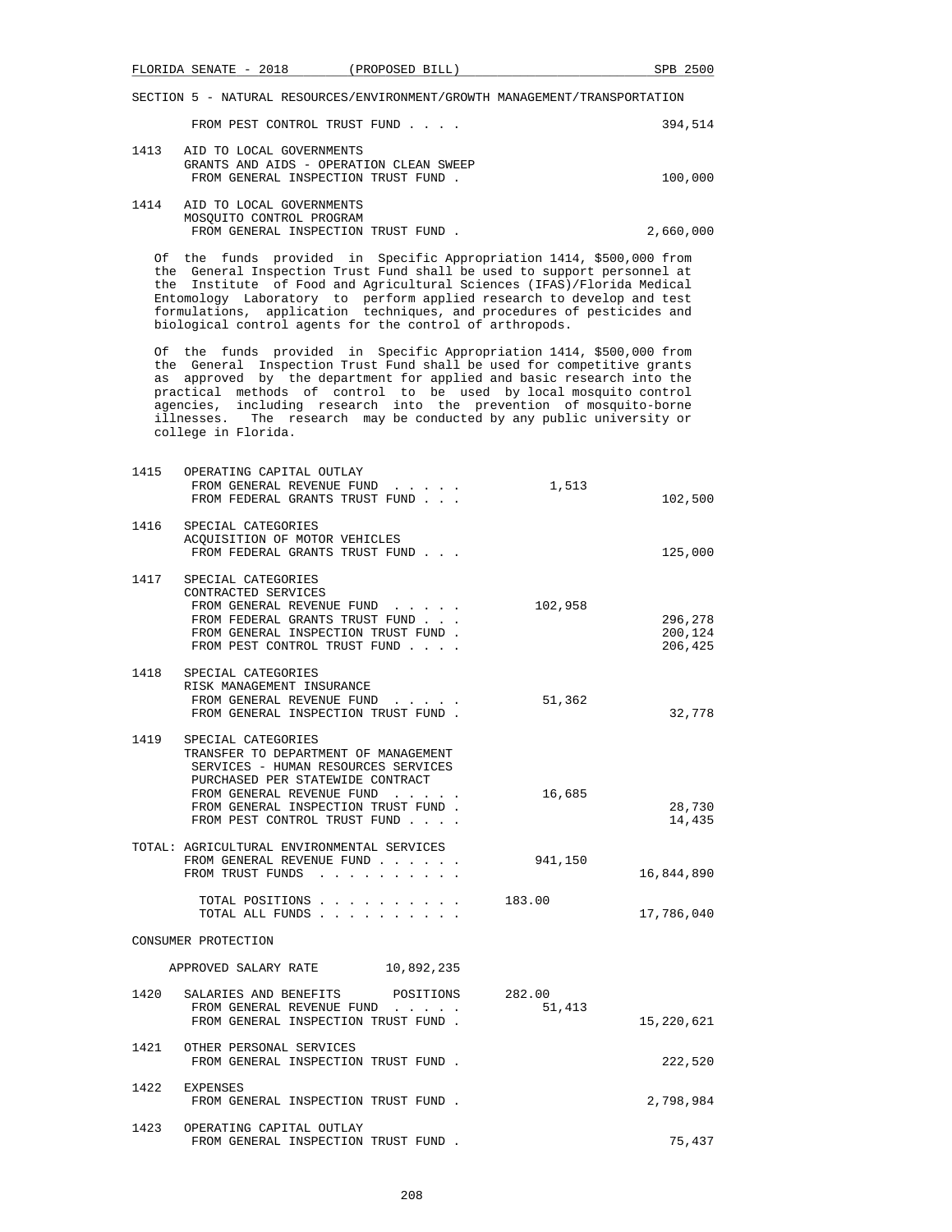|      | FLORIDA SENATE - 2018<br>(PROPOSED BILL)                                                                                                                                                                  |           | SPB 2500                          |
|------|-----------------------------------------------------------------------------------------------------------------------------------------------------------------------------------------------------------|-----------|-----------------------------------|
|      | SECTION 5 - NATURAL RESOURCES/ENVIRONMENT/GROWTH MANAGEMENT/TRANSPORTATION                                                                                                                                |           |                                   |
| 1424 | SPECIAL CATEGORIES<br>CONTRACTED SERVICES<br>FROM GENERAL INSPECTION TRUST FUND.                                                                                                                          |           | 979,533                           |
|      | 1425 SPECIAL CATEGORIES<br>RISK MANAGEMENT INSURANCE<br>FROM GENERAL INSPECTION TRUST FUND.                                                                                                               |           | 369,617                           |
| 1426 | SPECIAL CATEGORIES<br>TRANSFER TO DEPARTMENT OF MANAGEMENT<br>SERVICES - HUMAN RESOURCES SERVICES<br>PURCHASED PER STATEWIDE CONTRACT<br>FROM GENERAL REVENUE FUND<br>FROM GENERAL INSPECTION TRUST FUND. | 319       | 86,555                            |
|      | TOTAL: CONSUMER PROTECTION<br>FROM GENERAL REVENUE FUND<br>FROM TRUST FUNDS                                                                                                                               | 51,732    | 19,753,267                        |
|      | TOTAL POSITIONS<br>TOTAL ALL FUNDS                                                                                                                                                                        | 282.00    | 19,804,999                        |
|      | PROGRAM: AGRICULTURAL ECONOMIC DEVELOPMENT                                                                                                                                                                |           |                                   |
|      | FRUITS AND VEGETABLES INSPECTION AND ENFORCEMENT                                                                                                                                                          |           |                                   |
|      | APPROVED SALARY RATE 5,139,501                                                                                                                                                                            |           |                                   |
| 1427 | SALARIES AND BENEFITS POSITIONS 121.00<br>FROM CITRUS INSPECTION TRUST FUND.<br>FROM FEDERAL GRANTS TRUST FUND<br>FROM GENERAL INSPECTION TRUST FUND.                                                     |           | 4,793,924<br>627,457<br>2,384,684 |
| 1428 | OTHER PERSONAL SERVICES<br>FROM CITRUS INSPECTION TRUST FUND.<br>FROM FEDERAL GRANTS TRUST FUND<br>FROM GENERAL INSPECTION TRUST FUND.                                                                    |           | 718,139<br>7,500<br>948,706       |
| 1429 | EXPENSES<br>FROM CITRUS INSPECTION TRUST FUND.<br>FROM FEDERAL GRANTS TRUST FUND<br>FROM GENERAL INSPECTION TRUST FUND.                                                                                   |           | 883,880<br>319,339<br>567,529     |
| 1430 | OPERATING CAPITAL OUTLAY<br>FROM CITRUS INSPECTION TRUST FUND<br>FROM GENERAL INSPECTION TRUST FUND.                                                                                                      |           | 10,000<br>23,710                  |
| 1432 | SPECIAL CATEGORIES<br>AUTOMATED TESTING EQUIPMENT<br>FROM CITRUS INSPECTION TRUST FUND.                                                                                                                   |           | 216,041                           |
|      | 1432A SPECIAL CATEGORIES<br>TRANSFER TO AGRICULTURAL EMERGENCY<br>ERADICATION TRUST FUND<br>FROM GENERAL REVENUE FUND                                                                                     | 4,500,000 |                                   |
|      | 1432B SPECIAL CATEGORIES<br>TRANSFER GENERAL REVENUE TO CITRUS<br>INSPECTION TRUST FUND<br>FROM AGRICULTURAL EMERGENCY<br>ERADICATION TRUST FUND                                                          |           | 2,500,000                         |
| 1433 | SPECIAL CATEGORIES<br>CITRUS RESEARCH<br>FROM GENERAL REVENUE FUND<br>FROM AGRICULTURAL EMERGENCY                                                                                                         | 6,000,000 |                                   |
|      | ERADICATION TRUST FUND                                                                                                                                                                                    |           | 2,000,000                         |

 Agricultural Emergency Eradication Trust Fund shall be transferred to the Citrus Research and Development Foundation, Inc., to conduct, or cause to be conducted, research projects on citrus disease, pursuant to section 581.031(32), Florida Statutes.

The Citrus Research and Development Foundation shall hold public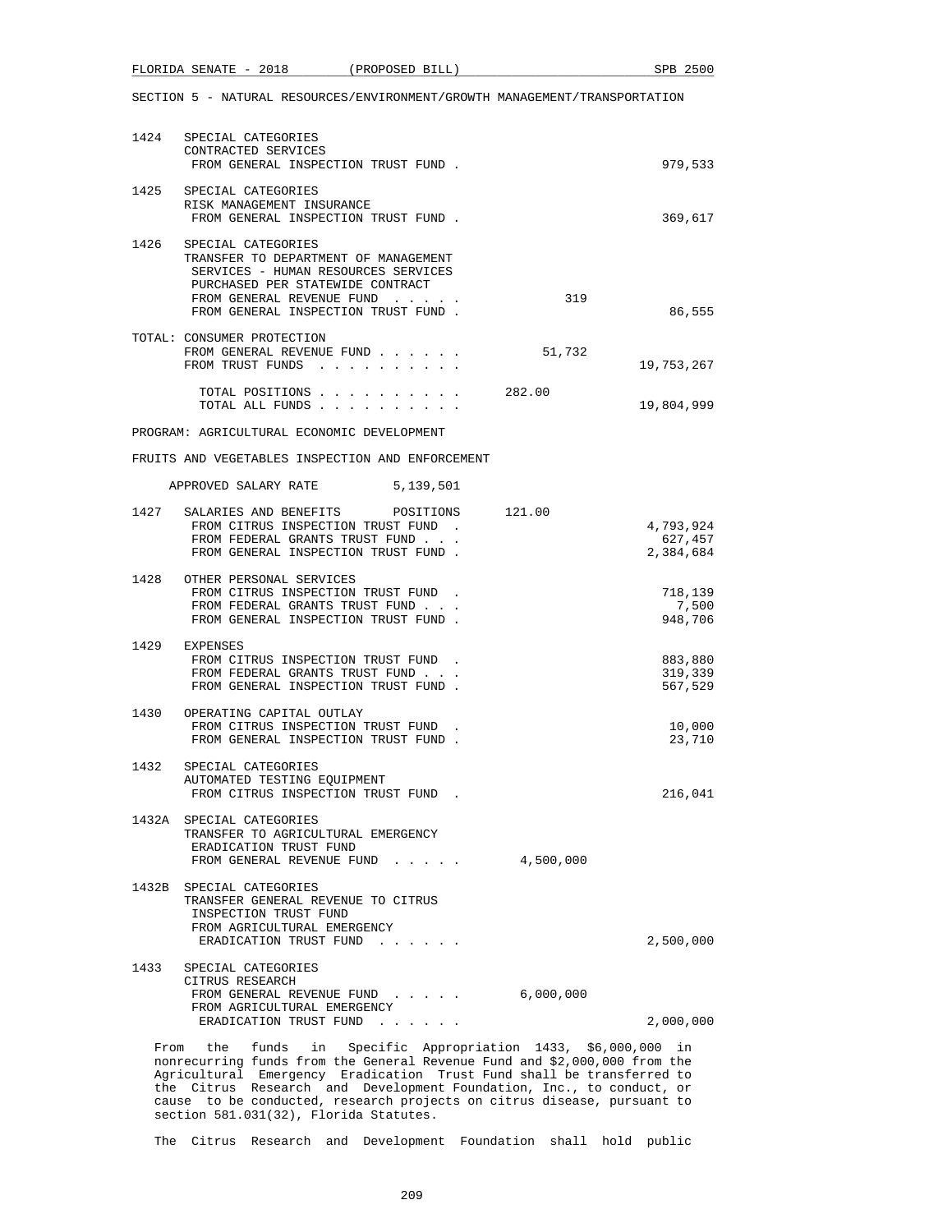meetings that includes reporting results of completed research projects, current research and planned research projects on citrus disease, including but not limited to citrus canker and greening. Scientists, growers, and industry representatives must be represented at the meetings.

| 1434 | SPECIAL CATEGORIES<br>CONTRACTED SERVICES                                 |            |                   |
|------|---------------------------------------------------------------------------|------------|-------------------|
|      | FROM CITRUS INSPECTION TRUST FUND.                                        |            | 123,428           |
|      | FROM FEDERAL GRANTS TRUST FUND.                                           |            | 268,122           |
|      | FROM GENERAL INSPECTION TRUST FUND.                                       |            | 53,762            |
| 1435 | SPECIAL CATEGORIES                                                        |            |                   |
|      | GRANTS AND AIDS - MARKETING ORDERS<br>FROM CITRUS INSPECTION TRUST FUND   |            | 3,167,237         |
|      | FROM GENERAL INSPECTION TRUST FUND.                                       |            | 569,082           |
| 1436 | SPECIAL CATEGORIES                                                        |            |                   |
|      | RISK MANAGEMENT INSURANCE                                                 |            |                   |
|      | FROM CITRUS INSPECTION TRUST FUND.<br>FROM GENERAL INSPECTION TRUST FUND. |            | 55,880<br>103,778 |
|      |                                                                           |            |                   |
| 1437 | SPECIAL CATEGORIES<br>TRANSFER TO DEPARTMENT OF MANAGEMENT                |            |                   |
|      | SERVICES - HUMAN RESOURCES SERVICES                                       |            |                   |
|      | PURCHASED PER STATEWIDE CONTRACT<br>FROM CITRUS INSPECTION TRUST FUND.    |            | 61,125            |
|      | FROM FEDERAL GRANTS TRUST FUND                                            |            | 1,978             |
|      | FROM GENERAL INSPECTION TRUST FUND.                                       |            | 18,223            |
|      | TOTAL: FRUITS AND VEGETABLES INSPECTION AND ENFORCEMENT                   |            |                   |
|      | FROM GENERAL REVENUE FUND<br>FROM TRUST FUNDS                             | 10,500,000 | 20,423,524        |
|      |                                                                           |            |                   |
|      | TOTAL POSITIONS 121.00<br>TOTAL ALL FUNDS                                 |            | 30,923,524        |
|      |                                                                           |            |                   |
|      | AGRICULTURAL PRODUCTS MARKETING                                           |            |                   |
|      | APPROVED SALARY RATE<br>4,254,381                                         |            |                   |
|      | 1438 SALARIES AND BENEFITS POSITIONS 104.00                               |            |                   |
|      | FROM GENERAL REVENUE FUND                                                 | 529,733    |                   |
|      | FROM GENERAL INSPECTION TRUST FUND.<br>FROM AGRICULTURAL EMERGENCY        |            | 622,265           |
|      | ERADICATION TRUST FUND                                                    |            | 1,681,533         |
|      | FROM MARKET IMPROVEMENTS WORKING<br>CAPITAL TRUST FUND                    |            | 2,323,872         |
|      | FROM SALTWATER PRODUCTS PROMOTION                                         |            |                   |
|      | TRUST FUND<br>FROM FLORIDA AGRICULTURAL                                   |            | 939,947           |
|      | PROMOTION CAMPAIGN TRUST FUND                                             |            | 47,523            |
| 1439 | OTHER PERSONAL SERVICES                                                   |            |                   |
|      | FROM GENERAL REVENUE FUND                                                 | 8,600      |                   |
|      | FROM AGRICULTURAL EMERGENCY<br>ERADICATION TRUST FUND                     |            | 27,635            |
|      | FROM MARKET IMPROVEMENTS WORKING                                          |            |                   |
|      | CAPITAL TRUST FUND                                                        |            | 26,400            |
| 1440 | EXPENSES                                                                  |            |                   |
|      | FROM GENERAL REVENUE FUND<br>FROM GENERAL INSPECTION TRUST FUND.          | 98,541     | 495,649           |
|      | FROM MARKET IMPROVEMENTS WORKING                                          |            |                   |
|      | CAPITAL TRUST FUND<br>FROM SALTWATER PRODUCTS PROMOTION                   |            | 848,391           |
|      | TRUST FUND                                                                |            | 154,408           |
|      | FROM VITICULTURE TRUST FUND<br>FROM FLORIDA AGRICULTURAL                  |            | 9,580             |
|      | PROMOTION CAMPAIGN TRUST FUND                                             |            | 188,858           |
| 1441 | OPERATING CAPITAL OUTLAY                                                  |            |                   |
|      | FROM MARKET IMPROVEMENTS WORKING                                          |            |                   |
|      | CAPITAL TRUST FUND                                                        |            | 10,500            |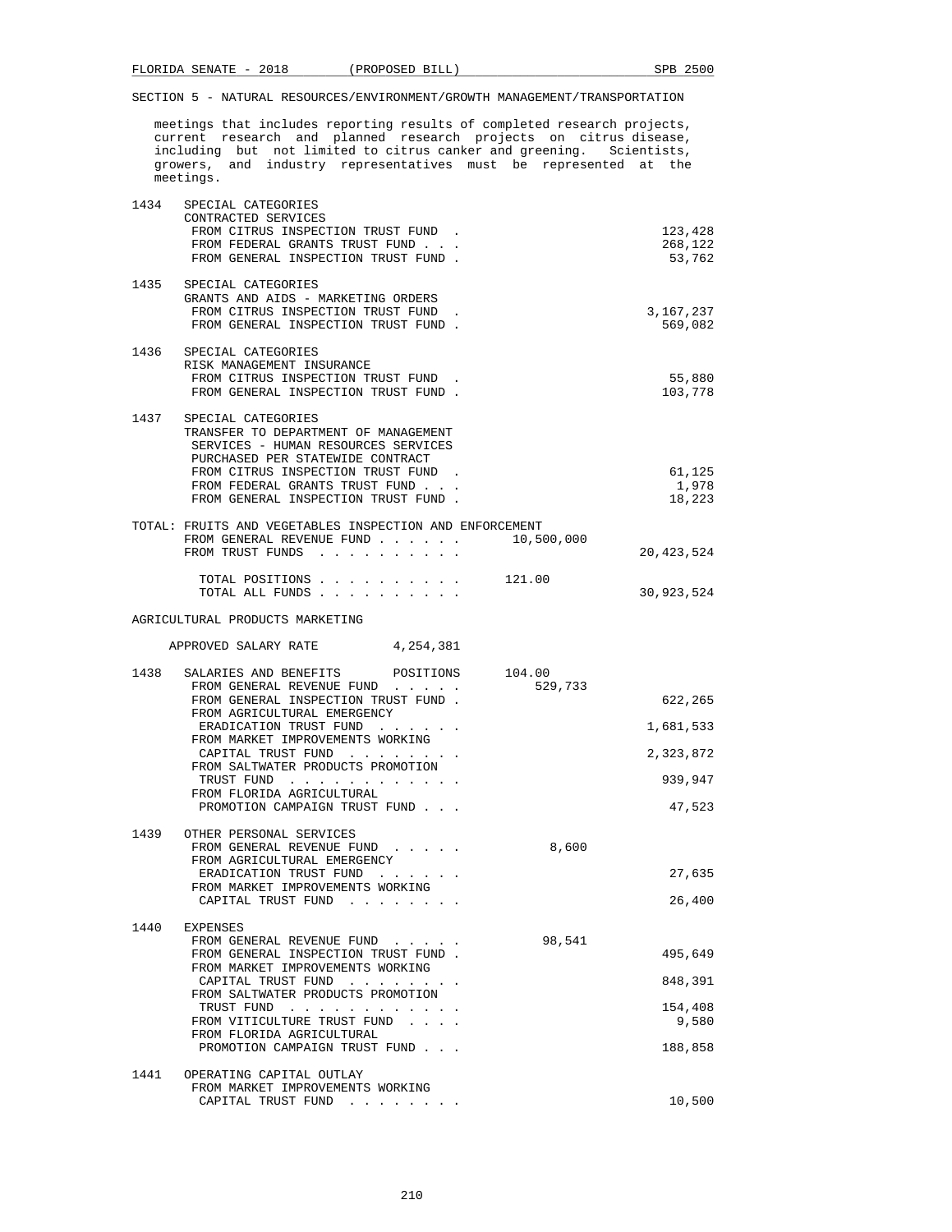|      | FLORIDA SENATE - 2018 (PROPOSED BILL)                                                                                                                                                                                                                                                                                                                                                |                                                                                                                                                                                                                                |           | SPB 2500                        |
|------|--------------------------------------------------------------------------------------------------------------------------------------------------------------------------------------------------------------------------------------------------------------------------------------------------------------------------------------------------------------------------------------|--------------------------------------------------------------------------------------------------------------------------------------------------------------------------------------------------------------------------------|-----------|---------------------------------|
|      | SECTION 5 - NATURAL RESOURCES/ENVIRONMENT/GROWTH MANAGEMENT/TRANSPORTATION                                                                                                                                                                                                                                                                                                           |                                                                                                                                                                                                                                |           |                                 |
|      | 1443 SPECIAL CATEGORIES<br>GRANTS AND AIDS - VITICULTURE PROGRAM<br>FROM VITICULTURE TRUST FUND                                                                                                                                                                                                                                                                                      |                                                                                                                                                                                                                                |           | 700,000                         |
|      | 1444 SPECIAL CATEGORIES<br>FLORIDA AGRICULTURE PROMOTION CAMPAIGN<br>FROM GENERAL REVENUE FUND<br>FROM AGRICULTURAL EMERGENCY<br>ERADICATION TRUST FUND                                                                                                                                                                                                                              |                                                                                                                                                                                                                                | 3,490,000 | 2,810,000                       |
|      | 1444A SPECIAL CATEGORIES<br>TRANSFER TO AGRICULTURAL EMERGENCY<br>ERADICATION TRUST FUND<br>FROM GENERAL REVENUE FUND 1,500,000                                                                                                                                                                                                                                                      |                                                                                                                                                                                                                                |           |                                 |
|      | 1445 SPECIAL CATEGORIES<br>FEDERAL VALUE OF PRODUCTION SPECIALTY CROP<br>GRANT<br>FROM FEDERAL GRANTS TRUST FUND                                                                                                                                                                                                                                                                     |                                                                                                                                                                                                                                |           | 4,074,160                       |
|      | 1446 SPECIAL CATEGORIES<br>FEDERAL SUPPORT FOR FLORIDA AGRICULTURE<br>PROMOTIONS                                                                                                                                                                                                                                                                                                     |                                                                                                                                                                                                                                |           | 206,586                         |
|      | FROM FEDERAL GRANTS TRUST FUND<br>1447 SPECIAL CATEGORIES<br>CONTRACTED SERVICES                                                                                                                                                                                                                                                                                                     |                                                                                                                                                                                                                                |           |                                 |
|      | FROM GENERAL REVENUE FUND<br>FROM GENERAL INSPECTION TRUST FUND.<br>FROM MARKET IMPROVEMENTS WORKING                                                                                                                                                                                                                                                                                 |                                                                                                                                                                                                                                | 15,219    | 112,460                         |
|      | CAPITAL TRUST FUND<br>FROM SALTWATER PRODUCTS PROMOTION<br>TRUST FUND                                                                                                                                                                                                                                                                                                                |                                                                                                                                                                                                                                |           | 38,600<br>150,000               |
|      | FROM FLORIDA AGRICULTURAL<br>PROMOTION CAMPAIGN TRUST FUND                                                                                                                                                                                                                                                                                                                           |                                                                                                                                                                                                                                |           | 75,000                          |
|      | 1448 SPECIAL CATEGORIES<br>AGRICULTURAL LEADERSHIP AND EDUCATION<br>FROM GENERAL INSPECTION TRUST FUND.                                                                                                                                                                                                                                                                              |                                                                                                                                                                                                                                |           | 300,000                         |
|      | 1449 SPECIAL CATEGORIES<br>RISK MANAGEMENT INSURANCE<br>FROM GENERAL REVENUE FUND<br>FROM GENERAL INSPECTION TRUST FUND.<br>FROM MARKET IMPROVEMENTS WORKING<br>CAPITAL TRUST FUND<br>FROM SALTWATER PRODUCTS PROMOTION<br>TRUST FUND                                                                                                                                                |                                                                                                                                                                                                                                | 12,949    | 16,429<br>39,728<br>8,293       |
| 1450 | SPECIAL CATEGORIES<br>TRANSFER TO DEPARTMENT OF MANAGEMENT<br>SERVICES - HUMAN RESOURCES SERVICES<br>PURCHASED PER STATEWIDE CONTRACT<br>FROM GENERAL REVENUE FUND<br>FROM GENERAL INSPECTION TRUST FUND.<br>FROM MARKET IMPROVEMENTS WORKING<br>CAPITAL TRUST FUND<br>FROM SALTWATER PRODUCTS PROMOTION<br>TRUST FUND<br>FROM FLORIDA AGRICULTURAL<br>PROMOTION CAMPAIGN TRUST FUND | the contract of the contract of the contract of the contract of the contract of the contract of the contract of the contract of the contract of the contract of the contract of the contract of the contract of the contract o | 17,027    | 2,021<br>11,658<br>4,500<br>225 |
| 1451 | FIXED CAPITAL OUTLAY<br>MAINTENANCE AND REPAIRS STATE FARMERS'<br>MARKETS - STATEWIDE<br>FROM GENERAL REVENUE FUND                                                                                                                                                                                                                                                                   |                                                                                                                                                                                                                                | 437,250   |                                 |
| 1452 | FIXED CAPITAL OUTLAY<br>CODE AND LIFE SAFETY - STATE FARMERS'<br>MARKETS - STATEWIDE<br>FROM GENERAL REVENUE FUND                                                                                                                                                                                                                                                                    |                                                                                                                                                                                                                                | 350,000   |                                 |
|      | 1452A GRANTS AND AIDS TO LOCAL GOVERNMENTS AND<br>NONSTATE ENTITIES - FIXED CAPITAL OUTLAY                                                                                                                                                                                                                                                                                           |                                                                                                                                                                                                                                |           |                                 |
|      | FLORIDA HORSE PARK<br>FROM GENERAL REVENUE FUND                                                                                                                                                                                                                                                                                                                                      |                                                                                                                                                                                                                                | 500,000   |                                 |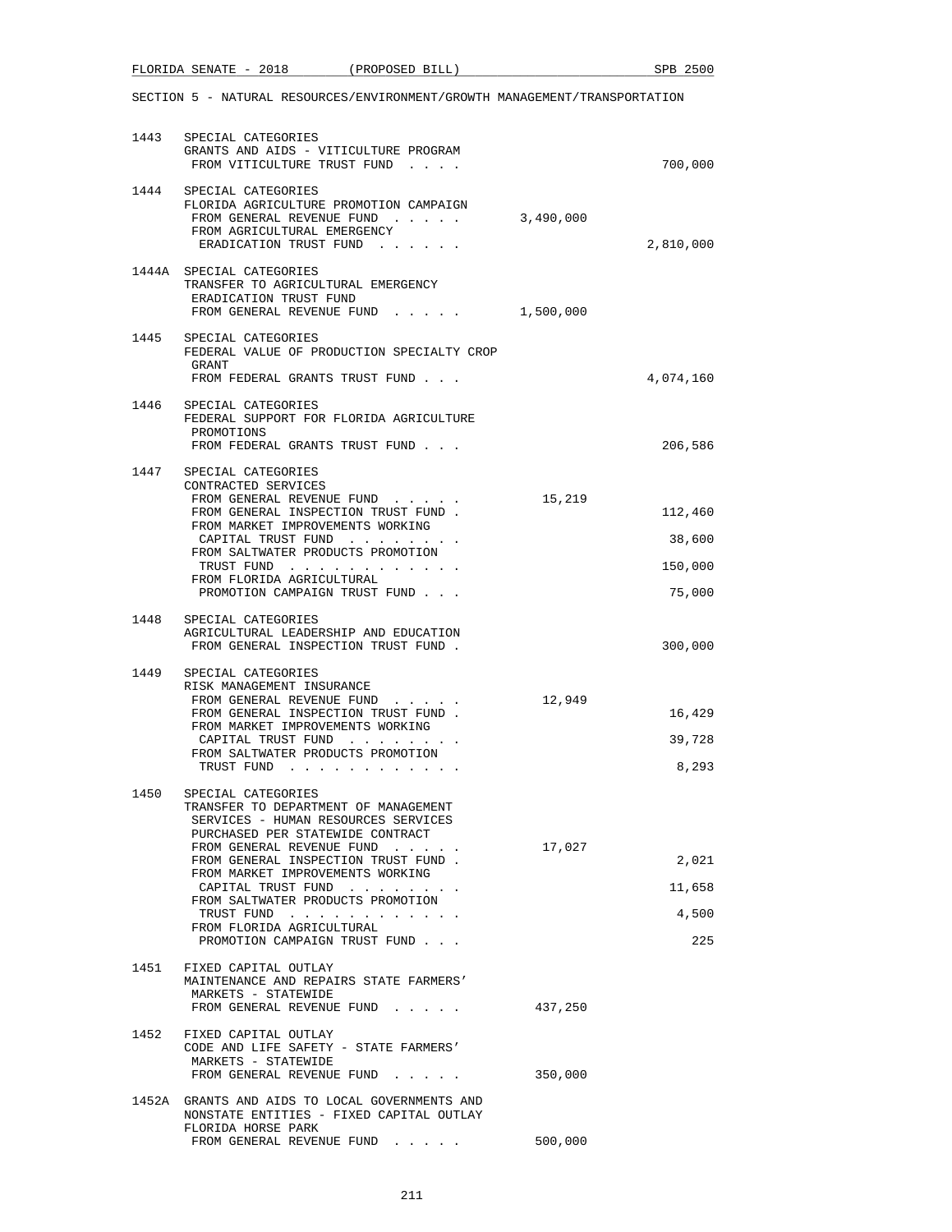Funds in Specific Appropriation 1452A are provided for the Florida Horse Park (Senate Form 1648).

| 1452B GRANTS AND AIDS TO LOCAL GOVERNMENTS AND |           |
|------------------------------------------------|-----------|
| NONSTATE ENTITIES - FIXED CAPITAL OUTLAY       |           |
| AGRICULTURAL PROMOTION AND EDUCATION           |           |
| FACILITIES                                     |           |
| FROM GENERAL REVENUE FUND                      | 5,450,000 |

 From the funds provided in Specific Appropriation 1452B, \$5,450,000 in nonrecurring funds from the General Revenue Fund shall be used for the following:

| Arcadia Rodeo Equestrian Facility                   | 300,000   |
|-----------------------------------------------------|-----------|
| Bradford County Fair Association (Senate Form 2479) | 4,000,000 |
| Manatee River Fair Association                      | 450,000   |
| Marion County Southeastern Livestock Pavilion       | 200,000   |
| Northeast Florida Fair Association                  | 300,000   |
| Pasco County Fair Association                       | 200,000   |
|                                                     |           |

|                    | TOTAL: AGRICULTURAL PRODUCTS MARKETING<br>FROM GENERAL REVENUE FUND<br>FROM TRUST FUNDS                                                                                                    | 12,409,319         | 15,926,221        |
|--------------------|--------------------------------------------------------------------------------------------------------------------------------------------------------------------------------------------|--------------------|-------------------|
|                    |                                                                                                                                                                                            |                    |                   |
|                    | TOTAL POSITIONS<br>TOTAL ALL FUNDS                                                                                                                                                         | 104.00             | 28,335,540        |
| <b>AOUACULTURE</b> |                                                                                                                                                                                            |                    |                   |
|                    | APPROVED SALARY RATE 1,918,798                                                                                                                                                             |                    |                   |
| 1453               | SALARIES AND BENEFITS POSITIONS<br>FROM GENERAL REVENUE FUND<br>FROM GENERAL INSPECTION TRUST FUND.                                                                                        | 44.00<br>1,909,980 | 853,793           |
|                    | 1454 OTHER PERSONAL SERVICES<br>FROM FEDERAL GRANTS TRUST FUND<br>FROM GENERAL INSPECTION TRUST FUND.                                                                                      |                    | 19,700<br>30,532  |
|                    | 1455 EXPENSES<br>FROM GENERAL REVENUE FUND<br>FROM FEDERAL GRANTS TRUST FUND<br>FROM GENERAL INSPECTION TRUST FUND.                                                                        | 400,173            | 29,000<br>285,966 |
| 1456               | OPERATING CAPITAL OUTLAY<br>FROM GENERAL REVENUE FUND<br>FROM GENERAL INSPECTION TRUST FUND.                                                                                               | 20,000             | 12,600            |
| 1458               | SPECIAL CATEGORIES<br>CONTRACTED SERVICES<br>FROM GENERAL REVENUE FUND<br>FROM FEDERAL GRANTS TRUST FUND<br>FROM GENERAL INSPECTION TRUST FUND.                                            | 80,000             | 700<br>85,000     |
| 1459               | SPECIAL CATEGORIES<br>OYSTER PLANTING<br>FROM GENERAL INSPECTION TRUST FUND.                                                                                                               |                    | 160,000           |
| 1460               | SPECIAL CATEGORIES<br>RISK MANAGEMENT INSURANCE<br>FROM GENERAL REVENUE FUND<br>FROM GENERAL INSPECTION TRUST FUND.                                                                        | 9,502              | 4,734             |
| 1461               | SPECIAL CATEGORIES<br>TRANSFER TO DEPARTMENT OF MANAGEMENT<br>SERVICES - HUMAN RESOURCES SERVICES<br>PURCHASED PER STATEWIDE CONTRACT<br>FROM GENERAL REVENUE FUND<br>$\ddot{\phantom{0}}$ | 11,412             |                   |
|                    | FROM GENERAL INSPECTION TRUST FUND.                                                                                                                                                        |                    | 3,312             |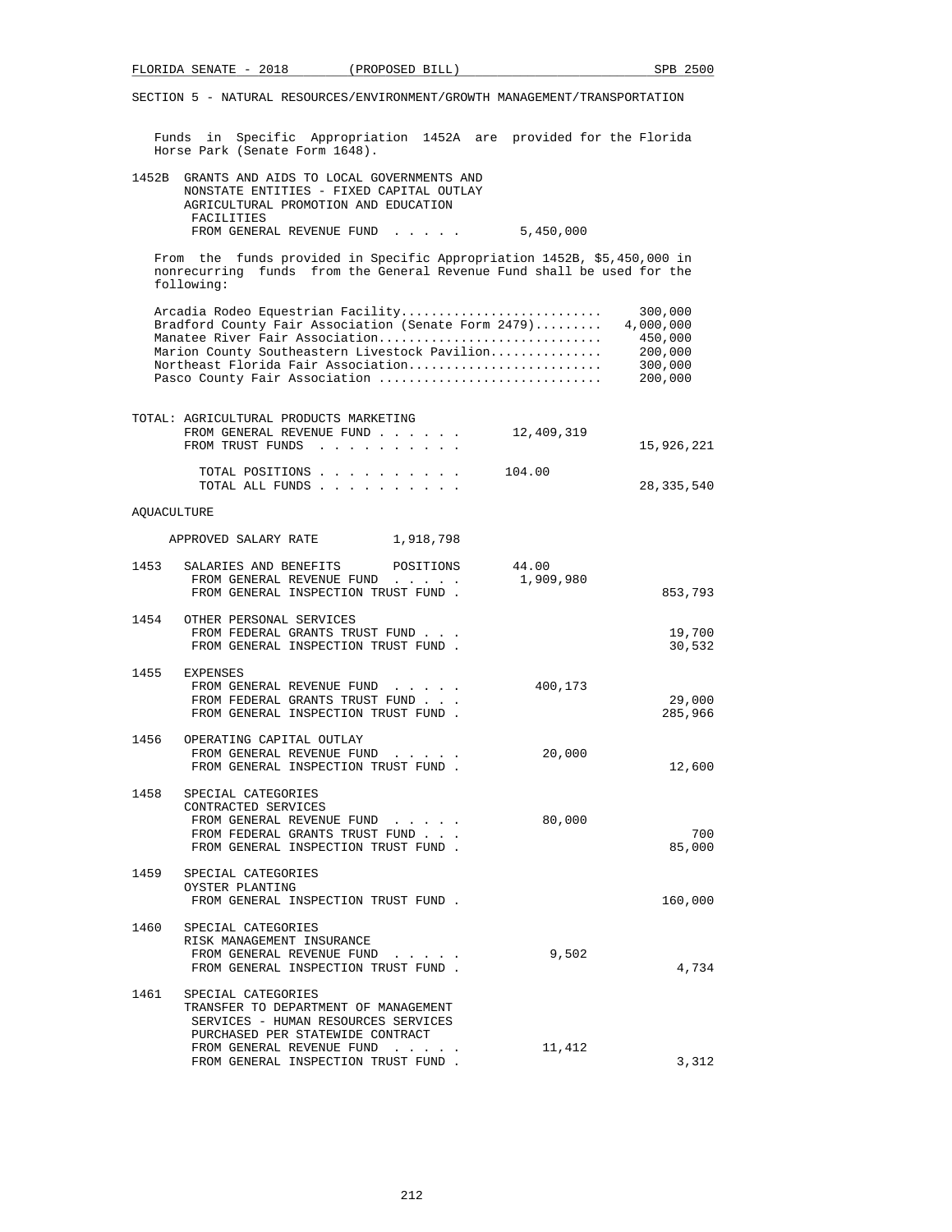|      | TOTAL: AQUACULTURE<br>FROM GENERAL REVENUE FUND<br>FROM TRUST FUNDS                                                                                                                                                                                                                             | 2,431,067           | 1,485,337                     |
|------|-------------------------------------------------------------------------------------------------------------------------------------------------------------------------------------------------------------------------------------------------------------------------------------------------|---------------------|-------------------------------|
|      | TOTAL POSITIONS<br>TOTAL ALL FUNDS                                                                                                                                                                                                                                                              | 44.00               | 3,916,404                     |
|      | ANIMAL PEST AND DISEASE CONTROL                                                                                                                                                                                                                                                                 |                     |                               |
|      | APPROVED SALARY RATE 5,520,977                                                                                                                                                                                                                                                                  |                     |                               |
| 1462 | SALARIES AND BENEFITS POSITIONS<br>FROM GENERAL REVENUE FUND<br>FROM FEDERAL GRANTS TRUST FUND<br>FROM GENERAL INSPECTION TRUST FUND.<br>FROM AGRICULTURAL EMERGENCY<br>ERADICATION TRUST FUND                                                                                                  | 118.00<br>5,861,974 | 463,232<br>804,166<br>419,667 |
|      | 1463 OTHER PERSONAL SERVICES<br>FROM GENERAL REVENUE FUND<br>FROM FEDERAL GRANTS TRUST FUND<br>FROM GENERAL INSPECTION TRUST FUND.                                                                                                                                                              | 12,104              | 147,620<br>117,454            |
|      | 1464 EXPENSES<br>FROM GENERAL REVENUE FUND<br>FROM FEDERAL GRANTS TRUST FUND<br>FROM GENERAL INSPECTION TRUST FUND.                                                                                                                                                                             | 365,981             | 413,164<br>698,888            |
|      | 1465 OPERATING CAPITAL OUTLAY<br>FROM GENERAL REVENUE FUND<br>FROM FEDERAL GRANTS TRUST FUND                                                                                                                                                                                                    | 50,949              | 25,000                        |
| 1466 | SPECIAL CATEGORIES<br>ACQUISITION OF MOTOR VEHICLES<br>FROM GENERAL INSPECTION TRUST FUND.                                                                                                                                                                                                      |                     | 200,868                       |
| 1467 | SPECIAL CATEGORIES<br>CONTRACTED SERVICES<br>FROM FEDERAL GRANTS TRUST FUND<br>FROM GENERAL INSPECTION TRUST FUND.                                                                                                                                                                              |                     | 495,215<br>353,958            |
|      | 1468 SPECIAL CATEGORIES<br>RISK MANAGEMENT INSURANCE<br>FROM GENERAL REVENUE FUND<br>FROM GENERAL INSPECTION TRUST FUND.                                                                                                                                                                        | 48,209              | 46,908                        |
| 1469 | SPECIAL CATEGORIES<br>TRANSFER TO DEPARTMENT OF MANAGEMENT<br>SERVICES - HUMAN RESOURCES SERVICES<br>PURCHASED PER STATEWIDE CONTRACT<br>FROM GENERAL REVENUE FUND<br>$\begin{array}{cccccccccccccc} \bullet & \bullet & \bullet & \bullet & \bullet & \bullet & \bullet & \bullet \end{array}$ | 36,808              |                               |
|      | FROM GENERAL INSPECTION TRUST FUND                                                                                                                                                                                                                                                              |                     | 6,351                         |
|      | TOTAL: ANIMAL PEST AND DISEASE CONTROL<br>FROM GENERAL REVENUE FUND<br>FROM TRUST FUNDS                                                                                                                                                                                                         | 6,376,025           | 4,192,491                     |
|      | TOTAL POSITIONS<br>TOTAL ALL FUNDS                                                                                                                                                                                                                                                              | 118.00              | 10,568,516                    |
|      | PLANT PEST AND DISEASE CONTROL                                                                                                                                                                                                                                                                  |                     |                               |
|      | APPROVED SALARY RATE 14,521,627                                                                                                                                                                                                                                                                 |                     |                               |
| 1470 | SALARIES AND BENEFITS POSITIONS 360.00<br>FROM GENERAL REVENUE FUND<br>FROM CITRUS INSPECTION TRUST FUND.<br>FROM FEDERAL GRANTS TRUST FUND<br>FROM AGRICULTURAL EMERGENCY                                                                                                                      | 9,214,425           | 937,281<br>5,938,212          |
|      | ERADICATION TRUST FUND<br>FROM PLANT INDUSTRY TRUST FUND                                                                                                                                                                                                                                        |                     | 3,037,873<br>1,977,615        |
| 1471 | OTHER PERSONAL SERVICES<br>FROM GENERAL REVENUE FUND<br>FROM CITRUS INSPECTION TRUST FUND<br>FROM FEDERAL GRANTS TRUST FUND                                                                                                                                                                     | 21,941              | 1,036<br>1,181,226            |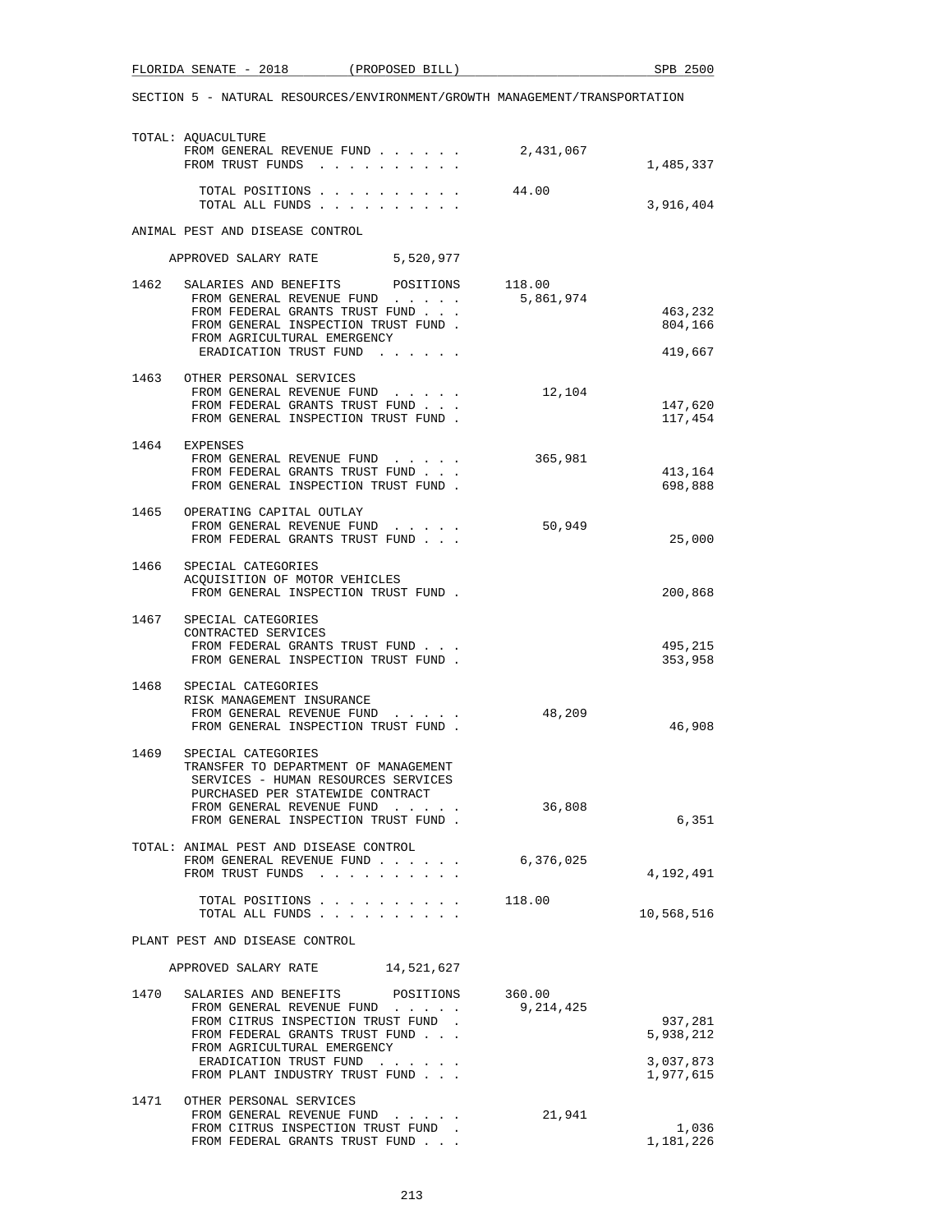|      | FLORIDA SENATE - 2018                                                                                                         | (PROPOSED BILL)                           | SPB 2500                                                                                                                                                                                                                                                                               |
|------|-------------------------------------------------------------------------------------------------------------------------------|-------------------------------------------|----------------------------------------------------------------------------------------------------------------------------------------------------------------------------------------------------------------------------------------------------------------------------------------|
|      |                                                                                                                               |                                           | SECTION 5 - NATURAL RESOURCES/ENVIRONMENT/GROWTH MANAGEMENT/TRANSPORTATION                                                                                                                                                                                                             |
|      | FROM AGRICULTURAL EMERGENCY<br>ERADICATION TRUST FUND<br>FROM PLANT INDUSTRY TRUST FUND                                       |                                           | 469,015<br>684,145                                                                                                                                                                                                                                                                     |
|      | 1472 EXPENSES<br>FROM GENERAL REVENUE FUND                                                                                    |                                           | 860,617                                                                                                                                                                                                                                                                                |
|      | FROM CITRUS INSPECTION TRUST FUND.<br>FROM FEDERAL GRANTS TRUST FUND<br>FROM AGRICULTURAL EMERGENCY<br>ERADICATION TRUST FUND |                                           | 79,832<br>1,410,440<br>51,283                                                                                                                                                                                                                                                          |
|      | FROM PLANT INDUSTRY TRUST FUND                                                                                                |                                           | 724,622                                                                                                                                                                                                                                                                                |
|      | 1473 OPERATING CAPITAL OUTLAY<br>FROM FEDERAL GRANTS TRUST FUND<br>FROM PLANT INDUSTRY TRUST FUND                             |                                           | 216,195<br>5,006                                                                                                                                                                                                                                                                       |
|      | 1474 SPECIAL CATEGORIES<br>ACQUISITION OF MOTOR VEHICLES<br>FROM AGRICULTURAL EMERGENCY<br>ERADICATION TRUST FUND             |                                           | 291,838                                                                                                                                                                                                                                                                                |
|      | 1475 SPECIAL CATEGORIES                                                                                                       |                                           |                                                                                                                                                                                                                                                                                        |
|      | FROM AGRICULTURAL EMERGENCY<br>ERADICATION TRUST FUND                                                                         | AGRICULTURAL EMERGENCIES (MEDFLY PROGRAM) | 1,214,177                                                                                                                                                                                                                                                                              |
|      | 1476 SPECIAL CATEGORIES<br>FROM PLANT INDUSTRY TRUST FUND                                                                     | GRANTS AND AIDS - BOLL WEEVIL ERADICATION | 150,000                                                                                                                                                                                                                                                                                |
|      | 1477 SPECIAL CATEGORIES<br>APIARIAN INDEMNITIES                                                                               |                                           |                                                                                                                                                                                                                                                                                        |
|      | FROM AGRICULTURAL EMERGENCY<br>ERADICATION TRUST FUND                                                                         |                                           | 36,000                                                                                                                                                                                                                                                                                 |
|      | 1478 SPECIAL CATEGORIES<br>ENDANGERED PLANT SPECIES<br>FROM LAND ACQUISITION TRUST FUND                                       |                                           | 240,000                                                                                                                                                                                                                                                                                |
|      | 1478A SPECIAL CATEGORIES<br>TRANSFER TO AGRICULTURAL EMERGENCY<br>ERADICATION TRUST FUND                                      | FROM GENERAL REVENUE FUND 5,479,000       |                                                                                                                                                                                                                                                                                        |
|      | 1479 SPECIAL CATEGORIES<br>CITRUS HEALTH RESPONSE PROGRAM<br>FROM FEDERAL GRANTS TRUST FUND                                   |                                           |                                                                                                                                                                                                                                                                                        |
|      | FROM AGRICULTURAL EMERGENCY<br>ERADICATION TRUST FUND                                                                         |                                           | 5,520,461<br>2,022,159                                                                                                                                                                                                                                                                 |
| 1480 | SPECIAL CATEGORIES<br>PLANT PEST AND DISEASE CONTROL<br>FROM FEDERAL GRANTS TRUST FUND                                        |                                           | 1,000,000                                                                                                                                                                                                                                                                              |
|      | 1481 SPECIAL CATEGORIES<br>CONTRACTED SERVICES<br>FROM GENERAL REVENUE FUND                                                   |                                           | 104,481                                                                                                                                                                                                                                                                                |
|      | FROM CITRUS INSPECTION TRUST FUND.<br>FROM FEDERAL GRANTS TRUST FUND<br>FROM AGRICULTURAL EMERGENCY                           |                                           | 7,144<br>316,533                                                                                                                                                                                                                                                                       |
|      | ERADICATION TRUST FUND<br>FROM PLANT INDUSTRY TRUST FUND                                                                      |                                           | 255,000<br>118,049                                                                                                                                                                                                                                                                     |
|      | (Senate Form 1239).                                                                                                           |                                           | From the funds in Specific Appropriation 1481, \$150,000 in<br>nonrecurring funds from the Agricultural Emergency Eradication Trust<br>Fund is provided for removal and destruction of infested avocado trees<br>that are acting as hosts and breeding factories for pests and disease |
|      | 1482 SPECIAL CATEGORIES<br>RISK MANAGEMENT INSURANCE                                                                          |                                           |                                                                                                                                                                                                                                                                                        |
|      | FROM AGRICULTURAL EMERGENCY<br>ERADICATION TRUST FUND                                                                         | FROM GENERAL REVENUE FUND                 | 638,766<br>216,949                                                                                                                                                                                                                                                                     |
|      |                                                                                                                               |                                           |                                                                                                                                                                                                                                                                                        |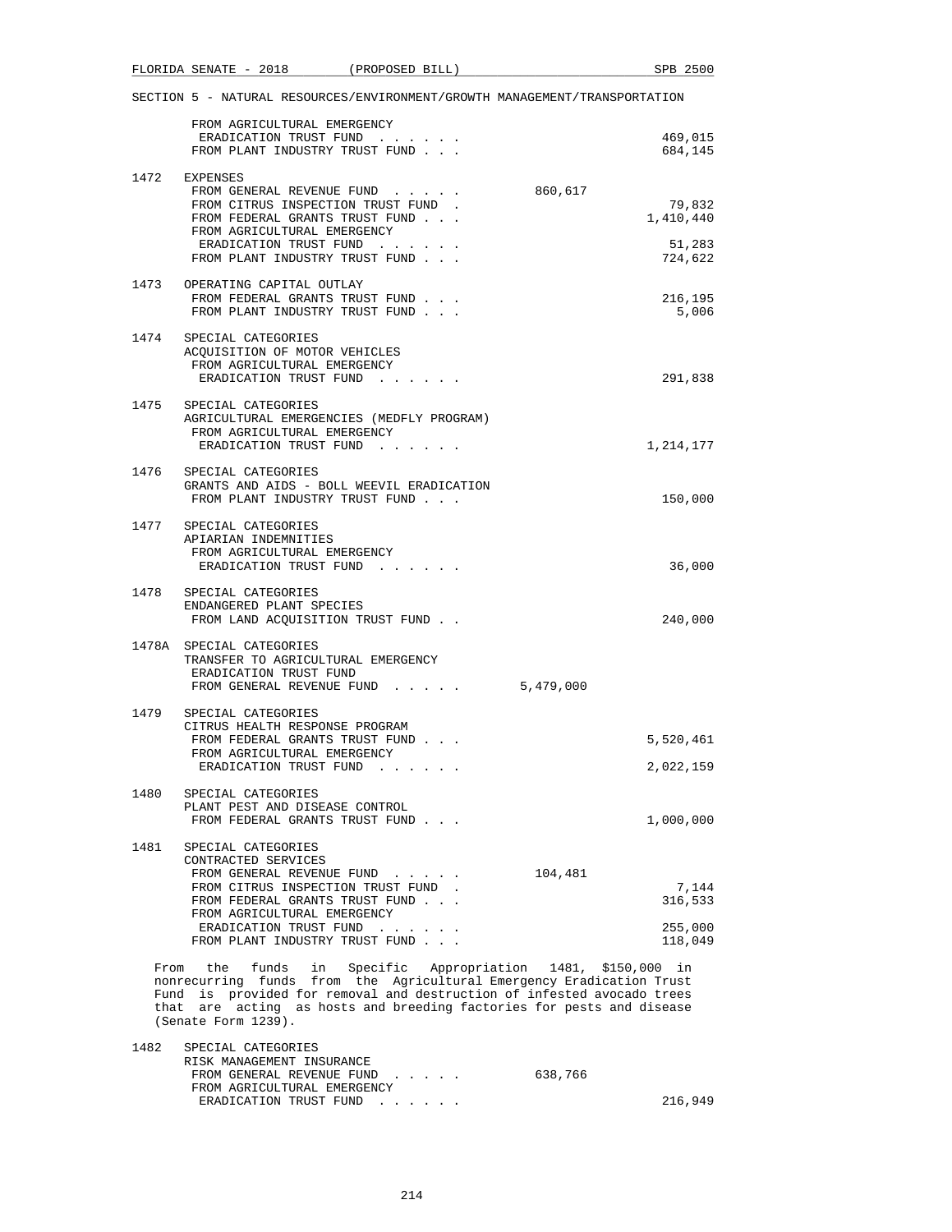| 1483 | SPECIAL CATEGORIES<br>TRANSFER TO UNIVERSITY OF FLORIDA/<br>INSTITUTE OF FOOD AND AGRICULTURAL<br>SCIENCES FOR INVASIVE EXOTICS OUARANTINE<br>FACILITY<br>FROM PLANT INDUSTRY TRUST FUND                                                                                                                                                                                     |            | 540,000                               |
|------|------------------------------------------------------------------------------------------------------------------------------------------------------------------------------------------------------------------------------------------------------------------------------------------------------------------------------------------------------------------------------|------------|---------------------------------------|
| 1484 | SPECIAL CATEGORIES<br>INVASIVE SPECIES CONTROL<br>FROM AGRICULTURAL EMERGENCY<br>ERADICATION TRUST FUND                                                                                                                                                                                                                                                                      |            | 500,000                               |
| 1485 | SPECIAL CATEGORIES<br>TRANSFER TO DEPARTMENT OF MANAGEMENT<br>SERVICES - HUMAN RESOURCES SERVICES<br>PURCHASED PER STATEWIDE CONTRACT<br>FROM GENERAL REVENUE FUND<br>FROM CITRUS INSPECTION TRUST FUND<br>FROM FEDERAL GRANTS TRUST FUND.<br>FROM GENERAL INSPECTION TRUST FUND.<br>FROM AGRICULTURAL EMERGENCY<br>ERADICATION TRUST FUND<br>FROM PLANT INDUSTRY TRUST FUND | 124,752    | 8,290<br>8,055<br>28<br>540<br>62,289 |
|      | TOTAL: PLANT PEST AND DISEASE CONTROL<br>FROM GENERAL REVENUE FUND<br>FROM TRUST FUNDS                                                                                                                                                                                                                                                                                       | 16,443,982 | 29, 221, 293                          |
|      | TOTAL POSITIONS<br>TOTAL ALL FUNDS                                                                                                                                                                                                                                                                                                                                           | 360.00     | 45,665,275                            |
|      | FOOD, NUTRITION AND WELLNESS                                                                                                                                                                                                                                                                                                                                                 |            |                                       |
|      | APPROVED SALARY RATE 3,851,747                                                                                                                                                                                                                                                                                                                                               |            |                                       |
| 1486 | SALARIES AND BENEFITS POSITIONS 82.00<br>FROM GENERAL REVENUE FUND<br>FROM FOOD AND NUTRITION SERVICES<br>TRUST FUND                                                                                                                                                                                                                                                         | 169,639    | 5,198,463                             |
|      | 1487 OTHER PERSONAL SERVICES<br>FROM FOOD AND NUTRITION SERVICES<br>TRUST FUND                                                                                                                                                                                                                                                                                               |            | 282,635                               |
| 1488 | EXPENSES<br>FROM GENERAL REVENUE FUND<br>FROM FOOD AND NUTRITION SERVICES<br>TRUST FUND<br>FROM GENERAL INSPECTION TRUST FUND.                                                                                                                                                                                                                                               | 50,000     | 1,620,966<br>174,160                  |
|      | 1489 AID TO LOCAL GOVERNMENTS<br>GRANTS AND AIDS - SCHOOL LUNCH PROGRAM<br>FROM FOOD AND NUTRITION SERVICES<br>TRUST FUND                                                                                                                                                                                                                                                    |            | 1,270,062,742                         |
| 1490 | AID TO LOCAL GOVERNMENTS<br>GRANTS AND AIDS - SCHOOL LUNCH PROGRAM -<br>STATE MATCH<br>FROM GENERAL REVENUE FUND                                                                                                                                                                                                                                                             | 9,295,134  |                                       |
| 1491 | AID TO LOCAL GOVERNMENTS<br>GRANTS AND AIDS - SCHOOL BREAKFAST PROGRAM<br>FROM GENERAL REVENUE FUND                                                                                                                                                                                                                                                                          | 7,590,912  |                                       |
| 1492 | OPERATING CAPITAL OUTLAY<br>FROM FOOD AND NUTRITION SERVICES<br>TRUST FUND                                                                                                                                                                                                                                                                                                   |            | 57,438                                |
|      | 1493 SPECIAL CATEGORIES<br>SUPPORT FOR FOOD BANK<br>FROM GENERAL REVENUE FUND                                                                                                                                                                                                                                                                                                | 1,000,000  |                                       |
|      |                                                                                                                                                                                                                                                                                                                                                                              |            |                                       |

 From the funds in Specific Appropriation 1493, \$800,000 in nonrecurring funds from the General Revenue Fund is provided to Feeding Florida, formerly known as Florida Association of Food Banks (Senate Form 2416).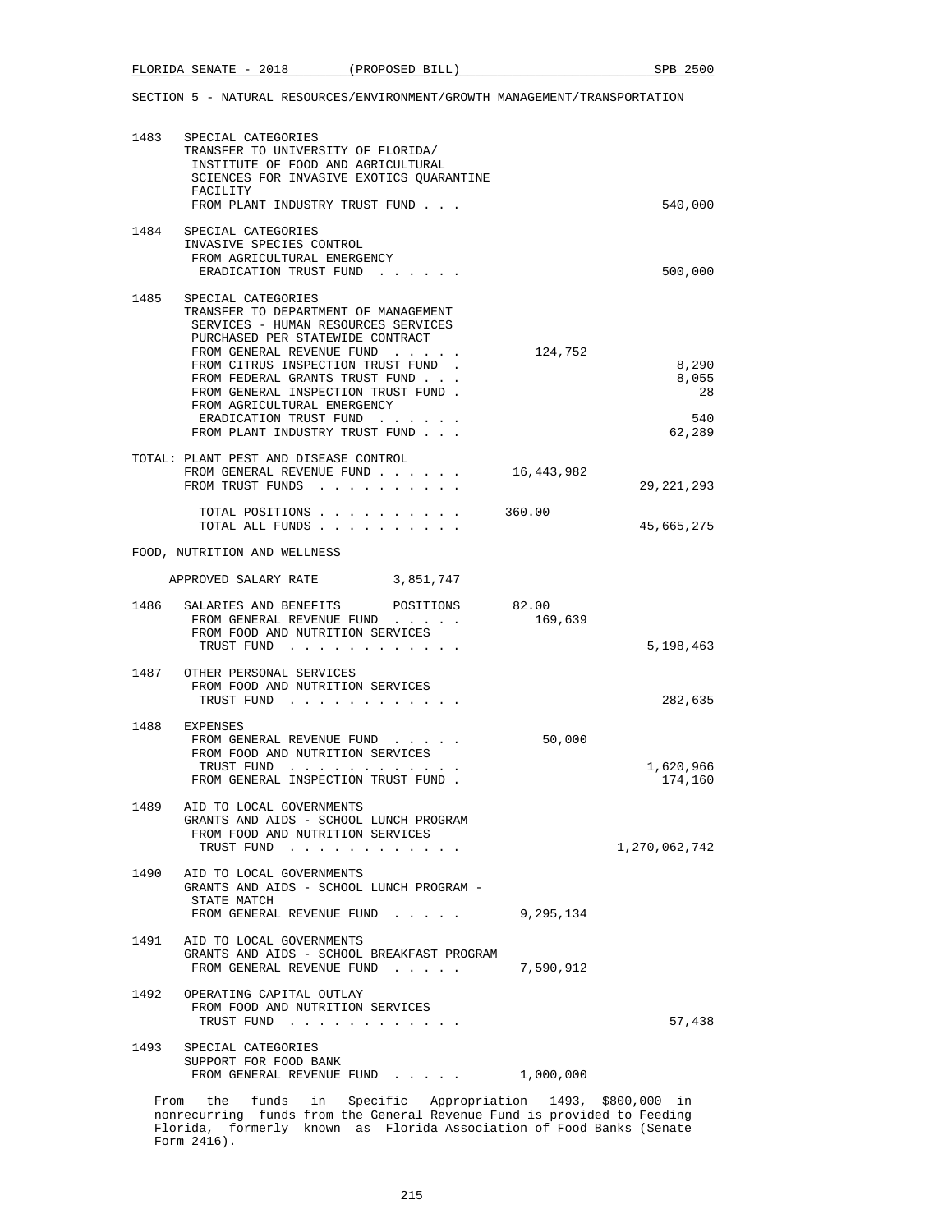From the funds in Specific Appropriation 1493, \$100,000 in nonrecurring funds from the General Revenue Fund is provided for the Harry Chapin Food Bank of Southwest Florida (Senate Form 1241).

 From the funds in Specific Appropriation 1493, \$100,000 in nonrecurring funds from the General Revenue Fund is provided for the Southeastern Food Bank (Senate Form 1706).

| 1494 | SPECIAL CATEGORIES                  |           |
|------|-------------------------------------|-----------|
|      | CONTRACTED SERVICES                 |           |
|      | FROM FOOD AND NUTRITION SERVICES    |           |
|      | TRUST FUND                          | 7,645,665 |
|      | FROM GENERAL INSPECTION TRUST FUND. | 45,840    |
|      |                                     |           |

 1495 SPECIAL CATEGORIES FARM SHARE PROGRAM FROM GENERAL REVENUE FUND . . . . . 1,000,000

 The funds in Specific Appropriation 1495 are provided to Farm Share. Farm Share may not allow any candidate for elective office host a food distribution event during the period of time between the last day of the election qualifying period and the day of the election, if the candidate is opposed for election or re-election at the time of the event. This provision does not apply when the event is in response to a direct emergency (Senate Form 1088).

| 1496 | SPECIAL CATEGORIES<br>GRANTS AND AIDS - EMERGENCY FEEDING<br>ORGANIZATIONS<br>FROM FOOD AND NUTRITION SERVICES<br>TRUST FUND                                                                                                   |             | 5,981,178     |
|------|--------------------------------------------------------------------------------------------------------------------------------------------------------------------------------------------------------------------------------|-------------|---------------|
|      | 1497 SPECIAL CATEGORIES<br>RISK MANAGEMENT INSURANCE<br>FROM GENERAL REVENUE FUND<br>$\mathbf{r}$ , $\mathbf{r}$ , $\mathbf{r}$ , $\mathbf{r}$ , $\mathbf{r}$ , $\mathbf{r}$<br>FROM FOOD AND NUTRITION SERVICES<br>TRUST FUND | 5,129       | 26,515        |
|      | 1498 SPECIAL CATEGORIES<br>TRANSFER TO DEPARTMENT OF MANAGEMENT<br>SERVICES - HUMAN RESOURCES SERVICES<br>PURCHASED PER STATEWIDE CONTRACT<br>FROM FOOD AND NUTRITION SERVICES<br>TRUST FUND                                   |             | 23,990        |
|      | TOTAL: FOOD, NUTRITION AND WELLNESS<br>FROM GENERAL REVENUE FUND<br>FROM TRUST FUNDS                                                                                                                                           | 19,110,814  | 1,291,119,592 |
|      | TOTAL POSITIONS 82.00<br>TOTAL ALL FUNDS                                                                                                                                                                                       |             | 1,310,230,406 |
|      | TOTAL: AGRICULTURE AND CONSUMER SERVICES, DEPARTMENT OF,                                                                                                                                                                       |             |               |
|      | AND COMMISSIONER OF AGRICULTURE<br>FROM GENERAL REVENUE FUND 168,034,384<br>FROM TRUST FUNDS                                                                                                                                   |             | 1,593,460,845 |
|      | TOTAL POSITIONS $\ldots$ , 3,655.25<br>TOTAL ALL FUNDS<br>TOTAL APPROVED SALARY RATE                                                                                                                                           | 153,451,105 | 1,761,495,229 |
|      | ENVIRONMENTAL PROTECTION, DEPARTMENT OF                                                                                                                                                                                        |             |               |
|      | PROGRAM: ADMINISTRATIVE SERVICES                                                                                                                                                                                               |             |               |
|      | EXECUTIVE DIRECTION AND SUPPORT SERVICES                                                                                                                                                                                       |             |               |
|      | APPROVED SALARY RATE<br>12,587,526                                                                                                                                                                                             |             |               |

| 1499 | SALARIES AND BENEFITS POSITIONS    | 225.00    |           |
|------|------------------------------------|-----------|-----------|
|      | FROM GENERAL REVENUE FUND          | 9,700,476 |           |
|      | FROM ADMINISTRATIVE TRUST FUND     |           | 7,347,109 |
|      | FROM INLAND PROTECTION TRUST FUND. |           | 205,028   |
|      | FROM FEDERAL GRANTS TRUST FUND     |           | 77,010    |
|      | FROM GRANTS AND DONATIONS TRUST    |           |           |
|      | FUND                               |           | 110,917   |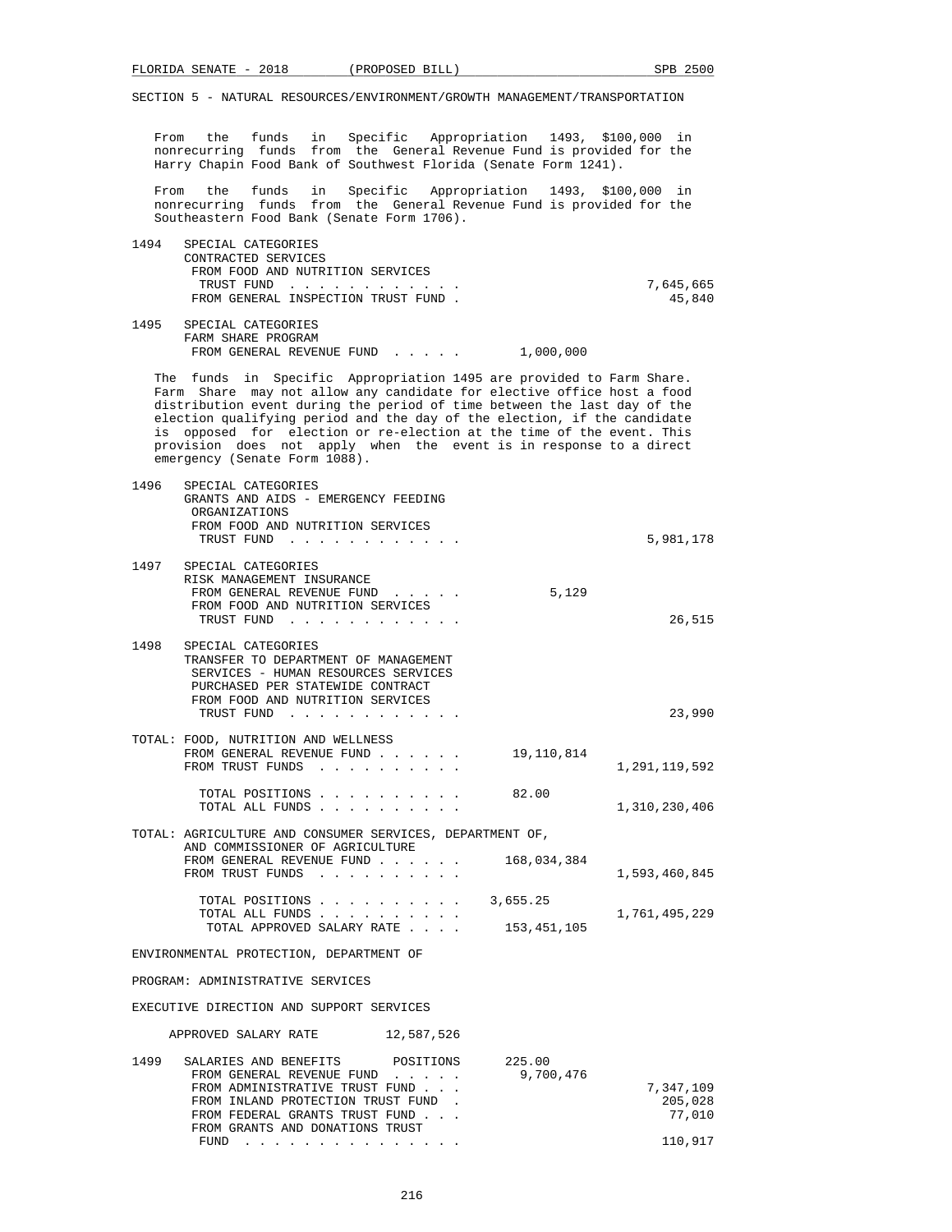|      | SECTION 5 - NATURAL RESOURCES/ENVIRONMENT/GROWTH MANAGEMENT/TRANSPORTATION                                                                                                                                                                               |                  |                                          |
|------|----------------------------------------------------------------------------------------------------------------------------------------------------------------------------------------------------------------------------------------------------------|------------------|------------------------------------------|
|      | FROM INTERNAL IMPROVEMENT TRUST<br>FUND                                                                                                                                                                                                                  |                  | 414,731                                  |
|      | 1500 OTHER PERSONAL SERVICES<br>FROM ADMINISTRATIVE TRUST FUND<br>FROM INLAND PROTECTION TRUST FUND.<br>FROM FEDERAL GRANTS TRUST FUND<br>FROM INTERNAL IMPROVEMENT TRUST<br>FUND                                                                        |                  | 482,097<br>205,344<br>538,522<br>499,619 |
|      | 1501 EXPENSES<br>FROM GENERAL REVENUE FUND<br>FROM ADMINISTRATIVE TRUST FUND<br>FROM INLAND PROTECTION TRUST FUND<br>FROM FEDERAL GRANTS TRUST FUND<br>FROM INTERNAL IMPROVEMENT TRUST<br>FUND $\cdots$                                                  | 16,018           | 2,561,743<br>74,485<br>1,455<br>4,980    |
|      | 1502 OPERATING CAPITAL OUTLAY<br>FROM ADMINISTRATIVE TRUST FUND                                                                                                                                                                                          |                  | 16,275                                   |
|      | 1503 SPECIAL CATEGORIES<br>TRANSFER TO DIVISION OF ADMINISTRATIVE<br>HEARINGS<br>FROM ADMINISTRATIVE TRUST FUND                                                                                                                                          |                  | 57,887                                   |
|      | 1504 SPECIAL CATEGORIES<br>CONTRACTED SERVICES<br>FROM ADMINISTRATIVE TRUST FUND<br>FROM FEDERAL GRANTS TRUST FUND<br>FROM INTERNAL IMPROVEMENT TRUST<br>FUND $\cdots$                                                                                   |                  | 340,149<br>483,794<br>2,859,188          |
|      | 1505 SPECIAL CATEGORIES<br>OUTSOURCING/PRIVATIZATION<br>FROM ADMINISTRATIVE TRUST FUND                                                                                                                                                                   |                  | 250,000                                  |
|      | 1506 SPECIAL CATEGORIES<br>RISK MANAGEMENT INSURANCE<br>FROM ADMINISTRATIVE TRUST FUND                                                                                                                                                                   |                  | 105,624                                  |
| 1507 | SPECIAL CATEGORIES<br>TRANSFER TO DEPARTMENT OF MANAGEMENT<br>SERVICES - HUMAN RESOURCES SERVICES<br>PURCHASED PER STATEWIDE CONTRACT<br>FROM GENERAL REVENUE FUND<br>FROM ADMINISTRATIVE TRUST FUND<br>FROM GRANTS AND DONATIONS TRUST<br>FUND $\cdots$ | 45,307           | 37,899<br>1,223                          |
| 1508 | FIXED CAPITAL OUTLAY<br>MAINTENANCE, REPAIRS AND CONSTRUCTION -<br>STATEWIDE<br>FROM INTERNAL IMPROVEMENT TRUST                                                                                                                                          |                  |                                          |
|      | FUND $\cdots$<br>TOTAL: EXECUTIVE DIRECTION AND SUPPORT SERVICES<br>FROM GENERAL REVENUE FUND<br>FROM TRUST FUNDS                                                                                                                                        | 9,761,801        | 750,000<br>17,425,079                    |
|      | TOTAL POSITIONS<br>TOTAL ALL FUNDS                                                                                                                                                                                                                       | 225.00           | 27,186,880                               |
|      | FLORIDA GEOLOGICAL SURVEY                                                                                                                                                                                                                                |                  |                                          |
|      | APPROVED SALARY RATE<br>1,436,617                                                                                                                                                                                                                        |                  |                                          |
| 1509 | SALARIES AND BENEFITS POSITIONS<br>FROM GENERAL REVENUE FUND<br>FROM FEDERAL GRANTS TRUST FUND                                                                                                                                                           | 31.00<br>635,421 | 134,613                                  |

FLORIDA SENATE - 2018 (PROPOSED BILL) SPB 2500

 FUND . . . . . . . . . . . . . . . 658,928 FROM MINERALS TRUST FUND . . . . . . . . . . . . . . . . . . 306,150

FUND . . . . . . . . . . . . . . . 510,917

FROM INTERNAL IMPROVEMENT TRUST

FROM WATER QUALITY ASSURANCE TRUST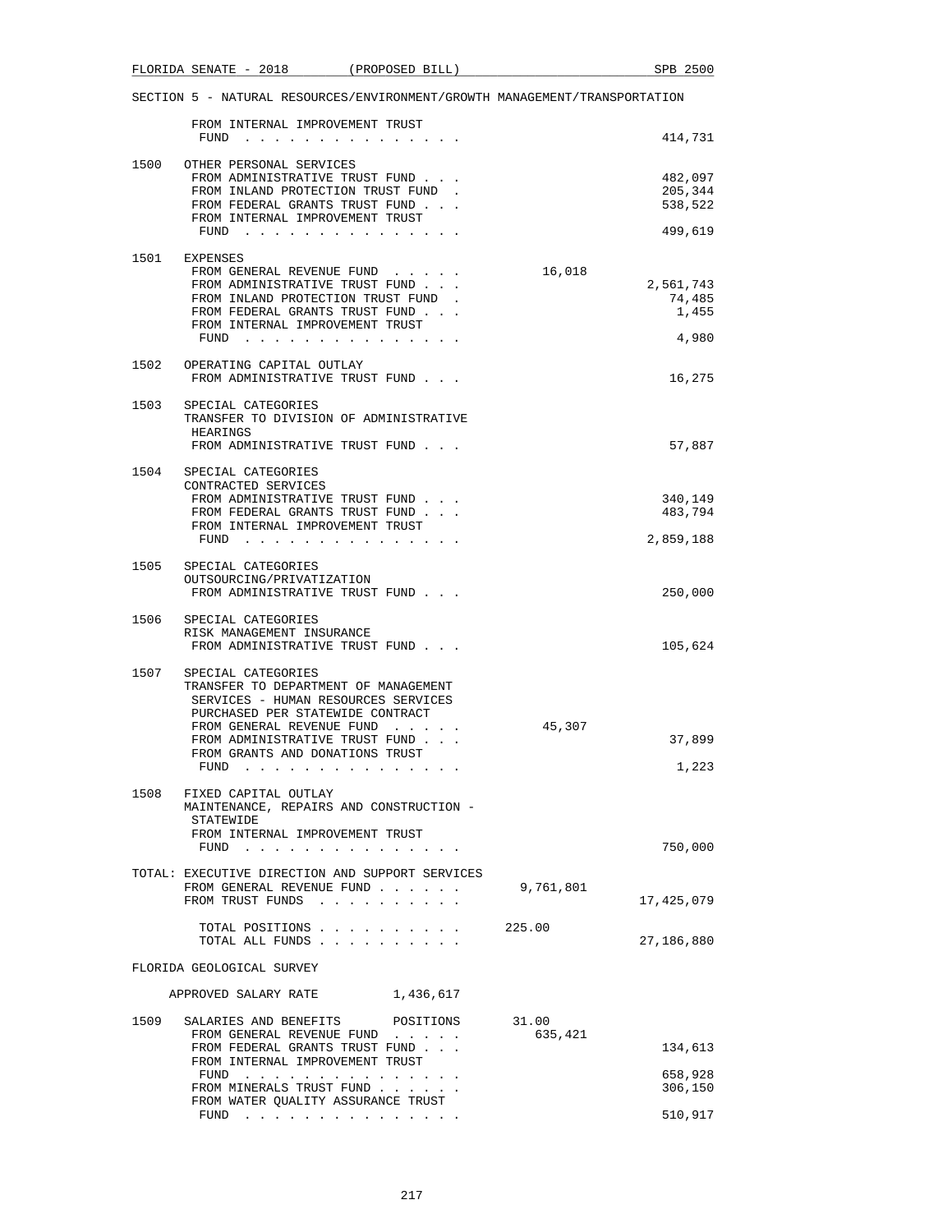# FLORIDA SENATE - 2018 (PROPOSED BILL) SPB 2500

| 1510 | OTHER PERSONAL SERVICES<br>FROM INTERNAL IMPROVEMENT TRUST<br>${\tt FUND} \quad . \quad . \quad . \quad . \quad . \quad . \quad . \quad . \quad . \quad . \quad . \quad . \quad .$<br>FROM WATER QUALITY ASSURANCE TRUST<br>$FUND$         |           |                    | 61,257<br>6,823                  |
|------|--------------------------------------------------------------------------------------------------------------------------------------------------------------------------------------------------------------------------------------------|-----------|--------------------|----------------------------------|
|      | 1511 EXPENSES<br>FROM WATER QUALITY ASSURANCE TRUST<br>FUND $\cdots$                                                                                                                                                                       |           |                    | 370,810                          |
|      | 1512 OPERATING CAPITAL OUTLAY<br>FROM MINERALS TRUST FUND<br>FROM WATER OUALITY ASSURANCE TRUST<br>FUND<br>$\sim$ $\sim$ $\sim$ $\sim$                                                                                                     |           |                    | 37,195<br>19,838                 |
|      | 1513 SPECIAL CATEGORIES<br>FLORIDA GEOLOGICAL SURVEY GRANTS<br>FROM FEDERAL GRANTS TRUST FUND<br>FROM GRANTS AND DONATIONS TRUST<br>FUND                                                                                                   |           |                    | 573,844<br>292,907               |
| 1514 | SPECIAL CATEGORIES<br>CONTRACTED SERVICES<br>FROM INTERNAL IMPROVEMENT TRUST<br>FUND<br>FROM MINERALS TRUST FUND<br>FROM WATER OUALITY ASSURANCE TRUST<br>$FUND$                                                                           |           |                    | 200,000<br>5,700<br>80,000       |
| 1515 | SPECIAL CATEGORIES<br>RISK MANAGEMENT INSURANCE<br>FROM GENERAL REVENUE FUND<br>FROM FEDERAL GRANTS TRUST FUND<br>FROM INTERNAL IMPROVEMENT TRUST<br>FROM MINERALS TRUST FUND<br>FROM WATER QUALITY ASSURANCE TRUST<br>FUND                |           | 5,195              | 1,101<br>5,387<br>2,503<br>4,177 |
| 1516 | SPECIAL CATEGORIES<br>TRANSFER TO DEPARTMENT OF MANAGEMENT<br>SERVICES - HUMAN RESOURCES SERVICES<br>PURCHASED PER STATEWIDE CONTRACT<br>FROM GENERAL REVENUE FUND<br>FROM INTERNAL IMPROVEMENT TRUST<br>FUND<br>FROM MINERALS TRUST FUND. |           | 2,524              | 2,125<br>3,674                   |
|      | TOTAL: FLORIDA GEOLOGICAL SURVEY<br>FROM GENERAL REVENUE FUND<br>FROM TRUST FUNDS                                                                                                                                                          |           | 643,140            | 3, 277, 949                      |
|      | TOTAL POSITIONS<br>TOTAL ALL FUNDS                                                                                                                                                                                                         |           | 31.00              | 3,921,089                        |
|      | TECHNOLOGY AND INFORMATION SERVICES                                                                                                                                                                                                        |           |                    |                                  |
|      | APPROVED SALARY RATE                                                                                                                                                                                                                       | 4,763,210 |                    |                                  |
| 1517 | SALARIES AND BENEFITS<br>FROM GENERAL REVENUE FUND<br>FROM WORKING CAPITAL TRUST FUND.                                                                                                                                                     | POSITIONS | 96.00<br>6,758,734 | 218,483                          |
| 1518 | OTHER PERSONAL SERVICES<br>FROM WORKING CAPITAL TRUST FUND.                                                                                                                                                                                |           |                    | 1,646,263                        |
| 1519 | EXPENSES<br>FROM GENERAL REVENUE FUND<br>FROM WORKING CAPITAL TRUST FUND.                                                                                                                                                                  |           | 981,239            | 3,037,259                        |
| 1520 | OPERATING CAPITAL OUTLAY<br>FROM WORKING CAPITAL TRUST FUND.                                                                                                                                                                               |           |                    | 50,625                           |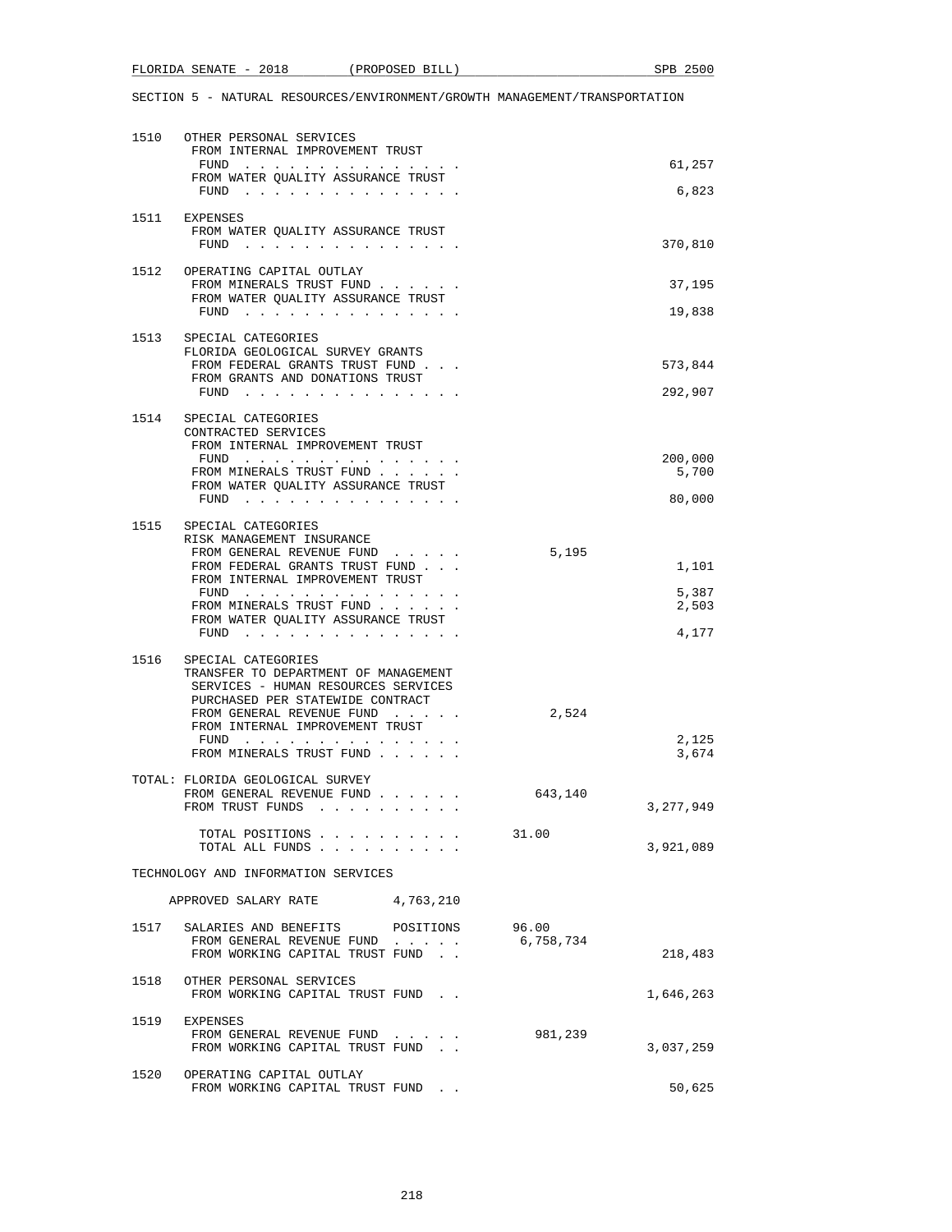|      | 1521 SPECIAL CATEGORIES<br>CONTRACTED SERVICES<br>FROM INTERNAL IMPROVEMENT TRUST<br>FUND<br>FROM WORKING CAPITAL TRUST FUND.                                           |           | 68,880<br>3,382,500 |
|------|-------------------------------------------------------------------------------------------------------------------------------------------------------------------------|-----------|---------------------|
|      | 1522 SPECIAL CATEGORIES<br>RISK MANAGEMENT INSURANCE<br>FROM GENERAL REVENUE FUND                                                                                       | 29,561    |                     |
|      | 1523 SPECIAL CATEGORIES<br>TRANSFER TO DEPARTMENT OF MANAGEMENT<br>SERVICES - HUMAN RESOURCES SERVICES<br>PURCHASED PER STATEWIDE CONTRACT<br>FROM GENERAL REVENUE FUND | 32,349    |                     |
|      | 1524 DATA PROCESSING SERVICES<br>DATA PROCESSING ASSESSMENT - AGENCY FOR<br>STATE TECHNOLOGY<br>FROM WORKING CAPITAL TRUST FUND.                                        |           | 2,043,600           |
|      | TOTAL: TECHNOLOGY AND INFORMATION SERVICES<br>FROM GENERAL REVENUE FUND<br>FROM TRUST FUNDS                                                                             | 7,801,883 | 10,447,610          |
|      | TOTAL POSITIONS<br>TOTAL ALL FUNDS                                                                                                                                      | 96.00     | 18,249,493          |
|      | OFFICE OF EMERGENCY RESPONSE                                                                                                                                            |           |                     |
|      | APPROVED SALARY RATE<br>586,412                                                                                                                                         |           |                     |
|      | 1525 SALARIES AND BENEFITS POSITIONS<br>FROM COASTAL PROTECTION TRUST FUND.<br>FROM INLAND PROTECTION TRUST FUND.                                                       | 7.00      | 412,759<br>150,821  |
|      | 1526 OTHER PERSONAL SERVICES<br>FROM COASTAL PROTECTION TRUST FUND.                                                                                                     |           | 61,443              |
|      | 1527 EXPENSES<br>FROM COASTAL PROTECTION TRUST FUND.<br>FROM INLAND PROTECTION TRUST FUND.                                                                              |           | 110,921<br>59,962   |
|      | 1528 OPERATING CAPITAL OUTLAY<br>FROM COASTAL PROTECTION TRUST FUND.                                                                                                    |           | 7,818               |
|      | 1529 SPECIAL CATEGORIES<br>ACQUISITION AND REPLACEMENT OF PATROL<br>VEHICLES<br>FROM COASTAL PROTECTION TRUST FUND.                                                     |           | 63,594              |
| 1530 | SPECIAL CATEGORIES<br>HAZARDOUS WASTE CLEANUP<br>FROM COASTAL PROTECTION TRUST FUND.                                                                                    |           | 743,549             |
|      | 1531 SPECIAL CATEGORIES<br>ON-CALL FEES<br>FROM COASTAL PROTECTION TRUST FUND.                                                                                          |           | 25,902              |
|      | 1532 SPECIAL CATEGORIES<br>PAYMENTS FOR RESTORATION AND DAMAGE<br>FROM COASTAL PROTECTION TRUST FUND.                                                                   |           | 25,000              |
| 1533 | SPECIAL CATEGORIES<br>ABANDONED DRUM REMOVAL AND DISPOSAL<br>FROM COASTAL PROTECTION TRUST FUND.                                                                        |           | 70,000              |
| 1534 | SPECIAL CATEGORIES<br>RISK MANAGEMENT INSURANCE<br>FROM INLAND PROTECTION TRUST FUND.                                                                                   |           | 7,954               |
|      | 1535 SPECIAL CATEGORIES<br>UNDERGROUND STORAGE TANK CLEANUP<br>FROM INLAND PROTECTION TRUST FUND                                                                        |           | 80,759              |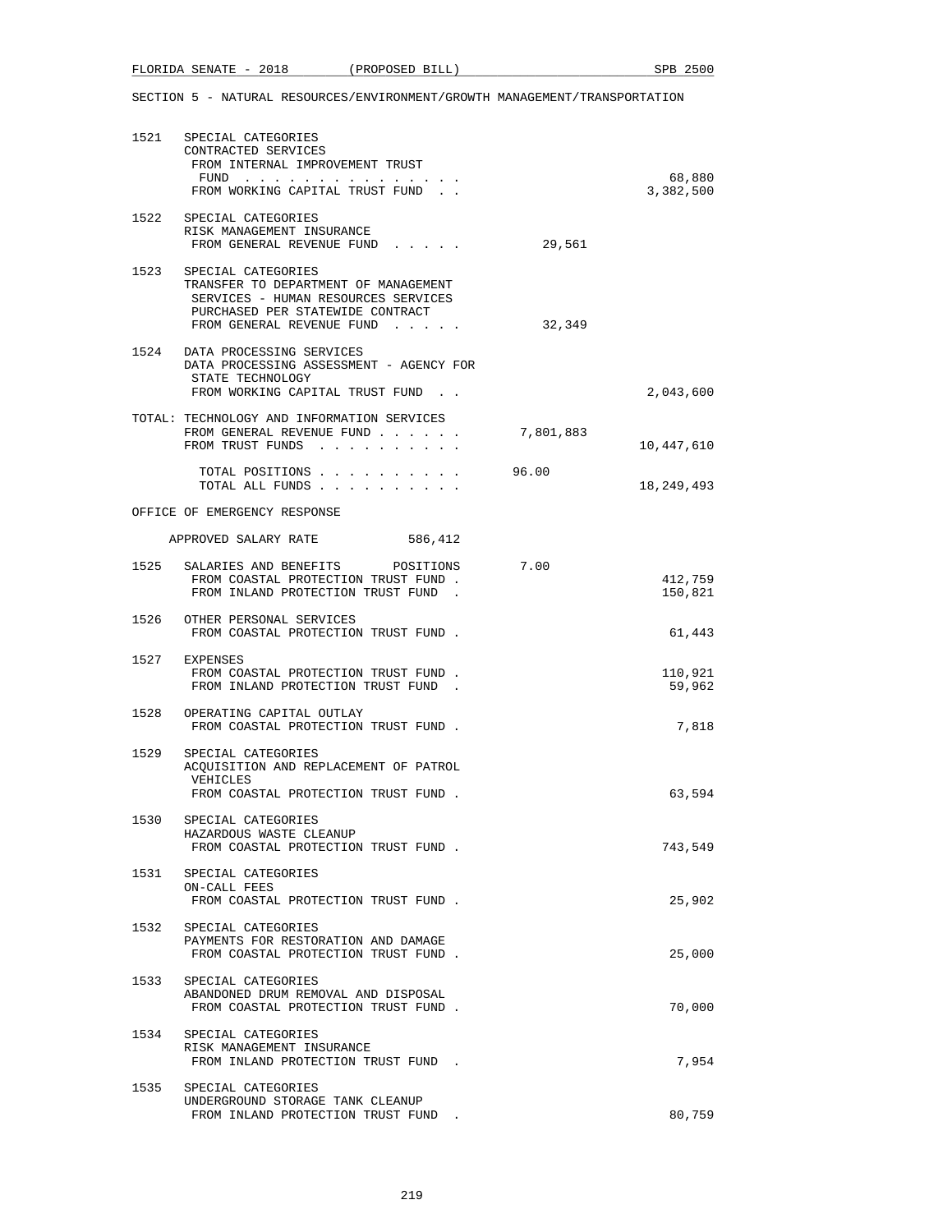| 1536 | SPECIAL CATEGORIES<br>TRANSFER TO THE MARINE RESOURCES<br>CONSERVATION TRUST FUND OR STATE GAME<br>TRUST FUND IN THE FWCC FOR LAW ENFORCEMENT<br>FROM COASTAL PROTECTION TRUST FUND.<br>FROM INLAND PROTECTION TRUST FUND. | 11,310,256<br>1,991,722 |
|------|----------------------------------------------------------------------------------------------------------------------------------------------------------------------------------------------------------------------------|-------------------------|
|      | FROM SOLID WASTE MANAGEMENT TRUST<br>FUND $\cdots$ $\cdots$ $\cdots$ $\cdots$ $\cdots$ $\cdots$ $\cdots$                                                                                                                   | 2,822,599               |
| 1537 | SPECIAL CATEGORIES<br>TRANSFER TO DEPARTMENT OF MANAGEMENT<br>SERVICES - HUMAN RESOURCES SERVICES<br>PURCHASED PER STATEWIDE CONTRACT<br>FROM COASTAL PROTECTION TRUST FUND.                                               | 1,675                   |
|      | TOTAL: OFFICE OF EMERGENCY RESPONSE<br>FROM TRUST FUNDS                                                                                                                                                                    | 17,946,734              |
|      | TOTAL POSITIONS<br>7.00<br>TOTAL ALL FUNDS                                                                                                                                                                                 | 17,946,734              |
|      | PROGRAM: STATE LANDS                                                                                                                                                                                                       |                         |
|      | LAND ADMINISTRATION AND MANAGEMENT                                                                                                                                                                                         |                         |
|      | APPROVED SALARY RATE<br>6,548,199                                                                                                                                                                                          |                         |
|      | 1538 SALARIES AND BENEFITS POSITIONS 127.00<br>FROM GENERAL REVENUE FUND<br>2,212,127<br>FROM INTERNAL IMPROVEMENT TRUST                                                                                                   |                         |
|      | FUND $\cdots$                                                                                                                                                                                                              | 6,954,761               |
|      | 1539 OTHER PERSONAL SERVICES<br>FROM GRANTS AND DONATIONS TRUST<br>FUND                                                                                                                                                    | 200,000                 |
|      | FROM INTERNAL IMPROVEMENT TRUST                                                                                                                                                                                            |                         |
|      | $FUND$<br>FROM LAND ACQUISITION TRUST FUND.                                                                                                                                                                                | 497,877<br>192,163      |
|      | 1540 EXPENSES                                                                                                                                                                                                              |                         |
|      | 24,688<br>FROM GENERAL REVENUE FUND<br>FROM GRANTS AND DONATIONS TRUST<br>FUND                                                                                                                                             | 165,000                 |
|      | FROM INTERNAL IMPROVEMENT TRUST<br>FUND $\cdots$                                                                                                                                                                           | 736,694                 |
|      | FROM LAND ACQUISITION TRUST FUND.                                                                                                                                                                                          | 301,758                 |
|      | 1541 OPERATING CAPITAL OUTLAY<br>1,920<br>FROM GENERAL REVENUE FUND<br>FROM GRANTS AND DONATIONS TRUST                                                                                                                     |                         |
|      | FUND $\cdots$<br>FROM INTERNAL IMPROVEMENT TRUST                                                                                                                                                                           | 10,000                  |
|      | FUND                                                                                                                                                                                                                       | 15,000                  |
|      | 1542 SPECIAL CATEGORIES                                                                                                                                                                                                    |                         |
|      | LAND MANAGEMENT<br>FROM LAND ACQUISITION TRUST FUND                                                                                                                                                                        | 3,634,992               |
|      | Funds from Specific Appropriation 1542 may be used for resource<br>stewardship, including program management, inventory management,<br>administration, and planning.                                                       |                         |
| 1543 | SPECIAL CATEGORIES                                                                                                                                                                                                         |                         |
|      | CONTRACTED SERVICES<br>FROM GENERAL REVENUE FUND<br>115,000<br>FROM INTERNAL IMPROVEMENT TRUST                                                                                                                             |                         |
|      | FUND<br>FROM LAND ACQUISITION TRUST FUND                                                                                                                                                                                   | 1,829,963<br>277,941    |
| 1544 | SPECIAL CATEGORIES                                                                                                                                                                                                         |                         |
|      | STATE LANDS STEWARDSHIP<br>FROM INTERNAL IMPROVEMENT TRUST                                                                                                                                                                 |                         |
|      | FUND<br>FROM LAND ACQUISITION TRUST FUND.                                                                                                                                                                                  | 200,000<br>250,000      |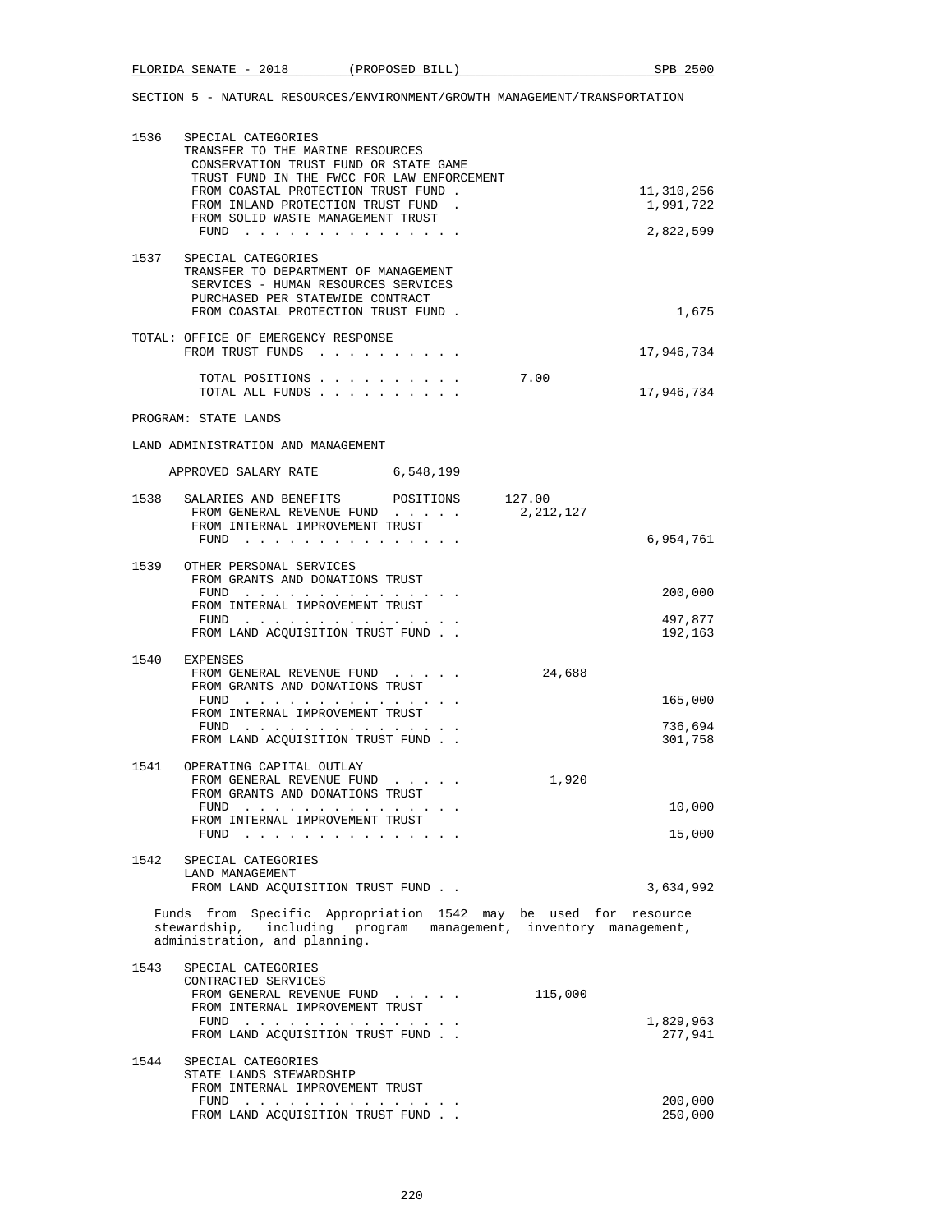| 1545 | SPECIAL CATEGORIES<br>RISK MANAGEMENT INSURANCE<br>FROM GENERAL REVENUE FUND<br>FROM INTERNAL IMPROVEMENT TRUST<br>FUND $\cdots$                                                                                                                                                                                                                                                                                                                                                                     | 27,542               | 83,445                    |
|------|------------------------------------------------------------------------------------------------------------------------------------------------------------------------------------------------------------------------------------------------------------------------------------------------------------------------------------------------------------------------------------------------------------------------------------------------------------------------------------------------------|----------------------|---------------------------|
| 1546 | SPECIAL CATEGORIES<br>PAYMENT IN LIEU OF TAXES<br>FROM INTERNAL IMPROVEMENT TRUST<br>FUND $\cdots$                                                                                                                                                                                                                                                                                                                                                                                                   |                      | 1,160,000                 |
| 1547 | SPECIAL CATEGORIES<br>TENANT BROKER COMMISSIONS<br>FROM GRANTS AND DONATIONS TRUST<br>FUND $\cdots$                                                                                                                                                                                                                                                                                                                                                                                                  |                      | 75,000                    |
| 1548 | SPECIAL CATEGORIES<br>TRANSFER TO DEPARTMENT OF MANAGEMENT<br>SERVICES - HUMAN RESOURCES SERVICES<br>PURCHASED PER STATEWIDE CONTRACT<br>FROM GENERAL REVENUE FUND<br>FROM INTERNAL IMPROVEMENT TRUST<br>${\tt FUND} \quad . \quad . \quad . \quad . \quad . \quad . \quad . \quad . \quad . \quad . \quad . \quad . \quad .$                                                                                                                                                                        | 12,184               | 38,389                    |
|      | 1548A SPECIAL CATEGORIES<br>TRANSFER TO FLORIDA FOREVER TRUST FUND<br>FROM GENERAL REVENUE FUND<br>FROM LAND ACQUISITION TRUST FUND                                                                                                                                                                                                                                                                                                                                                                  | 50,000,000           | 100,000,000               |
| 1549 | FIXED CAPITAL OUTLAY<br>LAND ACQUISITION, ENVIRONMENTALLY<br>ENDANGERED, UNIQUE/ IRREPLACEABLE LANDS,<br>STATEWIDE<br>FROM FLORIDA FOREVER TRUST FUND.                                                                                                                                                                                                                                                                                                                                               |                      | 52,500,000                |
|      | 1549A FIXED CAPITAL OUTLAY<br>WORKING WATERFRONTS PROGRAM<br>FROM FLORIDA FOREVER TRUST FUND.                                                                                                                                                                                                                                                                                                                                                                                                        |                      | 3,750,000                 |
|      | 1549B FIXED CAPITAL OUTLAY<br>LAND ACQUISITION-FLORIDA COMMUNITIES TRUST<br>FROM FLORIDA FOREVER TRUST FUND.                                                                                                                                                                                                                                                                                                                                                                                         |                      | 31,500,000                |
| 1550 | FIXED CAPITAL OUTLAY<br>DEBT SERVICE<br>FROM LAND ACQUISITION TRUST FUND.                                                                                                                                                                                                                                                                                                                                                                                                                            |                      | 143,276,148               |
|      | Funds provided in Specific Appropriation 1550 are for Fiscal Year<br>2018-2019 debt service on bonds. These funds may be used to refinance<br>any or all series if it is in the best interest of the state as<br>determined by the Division of Bond Finance. If the debt service varies<br>as a result of a change in the interest rate, timing of issuance, or<br>other circumstances, there is appropriated from the Land Acquisition<br>Trust Fund an amount sufficient to pay such debt service. |                      |                           |
|      | 1550A GRANTS AND AIDS TO LOCAL GOVERNMENTS AND<br>NONSTATE ENTITIES - FIXED CAPITAL OUTLAY<br>AID TO WATER MANAGEMENT DISTRICTS-LAND<br>ACOUISITION                                                                                                                                                                                                                                                                                                                                                  |                      |                           |
|      | FROM FLORIDA FOREVER TRUST FUND.<br>TOTAL: LAND ADMINISTRATION AND MANAGEMENT<br>FROM GENERAL REVENUE FUND<br>FROM TRUST FUNDS                                                                                                                                                                                                                                                                                                                                                                       | 52,393,461           | 45,000,000<br>392,649,131 |
|      | TOTAL POSITIONS<br>TOTAL ALL FUNDS                                                                                                                                                                                                                                                                                                                                                                                                                                                                   | 127.00               | 445,042,592               |
|      | PROGRAM: DISTRICT OFFICES                                                                                                                                                                                                                                                                                                                                                                                                                                                                            |                      |                           |
|      | REGULATORY DISTRICT OFFICES                                                                                                                                                                                                                                                                                                                                                                                                                                                                          |                      |                           |
|      | 29,045,166<br>APPROVED SALARY RATE                                                                                                                                                                                                                                                                                                                                                                                                                                                                   |                      |                           |
|      | 1551 SALARIES AND BENEFITS POSITIONS<br>FROM GENERAL REVENUE FUND                                                                                                                                                                                                                                                                                                                                                                                                                                    | 546.00<br>14,545,722 |                           |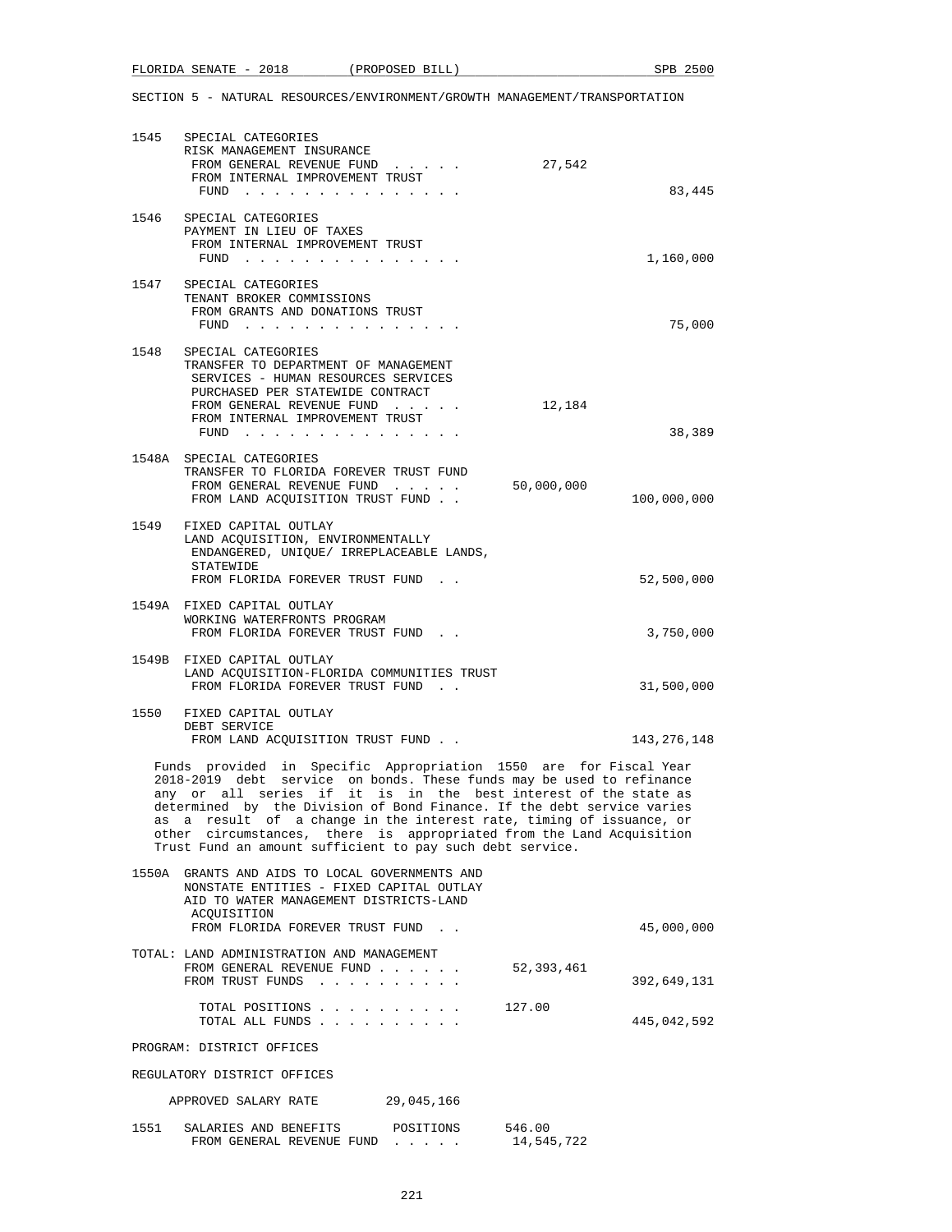|      | FROM ADMINISTRATIVE TRUST FUND<br>FROM AIR POLLUTION CONTROL TRUST |           | 1,180,235 |
|------|--------------------------------------------------------------------|-----------|-----------|
|      | FUND                                                               |           | 4,803,266 |
|      | FROM COASTAL PROTECTION TRUST FUND.                                |           | 902,087   |
|      | FROM INLAND PROTECTION TRUST FUND.                                 |           | 2,851,729 |
|      | FROM FEDERAL GRANTS TRUST FUND                                     |           | 1,601,616 |
|      | FROM INTERNAL IMPROVEMENT TRUST                                    |           | 758,501   |
|      | FUND<br>FROM PERMIT FEE TRUST FUND                                 |           | 7,565,071 |
|      | FROM SOLID WASTE MANAGEMENT TRUST                                  |           |           |
|      | FUND $\cdots$                                                      |           | 1,452,807 |
|      | FROM WATER QUALITY ASSURANCE TRUST                                 |           |           |
|      | $FUND$                                                             |           | 3,160,383 |
|      |                                                                    |           |           |
| 1552 | OTHER PERSONAL SERVICES                                            |           |           |
|      | FROM ADMINISTRATIVE TRUST FUND<br>FROM AIR POLLUTION CONTROL TRUST |           | 62,750    |
|      | FUND $\cdots$                                                      |           | 159,229   |
|      | FROM INLAND PROTECTION TRUST FUND                                  |           | 72,455    |
|      | FROM FEDERAL GRANTS TRUST FUND                                     |           | 24,989    |
|      | FROM PERMIT FEE TRUST FUND                                         |           | 62,896    |
|      | FROM WATER QUALITY ASSURANCE TRUST                                 |           |           |
|      | FUND $\cdots$                                                      |           | 246,633   |
|      |                                                                    |           |           |
| 1553 | EXPENSES<br>FROM GENERAL REVENUE FUND                              | 1,943,045 |           |
|      | FROM ADMINISTRATIVE TRUST FUND                                     |           | 402,220   |
|      | FROM AIR POLLUTION CONTROL TRUST                                   |           |           |
|      | $FUND$                                                             |           | 630,000   |
|      | FROM COASTAL PROTECTION TRUST FUND.                                |           | 18,949    |
|      | FROM INLAND PROTECTION TRUST FUND                                  |           | 396,688   |
|      | FROM FEDERAL GRANTS TRUST FUND                                     |           | 44,016    |
|      | FROM PERMIT FEE TRUST FUND                                         |           | 644,459   |
|      | FROM SOLID WASTE MANAGEMENT TRUST                                  |           | 189,464   |
|      | FUND<br>FROM WATER QUALITY ASSURANCE TRUST                         |           |           |
|      |                                                                    |           | 334,615   |
|      |                                                                    |           |           |
| 1554 | OPERATING CAPITAL OUTLAY                                           |           |           |
|      | FROM ADMINISTRATIVE TRUST FUND                                     |           | 2,876     |
|      | FROM AIR POLLUTION CONTROL TRUST                                   |           |           |
|      | FUND<br>FROM SOLID WASTE MANAGEMENT TRUST                          |           | 81,740    |
|      | FUND $\cdots$                                                      |           | 60,919    |
|      |                                                                    |           |           |
| 1555 | SPECIAL CATEGORIES                                                 |           |           |
|      | CONTRACTED SERVICES                                                |           |           |
|      | FROM GENERAL REVENUE FUND<br>FROM ADMINISTRATIVE TRUST FUND        | 41,652    |           |
|      | FROM AIR POLLUTION CONTROL TRUST                                   |           | 87,585    |
|      | $FUND$                                                             |           | 21,644    |
|      | FROM INLAND PROTECTION TRUST FUND                                  |           | 1,860     |
|      | FROM PERMIT FEE TRUST FUND                                         |           | 8,070     |
|      | FROM SOLID WASTE MANAGEMENT TRUST                                  |           |           |
|      | FUND                                                               |           | 6,550     |
|      | FROM WATER QUALITY ASSURANCE TRUST                                 |           |           |
|      | FUND $\cdots$                                                      |           | 14,145    |
| 1556 | SPECIAL CATEGORIES                                                 |           |           |
|      | HAZARDOUS WASTE CLEANUP                                            |           |           |
|      | FROM COASTAL PROTECTION TRUST FUND.                                |           | 120,000   |
|      |                                                                    |           |           |
| 1557 | SPECIAL CATEGORIES                                                 |           |           |
|      | ON-CALL FEES<br>FROM COASTAL PROTECTION TRUST FUND.                |           | 173,625   |
|      |                                                                    |           |           |
| 1558 | SPECIAL CATEGORIES                                                 |           |           |
|      | ABANDONED DRUM REMOVAL AND DISPOSAL                                |           |           |
|      | FROM COASTAL PROTECTION TRUST FUND.                                |           | 30,000    |
|      |                                                                    |           |           |
| 1559 | SPECIAL CATEGORIES                                                 |           |           |
|      | RISK MANAGEMENT INSURANCE                                          |           |           |
|      | FROM GENERAL REVENUE FUND<br>FROM ADMINISTRATIVE TRUST FUND        | 62,576    | 5,269     |
|      | FROM AIR POLLUTION CONTROL TRUST                                   |           |           |
|      | FUND $\cdots$                                                      |           | 22,271    |
|      | FROM COASTAL PROTECTION TRUST FUND.                                |           | 4,028     |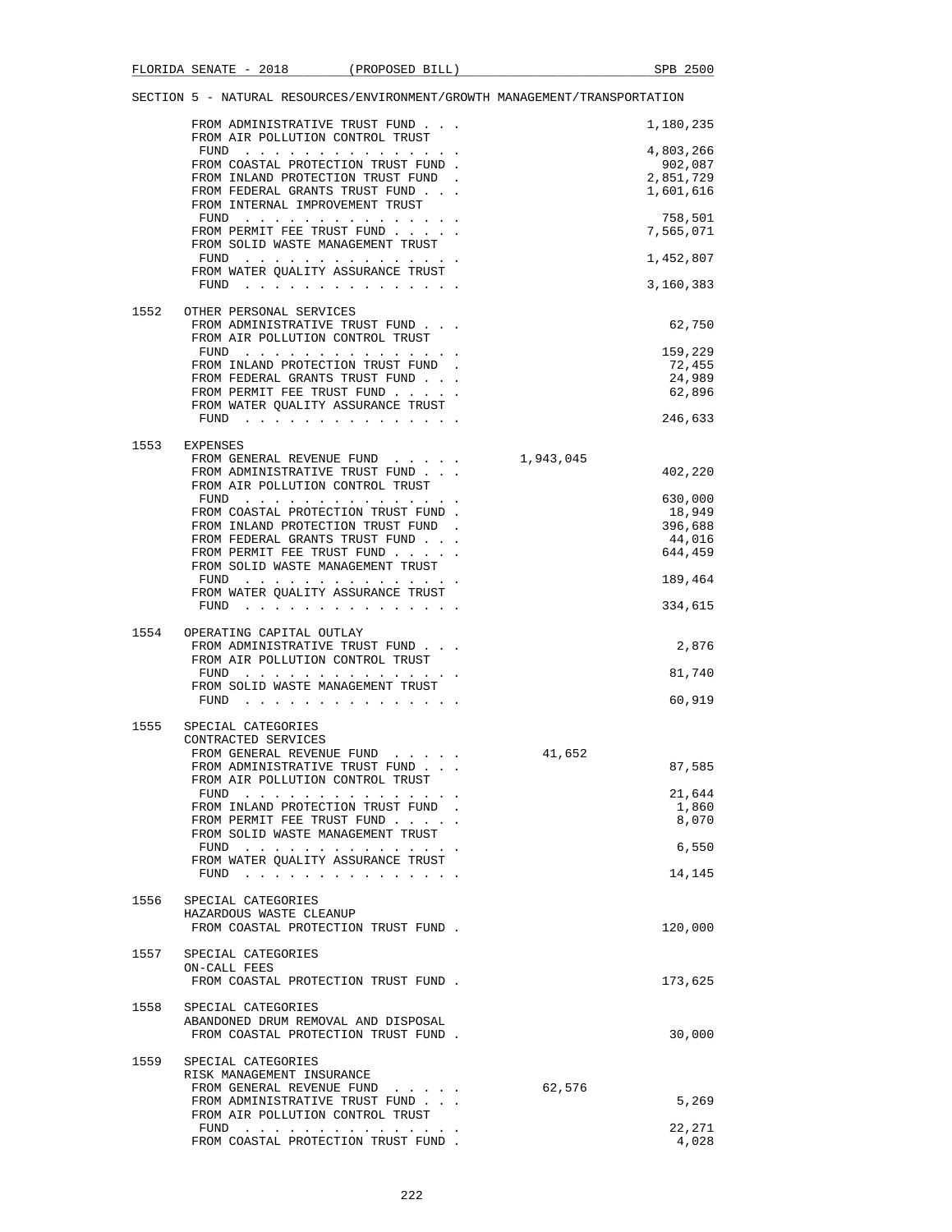|      | SECTION 5 - NATURAL RESOURCES/ENVIRONMENT/GROWTH MANAGEMENT/TRANSPORTATION                                                                                                             |                    |                                              |
|------|----------------------------------------------------------------------------------------------------------------------------------------------------------------------------------------|--------------------|----------------------------------------------|
|      | FROM INLAND PROTECTION TRUST FUND.<br>FROM FEDERAL GRANTS TRUST FUND<br>FROM INTERNAL IMPROVEMENT TRUST                                                                                |                    | 12,732<br>8,172                              |
|      | FUND $\cdots$<br>FROM PERMIT FEE TRUST FUND                                                                                                                                            |                    | 3,387<br>37,630                              |
|      | FROM SOLID WASTE MANAGEMENT TRUST<br>FUND                                                                                                                                              |                    | 7,415                                        |
|      | FROM WATER QUALITY ASSURANCE TRUST<br>FUND $\cdots$                                                                                                                                    |                    | 14,735                                       |
| 1560 | SPECIAL CATEGORIES<br>UNDERGROUND STORAGE TANK CLEANUP<br>FROM INLAND PROTECTION TRUST FUND.                                                                                           |                    | 34,000                                       |
| 1561 | SPECIAL CATEGORIES<br>TRANSFER TO DEPARTMENT OF MANAGEMENT<br>SERVICES - HUMAN RESOURCES SERVICES<br>PURCHASED PER STATEWIDE CONTRACT                                                  |                    |                                              |
|      | FROM GENERAL REVENUE FUND<br>FROM ADMINISTRATIVE TRUST FUND<br>FROM AIR POLLUTION CONTROL TRUST                                                                                        | 84,373             | 3,141                                        |
|      | FUND<br>FROM COASTAL PROTECTION TRUST FUND.<br>FROM INLAND PROTECTION TRUST FUND.<br>FROM FEDERAL GRANTS TRUST FUND<br>FROM PERMIT FEE TRUST FUND<br>FROM SOLID WASTE MANAGEMENT TRUST |                    | 26,594<br>4,023<br>14,096<br>8,662<br>51,213 |
|      | FUND $\cdots$<br>FROM WATER QUALITY ASSURANCE TRUST                                                                                                                                    |                    | 8,996                                        |
|      | FUND $\cdots$<br>TOTAL: REGULATORY DISTRICT OFFICES                                                                                                                                    |                    | 15,895                                       |
|      | FROM GENERAL REVENUE FUND<br>FROM TRUST FUNDS                                                                                                                                          | 16,677,368         | 28, 456, 331                                 |
|      | TOTAL POSITIONS 546.00<br>TOTAL ALL FUNDS                                                                                                                                              |                    | 45, 133, 699                                 |
|      | PROGRAM: WATER POLICY AND ECOSYSTEMS RESTORATION                                                                                                                                       |                    |                                              |
|      | WATER POLICY AND ECOSYSTEMS RESTORATION                                                                                                                                                |                    |                                              |
|      | APPROVED SALARY RATE 1,426,287                                                                                                                                                         |                    |                                              |
|      | 1562<br>SALARIES AND BENEFITS<br>POSITIONS<br>FROM GENERAL REVENUE FUND<br>FROM ADMINISTRATIVE TRUST FUND<br>FROM FEDERAL GRANTS TRUST FUND                                            | 24.00<br>1,403,976 | 273,347<br>484,634                           |
| 1563 | OTHER PERSONAL SERVICES<br>FROM GENERAL REVENUE FUND<br>FROM FEDERAL GRANTS TRUST FUND                                                                                                 | 15,094             | 282,534                                      |
|      | 1564 EXPENSES<br>FROM GENERAL REVENUE FUND<br>FROM ADMINISTRATIVE TRUST FUND<br>FROM FEDERAL GRANTS TRUST FUND<br>FROM LAND ACQUISITION TRUST FUND.                                    | 88,574             | 75,392<br>2,000<br>54,853                    |
|      | 1565 AID TO LOCAL GOVERNMENTS<br>GRANTS AND AIDS - NORTHWEST FLORIDA WATER<br>MANAGEMENT DISTRICT ENVIRONMENTAL RESOURCE<br>PERMITTING PROGRAM<br>FROM GENERAL REVENUE FUND            | 1,851,231          |                                              |
|      | 1566 AID TO LOCAL GOVERNMENTS<br>GRANTS AND AIDS - NORTHWEST FLORIDA WATER<br>MANAGEMENT DISTRICT - OPERATIONS<br>FROM GENERAL REVENUE FUND                                            | 3,360,000          |                                              |
|      | 1567 AID TO LOCAL GOVERNMENTS<br>GRANTS AND AIDS - SUWANNEE RIVER WATER                                                                                                                |                    |                                              |

FLORIDA SENATE - 2018 (PROPOSED BILL) SPB 2500

FROM GENERAL REVENUE FUND . . . . . 2,287,000

MANAGEMENT DISTRICT - OPERATIONS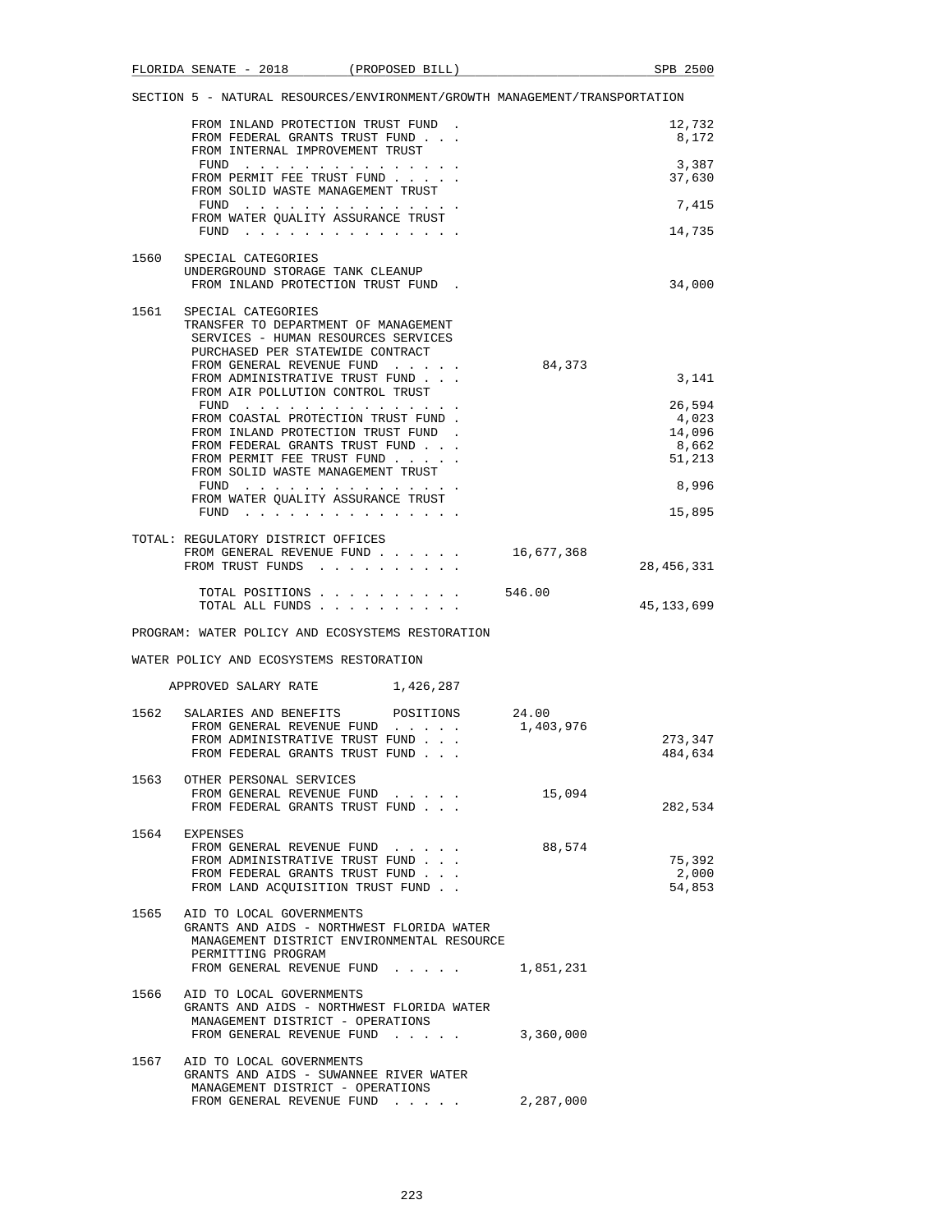| 1568 AID TO LOCAL GOVERNMENTS<br>GRANTS AND AIDS - SUWANNEE RIVER WATER<br>MANAGEMENT DISTRICT - ENVIRONMENTAL<br>RESOURCE PERMITTING<br>FROM GENERAL REVENUE FUND                                                                                                                                                                                                                                                                             | 453,000    |
|------------------------------------------------------------------------------------------------------------------------------------------------------------------------------------------------------------------------------------------------------------------------------------------------------------------------------------------------------------------------------------------------------------------------------------------------|------------|
| 1569 AID TO LOCAL GOVERNMENTS<br>GRANTS AND AIDS - SUWANNEE RIVER WATER<br>MANAGEMENT DISTRICT - PAYMENT IN LIEU OF<br>TAXES                                                                                                                                                                                                                                                                                                                   |            |
| FROM GENERAL REVENUE FUND                                                                                                                                                                                                                                                                                                                                                                                                                      | 352,909    |
| 1570 AID TO LOCAL GOVERNMENTS<br>GRANTS AND AIDS - WATER MANAGEMENT<br>DISTRICTS - LAND MANAGEMENT<br>FROM LAND ACOUISITION TRUST FUND.                                                                                                                                                                                                                                                                                                        | 10,237,210 |
| From the funds in Specific Appropriation 1570, \$1,610,000 is provided<br>to the Northwest Florida Water Management District, \$1,777,210 is<br>provided to the Suwannee River Water Management District, \$2,250,000 is<br>provided to the St. Johns Water Management District, \$2,250,000 is<br>provided to the Southwest Florida Water Management District, and<br>\$2,350,000 is provided to the South Florida Water Management District. |            |
| 1571 AID TO LOCAL GOVERNMENTS<br>GRANTS AND AIDS - WATER MANAGEMENT                                                                                                                                                                                                                                                                                                                                                                            |            |

 DISTRICTS - MFLS FROM LAND ACQUISITION TRUST FUND . .  $3,446,000$ From the funds in Specific Appropriation 1571, \$1,811,000 is provided

 to the Northwest Florida Water Management District, and \$1,635,000 is provided to the Suwannee River Water Management District, for activities related to establishing minimum flows and levels.

| 1572 | OPERATING CAPITAL OUTLAY<br>FROM GENERAL REVENUE FUND                                                                                                                                                                             | 5,000 |                |
|------|-----------------------------------------------------------------------------------------------------------------------------------------------------------------------------------------------------------------------------------|-------|----------------|
| 1574 | SPECIAL CATEGORIES<br>CONTRACTED SERVICES<br>FROM LAND ACQUISITION TRUST FUND                                                                                                                                                     |       | 3,000          |
|      | 1575 SPECIAL CATEGORIES<br>RISK MANAGEMENT INSURANCE<br>FROM GENERAL REVENUE FUND<br>$\mathbf{r}$ , $\mathbf{r}$ , $\mathbf{r}$ , $\mathbf{r}$ , $\mathbf{r}$<br>FROM ADMINISTRATIVE TRUST FUND<br>FROM FEDERAL GRANTS TRUST FUND | 7,369 | 1,872<br>2,543 |
| 1576 | SPECIAL CATEGORIES<br>GRANTS AND AIDS - OCEAN RESEARCH AND<br>CONSERVATION ASSOCIATION - KILROY<br>MONITORING SYSTEMS<br>FROM LAND ACQUISITION TRUST FUND                                                                         |       | 250,000        |
|      | 1577 SPECIAL CATEGORIES<br>GRANTS AND AIDS - INDIAN RIVER LAGOON AND<br>LAKE OKEECHOBEE BASIN - OPERATIONS<br>FROM LAND ACOUISITION TRUST FUND                                                                                    |       | 350,000        |
| 1578 | SPECIAL CATEGORIES<br>TRANSFER TO THE SOUTH FLORIDA WATER<br>MANAGEMENT DISTRICT - DISPERSED WATER<br>STORAGE<br>FROM LAND ACOUISITION TRUST FUND                                                                                 |       | 5,000,000      |
| 1579 | SPECIAL CATEGORIES<br>TRANSFER TO DEPARTMENT OF MANAGEMENT<br>SERVICES - HUMAN RESOURCES SERVICES<br>PURCHASED PER STATEWIDE CONTRACT<br>FROM GENERAL REVENUE FUND<br>FROM ADMINISTRATIVE TRUST FUND                              | 4,078 | 925            |
|      | 1580 FIXED CAPITAL OUTLAY<br>DEBT SERVICE - SAVE OUR EVERGLADES BONDS<br>FROM LAND ACQUISITION TRUST FUND                                                                                                                         |       | 24,064,192     |
|      | Funds provided in Specific Appropriation 1580 are for Fiscal Year                                                                                                                                                                 |       |                |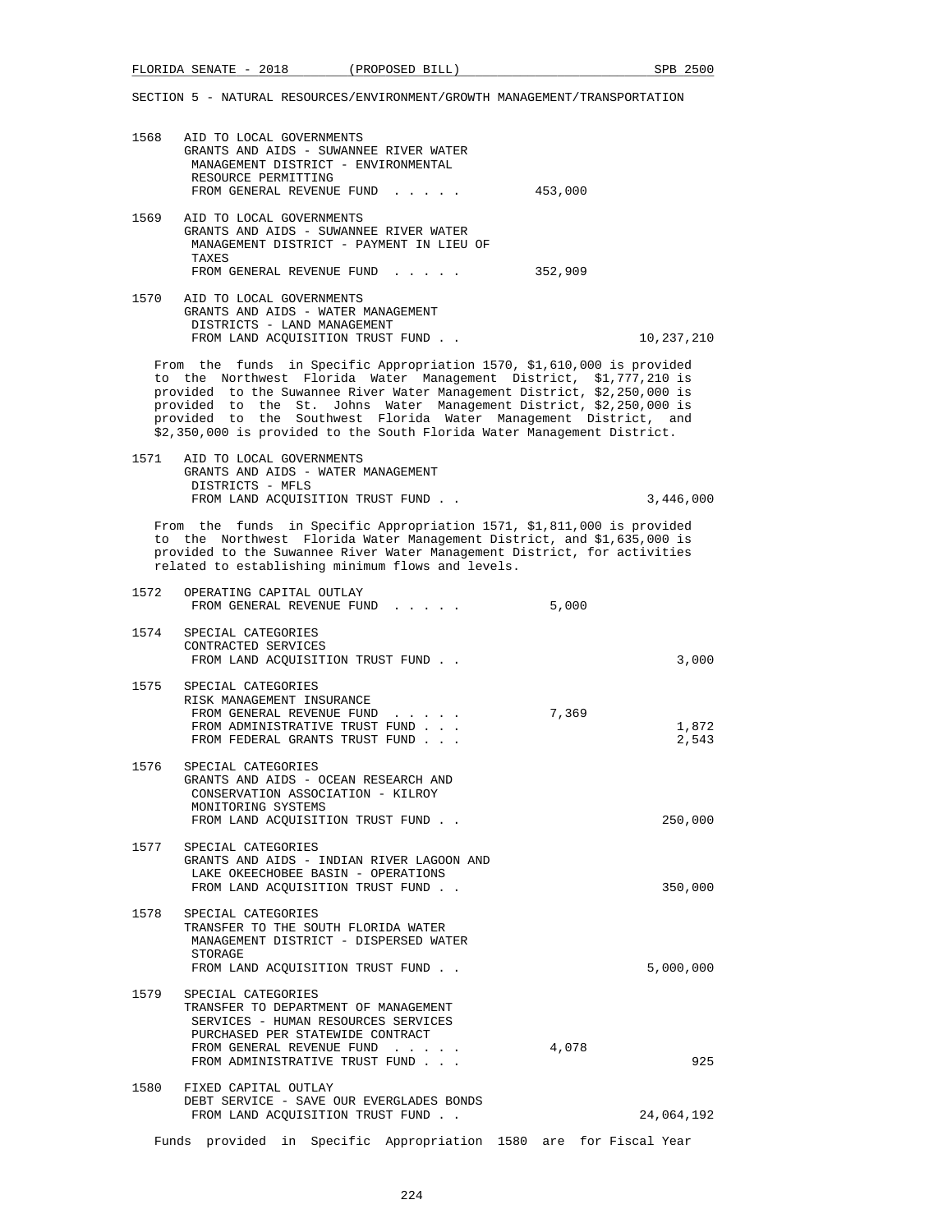2018-2019 debt service on bonds authorized pursuant to section 215.619, Florida Statutes, including any other continuing payments necessary or incidental to the repayment of the bonds. These funds may be used to refinance any or all series if it is in the best interest of the state as determined by the Division of Bond Finance. If the debt service varies as a result of a change in the interest rate, timing of issuance, or other circumstances, there is appropriated from the Land Acquisition Trust Fund an amount sufficient to pay such debt service.

 1581 GRANTS AND AIDS TO LOCAL GOVERNMENTS AND NONSTATE ENTITIES - FIXED CAPITAL OUTLAY EVERGLADES RESTORATION FROM SAVE OUR EVERGLADES TRUST FUND . . . . . . . . . . . . . . . 1,376,213 FROM LAND ACQUISITION TRUST FUND . .

 From the funds in Specific Appropriation 1581, \$32,000,000 from the Land Acquisition Trust Fund is provided for the Restoration Strategies Regional Water Quality Plan.

 From the funds in Specific Appropriation 1581, \$1,376,213 in nonrecurring funds from the Save Our Everglades Trust Fund and \$118,100,000 in nonrecurring funds from the Land Acquisition Trust Fund shall be distributed to the South Florida Water Management District for the planning, design, engineering, and construction of the Comprehensive Everglades Restoration Plan (CERP). Distribution of these funds to the district shall be equally matched by the cumulative contributions from the district by Fiscal Year 2019-2020 by providing funding or credits toward project components. The dollar value of in-kind project design and construction work by the district in furtherance of the CERP and existing interest in public lands needed for a project component are credits toward the district's contributions.

| 1582 | GRANTS AND AIDS TO LOCAL GOVERNMENTS AND<br>NONSTATE ENTITIES - FIXED CAPITAL OUTLAY |              |
|------|--------------------------------------------------------------------------------------|--------------|
|      | NORTHERN EVERGLADES AND ESTUARIES                                                    |              |
|      | PROTECTION                                                                           |              |
|      | FROM GENERAL REVENUE FUND $\ldots$ $1,701,131$                                       |              |
|      | FROM SAVE OUR EVERGLADES TRUST                                                       |              |
|      | FUND                                                                                 | 1,123,787    |
|      | FROM LAND ACOUISITION TRUST FUND.                                                    | 28, 175, 082 |

 From the funds provided in Specific Appropriation 1582, \$1,701,131 in recurring funds from the General Revenue Fund, \$1,123,787 in nonrecurring funds from the Save Our Everglades Trust Fund, and \$28,175,082 in recurring funds from the Land Acquisition Trust Fund, shall be used to implement the Northern Everglades and Estuaries Protection Program, pursuant to section 373.4595, Florida Statutes.

| TOTAL: WATER POLICY AND ECOSYSTEMS RESTORATION |                                                                 |             |
|------------------------------------------------|-----------------------------------------------------------------|-------------|
|                                                | FROM GENERAL REVENUE FUND $\ldots$ $\ldots$ $\ldots$ 11,529,362 |             |
| FROM TRUST FUNDS                               |                                                                 | 225,303,584 |
|                                                |                                                                 |             |
| TOTAL POSITIONS                                | 24.00                                                           |             |
| TOTAL ALL FUNDS                                |                                                                 | 236,832,946 |
|                                                |                                                                 |             |

PROGRAM: WATER RESTORATION ASSISTANCE

#### WATER RESTORATION ASSISTANCE

 Funds in Specific Appropriations 1598, 1599, and 1600 are provided from the named funds to the Department of Environmental Protection to fund the Drinking Water and Wastewater Treatment Facility Construction State Revolving Loan Programs and the Small Community Sewer Construction Assistance Program developed pursuant to provisions of sections 403.8532, 403.1835, and 403.1838, Florida Statutes. Those appropriations used by the department for grants and aids may be advanced in part or in total.

| APPROVED SALARY RATE                                       | 2,747,564 |                    |                      |
|------------------------------------------------------------|-----------|--------------------|----------------------|
| 1583<br>SALARIES AND BENEFITS<br>FROM GENERAL REVENUE FUND | POSITIONS | 59.00<br>1,075,926 |                      |
| FROM FEDERAL GRANTS TRUST FUND<br>FROM MINERALS TRUST FUND |           |                    | 3,079,140<br>259,422 |
| FROM WATER OUALITY ASSURANCE TRUST                         |           |                    |                      |
| FUND                                                       |           |                    | 191,351              |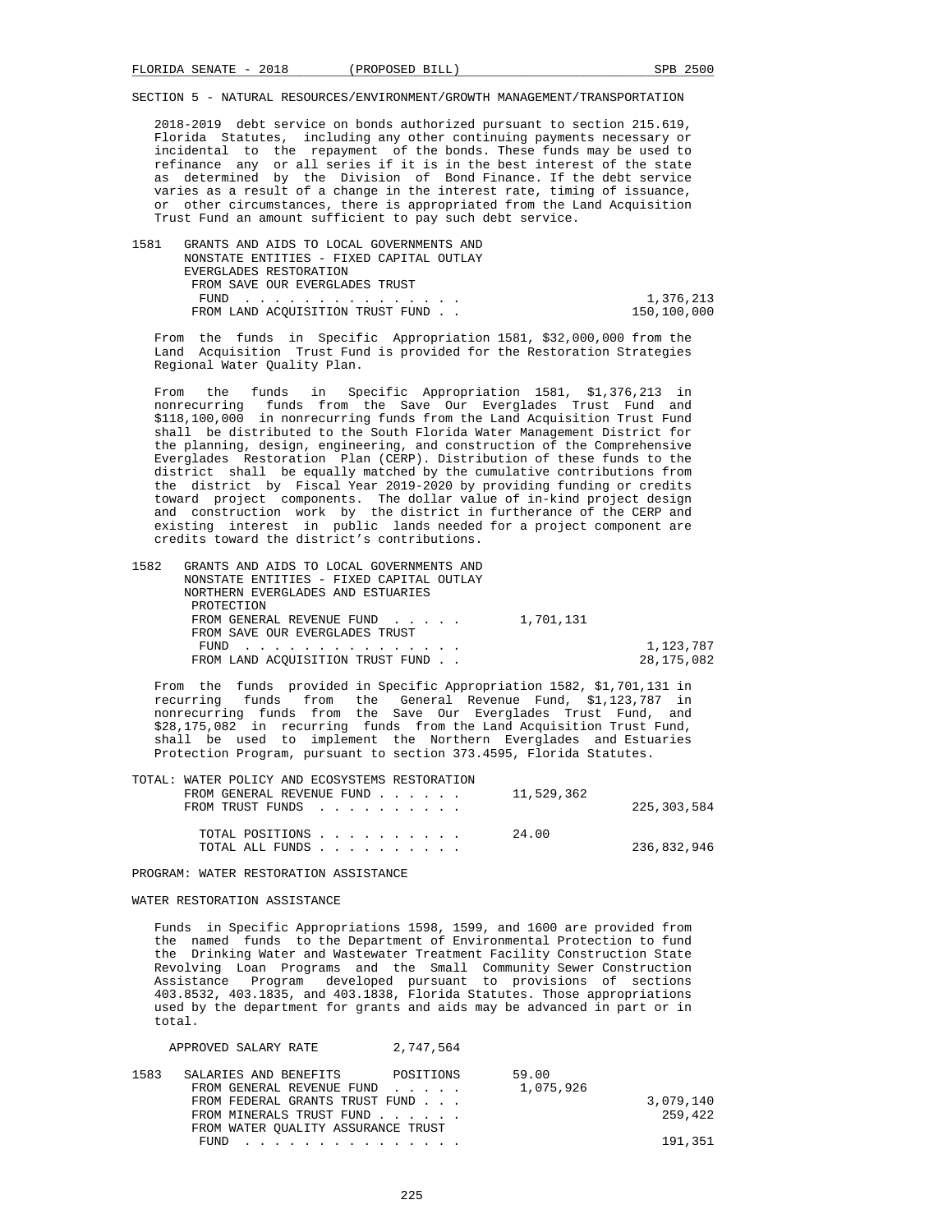|      | 1584 OTHER PERSONAL SERVICES<br>FROM GENERAL REVENUE FUND<br>40,789<br>FROM COASTAL PROTECTION TRUST FUND.<br>FROM LAND ACQUISITION TRUST FUND<br>FROM WATER QUALITY ASSURANCE TRUST<br>FUND $\cdots$                                                                                                                                                  | 7,142<br>44,211<br>86,231  |  |  |
|------|--------------------------------------------------------------------------------------------------------------------------------------------------------------------------------------------------------------------------------------------------------------------------------------------------------------------------------------------------------|----------------------------|--|--|
| 1585 | EXPENSES<br>75,370<br>FROM GENERAL REVENUE FUND<br>FROM FEDERAL GRANTS TRUST FUND<br>FROM MINERALS TRUST FUND<br>FROM WATER QUALITY ASSURANCE TRUST<br>FUND $\cdots$                                                                                                                                                                                   | 254,928<br>5,000<br>66,700 |  |  |
| 1586 | OPERATING CAPITAL OUTLAY<br>FROM GENERAL REVENUE FUND<br>10,000                                                                                                                                                                                                                                                                                        |                            |  |  |
| 1587 | SPECIAL CATEGORIES<br>WATER QUALITY MANAGEMENT/PLANNING GRANTS<br>FROM FEDERAL GRANTS TRUST FUND                                                                                                                                                                                                                                                       | 484,238                    |  |  |
| 1588 | SPECIAL CATEGORIES<br>RISK MANAGEMENT INSURANCE<br>FROM GENERAL REVENUE FUND<br>3,710<br>FROM FEDERAL GRANTS TRUST FUND<br>FROM MINERALS TRUST FUND<br>FROM WATER QUALITY ASSURANCE TRUST<br>FUND                                                                                                                                                      | 8,777<br>895<br>660        |  |  |
| 1589 | SPECIAL CATEGORIES<br>TRANSFER TO DEPARTMENT OF MANAGEMENT<br>SERVICES - HUMAN RESOURCES SERVICES<br>PURCHASED PER STATEWIDE CONTRACT<br>3,509<br>FROM GENERAL REVENUE FUND<br>FROM FEDERAL GRANTS TRUST FUND<br>FROM MINERALS TRUST FUND<br>FROM WATER QUALITY ASSURANCE TRUST<br>FUND $\cdots$ $\cdots$ $\cdots$ $\cdots$ $\cdots$ $\cdots$ $\cdots$ | 13,479<br>957<br>957       |  |  |
|      | 1590 FIXED CAPITAL OUTLAY<br>ST. JOHNS RIVER AND KEYSTONE HEIGHTS LAKE<br>REGION PROJECTS<br>FROM LAND ACQUISITION TRUST FUND                                                                                                                                                                                                                          | 50,000,000                 |  |  |
|      | From the funds in Specific Appropriation 1590, \$50,000,000 in<br>recurring funds from the Land Acquisition Trust Fund is provided to the<br>St. Johns River Water Management District for St. Johns River and/or<br>Keystone Heights Lake Region restoration, public access and recreation<br>projects.                                               |                            |  |  |
|      | 1591 FIXED CAPITAL OUTLAY<br>RESTORE ACT - DEEPWATER HORIZON OIL SPILL<br>FROM FEDERAL GRANTS TRUST FUND                                                                                                                                                                                                                                               | 500,000                    |  |  |
| 1592 | FIXED CAPITAL OUTLAY<br>NATIONAL FISH AND WILDLIFE FOUNDATION -<br>DEEPWATER HORIZON OIL SPILL<br>FROM GRANTS AND DONATIONS TRUST<br>FUND<br>والمناور والمناور والمناور والمناور والمناورة                                                                                                                                                             | 10,000,000                 |  |  |
| 1593 | FIXED CAPITAL OUTLAY<br>NATURAL RESOURCE DAMAGE RESTORATION -<br>FINAL RESTORATION - DEEPWATER HORIZON OIL<br>SPILL<br>FROM COASTAL PROTECTION TRUST FUND.                                                                                                                                                                                             | 20,000,000                 |  |  |
| 1595 | FIXED CAPITAL OUTLAY<br>SPRINGS RESTORATION<br>FROM GENERAL REVENUE FUND<br>25,000,000<br>FROM LAND ACQUISITION TRUST FUND                                                                                                                                                                                                                             | 75,000,000                 |  |  |
|      | Funds in Specific Appropriation 1595 may be used for land acquisition                                                                                                                                                                                                                                                                                  |                            |  |  |

 to protect springs and for capital projects that protect the quality and quantity of water that flow from springs.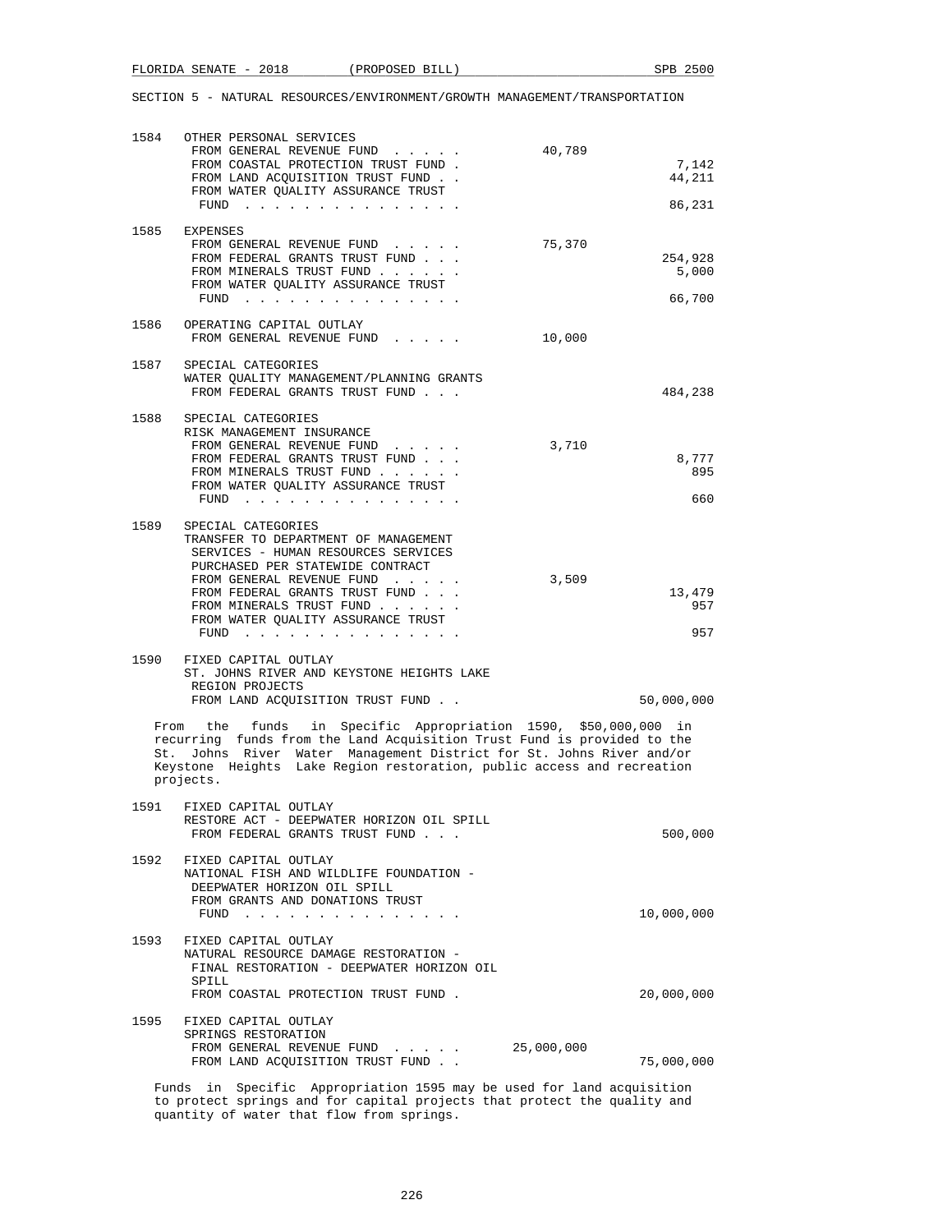| 1595A GRANTS AND AIDS TO LOCAL GOVERNMENTS AND                                                                                             |                    |
|--------------------------------------------------------------------------------------------------------------------------------------------|--------------------|
| NONSTATE ENTITIES - FIXED CAPITAL OUTLAY<br>GRANTS AND AIDS - WATER PROJECTS                                                               |                    |
| FROM GENERAL REVENUE FUND<br>25,100,000<br>$\mathcal{L}^{\mathcal{A}}$ , and $\mathcal{L}^{\mathcal{A}}$ , and $\mathcal{L}^{\mathcal{A}}$ |                    |
| funds in Specific Appropriation 1595A, \$25,100,000 in<br>From<br>the                                                                      |                    |
| funds from the General Revenue Fund is allocated among the<br>nonrecurring                                                                 |                    |
| following water projects:                                                                                                                  |                    |
| Apopka Asbestos-Cement Potable Water Line Replacement                                                                                      |                    |
| Atlantic Beach Aquatic Gardens/Hopkins Creek Flood                                                                                         | 200,000            |
| Mitigation (Senate Form 1757)<br>Belle Isle - Gene Polk Park Stormwater Drainage Project                                                   | 200,000            |
|                                                                                                                                            | 250,000            |
| Boynton Beach - Alternative Reclaimed Water Supply Project                                                                                 | 250,000            |
| Brevard County - Indian River Lagoon Living Shoreline<br>Oyster Bars (Senate Form 1123)                                                    | 300,000            |
| Brevard County Osprey Water Reclamation Facility Nutrient                                                                                  |                    |
| Removal Upgrade (Senate Form 2224)<br>Brevard County - Replacing 1370 Septic Systems with Sewer                                            | 300,000            |
|                                                                                                                                            | 200,000            |
| Bristol Water Supply Well (Senate Form 1434)<br>Brooksville Master Pump Station Modification                                               | 225,000            |
| Charlotte County El Jobean Septic to Sewer Transmission Line                                                                               | 200,000            |
|                                                                                                                                            | 200,000            |
| Citrus County Cambridge Greens Septic to Sewer                                                                                             | 150,000            |
| Citrus County Old Homosassa West Septic to Sewer Project                                                                                   | 235,600            |
| Coconut Creek - Wynmoor Potable Water Line Retrofit                                                                                        |                    |
| Project (Senate Form 1425)<br>Collier County - West Goodlette Frank Road Area Stormwater,.                                                 | 100,000            |
| Septic to Sewer Improvement Project (Senate Form 1374)<br>Columbia County Cannon Creek Stormwater Treatment Flood                          | 300,000            |
| Abatement (Senate Form 2423)<br>Columbia County Fairgrounds Drainage Improvement Project                                                   | 500,000            |
|                                                                                                                                            | 100,000            |
| Cooper City Natalie's Cove/Flamingo Gardens Drainage<br>Improvements (Senate Form 1296)                                                    | 300,000            |
| Coral Gables Waterway and Tributary Canals Water Quality<br>Improvement Feasibility Assessment (Senate Form 1145)                          | 86,141             |
| Coral Gables-Citywide Stormwater System Improvements                                                                                       |                    |
| and Stormwater Outfall Baffles (Senate Form 1105)                                                                                          | 200,000            |
| Coral Springs Stormwater Improvement (Senate Form 1847)                                                                                    | 100,000            |
| Corbett Levee Construction - Phase II (Senate Form 1067)<br>Dade City Dade Oaks Stormwater Pond (Senate Form 1819)                         | 250,000<br>250,000 |
| Dania Beach - Melaleuca Gardens Water Main                                                                                                 |                    |
|                                                                                                                                            | 153,389            |
| Davie Westside Drainage Improvements (Senate Form 1884)<br>Doral Stormwater Improvements at Sub Basin A-4                                  | 150,000            |
| Dunnellon Downtown Infrastructure Improvements                                                                                             | 250,000            |
|                                                                                                                                            | 350,000            |
| East Palatka Fire Station Water Expansion (Senate Form 2250)                                                                               | 200,000            |
| Eatonville Water Main Replacement Project (Senate Form 1923)<br>Fernandina Beach Stormwater Shoreline Stabilization                        | 150,000            |
|                                                                                                                                            | 200,000            |
| Florida City NW 1st St-NW 2 St from NW 7th Ave to Redland<br>Road Drainage and Roadway Improvements (Senate Form 2164)                     | 200,000            |
| Fort Myers Beach - Stormwater Outfall Improvements                                                                                         | 250,000            |
| Freeport - Kylea Laird and Live Oak Waterline Upgrades                                                                                     |                    |
| Gulfport Private Lateral Lines Replacement Incentive                                                                                       | 215,656            |
| Hardee County Regional Wastewater Service Improvements,                                                                                    | 150,000            |
| Hillsborough County Stormwater Enhancement and Improvement                                                                                 | 300,000            |
|                                                                                                                                            | 250,000            |
| Holley by the Sea Camden Drive Outfall Improvements Phase 2                                                                                | 250,000            |
| Homosassa River Restoration Project (Senate Form 1805)                                                                                     | 250,000            |

Indian River County - West Wabasso Septic to Sewer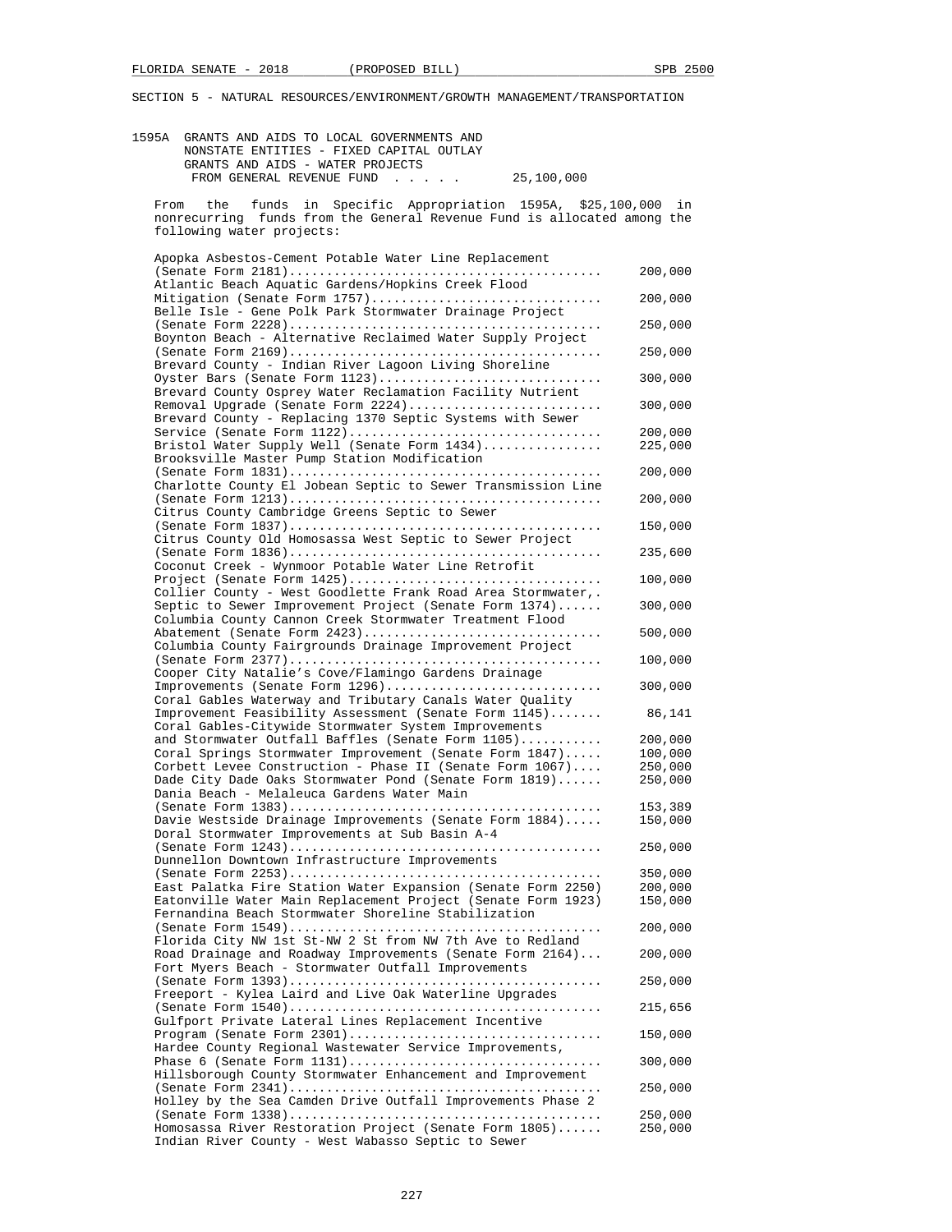| Conversion (Senate Form 2034)                                                                                 | 200,000              |
|---------------------------------------------------------------------------------------------------------------|----------------------|
| Inglis Sub Regional Wastewater Treatment Plant                                                                | 1,000,000            |
| Jacksonville Beach Land Acquisition: Taylor Property on the                                                   |                      |
| Intracoastal Waterway (Senate Form 1579)                                                                      | 150,000              |
| Jacksonville Septic Tank Phase Out Program                                                                    |                      |
|                                                                                                               | 500,000              |
| Kings Bay Restoration Project Phase 1 (Senate Form 1806)                                                      | 250,000              |
| LaBelle Zone J Septic Tank to Sewer Conversion Project                                                        |                      |
|                                                                                                               | 250,000              |
| Lake County South Lake Regional Park (Senate Form 1355)                                                       | 400,000              |
| Lake Okeechobee Watershed Area Stormwater Conveyance                                                          |                      |
| Improvements - NW/SW 3rd SW AVE B (Senate Form 1423)<br>Lakeland Se7en Wetlands Wastewater Treatment Facility | 200,000              |
|                                                                                                               | 400,000              |
| Lee County Artesian Well Abandonment Project                                                                  |                      |
|                                                                                                               | 80,000               |
| Lee County Caloosahatchee Tributary Canal Rehabilitation L-3                                                  |                      |
|                                                                                                               | 250,000              |
| Leon County Orchard Pond Greenway Trail, Phase II                                                             |                      |
|                                                                                                               | 300,000              |
| Marco Island San Marco Road Drainage Project Improvements                                                     |                      |
|                                                                                                               | 300,000              |
| Margate Cured-in-Place Piping Rehabilitation Project                                                          |                      |
|                                                                                                               | 225,000              |
| Martin County Manatee Pocket Southwest Prong Stormwater                                                       |                      |
| Quality Retrofit Project (Senate Form 2025)                                                                   | 100,000              |
| Martin County Old Palm City Septic to Sewer (Senate                                                           |                      |
| Medley Seawall Expansion Phase II (Senate Form 1084)                                                          | 2,000,000<br>150,000 |
| Miami Gardens Neighborhood Stormwater Swale Re-grading                                                        |                      |
|                                                                                                               | 20,000               |
| Miami Gardens NW 42 Avenue and NW 167 Terrace Intersection                                                    |                      |
| Drainage Improvement Project (Senate Form 1732)                                                               | 65,000               |
| Miami Gardens Vista Verde Drainage Improvement Project                                                        |                      |
|                                                                                                               | 300,000              |
| Miami-Dade County Model Lands North Canal Everglades                                                          |                      |
| Wetlands Restoration Project (Senate Form 2339)                                                               | 200,000              |
| Miami-Dade County Pump Station Storm Hardening Project                                                        |                      |
|                                                                                                               | 52,200               |
| Neptune Beach Florida Boulevard Stormwater Culvert<br>Improvements (Senate Form 1273)                         | 200,000              |
| North Miami Beach Master Force Main Installation                                                              |                      |
|                                                                                                               | 225,000              |
| Oak Hill Septic Removal and Wastewater Hookup                                                                 |                      |
|                                                                                                               | 250,000              |
| Ocala Silver Springs Stormwater and Nutrient Reduction                                                        |                      |
|                                                                                                               | 300,000              |
| Ormond Beach South Peninsula Reclaimed Water Main Extension                                                   |                      |
|                                                                                                               | 100,000              |
| Oviedo Twin Rivers Golf Course Reclaimed Water Improvements                                                   |                      |
| (Senate Form $1727)$                                                                                          | 150,000              |
| Peace Creek Integrated Water Supply Plan Phase 1                                                              | 78,865               |
| Pembroke Park I-95 Mitigation Renovation Drainage<br>Improvements (Senate Form 1744)                          |                      |
| Pembroke Pines Utility Water Main Project (Senate Form 1845)                                                  | 200,000<br>386,328   |
| Penney Farms Stormwater Update (Senate Form 2413)                                                             | 650,000              |
| Pinellas Park Pinebrook Estates Pond Improvements (Senate                                                     |                      |
|                                                                                                               | 310,000              |
| Plant City Franklin Street Neighborhood Stormwater                                                            |                      |
| Improvements (Senate Form 2055)                                                                               | 200,000              |
| Plant City Westside Integrated Treatment Park (Senate                                                         |                      |
|                                                                                                               | 125,000              |
| Port Manatee Stormwater Requirements Study (Senate                                                            |                      |
|                                                                                                               | 200,000              |
| Port Orange Flooding Mitigation and Stormwater Quality                                                        |                      |
| Improvement Phase II (Senate Form 1844)                                                                       | 200,000              |
| Riviera Beach Water Treatment Plant Disinfectant Facility                                                     |                      |
|                                                                                                               | 200,000              |
| Royal Palm Beach Canal System Rehabilitation Project (Senate                                                  |                      |
| Sanford Nutrient Reduction at Lake Monroe and Lake Jessup                                                     | 200,000              |
|                                                                                                               | 500,000              |
| Sanibel Donax Wastewater Reclamation Facility Process                                                         |                      |
| Improvements (Senate Form 1388)                                                                               | 300,000              |
| Santa Rosa County East Bay Boulevard Culvert Upgrades                                                         |                      |
|                                                                                                               |                      |
|                                                                                                               | 275,000              |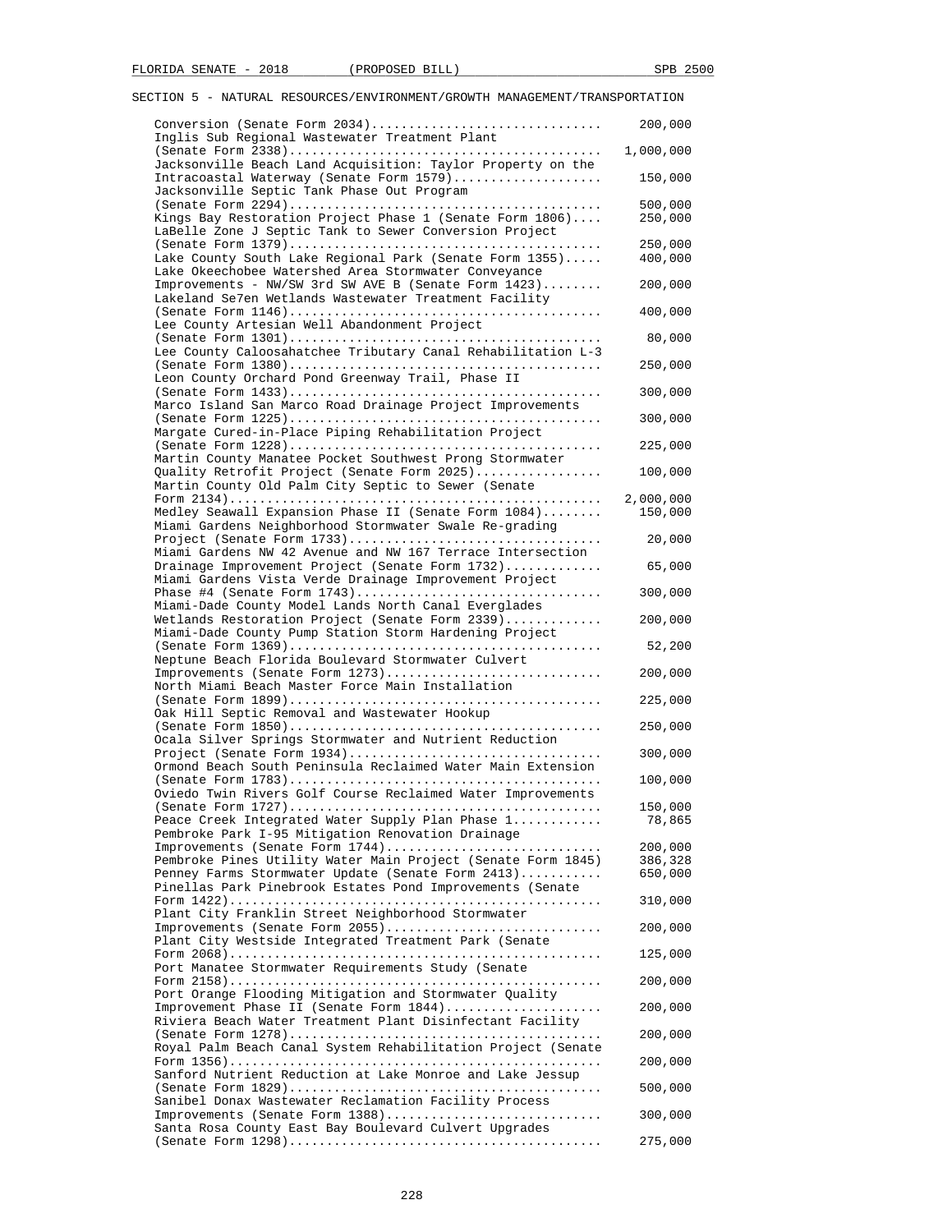| South Dade Wetlands Preserve Land Acquisition for Salt<br>Intrusion (Senate Form 1959)                                | 200,000 |
|-----------------------------------------------------------------------------------------------------------------------|---------|
|                                                                                                                       |         |
| Southeast Wellfield Lower Floridan Aquifer Project - Phase I                                                          | 489,796 |
| Southwest Ranches Green Meadows Drainage (Senate Form 1368).                                                          | 150,000 |
| St. Pete Beach Sanitary Sewer Expansion (Senate Form 2031)                                                            | 300,000 |
| Summer Haven River Restoration Project (Senate Form 1584)                                                             | 691,000 |
| Sunny Isles Golden Shores Pump Station (Senate Form 1956)<br>Sunrise Emergency Lift Station Power and Pumping (Senate | 200,000 |
|                                                                                                                       | 200,000 |
| Tallahassee Water Tower to Sustain Water Supply During                                                                |         |
| Hurricanes (Senate Form 2286)                                                                                         | 200,000 |
| Tamarac The Boulevards Stormwater Drainage Repair and                                                                 |         |
| Pipe Lining(Senate Form 1362)                                                                                         | 225,000 |
| Venice Eastgate Water and Sewer Relocation - Phase 2                                                                  |         |
|                                                                                                                       | 250,000 |
| Volusia County Bellevue/Beville/DBIA Regional Flood                                                                   |         |
| Attenuation Project (Senate Form 1577)                                                                                | 200,000 |
| Volusia County Sanitary Sewer Design for Protection of                                                                |         |
| Mosquito/Indian River Lagoon (Senate Form 1578)                                                                       | 200,000 |
|                                                                                                                       |         |
| Wauchula Water Mainlines Connections (Senate Form 1135)                                                               | 250,000 |
| West Polk Lower Floridan Aquifer Project Phase I                                                                      | 386,025 |
| Winter Park Mead Botanical Garden Boardwalk (Senate                                                                   |         |
|                                                                                                                       | 400,000 |
| Zolfo Springs Engineering for Infrastructure Expansion                                                                |         |
|                                                                                                                       | 100,000 |
|                                                                                                                       |         |
| 1596<br>GRANTS AND AIDS TO LOCAL GOVERNMENTS AND                                                                      |         |

| animal mp hips to poche octanimate mp    |           |           |
|------------------------------------------|-----------|-----------|
| NONSTATE ENTITIES - FIXED CAPITAL OUTLAY |           |           |
| GRANTS AND AID - NON-POINT SOURCE (NPS)  |           |           |
| MANAGEMENT PLANNING GRANTS               |           |           |
| FROM GENERAL REVENUE FUND                | 5,000,000 |           |
| FROM FEDERAL GRANTS TRUST FUND           |           | 8,500,000 |
|                                          |           |           |

```
 1597 GRANTS AND AIDS TO LOCAL GOVERNMENTS AND
NONSTATE ENTITIES - FIXED CAPITAL OUTLAY
BEACH PROJECTS - STATEWIDE
FROM LAND ACQUISITION TRUST FUND . . 50,000,000 50,000,000
```
 From the funds in Specific Appropriation 1597, \$50,000,000 in recurring funds from the Land Acquisition Trust Fund is provided for the Department of Environmental Protection's Beach Management Funding Program (BMFAP) Local Government Funding Requests for Fiscal Year 2018-2019 pursuant to section 161.101, Florida Statutes, for Beach Restoration/Nourishment and Inlet Sand Bypassing/Inlet Management Plan Implementation Projects Lists.

 Funds in Specific Appropriation 1597 shall be provided for Beach Restoration and Nourishment projects on the Fiscal Year 2018-2019 list, in priority order.

 Funds in Specific Appropriation 1597 shall be provided for Inlet Sand Bypassing and Inlet Management Plan Implementation projects including post-construction monitoring, in priority order, based on the amount of inlet funding requested as a percentage of the total statewide funding requested.

 Funds in Specific Appropriation 1597 shall be provided for post-construction monitoring projects for Beach Restoration/Nourishment and Inlet Sand Bypassing/Inland Management projects, to be cost-shared equally, in the BMFAP.

 Funds in Specific Appropriation 1597 shall not be provided for any activities related to beach nourishment utilizing offshore sand sources from Martin and St. Lucie counties for the Dade County Shore Protection Project. Any funds in Specific Appropriation 1597 to the Surfside Segment/Dade County Shore Protection Project included in the Department of Environmental Protection's Beach Management Funding Assistance Program Fiscal Year 2018-2019 Local Government Funding Requests may only utilize upland sand sources.

 1597A GRANTS AND AIDS TO LOCAL GOVERNMENTS AND NONSTATE ENTITIES - FIXED CAPITAL OUTLAY GRANTS AND AIDS - MADEIRA BEACH SAND GROIN REFURBISHMENT FROM GENERAL REVENUE FUND...... 250,000 From the funds in Specific Appropriation 1597A, \$250,000 in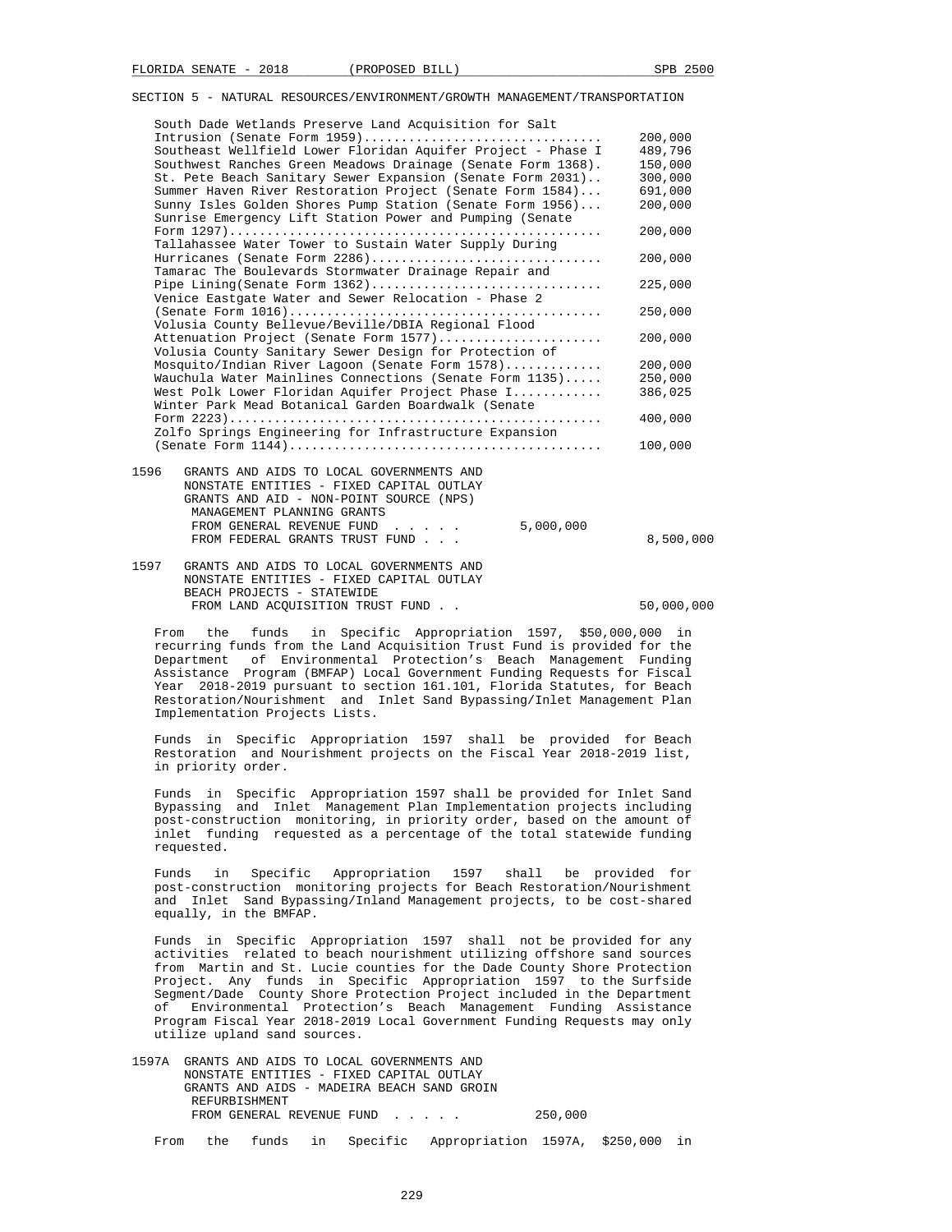nonrecurring funds from the General Revenue Fund is provided for the Madeira Beach Sand Groin Refurbishment (Senate Form 1990).

| 1597B            | GRANTS AND AIDS TO LOCAL GOVERNMENTS AND<br>NONSTATE ENTITIES - FIXED CAPITAL OUTLAY<br>GRANTS AND AIDS - BAL HARBOUR VILLAGE<br>BAKERS HAULOVER INLET BYPASSING<br>FROM GENERAL REVENUE FUND<br>$\sim$ $\sim$ $\sim$ $\sim$ $\sim$ $\sim$                                                                          | 200,000    |             |
|------------------|---------------------------------------------------------------------------------------------------------------------------------------------------------------------------------------------------------------------------------------------------------------------------------------------------------------------|------------|-------------|
| From<br>$1909$ . | the funds in Specific Appropriation 1597B, \$200,000 in<br>nonrecurring funds from the General Revenue Fund is provided for the Bal<br>Harbour Village Bakers Haulover Inlet Bypassing Project (Senate Form                                                                                                         |            |             |
| 1598             | GRANTS AND AIDS TO LOCAL GOVERNMENTS AND<br>NONSTATE ENTITIES - FIXED CAPITAL OUTLAY<br>DRINKING WATER FACILITY CONSTRUCTION -<br>STATE REVOLVING LOAN<br>FROM GENERAL REVENUE FUND<br>FROM DRINKING WATER REVOLVING LOAN<br>TRUST FUND<br>.                                                                        | 5,108,600  | 122,867,416 |
| 1599             | GRANTS AND AIDS TO LOCAL GOVERNMENTS AND<br>NONSTATE ENTITIES - FIXED CAPITAL OUTLAY<br>WASTEWATER TREATMENT FACILITY CONSTRUCTION<br>FROM GENERAL REVENUE FUND<br>$\mathbf{r}$ , $\mathbf{r}$ , $\mathbf{r}$ , $\mathbf{r}$<br>FROM WASTEWATER TREATMENT AND<br>STORMWATER MANAGEMENT REVOLVING<br>LOAN TRUST FUND | 11,350,600 | 163,668,087 |
| 1600             | GRANTS AND AIDS TO LOCAL GOVERNMENTS AND<br>NONSTATE ENTITIES - FIXED CAPITAL OUTLAY<br>SMALL COUNTY WASTEWATER TREATMENT GRANTS<br>FROM FEDERAL GRANTS TRUST FUND                                                                                                                                                  |            | 15,000,000  |

 From the funds in Specific Appropriation 1600, \$1,000,000 is provided to publicly owned utilities to remove sand and grit from wastewater treatment plants with daily flow less than 3 million gallons per day that must remain in operation during cleaning to avoid the discharge of untreated wastewater. The department shall coordinate the selection and administration of projects. Funds shall be distributed on a first-come, first-serve basis and require a local match of at least 50 percent, with the exception that the local match shall be waived by the department if: 1) the public utility is located in a Rural Area of Opportunity pursuant to section 288.0656, Florida Statutes; 2) the public utility is located in a county that has a poverty level equal to or greater than 20 percent as defined by the most recent federal census; or, 3) the public utility is located in and wholly serves a municipality that has a poverty level equal to or greater than 25 percent as qualified by the municipality and such qualification is accepted by the department (Senate Form 1385).

| WATER RESTORATION ASSISTANCE<br>TOTAL:<br>73,218,504<br>FROM GENERAL REVENUE FUND<br>FROM TRUST FUNDS                                                                                                                                                                            | 520,039,591 |
|----------------------------------------------------------------------------------------------------------------------------------------------------------------------------------------------------------------------------------------------------------------------------------|-------------|
| 59.00<br>TOTAL POSITIONS<br>TOTAL ALL FUNDS<br>$\mathbf{r}$ . The second contribution of the second contribution of the second contribution of the second contribution of the second contribution of the second contribution of the second contribution of the second contributi | 593,258,095 |
| PROGRAM: ENVIRONMENTAL ASSESSMENT AND RESTORATION                                                                                                                                                                                                                                |             |
| WATER SCIENCE AND LABORATORY SERVICES                                                                                                                                                                                                                                            |             |
| 9,149,532<br>APPROVED SALARY RATE                                                                                                                                                                                                                                                |             |
| 1602<br>191.00<br>SALARIES AND BENEFITS POSITIONS<br>7,063,956<br>FROM GENERAL REVENUE FUND<br>$\cdots$<br>FROM FEDERAL GRANTS TRUST FUND                                                                                                                                        | 2,861,022   |
| FROM INTERNAL IMPROVEMENT TRUST<br>FUND                                                                                                                                                                                                                                          | 109,223     |
| FROM WATER OUALITY ASSURANCE TRUST<br>FUND                                                                                                                                                                                                                                       | 2,630,825   |
| 1603<br>OTHER PERSONAL SERVICES<br>94,215<br>FROM GENERAL REVENUE FUND<br>and a state of the                                                                                                                                                                                     |             |

FUND . . . . . . . . . . . . . . . 7,197

FROM INTERNAL IMPROVEMENT TRUST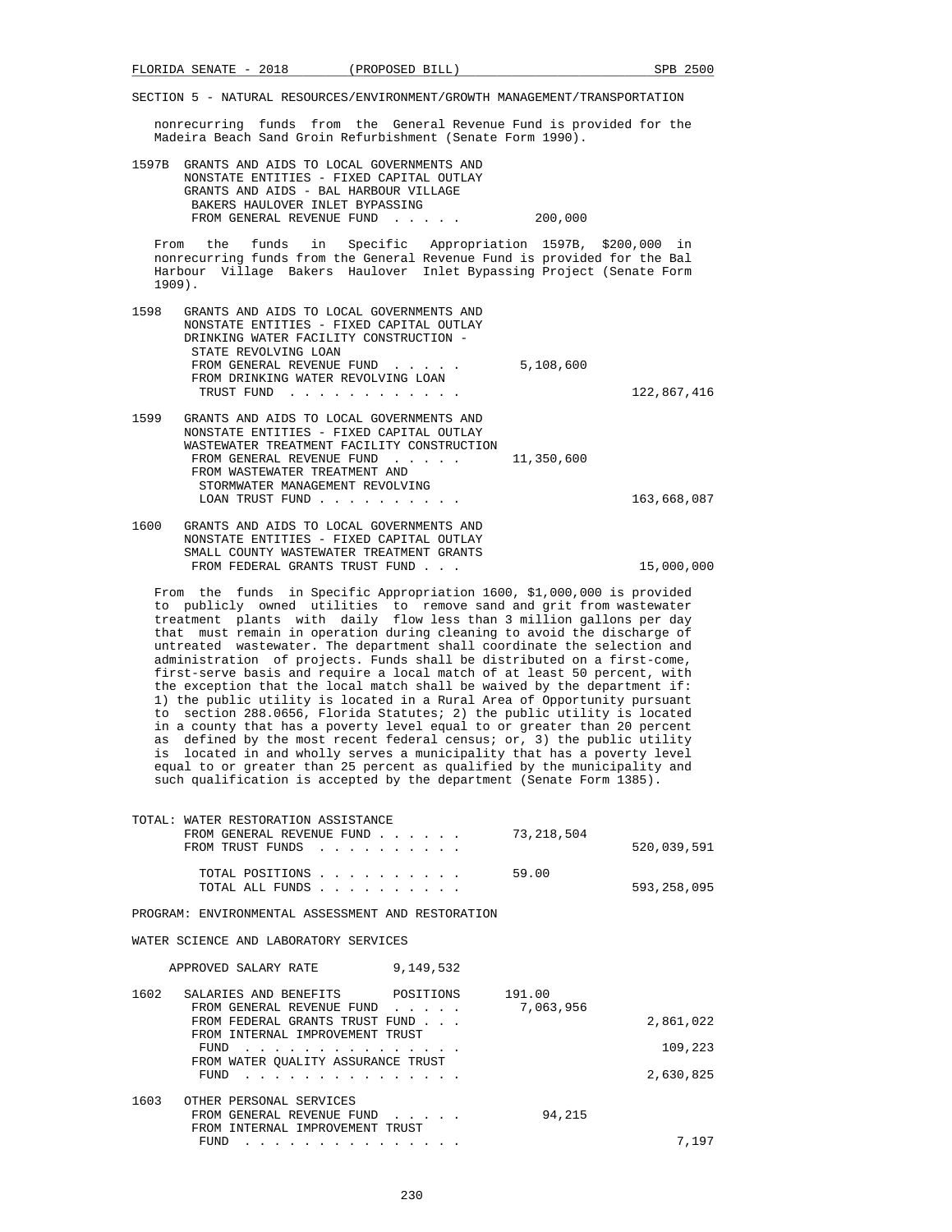|      | FROM WATER QUALITY ASSURANCE TRUST<br>FUND                                                                                                                                                                            |        | 218,179                                  |
|------|-----------------------------------------------------------------------------------------------------------------------------------------------------------------------------------------------------------------------|--------|------------------------------------------|
|      | 1604 EXPENSES<br>FROM INLAND PROTECTION TRUST FUND.<br>FROM FEDERAL GRANTS TRUST FUND<br>FROM LAND ACQUISITION TRUST FUND<br>FROM SOLID WASTE MANAGEMENT TRUST<br>FUND $\cdots$<br>FROM WATER QUALITY ASSURANCE TRUST |        | 92,773<br>211,828<br>1,576,091<br>92,774 |
|      | FUND $\cdots$<br>1605 OPERATING CAPITAL OUTLAY                                                                                                                                                                        |        | 336,669                                  |
|      | FROM INLAND PROTECTION TRUST FUND.<br>FROM SOLID WASTE MANAGEMENT TRUST                                                                                                                                               |        | 66,267                                   |
|      | FUND<br>FROM WATER QUALITY ASSURANCE TRUST                                                                                                                                                                            |        | 66,267                                   |
|      | FUND $\cdots$                                                                                                                                                                                                         |        | 66,266                                   |
|      | 1607 SPECIAL CATEGORIES<br>GROUND WATER QUALITY MONITORING NETWORK<br>FROM WATER QUALITY ASSURANCE TRUST                                                                                                              |        | 1,933,191                                |
| 1608 | SPECIAL CATEGORIES<br>WATER MANAGEMENT DISTRICTS LABORATORY<br>SUPPORT<br>FROM GRANTS AND DONATIONS TRUST                                                                                                             |        |                                          |
|      | FUND $\cdots$                                                                                                                                                                                                         |        | 176,425                                  |
|      | 1609 SPECIAL CATEGORIES<br>EVERGLADES LAB SUPPORT<br>FROM WATER OUALITY ASSURANCE TRUST<br>FUND                                                                                                                       |        | 231,564                                  |
|      | 1610 SPECIAL CATEGORIES<br>WATER QUALITY MANAGEMENT/PLANNING GRANTS<br>FROM FEDERAL GRANTS TRUST FUND                                                                                                                 |        | 1,178,126                                |
| 1611 | SPECIAL CATEGORIES<br>LABORATORY SERVICES<br>FROM FEDERAL GRANTS TRUST FUND                                                                                                                                           |        | 150,000                                  |
| 1612 | SPECIAL CATEGORIES                                                                                                                                                                                                    |        |                                          |
|      | CONTRACTED SERVICES<br>FROM INLAND PROTECTION TRUST FUND.                                                                                                                                                             |        | 207,353                                  |
|      | FROM SOLID WASTE MANAGEMENT TRUST<br>FUND                                                                                                                                                                             |        | 207,354                                  |
|      | FROM WATER QUALITY ASSURANCE TRUST<br>$FUND$ ,,,,,,,,,,,,                                                                                                                                                             |        | 6,852                                    |
| 1613 | SPECIAL CATEGORIES<br>HAZARDOUS WASTE CLEANUP<br>FROM SOLID WASTE MANAGEMENT TRUST<br>$FUND$                                                                                                                          |        | 312,710                                  |
|      | 1614 SPECIAL CATEGORIES                                                                                                                                                                                               |        |                                          |
|      | RISK MANAGEMENT INSURANCE<br>FROM GENERAL REVENUE FUND<br>FROM WATER QUALITY ASSURANCE TRUST<br>FUND $\cdots$ $\cdots$ $\cdots$ $\cdots$ $\cdots$ $\cdots$                                                            | 43,414 | 24,835                                   |
| 1615 | SPECIAL CATEGORIES<br>U.S. GEOLOGIC SURVEY COOPERATIVE AGREEMENT<br>FROM WATER QUALITY ASSURANCE TRUST<br>FUND $\cdots$                                                                                               |        | 214,897                                  |
|      | 1616 SPECIAL CATEGORIES<br>TRANSFER TO INSTITUTE OF FOOD AND<br>AGRICULTURE SCIENCES (IFAS) - LAKEWATCH                                                                                                               |        |                                          |
|      | FROM INTERNAL IMPROVEMENT TRUST<br>FUND $\cdots$                                                                                                                                                                      |        | 500,000                                  |
| 1617 | SPECIAL CATEGORIES<br>TRANSFER TO INDIAN RIVER LAGOON NATIONAL<br>ESTUARY PROGRAM<br>FROM GENERAL REVENUE FUND                                                                                                        |        |                                          |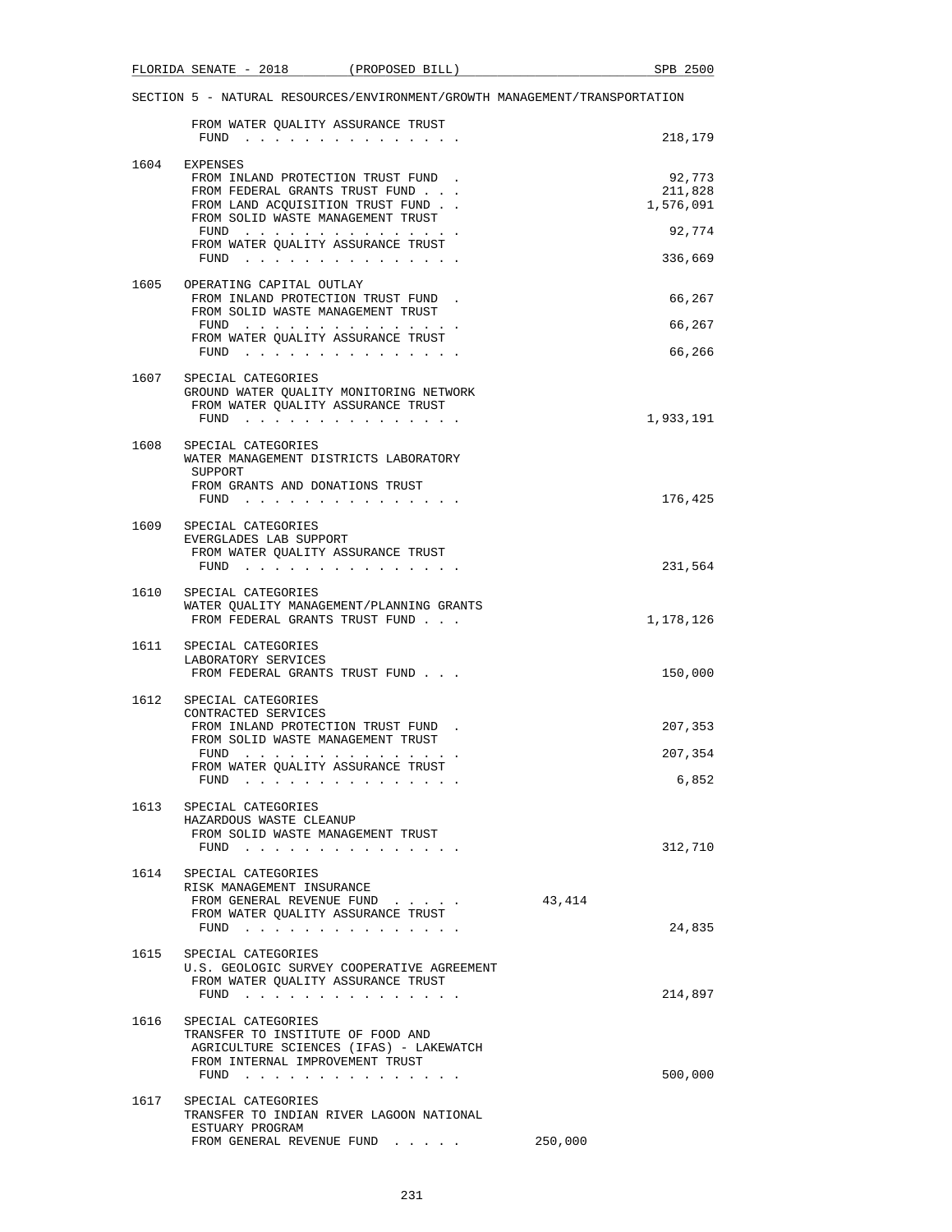From the funds in Specific Appropriation 1617, \$250,000 in recurring funds from the General Revenue Fund shall be used for National Estuary Program activities necessary to achieve the total maximum daily load adopted by the Department of Environmental Protection for the Indian River and Banana River Lagoons. The Indian River Lagoon National Estuary Program will report to the department annually on use of these funds.

| 1618 | SPECIAL CATEGORIES<br>TRANSFER TO DEPARTMENT OF MANAGEMENT<br>SERVICES - HUMAN RESOURCES SERVICES<br>PURCHASED PER STATEWIDE CONTRACT<br>FROM GENERAL REVENUE FUND<br>FROM FEDERAL GRANTS TRUST FUND<br>FROM INTERNAL IMPROVEMENT TRUST<br>FUND<br>FROM WATER QUALITY ASSURANCE TRUST<br>FUND $\cdots$ | 37,442     | 11,516<br>619<br>12,339                                       |
|------|--------------------------------------------------------------------------------------------------------------------------------------------------------------------------------------------------------------------------------------------------------------------------------------------------------|------------|---------------------------------------------------------------|
| 1619 | SPECIAL CATEGORIES<br>TOTAL MAXIMUM DAILY LOADS<br>FROM LAND ACOUISITION TRUST FUND                                                                                                                                                                                                                    |            | 1,210,000                                                     |
|      | 1620 FIXED CAPITAL OUTLAY<br>TOTAL MAXIMUM DAILY LOADS<br>FROM GENERAL REVENUE FUND<br>$\mathbf{r}$ and $\mathbf{r}$ and $\mathbf{r}$ and $\mathbf{r}$                                                                                                                                                 | 7,435,000  |                                                               |
|      | 1621 GRANTS AND AIDS TO LOCAL GOVERNMENTS AND<br>NONSTATE ENTITIES - FIXED CAPITAL OUTLAY<br>GRANTS AND AID - NON-POINT SOURCE (NPS)<br>MANAGEMENT PLANNING GRANTS<br>FROM FEDERAL GRANTS TRUST FUND                                                                                                   |            | 1,500,000                                                     |
|      | TOTAL: WATER SCIENCE AND LABORATORY SERVICES<br>FROM GENERAL REVENUE FUND<br>FROM TRUST FUNDS                                                                                                                                                                                                          | 14,924,027 | 16, 213, 162                                                  |
|      | TOTAL POSITIONS<br>TOTAL ALL FUNDS                                                                                                                                                                                                                                                                     | 191.00     | 31,137,189                                                    |
|      | PROGRAM: WATER RESOURCE MANAGEMENT                                                                                                                                                                                                                                                                     |            |                                                               |
|      | WATER RESOURCE MANAGEMENT                                                                                                                                                                                                                                                                              |            |                                                               |
|      | APPROVED SALARY RATE<br>10,735,116                                                                                                                                                                                                                                                                     |            |                                                               |
| 1622 | SALARIES AND BENEFITS<br>POSITIONS 211.00<br>FROM GENERAL REVENUE FUND<br>FROM FEDERAL GRANTS TRUST FUND<br>FROM MINERALS TRUST FUND<br>FROM NON-MANDATORY LAND<br>RECLAMATION TRUST FUND<br>FROM PERMIT FEE TRUST FUND<br>FROM WATER QUALITY ASSURANCE TRUST                                          | 3,426,510  | 4,273,044<br>1,172,536<br>1,546,572<br>3,119,840<br>1,862,146 |
| 1623 | OTHER PERSONAL SERVICES<br>FROM GENERAL REVENUE FUND<br>FROM MINERALS TRUST FUND<br>FROM NON-MANDATORY LAND<br>RECLAMATION TRUST FUND<br>FROM WATER QUALITY ASSURANCE TRUST<br>FUND $\cdots$                                                                                                           | 277,483    | 56,601<br>66,759<br>840,549                                   |
|      | 1624 EXPENSES<br>FROM GENERAL REVENUE FUND<br>FROM FEDERAL GRANTS TRUST FUND<br>FROM NON-MANDATORY LAND<br>RECLAMATION TRUST FUND<br>FROM PERMIT FEE TRUST FUND<br>FROM WATER QUALITY ASSURANCE TRUST<br>FUND                                                                                          | 355,389    | 629,979<br>350,180<br>440,870<br>93,036                       |
| 1625 | OPERATING CAPITAL OUTLAY<br>FROM MINERALS TRUST FUND                                                                                                                                                                                                                                                   |            | 1,132                                                         |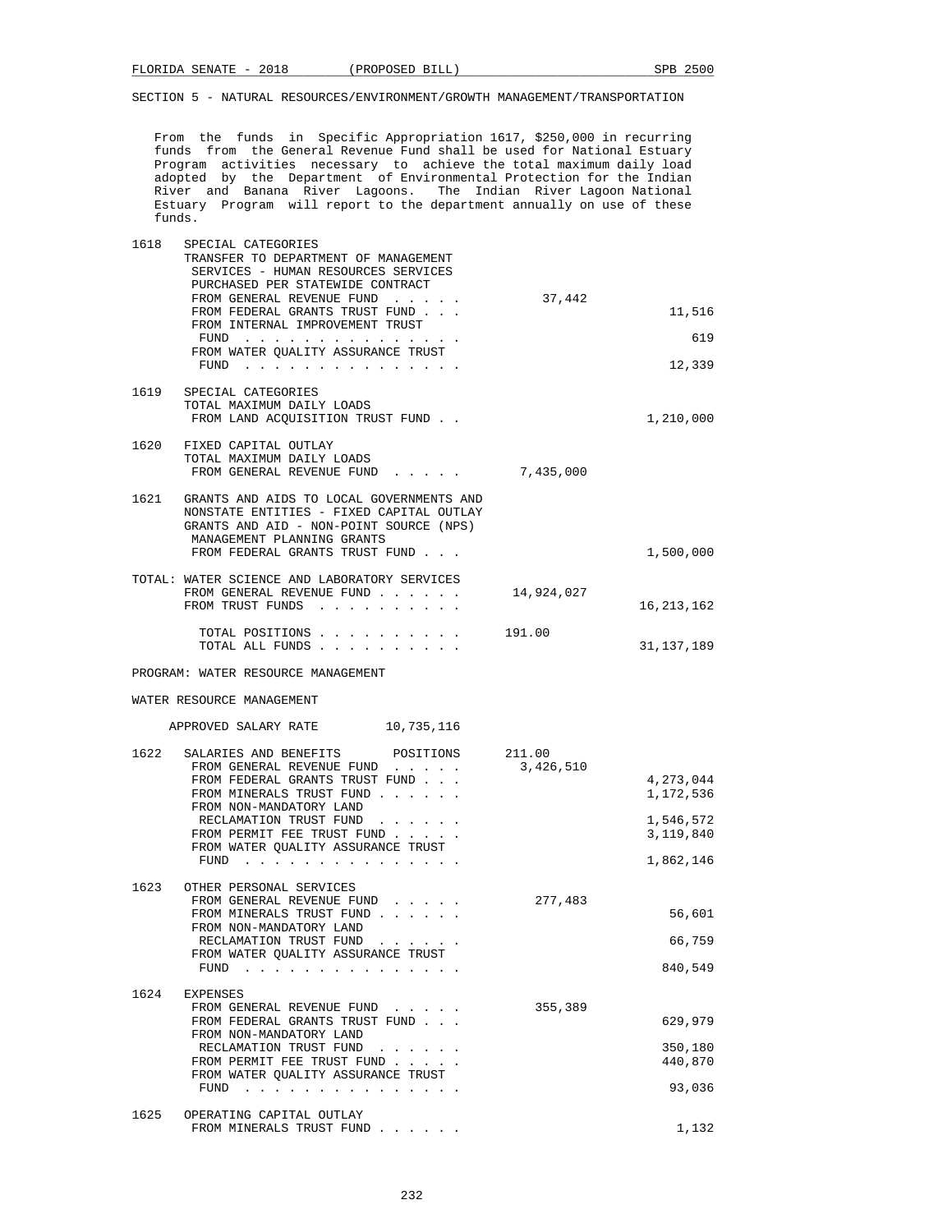|      | FLORIDA SENATE - 2018                                                                                                                                                      | (PROPOSED BILL)                                                                                                                               | SPB 2500                                                                   |
|------|----------------------------------------------------------------------------------------------------------------------------------------------------------------------------|-----------------------------------------------------------------------------------------------------------------------------------------------|----------------------------------------------------------------------------|
|      |                                                                                                                                                                            |                                                                                                                                               | SECTION 5 - NATURAL RESOURCES/ENVIRONMENT/GROWTH MANAGEMENT/TRANSPORTATION |
|      | FROM NON-MANDATORY LAND<br>RECLAMATION TRUST FUND                                                                                                                          |                                                                                                                                               | 40,125                                                                     |
|      | 1626 SPECIAL CATEGORIES<br>FROM FEDERAL GRANTS TRUST FUND                                                                                                                  | WATER QUALITY MANAGEMENT/PLANNING GRANTS                                                                                                      | 872,930                                                                    |
|      | 1627 SPECIAL CATEGORIES<br>SYSTEM PROGRAM<br>FROM PERMIT FEE TRUST FUND                                                                                                    | NATIONAL POLLUTANT DISCHARGE ELIMINATION                                                                                                      | 139,251                                                                    |
|      | 1628 SPECIAL CATEGORIES<br>CONTRACTED SERVICES<br>FROM MINERALS TRUST FUND                                                                                                 |                                                                                                                                               | 20,000                                                                     |
|      | 1629 SPECIAL CATEGORIES<br>HAZARDOUS WASTE CLEANUP<br>FROM WATER QUALITY ASSURANCE TRUST<br>FUND $\cdots$                                                                  |                                                                                                                                               | 1,780,902                                                                  |
|      | 1630 SPECIAL CATEGORIES<br>RISK MANAGEMENT INSURANCE<br>FROM GENERAL REVENUE FUND<br>FROM FEDERAL GRANTS TRUST FUND<br>FROM MINERALS TRUST FUND<br>FROM NON-MANDATORY LAND |                                                                                                                                               | 21,119<br>30,343<br>7,227                                                  |
|      | RECLAMATION TRUST FUND<br>FROM PERMIT FEE TRUST FUND<br>FROM WATER QUALITY ASSURANCE TRUST<br>FUND $\cdots$                                                                |                                                                                                                                               | 8,300<br>15,654<br>10,614                                                  |
|      | 1631 SPECIAL CATEGORIES<br>HABITAT RESTORATION<br>FROM NON-MANDATORY LAND<br>RECLAMATION TRUST FUND                                                                        |                                                                                                                                               | 145,610                                                                    |
|      | 1632 SPECIAL CATEGORIES<br>UNDERGROUND STORAGE TANK CLEANUP<br>FROM INLAND PROTECTION TRUST FUND.                                                                          |                                                                                                                                               | 76,578                                                                     |
| 1633 | SPECIAL CATEGORIES<br>WATER WELL CLEANUP<br>FROM WATER QUALITY ASSURANCE TRUST<br>$FUND$                                                                                   |                                                                                                                                               | 894,350                                                                    |
|      | 1634 SPECIAL CATEGORIES<br>TRANSFER TO DEPARTMENT OF MANAGEMENT<br>SERVICES - HUMAN RESOURCES SERVICES<br>PURCHASED PER STATEWIDE CONTRACT<br>FROM GENERAL REVENUE FUND    |                                                                                                                                               | 27,729                                                                     |
|      | FROM FEDERAL GRANTS TRUST FUND<br>FROM MINERALS TRUST FUND<br>FROM NON-MANDATORY LAND                                                                                      |                                                                                                                                               | 6,919<br>6,983                                                             |
|      | RECLAMATION TRUST FUND<br>FROM PERMIT FEE TRUST FUND<br>FROM WATER QUALITY ASSURANCE TRUST<br>FUND $\cdots$                                                                | $\begin{array}{cccccccccccccc} \bullet & \bullet & \bullet & \bullet & \bullet & \bullet & \bullet & \bullet & \bullet & \bullet \end{array}$ | 7,468<br>11,743<br>7,848                                                   |
| 1635 | SPECIAL CATEGORIES<br>WETLANDS PROTECTION<br>FROM FEDERAL GRANTS TRUST FUND                                                                                                |                                                                                                                                               | 34,459                                                                     |
| 1636 | GRANTS AND AID - NON-POINT SOURCE (NPS)<br>MANAGEMENT PLANNING GRANTS                                                                                                      | GRANTS AND AIDS TO LOCAL GOVERNMENTS AND<br>NONSTATE ENTITIES - FIXED CAPITAL OUTLAY                                                          |                                                                            |
|      | FROM FEDERAL GRANTS TRUST FUND                                                                                                                                             |                                                                                                                                               | 2,500,000                                                                  |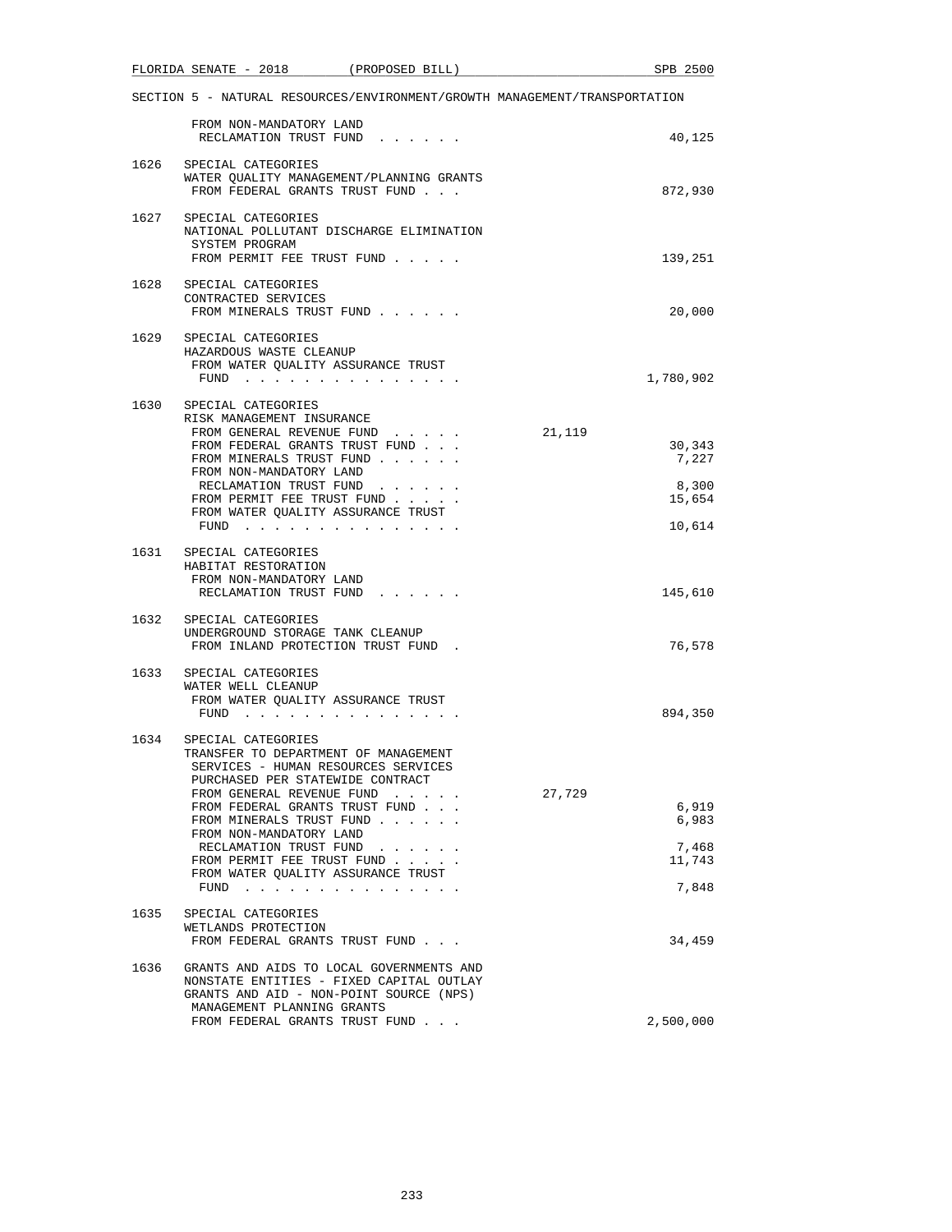|  |  |  | SECTION 5 - NATURAL RESOURCES/ENVIRONMENT/GROWTH MANAGEMENT/TRANSPORTATION |
|--|--|--|----------------------------------------------------------------------------|

FLORIDA SENATE - 2018 (PROPOSED BILL) SPB 2500

|      | TOTAL: WATER RESOURCE MANAGEMENT<br>FROM GENERAL REVENUE FUND<br>FROM TRUST FUNDS                                                                                                                                                                                                      | 4,108,230 | 21,070,548             |
|------|----------------------------------------------------------------------------------------------------------------------------------------------------------------------------------------------------------------------------------------------------------------------------------------|-----------|------------------------|
|      | TOTAL POSITIONS<br>TOTAL ALL FUNDS                                                                                                                                                                                                                                                     | 211.00    | 25, 178, 778           |
|      | PROGRAM: WASTE MANAGEMENT                                                                                                                                                                                                                                                              |           |                        |
|      | WASTE MANAGEMENT                                                                                                                                                                                                                                                                       |           |                        |
|      | APPROVED SALARY RATE 9,379,211                                                                                                                                                                                                                                                         |           |                        |
| 1637 | SALARIES AND BENEFITS<br>POSITIONS 181.00                                                                                                                                                                                                                                              |           |                        |
|      | FROM INLAND PROTECTION TRUST FUND.<br>FROM FEDERAL GRANTS TRUST FUND<br>FROM SOLID WASTE MANAGEMENT TRUST                                                                                                                                                                              |           | 5,199,717<br>2,391,339 |
|      | the contract of the contract of the contract of the contract of the contract of the contract of the contract of the contract of the contract of the contract of the contract of the contract of the contract of the contract o<br>FUND<br>FROM WATER QUALITY ASSURANCE TRUST<br>$FUND$ |           | 2,036,597<br>3,762,477 |
|      |                                                                                                                                                                                                                                                                                        |           |                        |
| 1638 | OTHER PERSONAL SERVICES<br>FROM INLAND PROTECTION TRUST FUND.<br>FROM FEDERAL GRANTS TRUST FUND<br>FROM SOLID WASTE MANAGEMENT TRUST                                                                                                                                                   |           | 23,780<br>214,193      |
|      | FUND<br>FROM WATER QUALITY ASSURANCE TRUST                                                                                                                                                                                                                                             |           | 142,552                |
|      | FUND $\cdots$                                                                                                                                                                                                                                                                          |           | 42,000                 |
| 1639 | EXPENSES<br>FROM INLAND PROTECTION TRUST FUND.<br>FROM FEDERAL GRANTS TRUST FUND                                                                                                                                                                                                       |           | 572,053<br>179,291     |
|      | FROM SOLID WASTE MANAGEMENT TRUST<br>FUND                                                                                                                                                                                                                                              |           | 277,094                |
|      | FROM WATER QUALITY ASSURANCE TRUST<br>FUND $\cdots$                                                                                                                                                                                                                                    |           | 429,878                |
| 1640 | AID TO LOCAL GOVERNMENTS<br>GRANTS AND AIDS - SOUTHERN WASTE<br>INFORMATION EXCHANGE CLEARING HOUSE<br>FROM SOLID WASTE MANAGEMENT TRUST<br>FUND $\cdots$                                                                                                                              |           | 300,000                |
| 1641 | AID TO LOCAL GOVERNMENTS<br>GRANTS AND AIDS - LOCAL HAZARDOUS WASTE<br>COLLECTION<br>FROM WATER QUALITY ASSURANCE TRUST                                                                                                                                                                |           |                        |
|      | FUND $\cdots$                                                                                                                                                                                                                                                                          |           | 509,994                |
| 1642 | OPERATING CAPITAL OUTLAY<br>FROM INLAND PROTECTION TRUST FUND<br>FROM SOLID WASTE MANAGEMENT TRUST                                                                                                                                                                                     |           | 9,929                  |
|      | FUND $\cdots$<br>FROM WATER QUALITY ASSURANCE TRUST                                                                                                                                                                                                                                    |           | 44,094                 |
|      | FUND<br>the contract of the contract of the contract of the contract of the contract of the contract of the contract of                                                                                                                                                                |           | 11,023                 |
| 1643 | SPECIAL CATEGORIES<br>STORAGE TANK COMPLIANCE VERIFICATION<br>FROM INLAND PROTECTION TRUST FUND                                                                                                                                                                                        |           | 5,900,000              |
| 1644 | SPECIAL CATEGORIES<br>TRANSFER TO DEPARTMENT OF HEALTH FOR<br>BIOMEDICAL WASTE REGULATION<br>FROM SOLID WASTE MANAGEMENT TRUST                                                                                                                                                         |           |                        |
|      | FUND<br>the contract of the contract of the contract of the                                                                                                                                                                                                                            |           | 880,000                |
| 1645 | SPECIAL CATEGORIES<br>CONTRACTED SERVICES                                                                                                                                                                                                                                              |           |                        |
|      | FROM INLAND PROTECTION TRUST FUND.<br>FROM FEDERAL GRANTS TRUST FUND                                                                                                                                                                                                                   |           | 109,045<br>4,200       |
|      | FROM SOLID WASTE MANAGEMENT TRUST<br>the contract of the contract of the contract of the contract of the contract of the contract of the contract of<br>FUND                                                                                                                           |           | 74,000                 |
|      | FROM WATER QUALITY ASSURANCE TRUST<br>FUND<br>the contract of the contract of the contract of the contract of the contract of the contract of the contract of the contract of the contract of the contract of the contract of the contract of the contract of the contract o           |           | 62,100                 |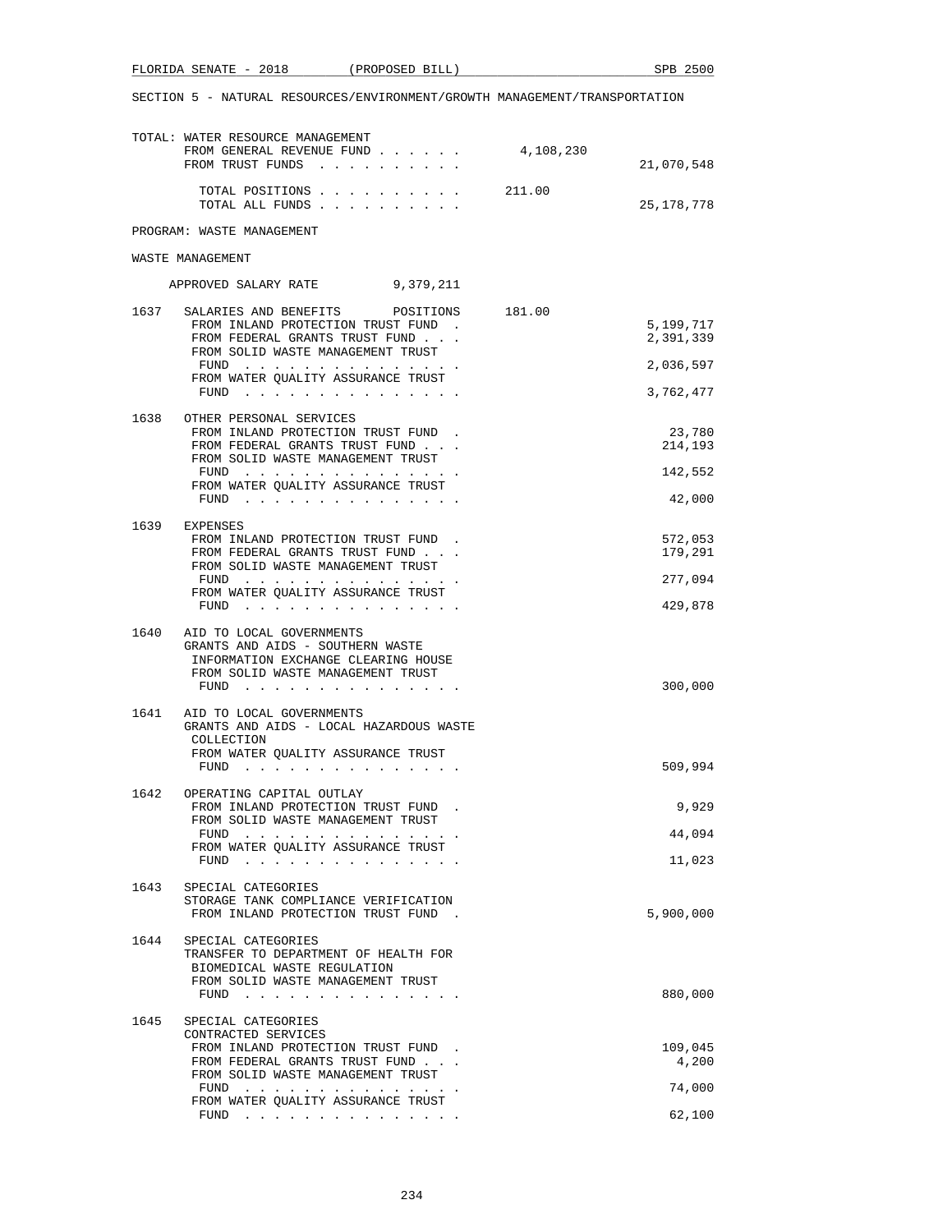|      | FLORIDA SENATE - 2018                              |                                                                                                                                                                                                                                                                                                                                                             | (PROPOSED BILL) | SPB 2500                                                                   |
|------|----------------------------------------------------|-------------------------------------------------------------------------------------------------------------------------------------------------------------------------------------------------------------------------------------------------------------------------------------------------------------------------------------------------------------|-----------------|----------------------------------------------------------------------------|
|      |                                                    |                                                                                                                                                                                                                                                                                                                                                             |                 | SECTION 5 - NATURAL RESOURCES/ENVIRONMENT/GROWTH MANAGEMENT/TRANSPORTATION |
| 1646 | SPECIAL CATEGORIES                                 | FEDERAL WASTE PLANNING GRANTS<br>FROM FEDERAL GRANTS TRUST FUND                                                                                                                                                                                                                                                                                             |                 | 954,153                                                                    |
|      | 1647 SPECIAL CATEGORIES<br>HAZARDOUS WASTE CLEANUP | FROM WATER OUALITY ASSURANCE TRUST<br>FUND $\cdots$ $\cdots$ $\cdots$ $\cdots$ $\cdots$ $\cdots$ $\cdots$                                                                                                                                                                                                                                                   |                 | 1,719,108                                                                  |
| 1648 | SPECIAL CATEGORIES                                 | HAZARDOUS WASTE SITES RESTORATION<br>FROM FEDERAL GRANTS TRUST FUND                                                                                                                                                                                                                                                                                         |                 | 1,710,385                                                                  |
|      | 1649 SPECIAL CATEGORIES<br>PROGRAM                 | TRANSFER TO DEPARTMENT OF AGRICULTURE AND<br>CONSUMER SERVICES - MOSQUITO CONTROL<br>FROM SOLID WASTE MANAGEMENT TRUST<br>FUND $\cdots$                                                                                                                                                                                                                     |                 | 2,660,000                                                                  |
|      | 1650 SPECIAL CATEGORIES                            | RISK MANAGEMENT INSURANCE<br>FROM INLAND PROTECTION TRUST FUND.<br>FROM SOLID WASTE MANAGEMENT TRUST<br>FUND $\cdots$<br>FROM WATER OUALITY ASSURANCE TRUST<br>FUND                                                                                                                                                                                         |                 | 15,386<br>6,026<br>11,133                                                  |
| 1651 | SPECIAL CATEGORIES                                 | TRANSFER TO DEPARTMENT OF REVENUE -<br>ADMINISTRATION OF LEAD ACID BATTERY FEE<br>FROM WATER QUALITY ASSURANCE TRUST                                                                                                                                                                                                                                        |                 | 231,092                                                                    |
| 1652 | SPECIAL CATEGORIES<br>RESEARCH AND TESTING         | TRANSFER TO UNIVERSITY OF FLORIDA -<br>FROM SOLID WASTE MANAGEMENT TRUST<br>FUND $\cdots$                                                                                                                                                                                                                                                                   |                 | 700,000                                                                    |
| 1653 | SPECIAL CATEGORIES                                 | UNDERGROUND STORAGE TANK CLEANUP<br>FROM INLAND PROTECTION TRUST FUND.<br>FROM FEDERAL GRANTS TRUST FUND                                                                                                                                                                                                                                                    |                 | 4,724,541<br>3,092,467                                                     |
| 1654 | SPECIAL CATEGORIES                                 | LOCAL GOVERNMENT CLEANUP CONTRACTING<br>FROM INLAND PROTECTION TRUST FUND                                                                                                                                                                                                                                                                                   |                 | 13,000,000                                                                 |
| 1655 | SPECIAL CATEGORIES                                 | TRANSFER TO DEPARTMENT OF MANAGEMENT<br>SERVICES - HUMAN RESOURCES SERVICES<br>PURCHASED PER STATEWIDE CONTRACT<br>FROM INLAND PROTECTION TRUST FUND<br>FROM FEDERAL GRANTS TRUST FUND<br>FROM SOLID WASTE MANAGEMENT TRUST<br>FUND<br>FROM WATER QUALITY ASSURANCE TRUST<br>FUND $\cdots$                                                                  |                 | 27,784<br>9,432<br>9,456<br>19,306                                         |
| 1656 | SPECIAL CATEGORIES<br>SWEEP<br>FUND                | TRANSFER TO THE DEPARTMENT OF AGRICULTURE<br>AND CONSUMER SERVICES - OPERATION CLEAN<br>FROM SOLID WASTE MANAGEMENT TRUST<br>the contract of the contract of the contract of the contract of the contract of the contract of the contract of the contract of the contract of the contract of the contract of the contract of the contract of the contract o |                 | 100,000                                                                    |
| 1657 | FIXED CAPITAL OUTLAY<br>CLEANUP                    | DRY CLEANING SOLVENT CONTAMINATED SITE<br>FROM WATER QUALITY ASSURANCE TRUST                                                                                                                                                                                                                                                                                |                 | 8,500,000                                                                  |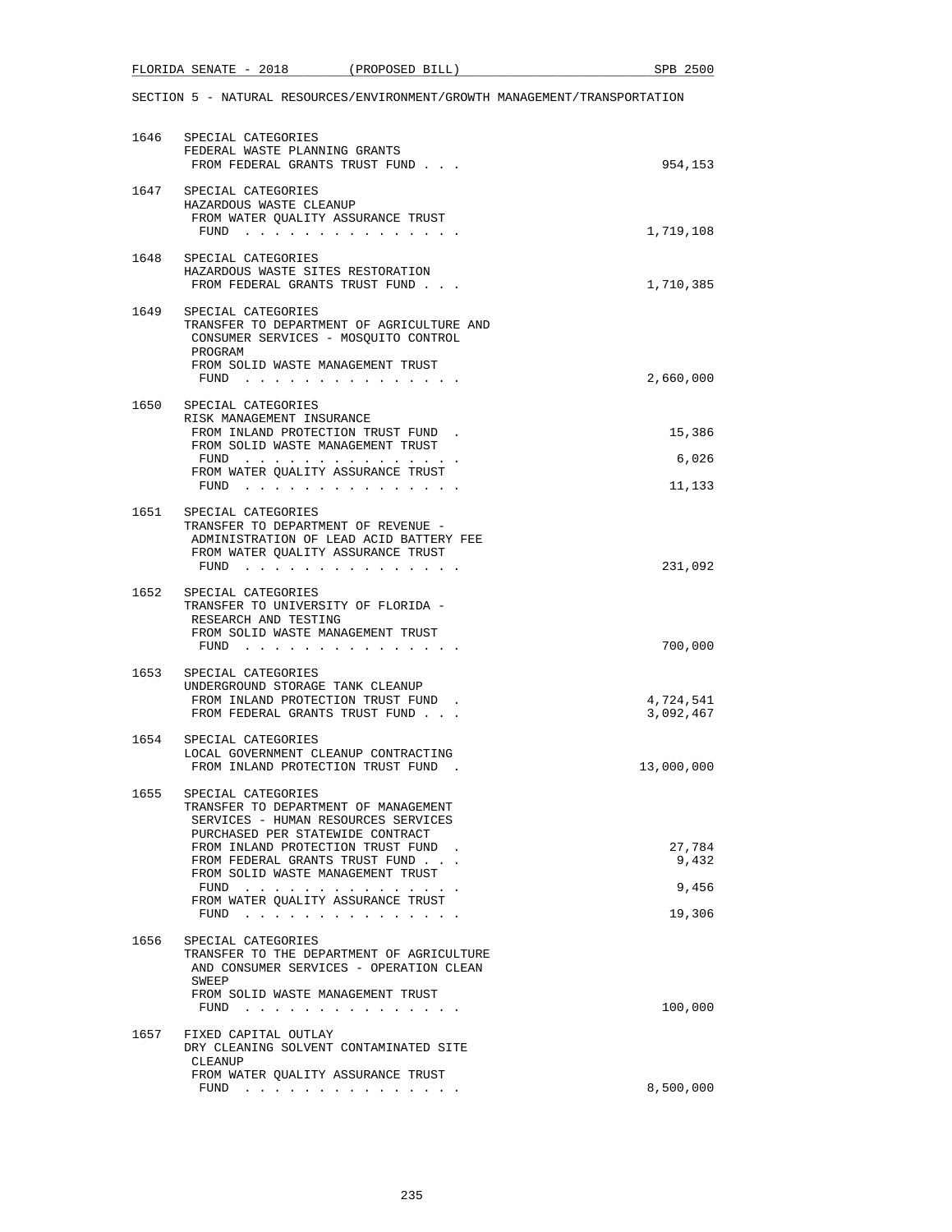|  | າດ10<br>FLORIDA<br>SENATE<br>$\overline{\phantom{0}}$ | PROPOSED<br>BILL | SPB | ግር. |
|--|-------------------------------------------------------|------------------|-----|-----|
|--|-------------------------------------------------------|------------------|-----|-----|

| 1658 | FIXED CAPITAL OUTLAY<br>WASTE TIRE ABATEMENT<br>FROM SOLID WASTE MANAGEMENT TRUST<br>$FUND$                                                                                                                                                                                                                                                                                                             | 500,000     |
|------|---------------------------------------------------------------------------------------------------------------------------------------------------------------------------------------------------------------------------------------------------------------------------------------------------------------------------------------------------------------------------------------------------------|-------------|
|      | 1659 FIXED CAPITAL OUTLAY<br>SOLID WASTE LANDFILL CLOSURES<br>FROM SOLID WASTE MANAGEMENT TRUST                                                                                                                                                                                                                                                                                                         | 1,500,000   |
| 1660 | FIXED CAPITAL OUTLAY<br>PETROLEUM TANKS CLEANUP<br>FROM INLAND PROTECTION TRUST FUND.                                                                                                                                                                                                                                                                                                                   | 100,000,000 |
|      | 1661 FIXED CAPITAL OUTLAY<br>HAZARDOUS WASTE CONTAMINATED SITE CLEANUP<br>FROM WATER QUALITY ASSURANCE TRUST<br>FUND $\cdots$                                                                                                                                                                                                                                                                           | 5,000,000   |
|      | 1662 FIXED CAPITAL OUTLAY<br>DEBT SERVICE - INLAND PROTECTION FINANCING<br>CORPORATION<br>FROM INLAND PROTECTION TRUST FUND.                                                                                                                                                                                                                                                                            | 9,571,363   |
|      | Funds in Specific Appropriation 1662 are for Fiscal Year 2018-2019<br>debt service on bonds issued pursuant to Specific Appropriation 1660,<br>chapter 2009-81, Laws of Florida, and any administrative expenses of the<br>Inland Protection Financing Corporation for the purpose<br>rehabilitation of petroleum contamination sites pursuant to sections<br>376.30 through 376.317, Florida Statutes. | оf          |
| 1663 | GRANTS AND AIDS TO LOCAL GOVERNMENTS AND<br>NONSTATE ENTITIES - FIXED CAPITAL OUTLAY<br>SOLID WASTE MANAGEMENT<br>FROM SOLID WASTE MANAGEMENT TRUST<br>$FUND$                                                                                                                                                                                                                                           | 3,000,000   |
| 1664 | GRANTS AND AIDS TO LOCAL GOVERNMENTS AND<br>NONSTATE ENTITIES - FIXED CAPITAL OUTLAY<br>GRANTS AND AIDS - REEF PROTECTION AND TIRE<br>ABATEMENT<br>FROM SOLID WASTE MANAGEMENT TRUST<br>FUND                                                                                                                                                                                                            | 500,000     |
|      | 1664A GRANTS AND AIDS TO LOCAL GOVERNMENTS AND<br>NONSTATE ENTITIES - FIXED CAPITAL OUTLAY<br>GRANTS AND AID - FORT MEADE PHOSPHORUS<br>REDUCTION<br>FROM SOLID WASTE MANAGEMENT TRUST<br>FUND                                                                                                                                                                                                          | 750,000     |
|      | From the funds in Specific Appropriation 1664A, \$750,000 in<br>nonrecurring funds from the Solid Waste Management Trust Fund is<br>provided for the Fort Meade Phosphorus Reduction Project (Senate Form<br>$2357$ ).                                                                                                                                                                                  |             |
|      | TOTAL: WASTE MANAGEMENT<br>FROM TRUST FUNDS                                                                                                                                                                                                                                                                                                                                                             | 181,486,988 |
|      | 181.00<br>TOTAL POSITIONS<br>TOTAL ALL FUNDS                                                                                                                                                                                                                                                                                                                                                            | 181,486,988 |
|      | PROGRAM: RECREATION AND PARKS                                                                                                                                                                                                                                                                                                                                                                           |             |
|      | STATE PARK OPERATIONS                                                                                                                                                                                                                                                                                                                                                                                   |             |
|      | APPROVED SALARY RATE<br>37,078,341                                                                                                                                                                                                                                                                                                                                                                      |             |
| 1665 | SALARIES AND BENEFITS<br>1,033.50<br>POSITIONS<br>31,209,851<br>FROM GENERAL REVENUE FUND<br>FROM INTERNAL IMPROVEMENT TRUST                                                                                                                                                                                                                                                                            | 1,555       |
|      | FROM STATE PARK TRUST FUND                                                                                                                                                                                                                                                                                                                                                                              | 22,089,415  |
| 1666 | OTHER PERSONAL SERVICES<br>FROM FEDERAL GRANTS TRUST FUND                                                                                                                                                                                                                                                                                                                                               | 80,301      |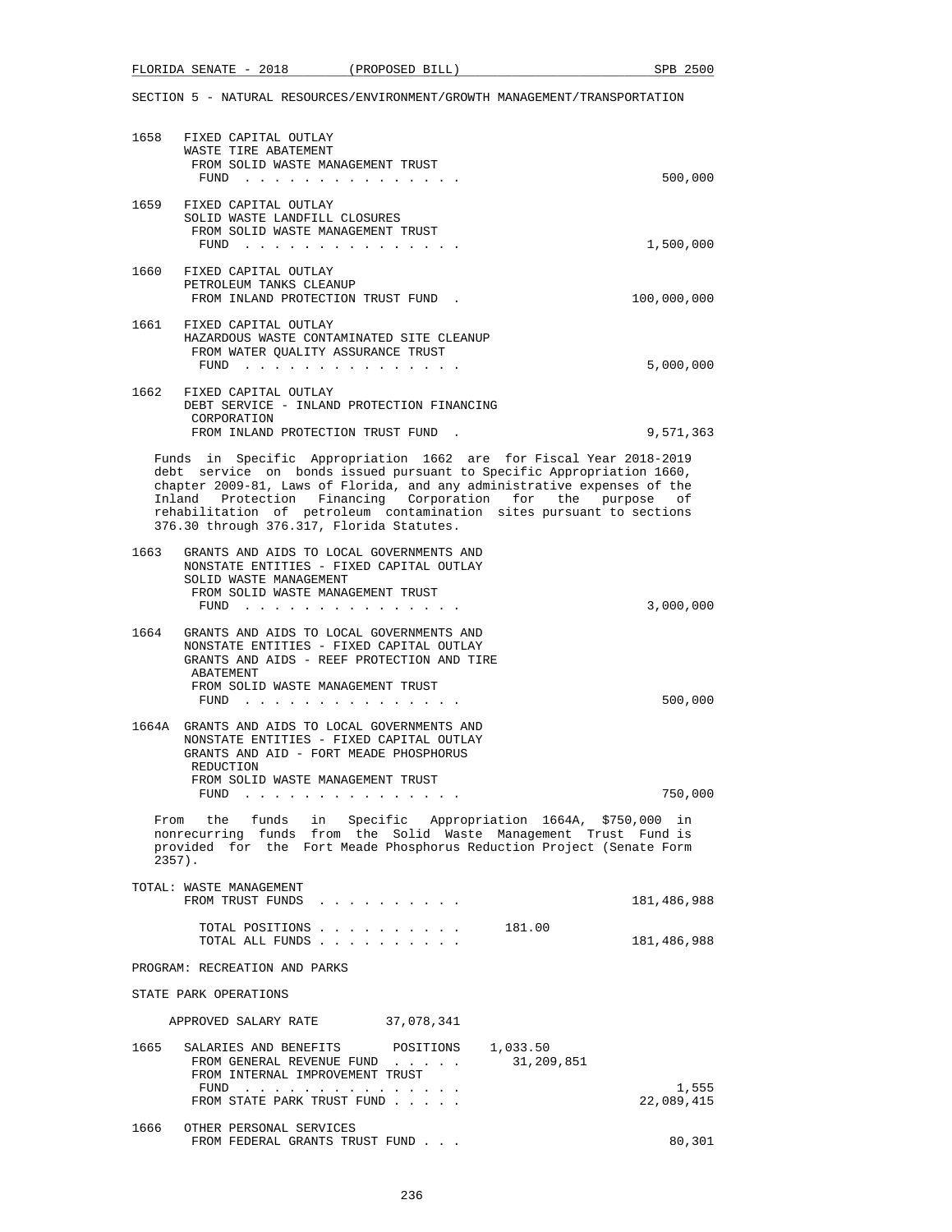|      | FLORIDA SENATE - 2018<br>(PROPOSED BILL)                                                                                                                                                              | SPB 2500                       |
|------|-------------------------------------------------------------------------------------------------------------------------------------------------------------------------------------------------------|--------------------------------|
|      | SECTION 5 - NATURAL RESOURCES/ENVIRONMENT/GROWTH MANAGEMENT/TRANSPORTATION                                                                                                                            |                                |
|      | FROM STATE PARK TRUST FUND                                                                                                                                                                            | 5,437,727                      |
| 1667 | EXPENSES<br>FROM GENERAL REVENUE FUND<br>FROM FEDERAL GRANTS TRUST FUND<br>FROM STATE PARK TRUST FUND                                                                                                 | 84,550<br>38,545<br>14,242,539 |
| 1668 | OPERATING CAPITAL OUTLAY<br>FROM STATE PARK TRUST FUND                                                                                                                                                | 85,986                         |
|      | 1669 SPECIAL CATEGORIES<br>DISTRIBUTION OF SURCHARGE FEES<br>FROM STATE PARK TRUST FUND                                                                                                               | 800,000                        |
|      | 1670 SPECIAL CATEGORIES<br>DISBURSE DONATIONS<br>FROM GRANTS AND DONATIONS TRUST<br>FUND $\cdots$<br>FROM STATE PARK TRUST FUND                                                                       | 206,714<br>750,000             |
| 1671 | SPECIAL CATEGORIES<br>LAND MANAGEMENT<br>FROM LAND ACQUISITION TRUST FUND<br>FROM STATE PARK TRUST FUND                                                                                               | 1,625,876<br>200,000           |
| 1672 | SPECIAL CATEGORIES<br>CONTRACTED SERVICES<br>FROM STATE PARK TRUST FUND                                                                                                                               | 50,000                         |
| 1673 | SPECIAL CATEGORIES<br>AMERICORPS PROGRAM<br>FROM FEDERAL GRANTS TRUST FUND                                                                                                                            | 621,926                        |
| 1674 | SPECIAL CATEGORIES<br>OUTSOURCING/PRIVATIZATION<br>FROM STATE PARK TRUST FUND                                                                                                                         | 6,603,591                      |
| 1675 | SPECIAL CATEGORIES<br>MANAGEMENT OF WATER CONTROL STRUCTURES<br>FROM STATE PARK TRUST FUND                                                                                                            | 150,000                        |
| 1676 | SPECIAL CATEGORIES<br>CONTROL OF INVASIVE EXOTICS<br>FROM STATE PARK TRUST FUND                                                                                                                       | 314,854                        |
| 1677 | SPECIAL CATEGORIES<br>RISK MANAGEMENT INSURANCE<br>FROM GENERAL REVENUE FUND<br>$\cdot$ $\cdot$ $\cdot$ $\cdot$ $\cdot$<br>FROM STATE PARK TRUST FUND                                                 | 1,643,163<br>1,148,832         |
| 1678 | SPECIAL CATEGORIES<br>GREENWAYS CARL MANAGEMENT FUNDING<br>FROM LAND ACOUISITION TRUST FUND.                                                                                                          | 1,207,436                      |
| 1679 | SPECIAL CATEGORIES<br>LAND USE PROCEEDS DISBURSEMENTS<br>FROM STATE PARK TRUST FUND                                                                                                                   | 1,200,000                      |
|      | 1680 SPECIAL CATEGORIES<br>TRANSFER TO DEPARTMENT OF MANAGEMENT<br>SERVICES - HUMAN RESOURCES SERVICES<br>PURCHASED PER STATEWIDE CONTRACT<br>FROM GENERAL REVENUE FUND<br>FROM STATE PARK TRUST FUND | 209,046<br>150,042             |
|      | 1681 FIXED CAPITAL OUTLAY<br>STATE PARK FACILITY IMPROVEMENTS<br>FROM GENERAL REVENUE FUND<br>FROM STATE PARK TRUST FUND                                                                              | 5,000,000<br>27,875,000        |
|      | 1681A FIXED CAPITAL OUTLAY<br>ACQUISITION OF RAILROAD RIGHTS OF WAY<br>FROM FLORIDA FOREVER TRUST FUND.                                                                                               | 2,250,000                      |
|      | 1681B FIXED CAPITAL OUTLAY<br>LAND ACQUISITION<br>FROM FLORIDA FOREVER TRUST FUND.                                                                                                                    | 2,250,000                      |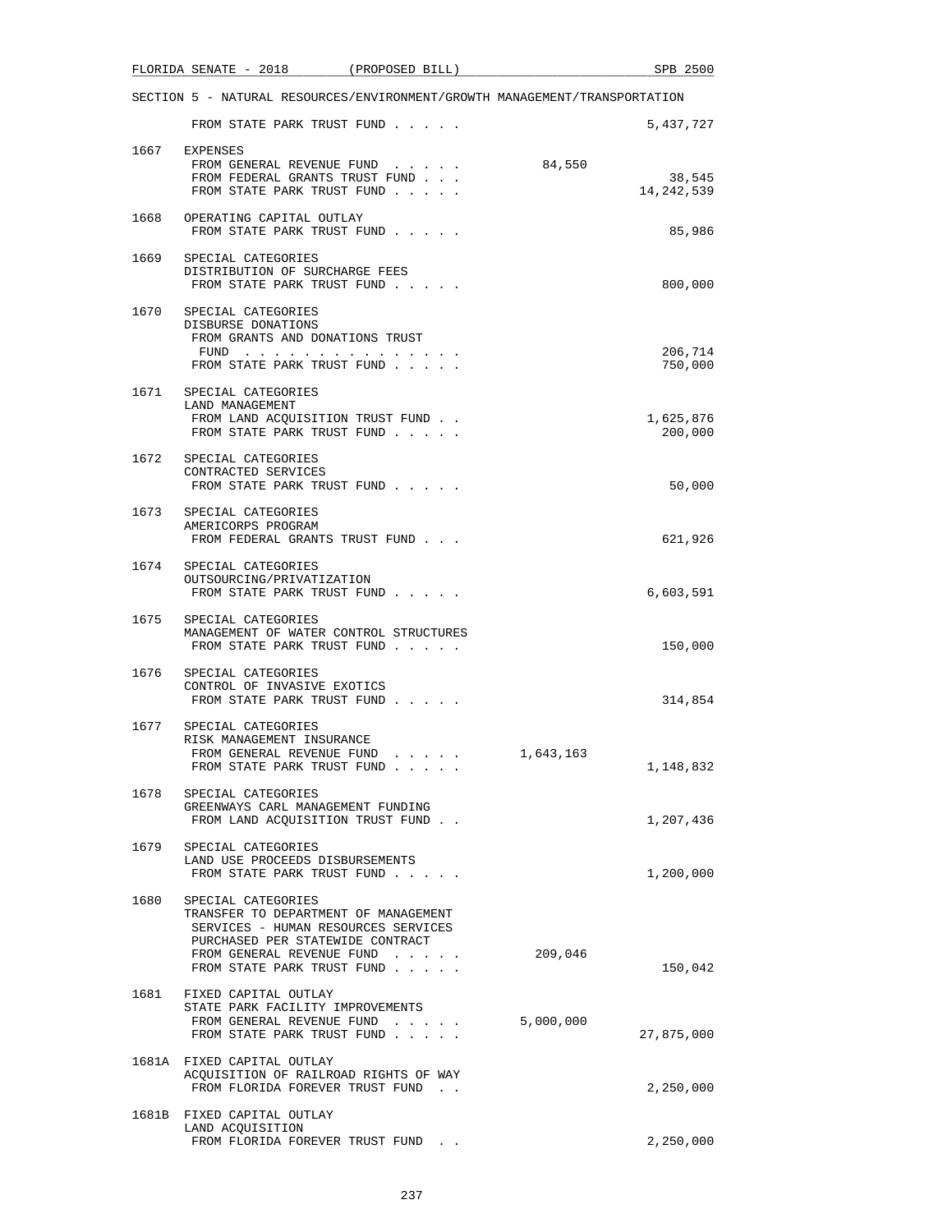| FLORIDA<br>. SENATE<br>$\overline{\phantom{0}}$ | 2018 | PROPOSED BILL | 2500<br><b>SPB</b> |
|-------------------------------------------------|------|---------------|--------------------|
|                                                 |      |               |                    |

| 1682 | FIXED CAPITAL OUTLAY<br>NATIONAL FISH AND WILDLIFE FOUNDATION -<br>DEEPWATER HORIZON OIL SPILL                                                                                                                                                                                                                                                                                                                                                                             |                                              |                    |                        |
|------|----------------------------------------------------------------------------------------------------------------------------------------------------------------------------------------------------------------------------------------------------------------------------------------------------------------------------------------------------------------------------------------------------------------------------------------------------------------------------|----------------------------------------------|--------------------|------------------------|
|      | FROM GRANTS AND DONATIONS TRUST                                                                                                                                                                                                                                                                                                                                                                                                                                            |                                              |                    | 2,772,434              |
| 1683 | FIXED CAPITAL OUTLAY<br>PARTNERSHIP IN PARKS - STATE MATCH<br>FROM STATE PARK TRUST FUND                                                                                                                                                                                                                                                                                                                                                                                   |                                              |                    | 750,000                |
|      | 1684 FIXED CAPITAL OUTLAY<br>REMOVE ACCESSIBILITY BARRIERS - STATEWIDE<br>FROM STATE PARK TRUST FUND                                                                                                                                                                                                                                                                                                                                                                       |                                              |                    | 4,000,000              |
| 1685 | FIXED CAPITAL OUTLAY<br>GRANTS AND DONATIONS SPENDING AUTHORITY<br>FROM FEDERAL GRANTS TRUST FUND<br>FROM GRANTS AND DONATIONS TRUST                                                                                                                                                                                                                                                                                                                                       |                                              |                    | 3,000,000              |
| 1686 | ${\tt FUND} \quad . \quad . \quad . \quad . \quad . \quad . \quad . \quad . \quad . \quad . \quad . \quad . \quad .$<br>GRANTS AND AIDS TO LOCAL GOVERNMENTS AND<br>NONSTATE ENTITIES - FIXED CAPITAL OUTLAY<br>FEDERAL LAND AND WATER CONSERVATION FUND<br>GRANTS<br>FROM FEDERAL GRANTS TRUST FUND                                                                                                                                                                       |                                              |                    | 2,000,000<br>4,000,000 |
|      | 1686A GRANTS AND AIDS TO LOCAL GOVERNMENTS AND<br>NONSTATE ENTITIES - FIXED CAPITAL OUTLAY<br>FLORIDA RECREATION DEVELOPMENT ASSISTANCE<br>GRANTS                                                                                                                                                                                                                                                                                                                          |                                              |                    |                        |
|      | FROM FLORIDA FOREVER TRUST FUND.                                                                                                                                                                                                                                                                                                                                                                                                                                           |                                              |                    | 7,000,000              |
|      | From the funds in Specific Appropriation 1686A, \$4,000,000 of<br>nonrecurring funds from the Florida Forever Trust Fund is provided to<br>fund projects that provide recreational enhancements and opportunities<br>for children, and \$3,000,000 of nonrecurring funds from the Florida<br>Forever Trust Fund is provided for the top 60 small projects on the<br>Florida Recreation Development Assistance Program (FRDAP) 2018-19<br>Combined Applicant Priority List. |                                              |                    |                        |
| 1687 | GRANTS AND AIDS TO LOCAL GOVERNMENTS AND<br>NONSTATE ENTITIES - FIXED CAPITAL OUTLAY<br>NATIONAL RECREATIONAL TRAIL GRANTS<br>FROM FEDERAL GRANTS TRUST FUND                                                                                                                                                                                                                                                                                                               |                                              |                    | 4,000,000              |
|      | 1687A GRANTS AND AIDS TO LOCAL GOVERNMENTS AND<br>NONSTATE ENTITIES - FIXED CAPITAL OUTLAY<br>LOCAL PARKS<br>FROM GENERAL REVENUE FUND                                                                                                                                                                                                                                                                                                                                     |                                              |                    |                        |
|      | From the funds in Specific Appropriation 1687A, \$1,550,000 in<br>nonrecurring funds from the General Revenue Fund is provided for the<br>following local parks:                                                                                                                                                                                                                                                                                                           |                                              | 1,550,000          |                        |
|      | Cooper City Flamingo West Park (Senate Form 2266)<br>Historic Spring Park Public Access Pier St. Johns River                                                                                                                                                                                                                                                                                                                                                               |                                              |                    | 800,000                |
|      | Plant City Development of McIntosh Regional Park (Senate                                                                                                                                                                                                                                                                                                                                                                                                                   |                                              |                    | 600,000                |
|      |                                                                                                                                                                                                                                                                                                                                                                                                                                                                            |                                              |                    | 150,000                |
|      | TOTAL: STATE PARK OPERATIONS<br>FROM GENERAL REVENUE FUND<br>FROM TRUST FUNDS                                                                                                                                                                                                                                                                                                                                                                                              |                                              | 39,696,610         | 116,902,773            |
|      | TOTAL POSITIONS<br>TOTAL ALL FUNDS                                                                                                                                                                                                                                                                                                                                                                                                                                         |                                              | 1,033.50           | 156,599,383            |
|      | COASTAL AND AQUATIC MANAGED AREAS                                                                                                                                                                                                                                                                                                                                                                                                                                          |                                              |                    |                        |
|      | APPROVED SALARY RATE                                                                                                                                                                                                                                                                                                                                                                                                                                                       | 4,838,281                                    |                    |                        |
| 1688 | SALARIES AND BENEFITS<br>FROM GENERAL REVENUE FUND                                                                                                                                                                                                                                                                                                                                                                                                                         | POSITIONS<br>the contract of the contract of | 99.00<br>3,855,805 |                        |

FROM FEDERAL GRANTS TRUST FUND . . . 2,684,152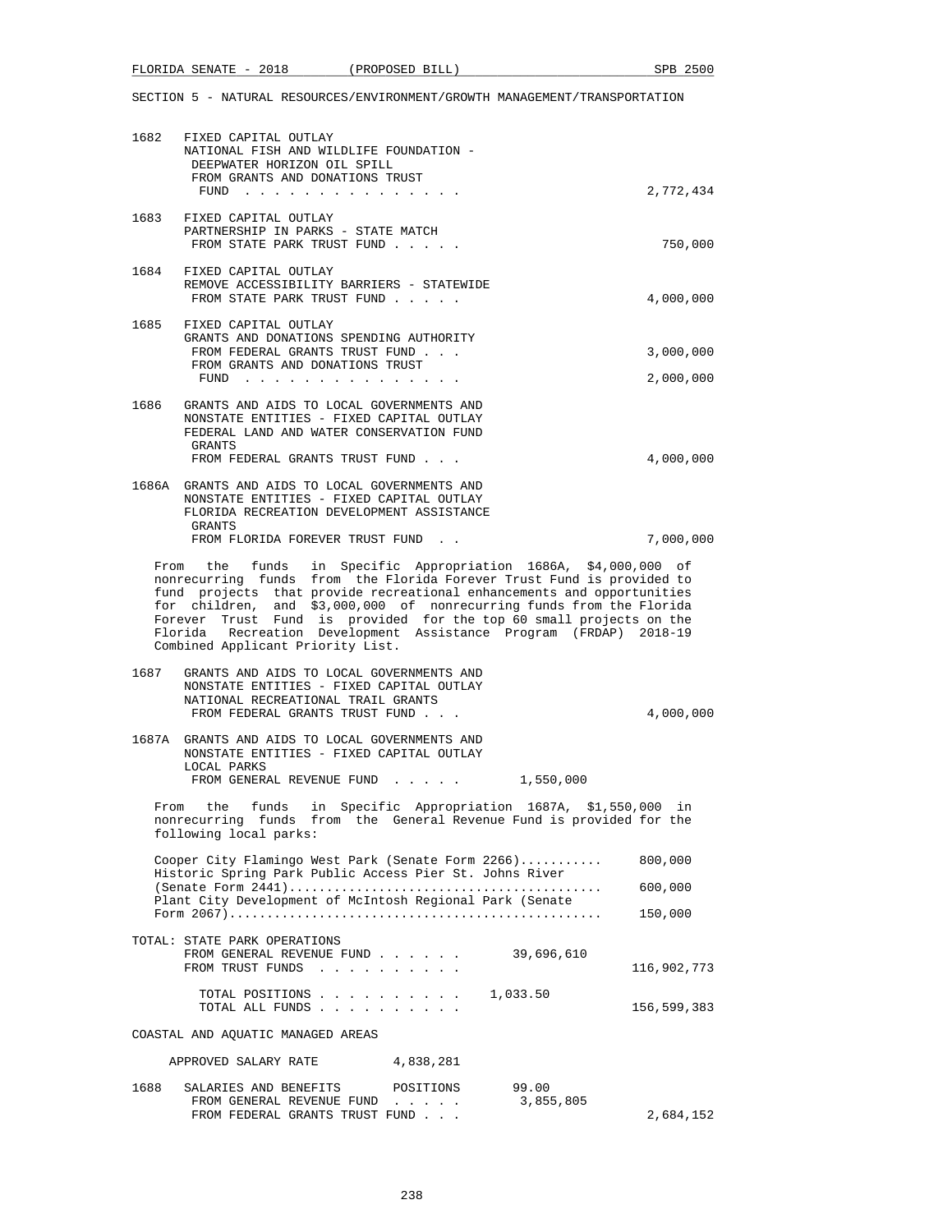|      | FLORIDA SENATE - 2018                                                                                                                                                                                     | (PROPOSED BILL) |           | SPB 2500             |
|------|-----------------------------------------------------------------------------------------------------------------------------------------------------------------------------------------------------------|-----------------|-----------|----------------------|
|      | SECTION 5 - NATURAL RESOURCES/ENVIRONMENT/GROWTH MANAGEMENT/TRANSPORTATION                                                                                                                                |                 |           |                      |
|      | 1689 OTHER PERSONAL SERVICES<br>FROM GENERAL REVENUE FUND<br>FROM FEDERAL GRANTS TRUST FUND                                                                                                               |                 | 586,116   | 107,438              |
|      | 1690 EXPENSES<br>FROM FEDERAL GRANTS TRUST FUND<br>FROM LAND ACQUISITION TRUST FUND                                                                                                                       |                 |           | 144,600<br>1,002,690 |
|      | 1691 OPERATING CAPITAL OUTLAY<br>FROM GENERAL REVENUE FUND                                                                                                                                                |                 | 29,292    |                      |
|      | 1692 SPECIAL CATEGORIES<br>ACQUISITION OF MOTOR VEHICLES<br>FROM FEDERAL GRANTS TRUST FUND                                                                                                                |                 |           | 141,135              |
|      | 1694 SPECIAL CATEGORIES<br>FLORIDA RESILIENT COASTLINE INITIATIVE<br>FROM WATER QUALITY ASSURANCE TRUST<br>FUND $\cdots$                                                                                  |                 |           | 257,834              |
|      | 1695 SPECIAL CATEGORIES<br>CONTRACTED SERVICES<br>FROM GENERAL REVENUE FUND                                                                                                                               |                 | 69,443    |                      |
|      | 1696 SPECIAL CATEGORIES<br>MARINE RESEARCH GRANTS<br>FROM FEDERAL GRANTS TRUST FUND<br>FROM GRANTS AND DONATIONS TRUST<br>FUND $\cdots$ $\cdots$ $\cdots$ $\cdots$ $\cdots$ $\cdots$ $\cdots$             |                 |           | 4,096,663<br>862,799 |
|      | 1697 SPECIAL CATEGORIES<br>RISK MANAGEMENT INSURANCE<br>FROM GENERAL REVENUE FUND                                                                                                                         |                 | 62,651    |                      |
|      | 1698 SPECIAL CATEGORIES<br>ECOTOURISM<br>FROM LAND ACQUISITION TRUST FUND                                                                                                                                 |                 |           | 250,000              |
| 1699 | SPECIAL CATEGORIES<br>COASTAL AND AQUATIC MANAGED AREAS (CAMA) -<br>CARL MANAGEMENT FUNDS<br>FROM LAND ACQUISITION TRUST FUND                                                                             |                 |           | 885,242              |
|      | 1700 SPECIAL CATEGORIES<br>TRANSFER TO DEPARTMENT OF MANAGEMENT<br>SERVICES - HUMAN RESOURCES SERVICES<br>PURCHASED PER STATEWIDE CONTRACT<br>FROM GENERAL REVENUE FUND<br>FROM FEDERAL GRANTS TRUST FUND |                 | 23,864    | 10,408               |
|      | 1702 GRANTS AND AIDS TO LOCAL GOVERNMENTS AND<br>NONSTATE ENTITIES - FIXED CAPITAL OUTLAY<br>FLORIDA COASTAL ZONE MANAGEMENT PROGRAM<br>FROM FEDERAL GRANTS TRUST FUND                                    |                 |           | 832,000              |
| 1703 | GRANTS AND AIDS TO LOCAL GOVERNMENTS AND<br>NONSTATE ENTITIES - FIXED CAPITAL OUTLAY<br>CLEAN MARINA                                                                                                      |                 |           |                      |
|      | FROM FEDERAL GRANTS TRUST FUND<br>FROM GRANTS AND DONATIONS TRUST<br>FUND $\cdots$ $\cdots$ $\cdots$ $\cdots$ $\cdots$ $\cdots$                                                                           |                 |           | 1,960,000<br>200,000 |
|      | TOTAL: COASTAL AND AQUATIC MANAGED AREAS<br>FROM GENERAL REVENUE FUND<br>FROM TRUST FUNDS                                                                                                                 |                 | 4,627,171 | 13,434,961           |
|      | TOTAL POSITIONS<br>TOTAL ALL FUNDS                                                                                                                                                                        |                 | 99.00     | 18,062,132           |
|      | PROGRAM: AIR RESOURCES MANAGEMENT                                                                                                                                                                         |                 |           |                      |
|      | UTILITIES SITING AND COORDINATION                                                                                                                                                                         |                 |           |                      |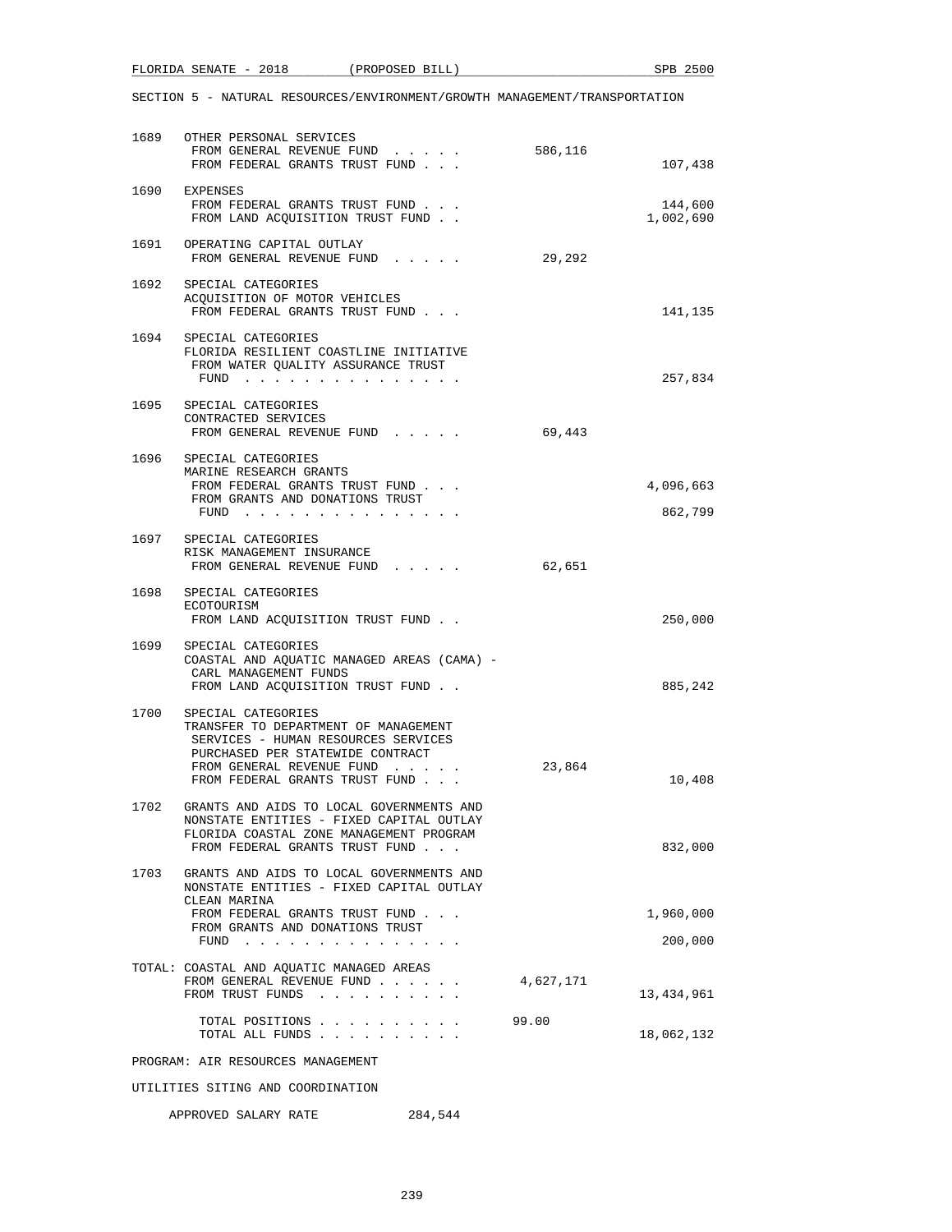| FLORIDA SENATE - 2018 |  |  | (PROPOSED BILL) |  |                                                                            | SPB 2500 |
|-----------------------|--|--|-----------------|--|----------------------------------------------------------------------------|----------|
|                       |  |  |                 |  |                                                                            |          |
|                       |  |  |                 |  | SECTION 5 - NATURAL RESOURCES/ENVIRONMENT/GROWTH MANAGEMENT/TRANSPORTATION |          |

|      | 1704 SALARIES AND BENEFITS POSITIONS<br>FROM PERMIT FEE TRUST FUND                                                                                                  | 4.00  | 354,945   |
|------|---------------------------------------------------------------------------------------------------------------------------------------------------------------------|-------|-----------|
| 1705 | EXPENSES<br>FROM PERMIT FEE TRUST FUND                                                                                                                              |       | 18,055    |
|      | 1706 SPECIAL CATEGORIES<br>CONTRACTED SERVICES<br>FROM PERMIT FEE TRUST FUND                                                                                        |       | 6,136     |
|      | 1707 SPECIAL CATEGORIES<br>RISK MANAGEMENT INSURANCE<br>FROM PERMIT FEE TRUST FUND                                                                                  |       | 413       |
| 1708 | SPECIAL CATEGORIES<br>TRANSFER TO DEPARTMENT OF MANAGEMENT<br>SERVICES - HUMAN RESOURCES SERVICES<br>PURCHASED PER STATEWIDE CONTRACT<br>FROM PERMIT FEE TRUST FUND |       | 2,185     |
|      | TOTAL: UTILITIES SITING AND COORDINATION<br>FROM TRUST FUNDS                                                                                                        |       | 381,734   |
|      | TOTAL POSITIONS<br>TOTAL ALL FUNDS                                                                                                                                  | 4.00  | 381,734   |
|      | AIR RESOURCES MANAGEMENT                                                                                                                                            |       |           |
|      | APPROVED SALARY RATE 3,789,942                                                                                                                                      |       |           |
| 1709 | SALARIES AND BENEFITS<br>POSITIONS<br>FROM AIR POLLUTION CONTROL TRUST<br>FUND $\cdots$                                                                             | 67.00 | 5,375,143 |
|      | 1710 OTHER PERSONAL SERVICES<br>FROM AIR POLLUTION CONTROL TRUST<br>FUND                                                                                            |       | 3,128,755 |
|      | 1711 EXPENSES<br>FROM AIR POLLUTION CONTROL TRUST<br>FUND                                                                                                           |       | 779,634   |
|      | 1712 OPERATING CAPITAL OUTLAY<br>FROM AIR POLLUTION CONTROL TRUST<br>FUND $\cdots$                                                                                  |       | 387,680   |
| 1713 | SPECIAL CATEGORIES<br>ACQUISITION OF MOTOR VEHICLES<br>FROM AIR POLLUTION CONTROL TRUST<br>FUND                                                                     |       | 580,029   |
| 1714 | SPECIAL CATEGORIES<br>DISTRIBUTION TO COUNTIES - MOTOR VEHICLE<br>REGISTRATION PROCEEDS<br>FROM AIR POLLUTION CONTROL TRUST<br>FUND $\cdots$                        |       | 8,705,936 |
|      | 1715 SPECIAL CATEGORIES<br>ASBESTOS REMOVAL PROGRAM FEES<br>FROM AIR POLLUTION CONTROL TRUST<br>FUND $\cdots$                                                       |       | 20,000    |
| 1716 | SPECIAL CATEGORIES<br>CONTRACTED SERVICES<br>FROM AIR POLLUTION CONTROL TRUST<br>FUND $\cdots$                                                                      |       | 474,985   |
| 1717 | SPECIAL CATEGORIES<br>RISK MANAGEMENT INSURANCE<br>FROM AIR POLLUTION CONTROL TRUST<br>FUND                                                                         |       | 22,634    |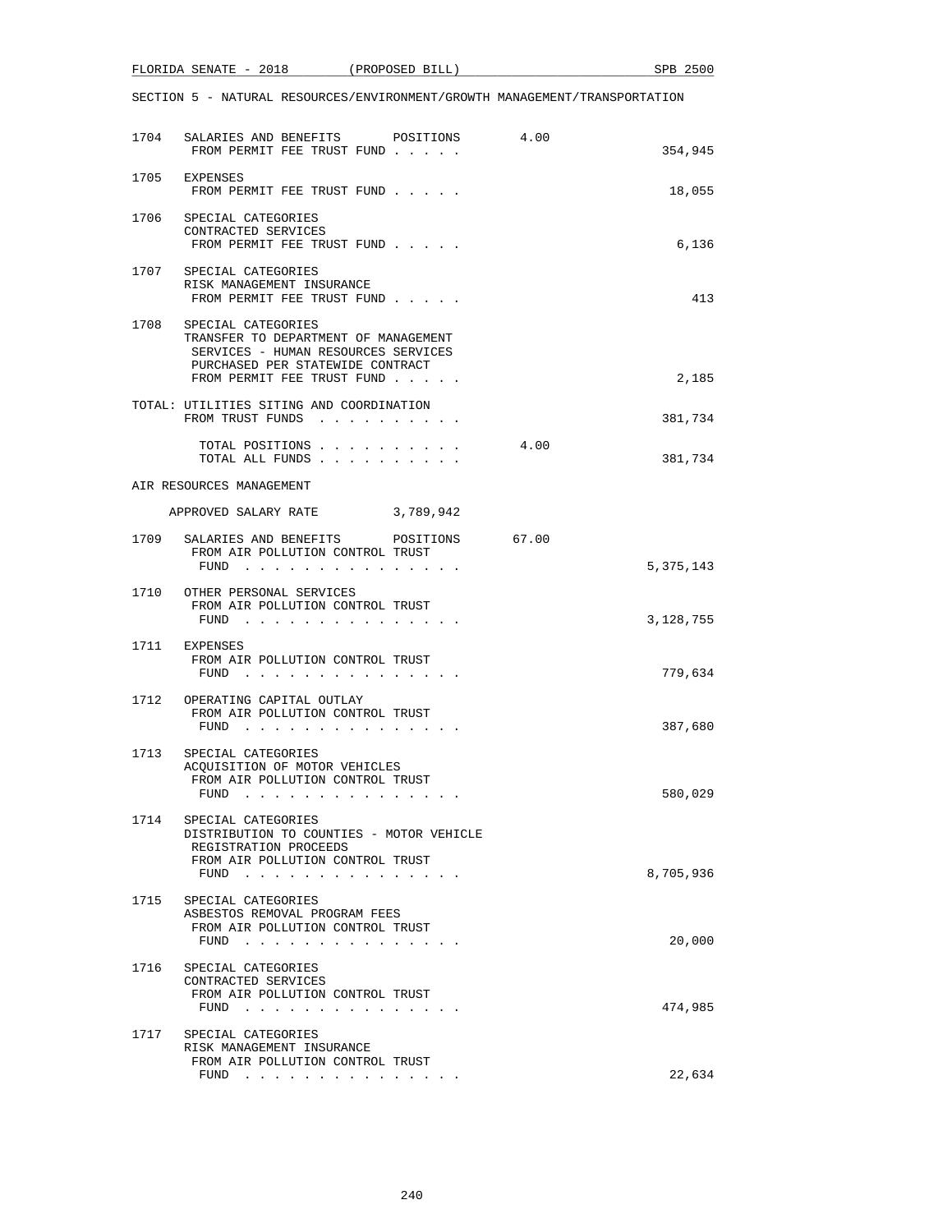|  | FLORIDA SENATE - |  | 2018 | PROPOSED<br>BILL | 2500<br>SPB |
|--|------------------|--|------|------------------|-------------|
|--|------------------|--|------|------------------|-------------|

| 1718     | SPECIAL CATEGORIES<br>TRANSFER TO DEPARTMENT OF MANAGEMENT<br>SERVICES - HUMAN RESOURCES SERVICES<br>PURCHASED PER STATEWIDE CONTRACT<br>FROM AIR POLLUTION CONTROL TRUST<br>FUND $\cdots$                                   |                         | 25,392                                    |
|----------|------------------------------------------------------------------------------------------------------------------------------------------------------------------------------------------------------------------------------|-------------------------|-------------------------------------------|
| 1719     | FIXED CAPITAL OUTLAY<br>VOLKSWAGEN SETTLEMENT<br>FROM GRANTS AND DONATIONS TRUST<br>FUND $\cdots$                                                                                                                            |                         | 500,000                                   |
|          | TOTAL: AIR RESOURCES MANAGEMENT<br>FROM TRUST FUNDS                                                                                                                                                                          |                         | 20,000,188                                |
|          | TOTAL POSITIONS<br>TOTAL ALL FUNDS                                                                                                                                                                                           | 67.00                   | 20,000,188                                |
|          | TOTAL: ENVIRONMENTAL PROTECTION, DEPARTMENT OF<br>FROM GENERAL REVENUE FUND<br>FROM TRUST FUNDS                                                                                                                              | 235, 381, 557           | 1,585,036,363                             |
|          | TOTAL POSITIONS<br>TOTAL ALL FUNDS.<br>TOTAL APPROVED SALARY RATE                                                                                                                                                            | 2,901.50<br>134,395,948 | 1,820,417,920                             |
|          | FISH AND WILDLIFE CONSERVATION COMMISSION                                                                                                                                                                                    |                         |                                           |
| SERVICES | PROGRAM: EXECUTIVE DIRECTION AND ADMINISTRATIVE                                                                                                                                                                              |                         |                                           |
|          | OFFICE OF EXECUTIVE DIRECTION AND ADMINISTRATIVE<br>SUPPORT SERVICES                                                                                                                                                         |                         |                                           |
|          | APPROVED SALARY RATE 10,611,552                                                                                                                                                                                              |                         |                                           |
| 1720     | SALARIES AND BENEFITS POSITIONS 218.00<br>FROM GENERAL REVENUE FUND<br>FROM ADMINISTRATIVE TRUST FUND<br>FROM MARINE RESOURCES CONSERVATION<br>TRUST FUND<br>FROM NON-GAME WILDLIFE TRUST FUND<br>FROM STATE GAME TRUST FUND | 6,207,106               | 7,332,063<br>953,622<br>117,269<br>27,740 |
| 1721     | OTHER PERSONAL SERVICES<br>FROM GENERAL REVENUE FUND<br>FROM ADMINISTRATIVE TRUST FUND.<br>FROM MARINE RESOURCES CONSERVATION<br>TRUST FUND<br>FROM NON-GAME WILDLIFE TRUST FUND<br>FROM STATE GAME TRUST FUND               | 100,000                 | 1,478,599<br>22,351<br>861<br>1,490       |
| 1722     | EXPENSES<br>FROM ADMINISTRATIVE TRUST FUND<br>FROM MARINE RESOURCES CONSERVATION<br>TRUST FUND<br>FROM NON-GAME WILDLIFE TRUST FUND.                                                                                         |                         | 2,871,652<br>563,817<br>42,622            |
| 1723     | OPERATING CAPITAL OUTLAY<br>FROM ADMINISTRATIVE TRUST FUND<br>FROM MARINE RESOURCES CONSERVATION<br>TRUST FUND                                                                                                               |                         | 395,144<br>4,704                          |
| 1724     | SPECIAL CATEGORIES<br>ACQUISITION OF MOTOR VEHICLES<br>FROM ADMINISTRATIVE TRUST FUND                                                                                                                                        |                         | 30,454                                    |
| 1725     | SPECIAL CATEGORIES<br>FISH AND WILDLIFE CONSERVATION COMMISSION<br>YOUTH HUNTING AND FISHING PROGRAMS                                                                                                                        |                         |                                           |
|          | FROM MARINE RESOURCES CONSERVATION<br>TRUST FUND<br>FROM STATE GAME TRUST FUND                                                                                                                                               |                         | 134,000<br>951,255                        |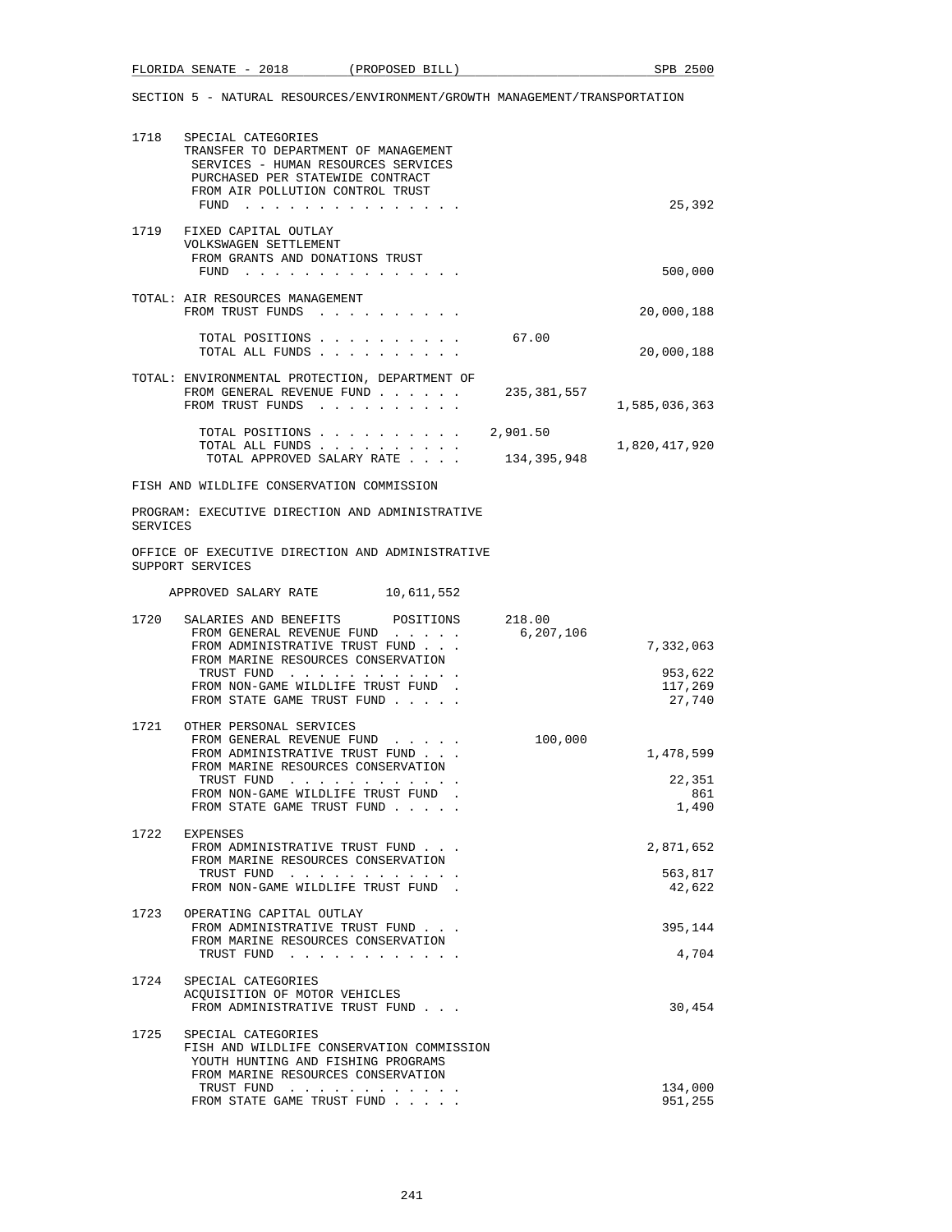| 1726 | SPECIAL CATEGORIES<br>NON-CARL WILDLIFE MANAGEMENT<br>FROM GENERAL REVENUE FUND                                                                                                                                                                                                                 | 72,205 |                             |
|------|-------------------------------------------------------------------------------------------------------------------------------------------------------------------------------------------------------------------------------------------------------------------------------------------------|--------|-----------------------------|
| 1727 | SPECIAL CATEGORIES<br>TRANSFER TO DIVISION OF ADMINISTRATIVE<br>HEARINGS<br>FROM ADMINISTRATIVE TRUST FUND                                                                                                                                                                                      |        | 459                         |
| 1728 | SPECIAL CATEGORIES<br>CONTRACTED SERVICES<br>FROM ADMINISTRATIVE TRUST FUND<br>FROM MARINE RESOURCES CONSERVATION<br>TRUST FUND                                                                                                                                                                 |        | 2,052,524<br>214,514        |
|      | FROM NON-GAME WILDLIFE TRUST FUND<br>FROM STATE GAME TRUST FUND                                                                                                                                                                                                                                 |        | 1,685<br>2,825,152          |
| 1729 | SPECIAL CATEGORIES<br>RISK MANAGEMENT INSURANCE<br>FROM GENERAL REVENUE FUND<br>FROM ADMINISTRATIVE TRUST FUND<br>FROM MARINE RESOURCES CONSERVATION<br>TRUST FUND<br>FROM STATE GAME TRUST FUND                                                                                                | 5,315  | 252,477<br>12,801<br>27,680 |
| 1730 | SPECIAL CATEGORIES<br>SALARY INCENTIVE PAYMENTS<br>FROM ADMINISTRATIVE TRUST FUND                                                                                                                                                                                                               |        | 6,828                       |
| 1731 | SPECIAL CATEGORIES<br>FINAL NATURAL RESOURCE DAMAGE RESTORATION -<br>DEEPWATER HORIZON OIL SPILL<br>FROM GRANTS AND DONATIONS TRUST<br>FUND<br>$\sim$<br>.                                                                                                                                      |        | 500,000                     |
|      | 1732 SPECIAL CATEGORIES<br>TENANT BROKER COMMISSIONS<br>FROM ADMINISTRATIVE TRUST FUND                                                                                                                                                                                                          |        | 15,000                      |
| 1733 | SPECIAL CATEGORIES<br>GULF COAST RESTORATION<br>FROM GRANTS AND DONATIONS TRUST<br>FUND                                                                                                                                                                                                         |        | 961,649                     |
| 1734 | SPECIAL CATEGORIES<br>TRANSFER TO DEPARTMENT OF MANAGEMENT<br>SERVICES - HUMAN RESOURCES SERVICES<br>PURCHASED PER STATEWIDE CONTRACT<br>FROM GENERAL REVENUE FUND<br>FROM ADMINISTRATIVE TRUST FUND.<br>FROM MARINE RESOURCES CONSERVATION<br>TRUST FUND<br>FROM NON-GAME WILDLIFE TRUST FUND. | 340    | 70,996<br>6,935<br>448      |
| 1735 | SPECIAL CATEGORIES<br>GRANTS AND AIDS - DEEPWATER HORIZON -<br>STATE OPERATIONS<br>FROM GRANTS AND DONATIONS TRUST<br>$FUND$                                                                                                                                                                    |        | 103,861                     |
|      | 1736 SPECIAL CATEGORIES<br>CONTRACT AND GRANT REIMBURSED ACTIVITIES<br>FROM ADMINISTRATIVE TRUST FUND<br>FROM GRANTS AND DONATIONS TRUST<br>FUND $\cdots$                                                                                                                                       |        | 900,000<br>18,168           |
| 1737 | DATA PROCESSING SERVICES<br>DATA PROCESSING ASSESSMENT - AGENCY FOR<br>STATE TECHNOLOGY<br>FROM ADMINISTRATIVE TRUST FUND                                                                                                                                                                       |        | 876,261                     |
| 1738 | FIXED CAPITAL OUTLAY<br>FACILITIES REPAIRS AND MAINTENANCE<br>FROM ADMINISTRATIVE TRUST FUND                                                                                                                                                                                                    |        | 750,000                     |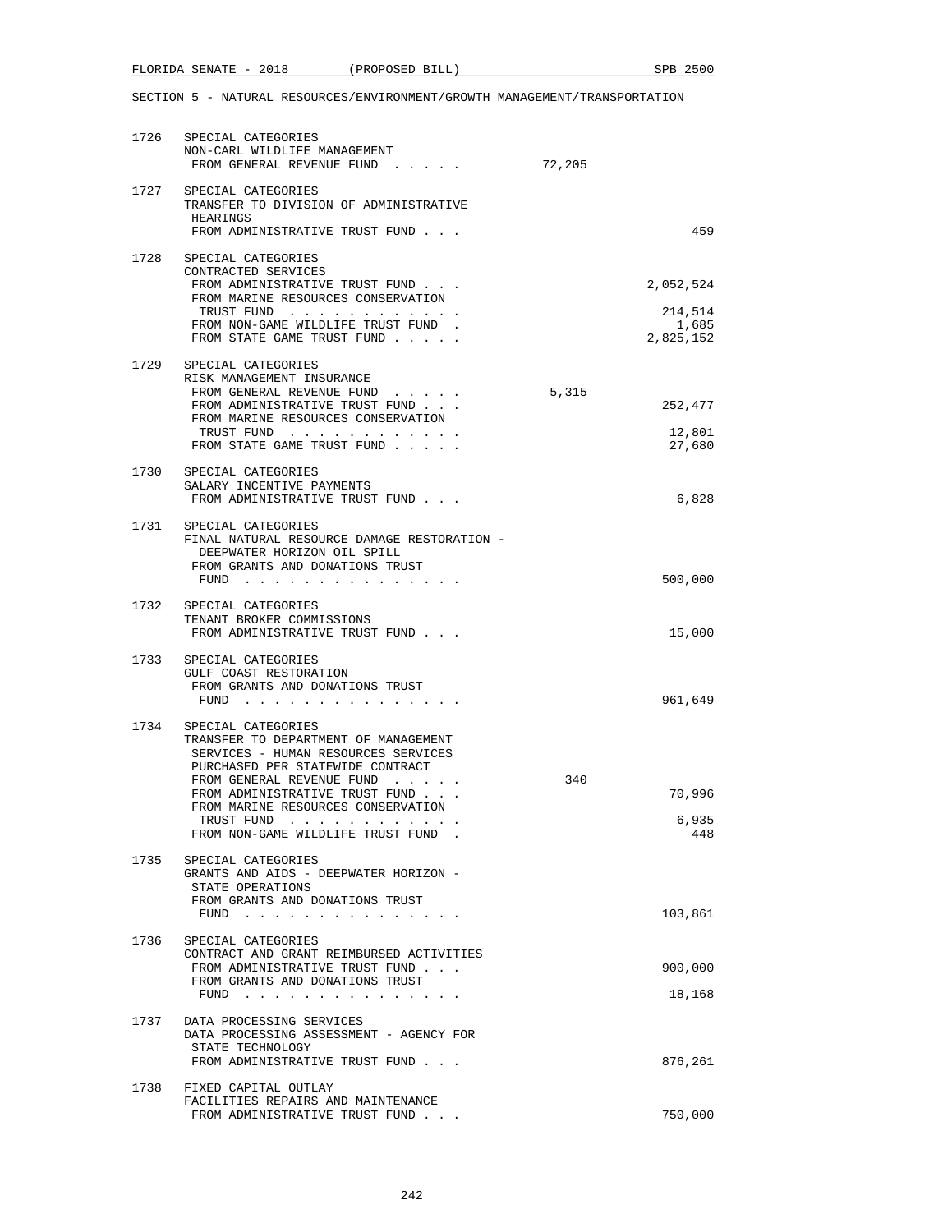|      | FLORIDA SENATE - 2018 (PROPOSED BILL)                                                                                             |                                                                          |            | SPB 2500                          |
|------|-----------------------------------------------------------------------------------------------------------------------------------|--------------------------------------------------------------------------|------------|-----------------------------------|
|      | SECTION 5 - NATURAL RESOURCES/ENVIRONMENT/GROWTH MANAGEMENT/TRANSPORTATION                                                        |                                                                          |            |                                   |
|      | 1739 FIXED CAPITAL OUTLAY<br>SOUTHWEST REGIONAL OFFICE DRAINAGE AND<br>PARKING LOT REPAIR<br>FROM ADMINISTRATIVE TRUST FUND       |                                                                          |            | 150,000                           |
|      | TOTAL: OFFICE OF EXECUTIVE DIRECTION AND ADMINISTRATIVE                                                                           |                                                                          |            |                                   |
|      | SUPPORT SERVICES<br>FROM GENERAL REVENUE FUND<br>FROM TRUST FUNDS                                                                 |                                                                          | 6,384,966  | 24,675,081                        |
|      | TOTAL ALL FUNDS                                                                                                                   | TOTAL POSITIONS 218.00                                                   |            | 31,060,047                        |
|      | PROGRAM: LAW ENFORCEMENT                                                                                                          |                                                                          |            |                                   |
|      | FISH, WILDLIFE AND BOATING LAW ENFORCEMENT                                                                                        |                                                                          |            |                                   |
|      | APPROVED SALARY RATE 52,489,488                                                                                                   |                                                                          |            |                                   |
|      | 1740 SALARIES AND BENEFITS POSITIONS 1,059.00<br>FROM GENERAL REVENUE FUND<br>FROM FEDERAL GRANTS TRUST FUND                      |                                                                          | 41,110,000 | 5,776,059                         |
|      | FROM FLORIDA PANTHER RESEARCH AND<br>MANAGEMENT TRUST FUND                                                                        |                                                                          |            | 368,781                           |
|      | FROM MARINE RESOURCES CONSERVATION<br>TRUST FUND                                                                                  |                                                                          |            | 32,933,838                        |
|      | FROM NON-GAME WILDLIFE TRUST FUND.<br>FROM STATE GAME TRUST FUND                                                                  |                                                                          |            | 340,522<br>948,548                |
|      | 1741 OTHER PERSONAL SERVICES<br>FROM GENERAL REVENUE FUND<br>FROM FEDERAL GRANTS TRUST FUND<br>FROM MARINE RESOURCES CONSERVATION |                                                                          | 28,058     | 71,244                            |
|      | TRUST FUND<br>FROM STATE GAME TRUST FUND                                                                                          |                                                                          |            | 592,681<br>417,848                |
|      | 1742 EXPENSES<br>FROM GENERAL REVENUE FUND<br>FROM FEDERAL GRANTS TRUST FUND<br>FROM MARINE RESOURCES CONSERVATION                |                                                                          | 2,057,892  | 6,351,541                         |
|      | TRUST FUND<br>FROM STATE GAME TRUST FUND                                                                                          |                                                                          |            | 3,700,578<br>1,248,817            |
|      | 1743 OPERATING CAPITAL OUTLAY<br>FROM GENERAL REVENUE FUND<br>FROM MARINE RESOURCES CONSERVATION                                  |                                                                          | 62,500     |                                   |
|      | TRUST FUND<br>FROM STATE GAME TRUST FUND                                                                                          | . The contribution of the contribution of the contribution $\mathcal{C}$ |            | 215,343<br>90,249                 |
| 1744 | SPECIAL CATEGORIES<br>ACQUISITION AND REPLACEMENT OF PATROL<br>VEHICLES<br>FROM MARINE RESOURCES CONSERVATION                     |                                                                          |            |                                   |
|      | TRUST FUND<br>FROM NON-GAME WILDLIFE TRUST FUND<br>FROM STATE GAME TRUST FUND                                                     |                                                                          |            | 1,222,271<br>1,256,802<br>222,901 |
| 1745 | SPECIAL CATEGORIES<br>ACQUISITION OF MOTOR VEHICLES<br>FROM MARINE RESOURCES CONSERVATION<br>TRUST FUND                           |                                                                          |            | 373,750                           |
| 1746 | SPECIAL CATEGORIES<br>ACQUISITION AND REPLACEMENT OF BOATS,<br>MOTORS, AND TRAILERS                                               |                                                                          |            |                                   |
|      | FROM MARINE RESOURCES CONSERVATION<br>TRUST FUND                                                                                  |                                                                          |            | 977,415                           |
| 1747 | SPECIAL CATEGORIES<br>ENHANCED WILDLIFE MANAGEMENT<br>FROM LAND ACQUISITION TRUST FUND.                                           |                                                                          |            | 272,166                           |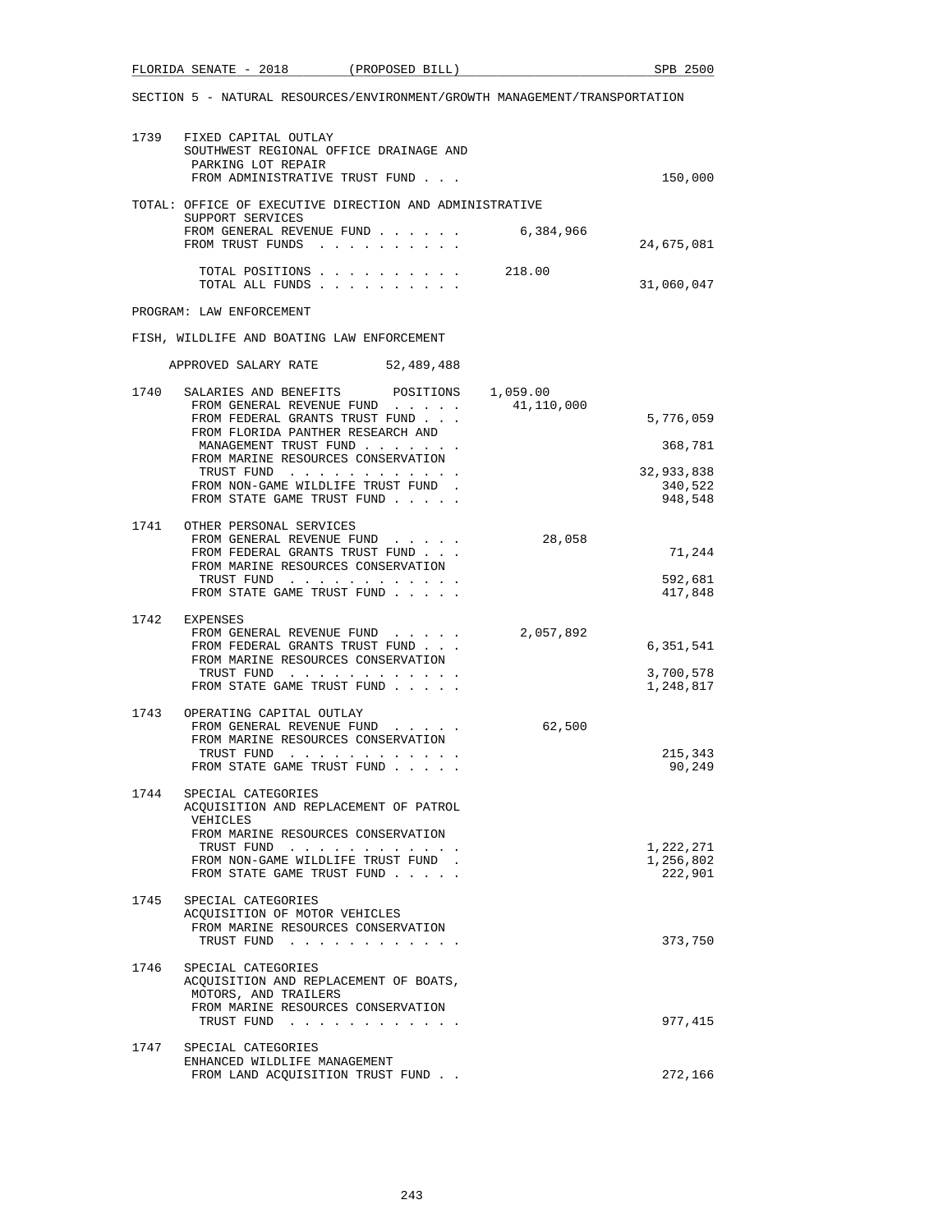# FLORIDA SENATE - 2018 (PROPOSED BILL) SPB 2500

| 1748 | SPECIAL CATEGORIES<br>800 MHZ RADIO LAW ENFORCEMENT SYSTEM<br>EQUIPMENT AND MAINTENANCE<br>FROM MARINE RESOURCES CONSERVATION<br>TRUST FUND                                                                                                                                            |         | 44,760                          |
|------|----------------------------------------------------------------------------------------------------------------------------------------------------------------------------------------------------------------------------------------------------------------------------------------|---------|---------------------------------|
|      | 1749 SPECIAL CATEGORIES<br>NUISANCE WILDLIFE CONTROL<br>FROM LAND ACQUISITION TRUST FUND                                                                                                                                                                                               |         | 150,000                         |
| 1750 | SPECIAL CATEGORIES<br>CONTRACTED SERVICES<br>FROM GENERAL REVENUE FUND<br>FROM MARINE RESOURCES CONSERVATION<br>TRUST FUND<br>FROM STATE GAME TRUST FUND                                                                                                                               | 691,048 | 1,260,611<br>251,560            |
|      | 1751 SPECIAL CATEGORIES<br>BOAT RAMP MAINTENANCE CATEGORY<br>FROM FEDERAL GRANTS TRUST FUND<br>FROM MARINE RESOURCES CONSERVATION<br>TRUST FUND<br>FROM STATE GAME TRUST FUND                                                                                                          |         | 431,250<br>111,878<br>143,750   |
|      | 1752 SPECIAL CATEGORIES<br>OVERTIME<br>FROM GENERAL REVENUE FUND<br>FROM MARINE RESOURCES CONSERVATION<br>TRUST FUND<br>FROM STATE GAME TRUST FUND                                                                                                                                     | 765,000 | 2,182,461<br>193,997            |
|      | 1753 SPECIAL CATEGORIES<br>RISK MANAGEMENT INSURANCE<br>FROM GENERAL REVENUE FUND<br>FROM FEDERAL GRANTS TRUST FUND<br>FROM MARINE RESOURCES CONSERVATION<br>TRUST FUND<br>FROM STATE GAME TRUST FUND                                                                                  | 389,152 | 97,744<br>1,582,125<br>953,148  |
| 1754 | SPECIAL CATEGORIES<br>SALARY INCENTIVE PAYMENTS<br>FROM GENERAL REVENUE FUND<br>FROM FEDERAL GRANTS TRUST FUND<br>FROM MARINE RESOURCES CONSERVATION<br>TRUST FUND<br>FROM STATE GAME TRUST FUND                                                                                       | 162,328 | 14,926<br>467,590<br>154,562    |
| 1755 | SPECIAL CATEGORIES<br>BOATING AND WATERWAYS ACTIVITIES<br>FROM MARINE RESOURCES CONSERVATION<br>TRUST FUND                                                                                                                                                                             |         | 1,626,025                       |
| 1756 | SPECIAL CATEGORIES<br>TRANSFER TO DEPARTMENT OF MANAGEMENT<br>SERVICES - HUMAN RESOURCES SERVICES<br>PURCHASED PER STATEWIDE CONTRACT<br>FROM GENERAL REVENUE FUND<br>FROM FEDERAL GRANTS TRUST FUND<br>FROM MARINE RESOURCES CONSERVATION<br>TRUST FUND<br>FROM STATE GAME TRUST FUND | 66,768  | 7,705<br>255,118<br>44,972      |
| 1757 | SPECIAL CATEGORIES<br>CONTRACT AND GRANT REIMBURSED ACTIVITIES<br>FROM FEDERAL GRANTS TRUST FUND<br>FROM MARINE RESOURCES CONSERVATION<br>TRUST FUND<br>FROM STATE GAME TRUST FUND                                                                                                     |         | 8,928,808<br>136,450<br>958,746 |
| 1758 | SPECIAL CATEGORIES<br>BOATING SAFETY EDUCATION PROGRAM<br>FROM MARINE RESOURCES CONSERVATION<br>TRUST FUND                                                                                                                                                                             |         | 850,650                         |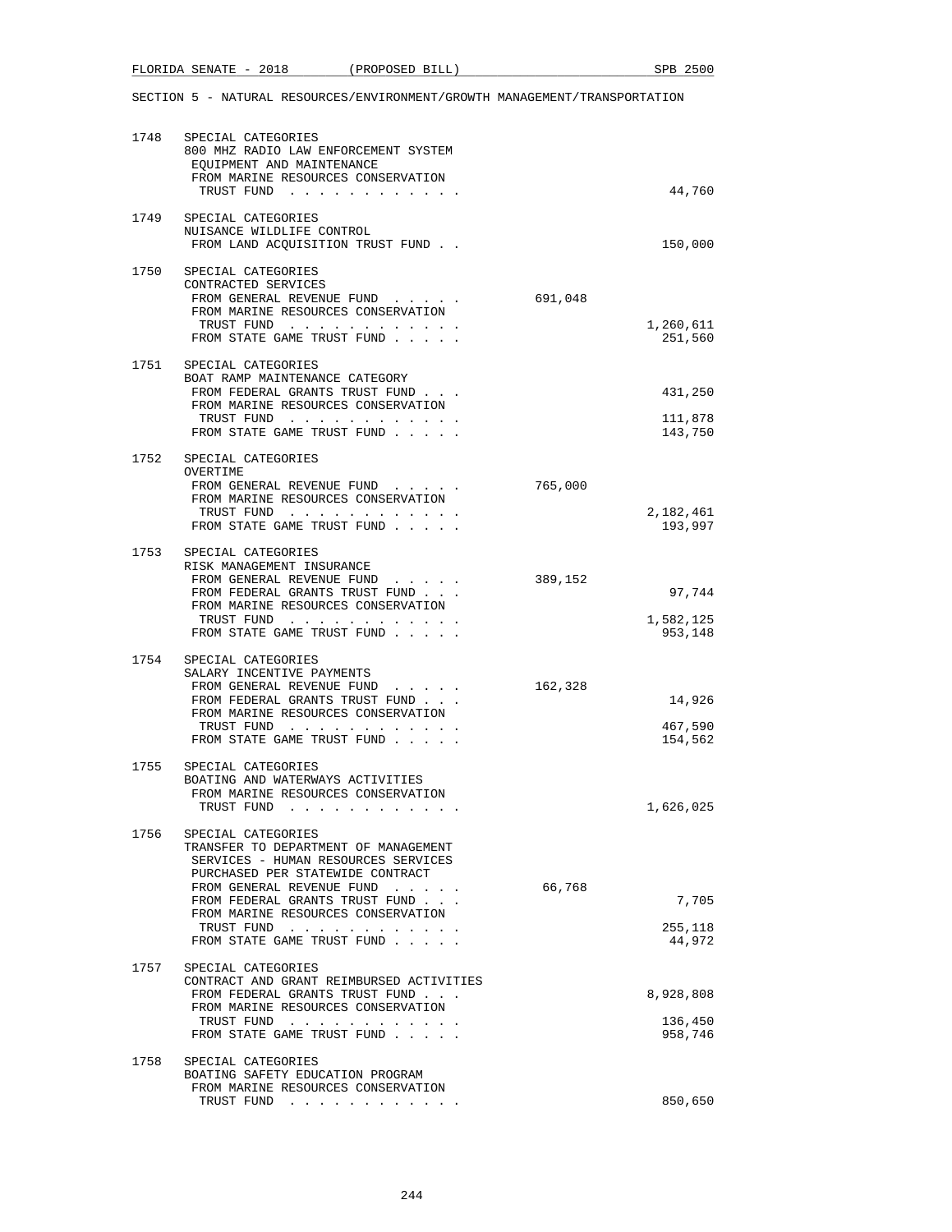| 1759 | FIXED CAPITAL OUTLAY<br>BOATING INFRASTRUCTURE<br>FROM FEDERAL GRANTS TRUST FUND                                                                                                |            | 3,900,000                       |
|------|---------------------------------------------------------------------------------------------------------------------------------------------------------------------------------|------------|---------------------------------|
| 1760 | GRANTS AND AIDS TO LOCAL GOVERNMENTS AND<br>NONSTATE ENTITIES - FIXED CAPITAL OUTLAY<br>DERELICT VESSEL REMOVAL PROGRAM<br>FROM GENERAL REVENUE FUND 1,000,000                  |            |                                 |
| 1761 | GRANTS AND AIDS TO LOCAL GOVERNMENTS AND<br>NONSTATE ENTITIES - FIXED CAPITAL OUTLAY<br>FLORIDA BOATING IMPROVEMENT PROGRAM<br>FROM MARINE RESOURCES CONSERVATION<br>TRUST FUND |            | 2,592,600                       |
|      | FROM STATE GAME TRUST FUND                                                                                                                                                      |            | 1,250,000                       |
|      | TOTAL: FISH, WILDLIFE AND BOATING LAW ENFORCEMENT<br>FROM GENERAL REVENUE FUND<br>FROM TRUST FUNDS                                                                              | 46,332,746 | 85,972,790                      |
|      | TOTAL POSITIONS $\ldots$ , $\ldots$ , $\ldots$ , $\ldots$ , $\frac{1}{059.00}$<br>TOTAL ALL FUNDS                                                                               |            | 132,305,536                     |
|      | PROGRAM: WILDLIFE                                                                                                                                                               |            |                                 |
|      | HUNTING AND GAME MANAGEMENT                                                                                                                                                     |            |                                 |
|      | APPROVED SALARY RATE 2,166,566                                                                                                                                                  |            |                                 |
|      | 1762 SALARIES AND BENEFITS<br>POSITIONS<br>FROM FEDERAL GRANTS TRUST FUND<br>FROM LAND ACQUISITION TRUST FUND.<br>FROM STATE GAME TRUST FUND                                    | 45.00      | 711,457<br>537,900<br>1,706,091 |
|      | 1763 OTHER PERSONAL SERVICES<br>FROM STATE GAME TRUST FUND                                                                                                                      |            | 298,186                         |
|      | 1764 EXPENSES<br>FROM STATE GAME TRUST FUND                                                                                                                                     |            | 534,633                         |
|      | 1765 OPERATING CAPITAL OUTLAY<br>FROM STATE GAME TRUST FUND                                                                                                                     |            | 4,538                           |
| 1766 | SPECIAL CATEGORIES<br>ENHANCED WILDLIFE MANAGEMENT<br>FROM LAND ACQUISITION TRUST FUND                                                                                          |            | 25,579                          |
|      | 1767 SPECIAL CATEGORIES<br>NON-CARL WILDLIFE MANAGEMENT<br>FROM LAND ACOUISITION TRUST FUND.                                                                                    |            | 115,595                         |
| 1768 | SPECIAL CATEGORIES<br>DEER MANAGEMENT PROGRAM<br>FROM STATE GAME TRUST FUND                                                                                                     |            | 400,000                         |
| 1769 | SPECIAL CATEGORIES<br>CONTRACTED SERVICES<br>FROM STATE GAME TRUST FUND                                                                                                         |            | 345,710                         |
| 1770 | SPECIAL CATEGORIES<br>TRANSFER DEPARTMENT OF AGRICULTURE -<br>ALLIGATOR MARKETING AND EDUCATION<br>FROM STATE GAME TRUST FUND                                                   |            | 150,000                         |
| 1771 | SPECIAL CATEGORIES<br>PUBLIC DOVE FIELD DEVELOPMENT<br>FROM STATE GAME TRUST FUND                                                                                               |            | 49,000                          |
| 1772 | SPECIAL CATEGORIES<br>RISK MANAGEMENT INSURANCE<br>FROM LAND ACQUISITION TRUST FUND.<br>FROM STATE GAME TRUST FUND                                                              |            | 7,776<br>152,820                |
| 1773 | SPECIAL CATEGORIES<br>WILDLIFE MANAGEMENT AREA USER PAY<br>FROM STATE GAME TRUST FUND                                                                                           |            | 484,143                         |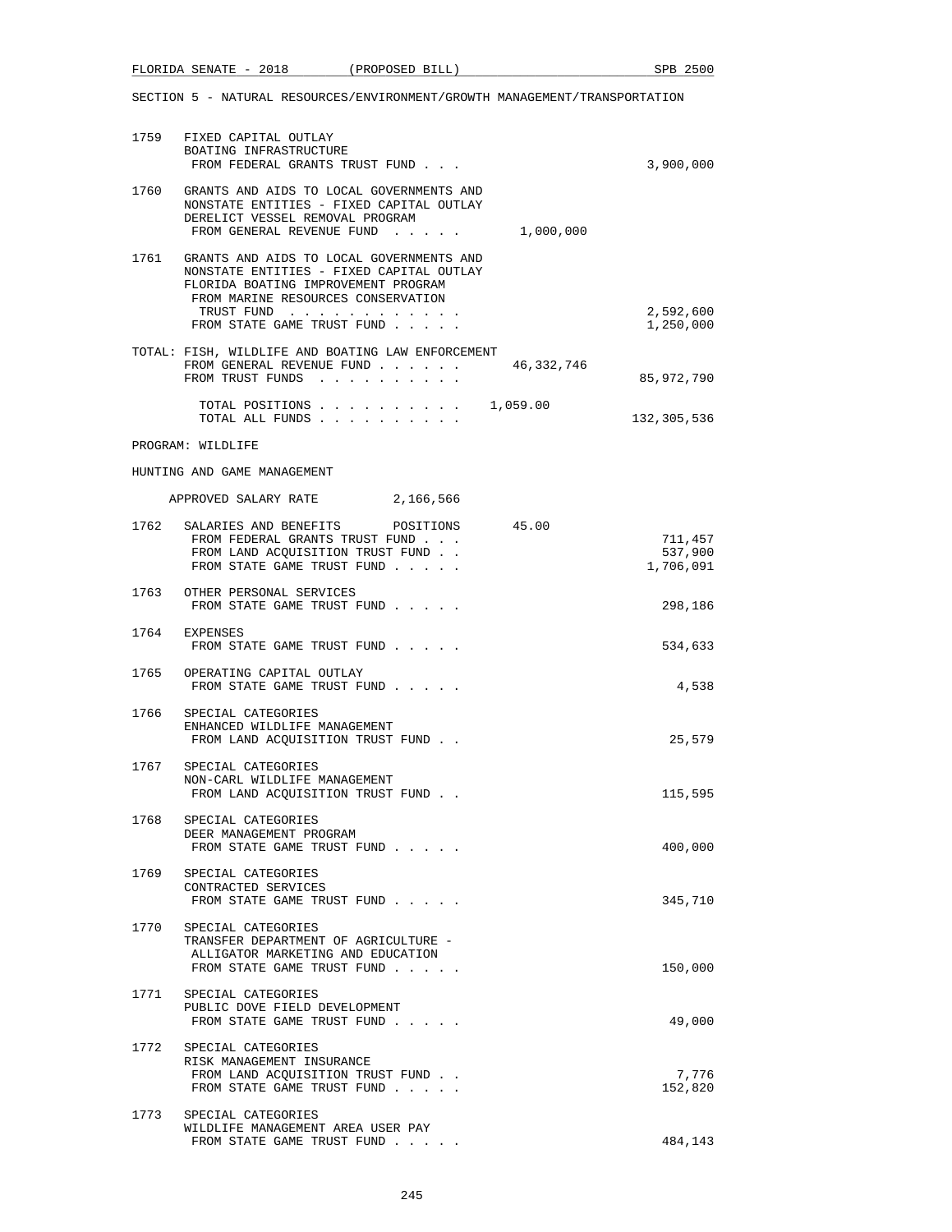|      | 1774 SPECIAL CATEGORIES<br>TRANSFER TO DEPARTMENT OF MANAGEMENT<br>SERVICES - HUMAN RESOURCES SERVICES<br>PURCHASED PER STATEWIDE CONTRACT                                                                                                                                |       |                        |
|------|---------------------------------------------------------------------------------------------------------------------------------------------------------------------------------------------------------------------------------------------------------------------------|-------|------------------------|
|      | FROM LAND ACQUISITION TRUST FUND<br>FROM STATE GAME TRUST FUND                                                                                                                                                                                                            |       | 2,933<br>13,618        |
| 1775 | SPECIAL CATEGORIES<br>CONTRACT AND GRANT REIMBURSED ACTIVITIES<br>FROM FEDERAL GRANTS TRUST FUND                                                                                                                                                                          |       | 1,476,384              |
|      | FROM GRANTS AND DONATIONS TRUST<br>${\tt FUND} \quad . \quad . \quad . \quad . \quad . \quad . \quad . \quad . \quad . \quad . \quad . \quad . \quad .$<br>FROM STATE GAME TRUST FUND                                                                                     |       | 288,017<br>25,000      |
|      | 1776 SPECIAL CATEGORIES<br>WILD TURKEY PROJECTS<br>FROM STATE GAME TRUST FUND                                                                                                                                                                                             |       | 500,000                |
|      | 1777 FIXED CAPITAL OUTLAY<br>PALM BEACH COUNTY PUBLIC RECREATIONAL<br>SHOOTING PARK<br>FROM FEDERAL GRANTS TRUST FUND                                                                                                                                                     |       | 3,000,000              |
|      | TOTAL: HUNTING AND GAME MANAGEMENT<br>FROM TRUST FUNDS                                                                                                                                                                                                                    |       | 10,829,380             |
|      | TOTAL POSITIONS<br>TOTAL ALL FUNDS                                                                                                                                                                                                                                        | 45.00 | 10,829,380             |
|      | PROGRAM: HABITAT AND SPECIES CONSERVATION                                                                                                                                                                                                                                 |       |                        |
|      | HABITAT AND SPECIES CONSERVATION                                                                                                                                                                                                                                          |       |                        |
|      | APPROVED SALARY RATE 16,713,074                                                                                                                                                                                                                                           |       |                        |
| 1778 | SALARIES AND BENEFITS POSITIONS 374.50<br>FROM INVASIVE PLANT CONTROL TRUST                                                                                                                                                                                               |       |                        |
|      | FUND<br>FROM FEDERAL GRANTS TRUST FUND                                                                                                                                                                                                                                    |       | 2,310,579<br>4,177,591 |
|      | FROM FLORIDA PANTHER RESEARCH AND<br>MANAGEMENT TRUST FUND<br>FROM GRANTS AND DONATIONS TRUST                                                                                                                                                                             |       | 243,973                |
|      | $FUND$<br>FROM LAND ACQUISITION TRUST FUND                                                                                                                                                                                                                                |       | 516,184<br>8,779,512   |
|      | FROM MARINE RESOURCES CONSERVATION<br>TRUST FUND                                                                                                                                                                                                                          |       | 618,583                |
|      | FROM NON-GAME WILDLIFE TRUST FUND.<br>FROM SAVE THE MANATEE TRUST FUND.                                                                                                                                                                                                   |       | 2,102,903<br>887,201   |
|      | FROM STATE GAME TRUST FUND                                                                                                                                                                                                                                                |       | 4,182,134              |
|      | 1779 OTHER PERSONAL SERVICES<br>FROM INVASIVE PLANT CONTROL TRUST                                                                                                                                                                                                         |       |                        |
|      | FUND $\cdots$ , $\cdots$ , $\cdots$ , $\cdots$<br>FROM FLORIDA PANTHER RESEARCH AND                                                                                                                                                                                       |       | 568,713                |
|      | MANAGEMENT TRUST FUND<br>FROM GRANTS AND DONATIONS TRUST                                                                                                                                                                                                                  |       | 221,591                |
|      | FUND $\cdots$<br>FROM LAND ACQUISITION TRUST FUND                                                                                                                                                                                                                         |       | 150,987<br>98,911      |
|      | FROM MARINE RESOURCES CONSERVATION                                                                                                                                                                                                                                        |       | 167,051                |
|      | TRUST FUND<br>FROM NON-GAME WILDLIFE TRUST FUND.                                                                                                                                                                                                                          |       | 974,364                |
|      | FROM SAVE THE MANATEE TRUST FUND.<br>FROM STATE GAME TRUST FUND                                                                                                                                                                                                           |       | 119,044<br>288,016     |
| 1780 | EXPENSES                                                                                                                                                                                                                                                                  |       |                        |
|      | FROM INVASIVE PLANT CONTROL TRUST<br>FUND $\cdots$                                                                                                                                                                                                                        |       | 817,822                |
|      | FROM FLORIDA PANTHER RESEARCH AND<br>MANAGEMENT TRUST FUND                                                                                                                                                                                                                |       | 139,912                |
|      | FROM GRANTS AND DONATIONS TRUST<br>FUND<br>the second contract of the second contract of the second second contract of the second second second second second second second second second second second second second second second second second second second second se |       | 89,831                 |
|      | FROM LAND ACQUISITION TRUST FUND                                                                                                                                                                                                                                          |       | 1,197,637              |
|      | FROM MARINE RESOURCES CONSERVATION<br>TRUST FUND                                                                                                                                                                                                                          |       | 107,590                |
|      | FROM NON-GAME WILDLIFE TRUST FUND.                                                                                                                                                                                                                                        |       | 599,450                |
|      | FROM SAVE THE MANATEE TRUST FUND                                                                                                                                                                                                                                          |       | 143,072                |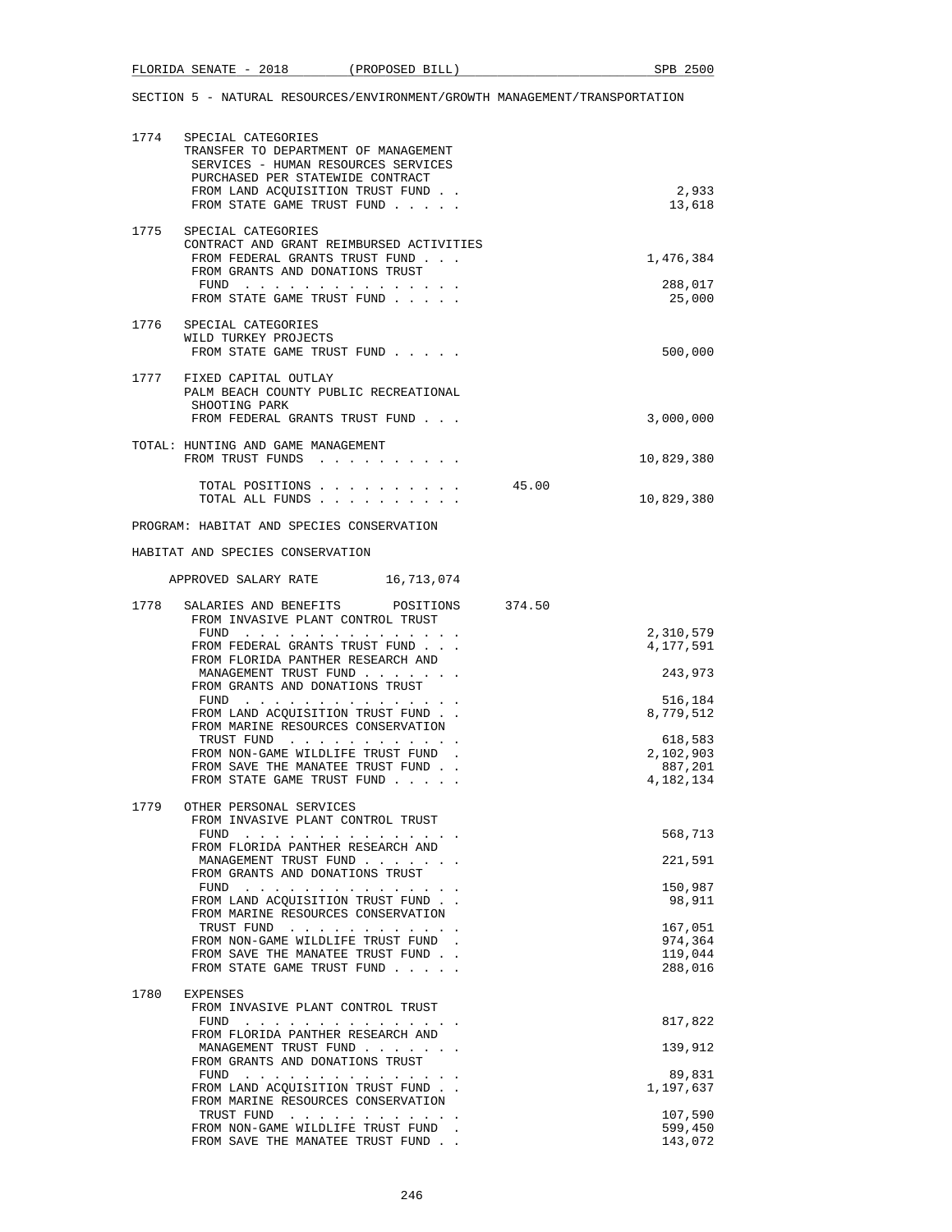|      | FROM STATE GAME TRUST FUND                                                                                             |         | 1,195,118             |
|------|------------------------------------------------------------------------------------------------------------------------|---------|-----------------------|
|      | 1781 OPERATING CAPITAL OUTLAY<br>FROM INVASIVE PLANT CONTROL TRUST                                                     |         |                       |
|      | FUND $\cdots$<br>FROM FLORIDA PANTHER RESEARCH AND                                                                     |         | 10,488                |
|      | MANAGEMENT TRUST FUND<br>FROM LAND ACOUISITION TRUST FUND.                                                             |         | 1,250<br>10,625       |
|      | FROM MARINE RESOURCES CONSERVATION<br>TRUST FUND<br>FROM NON-GAME WILDLIFE TRUST FUND.                                 |         | 6,250<br>18,278       |
|      | FROM SAVE THE MANATEE TRUST FUND<br>FROM STATE GAME TRUST FUND                                                         |         | 8,625<br>65,922       |
|      | 1782 SPECIAL CATEGORIES<br>ACOUISITION OF MOTOR VEHICLES                                                               |         |                       |
|      | FROM NON-GAME WILDLIFE TRUST FUND.                                                                                     |         | 30,369                |
|      | 1783 SPECIAL CATEGORIES<br>ACQUISITION AND REPLACEMENT OF BOATS,<br>MOTORS, AND TRAILERS<br>FROM STATE GAME TRUST FUND |         | 18,650                |
| 1784 | SPECIAL CATEGORIES                                                                                                     |         |                       |
|      | ENHANCED WILDLIFE MANAGEMENT<br>FROM LAND ACOUISITION TRUST FUND                                                       |         | 9,580,246             |
|      | 1785 SPECIAL CATEGORIES<br>NON-CARL WILDLIFE MANAGEMENT                                                                |         |                       |
|      | FROM LAND ACOUISITION TRUST FUND<br>FROM STATE GAME TRUST FUND                                                         |         | 17,450,469<br>411,412 |
|      | 1786 SPECIAL CATEGORIES<br>NUISANCE WILDLIFE CONTROL                                                                   |         |                       |
|      | FROM GENERAL REVENUE FUND<br>FROM LAND ACOUISITION TRUST FUND                                                          | 727,456 | 1,224,528             |
|      | FROM NON-GAME WILDLIFE TRUST FUND.                                                                                     |         | 400,000               |
|      | FROM STATE GAME TRUST FUND                                                                                             |         | 1,297,150             |

 From the funds in Specific Appropriation 1786, \$500,000 in nonrecurring funds from the State Game Trust Fund is provided to be distributed to counties or local governments to cost-share the purchase of bear-resistant garbage containers. At least 60 percent of those funds shall go to counties or local governments having an ordinance in place focused on resolving issues associated with bear food sources and garbage.

| 1787 | SPECIAL CATEGORIES<br>CONTRACTED SERVICES                                                                                                                                                                                                                            |                                                |
|------|----------------------------------------------------------------------------------------------------------------------------------------------------------------------------------------------------------------------------------------------------------------------|------------------------------------------------|
|      | FROM INVASIVE PLANT CONTROL TRUST<br>FIJND<br>$\sim$ $\sim$ $\sim$ $\sim$ $\sim$<br>FROM FLORIDA PANTHER RESEARCH AND                                                                                                                                                | 204,250                                        |
|      | MANAGEMENT TRUST FUND<br>FROM GRANTS AND DONATIONS TRUST                                                                                                                                                                                                             | 20,912                                         |
|      | FUND<br>the contract of the contract of the contract of the contract of the contract of the contract of the contract of<br>FROM LAND ACQUISITION TRUST FUND<br>FROM NON-GAME WILDLIFE TRUST FUND.<br>FROM SAVE THE MANATEE TRUST FUND.<br>FROM STATE GAME TRUST FUND | 35,844<br>65,196<br>40,270<br>10,771<br>50,367 |
| 1788 | SPECIAL CATEGORIES<br>LAKE RESTORATION<br>FROM LAND ACOUISITION TRUST FUND.                                                                                                                                                                                          | 6,553,612                                      |
| 1789 | SPECIAL CATEGORIES<br>GRANTS AND AIDS - FEDERAL ENDANGERED<br>SPECIES - SECTION 6<br>FROM FEDERAL GRANTS TRUST FUND                                                                                                                                                  | 1,430,819                                      |
|      | 1790 SPECIAL CATEGORIES<br>LAND MANAGEMENT/SAVE OUR RIVERS<br>FROM STATE GAME TRUST FUND                                                                                                                                                                             | 298,412                                        |
| 1791 | SPECIAL CATEGORIES<br>DUCKS UNLIMITED MARSH PROJECT<br>FROM STATE GAME TRUST FUND                                                                                                                                                                                    | 106,792                                        |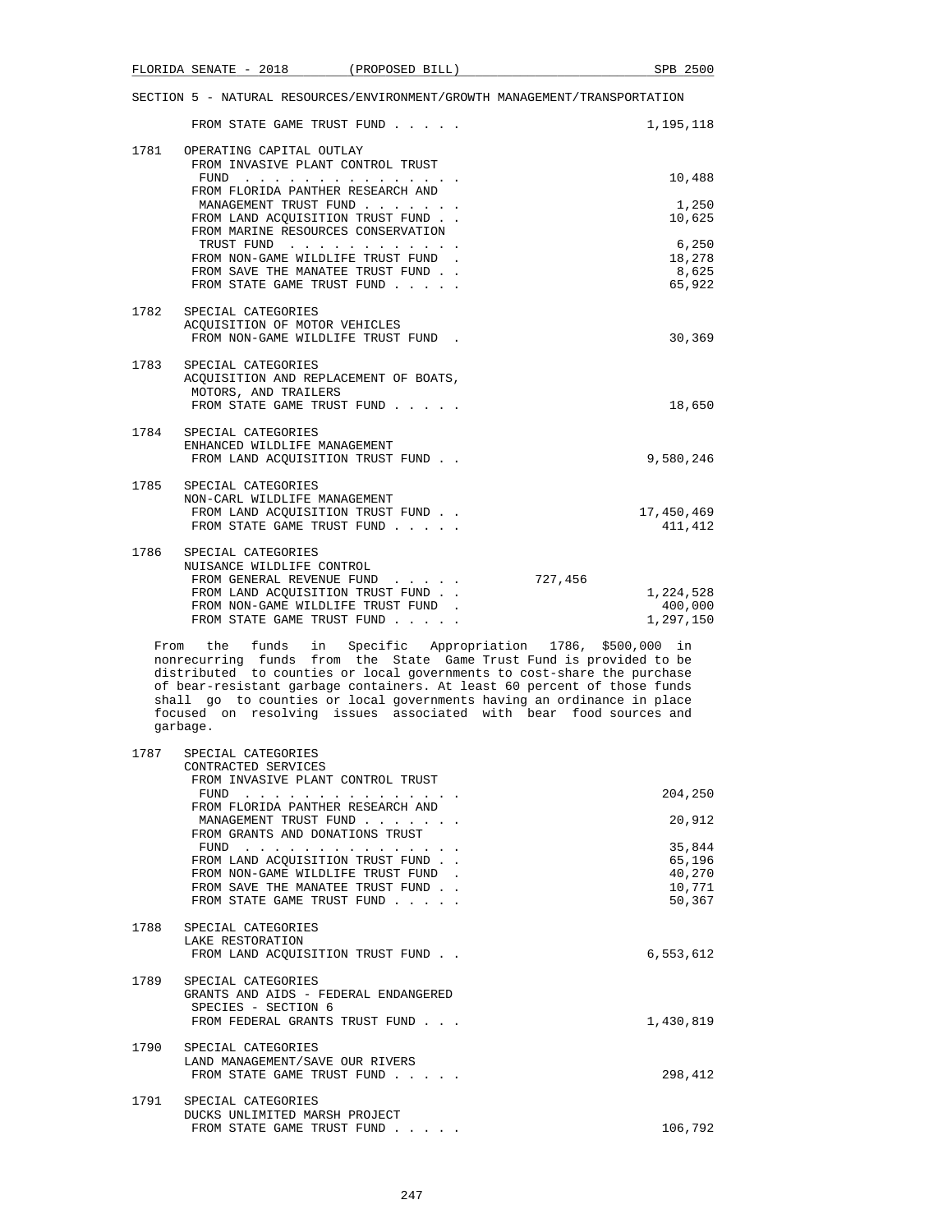| 1792 | SPECIAL CATEGORIES<br>CONTROL OF INVASIVE EXOTICS<br>FROM INVASIVE PLANT CONTROL TRUST<br>FUND                                                                                              | 2,497,751                 |
|------|---------------------------------------------------------------------------------------------------------------------------------------------------------------------------------------------|---------------------------|
|      | FROM LAND ACQUISITION TRUST FUND.                                                                                                                                                           | 30,823,647                |
| 1793 | SPECIAL CATEGORIES<br>RISK MANAGEMENT INSURANCE<br>FROM INVASIVE PLANT CONTROL TRUST                                                                                                        |                           |
|      | FUND<br>FROM FLORIDA PANTHER RESEARCH AND                                                                                                                                                   | 150,480                   |
|      | MANAGEMENT TRUST FUND<br>FROM GRANTS AND DONATIONS TRUST                                                                                                                                    | 3,673                     |
|      | $FUND$<br>FROM LAND ACQUISITION TRUST FUND.<br>FROM MARINE RESOURCES CONSERVATION                                                                                                           | 14,370<br>121,197         |
|      | TRUST FUND<br>FROM NON-GAME WILDLIFE TRUST FUND.<br>FROM SAVE THE MANATEE TRUST FUND.                                                                                                       | 9,131<br>46,568<br>10,477 |
|      | FROM STATE GAME TRUST FUND                                                                                                                                                                  | 339,613                   |
| 1794 | SPECIAL CATEGORIES<br>TRANSFER TO THE UNIVERSITY OF FLORIDA -<br>COOPERATIVE AQUATIC PLANT EDUCATION<br>PROGRAM<br>FROM INVASIVE PLANT CONTROL TRUST                                        |                           |
|      |                                                                                                                                                                                             | 18,750                    |
| 1795 | SPECIAL CATEGORIES<br>HABITAT RESTORATION<br>FROM GRANTS AND DONATIONS TRUST                                                                                                                |                           |
|      | FUND $\cdots$ $\cdots$ $\cdots$ $\cdots$ $\cdots$ $\cdots$<br>FROM MARINE RESOURCES CONSERVATION                                                                                            | 2,979,857                 |
|      | TRUST FUND                                                                                                                                                                                  | 300,000                   |
| 1796 | SPECIAL CATEGORIES<br>TRANSFER TO DEPARTMENT OF AGRICULTURE AND<br>CONSUMER SERVICES/ IFAS/INVASIVE EXOTIC<br>PLANT RESEARCH                                                                |                           |
|      | FROM INVASIVE PLANT CONTROL TRUST                                                                                                                                                           | 633,128                   |
|      | 1797 SPECIAL CATEGORIES<br>GULF COAST RESTORATION                                                                                                                                           |                           |
|      | FROM GRANTS AND DONATIONS TRUST<br>FUND $\cdots$                                                                                                                                            | 970,975                   |
| 1798 | SPECIAL CATEGORIES<br>TRANSFER TO DEPARTMENT OF MANAGEMENT<br>SERVICES - HUMAN RESOURCES SERVICES<br>PURCHASED PER STATEWIDE CONTRACT<br>FROM INVASIVE PLANT CONTROL TRUST                  |                           |
|      | FUND<br>FROM FEDERAL GRANTS TRUST FUND                                                                                                                                                      | 10,986<br>4,875           |
|      | FROM FLORIDA PANTHER RESEARCH AND<br>MANAGEMENT TRUST FUND                                                                                                                                  | 1,616                     |
|      | FROM GRANTS AND DONATIONS TRUST<br>${\tt FUND} \quad . \quad . \quad . \quad . \quad . \quad . \quad . \quad . \quad . \quad . \quad . \quad . \quad .$<br>FROM LAND ACQUISITION TRUST FUND | 2,680<br>47,694           |
|      | FROM MARINE RESOURCES CONSERVATION<br>TRUST FUND                                                                                                                                            | 1,740                     |
|      | FROM NON-GAME WILDLIFE TRUST FUND.<br>FROM SAVE THE MANATEE TRUST FUND<br>FROM STATE GAME TRUST FUND                                                                                        | 17,538<br>5,913<br>55,145 |
| 1799 | SPECIAL CATEGORIES<br>HABITAT CONSERVATION PLAN LANDS<br>ACQUISITION PROGRAM                                                                                                                |                           |
|      | FROM FEDERAL GRANTS TRUST FUND                                                                                                                                                              | 4,474,973                 |
| 1800 | SPECIAL CATEGORIES<br>GRANTS AND AIDS - DEEPWATER HORIZON -<br>STATE OPERATIONS<br>FROM GRANTS AND DONATIONS TRUST                                                                          |                           |
|      | $FUND$                                                                                                                                                                                      | 233,924                   |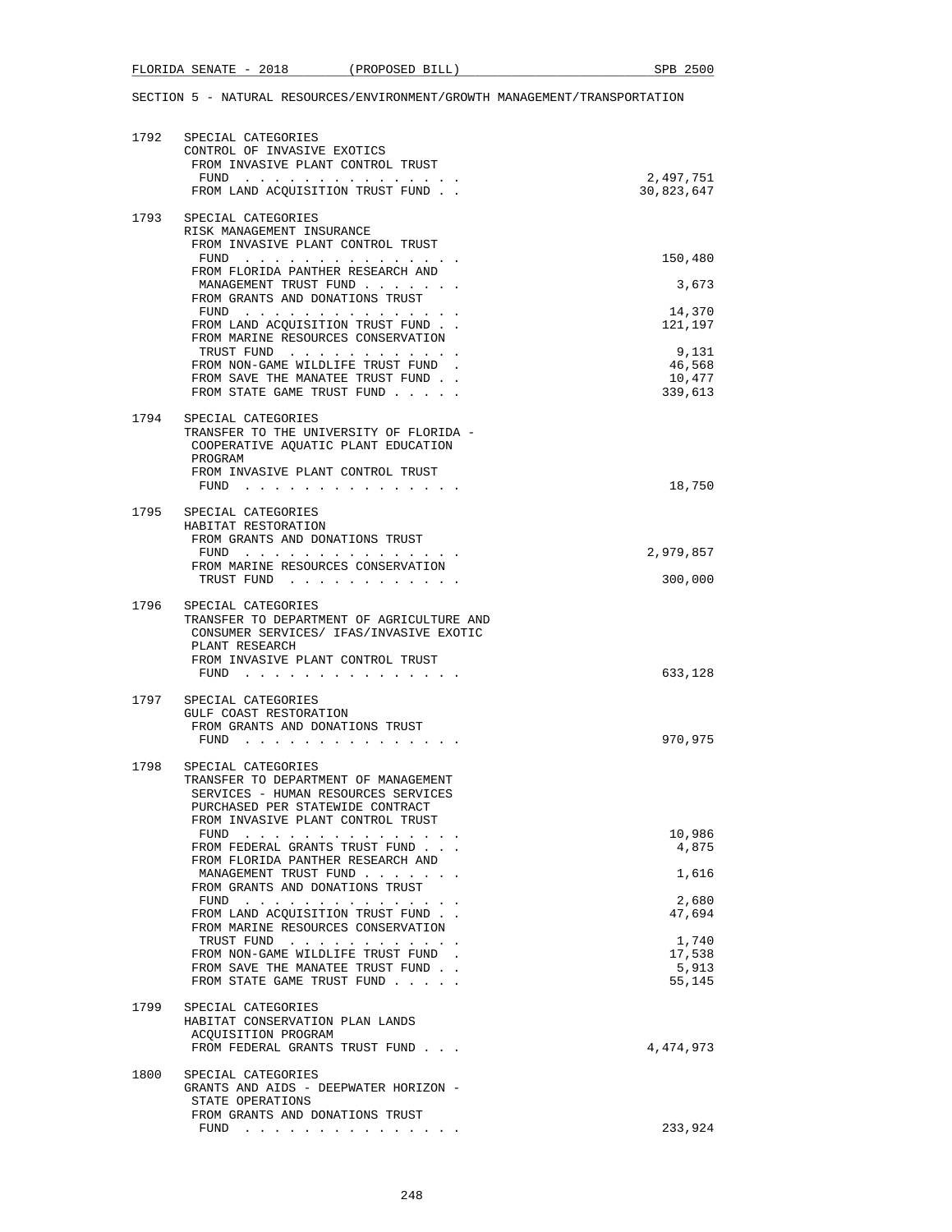| 1801  | SPECIAL CATEGORIES                       |            |
|-------|------------------------------------------|------------|
|       | CONTRACT AND GRANT REIMBURSED ACTIVITIES |            |
|       | FROM FEDERAL GRANTS TRUST FUND           | 13,002,926 |
|       | FROM GRANTS AND DONATIONS TRUST          |            |
|       | FUND                                     | 251,952    |
|       | FROM NON-GAME WILDLIFE TRUST FUND.       | 11,652     |
|       | FROM STATE GAME TRUST FUND               | 30,201     |
|       | 1802A FIXED CAPITAL OUTLAY               |            |
|       | LAND ACOUISITION, ENVIRONMENTALLY        |            |
|       | ENDANGERED, UNIOUE/ IRREPLACEABLE LANDS, |            |
|       | <b>STATEWIDE</b>                         |            |
|       | FROM FLORIDA FOREVER PROGRAM TRUST       |            |
|       | FUND<br>.                                | 2,250,000  |
|       |                                          |            |
| 1802B | GRANTS AND AIDS TO LOCAL GOVERNMENTS AND |            |

| TOARD GIVENITO WINN WING IO MOCWET GOAFINNIFINITO WINN |         |
|--------------------------------------------------------|---------|
| NONSTATE ENTITIES - FIXED CAPITAL OUTLAY               |         |
| GRANT AND AIDS - MANATEE COUNTY ROBINSON               |         |
| PRESERVE HABITAT RESTORATION                           |         |
| FROM GENERAL REVENUE FUND                              | 600,000 |

 From the funds in Specific Appropriation 1802B, \$600,000 in nonrecurring funds from the General Revenue Fund is provided for the Robinson Preserve Habitat Restoration in Manatee County (Senate Form 1518).

| TOTAL: HABITAT AND SPECIES CONSERVATION |             |
|-----------------------------------------|-------------|
| 1,327,456<br>FROM GENERAL REVENUE FUND  |             |
| FROM TRUST FUNDS                        | 129,372,708 |
| 374.50<br>TOTAL POSITIONS               |             |
| TOTAL ALL FUNDS                         | 130,700,164 |

PROGRAM: FRESHWATER FISHERIES

FRESHWATER FISHERIES MANAGEMENT

|      | APPROVED SALARY RATE 2,644,507                                                                                                                 |                                  |
|------|------------------------------------------------------------------------------------------------------------------------------------------------|----------------------------------|
|      | 1803 SALARIES AND BENEFITS POSITIONS 60.00<br>FROM FEDERAL GRANTS TRUST FUND<br>FROM LAND ACQUISITION TRUST FUND<br>FROM STATE GAME TRUST FUND | 2,470,423<br>81,230<br>1,410,444 |
|      | 1804 OTHER PERSONAL SERVICES<br>FROM FEDERAL GRANTS TRUST FUND<br>FROM STATE GAME TRUST FUND                                                   | 49,774<br>32,290                 |
|      | 1805 EXPENSES<br>FROM FEDERAL GRANTS TRUST FUND<br>FROM LAND ACOUISITION TRUST FUND.<br>FROM STATE GAME TRUST FUND                             | 387,680<br>20,000<br>275,321     |
|      | 1806 OPERATING CAPITAL OUTLAY<br>FROM FEDERAL GRANTS TRUST FUND<br>FROM STATE GAME TRUST FUND                                                  | 15,625<br>15,914                 |
|      | 1807 SPECIAL CATEGORIES<br>ACQUISITION AND REPLACEMENT OF BOATS,<br>MOTORS, AND TRAILERS<br>FROM FEDERAL GRANTS TRUST FUND                     | 5,571                            |
|      | 1808 SPECIAL CATEGORIES<br>ENHANCED WILDLIFE MANAGEMENT<br>FROM LAND ACOUISITION TRUST FUND                                                    | 40,800                           |
| 1809 | SPECIAL CATEGORIES<br>CONTRACTED SERVICES<br>FROM FEDERAL GRANTS TRUST FUND<br>FROM STATE GAME TRUST FUND                                      | 37,553<br>31,996                 |
| 1810 | SPECIAL CATEGORIES<br>LAKE RESTORATION<br>FROM LAND ACQUISITION TRUST FUND                                                                     | 695,000                          |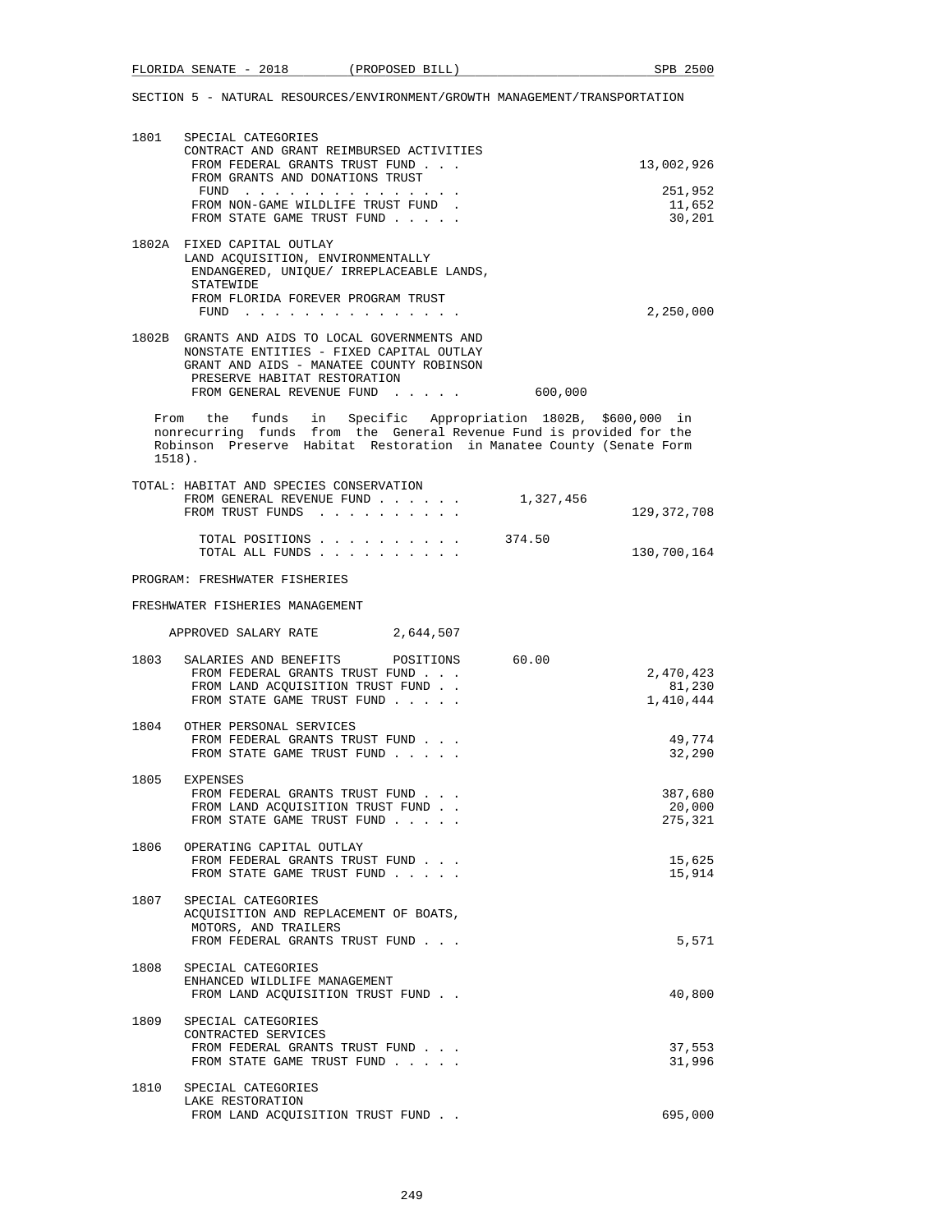|      | FLORIDA SENATE - 2018                                                                                                                                                    | (PROPOSED BILL) |       | SPB 2500            |
|------|--------------------------------------------------------------------------------------------------------------------------------------------------------------------------|-----------------|-------|---------------------|
|      | SECTION 5 - NATURAL RESOURCES/ENVIRONMENT/GROWTH MANAGEMENT/TRANSPORTATION                                                                                               |                 |       |                     |
| 1811 | SPECIAL CATEGORIES<br>RISK MANAGEMENT INSURANCE<br>FROM LAND ACOUISITION TRUST FUND.<br>FROM STATE GAME TRUST FUND                                                       |                 |       | 19,209<br>76,917    |
| 1812 | SPECIAL CATEGORIES<br>LAND USE PROCEEDS DISBURSEMENTS<br>FROM STATE GAME TRUST FUND                                                                                      |                 |       | 4,612               |
|      | 1813 SPECIAL CATEGORIES<br>TRANSFER TO DEPARTMENT OF MANAGEMENT<br>SERVICES - HUMAN RESOURCES SERVICES<br>PURCHASED PER STATEWIDE CONTRACT<br>FROM STATE GAME TRUST FUND |                 |       | 24,858              |
|      | 1814 SPECIAL CATEGORIES                                                                                                                                                  |                 |       |                     |
|      | CONTRACT AND GRANT REIMBURSED ACTIVITIES<br>FROM FEDERAL GRANTS TRUST FUND<br>FROM GRANTS AND DONATIONS TRUST                                                            |                 |       | 1,372,302           |
|      | FUND $\cdots$<br>TOTAL: FRESHWATER FISHERIES MANAGEMENT                                                                                                                  |                 |       | 138,926             |
|      | FROM TRUST FUNDS                                                                                                                                                         |                 |       | 7,206,445           |
|      | TOTAL POSITIONS<br>TOTAL ALL FUNDS                                                                                                                                       |                 | 60.00 | 7,206,445           |
|      | PROGRAM: MARINE FISHERIES                                                                                                                                                |                 |       |                     |
|      | MARINE FISHERIES MANAGEMENT                                                                                                                                              |                 |       |                     |
|      | APPROVED SALARY RATE 1,673,376                                                                                                                                           |                 |       |                     |
| 1816 | SALARIES AND BENEFITS<br>FROM FEDERAL GRANTS TRUST FUND<br>FROM MARINE RESOURCES CONSERVATION                                                                            | POSITIONS       | 33.00 | 615,058             |
|      | TRUST FUND<br>1817 OTHER PERSONAL SERVICES<br>FROM GENERAL REVENUE FUND<br>FROM MARINE RESOURCES CONSERVATION<br>TRUST FUND                                              |                 | 480   | 1,733,084<br>67,729 |
| 1818 | EXPENSES<br>FROM MARINE RESOURCES CONSERVATION<br>TRUST FUND                                                                                                             |                 |       | 302,357             |
| 1819 | SPECIAL CATEGORIES<br>FISH AND WILDLIFE CONSERVATION COMMISSION<br>YOUTH HUNTING AND FISHING PROGRAMS<br>FROM MARINE RESOURCES CONSERVATION<br>TRUST FUND                |                 |       | 25,000              |
| 1820 | SPECIAL CATEGORIES<br>AQUATIC RESOURCES EDUCATION<br>FROM MARINE RESOURCES CONSERVATION<br>TRUST FUND                                                                    |                 |       | 592,014             |
| 1821 | SPECIAL CATEGORIES<br>CONTRACTED SERVICES<br>FROM MARINE RESOURCES CONSERVATION<br>TRUST FUND                                                                            |                 |       | 170,987             |
| 1822 | SPECIAL CATEGORIES<br>GULF STATES MARINE FISHERIES<br>FROM MARINE RESOURCES CONSERVATION<br>TRUST FUND                                                                   |                 |       | 22,500              |
| 1823 | SPECIAL CATEGORIES<br>RISK MANAGEMENT INSURANCE<br>FROM MARINE RESOURCES CONSERVATION                                                                                    |                 |       |                     |
|      | TRUST FUND                                                                                                                                                               |                 |       | 66,993              |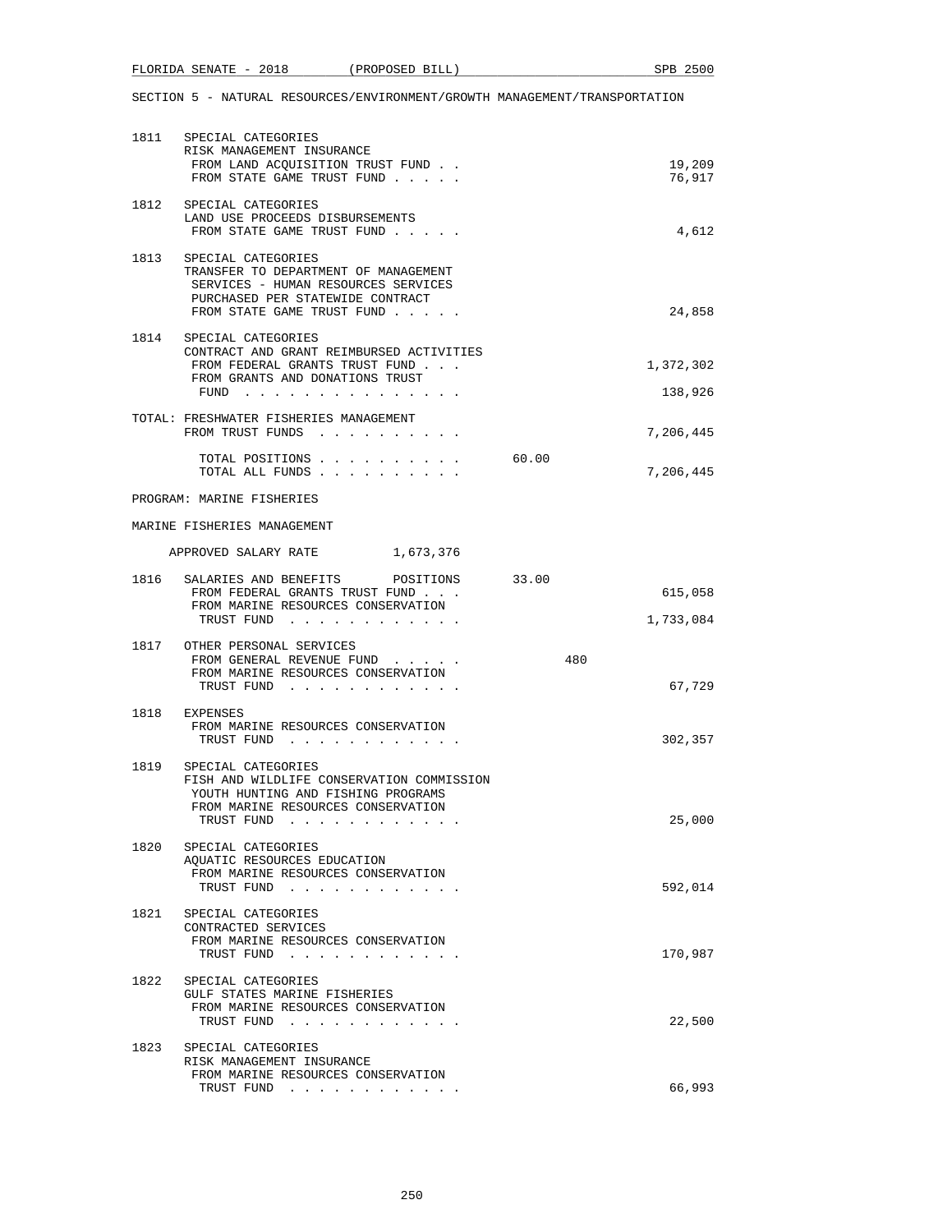|      | 1824 SPECIAL CATEGORIES                                                                              |        |                          |
|------|------------------------------------------------------------------------------------------------------|--------|--------------------------|
|      | TRANSFER TO DEPARTMENT OF MANAGEMENT                                                                 |        |                          |
|      | SERVICES - HUMAN RESOURCES SERVICES<br>PURCHASED PER STATEWIDE CONTRACT                              |        |                          |
|      | FROM FEDERAL GRANTS TRUST FUND<br>FROM MARINE RESOURCES CONSERVATION                                 |        | 1,351                    |
|      | TRUST FUND                                                                                           |        | 10,248                   |
| 1825 | SPECIAL CATEGORIES                                                                                   |        |                          |
|      | GRANTS AND AIDS - DEEPWATER HORIZON -<br>STATE OPERATIONS                                            |        |                          |
|      | FROM GRANTS AND DONATIONS TRUST                                                                      |        |                          |
|      | $FUND$                                                                                               |        | 311,361                  |
|      | 1826 SPECIAL CATEGORIES<br>CONTRACT AND GRANT REIMBURSED ACTIVITIES                                  |        |                          |
|      | FROM FEDERAL GRANTS TRUST FUND                                                                       |        | 553,963                  |
|      | FROM GRANTS AND DONATIONS TRUST<br>FUND $\cdots$                                                     |        | 10,000                   |
| 1827 | GRANTS AND AIDS TO LOCAL GOVERNMENTS AND                                                             |        |                          |
|      | NONSTATE ENTITIES - FIXED CAPITAL OUTLAY                                                             |        |                          |
|      | ARTIFICIAL FISHING REEF CONSTRUCTION<br>PROGRAM                                                      |        |                          |
|      | FROM FEDERAL GRANTS TRUST FUND                                                                       |        | 300,000                  |
|      | FROM MARINE RESOURCES CONSERVATION<br>TRUST FUND                                                     |        | 300,000                  |
|      | TOTAL: MARINE FISHERIES MANAGEMENT                                                                   |        |                          |
|      | FROM GENERAL REVENUE FUND                                                                            | 480    |                          |
|      | FROM TRUST FUNDS                                                                                     |        | 5,082,645                |
|      | TOTAL POSITIONS                                                                                      | 33.00  |                          |
|      | TOTAL ALL FUNDS                                                                                      |        | 5,083,125                |
|      | PROGRAM: RESEARCH                                                                                    |        |                          |
|      | FISH AND WILDLIFE RESEARCH INSTITUTE                                                                 |        |                          |
|      | APPROVED SALARY RATE 15,963,330                                                                      |        |                          |
|      |                                                                                                      |        |                          |
| 1828 | SALARIES AND BENEFITS<br>POSITIONS                                                                   | 339.00 |                          |
|      | FROM FEDERAL GRANTS TRUST FUND                                                                       |        | 5,149,044                |
|      | FROM FLORIDA PANTHER RESEARCH AND<br>MANAGEMENT TRUST FUND                                           |        | 234,301                  |
|      | FROM GRANTS AND DONATIONS TRUST                                                                      |        | 282,178                  |
|      | FUND $\cdots$<br>FROM LAND ACOUISITION TRUST FUND.                                                   |        | 183,410                  |
|      | FROM MARINE RESOURCES CONSERVATION<br>TRUST FUND<br>$\sim$ $\sim$ $\sim$ $\sim$ $\sim$ $\sim$ $\sim$ |        | 10,713,540               |
|      | FROM NON-GAME WILDLIFE TRUST FUND                                                                    |        | 1,187,054                |
|      | FROM SAVE THE MANATEE TRUST FUND<br>FROM STATE GAME TRUST FUND                                       |        | 1,075,380<br>3, 343, 746 |
| 1829 | OTHER PERSONAL SERVICES                                                                              |        |                          |
|      | FROM FLORIDA PANTHER RESEARCH AND                                                                    |        |                          |
|      | MANAGEMENT TRUST FUND<br>FROM MARINE RESOURCES CONSERVATION                                          |        | 51,133                   |
|      | TRUST FUND                                                                                           |        | 3,230,022                |
|      | FROM NON-GAME WILDLIFE TRUST FUND.<br>FROM SAVE THE MANATEE TRUST FUND                               |        | 768,454<br>466,505       |
|      | FROM STATE GAME TRUST FUND                                                                           |        | 339,491                  |
| 1830 | EXPENSES                                                                                             |        |                          |
|      | FROM FLORIDA PANTHER RESEARCH AND<br>MANAGEMENT TRUST FUND                                           |        | 72,241                   |
|      | FROM LAND ACQUISITION TRUST FUND                                                                     |        | 3,952                    |
|      | FROM MARINE RESOURCES CONSERVATION<br>TRUST FUND                                                     |        | 2,765,698                |
|      | FROM NON-GAME WILDLIFE TRUST FUND.                                                                   |        | 574,412                  |
|      | FROM SAVE THE MANATEE TRUST FUND<br>FROM STATE GAME TRUST FUND                                       |        | 350,100<br>487,861       |
| 1831 | OPERATING CAPITAL OUTLAY                                                                             |        |                          |

TRUST FUND . . . . . . . . . . . . 151,239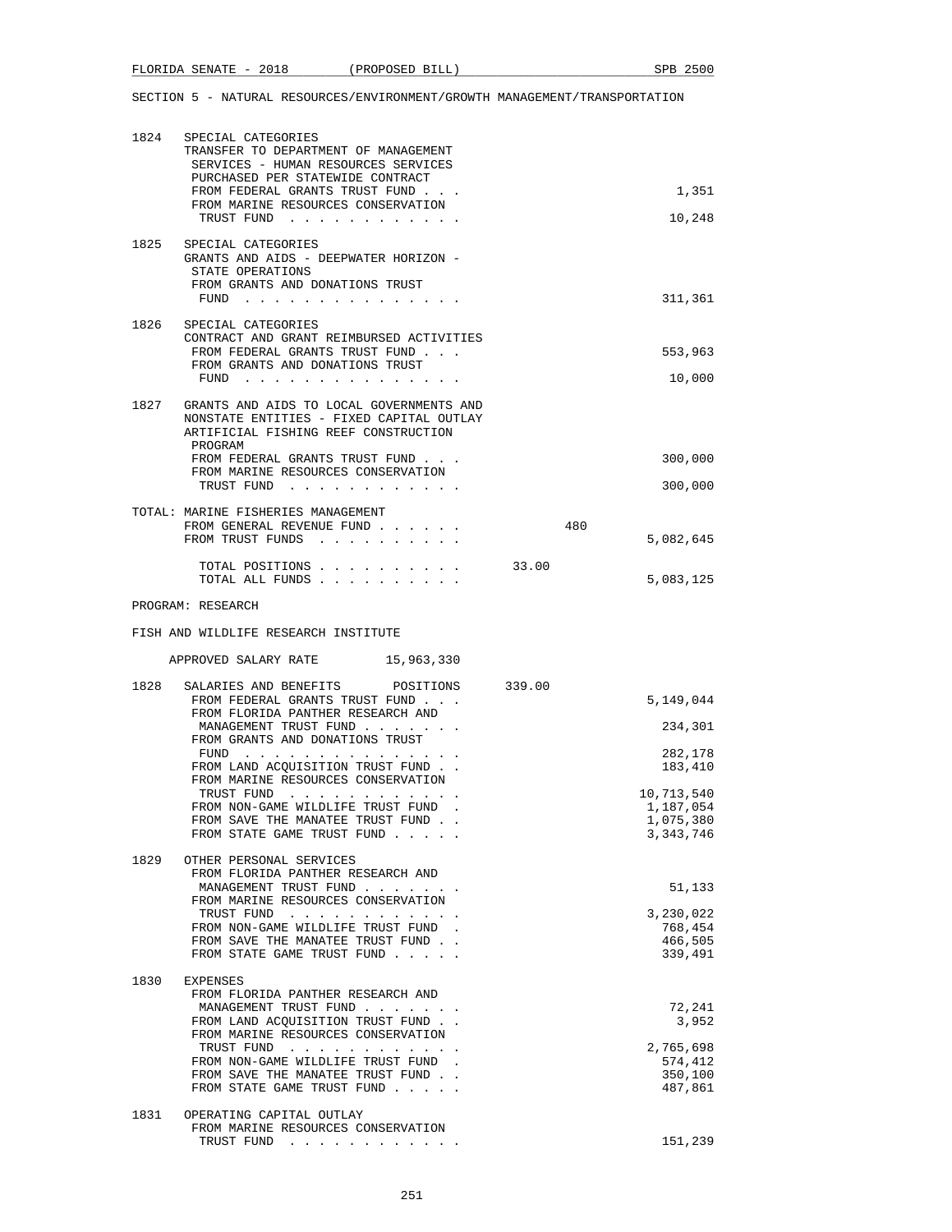|      | FLORIDA SENATE - 2018                                                                                                                                                                                                                                                                                         | (PROPOSED BILL) | SPB 2500                                                                   |
|------|---------------------------------------------------------------------------------------------------------------------------------------------------------------------------------------------------------------------------------------------------------------------------------------------------------------|-----------------|----------------------------------------------------------------------------|
|      |                                                                                                                                                                                                                                                                                                               |                 | SECTION 5 - NATURAL RESOURCES/ENVIRONMENT/GROWTH MANAGEMENT/TRANSPORTATION |
|      | FROM NON-GAME WILDLIFE TRUST FUND.<br>FROM SAVE THE MANATEE TRUST FUND.<br>FROM STATE GAME TRUST FUND                                                                                                                                                                                                         |                 | 7,335<br>8,125<br>36,932                                                   |
| 1832 | SPECIAL CATEGORIES<br>ACQUISITION OF MOTOR VEHICLES<br>FROM MARINE RESOURCES CONSERVATION<br>TRUST FUND                                                                                                                                                                                                       |                 | 354,905                                                                    |
| 1833 | SPECIAL CATEGORIES<br>ACQUISITION AND REPLACEMENT OF BOATS,<br>MOTORS, AND TRAILERS<br>FROM MARINE RESOURCES CONSERVATION<br>TRUST FUND<br>FROM NON-GAME WILDLIFE TRUST FUND.<br>FROM SAVE THE MANATEE TRUST FUND.<br>FROM STATE GAME TRUST FUND                                                              |                 | 358,807<br>37,000<br>3,500<br>17,141                                       |
|      | 1834 SPECIAL CATEGORIES<br>ENHANCED WILDLIFE MANAGEMENT<br>FROM LAND ACOUISITION TRUST FUND.                                                                                                                                                                                                                  |                 | 80,576                                                                     |
| 1835 | SPECIAL CATEGORIES<br>NUISANCE WILDLIFE CONTROL<br>FROM STATE GAME TRUST FUND                                                                                                                                                                                                                                 |                 | 147,280                                                                    |
| 1836 | SPECIAL CATEGORIES<br>CONTRACTED SERVICES<br>FROM FLORIDA PANTHER RESEARCH AND<br>MANAGEMENT TRUST FUND<br>FROM MARINE RESOURCES CONSERVATION<br>TRUST FUND<br>FROM NON-GAME WILDLIFE TRUST FUND.<br>FROM SAVE THE MANATEE TRUST FUND.<br>FROM STATE GAME TRUST FUND                                          |                 | 24,105<br>3,789,180<br>166,400<br>370,000<br>50,501                        |
| 1837 | SPECIAL CATEGORIES<br>RISK MANAGEMENT INSURANCE<br>FROM FLORIDA PANTHER RESEARCH AND<br>MANAGEMENT TRUST FUND<br>FROM LAND ACQUISITION TRUST FUND<br>FROM MARINE RESOURCES CONSERVATION<br>TRUST FUND<br>FROM NON-GAME WILDLIFE TRUST FUND.<br>FROM SAVE THE MANATEE TRUST FUND<br>FROM STATE GAME TRUST FUND |                 | 3,990<br>3,325<br>558,097<br>43,722<br>19,510<br>222,222                   |
|      | 1838 SPECIAL CATEGORIES<br>FINAL NATURAL RESOURCE DAMAGE RESTORATION -<br>DEEPWATER HORIZON OIL SPILL<br>FROM GRANTS AND DONATIONS TRUST<br>FUND                                                                                                                                                              |                 | 89,760                                                                     |
| 1839 | SPECIAL CATEGORIES<br>DEFERRED-PAYMENT COMMODITY CONTRACTS<br>FROM MARINE RESOURCES CONSERVATION<br>TRUST FUND                                                                                                                                                                                                |                 | 325,945                                                                    |
|      | 1840 SPECIAL CATEGORIES<br>GULF COAST RESTORATION<br>FROM GRANTS AND DONATIONS TRUST<br>FUND $\ldots$                                                                                                                                                                                                         |                 | 9,277,340                                                                  |
| 1841 | SPECIAL CATEGORIES<br>RESTORE ACT - DEEPWATER HORIZON SPILL<br>FROM FEDERAL GRANTS TRUST FUND                                                                                                                                                                                                                 |                 | 200,000                                                                    |
| 1842 | SPECIAL CATEGORIES<br>TRANSFER TO DEPARTMENT OF MANAGEMENT<br>SERVICES - HUMAN RESOURCES SERVICES<br>PURCHASED PER STATEWIDE CONTRACT                                                                                                                                                                         |                 |                                                                            |
|      | FROM FEDERAL GRANTS TRUST FUND<br>FROM FLORIDA PANTHER RESEARCH AND                                                                                                                                                                                                                                           |                 | 4,606                                                                      |
|      | MANAGEMENT TRUST FUND<br>FROM LAND ACQUISITION TRUST FUND.<br>FROM MARINE RESOURCES CONSERVATION                                                                                                                                                                                                              |                 | 1,402<br>1,193                                                             |
|      | TRUST FUND                                                                                                                                                                                                                                                                                                    |                 | 94,734                                                                     |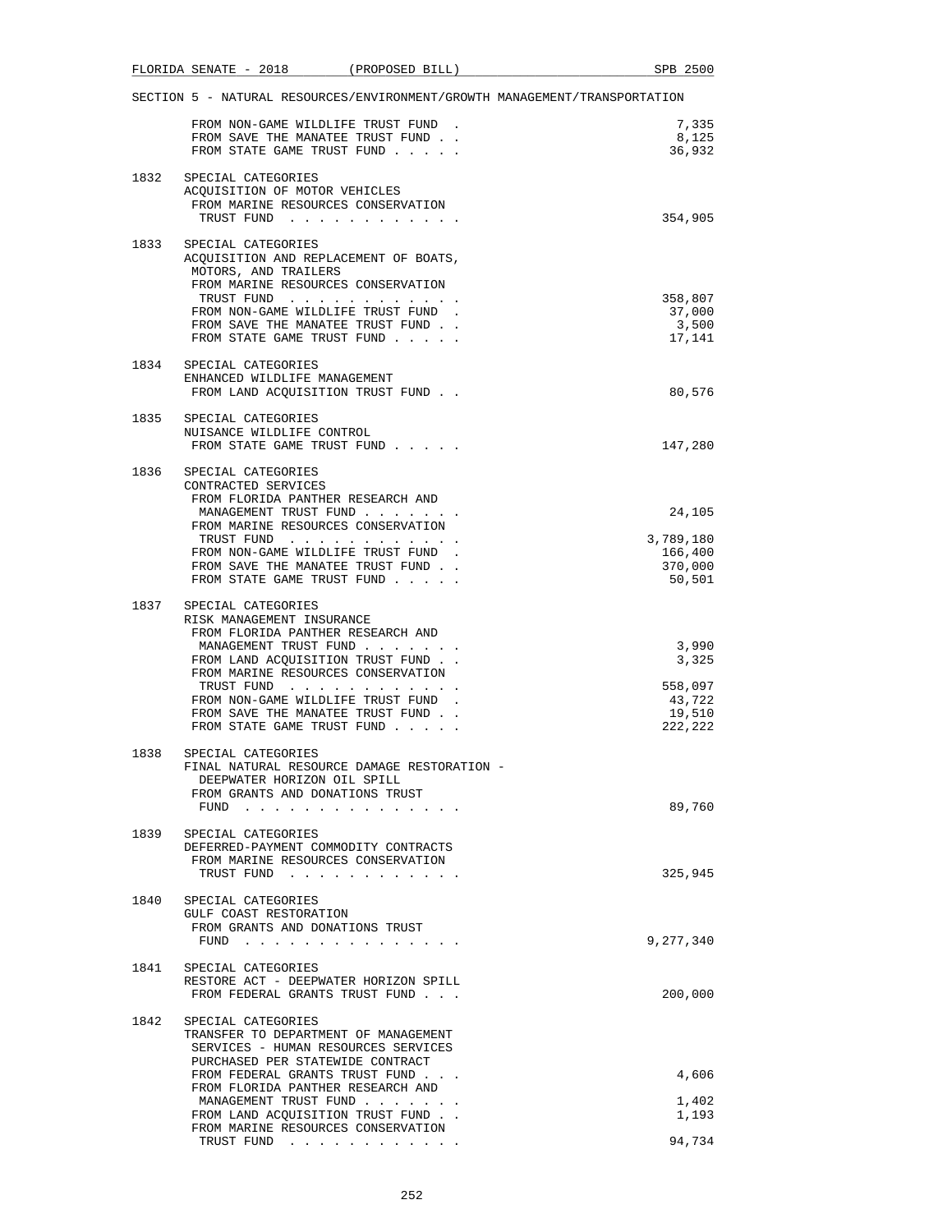|          | FLORIDA SENATE - 2018                                                                                                                                      | (PROPOSED BILL) |                                                                                                                                                                                                             | SPB 2500                 |
|----------|------------------------------------------------------------------------------------------------------------------------------------------------------------|-----------------|-------------------------------------------------------------------------------------------------------------------------------------------------------------------------------------------------------------|--------------------------|
|          |                                                                                                                                                            |                 | SECTION 5 - NATURAL RESOURCES/ENVIRONMENT/GROWTH MANAGEMENT/TRANSPORTATION                                                                                                                                  |                          |
|          | FROM NON-GAME WILDLIFE TRUST FUND.<br>FROM SAVE THE MANATEE TRUST FUND.<br>FROM STATE GAME TRUST FUND                                                      |                 |                                                                                                                                                                                                             | 9,027<br>6,909<br>22,601 |
| 1843     | SPECIAL CATEGORIES<br>GRANTS AND AIDS - DEEPWATER HORIZON -<br>STATE OPERATIONS                                                                            |                 |                                                                                                                                                                                                             |                          |
|          | FROM GRANTS AND DONATIONS TRUST<br>FUND $\cdots$                                                                                                           |                 |                                                                                                                                                                                                             | 631,371                  |
|          | 1844 SPECIAL CATEGORIES<br>RED TIDE RESEARCH                                                                                                               |                 |                                                                                                                                                                                                             |                          |
|          | FROM MARINE RESOURCES CONSERVATION<br>TRUST FUND                                                                                                           |                 |                                                                                                                                                                                                             | 640,993                  |
| 1845     | SPECIAL CATEGORIES<br>CONTRACT AND GRANT REIMBURSED ACTIVITIES<br>FROM FEDERAL GRANTS TRUST FUND                                                           |                 |                                                                                                                                                                                                             | 7,022,433                |
|          | FROM GRANTS AND DONATIONS TRUST<br>FUND $\cdots$                                                                                                           |                 |                                                                                                                                                                                                             | 166,330                  |
|          | FROM MARINE RESOURCES CONSERVATION<br>TRUST FUND                                                                                                           |                 |                                                                                                                                                                                                             | 2,152,273                |
|          | FROM STATE GAME TRUST FUND.                                                                                                                                |                 |                                                                                                                                                                                                             | 80,000                   |
|          | 1846 FIXED CAPITAL OUTLAY<br>ROOF REPLACEMENT AND REPAIRS - STATEWIDE<br>FROM MARINE RESOURCES CONSERVATION                                                |                 |                                                                                                                                                                                                             |                          |
|          | TRUST FUND<br>FROM NON-GAME WILDLIFE TRUST FUND.                                                                                                           |                 |                                                                                                                                                                                                             | 20,000<br>167,000        |
|          | 1846A FIXED CAPITAL OUTLAY<br>FISH AND WILDLIFE RESEARCH INSTITUTE<br>FACILITY REPAIRS<br>FROM MARINE RESOURCES CONSERVATION<br>TRUST FUND                 |                 |                                                                                                                                                                                                             | 310,000                  |
|          | 1846B FIXED CAPITAL OUTLAY<br>FLORIDA CONSERVATION AND TECHNOLOGY CENTER                                                                                   |                 |                                                                                                                                                                                                             |                          |
|          | - CENTER FOR CONSERVATION<br>FROM GENERAL REVENUE FUND 500,000                                                                                             |                 |                                                                                                                                                                                                             |                          |
| $1601$ . |                                                                                                                                                            |                 | From the funds in Specific Appropriation 1846B, \$500,000 in<br>nonrecurring funds from the General Revenue fund is provided for the<br>Center for Conservation Coral Ark and Guest Experience (Senate Form |                          |
|          | 1846C GRANTS AND AIDS TO LOCAL GOVERNMENTS AND<br>NONSTATE ENTITIES - FIXED CAPITAL OUTLAY<br>LOWRY PARK ZOO MANATEE HOSPITAL<br>FROM GENERAL REVENUE FUND |                 | 500,000                                                                                                                                                                                                     |                          |
|          | Lowry Park Zoo Manatee Hospital (Senate Form 1344).                                                                                                        |                 | From the funds in Specific Appropriation 1846C, \$500,000 in<br>nonrecurring funds from the General Revenue Fund is provided for the                                                                        |                          |
|          | TOTAL: FISH AND WILDLIFE RESEARCH INSTITUTE<br>FROM GENERAL REVENUE FUND<br>FROM TRUST FUNDS                                                               |                 | 1,000,000                                                                                                                                                                                                   | 58,956,331               |
|          | TOTAL POSITIONS<br>TOTAL ALL FUNDS                                                                                                                         |                 | 339.00                                                                                                                                                                                                      | 59,956,331               |
|          | TOTAL: FISH AND WILDLIFE CONSERVATION COMMISSION<br>FROM GENERAL REVENUE FUND<br>FROM TRUST FUNDS                                                          |                 | 55,045,648                                                                                                                                                                                                  | 322,095,380              |
|          | TOTAL POSITIONS<br>TOTAL ALL FUNDS<br>TOTAL APPROVED SALARY RATE                                                                                           |                 | 2,128.50<br>102, 261, 893                                                                                                                                                                                   | 377,141,028              |
|          | TRANSPORTATION, DEPARTMENT OF                                                                                                                              |                 |                                                                                                                                                                                                             |                          |

 Funds in Specific Appropriations 1856 through 1869, 1875 through 1878, 1891 through 1910, and 1948 through 1959 are provided from the named funds to the Department of Transportation to fund the five-year Work Program developed pursuant to provisions of section 339.135, Florida Statutes. Those appropriations used by the department for grants and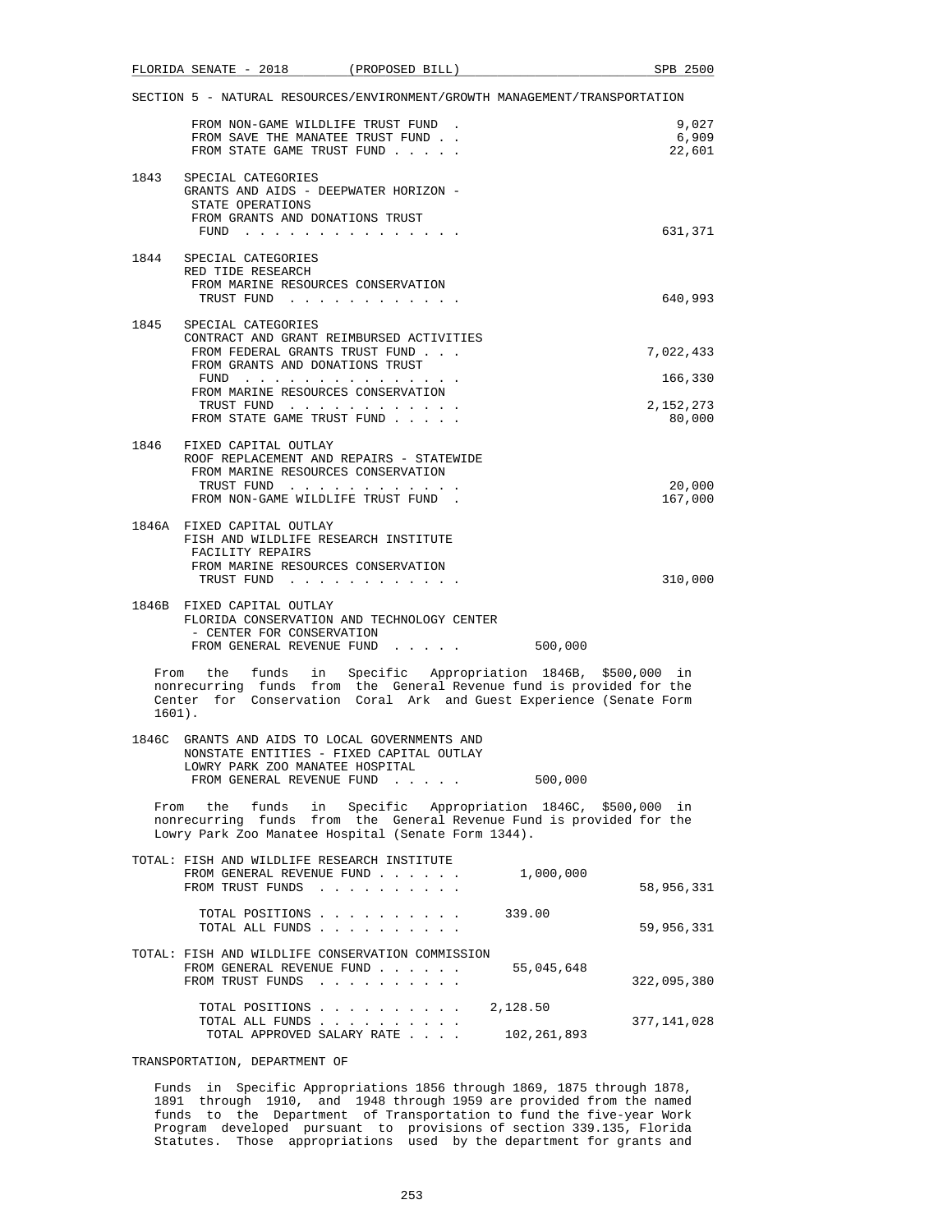aids may be advanced in part or in total.

#### TRANSPORTATION SYSTEMS DEVELOPMENT

PROGRAM: TRANSPORTATION SYSTEMS DEVELOPMENT

APPROVED SALARY RATE 110,619,439

| 1847 | POSITIONS<br>SALARIES AND BENEFITS<br>1,789.00<br>FROM STATE TRANSPORTATION |             |
|------|-----------------------------------------------------------------------------|-------------|
|      | (PRIMARY) TRUST FUND                                                        | 148,761,030 |
|      | FROM TRANSPORTATION DISADVANTAGED<br>TRUST FUND                             | 934,262     |
| 1848 | OTHER PERSONAL SERVICES                                                     |             |
|      | FROM STATE TRANSPORTATION                                                   |             |
|      | (PRIMARY) TRUST FUND                                                        | 176,347     |
|      | FROM TRANSPORTATION DISADVANTAGED<br>TRUST FUND                             | 6,600       |
|      |                                                                             |             |
| 1849 | EXPENSES<br>FROM STATE TRANSPORTATION                                       |             |
|      | (PRIMARY) TRUST FUND                                                        | 3,923,192   |
|      | FROM TRANSPORTATION DISADVANTAGED                                           |             |
|      | TRUST FUND                                                                  | 227,660     |
| 1850 | OPERATING CAPITAL OUTLAY                                                    |             |
|      | FROM STATE TRANSPORTATION<br>(PRIMARY) TRUST FUND                           | 1,234,349   |
|      |                                                                             |             |
| 1851 | SPECIAL CATEGORIES<br>CONSULTANT FEES                                       |             |
|      | FROM STATE TRANSPORTATION                                                   |             |
|      | (PRIMARY) TRUST FUND                                                        | 7,818,172   |
| 1852 | SPECIAL CATEGORIES                                                          |             |
|      | CONTRACTED SERVICES                                                         |             |
|      | FROM STATE TRANSPORTATION<br>(PRIMARY) TRUST FUND                           | 4,087,003   |
|      | FROM TRANSPORTATION DISADVANTAGED                                           |             |
|      | TRUST FUND                                                                  | 1,617,024   |
| 1853 | SPECIAL CATEGORIES                                                          |             |
|      | HUMAN RESOURCES DEVELOPMENT                                                 |             |
|      | FROM STATE TRANSPORTATION<br>(PRIMARY) TRUST FUND                           | 938,630     |
|      |                                                                             |             |
| 1854 | SPECIAL CATEGORIES                                                          |             |
|      | LEASE OR LEASE-PURCHASE OF EQUIPMENT<br>FROM STATE TRANSPORTATION           |             |
|      | (PRIMARY) TRUST FUND                                                        | 192,111     |
|      | FROM TRANSPORTATION DISADVANTAGED                                           | 3,830       |
|      | TRUST FUND                                                                  |             |
| 1855 | SPECIAL CATEGORIES                                                          |             |
|      | GRANTS AND AIDS - TRANSPORTATION<br>DISADVANTAGED                           |             |
|      | FROM TRANSPORTATION DISADVANTAGED                                           |             |

TRUST FUND . . . . . . . . . . . . 55,856,668

 From the funds in Specific Appropriation 1855, \$2,300,000 of nonrecurring funds shall be allocated to community transportation coordinators who operate in counties that are not direct recipients of funding under the Urbanized Area Formula Program set forth in 49 U.S.C. section 5307 (Senate Form 2230). Funds are to be used to provide transportation services for persons with disabilities, older adults, and people with low income so that they may access health care, employment, education, and other life-sustaining activities. Funds allocated for this purpose shall be distributed among community transportation coordinators based upon the Transportation Disadvantaged Trip and Equipment allocation methodology established by the Commission for the Transportation Disadvantaged.

 From the funds in Specific Appropriation 1855, \$1,750,000 in nonrecurring funds is provided to award competitive grants to community transportation coordinators to support transportation projects that: (1)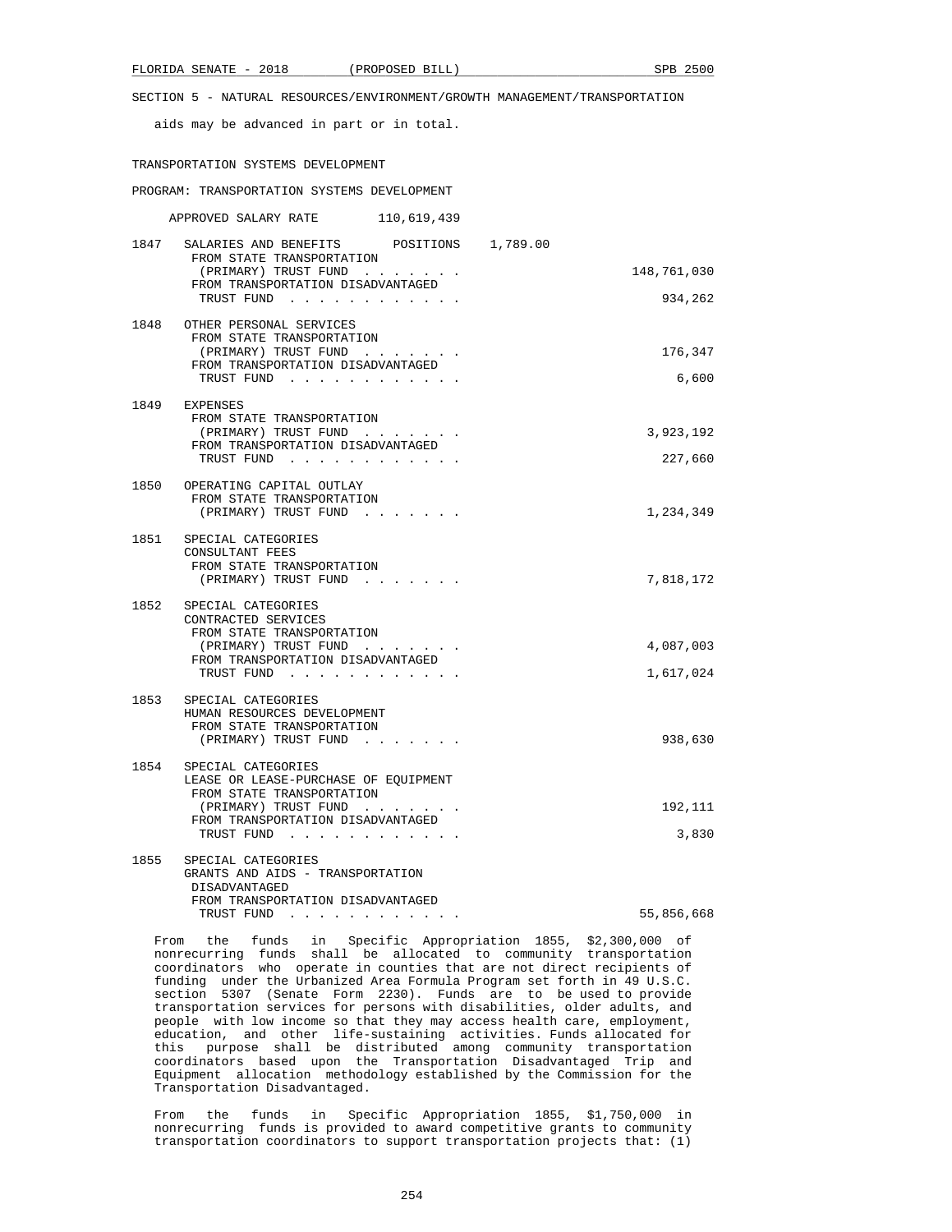enhance the access of older adults, persons with disabilities, and persons with low income to health care, shopping, education, employment, public services, and recreation; (2) assist in the development, improvement, and use of transportation systems in nonurbanized areas; (3) promote the efficient coordination of services; (4) support intercity bus transportation; and (5) encourage private transportation provider participation (Senate Form 2231).

 From the funds in Specific Appropriation 1855, \$10,361,334 in nonrecurring funds shall be allocated equally among all 67 counties in the state for trip and equipment grants.

 From the funds in Specific Appropriation 1855, \$41,445,334 in nonrecurring funds shall be allocated to community transportation coordinators for trip and equipment grants based on a comparative ranking of all community transportation coordinators in each of the following five categories:

 1. Passenger trips. Total system passenger trips provided as a percentage of all community transportation coordinators' trips reported. This factor will represent 20 percent of the trip and equipment grant funds.

 2. Vehicle miles. Total system vehicle miles traveled as a percentage of all community transportation coordinators' vehicle miles traveled and reported. This factor will represent 40 percent of the trip and equipment grant funds.

 3. Population of older adults. Total county population of older adults as a percentage of the total state population of older adults of all community transportation coordinators. This factor will represent 13.33 percent of the trip and equipment grant funds. For the purpose of this allocation, the commission shall consider individuals age 60 and above as older adults.

 4. Population of persons with disabilities. Total county population of persons with disabilities as a percentage of the total state population of persons with disabilities of all community transportation coordinators. This factor will represent 13.34 percent of the trip and equipment grant funds. For the purpose of this allocation, the commission shall consider individuals claiming a disability on the most recent United States Census survey.

 5. Population of people with low incomes. Total county population of people with low incomes as a percentage of the total state population of people with low incomes of all community transportation coordinators. This factor will represent 13.33 percent of the trip and equipment grant funds. For the purpose of this allocation, the commission shall consider the income of individuals as reported on the most recent United States Census survey.

 6. Transportation Network Companies are eligible to participate in these services as demand-responsive operations pursuant to section 427.011(9), Florida Statutes.

| 1856 | FIXED CAPITAL OUTLAY<br>TRANSPORTATION PLANNING CONSULTANTS<br>FROM STATE TRANSPORTATION<br>(PRIMARY) TRUST FUND                                                                                                                                                           | 75,590,116                 |
|------|----------------------------------------------------------------------------------------------------------------------------------------------------------------------------------------------------------------------------------------------------------------------------|----------------------------|
| 1857 | FIXED CAPITAL OUTLAY<br><b>AVIATION DEVELOPMENT/GRANTS</b><br>FROM STATE TRANSPORTATION<br>(PRIMARY) TRUST FUND<br>$\begin{array}{cccccccccccccc} \bullet & \bullet & \bullet & \bullet & \bullet & \bullet & \bullet & \bullet & \bullet & \bullet & \bullet \end{array}$ | 351, 362, 358              |
| 1858 | FIXED CAPITAL OUTLAY<br>PUBLIC TRANSIT DEVELOPMENT/GRANTS<br>FROM STATE TRANSPORTATION<br>(PRIMARY) TRUST FUND                                                                                                                                                             | 434,904,833                |
| 1859 | FIXED CAPITAL OUTLAY<br>RIGHT-OF-WAY LAND ACOUISITION<br>FROM STATE TRANSPORTATION<br>(PRIMARY) TRUST FUND<br>.<br>FROM RIGHT-OF-WAY ACQUISITION AND<br>BRIDGE CONSTRUCTION TRUST FUND                                                                                     | 431,903,744<br>107,836,416 |
|      |                                                                                                                                                                                                                                                                            |                            |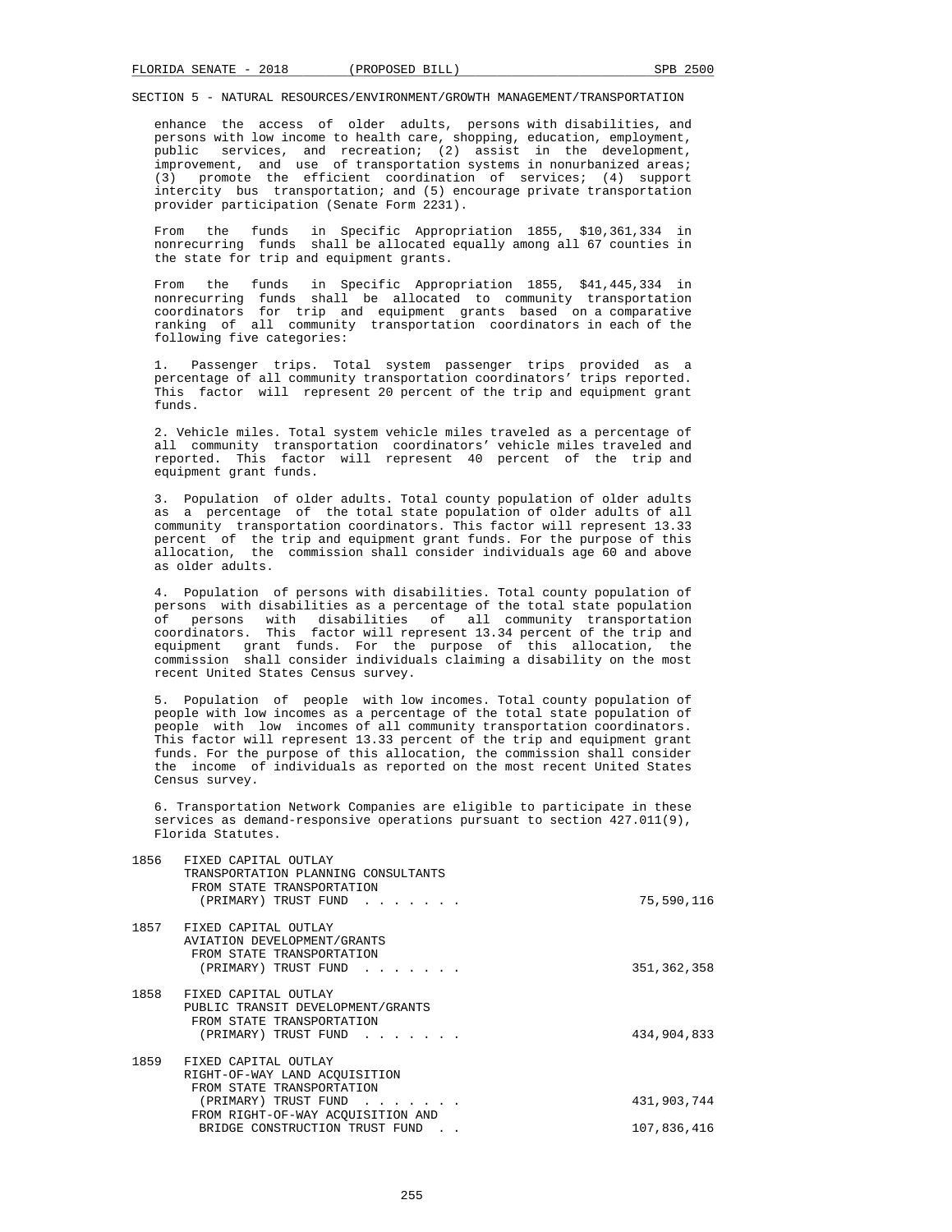| 1860 FIXED CAPITAL OUTLAY<br>SEAPORT - ECONOMIC DEVELOPMENT<br>FROM STATE TRANSPORTATION<br>(PRIMARY) TRUST FUND | 15,000,000    |
|------------------------------------------------------------------------------------------------------------------|---------------|
|                                                                                                                  |               |
| 1861 FIXED CAPITAL OUTLAY<br>SEAPORTS ACCESS PROGRAM                                                             |               |
| FROM STATE TRANSPORTATION                                                                                        |               |
| (PRIMARY) TRUST FUND                                                                                             | 10,000,000    |
| 1862 FIXED CAPITAL OUTLAY                                                                                        |               |
| SEAPORT GRANTS                                                                                                   |               |
| FROM STATE TRANSPORTATION                                                                                        |               |
| (PRIMARY) TRUST FUND                                                                                             | 132,525,084   |
| 1863 FIXED CAPITAL OUTLAY                                                                                        |               |
| SEAPORT INVESTMENT PROGRAM                                                                                       |               |
| FROM STATE TRANSPORTATION                                                                                        |               |
| (PRIMARY) TRUST FUND                                                                                             | 12, 255, 813  |
| 1864 FIXED CAPITAL OUTLAY                                                                                        |               |
| RAIL DEVELOPMENT/GRANTS                                                                                          |               |
| FROM STATE TRANSPORTATION                                                                                        |               |
| (PRIMARY) TRUST FUND                                                                                             | 85,599,961    |
|                                                                                                                  |               |
| 1865 FIXED CAPITAL OUTLAY<br>INTERMODAL DEVELOPMENT/GRANTS                                                       |               |
| FROM STATE TRANSPORTATION                                                                                        |               |
| (PRIMARY) TRUST FUND                                                                                             | 60,734,787    |
|                                                                                                                  |               |
| 1866 FIXED CAPITAL OUTLAY                                                                                        |               |
| PRELIMINARY ENGINEERING CONSULTANTS                                                                              |               |
| FROM STATE TRANSPORTATION<br>(PRIMARY) TRUST FUND                                                                | 744,604,639   |
|                                                                                                                  |               |
| 1867 FIXED CAPITAL OUTLAY                                                                                        |               |
| RIGHT-OF-WAY SUPPORT                                                                                             |               |
| FROM STATE TRANSPORTATION                                                                                        | 58,219,019    |
| (PRIMARY) TRUST FUND<br>FROM RIGHT-OF-WAY ACQUISITION AND                                                        |               |
| BRIDGE CONSTRUCTION TRUST FUND.                                                                                  | 1,917,735     |
|                                                                                                                  |               |
| 1868 FIXED CAPITAL OUTLAY                                                                                        |               |
| TRANSPORTATION PLANNING GRANTS<br>FROM STATE TRANSPORTATION                                                      |               |
| (PRIMARY) TRUST FUND                                                                                             | 40,920,633    |
|                                                                                                                  |               |
| 1869 FIXED CAPITAL OUTLAY                                                                                        |               |
| DEBT SERVICE                                                                                                     |               |
| FROM STATE TRANSPORTATION<br>(PRIMARY) TRUST FUND                                                                | 19,981,849    |
| FROM RIGHT-OF-WAY ACQUISITION AND                                                                                |               |
| BRIDGE CONSTRUCTION TRUST FUND.                                                                                  | 189,091,198   |
|                                                                                                                  |               |
| TOTAL: PROGRAM: TRANSPORTATION SYSTEMS DEVELOPMENT<br>FROM TRUST FUNDS                                           | 2,998,225,063 |
|                                                                                                                  |               |
| 1,789.00<br>TOTAL POSITIONS                                                                                      |               |
| TOTAL ALL FUNDS                                                                                                  | 2,998,225,063 |
|                                                                                                                  |               |
| FLORIDA RAIL ENTERPRISE                                                                                          |               |
| APPROVED SALARY RATE<br>204,908                                                                                  |               |
|                                                                                                                  |               |
| 1.00<br>1870 SALARIES AND BENEFITS<br>POSITIONS                                                                  |               |
| FROM STATE TRANSPORTATION<br>(PRIMARY) TRUST FUND                                                                | 259,948       |
|                                                                                                                  |               |
| 1871 OTHER PERSONAL SERVICES                                                                                     |               |
| FROM STATE TRANSPORTATION                                                                                        |               |
| (PRIMARY) TRUST FUND                                                                                             | 827           |
| 1872 EXPENSES                                                                                                    |               |
| FROM STATE TRANSPORTATION                                                                                        |               |
| (PRIMARY) TRUST FUND                                                                                             | 25,200        |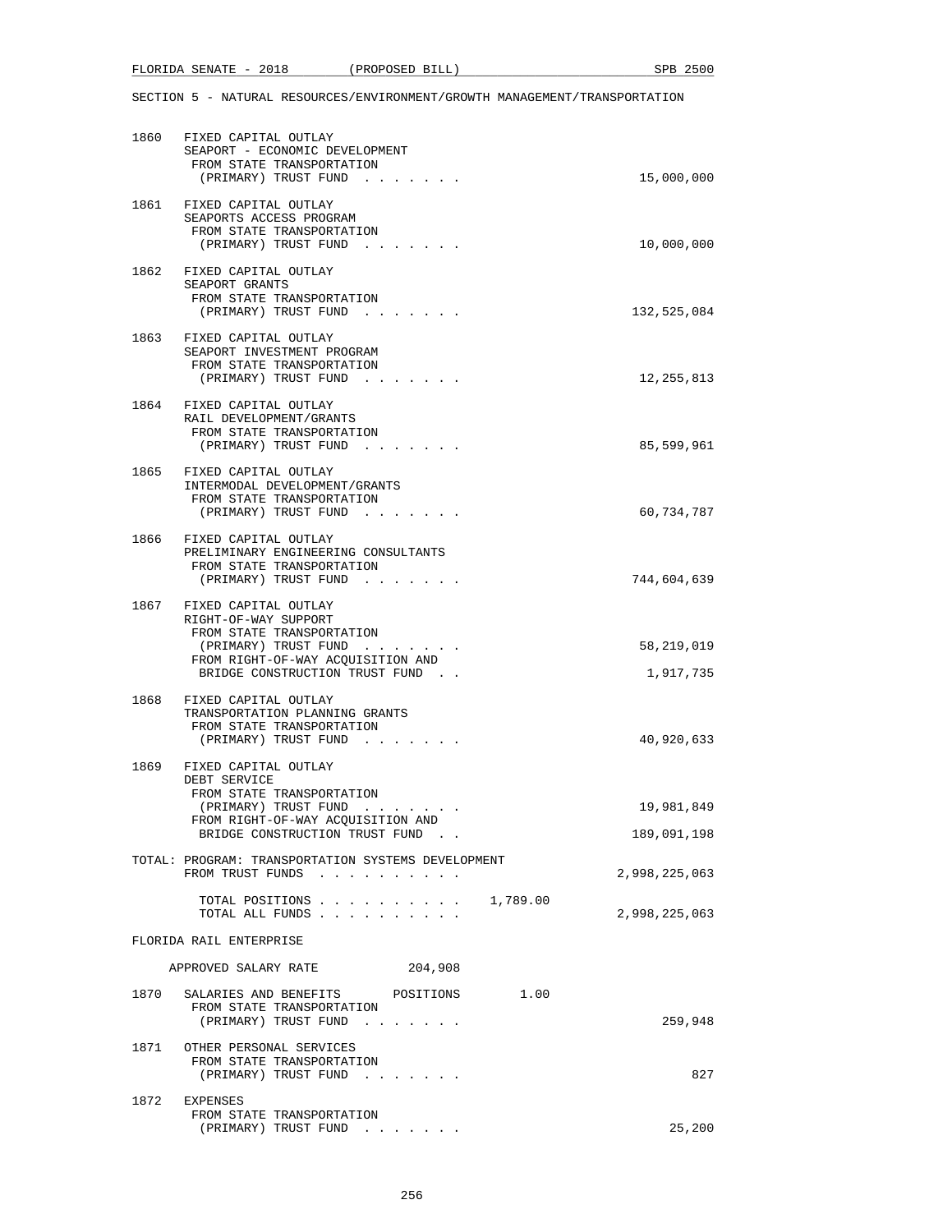|      | 1873 SPECIAL CATEGORIES<br>CONSULTANT FEES<br>FROM STATE TRANSPORTATION<br>(PRIMARY) TRUST FUND                     | 4,089               |
|------|---------------------------------------------------------------------------------------------------------------------|---------------------|
|      | 1874 SPECIAL CATEGORIES<br>CONTRACTED SERVICES<br>FROM STATE TRANSPORTATION<br>(PRIMARY) TRUST FUND                 | 5,714               |
|      | 1875 FIXED CAPITAL OUTLAY<br>PUBLIC TRANSIT DEVELOPMENT/GRANTS<br>FROM STATE TRANSPORTATION<br>(PRIMARY) TRUST FUND | 132,899,620         |
|      | 1876 FIXED CAPITAL OUTLAY<br>BRIDGE CONSTRUCTION<br>FROM STATE TRANSPORTATION<br>(PRIMARY) TRUST FUND               | 250,000             |
|      | 1877 FIXED CAPITAL OUTLAY<br>RAIL DEVELOPMENT/GRANTS<br>FROM STATE TRANSPORTATION<br>(PRIMARY) TRUST FUND           | 218, 184, 241       |
|      | 1878 FIXED CAPITAL OUTLAY<br>INTERMODAL DEVELOPMENT/GRANTS<br>FROM STATE TRANSPORTATION                             |                     |
|      | (PRIMARY) TRUST FUND<br>TOTAL: FLORIDA RAIL ENTERPRISE                                                              | 10,090,856          |
|      | FROM TRUST FUNDS                                                                                                    | 361,720,495         |
|      | TOTAL POSITIONS<br>TOTAL ALL FUNDS                                                                                  | 1.00<br>361,720,495 |
|      | TRANSPORTATION SYSTEMS OPERATIONS                                                                                   |                     |
|      | PROGRAM: HIGHWAY OPERATIONS                                                                                         |                     |
|      | APPROVED SALARY RATE 156,776,151                                                                                    |                     |
|      | 1879 SALARIES AND BENEFITS POSITIONS 3,181.00<br>FROM STATE TRANSPORTATION<br>(PRIMARY) TRUST FUND                  | 218,517,588         |
|      | 1880 OTHER PERSONAL SERVICES<br>FROM STATE TRANSPORTATION<br>(PRIMARY) TRUST FUND                                   | 107,376             |
| 1881 | EXPENSES<br>FROM STATE TRANSPORTATION<br>(PRIMARY) TRUST FUND                                                       | 14,055,809          |
| 1882 | OPERATING CAPITAL OUTLAY<br>FROM STATE TRANSPORTATION<br>(PRIMARY) TRUST FUND                                       | 2,276,425           |
| 1883 | SPECIAL CATEGORIES<br>ACOUISITION OF MOTOR VEHICLES<br>FROM STATE TRANSPORTATION<br>(PRIMARY) TRUST FUND            | 4,755,169           |
| 1884 | SPECIAL CATEGORIES<br>FAIRBANKS HAZARDOUS WASTE SITE<br>FROM STATE TRANSPORTATION<br>(PRIMARY) TRUST FUND           | 400,965             |
| 1885 | SPECIAL CATEGORIES<br>CONSULTANT FEES<br>FROM STATE TRANSPORTATION<br>(PRIMARY) TRUST FUND                          | 2,012,531           |
|      | $\sim$ $\sim$ $\sim$ $\sim$                                                                                         |                     |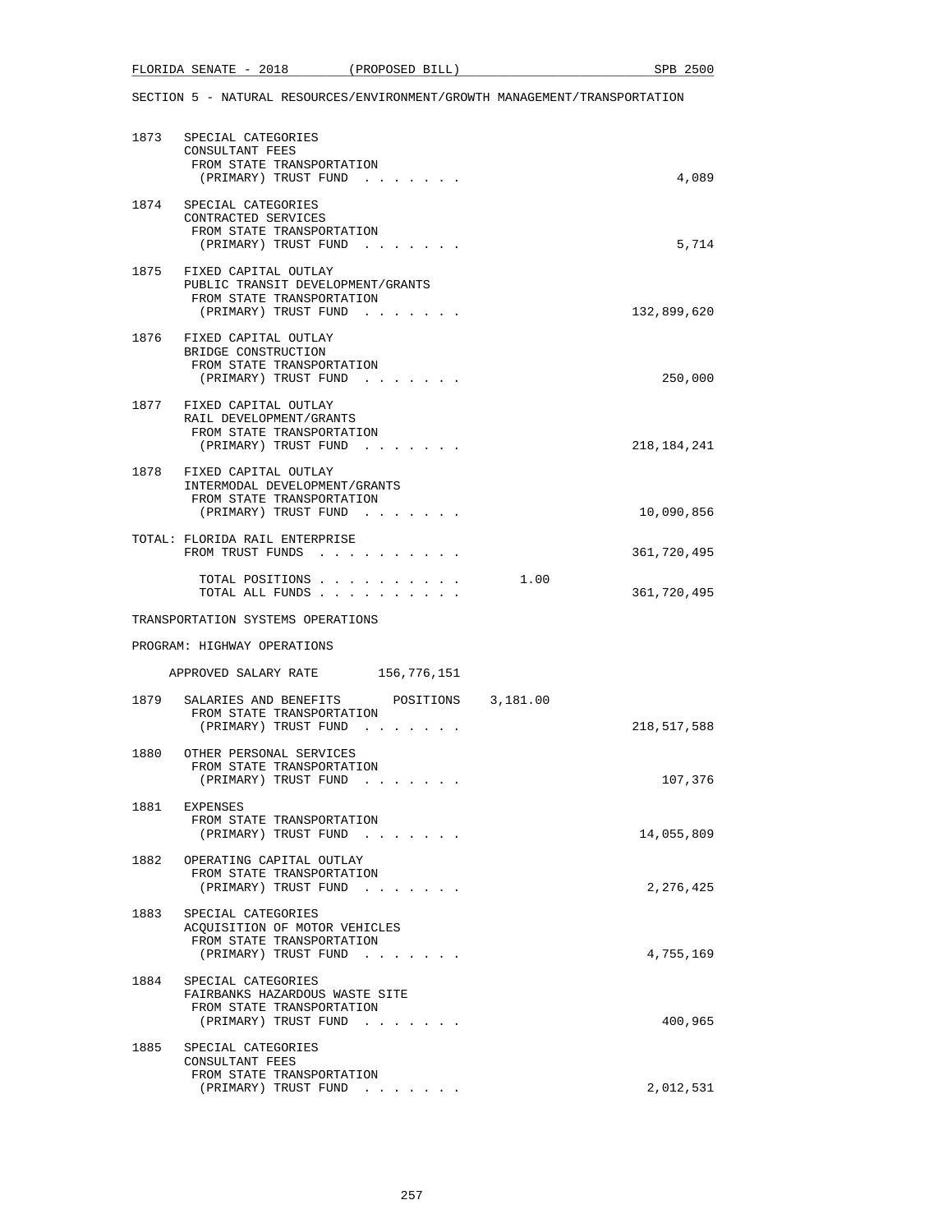|      | 1886 SPECIAL CATEGORIES                                                                          |               |
|------|--------------------------------------------------------------------------------------------------|---------------|
|      | CONTRACTED SERVICES                                                                              |               |
|      | FROM STATE TRANSPORTATION                                                                        |               |
|      | (PRIMARY) TRUST FUND                                                                             | 7,452,696     |
|      | 1887 SPECIAL CATEGORIES                                                                          |               |
|      | HUMAN RESOURCES DEVELOPMENT                                                                      |               |
|      | FROM STATE TRANSPORTATION                                                                        |               |
|      | (PRIMARY) TRUST FUND                                                                             | 994,023       |
| 1888 | SPECIAL CATEGORIES                                                                               |               |
|      | TRANSPORTATION MATERIALS AND EQUIPMENT                                                           |               |
|      | FROM STATE TRANSPORTATION                                                                        |               |
|      | (PRIMARY) TRUST FUND                                                                             | 26, 331, 258  |
| 1889 | SPECIAL CATEGORIES                                                                               |               |
|      | LEASE OR LEASE-PURCHASE OF EQUIPMENT                                                             |               |
|      | FROM STATE TRANSPORTATION                                                                        |               |
|      | (PRIMARY) TRUST FUND                                                                             | 322,946       |
|      | 1891 FIXED CAPITAL OUTLAY                                                                        |               |
|      | SMALL COUNTY RESURFACE ASSISTANCE PROGRAM                                                        |               |
|      | (SCRAP)                                                                                          |               |
|      | FROM STATE TRANSPORTATION                                                                        |               |
|      | (PRIMARY) TRUST FUND                                                                             | 29,844,769    |
|      | 1892 FIXED CAPITAL OUTLAY                                                                        |               |
|      | SMALL COUNTY OUTREACH PROGRAM (SCOP)                                                             |               |
|      | FROM STATE TRANSPORTATION                                                                        |               |
|      | (PRIMARY) TRUST FUND                                                                             | 72,725,744    |
|      | From the funds in Specific Appropriation 1892, \$15,000,000 is                                   |               |
|      | appropriated for transportation projects within a rural area of                                  |               |
|      | opportunity designated by the Governor pursuant to section 288.0656(7),                          |               |
|      | Florida Statutes.                                                                                |               |
|      | 1893 FIXED CAPITAL OUTLAY                                                                        |               |
|      | GRANTS AND AIDS - MAJOR DISASTERS -                                                              |               |
|      | DEPARTMENT OF TRANSPORTATION WORK PROGRAM                                                        |               |
|      | FROM STATE TRANSPORTATION                                                                        |               |
|      | (PRIMARY) TRUST FUND                                                                             | 57,495,201    |
|      | 1894 FIXED CAPITAL OUTLAY                                                                        |               |
|      | COUNTY TRANSPORTATION PROGRAMS                                                                   |               |
|      | FROM STATE TRANSPORTATION                                                                        |               |
|      | (PRIMARY) TRUST FUND                                                                             | 61,799,946    |
|      | 1895 FIXED CAPITAL OUTLAY                                                                        |               |
|      | BOND GUARANTEE                                                                                   |               |
|      | FROM STATE TRANSPORTATION                                                                        |               |
|      | (PRIMARY) TRUST FUND<br>$\mathbf{r} = \mathbf{r} + \mathbf{r}$ , where $\mathbf{r} = \mathbf{r}$ | 500,000       |
|      |                                                                                                  |               |
| 1896 | FIXED CAPITAL OUTLAY<br>TRANSPORTATION HIGHWAY MAINTENANCE                                       |               |
|      | CONTRACTS                                                                                        |               |
|      | FROM STATE TRANSPORTATION                                                                        |               |
|      | (PRIMARY) TRUST FUND<br>and the second control of the second                                     | 466,017,838   |
|      | 1897 FIXED CAPITAL OUTLAY                                                                        |               |
|      | INTRASTATE HIGHWAY CONSTRUCTION                                                                  |               |
|      | FROM STATE TRANSPORTATION                                                                        |               |
|      | (PRIMARY) TRUST FUND                                                                             | 2,474,705,056 |
|      |                                                                                                  |               |
| 1898 | FIXED CAPITAL OUTLAY<br>ARTERIAL HIGHWAY CONSTRUCTION                                            |               |
|      | FROM STATE TRANSPORTATION                                                                        |               |
|      | (PRIMARY) TRUST FUND                                                                             | 246,342,328   |
|      |                                                                                                  |               |
| 1899 | FIXED CAPITAL OUTLAY                                                                             |               |
|      | CONSTRUCTION INSPECTION CONSULTANTS<br>FROM STATE TRANSPORTATION                                 |               |
|      | (PRIMARY) TRUST FUND                                                                             | 376,702,632   |
|      |                                                                                                  |               |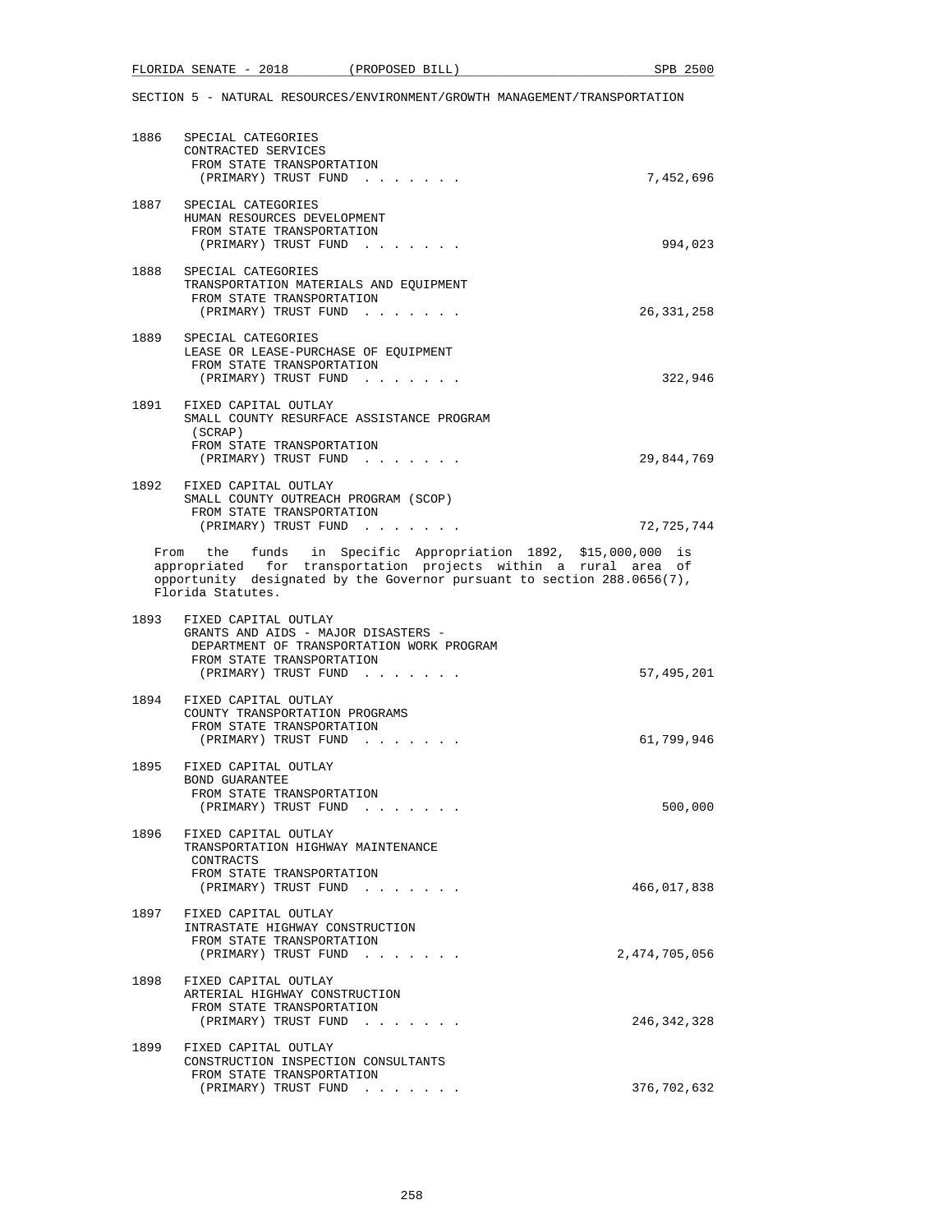| 1901 | FIXED CAPITAL OUTLAY<br>HIGHWAY SAFETY CONSTRUCTION/GRANTS<br>FROM STATE TRANSPORTATION<br>(PRIMARY) TRUST FUND                                                              | 186, 105, 130         |
|------|------------------------------------------------------------------------------------------------------------------------------------------------------------------------------|-----------------------|
| 1902 | FIXED CAPITAL OUTLAY<br>RESURFACING<br>FROM STATE TRANSPORTATION<br>(PRIMARY) TRUST FUND                                                                                     | 481,364,899           |
| 1903 | FIXED CAPITAL OUTLAY<br>BRIDGE CONSTRUCTION                                                                                                                                  |                       |
|      | FROM STATE TRANSPORTATION<br>(PRIMARY) TRUST FUND                                                                                                                            | 154,489,149           |
|      | FROM RIGHT-OF-WAY ACQUISITION AND<br>BRIDGE CONSTRUCTION TRUST FUND.                                                                                                         | 11,740,324            |
| 1904 | FIXED CAPITAL OUTLAY<br>CONTRACT MAINTENANCE WITH THE DEPARTMENT<br>OF CORRECTIONS<br>FROM STATE TRANSPORTATION                                                              |                       |
|      | (PRIMARY) TRUST FUND                                                                                                                                                         | 19,646,000            |
| 1905 | FIXED CAPITAL OUTLAY<br>HIGHWAY BEAUTIFICATION GRANTS<br>FROM STATE TRANSPORTATION<br>(PRIMARY) TRUST FUND                                                                   | 1,000,000             |
| 1906 | FIXED CAPITAL OUTLAY<br>MATERIALS AND RESEARCH<br>FROM STATE TRANSPORTATION                                                                                                  |                       |
|      | (PRIMARY) TRUST FUND                                                                                                                                                         | 17,245,068            |
|      | 1906A FIXED CAPITAL OUTLAY<br>LOCAL TRANSPORTATION PROJECTS<br>FROM STATE TRANSPORTATION                                                                                     |                       |
|      | (PRIMARY) TRUST FUND                                                                                                                                                         | 93,591,106            |
|      |                                                                                                                                                                              |                       |
|      | The nonrecurring funds in Specific Appropriation 1906A shall be<br>allocated as follows:                                                                                     |                       |
|      | Keep Florida Beautiful (Senate Form 2373)                                                                                                                                    | 800,000               |
|      | I-75 at Overpass Road/New Interchange, Pasco County (Senate<br>PD&E Study of Clinton Avenue Intersection of US 98 and US                                                     | 15,000,000            |
|      | Cyril Drive Bypass Roadway for Flood Evacuation, Hernando                                                                                                                    | 1,000,000             |
|      | Morningside Drive Extension, Dade City, Pasco County (Senate                                                                                                                 | 1,300,000             |
|      | Route Alignment Study - SR 56 Extension, City of                                                                                                                             | 4,700,000             |
|      | Zephyrhills, Pasco County (Senate Form 2069)<br>Calienta Street Storm Water and Roadway Improvements,                                                                        | 750,000               |
|      | Hernando County (Senate Form 1894)<br>City of Crystal River Three Sisters Springs Infrastructure                                                                             | 260,000               |
|      | Improvements (Senate Form 1807)<br>SR 826/NE 163rd Street Transportation Safety Infrastructure                                                                               | 400,000               |
|      | Improvements (Senate Form 2273)<br>Four-Laning of Williamson Blvd. from Strickland Range Road                                                                                | 1,000,000             |
|      | to Hand Avenue (Senate Form 1588)<br>City of Casselberry Quail Pond Circle CompleteStreet and                                                                                | 2,000,000             |
|      | Pedestrian Connectivity Improvements (Senate Form 1574)<br>Central Polk Parkway Segment 1 (Senate Form 2471)<br>Collier County - Lake Trafford Road, Sidewalk, and Bike Lane | 282,366<br>15,000,000 |
|      | TBARTA Regional Transit Development Plan (Senate Form 1630).<br>City of Jacksonville Crosswalk Countdown Head Improvement                                                    | 175,000<br>1,000,000  |
|      | City of Jacksonville McCoy's Creek Project (Senate Form                                                                                                                      | 631,072               |
|      | Hillsborough County Big Bend/I-75 Interchange Improvements                                                                                                                   | 200,000               |
|      | Hillsborough County South Coast Trail Enhancement Project                                                                                                                    | 5,000,000             |
|      | Longleaf Pine Parkway (CR 244) Four-lane Widening from<br>Roberts Road to Oxford Estates (Senate Form 2221)                                                                  | 450,000<br>1,500,000  |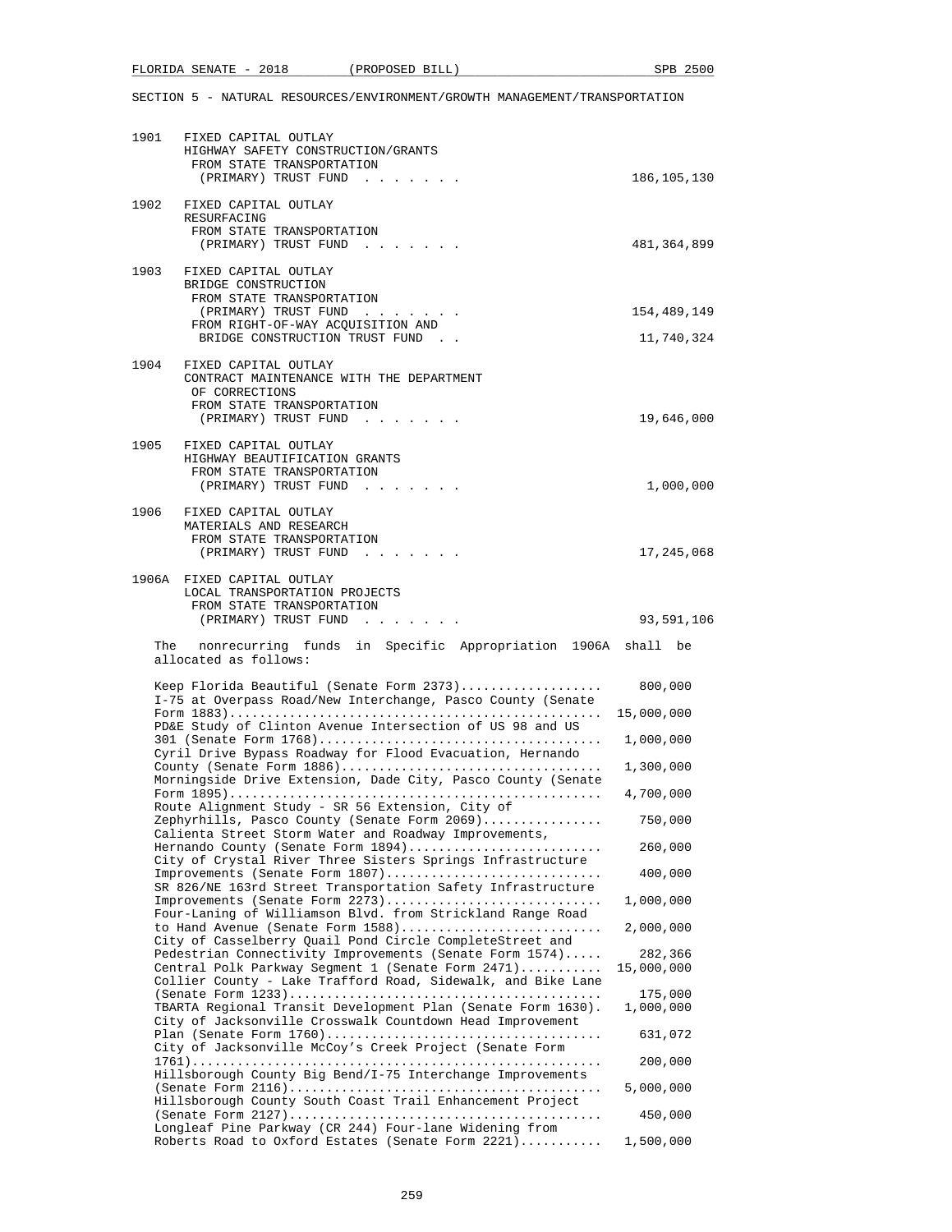|      | Bal Harbour Village Roadway Infrastructure Improvements and<br>Rehabilitation (Senate Form 1902)<br>William Burgess Blvd. Extension (Senate Form 1543)                                                                                  | 500,000<br>1,000,000                |
|------|-----------------------------------------------------------------------------------------------------------------------------------------------------------------------------------------------------------------------------------------|-------------------------------------|
|      | Port of Fernandina Multipurpose Dock Crane and Warehouse<br>City of Apopka Harmon Road Extension (Senate Form 1929)<br>Rosery Road NE Road Reconstruction - City of Largo (Senate                                                       | 2,000,000<br>500,000                |
|      | Beulah Interchange Connector Project (Senate Form 1741)<br>Pensacola International Airport Commercial Aircraft<br>Maintenance, Repair, Overhaul (MRO) Campus Expansion (Senate                                                          | 1,000,000<br>1,000,000              |
|      | CR 280A Connector Road Project (Senate Form 1529)                                                                                                                                                                                       | 3,000,000<br>2,000,000              |
|      | City of DeFuniak Springs US 331 Gas System Upgrades and<br>Expansion (Senate Form 1644)<br>Hardee County Bridge Improvements (Senate Form 1155)<br>Virginia Drive Rehabilitation (Senate Form 1466)                                     | 624,672<br>650,000<br>229,000       |
|      | Northwest Industrial Business Park Access Road (Senate Form<br>CR 361 Beach Road Curve Realignment (Senate Form 1412)                                                                                                                   | 1,000,000<br>586,732                |
|      | City of Coconut Creek - Traffic Signal at Lyons Road and St.<br>Andrew's Intersection (Senate Form 1448)<br>Improvements at Zephyrhills Municipal Airport (Senate Form                                                                  | 225,000                             |
|      | City of Venice - Road Improvement Project - Phase 3 (Senate                                                                                                                                                                             | 5,900,000                           |
|      | Blount Streetscape Improvements Project (Senate Form 1033)<br>LYNX Operations Center Expansion for Paratransit/On-Demand                                                                                                                | 1,000,000<br>250,000                |
|      | Tamarac - Commercial Blvd Corridor and Gateway Improvement                                                                                                                                                                              | 2,000,000                           |
|      | Suwannee County Railroad Crossing and Road Construction                                                                                                                                                                                 | 734,764<br>300,000                  |
|      | Transportation Safety Improvements along CR 351C from Putnam<br>County Line to CR 214 (Senate Form 2379)                                                                                                                                | 2,827,500                           |
|      | Village of Biscayne Park - Street and Infrastructure<br>Improvements (Senate Form 2212)                                                                                                                                                 | 915,000                             |
|      | CR 437 Realignment from Central Avenue to SR 46 (Senate Form<br>Opa-Locka Airport - Service Center (Senate Form 2381)<br>CR 220 Capacity Improvements (Senate Form 2278)<br>Rosemary Corridor Enhancement: Creating a True Neighborhood | 7,000,000<br>2,500,000<br>4,000,000 |
|      | Main Street (Senate Form 2163)                                                                                                                                                                                                          | 400,000                             |
| 1907 | FIXED CAPITAL OUTLAY<br>BRIDGE INSPECTION<br>FROM STATE TRANSPORTATION<br>(PRIMARY) TRUST FUND<br>and a state of the                                                                                                                    | 17,929,000                          |
| 1909 | FIXED CAPITAL OUTLAY<br>TRAFFIC ENGINEERING CONSULTANTS<br>FROM STATE TRANSPORTATION                                                                                                                                                    |                                     |
|      | (PRIMARY) TRUST FUND<br>1910 FIXED CAPITAL OUTLAY                                                                                                                                                                                       | 192,252,419                         |
|      | LOCAL GOVERNMENT REIMBURSEMENT<br>FROM STATE TRANSPORTATION<br>(PRIMARY) TRUST FUND                                                                                                                                                     | 17,835,436                          |
|      | TOTAL: PROGRAM: HIGHWAY OPERATIONS<br>FROM TRUST FUNDS                                                                                                                                                                                  | 5,256,558,831                       |
|      | 3,181.00<br>TOTAL POSITIONS<br>TOTAL ALL FUNDS                                                                                                                                                                                          | 5,256,558,831                       |
|      | EXECUTIVE DIRECTION AND SUPPORT SERVICES                                                                                                                                                                                                |                                     |
|      | APPROVED SALARY RATE 41,561,606                                                                                                                                                                                                         |                                     |
| 1911 | SALARIES AND BENEFITS POSITIONS<br>741.00<br>FROM STATE TRANSPORTATION<br>(PRIMARY) TRUST FUND                                                                                                                                          | 56,966,828                          |
| 1912 | OTHER PERSONAL SERVICES<br>FROM STATE TRANSPORTATION                                                                                                                                                                                    |                                     |
|      | (PRIMARY) TRUST FUND                                                                                                                                                                                                                    | 536,132                             |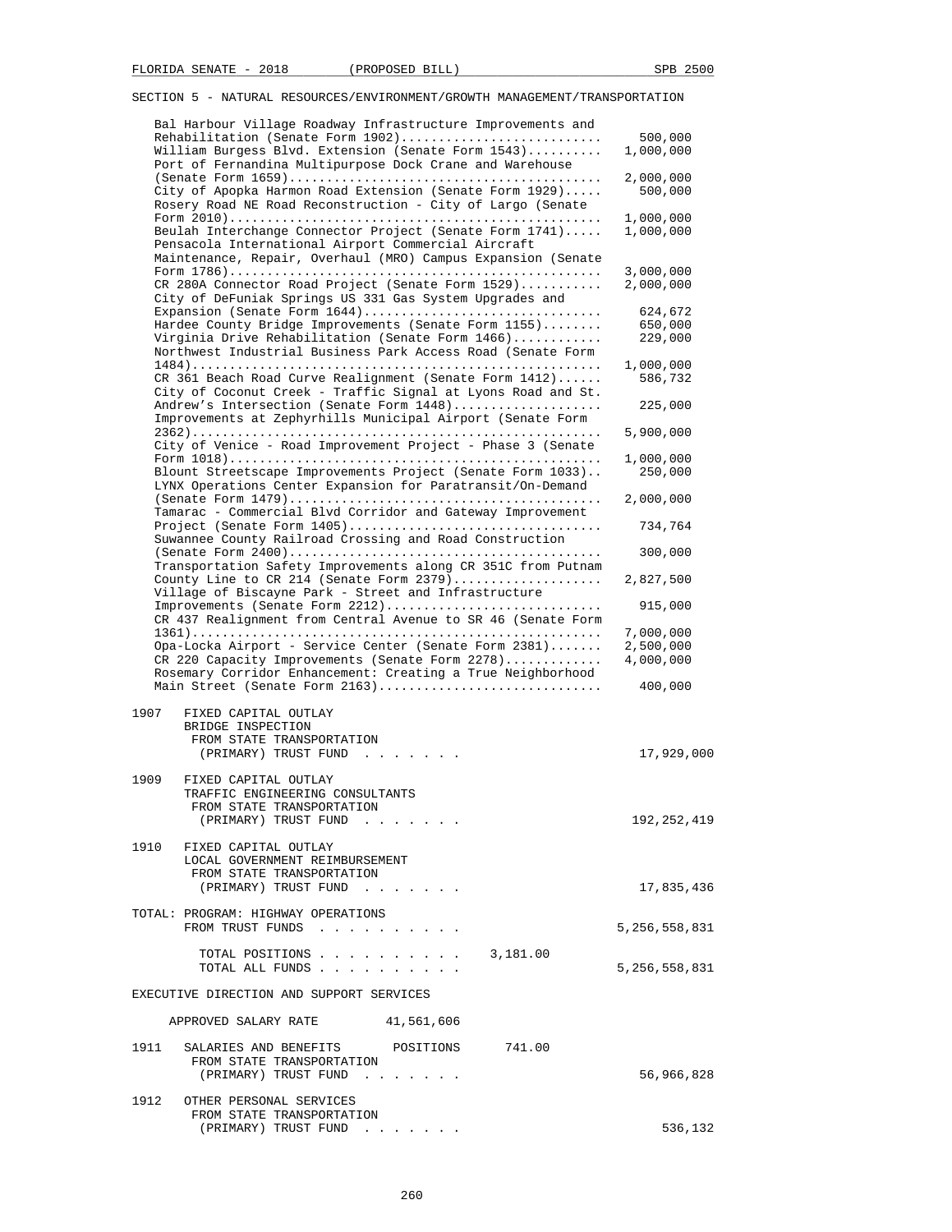SECTION 5 - NATURAL RESOURCES/ENVIRONMENT/GROWTH MANAGEMENT/TRANSPORTATION

|      | 1913 EXPENSES<br>FROM STATE TRANSPORTATION<br>(PRIMARY) TRUST FUND                                                                                                                                                                                                             | 7,171,254          |
|------|--------------------------------------------------------------------------------------------------------------------------------------------------------------------------------------------------------------------------------------------------------------------------------|--------------------|
|      | 1914 OPERATING CAPITAL OUTLAY<br>FROM STATE TRANSPORTATION<br>(PRIMARY) TRUST FUND                                                                                                                                                                                             | 119,943            |
| 1915 | SPECIAL CATEGORIES<br>TRANSFER TO DIVISION OF ADMINISTRATIVE<br>HEARINGS<br>FROM STATE TRANSPORTATION<br>(PRIMARY) TRUST FUND<br>$\begin{array}{cccccccccccccc} \bullet & \bullet & \bullet & \bullet & \bullet & \bullet & \bullet & \bullet & \bullet & \bullet \end{array}$ | 143,338            |
| 1916 | SPECIAL CATEGORIES<br>CONSULTANT FEES<br>FROM STATE TRANSPORTATION<br>(PRIMARY) TRUST FUND                                                                                                                                                                                     | 2,042,354          |
| 1917 | SPECIAL CATEGORIES<br>CONTRACTED SERVICES<br>FROM STATE TRANSPORTATION<br>(PRIMARY) TRUST FUND                                                                                                                                                                                 | 8,517,101          |
| 1918 | SPECIAL CATEGORIES<br>HUMAN RESOURCES DEVELOPMENT<br>FROM STATE TRANSPORTATION<br>(PRIMARY) TRUST FUND                                                                                                                                                                         | 226,935            |
|      | 1919 SPECIAL CATEGORIES<br>RISK MANAGEMENT INSURANCE<br>FROM STATE TRANSPORTATION<br>(PRIMARY) TRUST FUND                                                                                                                                                                      | 7,065,621          |
|      | 1920 SPECIAL CATEGORIES<br>RISK MANAGEMENT INSURANCE - OTHER<br>FROM STATE TRANSPORTATION<br>(PRIMARY) TRUST FUND                                                                                                                                                              | 1,722,163          |
|      | 1921 SPECIAL CATEGORIES<br>TRANSFER TO SOUTH FLORIDA WATER MANAGEMENT<br>DISTRICT FOR EVERGLADES RESTORATION<br>FROM STATE TRANSPORTATION<br>(PRIMARY) TRUST FUND                                                                                                              | 6,132,690          |
|      | 1922 SPECIAL CATEGORIES<br>TRANSFER TO DEPARTMENT OF REVENUE FOR<br>HIGHWAY TAX COMPLIANCE<br>FROM STATE TRANSPORTATION<br>(PRIMARY) TRUST FUND                                                                                                                                | 34,640             |
| 1923 | SPECIAL CATEGORIES<br>LEASE OR LEASE-PURCHASE OF EQUIPMENT<br>FROM STATE TRANSPORTATION<br>(PRIMARY) TRUST FUND                                                                                                                                                                | 444,991            |
| 1924 | SPECIAL CATEGORIES<br>TRANSFER TO DEPARTMENT OF MANAGEMENT<br>SERVICES - HUMAN RESOURCES SERVICES<br>PURCHASED PER STATEWIDE CONTRACT<br>FROM STATE TRANSPORTATION                                                                                                             |                    |
|      | (PRIMARY) TRUST FUND<br>FROM TRANSPORTATION DISADVANTAGED<br>TRUST FUND                                                                                                                                                                                                        | 2,074,849<br>3,958 |
|      | TOTAL: EXECUTIVE DIRECTION AND SUPPORT SERVICES<br>FROM TRUST FUNDS                                                                                                                                                                                                            | 93,202,797         |
|      | 741.00<br>TOTAL POSITIONS<br>TOTAL ALL FUNDS                                                                                                                                                                                                                                   | 93,202,797         |
|      | INFORMATION TECHNOLOGY                                                                                                                                                                                                                                                         |                    |

# APPROVED SALARY RATE 10,498,679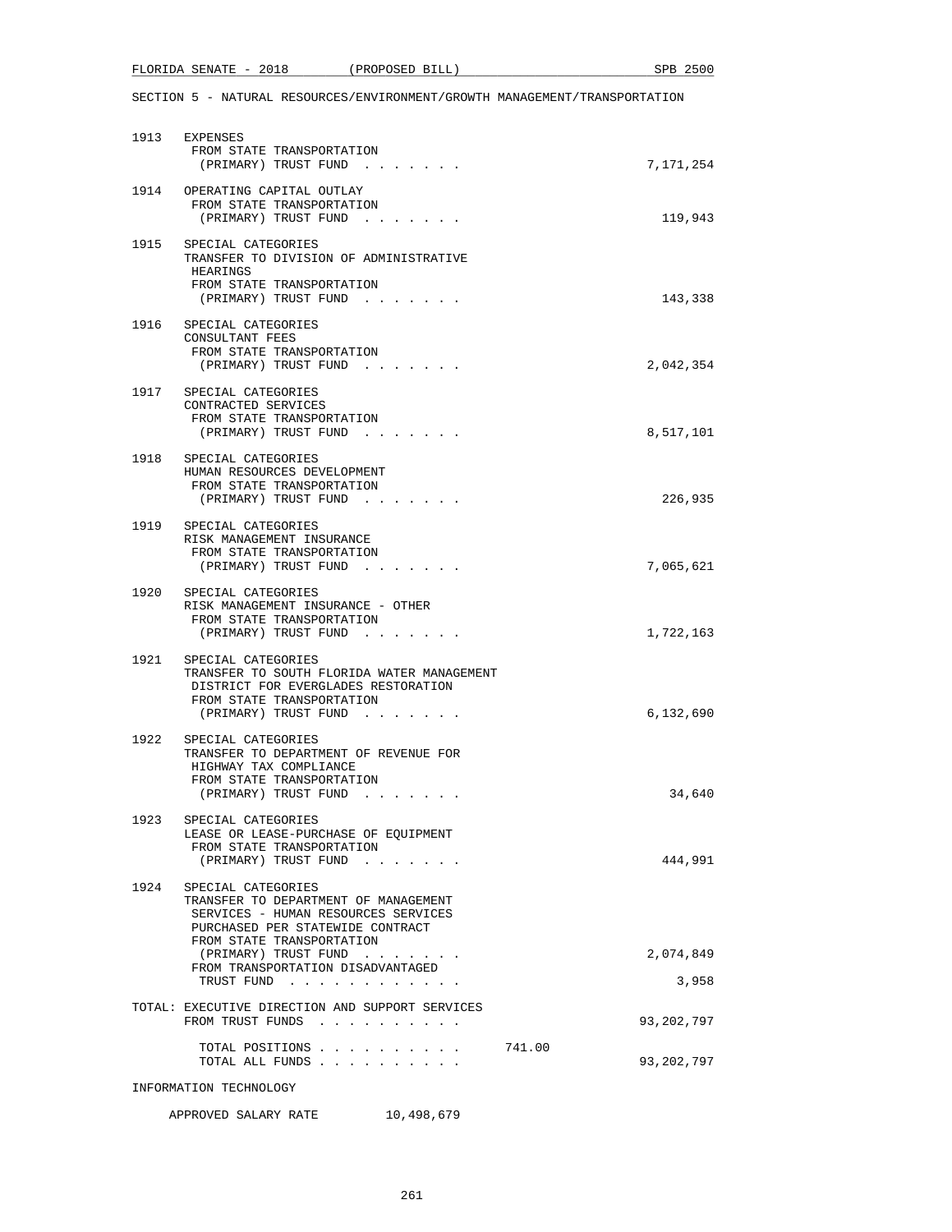| <u>ດດາດ</u><br>FLORIDA<br>SENATE<br>$\overline{\phantom{0}}$<br>40 I 8 | PROPOSED | SPB<br>ገር<br>BILL. |  |
|------------------------------------------------------------------------|----------|--------------------|--|
|                                                                        |          |                    |  |

| 1926 | SALARIES AND BENEFITS<br>FROM STATE TRANSPORTATION<br>(PRIMARY) TRUST FUND                     | POSITIONS | 197.00 | 14,088,162 |
|------|------------------------------------------------------------------------------------------------|-----------|--------|------------|
| 1927 | OTHER PERSONAL SERVICES<br>FROM STATE TRANSPORTATION<br>(PRIMARY) TRUST FUND                   |           |        | 32,998     |
| 1928 | EXPENSES<br>FROM STATE TRANSPORTATION<br>(PRIMARY) TRUST FUND                                  |           |        | 10,023,256 |
| 1929 | OPERATING CAPITAL OUTLAY<br>FROM STATE TRANSPORTATION<br>(PRIMARY) TRUST FUND                  |           |        | 1,386,724  |
| 1930 | SPECIAL CATEGORIES<br>CONSULTANT FEES<br>FROM STATE TRANSPORTATION<br>(PRIMARY) TRUST FUND     |           |        | 460,908    |
| 1931 | SPECIAL CATEGORIES<br>CONTRACTED SERVICES<br>FROM STATE TRANSPORTATION<br>(PRIMARY) TRUST FUND |           |        | 30,266,750 |

 From the funds in Specific Appropriation 1931, \$14,000,000 of nonrecurring funds from the State Transportation Trust Fund is provided for the Work Program Integration Initiative project. Of these funds, \$10,500,000 shall be placed in reserve. The department is authorized to submit quarterly budget amendments to request release of funds pursuant to the provisions of chapter 216, Florida Statutes, and based on the department's planned quarterly expenditures. Each budget amendment shall include a detailed operational work plan and project spending plan.

 The Department of Transportation is authorized to issue a competitive solicitation for the software and system integrator. The department shall submit independent verification and validation assessments and quarterly project status reports to the Office of Policy and Budget in the Executive Office of the Governor, the chair of the Senate Appropriations Committee, and the chair of the House Appropriations Committee. Each status report must include progress made to date for each project milestone, planned and actual deliverable completion dates, planned and actual costs incurred, and any current project issues and risks.

| 1932 | SPECIAL CATEGORIES<br>HUMAN RESOURCES DEVELOPMENT<br>FROM STATE TRANSPORTATION                                                                                                                                               |         |
|------|------------------------------------------------------------------------------------------------------------------------------------------------------------------------------------------------------------------------------|---------|
|      | (PRIMARY) TRUST FUND<br>$\sim$                                                                                                                                                                                               | 134,975 |
| 1933 | SPECIAL CATEGORIES<br>LEASE OR LEASE-PURCHASE OF EQUIPMENT<br>FROM STATE TRANSPORTATION<br>(PRIMARY) TRUST FUND                                                                                                              | 15,879  |
| 1934 | DATA PROCESSING SERVICES<br>DATA PROCESSING ASSESSMENT - AGENCY FOR<br>STATE TECHNOLOGY<br>FROM STATE TRANSPORTATION<br>7,429,132<br>(PRIMARY) TRUST FUND<br>$\mathbf{r}$ and $\mathbf{r}$ and $\mathbf{r}$ and $\mathbf{r}$ |         |
|      | TOTAL: INFORMATION TECHNOLOGY<br>63,838,784<br>FROM TRUST FUNDS<br>.                                                                                                                                                         |         |
|      | 197.00<br>TOTAL POSITIONS<br>63,838,784<br>TOTAL ALL FUNDS                                                                                                                                                                   |         |
|      | FLORIDA'S TURNPIKE SYSTEMS                                                                                                                                                                                                   |         |

FLORIDA'S TURNPIKE ENTERPRISE

APPROVED SALARY RATE 21,115,730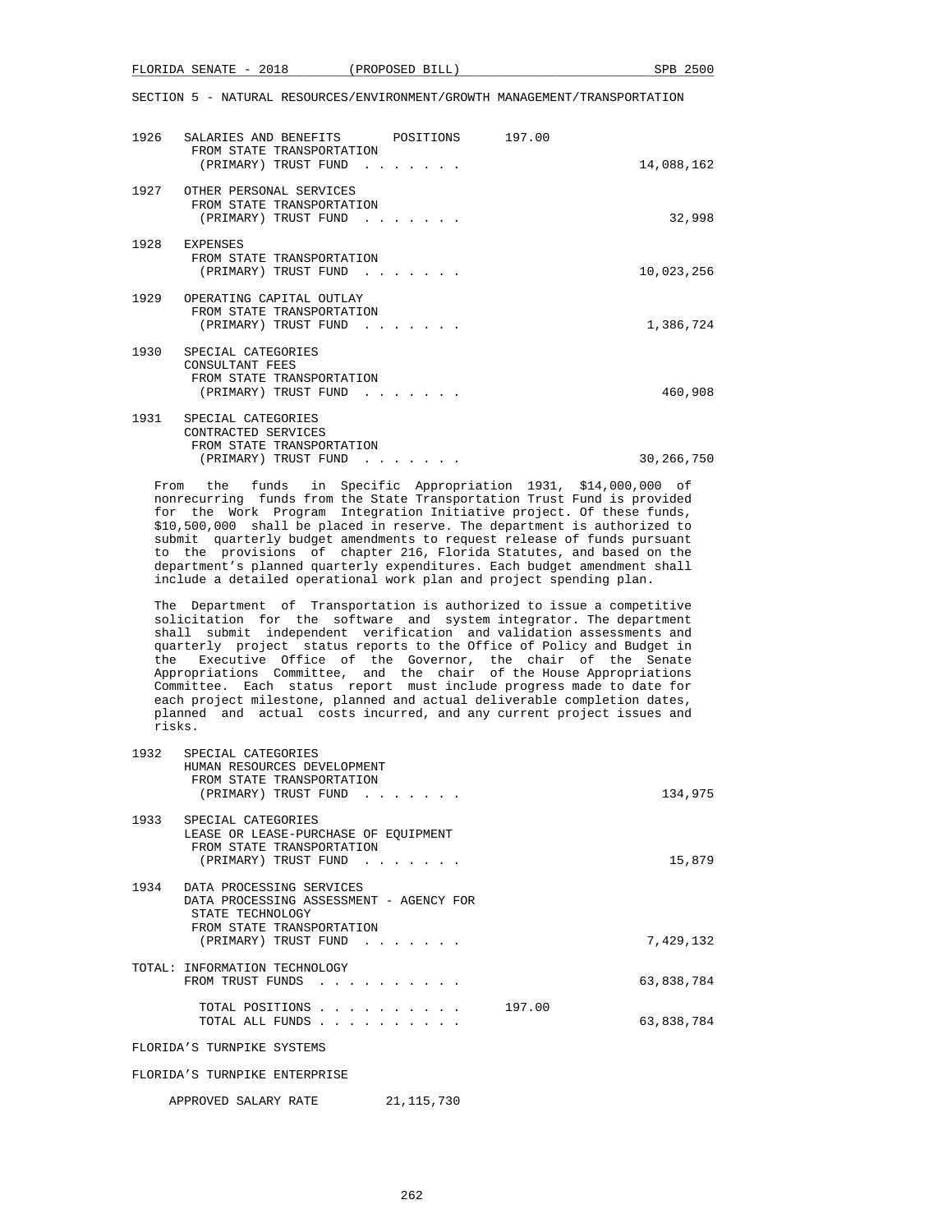| <u>ດດາດ</u><br>FLORIDA<br>SENATE<br>$\overline{\phantom{0}}$<br>40 I 8 | PROPOSED | SPB<br>ገር<br>BILL. |  |
|------------------------------------------------------------------------|----------|--------------------|--|
|                                                                        |          |                    |  |

|      | 1935 SALARIES AND BENEFITS<br>FROM STATE TRANSPORTATION                                                                               | POSITIONS 390.00              |               |
|------|---------------------------------------------------------------------------------------------------------------------------------------|-------------------------------|---------------|
|      | (PRIMARY) TRUST FUND                                                                                                                  |                               | 29,716,190    |
|      | 1936 OTHER PERSONAL SERVICES<br>FROM STATE TRANSPORTATION<br>(PRIMARY) TRUST FUND                                                     |                               | 316,769       |
|      | 1937 EXPENSES<br>FROM STATE TRANSPORTATION<br>(PRIMARY) TRUST FUND                                                                    |                               | 15,323,959    |
| 1938 | OPERATING CAPITAL OUTLAY<br>FROM STATE TRANSPORTATION<br>(PRIMARY) TRUST FUND                                                         |                               | 143,611       |
|      | 1939 SPECIAL CATEGORIES<br>ACQUISITION OF MOTOR VEHICLES<br>FROM STATE TRANSPORTATION<br>(PRIMARY) TRUST FUND                         |                               | 61,633        |
| 1940 | SPECIAL CATEGORIES<br>CONSULTANT FEES<br>FROM STATE TRANSPORTATION<br>(PRIMARY) TRUST FUND                                            |                               | 1,968,631     |
| 1941 | SPECIAL CATEGORIES<br>CONTRACTED SERVICES<br>FROM STATE TRANSPORTATION<br>(PRIMARY) TRUST FUND                                        |                               | 44,407,150    |
|      | 1942 SPECIAL CATEGORIES<br>PAYMENT TO EXPRESSWAY AUTHORITIES<br>FROM STATE TRANSPORTATION<br>(PRIMARY) TRUST FUND                     |                               | 6,170,420     |
|      | 1943 SPECIAL CATEGORIES<br>FLORIDA HIGHWAY PATROL SERVICES<br>FROM STATE TRANSPORTATION<br>(PRIMARY) TRUST FUND                       |                               | 23,025,449    |
|      | 1944 SPECIAL CATEGORIES<br>HUMAN RESOURCES DEVELOPMENT<br>FROM STATE TRANSPORTATION<br>(PRIMARY) TRUST FUND                           |                               | 134,949       |
| 1945 | SPECIAL CATEGORIES<br>TRANSPORTATION MATERIALS AND EQUIPMENT<br>FROM STATE TRANSPORTATION<br>(PRIMARY) TRUST FUND                     |                               | 1,468,409     |
| 1946 | SPECIAL CATEGORIES<br>LEASE OR LEASE-PURCHASE OF EQUIPMENT<br>FROM STATE TRANSPORTATION<br>(PRIMARY) TRUST FUND                       |                               | 194,000       |
| 1948 | FIXED CAPITAL OUTLAY<br>TRANSPORTATION HIGHWAY MAINTENANCE<br>CONTRACTS<br>FROM STATE TRANSPORTATION                                  |                               |               |
| 1949 | (PRIMARY) TRUST FUND<br>$\mathbf{a}$ , and $\mathbf{a}$ , and $\mathbf{a}$<br>FIXED CAPITAL OUTLAY<br>INTRASTATE HIGHWAY CONSTRUCTION |                               | 63,403,401    |
|      | FROM TURNPIKE RENEWAL AND<br>REPLACEMENT TRUST FUND                                                                                   |                               | 27, 214, 448  |
|      | FROM TURNPIKE GENERAL RESERVE<br>TRUST FUND                                                                                           |                               | 1,014,216,280 |
|      | FROM STATE TRANSPORTATION<br>(PRIMARY) TRUST FUND                                                                                     | and the state of the state of | 250,000       |
| 1950 | FIXED CAPITAL OUTLAY<br>CONSTRUCTION INSPECTION CONSULTANTS                                                                           |                               |               |
|      | FROM TURNPIKE RENEWAL AND<br>REPLACEMENT TRUST FUND                                                                                   | $\cdots$                      | 18,477,744    |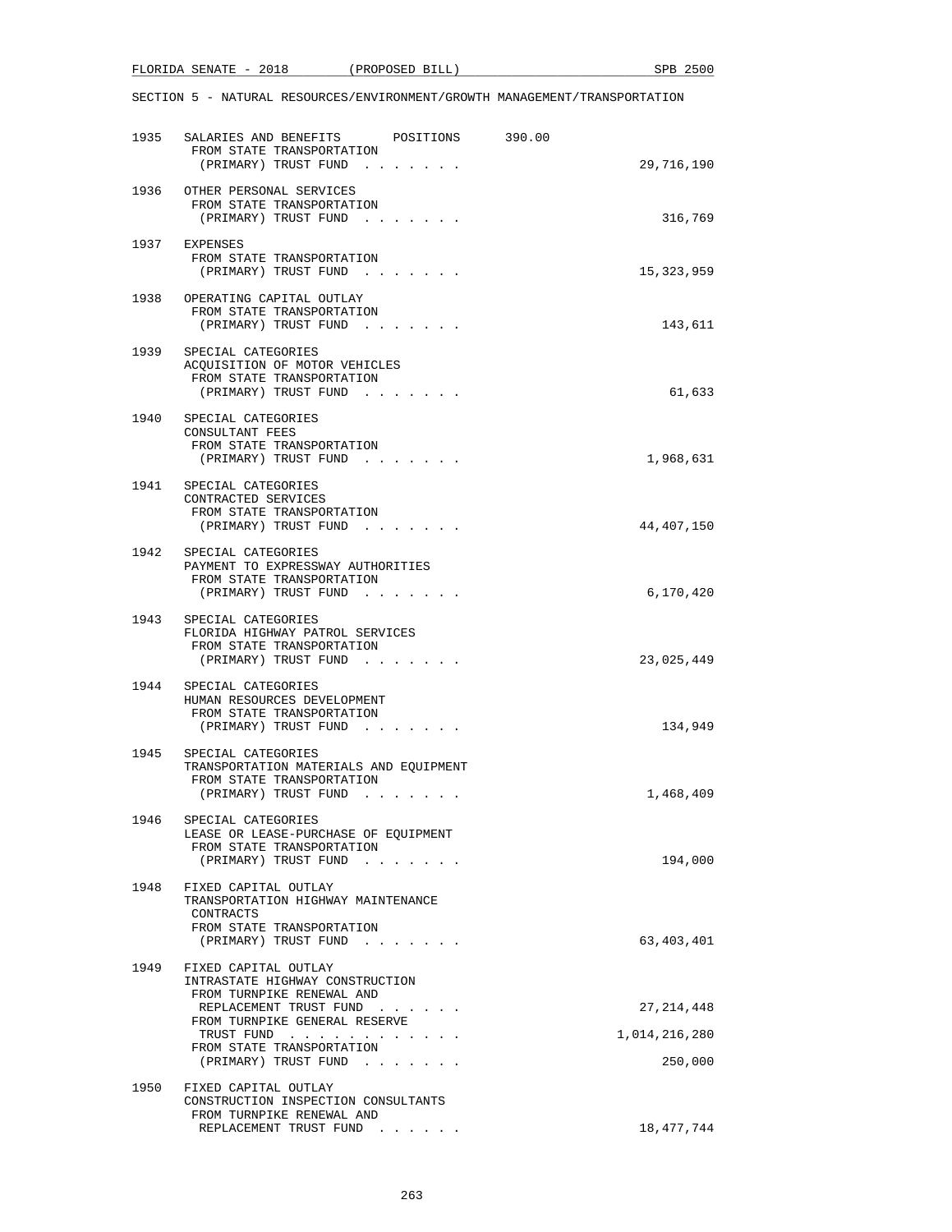|      | FLORIDA SENATE - 2018                                                                                               | (PROPOSED BILL)                     |                          | SPB 2500              |
|------|---------------------------------------------------------------------------------------------------------------------|-------------------------------------|--------------------------|-----------------------|
|      | SECTION 5 - NATURAL RESOURCES/ENVIRONMENT/GROWTH MANAGEMENT/TRANSPORTATION                                          |                                     |                          |                       |
|      | FROM TURNPIKE GENERAL RESERVE<br>TRUST FUND<br>FROM STATE TRANSPORTATION                                            |                                     |                          | 127,497,407           |
|      | (PRIMARY) TRUST FUND                                                                                                |                                     |                          | 175,000               |
|      | 1951 FIXED CAPITAL OUTLAY<br>RIGHT-OF-WAY LAND ACQUISITION<br>FROM TURNPIKE GENERAL RESERVE<br>TRUST FUND           |                                     |                          | 37,602,598            |
|      | 1952 FIXED CAPITAL OUTLAY<br>RESURFACING<br>FROM TURNPIKE RENEWAL AND<br>REPLACEMENT TRUST FUND                     |                                     |                          | 121,254,735           |
|      | 1953 FIXED CAPITAL OUTLAY<br>BRIDGE CONSTRUCTION<br>FROM TURNPIKE RENEWAL AND<br>REPLACEMENT TRUST FUND             |                                     |                          | 1,200,000             |
| 1954 | FIXED CAPITAL OUTLAY                                                                                                |                                     |                          |                       |
|      | PRELIMINARY ENGINEERING CONSULTANTS<br>FROM TURNPIKE RENEWAL AND<br>REPLACEMENT TRUST FUND                          |                                     |                          | 22,911,836            |
|      | FROM TURNPIKE GENERAL RESERVE<br>TRUST FUND                                                                         |                                     |                          | 234, 264, 277         |
|      | FROM STATE TRANSPORTATION<br>(PRIMARY) TRUST FUND                                                                   |                                     |                          | 15,715,465            |
|      | 1955 FIXED CAPITAL OUTLAY<br>RIGHT-OF-WAY SUPPORT<br>FROM TURNPIKE GENERAL RESERVE<br>TRUST FUND                    |                                     |                          | 5,907,982             |
|      | 1956 FIXED CAPITAL OUTLAY<br>TRAFFIC ENGINEERING CONSULTANTS<br>FROM STATE TRANSPORTATION<br>(PRIMARY) TRUST FUND   |                                     |                          | 290,000               |
|      | 1957 FIXED CAPITAL OUTLAY<br>TOLL OPERATION CONTRACTS<br>FROM STATE TRANSPORTATION<br>(PRIMARY) TRUST FUND          |                                     |                          | 166,638,651           |
|      | 1958 FIXED CAPITAL OUTLAY<br>TURNPIKE SYSTEM EQUIPMENT AND DEVELOPMENT<br>FROM TURNPIKE GENERAL RESERVE             |                                     |                          |                       |
|      | TRUST FUND<br>FROM STATE TRANSPORTATION<br>(PRIMARY) TRUST FUND                                                     |                                     |                          | 34,963,481<br>250,000 |
| 1959 | FIXED CAPITAL OUTLAY<br>TOLLS SYSTEM EQUIPMENT AND DEVELOPMENT<br>FROM STATE TRANSPORTATION<br>(PRIMARY) TRUST FUND | and the contract of the state       |                          | 54,890,000            |
|      | TOTAL: FLORIDA'S TURNPIKE ENTERPRISE<br>FROM TRUST FUNDS                                                            | the contract of the contract of the |                          | 2,070,054,475         |
|      | TOTAL POSITIONS<br>TOTAL ALL FUNDS                                                                                  |                                     | 390.00                   | 2,070,054,475         |
|      | TOTAL: TRANSPORTATION, DEPARTMENT OF<br>FROM TRUST FUNDS                                                            | and a series and a series of        |                          | 10,843,600,445        |
|      | TOTAL POSITIONS<br>TOTAL ALL FUNDS<br>TOTAL APPROVED SALARY RATE                                                    |                                     | 6, 299.00<br>340,776,513 | 10,843,600,445        |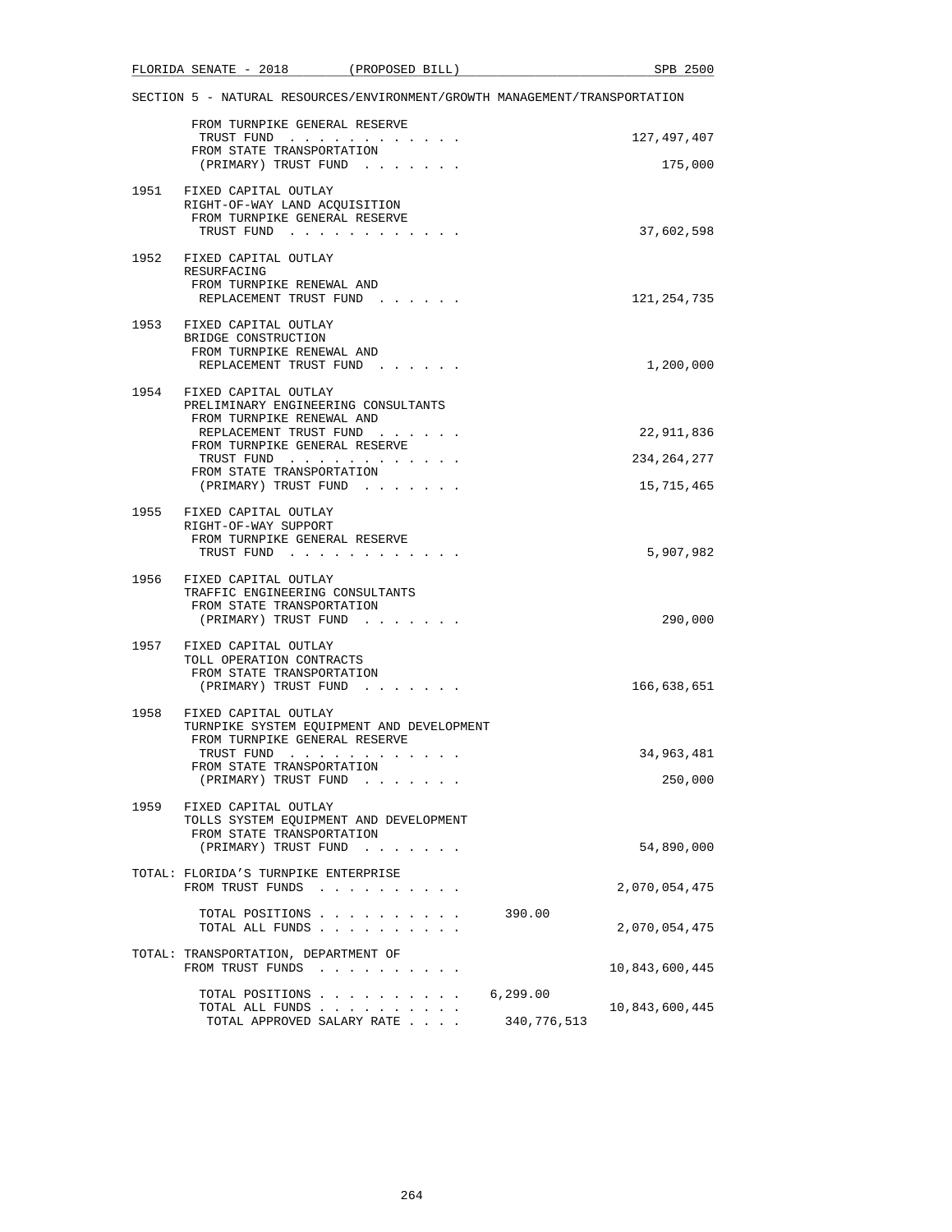| FLORIDA<br>SENATE | <u>ດດາດ</u><br>$\overline{\phantom{0}}$<br>40 I 8 | PROPOSED<br>BILL | つにへへ<br>SPB |
|-------------------|---------------------------------------------------|------------------|-------------|
|                   |                                                   |                  |             |

TOTAL OF SECTION 5

| FROM GENERAL REVENUE FUND |  |  | 458,461,589 |                |
|---------------------------|--|--|-------------|----------------|
| FROM TRUST FUNDS          |  |  |             | 14,344,193,033 |
| TOTAL POSITIONS 14,984.25 |  |  |             |                |
| TOTAL ALL FUNDS           |  |  |             | 14,802,654,622 |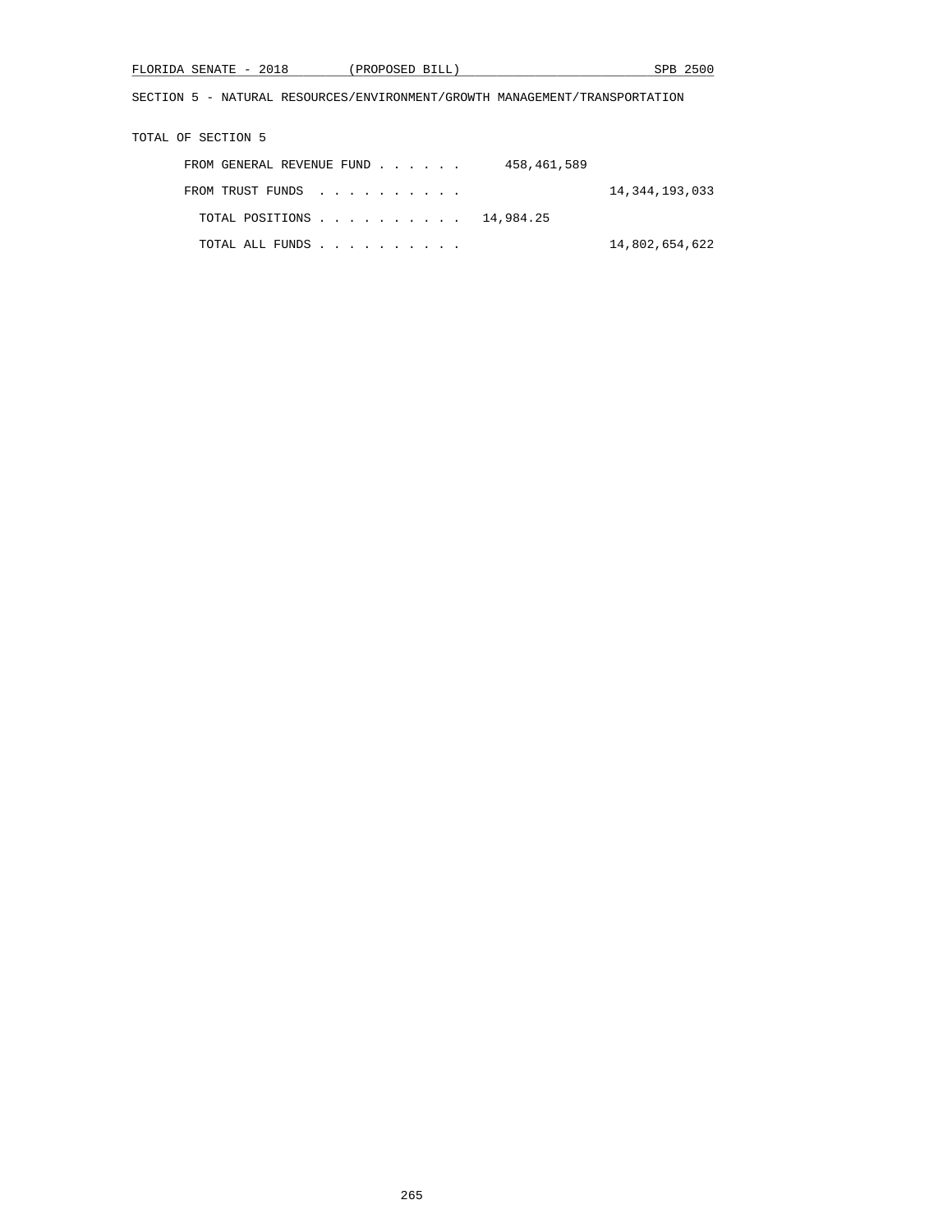SPECIFIC APPROPRIATION

 The moneys contained herein are appropriated from the named funds to Administered Funds, Department of Business and Professional Regulation, Department of Citrus, Department of Economic Opportunity, Department of Financial Services, Executive Office of the Governor, Department of Highway Safety and Motor Vehicles, Legislative Branch, Department of the Lottery, Department of Management Services, Department of Military Affairs, Public Service Commission, Department of Revenue and the Department of State as the amounts to be used to pay the salaries, other operational expenditures and fixed capital outlay of the named agencies.

PROGRAM: ADMINISTERED FUNDS

| 1962 | LUMP SUM<br>HUMAN RESOURCES OUTSOURCING CONTINGENCY                                                           |         |         |
|------|---------------------------------------------------------------------------------------------------------------|---------|---------|
|      | FROM GENERAL REVENUE FUND                                                                                     | 300,000 |         |
| 1963 | LUMP SUM<br>AGENCY FOR STATE TECHNOLOGY (AST) - AGENCY<br>INFORMATION TECHNOLOGY SERVICES<br>FROM TRUST FUNDS |         | 116,756 |
| 1964 | LUMP SUM<br>TNEORMATION TECHNOLOGY                                                                            |         |         |

| INFORMATION TECHNOLOGY    |         |
|---------------------------|---------|
| FROM GENERAL REVENUE FUND | 107,502 |
| FROM TRUST FUNDS          | 702,734 |

 From the funds in Specific Appropriation 1964, \$590,226 in trust funds are provided for the distribution into agencies' Data Processing Assessment - Agency for State Technology categories to fund the assessment of AST services to be provided.

 From the funds in Specific Appropriation 1964, \$107,502 in recurring General Revenue funds and \$112,508 in recurring trust funds are provided for the Agency for State Technology to obtain information security training for the 28 State Data Center customer agencies and for each of the following agencies: the Division of Administrative Hearings, the Department of Financial Services, the Department of Agriculture and Consumer Services, the Department of Law Enforcement, the Department of Legal Affairs, the Office of Early Learning, and the Guardian Ad Litem.

## 1964A LUMP SUM

 STRENGTHENING DOMESTIC SECURITY FROM TRUST FUNDS . . . . . . . . . . . . . . 41,579,914

 Funds provided in Specific Appropriation 1964A are contingent on federal grants being awarded. Should the amount awarded for each federal grant be less than the amount appropriated, funds shall be awarded in priority order for the individual projects as indicated in the Fiscal Year 2018-2019 Domestic Security Funding Request of the Domestic Security Oversight Board. Once federal funding is received and projects are funded in priority order, the Board may transfer funding between any of the funded projects. Funds may be allocated to projects not listed below with approval by the Legislative Budget Commission.

| State Homeland Security Program (SHSP):             |         |
|-----------------------------------------------------|---------|
| DEPARTMENT OF AGRICULTURE AND CONSUMER SERVICES     |         |
| State Agricultural Response Team (SART)             | 173,649 |
| DEPARTMENT OF EDUCATION                             |         |
| UCF Spectrum Stadium Camera Project                 | 260,000 |
| UWF Mass Communications                             | 58,148  |
| UCF Rosen Center - Mass Communications              | 16,000  |
| UCF Counseling Center Mass Communications           | 40,000  |
| Region 5 Full Scale Exercise                        | 31,465  |
| FLORIDA DEPARTMENT OF FINANCIAL SERVICES            |         |
| Bomb Building Capabilities                          | 22,800  |
|                                                     | 38,500  |
| FLORIDA DEPARTMENT OF LAW ENFORCEMENT               |         |
| See Something Say Something Accessibility Expansion | 441,106 |
| Statewide Cyber Terrorism Tabletop Exercise         | 63,500  |
|                                                     | 210,000 |
|                                                     | 867,775 |
| Sustainment of Fusion Centers                       | 213,517 |
| Fusion Centers Critical Needs                       | 94,899  |
|                                                     |         |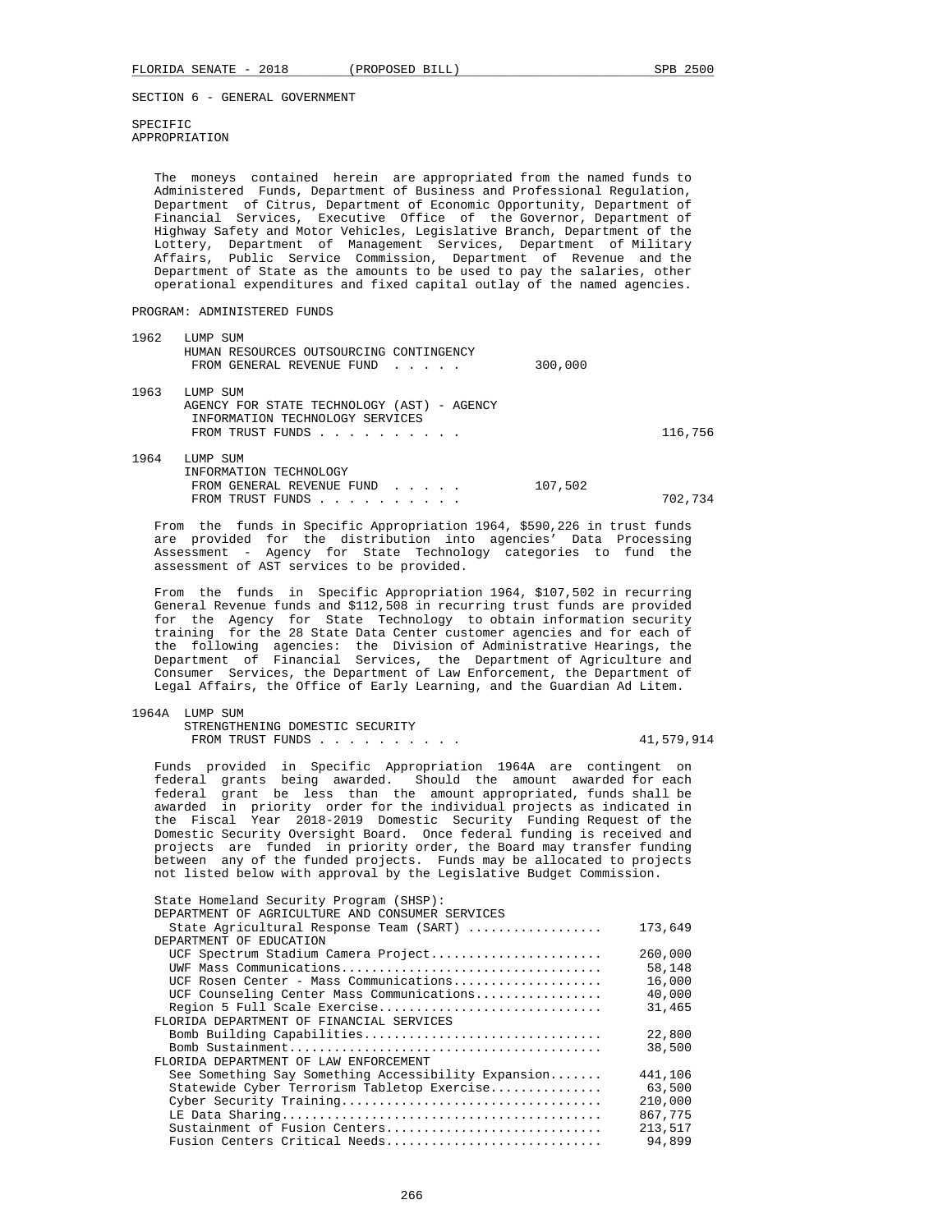|      | Sustainment of Fusion Center Analysts                                                                | 128,100              |
|------|------------------------------------------------------------------------------------------------------|----------------------|
|      | FLORIDA DIVISION OF EMERGENCY MANAGEMENT                                                             | 63,000               |
|      |                                                                                                      | 282,250              |
|      | Anti-vehicle Barrier Pilot Project - Phase 1                                                         | 75,000               |
|      | Sustainment of Fusion Centers                                                                        | 97,700               |
|      | Fusion Center Critical Needs                                                                         | 163,100              |
|      | HAZMAT Sustainment and Maintenance                                                                   | 1,012,887            |
|      | Sustainment of Fusion Center Analysts                                                                | 516,000              |
|      |                                                                                                      | 122,000<br>1,040,525 |
|      |                                                                                                      | 1,320,900            |
|      | Waterborne Response Sustainment                                                                      | 189,503              |
|      |                                                                                                      | 39,958               |
|      | USAR Sustainment and Maintenance                                                                     | 262,651              |
|      | HAZMAT Air Monitoring Replacement                                                                    | 75,000               |
|      | USAR Radio Cache Replacement                                                                         | 360,000              |
|      | MARC Radio Cache Upgrade                                                                             | 672,000              |
|      | SWAT Building Capabilities                                                                           | 144,356              |
|      | Bomb Building Capabilities                                                                           | 633,900              |
|      | Aviation Building Capabilities<br>Enhancement of Waterborne Response Team Capability                 | 164,375<br>9,040     |
|      | Statewide WebEOC Project                                                                             | 566,955              |
|      | Statewide Response Coordination Exercise & Drills                                                    | 100,000              |
|      |                                                                                                      | 52,800               |
|      |                                                                                                      | 558,980              |
|      |                                                                                                      | 122,100              |
|      |                                                                                                      | 22,460               |
|      | 700Mhz Radio System Overlay                                                                          | 436,888              |
|      | Hillsborough-Polk Co ISSI Gateway Project                                                            | 300,000              |
|      |                                                                                                      | 551,175              |
|      | FLORIDA FISH AND WILDLIFE CONSERVATION COMMISSION                                                    |                      |
|      | Waterborne Response Sustainment                                                                      | 108,384              |
|      | Enhancement of Waterborne Response Team Capability<br>Waterborne Response Team Training and Exercise | 64,336<br>229,500    |
|      |                                                                                                      |                      |
|      | Urban Areas Security Initiative (UASI):                                                              |                      |
|      | Miami/Ft Lauderdale Urban Areas Security Initiative (UASI)                                           | 5,819,149            |
|      | Orlando Urban Areas Security Initiative (UASI)                                                       | 15,335,177           |
|      | Tampa Urban Areas Security Initiative (UASI)                                                         | 3,629,434            |
|      | Management and Administration (UASI)                                                                 | 400,850              |
|      |                                                                                                      |                      |
|      | Additional Federal Funding:<br>DIVISION OF EMERGENCY MANAGEMENT                                      |                      |
|      | Urban Area Security (UASI) Nonprofit Security                                                        |                      |
|      |                                                                                                      | 2,242,950            |
|      | Operation Stonegarden (OPSG)                                                                         | 1,135,172            |
|      |                                                                                                      |                      |
| 1966 | LUMP SUM                                                                                             |                      |
|      | EMPLOYEE COMPENSATION AND BENEFITS                                                                   |                      |
|      | FROM GENERAL REVENUE FUND<br>101,216,937<br>and the second service                                   |                      |
|      | FROM TRUST FUNDS                                                                                     | 57,962,136           |
|      |                                                                                                      |                      |
|      | 1968 LUMP SUM<br>TRANSITION ASSISTANCE                                                               |                      |
|      | 2,500,000<br>FROM GENERAL REVENUE FUND                                                               |                      |
|      |                                                                                                      |                      |
|      | 1968A LUMP SUM                                                                                       |                      |
|      | STATE MATCH FOR FEDERAL FEMA FUNDING                                                                 |                      |
|      | FROM GENERAL REVENUE FUND<br>84,503,400                                                              |                      |
|      |                                                                                                      |                      |
|      | 1969 SPECIAL CATEGORIES                                                                              |                      |
|      | ASSOCIATION DUES                                                                                     |                      |
|      | 215,170<br>FROM GENERAL REVENUE FUND                                                                 |                      |
|      | 1970 SPECIAL CATEGORIES                                                                              |                      |
|      | ADMINISTRATION COMMISSION AND FLORIDA LAND                                                           |                      |
|      | AND WATER ADJUDICATORY COMMISSION -                                                                  |                      |
|      | ADMINISTRATIVE APPEALS                                                                               |                      |
|      | FROM GENERAL REVENUE FUND<br>10,000                                                                  |                      |
|      |                                                                                                      |                      |
| 1971 | SPECIAL CATEGORIES                                                                                   |                      |
|      | TRANSFER TO PLANNING AND BUDGETING SYSTEM<br>TRUST FUND                                              |                      |
|      | 5,945,945<br>FROM GENERAL REVENUE FUND                                                               |                      |
|      |                                                                                                      |                      |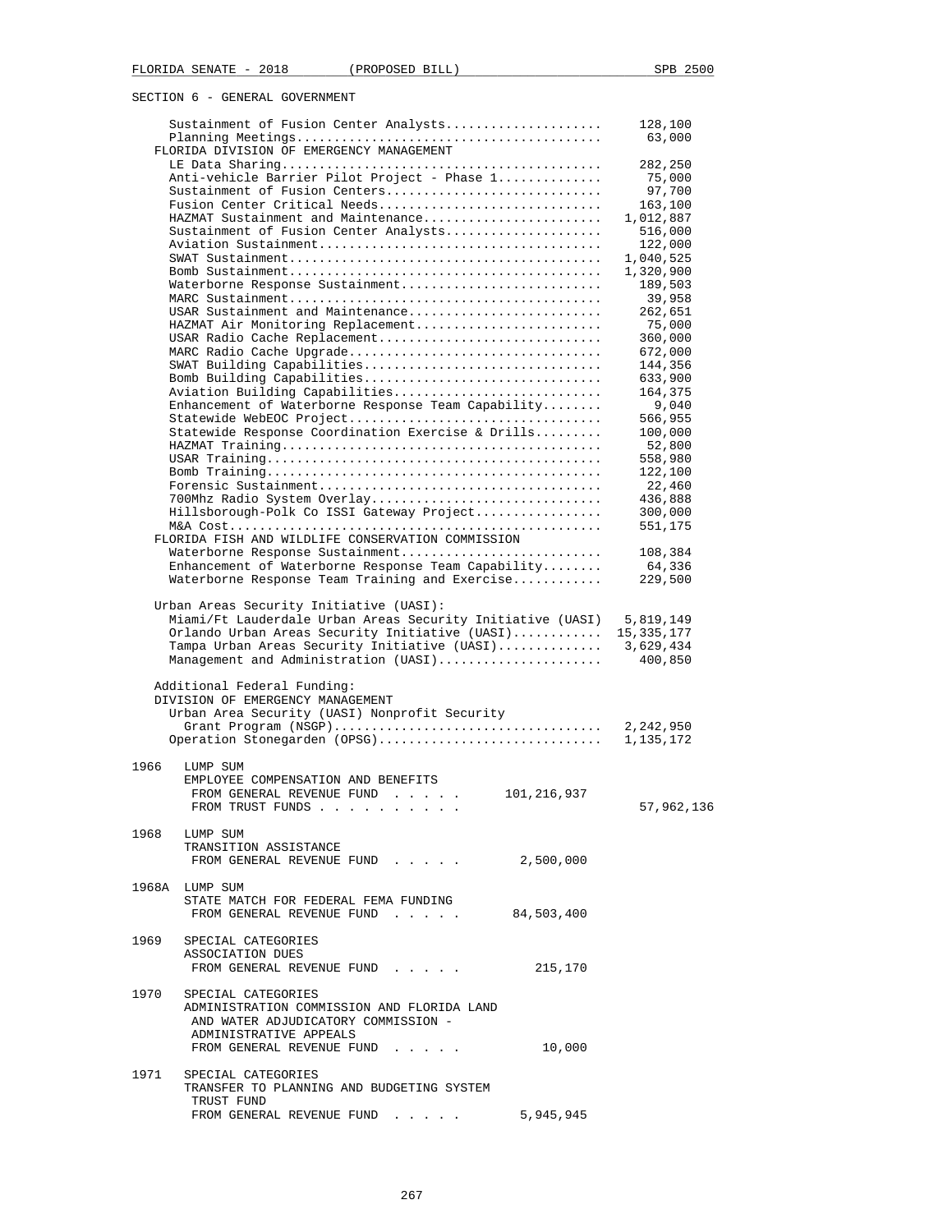| TOTAL: PROGRAM: ADMINISTERED FUNDS       |             |
|------------------------------------------|-------------|
| 194,798,954<br>FROM GENERAL REVENUE FUND |             |
| FROM TRUST FUNDS                         | 100,361,540 |
| TOTAL ALL FUNDS                          | 295,160,494 |

 BUSINESS AND PROFESSIONAL REGULATION, DEPARTMENT OF

 No funds are appropriated in Specific Appropriations 1972 through 2126 and section 42 for the payment of rent, lease or possession of space for offices or any other purpose or use at Northwood Centre, 1940 North Monroe Street, Tallahassee, Florida, pursuant to State of Florida Lease Nos. 720:0139, 790:0070, 790:0083, 790:0098 or 790:M139, or any other lease, by the Department of Business and Professional Regulation, notwithstanding any lease or contract to the contrary. The Department of Business and Professional Regulation is prohibited from expending any specific appropriation from the General Revenue Fund, any trust fund or from any other source for the rent, lease or possession of any space for offices or other purpose or use at Northwood Centre, 1940 North Monroe Street, Tallahassee, Florida, pursuant to State of Florida Lease Nos. 720:0139, 790:0070, 790:0083, 790:0098 or 790:M139, or any other lease.

 PROGRAM: OFFICE OF THE SECRETARY AND ADMINISTRATION

EXECUTIVE DIRECTION AND SUPPORT SERVICES

 APPROVED SALARY RATE 8,522,929 1972 SALARIES AND BENEFITS POSITIONS 161.50 FROM ADMINISTRATIVE TRUST FUND . . . 11,830,441 1973 OTHER PERSONAL SERVICES FROM ADMINISTRATIVE TRUST FUND . . . . 759,576 1974 EXPENSES FROM ADMINISTRATIVE TRUST FUND . . .  $1,528,709$  1975 OPERATING CAPITAL OUTLAY FROM ADMINISTRATIVE TRUST FUND . . .  $27,088$  1976 SPECIAL CATEGORIES TRANSFER TO DIVISION OF ADMINISTRATIVE HEARINGS FROM ADMINISTRATIVE TRUST FUND . . . 113,936 1977 SPECIAL CATEGORIES TRANSFER TO THE OFFICE OF THE STATE ATTORNEY - SLOT INVESTIGATIONS AND **PROSECUTIONS** FROM ADMINISTRATIVE TRUST FUND . . .  $235,071$  1978 SPECIAL CATEGORIES CONTRACTED SERVICES FROM ADMINISTRATIVE TRUST FUND . . .  $355,130$  From the funds in Specific Appropriation 1978, \$100,350 in nonrecurring funds is provided to the department to relocate staff to the Capital Commerce Center office complex in Tallahassee. 1979 SPECIAL CATEGORIES OPERATION OF MOTOR VEHICLES FROM ADMINISTRATIVE TRUST FUND . . .  $6,500$  1980 SPECIAL CATEGORIES RISK MANAGEMENT INSURANCE FROM ADMINISTRATIVE TRUST FUND . . . 129,021

 1981 SPECIAL CATEGORIES SALARY INCENTIVE PAYMENTS FROM ADMINISTRATIVE TRUST FUND . . .  $\qquad \qquad$  7,650 1981A SPECIAL CATEGORIES TENANT BROKER COMMISSIONS FROM ADMINISTRATIVE TRUST FUND . . .  $\hspace{2cm} 796,588$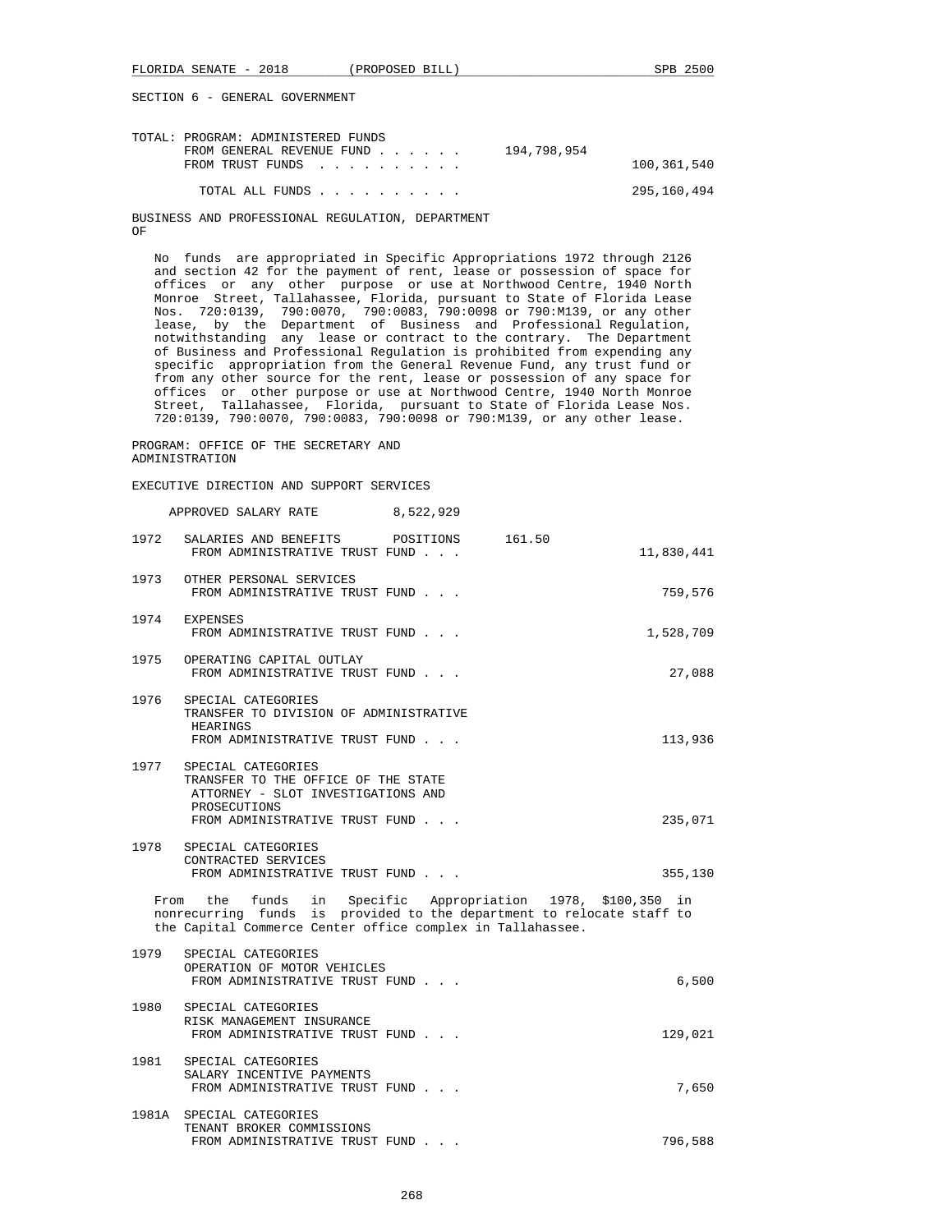|                                                                                                                                                                                                                                                                                                                                                                                                                                                                                                                             | FLORIDA SENATE - 2018 (PROPOSED BILL)                                                                                                                                                                |  |                  | SPB 2500   |  |
|-----------------------------------------------------------------------------------------------------------------------------------------------------------------------------------------------------------------------------------------------------------------------------------------------------------------------------------------------------------------------------------------------------------------------------------------------------------------------------------------------------------------------------|------------------------------------------------------------------------------------------------------------------------------------------------------------------------------------------------------|--|------------------|------------|--|
| SECTION 6 - GENERAL GOVERNMENT                                                                                                                                                                                                                                                                                                                                                                                                                                                                                              |                                                                                                                                                                                                      |  |                  |            |  |
| 1982                                                                                                                                                                                                                                                                                                                                                                                                                                                                                                                        | SPECIAL CATEGORIES<br>LEASE OR LEASE-PURCHASE OF EQUIPMENT<br>FROM ADMINISTRATIVE TRUST FUND                                                                                                         |  |                  | 107,506    |  |
| 1983                                                                                                                                                                                                                                                                                                                                                                                                                                                                                                                        | SPECIAL CATEGORIES<br>TRANSFER TO DEPARTMENT OF MANAGEMENT<br>SERVICES - HUMAN RESOURCES SERVICES<br>PURCHASED PER STATEWIDE CONTRACT<br>FROM ADMINISTRATIVE TRUST FUND                              |  |                  | 54,256     |  |
|                                                                                                                                                                                                                                                                                                                                                                                                                                                                                                                             | TOTAL: EXECUTIVE DIRECTION AND SUPPORT SERVICES<br>FROM TRUST FUNDS                                                                                                                                  |  |                  | 15,951,472 |  |
|                                                                                                                                                                                                                                                                                                                                                                                                                                                                                                                             | TOTAL POSITIONS<br>TOTAL ALL FUNDS                                                                                                                                                                   |  | 161.50           | 15,951,472 |  |
|                                                                                                                                                                                                                                                                                                                                                                                                                                                                                                                             | INFORMATION TECHNOLOGY                                                                                                                                                                               |  |                  |            |  |
|                                                                                                                                                                                                                                                                                                                                                                                                                                                                                                                             | APPROVED SALARY RATE 3,289,594                                                                                                                                                                       |  |                  |            |  |
| 1984                                                                                                                                                                                                                                                                                                                                                                                                                                                                                                                        | SALARIES AND BENEFITS POSITIONS<br>FROM GENERAL REVENUE FUND<br>FROM ADMINISTRATIVE TRUST FUND                                                                                                       |  | 57.00<br>193,981 | 4,296,742  |  |
| 1985                                                                                                                                                                                                                                                                                                                                                                                                                                                                                                                        | OTHER PERSONAL SERVICES<br>FROM ADMINISTRATIVE TRUST FUND                                                                                                                                            |  |                  | 109,265    |  |
| 1986                                                                                                                                                                                                                                                                                                                                                                                                                                                                                                                        | <b>EXPENSES</b><br>FROM GENERAL REVENUE FUND<br>FROM ADMINISTRATIVE TRUST FUND                                                                                                                       |  | 11,878           | 1,498,424  |  |
| 1987                                                                                                                                                                                                                                                                                                                                                                                                                                                                                                                        | OPERATING CAPITAL OUTLAY<br>FROM ADMINISTRATIVE TRUST FUND                                                                                                                                           |  |                  | 100,000    |  |
| 1988                                                                                                                                                                                                                                                                                                                                                                                                                                                                                                                        | SPECIAL CATEGORIES<br>CONTRACTED SERVICES<br>FROM ADMINISTRATIVE TRUST FUND                                                                                                                          |  |                  | 2,420,911  |  |
| 1989                                                                                                                                                                                                                                                                                                                                                                                                                                                                                                                        | SPECIAL CATEGORIES<br>FLORIDA BUSINESS INFORMATION PORTAL<br>FROM GENERAL REVENUE FUND                                                                                                               |  | 150,000          |            |  |
| The funds in Specific Appropriation 1989 shall be utilized for the<br>operations and maintenance of the Florida Business Information Portal<br>and to expand the portal to include local government information. The<br>expansion of the portal to include local government information shall be<br>consistent with the Local Government Inclusion Feasibility Assessment<br>report submitted by the department to the Governor, President of the<br>Senate, and Speaker of the House of Representatives on August 1, 2017. |                                                                                                                                                                                                      |  |                  |            |  |
| 1990                                                                                                                                                                                                                                                                                                                                                                                                                                                                                                                        | SPECIAL CATEGORIES<br>RISK MANAGEMENT INSURANCE<br>FROM ADMINISTRATIVE TRUST FUND                                                                                                                    |  |                  | 24,550     |  |
| 1991                                                                                                                                                                                                                                                                                                                                                                                                                                                                                                                        | SPECIAL CATEGORIES<br>LEASE OR LEASE-PURCHASE OF EQUIPMENT<br>FROM ADMINISTRATIVE TRUST FUND                                                                                                         |  |                  | 13,501     |  |
| 1992                                                                                                                                                                                                                                                                                                                                                                                                                                                                                                                        | SPECIAL CATEGORIES<br>TRANSFER TO DEPARTMENT OF MANAGEMENT<br>SERVICES - HUMAN RESOURCES SERVICES<br>PURCHASED PER STATEWIDE CONTRACT<br>FROM GENERAL REVENUE FUND<br>FROM ADMINISTRATIVE TRUST FUND |  | 639              | 16,497     |  |
| 1993                                                                                                                                                                                                                                                                                                                                                                                                                                                                                                                        | DATA PROCESSING SERVICES<br>DATA PROCESSING ASSESSMENT - AGENCY FOR<br>STATE TECHNOLOGY<br>FROM ADMINISTRATIVE TRUST FUND                                                                            |  |                  | 1,273,242  |  |
| 1994                                                                                                                                                                                                                                                                                                                                                                                                                                                                                                                        | DATA PROCESSING SERVICES<br>NORTHWEST REGIONAL DATA CENTER (NWRDC)<br>FROM ADMINISTRATIVE TRUST FUND                                                                                                 |  |                  | 212,142    |  |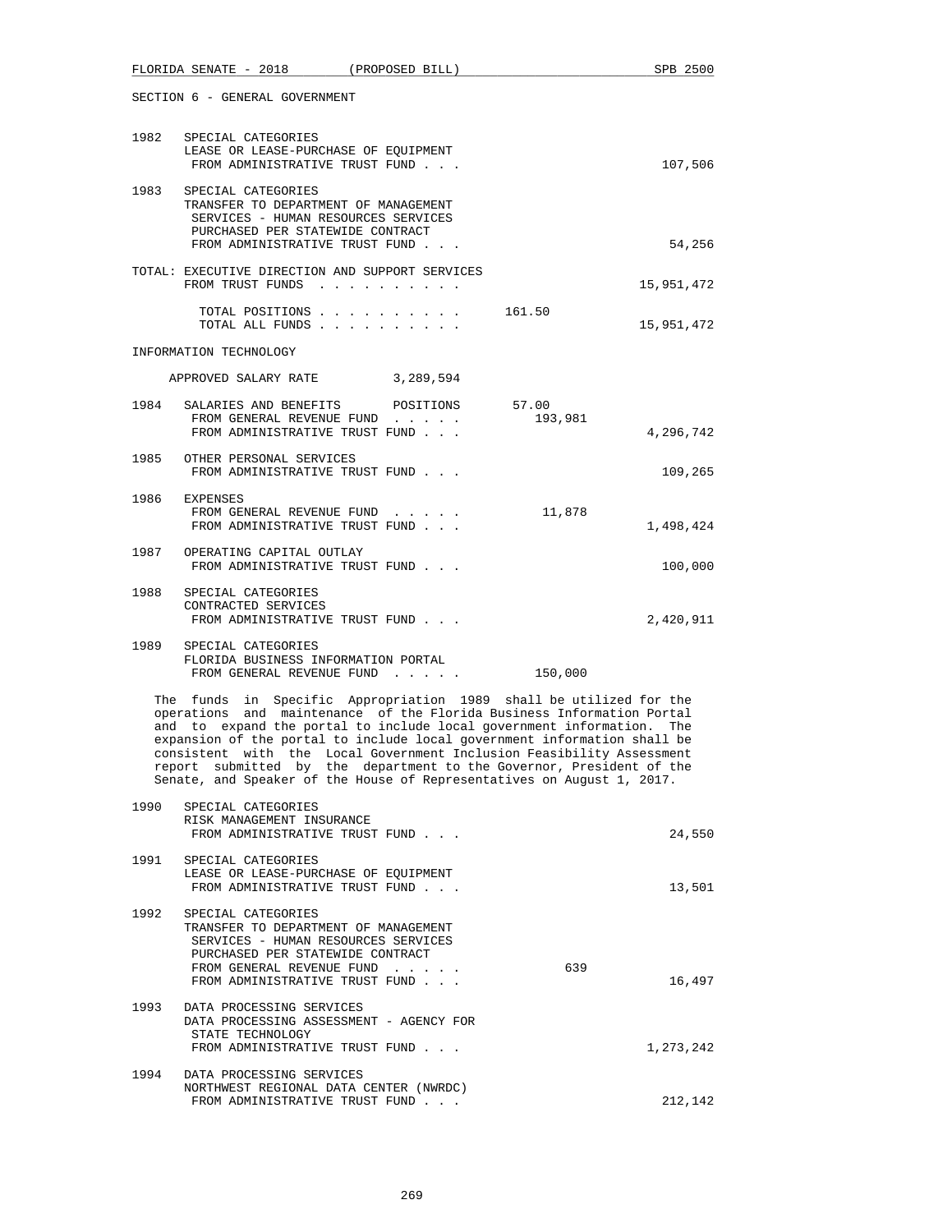|      | FLORIDA SENATE - 2018 (PROPOSED BILL)                                                                                                                                        |         | SPB 2500   |
|------|------------------------------------------------------------------------------------------------------------------------------------------------------------------------------|---------|------------|
|      | SECTION 6 - GENERAL GOVERNMENT                                                                                                                                               |         |            |
|      | TOTAL: INFORMATION TECHNOLOGY<br>FROM GENERAL REVENUE FUND<br>FROM TRUST FUNDS                                                                                               | 356,498 | 9,965,274  |
|      | TOTAL POSITIONS<br>TOTAL ALL FUNDS                                                                                                                                           | 57.00   | 10,321,772 |
|      | PROGRAM: SERVICE OPERATION                                                                                                                                                   |         |            |
|      | CUSTOMER CONTACT CENTER                                                                                                                                                      |         |            |
|      | APPROVED SALARY RATE 3, 273, 993                                                                                                                                             |         |            |
| 1995 | SALARIES AND BENEFITS<br>POSITIONS<br>FROM ADMINISTRATIVE TRUST FUND                                                                                                         | 92.00   | 4,733,742  |
| 1996 | OTHER PERSONAL SERVICES<br>FROM ADMINISTRATIVE TRUST FUND                                                                                                                    |         | 232,713    |
|      | 1997 EXPENSES<br>FROM ADMINISTRATIVE TRUST FUND                                                                                                                              |         | 509,903    |
|      | 1998 OPERATING CAPITAL OUTLAY<br>FROM ADMINISTRATIVE TRUST FUND                                                                                                              |         | 3,000      |
|      | 1999 SPECIAL CATEGORIES<br>CONTRACTED SERVICES<br>FROM ADMINISTRATIVE TRUST FUND                                                                                             |         | 9,000      |
| 2000 | SPECIAL CATEGORIES<br>RISK MANAGEMENT INSURANCE<br>FROM ADMINISTRATIVE TRUST FUND                                                                                            |         | 36,666     |
| 2001 | SPECIAL CATEGORIES<br>LEASE OR LEASE-PURCHASE OF EQUIPMENT<br>FROM ADMINISTRATIVE TRUST FUND                                                                                 |         | 5,430      |
|      | 2002 SPECIAL CATEGORIES<br>TRANSFER TO DEPARTMENT OF MANAGEMENT<br>SERVICES - HUMAN RESOURCES SERVICES<br>PURCHASED PER STATEWIDE CONTRACT<br>FROM ADMINISTRATIVE TRUST FUND |         | 28,498     |
|      | TOTAL: CUSTOMER CONTACT CENTER<br>FROM TRUST FUNDS                                                                                                                           |         | 5,558,952  |
|      | TOTAL POSITIONS<br>TOTAL ALL FUNDS                                                                                                                                           | 92.00   | 5,558,952  |
|      | CENTRAL INTAKE                                                                                                                                                               |         |            |
|      | APPROVED SALARY RATE<br>3,766,841                                                                                                                                            |         |            |
|      | 2003 SALARIES AND BENEFITS POSITIONS<br>FROM ADMINISTRATIVE TRUST FUND                                                                                                       | 108.50  | 5,578,421  |
|      | 2004 OTHER PERSONAL SERVICES<br>FROM ADMINISTRATIVE TRUST FUND                                                                                                               |         | 430,235    |
| 2005 | EXPENSES<br>FROM ADMINISTRATIVE TRUST FUND                                                                                                                                   |         | 579,401    |
| 2006 | OPERATING CAPITAL OUTLAY<br>FROM ADMINISTRATIVE TRUST FUND                                                                                                                   |         | 3,000      |
| 2007 | SPECIAL CATEGORIES<br>CONTRACTED SERVICES<br>FROM ADMINISTRATIVE TRUST FUND                                                                                                  |         | 1,500,000  |
|      | 2008 SPECIAL CATEGORIES<br>RISK MANAGEMENT INSURANCE<br>FROM ADMINISTRATIVE TRUST FUND                                                                                       |         | 30,342     |
| 2009 | SPECIAL CATEGORIES<br>LEASE OR LEASE-PURCHASE OF EQUIPMENT<br>FROM ADMINISTRATIVE TRUST FUND                                                                                 |         | 26,950     |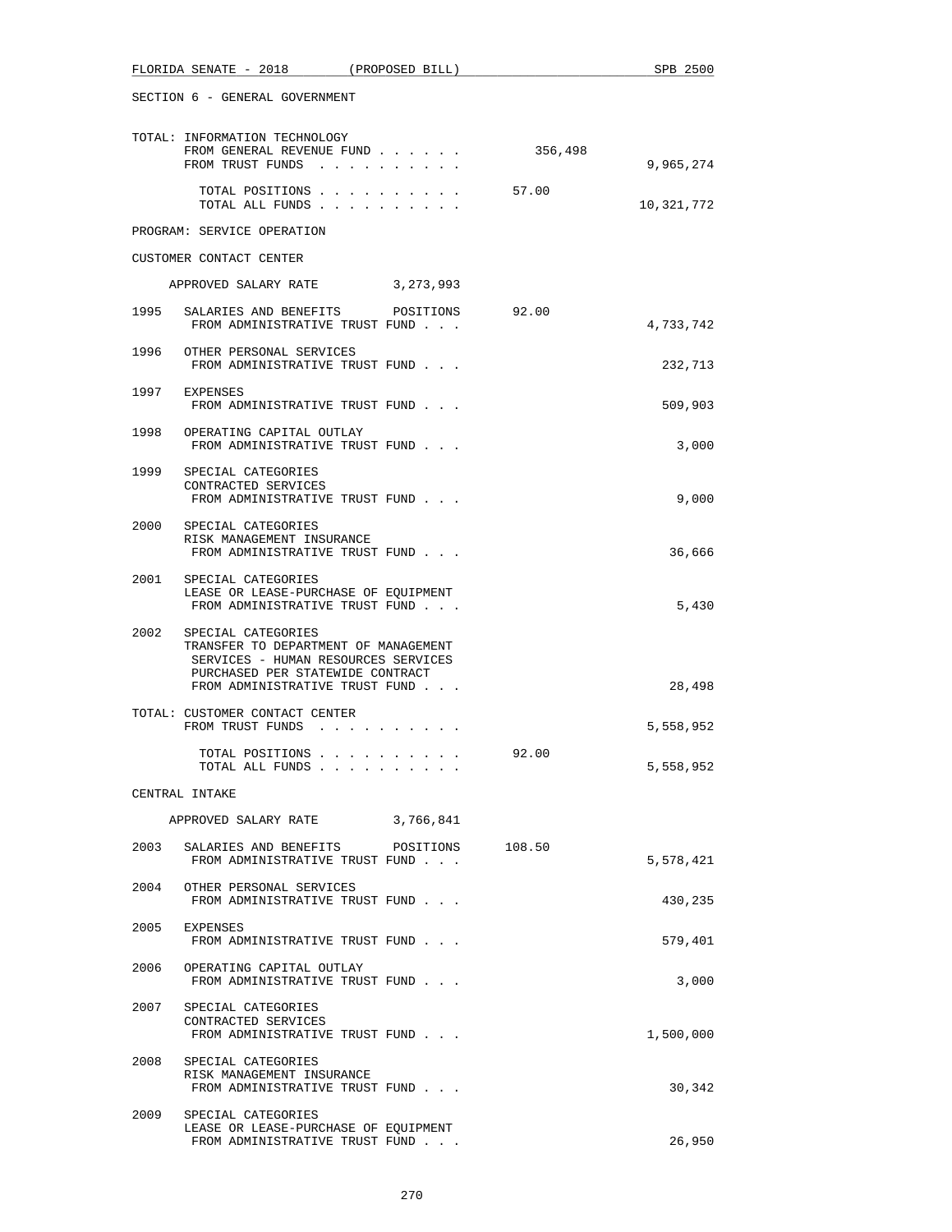|      | FLORIDA SENATE - 2018<br>(PROPOSED BILL)                                                                                                                                | SPB 2500   |
|------|-------------------------------------------------------------------------------------------------------------------------------------------------------------------------|------------|
|      | SECTION 6 - GENERAL GOVERNMENT                                                                                                                                          |            |
| 2010 | SPECIAL CATEGORIES<br>TRANSFER TO DEPARTMENT OF MANAGEMENT<br>SERVICES - HUMAN RESOURCES SERVICES<br>PURCHASED PER STATEWIDE CONTRACT<br>FROM ADMINISTRATIVE TRUST FUND | 38,276     |
|      |                                                                                                                                                                         |            |
|      | TOTAL: CENTRAL INTAKE<br>FROM TRUST FUNDS                                                                                                                               | 8,186,625  |
|      | TOTAL POSITIONS 108.50<br>TOTAL ALL FUNDS                                                                                                                               | 8,186,625  |
|      | PROGRAM: PROFESSIONAL REGULATION                                                                                                                                        |            |
|      | COMPLIANCE AND ENFORCEMENT                                                                                                                                              |            |
|      | APPROVED SALARY RATE 10,295,324                                                                                                                                         |            |
| 2011 | SALARIES AND BENEFITS<br>POSITIONS 235.50<br>FROM PROFESSIONAL REGULATION TRUST<br>FUND $\cdots$                                                                        | 14,793,255 |
| 2012 | OTHER PERSONAL SERVICES<br>FROM PROFESSIONAL REGULATION TRUST<br>FUND                                                                                                   | 945,370    |
|      | 2013 EXPENSES<br>FROM PROFESSIONAL REGULATION TRUST<br>$FUND$                                                                                                           | 2,921,921  |
| 2014 | OPERATING CAPITAL OUTLAY<br>FROM PROFESSIONAL REGULATION TRUST<br>$FUND$                                                                                                | 6,920      |
| 2015 | SPECIAL CATEGORIES<br>ACOUISITION OF MOTOR VEHICLES<br>FROM PROFESSIONAL REGULATION TRUST<br>$FUND$                                                                     | 156,900    |
| 2017 | SPECIAL CATEGORIES<br>LEGAL SERVICES CONTRACT<br>FROM PROFESSIONAL REGULATION TRUST<br>$FUND$                                                                           | 918,385    |
| 2018 | SPECIAL CATEGORIES<br>TRANSFER TO DEPARTMENT OF HEALTH<br>FROM PROFESSIONAL REGULATION TRUST<br>FUND                                                                    | 282,637    |
| 2019 | SPECIAL CATEGORIES<br>UNLICENSED ACTIVITIES<br>FROM PROFESSIONAL REGULATION TRUST<br>$FUND$                                                                             | 2,238,146  |

 From the funds in Specific Appropriation 2019, up to \$500,000 from the Professional Regulation Trust Fund is provided to the Department of Business and Professional Regulation to fund unlicensed activity enforcement relating to real estate. Funding may not be used for advertising or media campaigns.

 From the funds in Specific Appropriation 2019, up to \$100,000 from the Professional Regulation Trust Fund is provided to the Department of Business and Professional Regulation to fund unlicensed activity enforcement relating to certified public accountants. Funding may not be used for advertising or media campaigns.

 From the funds in Specific Appropriation 2019, up to \$250,000 from the Professional Regulation Trust Fund is provided to the Department of Business and Professional Regulation to enhance department enforcement activities, which include stings and sweeps, relating to unlicensed construction activity in Florida. The department may not allocate overhead charges to these unlicensed activity functions.

 From the funds in Specific Appropriation 2019, the Department of Business and Professional Regulation shall submit a report to the President of the Senate, Speaker of the House of Representatives, and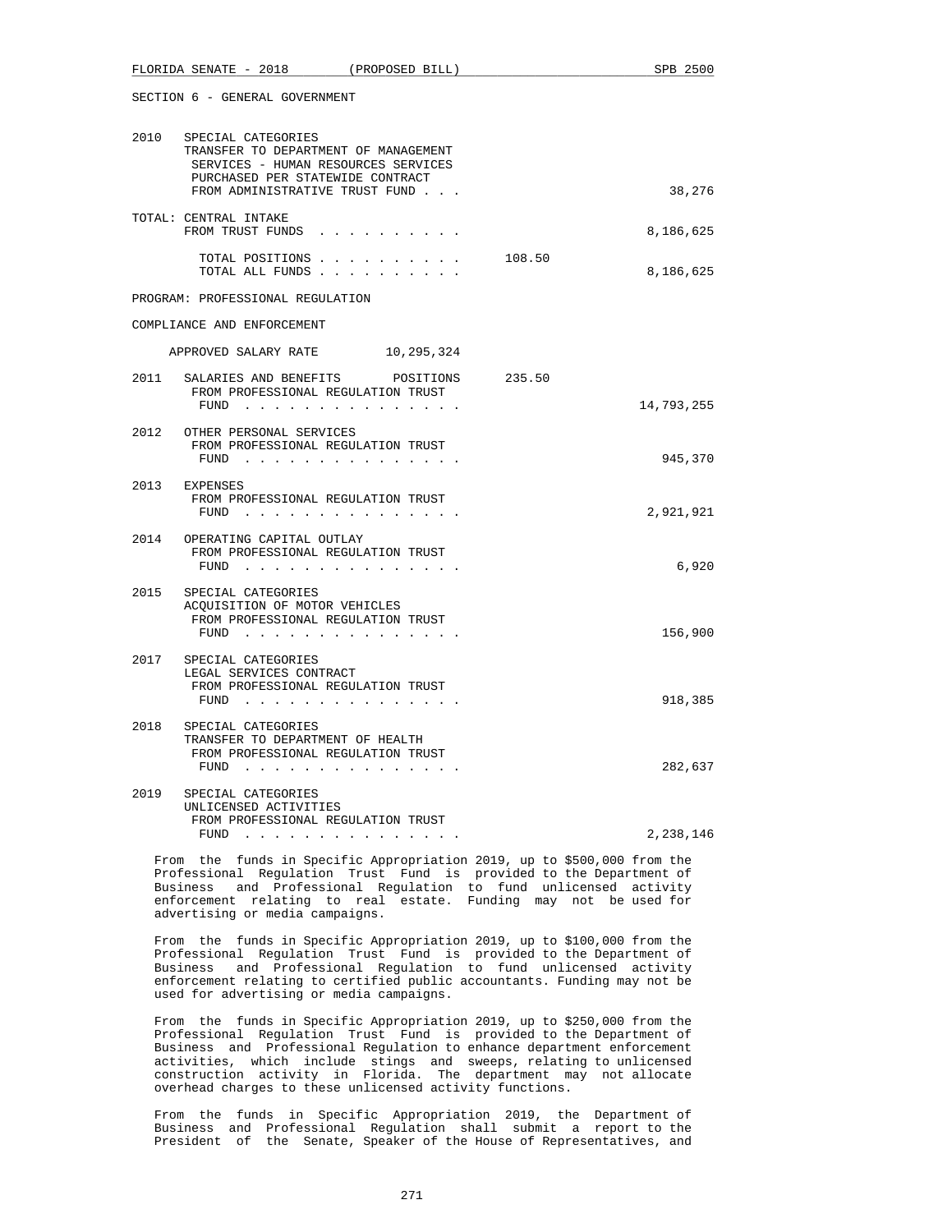the Executive Office of the Governor's Office of Policy and Budget by November 1, 2018, detailing the unlicensed activity functions performed by the department during Fiscal Year 2017-2018. The report shall contain a detailed breakout of activities, revenues, and expenditures by board and/or profession, and include any relevant information to indicate the department's compliance with section 455.2281, Florida Statutes.

| 2020 | SPECIAL CATEGORIES<br>CLAIMS PAYMENTS FROM CONSTRUCTION RECOVERY<br>FUND<br>FROM PROFESSIONAL REGULATION TRUST<br>$FUND$                                                                                                                                                                                                                | 5,000,000 |
|------|-----------------------------------------------------------------------------------------------------------------------------------------------------------------------------------------------------------------------------------------------------------------------------------------------------------------------------------------|-----------|
|      | 2021 SPECIAL CATEGORIES<br>CLAIMS PAYMENT/AUCTIONEER RECOVERY FUND<br>FROM PROFESSIONAL REGULATION TRUST<br>FUND<br>the contract of the contract of the                                                                                                                                                                                 | 106,579   |
| 2022 | SPECIAL CATEGORIES<br>TRANSFER ARCHITECT & INTERIOR DESIGN<br>ACTIVITIES CH. 2002-274<br>FROM PROFESSIONAL REGULATION TRUST<br>FUND<br><u>.</u>                                                                                                                                                                                         | 425,239   |
| 2023 | SPECIAL CATEGORIES<br>CONTRACTED SERVICES<br>FROM PROFESSIONAL REGULATION TRUST<br>$FUND$                                                                                                                                                                                                                                               | 1,177,638 |
|      | 2024 SPECIAL CATEGORIES<br>FLORIDA BUILDING CODE COMPLIANCE AND<br>MITIGATION PROGRAM<br>FROM PROFESSIONAL REGULATION TRUST<br>$FUND$ ,,,,,,,,,                                                                                                                                                                                         | 925,000   |
|      | From the funds in Specific Appropriation 2024, \$925,000 is provided<br>for the Florida Building Code Compliance and Mitigation Program as<br>authorized in section 553.841, Florida Statutes.                                                                                                                                          |           |
| 2025 | SPECIAL CATEGORIES<br>OPERATION OF MOTOR VEHICLES<br>FROM PROFESSIONAL REGULATION TRUST<br>FUND<br><u>in the series of the series of the series of the series of the series of the series of the series of the series of the series of the series of the series of the series of the series of the series of the series of the seri</u> | 187,298   |
| 2026 | SPECIAL CATEGORIES<br>RISK MANAGEMENT INSURANCE                                                                                                                                                                                                                                                                                         |           |

 FROM PROFESSIONAL REGULATION TRUST FUND . . . . . . . . . . . . . . . 247,575 2027 SPECIAL CATEGORIES CLAY FORD SCHOLARSHIP PROGRAM - CERTIFIED PUBLIC ACCOUNTING MINORITY SCHOLARSHIPS FROM PROFESSIONAL REGULATION TRUST FUND . . . . . . . . . . . . . . . 200,000 2028 SPECIAL CATEGORIES LEASE OR LEASE-PURCHASE OF EQUIPMENT FROM PROFESSIONAL REGULATION TRUST FUND . . . . . . . . . . . . . . . 69,162

## 2029 SPECIAL CATEGORIES TRANSFER TO DEPARTMENT OF MANAGEMENT SERVICES - HUMAN RESOURCES SERVICES PURCHASED PER STATEWIDE CONTRACT FROM PROFESSIONAL REGULATION TRUST FUND . . . . . . . . . . . . . . . 91,059 2030 SPECIAL CATEGORIES GRANTS AND AIDS - FLORIDA ENGINEERING MANAGEMENT CORPORATION (FEMC) CONTRACTED SERVICES FROM PROFESSIONAL REGULATION TRUST

FUND . . . . . . . . . . . . . . . 2,070,000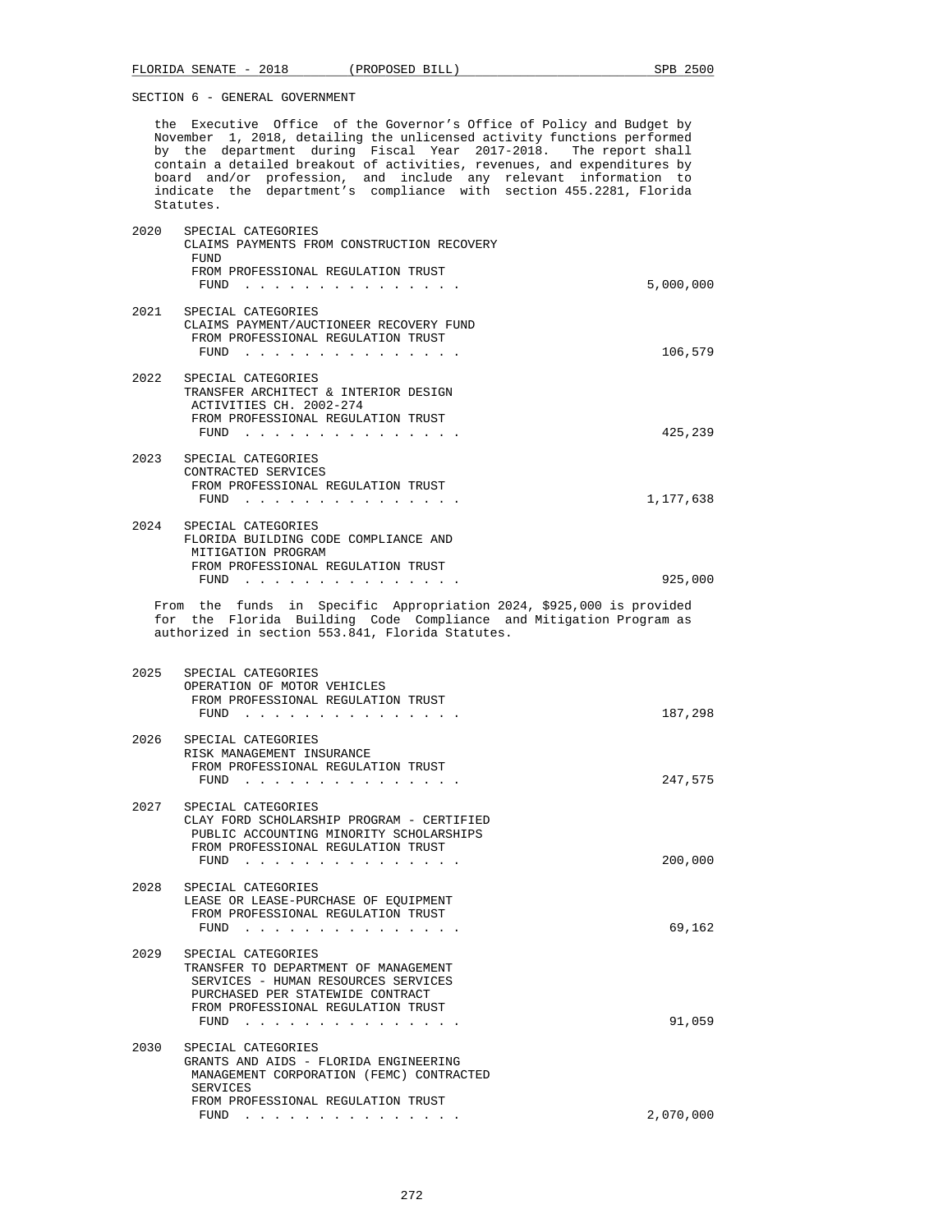|      | FLORIDA SENATE - 2018<br>(PROPOSED BILL)                                                                                                                                                                                         | SPB 2500   |
|------|----------------------------------------------------------------------------------------------------------------------------------------------------------------------------------------------------------------------------------|------------|
|      | SECTION 6 - GENERAL GOVERNMENT                                                                                                                                                                                                   |            |
|      | 2031 FINANCIAL ASSISTANCE PAYMENTS<br>REAL ESTATE RECOVERY FUND<br>FROM PROFESSIONAL REGULATION TRUST                                                                                                                            |            |
|      | FUND                                                                                                                                                                                                                             | 300,000    |
|      | TOTAL: COMPLIANCE AND ENFORCEMENT<br>FROM TRUST FUNDS                                                                                                                                                                            | 33,063,084 |
|      | TOTAL POSITIONS<br>235.50<br>TOTAL ALL FUNDS                                                                                                                                                                                     | 33,063,084 |
|      | FLORIDA BOXING COMMISSION                                                                                                                                                                                                        |            |
|      | APPROVED SALARY RATE 240,862                                                                                                                                                                                                     |            |
| 2032 | SALARIES AND BENEFITS POSITIONS<br>4.00<br>FROM PROFESSIONAL REGULATION TRUST<br>$FUND$                                                                                                                                          | 357,865    |
| 2033 | OTHER PERSONAL SERVICES<br>FROM PROFESSIONAL REGULATION TRUST                                                                                                                                                                    |            |
|      | FUND $\cdots$                                                                                                                                                                                                                    | 110,371    |
| 2034 | EXPENSES<br>FROM PROFESSIONAL REGULATION TRUST<br>FUND $\cdots$                                                                                                                                                                  | 156,920    |
|      | 2035 SPECIAL CATEGORIES<br>TRANSFER TO THE PROFESSIONAL REGULATION<br>TRUST FUND<br>FROM GENERAL REVENUE FUND<br>443,675                                                                                                         |            |
|      | The funds in Specific Appropriation 2035 are provided, if needed, to<br>support and maintain operations of the Florida Boxing Commission. The<br>funds shall only be utilized if available trust fund revenues are<br>exhausted. |            |
| 2036 | SPECIAL CATEGORIES<br>CONTRACTED SERVICES<br>FROM PROFESSIONAL REGULATION TRUST<br>$FUND$                                                                                                                                        | 2,000      |
| 2037 | SPECIAL CATEGORIES<br>RISK MANAGEMENT INSURANCE<br>FROM PROFESSIONAL REGULATION TRUST<br>FUND $\ldots$                                                                                                                           | 3,922      |
| 2038 | SPECIAL CATEGORIES<br>TRANSFER TO DEPARTMENT OF MANAGEMENT<br>SERVICES - HUMAN RESOURCES SERVICES<br>PURCHASED PER STATEWIDE CONTRACT<br>FROM PROFESSIONAL REGULATION TRUST<br>FUND $\cdots$                                     | 3,566      |
|      | TOTAL: FLORIDA BOXING COMMISSION<br>FROM GENERAL REVENUE FUND<br>443,675<br>FROM TRUST FUNDS                                                                                                                                     | 634,644    |
|      | TOTAL POSITIONS<br>4.00<br>TOTAL ALL FUNDS                                                                                                                                                                                       | 1,078,319  |
|      | TESTING AND CONTINUING EDUCATION                                                                                                                                                                                                 |            |
|      | APPROVED SALARY RATE 1,494,189                                                                                                                                                                                                   |            |
| 2039 | SALARIES AND BENEFITS POSITIONS<br>40.00<br>FROM PROFESSIONAL REGULATION TRUST<br>FUND $\cdots$                                                                                                                                  | 2,151,060  |
| 2040 | EXPENSES<br>FROM PROFESSIONAL REGULATION TRUST<br>FUND $\cdots$                                                                                                                                                                  | 283,871    |
| 2041 | OPERATING CAPITAL OUTLAY<br>FROM PROFESSIONAL REGULATION TRUST                                                                                                                                                                   | 3,000      |
|      | FUND $\ldots$                                                                                                                                                                                                                    |            |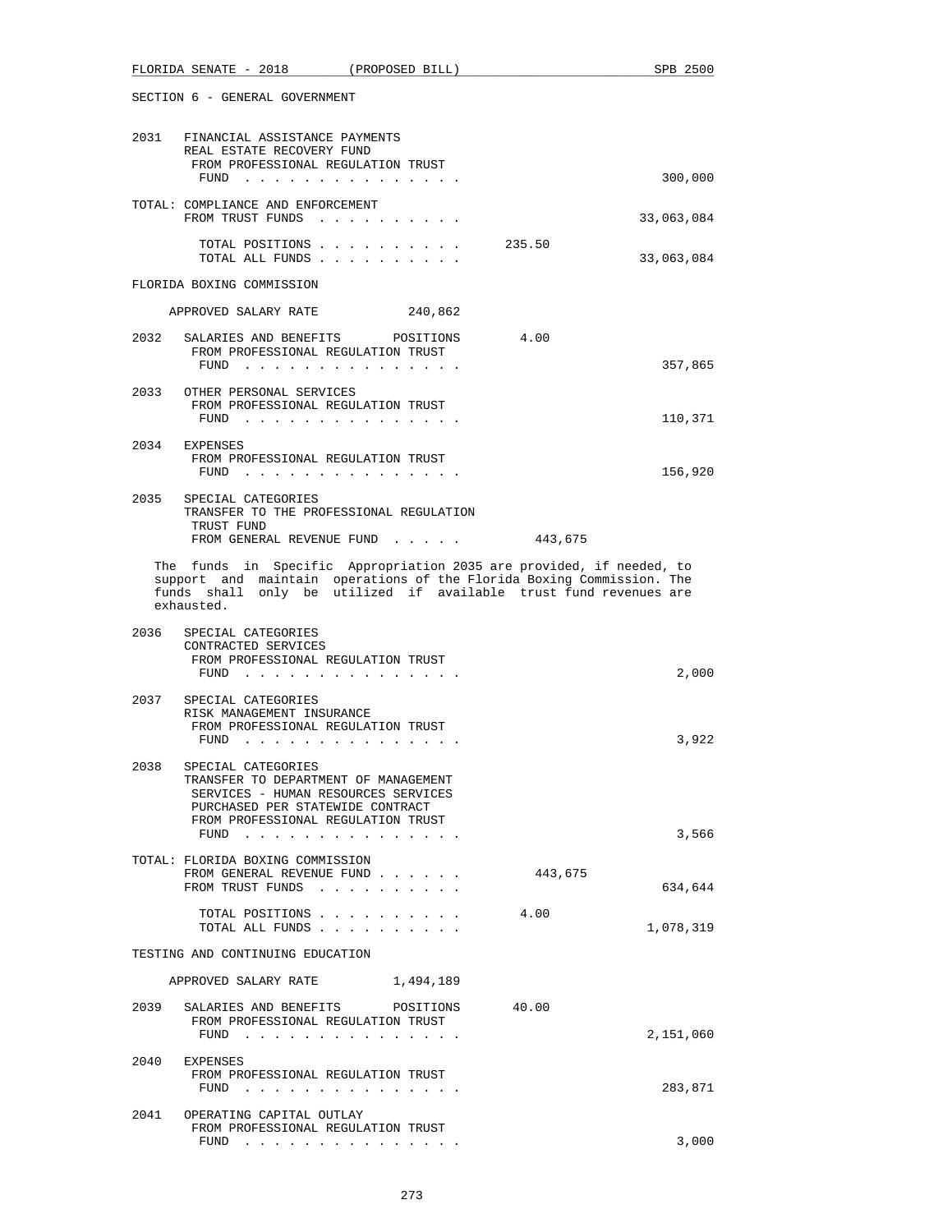|      | FLORIDA SENATE - 2018 (PROPOSED BILL)                                                                                                                                                        |           |       | SPB 2500  |
|------|----------------------------------------------------------------------------------------------------------------------------------------------------------------------------------------------|-----------|-------|-----------|
|      | SECTION 6 - GENERAL GOVERNMENT                                                                                                                                                               |           |       |           |
|      | 2042 SPECIAL CATEGORIES<br>EXAMINATION TESTING SERVICES FOR<br>PROFESSIONAL REGULATION<br>FROM PROFESSIONAL REGULATION TRUST<br>FUND $\cdots$                                                |           |       | 988,235   |
| 2043 | SPECIAL CATEGORIES<br>CONTRACTED SERVICES<br>FROM PROFESSIONAL REGULATION TRUST<br>FUND $\cdots$                                                                                             |           |       | 6,000     |
|      | 2044 SPECIAL CATEGORIES<br>RISK MANAGEMENT INSURANCE<br>FROM PROFESSIONAL REGULATION TRUST<br>FUND                                                                                           |           |       | 13,504    |
|      | 2045 SPECIAL CATEGORIES<br>LEASE OR LEASE-PURCHASE OF EQUIPMENT<br>FROM PROFESSIONAL REGULATION TRUST<br>FUND                                                                                |           |       | 5,211     |
| 2046 | SPECIAL CATEGORIES<br>TRANSFER TO DEPARTMENT OF MANAGEMENT<br>SERVICES - HUMAN RESOURCES SERVICES<br>PURCHASED PER STATEWIDE CONTRACT<br>FROM PROFESSIONAL REGULATION TRUST<br>FUND $\cdots$ |           |       | 12,969    |
|      | TOTAL: TESTING AND CONTINUING EDUCATION<br>FROM TRUST FUNDS                                                                                                                                  |           |       | 3,463,850 |
|      | TOTAL POSITIONS<br>TOTAL ALL FUNDS                                                                                                                                                           |           | 40.00 | 3,463,850 |
|      | FARM AND CHILD LABOR REGULATION                                                                                                                                                              |           |       |           |
|      | APPROVED SALARY RATE 1, 118,868                                                                                                                                                              |           |       |           |
| 2047 | SALARIES AND BENEFITS<br>FROM PROFESSIONAL REGULATION TRUST<br>$FUND$                                                                                                                        | POSITIONS | 30.00 | 1,679,687 |
| 2048 | EXPENSES<br>FROM PROFESSIONAL REGULATION TRUST<br>FUND<br>the contract of the contract of the contract of the contract of the contract of the contract of the contract of                    |           |       | 160,342   |
| 2049 | SPECIAL CATEGORIES<br>ACOUISITION OF MOTOR VEHICLES<br>FROM PROFESSIONAL REGULATION TRUST<br>FUND $\ldots$                                                                                   |           |       | 45,000    |
| 2050 | SPECIAL CATEGORIES<br>CONTRACTED SERVICES<br>FROM PROFESSIONAL REGULATION TRUST<br>FUND $\cdots$                                                                                             |           |       | 20,590    |
| 2051 | SPECIAL CATEGORIES<br>OPERATION OF MOTOR VEHICLES<br>FROM PROFESSIONAL REGULATION TRUST<br>FUND $\cdots$                                                                                     |           |       | 69,400    |
| 2052 | SPECIAL CATEGORIES<br>RISK MANAGEMENT INSURANCE<br>FROM PROFESSIONAL REGULATION TRUST<br>FUND                                                                                                |           |       | 5,874     |
| 2053 | SPECIAL CATEGORIES<br>LEASE OR LEASE-PURCHASE OF EQUIPMENT<br>FROM PROFESSIONAL REGULATION TRUST<br>FUND $\cdots$                                                                            |           |       | 2,648     |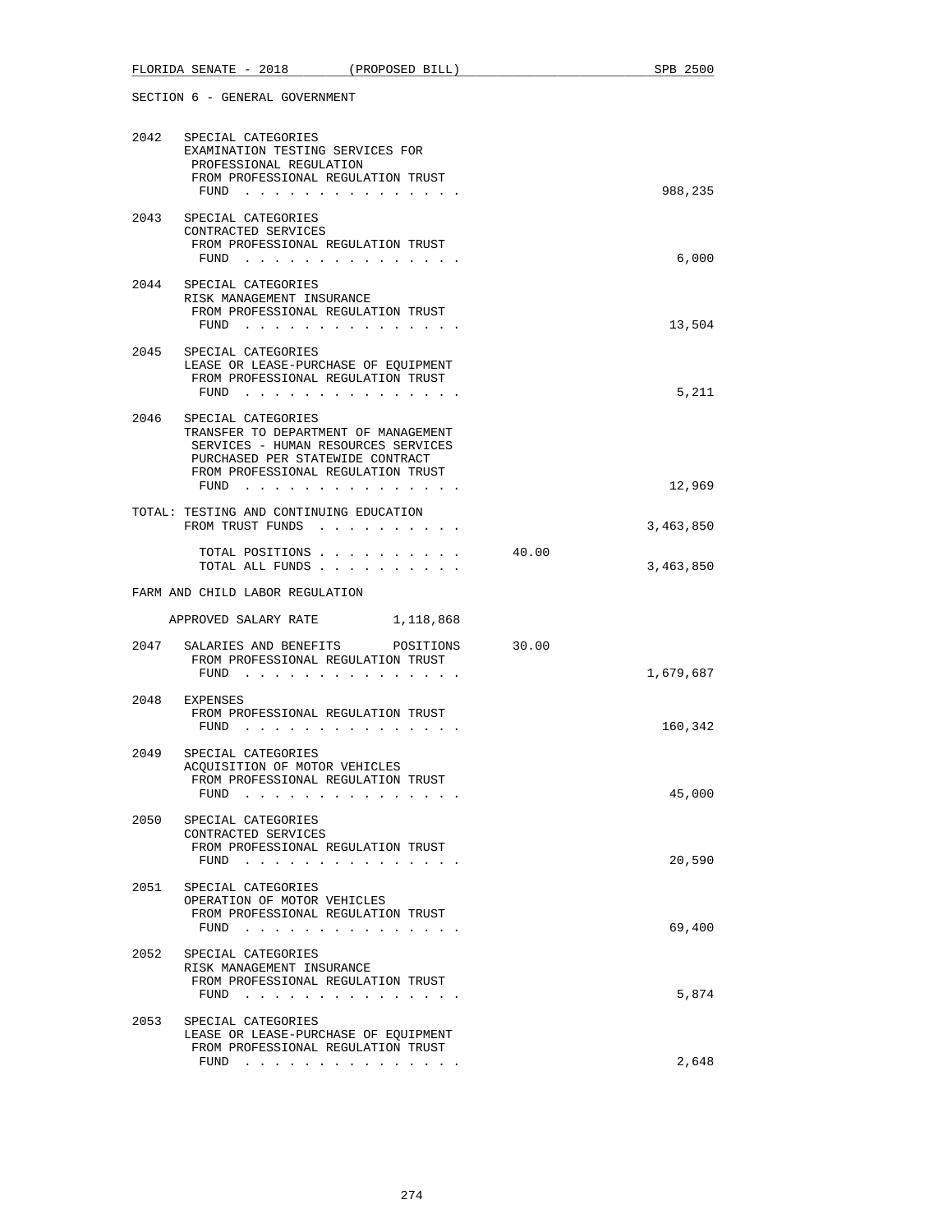| 2054 | SPECIAL CATEGORIES<br>TRANSFER TO DEPARTMENT OF MANAGEMENT<br>SERVICES - HUMAN RESOURCES SERVICES<br>PURCHASED PER STATEWIDE CONTRACT                                         |           |
|------|-------------------------------------------------------------------------------------------------------------------------------------------------------------------------------|-----------|
|      | FROM PROFESSIONAL REGULATION TRUST<br>FUND                                                                                                                                    | 9,018     |
|      | TOTAL: FARM AND CHILD LABOR REGULATION<br>FROM TRUST FUNDS<br>the contract of the contract of the contract of the contract of the contract of the contract of the contract of | 1,992,559 |
|      | 30.00<br>TOTAL POSITIONS<br>.<br>TOTAL ALL FUNDS                                                                                                                              | 1,992,559 |

DRUGS, DEVICES, AND COSMETICS

 From the funds provided in Specific Appropriations 2054A through 2054J the Department of Business and Professional Regulation shall prepare quarterly and annual financial statements of revenues and expenditures, including direct and allocated, of the Division of Drugs, Devices and Cosmetics. The financial statements shall reflect each fee and trust fund revenue source collected and indicate how each fee and revenue source was expended in support of the regulatory and administrative functions of the Division of Drugs, Devices and Cosmetics, including departmental overhead expenditures. The financial statements shall also reflect any regulatory functions supported by the General Revenue Fund. The financial statements shall be submitted to the chair of the Senate Appropriations Committee, the chair of the House of Representatives Appropriations Committee, and the Executive Office of the Governor's Office of Policy and Budget. The first quarterly financial statement shall be submitted on August 1, 2018, for the period of April 1, 2018, through June 30, 2018, and quarterly thereafter. The annual financial statement for the year ending June 30, 2018, shall be submitted on or before November 1, 2018.

APPROVED SALARY RATE 1,549,979

| 2054A SALARIES AND BENEFITS<br>POSITIONS<br>FROM PROFESSIONAL REGULATION TRUST                                                                                                                                                                    | 25.50     |
|---------------------------------------------------------------------------------------------------------------------------------------------------------------------------------------------------------------------------------------------------|-----------|
| $FUND$                                                                                                                                                                                                                                            | 2,090,335 |
| 2054B OTHER PERSONAL SERVICES<br>FROM PROFESSIONAL REGULATION TRUST<br>FUND                                                                                                                                                                       | 179,040   |
| 2054C EXPENSES<br>FROM PROFESSIONAL REGULATION TRUST<br>FUND                                                                                                                                                                                      | 357,401   |
| 2054D SPECIAL CATEGORIES<br>ACQUISITION OF MOTOR VEHICLES<br>FROM PROFESSIONAL REGULATION TRUST<br>FUND                                                                                                                                           | 16,500    |
| 2054E SPECIAL CATEGORIES<br>TRANSFER TO THE PROFESSIONAL REGULATION<br>TRUST FUND<br>FROM GENERAL REVENUE FUND                                                                                                                                    | 640,000   |
| The funds in Specific Appropriation 2054E are provided for the Division<br>of Drugs, Devices, and Cosmetics. The funds shall be utilized, if<br>needed, in excess of available trust funds to support and maintain<br>operations of the division. |           |
| 2054F SPECIAL CATEGORIES<br>CONTRACTED SERVICES<br>FROM PROFESSIONAL REGULATION TRUST<br>FUND<br>$\mathbf{r}$ and $\mathbf{r}$ and $\mathbf{r}$ and $\mathbf{r}$                                                                                  | 58,500    |
| 2054G SPECIAL CATEGORIES<br>OPERATION OF MOTOR VEHICLES<br>FROM PROFESSIONAL REGULATION TRUST<br>FUND                                                                                                                                             | 35,938    |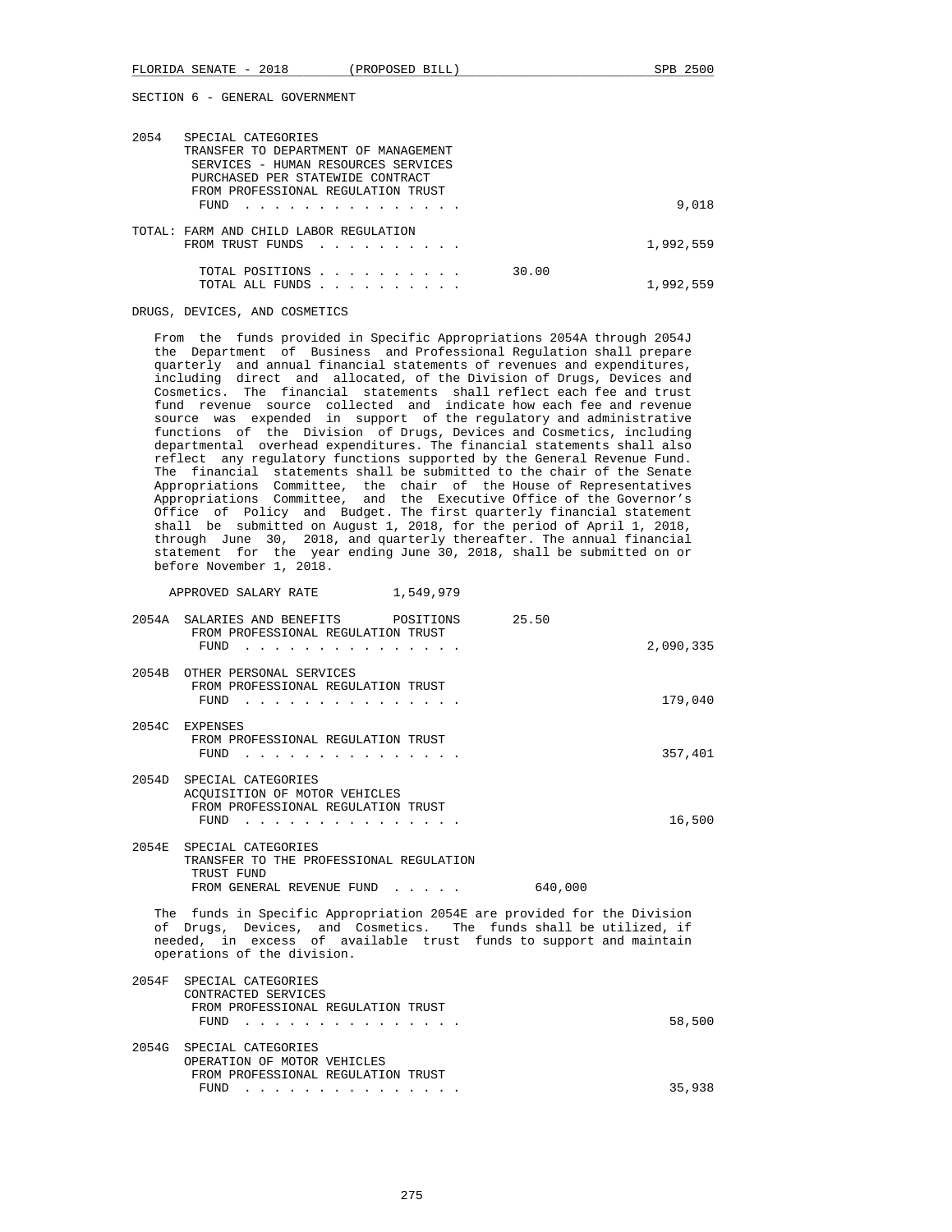|      | FLORIDA SENATE - 2018<br>(PROPOSED BILL)                                                                                                                                                                           |         | SPB 2500  |
|------|--------------------------------------------------------------------------------------------------------------------------------------------------------------------------------------------------------------------|---------|-----------|
|      | SECTION 6 - GENERAL GOVERNMENT                                                                                                                                                                                     |         |           |
|      | 2054H SPECIAL CATEGORIES<br>RISK MANAGEMENT INSURANCE<br>FROM PROFESSIONAL REGULATION TRUST<br>FUND                                                                                                                |         | 32,658    |
|      | 2054I SPECIAL CATEGORIES<br>LEASE OR LEASE-PURCHASE OF EQUIPMENT<br>FROM PROFESSIONAL REGULATION TRUST<br>$FUND$                                                                                                   |         | 7,200     |
|      | 2054J SPECIAL CATEGORIES<br>TRANSFER TO DEPARTMENT OF MANAGEMENT<br>SERVICES - HUMAN RESOURCES SERVICES<br>PURCHASED PER STATEWIDE CONTRACT<br>FROM PROFESSIONAL REGULATION TRUST<br>FUND                          |         | 10,291    |
|      | TOTAL: DRUGS, DEVICES, AND COSMETICS<br>FROM GENERAL REVENUE FUND<br>FROM TRUST FUNDS                                                                                                                              | 640,000 | 2,787,863 |
|      | TOTAL POSITIONS<br>TOTAL ALL FUNDS                                                                                                                                                                                 | 25.50   | 3,427,863 |
|      | PROGRAM: PARI-MUTUEL WAGERING                                                                                                                                                                                      |         |           |
|      | PARI-MUTUEL WAGERING                                                                                                                                                                                               |         |           |
|      | APPROVED SALARY RATE 2,910,968                                                                                                                                                                                     |         |           |
| 2055 | SALARIES AND BENEFITS<br>POSITIONS<br>FROM PARI-MUTUEL WAGERING TRUST<br>FUND                                                                                                                                      | 65.00   | 4,140,573 |
|      | 2056 OTHER PERSONAL SERVICES<br>FROM PARI-MUTUEL WAGERING TRUST<br>FUND                                                                                                                                            |         | 1,692,935 |
| 2057 | EXPENSES<br>FROM PARI-MUTUEL WAGERING TRUST<br>FUND $\cdots$                                                                                                                                                       |         | 665,627   |
|      | 2058 OPERATING CAPITAL OUTLAY<br>FROM PARI-MUTUEL WAGERING TRUST<br>FUND                                                                                                                                           |         | 13,032    |
|      | 2059 SPECIAL CATEGORIES<br>ACQUISITION OF MOTOR VEHICLES<br>FROM PARI-MUTUEL WAGERING TRUST<br>FUND $\cdots$                                                                                                       |         | 40,002    |
| 2060 | SPECIAL CATEGORIES<br>CONTRACTED SERVICES<br>FROM PARI-MUTUEL WAGERING TRUST                                                                                                                                       |         |           |
| 2061 | $FUND$<br>SPECIAL CATEGORIES<br>OPERATION OF MOTOR VEHICLES                                                                                                                                                        |         | 27,317    |
|      | FROM PARI-MUTUEL WAGERING TRUST<br>FUND                                                                                                                                                                            |         | 62,000    |
| 2062 | SPECIAL CATEGORIES<br>RISK MANAGEMENT INSURANCE<br>FROM PARI-MUTUEL WAGERING TRUST<br>FUND $\cdots$                                                                                                                |         | 228,176   |
| 2063 | SPECIAL CATEGORIES<br>LEASE OR LEASE-PURCHASE OF EQUIPMENT<br>FROM PARI-MUTUEL WAGERING TRUST<br>FUND $\cdots$                                                                                                     |         | 10,063    |
| 2064 | SPECIAL CATEGORIES<br>RACING ANIMAL MEDICAL RESEARCH<br>FROM PARI-MUTUEL WAGERING TRUST<br>FUND<br>the contract of the contract of the contract of the contract of the contract of the contract of the contract of |         | 100,000   |
|      |                                                                                                                                                                                                                    |         |           |

Funds in Specific Appropriation 2064 from the Pari-Mutuel Wagering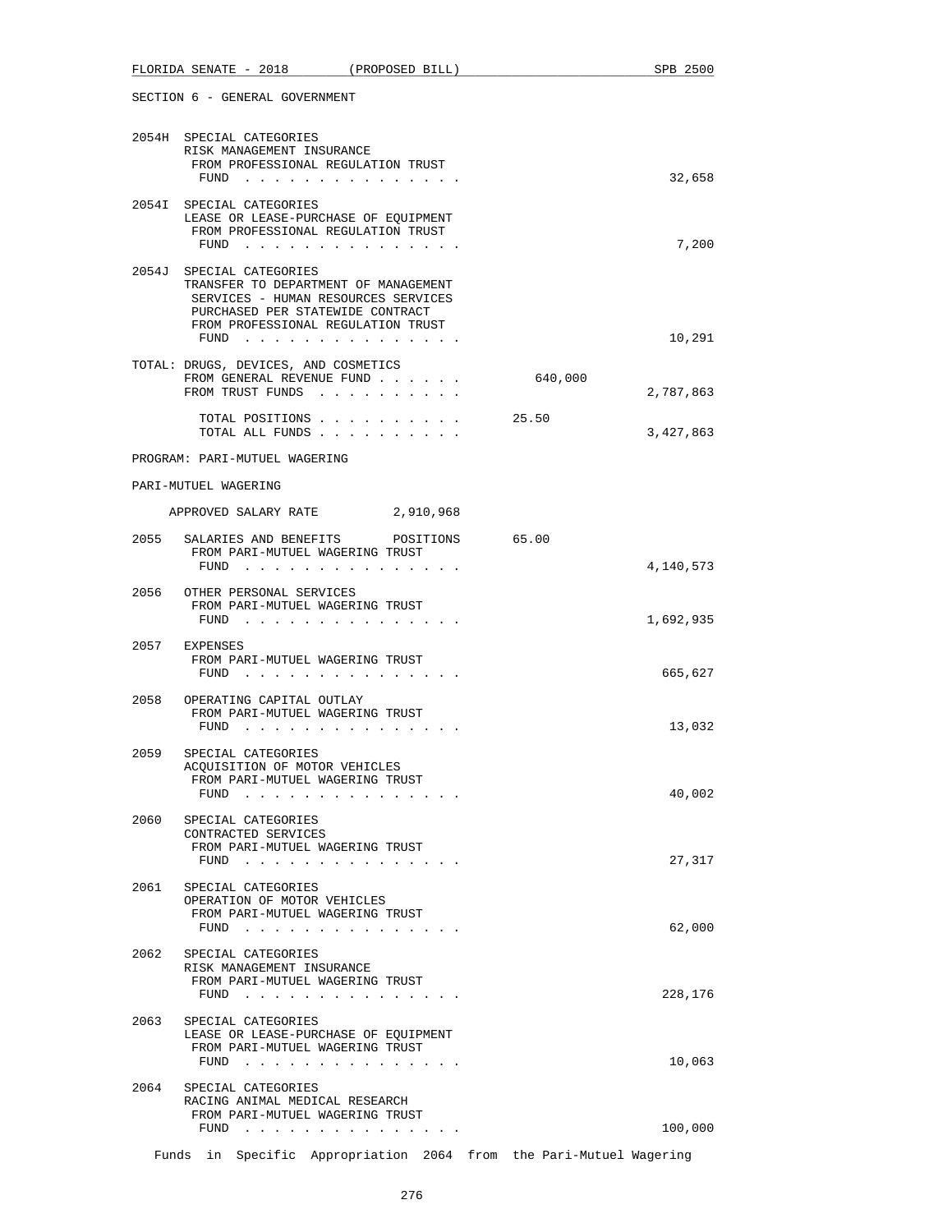|      | FLORIDA SENATE - 2018<br>(PROPOSED BILL)                                                                                                                                         | SPB 2500  |
|------|----------------------------------------------------------------------------------------------------------------------------------------------------------------------------------|-----------|
|      | SECTION 6 - GENERAL GOVERNMENT                                                                                                                                                   |           |
|      | Trust Fund shall be utilized pursuant to section 550.2415, Florida<br>Statutes.                                                                                                  |           |
|      | 2065 SPECIAL CATEGORIES<br>PARI-MUTUEL LABORATORY CONTRACTED SERVICES<br>FROM PARI-MUTUEL WAGERING TRUST<br>FUND $\cdots$                                                        | 2,266,000 |
| 2066 | SPECIAL CATEGORIES<br>TRANSFER TO DEPARTMENT OF MANAGEMENT<br>SERVICES - HUMAN RESOURCES SERVICES<br>PURCHASED PER STATEWIDE CONTRACT<br>FROM PARI-MUTUEL WAGERING TRUST<br>FUND | 39,866    |
| 2067 | SPECIAL CATEGORIES<br>CONTRACT FOR PARI-MUTUEL WAGERING<br>COMPLIANCE AND AUDIT SYSTEM<br>FROM PARI-MUTUEL WAGERING TRUST<br>FUND                                                | 296,476   |
|      | TOTAL: PARI-MUTUEL WAGERING<br>FROM TRUST FUNDS                                                                                                                                  | 9,582,067 |
|      | 65.00<br>TOTAL POSITIONS<br>TOTAL ALL FUNDS                                                                                                                                      | 9,582,067 |
|      | SLOT MACHINE REGULATION                                                                                                                                                          |           |
|      | APPROVED SALARY RATE 2,259,439                                                                                                                                                   |           |
| 2068 | 50.00<br>SALARIES AND BENEFITS<br>POSITIONS<br>FROM PARI-MUTUEL WAGERING TRUST<br>FUND $\cdots$                                                                                  | 3,260,716 |
|      | 2069 OTHER PERSONAL SERVICES<br>FROM PARI-MUTUEL WAGERING TRUST<br>FUND                                                                                                          | 10,000    |
|      | 2070 EXPENSES<br>FROM PARI-MUTUEL WAGERING TRUST<br>FUND                                                                                                                         | 275,248   |
|      | 2071 OPERATING CAPITAL OUTLAY<br>FROM PARI-MUTUEL WAGERING TRUST<br>FUND                                                                                                         | 10,863    |
|      | 2072 SPECIAL CATEGORIES<br>ACQUISITION OF MOTOR VEHICLES<br>FROM PARI-MUTUEL WAGERING TRUST<br>FUND $\cdots$                                                                     | 40,000    |
| 2073 | SPECIAL CATEGORIES<br>COMPULSIVE AND ADDICTIVE GAMBLING<br>PREVENTION CONTRACT<br>FROM PARI-MUTUEL WAGERING TRUST<br>FUND<br>and a series and a series                           | 930,000   |
|      |                                                                                                                                                                                  |           |

 Funds in Specific Appropriation 2073 shall be expended pursuant to section 551.118, Florida Statutes. The funds shall be placed in reserve contingent upon the submission of a report to the Executive Office of the Governor's Office of Policy and Budget, the chair of the Senate Appropriations Committee, and the chair of the House of Representatives Appropriations Committee detailing the services that will be delivered, the expected results, and recommended performance measures to be included in the contract for the provision of services related to the prevention and reduction of compulsive and addictive gambling. The report shall also include the effectiveness of Fiscal Year 2017-2018 efforts in reducing problem gambling. No earlier than 14 days after the submission of the report, the Department of Business and Professional Regulation may request the release of funds pursuant to the provisions of chapter 216, Florida Statutes.

 2074 SPECIAL CATEGORIES CONTRACTED SERVICES FROM PARI-MUTUEL WAGERING TRUST FUND . . . . . . . . . . . . . . . 44,000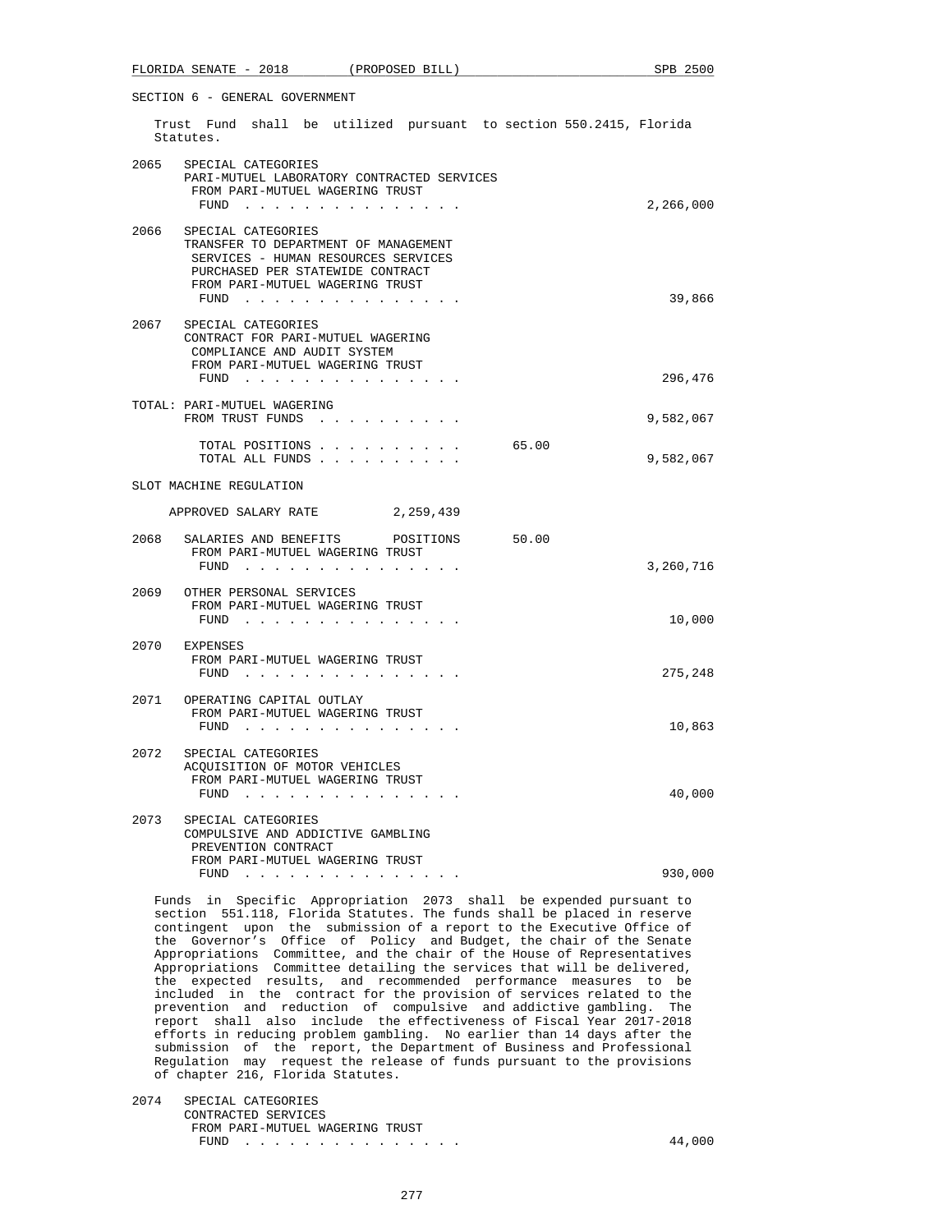|      | FLORIDA SENATE - 2018<br>(PROPOSED BILL)                                                                                                                                                                                                                                                                      | SPB 2500           |
|------|---------------------------------------------------------------------------------------------------------------------------------------------------------------------------------------------------------------------------------------------------------------------------------------------------------------|--------------------|
|      | SECTION 6 - GENERAL GOVERNMENT                                                                                                                                                                                                                                                                                |                    |
|      | 2075 SPECIAL CATEGORIES<br>OPERATION OF MOTOR VEHICLES<br>FROM PARI-MUTUEL WAGERING TRUST<br>FUND $\cdots$                                                                                                                                                                                                    | 25,743             |
| 2076 | SPECIAL CATEGORIES<br>RISK MANAGEMENT INSURANCE<br>FROM PARI-MUTUEL WAGERING TRUST<br>$FUND$                                                                                                                                                                                                                  | 11,992             |
| 2077 | SPECIAL CATEGORIES<br>LEASE OR LEASE-PURCHASE OF EQUIPMENT<br>FROM PARI-MUTUEL WAGERING TRUST<br>FUND $\cdots$                                                                                                                                                                                                | 2,848              |
| 2078 | SPECIAL CATEGORIES<br>TRANSFER TO DEPARTMENT OF MANAGEMENT<br>SERVICES - HUMAN RESOURCES SERVICES<br>PURCHASED PER STATEWIDE CONTRACT<br>FROM PARI-MUTUEL WAGERING TRUST                                                                                                                                      | 16,183             |
|      | FUND<br>TOTAL: SLOT MACHINE REGULATION<br>FROM TRUST FUNDS                                                                                                                                                                                                                                                    | 4,627,593          |
|      | TOTAL POSITIONS<br>TOTAL ALL FUNDS                                                                                                                                                                                                                                                                            | 50.00<br>4,627,593 |
|      | PROGRAM: HOTELS AND RESTAURANTS                                                                                                                                                                                                                                                                               |                    |
|      | COMPLIANCE AND ENFORCEMENT                                                                                                                                                                                                                                                                                    |                    |
|      | APPROVED SALARY RATE 12, 206, 704                                                                                                                                                                                                                                                                             |                    |
|      | 2079 SALARIES AND BENEFITS POSITIONS 308.00<br>FROM HOTEL AND RESTAURANT TRUST<br>FUND                                                                                                                                                                                                                        | 17,396,586         |
| 2080 | OTHER PERSONAL SERVICES<br>FROM HOTEL AND RESTAURANT TRUST<br>FUND $\cdots$                                                                                                                                                                                                                                   | 35,689             |
|      | 2081 EXPENSES<br>FROM HOTEL AND RESTAURANT TRUST<br>FUND                                                                                                                                                                                                                                                      | 1,656,430          |
|      | 2082 OPERATING CAPITAL OUTLAY<br>FROM HOTEL AND RESTAURANT TRUST<br>FUND<br>$\mathbf{r}$ . The set of the set of the set of the set of the set of the set of the set of the set of the set of the set of the set of the set of the set of the set of the set of the set of the set of the set of the set of t | 8,500              |
| 2083 | SPECIAL CATEGORIES<br>ACOUISITION OF MOTOR VEHICLES<br>FROM HOTEL AND RESTAURANT TRUST<br>FUND $\cdots$                                                                                                                                                                                                       | 275,000            |
| 2084 | SPECIAL CATEGORIES<br>TRANSFERS TO DEPARTMENT OF HEALTH FOR<br>EPIDEMIOLOGICAL SERVICES<br>FROM HOTEL AND RESTAURANT TRUST<br>FUND                                                                                                                                                                            | 607,149            |
| 2085 | SPECIAL CATEGORIES<br>GRANTS AND AIDS - SCHOOL-TO-CAREER<br>FROM HOTEL AND RESTAURANT TRUST<br>FUND $\cdots$                                                                                                                                                                                                  | 706,698            |
| 2086 | SPECIAL CATEGORIES<br>CONTRACTED SERVICES<br>FROM HOTEL AND RESTAURANT TRUST<br>FUND $\cdots$                                                                                                                                                                                                                 | 70,509             |
| 2087 | SPECIAL CATEGORIES<br>OPERATION OF MOTOR VEHICLES<br>FROM HOTEL AND RESTAURANT TRUST<br>FUND                                                                                                                                                                                                                  | 484,941            |
|      |                                                                                                                                                                                                                                                                                                               |                    |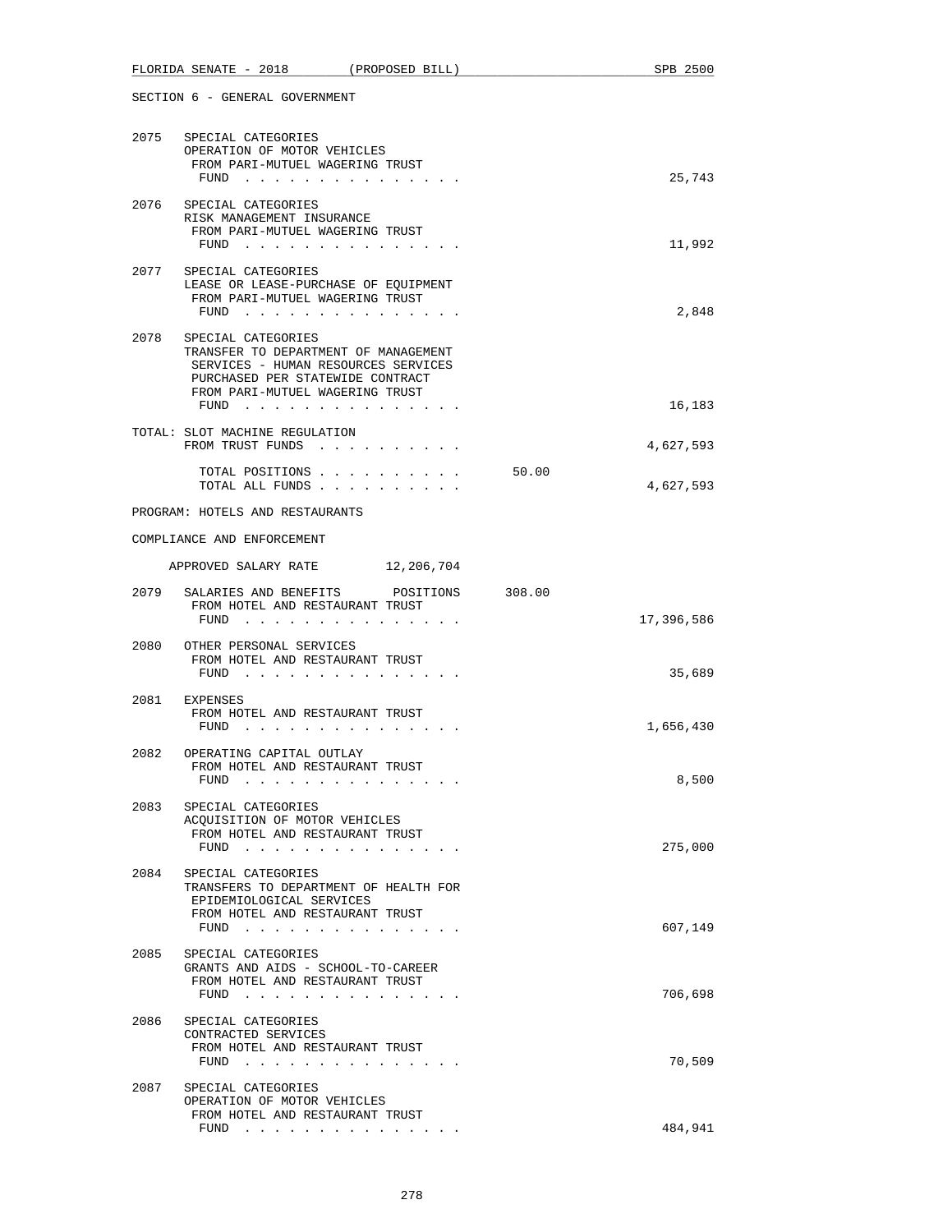|      | FLORIDA SENATE - 2018 (PROPOSED BILL)                                                                                                                                                 |        | SPB 2500             |
|------|---------------------------------------------------------------------------------------------------------------------------------------------------------------------------------------|--------|----------------------|
|      | SECTION 6 - GENERAL GOVERNMENT                                                                                                                                                        |        |                      |
|      | 2088 SPECIAL CATEGORIES<br>RISK MANAGEMENT INSURANCE<br>FROM HOTEL AND RESTAURANT TRUST<br>$FUND$                                                                                     |        | 346,106              |
|      | 2089 SPECIAL CATEGORIES<br>LEASE OR LEASE-PURCHASE OF EQUIPMENT<br>FROM HOTEL AND RESTAURANT TRUST<br>FUND $\cdots$                                                                   |        | 25,000               |
|      | 2090 SPECIAL CATEGORIES<br>TRANSFER TO DEPARTMENT OF MANAGEMENT<br>SERVICES - HUMAN RESOURCES SERVICES<br>PURCHASED PER STATEWIDE CONTRACT<br>FROM HOTEL AND RESTAURANT TRUST<br>FUND |        | 92,413               |
|      | TOTAL: COMPLIANCE AND ENFORCEMENT<br>FROM TRUST FUNDS                                                                                                                                 |        | 21,705,021           |
|      | TOTAL POSITIONS<br>TOTAL ALL FUNDS                                                                                                                                                    | 308.00 | 21,705,021           |
|      | PROGRAM: ALCOHOLIC BEVERAGES AND TOBACCO                                                                                                                                              |        |                      |
|      | COMPLIANCE AND ENFORCEMENT                                                                                                                                                            |        |                      |
|      | APPROVED SALARY RATE<br>9,503,080                                                                                                                                                     |        |                      |
|      | 2091 SALARIES AND BENEFITS POSITIONS 187.75<br>FROM ALCOHOLIC BEVERAGE AND<br>TOBACCO TRUST FUND                                                                                      |        | 13,344,202           |
|      | 2092 OTHER PERSONAL SERVICES<br>FROM ALCOHOLIC BEVERAGE AND<br>TOBACCO TRUST FUND                                                                                                     |        | 7,075                |
| 2093 | EXPENSES<br>FROM ALCOHOLIC BEVERAGE AND<br>TOBACCO TRUST FUND<br>FROM FEDERAL LAW ENFORCEMENT TRUST<br>FUND $\cdots$                                                                  |        | 1,527,788<br>141,500 |
| 2094 | SPECIAL CATEGORIES<br>ACQUISITION OF MOTOR VEHICLES<br>FROM ALCOHOLIC BEVERAGE AND<br>TOBACCO TRUST FUND<br>. The contract of the contract of the $\alpha$                            |        | 315,644              |
| 2095 | SPECIAL CATEGORIES<br>CONTRACTED SERVICES<br>FROM ALCOHOLIC BEVERAGE AND<br>TOBACCO TRUST FUND                                                                                        |        | 42,044               |
| 2096 | SPECIAL CATEGORIES<br>OPERATION AND MAINTENANCE OF PATROL<br>VEHICLES<br>FROM ALCOHOLIC BEVERAGE AND<br>TOBACCO TRUST FUND                                                            |        | 896,017              |
| 2097 | SPECIAL CATEGORIES<br>RISK MANAGEMENT INSURANCE<br>FROM ALCOHOLIC BEVERAGE AND<br>TOBACCO TRUST FUND                                                                                  |        | 446,454              |
| 2098 | SPECIAL CATEGORIES<br>SALARY INCENTIVE PAYMENTS<br>FROM ALCOHOLIC BEVERAGE AND<br>TOBACCO TRUST FUND                                                                                  |        | 172,846              |
| 2099 | SPECIAL CATEGORIES<br>TRANSFER FOR CONTRACTED DISPATCH SERVICES<br>FROM ALCOHOLIC BEVERAGE AND                                                                                        |        |                      |
|      | TOBACCO TRUST FUND                                                                                                                                                                    |        | 140,000              |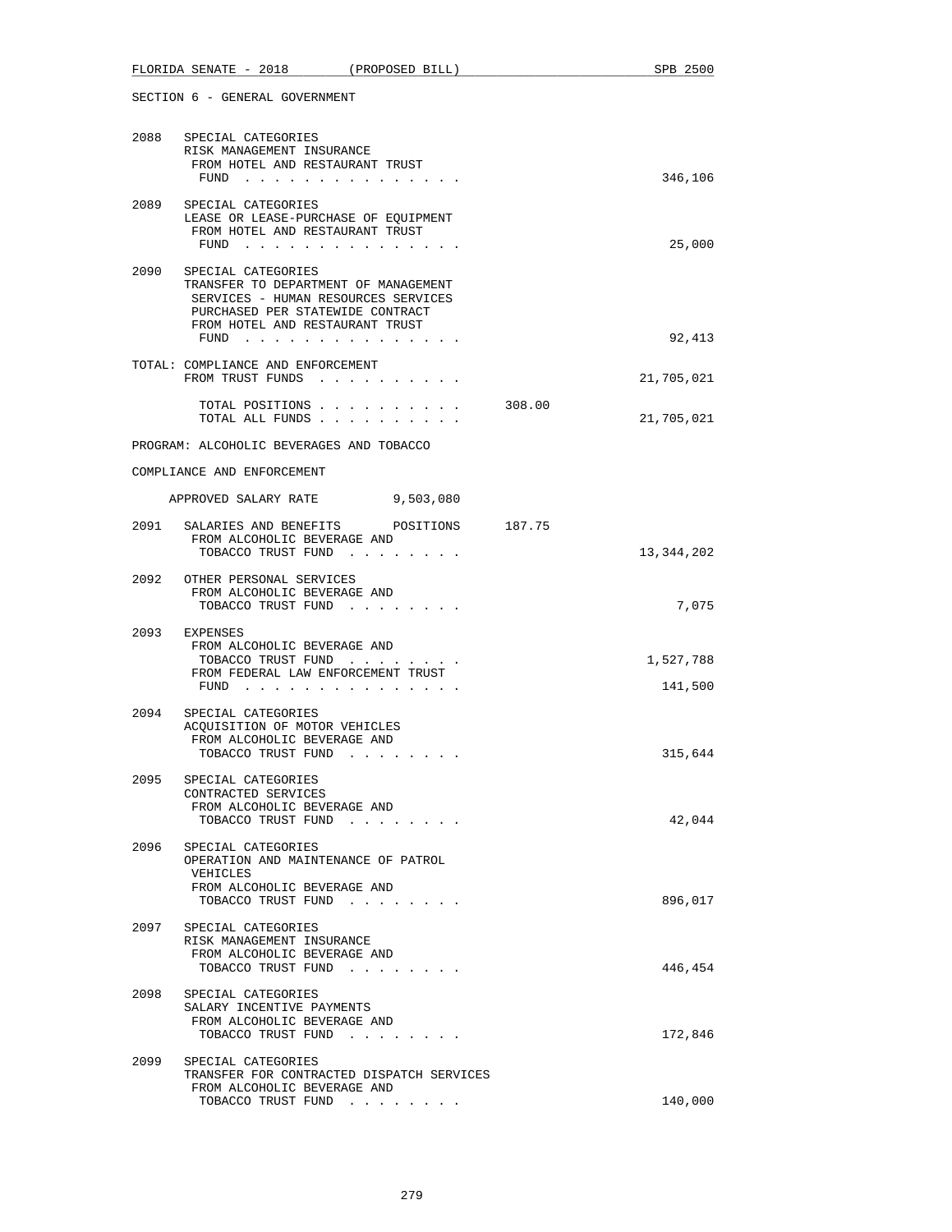|      | FLORIDA SENATE - 2018 (PROPOSED BILL)                                                                                                                                                           |        | SPB 2500            |
|------|-------------------------------------------------------------------------------------------------------------------------------------------------------------------------------------------------|--------|---------------------|
|      | SECTION 6 - GENERAL GOVERNMENT                                                                                                                                                                  |        |                     |
|      | 2100 SPECIAL CATEGORIES<br>LEASE OR LEASE-PURCHASE OF EQUIPMENT<br>FROM ALCOHOLIC BEVERAGE AND<br>TOBACCO TRUST FUND                                                                            |        | 28,219              |
|      | 2101 SPECIAL CATEGORIES<br>TRANSFER TO DEPARTMENT OF MANAGEMENT<br>SERVICES - HUMAN RESOURCES SERVICES<br>PURCHASED PER STATEWIDE CONTRACT<br>FROM ALCOHOLIC BEVERAGE AND<br>TOBACCO TRUST FUND |        | 58,436              |
|      | TOTAL: COMPLIANCE AND ENFORCEMENT<br>FROM TRUST FUNDS                                                                                                                                           |        | 17,120,225          |
|      | TOTAL POSITIONS<br>TOTAL ALL FUNDS                                                                                                                                                              | 187.75 | 17,120,225          |
|      | STANDARDS AND LICENSURE                                                                                                                                                                         |        |                     |
|      | APPROVED SALARY RATE<br>2,446,971                                                                                                                                                               |        |                     |
|      | 2102 SALARIES AND BENEFITS POSITIONS 58.50<br>FROM ALCOHOLIC BEVERAGE AND<br>TOBACCO TRUST FUND                                                                                                 |        | 3,566,920           |
|      | 2103 OTHER PERSONAL SERVICES<br>FROM ALCOHOLIC BEVERAGE AND<br>TOBACCO TRUST FUND                                                                                                               |        | 84,746              |
|      | 2104 EXPENSES<br>FROM ALCOHOLIC BEVERAGE AND<br>TOBACCO TRUST FUND                                                                                                                              |        | 550,628             |
|      | 2105 OPERATING CAPITAL OUTLAY<br>FROM ALCOHOLIC BEVERAGE AND<br>TOBACCO TRUST FUND                                                                                                              |        | 5,000               |
|      | 2106 SPECIAL CATEGORIES<br>CONTRACTED SERVICES<br>FROM ALCOHOLIC BEVERAGE AND<br>TOBACCO TRUST FUND                                                                                             |        | 17,733              |
| 2107 | SPECIAL CATEGORIES<br>RISK MANAGEMENT INSURANCE<br>FROM ALCOHOLIC BEVERAGE AND<br>TOBACCO TRUST FUND<br>$\mathcal{A}$ , and $\mathcal{A}$ , and $\mathcal{A}$ , and $\mathcal{A}$               |        | 57,343              |
| 2108 | SPECIAL CATEGORIES<br>LEASE OR LEASE-PURCHASE OF EOUIPMENT<br>FROM ALCOHOLIC BEVERAGE AND<br>TOBACCO TRUST FUND                                                                                 |        | 12,229              |
| 2109 | SPECIAL CATEGORIES<br>TRANSFER TO DEPARTMENT OF MANAGEMENT<br>SERVICES - HUMAN RESOURCES SERVICES<br>PURCHASED PER STATEWIDE CONTRACT<br>FROM ALCOHOLIC BEVERAGE AND                            |        |                     |
|      | TOBACCO TRUST FUND<br>TOTAL: STANDARDS AND LICENSURE<br>FROM TRUST FUNDS                                                                                                                        |        | 19,699<br>4,314,298 |
|      | TOTAL POSITIONS<br>TOTAL ALL FUNDS                                                                                                                                                              | 58.50  | 4,314,298           |
|      | TAX COLLECTION                                                                                                                                                                                  |        |                     |
|      | APPROVED SALARY RATE<br>3,410,373                                                                                                                                                               |        |                     |
|      | 2110 SALARIES AND BENEFITS POSITIONS 82.00<br>FROM ALCOHOLIC BEVERAGE AND<br>TOBACCO TRUST FUND                                                                                                 |        | 4,981,666           |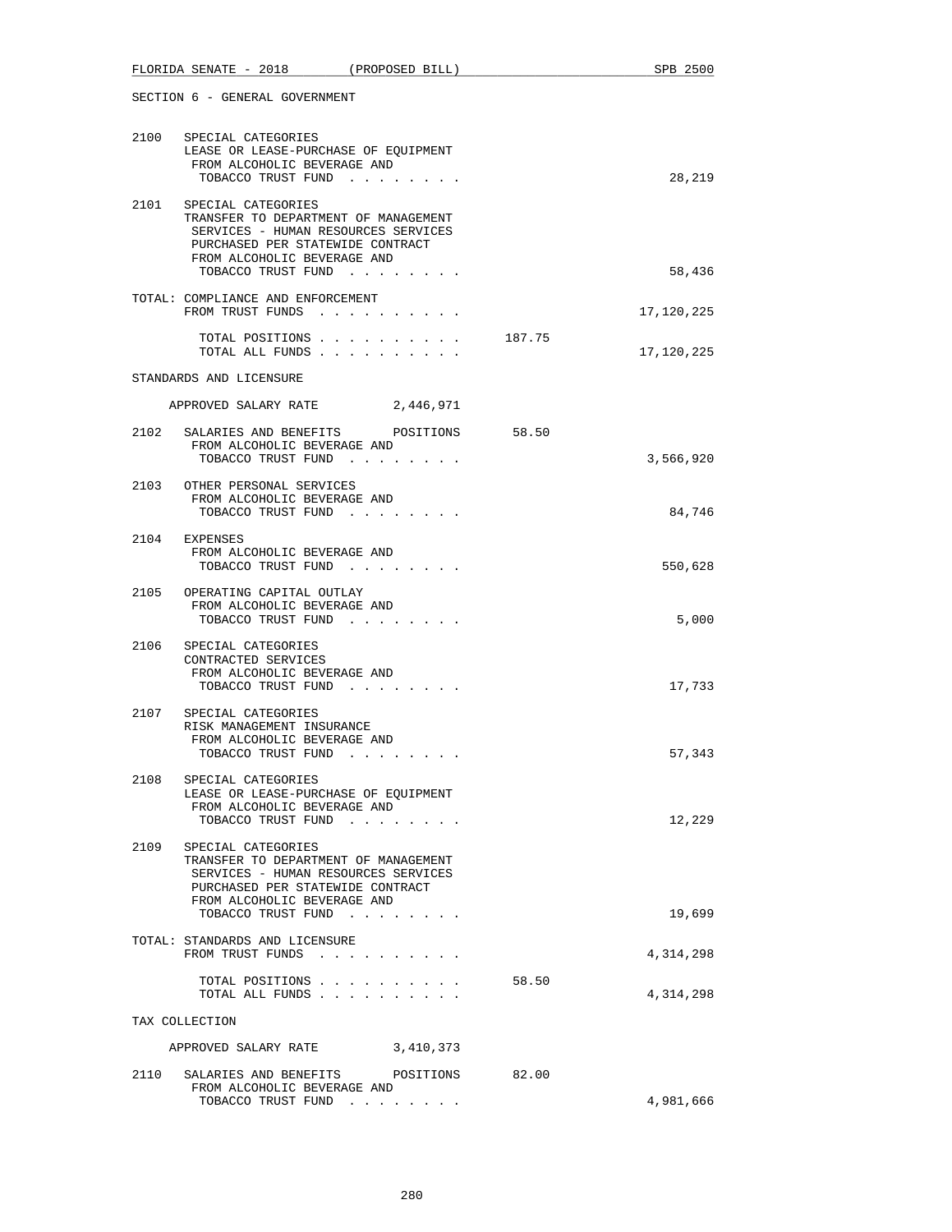|      | FLORIDA SENATE - 2018<br>(PROPOSED BILL)                                                                                                                                                        |       | SPB 2500  |
|------|-------------------------------------------------------------------------------------------------------------------------------------------------------------------------------------------------|-------|-----------|
|      | SECTION 6 - GENERAL GOVERNMENT                                                                                                                                                                  |       |           |
|      | 2111 OTHER PERSONAL SERVICES<br>FROM ALCOHOLIC BEVERAGE AND<br>TOBACCO TRUST FUND                                                                                                               |       | 18,671    |
|      | 2112 EXPENSES<br>FROM ALCOHOLIC BEVERAGE AND<br>TOBACCO TRUST FUND                                                                                                                              |       | 622,009   |
|      | 2113 SPECIAL CATEGORIES<br>CONTRACTED SERVICES<br>FROM ALCOHOLIC BEVERAGE AND<br>TOBACCO TRUST FUND                                                                                             |       | 21,180    |
|      | 2114 SPECIAL CATEGORIES<br>CIGARETTE TAX STAMPS<br>FROM ALCOHOLIC BEVERAGE AND<br>TOBACCO TRUST FUND                                                                                            |       | 866,505   |
|      | 2115 SPECIAL CATEGORIES<br>RISK MANAGEMENT INSURANCE<br>FROM ALCOHOLIC BEVERAGE AND<br>TOBACCO TRUST FUND                                                                                       |       | 20,097    |
| 2116 | SPECIAL CATEGORIES<br>LEASE OR LEASE-PURCHASE OF EQUIPMENT<br>FROM ALCOHOLIC BEVERAGE AND<br>TOBACCO TRUST FUND                                                                                 |       | 12,998    |
|      | 2117 SPECIAL CATEGORIES<br>TRANSFER TO DEPARTMENT OF MANAGEMENT<br>SERVICES - HUMAN RESOURCES SERVICES<br>PURCHASED PER STATEWIDE CONTRACT<br>FROM ALCOHOLIC BEVERAGE AND<br>TOBACCO TRUST FUND |       | 27,494    |
|      | 2118 DATA PROCESSING SERVICES<br>DATA PROCESSING ASSESSMENT - AGENCY FOR<br>STATE TECHNOLOGY<br>FROM ALCOHOLIC BEVERAGE AND<br>TOBACCO TRUST FUND                                               |       | 12,992    |
|      | TOTAL: TAX COLLECTION<br>FROM TRUST FUNDS                                                                                                                                                       |       | 6,583,612 |
|      | TOTAL POSITIONS<br>TOTAL ALL FUNDS                                                                                                                                                              | 82.00 | 6,583,612 |
|      | PROGRAM: FLORIDA CONDOMINIUMS, TIMESHARES AND<br>MOBILE HOMES                                                                                                                                   |       |           |
|      | COMPLIANCE AND ENFORCEMENT                                                                                                                                                                      |       |           |
|      | 4,662,099<br>APPROVED SALARY RATE                                                                                                                                                               |       |           |
|      | 2119 SALARIES AND BENEFITS POSITIONS 111.00<br>FROM DIVISION OF FLORIDA<br>CONDOMINIUMS, TIMESHARES AND<br>MOBILE HOMES TRUST FUND                                                              |       | 6,615,907 |
| 2120 | OTHER PERSONAL SERVICES<br>FROM DIVISION OF FLORIDA<br>CONDOMINIUMS, TIMESHARES AND<br>MOBILE HOMES TRUST FUND                                                                                  |       | 44,076    |
| 2121 | EXPENSES<br>FROM DIVISION OF FLORIDA<br>CONDOMINIUMS, TIMESHARES AND<br>MOBILE HOMES TRUST FUND                                                                                                 |       | 975,117   |
|      | From the funds in Specific Appropriation 2121, the Department of                                                                                                                                |       |           |

 Business and Professional Regulation must maintain an office in Miami-Dade County to be staffed with compliance investigators of the Division of Florida Condominiums, Timeshares and Mobile Homes.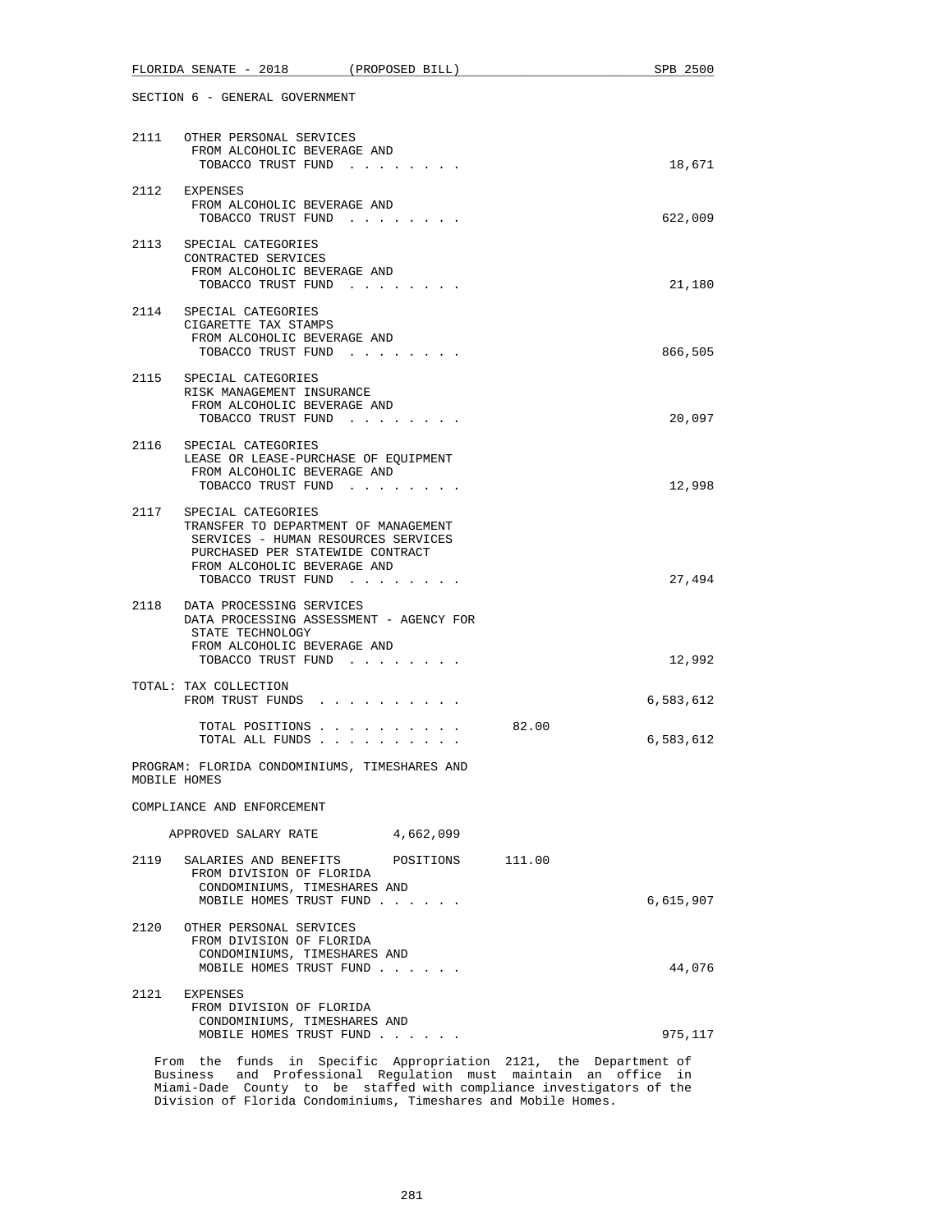|                                | FLORIDA SENATE - 2018 (PROPOSED BILL)                                                                                                                                                             |            | SPB 2500      |
|--------------------------------|---------------------------------------------------------------------------------------------------------------------------------------------------------------------------------------------------|------------|---------------|
| SECTION 6 - GENERAL GOVERNMENT |                                                                                                                                                                                                   |            |               |
|                                | 2122 OPERATING CAPITAL OUTLAY<br>FROM DIVISION OF FLORIDA<br>CONDOMINIUMS, TIMESHARES AND<br>MOBILE HOMES TRUST FUND                                                                              |            | 6,298         |
| 2123                           | SPECIAL CATEGORIES<br>CONTRACTED SERVICES<br>FROM DIVISION OF FLORIDA<br>CONDOMINIUMS, TIMESHARES AND<br>MOBILE HOMES TRUST FUND                                                                  |            | 17,500        |
|                                | 2124 SPECIAL CATEGORIES<br>RISK MANAGEMENT INSURANCE<br>FROM DIVISION OF FLORIDA<br>CONDOMINIUMS, TIMESHARES AND<br>MOBILE HOMES TRUST FUND                                                       |            | 33,547        |
| 2125                           | SPECIAL CATEGORIES<br>LEASE OR LEASE-PURCHASE OF EQUIPMENT<br>FROM DIVISION OF FLORIDA<br>CONDOMINIUMS, TIMESHARES AND<br>MOBILE HOMES TRUST FUND                                                 |            | 11,856        |
| 2126                           | SPECIAL CATEGORIES<br>TRANSFER TO DEPARTMENT OF MANAGEMENT<br>SERVICES - HUMAN RESOURCES SERVICES<br>PURCHASED PER STATEWIDE CONTRACT<br>FROM DIVISION OF FLORIDA<br>CONDOMINIUMS, TIMESHARES AND |            |               |
|                                | MOBILE HOMES TRUST FUND<br>TOTAL: COMPLIANCE AND ENFORCEMENT                                                                                                                                      |            | 36,119        |
|                                | FROM TRUST FUNDS                                                                                                                                                                                  |            | 7,740,420     |
|                                | TOTAL POSITIONS 111.00<br>TOTAL ALL FUNDS                                                                                                                                                         |            | 7,740,420     |
|                                | TOTAL: BUSINESS AND PROFESSIONAL REGULATION, DEPARTMENT<br>OF                                                                                                                                     |            |               |
|                                | FROM GENERAL REVENUE FUND<br>FROM TRUST FUNDS                                                                                                                                                     | 1,440,173  | 153, 277, 559 |
|                                | TOTAL POSITIONS $\ldots$ , $\ldots$ , $\ldots$ , 1,616.25<br>TOTAL ALL FUNDS<br>TOTAL APPROVED SALARY RATE                                                                                        | 70,952,213 | 154,717,732   |
|                                | PROGRAM: CITRUS, DEPARTMENT OF                                                                                                                                                                    |            |               |
|                                | CITRUS RESEARCH                                                                                                                                                                                   |            |               |
|                                | APPROVED SALARY RATE<br>980,509                                                                                                                                                                   |            |               |
|                                | 2127 SALARIES AND BENEFITS POSITIONS<br>FROM CITRUS ADVERTISING TRUST FUND.                                                                                                                       | 12.00      | 1,242,379     |
|                                | 2128 OTHER PERSONAL SERVICES<br>FROM CITRUS ADVERTISING TRUST FUND.                                                                                                                               |            | 107,098       |
| 2129                           | EXPENSES<br>FROM CITRUS ADVERTISING TRUST FUND.                                                                                                                                                   |            | 401,896       |
|                                | 2130 OPERATING CAPITAL OUTLAY<br>FROM CITRUS ADVERTISING TRUST FUND.                                                                                                                              |            | 251,000       |
|                                | 2131 SPECIAL CATEGORIES<br>CONTRACTED SERVICES<br>FROM GENERAL REVENUE FUND<br>FROM CITRUS ADVERTISING TRUST FUND.                                                                                | 650,000    | 2,320,494     |
| 2132                           | SPECIAL CATEGORIES<br>PAID ADVERTISING AND PROMOTION<br>FROM CITRUS ADVERTISING TRUST FUND.                                                                                                       |            | 82,000        |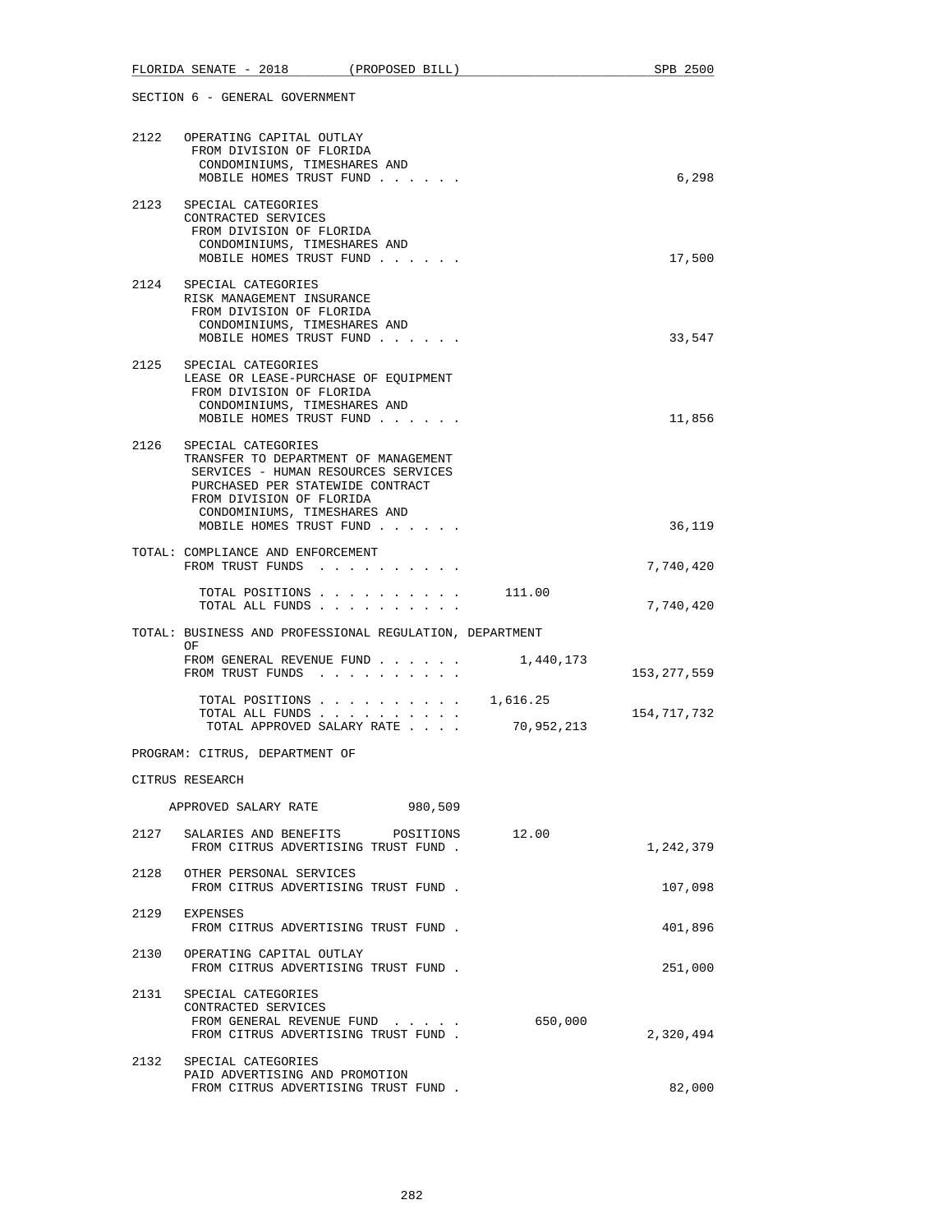|      | 2133 SPECIAL CATEGORIES<br>TRANSFER TO DEPARTMENT OF MANAGEMENT<br>SERVICES - HUMAN RESOURCES SERVICES<br>PURCHASED PER STATEWIDE CONTRACT<br>FROM CITRUS ADVERTISING TRUST FUND. |         | 4,044     |
|------|-----------------------------------------------------------------------------------------------------------------------------------------------------------------------------------|---------|-----------|
|      | TOTAL: CITRUS RESEARCH<br>FROM GENERAL REVENUE FUND<br>FROM TRUST FUNDS                                                                                                           | 650,000 | 4,408,911 |
|      | TOTAL POSITIONS<br>TOTAL ALL FUNDS                                                                                                                                                | 12.00   | 5,058,911 |
|      | EXECUTIVE DIRECTION AND SUPPORT SERVICES                                                                                                                                          |         |           |
|      | APPROVED SALARY RATE<br>1,272,646                                                                                                                                                 |         |           |
|      | 2134 SALARIES AND BENEFITS POSITIONS<br>FROM CITRUS ADVERTISING TRUST FUND.                                                                                                       | 19.00   | 1,898,856 |
|      | 2135 OTHER PERSONAL SERVICES<br>FROM CITRUS ADVERTISING TRUST FUND.                                                                                                               |         | 66,000    |
|      | 2136 EXPENSES<br>FROM CITRUS ADVERTISING TRUST FUND.                                                                                                                              |         | 542,625   |
|      | 2137 OPERATING CAPITAL OUTLAY<br>FROM CITRUS ADVERTISING TRUST FUND.                                                                                                              |         | 119,779   |
| 2138 | SPECIAL CATEGORIES<br>CONTRACTED SERVICES<br>FROM CITRUS ADVERTISING TRUST FUND.                                                                                                  |         | 407,655   |
|      | 2139 SPECIAL CATEGORIES<br>PAID ADVERTISING AND PROMOTION<br>FROM CITRUS ADVERTISING TRUST FUND.                                                                                  |         | 75,000    |
|      | 2140 SPECIAL CATEGORIES<br>RISK MANAGEMENT INSURANCE<br>FROM CITRUS ADVERTISING TRUST FUND.                                                                                       |         | 15,639    |
| 2141 | SPECIAL CATEGORIES<br>TRANSFER TO DEPARTMENT OF MANAGEMENT<br>SERVICES - HUMAN RESOURCES SERVICES<br>PURCHASED PER STATEWIDE CONTRACT<br>FROM CITRUS ADVERTISING TRUST FUND.      |         | 6,179     |
|      | 2142 DATA PROCESSING SERVICES<br>DATA PROCESSING ASSESSMENT - AGENCY FOR<br>STATE TECHNOLOGY<br>FROM CITRUS ADVERTISING TRUST FUND.                                               |         | 43,734    |
|      | TOTAL: EXECUTIVE DIRECTION AND SUPPORT SERVICES<br>FROM TRUST FUNDS                                                                                                               |         | 3,175,467 |
|      | TOTAL POSITIONS<br>TOTAL ALL FUNDS                                                                                                                                                | 19.00   | 3,175,467 |
|      | AGRICULTURAL PRODUCTS MARKETING                                                                                                                                                   |         |           |
|      | APPROVED SALARY RATE 1,005,460                                                                                                                                                    |         |           |
| 2143 | SALARIES AND BENEFITS POSITIONS<br>FROM CITRUS ADVERTISING TRUST FUND.                                                                                                            | 10.00   | 1,478,752 |
|      | 2144 OTHER PERSONAL SERVICES<br>FROM CITRUS ADVERTISING TRUST FUND.                                                                                                               |         | 17,000    |
| 2145 | EXPENSES<br>FROM CITRUS ADVERTISING TRUST FUND.                                                                                                                                   |         | 461,331   |
| 2146 | SPECIAL CATEGORIES<br>CONTRACTED SERVICES<br>FROM CITRUS ADVERTISING TRUST FUND.                                                                                                  |         | 100,000   |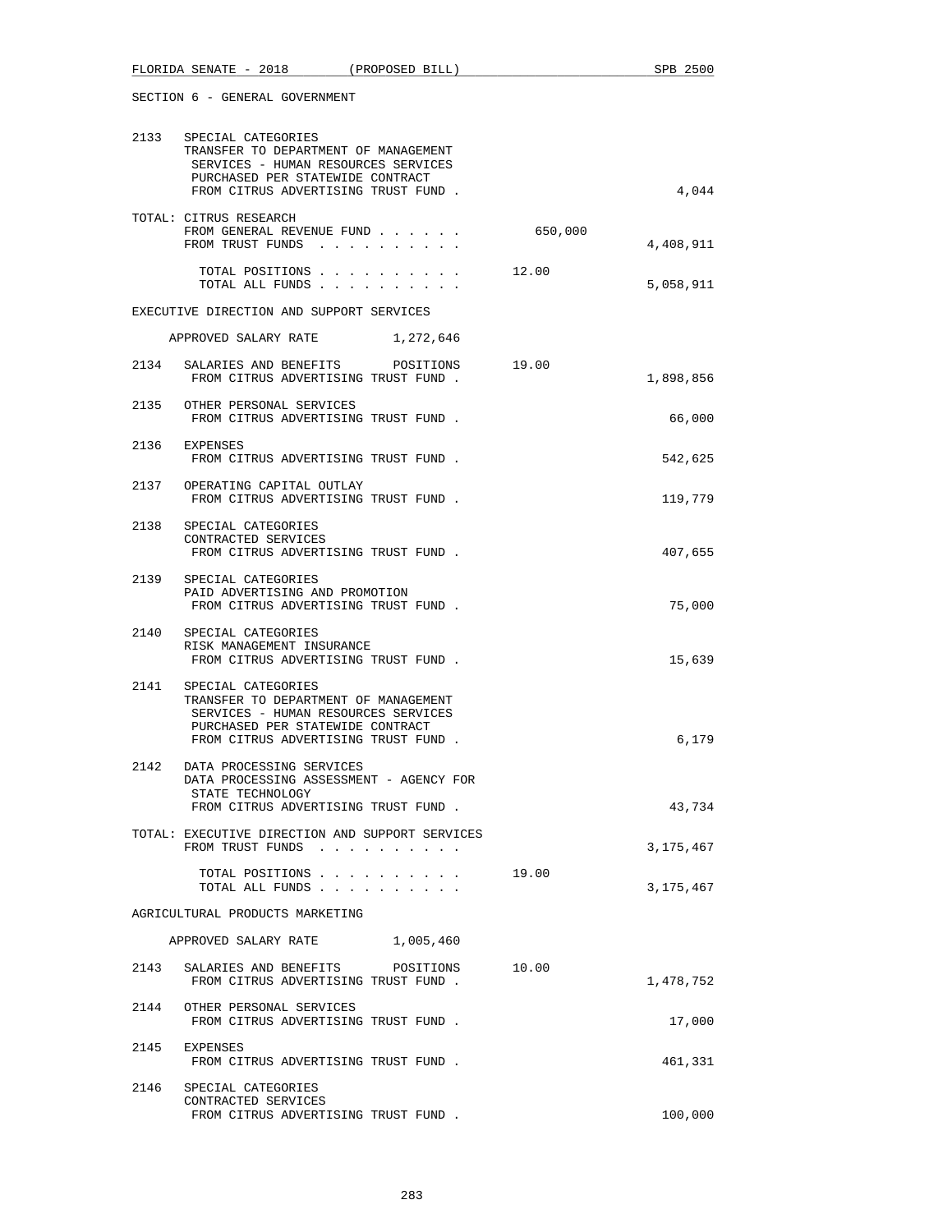|      | 2147 SPECIAL CATEGORIES<br>PAID ADVERTISING AND PROMOTION<br>FROM GENERAL REVENUE FUND<br>FROM CITRUS ADVERTISING TRUST FUND.                                                                                                                                                                                                                                                               | 2,000,000          | 15,961,163   |
|------|---------------------------------------------------------------------------------------------------------------------------------------------------------------------------------------------------------------------------------------------------------------------------------------------------------------------------------------------------------------------------------------------|--------------------|--------------|
|      | From the funds provided in Specific Appropriation 2147, no funds are<br>intended for any other purpose than to<br>appropriated for activities<br>produce consumer or influencer engagement and awareness of the health,<br>safety, wellness, nutrition and uses of Florida citrus products. The<br>funds may not be used for mainstream national or international<br>advertising campaigns. |                    |              |
| 2148 | SPECIAL CATEGORIES<br>TRANSFER TO DEPARTMENT OF MANAGEMENT                                                                                                                                                                                                                                                                                                                                  |                    |              |
|      | SERVICES - HUMAN RESOURCES SERVICES<br>PURCHASED PER STATEWIDE CONTRACT<br>FROM CITRUS ADVERTISING TRUST FUND.                                                                                                                                                                                                                                                                              |                    | 3,618        |
|      | TOTAL: AGRICULTURAL PRODUCTS MARKETING<br>FROM GENERAL REVENUE FUND<br>FROM TRUST FUNDS<br>$\mathbf{r}$ , $\mathbf{r}$ , $\mathbf{r}$ , $\mathbf{r}$ , $\mathbf{r}$ , $\mathbf{r}$                                                                                                                                                                                                          | 2,000,000          | 18,021,864   |
|      | TOTAL POSITIONS<br>TOTAL ALL FUNDS                                                                                                                                                                                                                                                                                                                                                          | 10.00              | 20,021,864   |
|      | TOTAL: PROGRAM: CITRUS, DEPARTMENT OF<br>FROM GENERAL REVENUE FUND<br>FROM TRUST FUNDS                                                                                                                                                                                                                                                                                                      | 2,650,000          | 25,606,242   |
|      | TOTAL POSITIONS<br>TOTAL ALL FUNDS<br><b>Service</b> State<br>TOTAL APPROVED SALARY RATE                                                                                                                                                                                                                                                                                                    | 41.00<br>3,258,615 | 28, 256, 242 |

ECONOMIC OPPORTUNITY, DEPARTMENT OF

 From the funds in Specific Appropriations 2149 through 2245, any expenditure from the Temporary Assistance for Needy Families (TANF) Block Grant must be expended in accordance with the requirements and limitations of Part A of Title IV of the Social Security Act, as amended, or any other applicable federal requirement or limitation. Before any funds are released by the Department of Children and Families, each provider shall identify the number of clients to be served and certify their eligibility under Part A of Title IV of the Social Security Act. Funds may not be released for services to any clients except those so identified and certified.

 The department head or a designee must certify that controls are in place to ensure that such funds are expended in accordance with the requirements and limitations of federal law and that reporting requirements of federal law are met. It is the responsibility of any entity to which such funds are appropriated to obtain the required certification prior to any expenditure of funds.

 From the funds in Specific Appropriations 2149 through 2245, no federal or state funds shall be used to pay for space being leased by a Local Workforce Development Board or CareerSource Florida if it has been determined by the lessee that there is no longer a need for the leased space.

 No funds are appropriated in Specific Appropriations 2149 through 2245 for the payment of rent, lease, or possession of space for offices or any other purpose or use at Northwood Centre, 1940 North Monroe Street, Tallahassee, Florida, pursuant to State of Florida Lease Nos. 720:0139, 750:0068, 790:0098, 400:0068, or 590:M139, or any other lease, except for State of Florida Lease No. 400:0070, by the Department of Economic Opportunity, including any one or more predecessor agencies, notwithstanding any lease or contract to the contrary. The Department of Economic Opportunity is prohibited from expending any specific appropriation from the General Revenue Fund, any trust fund, or from any other source for the rent, lease, or possession of any space for offices or other purpose or use at Northwood Centre, 1940 North Monroe Street, Tallahassee, Florida, pursuant to State of Florida Lease Nos. 720:0139, 750:0068, 790:0098, 400:0068, or 590:M139, or any other lease, except State of Florida Lease No. 400:0070.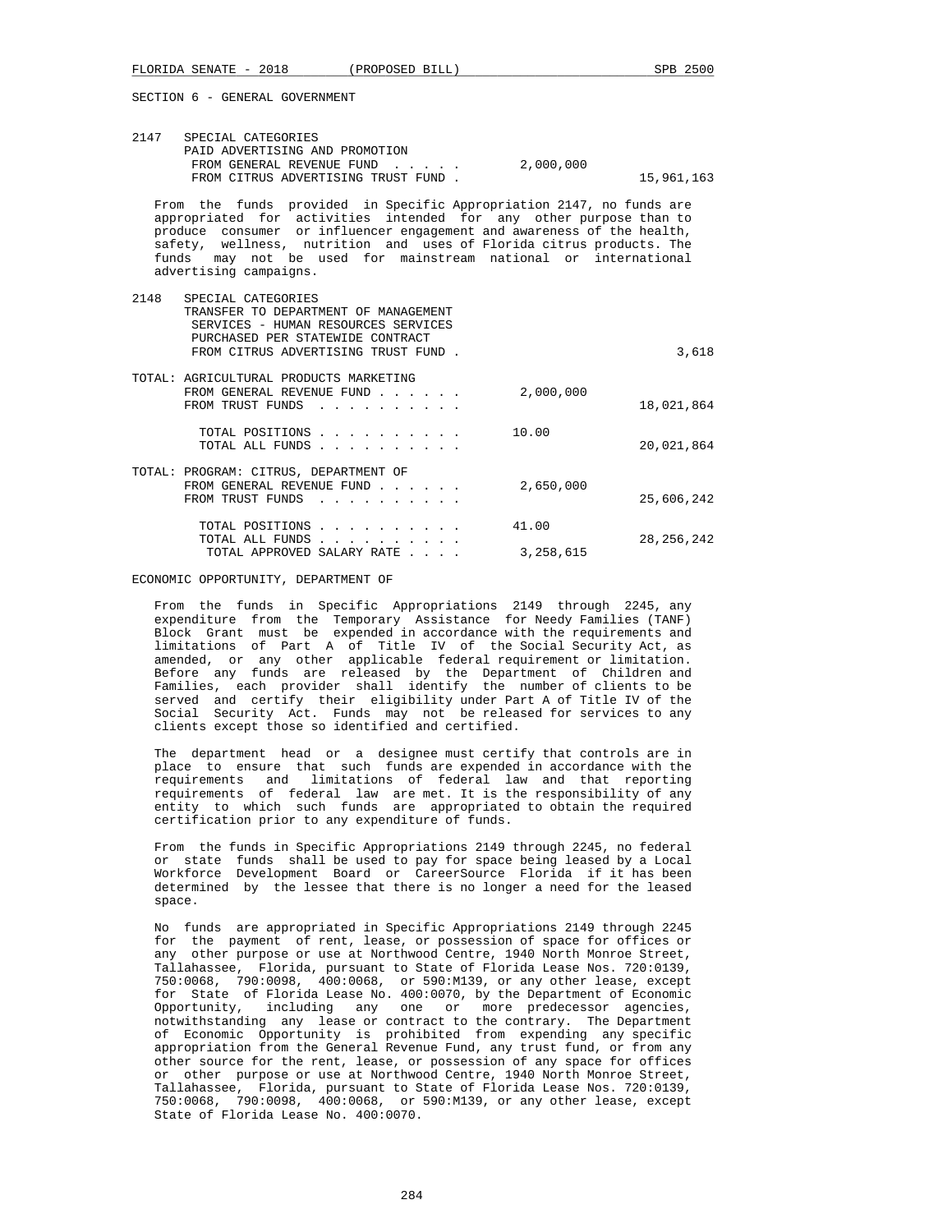PROGRAM: EXECUTIVE DIRECTION AND SUPPORT SERVICES

## EXECUTIVE LEADERSHIP

|      | APPROVED SALARY RATE                                                                                                                                                    | 2,688,315 |       |                      |
|------|-------------------------------------------------------------------------------------------------------------------------------------------------------------------------|-----------|-------|----------------------|
| 2149 | SALARIES AND BENEFITS<br>FROM ADMINISTRATIVE TRUST FUND                                                                                                                 | POSITIONS | 36.00 | 3,225,378            |
|      | 2150 OTHER PERSONAL SERVICES<br>FROM ADMINISTRATIVE TRUST FUND                                                                                                          |           |       | 115,473              |
|      | 2151 EXPENSES<br>FROM ADMINISTRATIVE TRUST FUND                                                                                                                         |           |       | 504,993              |
|      | 2152 OPERATING CAPITAL OUTLAY<br>FROM ADMINISTRATIVE TRUST FUND                                                                                                         |           |       | 17,177               |
| 2153 | SPECIAL CATEGORIES<br>TRANSFER TO DIVISION OF ADMINISTRATIVE<br>HEARINGS<br>FROM ADMINISTRATIVE TRUST FUND                                                              |           |       | 24,809               |
|      | 2154 SPECIAL CATEGORIES<br>GRANTS AND AIDS - CONTRACTED SERVICES<br>FROM ADMINISTRATIVE TRUST FUND                                                                      |           |       | 158,778              |
|      | 2155 SPECIAL CATEGORIES<br>RISK MANAGEMENT INSURANCE<br>FROM ADMINISTRATIVE TRUST FUND                                                                                  |           |       | 13,258               |
| 2156 | SPECIAL CATEGORIES<br>TRANSFER TO DEPARTMENT OF MANAGEMENT<br>SERVICES - HUMAN RESOURCES SERVICES<br>PURCHASED PER STATEWIDE CONTRACT<br>FROM ADMINISTRATIVE TRUST FUND |           |       | 11,789               |
|      | 2157 DATA PROCESSING SERVICES<br>DATA PROCESSING ASSESSMENT - AGENCY FOR<br>STATE TECHNOLOGY<br>FROM ADMINISTRATIVE TRUST FUND                                          |           |       | 3,520                |
|      | TOTAL: EXECUTIVE LEADERSHIP<br>FROM TRUST FUNDS                                                                                                                         |           |       | 4,075,175            |
|      | TOTAL POSITIONS<br>TOTAL ALL FUNDS                                                                                                                                      |           | 36.00 | 4,075,175            |
|      | FINANCE AND ADMINISTRATION                                                                                                                                              |           |       |                      |
|      | APPROVED SALARY RATE 5,421,651                                                                                                                                          |           |       |                      |
| 2158 | SALARIES AND BENEFITS<br>FROM ADMINISTRATIVE TRUST FUND<br>FROM REVOLVING TRUST FUND                                                                                    | POSITIONS | 95.00 | 6,530,855<br>913,727 |
| 2159 | OTHER PERSONAL SERVICES<br>FROM ADMINISTRATIVE TRUST FUND<br>FROM REVOLVING TRUST FUND                                                                                  |           |       | 49,136<br>50,000     |
| 2160 | EXPENSES<br>FROM ADMINISTRATIVE TRUST FUND<br>FROM REVOLVING TRUST FUND                                                                                                 |           |       | 625,557<br>1,418,634 |
| 2161 | OPERATING CAPITAL OUTLAY<br>FROM ADMINISTRATIVE TRUST FUND                                                                                                              |           |       | 52,822               |
| 2162 | SPECIAL CATEGORIES<br>GRANTS AND AIDS - CONTRACTED SERVICES<br>FROM ADMINISTRATIVE TRUST FUND<br>FROM REVOLVING TRUST FUND                                              |           |       | 510,198<br>1,136,300 |
| 2163 | SPECIAL CATEGORIES<br>RISK MANAGEMENT INSURANCE<br>FROM ADMINISTRATIVE TRUST FUND<br>FROM REVOLVING TRUST FUND                                                          |           |       | 44,696<br>5,719      |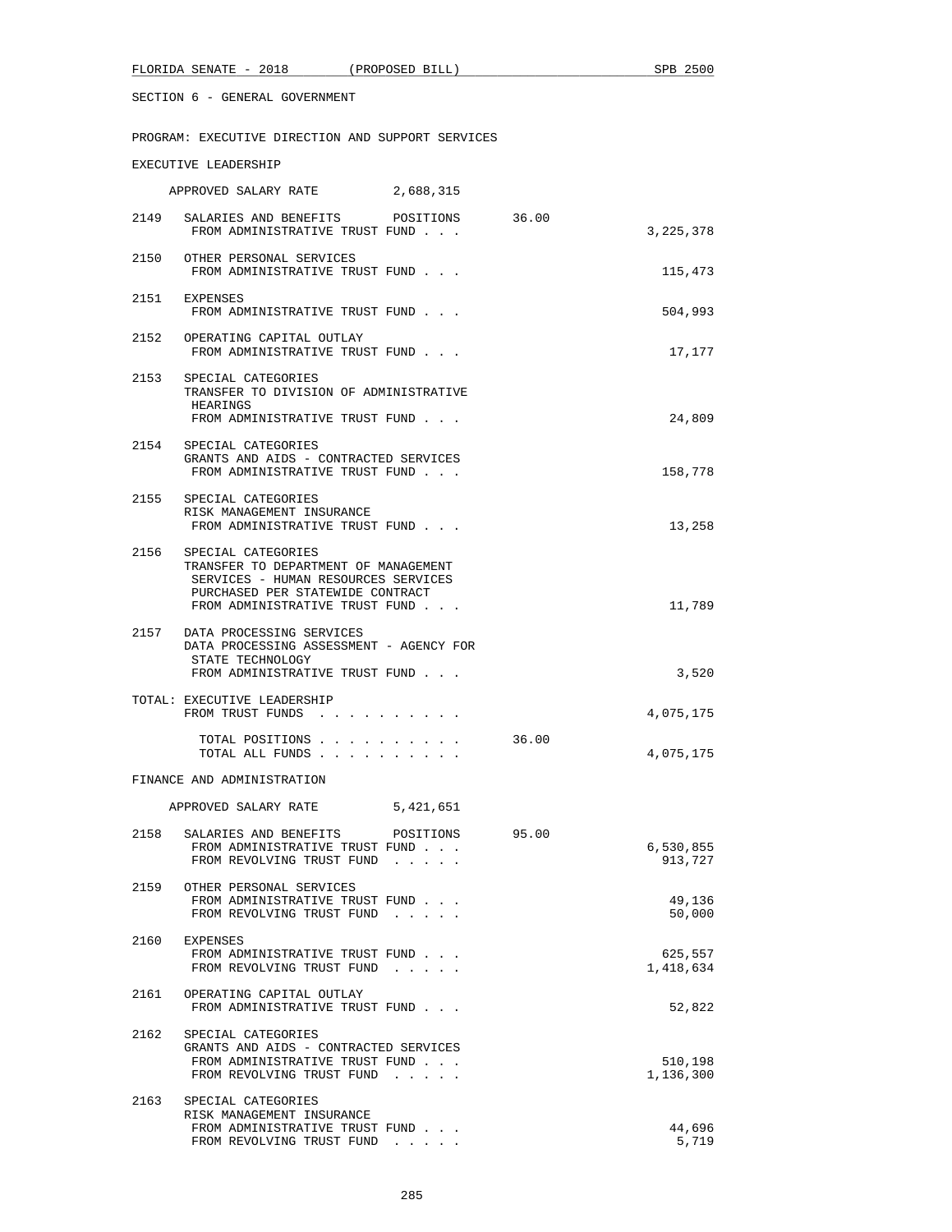| FLORIDA SENATE - 2018 (PROPOSED BILL)                                                                                                                                                                     | SPB 2500        |
|-----------------------------------------------------------------------------------------------------------------------------------------------------------------------------------------------------------|-----------------|
| SECTION 6 - GENERAL GOVERNMENT                                                                                                                                                                            |                 |
| 2164 SPECIAL CATEGORIES<br>TRANSFER TO DEPARTMENT OF MANAGEMENT<br>SERVICES - HUMAN RESOURCES SERVICES<br>PURCHASED PER STATEWIDE CONTRACT<br>FROM ADMINISTRATIVE TRUST FUND<br>FROM REVOLVING TRUST FUND | 20,815<br>3,840 |
| 2165 DATA PROCESSING SERVICES<br>DATA PROCESSING ASSESSMENT - AGENCY FOR<br>STATE TECHNOLOGY<br>FROM ADMINISTRATIVE TRUST FUND                                                                            | 104,500         |
| 2166 FIXED CAPITAL OUTLAY<br>REED ACT BUILDINGS PROJECTS - STATEWIDE<br>FROM REVOLVING TRUST FUND                                                                                                         | 1,351,500       |
| TOTAL: FINANCE AND ADMINISTRATION<br>FROM TRUST FUNDS                                                                                                                                                     | 12,818,299      |
| TOTAL POSITIONS 95.00<br>TOTAL ALL FUNDS                                                                                                                                                                  | 12,818,299      |
| INFORMATION SYSTEMS AND SUPPORT SERVICES                                                                                                                                                                  |                 |
| APPROVED SALARY RATE 6,264,961                                                                                                                                                                            |                 |
| 2167<br>SALARIES AND BENEFITS POSITIONS 100.00<br>FROM ADMINISTRATIVE TRUST FUND                                                                                                                          | 8,545,751       |
| 2168<br>OTHER PERSONAL SERVICES<br>FROM ADMINISTRATIVE TRUST FUND                                                                                                                                         | 132,514         |

| 2169 | <b>EXPENSES</b><br>FROM ADMINISTRATIVE TRUST FUND                                                                                                                       | 1,234,023  |  |
|------|-------------------------------------------------------------------------------------------------------------------------------------------------------------------------|------------|--|
|      | 2170 OPERATING CAPITAL OUTLAY<br>FROM ADMINISTRATIVE TRUST FUND                                                                                                         | 83,661     |  |
|      | 2171 SPECIAL CATEGORIES<br>GRANTS AND AIDS - CONTRACTED SERVICES<br>FROM ADMINISTRATIVE TRUST FUND                                                                      | 593,190    |  |
|      | 2172 SPECIAL CATEGORIES<br>RISK MANAGEMENT INSURANCE<br>FROM ADMINISTRATIVE TRUST FUND                                                                                  | 48,517     |  |
| 2173 | SPECIAL CATEGORIES<br>TRANSFER TO DEPARTMENT OF MANAGEMENT<br>SERVICES - HUMAN RESOURCES SERVICES<br>PURCHASED PER STATEWIDE CONTRACT<br>FROM ADMINISTRATIVE TRUST FUND | 28,485     |  |
|      | 2174 DATA PROCESSING SERVICES<br>DATA PROCESSING ASSESSMENT - AGENCY FOR<br>STATE TECHNOLOGY<br>FROM ADMINISTRATIVE TRUST FUND                                          | 49,254     |  |
|      | TOTAL: INFORMATION SYSTEMS AND SUPPORT SERVICES<br>FROM TRUST FUNDS                                                                                                     | 10,715,395 |  |
|      | TOTAL POSITIONS                                                                                                                                                         | 100.00     |  |

## PROGRAM: WORKFORCE SERVICES

## WORKFORCE DEVELOPMENT

 From the funds in Specific Appropriations 2175 through 2203, the Department of Economic Opportunity must determine if any funds provided for specific workforce programs, projects, or initiatives are not an allowable use of federal funds. If the department finds that any workforce program, project, or initiative for which funds are specifically appropriated in this act is not an allowable use of federal funds, the department must notify the Office of Policy and Budget in the Executive Office of the Governor, the chair of the Senate Appropriations Committee, and the chair of the House Appropriations Committee.

TOTAL ALL FUNDS . . . . . . . . . . 10,715,395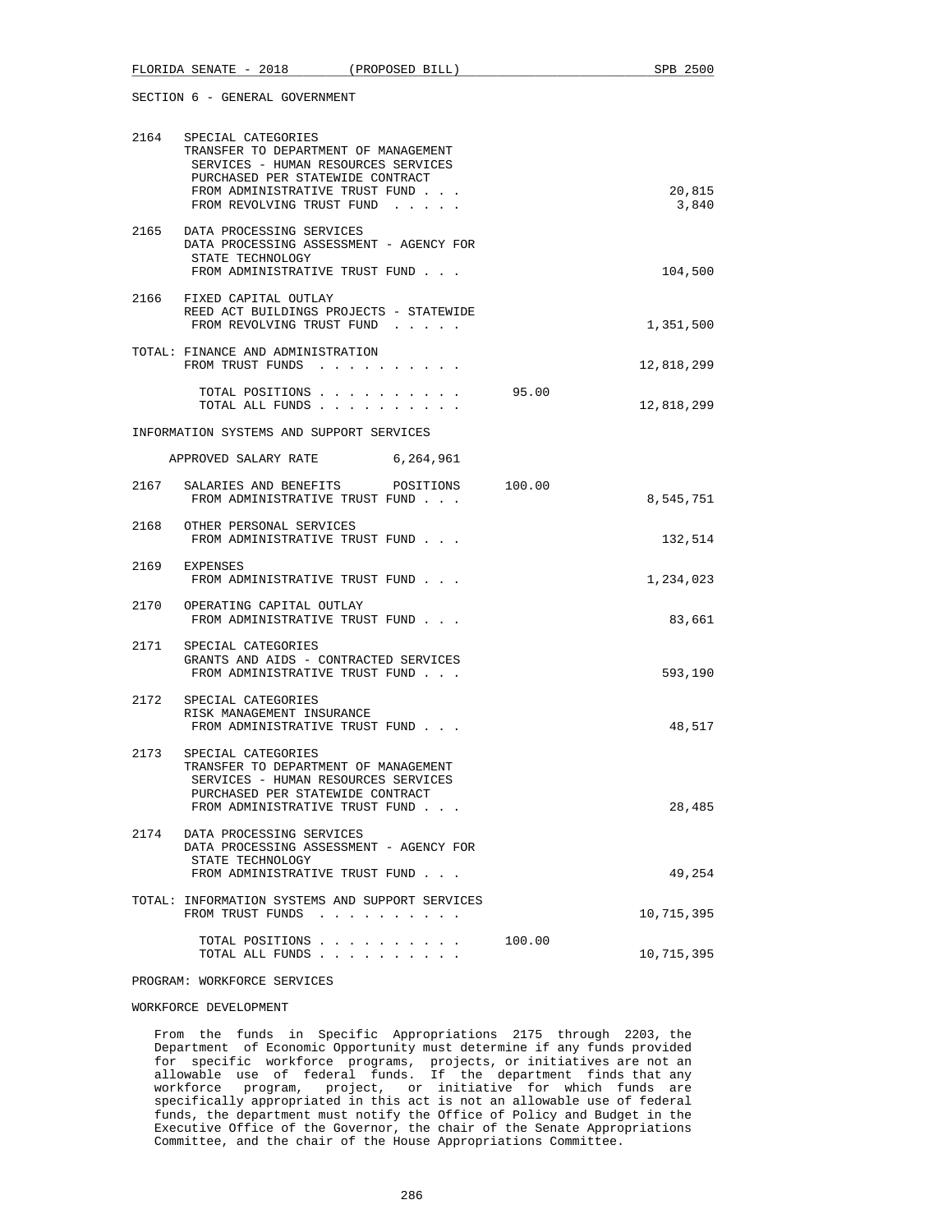When allocating full-time equivalent (FTE) positions to individual local workforce development boards, the Department of Economic Opportunity must ensure that workforce services are effectively and efficiently provided throughout the state. The department is authorized to reallocate any FTE position allocated to a local workforce development board that has been or becomes vacant for more than 180 days. When reallocating a vacant FTE position, the department must give priority to a local workforce development board that would use the FTE position to provide additional services to veterans.

APPROVED SALARY RATE 23,838,840

| 2175 | SALARIES AND BENEFITS POSITIONS<br>FROM EMPLOYMENT SECURITY | 594.00     |
|------|-------------------------------------------------------------|------------|
|      | ADMINISTRATION TRUST FUND                                   | 31,817,849 |
|      | FROM WELFARE TRANSITION TRUST FUND.                         | 1,344,734  |
|      | FROM SPECIAL EMPLOYMENT SECURITY                            |            |
|      | ADMINISTRATION TRUST FUND                                   | 234,111    |
|      |                                                             |            |
| 2176 | OTHER PERSONAL SERVICES                                     |            |
|      | FROM EMPLOYMENT SECURITY                                    |            |
|      | ADMINISTRATION TRUST FUND                                   | 7,157,407  |
|      | FROM WELFARE TRANSITION TRUST FUND.                         | 65,563     |
|      | FROM SPECIAL EMPLOYMENT SECURITY                            |            |
|      | ADMINISTRATION TRUST FUND                                   | 97,610     |
|      |                                                             |            |
|      | 2177 EXPENSES                                               |            |
|      | FROM EMPLOYMENT SECURITY                                    |            |
|      | ADMINISTRATION TRUST FUND                                   | 1,078,295  |
|      | FROM WELFARE TRANSITION TRUST FUND.                         | 1,105,389  |
|      | FROM SPECIAL EMPLOYMENT SECURITY                            |            |
|      |                                                             |            |
|      | ADMINISTRATION TRUST FUND                                   | 145,187    |
| 2178 | OPERATING CAPITAL OUTLAY                                    |            |
|      | FROM EMPLOYMENT SECURITY                                    |            |
|      |                                                             |            |
|      | ADMINISTRATION TRUST FUND                                   | 109,473    |
|      | FROM WELFARE TRANSITION TRUST FUND.                         | 26,424     |
|      | FROM SPECIAL EMPLOYMENT SECURITY                            |            |
|      | ADMINISTRATION TRUST FUND                                   | 115,530    |
|      |                                                             |            |
|      | 2178A SPECIAL CATEGORIES                                    |            |

 GRANTS AND AIDS - WORKFORCE PROJECTS FROM GENERAL REVENUE FUND . . . . . 400,000

 The nonrecurring funds in Specific Appropriation 2178A are provided for the Department of Economic Opportunity to contract directly with Home Builders Institute - Building Careers for Veterans (Senate Form 2077).

 2179 SPECIAL CATEGORIES NON CUSTODIAL PARENT PROGRAM FROM WELFARE TRANSITION TRUST FUND.  $1,416,000$ 

 The funds in Specific Appropriation 2179 are provided to continue the Gulf Coast Jewish Family and Community Services' Non-Custodial Parent Employment Program in Miami-Dade, Pinellas, Pasco, Hernando, and Hillsborough counties, and shall be allocated as follows: Miami-Dade County - \$416,000; Hernando County - \$250,000; and Pinellas, Pasco, and Hillsborough Counties - \$750,000 (recurring base appropriations project).

CareerSource Pinellas shall administer the funds.

| 2180 | SPECIAL CATEGORIES                       |           |
|------|------------------------------------------|-----------|
|      | GRANTS AND AIDS - SUPPLEMENTAL NUTRITION |           |
|      | ASSISTANCE PROGRAM (SNAP)                |           |
|      | FROM EMPLOYMENT SECURITY                 |           |
|      | ADMINISTRATION TRUST FUND                | 3,100,000 |
|      | FROM SPECIAL EMPLOYMENT SECURITY         |           |
|      | ADMINISTRATION TRUST FUND                | 1,000,000 |
| 2181 | SPECIAL CATEGORIES                       |           |
|      | GRANTS AND AIDS - CONTRACTED SERVICES    |           |
|      | FROM EMPLOYMENT SECURITY                 |           |
|      | ADMINISTRATION TRUST FUND                | 9,918,979 |
|      | FROM WELFARE TRANSITION TRUST FUND       | 575,000   |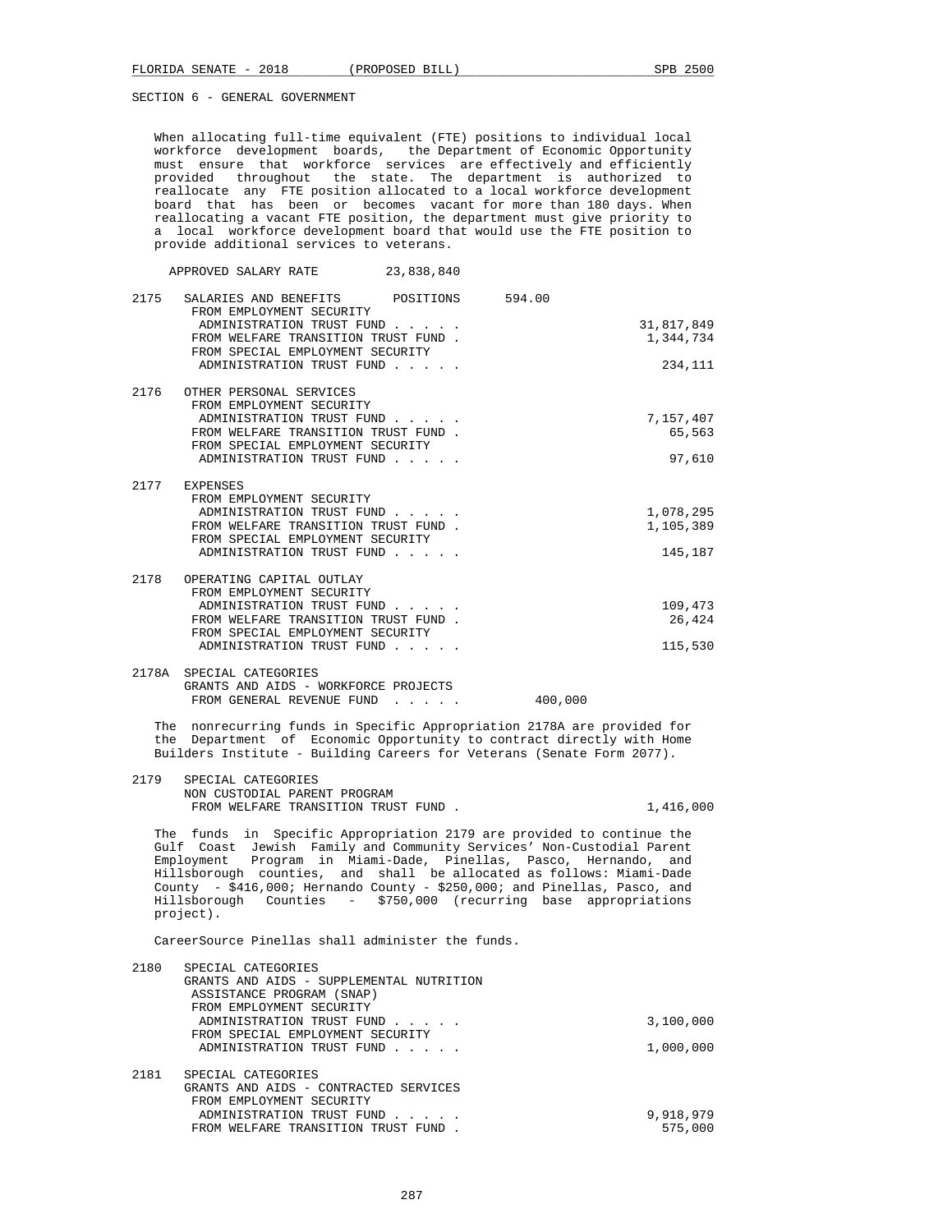|      | FROM SPECIAL EMPLOYMENT SECURITY<br>ADMINISTRATION TRUST FUND                       | 164,005 |
|------|-------------------------------------------------------------------------------------|---------|
| 2182 | SPECIAL CATEGORIES<br>GRANTS AND AIDS - LOCAL WORKFORCE<br>סתם ג∩ם יחוזים אחת זידות |         |

| DEVELOPMENT BOARDS                  |               |
|-------------------------------------|---------------|
| FROM EMPLOYMENT SECURITY            |               |
| ADMINISTRATION TRUST FUND           | 229, 344, 538 |
| FROM WELFARE TRANSITION TRUST FUND. | 52,514,907    |
|                                     |               |

 Funds provided in Specific Appropriation 2182 from the Welfare Transition Trust Fund are allocated for workforce services based on a plan approved by CareerSource Florida. The plan must maximize funds distributed directly to the local workforce development boards and must identify any funds allocated for state-level and discretionary initiatives. The plan must equitably distribute funds to the boards based on anticipated client caseload to maximize the ability of the state to meet performance standards, including federal work participation rate requirements, and prioritize services provided to one-parent families.

 From the funds provided in Specific Appropriation 2182, any expenditures by a local workforce development board for "outreach," "advertising," or "public relations" must have a direct program benefit and must be spent in strict accordance with all applicable federal regulations and guidance. For any expenditure exceeding \$5,000 for outreach purposes, a local workforce development board must obtain prior approval from the Department of Economic Opportunity before purchasing promotional items, including but not limited to clothing, memorabilia, models, gifts, and souvenirs.

 Funds in Specific Appropriation 2182 may not be used directly or indirectly to pay for meals, food, or beverages for board members, staff, or employees of local workforce development boards, CareerSource Florida, or the Department of Economic Opportunity except as expressly authorized by state law. Preapproved, reasonable, and necessary per diem allowances and travel established in section 112.061, Florida Statutes, must be in compliance with all applicable federal and state requirements. Funds in Specific Appropriation 2182 may not be used for entertainment costs and recreational activities for board members, staff, or employees.

 Funds in Specific Appropriation 2182 may not be used for any contract exceeding \$25,000 between a local workforce development board and a member of that board that has any relationship with the contracting vendor, unless the contract has been reviewed by the Department of Economic Opportunity and CareerSource Florida.

| 2182A SPECIAL CATEGORIES<br>GRANTS AND AIDS - BUSINESS PARTNERSHIPS/<br>SKILL ASSESSMENT AND TRAINING<br>FROM GENERAL REVENUE FUND 2,000,000 |  |  |
|----------------------------------------------------------------------------------------------------------------------------------------------|--|--|
| The nonrecurring funds in Specific Appropriation 2182A are provided for<br>Ready to Work (Senate Form 2012).                                 |  |  |

| 2183 | SPECIAL CATEGORIES<br>RISK MANAGEMENT INSURANCE<br>FROM EMPLOYMENT SECURITY |           |
|------|-----------------------------------------------------------------------------|-----------|
|      | ADMINISTRATION TRUST FUND                                                   | 1,031,320 |
|      | FROM WELFARE TRANSITION TRUST FUND.                                         | 1,996     |
| 2184 | SPECIAL CATEGORIES                                                          |           |
|      | TRANSFER TO DEPARTMENT OF MANAGEMENT                                        |           |
|      | SERVICES - HUMAN RESOURCES SERVICES                                         |           |
|      | PURCHASED PER STATEWIDE CONTRACT                                            |           |
|      | FROM EMPLOYMENT SECURITY                                                    |           |
|      | ADMINISTRATION TRUST FUND                                                   | 195,792   |
|      | FROM WELFARE TRANSITION TRUST FUND.                                         | 4,738     |
| 2185 | DATA PROCESSING SERVICES                                                    |           |
|      | DATA PROCESSING ASSESSMENT - AGENCY FOR                                     |           |
|      | STATE TECHNOLOGY                                                            |           |
|      | FROM EMPLOYMENT SECURITY                                                    |           |
|      | ADMINISTRATION TRUST FUND                                                   | 435,643   |
|      | FROM WELFARE TRANSITION TRUST FUND                                          | 234,856   |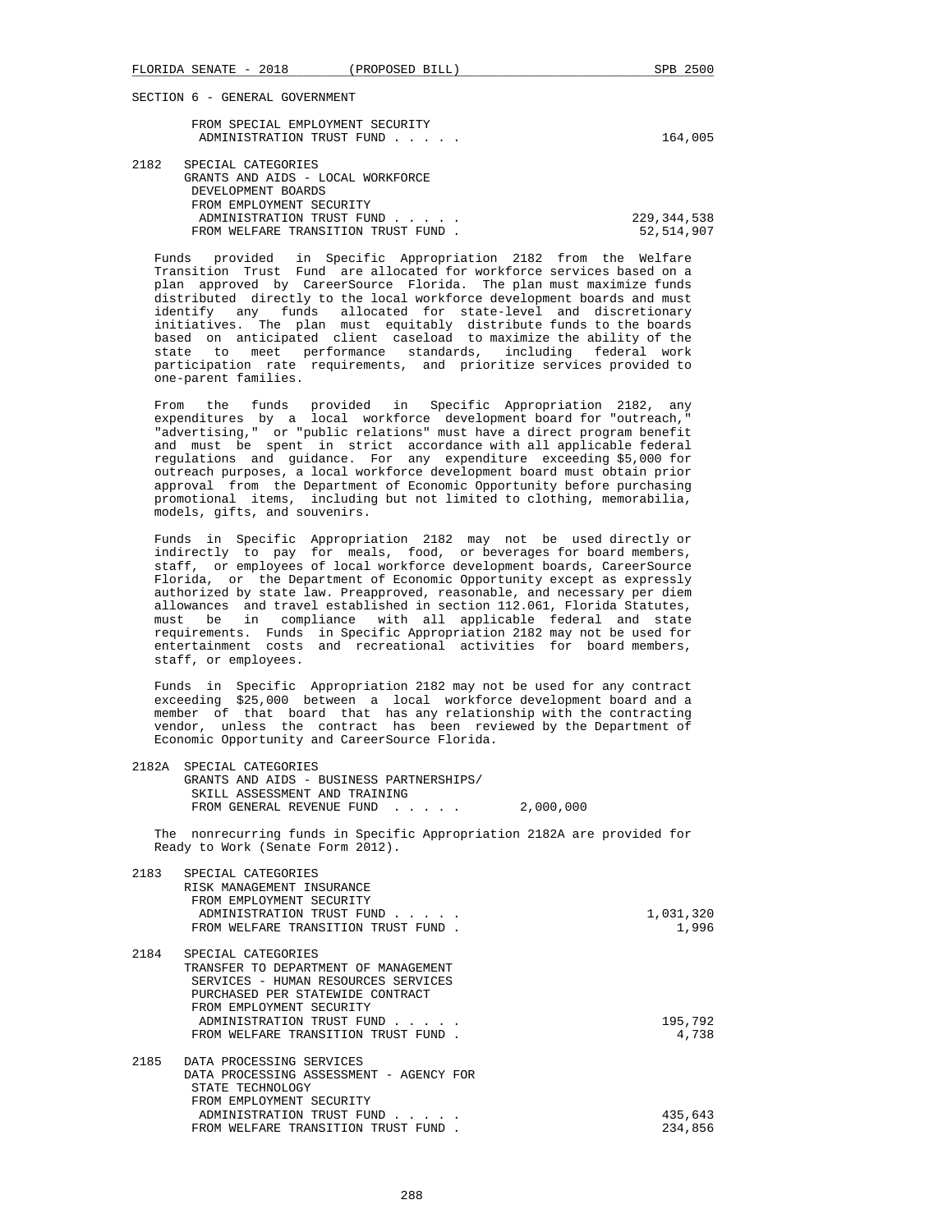| FLORIDA SENATE - 2018 (PROPOSED BILL)                                                                                                                                                                  |           | SPB 2500              |
|--------------------------------------------------------------------------------------------------------------------------------------------------------------------------------------------------------|-----------|-----------------------|
| SECTION 6 - GENERAL GOVERNMENT                                                                                                                                                                         |           |                       |
| TOTAL: WORKFORCE DEVELOPMENT<br>FROM GENERAL REVENUE FUND<br>FROM TRUST FUNDS                                                                                                                          | 2,400,000 | 343, 235, 346         |
| TOTAL POSITIONS<br>TOTAL ALL FUNDS                                                                                                                                                                     | 594.00    | 345,635,346           |
| REEMPLOYMENT ASSISTANCE PROGRAM                                                                                                                                                                        |           |                       |
| APPROVED SALARY RATE 19,779,858                                                                                                                                                                        |           |                       |
| 2186<br>POSITIONS 494.00<br>SALARIES AND BENEFITS<br>FROM EMPLOYMENT SECURITY<br>ADMINISTRATION TRUST FUND<br>FROM SPECIAL EMPLOYMENT SECURITY<br>ADMINISTRATION TRUST FUND                            |           | 31, 373, 676<br>8,730 |
| 2187 OTHER PERSONAL SERVICES<br>FROM EMPLOYMENT SECURITY<br>ADMINISTRATION TRUST FUND                                                                                                                  |           | 14,942,688            |
| 2188 EXPENSES<br>FROM EMPLOYMENT SECURITY<br>ADMINISTRATION TRUST FUND                                                                                                                                 |           | 12,448,911            |
| 2189 OPERATING CAPITAL OUTLAY<br>FROM EMPLOYMENT SECURITY<br>ADMINISTRATION TRUST FUND                                                                                                                 |           | 304,795               |
| 2190<br>SPECIAL CATEGORIES<br>GRANTS AND AIDS - CONTRACTED SERVICES<br>FROM EMPLOYMENT SECURITY<br>ADMINISTRATION TRUST FUND                                                                           |           | 41,891,311            |
| 2191<br>SPECIAL CATEGORIES<br>RISK MANAGEMENT INSURANCE<br>FROM EMPLOYMENT SECURITY<br>ADMINISTRATION TRUST FUND                                                                                       |           | 411,765               |
| 2192<br>SPECIAL CATEGORIES<br>TRANSFER TO DEPARTMENT OF MANAGEMENT<br>SERVICES - HUMAN RESOURCES SERVICES<br>PURCHASED PER STATEWIDE CONTRACT<br>FROM EMPLOYMENT SECURITY<br>ADMINISTRATION TRUST FUND |           | 198,926               |
| 2193<br>DATA PROCESSING SERVICES<br>DATA PROCESSING ASSESSMENT - AGENCY FOR<br>STATE TECHNOLOGY<br>FROM EMPLOYMENT SECURITY                                                                            |           |                       |
| ADMINISTRATION TRUST FUND                                                                                                                                                                              |           | 1,120,834             |
| TOTAL: REEMPLOYMENT ASSISTANCE PROGRAM<br>FROM TRUST FUNDS                                                                                                                                             |           | 102,701,636           |
| TOTAL POSITIONS<br>TOTAL ALL FUNDS                                                                                                                                                                     | 494.00    | 102,701,636           |
| CAREERSOURCE FLORIDA                                                                                                                                                                                   |           |                       |
| APPROVED SALARY RATE<br>454,384                                                                                                                                                                        |           |                       |
| 2194<br>SALARIES AND BENEFITS POSITIONS<br>FROM ADMINISTRATIVE TRUST FUND                                                                                                                              | 3.00      | 356,574               |
| 2195 SPECIAL CATEGORIES<br>CAREERSOURCE FLORIDA OPERATIONS<br>FROM STATE ECONOMIC ENHANCEMENT                                                                                                          |           |                       |
| AND DEVELOPMENT TRUST FUND<br>FROM EMPLOYMENT SECURITY<br>ADMINISTRATION TRUST FUND                                                                                                                    |           | 100,000<br>8,875,103  |
| FROM WELFARE TRANSITION TRUST FUND.<br>FROM SPECIAL EMPLOYMENT SECURITY                                                                                                                                |           | 753,256               |
| ADMINISTRATION TRUST FUND                                                                                                                                                                              |           | 544,753               |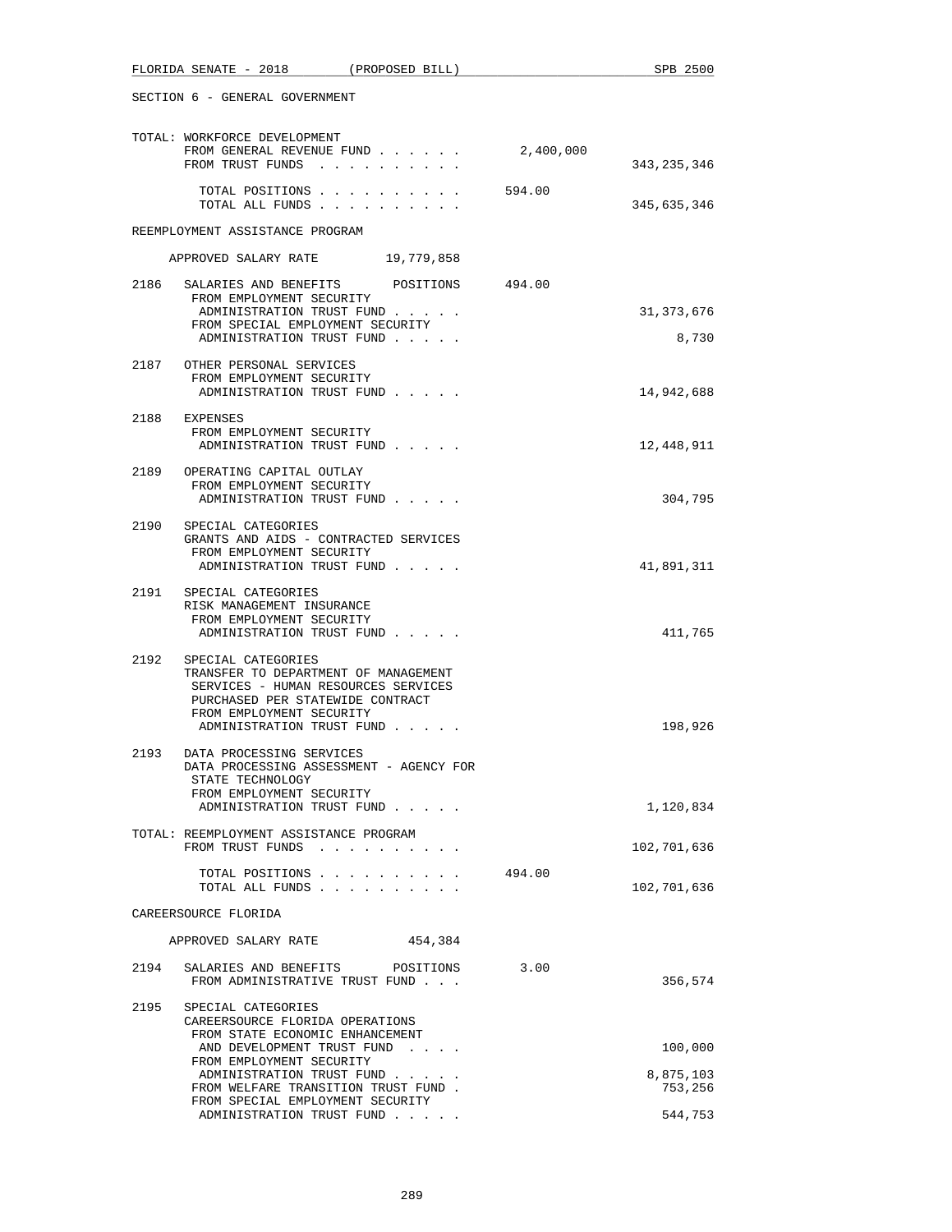| FLORIDA SENATE - 2018<br>(PROPOSED BILL)                                                                                                                                                | SPB 2500                |
|-----------------------------------------------------------------------------------------------------------------------------------------------------------------------------------------|-------------------------|
| SECTION 6 - GENERAL GOVERNMENT                                                                                                                                                          |                         |
| 2196 SPECIAL CATEGORIES<br>RISK MANAGEMENT INSURANCE<br>FROM ADMINISTRATIVE TRUST FUND                                                                                                  | 2,714                   |
| 2197 SPECIAL CATEGORIES<br>TRANSFER TO DEPARTMENT OF MANAGEMENT<br>SERVICES - HUMAN RESOURCES SERVICES<br>PURCHASED PER STATEWIDE CONTRACT<br>FROM ADMINISTRATIVE TRUST FUND            | 1,752                   |
| 2198<br>SPECIAL CATEGORIES<br>OUICK RESPONSE TRAINING<br>FROM STATE ECONOMIC ENHANCEMENT<br>AND DEVELOPMENT TRUST FUND<br>FROM SPECIAL EMPLOYMENT SECURITY<br>ADMINISTRATION TRUST FUND | 4,000,000<br>11,000,000 |
| 2199 SPECIAL CATEGORIES<br>INCUMBENT WORKER TRAINING PROGRAM<br>FROM EMPLOYMENT SECURITY<br>ADMINISTRATION TRUST FUND                                                                   | 3,000,000               |
| TOTAL: CAREERSOURCE FLORIDA<br>FROM TRUST FUNDS                                                                                                                                         | 28,634,152              |
| TOTAL POSITIONS<br>TOTAL ALL FUNDS                                                                                                                                                      | 3.00<br>28,634,152      |
| REEMPLOYMENT ASSISTANCE APPEALS COMMISSION                                                                                                                                              |                         |
| APPROVED SALARY RATE 2,525,590                                                                                                                                                          |                         |
| 2200 SALARIES AND BENEFITS POSITIONS 39.50<br>FROM EMPLOYMENT SECURITY<br>ADMINISTRATION TRUST FUND                                                                                     | 3,389,798               |
| 2201 SPECIAL CATEGORIES<br>REEMPLOYMENT ASSISTANCE APPEALS COMMISSION<br>- OPERATIONS<br>FROM EMPLOYMENT SECURITY<br>ADMINISTRATION TRUST FUND                                          | 765,974                 |
| 2202<br>SPECIAL CATEGORIES<br>RISK MANAGEMENT INSURANCE<br>FROM EMPLOYMENT SECURITY<br>ADMINISTRATION TRUST FUND                                                                        | 11,589                  |
| 2203<br>SPECIAL CATEGORIES<br>TRANSFER TO DEPARTMENT OF MANAGEMENT<br>SERVICES - HUMAN RESOURCES SERVICES<br>PURCHASED PER STATEWIDE CONTRACT<br>FROM EMPLOYMENT SECURITY               |                         |
| ADMINISTRATION TRUST FUND<br>TOTAL: REEMPLOYMENT ASSISTANCE APPEALS COMMISSION<br>FROM TRUST FUNDS                                                                                      | 12,574<br>4,179,935     |
| TOTAL POSITIONS<br>TOTAL ALL FUNDS                                                                                                                                                      | 39.50<br>4,179,935      |
| PROGRAM: COMMUNITY DEVELOPMENT                                                                                                                                                          |                         |
| HOUSING AND COMMUNITY DEVELOPMENT                                                                                                                                                       |                         |
| 4,077,788<br>APPROVED SALARY RATE                                                                                                                                                       |                         |
| 2204<br>SALARIES AND BENEFITS<br>84.00<br>POSITIONS<br>FROM STATE ECONOMIC ENHANCEMENT                                                                                                  |                         |
| AND DEVELOPMENT TRUST FUND<br>FROM FEDERAL GRANTS TRUST FUND<br>FROM FLORIDA INTERNATIONAL TRADE                                                                                        | 632,403<br>2,250,416    |
| AND PROMOTION TRUST FUND<br>FROM GRANTS AND DONATIONS TRUST                                                                                                                             | 31,806                  |
| $FUND$<br>FROM SPECIAL EMPLOYMENT SECURITY                                                                                                                                              | 1,256,364               |
| ADMINISTRATION TRUST FUND                                                                                                                                                               | 1,468,215               |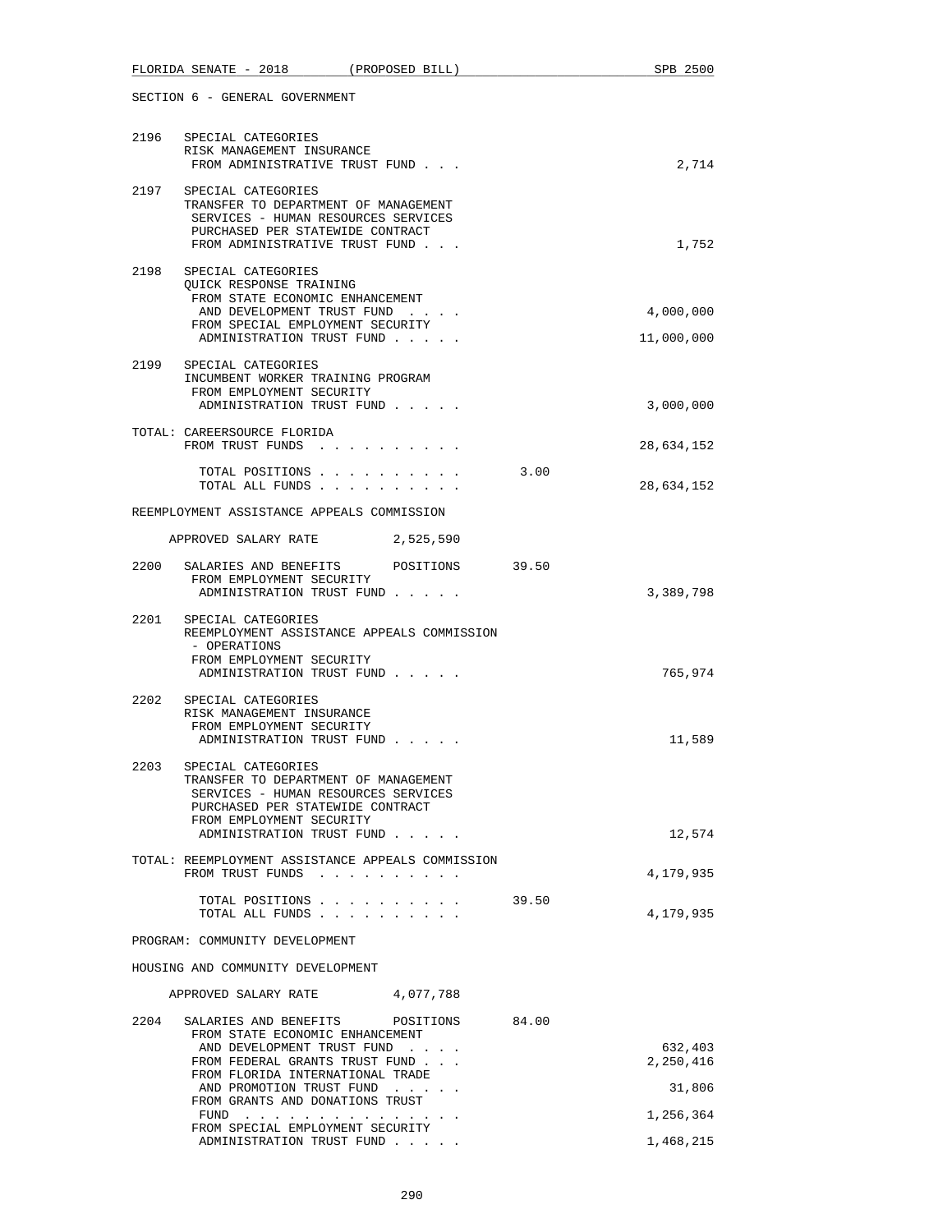|      | $FLORIDA$ SENATE - 2018 (PROPOSED BILL)                                                                                   |                                                            | SPB 2500                                                            |
|------|---------------------------------------------------------------------------------------------------------------------------|------------------------------------------------------------|---------------------------------------------------------------------|
|      | SECTION 6 - GENERAL GOVERNMENT                                                                                            |                                                            |                                                                     |
|      | FROM TOURISM PROMOTIONAL TRUST<br>FUND                                                                                    |                                                            | 126,523                                                             |
| 2205 | OTHER PERSONAL SERVICES<br>FROM FEDERAL GRANTS TRUST FUND                                                                 |                                                            | 194,883                                                             |
|      | FROM GRANTS AND DONATIONS TRUST<br>FUND $\cdots$                                                                          |                                                            | 37,233                                                              |
|      | 2206 EXPENSES<br>FROM STATE ECONOMIC ENHANCEMENT                                                                          |                                                            |                                                                     |
|      | AND DEVELOPMENT TRUST FUND<br>FROM FEDERAL GRANTS TRUST FUND<br>FROM FLORIDA INTERNATIONAL TRADE                          |                                                            | 62,717<br>777,523                                                   |
|      | AND PROMOTION TRUST FUND<br>FROM GRANTS AND DONATIONS TRUST                                                               |                                                            | 3,135                                                               |
|      | FUND<br>FROM TOURISM PROMOTIONAL TRUST                                                                                    |                                                            | 211,785                                                             |
|      | FUND $\cdots$                                                                                                             |                                                            | 12,544                                                              |
|      | 2207 OPERATING CAPITAL OUTLAY<br>FROM FEDERAL GRANTS TRUST FUND                                                           |                                                            | 4,206                                                               |
|      | FROM GRANTS AND DONATIONS TRUST<br>FUND $\cdots$                                                                          |                                                            | 1,328                                                               |
| 2208 | SPECIAL CATEGORIES                                                                                                        | GRANTS AND AIDS - COMMUNITY SERVICES BLOCK                 |                                                                     |
|      | GRANTS<br>FROM FEDERAL GRANTS TRUST FUND                                                                                  |                                                            | 21,876,498                                                          |
| 2209 | SPECIAL CATEGORIES<br>GRANTS AND AIDS - COMMUNITY DEVELOPMENT<br>BLOCK GRANT (CDBG) - SMALL CITIES                        |                                                            |                                                                     |
|      | FROM FEDERAL GRANTS TRUST FUND                                                                                            |                                                            | 126,500,000                                                         |
| 2210 | SPECIAL CATEGORIES<br>GRANTS AND AIDS - BLACK BUSINESS LOAN<br>PROGRAM<br>FROM STATE ECONOMIC ENHANCEMENT                 |                                                            |                                                                     |
|      | AND DEVELOPMENT TRUST FUND<br>2211 SPECIAL CATEGORIES                                                                     |                                                            | 2,225,000                                                           |
|      | PROGRAM                                                                                                                   | HISPANIC BUSINESS INITIATIVE FUND OUTREACH                 |                                                                     |
|      | FROM STATE ECONOMIC ENHANCEMENT<br>AND DEVELOPMENT TRUST FUND                                                             |                                                            | 775,000                                                             |
|      | recurring base appropriations project.                                                                                    |                                                            | The funds in Specific Appropriation 2211 are provided for funding a |
|      |                                                                                                                           | entities allocated funds from Specific Appropriation 2211. | The Department of Economic Opportunity shall contract directly with |
| 2212 | SPECIAL CATEGORIES<br>GRANTS AND AIDS - HOME ENERGY ASSISTANCE                                                            |                                                            |                                                                     |
|      | FROM FEDERAL GRANTS TRUST FUND                                                                                            |                                                            | 78,100,000                                                          |
|      | 2213 SPECIAL CATEGORIES<br>GRANTS AND AIDS - WEATHERIZATION<br>ASSISTANCE PROGRAM (WAP)<br>FROM FEDERAL GRANTS TRUST FUND |                                                            | 2,000,000                                                           |
| 2214 | SPECIAL CATEGORIES<br>GRANTS AND AIDS - WEATHERIZATION<br>ASSISTANCE PROGRAM (WAP) - LOW INCOME                           | HOUSING ENERGY ASSISTANCE PROGRAM (LIHEAP)                 |                                                                     |
| 2215 | FROM FEDERAL GRANTS TRUST FUND<br>SPECIAL CATEGORIES                                                                      |                                                            | 16,000,000                                                          |
|      | GRANTS AND AIDS - CONTRACTED SERVICES<br>FROM FEDERAL GRANTS TRUST FUND                                                   |                                                            | 1,618,322                                                           |
|      | FROM GRANTS AND DONATIONS TRUST<br>FUND $\cdots$                                                                          |                                                            | 23,080                                                              |
| 2216 | SPECIAL CATEGORIES<br>GRANTS AND AIDS - HOUSING AND COMMUNITY<br>DEVELOPMENT PROJECTS                                     |                                                            |                                                                     |
|      |                                                                                                                           | FROM GENERAL REVENUE FUND 2,250,000                        |                                                                     |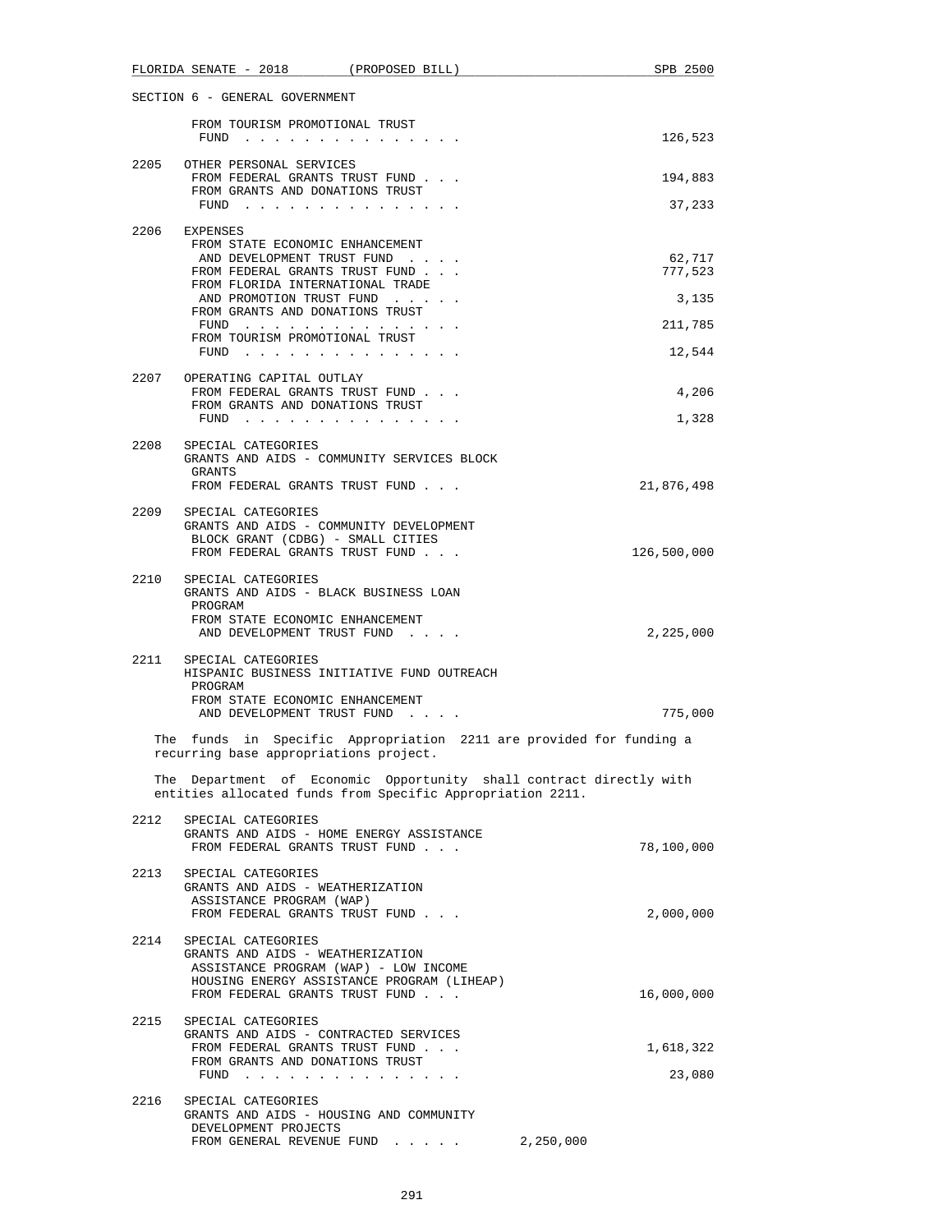|      | The nonrecurring funds provided in Specific Appropriation 2216 from<br>the General Revenue Fund shall be allocated as follows:        |                 |
|------|---------------------------------------------------------------------------------------------------------------------------------------|-----------------|
|      | Building Homes for Heroes (Senate Form 2100) 2,000,000<br>Casa Familia Housing for Adults with Intellectual and                       |                 |
|      | Developmental Disabilities (Senate Form 1421) 250,000                                                                                 |                 |
|      | The Department of Economic Opportunity shall contract directly with<br>entities allocated funds from Specific Appropriation 2216.     |                 |
| 2217 | SPECIAL CATEGORIES<br>RISK MANAGEMENT INSURANCE                                                                                       |                 |
|      | FROM STATE ECONOMIC ENHANCEMENT                                                                                                       |                 |
|      | AND DEVELOPMENT TRUST FUND<br>FROM FEDERAL GRANTS TRUST FUND                                                                          | 5,303<br>22,156 |
|      | FROM FLORIDA INTERNATIONAL TRADE<br>AND PROMOTION TRUST FUND                                                                          | 7               |
|      | FROM GRANTS AND DONATIONS TRUST                                                                                                       |                 |
|      | FUND $\cdots$<br>FROM TOURISM PROMOTIONAL TRUST                                                                                       | 10,727          |
|      | FUND $\cdots$                                                                                                                         | 282             |
| 2218 | SPECIAL CATEGORIES<br>TRANSFER TO DEPARTMENT OF MANAGEMENT<br>SERVICES - HUMAN RESOURCES SERVICES<br>PURCHASED PER STATEWIDE CONTRACT |                 |
|      | FROM STATE ECONOMIC ENHANCEMENT<br>AND DEVELOPMENT TRUST FUND                                                                         | 3,189           |
|      | FROM FEDERAL GRANTS TRUST FUND                                                                                                        | 11,995          |
|      | FROM FLORIDA INTERNATIONAL TRADE<br>AND PROMOTION TRUST FUND                                                                          | 12              |
|      | FROM GRANTS AND DONATIONS TRUST<br>FUND                                                                                               | 18,227          |
|      | FROM TOURISM PROMOTIONAL TRUST<br>FUND $\cdots$                                                                                       | 47              |
|      |                                                                                                                                       |                 |
| 2219 | SPECIAL CATEGORIES<br>RURAL COMMUNITY DEVELOPMENT                                                                                     |                 |
|      | FROM STATE ECONOMIC ENHANCEMENT<br>AND DEVELOPMENT TRUST FUND                                                                         | 360,000         |
|      | FROM ECONOMIC DEVELOPMENT TRUST<br>FUND $\cdots$                                                                                      | 810,000         |
|      |                                                                                                                                       |                 |
| 2220 | SPECIAL CATEGORIES<br>GRANTS AND AIDS - TECHNICAL AND PLANNING<br>ASSISTANCE                                                          |                 |
|      | FROM GRANTS AND DONATIONS TRUST<br>FUND $\cdots$                                                                                      | 1,520,000       |
|      | Funds in Specific Appropriation 2220 must be used for technical and                                                                   |                 |
|      | planning assistance activities, as required by sections 163.3168 and<br>420.622, Florida Statutes.                                    |                 |
| 2221 | SPECIAL CATEGORIES<br>GRANTS AND AIDS - COMPETITIVE FLORIDA                                                                           |                 |
|      | PARTNERSHIP PROGRAM                                                                                                                   |                 |
|      | FROM GRANTS AND DONATIONS TRUST<br>FUND $\cdots$                                                                                      | 280,000         |
| 2222 | DATA PROCESSING SERVICES<br>DATA PROCESSING ASSESSMENT - AGENCY FOR                                                                   |                 |
|      | STATE TECHNOLOGY<br>FROM STATE ECONOMIC ENHANCEMENT                                                                                   |                 |
|      | AND DEVELOPMENT TRUST FUND<br>and a state of<br>FROM FEDERAL GRANTS TRUST FUND                                                        | 1,781<br>13,001 |
|      | FROM GRANTS AND DONATIONS TRUST                                                                                                       |                 |
|      | FUND                                                                                                                                  | 1,737           |
| 2223 | GRANTS AND AIDS TO LOCAL GOVERNMENTS AND<br>NONSTATE ENTITIES - FIXED CAPITAL OUTLAY                                                  |                 |
|      | SPACE, DEFENSE, AND RURAL INFRASTRUCTURE<br>FROM GENERAL REVENUE FUND                                                                 | 1,111,307       |
|      | FROM STATE ECONOMIC ENHANCEMENT                                                                                                       |                 |
|      | AND DEVELOPMENT TRUST FUND                                                                                                            | 1,600,000       |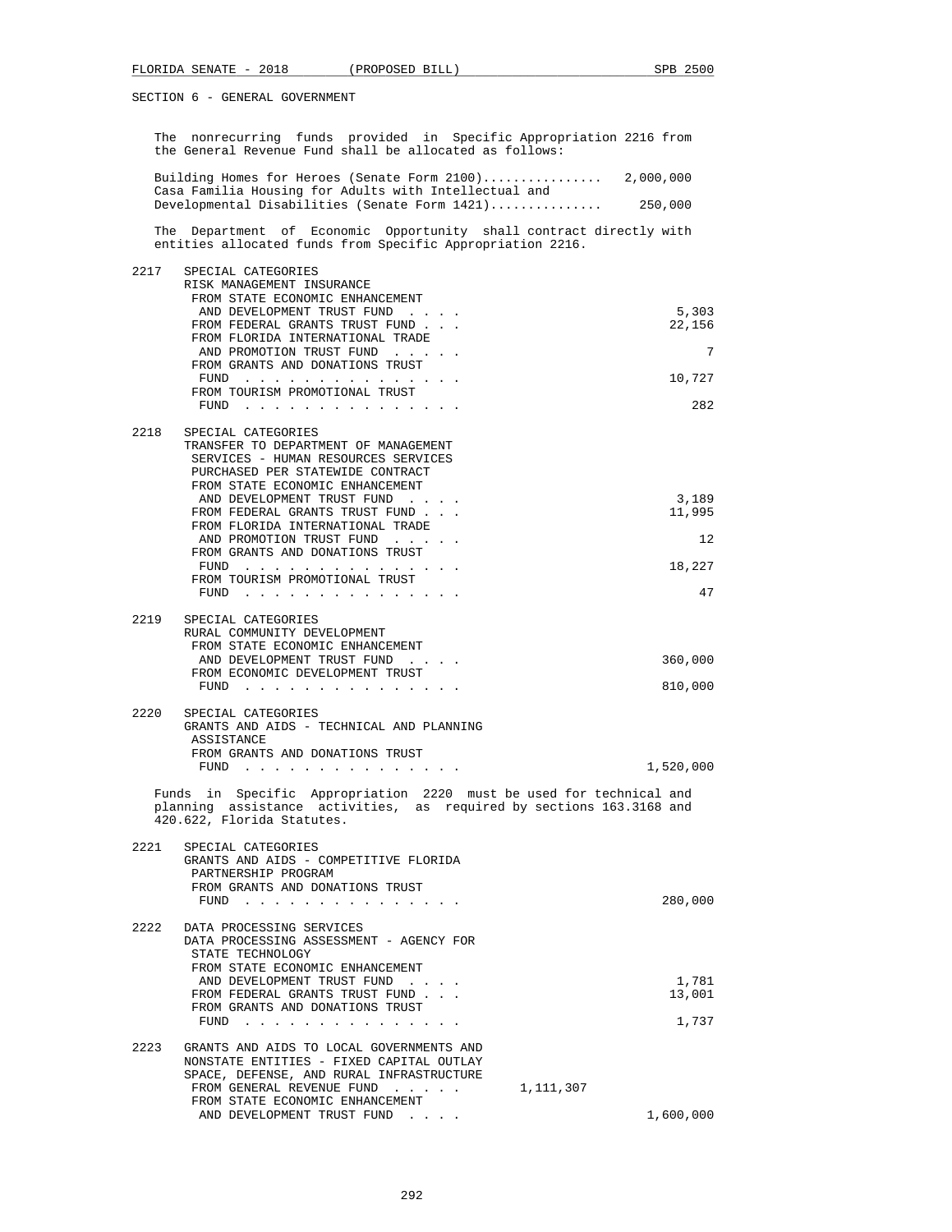| TOTAL: HOUSING AND COMMUNITY DEVELOPMENT |               |
|------------------------------------------|---------------|
| 3,361,307<br>FROM GENERAL REVENUE FUND   |               |
| FROM TRUST FUNDS                         | 260,847,445   |
| 84.00<br>TOTAL POSITIONS                 |               |
| TOTAL ALL FUNDS                          | 264, 208, 752 |

FLORIDA HOUSING FINANCE CORPORATION

 2224 SPECIAL CATEGORIES AFFORDABLE HOUSING INITIATIVES FROM LOCAL GOVERNMENT HOUSING TRUST FUND . . . . . . . . . . . . . . . 100,000,000

 From the funds in Specific Appropriation 2224, \$30,000,000 shall be used to fund the Hurricane Housing Recovery Program. These funds are targeted only to the Base Program and the Extremely Low Income Supplement, using Hurricane Irma FEMA data that weighs both the extent and the intensity of housing damage in each county.

 From the funds in Specific Appropriation 2224, \$60,000,000 shall be used to fund the Rental Recovery Loan Program to provide housing targeted to areas of the state hardest hit by Hurricane Irma. To the extent feasible, the program shall leverage existing federal rental financing programs to provide units for households at income levels served through the State Apartment Incentive Loan Program in section 420.5087, Florida Statutes. For developments serving families, preference shall be given to those located in close proximity to employment opportunities. Based on the continued need for specialized housing for homeless persons, persons with special needs as defined in section 420.0004(13), Florida Statutes, and farmworkers, a portion of these funds may be made available to provide flexible financing to meet these housing needs. The funding shall be prioritized to the hardest hit counties using FEMA data that weighs both the extent and the intensity of housing damage.

 From the funds in Specific Appropriation 2224, \$10 million shall be provided to the Monroe County Land Authority, created pursuant to section 380.0663, Florida Statutes, to acquire land for affordable housing in the Florida Keys Area of Critical State Concern. The Monroe County Land Authority shall use these funds to purchase, own, and lease lands for the provision of affordable rental housing.

 By August 15, 2018, the Florida Housing Finance Corporation must submit a plan that includes an allocation formula for the distribution of the programs described above to the chair of the Senate Appropriations Committee and the chair of the House Appropriations Committee.

| 2225 | SPECIAL CATEGORIES                     |            |
|------|----------------------------------------|------------|
|      | GRANTS AND AIDS - HOUSING FINANCE      |            |
|      | CORPORATION (HFC) - AFFORDABLE HOUSING |            |
|      | PROGRAMS                               |            |
|      | FROM LOCAL GOVERNMENT HOUSING          |            |
|      | TRUST FUND                             | 17,750,000 |
|      | FROM STATE HOUSING TRUST FUND          | 96,300,000 |
|      |                                        |            |

 Funds provided in Specific Appropriation 2225 may not be distributed or allocated to any applicant or an affiliate of an applicant that has been served an administrative complaint based on making a material misrepresentation or engaging in fraudulent actions in connection with any application for a Florida Housing Finance Corporation program, until the period of ineligibility has expired. Any preliminary funding or allocation award made to an applicant or affiliate subject to such administrative complaint is rescinded unless the developer, applicant, or affiliate has completed credit underwriting or has commenced construction at the time the administrative complaint is served.

 From the funds provided in Specific Appropriation 2225, at least 50 percent shall be used to fund the construction or rehabilitation of units through the State Apartment Incentive Loan (SAIL) Program. Each SAIL development that receives an award from these funds and will be targeted, pursuant to section 420.5087(3), Florida Statutes, to families, elderly persons, and persons who are homeless, must include not less than 5 percent and no more than 10 percent of the development's units designed and constructed for, and targeted to, persons with special needs as defined in section 420.0004(13), Florida Statutes. Each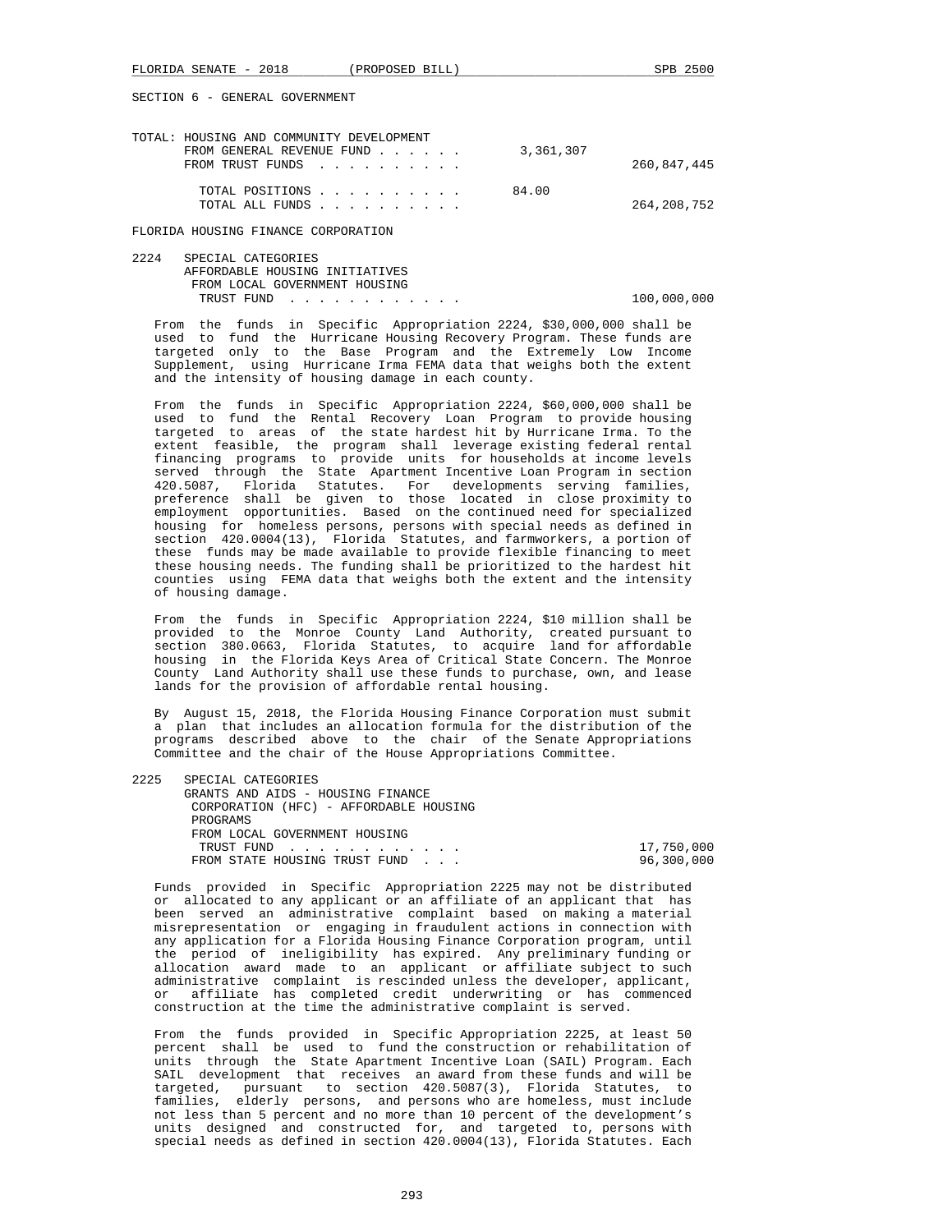development must enter into an agreement with at least one designated<br>supportive services lead agency, such as the Local Center for services lead agency, such as the Local Center for Independent Living, the Agency for Persons with Disabilities, or any other such agency approved by the Florida Housing Finance Corporation (FHFC), for the purpose of coordinating services and housing for persons with special needs.

 From the funds in Specific Appropriation 2225, \$10,000,000 of nonrecurring funds is provided to fund a competitive grant program for housing developments designed and constructed for, and targeted to, persons with developmental disabilities as defined in section 393.063, Florida Statutes. Private, nonprofit organizations that have a primary mission that includes serving persons with developmental disabilities as defined in section 393.063, Florida Statutes, shall be eligible for these grant funds. Housing projects funded with these grants may include community residential homes as defined in section 419.001, Florida Statutes, or individual housing units, and may include new construction and renovation of existing housing units. In evaluating proposals for these funds, the FHFC shall consider: the extent to which funds from local and other sources will be used by the applicant to leverage the grant funds provided under this section; employment opportunities and supports that will be available to residents of the proposed housing; a plan for residents to effectively and efficiently access community-based services, resources, and amenities; and partnerships with other supportive services agencies.

 From the funds provided in Specific Appropriation 2225, and in Section 85, \$40,000,000 of nonrecurring funds is provided for the SAIL Program to construct workforce housing to primarily serve low-income persons, as defined in section 420.0004, Florida Statutes, and in the Florida Keys Area of Critical State Concern, to serve households with incomes not to exceed 140 percent of Area Median Income (AMI) when strategies are included in the local housing assistance plan to serve these households.

 2226 SPECIAL CATEGORIES GRANTS AND AIDS - HOUSING FINANCE CORPORATION (HFC) - STATE HOUSING INITIATIVES PARTNERSHIP (SHIP) PROGRAM FROM LOCAL GOVERNMENT HOUSING TRUST FUND . . . . . . . . . . . . 108,050,000

 From the funds provided in Specific Appropriation 2226, \$4,000,000 shall be used to provide services to homeless persons. Of these funds, \$3,800,000 shall be transferred to the Department of Children and Families to implement the provisions of section 420.622, Florida Statutes, and \$200,000 shall be used by the Department of Economic Opportunity to provide training and technical assistance regarding affordable housing to designated lead agencies of homeless assistance continuums of care.

 From the funds provided in Specific Appropriation 2226, \$250,000 shall be used for training and technical assistance provided through an Affordable Housing Catalyst Program created under section 420.531, Florida Statutes. The Florida Housing Finance Corporation shall directly contract with an entity that meets all of the requirements of section 420.531, Florida Statutes, to provide the training and technical assistance.

| TOTAL: FLORIDA HOUSING FINANCE CORPORATION |             |
|--------------------------------------------|-------------|
| FROM TRUST FUNDS                           | 322,100,000 |
| TOTAL ALL FUNDS                            | 322,100,000 |
| PROGRAM: STRATEGIC BUSINESS DEVELOPMENT    |             |
| STRATEGIC BUSINESS DEVELOPMENT             |             |

APPROVED SALARY RATE 1,380.182

| 2227 | SALARIES AND BENEFITS            | POSITIONS | 22.00  |           |
|------|----------------------------------|-----------|--------|-----------|
|      | FROM GENERAL REVENUE FUND        |           | 57,688 |           |
|      | FROM STATE ECONOMIC ENHANCEMENT  |           |        |           |
|      | AND DEVELOPMENT TRUST FUND       |           |        | 1,485,286 |
|      | FROM FLORIDA INTERNATIONAL TRADE |           |        |           |
|      | AND PROMOTION TRUST FUND         |           |        | 73,307    |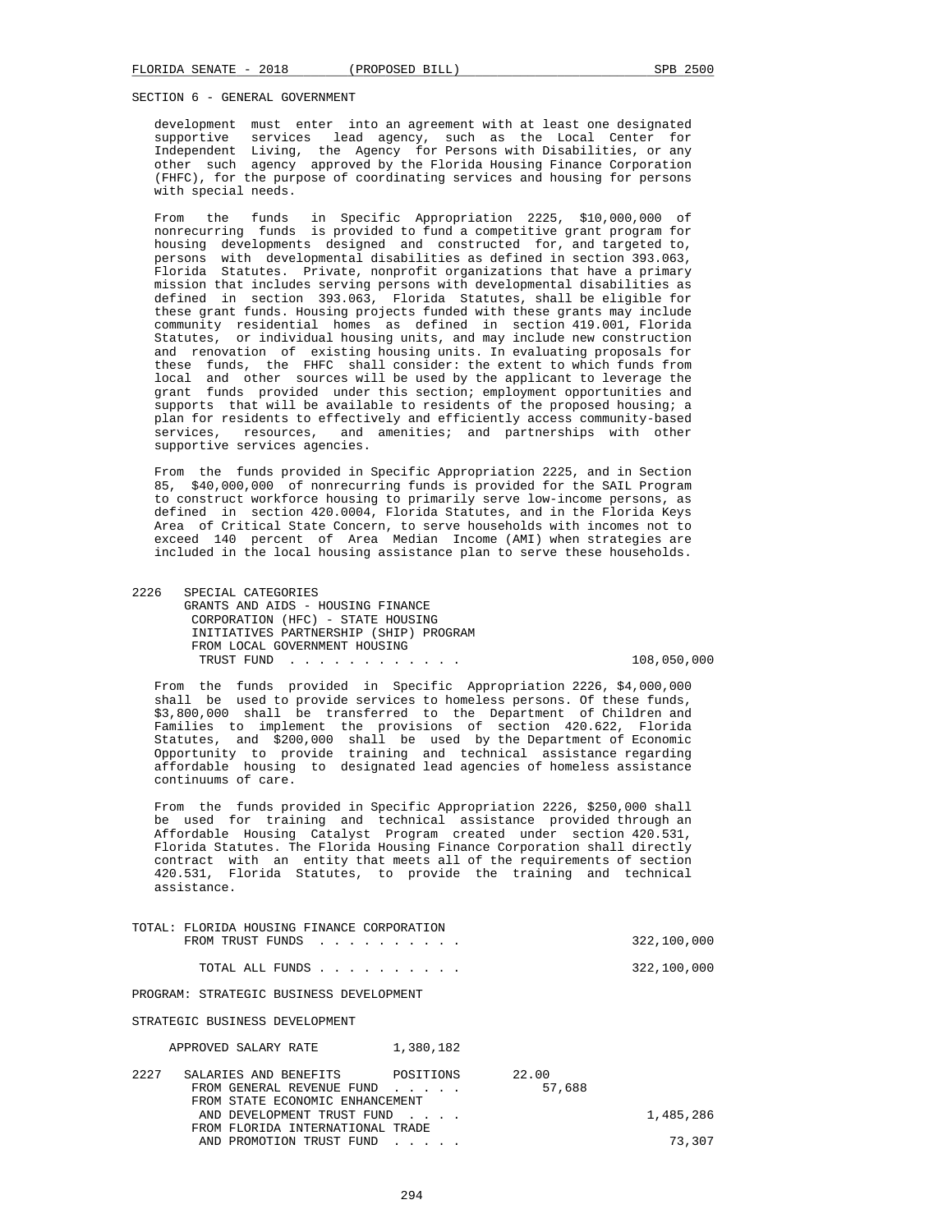| FLORIDA SENATE - 2018<br>(PROPOSED BILL)                                                       | SPB 2500   |
|------------------------------------------------------------------------------------------------|------------|
| SECTION 6 - GENERAL GOVERNMENT                                                                 |            |
| FROM TOURISM PROMOTIONAL TRUST<br>FUND                                                         | 291,092    |
| 2228<br>OTHER PERSONAL SERVICES<br>FROM STATE ECONOMIC ENHANCEMENT                             |            |
| AND DEVELOPMENT TRUST FUND                                                                     | 142,610    |
| FROM FLORIDA INTERNATIONAL TRADE<br>AND PROMOTION TRUST FUND<br>FROM TOURISM PROMOTIONAL TRUST | 7,131      |
| FUND                                                                                           | 28,522     |
| 2229<br>EXPENSES<br>FROM STATE ECONOMIC ENHANCEMENT                                            |            |
| AND DEVELOPMENT TRUST FUND<br>FROM FLORIDA INTERNATIONAL TRADE                                 | 339,017    |
| AND PROMOTION TRUST FUND<br>FROM TOURISM PROMOTIONAL TRUST                                     | 17,208     |
| FUND                                                                                           | 68,834     |
| 2230<br>OPERATING CAPITAL OUTLAY<br>FROM STATE ECONOMIC ENHANCEMENT                            |            |
| AND DEVELOPMENT TRUST FUND<br>FROM TOURISM PROMOTIONAL TRUST                                   | 19,477     |
| FUND                                                                                           | 4,869      |
| 2231<br>LUMP SUM<br>ECONOMIC DEVELOPMENT TOOLS                                                 |            |
| FROM GENERAL REVENUE FUND<br>2,900,000<br>FROM STATE ECONOMIC ENHANCEMENT                      |            |
| AND DEVELOPMENT TRUST FUND<br>FROM ECONOMIC DEVELOPMENT TRUST                                  | 15,000,000 |
| FUND                                                                                           | 8,700,000  |

 Funds in Specific Appropriation 2231 are provided to make payments and tax refunds in Fiscal Year 2018-2019 for the following programs: Qualified Target Industry (QTI) Business Tax Refund; QTI Tax Refund - Brownfield Redevelopment Bonus; Brownfield Redevelopment Tax Refund; High-Impact Business Performance (HIPI) Grant; and Qualified Defense Contractor and Space Flight (QDSC) Business Tax Refund. Payments may only be made for projects that meet the statutory eligibility requirements. Funds may not be released for any other purpose and may only be disbursed when projects are certified to have met all contracted performance requirements. Funds provided in Specific Appropriation 2231 from the Economic Development Trust Fund represent local matching funds.

 The Department of Economic Opportunity must provide monthly reports, within 10 business days after the end of each month, to the Office of Policy and Budget in the Executive Office of the Governor, the chair of the Senate Appropriations Committee, and the chair of the House Appropriations Committee regarding all escrow activity relating to the Quick Action Closing Fund and the Innovation Incentive Fund programs. The report must include information regarding any funds and interest earnings returned to the appropriate fund in the state treasury and the anticipated payment date(s) of all funds held in escrow.

 The Department of Economic Opportunity shall provide monthly reports to the Office of Policy and Budget in the Executive Office of the Governor, the chair of the Senate Appropriations Committee, and the chair of the House Appropriations Committee on the status of economic development programs administered by the department under chapter 288, Florida Statutes.

| 2232  | SPECIAL CATEGORIES                                         |           |
|-------|------------------------------------------------------------|-----------|
|       | GRANTS AND AID - FLORIDA DEFENSE SUPPORT                   |           |
|       | TASK FORCE                                                 |           |
|       | FROM STATE ECONOMIC ENHANCEMENT                            |           |
|       | AND DEVELOPMENT TRUST FUND                                 | 2,000,000 |
| 2233  | SPECIAL CATEGORIES                                         |           |
|       | GRANTS AND AIDS - ADVOCATING INTERNATIONAL                 |           |
|       | RELATIONSHIPS                                              |           |
|       | FROM FLORIDA INTERNATIONAL TRADE                           |           |
|       | AND PROMOTION TRUST FUND                                   | 400,000   |
| Funds | in Specific Appropriation 2233 are provided for funding an |           |
|       |                                                            |           |

appropriations project (Senate Form 2352).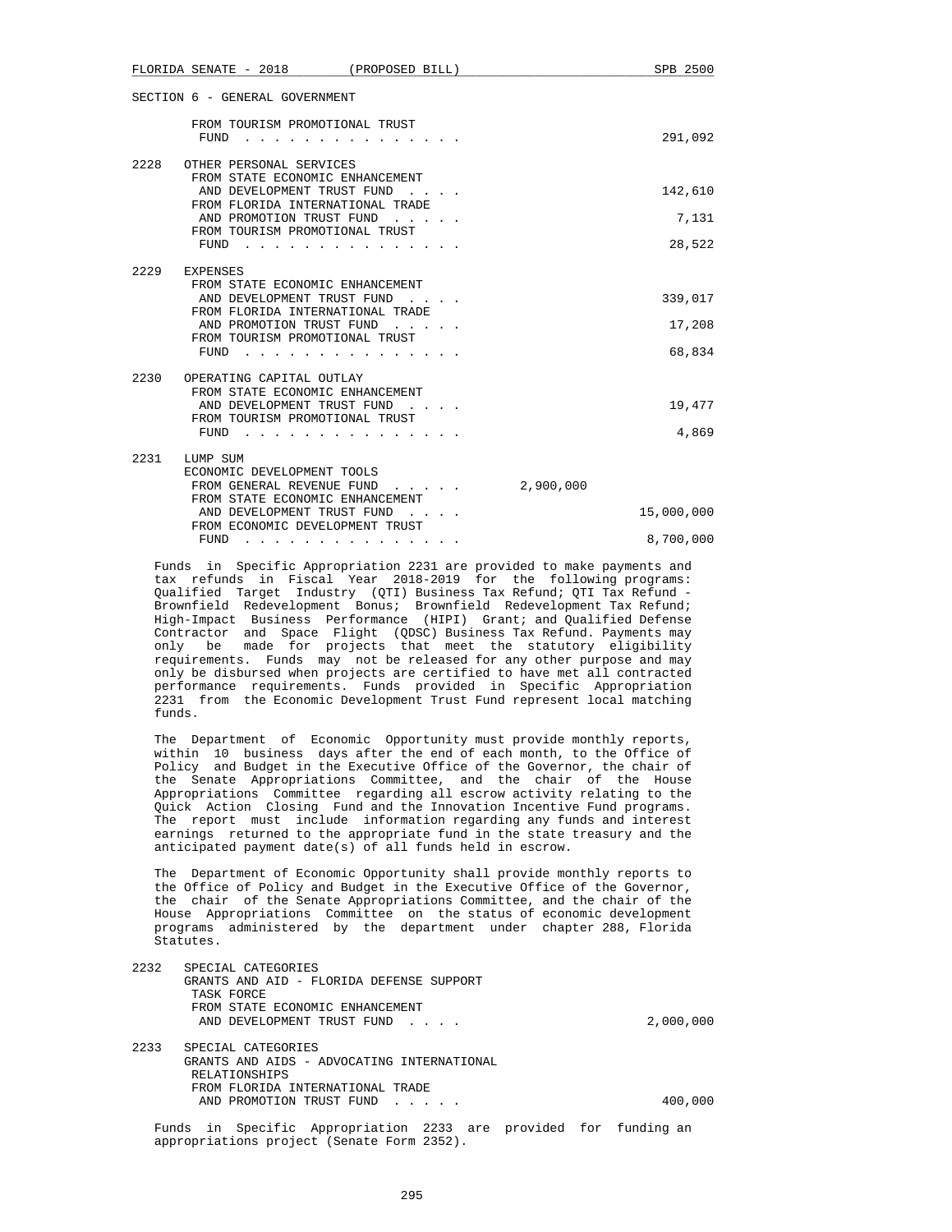| 2233A | SPECIAL CATEGORIES<br>ECONOMIC DEVELOPMENT PROJECTS<br>FROM GENERAL REVENUE FUND<br>14,356,283                                                                                          |                      |
|-------|-----------------------------------------------------------------------------------------------------------------------------------------------------------------------------------------|----------------------|
|       | The nonrecurring funds provided in Specific Appropriation 2233A from<br>the General Revenue Fund shall be allocated as follows:                                                         |                      |
|       | City of Pahokee Marina Improvements (Senate Form 1994)<br>Regional Entrepreneurship and Financial Empowerment Centers                                                                   | 990,000              |
|       | and Statewide Small Business Loan Fund (Senate Form 1232)<br>Habitat for Humanity Neighborhood Infrastructure (Senate                                                                   | 1,000,000            |
|       | Sarah Vande Berg Tennis Center, City of Zephyrhills, Pasco                                                                                                                              | 276,783              |
|       | Technology Foundation of the Americas - eMerge Conference                                                                                                                               | 1,000,000            |
|       | Manufacturing Talent Asset Pipeline (Senate Form 2261)<br>ICAMR, Inc., (dba BRIDG) Purchase of Tools and Installation                                                                   | 1,000,000<br>520,000 |
|       |                                                                                                                                                                                         | 500,000              |
|       | City of Clermont South Lake Wi-Fi Trail (Senate Form 1308)<br>Florida-Israel Business Accelerator (FIBA) (Senate Form 1477)<br>National Cyber Partnership - Cyber Training for Veterans | 450,000<br>750,000   |
|       |                                                                                                                                                                                         | 749,500              |
|       | STARS Complex Expansion Phase I (Senate Form 1501)<br>Riviera Beach Summer Youth Employment Program (Senate Form                                                                        | 1,000,000            |
|       | Lee County Public Safety Communications Infrastructure                                                                                                                                  | 200,000              |
|       |                                                                                                                                                                                         | 1,000,000            |
|       | Mayport Working Waterfront Revitalization (Senate Form 1282)<br>TEC Garage - Accelerator and Capital Connection Program                                                                 | 360,000              |
|       |                                                                                                                                                                                         | 400,000              |
|       | Holmes County Administration Building (Senate Form 1640)<br>Humane Society of Sarasota County - Shelter Renovation                                                                      | 500,000              |
|       | Marie Selby Botanical Gardens - Master Site Plan (Senate                                                                                                                                | 500,000              |
|       | LaunchCode Tampa - Technology Job Training and Placement                                                                                                                                | 500,000              |
|       |                                                                                                                                                                                         | 500,000              |
|       | Puerto Rico Hurricane Maria Relief Effort (Senate Form 1211)<br>City of Wauchula Community Auditorium Improvements (Senate                                                              | 160,000              |
|       |                                                                                                                                                                                         | 500,000              |
|       | MLK Day on Service (Senate Form 2335)                                                                                                                                                   | 500,000              |
|       | Carter G. Woodson African American Museum (Senate Form 1262)                                                                                                                            | 250,000              |
|       | Commercial Initiatives for a Free Cuba (Senate Form 2437)                                                                                                                               | 250,000              |
|       | Bonifay Memorial Field Facilities (Senate Form 2084)                                                                                                                                    | 500,000              |

 The Department of Economic Opportunity shall contract directly with entities allocated funds from Specific Appropriation 2233A.

| 2234 | SPECIAL CATEGORIES<br>GRANTS AND AIDS - CONTRACTED SERVICES<br>FROM STATE ECONOMIC ENHANCEMENT |         |
|------|------------------------------------------------------------------------------------------------|---------|
|      | AND DEVELOPMENT TRUST FUND                                                                     | 642,026 |
|      | FROM FLORIDA INTERNATIONAL TRADE<br>AND PROMOTION TRUST FUND                                   | 32,901  |
|      | FROM TOURISM PROMOTIONAL TRUST<br>FUND<br>.                                                    | 131,605 |

 From the funds in Specific Appropriation 2234, the Department of Economic Opportunity must contract for an independent third-party to verify that each business that receives an incentive award under an economic development program satisfies all of the requirements of the economic development agreement or contract, including job creation numbers, before a payment may be made under such agreement or contract. These comprehensive performance audit functions must include reviewing: 100 percent of all incentive claims for payment, including audit confirmations; the procedures used to verify incentive eligibility; and the department's records for accuracy and completeness. The independent third-party contractor must perform all functions and conduct all of the activities necessary to verify compliance with the performance terms of economic development incentive agreements or contracts.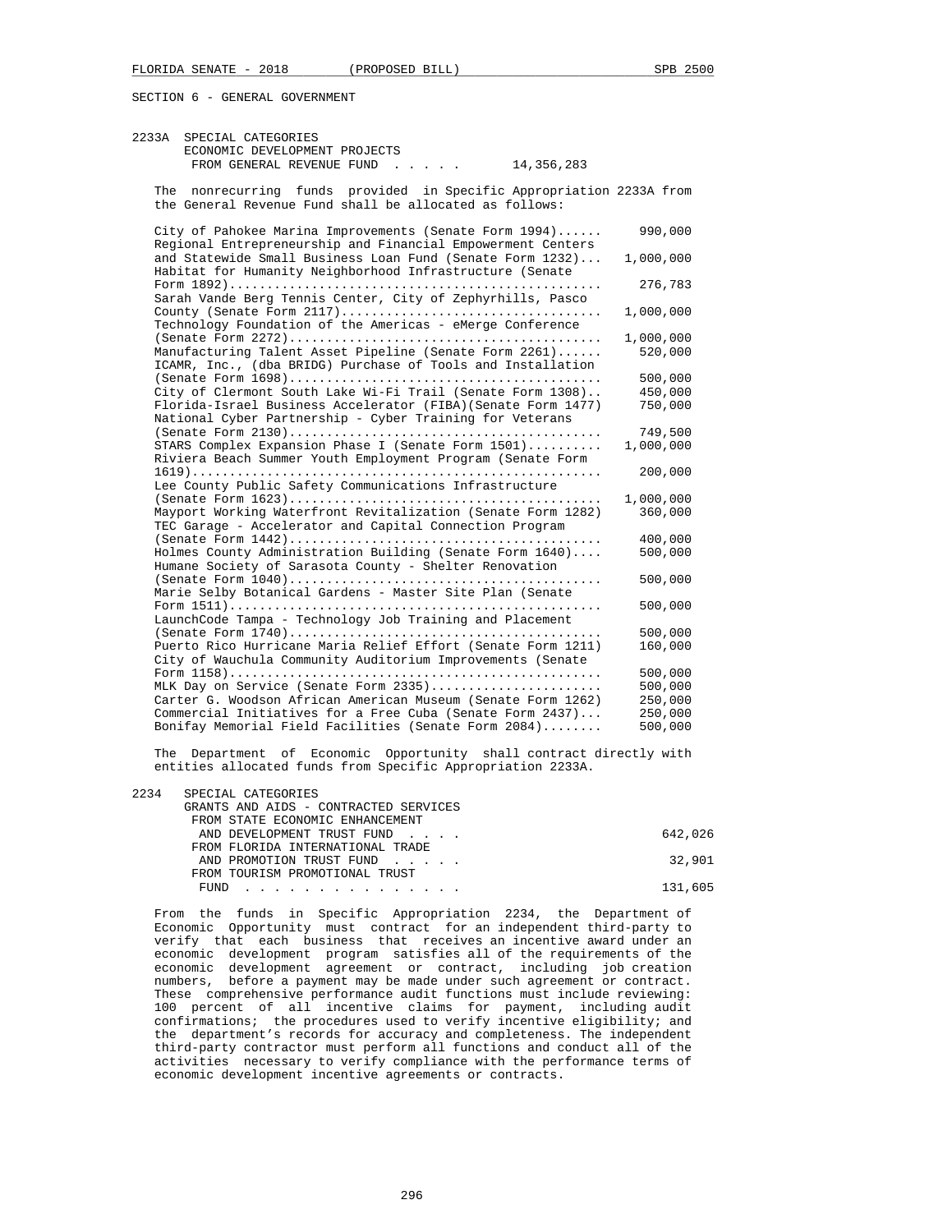| 2235 | SPECIAL CATEGORIES<br>GRANTS AND AIDS - FLORIDA SPORTS<br>FOUNDATION<br>FROM STATE ECONOMIC ENHANCEMENT                                                                                                                                                                                                  |                    |
|------|----------------------------------------------------------------------------------------------------------------------------------------------------------------------------------------------------------------------------------------------------------------------------------------------------------|--------------------|
|      | AND DEVELOPMENT TRUST FUND                                                                                                                                                                                                                                                                               | 1,700,000          |
|      | FROM PROFESSIONAL SPORTS<br>DEVELOPMENT TRUST FUND                                                                                                                                                                                                                                                       | 3,000,000          |
|      | From the recurring funds in Specific Appropriation 2235 from the State<br>Economic Enhancement and Development Trust Fund, \$200,000 is allocated<br>for the Sunshine State Games and \$500,000 is allocated for the Florida<br>International Seniors Games and State Championships.                     |                    |
| 2236 | SPECIAL CATEGORIES<br>GRANTS AND AIDS - ENTERPRISE FLORIDA<br>PROGRAM<br>FROM STATE ECONOMIC ENHANCEMENT                                                                                                                                                                                                 |                    |
|      | AND DEVELOPMENT TRUST FUND<br>FROM FLORIDA INTERNATIONAL TRADE                                                                                                                                                                                                                                           | 9,400,000          |
|      | AND PROMOTION TRUST FUND                                                                                                                                                                                                                                                                                 | 6,800,000          |
| 2237 | SPECIAL CATEGORIES<br>GRANTS AND AIDS - MILITARY BASE PROTECTION<br>FROM STATE ECONOMIC ENHANCEMENT<br>AND DEVELOPMENT TRUST FUND                                                                                                                                                                        | 1,000,000          |
|      |                                                                                                                                                                                                                                                                                                          |                    |
|      | Funds in Specific Appropriation 2237 are allocated as follows:                                                                                                                                                                                                                                           |                    |
|      |                                                                                                                                                                                                                                                                                                          | 150,000<br>850,000 |
|      | Funds provided in Specific Appropriation 2237 may only be disbursed<br>from the Department of Economic Opportunity directly to the grant award<br>recipient when projects are certified to have met all contracted<br>performance requirements.                                                          |                    |
| 2238 | SPECIAL CATEGORIES<br>RISK MANAGEMENT INSURANCE<br>FROM STATE ECONOMIC ENHANCEMENT                                                                                                                                                                                                                       |                    |
|      | AND DEVELOPMENT TRUST FUND<br>FROM FLORIDA INTERNATIONAL TRADE                                                                                                                                                                                                                                           | 4,706              |
|      | AND PROMOTION TRUST FUND                                                                                                                                                                                                                                                                                 | 234                |
|      | FROM TOURISM PROMOTIONAL TRUST<br>$FUND$                                                                                                                                                                                                                                                                 | 941                |
| 2239 | SPECIAL CATEGORIES<br>GRANTS AND AIDS - VISIT FLORIDA<br>FROM STATE ECONOMIC ENHANCEMENT                                                                                                                                                                                                                 |                    |
|      | AND DEVELOPMENT TRUST FUND<br>$\mathcal{L}(\mathcal{L}^{\mathcal{L}}(\mathcal{L}^{\mathcal{L}}(\mathcal{L}^{\mathcal{L}}(\mathcal{L}^{\mathcal{L}})))$<br>FROM TOURISM PROMOTIONAL TRUST                                                                                                                 | 26,000,000         |
|      | FUND $\cdots$                                                                                                                                                                                                                                                                                            | 24,000,000         |
| 2240 | SPECIAL CATEGORIES<br>TRANSFER TO DEPARTMENT OF MANAGEMENT<br>SERVICES - HUMAN RESOURCES SERVICES<br>PURCHASED PER STATEWIDE CONTRACT<br>FROM STATE ECONOMIC ENHANCEMENT<br>AND DEVELOPMENT TRUST FUND<br>FROM FLORIDA INTERNATIONAL TRADE<br>AND PROMOTION TRUST FUND<br>FROM TOURISM PROMOTIONAL TRUST | 8,035<br>13        |
|      | FUND<br>$\begin{array}{cccccccccccccc} \bullet & \bullet & \bullet & \bullet & \bullet & \bullet & \bullet & \bullet & \bullet & \bullet & \bullet \end{array}$                                                                                                                                          | 2,076              |
| 2241 | SPECIAL CATEGORIES<br>GRANTS AND AIDS - SPACE FLORIDA<br>FROM STATE ECONOMIC ENHANCEMENT                                                                                                                                                                                                                 |                    |
|      | AND DEVELOPMENT TRUST FUND                                                                                                                                                                                                                                                                               | 12,500,000         |

 From the funds in Specific Appropriation 2241, \$1,000,000 of recurring funds from the State Economic Enhancement and Development Trust Fund is provided to support collaborative research, development, and commercialization of projects related to aerospace and other technology and life sciences as further described through a Memorandum of Understanding (MOU) which Space Florida has entered into with the State of Israel.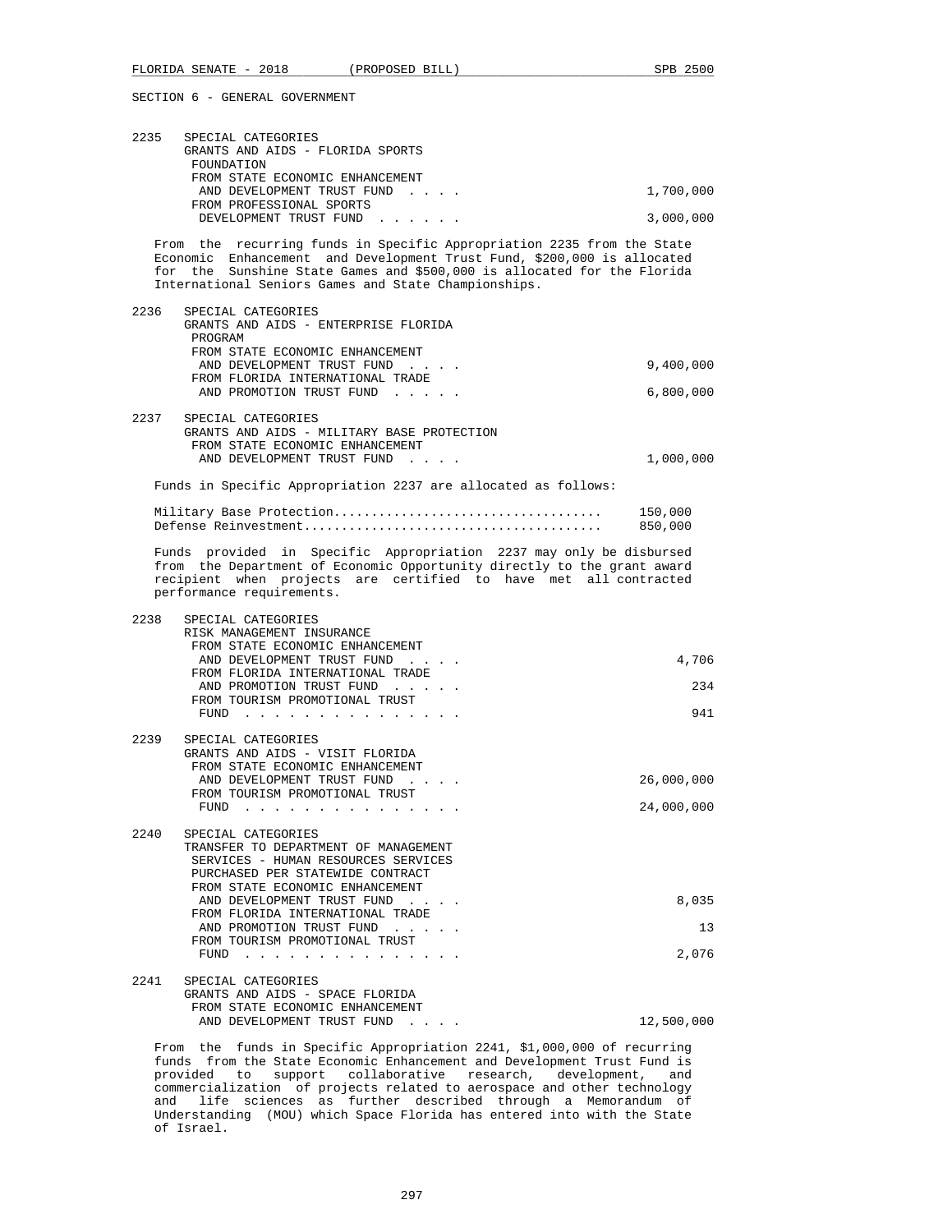| 2242 | SPECIAL CATEGORIES<br>GRANTS AND AIDS - SPACE FLORIDA -<br>AEROSPACE INDUSTRY FINANCING, BUSINESS<br>DEVELOPMENT AND INFRASTRUCTURE NEEDS<br>FROM GENERAL REVENUE FUND<br>$\mathbf{r}$ , and $\mathbf{r}$ , and $\mathbf{r}$                    | 6,000,000              |                    |
|------|-------------------------------------------------------------------------------------------------------------------------------------------------------------------------------------------------------------------------------------------------|------------------------|--------------------|
|      | From the funds in Specific Appropriation 2242, \$2,000,000 from the<br>General Revenue Fund may be used by Space Florida for the operation and<br>maintenance of the Shuttle Landing Facility.                                                  |                        |                    |
| 2244 | DATA PROCESSING SERVICES<br>DATA PROCESSING ASSESSMENT - AGENCY FOR<br>STATE TECHNOLOGY<br>FROM STATE ECONOMIC ENHANCEMENT<br>AND DEVELOPMENT TRUST FUND<br>FROM TOURISM PROMOTIONAL TRUST                                                      |                        | 14,993             |
|      | FUND $\cdots$<br>2245 GRANTS AND AIDS TO LOCAL GOVERNMENTS AND<br>NONSTATE ENTITIES - FIXED CAPITAL OUTLAY<br>SPACE, DEFENSE, AND RURAL INFRASTRUCTURE<br>FROM STATE ECONOMIC ENHANCEMENT<br>AND DEVELOPMENT TRUST FUND                         |                        | 3,958<br>1,600,000 |
|      | Funds provided in Specific Appropriation 2245 may only be disbursed<br>from the Department of Economic Opportunity directly to the grant award<br>recipient when projects are certified to have met all contracted<br>performance requirements. |                        |                    |
|      | TOTAL: STRATEGIC BUSINESS DEVELOPMENT<br>FROM GENERAL REVENUE FUND<br>FROM TRUST FUNDS                                                                                                                                                          | 23, 313, 971           | 115,418,841        |
|      | TOTAL POSITIONS<br>TOTAL ALL FUNDS                                                                                                                                                                                                              | 22.00                  | 138,732,812        |
|      | TOTAL: ECONOMIC OPPORTUNITY, DEPARTMENT OF<br>FROM GENERAL REVENUE FUND<br>FROM TRUST FUNDS                                                                                                                                                     | 29,075,278             | 1,204,726,224      |
|      | TOTAL POSITIONS<br>TOTAL ALL FUNDS<br>TOTAL APPROVED SALARY RATE                                                                                                                                                                                | 1,467.50<br>66,431,569 | 1,233,801,502      |
|      | FINANCIAL SERVICES, DEPARTMENT OF                                                                                                                                                                                                               |                        |                    |
|      | PROGRAM: OFFICE OF CHIEF FINANCIAL OFFICER AND<br>ADMINISTRATION                                                                                                                                                                                |                        |                    |
|      | EXECUTIVE DIRECTION AND SUPPORT SERVICES                                                                                                                                                                                                        |                        |                    |
|      | 6,537,472<br>APPROVED SALARY RATE                                                                                                                                                                                                               |                        |                    |
| 2246 | SALARIES AND BENEFITS<br>POSITIONS<br>FROM ADMINISTRATIVE TRUST FUND                                                                                                                                                                            | 123.00                 | 9,346,960          |
|      | 2247 OTHER PERSONAL SERVICES<br>FROM ADMINISTRATIVE TRUST FUND                                                                                                                                                                                  |                        | 107,899            |
|      | 2248 EXPENSES<br>FROM ADMINISTRATIVE TRUST FUND                                                                                                                                                                                                 |                        | 1,333,766          |
|      | 2249 OPERATING CAPITAL OUTLAY<br>FROM ADMINISTRATIVE TRUST FUND                                                                                                                                                                                 |                        | 10,000             |
| 2250 | SPECIAL CATEGORIES<br>ACQUISITION OF MOTOR VEHICLES<br>FROM ADMINISTRATIVE TRUST FUND                                                                                                                                                           |                        | 1,240,217          |
|      | 2251 SPECIAL CATEGORIES<br>CONTRACTED SERVICES<br>FROM ADMINISTRATIVE TRUST FUND                                                                                                                                                                |                        | 427,325            |
|      | 2252 SPECIAL CATEGORIES<br>OPERATION OF MOTOR VEHICLES                                                                                                                                                                                          |                        |                    |

FROM ADMINISTRATIVE TRUST FUND . . .  $\hspace{2cm} 3,500$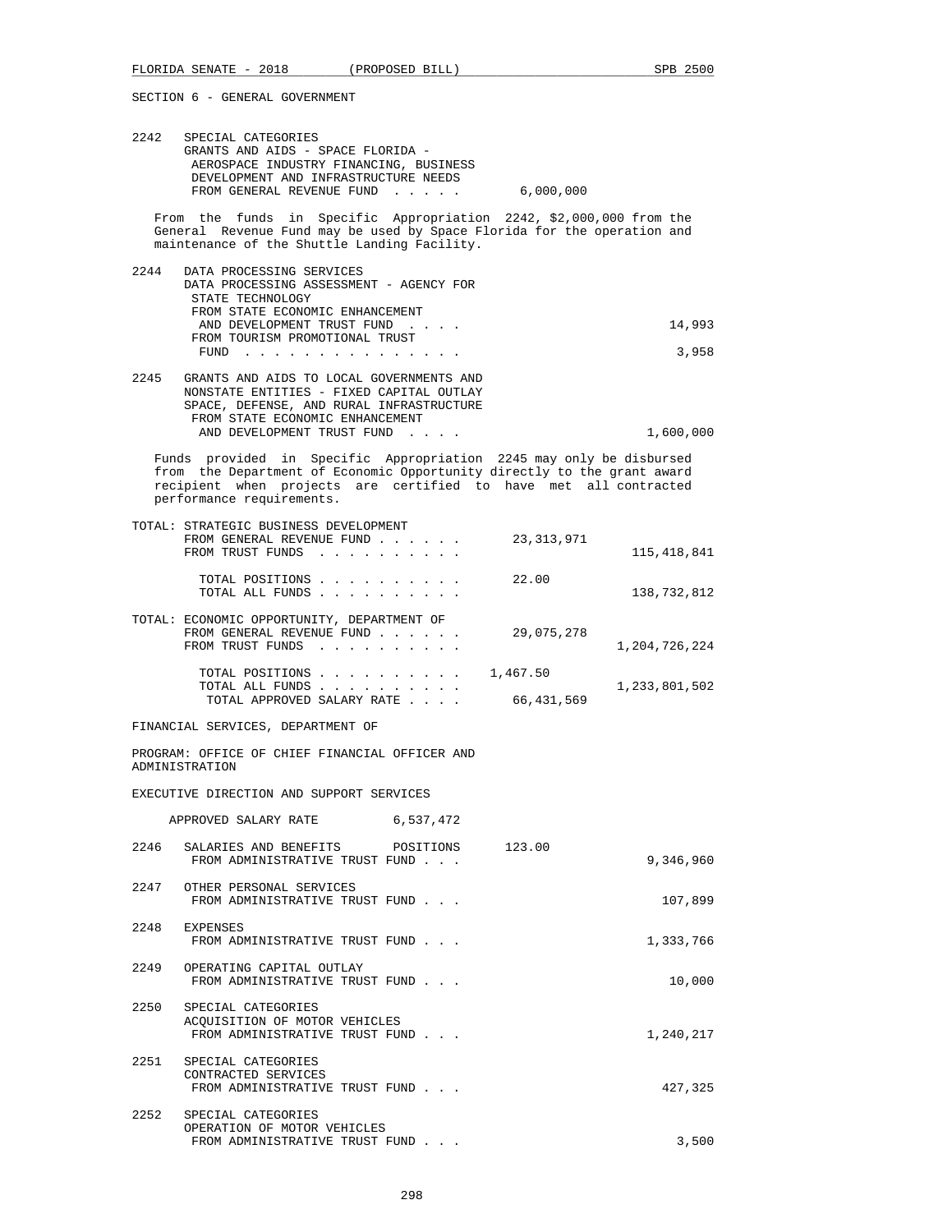|      | FLORIDA SENATE - 2018 (PROPOSED BILL)                                                                                                                                        |                        | SPB 2500   |
|------|------------------------------------------------------------------------------------------------------------------------------------------------------------------------------|------------------------|------------|
|      | SECTION 6 - GENERAL GOVERNMENT                                                                                                                                               |                        |            |
|      | 2253 SPECIAL CATEGORIES<br>RISK MANAGEMENT INSURANCE<br>FROM ADMINISTRATIVE TRUST FUND                                                                                       |                        | 74,305     |
|      | 2254 SPECIAL CATEGORIES<br>TENANT BROKER COMMISSIONS<br>FROM ADMINISTRATIVE TRUST FUND                                                                                       |                        | 125,000    |
| 2255 | SPECIAL CATEGORIES<br>LEASE OR LEASE-PURCHASE OF EQUIPMENT<br>FROM ADMINISTRATIVE TRUST FUND                                                                                 |                        | 144,268    |
|      | 2256 SPECIAL CATEGORIES<br>TRANSFER TO DEPARTMENT OF MANAGEMENT<br>SERVICES - HUMAN RESOURCES SERVICES<br>PURCHASED PER STATEWIDE CONTRACT<br>FROM ADMINISTRATIVE TRUST FUND |                        | 46,763     |
|      | TOTAL: EXECUTIVE DIRECTION AND SUPPORT SERVICES<br>FROM TRUST FUNDS                                                                                                          |                        | 12,860,003 |
|      | TOTAL ALL FUNDS                                                                                                                                                              | TOTAL POSITIONS 123.00 | 12,860,003 |
|      | LEGAL SERVICES                                                                                                                                                               |                        |            |
|      | APPROVED SALARY RATE 5,160,108                                                                                                                                               |                        |            |
|      | 2257 SALARIES AND BENEFITS POSITIONS 94.00<br>FROM ADMINISTRATIVE TRUST FUND                                                                                                 |                        | 7,089,559  |
|      | 2258 OTHER PERSONAL SERVICES<br>FROM ADMINISTRATIVE TRUST FUND                                                                                                               |                        | 279,388    |
| 2259 | EXPENSES<br>FROM ADMINISTRATIVE TRUST FUND                                                                                                                                   |                        | 714,736    |
| 2260 | OPERATING CAPITAL OUTLAY<br>FROM ADMINISTRATIVE TRUST FUND                                                                                                                   |                        | 3,639      |
| 2261 | SPECIAL CATEGORIES<br>ELECTRONIC COMMERCE FEES FOR COLLECTION OF<br>REVENUE<br>FROM ADMINISTRATIVE TRUST FUND                                                                |                        | 75,000     |
| 2262 | SPECIAL CATEGORIES<br>TRANSFER TO DIVISION OF ADMINISTRATIVE<br>HEARINGS                                                                                                     |                        |            |
| 2263 | FROM ADMINISTRATIVE TRUST FUND<br>SPECIAL CATEGORIES                                                                                                                         |                        | 215,007    |
|      | CONTRACTED SERVICES<br>FROM ADMINISTRATIVE TRUST FUND                                                                                                                        |                        | 253,306    |
| 2264 | SPECIAL CATEGORIES<br>RISK MANAGEMENT INSURANCE<br>FROM ADMINISTRATIVE TRUST FUND                                                                                            |                        | 30,160     |
| 2265 | SPECIAL CATEGORIES<br>LEASE OR LEASE-PURCHASE OF EQUIPMENT<br>FROM ADMINISTRATIVE TRUST FUND                                                                                 |                        | 17,361     |
| 2266 | SPECIAL CATEGORIES<br>TRANSFER TO DEPARTMENT OF MANAGEMENT<br>SERVICES - HUMAN RESOURCES SERVICES<br>PURCHASED PER STATEWIDE CONTRACT<br>FROM ADMINISTRATIVE TRUST FUND      |                        | 26,689     |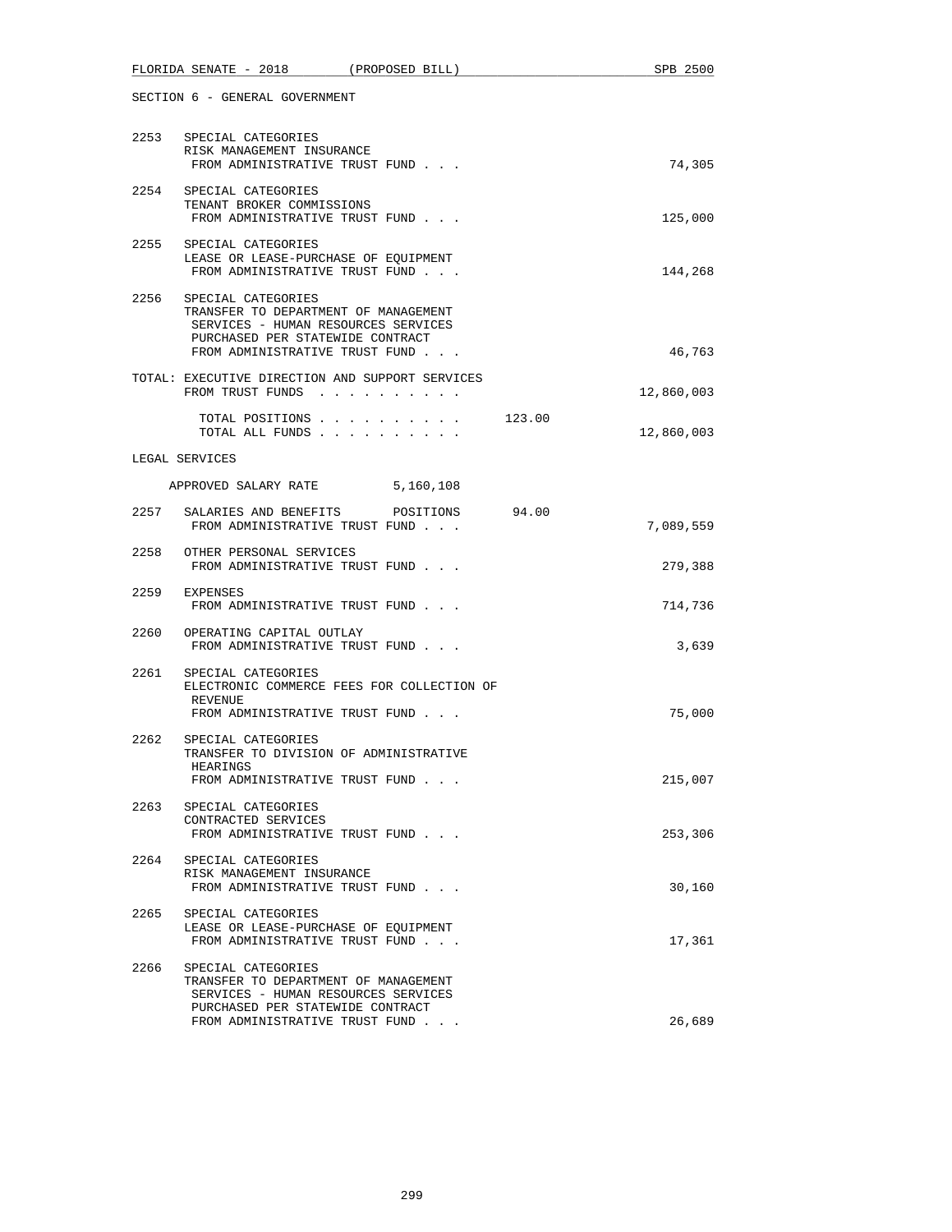|      | FLORIDA SENATE - 2018<br>(PROPOSED BILL)                                                                                                                                |        | SPB 2500   |
|------|-------------------------------------------------------------------------------------------------------------------------------------------------------------------------|--------|------------|
|      | SECTION 6 - GENERAL GOVERNMENT                                                                                                                                          |        |            |
|      | TOTAL: LEGAL SERVICES<br>FROM TRUST FUNDS                                                                                                                               |        | 8,704,845  |
|      | TOTAL POSITIONS<br>TOTAL ALL FUNDS                                                                                                                                      | 94.00  | 8,704,845  |
|      | INFORMATION TECHNOLOGY                                                                                                                                                  |        |            |
|      | APPROVED SALARY RATE 7,153,882                                                                                                                                          |        |            |
| 2267 | SALARIES AND BENEFITS POSITIONS 131.00<br>FROM ADMINISTRATIVE TRUST FUND                                                                                                |        | 10,415,697 |
|      | 2268 OTHER PERSONAL SERVICES<br>FROM ADMINISTRATIVE TRUST FUND                                                                                                          |        | 98,834     |
| 2269 | EXPENSES<br>FROM ADMINISTRATIVE TRUST FUND                                                                                                                              |        | 3,356,786  |
| 2270 | OPERATING CAPITAL OUTLAY<br>FROM ADMINISTRATIVE TRUST FUND                                                                                                              |        | 844,120    |
|      | 2271 SPECIAL CATEGORIES<br>CONTRACTED SERVICES<br>FROM ADMINISTRATIVE TRUST FUND                                                                                        |        | 7,532,708  |
|      | 2272 SPECIAL CATEGORIES<br>OPERATION OF MOTOR VEHICLES<br>FROM ADMINISTRATIVE TRUST FUND                                                                                |        | 2,900      |
|      | 2273 SPECIAL CATEGORIES<br>RISK MANAGEMENT INSURANCE<br>FROM ADMINISTRATIVE TRUST FUND                                                                                  |        | 42,179     |
|      | 2274 SPECIAL CATEGORIES<br>DEFERRED-PAYMENT COMMODITY CONTRACTS<br>FROM ADMINISTRATIVE TRUST FUND                                                                       |        | 184,076    |
|      | 2275 SPECIAL CATEGORIES<br>LEASE OR LEASE-PURCHASE OF EQUIPMENT<br>FROM ADMINISTRATIVE TRUST FUND                                                                       |        | 8,275      |
| 2276 | SPECIAL CATEGORIES<br>TRANSFER TO DEPARTMENT OF MANAGEMENT<br>SERVICES - HUMAN RESOURCES SERVICES<br>PURCHASED PER STATEWIDE CONTRACT<br>FROM ADMINISTRATIVE TRUST FUND |        | 43,152     |
|      | TOTAL: INFORMATION TECHNOLOGY<br>FROM TRUST FUNDS                                                                                                                       |        | 22,528,727 |
|      | TOTAL POSITIONS<br>TOTAL ALL FUNDS                                                                                                                                      | 131.00 | 22,528,727 |
|      | CONSUMER ADVOCATE                                                                                                                                                       |        |            |
|      | APPROVED SALARY RATE<br>489,372                                                                                                                                         |        |            |
| 2277 | SALARIES AND BENEFITS POSITIONS<br>FROM INSURANCE REGULATORY TRUST<br>FUND $\cdots$                                                                                     | 5.00   | 575,972    |
| 2278 | OTHER PERSONAL SERVICES<br>FROM INSURANCE REGULATORY TRUST                                                                                                              |        |            |
|      | FUND $\cdots$                                                                                                                                                           |        | 62,487     |
|      | 2279 EXPENSES<br>FROM INSURANCE REGULATORY TRUST<br>FUND $\cdots$                                                                                                       |        | 68,357     |
| 2280 | OPERATING CAPITAL OUTLAY<br>FROM INSURANCE REGULATORY TRUST<br>FUND                                                                                                     |        | 4,000      |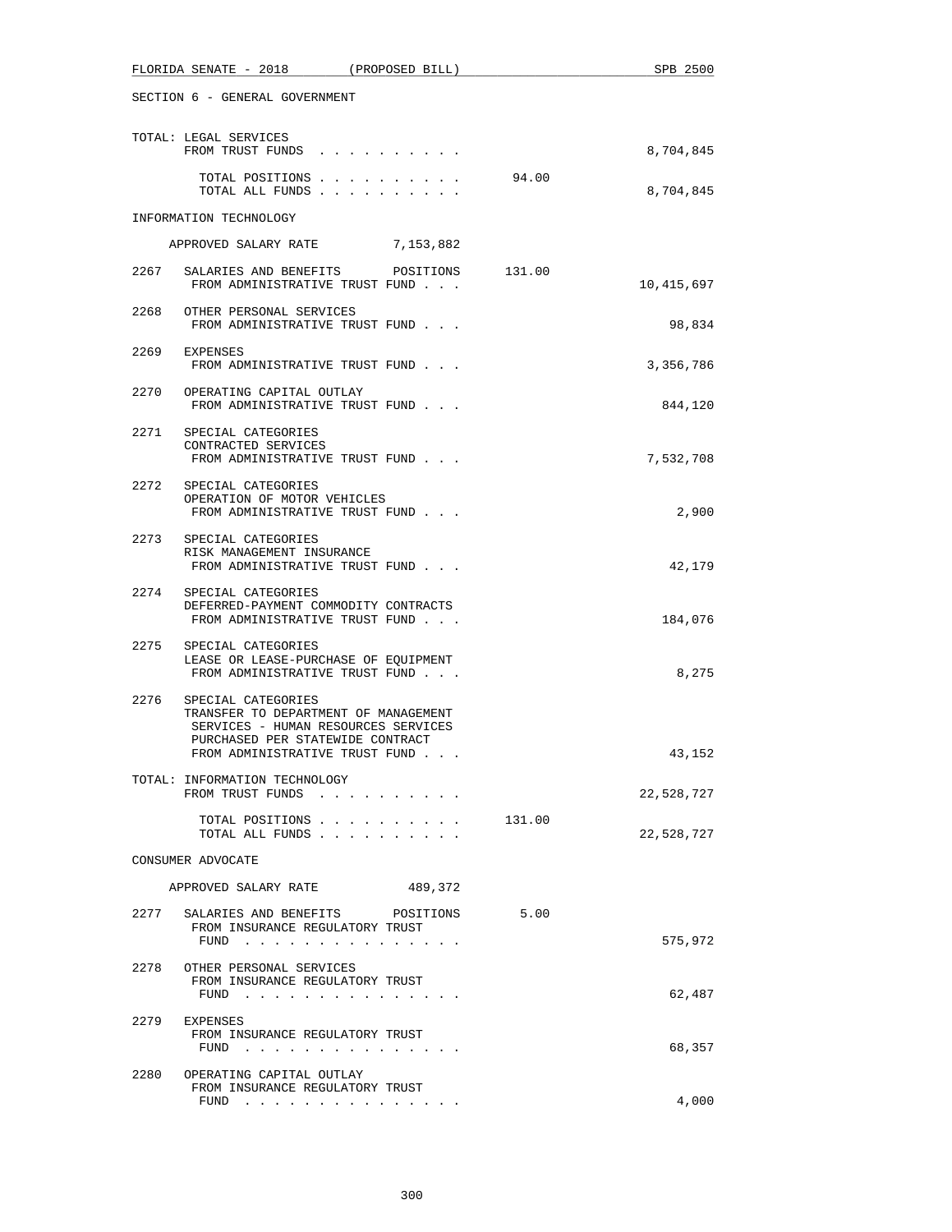|                                                                                                                                                                                                                                                                                                                                                                                                                                                                                                                                                                                                                                                                                                                                   | FLORIDA SENATE - 2018                                                                                                                                                                                                                                                                            | (PROPOSED BILL) |           | SPB 2500  |
|-----------------------------------------------------------------------------------------------------------------------------------------------------------------------------------------------------------------------------------------------------------------------------------------------------------------------------------------------------------------------------------------------------------------------------------------------------------------------------------------------------------------------------------------------------------------------------------------------------------------------------------------------------------------------------------------------------------------------------------|--------------------------------------------------------------------------------------------------------------------------------------------------------------------------------------------------------------------------------------------------------------------------------------------------|-----------------|-----------|-----------|
|                                                                                                                                                                                                                                                                                                                                                                                                                                                                                                                                                                                                                                                                                                                                   | SECTION 6 - GENERAL GOVERNMENT                                                                                                                                                                                                                                                                   |                 |           |           |
|                                                                                                                                                                                                                                                                                                                                                                                                                                                                                                                                                                                                                                                                                                                                   | 2281 SPECIAL CATEGORIES<br>CONTRACTED SERVICES<br>FROM INSURANCE REGULATORY TRUST<br>${\tt FUND} \quad . \quad . \quad . \quad . \quad . \quad . \quad . \quad . \quad . \quad . \quad . \quad . \quad .$                                                                                        |                 |           | 20,471    |
| 2282                                                                                                                                                                                                                                                                                                                                                                                                                                                                                                                                                                                                                                                                                                                              | SPECIAL CATEGORIES<br>RISK MANAGEMENT INSURANCE<br>FROM INSURANCE REGULATORY TRUST<br>FUND $\cdots$                                                                                                                                                                                              |                 |           | 13,710    |
|                                                                                                                                                                                                                                                                                                                                                                                                                                                                                                                                                                                                                                                                                                                                   | 2283 SPECIAL CATEGORIES<br>LEASE OR LEASE-PURCHASE OF EQUIPMENT<br>FROM INSURANCE REGULATORY TRUST<br>${\tt FUND} \quad . \quad . \quad . \quad . \quad . \quad . \quad . \quad . \quad . \quad . \quad . \quad . \quad .$                                                                       |                 |           | 1,888     |
| 2284                                                                                                                                                                                                                                                                                                                                                                                                                                                                                                                                                                                                                                                                                                                              | SPECIAL CATEGORIES<br>TRANSFER TO DEPARTMENT OF MANAGEMENT<br>SERVICES - HUMAN RESOURCES SERVICES<br>PURCHASED PER STATEWIDE CONTRACT<br>FROM INSURANCE REGULATORY TRUST<br>${\tt FUND} \quad . \quad . \quad . \quad . \quad . \quad . \quad . \quad . \quad . \quad . \quad . \quad . \quad .$ |                 |           | 1,670     |
|                                                                                                                                                                                                                                                                                                                                                                                                                                                                                                                                                                                                                                                                                                                                   | TOTAL: CONSUMER ADVOCATE<br>FROM TRUST FUNDS                                                                                                                                                                                                                                                     |                 |           | 748,555   |
|                                                                                                                                                                                                                                                                                                                                                                                                                                                                                                                                                                                                                                                                                                                                   | TOTAL POSITIONS<br>TOTAL ALL FUNDS                                                                                                                                                                                                                                                               |                 | 5.00      | 748,555   |
|                                                                                                                                                                                                                                                                                                                                                                                                                                                                                                                                                                                                                                                                                                                                   | INFORMATION TECHNOLOGY - FLAIR INFRASTRUCTURE                                                                                                                                                                                                                                                    |                 |           |           |
|                                                                                                                                                                                                                                                                                                                                                                                                                                                                                                                                                                                                                                                                                                                                   | APPROVED SALARY RATE                                                                                                                                                                                                                                                                             | 4,325,656       |           |           |
|                                                                                                                                                                                                                                                                                                                                                                                                                                                                                                                                                                                                                                                                                                                                   | 2285 SALARIES AND BENEFITS POSITIONS 82.00<br>FROM GENERAL REVENUE FUND<br>FROM ADMINISTRATIVE TRUST FUND                                                                                                                                                                                        |                 | 5,544,341 | 514,233   |
| From the funds in Specific Appropriation 2285, the Department of<br>Financial Services is authorized to submit budget amendments to transfer<br>up to \$1,500,000 to the Contracted Services appropriation category for<br>the purpose of providing technical support for the operations and<br>maintenance of the Florida Accounting Information Resource (FLAIR)<br>system.                                                                                                                                                                                                                                                                                                                                                     |                                                                                                                                                                                                                                                                                                  |                 |           |           |
| 2286                                                                                                                                                                                                                                                                                                                                                                                                                                                                                                                                                                                                                                                                                                                              | OTHER PERSONAL SERVICES<br>FROM GENERAL REVENUE FUND                                                                                                                                                                                                                                             |                 | 5,000     |           |
|                                                                                                                                                                                                                                                                                                                                                                                                                                                                                                                                                                                                                                                                                                                                   | 2287 EXPENSES<br>FROM GENERAL REVENUE FUND<br>FROM ADMINISTRATIVE TRUST FUND                                                                                                                                                                                                                     |                 | 1,198,941 | 168,513   |
| 2288                                                                                                                                                                                                                                                                                                                                                                                                                                                                                                                                                                                                                                                                                                                              | OPERATING CAPITAL OUTLAY<br>FROM GENERAL REVENUE FUND                                                                                                                                                                                                                                            |                 | 104,880   |           |
| 2289                                                                                                                                                                                                                                                                                                                                                                                                                                                                                                                                                                                                                                                                                                                              | SPECIAL CATEGORIES<br>CONTRACTED SERVICES<br>FROM GENERAL REVENUE FUND<br>FROM ADMINISTRATIVE TRUST FUND                                                                                                                                                                                         |                 | 3,668,185 | 1,892,822 |
| From the funds in Specific Appropriation 2289, \$1,300,631 in recurring<br>funds from the Administrative Trust Fund and \$699,369 in recurring funds<br>from the General Revenue Fund are provided to competitively procure<br>technical support for the operations and maintenance of the Florida<br>Accounting Information Resource (FLAIR) Subsystem. The funds shall be<br>placed in reserve. The department may submit budget amendments to<br>request release of the funds pursuant to the provisions of chapter 216,<br>Florida Statutes. Budget amendments must include a detailed project plan<br>spending plan that identifies the specific tasks and deliverables<br>and<br>required to be provided by the contractor. |                                                                                                                                                                                                                                                                                                  |                 |           |           |

| SPECIAL CATEGORIES                   |        |         |
|--------------------------------------|--------|---------|
| DEFERRED-PAYMENT COMMODITY CONTRACTS |        |         |
| FROM GENERAL REVENUE FUND            | 85,914 |         |
| FROM ADMINISTRATIVE TRUST FUND       |        | 25,000  |
| FROM INSURANCE REGULATORY TRUST      |        |         |
| FUND                                 |        | 135,755 |
|                                      |        |         |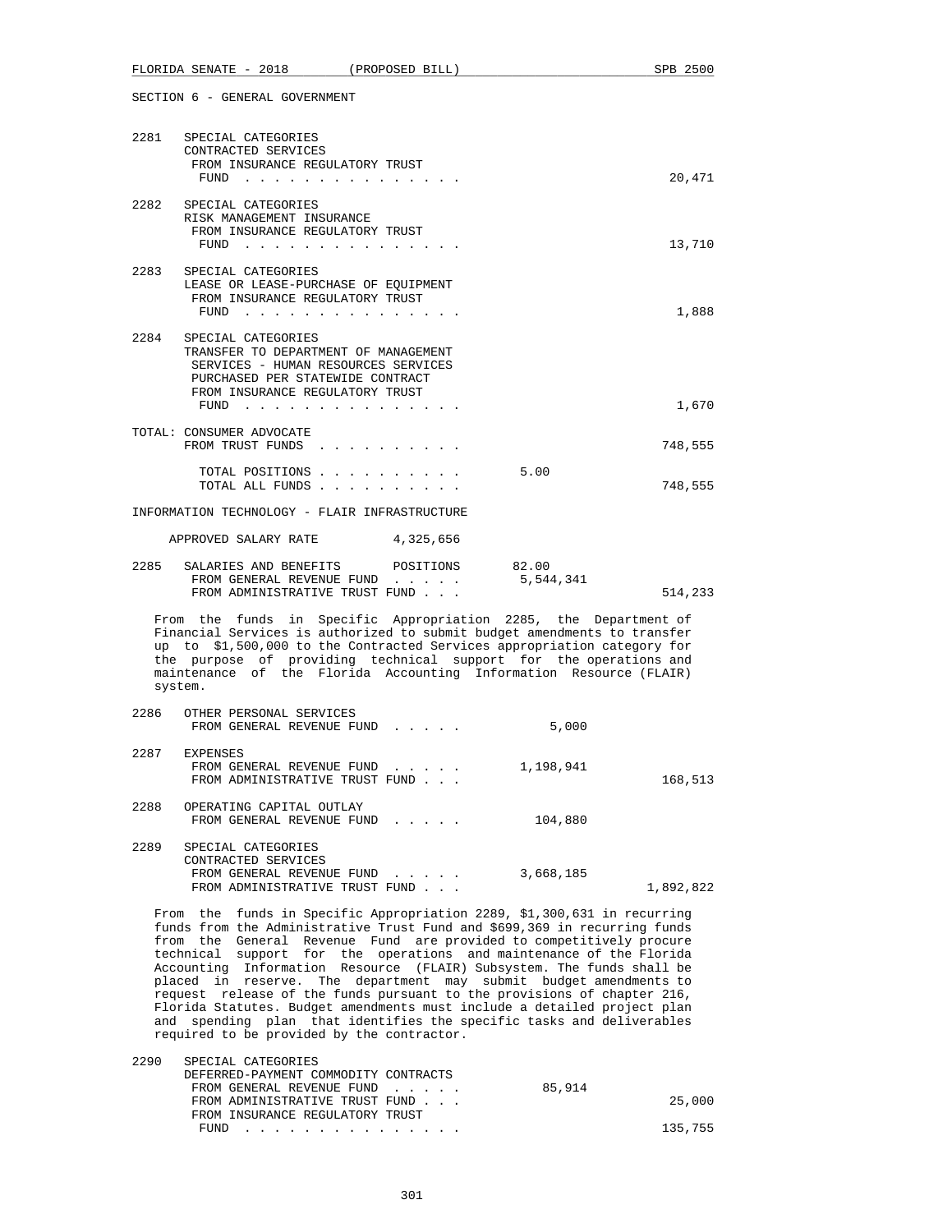| FLORIDA SENATE - 2018 (PROPOSED BILL)                                                                                                                                                                   | SPB 2500   |  |  |  |
|---------------------------------------------------------------------------------------------------------------------------------------------------------------------------------------------------------|------------|--|--|--|
| SECTION 6 - GENERAL GOVERNMENT                                                                                                                                                                          |            |  |  |  |
| 2291 SPECIAL CATEGORIES<br>LEASE OR LEASE-PURCHASE OF EQUIPMENT<br>1,424<br>FROM GENERAL REVENUE FUND                                                                                                   |            |  |  |  |
| 2292 SPECIAL CATEGORIES<br>TRANSFER TO DEPARTMENT OF MANAGEMENT<br>SERVICES - HUMAN RESOURCES SERVICES<br>PURCHASED PER STATEWIDE CONTRACT<br>FROM GENERAL REVENUE FUND<br>27,617                       |            |  |  |  |
| FROM ADMINISTRATIVE TRUST FUND<br>TOTAL: INFORMATION TECHNOLOGY - FLAIR INFRASTRUCTURE<br>10,636,302<br>FROM GENERAL REVENUE FUND                                                                       | 2,706      |  |  |  |
| FROM TRUST FUNDS                                                                                                                                                                                        | 2,739,029  |  |  |  |
| TOTAL POSITIONS<br>82.00<br>TOTAL ALL FUNDS                                                                                                                                                             | 13,375,331 |  |  |  |
| PROGRAM: TREASURY                                                                                                                                                                                       |            |  |  |  |
| DEPOSIT SECURITY                                                                                                                                                                                        |            |  |  |  |
| APPROVED SALARY RATE 1,017,264                                                                                                                                                                          |            |  |  |  |
| 2293<br>22.00<br>SALARIES AND BENEFITS<br>POSITIONS<br>FROM TREASURY ADMINISTRATIVE AND<br>INVESTMENT TRUST FUND                                                                                        | 1,610,575  |  |  |  |
| 2294<br>OTHER PERSONAL SERVICES<br>FROM TREASURY ADMINISTRATIVE AND<br>INVESTMENT TRUST FUND                                                                                                            | 1,500      |  |  |  |
| 2295 EXPENSES<br>FROM TREASURY ADMINISTRATIVE AND<br>INVESTMENT TRUST FUND                                                                                                                              | 230,113    |  |  |  |
| 2296<br>OPERATING CAPITAL OUTLAY<br>FROM TREASURY ADMINISTRATIVE AND<br>INVESTMENT TRUST FUND                                                                                                           | 1,783      |  |  |  |
| 2297<br>SPECIAL CATEGORIES<br>CONTRACTED SERVICES<br>FROM TREASURY ADMINISTRATIVE AND<br>INVESTMENT TRUST FUND                                                                                          | 95,205     |  |  |  |
| 2298<br>SPECIAL CATEGORIES<br>RISK MANAGEMENT INSURANCE<br>FROM TREASURY ADMINISTRATIVE AND                                                                                                             |            |  |  |  |
| INVESTMENT TRUST FUND<br>2299 SPECIAL CATEGORIES<br>LEASE OR LEASE-PURCHASE OF EQUIPMENT                                                                                                                | 39,457     |  |  |  |
| FROM TREASURY ADMINISTRATIVE AND<br>INVESTMENT TRUST FUND                                                                                                                                               | 4,616      |  |  |  |
| 2300 SPECIAL CATEGORIES<br>TRANSFER TO DEPARTMENT OF MANAGEMENT<br>SERVICES - HUMAN RESOURCES SERVICES<br>PURCHASED PER STATEWIDE CONTRACT<br>FROM TREASURY ADMINISTRATIVE AND<br>INVESTMENT TRUST FUND | 6,695      |  |  |  |
| TOTAL: DEPOSIT SECURITY<br>FROM TRUST FUNDS                                                                                                                                                             | 1,989,944  |  |  |  |
| 22.00<br>TOTAL POSITIONS<br>TOTAL ALL FUNDS                                                                                                                                                             | 1,989,944  |  |  |  |
| STATE FUNDS MANAGEMENT AND INVESTMENT                                                                                                                                                                   |            |  |  |  |
| APPROVED SALARY RATE 1,219,488                                                                                                                                                                          |            |  |  |  |
| 2301<br>SALARIES AND BENEFITS<br>25.50<br>POSITIONS<br>FROM TREASURY ADMINISTRATIVE AND<br>INVESTMENT TRUST FUND                                                                                        | 1,813,291  |  |  |  |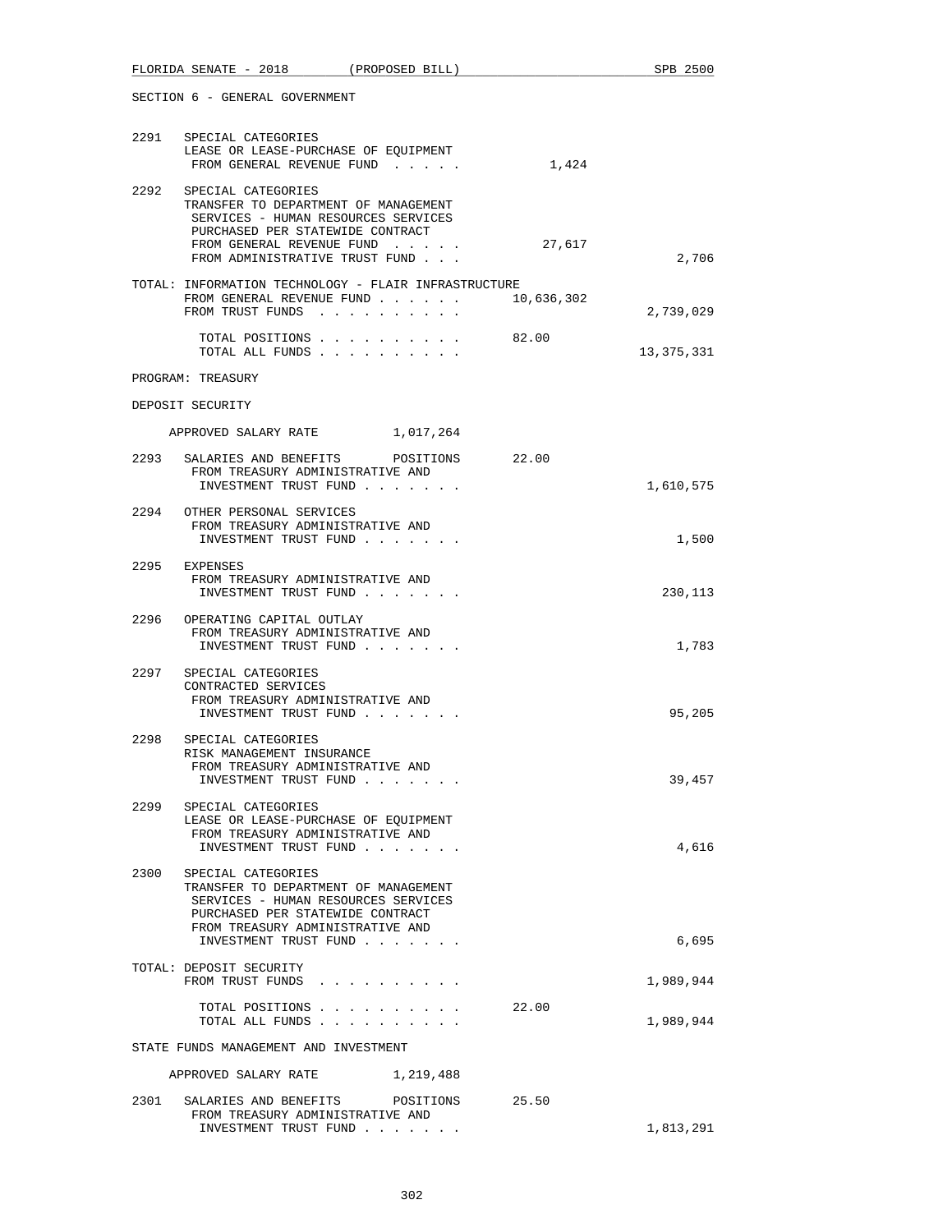|      | FLORIDA SENATE - 2018 (PROPOSED BILL)                                                                                                                                                              |       | SPB 2500  |
|------|----------------------------------------------------------------------------------------------------------------------------------------------------------------------------------------------------|-------|-----------|
|      | SECTION 6 - GENERAL GOVERNMENT                                                                                                                                                                     |       |           |
|      | 2302 EXPENSES<br>FROM TREASURY ADMINISTRATIVE AND<br>INVESTMENT TRUST FUND                                                                                                                         |       | 248,346   |
|      | 2303 SPECIAL CATEGORIES<br>CONTRACTED SERVICES<br>FROM TREASURY ADMINISTRATIVE AND<br>INVESTMENT TRUST FUND                                                                                        |       | 1,722,785 |
|      | 2304 SPECIAL CATEGORIES<br>LEASE OR LEASE-PURCHASE OF EQUIPMENT<br>FROM TREASURY ADMINISTRATIVE AND<br>INVESTMENT TRUST FUND                                                                       |       | 1,500     |
| 2305 | SPECIAL CATEGORIES<br>TRANSFER TO DEPARTMENT OF MANAGEMENT<br>SERVICES - HUMAN RESOURCES SERVICES<br>PURCHASED PER STATEWIDE CONTRACT<br>FROM TREASURY ADMINISTRATIVE AND<br>INVESTMENT TRUST FUND |       | 8,139     |
|      | TOTAL: STATE FUNDS MANAGEMENT AND INVESTMENT<br>FROM TRUST FUNDS                                                                                                                                   |       | 3,794,061 |
|      | TOTAL POSITIONS<br>TOTAL ALL FUNDS                                                                                                                                                                 | 25.50 | 3,794,061 |
|      | SUPPLEMENTAL RETIREMENT PLAN                                                                                                                                                                       |       |           |
|      | APPROVED SALARY RATE<br>497,500                                                                                                                                                                    |       |           |
| 2306 | SALARIES AND BENEFITS<br>POSITIONS<br>FROM TREASURY ADMINISTRATIVE AND<br>INVESTMENT TRUST FUND                                                                                                    | 13.00 | 764,453   |
| 2307 | OTHER PERSONAL SERVICES<br>FROM TREASURY ADMINISTRATIVE AND<br>INVESTMENT TRUST FUND                                                                                                               |       | 20,100    |
| 2308 | EXPENSES<br>FROM TREASURY ADMINISTRATIVE AND<br>INVESTMENT TRUST FUND                                                                                                                              |       | 107,328   |
| 2309 | SPECIAL CATEGORIES<br>CONTRACTED SERVICES<br>FROM TREASURY ADMINISTRATIVE AND<br>INVESTMENT TRUST FUND.                                                                                            |       | 1,252     |
|      | 2310 SPECIAL CATEGORIES<br>DEFERRED COMPENSATION ADMINISTRATIVE<br>SERVICES<br>FROM TREASURY ADMINISTRATIVE AND<br>INVESTMENT TRUST FUND                                                           |       | 823,190   |
| 2311 | SPECIAL CATEGORIES<br>RISK MANAGEMENT INSURANCE<br>FROM TREASURY ADMINISTRATIVE AND<br>INVESTMENT TRUST FUND                                                                                       |       | 1,927     |
| 2312 | SPECIAL CATEGORIES<br>LEASE OR LEASE-PURCHASE OF EQUIPMENT<br>FROM TREASURY ADMINISTRATIVE AND<br>INVESTMENT TRUST FUND                                                                            |       | 2,405     |
| 2313 | SPECIAL CATEGORIES<br>TRANSFER TO DEPARTMENT OF MANAGEMENT<br>SERVICES - HUMAN RESOURCES SERVICES<br>PURCHASED PER STATEWIDE CONTRACT<br>FROM TREASURY ADMINISTRATIVE AND                          |       |           |
|      | INVESTMENT TRUST FUND                                                                                                                                                                              |       | 3,317     |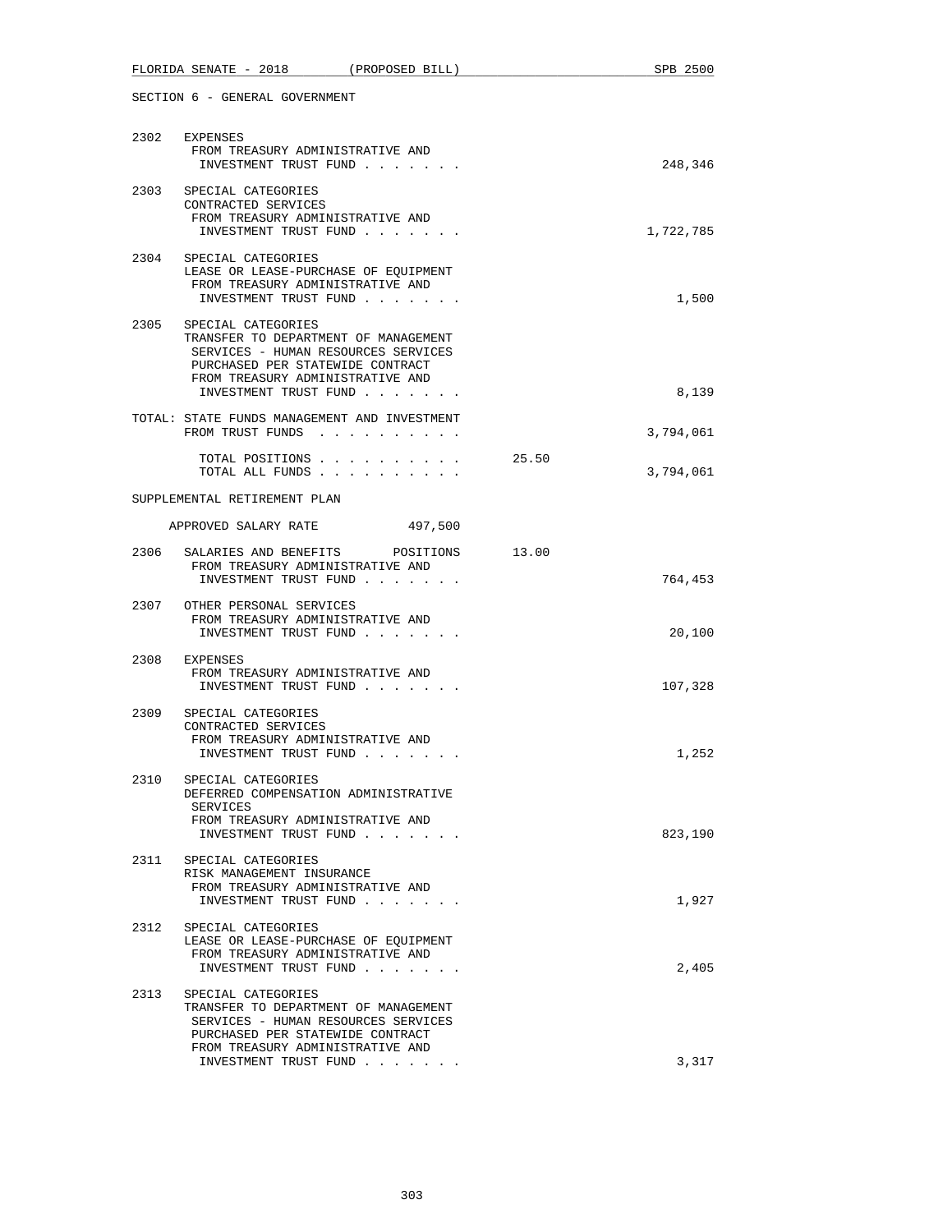|                                                                                                                                                                                                                                                                                                                                                                                                                                                                                           | FLORIDA SENATE - 2018 (PROPOSED BILL)                                                                                                                                                                |                                                              |                     | SPB 2500  |
|-------------------------------------------------------------------------------------------------------------------------------------------------------------------------------------------------------------------------------------------------------------------------------------------------------------------------------------------------------------------------------------------------------------------------------------------------------------------------------------------|------------------------------------------------------------------------------------------------------------------------------------------------------------------------------------------------------|--------------------------------------------------------------|---------------------|-----------|
| SECTION 6 - GENERAL GOVERNMENT                                                                                                                                                                                                                                                                                                                                                                                                                                                            |                                                                                                                                                                                                      |                                                              |                     |           |
|                                                                                                                                                                                                                                                                                                                                                                                                                                                                                           | TOTAL: SUPPLEMENTAL RETIREMENT PLAN<br>FROM TRUST FUNDS                                                                                                                                              |                                                              |                     | 1,723,972 |
|                                                                                                                                                                                                                                                                                                                                                                                                                                                                                           | TOTAL POSITIONS<br>TOTAL ALL FUNDS                                                                                                                                                                   |                                                              | 13.00               | 1,723,972 |
|                                                                                                                                                                                                                                                                                                                                                                                                                                                                                           | PROGRAM: FINANCIAL ACCOUNTABILITY FOR PUBLIC FUNDS                                                                                                                                                   |                                                              |                     |           |
| ACCOUNTING                                                                                                                                                                                                                                                                                                                                                                                                                                                                                | STATE FINANCIAL INFORMATION AND STATE AGENCY                                                                                                                                                         |                                                              |                     |           |
|                                                                                                                                                                                                                                                                                                                                                                                                                                                                                           | APPROVED SALARY RATE 8,196,641                                                                                                                                                                       |                                                              |                     |           |
| 2314                                                                                                                                                                                                                                                                                                                                                                                                                                                                                      | SALARIES AND BENEFITS<br>FROM GENERAL REVENUE FUND<br>FROM ADMINISTRATIVE TRUST FUND                                                                                                                 | POSITIONS                                                    | 163.00<br>8,958,146 | 2,304,673 |
| From the funds provided in Specific Appropriations 2314, 2316, and<br>2321, the Department of Financial Services shall audit all court related<br>expenditures of the Clerks of Court pursuant to sections 28.241 and<br>28.35, Florida Statutes. The department shall report the audit findings<br>President of the Senate, the Speaker of the House of<br>to<br>the<br>Representatives, and the Executive Office of the Governor's Office of<br>Policy and Budget on a quarterly basis. |                                                                                                                                                                                                      |                                                              |                     |           |
| 2315                                                                                                                                                                                                                                                                                                                                                                                                                                                                                      | OTHER PERSONAL SERVICES<br>FROM GENERAL REVENUE FUND<br>FROM ADMINISTRATIVE TRUST FUND                                                                                                               |                                                              | 22,994              | 23,545    |
|                                                                                                                                                                                                                                                                                                                                                                                                                                                                                           | 2316 EXPENSES<br>FROM GENERAL REVENUE FUND<br>FROM ADMINISTRATIVE TRUST FUND                                                                                                                         | and the state of the state of                                | 962,972             | 116,201   |
|                                                                                                                                                                                                                                                                                                                                                                                                                                                                                           | 2317 OPERATING CAPITAL OUTLAY<br>FROM GENERAL REVENUE FUND                                                                                                                                           |                                                              | 27,000              |           |
| 2318                                                                                                                                                                                                                                                                                                                                                                                                                                                                                      | SPECIAL CATEGORIES<br>CONTRACTED SERVICES<br>FROM GENERAL REVENUE FUND<br>FROM ADMINISTRATIVE TRUST FUND                                                                                             |                                                              | 848,649             | 80,000    |
|                                                                                                                                                                                                                                                                                                                                                                                                                                                                                           | From the funds in Specific Appropriation 2318, up to \$50,000 shall be<br>used to contract for the independent verification of tobacco settlement<br>receipts received by the state.                 |                                                              |                     |           |
| 2319                                                                                                                                                                                                                                                                                                                                                                                                                                                                                      | SPECIAL CATEGORIES<br>RISK MANAGEMENT INSURANCE<br>FROM GENERAL REVENUE FUND<br>FROM ADMINISTRATIVE TRUST FUND                                                                                       |                                                              | 6,333               | 47,902    |
| 2320                                                                                                                                                                                                                                                                                                                                                                                                                                                                                      | SPECIAL CATEGORIES<br>LEASE OR LEASE-PURCHASE OF EQUIPMENT<br>FROM GENERAL REVENUE FUND<br>FROM ADMINISTRATIVE TRUST FUND                                                                            |                                                              | 5,122               | 17,055    |
| 2321                                                                                                                                                                                                                                                                                                                                                                                                                                                                                      | SPECIAL CATEGORIES<br>TRANSFER TO DEPARTMENT OF MANAGEMENT<br>SERVICES - HUMAN RESOURCES SERVICES<br>PURCHASED PER STATEWIDE CONTRACT<br>FROM GENERAL REVENUE FUND<br>FROM ADMINISTRATIVE TRUST FUND |                                                              | 49,851              | 2,843     |
|                                                                                                                                                                                                                                                                                                                                                                                                                                                                                           | 2322 SPECIAL CATEGORIES<br>TRANSFER TO THE PRISON INDUSTRY<br>ENHANCEMENT (PIE) PROGRAM<br>FROM PRISON INDUSTRIES TRUST FUND.                                                                        |                                                              |                     | 1,250,000 |
|                                                                                                                                                                                                                                                                                                                                                                                                                                                                                           | Funds in<br>Prison Industry Enhancement Program. Funds in the Prison Industries                                                                                                                      | Specific Appropriation 2322 are provided for transfer to the |                     |           |

 Trust Fund may be expended by the corporation for allowable expenditures under sections 946.522 and 946.523, Florida Statutes. Such funds may be paid by warrants drawn by the Chief Financial Officer upon receipt of a corporate resolution that has been duly authorized by the board of directors of the corporation, authorized under part II of chapter 946, Florida Statutes.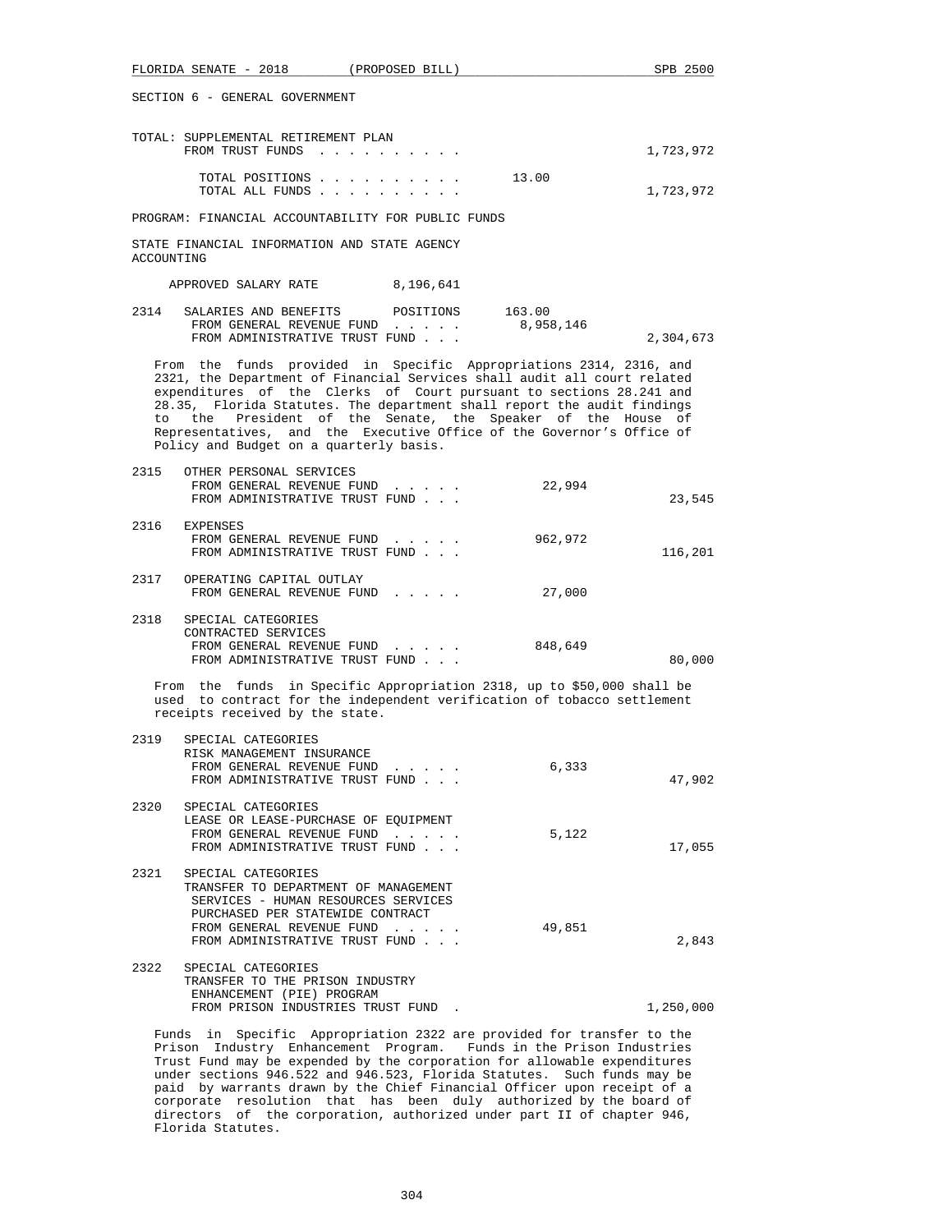| FLORIDA SENATE - 2018 (PROPOSED BILL)                                                       |                                                                                                                                                                                                                                | SPB 2500                                                                                                                                                                                                                                                                                                                                                             |  |  |
|---------------------------------------------------------------------------------------------|--------------------------------------------------------------------------------------------------------------------------------------------------------------------------------------------------------------------------------|----------------------------------------------------------------------------------------------------------------------------------------------------------------------------------------------------------------------------------------------------------------------------------------------------------------------------------------------------------------------|--|--|
| SECTION 6 - GENERAL GOVERNMENT                                                              |                                                                                                                                                                                                                                |                                                                                                                                                                                                                                                                                                                                                                      |  |  |
| 2323 SPECIAL CATEGORIES<br>FLORIDA CLERKS OF COURT OPERATIONS<br>CORPORATION                | FROM ADMINISTRATIVE TRUST FUND                                                                                                                                                                                                 | 2,800,000                                                                                                                                                                                                                                                                                                                                                            |  |  |
| TOTAL: STATE FINANCIAL INFORMATION AND STATE AGENCY                                         |                                                                                                                                                                                                                                |                                                                                                                                                                                                                                                                                                                                                                      |  |  |
| ACCOUNTING                                                                                  |                                                                                                                                                                                                                                |                                                                                                                                                                                                                                                                                                                                                                      |  |  |
|                                                                                             | FROM GENERAL REVENUE FUND 10,881,067<br>FROM TRUST FUNDS                                                                                                                                                                       | 6,642,219                                                                                                                                                                                                                                                                                                                                                            |  |  |
|                                                                                             | TOTAL POSITIONS 163.00<br>TOTAL ALL FUNDS                                                                                                                                                                                      | 17,523,286                                                                                                                                                                                                                                                                                                                                                           |  |  |
| RECOVERY AND RETURN OF UNCLAIMED PROPERTY                                                   |                                                                                                                                                                                                                                |                                                                                                                                                                                                                                                                                                                                                                      |  |  |
| APPROVED SALARY RATE 2,679,900                                                              |                                                                                                                                                                                                                                |                                                                                                                                                                                                                                                                                                                                                                      |  |  |
| 2324 SALARIES AND BENEFITS POSITIONS                                                        | FROM UNCLAIMED PROPERTY TRUST FUND.                                                                                                                                                                                            | 64.00<br>3,611,580                                                                                                                                                                                                                                                                                                                                                   |  |  |
| 2325 OTHER PERSONAL SERVICES                                                                | FROM UNCLAIMED PROPERTY TRUST FUND.                                                                                                                                                                                            | 548,046                                                                                                                                                                                                                                                                                                                                                              |  |  |
| 2326 EXPENSES                                                                               | FROM UNCLAIMED PROPERTY TRUST FUND.                                                                                                                                                                                            | 823,421                                                                                                                                                                                                                                                                                                                                                              |  |  |
| 2327 OPERATING CAPITAL OUTLAY                                                               | FROM UNCLAIMED PROPERTY TRUST FUND.                                                                                                                                                                                            | 7,500                                                                                                                                                                                                                                                                                                                                                                |  |  |
| 2328<br>SPECIAL CATEGORIES<br>CONTRACTED SERVICES                                           | FROM UNCLAIMED PROPERTY TRUST FUND.                                                                                                                                                                                            | 226,794                                                                                                                                                                                                                                                                                                                                                              |  |  |
| 2329 SPECIAL CATEGORIES<br>RISK MANAGEMENT INSURANCE                                        | FROM UNCLAIMED PROPERTY TRUST FUND.                                                                                                                                                                                            | 11,903                                                                                                                                                                                                                                                                                                                                                               |  |  |
| 2330 SPECIAL CATEGORIES                                                                     | LEASE OR LEASE-PURCHASE OF EQUIPMENT<br>FROM UNCLAIMED PROPERTY TRUST FUND.                                                                                                                                                    | 11,524                                                                                                                                                                                                                                                                                                                                                               |  |  |
| 2331<br>SPECIAL CATEGORIES<br>PURCHASED PER STATEWIDE CONTRACT                              | TRANSFER TO DEPARTMENT OF MANAGEMENT<br>SERVICES - HUMAN RESOURCES SERVICES<br>FROM UNCLAIMED PROPERTY TRUST FUND.                                                                                                             | 18,903                                                                                                                                                                                                                                                                                                                                                               |  |  |
| TOTAL: RECOVERY AND RETURN OF UNCLAIMED PROPERTY<br>FROM TRUST FUNDS                        | $\mathbf{r}$ , and $\mathbf{r}$ , and $\mathbf{r}$ , and $\mathbf{r}$ , and $\mathbf{r}$                                                                                                                                       | 5,259,671                                                                                                                                                                                                                                                                                                                                                            |  |  |
|                                                                                             | TOTAL POSITIONS<br>TOTAL ALL FUNDS                                                                                                                                                                                             | 64.00<br>5,259,671                                                                                                                                                                                                                                                                                                                                                   |  |  |
| FLORIDA PLANNING ACCOUNTING AND LEDGER MANAGEMENT                                           |                                                                                                                                                                                                                                |                                                                                                                                                                                                                                                                                                                                                                      |  |  |
| APPROVED SALARY RATE<br>4,576,022                                                           |                                                                                                                                                                                                                                |                                                                                                                                                                                                                                                                                                                                                                      |  |  |
| 2332<br>SALARIES AND BENEFITS                                                               | POSITIONS                                                                                                                                                                                                                      | 51.00                                                                                                                                                                                                                                                                                                                                                                |  |  |
| FROM INSURANCE REGULATORY TRUST<br>FUND                                                     | the contract of the contract of the contract of the contract of the contract of the contract of the contract of the contract of the contract of the contract of the contract of the contract of the contract of the contract o | 6,018,920                                                                                                                                                                                                                                                                                                                                                            |  |  |
|                                                                                             | Subsystem and Cash Management Subsystem (CMS).                                                                                                                                                                                 | From the funds and positions in Specific Appropriation 2332, 51.00<br>positions with associated salary rate of 4,576,022 and \$5,908,410 in<br>recurring funds from the Insurance Regulatory Trust Fund are contingent<br>upon SB 2502 becoming law, which contains provisions relating to the<br>replacement of the Florida Accounting Information Resource (FLAIR) |  |  |
| SPECIAL CATEGORIES<br>2333<br>(FLAIR) SYSTEM REPLACEMENT<br>FROM INSURANCE REGULATORY TRUST | FLORIDA ACCOUNTING INFORMATION RESOURCE                                                                                                                                                                                        |                                                                                                                                                                                                                                                                                                                                                                      |  |  |
|                                                                                             | FUND $\cdots$                                                                                                                                                                                                                  | 32,471,137                                                                                                                                                                                                                                                                                                                                                           |  |  |
|                                                                                             |                                                                                                                                                                                                                                | Funds in Specific Appropriation 2333 are provided for the completion                                                                                                                                                                                                                                                                                                 |  |  |

of the competitive procurement and contract award for the software and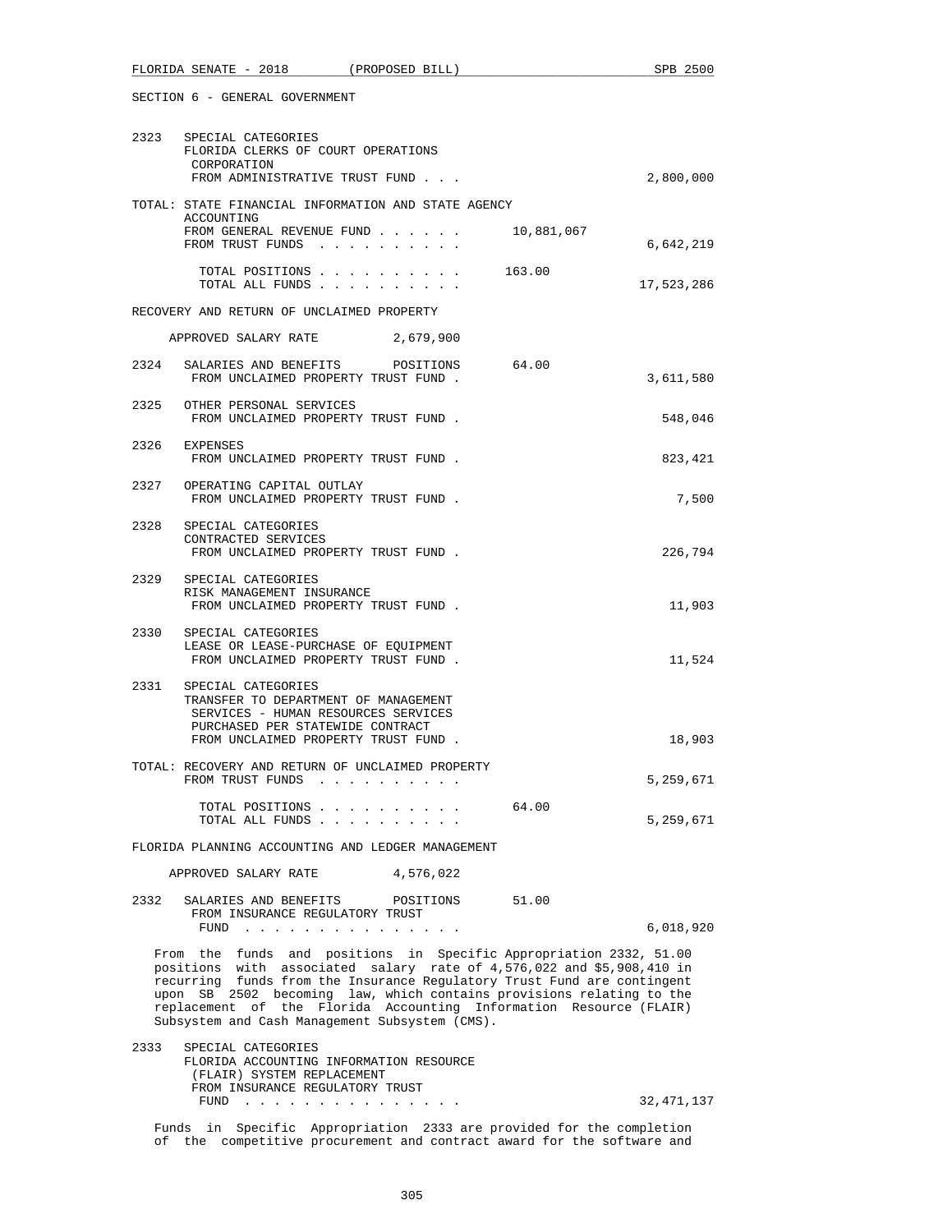system integrator for the replacement of all four components of the Florida Accounting Information Resource Subsystem (FLAIR) and two components of the Cash Management Subsystem (CMS). The funds are contingent upon SB 2502 becoming law, which provides for the replacement of the FLAIR and CMS subsystems. The department shall award a multi-year contract for the FLAIR and CMS system replacements, which must align with the scope and cost not to exceed the project as identified in Option 3 of the March 31, 2014, Florida Department of Financial Services FLAIR study, version 031. Of these funds, \$32,178,978 shall be placed in reserve. The department will provide a project plan to ensure the posting of an intent to award by July 1, 2018. The plan shall identify the activities, resources, and schedule to ensure a timely contract award. Additionally, the plan shall include any mitigation activities necessary to reduce the risk of any delay in the current schedule.

 Without the posting of an intent to award the software and system integrator engagement by July 1, 2018, the department is authorized to submit budget amendments to request the release of an amount not to exceed \$584,320 of the funds held in reserve pursuant to the provisions of chapter 216, Florida Statutes. The budget amendments shall include the department's revised plan that identifies the activities, resources, and schedule including revised date for the intent to award.

 Without the posting of an intent to award the software and system integrator engagement by September 1, 2018, the department is authorized to submit budget amendments to request the release of an amount not to exceed \$3,505,922 of the funds held in reserve to the Legislative Budget Commission for approval. The budget amendments and presentation to the Legislative Budget Commission shall include the agency's current plan that identifies the activities, resources, and schedule including revised date for the intent to award.

 Upon submission of a copy of the software and system integrator contract approved by the Chief Financial Officer, the department is authorized to submit budget amendments to request the release of an amount not to exceed \$28,965,216 of funds held in reserve pursuant to the provisions of chapter 216, Florida Statutes. The budget amendments shall include a project plan that includes the agency's responsibilities and software and system integrator's responsibilities, resources, and schedule, spending plan, and a copy of the software and system integrator contract approved by the Chief Financial Officer.

 From the funds provided in Specific Appropriation 2333, \$600,000 is provided to competitively procure a private sector provider with experience in conducting independent verification and validation services of public sector information technology projects to provide independent verification and validation for the replacement of the FLAIR and CMS subsystems. The contract shall require that all deliverables be simultaneously provided to the department, the Agency for State Technology, the chair of the Senate Appropriations Committee, the chair of the House of Representatives Appropriations Committee, and the Executive Office of the Governor's Office of Policy and Budget.

 The Department of Financial Services shall provide monthly project status reports to the chair of the Senate Appropriations Committee, the chair of the House of Representatives Appropriations Committee, and the Executive Office of the Governor's Office of Policy and Budget. Each report must include progress made to date for each project milestone and contracted deliverable, planned and actual completion dates, planned and actual costs incurred, and any current project issues and risks.

| 2334 | SPECIAL CATEGORIES<br>RISK MANAGEMENT INSURANCE<br>FROM INSURANCE REGULATORY TRUST<br>FUND                                                                                       | 3,304  |
|------|----------------------------------------------------------------------------------------------------------------------------------------------------------------------------------|--------|
| 2335 | SPECIAL CATEGORIES<br>TRANSFER TO DEPARTMENT OF MANAGEMENT<br>SERVICES - HUMAN RESOURCES SERVICES<br>PURCHASED PER STATEWIDE CONTRACT<br>FROM INSURANCE REGULATORY TRUST<br>FUND | 16,770 |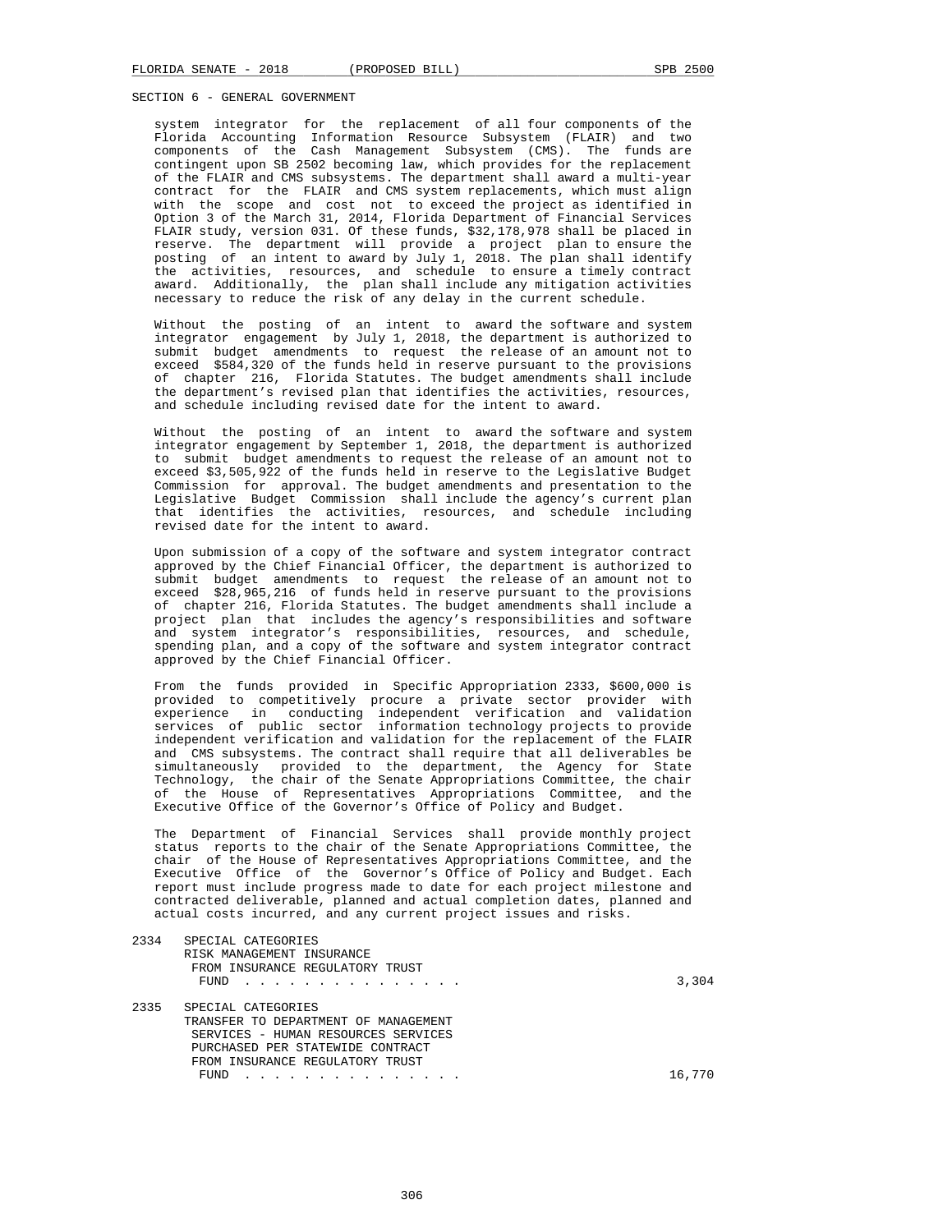| FLORIDA SENATE - 2018 (PROPOSED BILL)                                                                                                                                                    | SPB 2500   |  |  |
|------------------------------------------------------------------------------------------------------------------------------------------------------------------------------------------|------------|--|--|
| SECTION 6 - GENERAL GOVERNMENT                                                                                                                                                           |            |  |  |
| TOTAL: FLORIDA PLANNING ACCOUNTING AND LEDGER MANAGEMENT<br>FROM TRUST FUNDS                                                                                                             | 38,510,131 |  |  |
| TOTAL POSITIONS 51.00<br>TOTAL ALL FUNDS                                                                                                                                                 | 38,510,131 |  |  |
| PROGRAM: FIRE MARSHAL                                                                                                                                                                    |            |  |  |
| COMPLIANCE AND ENFORCEMENT                                                                                                                                                               |            |  |  |
| APPROVED SALARY RATE 2,784,304                                                                                                                                                           |            |  |  |
| 66.00<br>2336<br>SALARIES AND BENEFITS<br>POSITIONS<br>FROM INSURANCE REGULATORY TRUST<br>FUND $\cdots$                                                                                  | 3,747,711  |  |  |
| 2337 OTHER PERSONAL SERVICES<br>FROM INSURANCE REGULATORY TRUST<br>$FUND$                                                                                                                | 15,339     |  |  |
| 2338 EXPENSES<br>FROM INSURANCE REGULATORY TRUST<br>FUND $\cdots$                                                                                                                        | 626,210    |  |  |
| 2339<br>OPERATING CAPITAL OUTLAY<br>FROM INSURANCE REGULATORY TRUST<br>$FUND$<br>.                                                                                                       | 9,144      |  |  |
| 2340<br>SPECIAL CATEGORIES<br>ELECTRONIC COMMERCE FEES FOR COLLECTION OF<br>REVENUE<br>FROM INSURANCE REGULATORY TRUST<br>FUND $\cdots$                                                  | 13,200     |  |  |
| 2341 SPECIAL CATEGORIES<br>CONTRACTED SERVICES<br>FROM INSURANCE REGULATORY TRUST<br>FUND                                                                                                | 113,305    |  |  |
| 2342 SPECIAL CATEGORIES<br>OPERATION OF MOTOR VEHICLES<br>FROM INSURANCE REGULATORY TRUST<br>FUND $\cdots$                                                                               | 33,700     |  |  |
| 2343<br>SPECIAL CATEGORIES<br>SUPPLEMENTAL FIREFIGHTERS COMPENSATION<br>FROM INSURANCE REGULATORY TRUST<br>FUND                                                                          | 9,000      |  |  |
| 2344<br>SPECIAL CATEGORIES<br>LEASE OR LEASE-PURCHASE OF EQUIPMENT<br>FROM INSURANCE REGULATORY TRUST<br>FUND $\cdots$ $\cdots$ $\cdots$ $\cdots$ $\cdots$ $\cdots$                      | 13,442     |  |  |
| 2345<br>SPECIAL CATEGORIES<br>TRANSFER TO DEPARTMENT OF MANAGEMENT<br>SERVICES - HUMAN RESOURCES SERVICES<br>PURCHASED PER STATEWIDE CONTRACT<br>FROM INSURANCE REGULATORY TRUST<br>FUND | 19,528     |  |  |
| TOTAL: COMPLIANCE AND ENFORCEMENT<br>FROM TRUST FUNDS                                                                                                                                    | 4,600,579  |  |  |
| TOTAL POSITIONS<br>66.00<br>TOTAL ALL FUNDS                                                                                                                                              | 4,600,579  |  |  |
| PROFESSIONAL TRAINING AND STANDARDS                                                                                                                                                      |            |  |  |
| APPROVED SALARY RATE 1,146,244                                                                                                                                                           |            |  |  |
| 2346<br>SALARIES AND BENEFITS POSITIONS 28.00<br>FROM INSURANCE REGULATORY TRUST<br>FUND $\cdots$                                                                                        | 1,671,748  |  |  |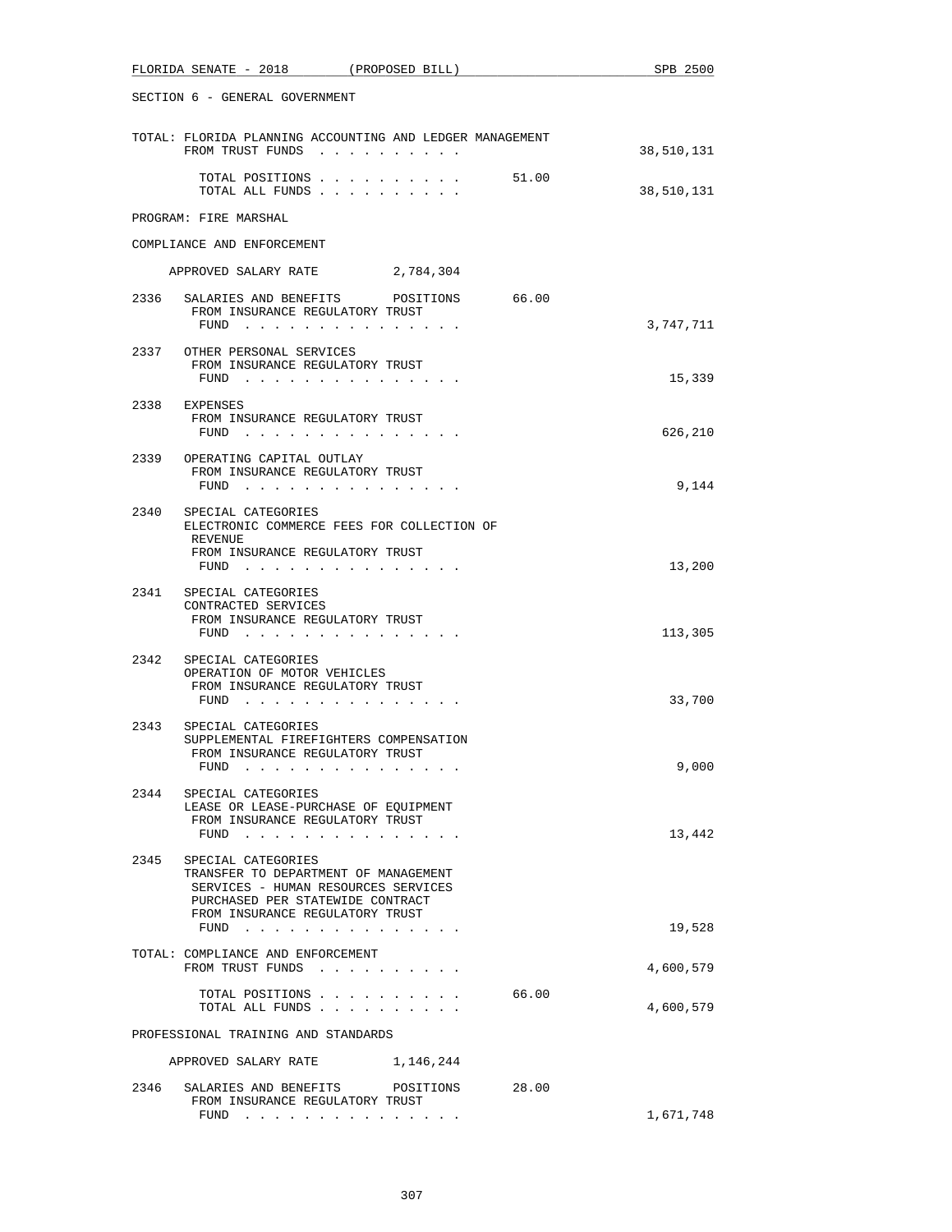|                                                                                                                                                                                                                                                                                                                                                                                                                                                                                                                                                                                                         | FLORIDA SENATE - 2018 (PROPOSED BILL)                                                                                                                                                                                                   | SPB 2500  |  |
|---------------------------------------------------------------------------------------------------------------------------------------------------------------------------------------------------------------------------------------------------------------------------------------------------------------------------------------------------------------------------------------------------------------------------------------------------------------------------------------------------------------------------------------------------------------------------------------------------------|-----------------------------------------------------------------------------------------------------------------------------------------------------------------------------------------------------------------------------------------|-----------|--|
| SECTION 6 - GENERAL GOVERNMENT                                                                                                                                                                                                                                                                                                                                                                                                                                                                                                                                                                          |                                                                                                                                                                                                                                         |           |  |
|                                                                                                                                                                                                                                                                                                                                                                                                                                                                                                                                                                                                         | 2347 OTHER PERSONAL SERVICES<br>FROM INSURANCE REGULATORY TRUST<br>FUND $\cdots$                                                                                                                                                        | 242,002   |  |
|                                                                                                                                                                                                                                                                                                                                                                                                                                                                                                                                                                                                         | 2348 EXPENSES<br>FROM INSURANCE REGULATORY TRUST<br>FUND $\cdots$                                                                                                                                                                       | 513,895   |  |
|                                                                                                                                                                                                                                                                                                                                                                                                                                                                                                                                                                                                         | 2349 OPERATING CAPITAL OUTLAY<br>FROM INSURANCE REGULATORY TRUST<br>FUND $\cdots$                                                                                                                                                       | 23,294    |  |
| 2350                                                                                                                                                                                                                                                                                                                                                                                                                                                                                                                                                                                                    | SPECIAL CATEGORIES<br>GRANTS AND AIDS - FIREFIGHTER ASSISTANCE<br>GRANT PROGRAM<br>FROM INSURANCE REGULATORY TRUST<br>FUND $\cdots$                                                                                                     | 1,000,000 |  |
|                                                                                                                                                                                                                                                                                                                                                                                                                                                                                                                                                                                                         | 2351 SPECIAL CATEGORIES<br>ELECTRONIC COMMERCE FEES FOR COLLECTION OF<br>REVENUE<br>FROM INSURANCE REGULATORY TRUST<br>FUND $\cdots$                                                                                                    | 13,200    |  |
| 2352                                                                                                                                                                                                                                                                                                                                                                                                                                                                                                                                                                                                    | SPECIAL CATEGORIES<br>CONTRACTED SERVICES<br>FROM INSURANCE REGULATORY TRUST<br>FUND $\cdots$                                                                                                                                           | 282,584   |  |
|                                                                                                                                                                                                                                                                                                                                                                                                                                                                                                                                                                                                         | 2353 SPECIAL CATEGORIES<br>OPERATION OF MOTOR VEHICLES<br>FROM INSURANCE REGULATORY TRUST<br>FUND $\cdots$                                                                                                                              | 22,900    |  |
| 2354                                                                                                                                                                                                                                                                                                                                                                                                                                                                                                                                                                                                    | SPECIAL CATEGORIES<br>SUPPLEMENTAL FIREFIGHTERS COMPENSATION<br>FROM INSURANCE REGULATORY TRUST<br>FUND $\cdots$ $\cdots$ $\cdots$ $\cdots$ $\cdots$ $\cdots$ $\cdots$                                                                  | 14,500    |  |
| 2355                                                                                                                                                                                                                                                                                                                                                                                                                                                                                                                                                                                                    | SPECIAL CATEGORIES<br>LEASE OR LEASE-PURCHASE OF EQUIPMENT<br>FROM INSURANCE REGULATORY TRUST<br>FUND                                                                                                                                   | 20,519    |  |
| 2356                                                                                                                                                                                                                                                                                                                                                                                                                                                                                                                                                                                                    | SPECIAL CATEGORIES<br>TRANSFER TO DEPARTMENT OF MANAGEMENT<br>SERVICES - HUMAN RESOURCES SERVICES<br>PURCHASED PER STATEWIDE CONTRACT<br>FROM INSURANCE REGULATORY TRUST<br>FUND<br>the contract of the contract of the contract of the | 11,444    |  |
| 2357                                                                                                                                                                                                                                                                                                                                                                                                                                                                                                                                                                                                    | FIXED CAPITAL OUTLAY<br>STATE FIRE COLLEGE-BUILDING REPAIR AND<br>MAINTENANCE<br>FROM INSURANCE REGULATORY TRUST<br>FUND $\cdots$                                                                                                       | 350,000   |  |
| the<br>funds in Specific Appropriation 2357, \$350,000 in<br>From<br>nonrecurring funds from the Insurance Regulatory Trust Fund is provided<br>for building repairs and maintenance for the State Fire College. These<br>funds shall be held in reserve. The Department of Financial Services is<br>authorized to submit budget amendments for the release of these funds<br>pursuant to the provisions of chapter 216, Florida Statutes. Release is<br>contingent upon approval of a detailed project and spending plan that<br>identifies the specific tasks, reflecting estimated and actual costs. |                                                                                                                                                                                                                                         |           |  |
|                                                                                                                                                                                                                                                                                                                                                                                                                                                                                                                                                                                                         | TOTAL: PROFESSIONAL TRAINING AND STANDARDS<br>FROM TRUST FUNDS                                                                                                                                                                          | 4,166,086 |  |
|                                                                                                                                                                                                                                                                                                                                                                                                                                                                                                                                                                                                         | 28.00<br>TOTAL POSITIONS<br>TOTAL ALL FUNDS                                                                                                                                                                                             | 4,166,086 |  |
|                                                                                                                                                                                                                                                                                                                                                                                                                                                                                                                                                                                                         | FIRE MARSHAL ADMINISTRATIVE AND SUPPORT SERVICES<br>664,540<br>APPROVED SALARY RATE                                                                                                                                                     |           |  |
|                                                                                                                                                                                                                                                                                                                                                                                                                                                                                                                                                                                                         |                                                                                                                                                                                                                                         |           |  |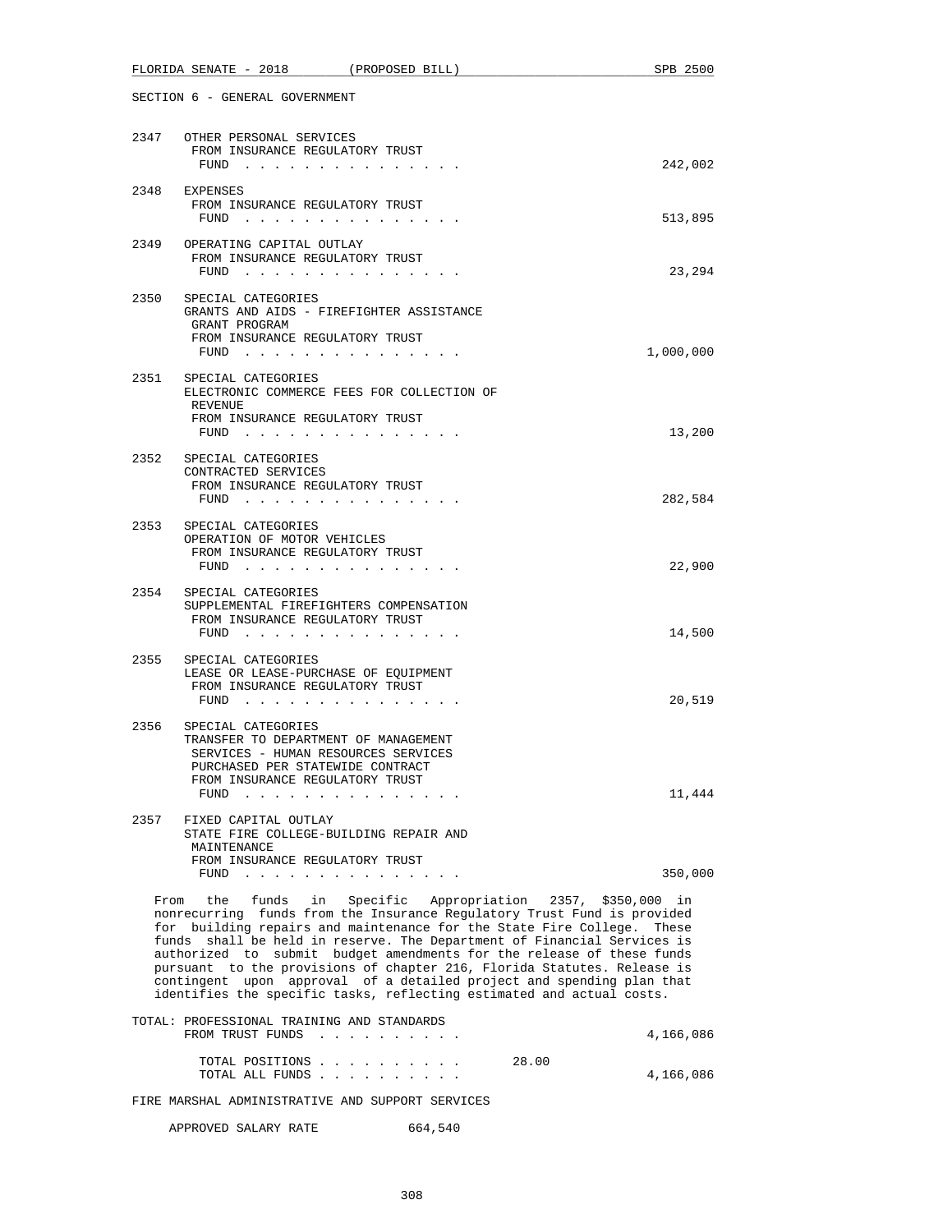|                                                                                                                                                                                                                                                                                                                                                                                                                                                                                                                                                                                                                                                                                                                                                                                                                                                                                                                                | FLORIDA SENATE - 2018<br>(PROPOSED BILL)                                                                                                                                                                                                                                                                   | SPB 2500                        |  |
|--------------------------------------------------------------------------------------------------------------------------------------------------------------------------------------------------------------------------------------------------------------------------------------------------------------------------------------------------------------------------------------------------------------------------------------------------------------------------------------------------------------------------------------------------------------------------------------------------------------------------------------------------------------------------------------------------------------------------------------------------------------------------------------------------------------------------------------------------------------------------------------------------------------------------------|------------------------------------------------------------------------------------------------------------------------------------------------------------------------------------------------------------------------------------------------------------------------------------------------------------|---------------------------------|--|
|                                                                                                                                                                                                                                                                                                                                                                                                                                                                                                                                                                                                                                                                                                                                                                                                                                                                                                                                | SECTION 6 - GENERAL GOVERNMENT                                                                                                                                                                                                                                                                             |                                 |  |
| 2358                                                                                                                                                                                                                                                                                                                                                                                                                                                                                                                                                                                                                                                                                                                                                                                                                                                                                                                           | 12.00<br>SALARIES AND BENEFITS<br>POSITIONS<br>FROM INSURANCE REGULATORY TRUST                                                                                                                                                                                                                             |                                 |  |
| 2359                                                                                                                                                                                                                                                                                                                                                                                                                                                                                                                                                                                                                                                                                                                                                                                                                                                                                                                           | FUND<br>the contract of the contract of the contract of                                                                                                                                                                                                                                                    | 1,000,622                       |  |
|                                                                                                                                                                                                                                                                                                                                                                                                                                                                                                                                                                                                                                                                                                                                                                                                                                                                                                                                | OTHER PERSONAL SERVICES<br>FROM INSURANCE REGULATORY TRUST<br><b>FUND</b><br>a construction of the construction of the construction of the construction of the construction of the construction of the construction of the construction of the construction of the construction of the construction of the | 5,702                           |  |
| 2360                                                                                                                                                                                                                                                                                                                                                                                                                                                                                                                                                                                                                                                                                                                                                                                                                                                                                                                           | EXPENSES<br>FROM INSURANCE REGULATORY TRUST<br>FUND<br>the contract of the contract of the contract of the                                                                                                                                                                                                 | 138,000                         |  |
|                                                                                                                                                                                                                                                                                                                                                                                                                                                                                                                                                                                                                                                                                                                                                                                                                                                                                                                                | 2360A AID TO LOCAL GOVERNMENTS<br>GRANTS AND AIDS - LOCAL GOVERNMENT FIRE                                                                                                                                                                                                                                  |                                 |  |
|                                                                                                                                                                                                                                                                                                                                                                                                                                                                                                                                                                                                                                                                                                                                                                                                                                                                                                                                | SERVICE<br>FROM INSURANCE REGULATORY TRUST                                                                                                                                                                                                                                                                 | 3,062,000                       |  |
|                                                                                                                                                                                                                                                                                                                                                                                                                                                                                                                                                                                                                                                                                                                                                                                                                                                                                                                                | From the funds in Specific Appropriation 2360A, \$3,062,000<br>nonrecurring funds is provided for local government fire services as<br>follows:                                                                                                                                                            | in                              |  |
|                                                                                                                                                                                                                                                                                                                                                                                                                                                                                                                                                                                                                                                                                                                                                                                                                                                                                                                                | Airport Rescue and Firefighting Training Prop - Charlotte                                                                                                                                                                                                                                                  |                                 |  |
|                                                                                                                                                                                                                                                                                                                                                                                                                                                                                                                                                                                                                                                                                                                                                                                                                                                                                                                                | County (Senate Form 1521)<br>BRIDG - Fire Safety Program (Senate Form 2433)<br>DeSoto County Public Safety Equipment (Senate Form 1168)<br>Seminole State College Fire Training Equipment (Senate                                                                                                          | 750,000<br>1,000,000<br>500,000 |  |
|                                                                                                                                                                                                                                                                                                                                                                                                                                                                                                                                                                                                                                                                                                                                                                                                                                                                                                                                |                                                                                                                                                                                                                                                                                                            | 812,000                         |  |
| 2361                                                                                                                                                                                                                                                                                                                                                                                                                                                                                                                                                                                                                                                                                                                                                                                                                                                                                                                           | OPERATING CAPITAL OUTLAY<br>FROM INSURANCE REGULATORY TRUST<br>FUND<br>the contract of the contract of the contract of the contract of the contract of the contract of the contract of the contract of the contract of the contract of the contract of the contract of the contract of the contract o      | 2,000                           |  |
|                                                                                                                                                                                                                                                                                                                                                                                                                                                                                                                                                                                                                                                                                                                                                                                                                                                                                                                                | 2361A SPECIAL CATEGORIES<br>TRANSFER TO UNIVERSITY OF MIAMI -<br>SYLVESTER COMPREHENSIVE CANCER CENTER -<br>FIREFIGHTERS CANCER RESEARCH<br>FROM GENERAL REVENUE FUND 2,000,000                                                                                                                            |                                 |  |
| The funds provided in Specific Appropriation 2361A are nonrecurring and<br>be transferred to the University of Miami - Sylvester<br>shall<br>Comprehensive Cancer Center for the purpose of Firefighter Cancer<br>Research. The funds shall be utilized to: expand firefighters access to<br>cancer screenings across the state; enable prevention and earlier<br>detection of the disease; identify exposures that account for increased<br>cancer risk; and field test new technology and methods that measure<br>exposure in the field. The University of Miami - Sylvester Comprehensive<br>Cancer Center shall develop a report on cancer research outcomes and<br>cancer mitigation efforts being examined. The report shall be submitted<br>the<br>President of the Senate, the Speaker of the House of<br>to<br>Representatives, the Chief Financial Officer, and the Governor by June<br>15, 2019 (Senate Form 2407). |                                                                                                                                                                                                                                                                                                            |                                 |  |
| 2362                                                                                                                                                                                                                                                                                                                                                                                                                                                                                                                                                                                                                                                                                                                                                                                                                                                                                                                           | SPECIAL CATEGORIES<br>CONTRACTED SERVICES<br>FROM INSURANCE REGULATORY TRUST<br>FUND                                                                                                                                                                                                                       | 38,189                          |  |
| 2363                                                                                                                                                                                                                                                                                                                                                                                                                                                                                                                                                                                                                                                                                                                                                                                                                                                                                                                           | SPECIAL CATEGORIES<br>OPERATION OF MOTOR VEHICLES<br>FROM INSURANCE REGULATORY TRUST<br>FUND $\cdots$ $\cdots$ $\cdots$ $\cdots$ $\cdots$ $\cdots$                                                                                                                                                         | 1,300                           |  |
| 2364                                                                                                                                                                                                                                                                                                                                                                                                                                                                                                                                                                                                                                                                                                                                                                                                                                                                                                                           | SPECIAL CATEGORIES<br>RISK MANAGEMENT INSURANCE<br>FROM INSURANCE REGULATORY TRUST<br>${\tt FUND} \quad . \quad . \quad . \quad . \quad . \quad . \quad . \quad . \quad . \quad . \quad . \quad . \quad .$                                                                                                 | 188,654                         |  |
| 2365                                                                                                                                                                                                                                                                                                                                                                                                                                                                                                                                                                                                                                                                                                                                                                                                                                                                                                                           | SPECIAL CATEGORIES<br>SUPPLEMENTAL FIREFIGHTERS COMPENSATION<br>FROM INSURANCE REGULATORY TRUST                                                                                                                                                                                                            |                                 |  |
|                                                                                                                                                                                                                                                                                                                                                                                                                                                                                                                                                                                                                                                                                                                                                                                                                                                                                                                                | FUND $\cdots$                                                                                                                                                                                                                                                                                              | 7,500                           |  |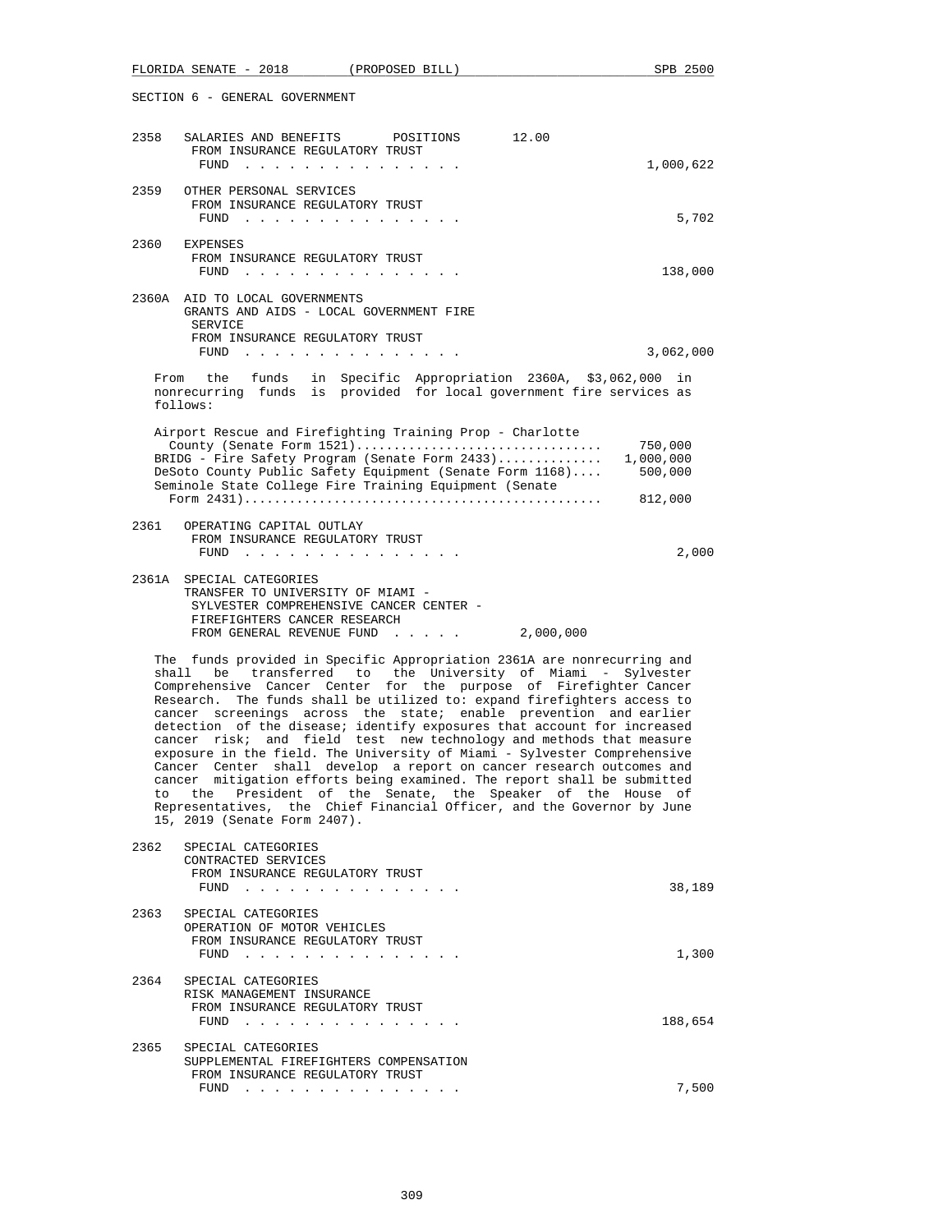|                                | FLORIDA SENATE - 2018<br>(PROPOSED BILL)                                                                                                                                                                              | SPB 2500                        |  |  |
|--------------------------------|-----------------------------------------------------------------------------------------------------------------------------------------------------------------------------------------------------------------------|---------------------------------|--|--|
| SECTION 6 - GENERAL GOVERNMENT |                                                                                                                                                                                                                       |                                 |  |  |
| 2366                           | SPECIAL CATEGORIES<br>LEASE OR LEASE-PURCHASE OF EQUIPMENT<br>FROM INSURANCE REGULATORY TRUST                                                                                                                         |                                 |  |  |
|                                | FUND                                                                                                                                                                                                                  | 4,485                           |  |  |
| 2367                           | SPECIAL CATEGORIES<br>TRANSFER TO DEPARTMENT OF MANAGEMENT<br>SERVICES - HUMAN RESOURCES SERVICES<br>PURCHASED PER STATEWIDE CONTRACT<br>FROM INSURANCE REGULATORY TRUST<br>FUND $\cdots$                             | 5,484                           |  |  |
|                                | 2367A GRANTS AND AIDS TO LOCAL GOVERNMENTS AND<br>NONSTATE ENTITIES - FIXED CAPITAL OUTLAY<br>GRANTS AND AIDS TO LOCAL GOVERNMENTS AND<br>NONSTATE ENTITIES - FIXED CAPITAL OUTLAY<br>FROM INSURANCE REGULATORY TRUST |                                 |  |  |
|                                | FUND $\cdots$                                                                                                                                                                                                         | 5,476,650                       |  |  |
|                                | From the funds<br>in Specific Appropriation 2367A, \$5,476,650<br>nonrecurring funds is provided for local government fire services as<br>follows:                                                                    | in                              |  |  |
|                                | Blountstown Fire Department (Senate Form 2435)                                                                                                                                                                        | 225,000                         |  |  |
|                                | Brooksville Fire Department - Public Safety Constructive<br>Renovations (Senate Form 1867)                                                                                                                            | 353,150                         |  |  |
|                                | Central Florida Zoo Fire Alarm/Suppression (Senate Form                                                                                                                                                               | 250,000                         |  |  |
|                                | Chattahoochee Fire Department (Senate Form $2477$ )                                                                                                                                                                   | 225,000                         |  |  |
|                                | Fire Rescue Station Jackson County (Senate Form 1638)                                                                                                                                                                 | 150,000                         |  |  |
|                                | Fire Station 52 Replacement Project (Senate Form 1046)<br>Fort Coombs Armory, Fire Sprinkler System (Senate Form 1794)                                                                                                | 100,000<br>100,000              |  |  |
|                                | Hernando County Fire Rescue Station #6 Renovation Project                                                                                                                                                             |                                 |  |  |
|                                | 1,200,000<br>Okeechobee County Fire Station (Senate Form 1160)<br>500,000<br>Seminole State College Fire Training Infrastructure (Senate.                                                                             |                                 |  |  |
|                                | Sweetwater Fire Station (Senate Form 2456)<br>Wausau Fire House (Senate Form 1641)                                                                                                                                    | 1,188,000<br>200,000<br>985,500 |  |  |
|                                | TOTAL: FIRE MARSHAL ADMINISTRATIVE AND SUPPORT SERVICES<br>FROM GENERAL REVENUE FUND<br>2,000,000<br>FROM TRUST FUNDS                                                                                                 | 9,930,586                       |  |  |
|                                | TOTAL POSITIONS<br>12.00                                                                                                                                                                                              |                                 |  |  |
|                                | TOTAL ALL FUNDS                                                                                                                                                                                                       | 11,930,586                      |  |  |
|                                | PROGRAM: STATE PROPERTY AND CASUALTY CLAIMS                                                                                                                                                                           |                                 |  |  |
|                                | STATE SELF-INSURED CLAIMS ADJUSTMENT                                                                                                                                                                                  |                                 |  |  |
|                                | APPROVED SALARY RATE 4,727,637                                                                                                                                                                                        |                                 |  |  |
|                                | 2368 SALARIES AND BENEFITS POSITIONS 116.00<br>STATE RISK MANAGEMENT TRUST FUND                                                                                                                                       | 6,940,503                       |  |  |
|                                | 2369 OTHER PERSONAL SERVICES<br>STATE RISK MANAGEMENT TRUST FUND.                                                                                                                                                     | 42,098                          |  |  |
| 2370                           | EXPENSES<br>STATE RISK MANAGEMENT TRUST FUND.                                                                                                                                                                         | 5,163,706                       |  |  |
|                                | 2371 OPERATING CAPITAL OUTLAY<br>STATE RISK MANAGEMENT TRUST FUND.                                                                                                                                                    | 5,405                           |  |  |
|                                | 2372 SPECIAL CATEGORIES<br>CONTRACTED SERVICES<br>STATE RISK MANAGEMENT TRUST FUND.                                                                                                                                   | 4,171,632                       |  |  |
| 2373                           | SPECIAL CATEGORIES<br>CONTRACTED LEGAL SERVICES - OFFICE OF THE                                                                                                                                                       |                                 |  |  |
|                                | ATTORNEY GENERAL<br>STATE RISK MANAGEMENT TRUST FUND                                                                                                                                                                  | 6,645,924                       |  |  |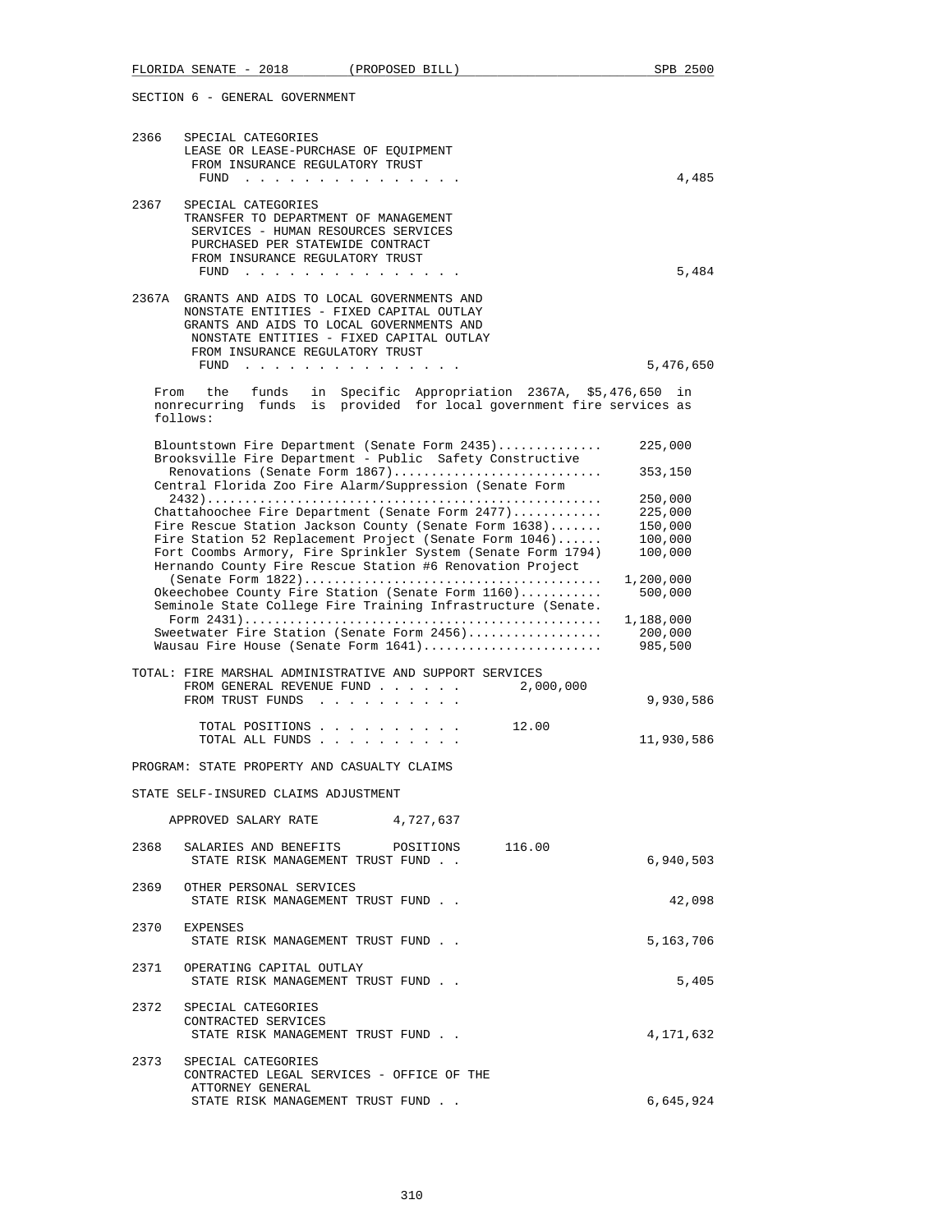| SECTION 6 - GENERAL GOVERNMENT |                                                                                                                                                                                                                                                                                                                                 |                      |  |
|--------------------------------|---------------------------------------------------------------------------------------------------------------------------------------------------------------------------------------------------------------------------------------------------------------------------------------------------------------------------------|----------------------|--|
| 2374                           | SPECIAL CATEGORIES<br>CONTRACTED LEGAL SERVICES<br>STATE RISK MANAGEMENT TRUST FUND                                                                                                                                                                                                                                             | 21,976,020           |  |
| 2375                           | SPECIAL CATEGORIES<br>CONTRACTED MEDICAL SERVICES<br>STATE RISK MANAGEMENT TRUST FUND.                                                                                                                                                                                                                                          | 18,789,551           |  |
|                                | From the funds in Specific Appropriation 2375, \$1,104,434 in recurring<br>funds are provided to fund a pharmacy benefits management contract. The<br>funds are contingent upon the competitive procurement and contract award<br>of a new pharmacy benefits management contract effective no sooner than<br>December 20, 2018. |                      |  |
| 2376                           | SPECIAL CATEGORIES<br>EXCESS INSURANCE AND CLAIM SERVICE<br>STATE RISK MANAGEMENT TRUST FUND                                                                                                                                                                                                                                    | 10,865,000           |  |
| 2377                           | SPECIAL CATEGORIES<br>RISK MANAGEMENT INFORMATION CLAIMS SYSTEM<br>STATE RISK MANAGEMENT TRUST FUND                                                                                                                                                                                                                             | 589,000              |  |
| 2378                           | SPECIAL CATEGORIES<br>OPERATION OF MOTOR VEHICLES<br>STATE RISK MANAGEMENT TRUST FUND                                                                                                                                                                                                                                           | 2,000                |  |
|                                | 2379 SPECIAL CATEGORIES<br>RISK MANAGEMENT INSURANCE<br>STATE RISK MANAGEMENT TRUST FUND.                                                                                                                                                                                                                                       | 57,773               |  |
|                                | 2380 SPECIAL CATEGORIES<br>LEASE OR LEASE-PURCHASE OF EQUIPMENT<br>STATE RISK MANAGEMENT TRUST FUND                                                                                                                                                                                                                             | 21,531               |  |
| 2381                           | SPECIAL CATEGORIES<br>TRANSFER TO DEPARTMENT OF MANAGEMENT<br>SERVICES - HUMAN RESOURCES SERVICES<br>PURCHASED PER STATEWIDE CONTRACT<br>STATE RISK MANAGEMENT TRUST FUND                                                                                                                                                       | 33,733               |  |
|                                | TOTAL: STATE SELF-INSURED CLAIMS ADJUSTMENT<br>FROM TRUST FUNDS                                                                                                                                                                                                                                                                 | 75,303,876           |  |
|                                | TOTAL POSITIONS<br>TOTAL ALL FUNDS                                                                                                                                                                                                                                                                                              | 116.00<br>75,303,876 |  |
|                                | PROGRAM: LICENSING AND CONSUMER PROTECTION                                                                                                                                                                                                                                                                                      |                      |  |
|                                | INSURANCE COMPANY REHABILITATION AND LIQUIDATION                                                                                                                                                                                                                                                                                |                      |  |
|                                | APPROVED SALARY RATE<br>351,290                                                                                                                                                                                                                                                                                                 |                      |  |
| 2382                           | SALARIES AND BENEFITS POSITIONS<br>FROM INSURANCE REGULATORY TRUST<br>FUND $\cdots$                                                                                                                                                                                                                                             | 3.00<br>453,858      |  |
|                                | 2383 OTHER PERSONAL SERVICES<br>FROM INSURANCE REGULATORY TRUST<br>FUND $\cdots$                                                                                                                                                                                                                                                | 34,771               |  |
|                                | 2384 EXPENSES<br>FROM INSURANCE REGULATORY TRUST                                                                                                                                                                                                                                                                                | 104,364              |  |
| 2385                           | OPERATING CAPITAL OUTLAY<br>FROM INSURANCE REGULATORY TRUST<br>FUND $\cdots$                                                                                                                                                                                                                                                    | 26,120               |  |
| 2386                           | SPECIAL CATEGORIES<br>CONTRACTED SERVICES<br>FROM INSURANCE REGULATORY TRUST<br>FUND $\cdots$                                                                                                                                                                                                                                   | 232,517              |  |

FLORIDA SENATE - 2018 (PROPOSED BILL) SPB 2500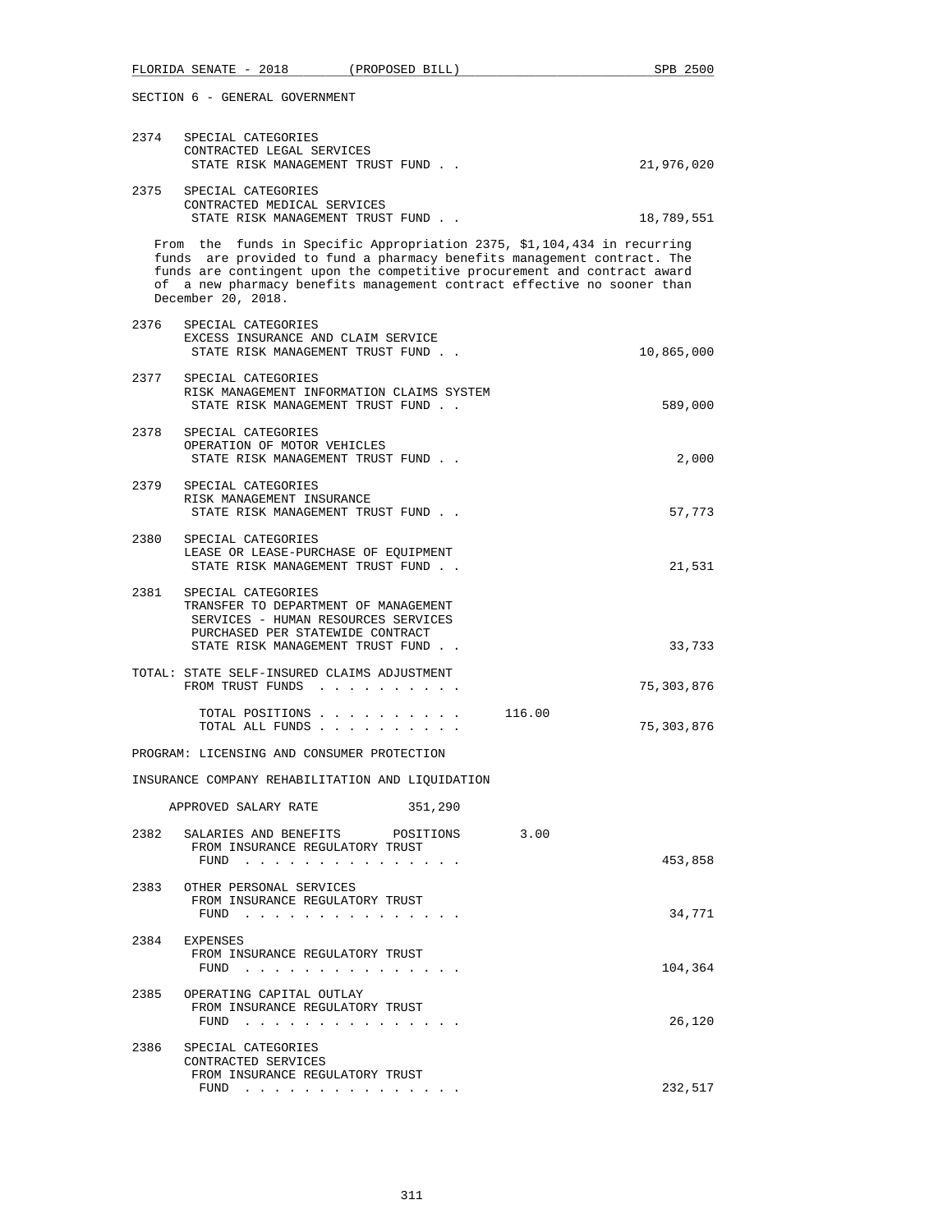| FLORIDA SENATE - 2018<br>(PROPOSED BILL)                                                                                                                                         | SPB 2500  |
|----------------------------------------------------------------------------------------------------------------------------------------------------------------------------------|-----------|
| SECTION 6 - GENERAL GOVERNMENT                                                                                                                                                   |           |
| 2387 SPECIAL CATEGORIES<br>RISK MANAGEMENT INSURANCE<br>FROM INSURANCE REGULATORY TRUST<br>FUND $\cdots$                                                                         | 12,414    |
| SPECIAL CATEGORIES<br>2388<br>LEASE OR LEASE-PURCHASE OF EQUIPMENT<br>FROM INSURANCE REGULATORY TRUST<br>FUND $\cdots$                                                           | 15,000    |
| 2389 SPECIAL CATEGORIES<br>TRANSFER TO DEPARTMENT OF MANAGEMENT<br>SERVICES - HUMAN RESOURCES SERVICES<br>PURCHASED PER STATEWIDE CONTRACT<br>FROM INSURANCE REGULATORY TRUST    | 1,553     |
| TOTAL: INSURANCE COMPANY REHABILITATION AND LIQUIDATION<br>FROM TRUST FUNDS                                                                                                      | 880,597   |
| TOTAL POSITIONS 3.00<br>TOTAL ALL FUNDS                                                                                                                                          | 880,597   |
| LICENSURE, SALES APPOINTMENT AND OVERSIGHT                                                                                                                                       |           |
| APPROVED SALARY RATE<br>5,173,951                                                                                                                                                |           |
| 2390 SALARIES AND BENEFITS POSITIONS 120.00<br>FROM INSURANCE REGULATORY TRUST                                                                                                   | 7,147,527 |
| FUND<br>2391 OTHER PERSONAL SERVICES<br>FROM INSURANCE REGULATORY TRUST<br>FUND $\cdots$                                                                                         | 6,138     |
| 2392 EXPENSES<br>FROM INSURANCE REGULATORY TRUST<br>FUND $\cdots$                                                                                                                | 1,040,029 |
| 2393 OPERATING CAPITAL OUTLAY<br>FROM INSURANCE REGULATORY TRUST<br>FUND $\cdots$                                                                                                | 12,500    |
| 2394 SPECIAL CATEGORIES<br>ELECTRONIC COMMERCE FEES FOR COLLECTION OF<br>REVENUE<br>FROM INSURANCE REGULATORY TRUST<br>FUND                                                      | 1,075,000 |
| SPECIAL CATEGORIES<br>2395<br>CONTRACTED SERVICES<br>FROM INSURANCE REGULATORY TRUST<br>FUND                                                                                     | 722,292   |
| 2396<br>SPECIAL CATEGORIES<br>OPERATION OF MOTOR VEHICLES<br>FROM INSURANCE REGULATORY TRUST<br>FUND $\cdots$                                                                    | 7,400     |
| 2397<br>SPECIAL CATEGORIES<br>RISK MANAGEMENT INSURANCE<br>FROM INSURANCE REGULATORY TRUST<br>FUND $\cdots$                                                                      | 95,657    |
| 2398<br>SPECIAL CATEGORIES<br>LEASE OR LEASE-PURCHASE OF EQUIPMENT<br>FROM INSURANCE REGULATORY TRUST<br>FUND                                                                    | 18,734    |
| 2399<br>SPECIAL CATEGORIES<br>TRANSFER TO DEPARTMENT OF MANAGEMENT<br>SERVICES - HUMAN RESOURCES SERVICES<br>PURCHASED PER STATEWIDE CONTRACT<br>FROM INSURANCE REGULATORY TRUST |           |
| FUND $\cdots$                                                                                                                                                                    | 41,033    |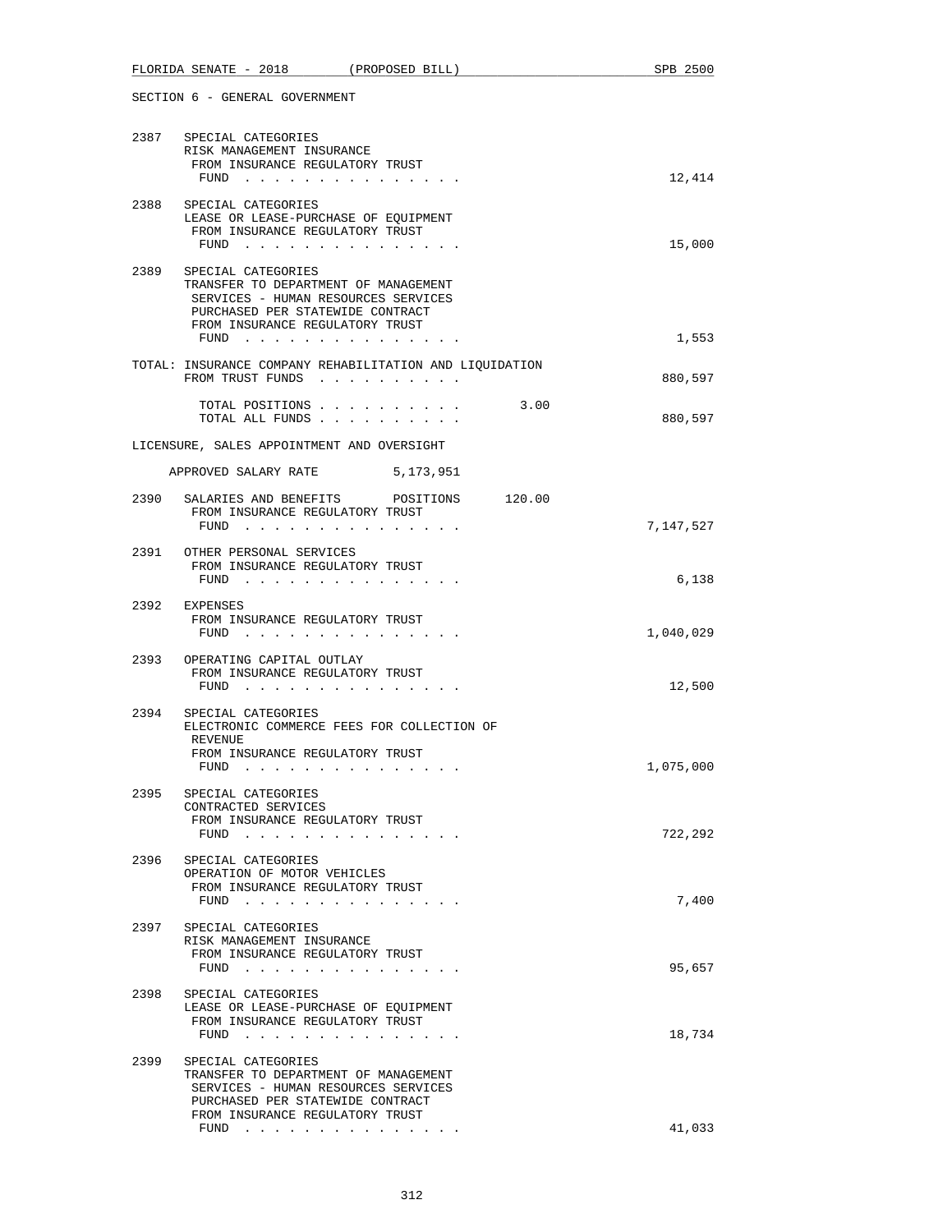|      | FLORIDA SENATE - 2018<br>(PROPOSED BILL)                                                      |        | SPB 2500   |
|------|-----------------------------------------------------------------------------------------------|--------|------------|
|      | SECTION 6 - GENERAL GOVERNMENT                                                                |        |            |
|      | TOTAL: LICENSURE, SALES APPOINTMENT AND OVERSIGHT<br>FROM TRUST FUNDS                         |        | 10,166,310 |
|      | TOTAL POSITIONS 120.00<br>TOTAL ALL FUNDS                                                     |        | 10,166,310 |
|      | CONSUMER ASSISTANCE                                                                           |        |            |
|      | APPROVED SALARY RATE 5,038,375                                                                |        |            |
|      | 2400 SALARIES AND BENEFITS POSITIONS 113.00                                                   |        |            |
|      | FROM INSURANCE REGULATORY TRUST<br>FUND $\cdots$                                              |        | 6,752,611  |
|      | 2401 OTHER PERSONAL SERVICES                                                                  |        |            |
|      | FROM INSURANCE REGULATORY TRUST<br>FUND $\cdots$ $\cdots$ $\cdots$ $\cdots$ $\cdots$ $\cdots$ |        | 176,789    |
|      | 2402 EXPENSES                                                                                 |        |            |
|      | FROM INSURANCE REGULATORY TRUST                                                               |        | 941,105    |
|      | FUND $\cdots$                                                                                 |        |            |
|      | 2403 OPERATING CAPITAL OUTLAY<br>FROM INSURANCE REGULATORY TRUST                              |        |            |
|      | FUND $\cdots$                                                                                 |        | 2,200      |
| 2404 | SPECIAL CATEGORIES                                                                            |        |            |
|      | CONTRACTED SERVICES<br>FROM INSURANCE REGULATORY TRUST                                        |        |            |
|      | FUND                                                                                          |        | 595,374    |
|      | 2405 SPECIAL CATEGORIES<br>HOLOCAUST VICTIMS ASSISTANCE                                       |        |            |
|      | ADMINISTRATION                                                                                |        |            |
|      | FROM INSURANCE REGULATORY TRUST<br>FUND $\cdots$                                              |        | 308,007    |
| 2406 | SPECIAL CATEGORIES                                                                            |        |            |
|      | OPERATION OF MOTOR VEHICLES                                                                   |        |            |
|      | FROM INSURANCE REGULATORY TRUST<br>FUND $\cdots$                                              |        | 1,500      |
| 2407 | SPECIAL CATEGORIES                                                                            |        |            |
|      | RISK MANAGEMENT INSURANCE<br>FROM INSURANCE REGULATORY TRUST                                  |        |            |
|      | $FUND$                                                                                        |        | 28,410     |
| 2408 | SPECIAL CATEGORIES                                                                            |        |            |
|      | LEASE OR LEASE-PURCHASE OF EQUIPMENT<br>FROM INSURANCE REGULATORY TRUST                       |        |            |
|      | FUND                                                                                          |        | 9,224      |
| 2409 | SPECIAL CATEGORIES                                                                            |        |            |
|      | TRANSFER TO DEPARTMENT OF MANAGEMENT<br>SERVICES - HUMAN RESOURCES SERVICES                   |        |            |
|      | PURCHASED PER STATEWIDE CONTRACT                                                              |        |            |
|      | FROM INSURANCE REGULATORY TRUST<br>FUND                                                       |        | 35,555     |
|      | TOTAL: CONSUMER ASSISTANCE                                                                    |        |            |
|      | FROM TRUST FUNDS                                                                              |        | 8,850,775  |
|      | TOTAL POSITIONS                                                                               | 113.00 |            |
|      | TOTAL ALL FUNDS                                                                               |        | 8,850,775  |
|      | FUNERAL AND CEMETERY SERVICES                                                                 |        |            |
|      | APPROVED SALARY RATE<br>1,241,322                                                             |        |            |
| 2410 | SALARIES AND BENEFITS<br>POSITIONS<br>FROM REGULATORY TRUST FUND                              | 25.00  | 1,756,003  |
| 2411 | OTHER PERSONAL SERVICES                                                                       |        |            |
|      | FROM REGULATORY TRUST FUND                                                                    |        | 66,387     |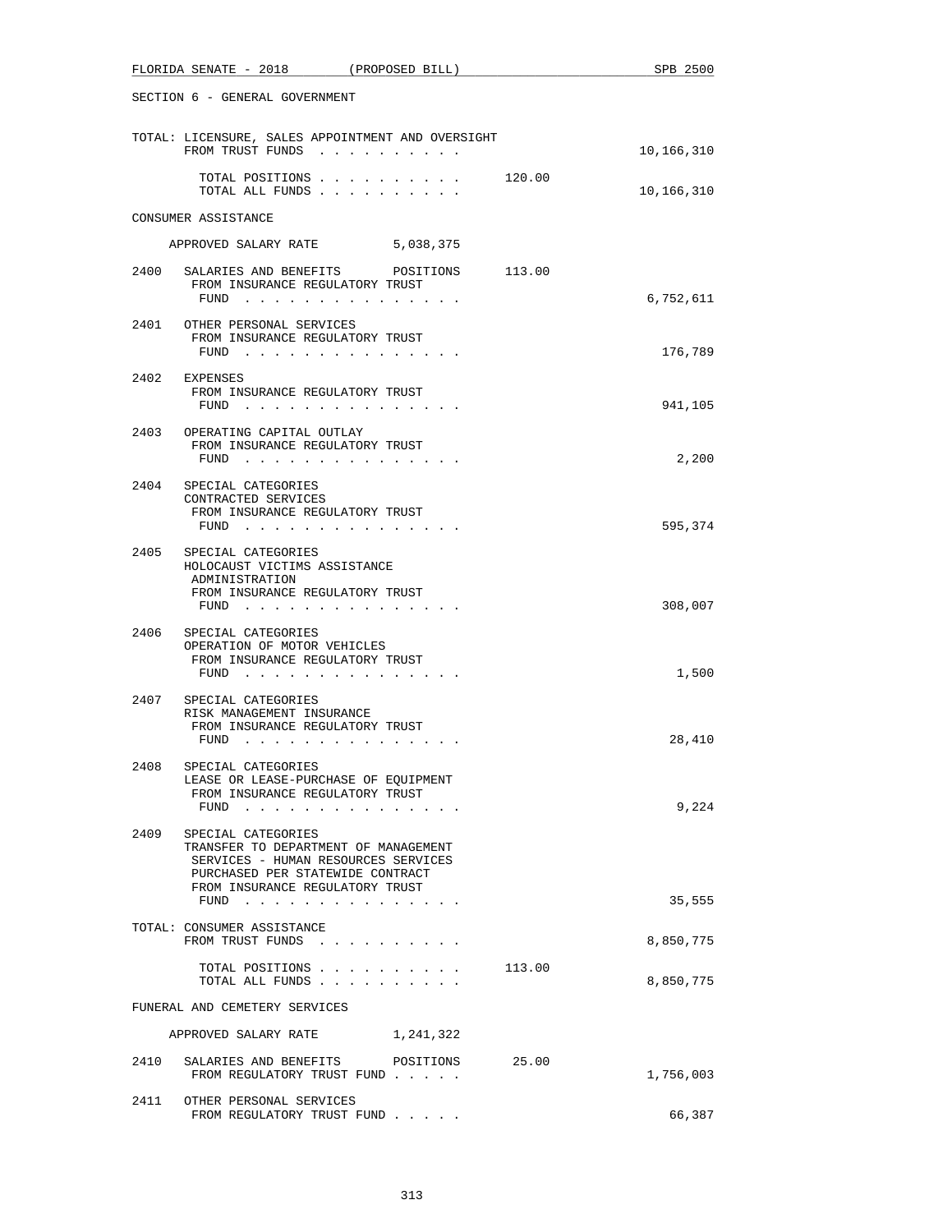|      | FLORIDA SENATE - 2018 (PROPOSED BILL)                                                                                                                               |       | SPB 2500               |
|------|---------------------------------------------------------------------------------------------------------------------------------------------------------------------|-------|------------------------|
|      | SECTION 6 - GENERAL GOVERNMENT                                                                                                                                      |       |                        |
|      | 2412 EXPENSES<br>FROM REGULATORY TRUST FUND                                                                                                                         |       | 291,827                |
|      | 2413 OPERATING CAPITAL OUTLAY<br>FROM REGULATORY TRUST FUND                                                                                                         |       | 9,500                  |
| 2414 | SPECIAL CATEGORIES<br>ELECTRONIC COMMERCE FEES FOR COLLECTION OF<br>REVENUE<br>FROM REGULATORY TRUST FUND                                                           |       | 39,100                 |
|      | 2415 SPECIAL CATEGORIES<br>CONTRACTED SERVICES<br>FROM REGULATORY TRUST FUND                                                                                        |       | 99,549                 |
| 2416 | SPECIAL CATEGORIES<br>OPERATION OF MOTOR VEHICLES<br>FROM REGULATORY TRUST FUND                                                                                     |       | 8,700                  |
|      | 2417 SPECIAL CATEGORIES<br>RISK MANAGEMENT INSURANCE<br>FROM REGULATORY TRUST FUND                                                                                  |       | 7,417                  |
|      | 2418 SPECIAL CATEGORIES<br>LEASE OR LEASE-PURCHASE OF EQUIPMENT<br>FROM REGULATORY TRUST FUND                                                                       |       | 4,162                  |
| 2419 | SPECIAL CATEGORIES<br>TRANSFER TO DEPARTMENT OF MANAGEMENT<br>SERVICES - HUMAN RESOURCES SERVICES<br>PURCHASED PER STATEWIDE CONTRACT<br>FROM REGULATORY TRUST FUND |       | 11,844                 |
|      | TOTAL: FUNERAL AND CEMETERY SERVICES<br>FROM TRUST FUNDS                                                                                                            |       | 2,294,489              |
|      | TOTAL POSITIONS<br>TOTAL ALL FUNDS $\ldots$                                                                                                                         | 25.00 | 2,294,489              |
|      | PUBLIC ASSISTANCE FRAUD                                                                                                                                             |       |                        |
|      | APPROVED SALARY RATE 4,409,216                                                                                                                                      |       |                        |
| 2420 | SALARIES AND BENEFITS POSITIONS<br>FROM FEDERAL GRANTS TRUST FUND<br>FROM INSURANCE REGULATORY TRUST<br>$FUND$                                                      | 72.00 | 1,562,008<br>3,000,996 |
| 2421 | OTHER PERSONAL SERVICES<br>FROM FEDERAL GRANTS TRUST FUND                                                                                                           |       | 289,075                |
|      | 2422 EXPENSES<br>FROM FEDERAL GRANTS TRUST FUND                                                                                                                     |       | 608,069                |
| 2423 | OPERATING CAPITAL OUTLAY<br>FROM FEDERAL GRANTS TRUST FUND                                                                                                          |       | 20,000                 |
| 2424 | SPECIAL CATEGORIES<br>CONTRACTED SERVICES<br>FROM FEDERAL GRANTS TRUST FUND                                                                                         |       | 194,418                |
| 2425 | SPECIAL CATEGORIES<br>OPERATION OF MOTOR VEHICLES<br>FROM FEDERAL GRANTS TRUST FUND                                                                                 |       | 20,000                 |
| 2426 | SPECIAL CATEGORIES<br>RISK MANAGEMENT INSURANCE<br>FROM FEDERAL GRANTS TRUST FUND                                                                                   |       | 32,661                 |
|      | 2427 SPECIAL CATEGORIES<br>LEASE OR LEASE-PURCHASE OF EQUIPMENT<br>FROM FEDERAL GRANTS TRUST FUND                                                                   |       | 14,900                 |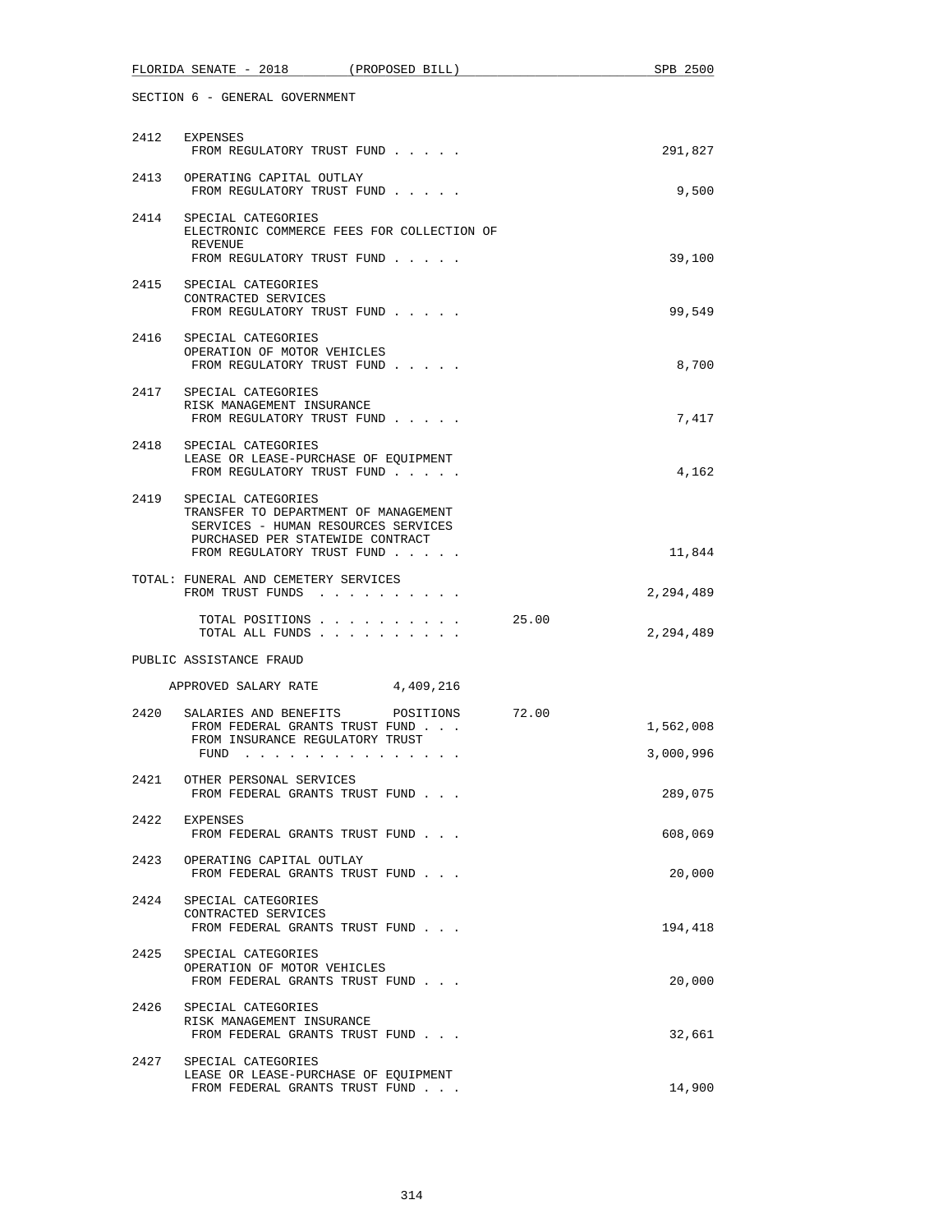|      | FLORIDA SENATE - 2018 (PROPOSED BILL)                                                                                                                                   |                  | SPB 2500                                                                                                                                      |
|------|-------------------------------------------------------------------------------------------------------------------------------------------------------------------------|------------------|-----------------------------------------------------------------------------------------------------------------------------------------------|
|      | SECTION 6 - GENERAL GOVERNMENT                                                                                                                                          |                  |                                                                                                                                               |
| 2428 | SPECIAL CATEGORIES<br>TRANSFER TO DEPARTMENT OF MANAGEMENT<br>SERVICES - HUMAN RESOURCES SERVICES<br>PURCHASED PER STATEWIDE CONTRACT<br>FROM FEDERAL GRANTS TRUST FUND |                  | 39,019                                                                                                                                        |
| 2429 | DATA PROCESSING SERVICES<br>OTHER DATA PROCESSING SERVICES<br>FROM FEDERAL GRANTS TRUST FUND                                                                            |                  | 1,000                                                                                                                                         |
|      | TOTAL: PUBLIC ASSISTANCE FRAUD<br>FROM TRUST FUNDS                                                                                                                      |                  | 5,782,146                                                                                                                                     |
|      | TOTAL POSITIONS<br>TOTAL ALL FUNDS                                                                                                                                      |                  | 72.00<br>5,782,146                                                                                                                            |
|      | PROGRAM: WORKERS' COMPENSATION                                                                                                                                          |                  |                                                                                                                                               |
|      | WORKERS' COMPENSATION                                                                                                                                                   |                  |                                                                                                                                               |
|      | APPROVED SALARY RATE 12,471,749                                                                                                                                         |                  |                                                                                                                                               |
|      | 2430 SALARIES AND BENEFITS<br>FROM WORKERS' COMPENSATION<br>ADMINISTRATION TRUST FUND<br>FROM WORKERS' COMPENSATION SPECIAL<br>DISABILITY TRUST FUND                    | POSITIONS 294.00 | 17, 217, 324<br>990,970                                                                                                                       |
|      | 2431 OTHER PERSONAL SERVICES<br>FROM WORKERS' COMPENSATION<br>ADMINISTRATION TRUST FUND<br>FROM WORKERS' COMPENSATION SPECIAL<br>DISABILITY TRUST FUND                  |                  | 383,775<br>17,550                                                                                                                             |
| 2432 | EXPENSES<br>FROM WORKERS' COMPENSATION<br>ADMINISTRATION TRUST FUND<br>FROM WORKERS' COMPENSATION SPECIAL<br>DISABILITY TRUST FUND                                      |                  | 3,325,117<br>126,870                                                                                                                          |
| 2433 | OPERATING CAPITAL OUTLAY<br>FROM WORKERS' COMPENSATION<br>ADMINISTRATION TRUST FUND<br>FROM WORKERS' COMPENSATION SPECIAL<br>DISABILITY TRUST FUND                      |                  | 100,021<br>16,851                                                                                                                             |
| 2434 | SPECIAL CATEGORIES<br>ELECTRONIC COMMERCE FEES FOR COLLECTION OF<br>REVENUE<br>FROM WORKERS' COMPENSATION<br>ADMINISTRATION TRUST FUND                                  |                  | 188,000                                                                                                                                       |
| 2435 | SPECIAL CATEGORIES<br>TRANSFER TO DISTRICT COURTS OF APPEAL -<br>WORKERS' COMPENSATION APPEALS<br>FROM WORKERS' COMPENSATION<br>ADMINISTRATION TRUST FUND               |                  | 1,904,211                                                                                                                                     |
|      | compensation appeals and the workers' compensation appeals unit.                                                                                                        |                  | Funds in Specific Appropriation 2435 are provided for transfer to the<br>First District Court of Appeal for workload associated with workers' |
| 2436 | SPECIAL CATEGORIES<br>TRANSFER TO THE UNIVERSITY OF SOUTH<br>FLORIDA - OCCUPATIONAL SAFETY GRANT MATCH<br>FROM WORKERS' COMPENSATION<br>ADMINISTRATION TRUST FUND       |                  | 250,000                                                                                                                                       |
| 2437 | SPECIAL CATEGORIES<br>TRANSFER TO JUSTICE ADMINISTRATIVE<br>COMMISSION FOR PROSECUTION OF WORKERS'<br>COMPENSATION FRAUD<br>FROM WORKERS' COMPENSATION                  |                  |                                                                                                                                               |
|      | ADMINISTRATION TRUST FUND                                                                                                                                               |                  | 633,580                                                                                                                                       |

The funds in Specific Appropriation 2437 from the Workers'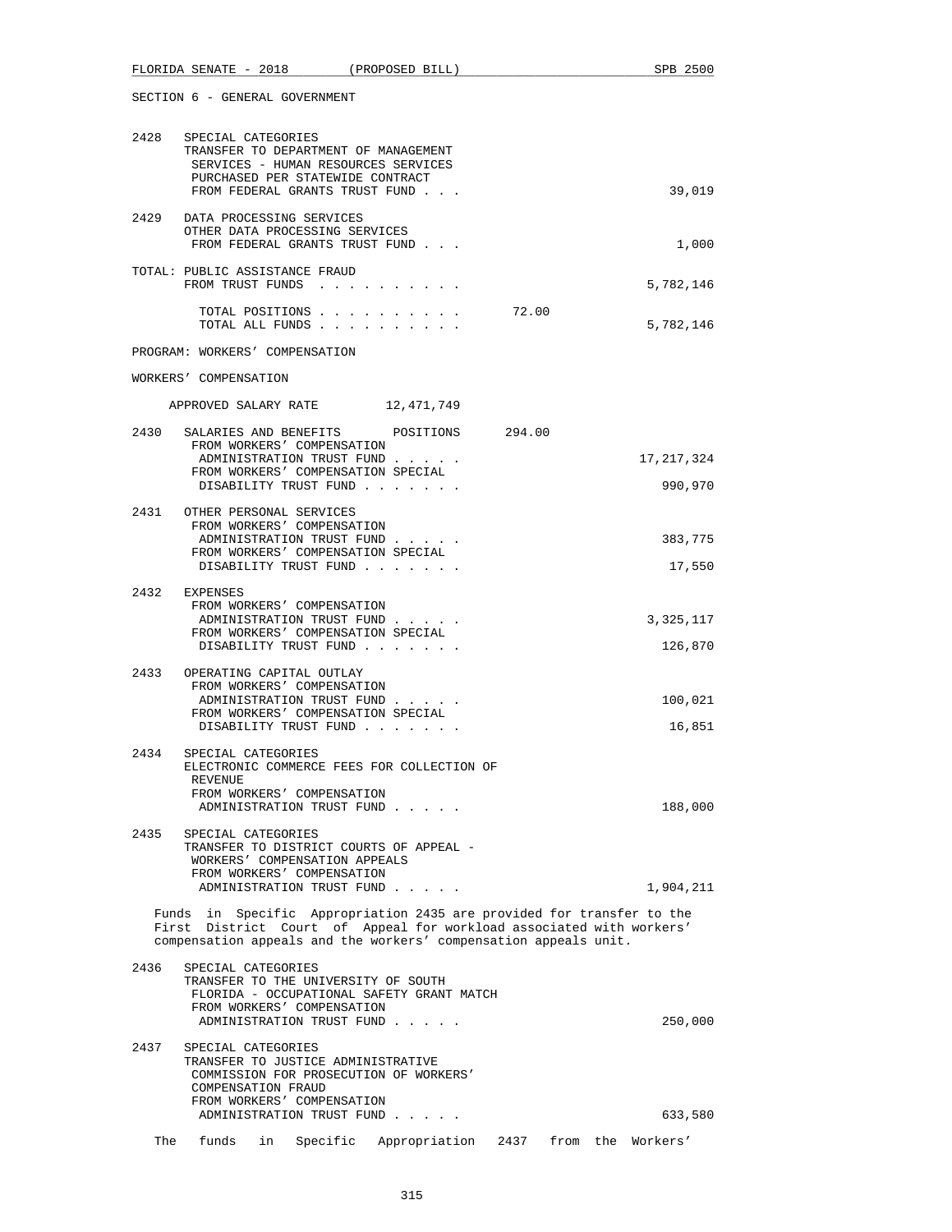Compensation Administration Trust Fund are provided for transfer to the Justice Administrative Commission for the specific purpose of funding attorneys and paralegals in the Eleventh, Thirteenth, Fifteenth, and Seventeenth Judicial Circuits for the prosecution of workers' compensation insurance fraud. These funds may not be used for any purpose other than the funding of attorney and paralegal positions that prosecute crimes of workers' compensation fraud.

| 2438 | SPECIAL CATEGORIES                                                                                                      |        |            |
|------|-------------------------------------------------------------------------------------------------------------------------|--------|------------|
|      | CONTRACTED SERVICES<br>FROM WORKERS' COMPENSATION                                                                       |        |            |
|      | ADMINISTRATION TRUST FUND                                                                                               |        | 2,336,789  |
|      | FROM WORKERS' COMPENSATION SPECIAL                                                                                      |        |            |
|      | DISABILITY TRUST FUND                                                                                                   |        | 86,360     |
|      | 2439 SPECIAL CATEGORIES                                                                                                 |        |            |
|      | OPERATION OF MOTOR VEHICLES                                                                                             |        |            |
|      | FROM WORKERS' COMPENSATION                                                                                              |        |            |
|      | ADMINISTRATION TRUST FUND                                                                                               |        | 84,800     |
| 2440 | SPECIAL CATEGORIES                                                                                                      |        |            |
|      | PURCHASED CLIENT SERVICES                                                                                               |        |            |
|      | FROM WORKERS' COMPENSATION<br>ADMINISTRATION TRUST FUND                                                                 |        | 990,000    |
|      |                                                                                                                         |        |            |
|      | 2441 SPECIAL CATEGORIES                                                                                                 |        |            |
|      | RISK MANAGEMENT INSURANCE                                                                                               |        |            |
|      | FROM WORKERS' COMPENSATION<br>ADMINISTRATION TRUST FUND                                                                 |        | 191,838    |
|      |                                                                                                                         |        |            |
| 2442 | SPECIAL CATEGORIES                                                                                                      |        |            |
|      | LEASE OR LEASE-PURCHASE OF EQUIPMENT<br>FROM WORKERS' COMPENSATION                                                      |        |            |
|      | ADMINISTRATION TRUST FUND                                                                                               |        | 62,320     |
|      | FROM WORKERS' COMPENSATION SPECIAL                                                                                      |        |            |
|      | DISABILITY TRUST FUND                                                                                                   |        | 2,280      |
| 2443 | SPECIAL CATEGORIES                                                                                                      |        |            |
|      | TRANSFER TO DEPARTMENT OF MANAGEMENT                                                                                    |        |            |
|      | SERVICES - HUMAN RESOURCES SERVICES                                                                                     |        |            |
|      | PURCHASED PER STATEWIDE CONTRACT<br>FROM WORKERS' COMPENSATION                                                          |        |            |
|      | ADMINISTRATION TRUST FUND                                                                                               |        | 93,815     |
|      | FROM WORKERS' COMPENSATION SPECIAL                                                                                      |        |            |
|      | DISABILITY TRUST FUND                                                                                                   |        | 5,909      |
|      | TOTAL: WORKERS' COMPENSATION                                                                                            |        |            |
|      | FROM TRUST FUNDS                                                                                                        |        | 29,008,380 |
|      | TOTAL POSITIONS                                                                                                         | 294.00 |            |
|      | TOTAL ALL FUNDS                                                                                                         |        | 29,008,380 |
|      |                                                                                                                         |        |            |
|      | PROGRAM: INVESTIGATIVE AND FORENSIC SERVICES                                                                            |        |            |
|      | FIRE AND ARSON INVESTIGATIONS                                                                                           |        |            |
|      |                                                                                                                         |        |            |
|      | APPROVED SALARY RATE 6,688,342                                                                                          |        |            |
| 2444 | SALARIES AND BENEFITS POSITIONS 122.00                                                                                  |        |            |
|      | FROM INSURANCE REGULATORY TRUST                                                                                         |        |            |
|      | FUND                                                                                                                    |        | 9,580,368  |
| 2445 | OTHER PERSONAL SERVICES                                                                                                 |        |            |
|      | FROM INSURANCE REGULATORY TRUST                                                                                         |        |            |
|      | FUND<br>the contract of the contract of the contract of the contract of the contract of the contract of the contract of |        | 70,942     |
| 2446 | EXPENSES                                                                                                                |        |            |
|      | FROM INSURANCE REGULATORY TRUST                                                                                         |        |            |
|      | FUND $\cdots$                                                                                                           |        | 1,816,584  |
| 2447 | OPERATING CAPITAL OUTLAY                                                                                                |        |            |
|      | FROM INSURANCE REGULATORY TRUST                                                                                         |        |            |
|      | FUND                                                                                                                    |        | 82,409     |
|      | FROM FEDERAL LAW ENFORCEMENT TRUST<br>FUND $\ldots$                                                                     |        | 75,000     |
|      |                                                                                                                         |        |            |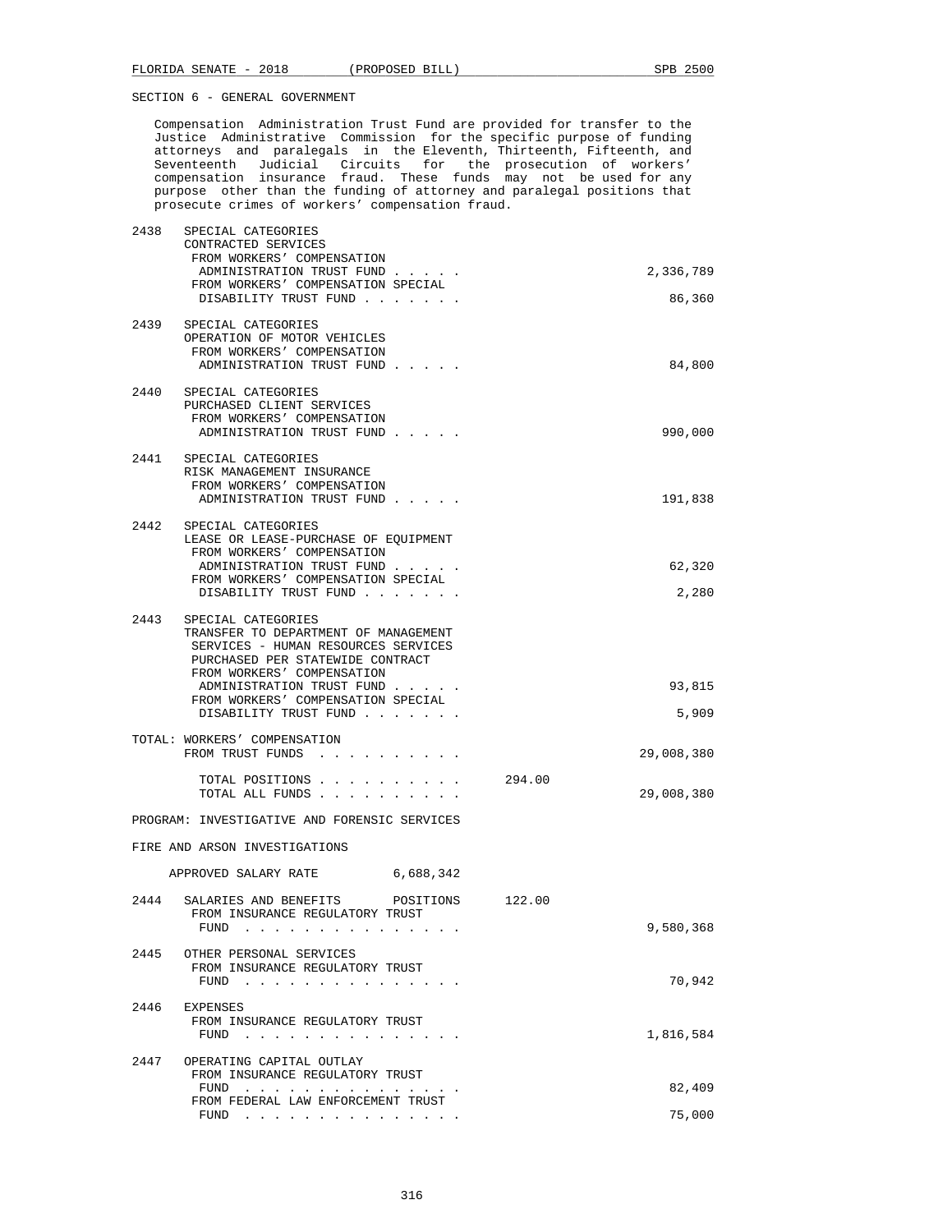|      | FLORIDA SENATE - 2018<br>(PROPOSED BILL)                                                                                                                                                  |        | SPB 2500   |
|------|-------------------------------------------------------------------------------------------------------------------------------------------------------------------------------------------|--------|------------|
|      | SECTION 6 - GENERAL GOVERNMENT                                                                                                                                                            |        |            |
|      | 2448 SPECIAL CATEGORIES<br>CONTRACTED SERVICES<br>FROM INSURANCE REGULATORY TRUST                                                                                                         |        |            |
|      | $FUND$<br>2449 SPECIAL CATEGORIES                                                                                                                                                         |        | 175,374    |
|      | ON-CALL FEES<br>FROM INSURANCE REGULATORY TRUST<br>FUND $\cdots$                                                                                                                          |        | 400,000    |
|      | 2450 SPECIAL CATEGORIES<br>OPERATION OF MOTOR VEHICLES<br>FROM INSURANCE REGULATORY TRUST<br>FUND $\cdots$                                                                                |        | 183,900    |
|      | 2451 SPECIAL CATEGORIES<br>SALARY INCENTIVE PAYMENTS<br>FROM INSURANCE REGULATORY TRUST<br>FUND $\cdots$                                                                                  |        | 103,124    |
|      | 2452 SPECIAL CATEGORIES<br>SUPPLEMENTAL FIREFIGHTERS COMPENSATION<br>FROM INSURANCE REGULATORY TRUST<br>FUND $\cdots$                                                                     |        | 8,000      |
| 2453 | SPECIAL CATEGORIES<br>LEASE OR LEASE-PURCHASE OF EQUIPMENT<br>FROM INSURANCE REGULATORY TRUST<br>FUND $\cdots$                                                                            |        | 41,817     |
| 2454 | SPECIAL CATEGORIES<br>TRANSFER TO DEPARTMENT OF MANAGEMENT<br>SERVICES - HUMAN RESOURCES SERVICES<br>PURCHASED PER STATEWIDE CONTRACT<br>FROM INSURANCE REGULATORY TRUST<br>FUND $\cdots$ |        | 36,272     |
|      | TOTAL: FIRE AND ARSON INVESTIGATIONS<br>FROM TRUST FUNDS                                                                                                                                  |        | 12,573,790 |
|      | TOTAL POSITIONS<br>TOTAL ALL FUNDS                                                                                                                                                        | 122.00 | 12,573,790 |
|      | FORENSIC SERVICES                                                                                                                                                                         |        |            |
|      | APPROVED SALARY RATE<br>481,979                                                                                                                                                           |        |            |
| 2455 | SALARIES AND BENEFITS POSITIONS<br>FROM INSURANCE REGULATORY TRUST<br>FUND                                                                                                                | 9.00   | 667,840    |
| 2456 | OTHER PERSONAL SERVICES<br>FROM INSURANCE REGULATORY TRUST<br>FUND $\cdots$                                                                                                               |        | 14,400     |
| 2457 | EXPENSES<br>FROM INSURANCE REGULATORY TRUST<br>FUND $\cdots$ $\cdots$ $\cdots$ $\cdots$ $\cdots$ $\cdots$ $\cdots$                                                                        |        | 121,754    |
| 2458 | OPERATING CAPITAL OUTLAY<br>FROM INSURANCE REGULATORY TRUST<br>FUND                                                                                                                       |        | 254,000    |
| 2459 | SPECIAL CATEGORIES<br>CONTRACTED SERVICES<br>FROM INSURANCE REGULATORY TRUST<br>FUND $\cdots$                                                                                             |        | 151,000    |
| 2460 | SPECIAL CATEGORIES<br>LEASE OR LEASE-PURCHASE OF EQUIPMENT<br>FROM INSURANCE REGULATORY TRUST                                                                                             |        |            |
|      | FUND $\cdots$                                                                                                                                                                             |        | 4,200      |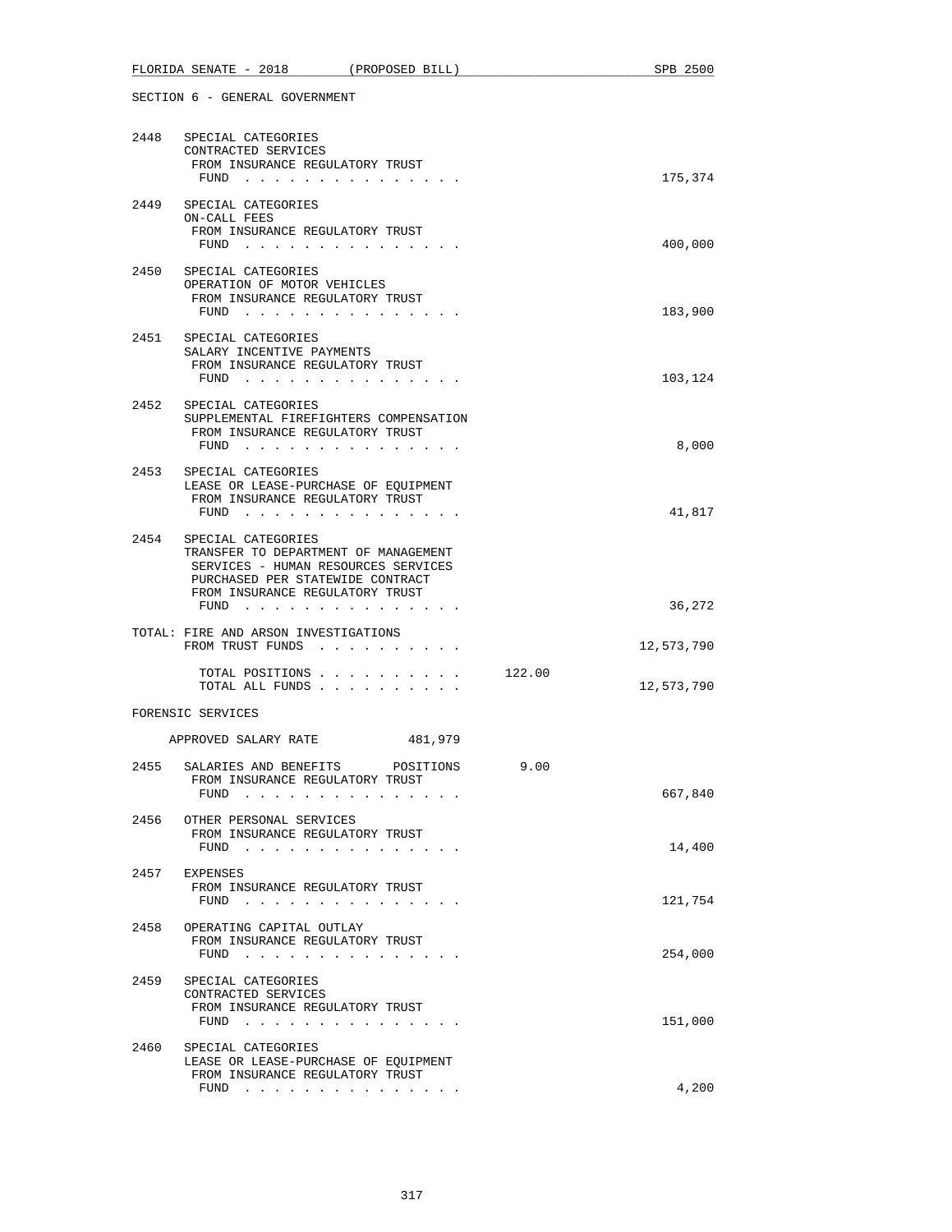| FLORIDA<br>SENATE | <u>ດດາດ</u><br>$\overline{\phantom{0}}$<br>40 I 8 | PROPOSED<br>BILL | つにへへ<br>SPB |
|-------------------|---------------------------------------------------|------------------|-------------|
|                   |                                                   |                  |             |

| 2461                                                                                                                                                                                                                                                                                                                                                                                                                                                                                      | FIXED CAPITAL OUTLAY<br>STATE ARSON LABORATORY - BUILDING REPAIR<br>AND MAINTENANCE                                  |            |  |
|-------------------------------------------------------------------------------------------------------------------------------------------------------------------------------------------------------------------------------------------------------------------------------------------------------------------------------------------------------------------------------------------------------------------------------------------------------------------------------------------|----------------------------------------------------------------------------------------------------------------------|------------|--|
|                                                                                                                                                                                                                                                                                                                                                                                                                                                                                           | FROM INSURANCE REGULATORY TRUST<br>FUND $\cdots$                                                                     | 35,000     |  |
|                                                                                                                                                                                                                                                                                                                                                                                                                                                                                           | TOTAL: FORENSIC SERVICES<br>FROM TRUST FUNDS                                                                         | 1,248,194  |  |
|                                                                                                                                                                                                                                                                                                                                                                                                                                                                                           | TOTAL POSITIONS<br>9.00<br>TOTAL ALL FUNDS                                                                           | 1,248,194  |  |
|                                                                                                                                                                                                                                                                                                                                                                                                                                                                                           | INSURANCE FRAUD                                                                                                      |            |  |
|                                                                                                                                                                                                                                                                                                                                                                                                                                                                                           | APPROVED SALARY RATE 10,470,096                                                                                      |            |  |
| 2462                                                                                                                                                                                                                                                                                                                                                                                                                                                                                      | SALARIES AND BENEFITS POSITIONS<br>191.00<br>FROM INSURANCE REGULATORY TRUST                                         |            |  |
|                                                                                                                                                                                                                                                                                                                                                                                                                                                                                           | FUND<br>FROM WORKERS' COMPENSATION                                                                                   | 14,890,707 |  |
|                                                                                                                                                                                                                                                                                                                                                                                                                                                                                           | ADMINISTRATION TRUST FUND                                                                                            | 9,204      |  |
|                                                                                                                                                                                                                                                                                                                                                                                                                                                                                           | 2463 OTHER PERSONAL SERVICES                                                                                         |            |  |
|                                                                                                                                                                                                                                                                                                                                                                                                                                                                                           | FROM INSURANCE REGULATORY TRUST<br>FUND $\cdots$                                                                     | 45,000     |  |
| 2464                                                                                                                                                                                                                                                                                                                                                                                                                                                                                      | EXPENSES                                                                                                             |            |  |
|                                                                                                                                                                                                                                                                                                                                                                                                                                                                                           | FROM INSURANCE REGULATORY TRUST<br>FUND $\cdots$                                                                     | 2,078,900  |  |
|                                                                                                                                                                                                                                                                                                                                                                                                                                                                                           | FROM FEDERAL LAW ENFORCEMENT TRUST<br>$FUND$                                                                         | 13,350     |  |
| 2465                                                                                                                                                                                                                                                                                                                                                                                                                                                                                      | OPERATING CAPITAL OUTLAY                                                                                             |            |  |
|                                                                                                                                                                                                                                                                                                                                                                                                                                                                                           | FROM INSURANCE REGULATORY TRUST<br>FUND                                                                              | 1,700      |  |
|                                                                                                                                                                                                                                                                                                                                                                                                                                                                                           | FROM FEDERAL LAW ENFORCEMENT TRUST<br>FUND $\cdots$                                                                  | 210,900    |  |
| 2466                                                                                                                                                                                                                                                                                                                                                                                                                                                                                      | SPECIAL CATEGORIES<br>TRANSFER TO JUSTICE ADMINISTRATIVE<br>COMMISSION FOR PROSECUTION OF PIP FRAUD                  |            |  |
|                                                                                                                                                                                                                                                                                                                                                                                                                                                                                           | FROM INSURANCE REGULATORY TRUST                                                                                      | 1,767,857  |  |
|                                                                                                                                                                                                                                                                                                                                                                                                                                                                                           | ${\tt FUND} \quad . \quad . \quad . \quad . \quad . \quad . \quad . \quad . \quad . \quad . \quad . \quad . \quad .$ |            |  |
| Funds in Specific Appropriation 2466 are provided for transfer to the<br>Justice Administrative Commission for the specific purpose of funding<br>attorneys and paralegals dedicated solely to the prosecution<br>оf<br>insurance fraud cases in Duval, Orange, Miami-Dade, Hillsborough, Palm<br>Beach, Lee and Broward counties. These funds may not be used for any<br>purpose other than the funding of attorney and paralegal positions that<br>prosecute crimes of insurance fraud. |                                                                                                                      |            |  |
| 2467                                                                                                                                                                                                                                                                                                                                                                                                                                                                                      | SPECIAL CATEGORIES                                                                                                   |            |  |

 TRANSFER TO JUSTICE ADMINISTRATION COMMISSION FOR PROSECUTION OF PROPERTY INSURANCE FRAUD FROM INSURANCE REGULATORY TRUST<br>FUND . . . . . . . . . . . . . FUND . . . . . . . . . . . . . . . 210,000

 Funds in Specific Appropriation 2467 are provided for transfer to the Justice Administrative Commission for the specific purpose of funding attorneys and paralegals dedicated solely to the prosecution of property insurance fraud cases in Miami-Dade County. These funds may not be used for any purpose other than the funding of attorney and paralegal positions that prosecute crimes of insurance fraud.

| 2468 | SPECIAL CATEGORIES                                                                                                                                                                                                                        |         |
|------|-------------------------------------------------------------------------------------------------------------------------------------------------------------------------------------------------------------------------------------------|---------|
|      | CONTRACTED SERVICES                                                                                                                                                                                                                       |         |
|      | FROM INSURANCE REGULATORY TRUST                                                                                                                                                                                                           |         |
|      | $FUND$                                                                                                                                                                                                                                    | 265,315 |
|      |                                                                                                                                                                                                                                           |         |
| 2469 | SPECIAL CATEGORIES                                                                                                                                                                                                                        |         |
|      | OPERATION OF MOTOR VEHICLES                                                                                                                                                                                                               |         |
|      | FROM INSURANCE REGULATORY TRUST                                                                                                                                                                                                           |         |
|      | FUND<br>$\frac{1}{2}$ . The state of the state of the state of the state of the state of the state of the state of the state of the state of the state of the state of the state of the state of the state of the state of the state of t | 150,253 |
|      |                                                                                                                                                                                                                                           |         |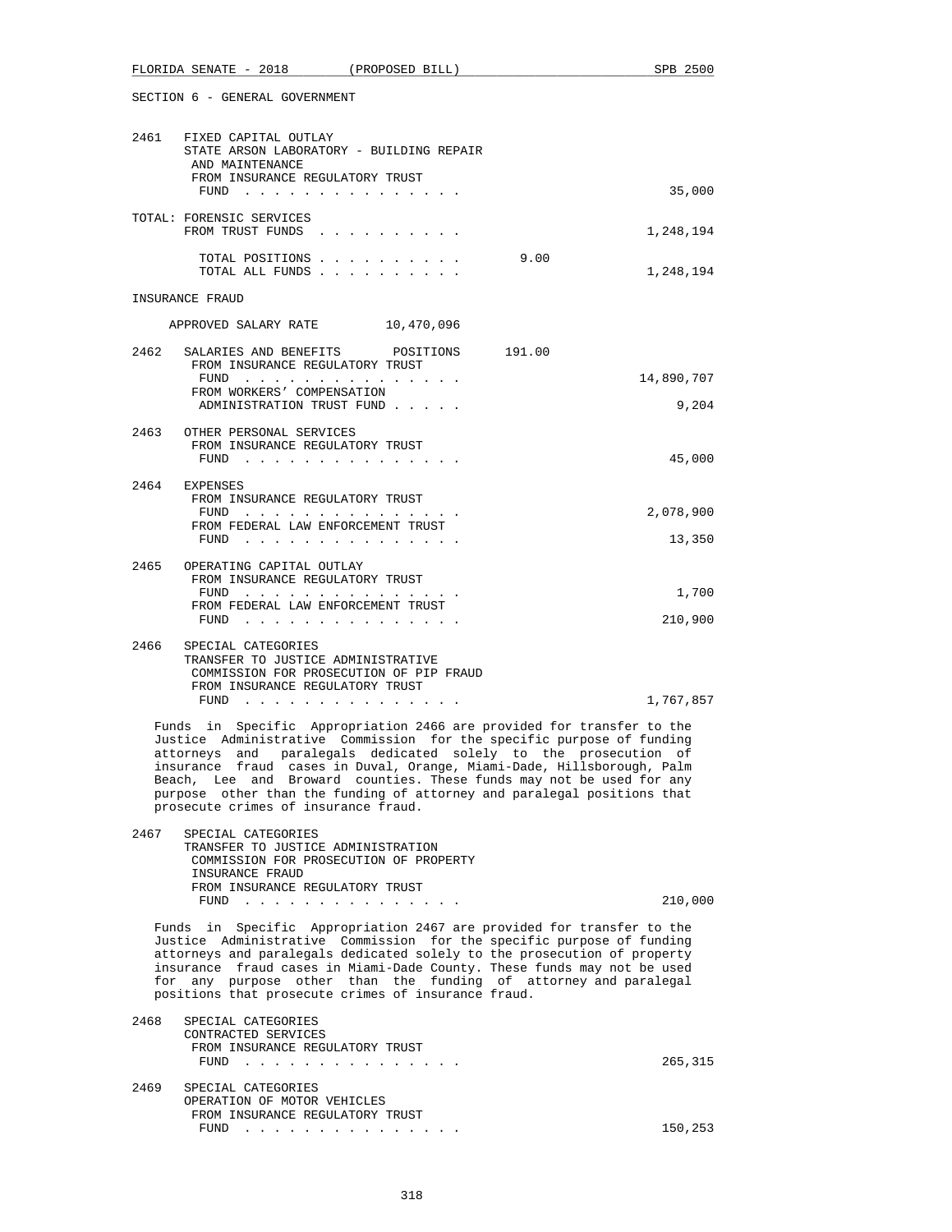|      | FLORIDA SENATE - 2018<br>(PROPOSED BILL)                                                                                                                                              |        | SPB 2500     |
|------|---------------------------------------------------------------------------------------------------------------------------------------------------------------------------------------|--------|--------------|
|      | SECTION 6 - GENERAL GOVERNMENT                                                                                                                                                        |        |              |
| 2470 | SPECIAL CATEGORIES<br>RISK MANAGEMENT INSURANCE<br>FROM INSURANCE REGULATORY TRUST<br>FUND $\cdots$                                                                                   |        | 191,804      |
| 2471 | SPECIAL CATEGORIES<br>SALARY INCENTIVE PAYMENTS<br>FROM INSURANCE REGULATORY TRUST                                                                                                    |        |              |
|      | FUND $\cdots$                                                                                                                                                                         |        | 202,496      |
| 2472 | SPECIAL CATEGORIES<br>LEASE OR LEASE-PURCHASE OF EQUIPMENT<br>FROM INSURANCE REGULATORY TRUST<br>FUND $\cdots$                                                                        |        | 47,247       |
|      | 2473 SPECIAL CATEGORIES<br>TRANSFER TO DEPARTMENT OF MANAGEMENT<br>SERVICES - HUMAN RESOURCES SERVICES<br>PURCHASED PER STATEWIDE CONTRACT<br>FROM INSURANCE REGULATORY TRUST<br>FUND |        | 57,320       |
|      | TOTAL: INSURANCE FRAUD                                                                                                                                                                |        |              |
|      | FROM TRUST FUNDS                                                                                                                                                                      |        | 20, 142, 053 |
|      | TOTAL POSITIONS<br>TOTAL ALL FUNDS                                                                                                                                                    | 191.00 | 20,142,053   |
|      | OFFICE OF FISCAL INTEGRITY                                                                                                                                                            |        |              |
|      | APPROVED SALARY RATE<br>501,010                                                                                                                                                       |        |              |
|      | 2474 SALARIES AND BENEFITS POSITIONS 10.00<br>FROM INSURANCE REGULATORY TRUST<br>FUND $\cdots$                                                                                        |        | 701,380      |
|      | 2475 EXPENSES<br>FROM INSURANCE REGULATORY TRUST<br>FUND $\cdots$ $\cdots$ $\cdots$ $\cdots$ $\cdots$ $\cdots$ $\cdots$                                                               |        | 35,700       |
| 2476 | SPECIAL CATEGORIES<br>CONTRACTED SERVICES<br>FROM INSURANCE REGULATORY TRUST<br>FUND                                                                                                  |        | 7,300        |
| 2477 | SPECIAL CATEGORIES<br>OPERATION OF MOTOR VEHICLES<br>FROM INSURANCE REGULATORY TRUST<br>FUND<br>the contract of the contract of the                                                   |        | 3,100        |
|      | 2478 SPECIAL CATEGORIES<br>SALARY INCENTIVE PAYMENTS<br>FROM INSURANCE REGULATORY TRUST<br>FUND $\cdots$ $\cdots$ $\cdots$ $\cdots$ $\cdots$ $\cdots$ $\cdots$                        |        | 3,120        |
|      | TOTAL: OFFICE OF FISCAL INTEGRITY<br>FROM TRUST FUNDS                                                                                                                                 |        | 750,600      |
|      | TOTAL POSITIONS<br>TOTAL ALL FUNDS                                                                                                                                                    | 10.00  | 750,600      |
|      | PROGRAM: FINANCIAL SERVICES COMMISSION                                                                                                                                                |        |              |
|      | OFFICE OF INSURANCE REGULATION                                                                                                                                                        |        |              |
|      | COMPLIANCE AND ENFORCEMENT - INSURANCE                                                                                                                                                |        |              |
|      | APPROVED SALARY RATE 13,020,432                                                                                                                                                       |        |              |
| 2479 | SALARIES AND BENEFITS<br>POSITIONS 250.00<br>FROM INSURANCE REGULATORY TRUST<br>FUND $\cdots$                                                                                         |        | 17,680,496   |
| 2480 | OTHER PERSONAL SERVICES<br>FROM INSURANCE REGULATORY TRUST<br>$FUND$                                                                                                                  |        | 163,010      |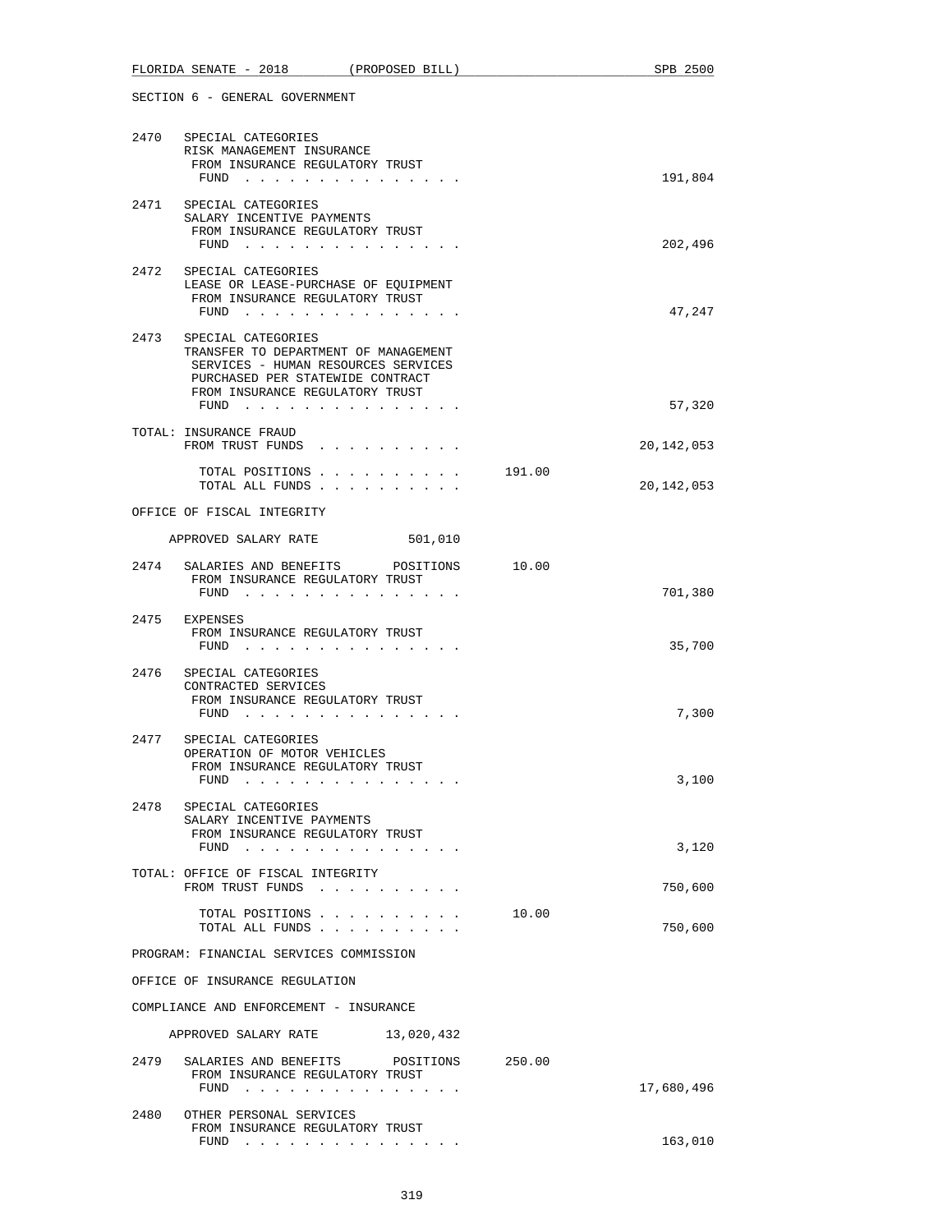| FLORIDA SENATE - 2018 (PROPOSED BILL)                                                                                                                                                                                                                                                                                                                                                                                     | SPB 2500   |
|---------------------------------------------------------------------------------------------------------------------------------------------------------------------------------------------------------------------------------------------------------------------------------------------------------------------------------------------------------------------------------------------------------------------------|------------|
| SECTION 6 - GENERAL GOVERNMENT                                                                                                                                                                                                                                                                                                                                                                                            |            |
| 2481 EXPENSES<br>FROM INSURANCE REGULATORY TRUST<br>FUND $\cdots$                                                                                                                                                                                                                                                                                                                                                         | 2,357,480  |
| 2482 OPERATING CAPITAL OUTLAY<br>FROM INSURANCE REGULATORY TRUST<br>FUND $\cdots$                                                                                                                                                                                                                                                                                                                                         | 49,000     |
| 2483<br>SPECIAL CATEGORIES<br>FLORIDA PUBLIC HURRICANE LOSS MODEL -<br>OFFICE OF INSURANCE REGULATION<br>FROM INSURANCE REGULATORY TRUST<br>FUND $\cdots$                                                                                                                                                                                                                                                                 | 969,689    |
| 2484 SPECIAL CATEGORIES<br>FINANCIAL EXAMINATION CONTRACTS - PROPERTY<br>AND CASUALTY EXAMINATIONS<br>FROM INSURANCE REGULATORY TRUST<br>FUND $\cdots$                                                                                                                                                                                                                                                                    | 3,501,763  |
| 2485<br>SPECIAL CATEGORIES<br>FINANCIAL EXAMINATION CONTRACTS - LIFE AND<br>HEALTH EXAMINATIONS<br>FROM INSURANCE REGULATORY TRUST<br>FUND $\cdots$                                                                                                                                                                                                                                                                       | 1,425,000  |
| 2486<br>SPECIAL CATEGORIES<br>CONTRACTED SERVICES<br>FROM INSURANCE REGULATORY TRUST<br>FUND $\cdots$ $\cdots$ $\cdots$ $\cdots$ $\cdots$ $\cdots$ $\cdots$                                                                                                                                                                                                                                                               | 1,338,016  |
| 2487<br>SPECIAL CATEGORIES<br>RISK MANAGEMENT INSURANCE<br>FROM INSURANCE REGULATORY TRUST<br>FUND $\cdots$                                                                                                                                                                                                                                                                                                               | 227,229    |
| 2488<br>SPECIAL CATEGORIES<br>LEASE OR LEASE-PURCHASE OF EQUIPMENT<br>FROM INSURANCE REGULATORY TRUST<br>FUND $\cdots$                                                                                                                                                                                                                                                                                                    | 18,989     |
| 2489<br>SPECIAL CATEGORIES<br>TRANSFER TO DEPARTMENT OF MANAGEMENT<br>SERVICES - HUMAN RESOURCES SERVICES<br>PURCHASED PER STATEWIDE CONTRACT<br>FROM INSURANCE REGULATORY TRUST<br>FUND<br>the company of the company of the company of the company of the company of the company of the company of the company of the company of the company of the company of the company of the company of the company of the company | 81,018     |
| TOTAL: COMPLIANCE AND ENFORCEMENT - INSURANCE<br>FROM TRUST FUNDS                                                                                                                                                                                                                                                                                                                                                         | 27,811,690 |
| TOTAL POSITIONS<br>250.00<br>TOTAL ALL FUNDS                                                                                                                                                                                                                                                                                                                                                                              | 27,811,690 |
| EXECUTIVE DIRECTION AND SUPPORT SERVICES                                                                                                                                                                                                                                                                                                                                                                                  |            |
| APPROVED SALARY RATE<br>2,241,033                                                                                                                                                                                                                                                                                                                                                                                         |            |
| 2490 SALARIES AND BENEFITS POSITIONS<br>37.00<br>FROM INSURANCE REGULATORY TRUST<br>FUND $\cdots$                                                                                                                                                                                                                                                                                                                         | 3,039,820  |
| 2491 EXPENSES<br>FROM INSURANCE REGULATORY TRUST<br>FUND $\cdots$                                                                                                                                                                                                                                                                                                                                                         | 118,543    |
| 2492<br>SPECIAL CATEGORIES<br>CONTRACTED SERVICES<br>FROM INSURANCE REGULATORY TRUST<br>FUND $\cdots$ $\cdots$ $\cdots$ $\cdots$ $\cdots$ $\cdots$                                                                                                                                                                                                                                                                        | 92,710     |
| 2493<br>SPECIAL CATEGORIES<br>LEASE OR LEASE-PURCHASE OF EQUIPMENT<br>FROM INSURANCE REGULATORY TRUST                                                                                                                                                                                                                                                                                                                     |            |
| $FUND$                                                                                                                                                                                                                                                                                                                                                                                                                    | 8,414      |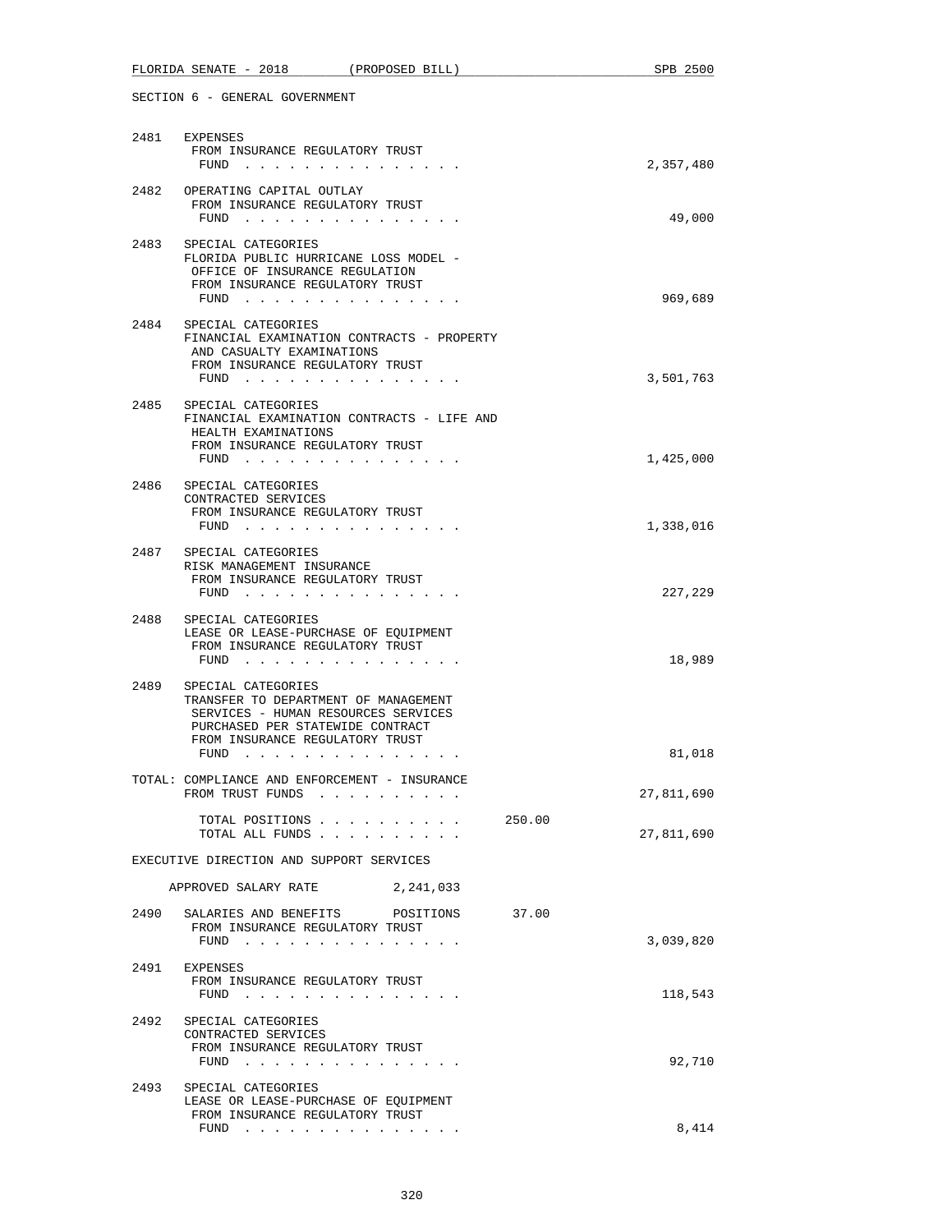|      | 2494 SPECIAL CATEGORIES<br>TRANSFER TO DEPARTMENT OF MANAGEMENT<br>SERVICES - HUMAN RESOURCES SERVICES<br>PURCHASED PER STATEWIDE CONTRACT<br>FROM INSURANCE REGULATORY TRUST<br>FUND $\cdots$ |        | 10,921     |
|------|------------------------------------------------------------------------------------------------------------------------------------------------------------------------------------------------|--------|------------|
|      | TOTAL: EXECUTIVE DIRECTION AND SUPPORT SERVICES<br>FROM TRUST FUNDS                                                                                                                            |        | 3,270,408  |
|      | TOTAL POSITIONS<br>TOTAL ALL FUNDS                                                                                                                                                             | 37.00  | 3,270,408  |
|      | OFFICE OF FINANCIAL REGULATION                                                                                                                                                                 |        |            |
|      | SAFETY AND SOUNDNESS OF STATE BANKING SYSTEM                                                                                                                                                   |        |            |
|      | 6,814,787<br>APPROVED SALARY RATE                                                                                                                                                              |        |            |
|      | 2495 SALARIES AND BENEFITS POSITIONS 110.00<br>FROM FINANCIAL INSTITUTIONS<br>REGULATORY TRUST FUND                                                                                            |        | 8,866,875  |
|      | 2496 OTHER PERSONAL SERVICES<br>FROM FINANCIAL INSTITUTIONS<br>REGULATORY TRUST FUND                                                                                                           |        | 854,100    |
| 2497 | EXPENSES<br>FROM FINANCIAL INSTITUTIONS<br>REGULATORY TRUST FUND                                                                                                                               |        | 1,735,152  |
|      | 2498 OPERATING CAPITAL OUTLAY<br>FROM FINANCIAL INSTITUTIONS<br>REGULATORY TRUST FUND                                                                                                          |        | 34,130     |
|      | 2499 SPECIAL CATEGORIES<br>CONTRACTED SERVICES<br>FROM FINANCIAL INSTITUTIONS<br>REGULATORY TRUST FUND                                                                                         |        | 367,012    |
|      | 2500 SPECIAL CATEGORIES<br>RISK MANAGEMENT INSURANCE<br>FROM FINANCIAL INSTITUTIONS<br>REGULATORY TRUST FUND                                                                                   |        | 43,990     |
| 2501 | SPECIAL CATEGORIES<br>LEASE OR LEASE-PURCHASE OF EQUIPMENT<br>FROM FINANCIAL INSTITUTIONS<br>REGULATORY TRUST FUND                                                                             |        | 28,872     |
|      | 2502 SPECIAL CATEGORIES<br>TRANSFER TO DEPARTMENT OF MANAGEMENT<br>SERVICES - HUMAN RESOURCES SERVICES<br>PURCHASED PER STATEWIDE CONTRACT<br>FROM FINANCIAL INSTITUTIONS                      |        |            |
|      | REGULATORY TRUST FUND                                                                                                                                                                          |        | 35,547     |
|      | TOTAL: SAFETY AND SOUNDNESS OF STATE BANKING SYSTEM<br>FROM TRUST FUNDS                                                                                                                        |        | 11,965,678 |
|      | TOTAL POSITIONS<br>TOTAL ALL FUNDS                                                                                                                                                             | 110.00 | 11,965,678 |
|      | FINANCIAL INVESTIGATIONS                                                                                                                                                                       |        |            |
|      | APPROVED SALARY RATE<br>2,204,735                                                                                                                                                              |        |            |
| 2503 | SALARIES AND BENEFITS POSITIONS<br>FROM ADMINISTRATIVE TRUST FUND                                                                                                                              | 39.00  | 2,792,309  |
| 2504 | OTHER PERSONAL SERVICES<br>FROM ADMINISTRATIVE TRUST FUND                                                                                                                                      |        | 5,321      |
| 2505 | EXPENSES<br>FROM ADMINISTRATIVE TRUST FUND                                                                                                                                                     |        | 488,957    |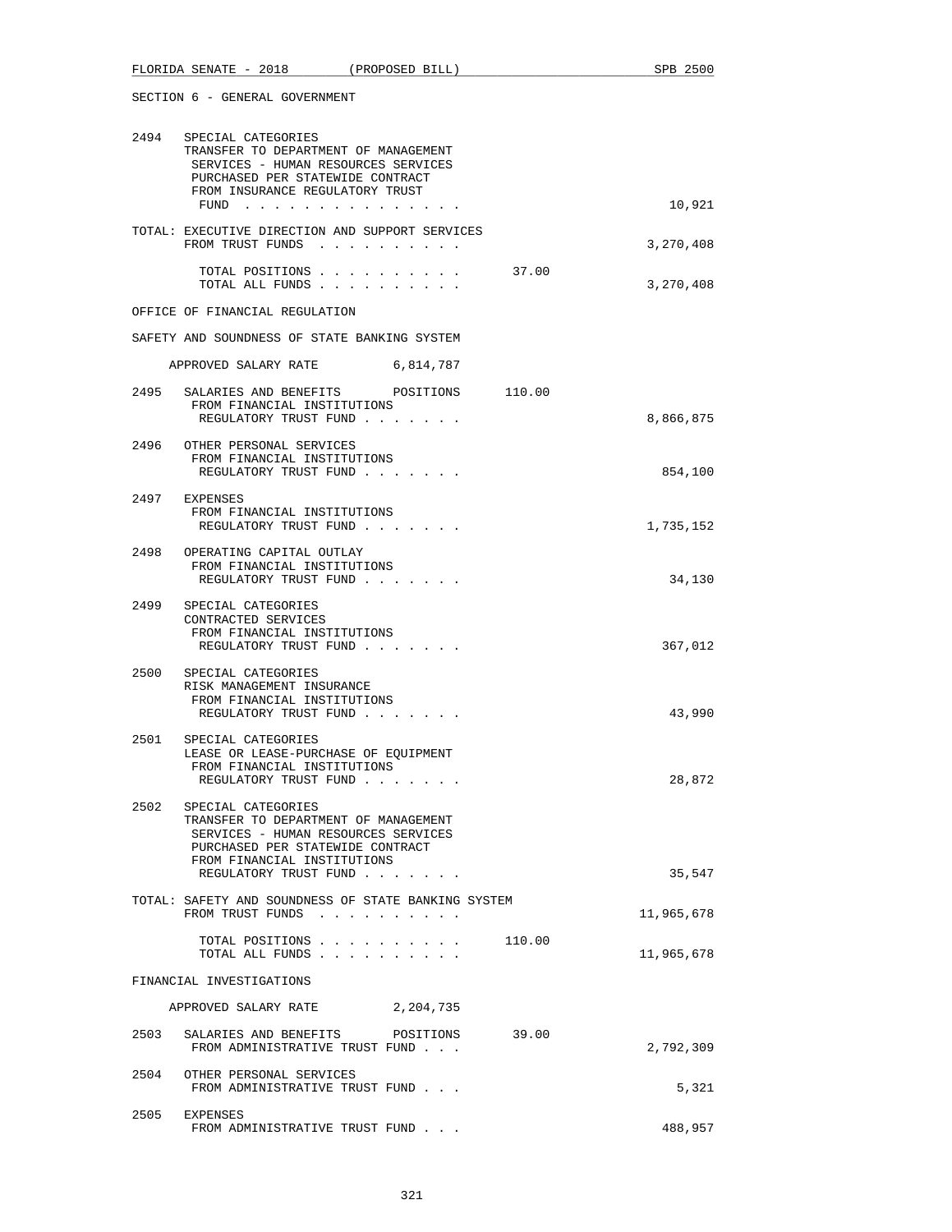|                                | FLORIDA SENATE - 2018 (PROPOSED BILL)                                                                                                                                        |       | SPB 2500  |  |
|--------------------------------|------------------------------------------------------------------------------------------------------------------------------------------------------------------------------|-------|-----------|--|
| SECTION 6 - GENERAL GOVERNMENT |                                                                                                                                                                              |       |           |  |
|                                | FROM FEDERAL LAW ENFORCEMENT TRUST<br>FUND $\cdots$                                                                                                                          |       | 51,758    |  |
| 2506                           | OPERATING CAPITAL OUTLAY<br>FROM ADMINISTRATIVE TRUST FUND                                                                                                                   |       | 20,600    |  |
|                                | 2507 SPECIAL CATEGORIES<br>CONTRACTED SERVICES<br>FROM ADMINISTRATIVE TRUST FUND                                                                                             |       | 36,354    |  |
| 2508                           | SPECIAL CATEGORIES<br>RISK MANAGEMENT INSURANCE<br>FROM ADMINISTRATIVE TRUST FUND                                                                                            |       | 15,183    |  |
| 2509                           | SPECIAL CATEGORIES<br>LEASE OR LEASE-PURCHASE OF EQUIPMENT<br>FROM ADMINISTRATIVE TRUST FUND                                                                                 |       | 15,809    |  |
|                                | 2510 SPECIAL CATEGORIES<br>TRANSFER TO DEPARTMENT OF MANAGEMENT<br>SERVICES - HUMAN RESOURCES SERVICES<br>PURCHASED PER STATEWIDE CONTRACT<br>FROM ADMINISTRATIVE TRUST FUND |       | 18,885    |  |
|                                | TOTAL: FINANCIAL INVESTIGATIONS<br>FROM TRUST FUNDS                                                                                                                          |       | 3,445,176 |  |
|                                | TOTAL POSITIONS<br>TOTAL ALL FUNDS                                                                                                                                           | 39.00 | 3,445,176 |  |
|                                | EXECUTIVE DIRECTION AND SUPPORT SERVICES                                                                                                                                     |       |           |  |
|                                | APPROVED SALARY RATE<br>1,276,640                                                                                                                                            |       |           |  |
|                                | 2511 SALARIES AND BENEFITS POSITIONS<br>FROM ADMINISTRATIVE TRUST FUND                                                                                                       | 15.00 | 1,837,575 |  |
|                                | 2512 OTHER PERSONAL SERVICES<br>FROM ADMINISTRATIVE TRUST FUND                                                                                                               |       | 250,000   |  |
|                                | 2513 EXPENSES<br>FROM ADMINISTRATIVE TRUST FUND                                                                                                                              |       | 411,948   |  |
|                                | 2514 OPERATING CAPITAL OUTLAY<br>FROM ADMINISTRATIVE TRUST FUND                                                                                                              |       | 7,000     |  |
| 2515                           | SPECIAL CATEGORIES<br>CONTRACTED SERVICES<br>FROM ADMINISTRATIVE TRUST FUND                                                                                                  |       | 61,048    |  |
|                                | 2516 SPECIAL CATEGORIES<br>RISK MANAGEMENT INSURANCE<br>FROM ADMINISTRATIVE TRUST FUND                                                                                       |       | 5,840     |  |
| 2517                           | SPECIAL CATEGORIES<br>LEASE OR LEASE-PURCHASE OF EQUIPMENT<br>FROM ADMINISTRATIVE TRUST FUND                                                                                 |       | 10,004    |  |
| 2518                           | SPECIAL CATEGORIES<br>TRANSFER TO DEPARTMENT OF MANAGEMENT<br>SERVICES - HUMAN RESOURCES SERVICES<br>PURCHASED PER STATEWIDE CONTRACT<br>FROM ADMINISTRATIVE TRUST FUND      |       | 13,088    |  |
| 2519                           | DATA PROCESSING SERVICES<br>REGULATORY ENFORCEMENT AND LICENSING<br>SYSTEM - OFFICE OF FINANCIAL REGULATION                                                                  |       |           |  |
|                                | FROM ADMINISTRATIVE TRUST FUND                                                                                                                                               |       | 3,435,807 |  |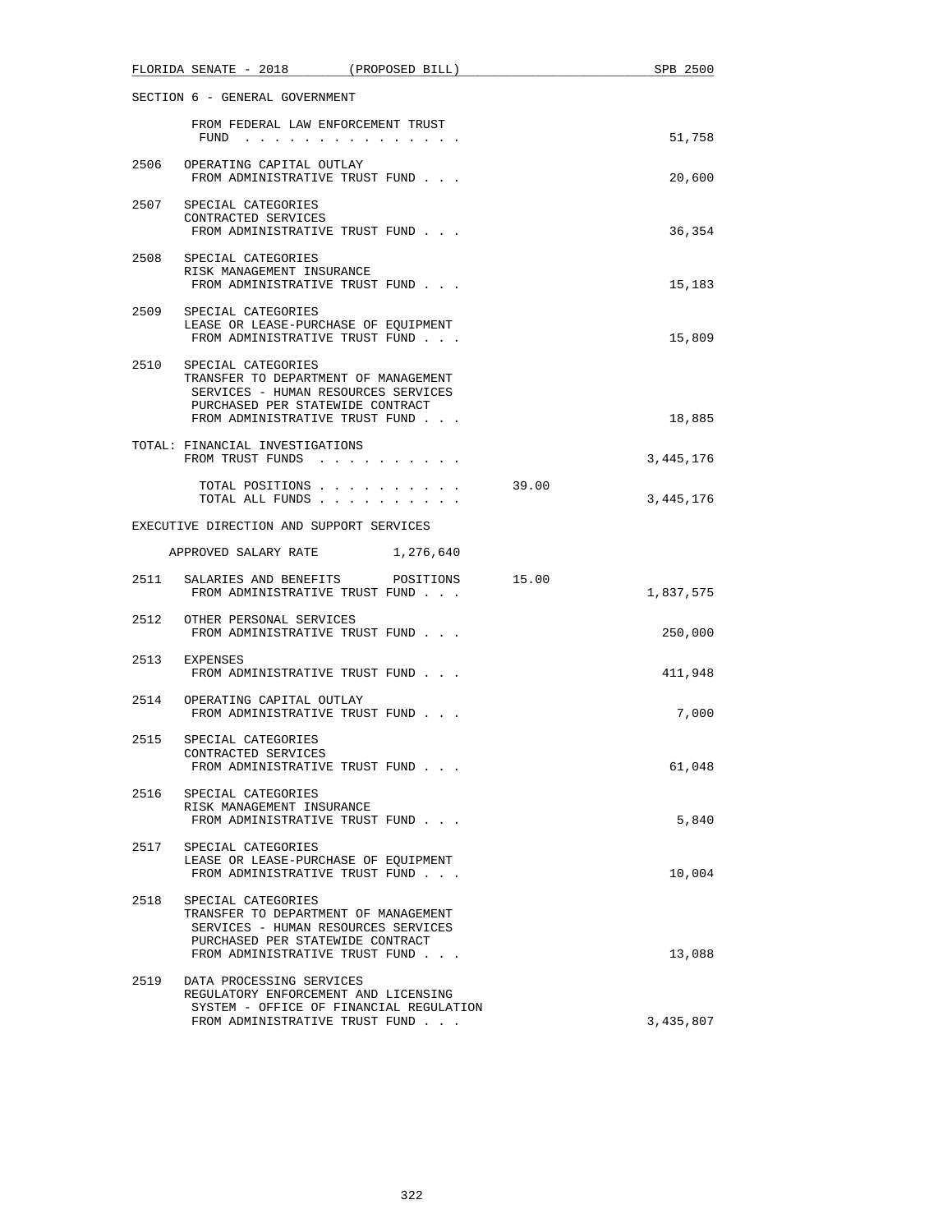|      | FLORIDA SENATE - 2018<br>(PROPOSED BILL)                                                                                                                            |  |       | SPB 2500          |  |
|------|---------------------------------------------------------------------------------------------------------------------------------------------------------------------|--|-------|-------------------|--|
|      | SECTION 6 - GENERAL GOVERNMENT                                                                                                                                      |  |       |                   |  |
|      | TOTAL: EXECUTIVE DIRECTION AND SUPPORT SERVICES<br>FROM TRUST FUNDS                                                                                                 |  |       | 6,032,310         |  |
|      | TOTAL POSITIONS<br>TOTAL ALL FUNDS                                                                                                                                  |  | 15.00 | 6,032,310         |  |
|      | FINANCE REGULATION                                                                                                                                                  |  |       |                   |  |
|      | APPROVED SALARY RATE 5,351,738                                                                                                                                      |  |       |                   |  |
|      | 2520 SALARIES AND BENEFITS POSITIONS 96.00<br>FROM REGULATORY TRUST FUND                                                                                            |  |       | 6,962,003         |  |
|      | 2521 OTHER PERSONAL SERVICES<br>FROM REGULATORY TRUST FUND                                                                                                          |  |       | 207,098           |  |
| 2522 | EXPENSES<br>FROM REGULATORY TRUST FUND                                                                                                                              |  |       | 952,189           |  |
|      | 2523 OPERATING CAPITAL OUTLAY<br>FROM REGULATORY TRUST FUND                                                                                                         |  |       | 35,631            |  |
|      | 2524 SPECIAL CATEGORIES<br>DEFERRED PRESENTMENT PROVIDER DATABASE<br>CONTRACT<br>FROM REGULATORY TRUST FUND                                                         |  |       | 2,930,000         |  |
|      | 2525 SPECIAL CATEGORIES<br>CHECK CASHING TRANSACTION DATABASE<br>CONTRACT                                                                                           |  |       |                   |  |
|      | FROM REGULATORY TRUST FUND<br>2526 SPECIAL CATEGORIES                                                                                                               |  |       | 151,000           |  |
|      | CONTRACTED SERVICES<br>FROM REGULATORY TRUST FUND                                                                                                                   |  |       | 69,452            |  |
|      | 2527 SPECIAL CATEGORIES<br>RISK MANAGEMENT INSURANCE<br>FROM REGULATORY TRUST FUND                                                                                  |  |       | 38,152            |  |
|      | 2528 SPECIAL CATEGORIES<br>LEASE OR LEASE-PURCHASE OF EOUIPMENT<br>FROM REGULATORY TRUST FUND                                                                       |  |       | 34,995            |  |
| 2529 | SPECIAL CATEGORIES<br>TRANSFER TO DEPARTMENT OF MANAGEMENT<br>SERVICES - HUMAN RESOURCES SERVICES<br>PURCHASED PER STATEWIDE CONTRACT<br>FROM REGULATORY TRUST FUND |  |       | 35,215            |  |
|      | TOTAL: FINANCE REGULATION<br>FROM TRUST FUNDS                                                                                                                       |  |       | 11,415,735        |  |
|      | TOTAL POSITIONS<br>TOTAL ALL FUNDS                                                                                                                                  |  | 96.00 | 11, 415, 735      |  |
|      | SECURITIES REGULATION                                                                                                                                               |  |       |                   |  |
|      | APPROVED SALARY RATE 4,824,929                                                                                                                                      |  |       |                   |  |
| 2530 | SALARIES AND BENEFITS POSITIONS<br>FROM REGULATORY TRUST FUND                                                                                                       |  | 92.00 | 6,608,677         |  |
|      | 2531 OTHER PERSONAL SERVICES<br>FROM ANTI-FRAUD TRUST FUND<br>FROM REGULATORY TRUST FUND                                                                            |  |       | 32,538<br>4,466   |  |
| 2532 | EXPENSES<br>FROM ANTI-FRAUD TRUST FUND<br>FROM REGULATORY TRUST FUND                                                                                                |  |       | 62,885<br>675,623 |  |
| 2533 | OPERATING CAPITAL OUTLAY<br>FROM ANTI-FRAUD TRUST FUND<br>FROM REGULATORY TRUST FUND                                                                                |  |       | 24,528<br>4,566   |  |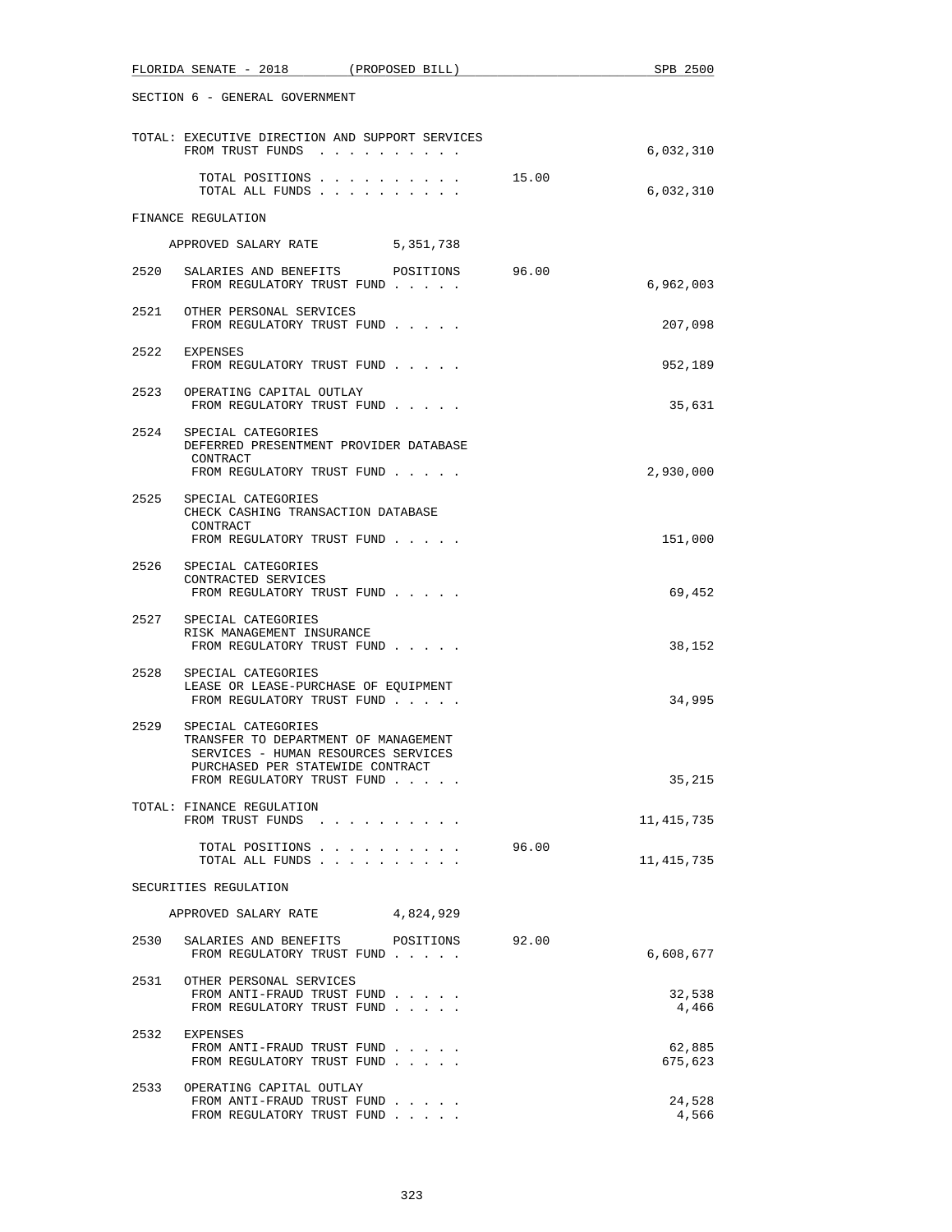|      | FLORIDA SENATE - 2018<br>(PROPOSED BILL)                                                                                                                                 |                         | SPB 2500          |
|------|--------------------------------------------------------------------------------------------------------------------------------------------------------------------------|-------------------------|-------------------|
|      | SECTION 6 - GENERAL GOVERNMENT                                                                                                                                           |                         |                   |
|      | 2534 SPECIAL CATEGORIES<br>CONTRACTED SERVICES<br>FROM ANTI-FRAUD TRUST FUND<br>FROM REGULATORY TRUST FUND                                                               |                         | 80,049<br>349,500 |
| 2535 | SPECIAL CATEGORIES<br>RISK MANAGEMENT INSURANCE<br>FROM REGULATORY TRUST FUND                                                                                            |                         | 35,816            |
|      | 2536 SPECIAL CATEGORIES<br>LEASE OR LEASE-PURCHASE OF EQUIPMENT<br>FROM REGULATORY TRUST FUND                                                                            |                         | 27,253            |
|      | 2537 SPECIAL CATEGORIES<br>TRANSFER TO DEPARTMENT OF MANAGEMENT<br>SERVICES - HUMAN RESOURCES SERVICES<br>PURCHASED PER STATEWIDE CONTRACT<br>FROM REGULATORY TRUST FUND |                         | 28,261            |
|      | TOTAL: SECURITIES REGULATION<br>FROM TRUST FUNDS                                                                                                                         |                         | 7,934,162         |
|      | TOTAL POSITIONS<br>TOTAL ALL FUNDS                                                                                                                                       | 92.00                   | 7,934,162         |
|      | TOTAL: FINANCIAL SERVICES, DEPARTMENT OF<br>FROM GENERAL REVENUE FUND<br>FROM TRUST FUNDS                                                                                | 23,517,369              | 363,074,777       |
|      | TOTAL POSITIONS<br>TOTAL ALL FUNDS<br>TOTAL APPROVED SALARY RATE                                                                                                         | 2,593.50<br>133,737,654 | 386,592,146       |
|      | GOVERNOR, EXECUTIVE OFFICE OF THE                                                                                                                                        |                         |                   |
|      | PROGRAM: GENERAL OFFICE                                                                                                                                                  |                         |                   |
|      | EXECUTIVE DIRECTION AND SUPPORT SERVICES                                                                                                                                 |                         |                   |
|      | 2538 SALARIES AND BENEFITS POSITIONS 124.00<br>FROM GENERAL REVENUE FUND<br>FROM GRANTS AND DONATIONS TRUST<br>FUND $\cdots$                                             | 9,436,981               | 234,441           |
| 2539 | LUMP SUM<br>EXECUTIVE OFFICE OF THE GOVERNOR -<br>EXECUTIVE/ADMINISTRATION<br>FROM GENERAL REVENUE FUND<br>FROM GRANTS AND DONATIONS TRUST<br>FUND $\cdots$              | 2,180,433               | 488,033           |
| 2540 | LUMP SUM<br>EXECUTIVE OFFICE OF THE GOVERNOR -<br>WASHINGTON OFFICE<br>FROM GENERAL REVENUE FUND                                                                         | 116,858                 |                   |
| 2541 | SPECIAL CATEGORIES<br>CONTINGENT - DISCRETIONARY<br>FROM GENERAL REVENUE FUND                                                                                            | 29,244                  |                   |
| 2542 | SPECIAL CATEGORIES<br>RISK MANAGEMENT INSURANCE<br>FROM GENERAL REVENUE FUND<br>FROM GRANTS AND DONATIONS TRUST<br>FUND $\cdots$                                         | 28,540                  | 8,843             |
|      | 2543 SPECIAL CATEGORIES<br>CHILD ABUSE PREVENTION<br>FROM GENERAL REVENUE FUND                                                                                           | 150,000                 |                   |
| 2544 | SPECIAL CATEGORIES<br>TRANSFER TO DEPARTMENT OF MANAGEMENT<br>SERVICES - HUMAN RESOURCES SERVICES<br>PURCHASED PER STATEWIDE CONTRACT<br>FROM GENERAL REVENUE FUND       | 32,782                  |                   |
|      |                                                                                                                                                                          |                         |                   |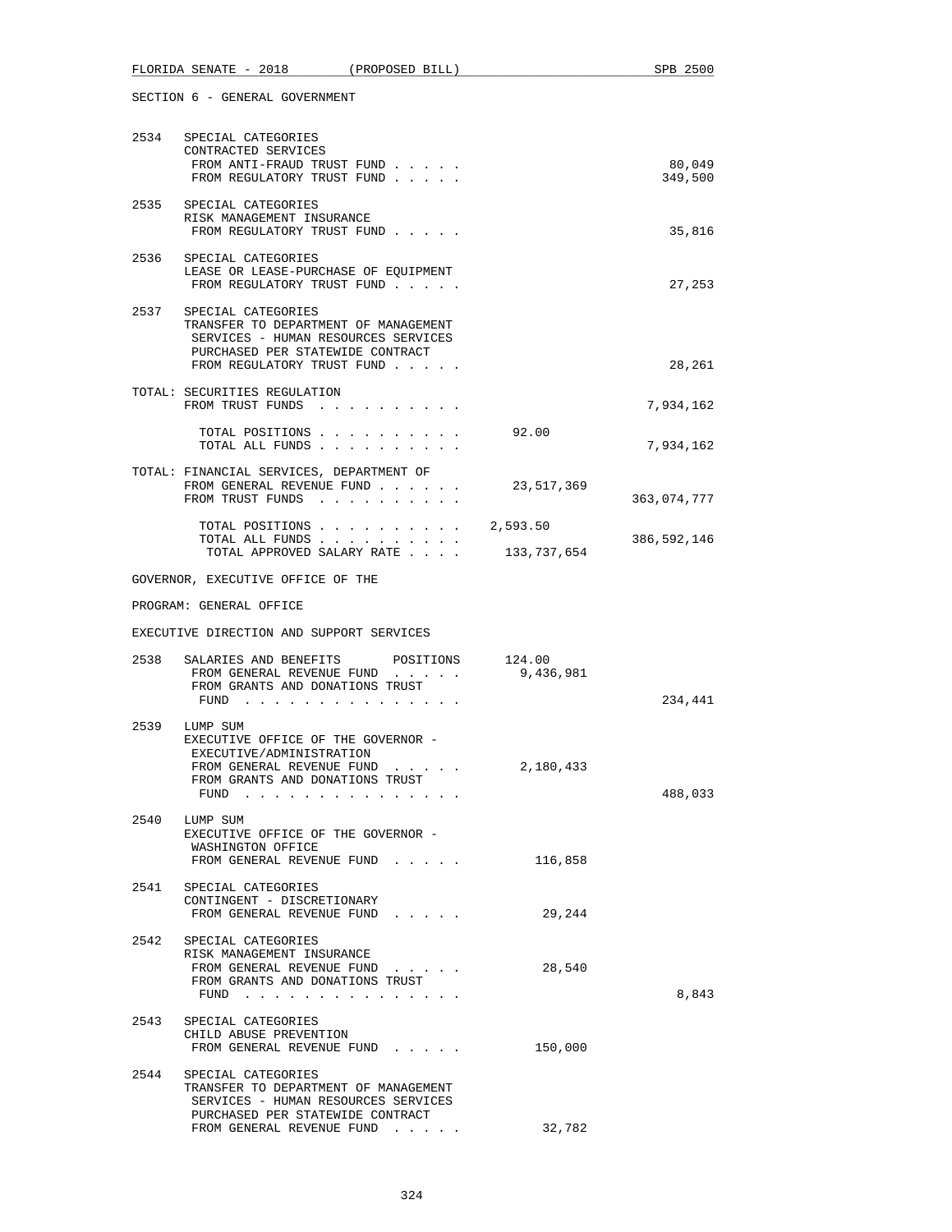|      | FLORIDA SENATE - 2018 (PROPOSED BILL)                                                                                                                                                     |                     | SPB 2500               |
|------|-------------------------------------------------------------------------------------------------------------------------------------------------------------------------------------------|---------------------|------------------------|
|      | SECTION 6 - GENERAL GOVERNMENT                                                                                                                                                            |                     |                        |
|      | FROM GRANTS AND DONATIONS TRUST<br>FUND $\cdots$                                                                                                                                          |                     | 6,055                  |
|      | 2545 DATA PROCESSING SERVICES<br>DATA PROCESSING ASSESSMENT - AGENCY FOR<br>STATE TECHNOLOGY                                                                                              |                     |                        |
|      | FROM GENERAL REVENUE FUND 763,704                                                                                                                                                         |                     |                        |
|      | TOTAL: EXECUTIVE DIRECTION AND SUPPORT SERVICES<br>FROM GENERAL REVENUE FUND<br>FROM TRUST FUNDS                                                                                          | 12,738,542          | 737,372                |
|      | TOTAL POSITIONS<br>TOTAL ALL FUNDS                                                                                                                                                        | 124.00              | 13,475,914             |
|      | LEGISLATIVE APPROPRIATIONS SYSTEM/PLANNING AND<br>BUDGETING SUBSYSTEM                                                                                                                     |                     |                        |
| 2546 | SALARIES AND BENEFITS POSITIONS 48.00<br>FROM PLANNING AND BUDGETING SYSTEM<br>TRUST FUND                                                                                                 |                     | 4,665,091              |
|      | 2547 LUMP SUM<br>LEGISLATIVE APPROPRIATION SYSTEM/PLANNING<br>AND BUDGETING SUBSYSTEM<br>FROM PLANNING AND BUDGETING SYSTEM<br>TRUST FUND                                                 |                     | 1,231,236              |
|      | 2548 SPECIAL CATEGORIES<br>RISK MANAGEMENT INSURANCE<br>FROM PLANNING AND BUDGETING SYSTEM<br>TRUST FUND                                                                                  |                     | 14,471                 |
| 2549 | SPECIAL CATEGORIES<br>TRANSFER TO DEPARTMENT OF MANAGEMENT<br>SERVICES - HUMAN RESOURCES SERVICES<br>PURCHASED PER STATEWIDE CONTRACT<br>FROM PLANNING AND BUDGETING SYSTEM<br>TRUST FUND |                     | 12,496                 |
|      | 2550 DATA PROCESSING SERVICES<br>DATA PROCESSING ASSESSMENT - AGENCY FOR<br>STATE TECHNOLOGY<br>FROM PLANNING AND BUDGETING SYSTEM<br>TRUST FUND                                          |                     | 1,181                  |
|      | 2551 DATA PROCESSING SERVICES<br>OTHER DATA PROCESSING SERVICES<br>FROM PLANNING AND BUDGETING SYSTEM<br>TRUST FUND                                                                       |                     | 21,470                 |
|      | TOTAL: LEGISLATIVE APPROPRIATIONS SYSTEM/PLANNING AND<br>BUDGETING SUBSYSTEM                                                                                                              |                     |                        |
|      | FROM TRUST FUNDS<br>TOTAL POSITIONS 48.00<br>TOTAL ALL FUNDS                                                                                                                              |                     | 5,945,945<br>5,945,945 |
|      | EXECUTIVE PLANNING AND BUDGETING                                                                                                                                                          |                     |                        |
| 2552 | SALARIES AND BENEFITS POSITIONS<br>FROM GENERAL REVENUE FUND                                                                                                                              | 104.00<br>9,346,371 |                        |
|      | 2553 LUMP SUM<br>EXECUTIVE OFFICE OF THE GOVERNOR - OFFICE<br>OF PLANNING AND BUDGETING<br>FROM GENERAL REVENUE FUND 762,371                                                              |                     |                        |
| 2554 | SPECIAL CATEGORIES<br>TRANSFER TO DIVISION OF ADMINISTRATIVE<br>HEARINGS<br>FROM GENERAL REVENUE FUND                                                                                     | 1,838               |                        |
|      | 2555 SPECIAL CATEGORIES                                                                                                                                                                   |                     |                        |
|      | RISK MANAGEMENT INSURANCE<br>FROM GENERAL REVENUE FUND                                                                                                                                    | 31,353              |                        |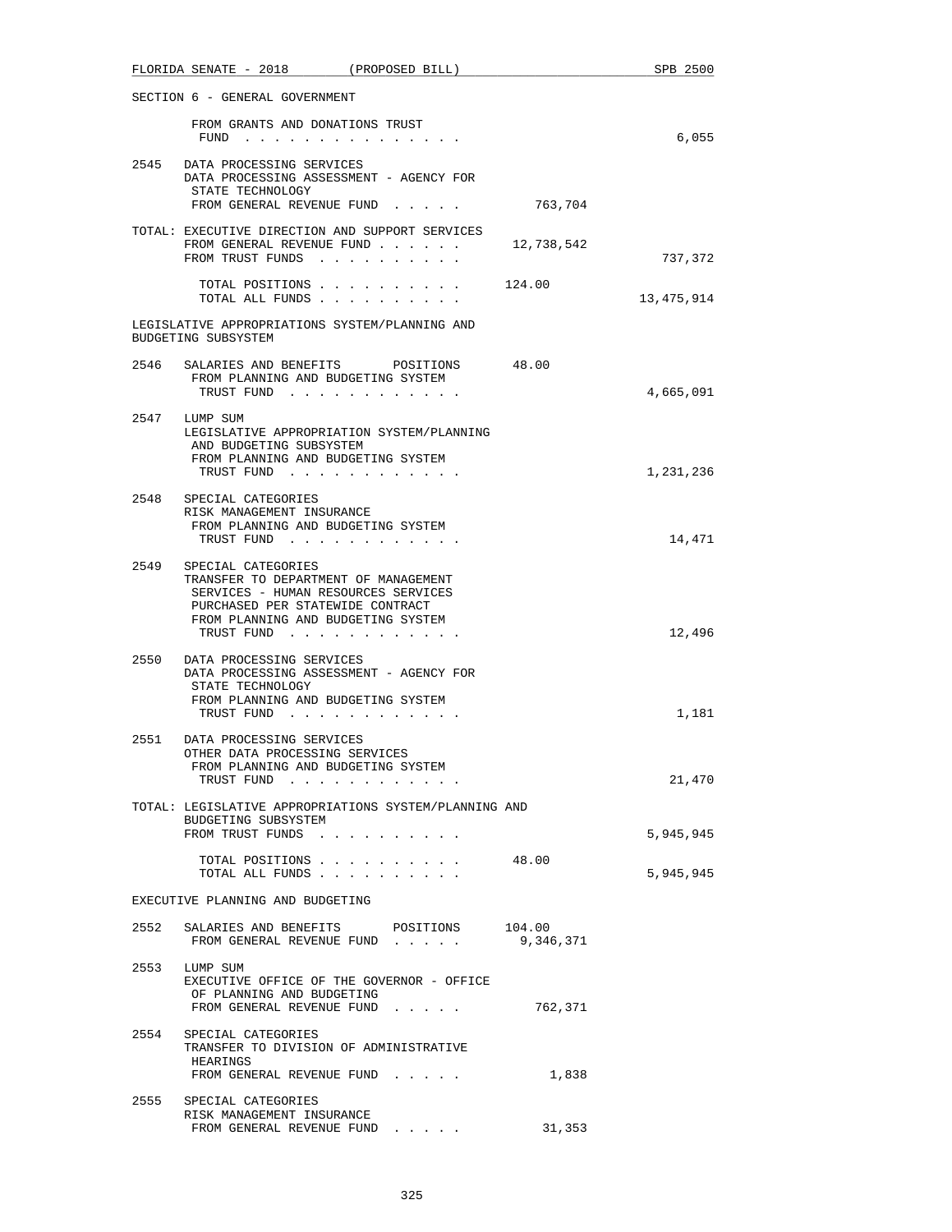| 2556 | SPECIAL CATEGORIES<br>TRANSFER TO DEPARTMENT OF MANAGEMENT<br>SERVICES - HUMAN RESOURCES SERVICES |            |            |
|------|---------------------------------------------------------------------------------------------------|------------|------------|
|      | PURCHASED PER STATEWIDE CONTRACT<br>FROM GENERAL REVENUE FUND                                     | 31,267     |            |
|      | TOTAL: EXECUTIVE PLANNING AND BUDGETING<br>FROM GENERAL REVENUE FUND                              | 10,173,200 |            |
|      | TOTAL POSITIONS<br>TOTAL ALL FUNDS                                                                | 104.00     | 10,173,200 |

PROGRAM: EMERGENCY MANAGEMENT

EMERGENCY PREVENTION, PREPAREDNESS AND RESPONSE

 The Division of Emergency Management must submit quarterly status reports on the outstanding obligations for each open federally declared disaster event to the Executive Office of the Governor, the chair of the Senate Appropriations Committee, and the chair of the House Appropriations Committee.

APPROVED SALARY RATE 7,428,720

| 2557 | SALARIES AND BENEFITS<br>POSITIONS<br>FROM ADMINISTRATIVE TRUST FUND<br>FROM EMERGENCY MANAGEMENT                                                                                                                                 | 155.00 | 2,802,978                     |
|------|-----------------------------------------------------------------------------------------------------------------------------------------------------------------------------------------------------------------------------------|--------|-------------------------------|
|      | PREPAREDNESS AND ASSISTANCE TRUST<br>FUND<br>the contract of the contract of the contract of the contract of the contract of the contract of the contract of<br>FROM FEDERAL GRANTS TRUST FUND<br>FROM GRANTS AND DONATIONS TRUST |        | 2,273,026<br>4,255,395        |
|      | FUND<br>a carried and a carried and a carried and<br>FROM OPERATING TRUST FUND<br>FROM U.S. CONTRIBUTIONS TRUST FUND.                                                                                                             |        | 688,183<br>816,091<br>725,590 |
| 2558 | OTHER PERSONAL SERVICES<br>FROM ADMINISTRATIVE TRUST FUND<br>FROM EMERGENCY MANAGEMENT<br>PREPAREDNESS AND ASSISTANCE TRUST                                                                                                       |        | 504,161                       |
|      | FUND<br>the contract of the contract of the contract of the contract of the contract of the contract of the contract of                                                                                                           |        | 1,135,851                     |
|      | FROM FEDERAL GRANTS TRUST FUND                                                                                                                                                                                                    |        | 1,465,015                     |
|      | FROM GRANTS AND DONATIONS TRUST                                                                                                                                                                                                   |        |                               |
|      | FUND<br>the contract of the contract of the contract of                                                                                                                                                                           |        | 213,246                       |
|      | FROM OPERATING TRUST FUND                                                                                                                                                                                                         |        | 86,709                        |
|      |                                                                                                                                                                                                                                   |        |                               |
| 2559 | <b>EXPENSES</b>                                                                                                                                                                                                                   |        | 496,418                       |
|      | FROM ADMINISTRATIVE TRUST FUND<br>FROM EMERGENCY MANAGEMENT                                                                                                                                                                       |        |                               |
|      | PREPAREDNESS AND ASSISTANCE TRUST                                                                                                                                                                                                 |        |                               |
|      | FUND                                                                                                                                                                                                                              |        | 1,025,585                     |
|      | FROM FEDERAL GRANTS TRUST FUND                                                                                                                                                                                                    |        | 1,167,341                     |
|      | FROM GRANTS AND DONATIONS TRUST                                                                                                                                                                                                   |        |                               |
|      | FUND                                                                                                                                                                                                                              |        | 465,261                       |
|      | FROM OPERATING TRUST FUND                                                                                                                                                                                                         |        | 255,113                       |
|      | FROM U.S. CONTRIBUTIONS TRUST FUND.                                                                                                                                                                                               |        | 218,985                       |
|      |                                                                                                                                                                                                                                   |        |                               |
| 2560 | AID TO LOCAL GOVERNMENTS                                                                                                                                                                                                          |        |                               |
|      | DISASTER PREPAREDNESS PLANNING AND                                                                                                                                                                                                |        |                               |
|      | ADMINISTRATION                                                                                                                                                                                                                    |        |                               |
|      | FROM FEDERAL GRANTS TRUST FUND                                                                                                                                                                                                    |        | 6,342,270                     |
|      |                                                                                                                                                                                                                                   |        |                               |
| 2561 | OPERATING CAPITAL OUTLAY                                                                                                                                                                                                          |        |                               |
|      | FROM ADMINISTRATIVE TRUST FUND                                                                                                                                                                                                    |        | 8,008                         |
|      | FROM EMERGENCY MANAGEMENT<br>PREPAREDNESS AND ASSISTANCE TRUST                                                                                                                                                                    |        |                               |
|      | FUND $\cdots$                                                                                                                                                                                                                     |        | 17,525                        |
|      | FROM FEDERAL GRANTS TRUST FUND                                                                                                                                                                                                    |        | 36,113                        |
|      | FROM GRANTS AND DONATIONS TRUST                                                                                                                                                                                                   |        |                               |
|      | FUND                                                                                                                                                                                                                              |        | 17,100                        |
|      | FROM OPERATING TRUST FUND                                                                                                                                                                                                         |        | 4,650                         |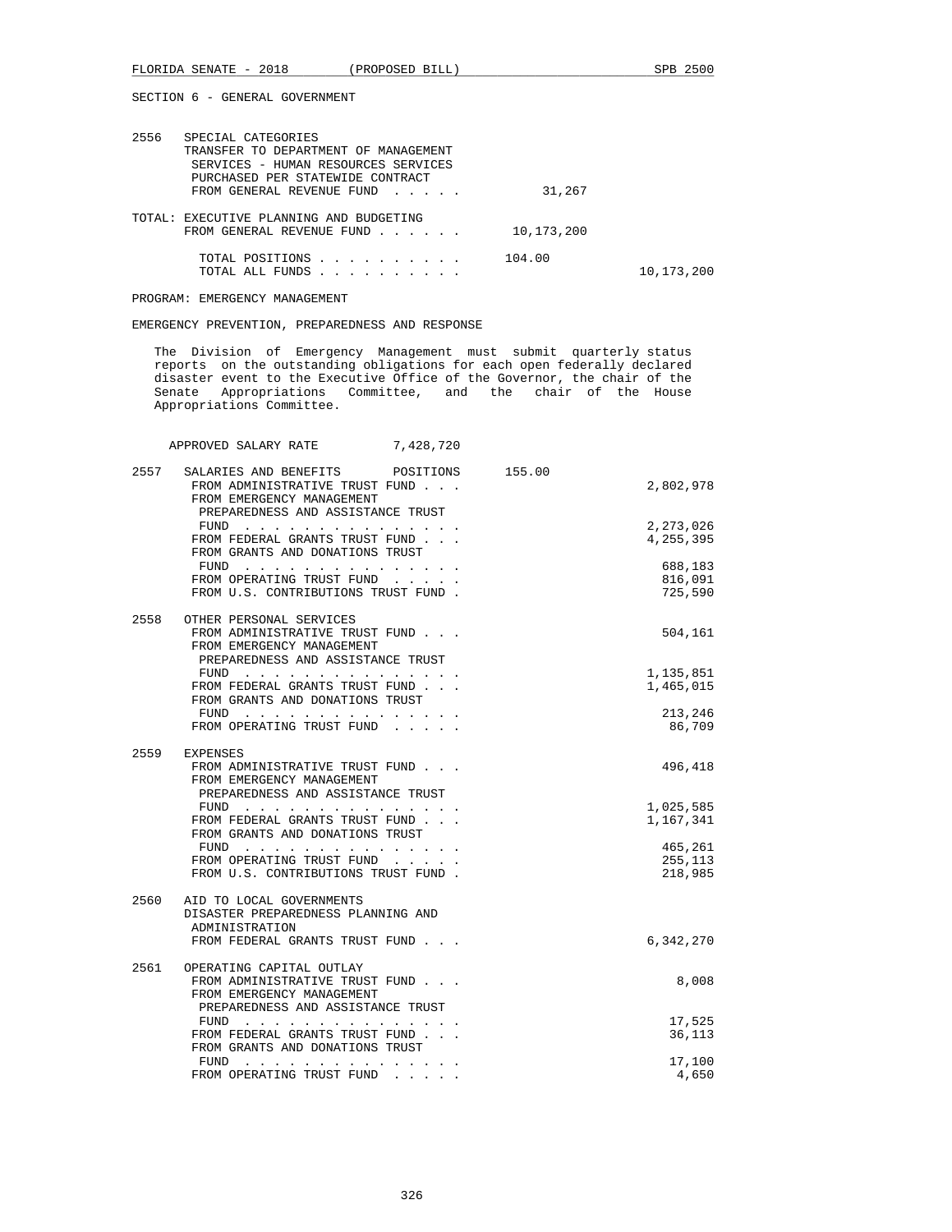|      | SECTION 6 - GENERAL GOVERNMENT                                                                                                                                                                                                                                                                                                                                                               |                  |
|------|----------------------------------------------------------------------------------------------------------------------------------------------------------------------------------------------------------------------------------------------------------------------------------------------------------------------------------------------------------------------------------------------|------------------|
| 2562 | SPECIAL CATEGORIES<br>ACOUISITION OF MOTOR VEHICLES<br>FROM EMERGENCY MANAGEMENT<br>PREPAREDNESS AND ASSISTANCE TRUST<br>FUND<br>FROM FEDERAL GRANTS TRUST FUND                                                                                                                                                                                                                              | 38,000<br>38,000 |
| 2563 | SPECIAL CATEGORIES<br>GRANTS AND AIDS - PAYMENT FLORIDA WING/<br>CIVIL AIR PATROL<br>FROM EMERGENCY MANAGEMENT<br>PREPAREDNESS AND ASSISTANCE TRUST<br>FUND<br>the company of the company of the company of the company of the company of the company of the company of the company of the company of the company of the company of the company of the company of the company of the company | 49,500           |

FLORIDA SENATE - 2018 (PROPOSED BILL) SPB 2500

| 2564 | SPECIAL CATEGORIES                 |           |
|------|------------------------------------|-----------|
|      | CONTRACTED SERVICES                |           |
|      | FROM ADMINISTRATIVE TRUST FUND     | 195,781   |
|      | FROM EMERGENCY MANAGEMENT          |           |
|      | PREPAREDNESS AND ASSISTANCE TRUST  |           |
|      | FUND                               | 482,709   |
|      | FROM FEDERAL GRANTS TRUST FUND     | 985,595   |
|      | FROM GRANTS AND DONATIONS TRUST    |           |
|      | FUND                               | 3,728,737 |
|      | FROM OPERATING TRUST FUND          | 401,722   |
|      | FROM U.S. CONTRIBUTIONS TRUST FUND | 52,010    |

 From the funds in Specific Appropriation 2564, \$3,500,000 from the Grants and Donations Trust Fund is provided to continue the development of a statewide emergency and mass notification system with the capability to provide alerts of imminent or actual hazards to all of Florida's citizens, businesses, and visitors.

| 2565 | SPECIAL CATEGORIES<br>GRANTS AND AIDS - EMERGENCY MANAGEMENT<br>PROGRAMS<br>FROM EMERGENCY MANAGEMENT<br>PREPAREDNESS AND ASSISTANCE TRUST<br>FUND<br>. | 8,277,333            |
|------|---------------------------------------------------------------------------------------------------------------------------------------------------------|----------------------|
|      | 2566 SPECIAL CATEGORIES<br>GRANTS AND AIDS - STATE DOMESTIC<br>PREPAREDNESS PROGRAM<br>FROM FEDERAL GRANTS TRUST FUND                                   | 247,393              |
|      | 2567 SPECIAL CATEGORIES<br>GRANTS AND AID - REPETITIVE FLOOD CLAIMS<br>PROGRAM<br>FROM FEDERAL GRANTS TRUST FUND                                        | 350,000              |
|      | 2568 SPECIAL CATEGORIES<br>RISK MANAGEMENT INSURANCE<br>FROM ADMINISTRATIVE TRUST FUND                                                                  | 120,642              |
| 2569 | SPECIAL CATEGORIES<br>GRANTS AND AIDS - STATE AND FEDERAL<br>DISASTER RELIEF OPERATIONS -<br>ADMINISTRATIVE<br>FROM FEDERAL GRANTS TRUST FUND           | 3,802,130            |
| 2570 | SPECIAL CATEGORIES<br>COMMISSION ON COMMUNITY SERVICE<br>FROM EMERGENCY MANAGEMENT<br>PREPAREDNESS AND ASSISTANCE TRUST<br>$FUND$ ,,,,,,,,,             | 300,000              |
| 2571 | SPECIAL CATEGORIES<br>STATEWIDE HURRICANE PREPAREDNESS AND<br>PLANNING<br>FROM EMERGENCY MANAGEMENT<br>PREPAREDNESS AND ASSISTANCE TRUST                |                      |
|      | FUND $\cdots$<br>FROM FEDERAL GRANTS TRUST FUND<br>FROM GRANTS AND DONATIONS TRUST                                                                      | 2,064,539<br>580,934 |
|      | FUND<br>the contract of the contract of the contract of the                                                                                             | 120,273              |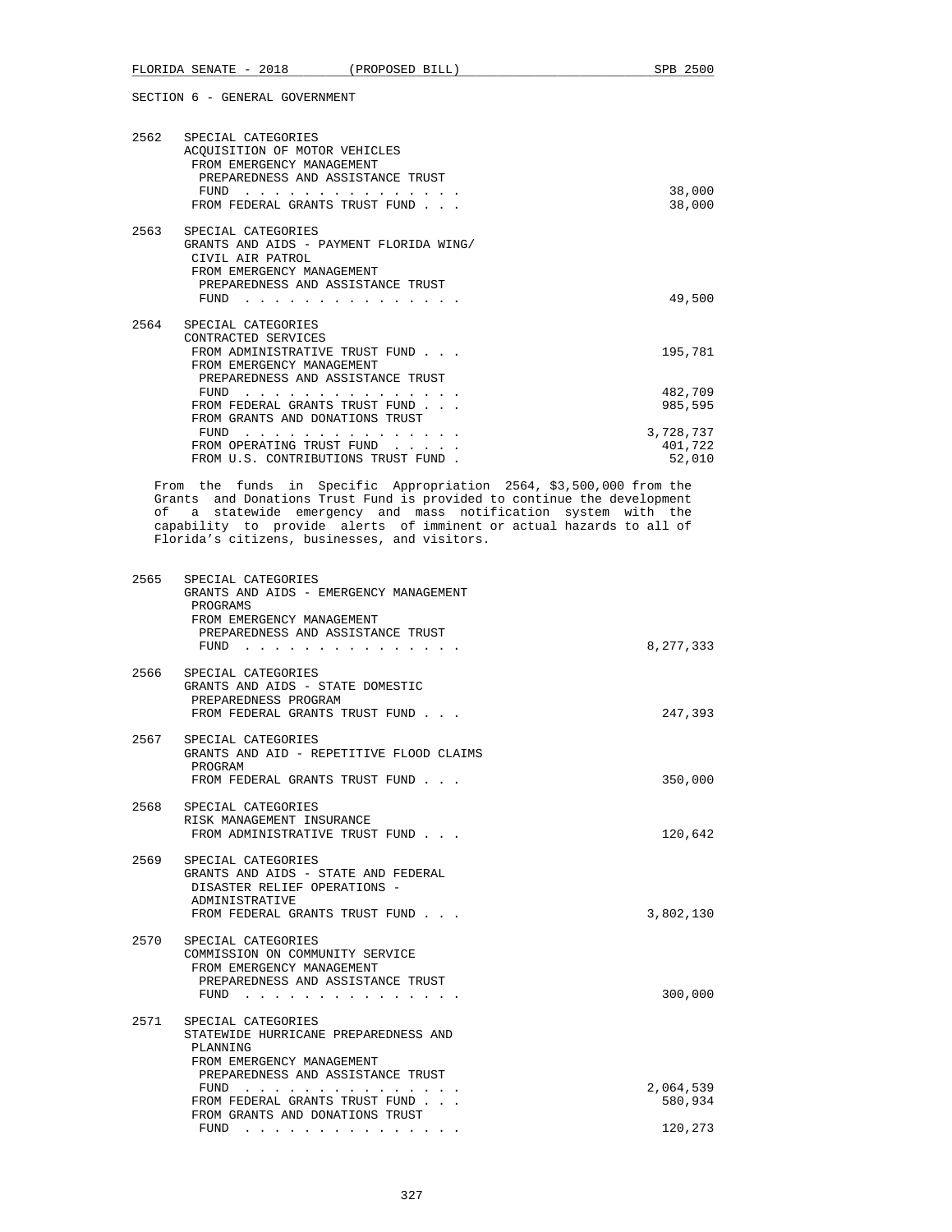|             | 2572 SPECIAL CATEGORIES<br>GRANTS AND AIDS - PUBLIC ASSISTANCE<br>FROM GRANTS AND DONATIONS TRUST<br>FUND<br>FROM U.S. CONTRIBUTIONS TRUST FUND.                                                                                                           | 51,734,105<br>1,092,133,625                                             |
|-------------|------------------------------------------------------------------------------------------------------------------------------------------------------------------------------------------------------------------------------------------------------------|-------------------------------------------------------------------------|
|             | 2573 SPECIAL CATEGORIES<br>PUBLIC ASSISTANCE - STATE OPERATIONS<br>FROM GRANTS AND DONATIONS TRUST<br>FUND<br>FROM U.S. CONTRIBUTIONS TRUST FUND.                                                                                                          | 6,524,088<br>1,761,880                                                  |
|             | 2574 SPECIAL CATEGORIES<br>GRANTS AND AIDS - HAZARD MITIGATION<br>FROM GRANTS AND DONATIONS TRUST<br>FUND<br>FROM U.S. CONTRIBUTIONS TRUST FUND.                                                                                                           | 899,581<br>2,850,981                                                    |
| 2575        | SPECIAL CATEGORIES<br>HAZARD MITIGATION - STATE OPERATIONS<br>FROM GRANTS AND DONATIONS TRUST<br>FUND $\cdots$<br>FROM U.S. CONTRIBUTIONS TRUST FUND.                                                                                                      | 222,432<br>1,517,830                                                    |
|             | 2576 SPECIAL CATEGORIES<br>DISASTER ACTIVITY - STATE OBLIGATIONS<br>FROM GRANTS AND DONATIONS TRUST<br>FUND $\cdots$                                                                                                                                       | 1,099,825                                                               |
| 2577        | SPECIAL CATEGORIES<br>OTHER NEEDS ASSISTANCE PROGRAM - STATE<br>OBLIGATIONS<br>FROM GRANTS AND DONATIONS TRUST<br>FUND                                                                                                                                     | 76,656,056                                                              |
| 2578        | SPECIAL CATEGORIES<br>GRANTS AND AIDS - SEVERE REPETITIVE LOSS<br>PROGRAM<br>FROM FEDERAL GRANTS TRUST FUND                                                                                                                                                | 500,000                                                                 |
|             | 2579 SPECIAL CATEGORIES<br>GRANTS AND AIDS - PREDISASTER MITIGATION<br>FROM FEDERAL GRANTS TRUST FUND                                                                                                                                                      | 6,689,346                                                               |
| 2580        | SPECIAL CATEGORIES<br>GRANTS AND AIDS - HURRICANE LOSS<br>MITIGATION<br>5,000,000<br>FROM GENERAL REVENUE FUND<br>FROM GRANTS AND DONATIONS TRUST<br>FUND                                                                                                  | 13,627,310                                                              |
| The<br>from | Trust Fund<br>in the following Specific<br>Donations<br>Grants<br>and<br>Appropriations reflect the transfer of \$7,000,000 of mitigation funds<br>the Florida Hurricane Catastrophe Fund pursuant to section<br>215.555(7), Florida Statutes, as follows: |                                                                         |
|             | Salaries and Benefits (SA #2557)<br>Other Personal Services (SA #2558)<br>Operating Capital Outlay (SA #2561)<br>Contracted Services (SA #2564)<br>Grants and Aids - Hurricane Loss Mitigation (SA #2580)                                                  | 121,712<br>209,637<br>192,127<br>7,500<br>14,351<br>6,384,280<br>70,393 |

 These funds must be used for Hurricane Loss Mitigation programs as specified in section 215.559, Florida Statutes. The funds allocated in section 215.559(2)(a), Florida Statutes, must be distributed directly to Tallahassee Community College for the uses described in section 215.559(2)(a), Florida Statutes.

 From the funds in Specific Appropriation 2580, \$7,243,030 of nonrecurring funds from the Grants and Donations Trust Fund is allocated as follows:

 Brevard County Emergency Operations Center, Phase I (Senate Form 1320).................................................. 1,000,000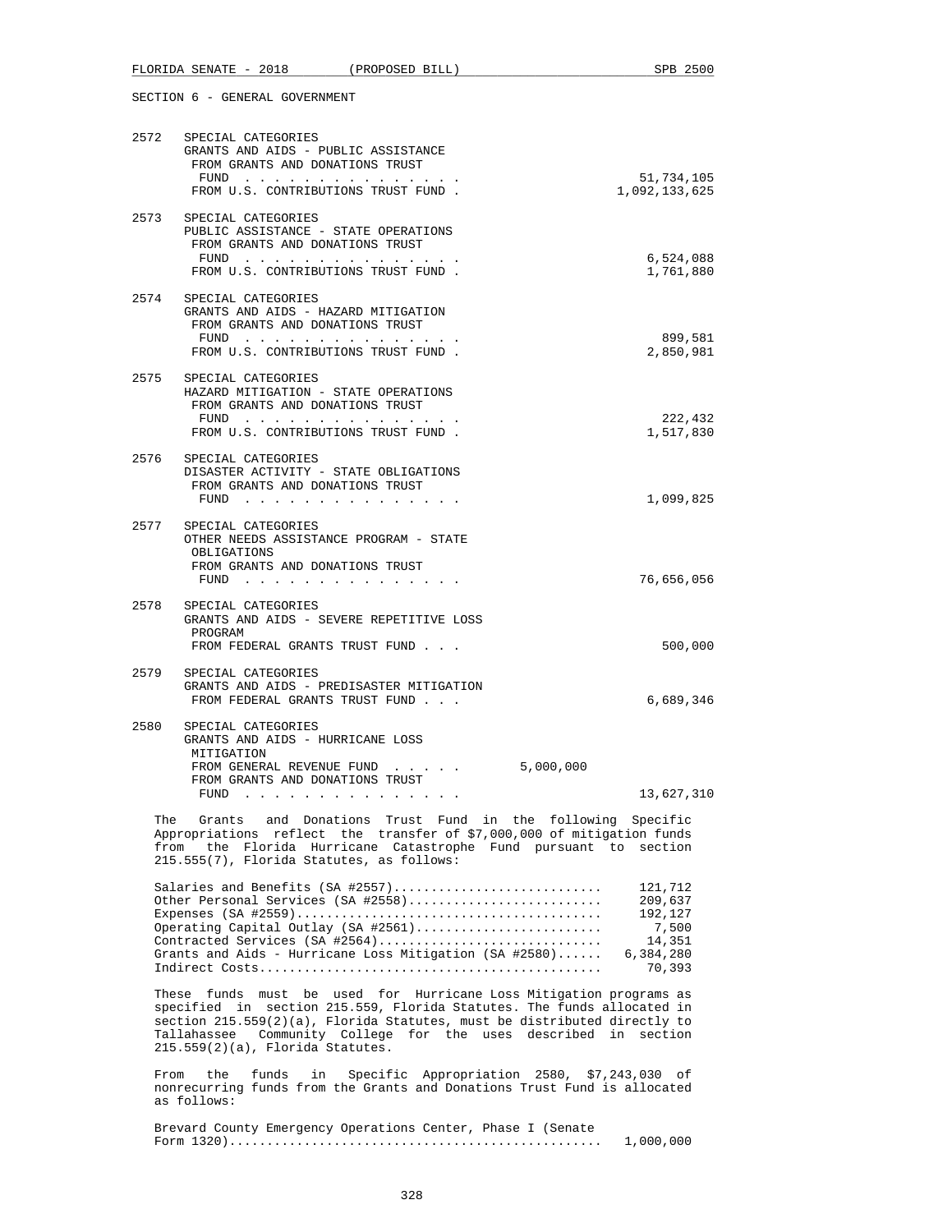| Homestead - Electrical Distribution System - Storm Hardening |           |
|--------------------------------------------------------------|-----------|
|                                                              | 400,000   |
| City of Plantation EOC Generator (Senate Form 1879)          | 52,998    |
| Regional All Hazards Response and Recovery System (Senate    |           |
|                                                              | 500,000   |
| City of Clewiston Storm Spill Prevention (Senate Form 1605). | 381,032   |
| Hillsborough County Regional Special Needs and Emergency     |           |
| Center (Senate Form 2125)                                    | 885,000   |
| City of Anna Maria Pier Hurricane Repair (Senate Form 2268). | 750,000   |
| City of Largo Employee Shelter Generator (Senate Form 2013). | 250,000   |
| Hardee County Emergency Operations Center (Senate Form 1157) | 124,000   |
| Calhoun County Emergency Operations Center (Senate Form      |           |
|                                                              | 750,000   |
| City of Monticello Environmental Protection - Emergency      |           |
| Generators (Senate Form 1627)                                | 150,000   |
| Dania Beach Emergency Operations Center (Senate Form 1504)   | 100,000   |
| City of Crystal River Public Safety Building (Senate Form    |           |
|                                                              | 1,800,000 |
| Palm Beach Gardens City Hall Expansion Emergency Facility    |           |
|                                                              | 100,000   |
|                                                              |           |

 From the funds in Specific Appropriation 2580, \$5,000,000 of nonrecurring general revenue funds is allocated for the Monroe County Emergency Operations Center (Senate Form 1323).

| 2581 | SPECIAL CATEGORIES<br>GRANTS AND AIDS - FLOOD MITIGATION<br>ASSISTANCE PROGRAM<br>FROM FEDERAL GRANTS TRUST FUND                                                        |           | 9,147,256           |
|------|-------------------------------------------------------------------------------------------------------------------------------------------------------------------------|-----------|---------------------|
| 2582 | SPECIAL CATEGORIES<br>TRANSFER TO DEPARTMENT OF MANAGEMENT<br>SERVICES - HUMAN RESOURCES SERVICES<br>PURCHASED PER STATEWIDE CONTRACT<br>FROM ADMINISTRATIVE TRUST FUND |           | 72,941              |
|      | 2583 SPECIAL CATEGORIES<br>FLORIDA HAZARDOUS MATERIALS PLANNING<br>PROGRAM<br>FROM GRANTS AND DONATIONS TRUST<br>FUND<br>FROM OPERATING TRUST FUND                      |           | 65,000<br>1,286,597 |
| 2584 | SPECIAL CATEGORIES<br>HAZARDOUS MATERIALS EMERGENCY PLANNING<br>GRANT<br>FROM FEDERAL GRANTS TRUST FUND                                                                 |           | 814,764             |
| 2586 | DATA PROCESSING SERVICES<br>DATA PROCESSING ASSESSMENT - AGENCY FOR<br>STATE TECHNOLOGY<br>FROM ADMINISTRATIVE TRUST FUND                                               |           | 293,019             |
| 2587 | GRANTS AND AIDS TO LOCAL GOVERNMENTS AND<br>NONSTATE ENTITIES - FIXED CAPITAL OUTLAY<br>EMERGENCY MANAGEMENT CRITICAL FACILITY<br><b>NEEDS</b>                          |           |                     |
|      | FROM GENERAL REVENUE FUND<br>.<br>FROM GRANTS AND DONATIONS TRUST                                                                                                       | 1,800,000 |                     |
|      | <b>FUND</b><br>والمناول والمناول والمناول والمناول والمناول والمناول                                                                                                    |           | 3,000,000           |

 Funds in Specific Appropriation 2587 from the Grants and Donations Trust Fund reflect the transfer of \$3,000,000 of mitigation funds from the Hurricane Catastrophe Fund pursuant to 215.555(7)(c), Florida Statutes. These funds shall be used to retrofit existing facilities used as public hurricane shelters as specified in section 215.559(1)(b), Florida Statutes.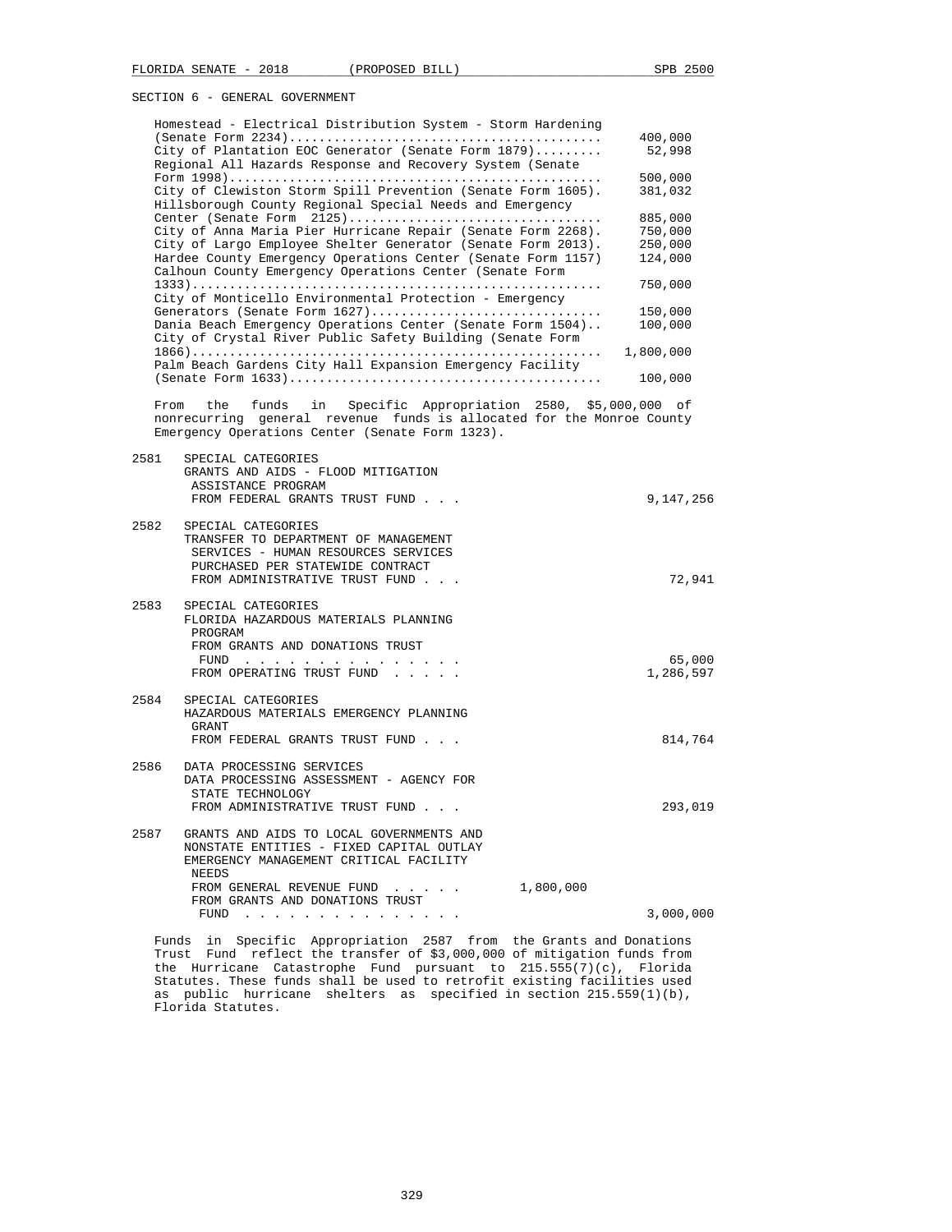|      | TOTAL: EMERGENCY PREVENTION, PREPAREDNESS AND RESPONSE                                                    |                     |                       |
|------|-----------------------------------------------------------------------------------------------------------|---------------------|-----------------------|
|      | FROM GENERAL REVENUE FUND<br>FROM TRUST FUNDS                                                             | 6,800,000           | 1,317,752,548         |
|      | TOTAL POSITIONS 155.00<br>TOTAL ALL FUNDS                                                                 |                     | 1,324,552,548         |
|      | TOTAL: GOVERNOR, EXECUTIVE OFFICE OF THE<br>FROM GENERAL REVENUE FUND<br>FROM TRUST FUNDS                 | 29,711,742          | 1,324,435,865         |
|      | TOTAL POSITIONS<br>TOTAL ALL FUNDS<br>TOTAL APPROVED SALARY RATE                                          | 431.00<br>7,428,720 | 1,354,147,607         |
|      | HIGHWAY SAFETY AND MOTOR VEHICLES, DEPARTMENT OF                                                          |                     |                       |
|      | PROGRAM: ADMINISTRATIVE SERVICES                                                                          |                     |                       |
|      | EXECUTIVE DIRECTION AND SUPPORT SERVICES                                                                  |                     |                       |
|      | APPROVED SALARY RATE 11,094,661                                                                           |                     |                       |
|      | 2588 SALARIES AND BENEFITS POSITIONS 252.00<br>FROM HIGHWAY SAFETY OPERATING                              |                     |                       |
|      | TRUST FUND<br>FROM LAW ENFORCEMENT TRUST FUND                                                             |                     | 15,893,198<br>159,223 |
|      | 2589 OTHER PERSONAL SERVICES<br>FROM HIGHWAY SAFETY OPERATING<br>TRUST FUND                               |                     | 98,748                |
|      | 2590 EXPENSES<br>FROM HIGHWAY SAFETY OPERATING<br>TRUST FUND                                              |                     | 873,925               |
|      | FROM LAW ENFORCEMENT TRUST FUND                                                                           |                     | 7,516                 |
|      | 2591 OPERATING CAPITAL OUTLAY<br>FROM HIGHWAY SAFETY OPERATING<br>TRUST FUND                              |                     | 125,478               |
|      | 2592 SPECIAL CATEGORIES<br>ACQUISITION OF MOTOR VEHICLES<br>FROM HIGHWAY SAFETY OPERATING<br>TRUST FUND   |                     | 50,000                |
|      | 2593 SPECIAL CATEGORIES<br>TRANSFER TO DIVISION OF ADMINISTRATIVE                                         |                     |                       |
|      | HEARINGS<br>FROM HIGHWAY SAFETY OPERATING<br>TRUST FUND                                                   |                     | 13,783                |
| 2594 | SPECIAL CATEGORIES<br>CONTRACTED SERVICES<br>FROM HIGHWAY SAFETY OPERATING<br>TRUST FUND                  |                     | 3,006,893             |
| 2595 | SPECIAL CATEGORIES<br>RISK MANAGEMENT INSURANCE<br>FROM HIGHWAY SAFETY OPERATING                          |                     |                       |
|      | TRUST FUND                                                                                                |                     | 163,055               |
| 2596 | SPECIAL CATEGORIES<br>DEFERRED-PAYMENT COMMODITY CONTRACTS<br>FROM HIGHWAY SAFETY OPERATING<br>TRUST FUND |                     | 84,169                |
| 2597 | SPECIAL CATEGORIES<br>LEASE OR LEASE-PURCHASE OF EQUIPMENT                                                |                     |                       |
|      | FROM HIGHWAY SAFETY OPERATING<br>TRUST FUND                                                               |                     | 105,724               |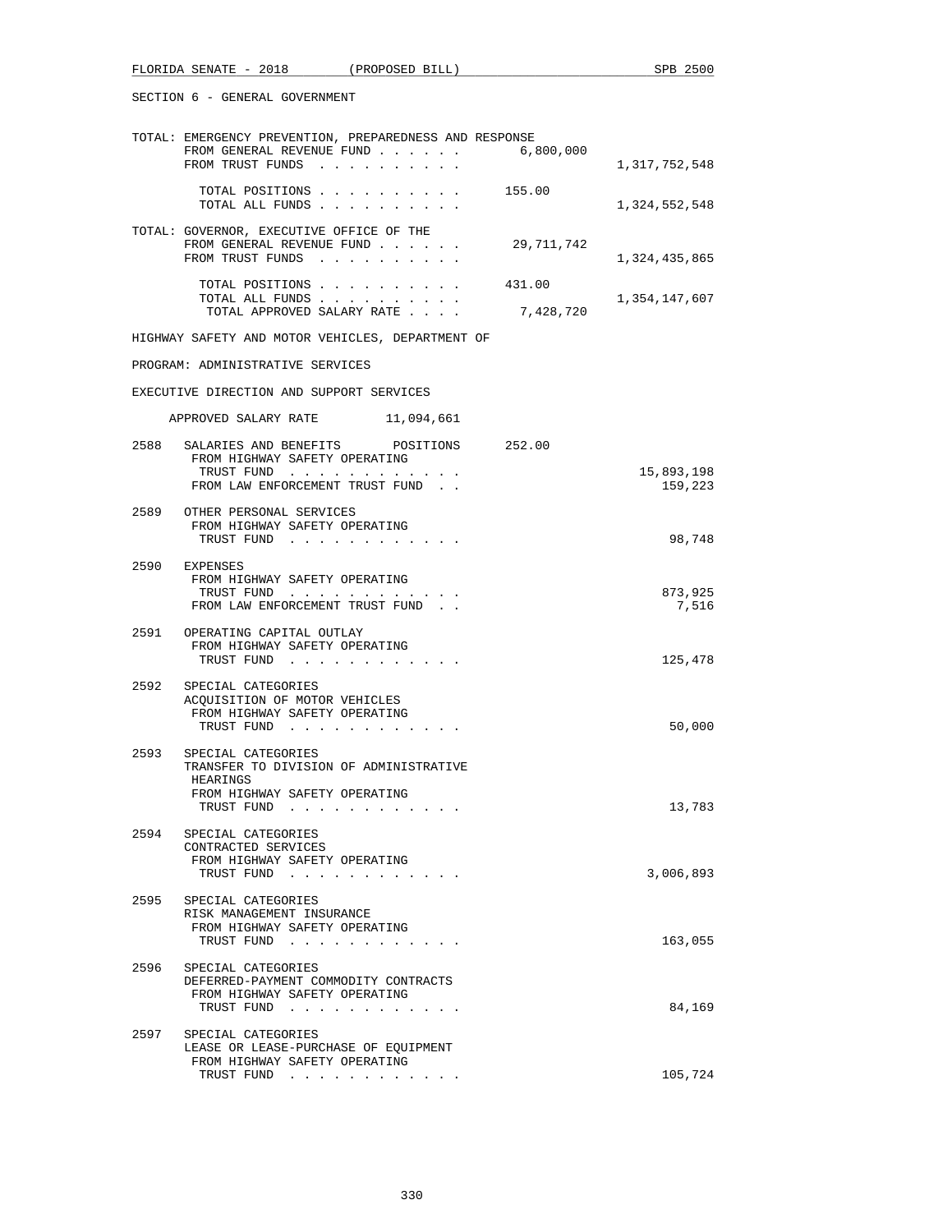|      | FLORIDA SENATE - 2018 (PROPOSED BILL)                                                                                                                                                          | SPB 2500                                  |
|------|------------------------------------------------------------------------------------------------------------------------------------------------------------------------------------------------|-------------------------------------------|
|      | SECTION 6 - GENERAL GOVERNMENT                                                                                                                                                                 |                                           |
| 2598 | SPECIAL CATEGORIES<br>TRANSFER TO DEPARTMENT OF MANAGEMENT<br>SERVICES - HUMAN RESOURCES SERVICES<br>PURCHASED PER STATEWIDE CONTRACT<br>FROM HIGHWAY SAFETY OPERATING<br>TRUST FUND           | 82,143                                    |
|      | 2599 FIXED CAPITAL OUTLAY<br>SPECIAL PROJECTS AND IMPROVEMENTS -<br>ADMINISTRATIVE SERVICES<br>FROM HIGHWAY SAFETY OPERATING<br>TRUST FUND                                                     | 2,050,000                                 |
|      | TOTAL: EXECUTIVE DIRECTION AND SUPPORT SERVICES<br>FROM TRUST FUNDS                                                                                                                            | 22,713,855                                |
|      | TOTAL POSITIONS<br>TOTAL ALL FUNDS                                                                                                                                                             | 252.00<br>22,713,855                      |
|      | PROGRAM: FLORIDA HIGHWAY PATROL                                                                                                                                                                |                                           |
|      | HIGHWAY SAFETY                                                                                                                                                                                 |                                           |
|      | APPROVED SALARY RATE 111,950,744                                                                                                                                                               |                                           |
| 2600 | SALARIES AND BENEFITS POSITIONS 2,182.00<br>FROM HIGHWAY SAFETY OPERATING<br>TRUST FUND                                                                                                        | 162,702,176                               |
|      | 2601 OTHER PERSONAL SERVICES<br>FROM HIGHWAY SAFETY OPERATING<br>TRUST FUND<br>FROM FEDERAL GRANTS TRUST FUND                                                                                  | 7,356,206<br>208,189                      |
| 2602 | EXPENSES<br>FROM HIGHWAY SAFETY OPERATING<br>TRUST FUND<br>FROM FEDERAL GRANTS TRUST FUND<br>FROM LAW ENFORCEMENT TRUST FUND.<br>FROM FEDERAL LAW ENFORCEMENT TRUST<br>FUND $\cdots$           | 9,088,930<br>152,370<br>65,475<br>185,923 |
| 2603 | OPERATING CAPITAL OUTLAY<br>FROM HIGHWAY SAFETY OPERATING<br>TRUST FUND<br>and the state of the state<br>FROM FEDERAL GRANTS TRUST FUND<br>FROM FEDERAL LAW ENFORCEMENT TRUST<br>FUND $\cdots$ | 428,505<br>107,000<br>252,572             |
| 2604 | SPECIAL CATEGORIES<br>ACQUISITION OF MOTOR VEHICLES<br>FROM HIGHWAY SAFETY OPERATING<br>TRUST FUND                                                                                             | 10,000,000                                |
| 2605 | SPECIAL CATEGORIES<br>FLORIDA HIGHWAY PATROL COMMUNICATION<br>SYSTEMS<br>FROM HIGHWAY SAFETY OPERATING                                                                                         |                                           |
|      | TRUST FUND<br>FROM FEDERAL LAW ENFORCEMENT TRUST<br>FUND $\cdots$                                                                                                                              | 5,272,855<br>52,000                       |
| 2606 | SPECIAL CATEGORIES<br>CONTRACTED SERVICES<br>FROM HIGHWAY SAFETY OPERATING<br>TRUST FUND<br>FROM GAS TAX COLLECTION TRUST FUND.<br>FROM LAW ENFORCEMENT TRUST FUND.                            | 5,755,529<br>258,609<br>50,020            |
|      | 2607 SPECIAL CATEGORIES<br>OPERATION OF MOTOR VEHICLES<br>FROM HIGHWAY SAFETY OPERATING<br>TRUST FUND                                                                                          | 14,931,691                                |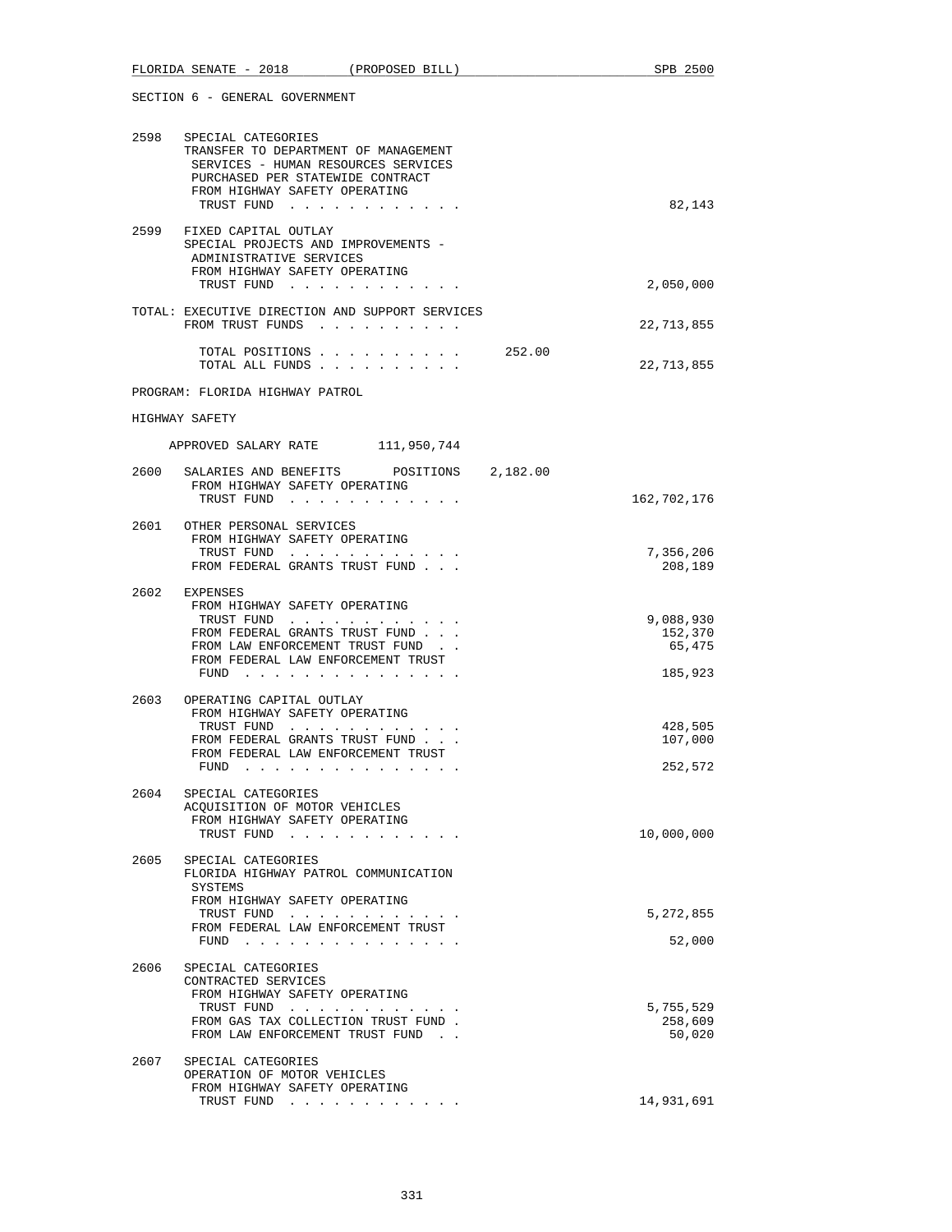|                                          | FLORIDA SENATE - 2018 (PROPOSED BILL)                                                                                                                                                                               | SPB 2500                 |  |
|------------------------------------------|---------------------------------------------------------------------------------------------------------------------------------------------------------------------------------------------------------------------|--------------------------|--|
|                                          | SECTION 6 - GENERAL GOVERNMENT                                                                                                                                                                                      |                          |  |
| 2608                                     | SPECIAL CATEGORIES<br>FLORIDA HIGHWAY PATROL AUXILIARY<br>FROM HIGHWAY SAFETY OPERATING<br>TRUST FUND                                                                                                               | 138,238                  |  |
| 2609                                     | SPECIAL CATEGORIES<br>OVERTIME                                                                                                                                                                                      |                          |  |
|                                          | FROM HIGHWAY SAFETY OPERATING<br>TRUST FUND<br>FROM FEDERAL GRANTS TRUST FUND                                                                                                                                       | 9,075,000<br>84,900      |  |
|                                          | From the funds in Specific Appropriation 2609, the Department of<br>Highway Safety and Motor Vehicles shall allocate funds as necessary to<br>efficiently manage overtime activities of the Florida Highway Patrol. |                          |  |
| 2610                                     | SPECIAL CATEGORIES<br>PAYMENT OF DEATH AND DISMEMBERMENT CLAIMS<br>FROM HIGHWAY SAFETY OPERATING<br>TRUST FUND                                                                                                      | 325,995                  |  |
|                                          | 2611 SPECIAL CATEGORIES<br>RISK MANAGEMENT INSURANCE<br>FROM HIGHWAY SAFETY OPERATING<br>TRUST FUND                                                                                                                 | 5,817,856                |  |
|                                          | 2612 SPECIAL CATEGORIES<br>SALARY INCENTIVE PAYMENTS<br>FROM HIGHWAY SAFETY OPERATING<br>TRUST FUND                                                                                                                 | 1,420,560                |  |
| 2613                                     | SPECIAL CATEGORIES<br>DEFERRED-PAYMENT COMMODITY CONTRACTS<br>FROM HIGHWAY SAFETY OPERATING<br>TRUST FUND                                                                                                           | 2,175,849                |  |
|                                          | 2614 SPECIAL CATEGORIES<br>LEASE OR LEASE-PURCHASE OF EQUIPMENT<br>FROM HIGHWAY SAFETY OPERATING<br>TRUST FUND                                                                                                      | 118,460                  |  |
| 2615                                     | SPECIAL CATEGORIES<br>MOBILE DATA TERMINAL SYSTEM<br>FROM HIGHWAY SAFETY OPERATING<br>TRUST FUND<br>$\sim$ , $\sim$ , $\sim$ , $\sim$                                                                               | 1,910,206                |  |
| 2616                                     | SPECIAL CATEGORIES<br>TRANSFER TO DEPARTMENT OF MANAGEMENT<br>SERVICES - HUMAN RESOURCES SERVICES<br>PURCHASED PER STATEWIDE CONTRACT<br>FROM HIGHWAY SAFETY OPERATING<br>TRUST FUND                                | 698,408                  |  |
| 2617                                     | FIXED CAPITAL OUTLAY<br>MAINTENANCE, REPAIRS AND CONSTRUCTION -<br>STATEWIDE<br>FROM HIGHWAY SAFETY OPERATING                                                                                                       |                          |  |
|                                          | TRUST FUND<br>TOTAL: HIGHWAY SAFETY<br>FROM TRUST FUNDS                                                                                                                                                             | 1,135,500<br>239,769,022 |  |
|                                          | TOTAL POSITIONS $\ldots$ , 2,182.00<br>TOTAL ALL FUNDS                                                                                                                                                              | 239,769,022              |  |
| EXECUTIVE DIRECTION AND SUPPORT SERVICES |                                                                                                                                                                                                                     |                          |  |
|                                          | APPROVED SALARY RATE<br>1,847,383                                                                                                                                                                                   |                          |  |
|                                          | POSITIONS 24.00<br>2619 SALARIES AND BENEFITS<br>FROM HIGHWAY SAFETY OPERATING<br>TRUST FUND                                                                                                                        | 2,595,970                |  |
|                                          | 2620 EXPENSES<br>FROM HIGHWAY SAFETY OPERATING<br>TRUST FUND                                                                                                                                                        | 257,585                  |  |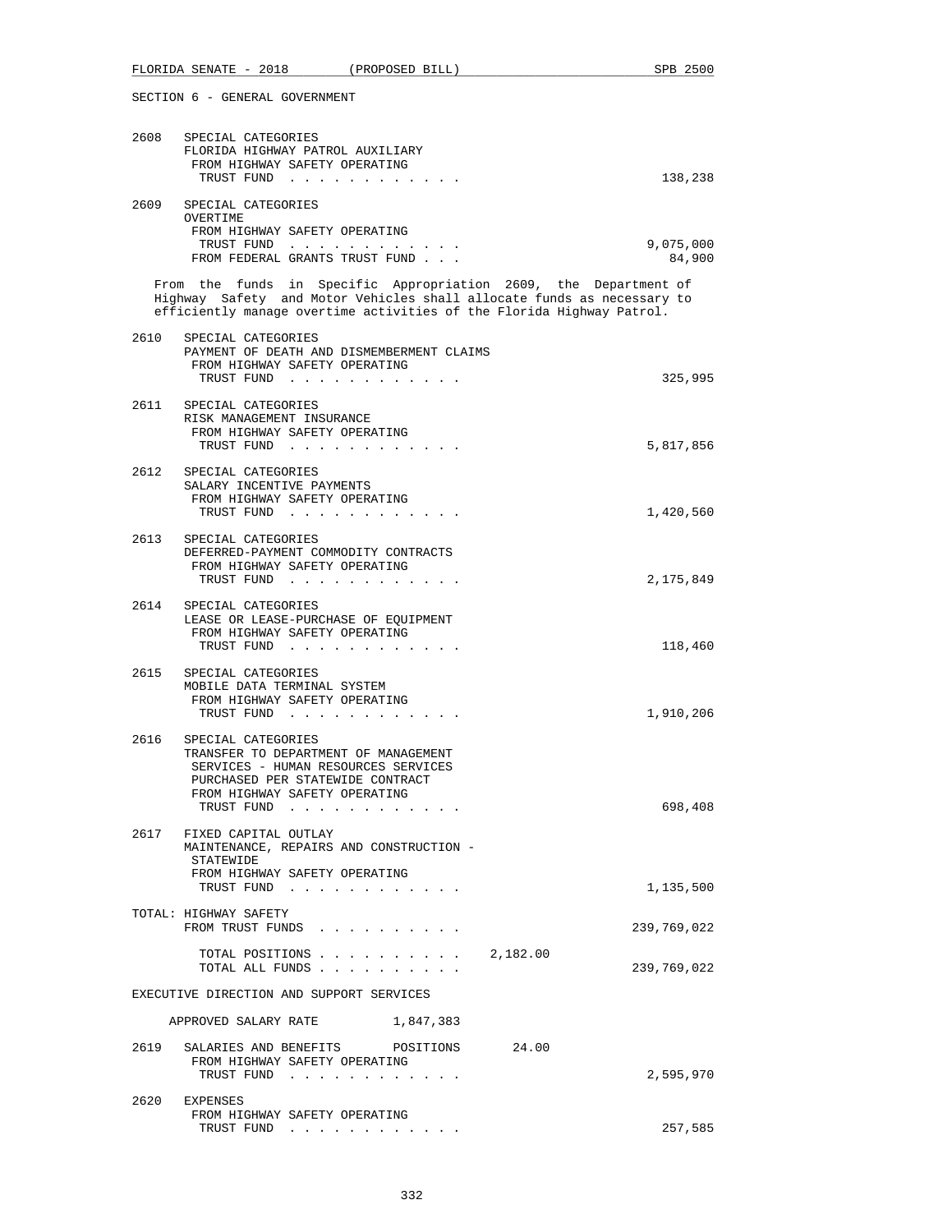|      | FLORIDA SENATE - 2018 (PROPOSED BILL)                                                                                                                                                |       | SPB 2500   |
|------|--------------------------------------------------------------------------------------------------------------------------------------------------------------------------------------|-------|------------|
|      | SECTION 6 - GENERAL GOVERNMENT                                                                                                                                                       |       |            |
|      | 2621 OPERATING CAPITAL OUTLAY<br>FROM HIGHWAY SAFETY OPERATING<br>TRUST FUND                                                                                                         |       | 8,000      |
| 2622 | SPECIAL CATEGORIES<br>ACQUISITION OF MOTOR VEHICLES<br>FROM HIGHWAY SAFETY OPERATING<br>TRUST FUND                                                                                   |       | 19,838     |
| 2623 | SPECIAL CATEGORIES<br>CONTRACTED SERVICES<br>FROM HIGHWAY SAFETY OPERATING<br>TRUST FUND                                                                                             |       | 4,135      |
| 2624 | SPECIAL CATEGORIES<br>OPERATION OF MOTOR VEHICLES<br>FROM HIGHWAY SAFETY OPERATING<br>TRUST FUND                                                                                     |       | 7,790      |
|      | 2625 SPECIAL CATEGORIES<br>RISK MANAGEMENT INSURANCE<br>FROM HIGHWAY SAFETY OPERATING<br>TRUST FUND                                                                                  |       | 63,992     |
|      | 2626 SPECIAL CATEGORIES<br>SALARY INCENTIVE PAYMENTS<br>FROM HIGHWAY SAFETY OPERATING<br>TRUST FUND                                                                                  |       | 20,315     |
| 2627 | SPECIAL CATEGORIES<br>LEASE OR LEASE-PURCHASE OF EQUIPMENT<br>FROM HIGHWAY SAFETY OPERATING<br>TRUST FUND                                                                            |       | 3,150      |
| 2628 | SPECIAL CATEGORIES<br>TRANSFER TO DEPARTMENT OF MANAGEMENT<br>SERVICES - HUMAN RESOURCES SERVICES<br>PURCHASED PER STATEWIDE CONTRACT<br>FROM HIGHWAY SAFETY OPERATING<br>TRUST FUND |       | 7,738      |
|      | TOTAL: EXECUTIVE DIRECTION AND SUPPORT SERVICES<br>FROM TRUST FUNDS                                                                                                                  |       | 2,988,513  |
|      | TOTAL POSITIONS<br>TOTAL ALL FUNDS                                                                                                                                                   | 24.00 | 2,988,513  |
|      | COMMERCIAL VEHICLE ENFORCEMENT<br>APPROVED SALARY RATE 14,478,401                                                                                                                    |       |            |
| 2629 | SALARIES AND BENEFITS POSITIONS 294.00<br>FROM HIGHWAY SAFETY OPERATING                                                                                                              |       | 22,507,816 |
| 2630 | TRUST FUND<br>OTHER PERSONAL SERVICES<br>FROM HIGHWAY SAFETY OPERATING<br>TRUST FUND                                                                                                 |       | 252,311    |
| 2631 | EXPENSES<br>FROM HIGHWAY SAFETY OPERATING<br>TRUST FUND                                                                                                                              |       | 2,684,774  |
|      | 2632 OPERATING CAPITAL OUTLAY<br>FROM HIGHWAY SAFETY OPERATING<br>TRUST FUND                                                                                                         |       | 1,354,513  |
| 2633 | SPECIAL CATEGORIES<br>ACQUISITION OF MOTOR VEHICLES<br>FROM HIGHWAY SAFETY OPERATING<br>TRUST FUND                                                                                   |       | 1,508,511  |
| 2634 | SPECIAL CATEGORIES<br>CONTRACTED SERVICES<br>FROM HIGHWAY SAFETY OPERATING<br>TRUST FUND                                                                                             |       | 2,006,514  |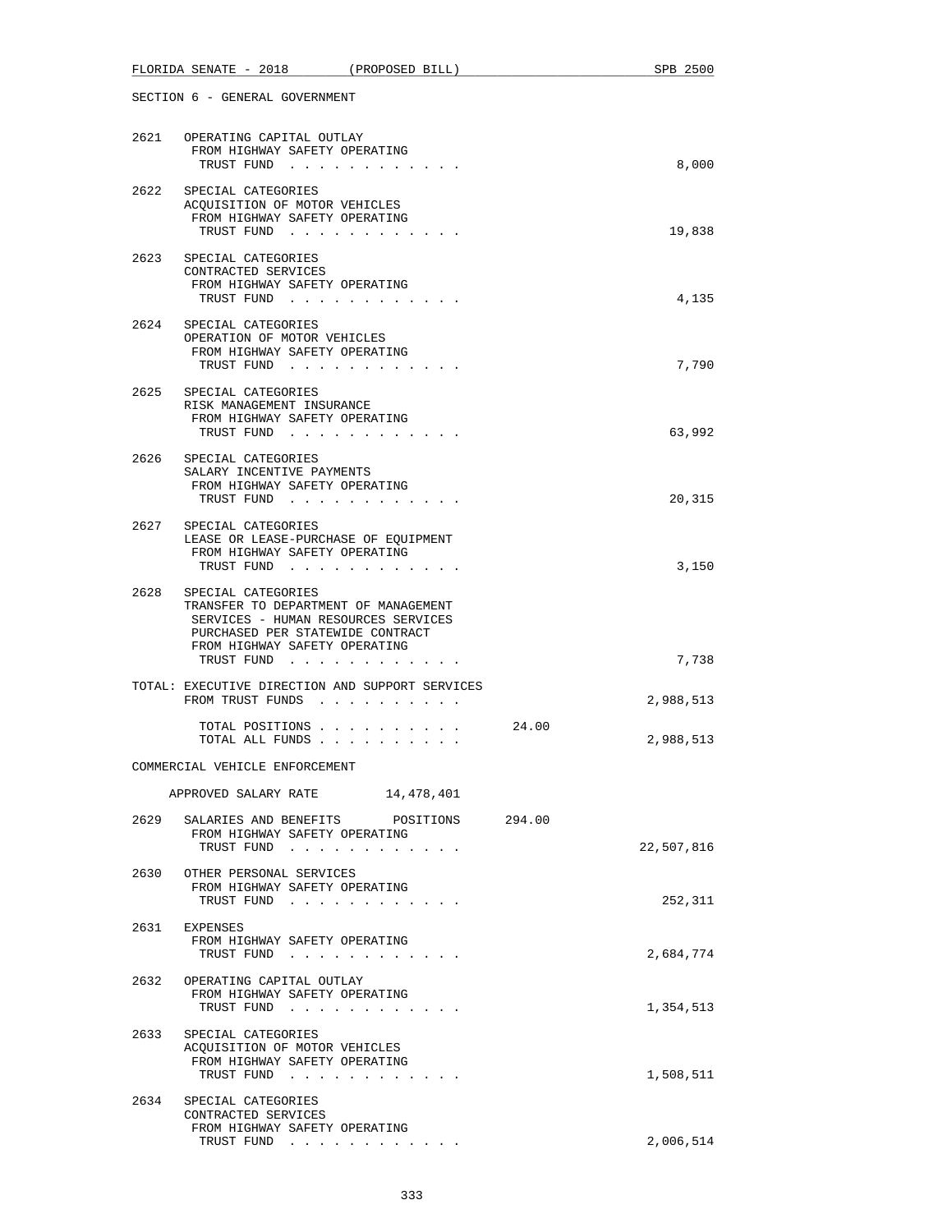|      | FLORIDA SENATE - 2018 (PROPOSED BILL)                                                                                                                                                       |        | SPB 2500                             |
|------|---------------------------------------------------------------------------------------------------------------------------------------------------------------------------------------------|--------|--------------------------------------|
|      | SECTION 6 - GENERAL GOVERNMENT                                                                                                                                                              |        |                                      |
|      | 2635 SPECIAL CATEGORIES<br>OPERATION OF MOTOR VEHICLES<br>FROM HIGHWAY SAFETY OPERATING<br>TRUST FUND                                                                                       |        | 2,049,397                            |
|      | 2636 SPECIAL CATEGORIES<br>OVERTIME<br>FROM HIGHWAY SAFETY OPERATING<br>TRUST FUND                                                                                                          |        | 2,175,173                            |
|      | 2637 SPECIAL CATEGORIES<br>RISK MANAGEMENT INSURANCE<br>FROM HIGHWAY SAFETY OPERATING<br>TRUST FUND                                                                                         |        | 783,891                              |
|      | 2638 SPECIAL CATEGORIES<br>SALARY INCENTIVE PAYMENTS<br>FROM HIGHWAY SAFETY OPERATING<br>TRUST FUND                                                                                         |        | 218,240                              |
| 2639 | SPECIAL CATEGORIES<br>LEASE OR LEASE-PURCHASE OF EQUIPMENT<br>FROM HIGHWAY SAFETY OPERATING<br>TRUST FUND                                                                                   |        | 23,020                               |
|      | 2640 SPECIAL CATEGORIES<br>TRANSFER TO DEPARTMENT OF MANAGEMENT<br>SERVICES - HUMAN RESOURCES SERVICES<br>PURCHASED PER STATEWIDE CONTRACT<br>FROM HIGHWAY SAFETY OPERATING<br>TRUST FUND   |        | 91,254                               |
|      | TOTAL: COMMERCIAL VEHICLE ENFORCEMENT<br>FROM TRUST FUNDS                                                                                                                                   |        | 35,655,414                           |
|      | TOTAL POSITIONS<br>TOTAL ALL FUNDS                                                                                                                                                          | 294.00 | 35,655,414                           |
|      | PROGRAM: MOTORIST SERVICES                                                                                                                                                                  |        |                                      |
|      | MOTORIST SERVICES                                                                                                                                                                           |        |                                      |
|      | APPROVED SALARY RATE 52,624,232                                                                                                                                                             |        |                                      |
| 2641 | SALARIES AND BENEFITS POSITIONS 1,459.00<br>FROM HIGHWAY SAFETY OPERATING<br>TRUST FUND $\cdots$ $\cdots$ $\cdots$<br>FROM FEDERAL GRANTS TRUST FUND<br>FROM GAS TAX COLLECTION TRUST FUND. |        | 71,972,630<br>346,592<br>3, 291, 122 |
| 2642 | OTHER PERSONAL SERVICES<br>FROM HIGHWAY SAFETY OPERATING<br>TRUST FUND<br>FROM FEDERAL GRANTS TRUST FUND<br>FROM GAS TAX COLLECTION TRUST FUND.                                             |        | 871,277<br>422,862<br>11,443         |
| 2643 | EXPENSES<br>FROM HIGHWAY SAFETY OPERATING<br>TRUST FUND<br>FROM FEDERAL GRANTS TRUST FUND<br>FROM GAS TAX COLLECTION TRUST FUND.                                                            |        | 10,787,912<br>390,335<br>330,509     |
| 2644 | OPERATING CAPITAL OUTLAY<br>FROM HIGHWAY SAFETY OPERATING<br>TRUST FUND<br>FROM FEDERAL GRANTS TRUST FUND<br>FROM GAS TAX COLLECTION TRUST FUND.                                            |        | 1,292,276<br>138,230<br>5,001        |
| 2645 | SPECIAL CATEGORIES<br>ACQUISITION OF MOTOR VEHICLES<br>FROM HIGHWAY SAFETY OPERATING<br>TRUST FUND                                                                                          |        | 510,000                              |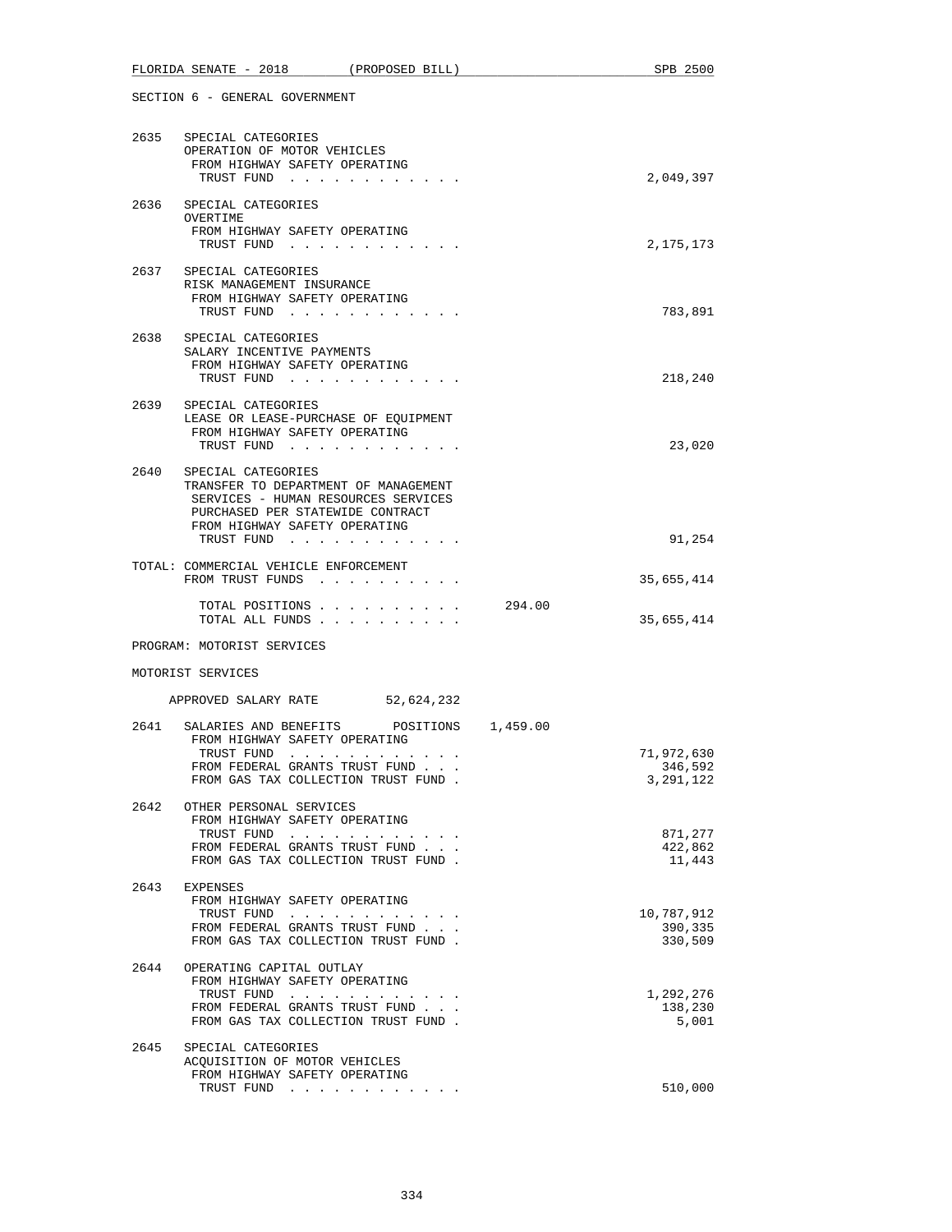|      | FLORIDA SENATE - 2018 (PROPOSED BILL)                                 | SPB 2500          |
|------|-----------------------------------------------------------------------|-------------------|
|      | SECTION 6 - GENERAL GOVERNMENT                                        |                   |
|      |                                                                       |                   |
|      | 2646 SPECIAL CATEGORIES                                               |                   |
|      | CONTRACTED SERVICES<br>FROM HIGHWAY SAFETY OPERATING                  |                   |
|      | TRUST FUND                                                            | 3,448,814         |
|      | FROM FEDERAL GRANTS TRUST FUND                                        | 219,401           |
|      | FROM GAS TAX COLLECTION TRUST FUND.                                   | 3,040             |
|      | 2647 SPECIAL CATEGORIES                                               |                   |
|      | AUTOMATED UNIFORM TRAFFIC ACCOUNTING<br>SYSTEM                        |                   |
|      | FROM HIGHWAY SAFETY OPERATING                                         |                   |
|      | TRUST FUND                                                            | 913,905           |
| 2648 | SPECIAL CATEGORIES                                                    |                   |
|      | PAYMENT TO OUTSIDE CONTRACTOR                                         |                   |
|      | FROM HIGHWAY SAFETY OPERATING<br>TRUST FUND                           | 6,049,454         |
|      |                                                                       |                   |
| 2649 | SPECIAL CATEGORIES<br>PURCHASE OF DRIVER LICENSES                     |                   |
|      | FROM HIGHWAY SAFETY OPERATING                                         |                   |
|      | TRUST FUND                                                            | 10,088,304        |
|      | 2650 SPECIAL CATEGORIES                                               |                   |
|      | GRANTS AND AIDS - PURCHASE OF LICENSE                                 |                   |
|      | PLATES<br>FROM HIGHWAY SAFETY OPERATING                               |                   |
|      | TRUST FUND                                                            | 8,825,197         |
|      | 2651 SPECIAL CATEGORIES                                               |                   |
|      | RISK MANAGEMENT INSURANCE                                             |                   |
|      | FROM HIGHWAY SAFETY OPERATING<br>TRUST FUND                           | 1,257,207         |
|      | FROM GAS TAX COLLECTION TRUST FUND.                                   | 54,441            |
|      |                                                                       |                   |
|      | 2652 SPECIAL CATEGORIES<br>TENANT BROKER COMMISSIONS                  |                   |
|      | FROM HIGHWAY SAFETY OPERATING                                         |                   |
|      | TRUST FUND                                                            | 159,804           |
| 2653 | SPECIAL CATEGORIES                                                    |                   |
|      | DEFERRED-PAYMENT COMMODITY CONTRACTS<br>FROM HIGHWAY SAFETY OPERATING |                   |
|      | TRUST FUND                                                            | 238,586           |
|      |                                                                       |                   |
| 2654 | SPECIAL CATEGORIES<br>LEASE OR LEASE-PURCHASE OF EOUIPMENT            |                   |
|      | FROM HIGHWAY SAFETY OPERATING                                         |                   |
|      | TRUST FUND<br>FROM GAS TAX COLLECTION TRUST FUND.                     | 134,488<br>11,000 |
|      |                                                                       |                   |
|      | 2655 SPECIAL CATEGORIES<br>TRANSFER TO TRANSPORTATION SECURITY        |                   |
|      | ADMINISTRATION AND FLORIDA DEPARTMENT OF                              |                   |
|      | LAW ENFORCEMENT FOR BACKGROUND CHECKS                                 |                   |
|      | FROM HIGHWAY SAFETY OPERATING<br>TRUST FUND                           | 1,105,556         |
|      |                                                                       |                   |
| 2656 | SPECIAL CATEGORIES<br>TRANSFER TO DEPARTMENT OF MANAGEMENT            |                   |
|      | SERVICES - HUMAN RESOURCES SERVICES                                   |                   |
|      | PURCHASED PER STATEWIDE CONTRACT<br>FROM HIGHWAY SAFETY OPERATING     |                   |
|      | TRUST FUND                                                            | 529,179           |
| 2657 | FIXED CAPITAL OUTLAY                                                  |                   |
|      | MAINTENANCE, REPAIRS AND CONSTRUCTION -                               |                   |
|      | STATEWIDE                                                             |                   |
|      | FROM HIGHWAY SAFETY OPERATING<br>TRUST FUND                           | 70,000            |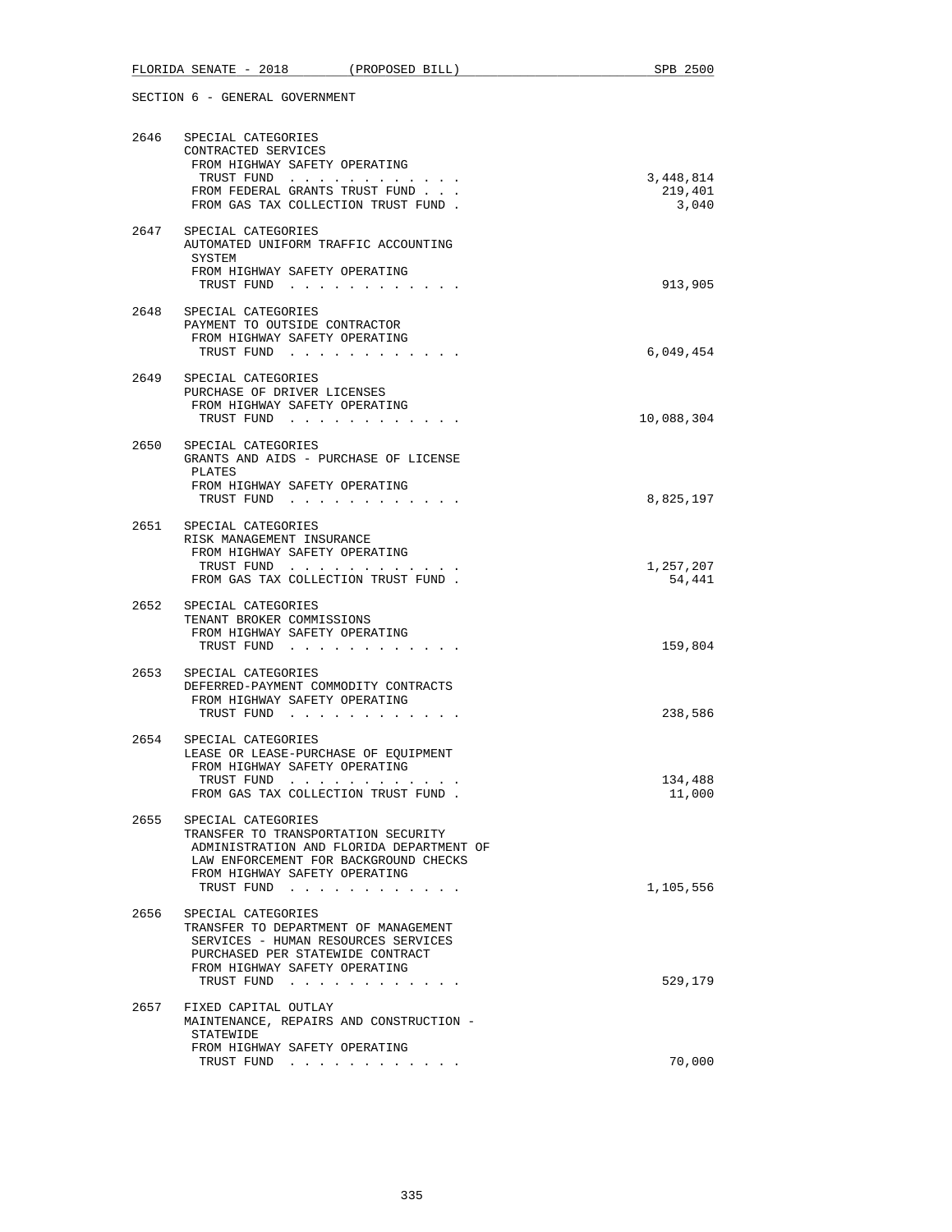| L'HOLIDA ODINAID - 7010<br>(PROPOSL DILL)                                                     | OPD ZOUU             |
|-----------------------------------------------------------------------------------------------|----------------------|
| SECTION 6 - GENERAL GOVERNMENT                                                                |                      |
| TOTAL: MOTORIST SERVICES<br>FROM TRUST FUNDS                                                  | 123,478,565          |
| TOTAL POSITIONS 1,459.00<br>TOTAL ALL FUNDS                                                   | 123,478,565          |
| PROGRAM: INFORMATION SERVICES ADMINISTRATION                                                  |                      |
| INFORMATION SERVICES ADMINISTRATION                                                           |                      |
| APPROVED SALARY RATE 8,633,515                                                                |                      |
| 2658<br>SALARIES AND BENEFITS POSITIONS 163.00<br>FROM HIGHWAY SAFETY OPERATING<br>TRUST FUND | 11,557,049           |
|                                                                                               |                      |
| 2659 OTHER PERSONAL SERVICES<br>FROM HIGHWAY SAFETY OPERATING<br>TRUST FUND                   | 265,358              |
| 2660 EXPENSES                                                                                 |                      |
| FROM HIGHWAY SAFETY OPERATING<br>TRUST FUND<br>.<br>FROM GAS TAX COLLECTION TRUST FUND.       | 5,164,797<br>213,265 |
| 2661 OPERATING CAPITAL OUTLAY<br>FROM HIGHWAY SAFETY OPERATING                                |                      |
| TRUST FUND                                                                                    | 459,731              |
| 2662<br>SPECIAL CATEGORIES<br>CONTRACTED SERVICES                                             |                      |
| FROM HIGHWAY SAFETY OPERATING<br>TRUST FUND                                                   | 18,466,745           |
| FROM GAS TAX COLLECTION TRUST FUND.                                                           | 17,333               |

 $F$ LORIDA GENIATE 2019  $\left($  PROPOSED BILL)  $\left($  PROPOSED  $F$ 

 From the funds in Specific Appropriation 2662, \$7,536,000 of nonrecurring funds from the Highway Safety Operating Trust Fund is provided for Phase I of the Motorist Modernization project. Of these funds, \$5,652,000 shall be placed in reserve. The department is authorized to submit quarterly budget amendments to request release of funds being held in reserve pursuant to the provisions of chapter 216, Florida Statutes, and based on the department's planned quarterly expenditures. Each budget amendment shall include a detailed operational work plan, project spending plan, and progress made to date for each project milestone, planned and actual deliverable completion dates, planned and actual costs incurred, and any current project issues and risks. The department shall submit independent verification and validation assessments and quarterly project status reports to the Office of Policy and Budget in the Executive Office of the Governor, the chair of the Senate Appropriations Committee, and the chair of the House Appropriations Committee.

 From the funds in Specific Appropriation 2662, \$5,037,000 of nonrecurring funds from the Highway Safety Operating Trust Fund is provided for Phase II of the Motorist Modernization project. Of these funds, \$3,777,750 shall be placed in reserve. The department is authorized to submit quarterly budget amendments to request release of funds being held in reserve pursuant to the provisions of chapter 216, Florida Statutes, and based on the department's planned quarterly expenditures. Each budget amendment shall include a detailed operational work plan, project spending plan, and progress made to date for each project milestone, planned and actual deliverable completion dates, planned and actual costs incurred, and any current project issues and risks. The department shall submit independent verification and validation assessments and quarterly project status reports to the Office of Policy and Budget in the Executive Office of the Governor, the chair of the Senate Appropriations Committee, and the chair of the House Appropriations Committee.

 2663 SPECIAL CATEGORIES RISK MANAGEMENT INSURANCE FROM HIGHWAY SAFETY OPERATING TRUST FUND . . . . . . . . . . . . 39,301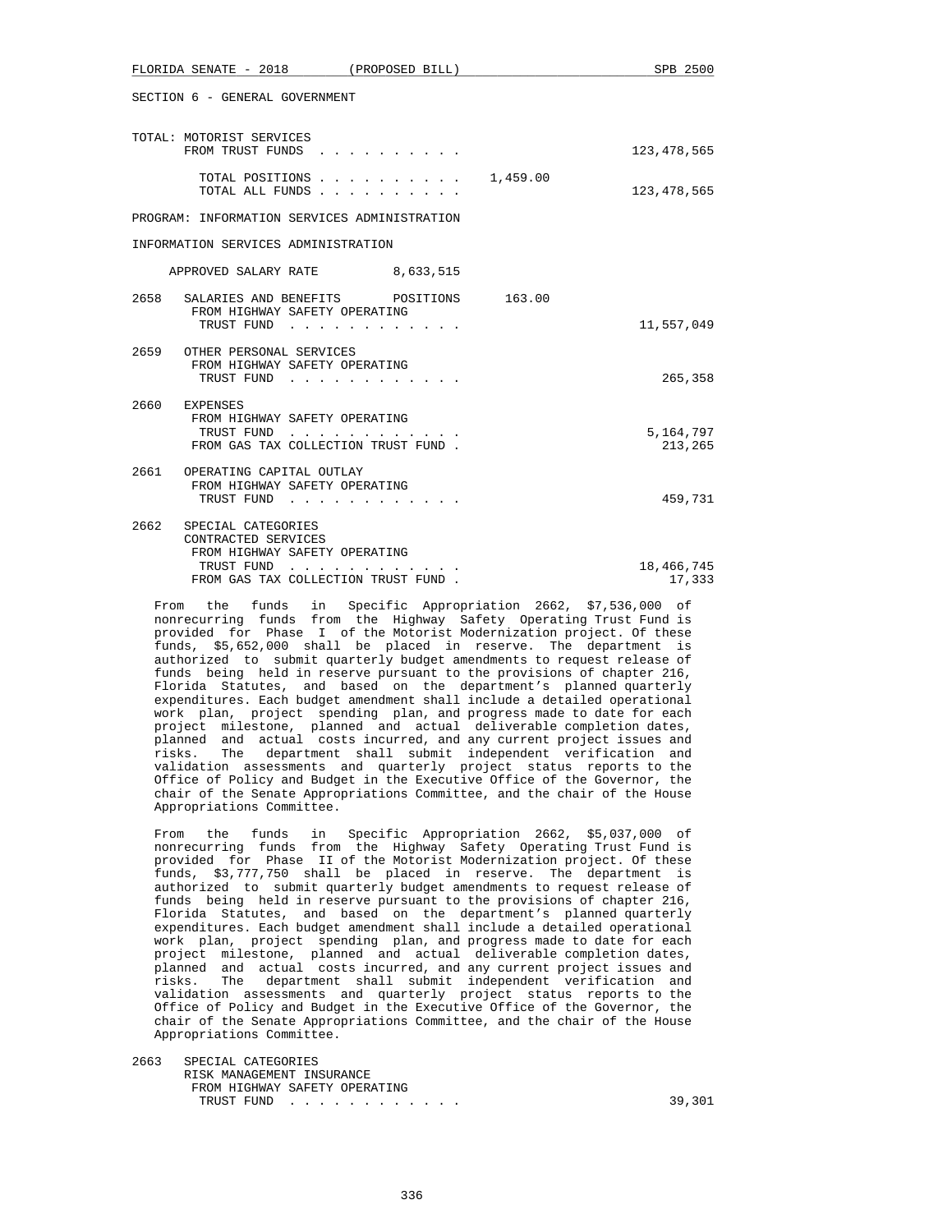|        | FLORIDA SENATE - 2018<br>(PROPOSED BILL)                                                                                                                                             |              | SPB 2500    |
|--------|--------------------------------------------------------------------------------------------------------------------------------------------------------------------------------------|--------------|-------------|
|        | SECTION 6 - GENERAL GOVERNMENT                                                                                                                                                       |              |             |
| 2664   | SPECIAL CATEGORIES                                                                                                                                                                   |              |             |
|        | TAX COLLECTOR NETWORK - COUNTY SYSTEMS<br>FROM HIGHWAY SAFETY OPERATING<br>TRUST FUND                                                                                                |              | 8,946,067   |
| 2665   | SPECIAL CATEGORIES<br>DEFERRED-PAYMENT COMMODITY CONTRACTS<br>FROM HIGHWAY SAFETY OPERATING<br>TRUST FUND                                                                            |              | 2,533,309   |
| 2666   | SPECIAL CATEGORIES<br>LEASE OR LEASE-PURCHASE OF EOUIPMENT<br>FROM HIGHWAY SAFETY OPERATING<br>TRUST FUND                                                                            |              | 10,607      |
| 2667   | SPECIAL CATEGORIES<br>TRANSFER TO DEPARTMENT OF MANAGEMENT<br>SERVICES - HUMAN RESOURCES SERVICES<br>PURCHASED PER STATEWIDE CONTRACT<br>FROM HIGHWAY SAFETY OPERATING<br>TRUST FUND |              | 56,636      |
| 2668   | DATA PROCESSING SERVICES<br>DATA PROCESSING ASSESSMENT - AGENCY FOR<br>STATE TECHNOLOGY<br>FROM HIGHWAY SAFETY OPERATING<br>TRUST FUND                                               |              | 6,428,762   |
|        | 2669 DATA PROCESSING SERVICES<br>NORTHWEST REGIONAL DATA CENTER (NWRDC)<br>FROM HIGHWAY SAFETY OPERATING<br>TRUST FUND                                                               |              | 803,406     |
|        | TOTAL: INFORMATION SERVICES ADMINISTRATION<br>FROM TRUST FUNDS                                                                                                                       |              | 54,962,366  |
|        | TOTAL POSITIONS 163.00<br>TOTAL ALL FUNDS                                                                                                                                            |              | 54,962,366  |
|        | TOTAL: HIGHWAY SAFETY AND MOTOR VEHICLES, DEPARTMENT OF<br>FROM TRUST FUNDS                                                                                                          |              | 479,567,735 |
|        | TOTAL POSITIONS $\ldots$ 4,374.00<br>TOTAL ALL FUNDS<br>TOTAL APPROVED SALARY RATE                                                                                                   | 200,628,936  | 479,567,735 |
|        | LEGISLATIVE BRANCH                                                                                                                                                                   |              |             |
| SENATE |                                                                                                                                                                                      |              |             |
|        | 2670 LUMP SUM<br>SENATE                                                                                                                                                              |              |             |
|        | FROM GENERAL REVENUE FUND                                                                                                                                                            | 53, 213, 357 |             |
|        | HOUSE OF REPRESENTATIVES                                                                                                                                                             |              |             |
| 2671   | LUMP SUM<br>HOUSE<br>FROM GENERAL REVENUE FUND                                                                                                                                       | 61,103,514   |             |
|        | LEGISLATIVE SUPPORT SERVICES                                                                                                                                                         |              |             |
| 2672   | LUMP SUM<br>LEGISLATIVE SUPPORT SERVICES - SENATE<br>FROM GENERAL REVENUE FUND<br>FROM GRANTS AND DONATIONS TRUST<br>FUND<br>FROM LEGISLATIVE LOBBYIST                               | 24,717,329   | 1,011,850   |
|        | REGISTRATION TRUST FUND                                                                                                                                                              |              | 152,942     |
| 2673   | LUMP SUM<br>LEGISLATIVE SUPPORT SERVICES - HOUSE<br>FROM GENERAL REVENUE FUND<br>FROM GRANTS AND DONATIONS TRUST                                                                     | 24,820,529   |             |
|        | $FUND$                                                                                                                                                                               |              | 995,670     |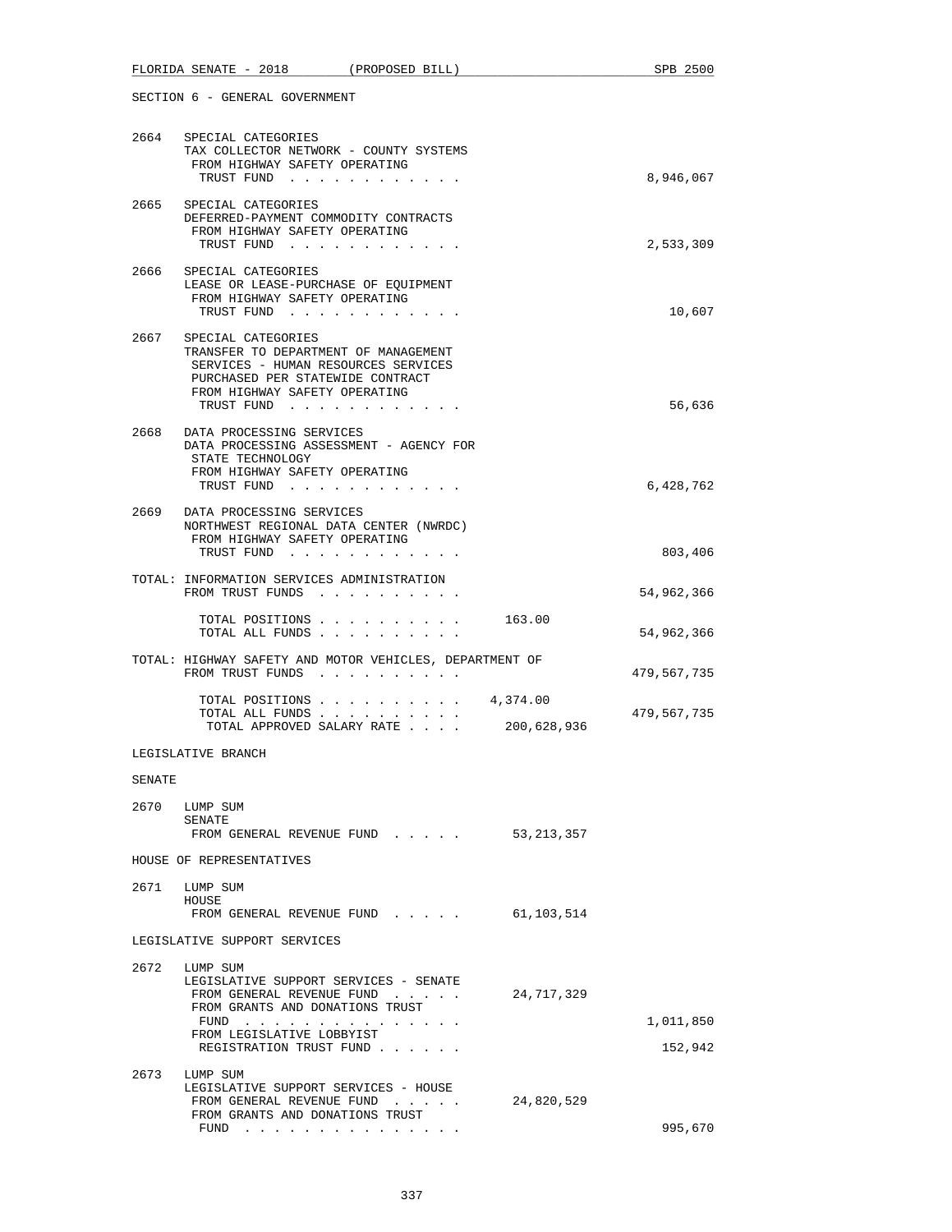|      | FLORIDA SENATE - 2018                                                                                                                  | (PROPOSED BILL)                     |            | SPB 2500     |
|------|----------------------------------------------------------------------------------------------------------------------------------------|-------------------------------------|------------|--------------|
|      | SECTION 6 - GENERAL GOVERNMENT                                                                                                         |                                     |            |              |
|      | FROM LEGISLATIVE LOBBYIST<br>REGISTRATION TRUST FUND                                                                                   |                                     |            | 148,277      |
|      | 2674 SPECIAL CATEGORIES<br>RISK MANAGEMENT INSURANCE<br>FROM GENERAL REVENUE FUND                                                      |                                     | 357,968    |              |
|      | FROM GRANTS AND DONATIONS TRUST<br>FUND                                                                                                |                                     |            | 2,202        |
|      | FROM LEGISLATIVE LOBBYIST<br>REGISTRATION TRUST FUND                                                                                   |                                     |            | 276          |
|      | TOTAL: LEGISLATIVE SUPPORT SERVICES<br>FROM GENERAL REVENUE FUND<br>FROM TRUST FUNDS                                                   |                                     | 49,895,826 | 2,311,217    |
|      |                                                                                                                                        |                                     |            |              |
|      | TOTAL ALL FUNDS<br>OFFICE OF PUBLIC COUNSEL                                                                                            |                                     |            | 52, 207, 043 |
|      |                                                                                                                                        |                                     |            |              |
|      | 2675 LUMP SUM<br>PUBLIC COUNSEL<br>FROM GENERAL REVENUE FUND                                                                           |                                     | 2,478,233  |              |
|      | 2676 SPECIAL CATEGORIES<br>RISK MANAGEMENT INSURANCE<br>FROM GENERAL REVENUE FUND                                                      |                                     | 2,365      |              |
|      | TOTAL: OFFICE OF PUBLIC COUNSEL<br>FROM GENERAL REVENUE FUND                                                                           |                                     | 2,480,598  |              |
|      | TOTAL ALL FUNDS                                                                                                                        |                                     |            | 2,480,598    |
|      | ETHICS, COMMISSION ON                                                                                                                  |                                     |            |              |
|      | 2677 LUMP SUM<br>LOBBY REGISTRATION<br>FROM EXECUTIVE BRANCH LOBBY<br>REGISTRATION TRUST FUND                                          |                                     |            | 223,782      |
|      | 2678 LUMP SUM<br>ETHICS COMMISSION                                                                                                     | FROM GENERAL REVENUE FUND 2,540,314 |            |              |
|      |                                                                                                                                        |                                     |            |              |
| 2679 | SPECIAL CATEGORIES<br>TRANSFER TO DIVISION OF ADMINISTRATIVE<br>HEARINGS                                                               |                                     |            |              |
|      | FROM GENERAL REVENUE FUND                                                                                                              |                                     | 79,020     |              |
| 2680 | SPECIAL CATEGORIES<br>RISK MANAGEMENT INSURANCE<br>FROM GENERAL REVENUE FUND<br>FROM EXECUTIVE BRANCH LOBBY<br>REGISTRATION TRUST FUND |                                     | 3,329      | 276          |
|      | TOTAL: ETHICS, COMMISSION ON                                                                                                           |                                     |            |              |
|      | FROM GENERAL REVENUE FUND<br>FROM TRUST FUNDS                                                                                          | $\sim$                              | 2,622,663  | 224,058      |
|      | TOTAL ALL FUNDS                                                                                                                        |                                     |            | 2,846,721    |
|      | AUDITOR GENERAL                                                                                                                        |                                     |            |              |
| 2681 | LUMP SUM<br>AUDITOR GENERAL                                                                                                            |                                     |            |              |
| 2682 | FROM GENERAL REVENUE FUND<br>SPECIAL CATEGORIES                                                                                        |                                     | 36,961,944 |              |
|      | RISK MANAGEMENT INSURANCE<br>FROM GENERAL REVENUE FUND                                                                                 |                                     | 63,840     |              |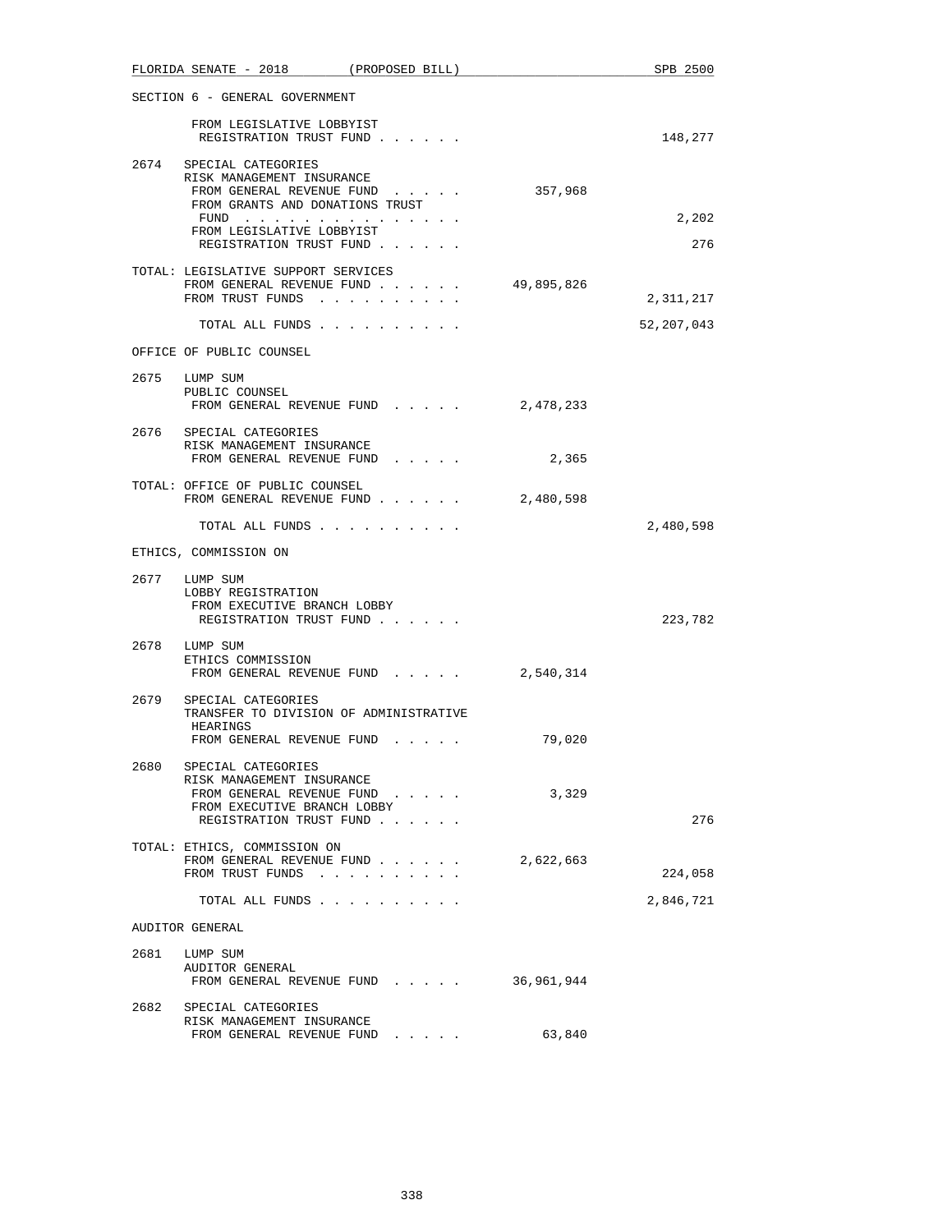| FLORIDA SENATE - 2018<br>(PROPOSED BILL)                                                                                                                                                                                                                                                                                                                                                         | SPB 2500     |  |  |
|--------------------------------------------------------------------------------------------------------------------------------------------------------------------------------------------------------------------------------------------------------------------------------------------------------------------------------------------------------------------------------------------------|--------------|--|--|
| SECTION 6 - GENERAL GOVERNMENT                                                                                                                                                                                                                                                                                                                                                                   |              |  |  |
| TOTAL: AUDITOR GENERAL<br>37,025,784<br>FROM GENERAL REVENUE FUND                                                                                                                                                                                                                                                                                                                                |              |  |  |
| TOTAL ALL FUNDS                                                                                                                                                                                                                                                                                                                                                                                  | 37,025,784   |  |  |
| TOTAL: LEGISLATIVE BRANCH<br>206,341,742<br>FROM GENERAL REVENUE FUND<br>FROM TRUST FUNDS                                                                                                                                                                                                                                                                                                        | 2,535,275    |  |  |
| TOTAL ALL FUNDS                                                                                                                                                                                                                                                                                                                                                                                  | 208,877,017  |  |  |
| LOTTERY, DEPARTMENT OF THE                                                                                                                                                                                                                                                                                                                                                                       |              |  |  |
| PROGRAM: LOTTERY OPERATIONS                                                                                                                                                                                                                                                                                                                                                                      |              |  |  |
| APPROVED SALARY RATE 18,375,366                                                                                                                                                                                                                                                                                                                                                                  |              |  |  |
| 2683<br>SALARIES AND BENEFITS POSITIONS 418.50<br>FROM OPERATING TRUST FUND                                                                                                                                                                                                                                                                                                                      | 28,330,531   |  |  |
| 2684 OTHER PERSONAL SERVICES<br>FROM OPERATING TRUST FUND                                                                                                                                                                                                                                                                                                                                        | 200,000      |  |  |
| 2685<br>EXPENSES<br>FROM OPERATING TRUST FUND                                                                                                                                                                                                                                                                                                                                                    | 5,678,796    |  |  |
| 2686<br>OPERATING CAPITAL OUTLAY<br>FROM OPERATING TRUST FUND                                                                                                                                                                                                                                                                                                                                    | 1,513,325    |  |  |
| 2687 SPECIAL CATEGORIES<br>ACQUISITION OF MOTOR VEHICLES<br>FROM OPERATING TRUST FUND                                                                                                                                                                                                                                                                                                            | 340,000      |  |  |
| 2688<br>SPECIAL CATEGORIES<br>TRANSFER TO DIVISION OF ADMINISTRATIVE<br>HEARINGS<br>FROM OPERATING TRUST FUND                                                                                                                                                                                                                                                                                    | 3,216        |  |  |
| 2689 SPECIAL CATEGORIES<br>CONTRACTED SERVICES<br>FROM OPERATING TRUST FUND                                                                                                                                                                                                                                                                                                                      | 3,315,695    |  |  |
| 2690 SPECIAL CATEGORIES<br>INSTANT TICKET PURCHASE<br>FROM OPERATING TRUST FUND                                                                                                                                                                                                                                                                                                                  | 57,516,240   |  |  |
| In the event instant ticket sales are greater than the projected sales<br>used to calculate the amount appropriated, the Department of the Lottery<br>is authorized to submit budget amendments in accordance with chapter<br>216, Florida Statutes, to increase the budget authority in Specific<br>Appropriation 2690, to account for the additional tickets and<br>associated licensing fees. |              |  |  |
| 2691<br>SPECIAL CATEGORIES<br>ADVERTISING AGENCY FEES<br>FROM OPERATING TRUST FUND                                                                                                                                                                                                                                                                                                               | 3,237,939    |  |  |
| 2692<br>SPECIAL CATEGORIES<br>PAID ADVERTISING AND PROMOTION<br>FROM OPERATING TRUST FUND                                                                                                                                                                                                                                                                                                        | 36, 312, 514 |  |  |
| From the funds provided in Specific Appropriation 2692, the Department<br>of the Lottery shall not expend in excess of \$200,000 for the<br>development, publication, and distribution of any report by the<br>department for the purpose of carrying out the provisions of section<br>24.1215, Florida Statutes.                                                                                |              |  |  |

| 2693 | SPECIAL CATEGORIES        |            |
|------|---------------------------|------------|
|      | TERMINAL GAMES FEES       |            |
|      | FROM OPERATING TRUST FUND | 33,508,337 |

 The Department of the Lottery is authorized to submit budget amendments in accordance with chapter 216, Florida Statutes, to increase the budget authority in Specific Appropriation 2693 to acquire up to 500 additional ticket terminals. Prior to the submission of any budget amendment that increases the size of the lottery retailer network, the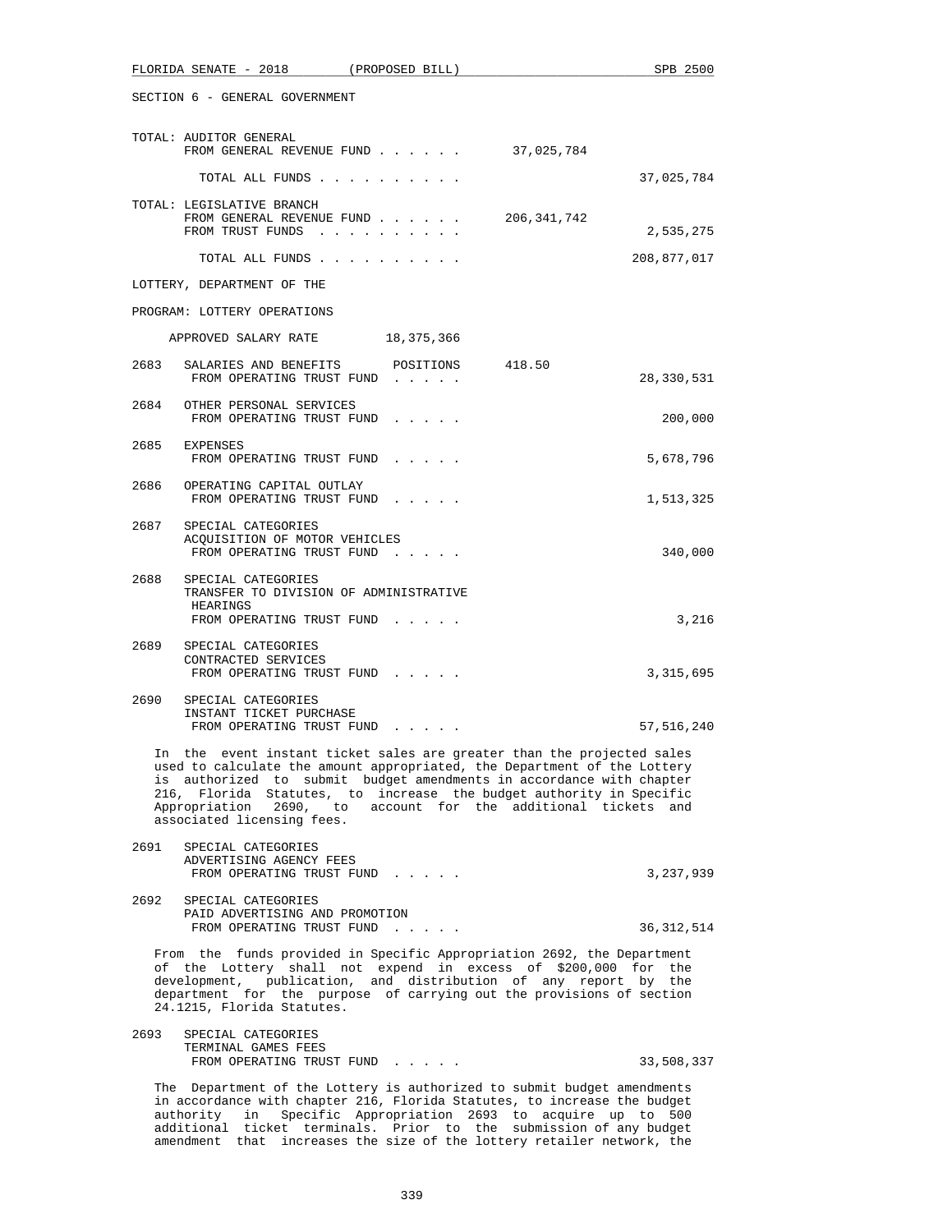Revenue Estimating Conference shall determine if sales will increase sufficiently to cover the cost of the terminals, offset any losses to the existing network, and generate additional revenue that benefits the state. The budget amendments will be contingent upon the department's submission of a plan that includes not only a positive Revenue Estimating Conference impact analysis, but also identifies the specific terminal needs and a plan for distribution of the additional terminals.

| 2694 | SPECIAL CATEGORIES<br>LOTTERY INSTANT TICKET VENDING MACHINES<br>FROM OPERATING TRUST FUND                                                                              |                      | 3,757,950     |
|------|-------------------------------------------------------------------------------------------------------------------------------------------------------------------------|----------------------|---------------|
|      | 2695 SPECIAL CATEGORIES<br>LOTTERY FULL SERVICE VENDING MACHINES<br>FROM OPERATING TRUST FUND                                                                           |                      | 2,205,000     |
|      | 2696 SPECIAL CATEGORIES<br>RETAILER INCENTIVES<br>FROM OPERATING TRUST FUND                                                                                             |                      | 2,325,000     |
|      | 2697 SPECIAL CATEGORIES<br>RISK MANAGEMENT INSURANCE<br>FROM OPERATING TRUST FUND                                                                                       |                      | 398,076       |
|      | 2698 SPECIAL CATEGORIES<br>SALARY INCENTIVE PAYMENTS<br>FROM OPERATING TRUST FUND                                                                                       |                      | 14,060        |
| 2699 | SPECIAL CATEGORIES<br>CONTRACTED LEGAL SERVICES<br>FROM OPERATING TRUST FUND                                                                                            |                      | 120,000       |
|      | 2700 SPECIAL CATEGORIES<br>LEASE OR LEASE-PURCHASE OF EQUIPMENT<br>FROM OPERATING TRUST FUND                                                                            |                      | 225,000       |
|      | 2701 SPECIAL CATEGORIES<br>TRANSFER TO DEPARTMENT OF MANAGEMENT<br>SERVICES - HUMAN RESOURCES SERVICES<br>PURCHASED PER STATEWIDE CONTRACT<br>FROM OPERATING TRUST FUND |                      | 138,947       |
|      | 2702 DATA PROCESSING SERVICES<br>DATA PROCESSING ASSESSMENT - AGENCY FOR<br>STATE TECHNOLOGY<br>FROM OPERATING TRUST FUND                                               |                      | 25,589        |
|      | TOTAL: PROGRAM: LOTTERY OPERATIONS<br>FROM TRUST FUNDS                                                                                                                  |                      | 179,166,215   |
|      | TOTAL POSITIONS<br>TOTAL ALL FUNDS                                                                                                                                      | 418.50               | 179, 166, 215 |
|      | TOTAL: LOTTERY, DEPARTMENT OF THE<br>FROM TRUST FUNDS                                                                                                                   |                      | 179, 166, 215 |
|      | TOTAL POSITIONS<br>TOTAL ALL FUNDS<br>TOTAL APPROVED SALARY RATE                                                                                                        | 418.50<br>18,375,366 | 179,166,215   |

#### MANAGEMENT SERVICES, DEPARTMENT OF

 No funds are appropriated in Specific Appropriations 2703 through 2902 and sections 49, 50, 51, 52, 53, 54 and 55 for the payment of rent, lease, or possession of space for offices or any other purpose or use at Northwood Centre, 1940 North Monroe Street, Tallahassee, Florida, pursuant to State of Florida Lease No. 720:0139, or any other lease, on behalf of any department or agency of the State of Florida by the Department of Management Services, notwithstanding any lease or contract to the contrary. The Department of Management Services is prohibited from expending any specific appropriation from the General Revenue Fund, any trust fund or from any other source for the rent, lease, or possession of any space for offices or other purpose or use at Northwood Centre, 1940 North Monroe Street, Tallahassee, Florida, pursuant to State of Florida Lease No. 720:0139, or any other lease.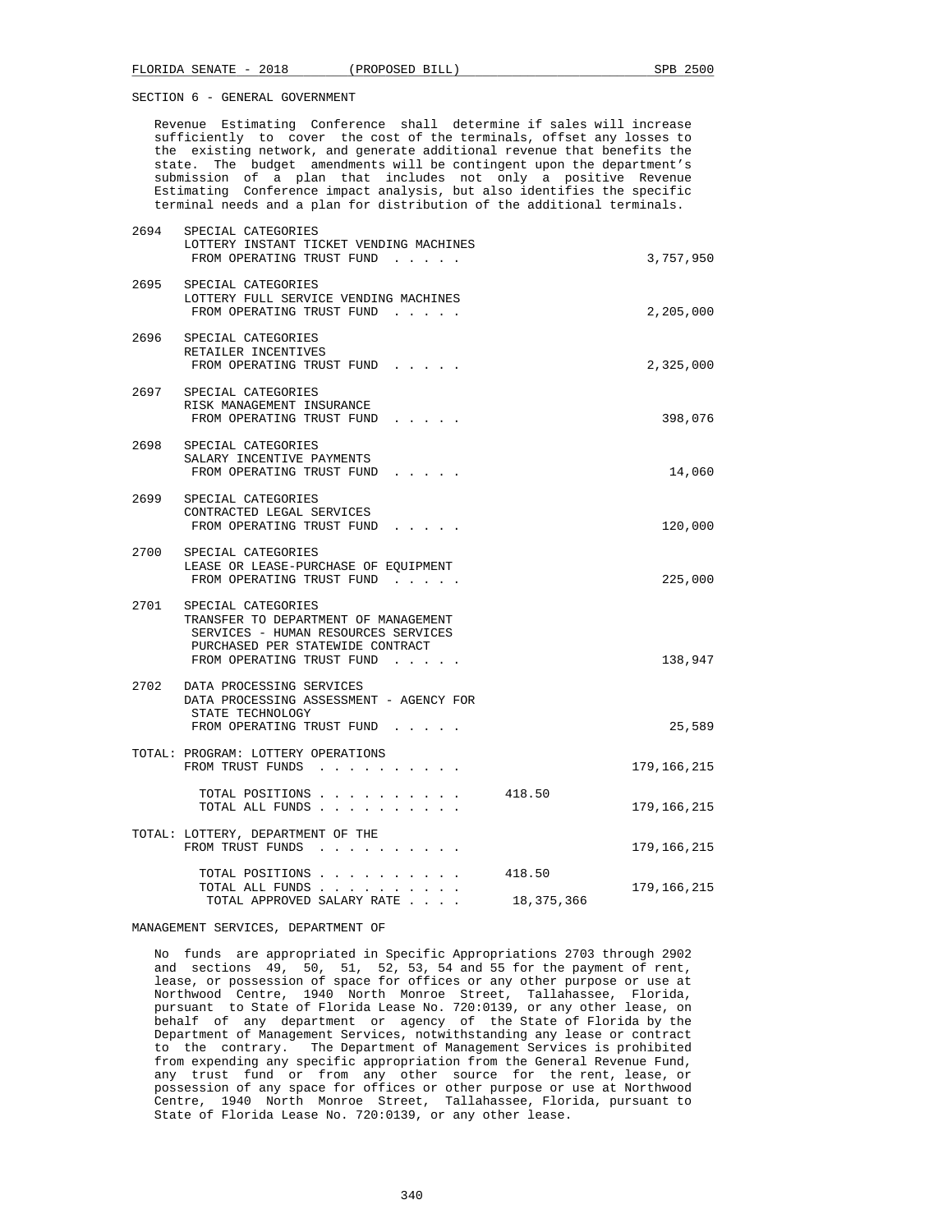# PROGRAM: ADMINISTRATION PROGRAM

# EXECUTIVE DIRECTION AND SUPPORT SERVICES

|      | APPROVED SALARY RATE                                                                                                                                                         | 5,512,087 |           |                   |
|------|------------------------------------------------------------------------------------------------------------------------------------------------------------------------------|-----------|-----------|-------------------|
|      | 2703 SALARIES AND BENEFITS POSITIONS 85.00<br>FROM GENERAL REVENUE FUND<br>FROM ADMINISTRATIVE TRUST FUND                                                                    |           | 166,148   | 7,592,737         |
|      | 2704 OTHER PERSONAL SERVICES<br>FROM ADMINISTRATIVE TRUST FUND                                                                                                               |           |           | 83,164            |
|      | 2705 EXPENSES<br>FROM GENERAL REVENUE FUND<br>FROM ADMINISTRATIVE TRUST FUND                                                                                                 |           | 41,497    | 727,108           |
|      | 2706 OPERATING CAPITAL OUTLAY<br>FROM ADMINISTRATIVE TRUST FUND                                                                                                              |           |           | 9,688             |
|      | 2707 SPECIAL CATEGORIES<br>CONTRACTED SERVICES<br>FROM GENERAL REVENUE FUND<br>FROM ADMINISTRATIVE TRUST FUND<br>FROM OPERATING TRUST FUND                                   |           | 51,680    | 208,112<br>50,000 |
| 2708 | SPECIAL CATEGORIES<br>STATEWIDE TRAVEL MANAGEMENT SYSTEM<br>FROM GENERAL REVENUE FUND                                                                                        |           | 1,280,693 |                   |
|      | 2709 SPECIAL CATEGORIES<br>MAIL SERVICES<br>FROM ADMINISTRATIVE TRUST FUND                                                                                                   |           |           | 50,004            |
|      | 2710 SPECIAL CATEGORIES<br>RISK MANAGEMENT INSURANCE<br>FROM ADMINISTRATIVE TRUST FUND                                                                                       |           |           | 20,175            |
| 2711 | SPECIAL CATEGORIES<br>CONTRACTED LEGAL SERVICES<br>FROM ADMINISTRATIVE TRUST FUND                                                                                            |           |           | 891,000           |
| 2712 | SPECIAL CATEGORIES<br>LEASE OR LEASE-PURCHASE OF EQUIPMENT<br>FROM ADMINISTRATIVE TRUST FUND                                                                                 |           |           | 22,427            |
|      | 2713 SPECIAL CATEGORIES<br>TRANSFER TO DEPARTMENT OF MANAGEMENT<br>SERVICES - HUMAN RESOURCES SERVICES<br>PURCHASED PER STATEWIDE CONTRACT<br>FROM ADMINISTRATIVE TRUST FUND |           |           | 31,300            |
| 2714 | DATA PROCESSING SERVICES<br>DATA PROCESSING ASSESSMENT - AGENCY FOR<br>STATE TECHNOLOGY<br>FROM GENERAL REVENUE FUND<br>FROM ADMINISTRATIVE TRUST FUND                       |           | 30,092    | 318,865           |
|      | TOTAL: EXECUTIVE DIRECTION AND SUPPORT SERVICES<br>FROM GENERAL REVENUE FUND<br>FROM TRUST FUNDS                                                                             |           | 1,570,110 | 10,004,580        |
|      | TOTAL POSITIONS<br>TOTAL ALL FUNDS                                                                                                                                           |           | 85.00     | 11,574,690        |
|      | STATE EMPLOYEE LEASING                                                                                                                                                       |           |           |                   |
|      | APPROVED SALARY RATE                                                                                                                                                         | 63,359    |           |                   |
| 2715 | SALARIES AND BENEFITS<br>FROM ADMINISTRATIVE TRUST FUND                                                                                                                      | POSITIONS | 1.00      | 87,141            |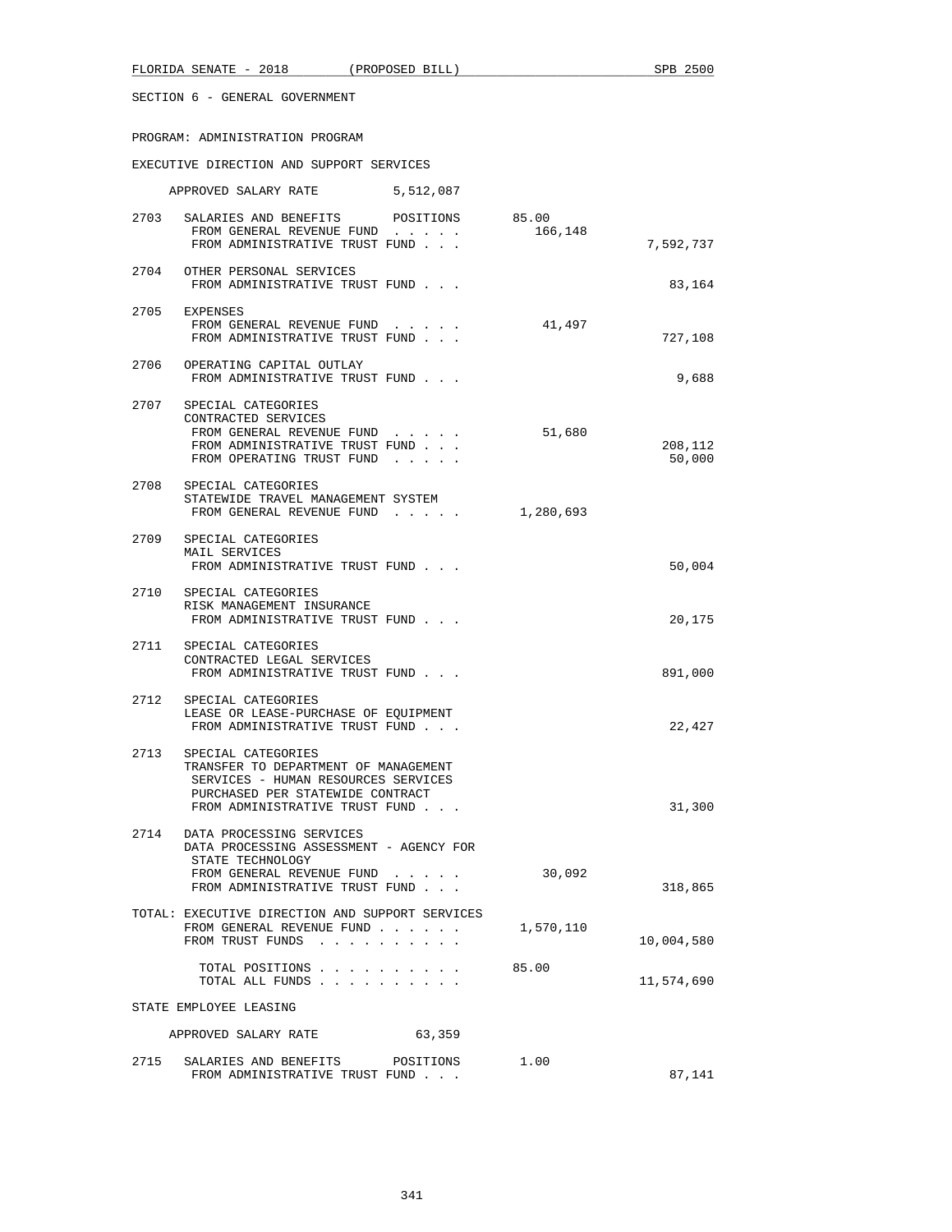|      | FLORIDA SENATE - 2018                                                                                                                                                                                                                         | (PROPOSED BILL) |      | SPB 2500   |
|------|-----------------------------------------------------------------------------------------------------------------------------------------------------------------------------------------------------------------------------------------------|-----------------|------|------------|
|      | SECTION 6 - GENERAL GOVERNMENT                                                                                                                                                                                                                |                 |      |            |
|      | 2716 SPECIAL CATEGORIES<br>TRANSFER TO DEPARTMENT OF MANAGEMENT<br>SERVICES - HUMAN RESOURCES SERVICES<br>PURCHASED PER STATEWIDE CONTRACT<br>FROM ADMINISTRATIVE TRUST FUND                                                                  |                 |      | 752        |
|      | TOTAL: STATE EMPLOYEE LEASING<br>FROM TRUST FUNDS                                                                                                                                                                                             |                 |      | 87,893     |
|      | TOTAL POSITIONS<br>TOTAL ALL FUNDS                                                                                                                                                                                                            |                 | 1.00 | 87,893     |
|      | PROGRAM: FACILITIES PROGRAM                                                                                                                                                                                                                   |                 |      |            |
|      | FACILITIES MANAGEMENT                                                                                                                                                                                                                         |                 |      |            |
|      | APPROVED SALARY RATE                                                                                                                                                                                                                          | 9,614,472       |      |            |
|      | 2717 SALARIES AND BENEFITS POSITIONS 256.50<br>FROM SUPERVISION TRUST FUND                                                                                                                                                                    |                 |      | 14,067,524 |
|      | 2718 OTHER PERSONAL SERVICES<br>FROM SUPERVISION TRUST FUND                                                                                                                                                                                   |                 |      | 267,000    |
|      | 2719 EXPENSES<br>FROM SUPERVISION TRUST FUND                                                                                                                                                                                                  |                 |      | 5,176,035  |
|      | 2720 OPERATING CAPITAL OUTLAY<br>FROM SUPERVISION TRUST FUND                                                                                                                                                                                  |                 |      | 73,727     |
|      | 2721 SPECIAL CATEGORIES<br>ACQUISITION OF MOTOR VEHICLES<br>FROM SUPERVISION TRUST FUND                                                                                                                                                       |                 |      | 239,000    |
|      | 2722 SPECIAL CATEGORIES<br>TRANSFER TO THE FLORIDA DEPARTMENT OF LAW<br>ENFORCEMENT - CAPITOL POLICE<br>FROM SUPERVISION TRUST FUND                                                                                                           |                 |      | 6,948,659  |
|      | 2723 SPECIAL CATEGORIES<br>CONTRACTED SERVICES<br>FROM SUPERVISION TRUST FUND                                                                                                                                                                 |                 |      | 10,724,427 |
|      | 2724 SPECIAL CATEGORIES<br>DEPARTMENT OF MANAGEMENT SERVICES<br>PROVISIONS FOR FACILITIES SECURITY<br>FROM SUPERVISION TRUST FUND                                                                                                             |                 |      | 1,148,387  |
|      | 2725 SPECIAL CATEGORIES<br>INTERIOR REFURBISHMENT - LEASE SPACE<br>FROM SUPERVISION TRUST FUND                                                                                                                                                |                 |      | 1,951,762  |
|      | 2726 SPECIAL CATEGORIES<br>RISK MANAGEMENT INSURANCE<br>FROM SUPERVISION TRUST FUND                                                                                                                                                           |                 |      | 180,479    |
| 2727 | SPECIAL CATEGORIES<br>STATE UTILITY PAYMENTS<br>FROM SUPERVISION TRUST FUND                                                                                                                                                                   |                 |      | 15,061,129 |
|      | The Department of Management Services is authorized to submit budget<br>amendments in accordance with chapter 216, Florida Statutes, to increase<br>Specific Appropriation 2727 in the event utility costs exceed the<br>amount appropriated. |                 |      |            |
| 2728 | SPECIAL CATEGORIES<br>DEFERRED-PAYMENT COMMODITY CONTRACTS<br>FROM SUPERVISION TRUST FUND                                                                                                                                                     |                 |      | 1,657,550  |
| 2729 | SPECIAL CATEGORIES<br>LEASE OR LEASE-PURCHASE OF EQUIPMENT<br>FROM SUPERVISION TRUST FUND                                                                                                                                                     |                 |      | 97,570     |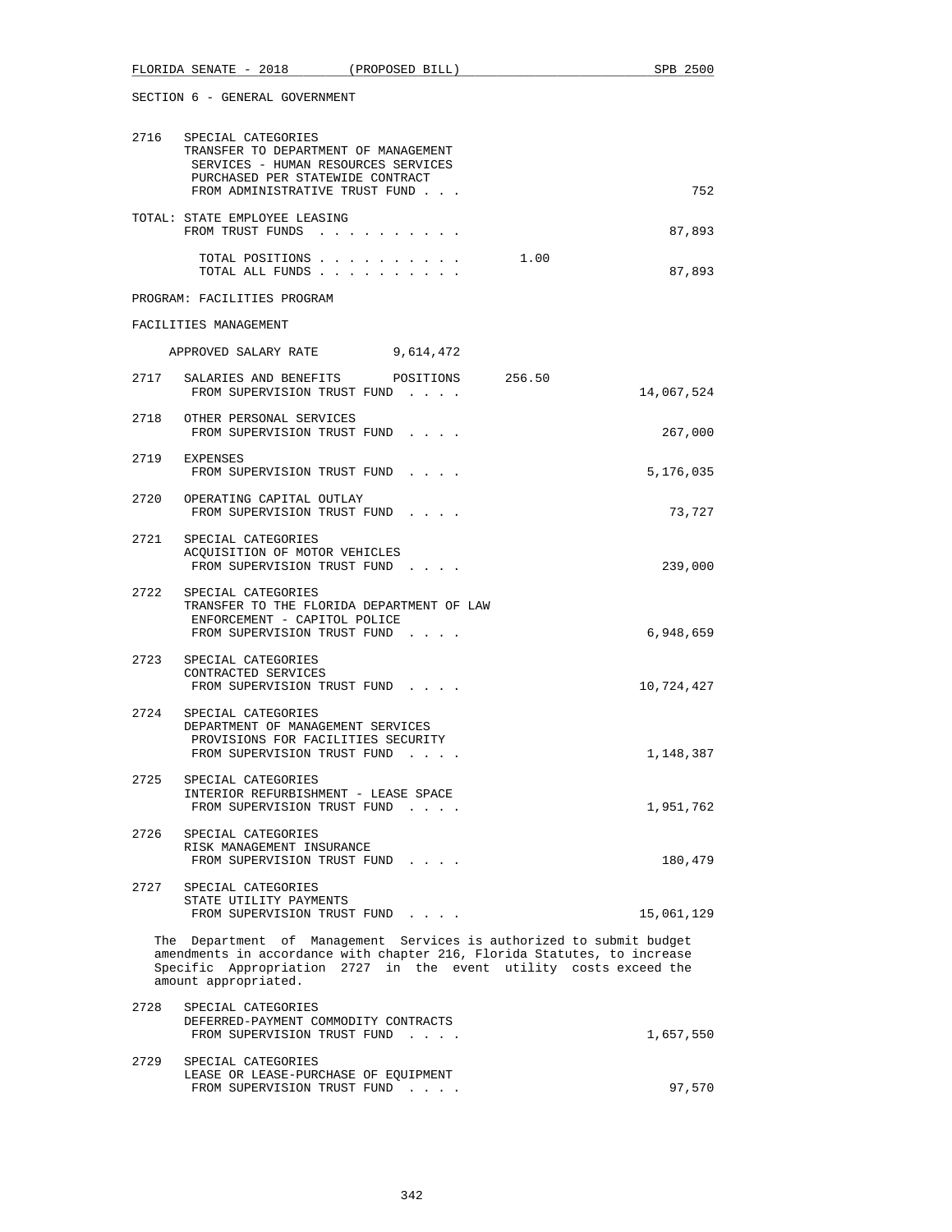| 2730  | SPECIAL CATEGORIES<br>TRANSFER TO DEPARTMENT OF MANAGEMENT<br>SERVICES - HUMAN RESOURCES SERVICES<br>PURCHASED PER STATEWIDE CONTRACT<br>FROM SUPERVISION TRUST FUND<br>$\sim$ $\sim$ $\sim$ $\sim$ | 78,116     |
|-------|-----------------------------------------------------------------------------------------------------------------------------------------------------------------------------------------------------|------------|
| 2731  | SPECIAL CATEGORIES<br>STATE CAPITOL - MAINTENANCE AND REPAIRS<br>FROM SUPERVISION TRUST FUND<br>.                                                                                                   | 50,000     |
| 2732  | DATA PROCESSING SERVICES<br>DATA PROCESSING ASSESSMENT - AGENCY FOR<br>STATE TECHNOLOGY<br>FROM SUPERVISION TRUST FUND                                                                              | 418,786    |
| 2732A | FIXED CAPITAL OUTLAY<br>CONSTRUCTION OF FLORIDA DEPARTMENT OF LAW<br>ENFORCEMENT REGIONAL FACILITY - NORTHWEST<br>FLORIDA - DMS MGD<br>FROM PUBLIC FACILITIES FINANCING                             |            |
|       | TRUST FUND                                                                                                                                                                                          | 29,400,000 |

 Funds in Specific Appropriation 2732A are provided for site development and construction of the Florida Department of Law Enforcement Pensacola Regional Operations Center on a site adjacent to the Chappie James Building in Pensacola, Florida. The facility shall be constructed to a sustainable building rating or a national model green building code.

 2733 FIXED CAPITAL OUTLAY COMPLIANCE WITH THE AMERICANS WITH DISABILITIES ACT FROM GENERAL REVENUE FUND . . . . . 1,286,000

 Funds in Specific Appropriations 2733 through 2735 shall be held in reserve contingent upon the submission of a project plan to the chair of the Senate Appropriations Committee, the chair of the House of Representatives Appropriations Committee, and the Executive Office of the Governor's Office of Policy and Budget detailing the request for building repair, code correction, and other deficiency projects. The project plan must include all high priority deficiency issues and all issues affecting life, health and safety. The project plan shall also include the facility, location and estimated cost for each project and shall be submitted by August 1, 2018. The Department of Management Services shall request the release of funds pursuant to the provisions of chapter 216, Florida Statutes.

| 2734 | FIXED CAPITAL OUTLAY<br>LIFE SAFETY CODE COMPLIANCE PROJECTS<br>STATEWIDE - DMS MGD<br>FROM GENERAL REVENUE FUND<br>$\cdot$ $\cdot$ $\cdot$ $\cdot$ $\cdot$ | 1,916,000    |               |
|------|-------------------------------------------------------------------------------------------------------------------------------------------------------------|--------------|---------------|
| 2735 | FIXED CAPITAL OUTLAY<br>STATEWIDE CAPITAL DEPRECIATION - GENERAL -<br>DMS MGD<br>FROM GENERAL REVENUE FUND<br>FROM SUPERVISION TRUST FUND<br>$\cdots$       | 41, 448, 353 | 8,940,802     |
| 2736 | FIXED CAPITAL OUTLAY<br>DEBT SERVICE<br>FROM FLORIDA FACILITIES POOL<br>CLEARING TRUST FUND<br>.                                                            |              | 23,042,269    |
|      | 2736A FIXED CAPITAL OUTLAY<br>DEBT SERVICE NEW ISSUES<br>FROM SUPERVISION TRUST FUND                                                                        |              | 2,300,000     |
|      | TOTAL: FACILITIES MANAGEMENT<br>FROM GENERAL REVENUE FUND<br>FROM TRUST FUNDS                                                                               | 44,650,353   | 121,823,222   |
|      | TOTAL POSITIONS<br>TOTAL ALL FUNDS                                                                                                                          | 256.50       | 166, 473, 575 |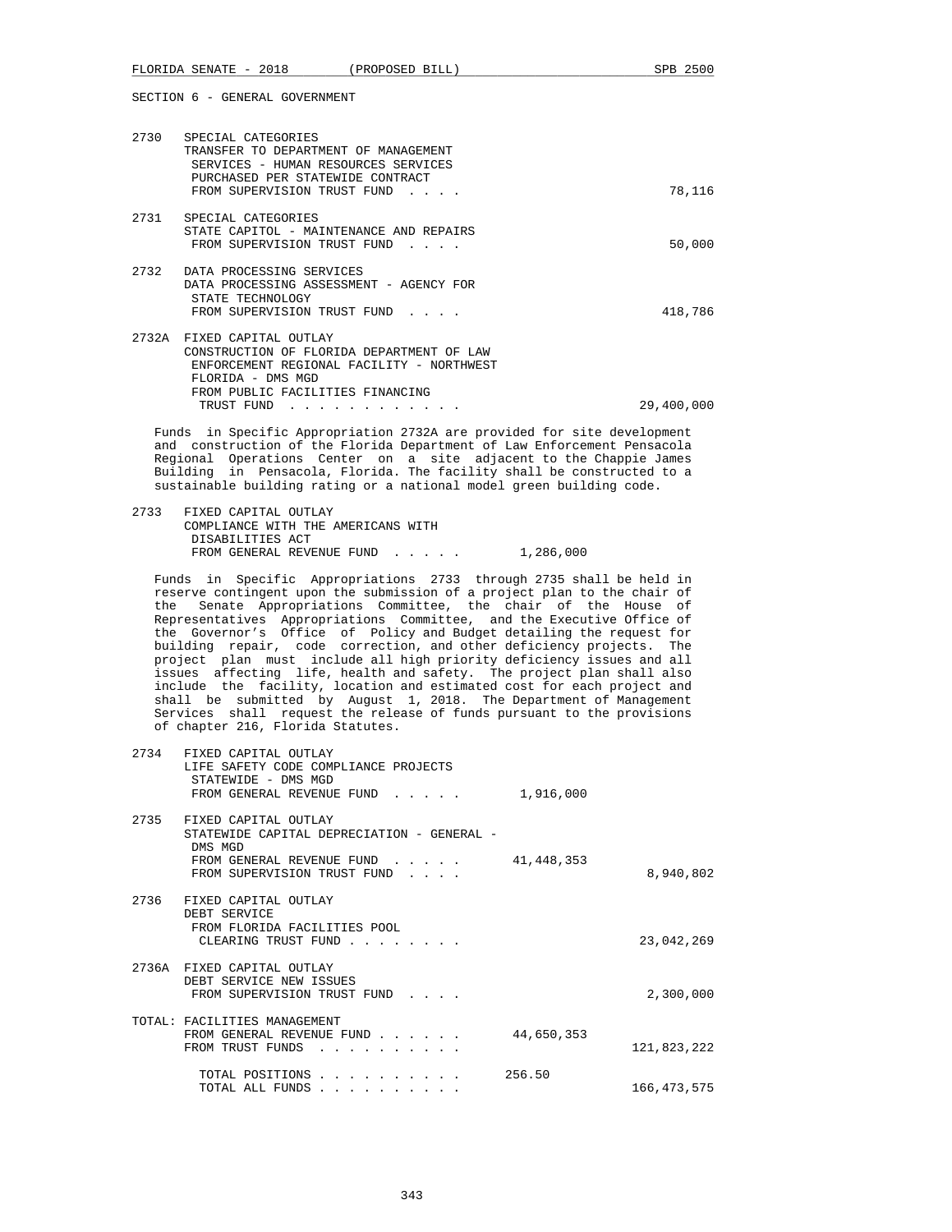# BUILDING CONSTRUCTION

|      | Architects Incidental Trust Fund are based on an assessment against each<br>fixed capital outlay appropriation in which the Department of Management<br>Services serves as the owner-representative on behalf of the state. The<br>assessments for appropriations made for the 2018-2019 fiscal year shall<br>be calculated in accordance with the formula submitted by the Department<br>of Management Services to the Executive Office of the Governor on<br>October 7, 1991, as required by chapter 91-193, Laws of Florida. |                        |  |
|------|---------------------------------------------------------------------------------------------------------------------------------------------------------------------------------------------------------------------------------------------------------------------------------------------------------------------------------------------------------------------------------------------------------------------------------------------------------------------------------------------------------------------------------|------------------------|--|
|      | 622,635<br>APPROVED SALARY RATE                                                                                                                                                                                                                                                                                                                                                                                                                                                                                                 |                        |  |
|      | 2737 SALARIES AND BENEFITS<br>POSITIONS<br>FROM ARCHITECTS INCIDENTAL TRUST<br>FUND                                                                                                                                                                                                                                                                                                                                                                                                                                             | 11.00<br>877,312       |  |
| 2738 | EXPENSES<br>FROM ARCHITECTS INCIDENTAL TRUST<br>FUND $\cdots$                                                                                                                                                                                                                                                                                                                                                                                                                                                                   | 122,002                |  |
| 2739 | SPECIAL CATEGORIES<br>CONTRACTED SERVICES<br>FROM ARCHITECTS INCIDENTAL TRUST<br>FUND $\cdots$ $\cdots$ $\cdots$ $\cdots$ $\cdots$ $\cdots$                                                                                                                                                                                                                                                                                                                                                                                     | 46,341                 |  |
| 2740 | SPECIAL CATEGORIES<br>RISK MANAGEMENT INSURANCE<br>FROM ARCHITECTS INCIDENTAL TRUST<br>$FUND$                                                                                                                                                                                                                                                                                                                                                                                                                                   | 3,036                  |  |
|      | 2741 SPECIAL CATEGORIES<br>LEASE OR LEASE-PURCHASE OF EQUIPMENT<br>FROM ARCHITECTS INCIDENTAL TRUST                                                                                                                                                                                                                                                                                                                                                                                                                             | 1,613                  |  |
| 2742 | SPECIAL CATEGORIES<br>TRANSFER TO DEPARTMENT OF MANAGEMENT<br>SERVICES - HUMAN RESOURCES SERVICES<br>PURCHASED PER STATEWIDE CONTRACT<br>FROM ARCHITECTS INCIDENTAL TRUST<br>FUND $\cdots$                                                                                                                                                                                                                                                                                                                                      | 3,484                  |  |
| 2743 | DATA PROCESSING SERVICES<br>DATA PROCESSING ASSESSMENT - AGENCY FOR<br>STATE TECHNOLOGY<br>FROM ARCHITECTS INCIDENTAL TRUST<br>FUND                                                                                                                                                                                                                                                                                                                                                                                             | 9,841                  |  |
|      | 2743A GRANTS AND AIDS TO LOCAL GOVERNMENTS AND<br>NONSTATE ENTITIES - FIXED CAPITAL OUTLAY<br>LEALMAN COMMUNITY AND RECREATION CENTER<br>FROM GENERAL REVENUE FUND                                                                                                                                                                                                                                                                                                                                                              | 1,000,000              |  |
|      | Funds provided in Specific Appropriation 2743A are provided for funding<br>a nonrecurring appropriations project (Senate Form 2152).                                                                                                                                                                                                                                                                                                                                                                                            |                        |  |
|      | TOTAL: BUILDING CONSTRUCTION<br>FROM GENERAL REVENUE FUND<br>FROM TRUST FUNDS                                                                                                                                                                                                                                                                                                                                                                                                                                                   | 1,000,000<br>1,063,629 |  |
|      | TOTAL POSITIONS<br>TOTAL ALL FUNDS                                                                                                                                                                                                                                                                                                                                                                                                                                                                                              | 11.00<br>2,063,629     |  |
|      | PROGRAM: SUPPORT PROGRAM                                                                                                                                                                                                                                                                                                                                                                                                                                                                                                        |                        |  |
|      | FEDERAL PROPERTY ASSISTANCE                                                                                                                                                                                                                                                                                                                                                                                                                                                                                                     |                        |  |
|      | APPROVED SALARY RATE<br>155,476                                                                                                                                                                                                                                                                                                                                                                                                                                                                                                 |                        |  |
| 2744 | SALARIES AND BENEFITS POSITIONS<br>FROM SURPLUS PROPERTY REVOLVING<br>TRUST FUND                                                                                                                                                                                                                                                                                                                                                                                                                                                | 5.00<br>263,288        |  |

Funds provided in Specific Appropriations 2737 through 2743 from the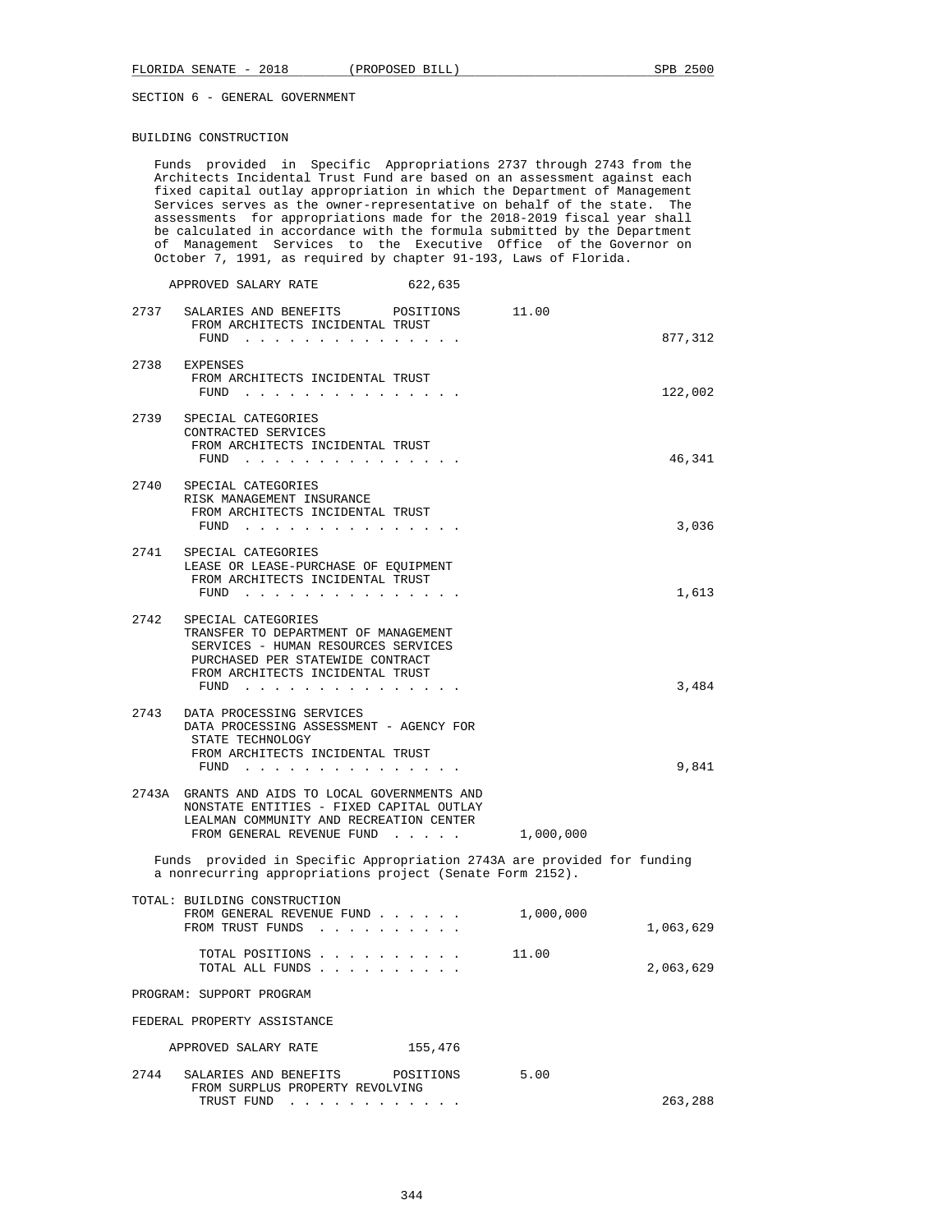|      | FLORIDA SENATE - 2018<br>(PROPOSED BILL)                                                                                                                                               |      | SPB 2500 |
|------|----------------------------------------------------------------------------------------------------------------------------------------------------------------------------------------|------|----------|
|      | SECTION 6 - GENERAL GOVERNMENT                                                                                                                                                         |      |          |
| 2745 | EXPENSES<br>FROM SURPLUS PROPERTY REVOLVING<br>TRUST FUND                                                                                                                              |      | 82,938   |
| 2746 | SPECIAL CATEGORIES<br>CONTRACTED SERVICES<br>FROM SURPLUS PROPERTY REVOLVING<br>TRUST FUND                                                                                             |      | 6,379    |
| 2747 | SPECIAL CATEGORIES<br>RISK MANAGEMENT INSURANCE<br>FROM SURPLUS PROPERTY REVOLVING<br>TRUST FUND                                                                                       |      | 1,354    |
| 2748 | SPECIAL CATEGORIES<br>TRANSFER TO DEPARTMENT OF MANAGEMENT<br>SERVICES - HUMAN RESOURCES SERVICES<br>PURCHASED PER STATEWIDE CONTRACT<br>FROM SURPLUS PROPERTY REVOLVING<br>TRUST FUND |      | 1,431    |
|      | 2749 DATA PROCESSING SERVICES<br>DATA PROCESSING ASSESSMENT - AGENCY FOR<br>STATE TECHNOLOGY<br>FROM SURPLUS PROPERTY REVOLVING<br>TRUST FUND                                          |      | 1,862    |
|      | TOTAL: FEDERAL PROPERTY ASSISTANCE<br>FROM TRUST FUNDS                                                                                                                                 |      | 357,252  |
|      | TOTAL POSITIONS<br>TOTAL ALL FUNDS                                                                                                                                                     | 5.00 | 357,252  |
|      | MOTOR VEHICLE AND WATERCRAFT MANAGEMENT                                                                                                                                                |      |          |
|      | 346,395<br>APPROVED SALARY RATE                                                                                                                                                        |      |          |
| 2750 | SALARIES AND BENEFITS POSITIONS<br>FROM OPERATING TRUST FUND                                                                                                                           | 6.00 | 511,162  |
|      | 2751 EXPENSES<br>FROM OPERATING TRUST FUND                                                                                                                                             |      | 58,708   |
| 2752 | SPECIAL CATEGORIES<br>CONTRACTED SERVICES<br>FROM OPERATING TRUST FUND                                                                                                                 |      | 561,935  |
| 2753 | SPECIAL CATEGORIES<br>RISK MANAGEMENT INSURANCE<br>FROM OPERATING TRUST FUND                                                                                                           |      | 1,706    |
|      | 2754 SPECIAL CATEGORIES<br>LEASE OR LEASE-PURCHASE OF EQUIPMENT<br>FROM OPERATING TRUST FUND                                                                                           |      | 1,247    |
| 2755 | SPECIAL CATEGORIES<br>TRANSFER TO DEPARTMENT OF MANAGEMENT<br>SERVICES - HUMAN RESOURCES SERVICES<br>PURCHASED PER STATEWIDE CONTRACT<br>FROM OPERATING TRUST FUND                     |      | 2,578    |
| 2756 | SPECIAL CATEGORIES<br>PAYMENT OF EXPENSES FROM SALE OF AGENCY<br>VEHICLES<br>FROM OPERATING TRUST FUND                                                                                 |      | 695,000  |
| 2757 | DATA PROCESSING SERVICES<br>DATA PROCESSING ASSESSMENT - AGENCY FOR<br>STATE TECHNOLOGY                                                                                                |      |          |
|      | FROM OPERATING TRUST FUND                                                                                                                                                              |      | 36,210   |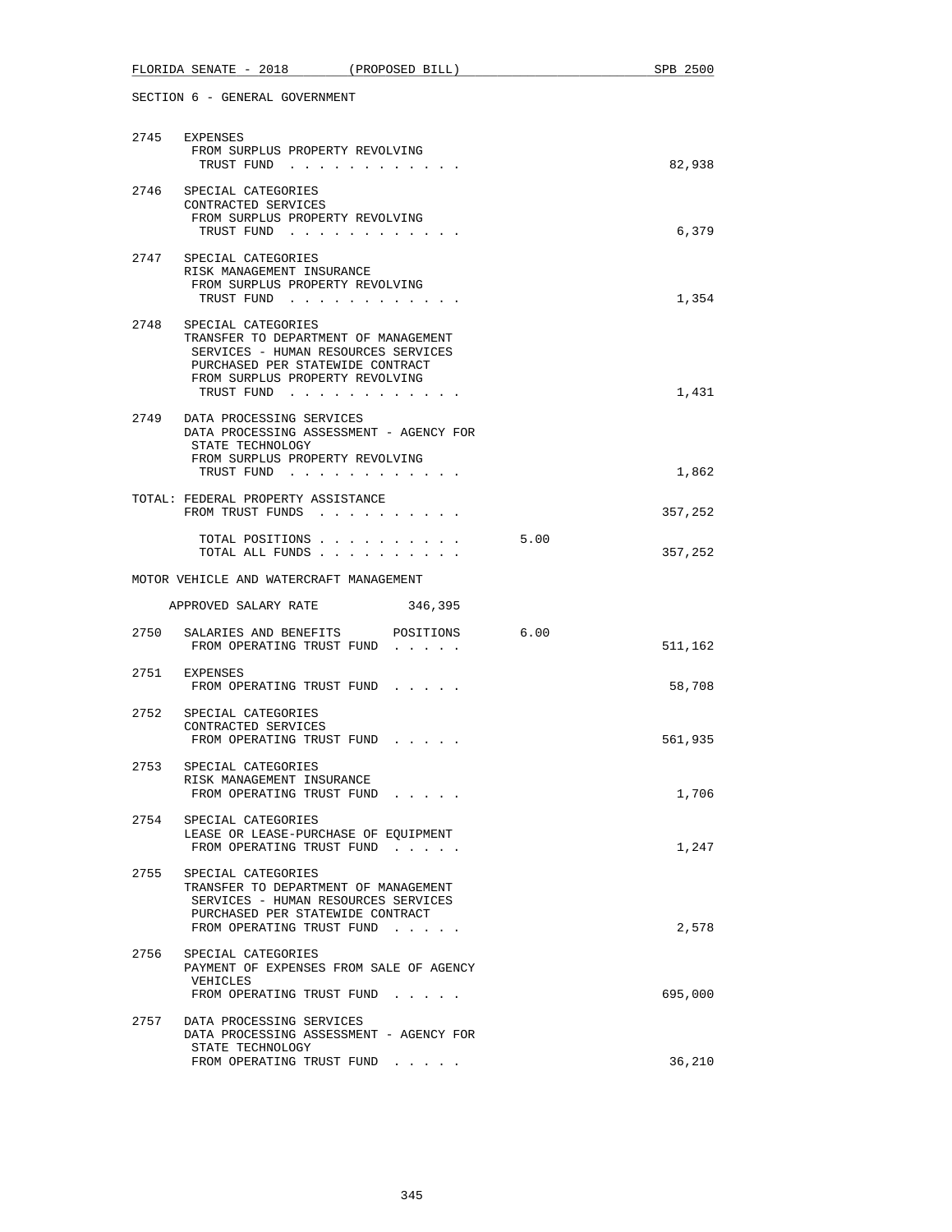| FLORIDA SENATE - 2018<br>(PROPOSED BILL)                                                                                                                                | SPB 2500            |
|-------------------------------------------------------------------------------------------------------------------------------------------------------------------------|---------------------|
| SECTION 6 - GENERAL GOVERNMENT                                                                                                                                          |                     |
| TOTAL: MOTOR VEHICLE AND WATERCRAFT MANAGEMENT<br>FROM TRUST FUNDS                                                                                                      | 1,868,546           |
| 6.00<br>TOTAL POSITIONS<br>TOTAL ALL FUNDS                                                                                                                              | 1,868,546           |
| PURCHASING OVERSIGHT                                                                                                                                                    |                     |
| APPROVED SALARY RATE 2,996,312                                                                                                                                          |                     |
| 2758 SALARIES AND BENEFITS POSITIONS 49.00<br>FROM OPERATING TRUST FUND                                                                                                 | 4,160,847           |
| 2759 OTHER PERSONAL SERVICES<br>FROM OPERATING TRUST FUND                                                                                                               | 10,000              |
| 2760 EXPENSES<br>FROM OPERATING TRUST FUND                                                                                                                              | 391,418             |
| 2761<br>OPERATING CAPITAL OUTLAY<br>FROM OPERATING TRUST FUND                                                                                                           | 15,859              |
| 2762 SPECIAL CATEGORIES<br>CONTRACTED SERVICES<br>FROM OPERATING TRUST FUND                                                                                             | 163,847             |
| 2763<br>SPECIAL CATEGORIES<br>RISK MANAGEMENT INSURANCE<br>FROM OPERATING TRUST FUND                                                                                    | 7,981               |
| 2764<br>SPECIAL CATEGORIES<br>CONTRACTED LEGAL SERVICES<br>FROM OPERATING TRUST FUND                                                                                    | 30,000              |
| 2765 SPECIAL CATEGORIES<br>WEB-BASED E-PROCUREMENT SYSTEM<br>FROM OPERATING TRUST FUND                                                                                  | 10,509,600          |
| 2766 SPECIAL CATEGORIES<br>PROJECT MANAGEMENT PROFESSIONAL - TRAINING<br>FROM OPERATING TRUST FUND                                                                      | 180,000             |
| 2767 SPECIAL CATEGORIES<br>LEASE OR LEASE-PURCHASE OF EQUIPMENT<br>FROM OPERATING TRUST FUND                                                                            | 4,000               |
| 2768 SPECIAL CATEGORIES<br>TRANSFER TO DEPARTMENT OF MANAGEMENT<br>SERVICES - HUMAN RESOURCES SERVICES<br>PURCHASED PER STATEWIDE CONTRACT<br>FROM OPERATING TRUST FUND | 14,844              |
| 2769<br>SPECIAL CATEGORIES<br>TRANSFER TO THE DEPARTMENT OF FINANCIAL<br>SERVICES<br>FROM OPERATING TRUST FUND                                                          | 1,500,000           |
| 2770 DATA PROCESSING SERVICES<br>DATA PROCESSING ASSESSMENT - AGENCY FOR<br>STATE TECHNOLOGY<br>FROM OPERATING TRUST FUND                                               | 194,382             |
| TOTAL: PURCHASING OVERSIGHT<br>FROM TRUST FUNDS                                                                                                                         | 17,182,778          |
| TOTAL POSITIONS<br>TOTAL ALL FUNDS                                                                                                                                      | 49.00<br>17,182,778 |
| OFFICE OF SUPPLIER DIVERSITY                                                                                                                                            |                     |
| APPROVED SALARY RATE<br>222,984                                                                                                                                         |                     |
| 2771<br>SALARIES AND BENEFITS<br>POSITIONS<br>FROM OPERATING TRUST FUND                                                                                                 | 6.00<br>352,758     |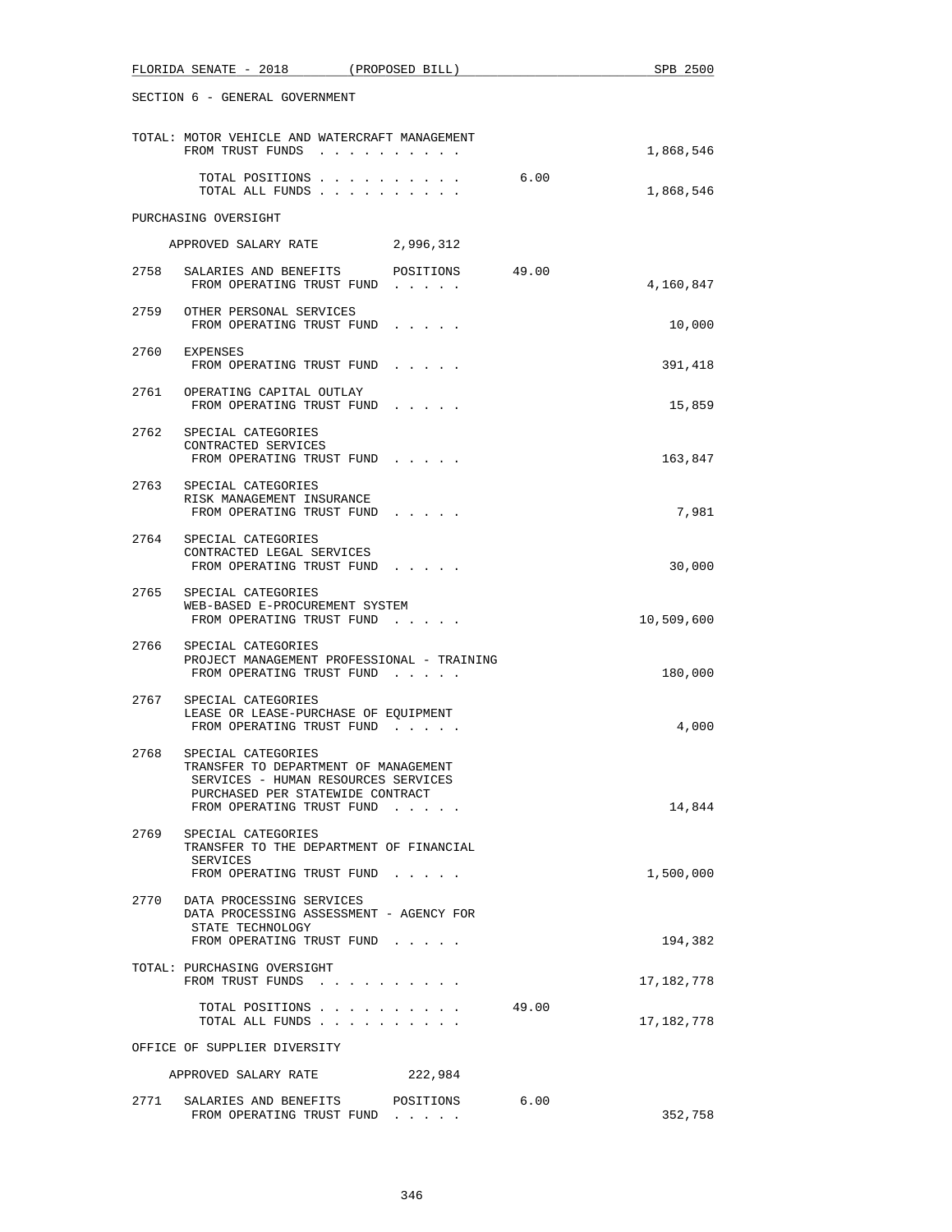|      | FLORIDA SENATE - 2018 (PROPOSED BILL)                                                                                                                              |                                                                  |           | SPB 2500  |
|------|--------------------------------------------------------------------------------------------------------------------------------------------------------------------|------------------------------------------------------------------|-----------|-----------|
|      | SECTION 6 - GENERAL GOVERNMENT                                                                                                                                     |                                                                  |           |           |
|      | 2772 EXPENSES<br>FROM OPERATING TRUST FUND                                                                                                                         |                                                                  |           | 55,641    |
|      | 2773 SPECIAL CATEGORIES<br>CONTRACTED SERVICES<br>FROM OPERATING TRUST FUND                                                                                        |                                                                  |           | 11,573    |
|      | 2774 SPECIAL CATEGORIES<br>RISK MANAGEMENT INSURANCE<br>FROM OPERATING TRUST FUND                                                                                  |                                                                  |           | 826       |
| 2775 | SPECIAL CATEGORIES<br>TRANSFER TO DEPARTMENT OF MANAGEMENT<br>SERVICES - HUMAN RESOURCES SERVICES<br>PURCHASED PER STATEWIDE CONTRACT<br>FROM OPERATING TRUST FUND |                                                                  |           | 3,074     |
|      | 2776 DATA PROCESSING SERVICES<br>DATA PROCESSING ASSESSMENT - AGENCY FOR<br>STATE TECHNOLOGY<br>FROM OPERATING TRUST FUND                                          |                                                                  |           |           |
|      |                                                                                                                                                                    |                                                                  |           | 14,182    |
|      | TOTAL: OFFICE OF SUPPLIER DIVERSITY<br>FROM TRUST FUNDS                                                                                                            |                                                                  |           | 438,054   |
|      | TOTAL POSITIONS<br>TOTAL ALL FUNDS                                                                                                                                 |                                                                  | 6.00      | 438,054   |
|      | PRIVATE PRISON MONITORING                                                                                                                                          |                                                                  |           |           |
|      | APPROVED SALARY RATE 788,421                                                                                                                                       |                                                                  |           |           |
|      | 2777 SALARIES AND BENEFITS POSITIONS 15.00<br>FROM GENERAL REVENUE FUND<br>FROM OPERATING TRUST FUND                                                               |                                                                  | 1,039,549 | 95,818    |
|      | 2778 EXPENSES<br>FROM GENERAL REVENUE FUND<br>FROM OPERATING TRUST FUND                                                                                            | $\mathbf{z} = \mathbf{z} + \mathbf{z} + \mathbf{z} + \mathbf{z}$ | 91,246    | 14,175    |
|      | 2779 OPERATING CAPITAL OUTLAY<br>FROM GENERAL REVENUE FUND                                                                                                         |                                                                  | 3,890     |           |
| 2780 | SPECIAL CATEGORIES<br>CONTRACTED SERVICES<br>FROM GENERAL REVENUE FUND                                                                                             |                                                                  | 11,556    |           |
| 2781 | SPECIAL CATEGORIES<br>RISK MANAGEMENT INSURANCE<br>FROM GENERAL REVENUE FUND                                                                                       |                                                                  | 3,069     |           |
|      | 2782 SPECIAL CATEGORIES<br>CONTRACTED LEGAL SERVICES<br>FROM GENERAL REVENUE FUND                                                                                  |                                                                  | 23,169    |           |
|      | 2783 SPECIAL CATEGORIES<br>ADMINISTRATIVE OVERHEAD<br>FROM GENERAL REVENUE FUND                                                                                    |                                                                  | 113,489   |           |
| 2784 | SPECIAL CATEGORIES<br>LEASE OR LEASE-PURCHASE OF EQUIPMENT<br>FROM GENERAL REVENUE FUND                                                                            |                                                                  | 2,767     |           |
|      | 2785 SPECIAL CATEGORIES<br>PRIVATE PRISONS - MAINTENANCE AND REPAIR<br>REIMBURSEMENT<br>FROM OPERATING TRUST FUND                                                  |                                                                  |           | 1,500,000 |
| 2786 | SPECIAL CATEGORIES<br>TRANSFER TO DEPARTMENT OF MANAGEMENT<br>SERVICES - HUMAN RESOURCES SERVICES<br>PURCHASED PER STATEWIDE CONTRACT                              |                                                                  |           |           |
|      | FROM GENERAL REVENUE FUND<br>FROM OPERATING TRUST FUND                                                                                                             |                                                                  | 4,498     | 385       |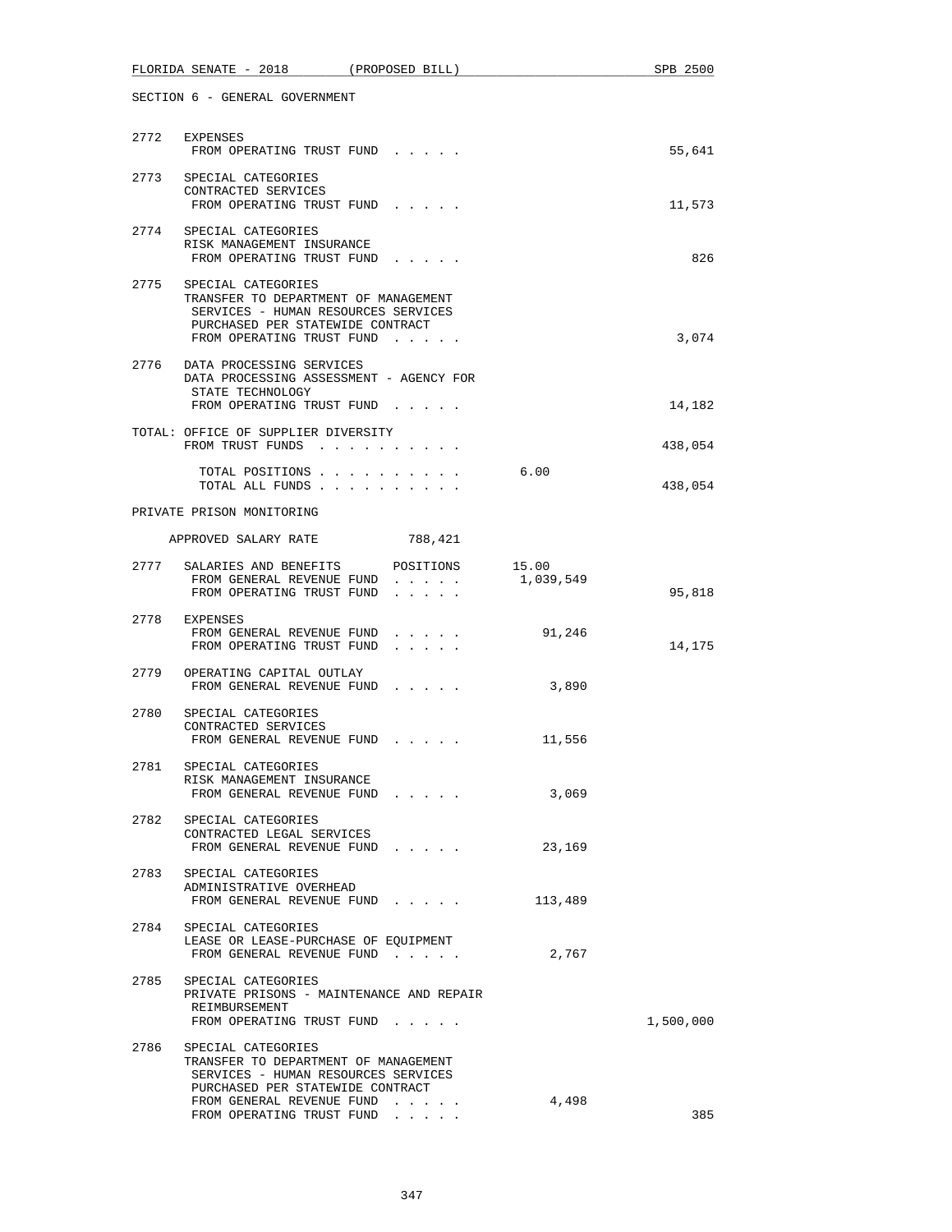| SECTION 6 - GENERAL GOVERNMENT                                                                                                                                                                                                                                                                                    |                            |
|-------------------------------------------------------------------------------------------------------------------------------------------------------------------------------------------------------------------------------------------------------------------------------------------------------------------|----------------------------|
| 2787 DATA PROCESSING SERVICES<br>DATA PROCESSING ASSESSMENT - AGENCY FOR<br>STATE TECHNOLOGY<br>FROM GENERAL REVENUE FUND                                                                                                                                                                                         | 9,053                      |
| 2788 FIXED CAPITAL OUTLAY<br>FACILITIES REPAIRS AND MAINTENANCE<br>FROM OPERATING TRUST FUND                                                                                                                                                                                                                      | 3,918,846                  |
| TOTAL: PRIVATE PRISON MONITORING<br>FROM GENERAL REVENUE FUND<br>FROM TRUST FUNDS                                                                                                                                                                                                                                 | 1,302,286<br>5,529,224     |
| TOTAL POSITIONS<br>TOTAL ALL FUNDS                                                                                                                                                                                                                                                                                | 15.00<br>6,831,510         |
| WORKFORCE PROGRAMS                                                                                                                                                                                                                                                                                                |                            |
| PROGRAM: INSURANCE BENEFITS ADMINISTRATION                                                                                                                                                                                                                                                                        |                            |
| APPROVED SALARY RATE 1,420,047                                                                                                                                                                                                                                                                                    |                            |
| SALARIES AND BENEFITS POSITIONS<br>2789<br>FROM PRETAX BENEFITS TRUST FUND.<br>FROM STATE EMPLOYEES LIFE                                                                                                                                                                                                          | 24.00<br>393,924           |
| INSURANCE TRUST FUND<br>FROM STATE EMPLOYEES HEALTH                                                                                                                                                                                                                                                               | 22,252                     |
| INSURANCE TRUST FUND<br>FROM STATE EMPLOYEES DISABILITY                                                                                                                                                                                                                                                           | 1,573,394                  |
| INSURANCE TRUST FUND                                                                                                                                                                                                                                                                                              | 29,128                     |
| 2790 OTHER PERSONAL SERVICES<br>FROM PRETAX BENEFITS TRUST FUND.                                                                                                                                                                                                                                                  | 14,935                     |
| FROM STATE EMPLOYEES HEALTH<br>INSURANCE TRUST FUND                                                                                                                                                                                                                                                               | 142,027                    |
| 2791 EXPENSES<br>FROM PRETAX BENEFITS TRUST FUND.<br>FROM STATE EMPLOYEES LIFE<br>INSURANCE TRUST FUND<br>FROM STATE EMPLOYEES HEALTH<br>INSURANCE TRUST FUND<br>FROM STATE EMPLOYEES DISABILITY                                                                                                                  | 47,531<br>1,984<br>294,096 |
| INSURANCE TRUST FUND                                                                                                                                                                                                                                                                                              | 2,875                      |
| 2792<br>OPERATING CAPITAL OUTLAY<br>FROM PRETAX BENEFITS TRUST FUND.<br>FROM STATE EMPLOYEES HEALTH<br>INSURANCE TRUST FUND                                                                                                                                                                                       | 10,000<br>8,000            |
| 2793<br>SPECIAL CATEGORIES<br>TRANSFER TO DIVISION OF ADMINISTRATIVE<br>HEARINGS<br>FROM STATE EMPLOYEES HEALTH                                                                                                                                                                                                   |                            |
| INSURANCE TRUST FUND                                                                                                                                                                                                                                                                                              | 50,076                     |
| 2794<br>SPECIAL CATEGORIES<br>POST PAYMENT CLAIMS AUDIT SERVICES<br>FROM STATE EMPLOYEES HEALTH<br>INSURANCE TRUST FUND                                                                                                                                                                                           | 400,000                    |
| The Department of Management Services is authorized to submit budget<br>amendments in accordance with chapter 216, Florida Statutes, to increase<br>Specific Appropriation 2794 in the event the contractor identifies<br>claim overpayments that result in compensation that exceeds the amount<br>appropriated. |                            |
| 2795<br>SPECIAL CATEGORIES                                                                                                                                                                                                                                                                                        |                            |

FLORIDA SENATE - 2018 (PROPOSED BILL) SPB 2500

| CONTRACTED SERVICES              |           |
|----------------------------------|-----------|
| FROM PRETAX BENEFITS TRUST FUND. | 348,505   |
| FROM STATE EMPLOYEES HEALTH      |           |
| INSURANCE TRUST FUND             | 1,159,157 |

 From the funds provided in Specific Appropriation 2795, the Department of Management Services shall use certified or licensed professionals who are providing solicited services to other clients when contracting with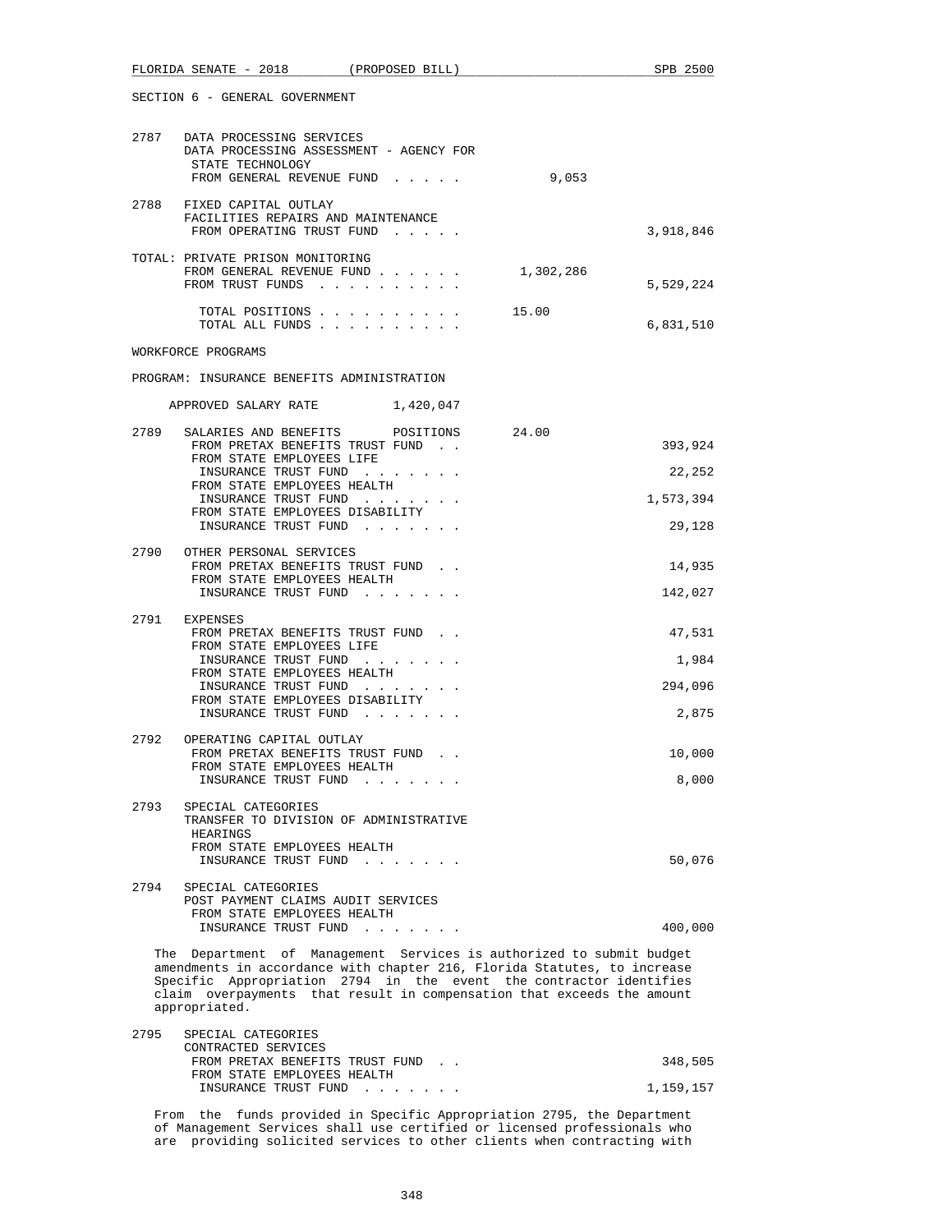benefit or actuarial consultants.

| 2796 | SPECIAL CATEGORIES<br>ADMINISTRATIVE SERVICES ONLY CONTRACT FOR<br>HEALTH INSURANCE                                                                                                                                                                                                  |                                  |
|------|--------------------------------------------------------------------------------------------------------------------------------------------------------------------------------------------------------------------------------------------------------------------------------------|----------------------------------|
|      | FROM STATE EMPLOYEES HEALTH<br>INSURANCE TRUST FUND                                                                                                                                                                                                                                  | 50,400,000                       |
|      | The Department of Management Services is authorized to submit budget<br>amendments in accordance with chapter 216, Florida Statutes, to increase<br>Specific Appropriation 2796 in the event administrative service<br>payments for health insurance exceed the amount appropriated. |                                  |
|      | 2797 SPECIAL CATEGORIES<br>PRESCRIPTION DRUG CLAIMS ADMINISTRATION<br>FROM STATE EMPLOYEES HEALTH<br>INSURANCE TRUST FUND                                                                                                                                                            | 4,406,020                        |
| 2798 | SPECIAL CATEGORIES<br>RISK MANAGEMENT INSURANCE<br>FROM PRETAX BENEFITS TRUST FUND.<br>FROM STATE EMPLOYEES LIFE<br>INSURANCE TRUST FUND<br>FROM STATE EMPLOYEES HEALTH<br>INSURANCE TRUST FUND                                                                                      | 1,172<br>307<br>7,333            |
| 2799 | SPECIAL CATEGORIES<br>CONTRACTED LEGAL SERVICES<br>FROM STATE EMPLOYEES HEALTH<br>INSURANCE TRUST FUND                                                                                                                                                                               | 300,000                          |
| 2800 | SPECIAL CATEGORIES<br>PAYMENT OF EMPLOYER CONTRIBUTIONS TO<br>HEALTH SAVINGS ACCOUNT CUSTODIAN<br>FROM STATE EMPLOYEES HEALTH<br>INSURANCE TRUST FUND<br>$\mathcal{L}(\mathcal{A})$ . The contribution of the $\mathcal{A}(\mathcal{A})$                                             | 3,008,000                        |
| 2801 | SPECIAL CATEGORIES<br>LEASE OR LEASE-PURCHASE OF EQUIPMENT<br>FROM STATE EMPLOYEES HEALTH<br>INSURANCE TRUST FUND                                                                                                                                                                    | 6,435                            |
| 2802 | SPECIAL CATEGORIES<br>TRANSFER TO DEPARTMENT OF MANAGEMENT<br>SERVICES - HUMAN RESOURCES SERVICES<br>PURCHASED PER STATEWIDE CONTRACT<br>FROM PRETAX BENEFITS TRUST FUND.<br>FROM STATE EMPLOYEES HEALTH<br>INSURANCE TRUST FUND                                                     | 3,714<br>11,289                  |
| 2803 | DATA PROCESSING SERVICES<br>DATA PROCESSING ASSESSMENT - AGENCY FOR<br>STATE TECHNOLOGY<br>FROM PRETAX BENEFITS TRUST FUND<br>FROM STATE EMPLOYEES HEALTH<br>INSURANCE TRUST FUND                                                                                                    | 3,595<br>11,194                  |
|      | TOTAL: PROGRAM: INSURANCE BENEFITS ADMINISTRATION<br>FROM TRUST FUNDS                                                                                                                                                                                                                | 62,656,943                       |
|      | TOTAL POSITIONS<br>24.00<br>TOTAL ALL FUNDS                                                                                                                                                                                                                                          | 62,656,943                       |
|      | PROGRAM: RETIREMENT BENEFITS ADMINISTRATION                                                                                                                                                                                                                                          |                                  |
|      | 8,104,823<br>APPROVED SALARY RATE                                                                                                                                                                                                                                                    |                                  |
| 2804 | SALARIES AND BENEFITS<br>193.00<br>POSITIONS<br>838,673<br>FROM GENERAL REVENUE FUND<br>FROM OPERATING TRUST FUND<br>FROM OPTIONAL RETIREMENT PROGRAM<br>TRUST FUND<br>FROM POLICE AND FIREFIGHTER'S<br>PREMIUM TAX TRUST FUND<br>and the state of the state of the                  | 10,282,190<br>212,973<br>834,780 |
|      | FROM RETIREE HEALTH INSURANCE<br>SUBSIDY TRUST FUND                                                                                                                                                                                                                                  | 135,270                          |

From the funds provided in Specific Appropriation 2804, the Department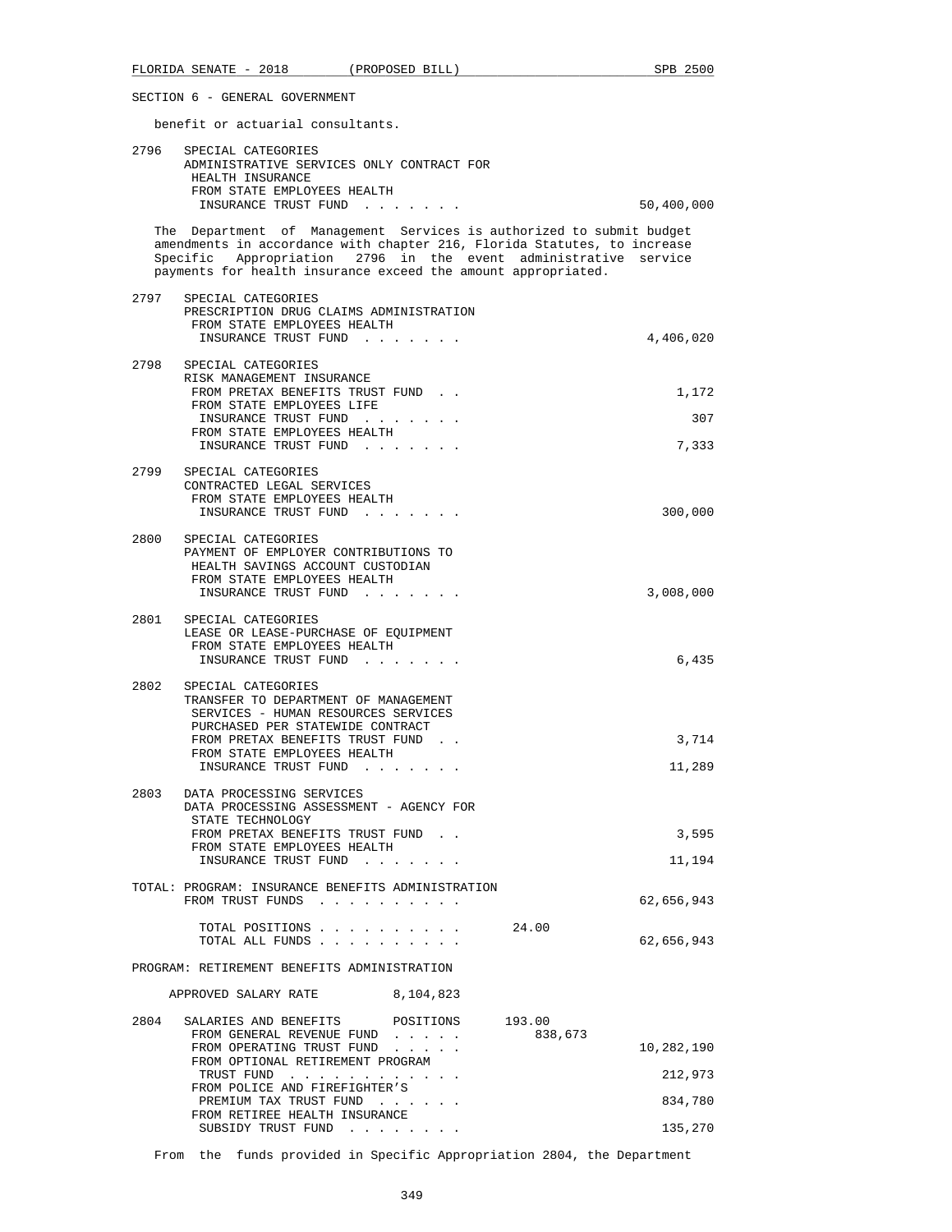of Management Services shall expend available cash balances from the Police and Firefighter's Premium Tax Trust Fund prior to the use of general revenue funds.

 Funds provided in Specific Appropriations 2804 through 2814 from the Optional Retirement Program Trust Fund are based on an assessment of .01 percent of the participants' salaries and shall be used only for administration of the Optional Retirement Program.

| 2805 | OTHER PERSONAL SERVICES<br>FROM OPERATING TRUST FUND                                                                                            |        | 231,029   |
|------|-------------------------------------------------------------------------------------------------------------------------------------------------|--------|-----------|
| 2806 | EXPENSES<br>FROM OPERATING TRUST FUND<br>FROM OPTIONAL RETIREMENT PROGRAM                                                                       |        | 2,633,241 |
|      | TRUST FUND<br>FROM POLICE AND FIREFIGHTER'S                                                                                                     |        | 28,011    |
|      | PREMIUM TAX TRUST FUND<br>FROM RETIREE HEALTH INSURANCE                                                                                         |        | 57,139    |
|      | SUBSIDY TRUST FUND                                                                                                                              |        | 17,817    |
| 2807 | OPERATING CAPITAL OUTLAY<br>FROM OPERATING TRUST FUND                                                                                           |        | 100,000   |
|      | 2808 SPECIAL CATEGORIES<br>TRANSFER TO DIVISION OF ADMINISTRATIVE<br>HEARINGS                                                                   |        |           |
|      | FROM OPERATING TRUST FUND                                                                                                                       |        | 32,619    |
| 2809 | SPECIAL CATEGORIES<br>CONTRACTED SERVICES                                                                                                       |        |           |
|      | FROM GENERAL REVENUE FUND<br>FROM OPERATING TRUST FUND                                                                                          | 65,500 | 5,650,792 |
|      | FROM OPTIONAL RETIREMENT PROGRAM<br>TRUST FUND                                                                                                  |        | 26,000    |
|      | FROM POLICE AND FIREFIGHTER'S                                                                                                                   |        |           |
|      | PREMIUM TAX TRUST FUND<br>FROM RETIREE HEALTH INSURANCE                                                                                         |        | 238,305   |
|      | SUBSIDY TRUST FUND                                                                                                                              |        | 40,000    |
|      | 2810 SPECIAL CATEGORIES<br>OVERTIME<br>FROM OPERATING TRUST FUND                                                                                |        | 122,571   |
| 2811 | SPECIAL CATEGORIES<br>RISK MANAGEMENT INSURANCE<br>FROM OPERATING TRUST FUND                                                                    |        | 105,628   |
| 2812 | SPECIAL CATEGORIES<br>CONTRACTED LEGAL SERVICES                                                                                                 |        |           |
|      | FROM OPERATING TRUST FUND                                                                                                                       |        | 148,891   |
|      | 2813 SPECIAL CATEGORIES<br>LEASE OR LEASE-PURCHASE OF EQUIPMENT<br>FROM OPERATING TRUST FUND                                                    |        | 23,571    |
|      | FROM POLICE AND FIREFIGHTER'S<br>PREMIUM TAX TRUST FUND                                                                                         |        | 2,000     |
| 2814 | SPECIAL CATEGORIES<br>TRANSFER TO DEPARTMENT OF MANAGEMENT<br>SERVICES - HUMAN RESOURCES SERVICES                                               |        |           |
|      | PURCHASED PER STATEWIDE CONTRACT                                                                                                                |        |           |
|      | FROM GENERAL REVENUE FUND<br>FROM OPERATING TRUST FUND<br><b>Contract Contract</b>                                                              | 308    | 51,392    |
|      | FROM OPTIONAL RETIREMENT PROGRAM<br>TRUST FUND<br>$\mathcal{A}$ , and $\mathcal{A}$ , and $\mathcal{A}$ , and $\mathcal{A}$ , and $\mathcal{A}$ |        | 1,215     |
|      | FROM POLICE AND FIREFIGHTER'S<br>PREMIUM TAX TRUST FUND                                                                                         |        | 3,815     |
|      | FROM RETIREE HEALTH INSURANCE<br>SUBSIDY TRUST FUND<br>$\cdot$ $\cdot$ $\cdot$                                                                  |        | 1,013     |
| 2815 | DATA PROCESSING SERVICES                                                                                                                        |        |           |
|      | DATA PROCESSING ASSESSMENT - AGENCY FOR<br>STATE TECHNOLOGY                                                                                     |        |           |
|      | FROM OPERATING TRUST FUND                                                                                                                       |        | 441,866   |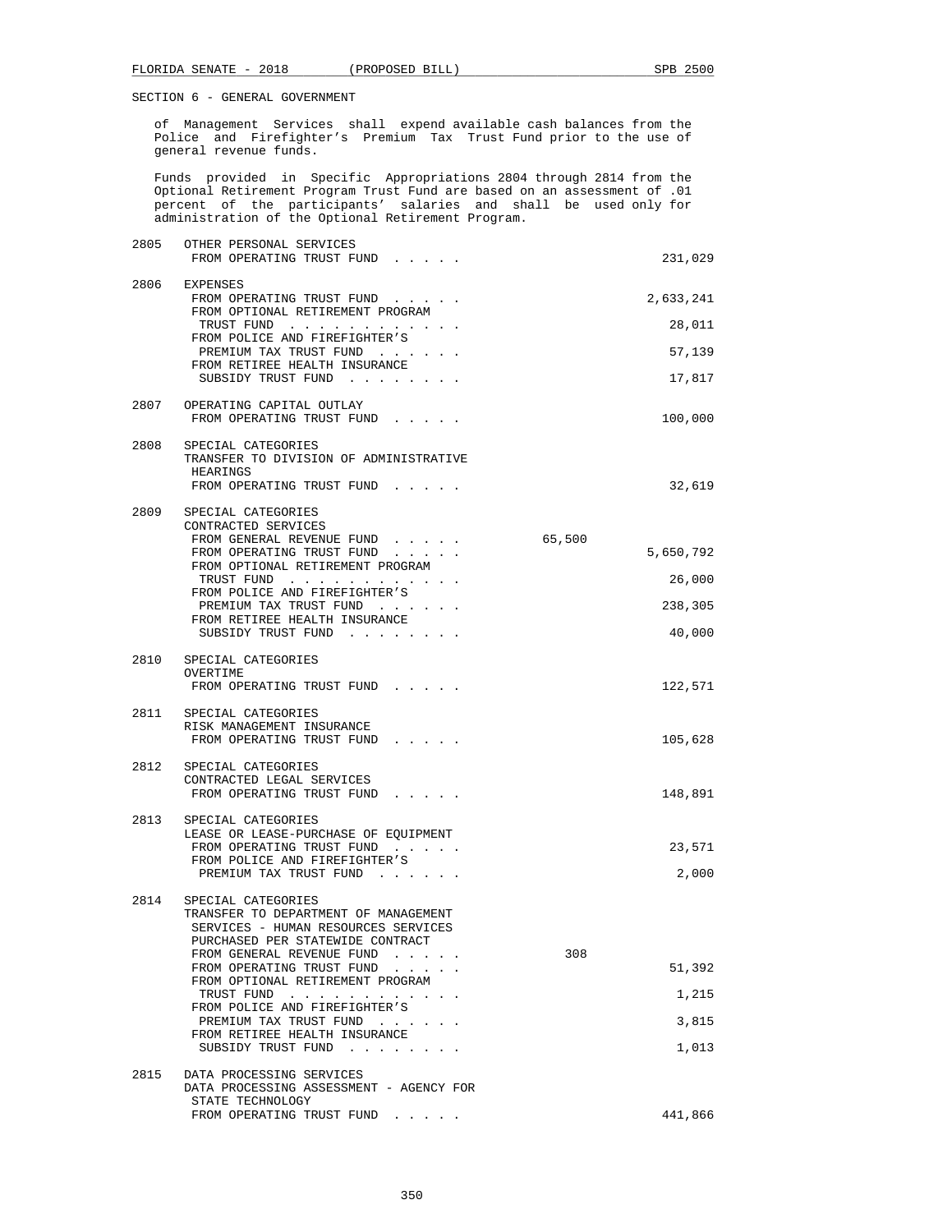|                   | SECTION 6 - GENERAL GOVERNMENT                                                                                                                                                                              |                                              |            |
|-------------------|-------------------------------------------------------------------------------------------------------------------------------------------------------------------------------------------------------------|----------------------------------------------|------------|
|                   | 2816 PENSIONS AND BENEFITS<br>DISABILITY BENEFITS TO JUSTICES AND JUDGES<br>FROM GENERAL REVENUE FUND 1,205,207                                                                                             |                                              |            |
|                   | 2817 PENSIONS AND BENEFITS<br>FLORIDA NATIONAL GUARD<br>FROM GENERAL REVENUE FUND 15,914,898                                                                                                                |                                              |            |
|                   | 2818 PENSIONS AND BENEFITS<br>STATE OFFICERS AND EMPLOYEES (NON-<br>CONTRIBUTORY)<br>FROM GENERAL REVENUE FUND                                                                                              | 172,819                                      |            |
|                   | TOTAL: PROGRAM: RETIREMENT BENEFITS ADMINISTRATION<br>FROM GENERAL REVENUE FUND 18,197,405<br>FROM TRUST FUNDS                                                                                              |                                              | 21,422,128 |
|                   | TOTAL POSITIONS 193.00<br>TOTAL ALL FUNDS                                                                                                                                                                   |                                              | 39,619,533 |
|                   | PROGRAM: STATE PERSONNEL POLICY ADMINISTRATION                                                                                                                                                              |                                              |            |
|                   | APPROVED SALARY RATE<br>1,161,080                                                                                                                                                                           |                                              |            |
|                   | 2819 SALARIES AND BENEFITS POSITIONS 17.00<br>FROM STATE PERSONNEL SYSTEM TRUST                                                                                                                             |                                              |            |
|                   | FUND                                                                                                                                                                                                        |                                              | 1,541,000  |
|                   | Funds provided in Specific Appropriations 2819 through 2827 from the<br>State Personnel System Trust Fund are based upon a human resources<br>services assessment to state entities at the following rates: |                                              |            |
| FTE<br><b>OPS</b> | Justice Administrative Commission \$234.29<br>State Court System<br>County Health Department                                                                                                                | \$329.07<br>\$107.06<br>\$202.71<br>\$234.29 |            |
| 2820              | EXPENSES<br>FROM STATE PERSONNEL SYSTEM TRUST<br>FUND                                                                                                                                                       |                                              | 118,741    |
|                   | 2821 OPERATING CAPITAL OUTLAY<br>FROM STATE PERSONNEL SYSTEM TRUST<br>FUND $\cdots$                                                                                                                         |                                              | 1,500      |
| 2822              | SPECIAL CATEGORIES<br>CONTRACTED SERVICES<br>FROM STATE PERSONNEL SYSTEM TRUST<br>FUND                                                                                                                      |                                              | 22,576     |
| 2823              | SPECIAL CATEGORIES<br>RISK MANAGEMENT INSURANCE<br>FROM STATE PERSONNEL SYSTEM TRUST<br>FUND $\ldots$                                                                                                       |                                              | 19,868     |
| 2824              | SPECIAL CATEGORIES<br>CONTRACTED LEGAL SERVICES<br>FROM STATE PERSONNEL SYSTEM TRUST<br>FUND<br>the contract of the contract of the contract of the                                                         |                                              | 100,000    |
| 2825              | SPECIAL CATEGORIES<br>LEASE OR LEASE-PURCHASE OF EQUIPMENT<br>FROM STATE PERSONNEL SYSTEM TRUST<br>FUND $\cdots$                                                                                            |                                              | 3,191      |
| 2826              | SPECIAL CATEGORIES<br>TRANSFER TO DEPARTMENT OF MANAGEMENT<br>SERVICES - HUMAN RESOURCES SERVICES<br>PURCHASED PER STATEWIDE CONTRACT                                                                       |                                              |            |
|                   | FROM STATE PERSONNEL SYSTEM TRUST<br>FUND<br>. The contract of the contract of the contract of the contract of the contract of the $\alpha$                                                                 |                                              | 7,308      |

FLORIDA SENATE - 2018 (PROPOSED BILL) SPB 2500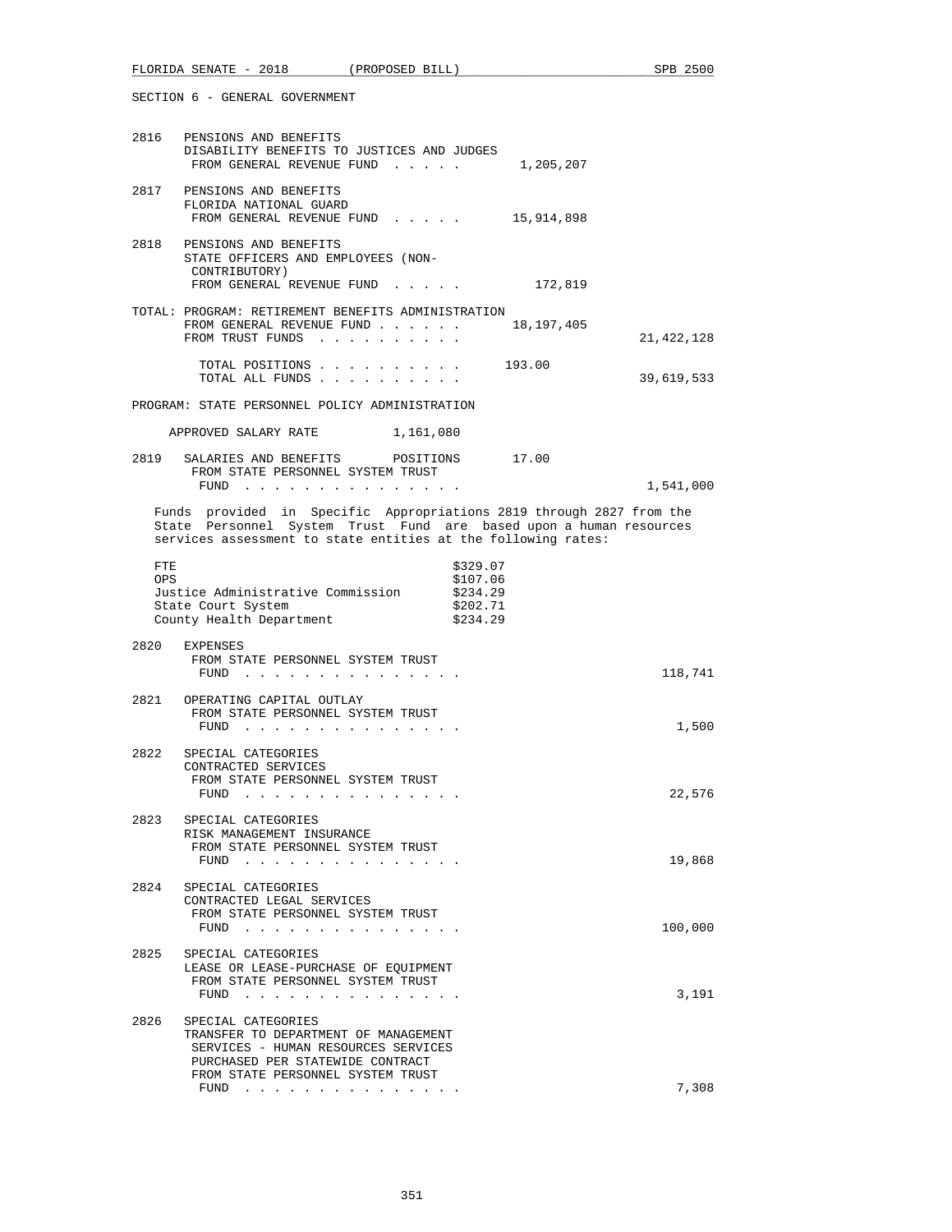|      | SECTION 6 - GENERAL GOVERNMENT                                                                                                                                                                                                                                              |       |            |
|------|-----------------------------------------------------------------------------------------------------------------------------------------------------------------------------------------------------------------------------------------------------------------------------|-------|------------|
|      | 2827 DATA PROCESSING SERVICES<br>DATA PROCESSING ASSESSMENT - AGENCY FOR<br>STATE TECHNOLOGY<br>FROM STATE PERSONNEL SYSTEM TRUST                                                                                                                                           |       |            |
|      | FUND $\cdots$                                                                                                                                                                                                                                                               |       | 27,628     |
|      | TOTAL: PROGRAM: STATE PERSONNEL POLICY ADMINISTRATION<br>FROM TRUST FUNDS                                                                                                                                                                                                   |       | 1,841,812  |
|      | TOTAL POSITIONS 17.00<br>TOTAL ALL FUNDS                                                                                                                                                                                                                                    |       | 1,841,812  |
|      | PROGRAM: PEOPLE FIRST                                                                                                                                                                                                                                                       |       |            |
|      | APPROVED SALARY RATE<br>984,485                                                                                                                                                                                                                                             |       |            |
|      | 2828 SALARIES AND BENEFITS POSITIONS                                                                                                                                                                                                                                        | 15.00 |            |
|      | FROM STATE PERSONNEL SYSTEM TRUST<br>FUND<br>the contract of the contract of the contract of the contract of the contract of the contract of the contract of the contract of the contract of the contract of the contract of the contract of the contract of the contract o |       | 1,382,593  |
|      | 2829 EXPENSES<br>FROM STATE PERSONNEL SYSTEM TRUST<br>FUND                                                                                                                                                                                                                  |       | 104,006    |
|      |                                                                                                                                                                                                                                                                             |       |            |
|      | 2830 OPERATING CAPITAL OUTLAY<br>FROM STATE PERSONNEL SYSTEM TRUST<br>FUND $\cdots$                                                                                                                                                                                         |       | 1,500      |
|      | 2831 SPECIAL CATEGORIES<br>CONTRACTED SERVICES<br>FROM STATE PERSONNEL SYSTEM TRUST<br>FUND $\cdots$                                                                                                                                                                        |       | 21,075     |
|      |                                                                                                                                                                                                                                                                             |       |            |
|      | 2832 SPECIAL CATEGORIES<br>RISK MANAGEMENT INSURANCE<br>FROM STATE PERSONNEL SYSTEM TRUST                                                                                                                                                                                   |       |            |
|      | $FUND$                                                                                                                                                                                                                                                                      |       | 4,200      |
|      | 2833 SPECIAL CATEGORIES<br>LEASE OR LEASE-PURCHASE OF EQUIPMENT<br>FROM STATE PERSONNEL SYSTEM TRUST<br>FUND $\cdots$                                                                                                                                                       |       | 1,860      |
| 2834 | SPECIAL CATEGORIES                                                                                                                                                                                                                                                          |       |            |
|      | TRANSFER TO DEPARTMENT OF MANAGEMENT<br>SERVICES - HUMAN RESOURCES SERVICES<br>PURCHASED PER STATEWIDE CONTRACT<br>FROM STATE PERSONNEL SYSTEM TRUST                                                                                                                        |       |            |
|      | FUND $\cdots$                                                                                                                                                                                                                                                               |       | 5,870      |
| 2835 | SPECIAL CATEGORIES<br>HUMAN RESOURCES SERVICES / STATEWIDE<br>CONTRACT                                                                                                                                                                                                      |       |            |
|      | FROM STATE PERSONNEL SYSTEM TRUST<br>FUND $\cdots$                                                                                                                                                                                                                          |       | 32,054,977 |
| 2836 | DATA PROCESSING SERVICES<br>DATA PROCESSING ASSESSMENT - AGENCY FOR<br>STATE TECHNOLOGY                                                                                                                                                                                     |       |            |
|      | FROM STATE PERSONNEL SYSTEM TRUST<br>FUND $\cdots$                                                                                                                                                                                                                          |       | 13,884     |
|      | TOTAL: PROGRAM: PEOPLE FIRST<br>FROM TRUST FUNDS                                                                                                                                                                                                                            |       | 33,589,965 |
|      | TOTAL POSITIONS<br>TOTAL ALL FUNDS                                                                                                                                                                                                                                          | 15.00 | 33,589,965 |

FLORIDA SENATE - 2018 (PROPOSED BILL) SPB 2500

PROGRAM: TECHNOLOGY PROGRAM

TELECOMMUNICATIONS SERVICES

 From the funds in Specific Appropriation 2837 through 2852, the Department of Management Services shall continue to allow agencies to purchase maintenance and equipment refresh services needed to maintain current agency telephony and call center systems.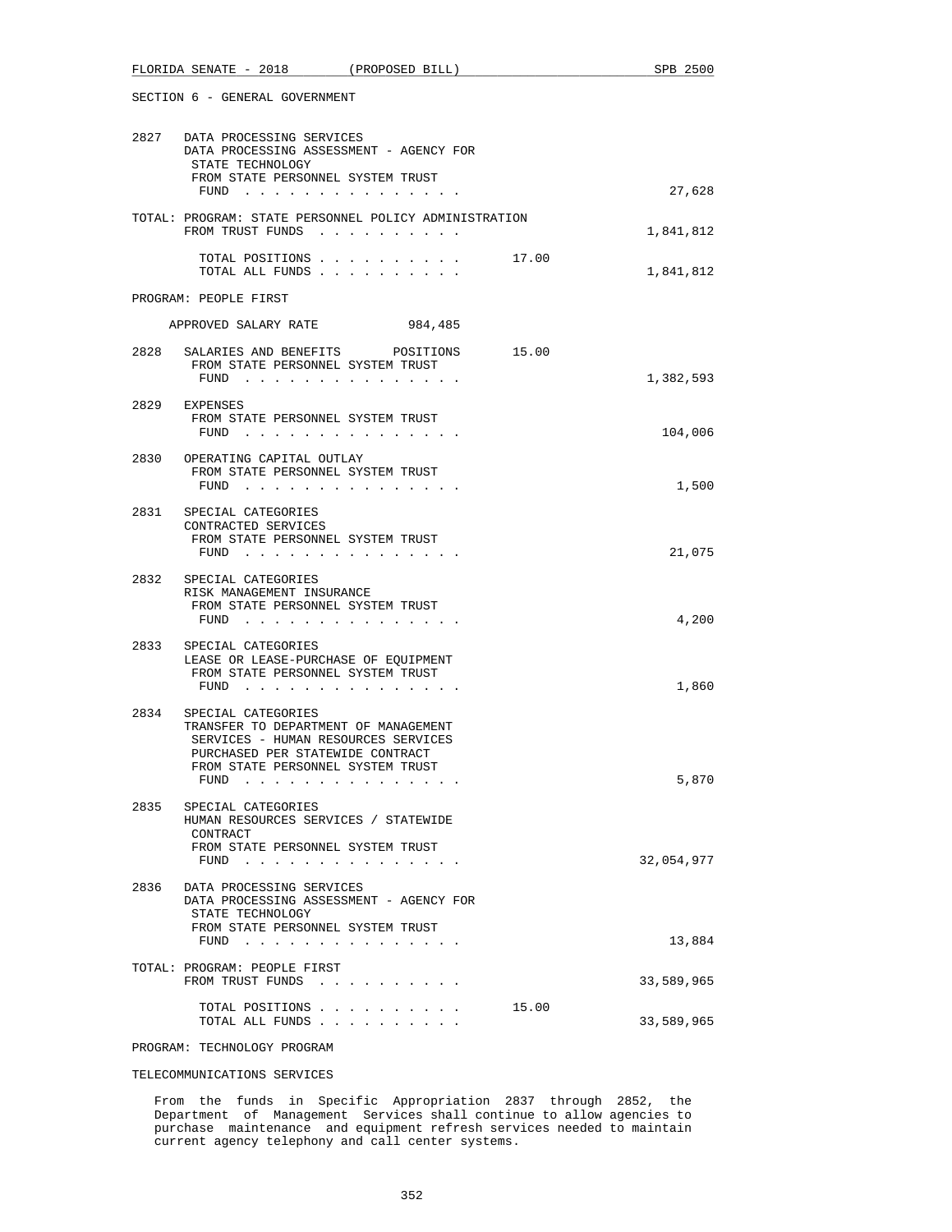## APPROVED SALARY RATE 3,921,183

| 2837 | SALARIES AND BENEFITS POSITIONS 68.00<br>FROM COMMUNICATIONS WORKING   |              |
|------|------------------------------------------------------------------------|--------------|
|      | CAPITAL TRUST FUND<br>FROM EMERGENCY COMMUNICATIONS                    | 5, 111, 918  |
|      | NUMBER E911 SYSTEM TRUST                                               | 386,786      |
| 2838 | OTHER PERSONAL SERVICES                                                |              |
|      | FROM COMMUNICATIONS WORKING<br>CAPITAL TRUST FUND                      | 376,812      |
|      | FROM EMERGENCY COMMUNICATIONS<br>NUMBER E911 SYSTEM TRUST              | 101,414      |
|      | 2839 EXPENSES                                                          |              |
|      | FROM COMMUNICATIONS WORKING<br>CAPITAL TRUST FUND                      | 663,454      |
|      | FROM EMERGENCY COMMUNICATIONS<br>NUMBER E911 SYSTEM TRUST              | 422,143      |
|      | 2840 AID TO LOCAL GOVERNMENTS                                          |              |
|      | DISTRIBUTIONS TO COUNTIES - WIRELESS 911<br>TELEPHONE SYSTEMS          |              |
|      | FROM EMERGENCY COMMUNICATIONS<br>NUMBER E911 SYSTEM TRUST              | 60,289,120   |
| 2841 | AID TO LOCAL GOVERNMENTS                                               |              |
|      | DISTRIBUTIONS TO SERVICE PROVIDERS -<br>WIRELESS 911 TELEPHONE SYSTEMS |              |
|      | FROM EMERGENCY COMMUNICATIONS<br>NUMBER E911 SYSTEM TRUST              | 10,000,000   |
|      | 2842 AID TO LOCAL GOVERNMENTS                                          |              |
|      | DISTRIBUTIONS TO COUNTIES - NON-WIRELESS<br>E911                       |              |
|      | FROM EMERGENCY COMMUNICATIONS<br>NUMBER E911 SYSTEM TRUST              | 38, 146, 673 |
| 2843 | AID TO LOCAL GOVERNMENTS                                               |              |
|      | DISTRIBUTION OF COUNTY PREPAID WIRELESS<br>911                         |              |
|      | FROM EMERGENCY COMMUNICATIONS<br>NUMBER E911 SYSTEM TRUST              | 27,100,000   |
| 2844 | OPERATING CAPITAL OUTLAY                                               |              |
|      | FROM COMMUNICATIONS WORKING<br>CAPITAL TRUST FUND                      | 92,159       |
|      | FROM EMERGENCY COMMUNICATIONS<br>NUMBER E911 SYSTEM TRUST              | 3,600        |
| 2845 | SPECIAL CATEGORIES                                                     |              |
|      | CENTREX AND SUNCOM PAYMENTS<br>FROM COMMUNICATIONS WORKING             |              |
|      | CAPITAL TRUST FUND                                                     | 108,035,421  |

 The Department of Management Services is authorized to submit budget amendments in accordance with chapter 216, Florida Statutes, to increase Specific Appropriation 2845, in the event that payments for telecommunications services exceed the amount appropriated.

| 2846 | SPECIAL CATEGORIES            |           |
|------|-------------------------------|-----------|
|      | CONTRACTED SERVICES           |           |
|      | FROM COMMUNICATIONS WORKING   |           |
|      | CAPITAL TRUST FUND            | 2,728,564 |
|      | FROM EMERGENCY COMMUNICATIONS |           |
|      | NUMBER E911 SYSTEM TRUST      | 250,827   |
|      |                               |           |

 From the funds in Specific Appropriation 2846, from the Communications Working Capital Trust Fund, \$524,160 is provided to the Department of Management Services to acquire and maintain the necessary staff augmentation support and subject matter experts to assist the department with the SUNCOM Communications Services migration. Additionally, the department shall competitively procure a contract with a third-party consulting firm to provide independent verification and validation (IV&V) services. Funding for IV&V services shall not exceed \$150,000.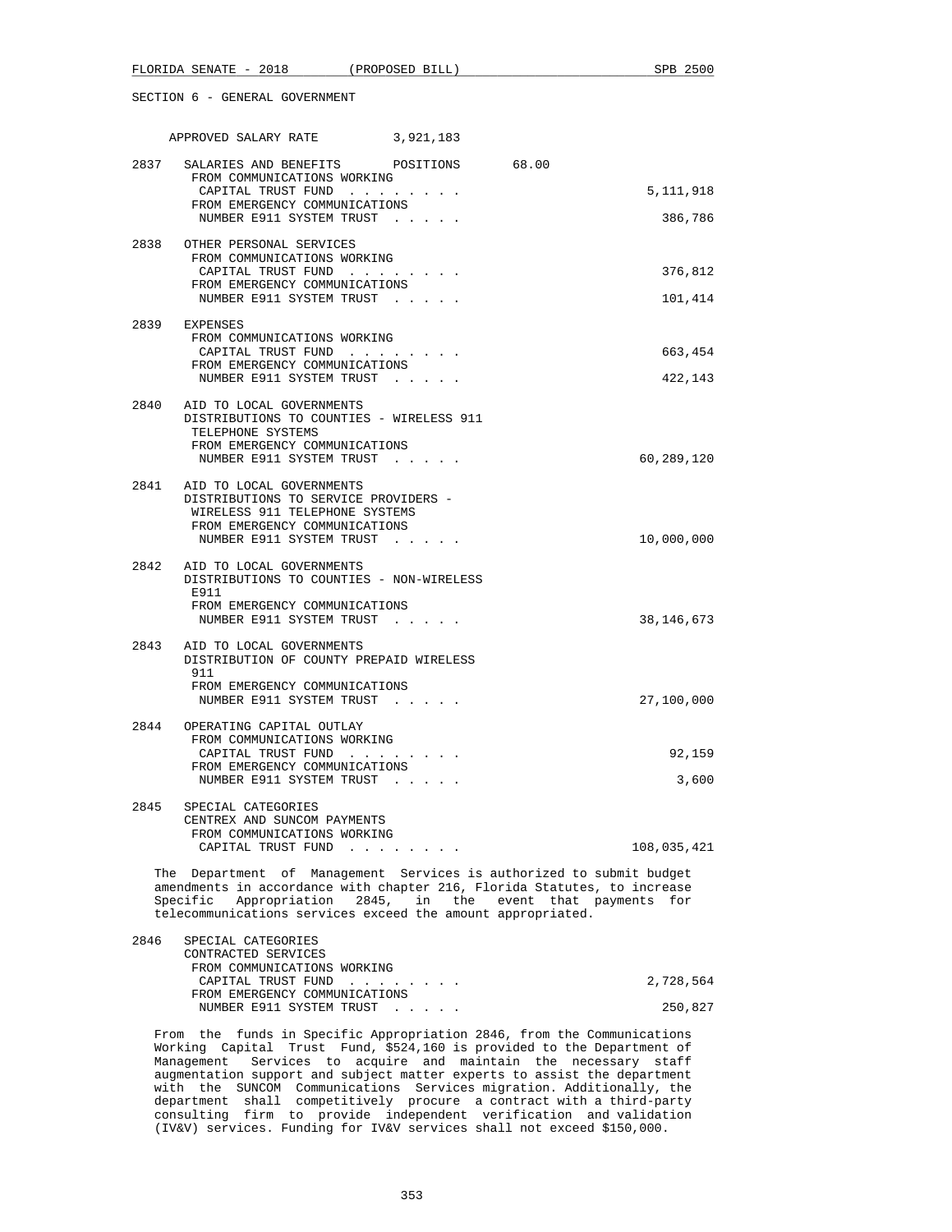|      | 2847 SPECIAL CATEGORIES<br>FLORIDA INFORMATION RESOURCE NETWORK/<br>DISTRICT BANDWIDTH SUPPORT<br>FROM COMMUNICATIONS WORKING<br>CAPITAL TRUST FUND                                                       |       | 7,451,217        |
|------|-----------------------------------------------------------------------------------------------------------------------------------------------------------------------------------------------------------|-------|------------------|
| 2848 | SPECIAL CATEGORIES<br>RISK MANAGEMENT INSURANCE<br>FROM COMMUNICATIONS WORKING<br>CAPITAL TRUST FUND<br><b>Service</b>                                                                                    |       | 45,874           |
| 2849 | SPECIAL CATEGORIES<br>CONTRACTED LEGAL SERVICES<br>FROM EMERGENCY COMMUNICATIONS<br>NUMBER E911 SYSTEM TRUST                                                                                              |       | 92,159           |
| 2850 | SPECIAL CATEGORIES<br>LEASE OR LEASE-PURCHASE OF EQUIPMENT<br>FROM COMMUNICATIONS WORKING<br>CAPITAL TRUST FUND<br>FROM EMERGENCY COMMUNICATIONS<br>NUMBER E911 SYSTEM TRUST                              |       | 3,241<br>1,845   |
|      | 2851 SPECIAL CATEGORIES<br>TRANSFER TO DEPARTMENT OF MANAGEMENT<br>SERVICES - HUMAN RESOURCES SERVICES<br>PURCHASED PER STATEWIDE CONTRACT<br>FROM COMMUNICATIONS WORKING<br>CAPITAL TRUST FUND           |       | 22,407           |
| 2852 | DATA PROCESSING SERVICES<br>DATA PROCESSING ASSESSMENT - AGENCY FOR<br>STATE TECHNOLOGY<br>FROM COMMUNICATIONS WORKING<br>CAPITAL TRUST FUND<br>FROM EMERGENCY COMMUNICATIONS<br>NUMBER E911 SYSTEM TRUST |       | 659,518<br>4,813 |
|      | TOTAL: TELECOMMUNICATIONS SERVICES<br>FROM TRUST FUNDS                                                                                                                                                    |       | 261,989,965      |
|      | TOTAL POSITIONS<br>TOTAL ALL FUNDS                                                                                                                                                                        | 68.00 | 261,989,965      |

#### WIRELESS SERVICES

 In order to participate in the Statewide Law Enforcement Radio System, local participating entities must develop a plan by October 1, 2018, for mass notification to all public and private schools and daycare facilities within the participating entities' jurisdiction when there is an imminent or actual hazard.

|       | APPROVED SALARY RATE                                                                                                 | 756,132                                                                                  |       |         |
|-------|----------------------------------------------------------------------------------------------------------------------|------------------------------------------------------------------------------------------|-------|---------|
| 2853  | SALARIES AND BENEFITS<br>FROM LAW ENFORCEMENT RADIO SYSTEM<br>TRUST FUND                                             | POSITIONS                                                                                | 11.00 | 947,802 |
| 2854  | OTHER PERSONAL SERVICES<br>FROM LAW ENFORCEMENT RADIO SYSTEM<br>TRUST FUND                                           | $\mathbf{r}$ , and $\mathbf{r}$ , and $\mathbf{r}$ , and $\mathbf{r}$ , and $\mathbf{r}$ |       | 92,402  |
| 2855  | <b>EXPENSES</b><br>FROM LAW ENFORCEMENT RADIO SYSTEM<br>TRUST FUND                                                   |                                                                                          |       | 262,601 |
| 2856  | OPERATING CAPITAL OUTLAY<br>FROM LAW ENFORCEMENT RADIO SYSTEM<br>TRUST FUND                                          |                                                                                          |       | 22,000  |
| 2856A | SPECIAL CATEGORIES<br>GRANTS AND AIDS - STATE AND LOCAL<br>IMPLEMENTATION GRANT PROGRAM<br>FROM OPERATING TRUST FUND | $\mathbf{r}$ , $\mathbf{r}$ , $\mathbf{r}$ , $\mathbf{r}$                                |       | 623,174 |
| Funds | in                                                                                                                   | Specific Appropriation 2856A are provided for the First                                  |       |         |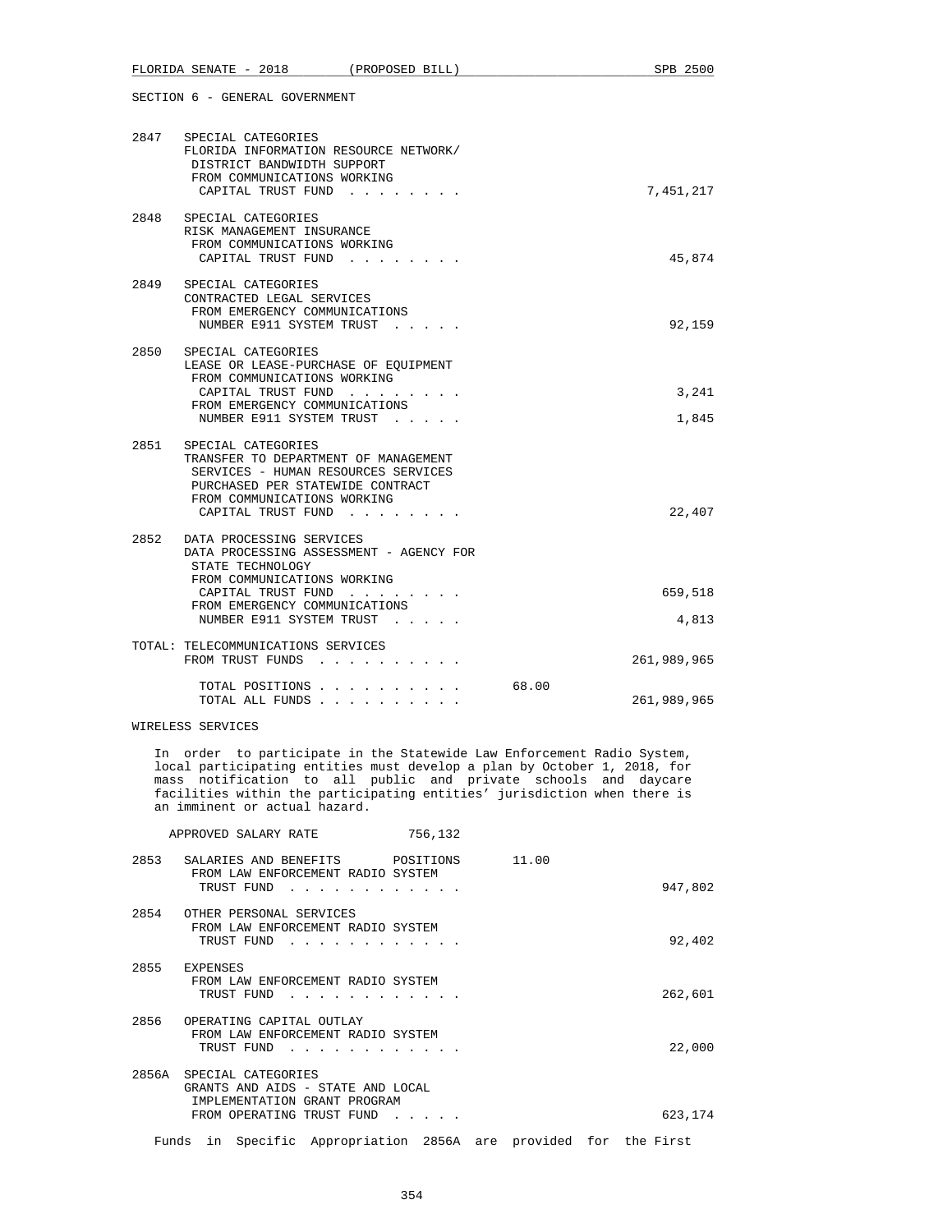Responder Network Authority (FirstNet) Grant. The funds shall be held in reserve. Any new contracts for services shall be competitively procured. The department is authorized to submit budget amendments to request release of funds pursuant to the provisions of chapter 216, Florida Statutes. The budget amendments shall include a detailed operational work plan and project spending plan.

 2857 SPECIAL CATEGORIES CONTRACTED SERVICES FROM LAW ENFORCEMENT RADIO SYSTEM TRUST FUND . . . . . . . . . . . . 3,542,320

 From the funds in Specific Appropriation 2857, \$1,142,220 of nonrecurring funds from the Law Enforcement Radio System Trust Fund is provided to acquire and maintain the necessary staff augmentation support and subject matter experts to assist the department in the competitive solicitation and providing other services as determined necessary by the department for procuring a land mobile radio support system based upon a Project 25 Phase II delivery methodology. The system will provide communication services for state and local public safety agencies. The procurement shall accomplish, but not be limited to: improved coverage, audio clarity, interoperability, and enhanced system features including GPS location service, text messaging, and central device management. The scope of the services provided by the staff augmentation support and subject matter experts should include, but not be limited to, assisting the department in completing the following tasks identified in the study referenced in Specific Appropriation 2904A of chapter 2014-51, Laws of Florida: (1) project planning and management; (2) consultation and providing technical expertise to the department; (3) assist department as requested in the evaluation of responses; and (4) negotiation with procurement respondents as requested by the department. Additionally, staff augmentation and subject matter experts shall consult with the Joint Task Force on State Agency Law Enforcement Communications in order to evaluate any additional technical options to support the voice and data communication requirements of public safety personnel in Florida. When scoring proposals, the department shall consider, among other factors, any respondent's ability to leverage existing resources to the public's best interest. The department shall submit independent verification and validation assessments and quarterly updates on the progress of the competitive solicitation to the chair of the Senate Appropriations Committee, the chair of the House of Representatives Appropriations Committee, and the Executive Office of the Governor's Office of Policy and Budget.

 Additionally, the Department of Management Services shall competitively procure a contract with a third-party consulting firm with experience in conducting independent verification and validation assessments to provide independent verification and validation support on the procurement, award, and development of the Statewide Law Enforcement Radio System (SLERS) replacement. The contract for independent verification and validation assessment support shall not exceed \$150,000.

 2857A SPECIAL CATEGORIES SEMINOLE COUNTY COMPUTER AIDED DISPATCH SVSTEM FROM GENERAL REVENUE FUND . . . . . 1,000,000

 Funds provided in Specific Appropriation 2857A are provided for funding a nonrecurring appropriations project (Senate Form 2414).

 2857B SPECIAL CATEGORIES PUTNAM COUNTY COMMUNICATIONS EQUIPMENT FROM GENERAL REVENUE FUND . . . . . 790,232

 Funds provided in Specific Appropriation 2857B are provided for funding a nonrecurring appropriations project (Senate Form 2017).

 2858 SPECIAL CATEGORIES FLORIDA INTEROPERABILITY NETWORK FROM GENERAL REVENUE FUND . . . . . 1,296,900

 The funds in Specific Appropriation 2858 are provided for the Florida Interoperability Network only to provide funding, if needed, in excess of available federal funding to support and maintain the Florida Interoperability Network.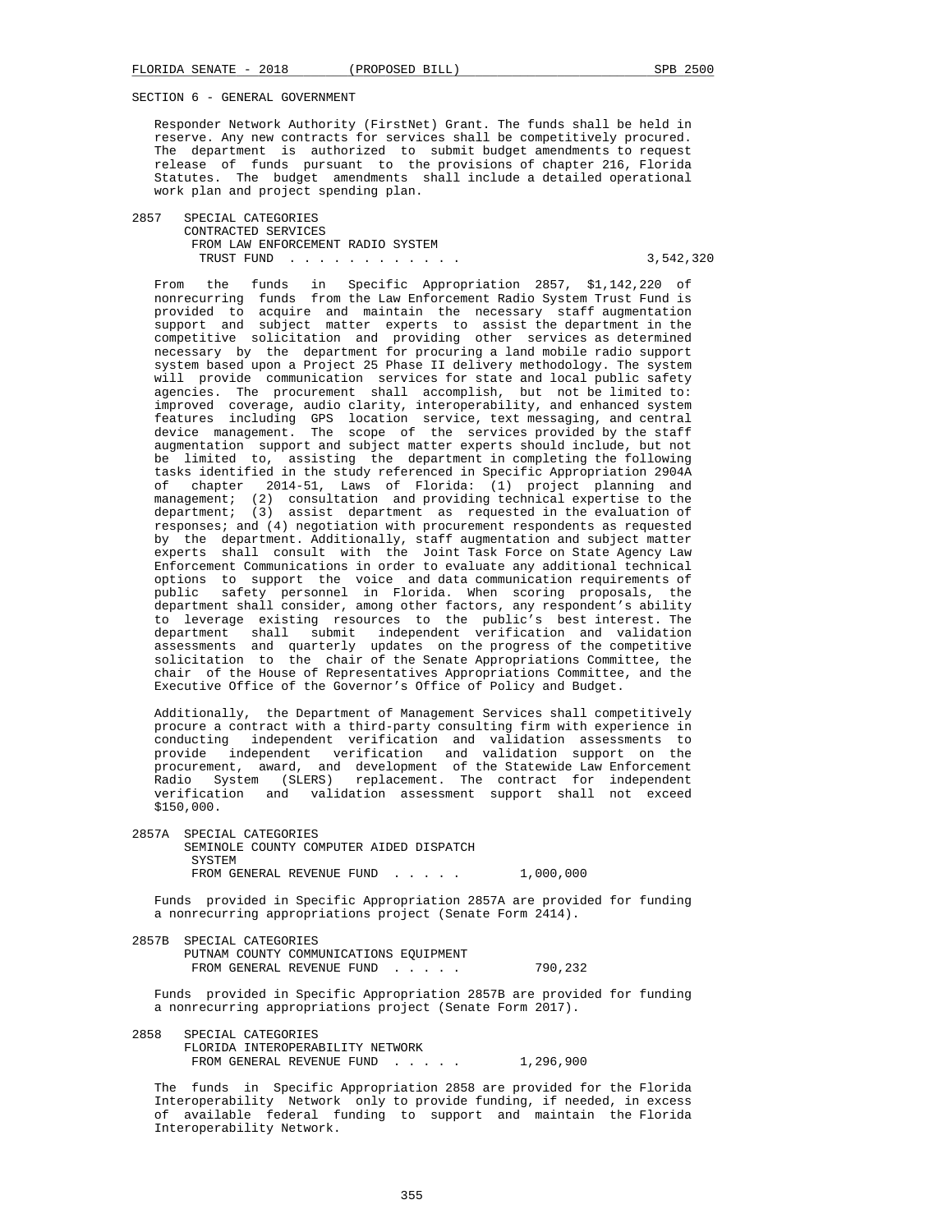|      | 2859 SPECIAL CATEGORIES<br>MUTUAL AID BUILD-OUT<br>FROM GENERAL REVENUE FUND                                                                                                                                                                                                                                                                               | 565,852                         |        |
|------|------------------------------------------------------------------------------------------------------------------------------------------------------------------------------------------------------------------------------------------------------------------------------------------------------------------------------------------------------------|---------------------------------|--------|
|      | The funds in Specific Appropriation 2859 are provided for the Mutual<br>Aid Build-Out only to provide funding, if needed, in excess of available<br>federal funding to support and maintain the Mutual Aid Build-Out.                                                                                                                                      |                                 |        |
| 2860 | SPECIAL CATEGORIES<br>RISK MANAGEMENT INSURANCE<br>FROM LAW ENFORCEMENT RADIO SYSTEM<br>TRUST FUND                                                                                                                                                                                                                                                         |                                 | 1,616  |
| 2861 | SPECIAL CATEGORIES<br>STATEWIDE LAW ENFORCEMENT RADIO SYSTEM                                                                                                                                                                                                                                                                                               |                                 |        |
|      | CONTRACT PAYMENT<br>FROM LAW ENFORCEMENT RADIO SYSTEM<br>TRUST FUND                                                                                                                                                                                                                                                                                        | 18,220,000                      |        |
| 2862 | SPECIAL CATEGORIES<br>LEASE OR LEASE-PURCHASE OF EQUIPMENT<br>FROM LAW ENFORCEMENT RADIO SYSTEM<br>TRUST FUND                                                                                                                                                                                                                                              |                                 | 2,229  |
| 2863 | SPECIAL CATEGORIES<br>TRANSFER TO DEPARTMENT OF MANAGEMENT<br>SERVICES - HUMAN RESOURCES SERVICES<br>PURCHASED PER STATEWIDE CONTRACT<br>FROM LAW ENFORCEMENT RADIO SYSTEM                                                                                                                                                                                 |                                 |        |
| 2864 | TRUST FUND<br>DATA PROCESSING SERVICES<br>DATA PROCESSING ASSESSMENT - AGENCY FOR<br>STATE TECHNOLOGY                                                                                                                                                                                                                                                      |                                 | 4,069  |
|      | FROM LAW ENFORCEMENT RADIO SYSTEM<br>TRUST FUND                                                                                                                                                                                                                                                                                                            |                                 | 3,100  |
|      | TOTAL: WIRELESS SERVICES<br>FROM GENERAL REVENUE FUND<br>FROM TRUST FUNDS                                                                                                                                                                                                                                                                                  | 3,652,984<br>23,721,313         |        |
|      | TOTAL POSITIONS<br>TOTAL ALL FUNDS                                                                                                                                                                                                                                                                                                                         | 11.00<br>27, 374, 297           |        |
|      | PROGRAM: PUBLIC EMPLOYEES RELATIONS COMMISSION                                                                                                                                                                                                                                                                                                             |                                 |        |
|      | PUBLIC EMPLOYEES RELATIONS                                                                                                                                                                                                                                                                                                                                 |                                 |        |
|      | APPROVED SALARY RATE<br>1,772,297                                                                                                                                                                                                                                                                                                                          |                                 |        |
| 2865 | SALARIES AND BENEFITS POSITIONS<br>FROM GENERAL REVENUE FUND<br>in the contract of the contract of the contract of the contract of the contract of the contract of the contract of the contract of the contract of the contract of the contract of the contract of the contract of the contrac<br>FROM PUBLIC EMPLOYEES RELATIONS<br>COMMISSION TRUST FUND | 24.00<br>1,418,266<br>1,302,525 |        |
|      | 2866 OTHER PERSONAL SERVICES<br>FROM GENERAL REVENUE FUND<br>FROM PUBLIC EMPLOYEES RELATIONS<br>COMMISSION TRUST FUND                                                                                                                                                                                                                                      | 149,277                         | 53,628 |
| 2867 | EXPENSES<br>FROM GENERAL REVENUE FUND<br>FROM PUBLIC EMPLOYEES RELATIONS<br>COMMISSION TRUST FUND                                                                                                                                                                                                                                                          | 57,094<br>345,814               |        |
| 2868 | OPERATING CAPITAL OUTLAY<br>FROM GENERAL REVENUE FUND<br>FROM PUBLIC EMPLOYEES RELATIONS<br>COMMISSION TRUST FUND                                                                                                                                                                                                                                          | 37,399                          | 5,721  |
| 2869 | SPECIAL CATEGORIES<br>CONTRACTED SERVICES<br>FROM GENERAL REVENUE FUND<br>FROM PUBLIC EMPLOYEES RELATIONS                                                                                                                                                                                                                                                  | 35,070                          |        |
|      | COMMISSION TRUST FUND                                                                                                                                                                                                                                                                                                                                      |                                 | 32,500 |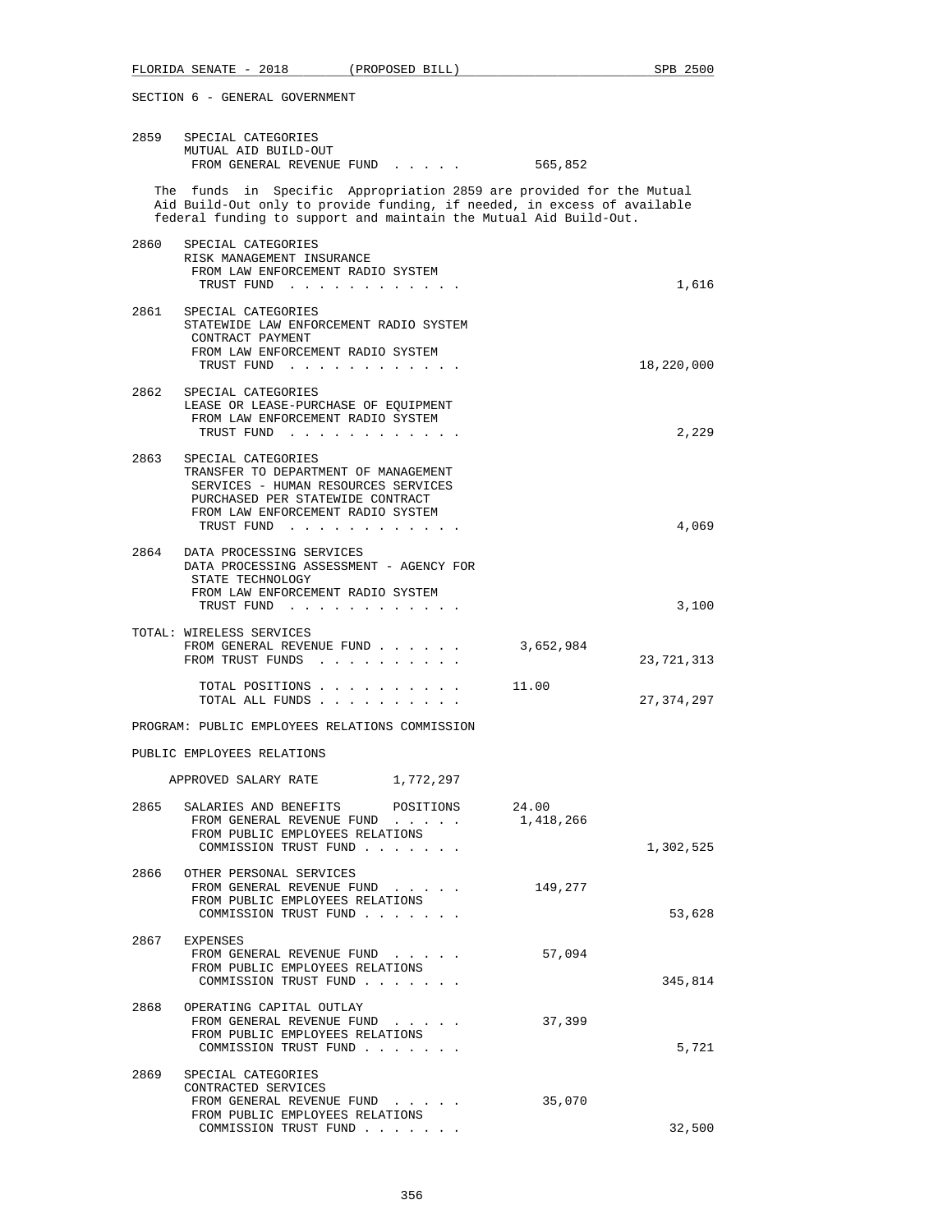| 2870 | SPECIAL CATEGORIES<br>RISK MANAGEMENT INSURANCE<br>FROM GENERAL REVENUE FUND<br>FROM PUBLIC EMPLOYEES RELATIONS<br>COMMISSION TRUST FUND                                                                                       |                                                                                                                                       | 1,359              | 2,083     |
|------|--------------------------------------------------------------------------------------------------------------------------------------------------------------------------------------------------------------------------------|---------------------------------------------------------------------------------------------------------------------------------------|--------------------|-----------|
|      | 2871 SPECIAL CATEGORIES<br>ADMINISTRATIVE OVERHEAD<br>FROM GENERAL REVENUE FUND                                                                                                                                                |                                                                                                                                       | 34,314             |           |
| 2872 | SPECIAL CATEGORIES<br>TRANSFER TO DEPARTMENT OF MANAGEMENT<br>SERVICES - HUMAN RESOURCES SERVICES<br>PURCHASED PER STATEWIDE CONTRACT<br>FROM GENERAL REVENUE FUND<br>FROM PUBLIC EMPLOYEES RELATIONS<br>COMMISSION TRUST FUND |                                                                                                                                       | 5,047              | 4,921     |
|      | 2873 DATA PROCESSING SERVICES<br>DATA PROCESSING ASSESSMENT - AGENCY FOR<br>STATE TECHNOLOGY<br>FROM GENERAL REVENUE FUND<br>FROM PUBLIC EMPLOYEES RELATIONS<br>COMMISSION TRUST FUND                                          |                                                                                                                                       | 17,332             | 17,613    |
|      | TOTAL: PUBLIC EMPLOYEES RELATIONS<br>FROM GENERAL REVENUE FUND<br>FROM TRUST FUNDS                                                                                                                                             |                                                                                                                                       | 1,755,158          | 1,764,805 |
|      | TOTAL POSITIONS<br>TOTAL ALL FUNDS                                                                                                                                                                                             |                                                                                                                                       | 24.00              | 3,519,963 |
|      | PROGRAM: COMMISSION ON HUMAN RELATIONS                                                                                                                                                                                         |                                                                                                                                       |                    |           |
|      | HUMAN RELATIONS                                                                                                                                                                                                                |                                                                                                                                       |                    |           |
|      | APPROVED SALARY RATE                                                                                                                                                                                                           | 2,493,525                                                                                                                             |                    |           |
|      | 2874 SALARIES AND BENEFITS<br>FROM GENERAL REVENUE FUND<br>FROM OPERATING TRUST FUND                                                                                                                                           | POSITIONS<br>$\mathbf{r} = \mathbf{r} + \mathbf{r} + \mathbf{r} + \mathbf{r} + \mathbf{r}$<br>$\cdot$ $\cdot$ $\cdot$ $\cdot$ $\cdot$ | 57.00<br>3,330,929 | 277,160   |
|      | 2875 OTHER PERSONAL SERVICES<br>FROM GENERAL REVENUE FUND<br>FROM OPERATING TRUST FUND                                                                                                                                         |                                                                                                                                       | 62,440             | 41,040    |
|      | 2876 EXPENSES<br>FROM GENERAL REVENUE FUND<br>FROM OPERATING TRUST FUND                                                                                                                                                        |                                                                                                                                       | 125,243            | 356,746   |
| 2877 | OPERATING CAPITAL OUTLAY<br>FROM GENERAL REVENUE FUND<br>FROM OPERATING TRUST FUND                                                                                                                                             |                                                                                                                                       | 11,736             | 5,000     |
| 2878 | SPECIAL CATEGORIES<br>TRANSFER TO DIVISION OF ADMINISTRATIVE<br>HEARINGS                                                                                                                                                       |                                                                                                                                       |                    |           |
|      | FROM GENERAL REVENUE FUND<br>2879 SPECIAL CATEGORIES<br>CONTRACTED SERVICES                                                                                                                                                    |                                                                                                                                       | 574,732            |           |
|      | FROM GENERAL REVENUE FUND<br>FROM OPERATING TRUST FUND                                                                                                                                                                         |                                                                                                                                       | 68,506             | 54,000    |
|      | 2880 SPECIAL CATEGORIES<br>RISK MANAGEMENT INSURANCE<br>FROM GENERAL REVENUE FUND<br>FROM OPERATING TRUST FUND                                                                                                                 |                                                                                                                                       | 48,604             | 112,396   |
|      | 2881 SPECIAL CATEGORIES<br>ADMINISTRATIVE OVERHEAD<br>FROM OPERATING TRUST FUND                                                                                                                                                |                                                                                                                                       |                    | 117,690   |
|      | 2882 SPECIAL CATEGORIES<br>LEASE OR LEASE-PURCHASE OF EQUIPMENT<br>FROM OPERATING TRUST FUND                                                                                                                                   |                                                                                                                                       |                    | 23,753    |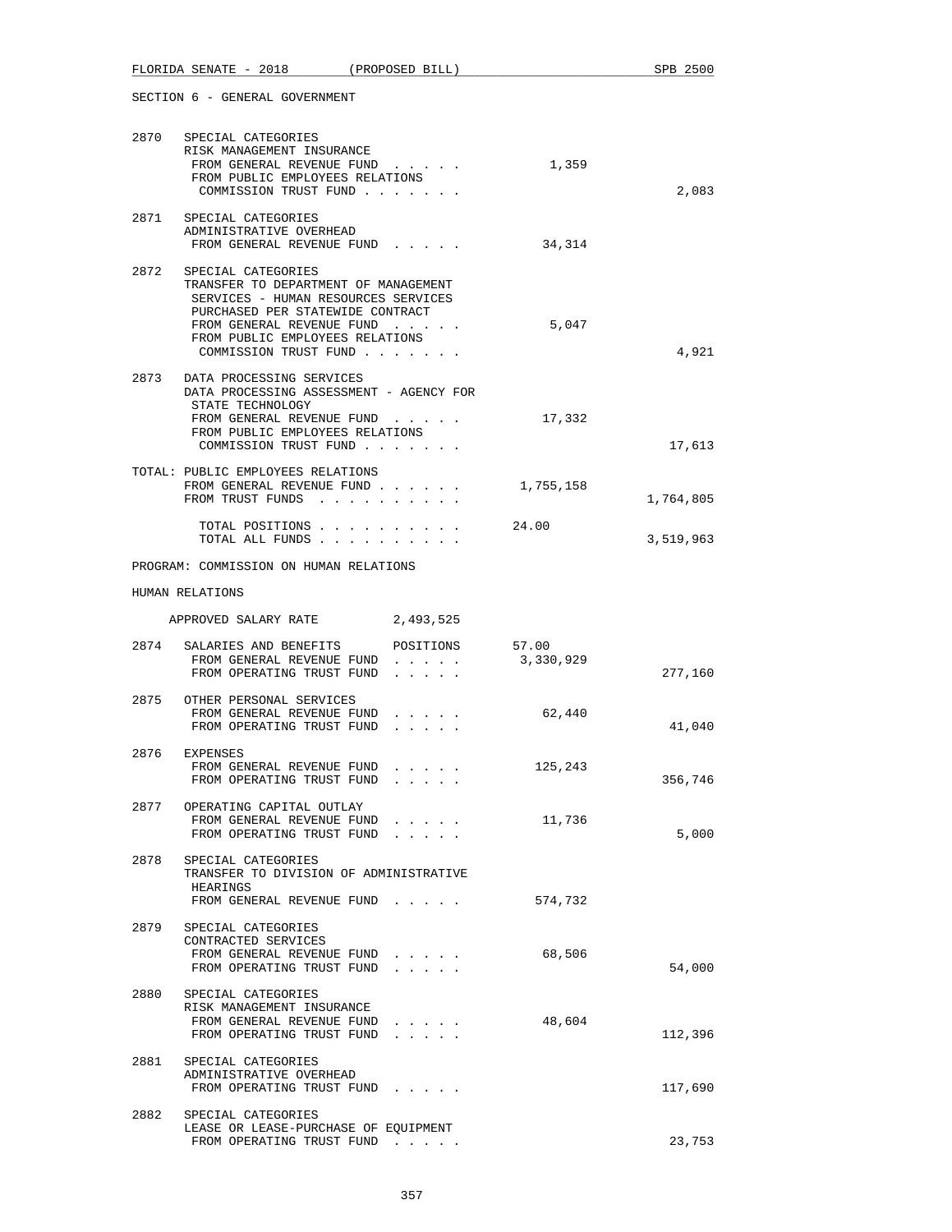|      | FLORIDA SENATE - 2018 (PROPOSED BILL)                                                                                                                                                                |                                                                                                                           |           | SPB 2500   |
|------|------------------------------------------------------------------------------------------------------------------------------------------------------------------------------------------------------|---------------------------------------------------------------------------------------------------------------------------|-----------|------------|
|      | SECTION 6 - GENERAL GOVERNMENT                                                                                                                                                                       |                                                                                                                           |           |            |
|      | 2883 SPECIAL CATEGORIES<br>TRANSFER TO DEPARTMENT OF MANAGEMENT<br>SERVICES - HUMAN RESOURCES SERVICES<br>PURCHASED PER STATEWIDE CONTRACT<br>FROM GENERAL REVENUE FUND<br>FROM OPERATING TRUST FUND |                                                                                                                           | 15,458    | 7,124      |
|      | 2884 DATA PROCESSING SERVICES<br>DATA PROCESSING ASSESSMENT - AGENCY FOR<br>STATE TECHNOLOGY<br>FROM OPERATING TRUST FUND                                                                            |                                                                                                                           |           | 70,347     |
|      | TOTAL: HUMAN RELATIONS<br>FROM GENERAL REVENUE FUND<br>FROM TRUST FUNDS                                                                                                                              |                                                                                                                           | 4,237,648 | 1,065,256  |
|      | TOTAL POSITIONS<br>TOTAL ALL FUNDS                                                                                                                                                                   |                                                                                                                           | 57.00     | 5,302,904  |
|      | ADMINISTRATIVE HEARINGS                                                                                                                                                                              |                                                                                                                           |           |            |
|      | PROGRAM: ADJUDICATION OF DISPUTES                                                                                                                                                                    |                                                                                                                           |           |            |
|      | APPROVED SALARY RATE                                                                                                                                                                                 | 5,502,427                                                                                                                 |           |            |
|      | 2885 SALARIES AND BENEFITS POSITIONS 65.00<br>FROM OPERATING TRUST FUND                                                                                                                              |                                                                                                                           |           | 7,165,480  |
|      | 2886 OTHER PERSONAL SERVICES<br>FROM OPERATING TRUST FUND                                                                                                                                            |                                                                                                                           |           | 18,082     |
| 2887 | EXPENSES<br>FROM OPERATING TRUST FUND                                                                                                                                                                | $\begin{array}{cccccccccccccc} \bullet & \bullet & \bullet & \bullet & \bullet & \bullet & \bullet & \bullet \end{array}$ |           | 1,018,147  |
| 2888 | OPERATING CAPITAL OUTLAY<br>FROM OPERATING TRUST FUND                                                                                                                                                |                                                                                                                           |           | 65,000     |
|      | 2889 SPECIAL CATEGORIES<br>CONTRACTED SERVICES<br>FROM OPERATING TRUST FUND                                                                                                                          |                                                                                                                           |           | 200,495    |
| 2890 | SPECIAL CATEGORIES<br>RISK MANAGEMENT INSURANCE<br>FROM OPERATING TRUST FUND                                                                                                                         |                                                                                                                           |           | 23,454     |
| 2891 | SPECIAL CATEGORIES<br>CONTRACTED LEGAL SERVICES<br>FROM OPERATING TRUST FUND                                                                                                                         |                                                                                                                           |           | 1,000      |
| 2892 | SPECIAL CATEGORIES<br>LEASE OR LEASE-PURCHASE OF EQUIPMENT<br>FROM OPERATING TRUST FUND                                                                                                              |                                                                                                                           |           | 24,000     |
|      | 2893 SPECIAL CATEGORIES<br>TRANSFER TO DEPARTMENT OF MANAGEMENT<br>SERVICES - HUMAN RESOURCES SERVICES<br>PURCHASED PER STATEWIDE CONTRACT<br>FROM OPERATING TRUST FUND                              |                                                                                                                           |           | 20,272     |
|      | TOTAL: PROGRAM: ADJUDICATION OF DISPUTES<br>FROM TRUST FUNDS                                                                                                                                         |                                                                                                                           |           | 8,535,930  |
|      | TOTAL POSITIONS<br>TOTAL ALL FUNDS                                                                                                                                                                   |                                                                                                                           | 65.00     | 8,535,930  |
|      | PROGRAM: WORKERS' COMPENSATION APPEALS - JUDGES OF<br>COMPENSATION CLAIMS                                                                                                                            |                                                                                                                           |           |            |
|      | APPROVED SALARY RATE                                                                                                                                                                                 | 9,753,786                                                                                                                 |           |            |
| 2894 | SALARIES AND BENEFITS POSITIONS 175.00<br>FROM OPERATING TRUST FUND                                                                                                                                  |                                                                                                                           |           | 13,944,467 |
|      | 2895 OTHER PERSONAL SERVICES<br>FROM OPERATING TRUST FUND                                                                                                                                            |                                                                                                                           |           | 17,836     |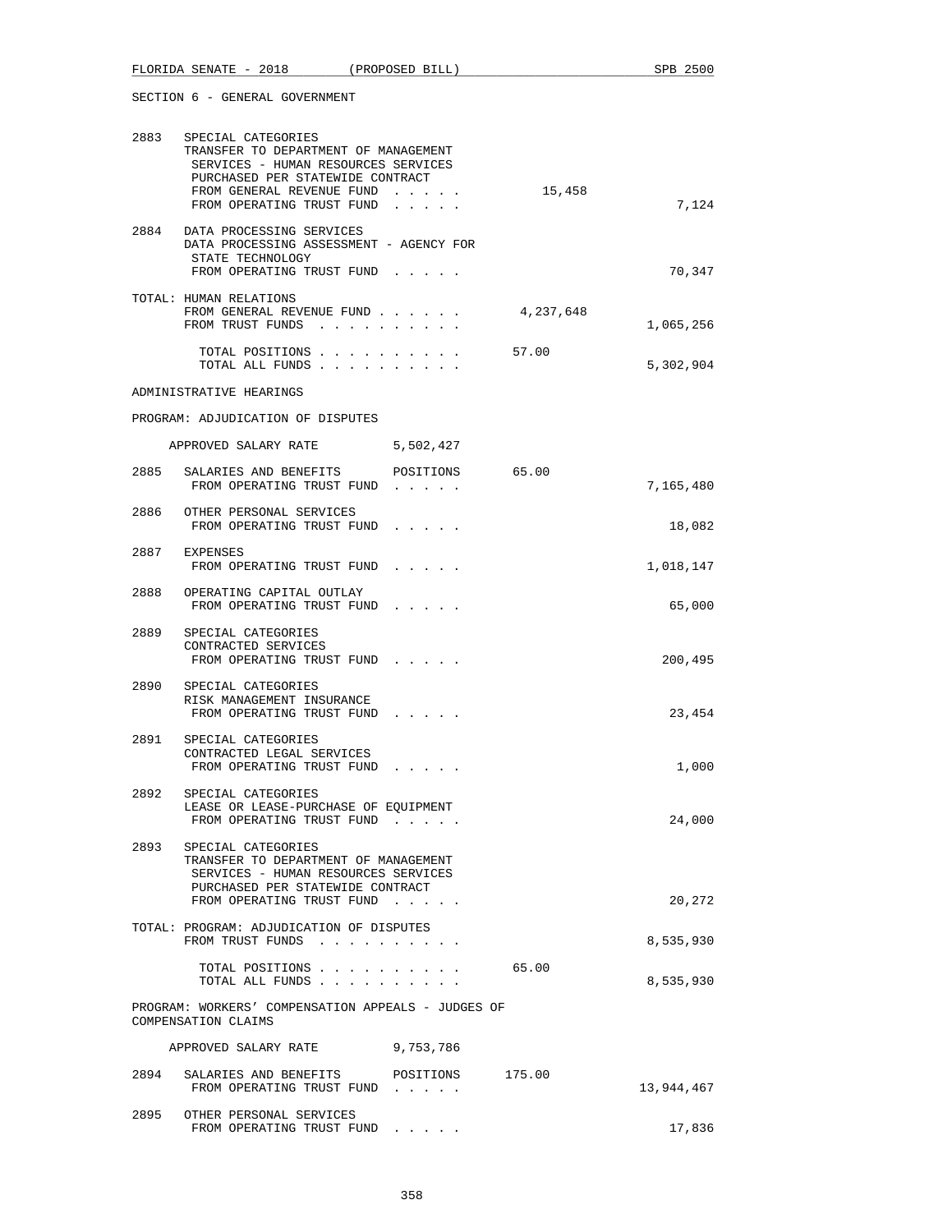|      | FLORIDA SENATE - 2018                                                                                                                 | (PROPOSED BILL)                                           | SPB 2500   |
|------|---------------------------------------------------------------------------------------------------------------------------------------|-----------------------------------------------------------|------------|
|      | SECTION 6 - GENERAL GOVERNMENT                                                                                                        |                                                           |            |
|      | 2896 EXPENSES<br>FROM OPERATING TRUST FUND                                                                                            |                                                           | 2,720,842  |
|      | 2897 OPERATING CAPITAL OUTLAY<br>FROM OPERATING TRUST FUND                                                                            |                                                           | 64,916     |
| 2898 | SPECIAL CATEGORIES<br>CONTRACTED SERVICES<br>FROM OPERATING TRUST FUND                                                                |                                                           | 1,008,324  |
| 2899 | SPECIAL CATEGORIES<br>RISK MANAGEMENT INSURANCE<br>FROM OPERATING TRUST FUND                                                          |                                                           | 80,989     |
| 2900 | SPECIAL CATEGORIES<br>CONTRACTED LEGAL SERVICES<br>FROM OPERATING TRUST FUND                                                          |                                                           | 1,279      |
|      | 2901 SPECIAL CATEGORIES<br>LEASE OR LEASE-PURCHASE OF EQUIPMENT<br>FROM OPERATING TRUST FUND                                          |                                                           | 34,000     |
| 2902 | SPECIAL CATEGORIES<br>TRANSFER TO DEPARTMENT OF MANAGEMENT<br>SERVICES - HUMAN RESOURCES SERVICES<br>PURCHASED PER STATEWIDE CONTRACT |                                                           |            |
|      | FROM OPERATING TRUST FUND                                                                                                             |                                                           | 59,061     |
|      | COMPENSATION CLAIMS<br>FROM TRUST FUNDS                                                                                               | TOTAL: PROGRAM: WORKERS' COMPENSATION APPEALS - JUDGES OF | 17,931,714 |
|      | TOTAL POSITIONS<br>TOTAL ALL FUNDS                                                                                                    | 175.00                                                    | 17,931,714 |

PROGRAM: AGENCY FOR STATE TECHNOLOGY

 No funds are appropriated in Specific Appropriations 2903 through 2930 and section 56 for the payment of rent, lease or possession of space for offices or any other purpose or use at Northwood Centre, 1940 North Monroe Street, Tallahassee, Florida, pursuant to State of Florida Lease Nos. 720:0139, 590:1998, 590:2226, 590:2348, 590:2523, 590:2664, 590:2681, 590:2720 or 590:M139, or any other lease, by the Agency for State Technology, including any one or more predecessor agencies, notwithstanding any lease or contract to the contrary. The Agency for State Technology is prohibited from expending any specific appropriation from the General Revenue Fund, any trust fund or from any other source for the rent, lease or possession of any space for offices or other purpose or use at Northwood Centre, 1940 North Monroe Street, Tallahassee, Florida, pursuant to State of Florida Lease Nos. 720:0139, 590:1998, 590:2226, 590:2348, 590:2523, 590:2664, 590:2681, 590:2720 or 590:M139, or any other lease.

EXECUTIVE DIRECTION AND SUPPORT SERVICES

| APPROVED SALARY RATE | 1,851,980 |
|----------------------|-----------|
|----------------------|-----------|

 2903 SALARIES AND BENEFITS POSITIONS 19.00 FROM WORKING CAPITAL TRUST FUND . .  $2,314,527$ 

 From the funds in Specific Appropriation 2903, the state Chief Information Officer shall designate a Chief Data Officer who must have experience in the development and implementation of open data initiatives.

 The Chief Data Officer, in consultation with state agencies, shall develop an enterprise data inventory that describes the data created or collected by a state agency, including geospatial data used in a state agency's geographic information system, and recommend options and associated costs for developing and maintaining an open data catalog that is machine-readable.

 For purposes of developing the inventory, the Chief Data Officer shall establish a process and a reporting format for state agencies to provide an inventory that describes all current datasets aggregated or stored by the state agency.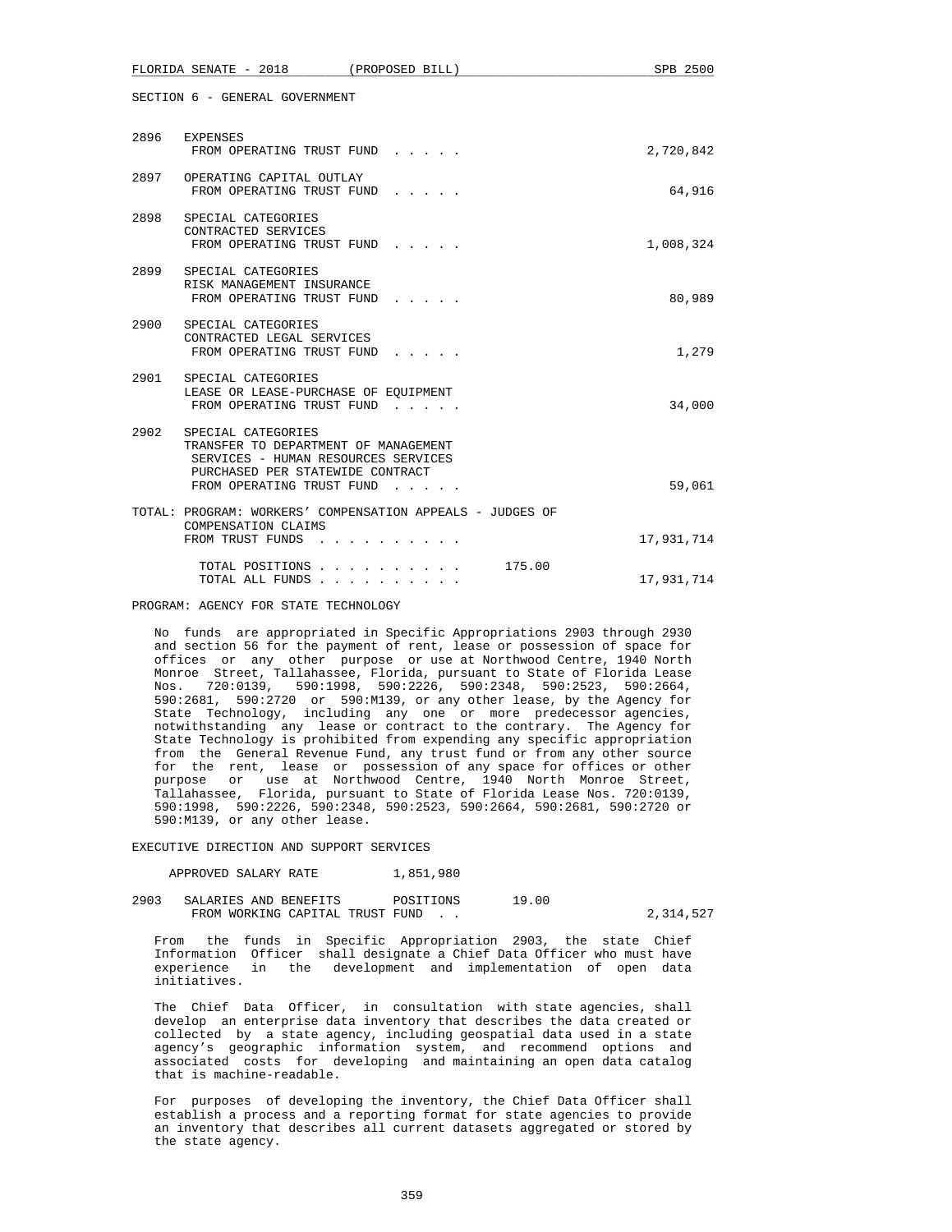The inventory shall include, but is not limited to: 1) the title and description of the information contained within the dataset; 2) a description of how the data is maintained, including standards or terminologies used to structure the data; 3) any existing or planned application programming interface used to publish the data; 4) a description of the data contained in any such existing interface; and 5) a description of the data expected to be contained in any currently planned interface.

 The Chief Data Officer shall recommend potential methods for standardizing data across state agencies that will promote interoperability and reduce the collection of duplicative data, identify what state agency data may be considered open data, recommend open data technical standards and terminologies for use by state agencies, and recommend options and all associated costs for the state to develop and maintain an open data catalog.

| 2904 | EXPENSES<br>FROM WORKING CAPITAL TRUST FUND.                                                                                                                              | 252,894            |
|------|---------------------------------------------------------------------------------------------------------------------------------------------------------------------------|--------------------|
|      | 2905 OPERATING CAPITAL OUTLAY<br>FROM WORKING CAPITAL TRUST FUND.                                                                                                         | 10,000             |
|      | 2906 SPECIAL CATEGORIES<br>CONTRACTED SERVICES<br>FROM WORKING CAPITAL TRUST FUND.                                                                                        | 537,677            |
|      | 2907 SPECIAL CATEGORIES<br>RISK MANAGEMENT INSURANCE<br>FROM WORKING CAPITAL TRUST FUND.                                                                                  | 12,058             |
|      | 2908 SPECIAL CATEGORIES<br>ADMINISTRATIVE OVERHEAD<br>FROM WORKING CAPITAL TRUST FUND.                                                                                    | 534,017            |
| 2909 | SPECIAL CATEGORIES<br>TRANSFER TO DEPARTMENT OF MANAGEMENT<br>SERVICES - HUMAN RESOURCES SERVICES<br>PURCHASED PER STATEWIDE CONTRACT<br>FROM WORKING CAPITAL TRUST FUND. | 8,181              |
|      | 2910 DATA PROCESSING SERVICES<br>DATA PROCESSING ASSESSMENT - AGENCY FOR<br>STATE TECHNOLOGY<br>FROM WORKING CAPITAL TRUST FUND.                                          | 33,554             |
|      | TOTAL: EXECUTIVE DIRECTION AND SUPPORT SERVICES<br>FROM TRUST FUNDS                                                                                                       | 3,702,908          |
|      | TOTAL POSITIONS<br>TOTAL ALL FUNDS                                                                                                                                        | 19.00<br>3,702,908 |
|      | DATA CENTER ADMINISTRATION                                                                                                                                                |                    |
|      | APPROVED SALARY RATE<br>756,847                                                                                                                                           |                    |
| 2911 | SALARIES AND BENEFITS POSITIONS<br>12.00<br>FROM WORKING CAPITAL TRUST FUND.                                                                                              | 1,307,492          |
|      | 2912 OTHER PERSONAL SERVICES<br>FROM WORKING CAPITAL TRUST FUND.                                                                                                          | 195,594            |
|      | 2913 EXPENSES<br>FROM WORKING CAPITAL TRUST FUND.                                                                                                                         | 710,193            |
|      | 2914 OPERATING CAPITAL OUTLAY<br>FROM WORKING CAPITAL TRUST FUND.                                                                                                         | 27,000             |
| 2915 | SPECIAL CATEGORIES<br>CONTRACTED SERVICES<br>FROM WORKING CAPITAL TRUST FUND.                                                                                             | 252,620            |

 From the funds in Specific Appropriation 2915, \$220,000 in recurring funds is provided to the Agency for State Technology to collaborate with the Cybercrime Office of the Florida Department of Law Enforcement and provide information security training to the information security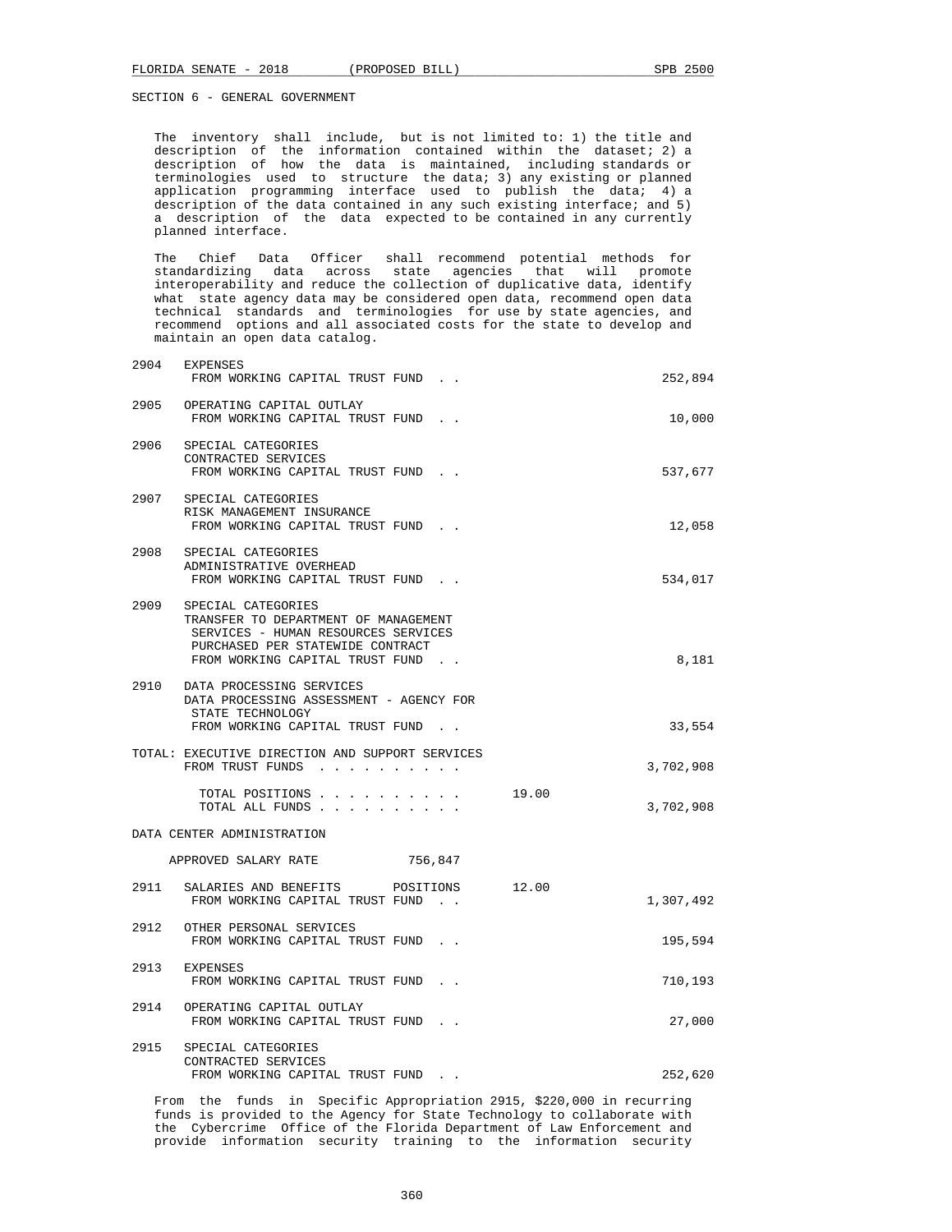managers and their staff of the state agencies that are currently customers of the State Data Center and to the information security managers and their staff of the Division of Administrative Hearings, the Department of Financial Services, the Department of Agriculture and Consumer Services, the Department of Law Enforcement, the Department of Legal Affairs, the Office of Early Learning, and the Guardian Ad Litem. The information security training must be delivered by certified training providers and established as a service within the State Data Center service catalog.

| 2916 | SPECIAL CATEGORIES<br>RISK MANAGEMENT INSURANCE                                                                                                                                                                                                                                                                                                                                           |              |
|------|-------------------------------------------------------------------------------------------------------------------------------------------------------------------------------------------------------------------------------------------------------------------------------------------------------------------------------------------------------------------------------------------|--------------|
|      | FROM WORKING CAPITAL TRUST FUND.                                                                                                                                                                                                                                                                                                                                                          | 9,183        |
|      | 2917 SPECIAL CATEGORIES<br>LEASE OR LEASE-PURCHASE OF EQUIPMENT<br>FROM WORKING CAPITAL TRUST FUND.                                                                                                                                                                                                                                                                                       | 7,102        |
| 2918 | SPECIAL CATEGORIES<br>TRANSFER TO DEPARTMENT OF MANAGEMENT<br>SERVICES - HUMAN RESOURCES SERVICES<br>PURCHASED PER STATEWIDE CONTRACT<br>FROM WORKING CAPITAL TRUST FUND.                                                                                                                                                                                                                 | 3,847        |
|      | TOTAL: DATA CENTER ADMINISTRATION<br>FROM TRUST FUNDS                                                                                                                                                                                                                                                                                                                                     | 2,513,031    |
|      | TOTAL POSITIONS<br>12.00<br>TOTAL ALL FUNDS                                                                                                                                                                                                                                                                                                                                               | 2,513,031    |
|      | STATE DATA CENTER                                                                                                                                                                                                                                                                                                                                                                         |              |
|      | APPROVED SALARY RATE 10,287,422                                                                                                                                                                                                                                                                                                                                                           |              |
| 2919 | SALARIES AND BENEFITS<br>171.00<br>POSITIONS<br>FROM WORKING CAPITAL TRUST FUND.                                                                                                                                                                                                                                                                                                          | 14,877,736   |
| 2920 | OTHER PERSONAL SERVICES<br>FROM WORKING CAPITAL TRUST FUND.                                                                                                                                                                                                                                                                                                                               | 372,235      |
|      | 2921 EXPENSES<br>FROM WORKING CAPITAL TRUST FUND.                                                                                                                                                                                                                                                                                                                                         | 2,456,217    |
| 2922 | OPERATING CAPITAL OUTLAY<br>FROM WORKING CAPITAL TRUST FUND.                                                                                                                                                                                                                                                                                                                              | 61,334       |
| 2923 | SPECIAL CATEGORIES<br>CONTRACTED SERVICES<br>FROM WORKING CAPITAL TRUST FUND.                                                                                                                                                                                                                                                                                                             | 22, 317, 559 |
|      | From the funds provided in Specific Appropriation 2923, \$500,000 shall<br>be held in reserve. The agency is authorized to submit budget amendments<br>requesting the release of funds pursuant to the provisions of chapter<br>216, Florida Statutes. Any request for release of funds shall include a<br>plan for how the funds will be expended for increases in customer<br>services. |              |
| 2924 | SPECIAL CATEGORIES<br>CLOUD COMPUTING SERVICES<br>FROM WORKING CAPITAL TRUST FUND.                                                                                                                                                                                                                                                                                                        | 100,000      |
| 2925 | SPECIAL CATEGORIES<br>RISK MANAGEMENT INSURANCE<br>FROM WORKING CAPITAL TRUST FUND.                                                                                                                                                                                                                                                                                                       | 31,175       |
| 2926 | SPECIAL CATEGORIES<br>DEFERRED-PAYMENT COMMODITY CONTRACTS<br>FROM WORKING CAPITAL TRUST FUND.                                                                                                                                                                                                                                                                                            | 4,043,790    |
|      | 2927 SPECIAL CATEGORIES<br>LEASE OR LEASE-PURCHASE OF EOUIPMENT<br>FROM WORKING CAPITAL TRUST FUND.                                                                                                                                                                                                                                                                                       | 4,394,246    |
| 2928 | SPECIAL CATEGORIES<br>DISASTER RECOVERY SERVICE<br>FROM WORKING CAPITAL TRUST FUND.                                                                                                                                                                                                                                                                                                       | 4,000,537    |

From the funds provided in Specific Appropriation 2928, \$4,000,537 is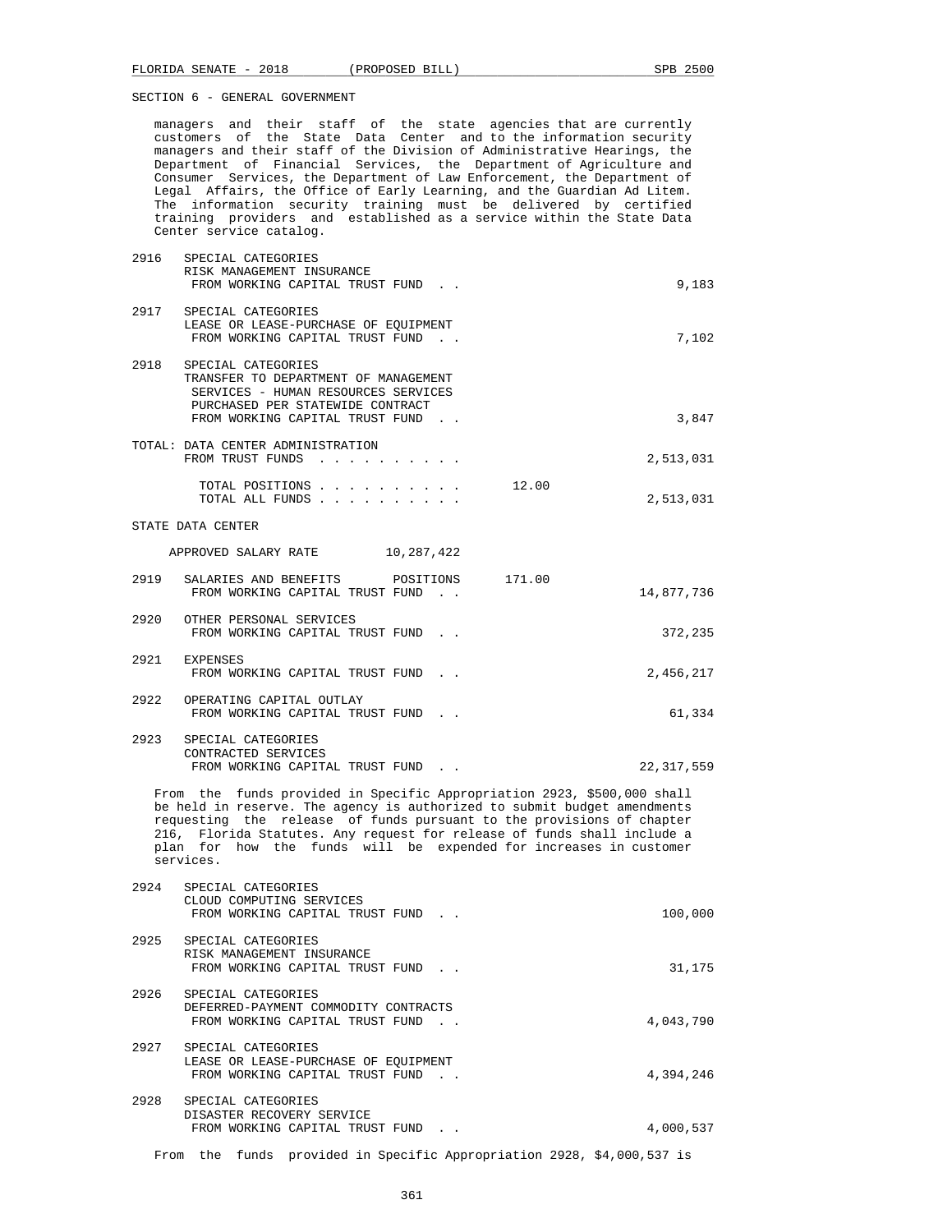provided for the delivery of disaster recovery services. The Agency for State Technology shall submit quarterly reports on disaster recovery services that include: current customers and customers in negotiation, functions or applications supported, recovery levels, description of how service is provided, status and dates of all testing, and any incidents that initiated the utilization of the disaster recovery services. The report shall be submitted to the chair of the Senate Appropriations Committee, the chair of the House of Representatives Appropriations Committee, and the Executive Office of the Governor's Office of Policy and Budget by September 1, 2018.

| 2929 | SPECIAL CATEGORIES<br>TRANSFER TO DEPARTMENT OF MANAGEMENT<br>SERVICES - HUMAN RESOURCES SERVICES<br>PURCHASED PER STATEWIDE CONTRACT<br>FROM WORKING CAPITAL TRUST FUND. |            | 55,797      |
|------|---------------------------------------------------------------------------------------------------------------------------------------------------------------------------|------------|-------------|
|      | 2930 DATA PROCESSING SERVICES<br>OTHER DATA PROCESSING SERVICES<br>FROM WORKING CAPITAL TRUST FUND.                                                                       |            | 5,677,485   |
|      | TOTAL: STATE DATA CENTER<br>FROM TRUST FUNDS                                                                                                                              |            | 58,388,111  |
|      | TOTAL POSITIONS<br>TOTAL ALL FUNDS                                                                                                                                        | 171.00     | 58,388,111  |
|      | TOTAL: MANAGEMENT SERVICES, DEPARTMENT OF<br>FROM GENERAL REVENUE FUND<br>FROM TRUST FUNDS                                                                                | 76,365,944 | 657,479,059 |
|      | TOTAL POSITIONS                                                                                                                                                           | 1,285.50   |             |
|      | TOTAL ALL FUNDS<br>TOTAL APPROVED SALARY RATE                                                                                                                             | 69,088,175 | 733,845,003 |
|      | MILITARY AFFAIRS, DEPARTMENT OF                                                                                                                                           |            |             |
|      | PROGRAM: READINESS AND RESPONSE                                                                                                                                           |            |             |
|      | DRUG INTERDICTION AND PREVENTION                                                                                                                                          |            |             |
|      | 2931 EXPENSES<br>FROM FEDERAL GRANTS TRUST FUND                                                                                                                           |            | 75,000      |
|      | FROM FEDERAL LAW ENFORCEMENT TRUST<br>$FUND$                                                                                                                              |            | 305,000     |
|      | 2932 OPERATING CAPITAL OUTLAY<br>FROM FEDERAL LAW ENFORCEMENT TRUST<br>FUND $\cdots$                                                                                      |            | 200,000     |
| 2933 | SPECIAL CATEGORIES<br>PROJECTS, CONTRACTS AND GRANTS<br>FROM FEDERAL GRANTS TRUST FUND                                                                                    |            | 4,000,000   |
| 2934 | SPECIAL CATEGORIES<br>GRANTS AND AIDS TO COMMUNITY SERVICES<br>FROM FEDERAL LAW ENFORCEMENT TRUST<br>FUND                                                                 |            | 100,000     |
| 2935 | SPECIAL CATEGORIES<br>CONTRACTED SERVICES<br>FROM FEDERAL LAW ENFORCEMENT TRUST<br>$FUND$                                                                                 |            | 10,000      |
| 2936 | SPECIAL CATEGORIES<br>MAINTENANCE AND OPERATIONS CONTRACTS<br>FROM FEDERAL LAW ENFORCEMENT TRUST                                                                          |            |             |
|      | FUND<br>$\mathcal{A}$ . The set of the set of the set of $\mathcal{A}$                                                                                                    |            | 10,000      |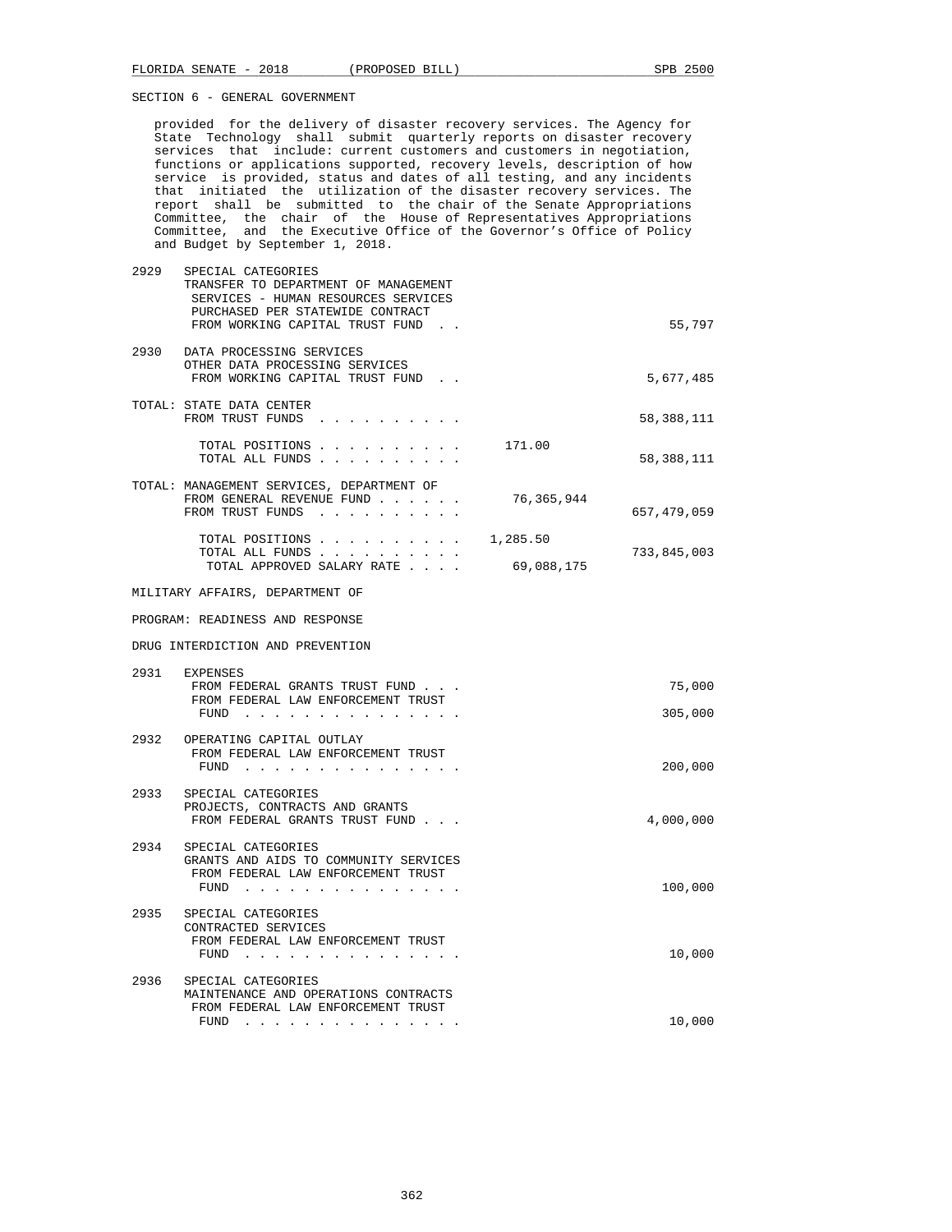|      | FLORIDA SENATE - 2018 (PROPOSED BILL)                                                                                                                                                                                                       |                                                   |           | SPB 2500  |
|------|---------------------------------------------------------------------------------------------------------------------------------------------------------------------------------------------------------------------------------------------|---------------------------------------------------|-----------|-----------|
|      | SECTION 6 - GENERAL GOVERNMENT                                                                                                                                                                                                              |                                                   |           |           |
|      | TOTAL: DRUG INTERDICTION AND PREVENTION<br>FROM TRUST FUNDS                                                                                                                                                                                 |                                                   |           | 4,700,000 |
|      |                                                                                                                                                                                                                                             |                                                   |           |           |
|      |                                                                                                                                                                                                                                             | TOTAL ALL FUNDS                                   |           | 4,700,000 |
|      | MILITARY READINESS AND RESPONSE                                                                                                                                                                                                             |                                                   |           |           |
|      | APPROVED SALARY RATE 4,299,539                                                                                                                                                                                                              |                                                   |           |           |
|      | 2937 SALARIES AND BENEFITS POSITIONS 108.00<br>FROM CAMP BLANDING MANAGEMENT                                                                                                                                                                | FROM GENERAL REVENUE FUND 4,930,295<br>TRUST FUND |           | 1,306,218 |
|      |                                                                                                                                                                                                                                             |                                                   |           |           |
| 2938 | EXPENSES<br>FROM CAMP BLANDING MANAGEMENT                                                                                                                                                                                                   | FROM GENERAL REVENUE FUND<br>TRUST FUND           | 4,690,563 | 60,202    |
|      | 2939 OPERATING CAPITAL OUTLAY                                                                                                                                                                                                               | FROM GENERAL REVENUE FUND                         | 137,810   |           |
| 2940 | SPECIAL CATEGORIES<br>ACQUISITION OF MOTOR VEHICLES<br>FROM CAMP BLANDING MANAGEMENT                                                                                                                                                        | FROM GENERAL REVENUE FUND<br>TRUST FUND           | 40,000    | 50,000    |
|      | 2941 SPECIAL CATEGORIES<br>NATIONAL GUARD TUITION ASSISTANCE                                                                                                                                                                                | FROM GENERAL REVENUE FUND 4,200,000               |           |           |
|      | The Department of Military Affairs shall establish an application period<br>for each semester under the Florida National Guard Tuition Assistance<br>$DemAIL$ $Dumum = \lambda f h m$ the meming path of seminar CD 10/0)/s) $\overline{m}$ |                                                   |           |           |

 Benefit Program. After the requirements of section 250.10(8)(a), Florida Statutes, are met, the applications of qualified Florida National Guard members seeking undergraduate degrees or seeking postgraduate degrees in the fields of science, technology, engineering, or math (STEM) shall be prioritized and must be approved during each application period prior to any application for other postgraduate degrees is approved. All funds provided are available to meet the demand for applications for undergraduate degrees; however, no more than \$450,000 may be used to fund tuition assistance for qualified Florida National Guard members seeking non-STEM postgraduate degrees, and the funding for applicants seeking postgraduate degrees must be matched at a rate of fifty percent by the applicant.

| 2942 | SPECIAL CATEGORIES<br>CONTRACTED SERVICES<br>FROM GENERAL REVENUE FUND<br>FROM CAMP BLANDING MANAGEMENT<br>TRUST FUND                                                                               | 413,500 | 5,000   |
|------|-----------------------------------------------------------------------------------------------------------------------------------------------------------------------------------------------------|---------|---------|
| 2943 | SPECIAL CATEGORIES<br>MAINTENANCE AND OPERATIONS CONTRACTS<br>FROM GENERAL REVENUE FUND<br>FROM CAMP BLANDING MANAGEMENT<br>TRUST FUND                                                              | 171,000 | 205,000 |
| 2944 | SPECIAL CATEGORIES<br>RISK MANAGEMENT INSURANCE<br>FROM CAMP BLANDING MANAGEMENT<br>TRUST FUND                                                                                                      |         | 364,328 |
| 2945 | SPECIAL CATEGORIES<br>TRANSFER TO DEPARTMENT OF MANAGEMENT<br>SERVICES - HUMAN RESOURCES SERVICES<br>PURCHASED PER STATEWIDE CONTRACT<br>FROM GENERAL REVENUE FUND<br>FROM CAMP BLANDING MANAGEMENT | 28,488  |         |
|      | TRUST FUND                                                                                                                                                                                          |         | 8,129   |
|      |                                                                                                                                                                                                     |         |         |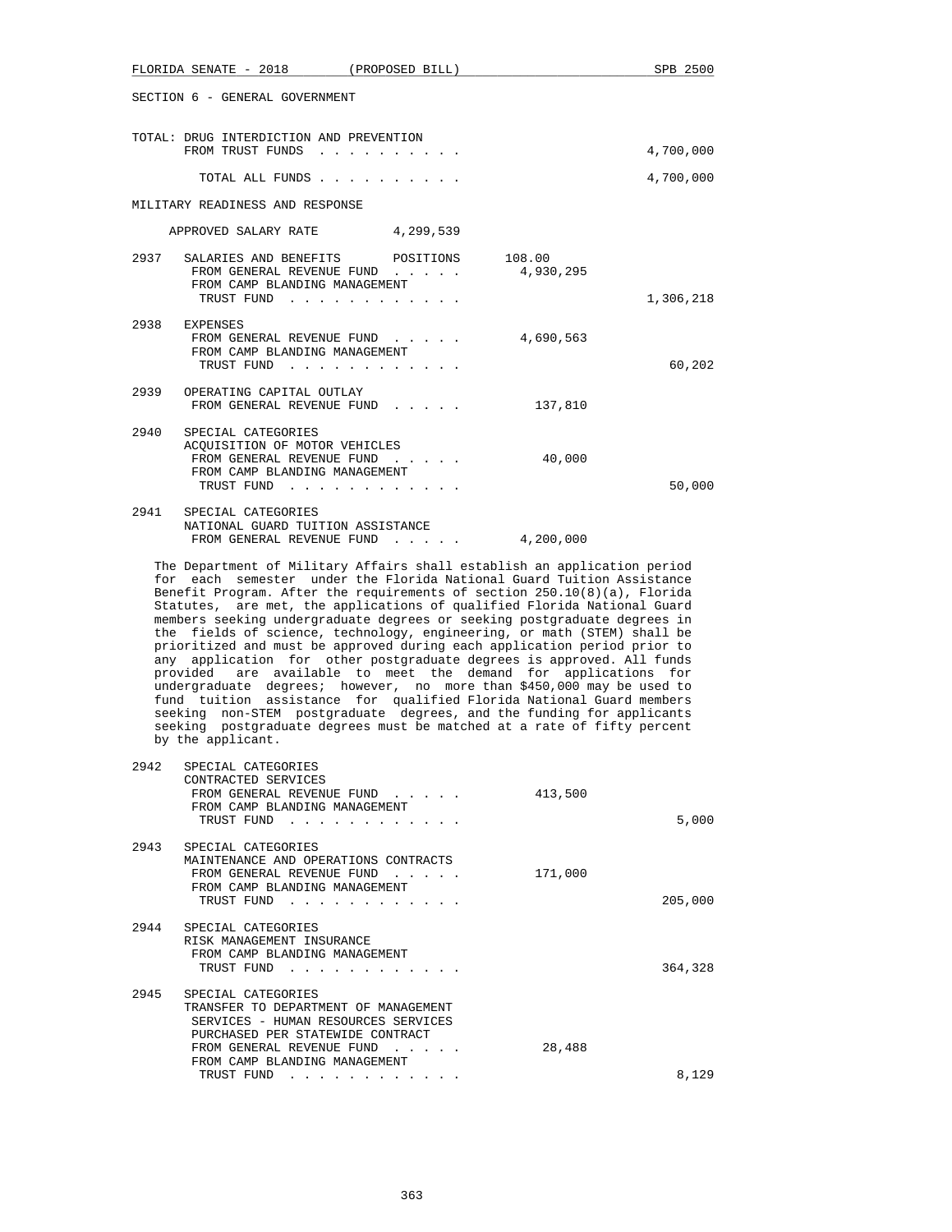|                                      | SECTION 6 - GENERAL GOVERNMENT                                                                                                                                          |                   |            |  |
|--------------------------------------|-------------------------------------------------------------------------------------------------------------------------------------------------------------------------|-------------------|------------|--|
|                                      | TOTAL: MILITARY READINESS AND RESPONSE<br>FROM GENERAL REVENUE FUND<br>FROM TRUST FUNDS                                                                                 | 14,611,656        | 1,998,877  |  |
|                                      | TOTAL POSITIONS 108.00<br>TOTAL ALL FUNDS                                                                                                                               |                   | 16,610,533 |  |
|                                      | EXECUTIVE DIRECTION AND SUPPORT SERVICES                                                                                                                                |                   |            |  |
|                                      | APPROVED SALARY RATE 1,970,404                                                                                                                                          |                   |            |  |
|                                      | 2948 SALARIES AND BENEFITS POSITIONS 26.00<br>FROM GENERAL REVENUE FUND                                                                                                 | 2,775,107         |            |  |
|                                      | 2949 OTHER PERSONAL SERVICES<br>FROM GENERAL REVENUE FUND                                                                                                               | 54,533            |            |  |
|                                      | 2950 EXPENSES<br>FROM GENERAL REVENUE FUND                                                                                                                              | 698,015           |            |  |
|                                      | 2951 OPERATING CAPITAL OUTLAY<br>FROM GENERAL REVENUE FUND                                                                                                              | 108,126           |            |  |
|                                      | 2952 SPECIAL CATEGORIES<br>ACOUISITION OF MOTOR VEHICLES<br>FROM GENERAL REVENUE FUND                                                                                   | 25,000            |            |  |
|                                      | 2953 SPECIAL CATEGORIES<br>INFORMATION TECHNOLOGY<br>FROM GENERAL REVENUE FUND                                                                                          | 48,437            |            |  |
|                                      | 2954 SPECIAL CATEGORIES<br>CONTRACTED SERVICES<br>FROM GENERAL REVENUE FUND                                                                                             | 30,200            |            |  |
|                                      | 2955 SPECIAL CATEGORIES<br>MAINTENANCE AND OPERATIONS CONTRACTS<br>FROM GENERAL REVENUE FUND                                                                            | 22,000            |            |  |
|                                      | 2956 SPECIAL CATEGORIES<br>WORKER'S COMPENSATION FOR STATE ACTIVE<br>DUTY - FLORIDA NATIONAL GUARD<br>FROM GENERAL REVENUE FUND                                         | 134,145           |            |  |
|                                      | 2957 SPECIAL CATEGORIES<br>TRANSFER TO DEPARTMENT OF MANAGEMENT<br>SERVICES - HUMAN RESOURCES SERVICES<br>PURCHASED PER STATEWIDE CONTRACT<br>FROM GENERAL REVENUE FUND | 8,259             |            |  |
|                                      | 2958 DATA PROCESSING SERVICES<br>DATA PROCESSING ASSESSMENT - AGENCY FOR<br>STATE TECHNOLOGY<br>FROM GENERAL REVENUE FUND                                               | 23,765            |            |  |
|                                      | TOTAL: EXECUTIVE DIRECTION AND SUPPORT SERVICES<br>FROM GENERAL REVENUE FUND                                                                                            | 3,927,587         |            |  |
|                                      | TOTAL POSITIONS<br>TOTAL ALL FUNDS                                                                                                                                      | 26.00             | 3,927,587  |  |
| FEDERAL/STATE COOPERATIVE AGREEMENTS |                                                                                                                                                                         |                   |            |  |
|                                      | APPROVED SALARY RATE 11,025,232                                                                                                                                         |                   |            |  |
| 2959                                 | SALARIES AND BENEFITS<br>POSITIONS<br>FROM GENERAL REVENUE FUND<br>FROM FEDERAL GRANTS TRUST FUND                                                                       | 317.00<br>481,072 | 15,301,505 |  |
|                                      | 2960 OTHER PERSONAL SERVICES<br>FROM FEDERAL GRANTS TRUST FUND                                                                                                          |                   | 87,000     |  |
|                                      | 2961 EXPENSES<br>FROM GENERAL REVENUE FUND<br>FROM FEDERAL GRANTS TRUST FUND                                                                                            | 521,540           | 11,998,596 |  |

FLORIDA SENATE - 2018 (PROPOSED BILL) SPB 2500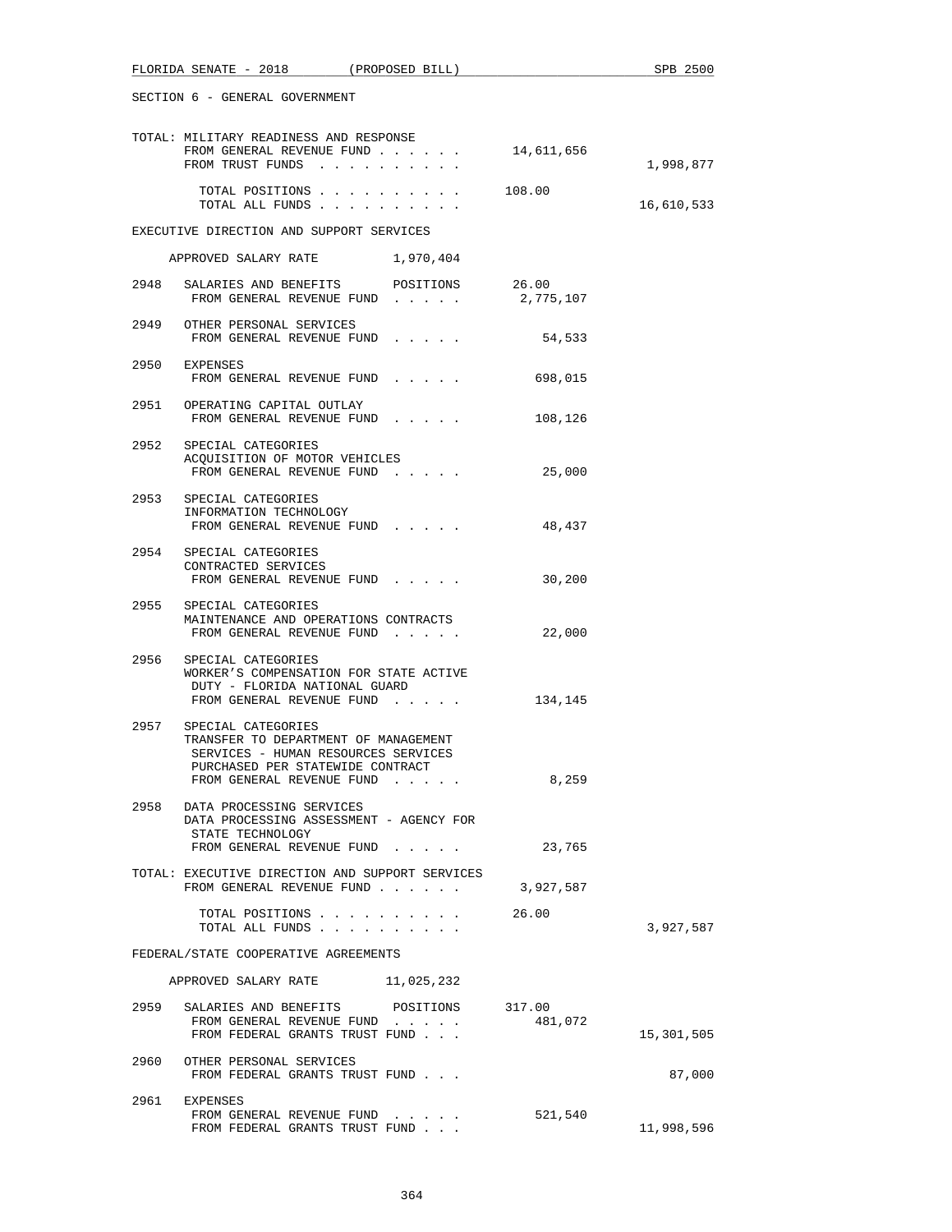|      | FLORIDA SENATE - 2018 (PROPOSED BILL)                                                                                                                                   | SPB 2500     |
|------|-------------------------------------------------------------------------------------------------------------------------------------------------------------------------|--------------|
|      | SECTION 6 - GENERAL GOVERNMENT                                                                                                                                          |              |
|      | 2962 OPERATING CAPITAL OUTLAY<br>FROM FEDERAL GRANTS TRUST FUND                                                                                                         | 771,500      |
|      | 2963 FOOD PRODUCTS<br>FROM FEDERAL GRANTS TRUST FUND                                                                                                                    | 500,000      |
| 2964 | SPECIAL CATEGORIES<br>ACQUISITION OF MOTOR VEHICLES<br>FROM FEDERAL GRANTS TRUST FUND                                                                                   | 244,000      |
|      | 2965 SPECIAL CATEGORIES<br>CONTRACTED SERVICES<br>FROM GENERAL REVENUE FUND<br>143,150<br>FROM FEDERAL GRANTS TRUST FUND                                                | 4,778,115    |
| 2966 | SPECIAL CATEGORIES<br>MAINTENANCE AND OPERATIONS CONTRACTS<br>FROM FEDERAL GRANTS TRUST FUND                                                                            | 920,000      |
|      | 2967 SPECIAL CATEGORIES<br>LEASE OR LEASE-PURCHASE OF EQUIPMENT<br>FROM FEDERAL GRANTS TRUST FUND                                                                       | 30,000       |
| 2968 | SPECIAL CATEGORIES<br>TRANSFER TO DEPARTMENT OF MANAGEMENT<br>SERVICES - HUMAN RESOURCES SERVICES<br>PURCHASED PER STATEWIDE CONTRACT<br>FROM FEDERAL GRANTS TRUST FUND | 104,639      |
|      | TOTAL: FEDERAL/STATE COOPERATIVE AGREEMENTS<br>FROM GENERAL REVENUE FUND<br>1,145,762<br>FROM TRUST FUNDS                                                               | 34,735,355   |
|      | TOTAL POSITIONS<br>317.00<br>TOTAL ALL FUNDS                                                                                                                            | 35,881,117   |
|      | TOTAL: MILITARY AFFAIRS, DEPARTMENT OF<br>FROM GENERAL REVENUE FUND<br>19,685,005<br>FROM TRUST FUNDS                                                                   | 41, 434, 232 |
|      | TOTAL POSITIONS<br>451.00<br>TOTAL ALL FUNDS<br>17,295,175<br>TOTAL APPROVED SALARY RATE                                                                                | 61,119,237   |
|      | PUBLIC SERVICE COMMISSION                                                                                                                                               |              |
|      | PROGRAM: COMMISSIONERS AND ADMINISTRATIVE SERVICES                                                                                                                      |              |
|      | PUBLIC SERVICE COMMISSIONERS                                                                                                                                            |              |
|      | APPROVED SALARY RATE 1,486,719                                                                                                                                          |              |
| 2969 | SALARIES AND BENEFITS<br>17.00<br>POSITIONS<br>FROM REGULATORY TRUST FUND                                                                                               | 2,144,322    |
| 2970 | EXPENSES<br>FROM REGULATORY TRUST FUND                                                                                                                                  | 341,722      |
|      | 2971 SPECIAL CATEGORIES<br>CONTRACTED SERVICES<br>FROM REGULATORY TRUST FUND                                                                                            | 6,859        |
|      | 2972 SPECIAL CATEGORIES<br>RISK MANAGEMENT INSURANCE<br>FROM REGULATORY TRUST FUND                                                                                      | 6,624        |
| 2973 | SPECIAL CATEGORIES<br>TRANSFER TO DEPARTMENT OF MANAGEMENT<br>SERVICES - HUMAN RESOURCES SERVICES<br>PURCHASED PER STATEWIDE CONTRACT                                   |              |
|      | FROM REGULATORY TRUST FUND                                                                                                                                              | 5,071        |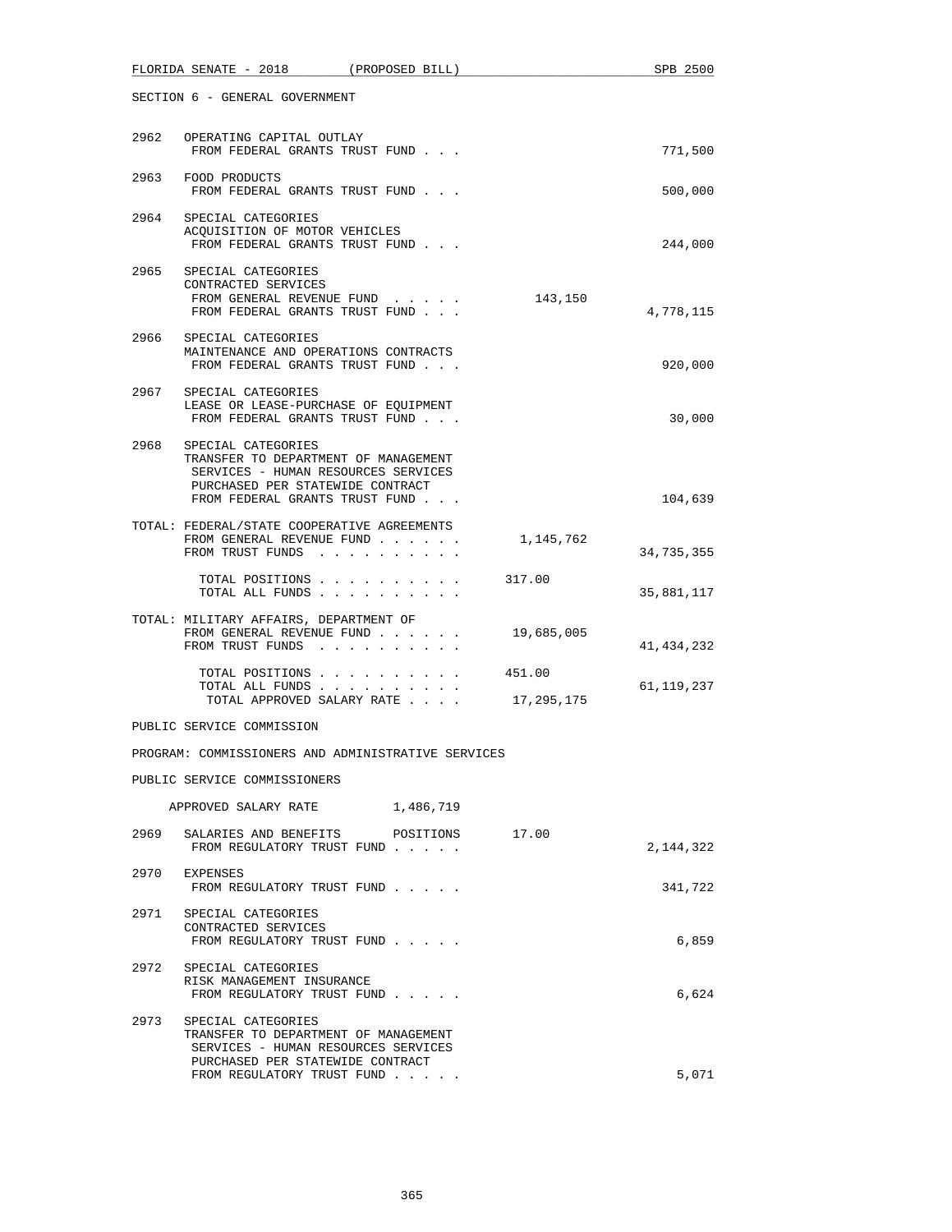|      | FLORIDA SENATE - 2018<br>(PROPOSED BILL)                                                                                                                            |       | SPB 2500  |
|------|---------------------------------------------------------------------------------------------------------------------------------------------------------------------|-------|-----------|
|      | SECTION 6 - GENERAL GOVERNMENT                                                                                                                                      |       |           |
|      | TOTAL: PUBLIC SERVICE COMMISSIONERS<br>FROM TRUST FUNDS                                                                                                             |       | 2,504,598 |
|      | TOTAL POSITIONS<br>TOTAL ALL FUNDS                                                                                                                                  | 17.00 | 2,504,598 |
|      | EXECUTIVE DIRECTION AND SUPPORT SERVICES                                                                                                                            |       |           |
|      | APPROVED SALARY RATE 3,087,924                                                                                                                                      |       |           |
| 2974 | SALARIES AND BENEFITS POSITIONS<br>FROM REGULATORY TRUST FUND                                                                                                       | 55.00 | 4,198,852 |
|      | 2975 OTHER PERSONAL SERVICES<br>FROM REGULATORY TRUST FUND                                                                                                          |       | 25,000    |
|      | 2976 EXPENSES<br>FROM REGULATORY TRUST FUND                                                                                                                         |       | 1,076,576 |
|      | 2977 OPERATING CAPITAL OUTLAY<br>FROM REGULATORY TRUST FUND                                                                                                         |       | 266,200   |
|      | 2978 SPECIAL CATEGORIES<br>CONTRACTED SERVICES<br>FROM REGULATORY TRUST FUND                                                                                        |       | 335,325   |
| 2979 | SPECIAL CATEGORIES<br>RISK MANAGEMENT INSURANCE<br>FROM REGULATORY TRUST FUND                                                                                       |       | 21,987    |
| 2980 | SPECIAL CATEGORIES<br>TRANSFER TO DEPARTMENT OF MANAGEMENT<br>SERVICES - HUMAN RESOURCES SERVICES<br>PURCHASED PER STATEWIDE CONTRACT<br>FROM REGULATORY TRUST FUND |       | 22,200    |
|      | 2981 DATA PROCESSING SERVICES<br>DATA PROCESSING ASSESSMENT - AGENCY FOR<br>STATE TECHNOLOGY<br>FROM REGULATORY TRUST FUND                                          |       | 9,674     |
|      | 2982 DATA PROCESSING SERVICES<br>OTHER DATA PROCESSING SERVICES<br>FROM REGULATORY TRUST FUND                                                                       |       | 45,699    |
|      | TOTAL: EXECUTIVE DIRECTION AND SUPPORT SERVICES<br>FROM TRUST FUNDS                                                                                                 |       | 6,001,513 |
|      | TOTAL POSITIONS<br>TOTAL ALL FUNDS                                                                                                                                  | 55.00 | 6,001,513 |
|      | LEGAL SERVICES                                                                                                                                                      |       |           |
|      | 1,711,720<br>APPROVED SALARY RATE                                                                                                                                   |       |           |
| 2983 | SALARIES AND BENEFITS<br>POSITIONS<br>FROM REGULATORY TRUST FUND                                                                                                    | 27.00 | 2,196,939 |
| 2984 | OTHER PERSONAL SERVICES<br>FROM REGULATORY TRUST FUND                                                                                                               |       | 12,000    |
| 2985 | EXPENSES<br>FROM REGULATORY TRUST FUND                                                                                                                              |       | 348,768   |
|      | 2986 SPECIAL CATEGORIES<br>CONTRACTED SERVICES<br>FROM REGULATORY TRUST FUND                                                                                        |       | 42,955    |
| 2987 | SPECIAL CATEGORIES<br>RISK MANAGEMENT INSURANCE<br>FROM REGULATORY TRUST FUND                                                                                       |       | 10,769    |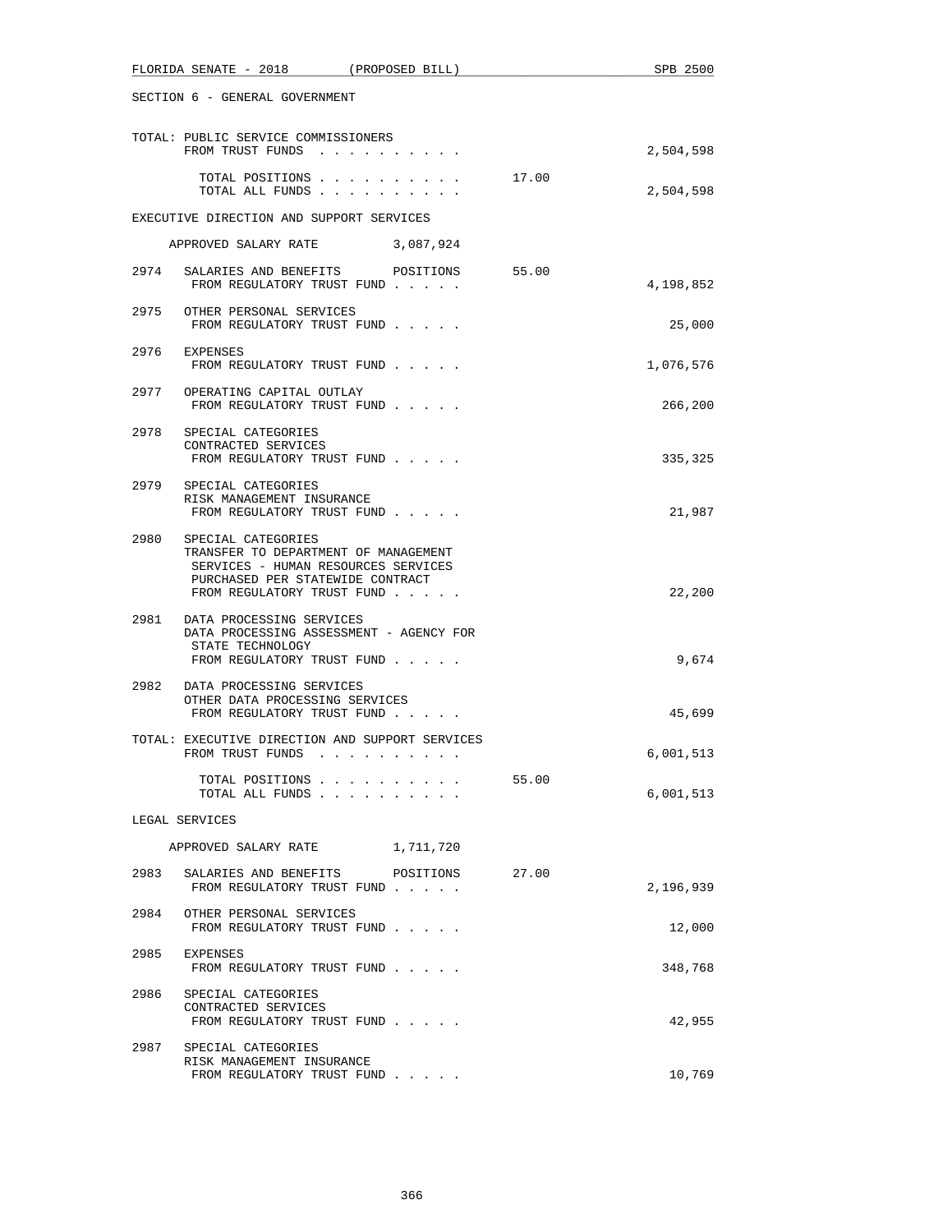|            | FLORIDA SENATE - 2018 (PROPOSED BILL)                                                                                                                               |                                                                                                                                                                                                                                                                         |         | SPB 2500   |
|------------|---------------------------------------------------------------------------------------------------------------------------------------------------------------------|-------------------------------------------------------------------------------------------------------------------------------------------------------------------------------------------------------------------------------------------------------------------------|---------|------------|
|            | SECTION 6 - GENERAL GOVERNMENT                                                                                                                                      |                                                                                                                                                                                                                                                                         |         |            |
| 2988       | SPECIAL CATEGORIES<br>TRANSFER TO DEPARTMENT OF MANAGEMENT<br>SERVICES - HUMAN RESOURCES SERVICES<br>PURCHASED PER STATEWIDE CONTRACT<br>FROM REGULATORY TRUST FUND |                                                                                                                                                                                                                                                                         |         | 9,272      |
|            | TOTAL: LEGAL SERVICES<br>FROM TRUST FUNDS                                                                                                                           |                                                                                                                                                                                                                                                                         |         | 2,620,703  |
|            | TOTAL POSITIONS<br>TOTAL ALL FUNDS                                                                                                                                  |                                                                                                                                                                                                                                                                         | 27.00   | 2,620,703  |
| ASSISTANCE | PROGRAM: UTILITY REGULATION AND CONSUMER                                                                                                                            |                                                                                                                                                                                                                                                                         |         |            |
|            | UTILITY REGULATION                                                                                                                                                  |                                                                                                                                                                                                                                                                         |         |            |
|            | APPROVED SALARY RATE                                                                                                                                                | 7,586,220                                                                                                                                                                                                                                                               |         |            |
| 2989       | SALARIES AND BENEFITS<br>FROM GENERAL REVENUE FUND<br>FROM REGULATORY TRUST FUND                                                                                    | POSITIONS 145.00                                                                                                                                                                                                                                                        | 300,000 | 9,752,391  |
|            |                                                                                                                                                                     | From the funds in Specific Appropriation 2989, \$300,000 from the<br>General Revenue Fund and 206,844 in associated salary rate and five<br>full-time equivalent positions shall be placed in reserve contingent<br>upon SB 1586 or similar legislation becoming a law. |         |            |
|            | 2990 OTHER PERSONAL SERVICES<br>FROM REGULATORY TRUST FUND                                                                                                          |                                                                                                                                                                                                                                                                         |         | 25,000     |
| 2991       | EXPENSES<br>FROM GENERAL REVENUE FUND<br>FROM REGULATORY TRUST FUND                                                                                                 | $\mathbf{r}$ , $\mathbf{r}$ , $\mathbf{r}$ , $\mathbf{r}$ , $\mathbf{r}$                                                                                                                                                                                                | 75,000  | 1,299,063  |
|            | or similar legislation becoming a law.                                                                                                                              | From the funds in Specific Appropriation 2991, \$75,000 from the<br>General Revenue Fund shall be placed in reserve contingent upon SB 1586                                                                                                                             |         |            |
| 2992       | SPECIAL CATEGORIES<br>CONTRACTED SERVICES<br>FROM REGULATORY TRUST FUND                                                                                             | FROM GENERAL REVENUE FUND 123,355                                                                                                                                                                                                                                       |         | 243,298    |
|            | or similar legislation becoming a law.                                                                                                                              | From the funds in Specific Appropriation 2992, \$125,000 from the<br>General Revenue Fund shall be placed in reserve contingent upon SB 1586                                                                                                                            |         |            |
|            | 2993 SPECIAL CATEGORIES<br>RISK MANAGEMENT INSURANCE<br>FROM REGULATORY TRUST FUND                                                                                  |                                                                                                                                                                                                                                                                         |         | 55,187     |
| 2994       | SPECIAL CATEGORIES<br>TRANSFER TO DEPARTMENT OF MANAGEMENT<br>SERVICES - HUMAN RESOURCES SERVICES<br>PURCHASED PER STATEWIDE CONTRACT<br>FROM GENERAL REVENUE FUND  |                                                                                                                                                                                                                                                                         | 1,645   |            |
|            | FROM REGULATORY TRUST FUND                                                                                                                                          | From the funds in Specific Appropriation 2994, \$1,645 from the General                                                                                                                                                                                                 |         | 42,483     |
|            | similar legislation becoming a law.                                                                                                                                 | Revenue Fund shall be placed in reserve contingent upon SB 1586 or                                                                                                                                                                                                      |         |            |
|            | TOTAL: UTILITY REGULATION<br>FROM GENERAL REVENUE FUND<br>FROM TRUST FUNDS                                                                                          |                                                                                                                                                                                                                                                                         | 500,000 | 11,417,422 |
|            | TOTAL POSITIONS<br>TOTAL ALL FUNDS                                                                                                                                  |                                                                                                                                                                                                                                                                         | 145.00  | 11,917,422 |
|            | AUDITING AND PERFORMANCE ANALYSIS                                                                                                                                   |                                                                                                                                                                                                                                                                         |         |            |
|            | APPROVED SALARY RATE                                                                                                                                                | 1,511,510                                                                                                                                                                                                                                                               |         |            |
| 2995       | SALARIES AND BENEFITS<br>FROM REGULATORY TRUST FUND                                                                                                                 | POSITIONS                                                                                                                                                                                                                                                               | 28.00   | 2,038,932  |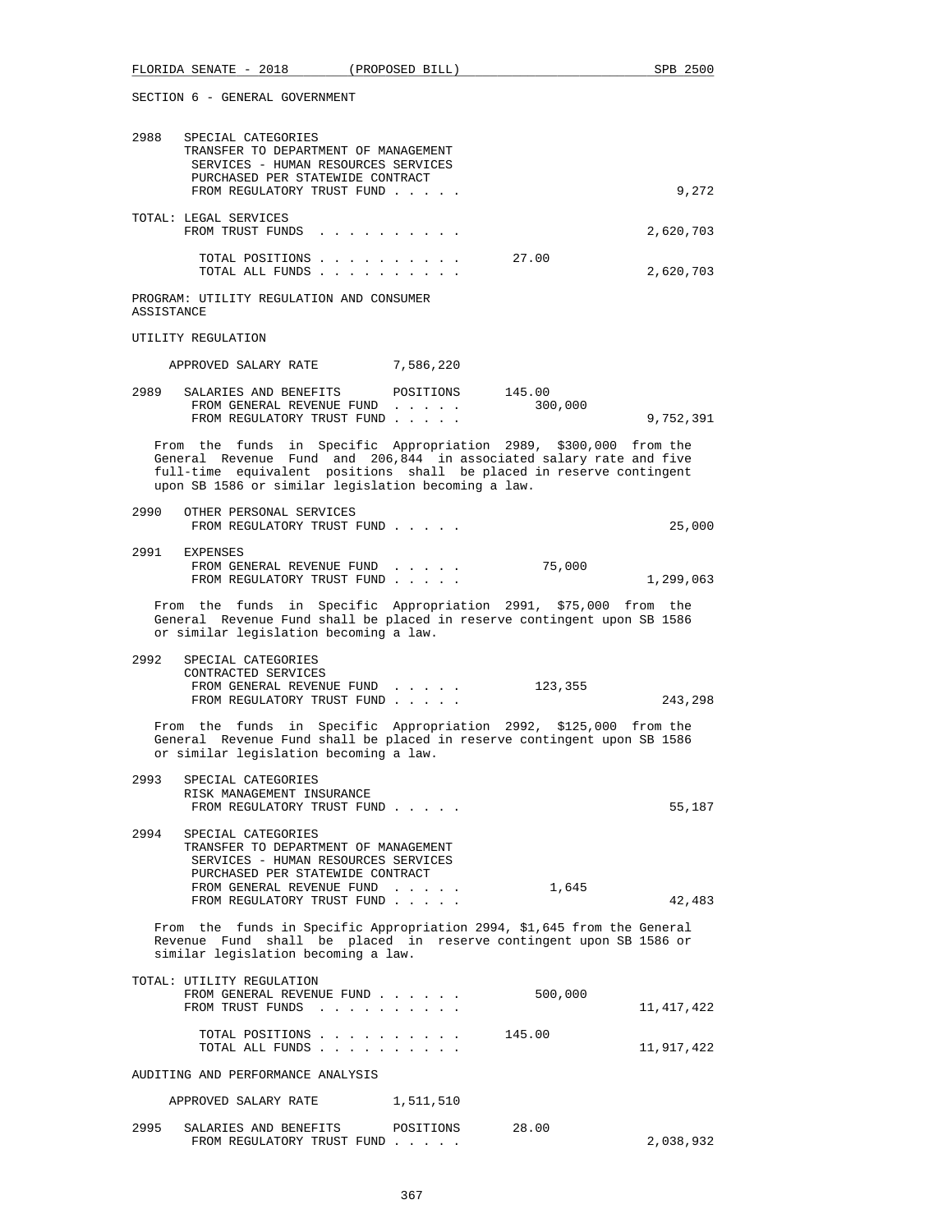|      | FLORIDA SENATE - 2018                                                                                                                                               | (PROPOSED BILL)                                                                                                                                             |                      | SPB 2500   |
|------|---------------------------------------------------------------------------------------------------------------------------------------------------------------------|-------------------------------------------------------------------------------------------------------------------------------------------------------------|----------------------|------------|
|      | SECTION 6 - GENERAL GOVERNMENT                                                                                                                                      |                                                                                                                                                             |                      |            |
| 2996 | EXPENSES<br>FROM REGULATORY TRUST FUND                                                                                                                              |                                                                                                                                                             |                      | 375,375    |
|      | 2997 SPECIAL CATEGORIES<br>CONTRACTED SERVICES<br>FROM REGULATORY TRUST FUND                                                                                        |                                                                                                                                                             |                      | 12,955     |
| 2998 | SPECIAL CATEGORIES<br>RISK MANAGEMENT INSURANCE<br>FROM REGULATORY TRUST FUND                                                                                       |                                                                                                                                                             |                      | 11,138     |
| 2999 | SPECIAL CATEGORIES<br>TRANSFER TO DEPARTMENT OF MANAGEMENT<br>SERVICES - HUMAN RESOURCES SERVICES<br>PURCHASED PER STATEWIDE CONTRACT<br>FROM REGULATORY TRUST FUND |                                                                                                                                                             |                      | 9,264      |
|      | TOTAL: AUDITING AND PERFORMANCE ANALYSIS<br>FROM TRUST FUNDS                                                                                                        |                                                                                                                                                             |                      | 2,447,664  |
|      | TOTAL POSITIONS<br>TOTAL ALL FUNDS                                                                                                                                  |                                                                                                                                                             | 28.00                | 2,447,664  |
|      | TOTAL: PUBLIC SERVICE COMMISSION<br>FROM GENERAL REVENUE FUND<br>FROM TRUST FUNDS                                                                                   |                                                                                                                                                             | 500,000              | 24,991,900 |
|      | TOTAL POSITIONS<br>TOTAL ALL FUNDS<br>TOTAL APPROVED SALARY RATE                                                                                                    | $\mathbf{r}$ , $\mathbf{r}$ , $\mathbf{r}$ , $\mathbf{r}$ , $\mathbf{r}$ , $\mathbf{r}$<br>$\mathbf{1}$ $\mathbf{1}$ $\mathbf{1}$ $\mathbf{1}$ $\mathbf{1}$ | 272.00<br>15,384,093 | 25,491,900 |

## REVENUE, DEPARTMENT OF

 No funds are appropriated in Specific Appropriations 3000 through 3054 for the payment of rent, lease or possession of space for offices or any other purpose or use at Northwood Centre, 1940 North Monroe Street, Tallahassee, Florida, pursuant to State of Florida Lease Nos. 720:0139, 730:0239 or 730:M139, or any other lease, by the Department of Revenue, notwithstanding any lease or contract to the contrary. The Department of Revenue is prohibited from expending any specific appropriation from the General Revenue Fund, any trust fund or from any other source for the rent, lease or possession of any space for offices or other purpose or use at Northwood Centre, 1940 North Monroe Street, Tallahassee, Florida, pursuant to State of Florida Lease Nos. 720:0139, 730:0239 or 730:M139, or any other lease.

PROGRAM: ADMINISTRATIVE SERVICES PROGRAM

EXECUTIVE DIRECTION AND SUPPORT SERVICES

|      | APPROVED SALARY RATE                                                                                              | 14, 243, 198          |                      |                        |
|------|-------------------------------------------------------------------------------------------------------------------|-----------------------|----------------------|------------------------|
| 3000 | SALARIES AND BENEFITS<br>FROM GENERAL REVENUE FUND<br>FROM FEDERAL GRANTS TRUST FUND<br>FROM OPERATING TRUST FUND | POSITIONS<br>$\cdots$ | 259.00<br>10,503,510 | 6,158,326<br>2,426,335 |
| 3001 | OTHER PERSONAL SERVICES<br>FROM OPERATING TRUST FUND                                                              |                       |                      | 73,740                 |
| 3002 | <b>EXPENSES</b><br>FROM GENERAL REVENUE FUND<br>FROM FEDERAL GRANTS TRUST FUND<br>FROM OPERATING TRUST FUND       |                       | 355,008              | 461,726<br>1,324,170   |
| 3003 | OPERATING CAPITAL OUTLAY<br>FROM GENERAL REVENUE FUND<br>FROM OPERATING TRUST FUND                                | .<br>.                | 6,929                | 17,985                 |
| 3004 | SPECIAL CATEGORIES<br>ACOUISITION OF MOTOR VEHICLES<br>FROM OPERATING TRUST FUND                                  |                       |                      | 28,000                 |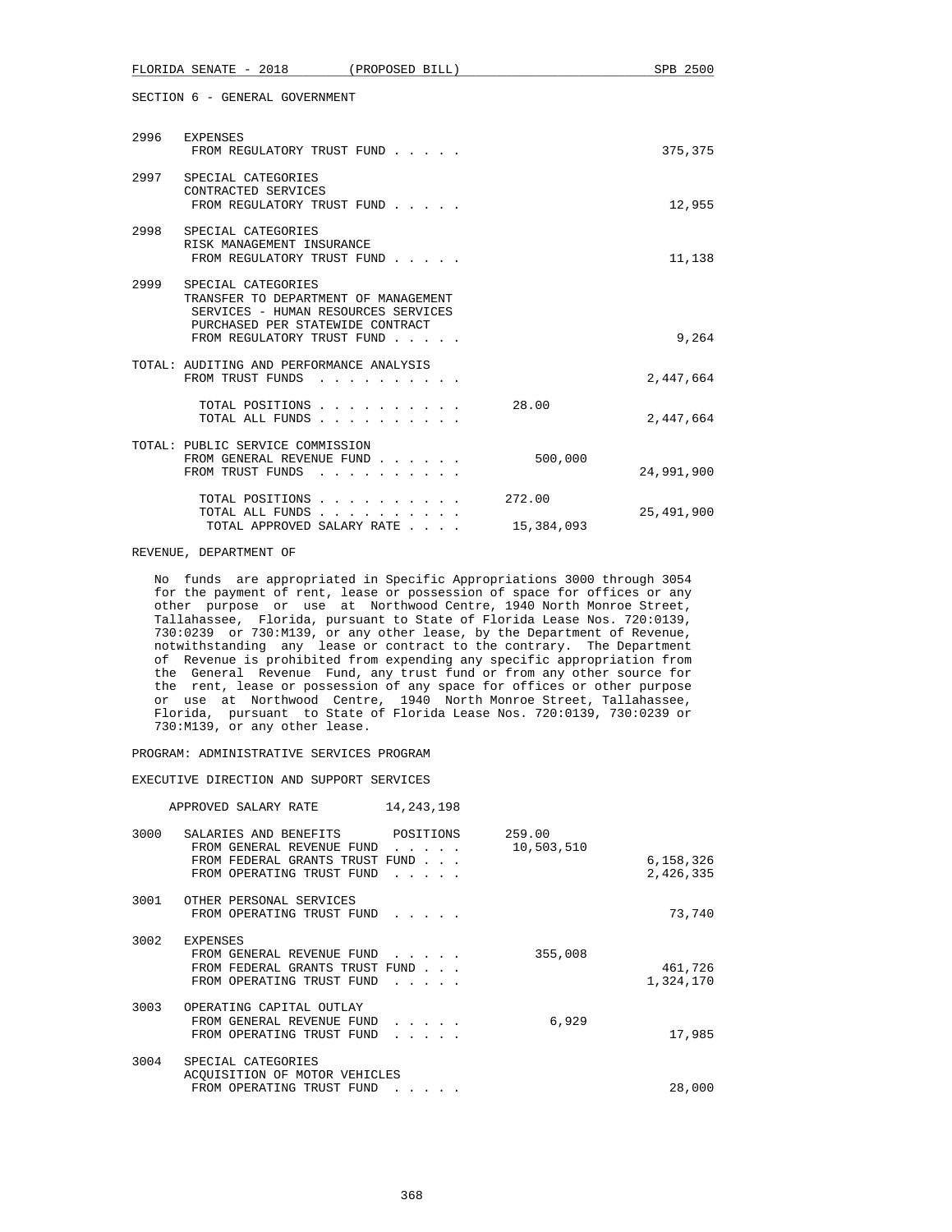| 3005 | SPECIAL CATEGORIES<br>TRANSFER TO DIVISION OF ADMINISTRATIVE<br>HEARINGS<br>FROM GENERAL REVENUE FUND 1,385,200<br>FROM FEDERAL GRANTS TRUST FUND<br>FROM OPERATING TRUST FUND                                                                                                              |            | 2,688,917<br>40,888  |
|------|---------------------------------------------------------------------------------------------------------------------------------------------------------------------------------------------------------------------------------------------------------------------------------------------|------------|----------------------|
| 3006 | SPECIAL CATEGORIES<br>CONTRACTED SERVICES<br>FROM GENERAL REVENUE FUND<br>FROM FEDERAL GRANTS TRUST FUND<br>FROM OPERATING TRUST FUND                                                                                                                                                       | 318,346    | 281,028<br>1,153,170 |
|      | 3007 SPECIAL CATEGORIES<br>RISK MANAGEMENT INSURANCE<br>FROM GENERAL REVENUE FUND<br>FROM FEDERAL GRANTS TRUST FUND<br>FROM OPERATING TRUST FUND<br>$\cdot$ $\cdot$ $\cdot$ $\cdot$ $\cdot$                                                                                                 | 29,334     | 10,805<br>65,491     |
| 3008 | SPECIAL CATEGORIES<br>TENANT BROKER COMMISSIONS<br>FROM OPERATING TRUST FUND                                                                                                                                                                                                                |            | 350,000              |
| 3009 | SPECIAL CATEGORIES<br>LEASE OR LEASE-PURCHASE OF EOUIPMENT<br>FROM GENERAL REVENUE FUND                                                                                                                                                                                                     | 16,864     |                      |
| 3010 | SPECIAL CATEGORIES<br>TRANSFER TO DEPARTMENT OF MANAGEMENT<br>SERVICES - HUMAN RESOURCES SERVICES<br>PURCHASED PER STATEWIDE CONTRACT<br>FROM GENERAL REVENUE FUND<br>FROM FEDERAL GRANTS TRUST FUND<br>FROM OPERATING TRUST FUND                                                           | 1,302,389  | 146,741<br>222,541   |
|      | TOTAL: EXECUTIVE DIRECTION AND SUPPORT SERVICES<br>FROM GENERAL REVENUE FUND<br>FROM TRUST FUNDS                                                                                                                                                                                            | 13,917,580 | 15,449,863           |
|      | TOTAL POSITIONS<br>TOTAL ALL FUNDS                                                                                                                                                                                                                                                          | 259.00     | 29,367,443           |
|      | PROPERTY TAX OVERSIGHT                                                                                                                                                                                                                                                                      |            |                      |
|      | APPROVED SALARY RATE 7,832,486                                                                                                                                                                                                                                                              |            |                      |
| 3011 | POSITIONS 160.00<br>SALARIES AND BENEFITS<br>FROM GENERAL REVENUE FUND<br>FROM CERTIFICATION PROGRAM TRUST<br>FUND $\ldots$ $\ldots$ $\ldots$ $\ldots$ $\ldots$ $\ldots$                                                                                                                    | 10,601,139 | 216,669              |
| 3012 | OTHER PERSONAL SERVICES<br>FROM GENERAL REVENUE FUND                                                                                                                                                                                                                                        | 21,170     |                      |
| 3013 | <b>EXPENSES</b><br>FROM GENERAL REVENUE FUND                                                                                                                                                                                                                                                | 885,509    |                      |
| 3014 | AID TO LOCAL GOVERNMENTS<br>AERIAL PHOTOGRAPHY AND MAPPING<br>FROM GENERAL REVENUE FUND<br>$\mathcal{L}^{\mathcal{L}}$ , where $\mathcal{L}^{\mathcal{L}}$ , where $\mathcal{L}^{\mathcal{L}}$<br>FROM CERTIFICATION PROGRAM TRUST<br>FUND $\cdots$ , $\cdots$ , $\cdots$ , $\cdots$        | 1,174,040  | 876,266              |
|      | funds in Specific Appropriation 3014, \$1,174,040<br>From<br>the<br>funds from the General Revenue Fund is provided to fund<br>nonrecurring<br>aerial photography and mapping for counties with a population of 50,000<br>or less pursuant to section 195,022 Florida Statutes (Senate Form |            | in                   |

 or less, pursuant to section 195.022, Florida Statutes (Senate Form 2422). 3015 OPERATING CAPITAL OUTLAY

| ---- | $\sim$ $\sim$                  |  |
|------|--------------------------------|--|
|      | FROM GENERAL REVENUE FUND<br>. |  |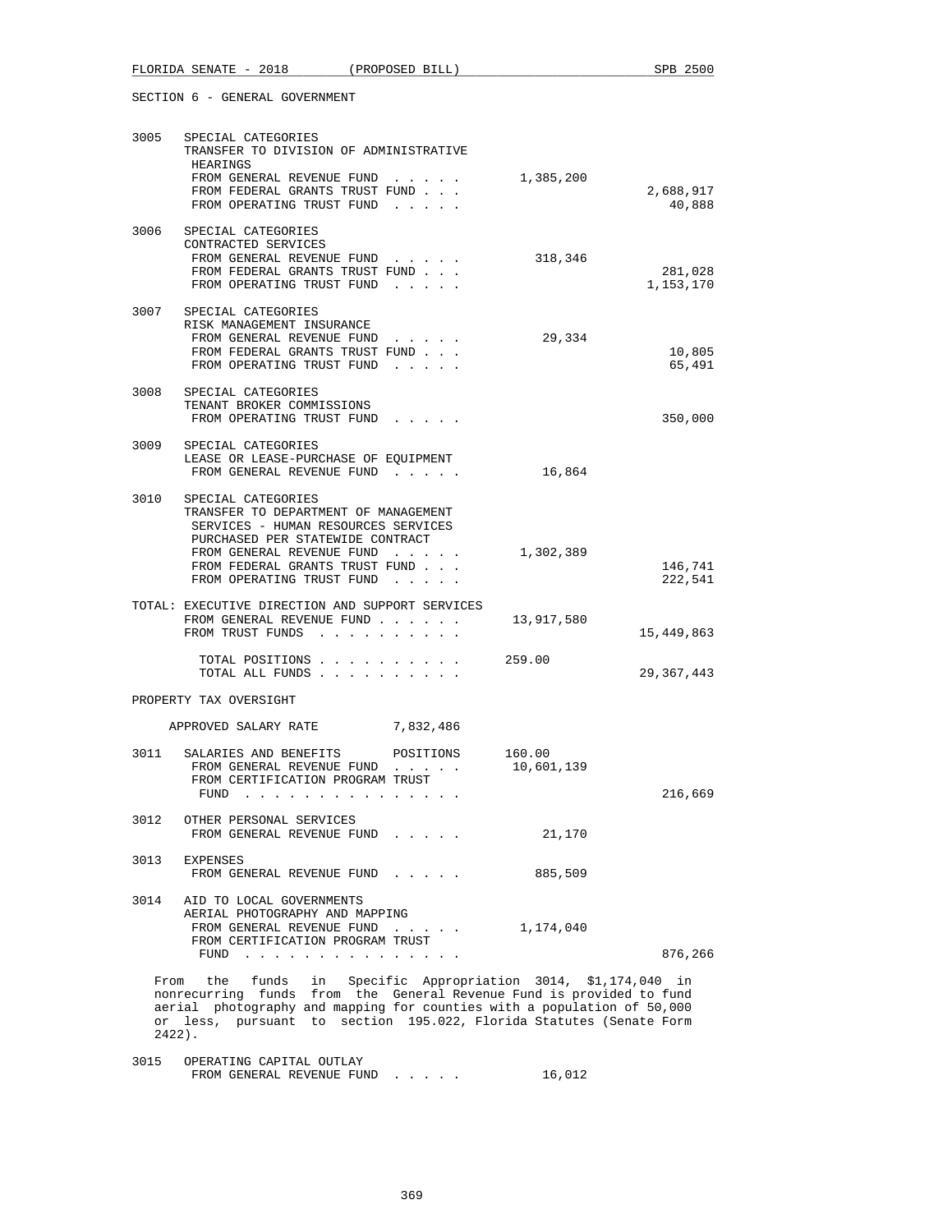|      | 3017 SPECIAL CATEGORIES<br>PROPERTY APPRAISER AND TAX COLLECTOR<br>CERTIFICATION PROGRAM<br>FROM CERTIFICATION PROGRAM TRUST<br>FUND                                                       |            | 485,000                 |
|------|--------------------------------------------------------------------------------------------------------------------------------------------------------------------------------------------|------------|-------------------------|
|      | 3018 SPECIAL CATEGORIES<br>CONTRACTED SERVICES<br>FROM GENERAL REVENUE FUND                                                                                                                | 243,311    |                         |
|      | 3019 SPECIAL CATEGORIES<br>RISK MANAGEMENT INSURANCE<br>FROM GENERAL REVENUE FUND                                                                                                          | 135,723    |                         |
|      | 3020 SPECIAL CATEGORIES<br>LEASE OR LEASE-PURCHASE OF EQUIPMENT<br>FROM GENERAL REVENUE FUND                                                                                               | 22,000     |                         |
|      | 3021 SPECIAL CATEGORIES<br>FISCALLY CONSTRAINED COUNTIES -<br>CONSERVATION LANDS<br>FROM GENERAL REVENUE FUND                                                                              | 545,630    |                         |
|      | 3022 SPECIAL CATEGORIES<br>FISCALLY CONSTRAINED COUNTIES<br>FROM GENERAL REVENUE FUND                                                                                                      | 28,116,027 |                         |
|      | TOTAL: PROPERTY TAX OVERSIGHT<br>FROM GENERAL REVENUE FUND<br>FROM TRUST FUNDS                                                                                                             | 41,760,561 | 1,577,935               |
|      | TOTAL POSITIONS 160.00<br>TOTAL ALL FUNDS                                                                                                                                                  |            | 43,338,496              |
|      | CHILD SUPPORT ENFORCEMENT                                                                                                                                                                  |            |                         |
|      | APPROVED SALARY RATE 76,697,116                                                                                                                                                            |            |                         |
| 3023 | SALARIES AND BENEFITS POSITIONS 2,250.00<br>FROM GENERAL REVENUE FUND<br>FROM CHILD SUPPORT ENFORCEMENT<br>APPLICATION AND PROGRAM REVENUE<br>TRUST FUND<br>FROM FEDERAL GRANTS TRUST FUND | 36,794,541 | 1,563,691<br>73,684,660 |
|      | 3024 OTHER PERSONAL SERVICES<br>FROM GENERAL REVENUE FUND<br>FROM CHILD SUPPORT ENFORCEMENT<br>APPLICATION AND PROGRAM REVENUE<br>TRUST FUND<br>FROM FEDERAL GRANTS TRUST FUND             | 283,006    | 177,462<br>982,498      |
|      | 3025 EXPENSES<br>FROM GENERAL REVENUE FUND<br>FROM CHILD SUPPORT ENFORCEMENT<br>APPLICATION AND PROGRAM REVENUE<br>TRUST FUND<br>FROM FEDERAL GRANTS TRUST FUND.                           | 7,402,193  | 13,336<br>14,360,278    |
|      | 3026 OPERATING CAPITAL OUTLAY<br>FROM GENERAL REVENUE FUND<br>FROM FEDERAL GRANTS TRUST FUND                                                                                               | 189,648    | 368,140                 |
|      | 3027 SPECIAL CATEGORIES<br>TRANSFER GENERAL REVENUE TO CHILD SUPPORT<br>ENFORCEMENT<br>FROM GENERAL REVENUE FUND                                                                           | 2,241,987  |                         |
|      | 3028 SPECIAL CATEGORIES<br>CHILD SUPPORT ENFORCEMENT ANNUAL FEE<br>FROM GENERAL REVENUE FUND                                                                                               | 2,414,017  |                         |
| 3029 | SPECIAL CATEGORIES<br>PURCHASE OF SERVICES - CHILD SUPPORT<br>ENFORCEMENT<br>FROM GENERAL REVENUE FUND                                                                                     | 16,318,725 |                         |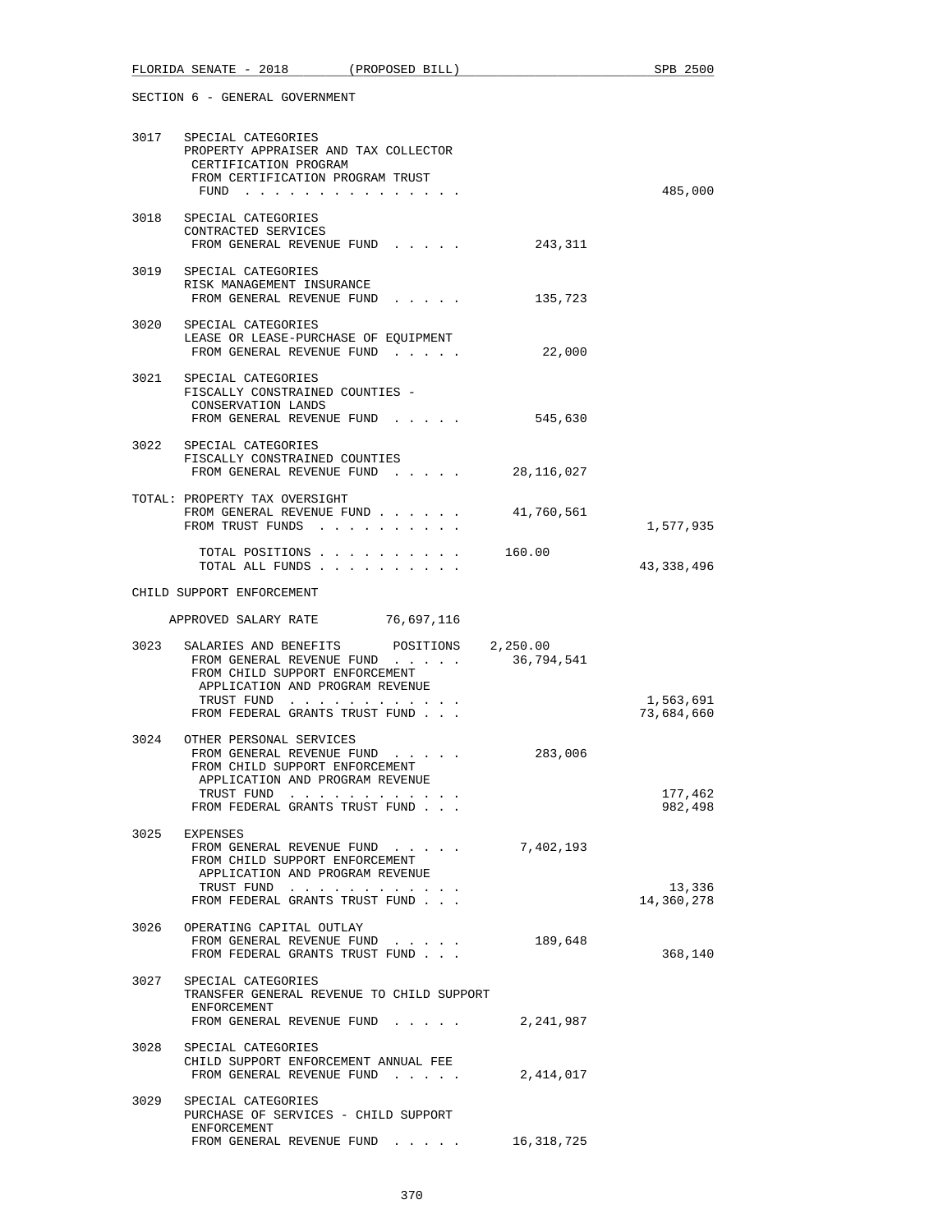|      | FLORIDA SENATE - 2018 (PROPOSED BILL)                                                                                                                                                                                          |                        | SPB 2500                |
|------|--------------------------------------------------------------------------------------------------------------------------------------------------------------------------------------------------------------------------------|------------------------|-------------------------|
|      | SECTION 6 - GENERAL GOVERNMENT                                                                                                                                                                                                 |                        |                         |
|      | FROM CHILD SUPPORT INCENTIVE TRUST                                                                                                                                                                                             |                        |                         |
|      | FUND $\cdots$<br>FROM CHILD SUPPORT ENFORCEMENT                                                                                                                                                                                |                        | 34,782,300              |
|      | APPLICATION AND PROGRAM REVENUE<br>TRUST FUND<br>FROM CLERK OF THE COURT CHILD                                                                                                                                                 |                        | 1,107,103               |
|      | SUPPORT ENFORCEMENT COLLECTION                                                                                                                                                                                                 |                        |                         |
|      | SYSTEM TRUST FUND<br>FROM FEDERAL GRANTS TRUST FUND                                                                                                                                                                            |                        | 858,628<br>64,381,387   |
|      | 3030 SPECIAL CATEGORIES                                                                                                                                                                                                        |                        |                         |
|      | RISK MANAGEMENT INSURANCE<br>FROM GENERAL REVENUE FUND                                                                                                                                                                         | 420,737                |                         |
|      | FROM FEDERAL GRANTS TRUST FUND                                                                                                                                                                                                 |                        | 816,721                 |
|      | 3031 SPECIAL CATEGORIES                                                                                                                                                                                                        |                        |                         |
|      | LEASE OR LEASE-PURCHASE OF EQUIPMENT<br>FROM GENERAL REVENUE FUND                                                                                                                                                              | 98,994                 |                         |
|      | FROM FEDERAL GRANTS TRUST FUND                                                                                                                                                                                                 |                        | 192,164                 |
|      | 3032 FINANCIAL ASSISTANCE PAYMENTS<br>CHILD SUPPORT INCENTIVE PAYMENTS -                                                                                                                                                       |                        |                         |
|      | POLITICAL SUBDIVISIONS                                                                                                                                                                                                         |                        |                         |
|      | FROM CHILD SUPPORT INCENTIVE TRUST<br>FUND $\cdots$                                                                                                                                                                            |                        | 750,000                 |
|      |                                                                                                                                                                                                                                |                        |                         |
|      | 3033 DATA PROCESSING SERVICES<br>DATA PROCESSING ASSESSMENT - AGENCY FOR                                                                                                                                                       |                        |                         |
|      | STATE TECHNOLOGY<br>FROM GENERAL REVENUE FUND                                                                                                                                                                                  | 45,878                 |                         |
|      | FROM FEDERAL GRANTS TRUST FUND                                                                                                                                                                                                 |                        | 89,068                  |
|      | 3034 DATA PROCESSING SERVICES                                                                                                                                                                                                  |                        |                         |
|      | NORTHWEST REGIONAL DATA CENTER (NWRDC)<br>FROM GENERAL REVENUE FUND                                                                                                                                                            | 381,065                |                         |
|      | FROM FEDERAL GRANTS TRUST FUND                                                                                                                                                                                                 |                        | 739,713                 |
|      | TOTAL: CHILD SUPPORT ENFORCEMENT                                                                                                                                                                                               |                        |                         |
|      | FROM GENERAL REVENUE FUND                                                                                                                                                                                                      | 66,590,791             |                         |
|      | FROM TRUST FUNDS                                                                                                                                                                                                               |                        | 194,867,149             |
|      | TOTAL POSITIONS<br>TOTAL ALL FUNDS                                                                                                                                                                                             | 2,250.00               | 261,457,940             |
|      | GENERAL TAX ADMINISTRATION                                                                                                                                                                                                     |                        |                         |
|      | 94,771,584<br>APPROVED SALARY RATE                                                                                                                                                                                             |                        |                         |
| 3035 | SALARIES AND BENEFITS<br>POSITIONS<br>FROM GENERAL REVENUE FUND                                                                                                                                                                | 2,211.00<br>81,979,327 |                         |
|      | and the contract of the<br>FROM FEDERAL GRANTS TRUST FUND                                                                                                                                                                      |                        | 18,989,255              |
|      | FROM OPERATING TRUST FUND<br>$\cdots$                                                                                                                                                                                          |                        | 31, 336, 344            |
| 3036 | OTHER PERSONAL SERVICES                                                                                                                                                                                                        |                        |                         |
|      | FROM GENERAL REVENUE FUND<br>$\mathcal{L}^{\mathcal{A}}$ , and $\mathcal{L}^{\mathcal{A}}$ , and $\mathcal{L}^{\mathcal{A}}$                                                                                                   | 6,292                  |                         |
|      | FROM OPERATING TRUST FUND                                                                                                                                                                                                      |                        | 72,100                  |
| 3037 | EXPENSES                                                                                                                                                                                                                       |                        |                         |
|      | FROM GENERAL REVENUE FUND                                                                                                                                                                                                      | 1,236,017              |                         |
|      | FROM FEDERAL GRANTS TRUST FUND<br>FROM OPERATING TRUST FUND                                                                                                                                                                    |                        | 4,440,366<br>13,618,860 |
|      |                                                                                                                                                                                                                                |                        |                         |
| 3038 | AID TO LOCAL GOVERNMENTS<br>GRANTS AND AID TO LOCAL GOVERNMENT/                                                                                                                                                                |                        |                         |
|      | DISTRIBUTION TO CLERKS OF COURT                                                                                                                                                                                                |                        |                         |
|      | FROM THE CLERKS OF THE COURT TRUST<br>FUND                                                                                                                                                                                     |                        |                         |
|      | the contract of the contract of the contract of the contract of the contract of the contract of the contract of the contract of the contract of the contract of the contract of the contract of the contract of the contract o |                        | 40,902,734              |
|      | The funds in Specific Appropriation 3038 shall be placed in reserve.                                                                                                                                                           |                        |                         |
|      | The Department of Revenue may request the release of funds pursuant to<br>the provisions of section 28.36, Florida Statutes.                                                                                                   |                        |                         |
| 3039 | AID TO LOCAL GOVERNMENTS<br>EMERGENCY DISTRIBUTIONS                                                                                                                                                                            |                        |                         |

 FROM LOCAL GOVERNMENT HALF-CENT SALES TAX CLEARING TRUST FUND . . . 23,107,042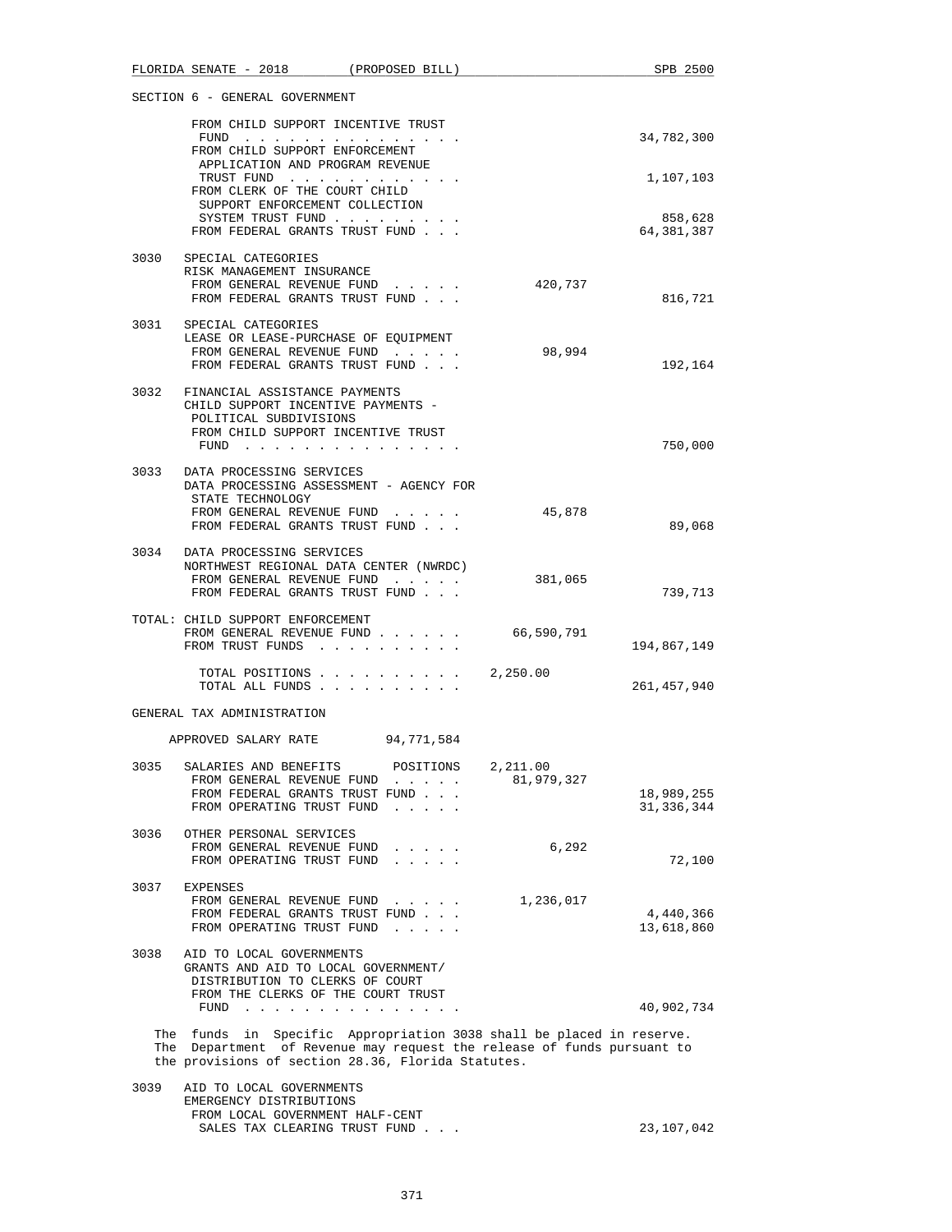|      | FLORIDA SENATE - 2018 (PROPOSED BILL)                                                                                                      |                                                                                                                                                                                                                                                           |                     | SPB 2500               |
|------|--------------------------------------------------------------------------------------------------------------------------------------------|-----------------------------------------------------------------------------------------------------------------------------------------------------------------------------------------------------------------------------------------------------------|---------------------|------------------------|
|      | SECTION 6 - GENERAL GOVERNMENT                                                                                                             |                                                                                                                                                                                                                                                           |                     |                        |
|      | 3040 AID TO LOCAL GOVERNMENTS<br>INMATE SUPPLEMENTAL DISTRIBUTION<br>FROM LOCAL GOVERNMENT HALF-CENT<br>SALES TAX CLEARING TRUST FUND      |                                                                                                                                                                                                                                                           |                     | 592,958                |
|      | 3041 OPERATING CAPITAL OUTLAY<br>FROM GENERAL REVENUE FUND<br>FROM FEDERAL GRANTS TRUST FUND<br>FROM OPERATING TRUST FUND                  | $\mathbf{r}$ and $\mathbf{r}$ and $\mathbf{r}$                                                                                                                                                                                                            | 64,556              | 27,701<br>608,081      |
|      | 3041A SPECIAL CATEGORIES<br>ACQUISITION OF MOTOR VEHICLES<br>FROM OPERATING TRUST FUND                                                     |                                                                                                                                                                                                                                                           |                     | 28,000                 |
|      | 3042 SPECIAL CATEGORIES<br>CONTRACTED SERVICES<br>FROM GENERAL REVENUE FUND<br>FROM FEDERAL GRANTS TRUST FUND<br>FROM OPERATING TRUST FUND | $\mathbf{r}$ and $\mathbf{r}$ and $\mathbf{r}$ and $\mathbf{r}$                                                                                                                                                                                           | 4,303,230           | 1,357,735<br>2,912,229 |
| 3043 | SPECIAL CATEGORIES<br>PURCHASE OF SERVICES - COLLECTION AGENCIES<br>FROM OPERATING TRUST FUND                                              |                                                                                                                                                                                                                                                           |                     | 2,500,000              |
| 3044 | SPECIAL CATEGORIES<br>RISK MANAGEMENT INSURANCE<br>FROM GENERAL REVENUE FUND<br>FROM OPERATING TRUST FUND                                  | .                                                                                                                                                                                                                                                         | 459,179             | 485,552                |
|      | 3045 SPECIAL CATEGORIES<br>LEASE OR LEASE-PURCHASE OF EQUIPMENT<br>FROM GENERAL REVENUE FUND<br>FROM OPERATING TRUST FUND                  | and a state of the state<br>.                                                                                                                                                                                                                             | 214,749             | 127,251                |
|      | TOTAL: GENERAL TAX ADMINISTRATION<br>FROM GENERAL REVENUE FUND<br>FROM TRUST FUNDS                                                         |                                                                                                                                                                                                                                                           | 88,263,350          | 141,106,208            |
|      | TOTAL POSITIONS<br>TOTAL ALL FUNDS                                                                                                         |                                                                                                                                                                                                                                                           | 2,211.00            | 229, 369, 558          |
|      | PROGRAM: INFORMATION SERVICES PROGRAM                                                                                                      |                                                                                                                                                                                                                                                           |                     |                        |
|      | INFORMATION TECHNOLOGY                                                                                                                     |                                                                                                                                                                                                                                                           |                     |                        |
|      | APPROVED SALARY RATE                                                                                                                       | 7,766,711                                                                                                                                                                                                                                                 |                     |                        |
| 3046 | SALARIES AND BENEFITS<br>FROM GENERAL REVENUE FUND<br>FROM FEDERAL GRANTS TRUST FUND<br>FROM OPERATING TRUST FUND                          | POSITIONS<br>$\mathbf{r} = \mathbf{r} + \mathbf{r} + \mathbf{r} + \mathbf{r}$                                                                                                                                                                             | 167.00<br>4,482,844 | 2,225,566<br>4,137,613 |
| 3047 | OTHER PERSONAL SERVICES<br>FROM GENERAL REVENUE FUND<br>FROM FEDERAL GRANTS TRUST FUND<br>FROM OPERATING TRUST FUND                        | $\cdots$ $\cdots$<br>and a state of the state                                                                                                                                                                                                             | 173,001             | 121,291<br>29,377      |
| 3048 | EXPENSES<br>FROM GENERAL REVENUE FUND<br>FROM FEDERAL GRANTS TRUST FUND<br>FROM OPERATING TRUST FUND                                       | and a state of the state<br>$\cdot$ $\cdot$ $\cdot$ $\cdot$ $\cdot$                                                                                                                                                                                       | 1,000               | 218,073<br>2,049,004   |
| 3049 | OPERATING CAPITAL OUTLAY<br>FROM GENERAL REVENUE FUND<br>FROM FEDERAL GRANTS TRUST FUND<br>FROM OPERATING TRUST FUND                       | and a strategic con-<br>$\mathbf{r}$ . The set of the set of the set of the set of the set of the set of the set of the set of the set of the set of the set of the set of the set of the set of the set of the set of the set of the set of the set of t | 2,233               | 227,029<br>274,310     |
| 3050 | SPECIAL CATEGORIES<br>CONTRACTED SERVICES<br>FROM GENERAL REVENUE FUND<br>FROM FEDERAL GRANTS TRUST FUND<br>FROM OPERATING TRUST FUND      | and a state of the state                                                                                                                                                                                                                                  | 681,257             | 1,977,349<br>1,332,100 |
| 3051 | SPECIAL CATEGORIES<br>RISK MANAGEMENT INSURANCE<br>FROM GENERAL REVENUE FUND                                                               |                                                                                                                                                                                                                                                           | 2,143               |                        |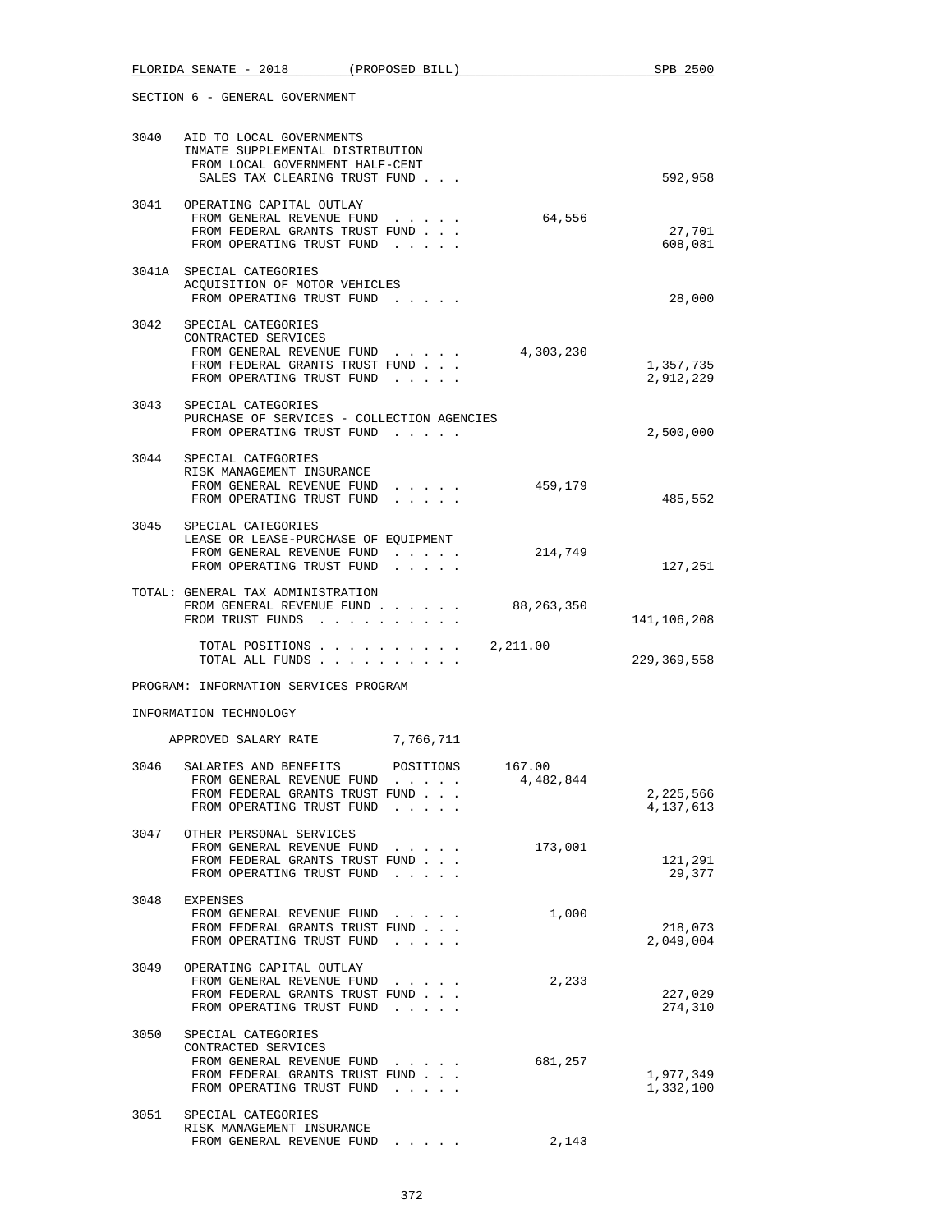|      | FLORIDA SENATE - 2018<br>(PROPOSED BILL)                                                                                                                                                                                              |                           | SPB 2500             |
|------|---------------------------------------------------------------------------------------------------------------------------------------------------------------------------------------------------------------------------------------|---------------------------|----------------------|
|      | SECTION 6 - GENERAL GOVERNMENT                                                                                                                                                                                                        |                           |                      |
|      | FROM FEDERAL GRANTS TRUST FUND<br>FROM OPERATING TRUST FUND<br>$1 - 1 - 1 - 1 = 1$                                                                                                                                                    |                           | 11,084<br>11,597     |
| 3052 | SPECIAL CATEGORIES<br>LEASE OR LEASE-PURCHASE OF EQUIPMENT<br>FROM FEDERAL GRANTS TRUST FUND<br>FROM OPERATING TRUST FUND<br>and a state of the state                                                                                 |                           | 7,100<br>240,000     |
| 3053 | DATA PROCESSING SERVICES<br>DATA PROCESSING ASSESSMENT - AGENCY FOR<br>STATE TECHNOLOGY<br>FROM GENERAL REVENUE FUND<br>FROM FEDERAL GRANTS TRUST FUND<br>FROM OPERATING TRUST FUND<br>$\mathbf{r}$ and $\mathbf{r}$ and $\mathbf{r}$ | 277,893                   | 27,054<br>1,262,742  |
| 3054 | DATA PROCESSING SERVICES<br>NORTHWEST REGIONAL DATA CENTER (NWRDC)<br>FROM GENERAL REVENUE FUND<br>FROM FEDERAL GRANTS TRUST FUND<br>FROM OPERATING TRUST FUND                                                                        | 1,498,654                 | 146,260<br>1,306,701 |
|      | TOTAL: INFORMATION TECHNOLOGY<br>FROM GENERAL REVENUE FUND<br>FROM TRUST FUNDS                                                                                                                                                        | 7,119,025                 | 15,604,250           |
|      | TOTAL POSITIONS<br>TOTAL ALL FUNDS                                                                                                                                                                                                    | 167.00                    | 22,723,275           |
|      | TOTAL: REVENUE, DEPARTMENT OF<br>FROM GENERAL REVENUE FUND<br>FROM TRUST FUNDS                                                                                                                                                        | 217,651,307               | 368,605,405          |
|      | TOTAL POSITIONS<br>TOTAL ALL FUNDS<br>TOTAL APPROVED SALARY RATE                                                                                                                                                                      | 5,047.00<br>201, 311, 095 | 586, 256, 712        |

STATE, DEPARTMENT OF

 No funds are appropriated in Specific Appropriations 3055 through 3126, for the payment of rent, lease, or possession of space for offices or any other purpose or use at Northwood Centre, 1940 North Monroe Street, Tallahassee, Florida, pursuant to State of Florida Lease Nos. 720:0139 or 450:0110 or any other lease by the Department of State, notwithstanding any lease or contract to the contrary. The Department of State is prohibited from expending any specific appropriation from the General Revenue Fund, any trust fund, or from any other source for the rent, lease, or possession of any space for offices or other purpose or use at Northwood Centre, 1940 North Monroe Street, Tallahassee, Florida, pursuant to State of Florida Lease Nos. 720:0139 or 450:0110 or any other lease.

 PROGRAM: OFFICE OF THE SECRETARY AND ADMINISTRATIVE SERVICES

EXECUTIVE DIRECTION AND SUPPORT SERVICES

|      | APPROVED SALARY RATE                                                                                                        | 5,768,359                                                                             |                    |                     |
|------|-----------------------------------------------------------------------------------------------------------------------------|---------------------------------------------------------------------------------------|--------------------|---------------------|
| 3055 | SALARIES AND BENEFITS<br>FROM GENERAL REVENUE FUND<br>FROM FEDERAL GRANTS TRUST FUND<br>FROM RECORDS MANAGEMENT TRUST FUND. | POSITIONS<br>$\mathbf{r}$ , $\mathbf{r}$ , $\mathbf{r}$ , $\mathbf{r}$ , $\mathbf{r}$ | 98.00<br>6,250,329 | 1,414,341<br>89,466 |
| 3056 | OTHER PERSONAL SERVICES<br>FROM FEDERAL GRANTS TRUST FUND<br>FROM LAND ACOUISITION TRUST FUND.                              |                                                                                       |                    | 12,661<br>67,733    |
| 3057 | <b>EXPENSES</b><br>FROM GENERAL REVENUE FUND<br>FROM FEDERAL GRANTS TRUST FUND                                              |                                                                                       | 541,538            | 6,555               |
| 3058 | OPERATING CAPITAL OUTLAY<br>FROM GENERAL REVENUE FUND                                                                       |                                                                                       | 1,250              |                     |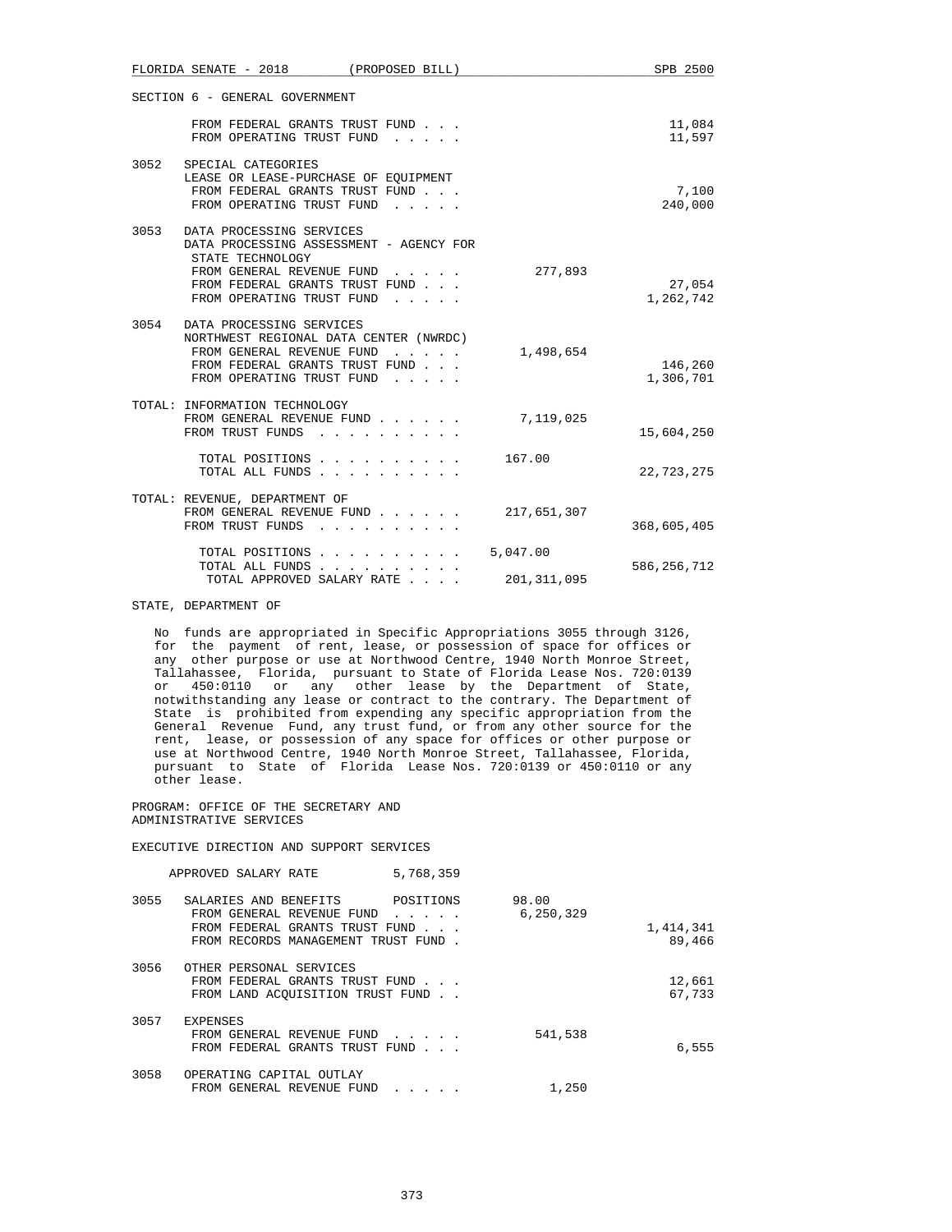|           | 3059 SPECIAL CATEGORIES<br>TRANSFER TO DIVISION OF ADMINISTRATIVE<br>HEARINGS<br>FROM GENERAL REVENUE FUND                                                                                                | 459       |            |
|-----------|-----------------------------------------------------------------------------------------------------------------------------------------------------------------------------------------------------------|-----------|------------|
|           | 3060 SPECIAL CATEGORIES<br>CONTRACTED SERVICES<br>FROM GENERAL REVENUE FUND<br>FROM RECORDS MANAGEMENT TRUST FUND.                                                                                        | 275,089   | 8,882      |
|           | 3062 SPECIAL CATEGORIES<br>RISK MANAGEMENT INSURANCE<br>FROM GENERAL REVENUE FUND                                                                                                                         | 34,470    |            |
|           | 3063 SPECIAL CATEGORIES<br>LEASE OR LEASE-PURCHASE OF EQUIPMENT<br>FROM GENERAL REVENUE FUND                                                                                                              | 28,529    |            |
|           | 3064 SPECIAL CATEGORIES<br>TRANSFER TO DEPARTMENT OF MANAGEMENT<br>SERVICES - HUMAN RESOURCES SERVICES<br>PURCHASED PER STATEWIDE CONTRACT<br>FROM GENERAL REVENUE FUND<br>FROM FEDERAL GRANTS TRUST FUND | 25,456    | 3,866      |
|           | 3065 DATA PROCESSING SERVICES<br>DATA PROCESSING ASSESSMENT - AGENCY FOR<br>STATE TECHNOLOGY<br>FROM GENERAL REVENUE FUND                                                                                 | 1,819,769 |            |
|           | 3066 DATA PROCESSING SERVICES<br>OTHER DATA PROCESSING SERVICES<br>FROM GENERAL REVENUE FUND                                                                                                              | 15,000    |            |
|           | 3067 DATA PROCESSING SERVICES<br>NORTHWEST REGIONAL DATA CENTER (NWRDC)<br>FROM GENERAL REVENUE FUND                                                                                                      | 61,891    |            |
|           | TOTAL: EXECUTIVE DIRECTION AND SUPPORT SERVICES<br>FROM GENERAL REVENUE FUND<br>FROM TRUST FUNDS                                                                                                          | 9,053,780 | 1,603,504  |
|           | TOTAL POSITIONS<br>TOTAL ALL FUNDS                                                                                                                                                                        | 98.00     | 10,657,284 |
|           | PROGRAM: ELECTIONS                                                                                                                                                                                        |           |            |
| ELECTIONS |                                                                                                                                                                                                           |           |            |
|           | APPROVED SALARY RATE<br>2,227,709                                                                                                                                                                         |           |            |
|           | 3068 SALARIES AND BENEFITS POSITIONS 56.00<br>FROM GENERAL REVENUE FUND<br>FROM FEDERAL GRANTS TRUST FUND                                                                                                 | 1,224,023 | 2,022,047  |
|           | 3069 OTHER PERSONAL SERVICES<br>FROM GENERAL REVENUE FUND<br>FROM FEDERAL GRANTS TRUST FUND                                                                                                               | 87,448    | 319,284    |
| 3070      | EXPENSES<br>FROM GENERAL REVENUE FUND<br>FROM FEDERAL GRANTS TRUST FUND                                                                                                                                   | 717,068   | 604,437    |
|           | 3071 AID TO LOCAL GOVERNMENTS<br>SPECIAL ELECTIONS<br>FROM GENERAL REVENUE FUND                                                                                                                           | 3,446,830 |            |
|           | 3072 OPERATING CAPITAL OUTLAY<br>FROM GENERAL REVENUE FUND<br>FROM FEDERAL GRANTS TRUST FUND                                                                                                              | 10,086    | 3,125      |
|           | 3073 SPECIAL CATEGORIES<br>ADVERTISING OF PROPOSED AMENDMENTS TO THE<br>CONSTITUTION<br>FROM GENERAL REVENUE FUND                                                                                         | 3,000,000 |            |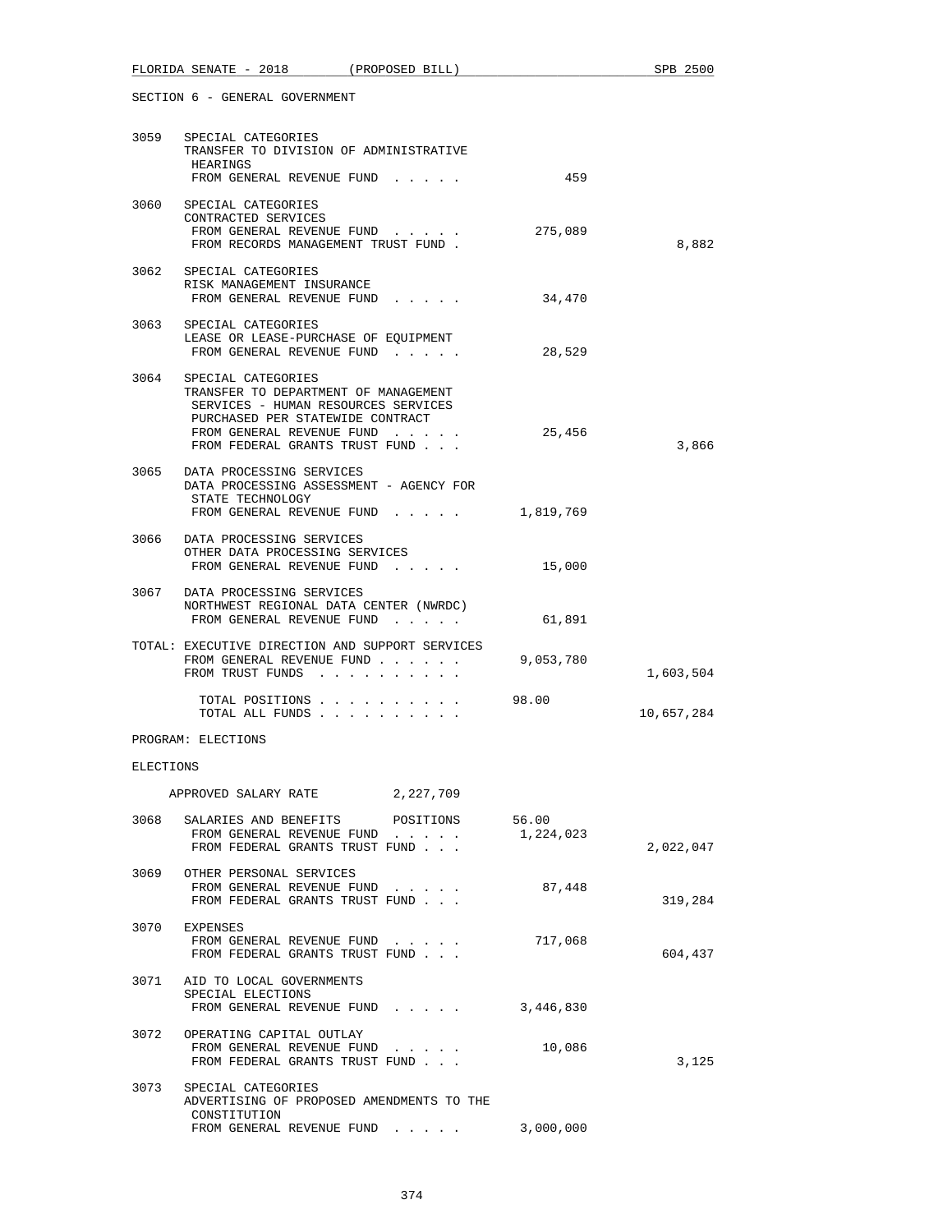|      | FLORIDA SENATE - 2018                                                                                                              | (PROPOSED BILL) |         | SPB 2500  |
|------|------------------------------------------------------------------------------------------------------------------------------------|-----------------|---------|-----------|
|      | SECTION 6 - GENERAL GOVERNMENT                                                                                                     |                 |         |           |
|      | 3074 SPECIAL CATEGORIES<br>VOTING SYSTEMS ASSISTANCE<br>FROM FEDERAL GRANTS TRUST FUND                                             |                 |         | 525,000   |
|      | 3075 SPECIAL CATEGORIES<br>STATEWIDE VOTER REGISTRATION SYSTEM - HELP<br>AMERICA VOTE ACT (HAVA)<br>FROM FEDERAL GRANTS TRUST FUND |                 |         | 2,787,751 |
| 3076 | SPECIAL CATEGORIES<br>CONTRACTED SERVICES<br>FROM GENERAL REVENUE FUND<br>FROM FEDERAL GRANTS TRUST FUND                           |                 | 283,502 | 2,204,198 |
|      | 3077 SPECIAL CATEGORIES<br>ASSISTANCE FOR INDIVIDUALS WITH<br><b>DISABILITIES</b><br>FROM FEDERAL GRANTS TRUST FUND                |                 |         | 800,000   |
|      | 3078 SPECIAL CATEGORIES<br>RISK MANAGEMENT INSURANCE<br>FROM GENERAL REVENUE FUND                                                  |                 | 70,904  |           |
|      | 3079 SPECIAL CATEGORIES<br>ELECTION FRAUD PREVENTION<br>FROM GENERAL REVENUE FUND                                                  |                 | 445,379 |           |
|      | 3080 SPECIAL CATEGORIES<br>LEASE OR LEASE-PURCHASE OF EOUIPMENT<br>FROM GENERAL REVENUE FUND                                       |                 | 29,669  |           |
| 3081 | SPECIAL CATEGORIES<br>GRANTS AND AIDS - FEDERAL ELECTION<br>ACTIVITIES (HELP AMERICA VOTE ACT)<br>FROM FEDERAL GRANTS TRUST FUND   |                 |         | 2,000,000 |
|      |                                                                                                                                    |                 |         |           |

 Funds in Specific Appropriation 3081 shall be distributed to county supervisors of elections to be used for election administration activities such as voter education; pollworker training; standardized elections results reporting; or other federal election administrative activities as approved by the Department of State.

 County supervisors of elections will receive funds only after providing the Department of State a detailed description of the programs that will be implemented. Funds distributed to a county supervisor of elections require a certification from the county that matching funds will be provided in an amount equal to fifteen percent of the amount to be received from the state.

 Also, before a county supervisor of elections receives funds for any software or hardware technology, including but not limited to any emerging or enhancing technology that enhances or facilitates the delivery of absentee ballots, the casting and counting of valid votes, voting system audits or recount processes, and the certification of accurate and complete official election results, the software or technology must first be certified or approved, whichever is applicable, by the Department of State. Additionally, before the supervisor can receive funds for emerging or enhancing technology, the county supervisor of elections and the chairperson of the county governing body must certify that the county has purchased and made available sufficient equipment for casting and counting ballots to meet the needs of the county electors including reducing the wait time at the polls during the early voting period and on election day for the next regularly scheduled general election.

 To be eligible, a county must segregate federal funds and required county matching dollars in a separate account established to hold only such funds. Funds in this account must be used only for the activities for which the funds were received. Funds shall remain in the account to be used for the same purposes for subsequent years or until such funds are expended. Supervisors of elections shall report to the Department of State any unspent funds remaining on June 30 of each fiscal year.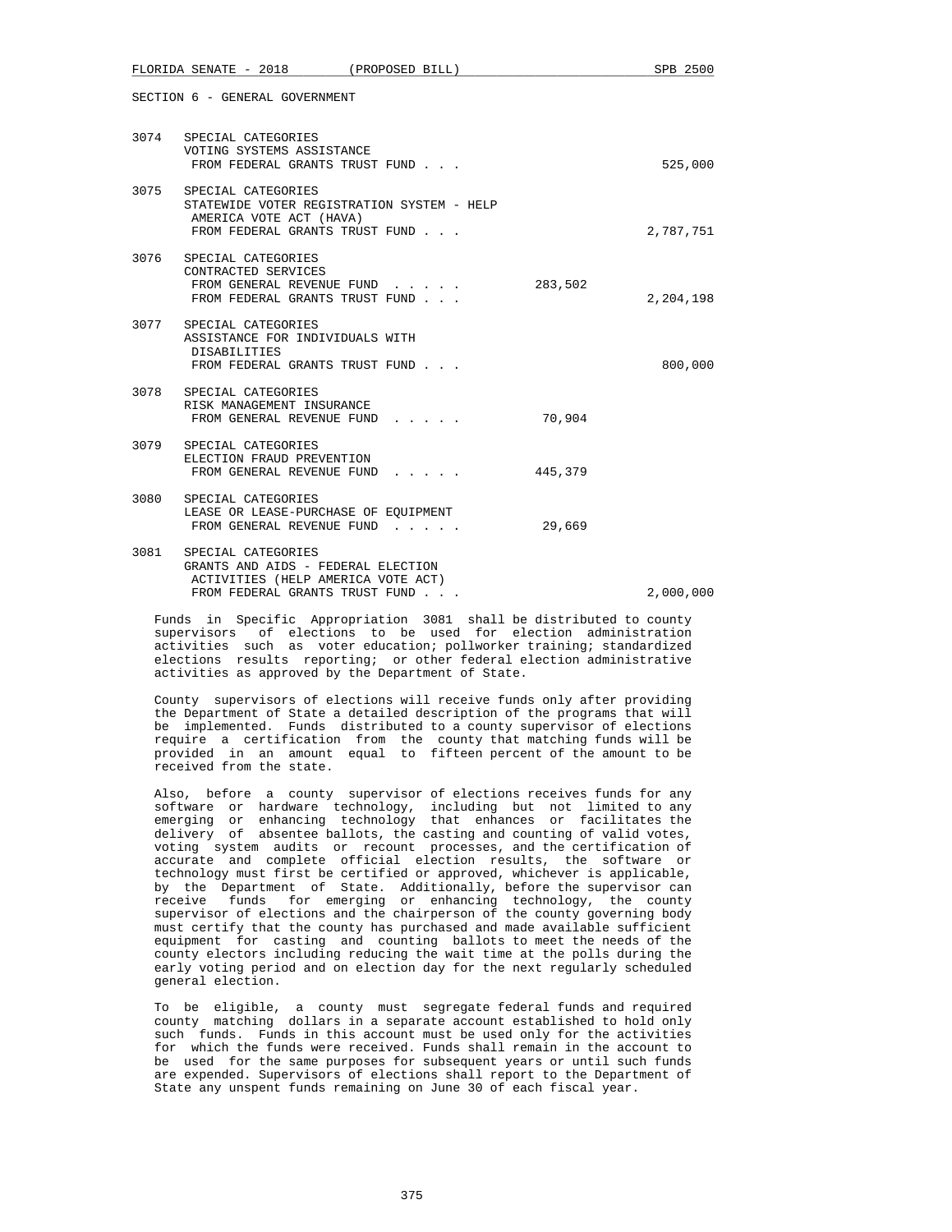| SECTION 6 - GENERAL GOVERNMENT |
|--------------------------------|
|                                |

| 3082 | SPECIAL CATEGORIES<br>TRANSFER TO DEPARTMENT OF MANAGEMENT<br>SERVICES - HUMAN RESOURCES SERVICES<br>PURCHASED PER STATEWIDE CONTRACT<br>FROM GENERAL REVENUE FUND<br>FROM FEDERAL GRANTS TRUST FUND | 7,725     | 5,560      |
|------|------------------------------------------------------------------------------------------------------------------------------------------------------------------------------------------------------|-----------|------------|
| 3083 | DATA PROCESSING SERVICES<br>DATA PROCESSING ASSESSMENT - AGENCY FOR                                                                                                                                  |           |            |
|      | STATE TECHNOLOGY<br>FROM GENERAL REVENUE FUND<br>FROM FEDERAL GRANTS TRUST FUND                                                                                                                      | 116,366   | 70,171     |
|      | TOTAL: ELECTIONS<br>FROM GENERAL REVENUE FUND<br>the contract of the contract of the<br>FROM TRUST FUNDS                                                                                             | 9,439,000 | 11,341,573 |
|      | TOTAL POSITIONS<br>TOTAL ALL FUNDS                                                                                                                                                                   | 56.00     | 20,780,573 |

#### PROGRAM: HISTORICAL RESOURCES

HISTORICAL RESOURCES PRESERVATION AND EXHIBITION

| APPROVED SALARY RATE | 2,075,407 |  |
|----------------------|-----------|--|
|----------------------|-----------|--|

|      | 3084 SALARIES AND BENEFITS POSITIONS 53.00<br>FROM GENERAL REVENUE FUND<br>FROM FEDERAL GRANTS TRUST FUND<br>FROM LAND ACOUISITION TRUST FUND. | 53,203 | 359,425<br>2,658,199 |
|------|------------------------------------------------------------------------------------------------------------------------------------------------|--------|----------------------|
|      | 3085 OTHER PERSONAL SERVICES<br>FROM GENERAL REVENUE FUND<br>FROM FEDERAL GRANTS TRUST FUND<br>FROM LAND ACOUISITION TRUST FUND.               | 67,733 | 391,447<br>1,351,859 |
| 3086 | EXPENSES<br>FROM FEDERAL GRANTS TRUST FUND<br>FROM LAND ACOUISITION TRUST FUND.                                                                |        | 471,690<br>1,112,549 |
|      | 3087 OPERATING CAPITAL OUTLAY<br>FROM FEDERAL GRANTS TRUST FUND<br>FROM LAND ACOUISITION TRUST FUND.                                           |        | 15,625<br>25,000     |
| 3088 | LUMP SUM<br>HISTORIC PROPERTIES MAINTENANCE<br>FROM LAND ACOUISITION TRUST FUND.                                                               |        | 500,000              |
| 3089 | SPECIAL CATEGORIES<br>CONTRACTED SERVICES<br>FROM FEDERAL GRANTS TRUST FUND<br>FROM LAND ACOUISITION TRUST FUND                                |        | 39,245<br>461,561    |
| 3090 | SPECIAL CATEGORIES                                                                                                                             |        |                      |

| GRANTS AND AIDS - HISTORIC PRESERVATION |           |
|-----------------------------------------|-----------|
| GRANTS                                  |           |
| FROM GENERAL REVENUE FUND               | 1,656,599 |
| FROM FEDERAL GRANTS TRUST FUND          | 118,250   |
| FROM LAND ACOUISITION TRUST FUND        | 1,500,000 |

 The funds in Specific Appropriation 3090 from the Land Acquisition Trust Fund are provided for a portion of the Department of State 2018-2019 Small Matching Grants ranked list.

 For the next Historic Preservation Grant List application submission period, the list will be separated into two lists. The first list will include all projects that are in a rural area of opportunity (RAO) designated by the Governor pursuant to section 288.0656(7), Florida Statutes. The second list will include all projects in non-RAOs. The ranking process will continue to be the same for both lists.

 The funds in Specific Appropriation 3090 from the General Revenue Fund are nonrecurring and shall be allocated as follows:

 Blanche Ely Historical Home Renovation and Preservation (Senate Form 1596).......................................... 386,691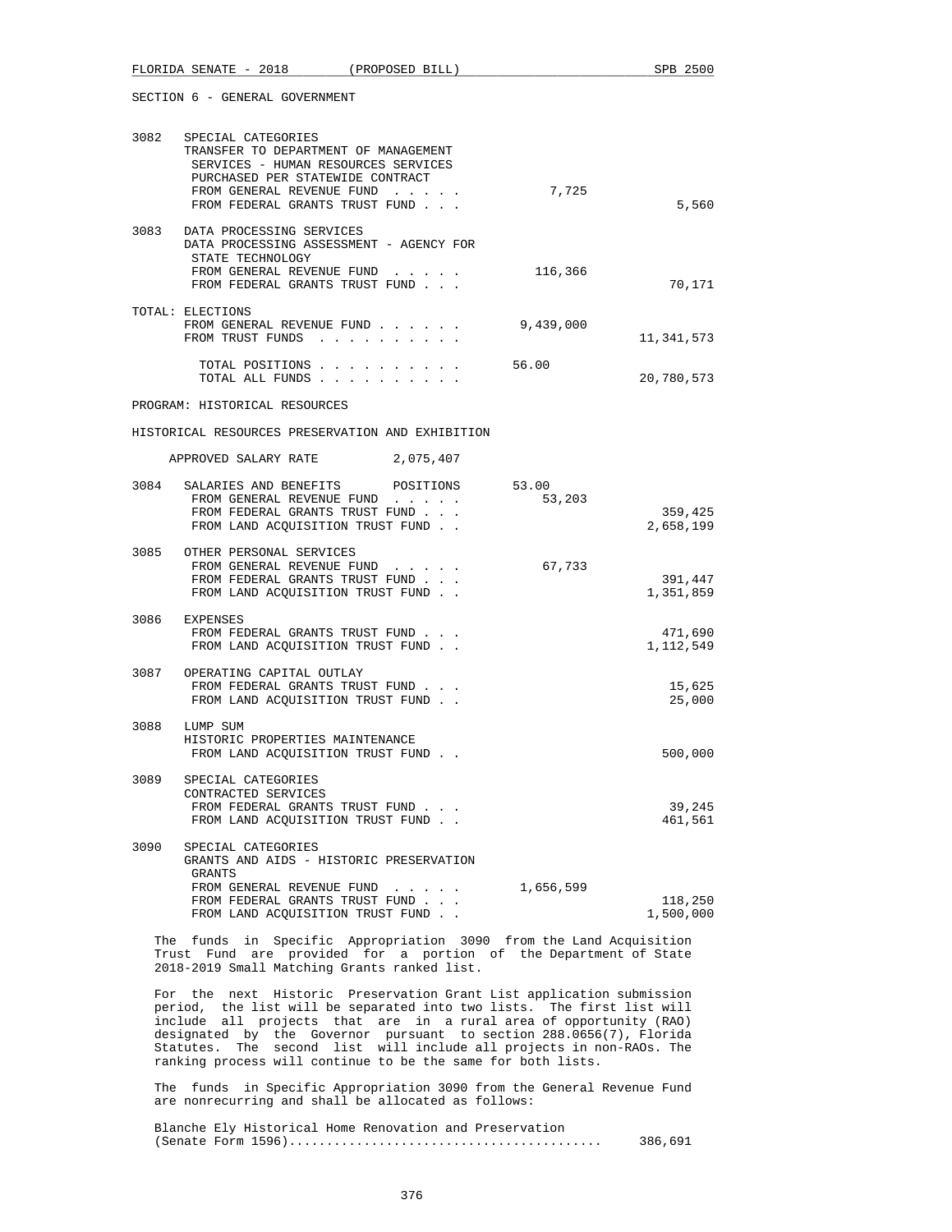|      | Cape Canaveral Lighthouse Reconstruct Original Lighthouse<br>Keepers' Cottages (Senate Form 1515)<br>Historic Restoration of the 302 R.M. Rembert Building                                                   | 497,250         |
|------|--------------------------------------------------------------------------------------------------------------------------------------------------------------------------------------------------------------|-----------------|
|      |                                                                                                                                                                                                              | 272,658         |
|      | Calhoun County Historic Courthouse Repairs                                                                                                                                                                   | 500,000         |
|      | 3091 SPECIAL CATEGORIES                                                                                                                                                                                      |                 |
|      | RISK MANAGEMENT INSURANCE<br>FROM LAND ACOUISITION TRUST FUND.                                                                                                                                               | 60,726          |
|      | 3092 SPECIAL CATEGORIES<br>LEASE OR LEASE-PURCHASE OF EOUIPMENT<br>FROM FEDERAL GRANTS TRUST FUND                                                                                                            | 3,931           |
|      | FROM LAND ACQUISITION TRUST FUND                                                                                                                                                                             | 20,641          |
| 3093 | SPECIAL CATEGORIES<br>TRANSFER TO DEPARTMENT OF MANAGEMENT<br>SERVICES - HUMAN RESOURCES SERVICES<br>PURCHASED PER STATEWIDE CONTRACT<br>FROM FEDERAL GRANTS TRUST FUND<br>FROM LAND ACOUISITION TRUST FUND. | 1,894<br>18,587 |
|      | 3094 DATA PROCESSING SERVICES<br>OTHER DATA PROCESSING SERVICES<br>FROM LAND ACQUISITION TRUST FUND                                                                                                          | 34,746          |
|      | TOTAL: HISTORICAL RESOURCES PRESERVATION AND EXHIBITION<br>1,777,535<br>FROM GENERAL REVENUE FUND<br>FROM TRUST FUNDS                                                                                        | 9,145,375       |
|      | TOTAL POSITIONS 53.00<br>TOTAL ALL FUNDS                                                                                                                                                                     | 10,922,910      |
|      | PROGRAM: CORPORATIONS                                                                                                                                                                                        |                 |

# COMMERCIAL RECORDINGS AND REGISTRATIONS

|      | APPROVED SALARY RATE                                                                                                                  | 3,794,946                                                                                                                                                                                                                            |           |
|------|---------------------------------------------------------------------------------------------------------------------------------------|--------------------------------------------------------------------------------------------------------------------------------------------------------------------------------------------------------------------------------------|-----------|
|      | 3095 SALARIES AND BENEFITS POSITIONS 102.00<br>FROM GENERAL REVENUE FUND                                                              | $\mathbf{r}$ . The set of the set of the set of the set of the set of the set of the set of the set of the set of the set of the set of the set of the set of the set of the set of the set of the set of the set of the set of t    | 5,366,383 |
|      | 3096 OTHER PERSONAL SERVICES<br>FROM GENERAL REVENUE FUND                                                                             | and a state of the                                                                                                                                                                                                                   | 615       |
|      | 3097 EXPENSES<br>FROM GENERAL REVENUE FUND                                                                                            | $\mathbf{r}$ . The set of the set of the set of the set of the set of the set of the set of the set of the set of the set of the set of the set of the set of the set of the set of the set of the set of the set of the set of t    | 1,700,229 |
|      | 3098 OPERATING CAPITAL OUTLAY<br>FROM GENERAL REVENUE FUND                                                                            | <b>Provident Contract Contract Contract Contract Contract Contract Contract Contract Contract Contract Contract Contract Contract Contract Contract Contract Contract Contract Contract Contract Contract Contract Contract Cont</b> | 6,715     |
| 3099 | SPECIAL CATEGORIES<br>CONTRACTED SERVICES<br>FROM GENERAL REVENUE FUND                                                                |                                                                                                                                                                                                                                      | 143,954   |
|      | 3100 SPECIAL CATEGORIES<br>RICO ACT - ALIEN CORPORATIONS<br>FROM GENERAL REVENUE FUND                                                 |                                                                                                                                                                                                                                      | 261,369   |
|      | 3101 SPECIAL CATEGORIES<br>RISK MANAGEMENT INSURANCE<br>FROM GENERAL REVENUE FUND                                                     | $\mathbf{r}$ and $\mathbf{r}$ and $\mathbf{r}$ and $\mathbf{r}$                                                                                                                                                                      | 19,705    |
|      | 3102 SPECIAL CATEGORIES<br>LEASE OR LEASE-PURCHASE OF EOUIPMENT<br>FROM GENERAL REVENUE FUND                                          |                                                                                                                                                                                                                                      | 5,880     |
| 3103 | SPECIAL CATEGORIES<br>TRANSFER TO DEPARTMENT OF MANAGEMENT<br>SERVICES - HUMAN RESOURCES SERVICES<br>PURCHASED PER STATEWIDE CONTRACT |                                                                                                                                                                                                                                      | 36,938    |
|      | FROM GENERAL REVENUE FUND                                                                                                             | .                                                                                                                                                                                                                                    |           |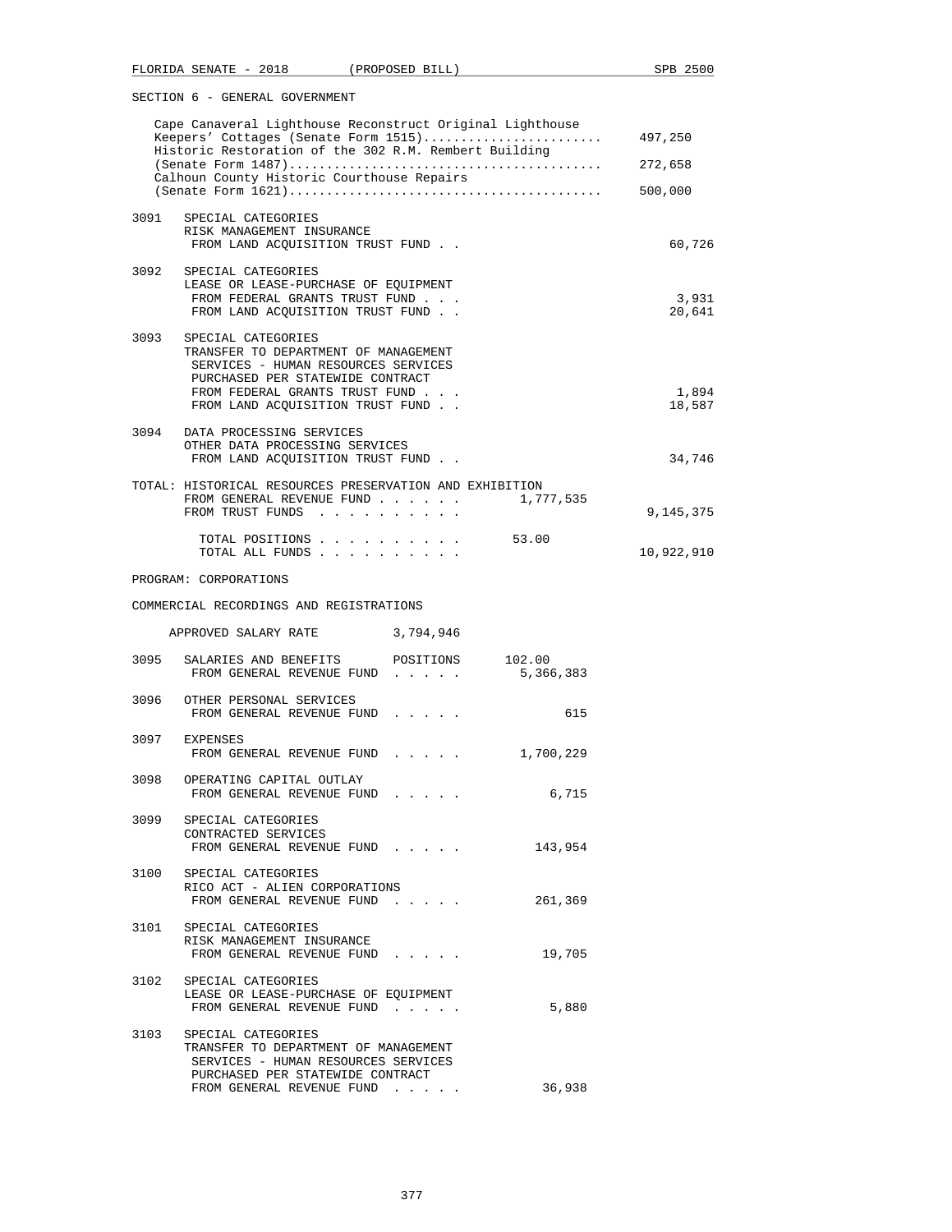|      | SECTION 6 - GENERAL GOVERNMENT                                                                                                                                                            |                    |                        |
|------|-------------------------------------------------------------------------------------------------------------------------------------------------------------------------------------------|--------------------|------------------------|
|      | 3104 DATA PROCESSING SERVICES<br>DATA PROCESSING ASSESSMENT - AGENCY FOR<br>STATE TECHNOLOGY                                                                                              |                    |                        |
|      | FROM GENERAL REVENUE FUND                                                                                                                                                                 | 54,135             |                        |
|      | TOTAL: COMMERCIAL RECORDINGS AND REGISTRATIONS<br>FROM GENERAL REVENUE FUND                                                                                                               | 7,595,923          |                        |
|      | TOTAL POSITIONS<br>TOTAL ALL FUNDS                                                                                                                                                        | 102.00             | 7,595,923              |
|      | PROGRAM: LIBRARY AND INFORMATION SERVICES                                                                                                                                                 |                    |                        |
|      | LIBRARY, ARCHIVES AND INFORMATION SERVICES                                                                                                                                                |                    |                        |
|      | APPROVED SALARY RATE 2,930,695                                                                                                                                                            |                    |                        |
|      | 3105 SALARIES AND BENEFITS POSITIONS<br>FROM GENERAL REVENUE FUND<br>FROM FEDERAL GRANTS TRUST FUND<br>FROM RECORDS MANAGEMENT TRUST FUND.                                                | 69.00<br>1,393,280 | 1,526,869<br>1,110,256 |
|      | 3106 OTHER PERSONAL SERVICES<br>FROM GENERAL REVENUE FUND<br>FROM FEDERAL GRANTS TRUST FUND<br>FROM RECORDS MANAGEMENT TRUST FUND.                                                        | 73,757             | 236,306<br>72,254      |
|      | 3107 EXPENSES<br>FROM GENERAL REVENUE FUND<br>FROM FEDERAL GRANTS TRUST FUND<br>FROM RECORDS MANAGEMENT TRUST FUND.                                                                       | 1,601,831          | 426,392<br>414,324     |
|      | 3108 AID TO LOCAL GOVERNMENTS<br>GRANTS AND AIDS - LIBRARY COOPERATIVES<br>FROM GENERAL REVENUE FUND                                                                                      | 2,000,000          |                        |
|      | 3109 AID TO LOCAL GOVERNMENTS<br>GRANTS AND AIDS - LIBRARY GRANTS<br>FROM GENERAL REVENUE FUND<br>FROM FEDERAL GRANTS TRUST FUND                                                          | 17,589,072         | 2,150,606              |
|      | From the funds in Specific Appropriation 3109, \$285,000 of<br>nonrecurring general revenue funds is provided for the Veteran's Park<br>Land Purchase and Development (Senate Form 1602). |                    |                        |
| 3110 | OPERATING CAPITAL OUTLAY<br>FROM GENERAL REVENUE FUND<br>FROM FEDERAL GRANTS TRUST FUND<br>FROM RECORDS MANAGEMENT TRUST FUND                                                             | 24,960             | 40,498<br>9,740        |
|      | 3111 SPECIAL CATEGORIES<br>CONTRACTED SERVICES<br>FROM GENERAL REVENUE FUND<br>FROM FEDERAL GRANTS TRUST FUND<br>FROM RECORDS MANAGEMENT TRUST FUND.                                      | 226,633            | 501,966<br>187,059     |
| 3112 | SPECIAL CATEGORIES<br>LIBRARY RESOURCES<br>FROM GENERAL REVENUE FUND<br>FROM FEDERAL GRANTS TRUST FUND                                                                                    | 484,388            | 3,304,848              |
|      | 3113 SPECIAL CATEGORIES<br>RISK MANAGEMENT INSURANCE<br>FROM GENERAL REVENUE FUND                                                                                                         | 19,221             |                        |
| 3114 | SPECIAL CATEGORIES<br>LEASE OR LEASE-PURCHASE OF EQUIPMENT<br>FROM GENERAL REVENUE FUND<br>FROM FEDERAL GRANTS TRUST FUND<br>FROM RECORDS MANAGEMENT TRUST FUND.                          | 18,101             | 7,308<br>3,724         |
|      | 3115 SPECIAL CATEGORIES<br>TRANSFER TO DEPARTMENT OF MANAGEMENT<br>SERVICES - HUMAN RESOURCES SERVICES<br>PURCHASED PER STATEWIDE CONTRACT<br>FROM GENERAL REVENUE FUND                   | 15,918             |                        |

FLORIDA SENATE - 2018 (PROPOSED BILL) SPB 2500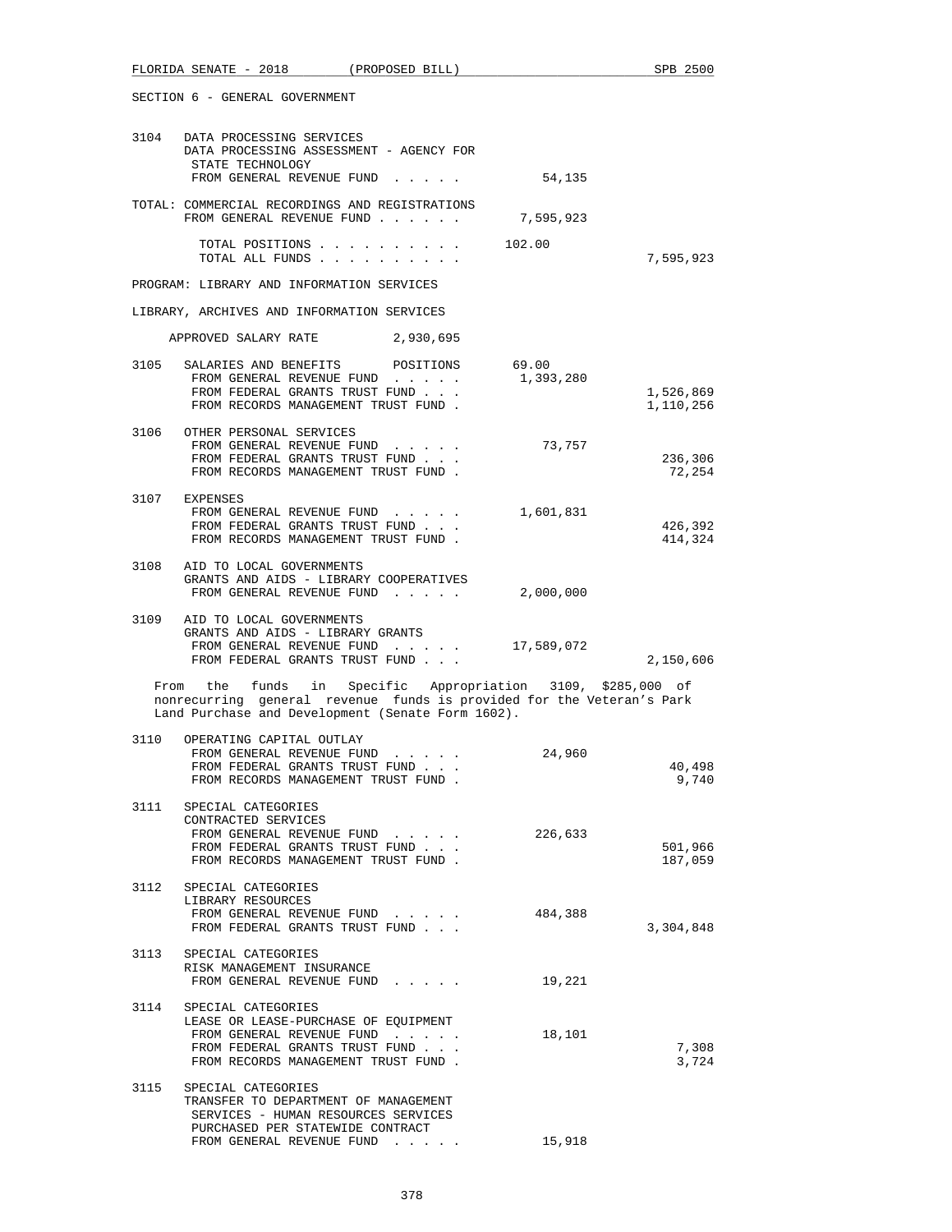|      | FLORIDA SENATE - 2018                                          | (PROPOSED BILL)                                                                                                                          |                  | SPB 2500           |
|------|----------------------------------------------------------------|------------------------------------------------------------------------------------------------------------------------------------------|------------------|--------------------|
|      | SECTION 6 - GENERAL GOVERNMENT                                 |                                                                                                                                          |                  |                    |
|      |                                                                | FROM FEDERAL GRANTS TRUST FUND<br>FROM RECORDS MANAGEMENT TRUST FUND.                                                                    |                  | 8,274<br>7,601     |
|      | 3115A FIXED CAPITAL OUTLAY<br>LIBRARY CONSTRUCTION GRANTS      | FROM GENERAL REVENUE FUND 8,000,000                                                                                                      |                  |                    |
|      |                                                                | The funds in Specific Appropriation 3115A are provided for the<br>2018-2019 Library Construction Grants ranked list.                     |                  |                    |
|      | FROM TRUST FUNDS                                               | TOTAL: LIBRARY, ARCHIVES AND INFORMATION SERVICES<br>FROM GENERAL REVENUE FUND                                                           | 31,447,161       | 10,008,025         |
|      |                                                                | TOTAL POSITIONS<br>TOTAL ALL FUNDS                                                                                                       | 69.00            | 41, 455, 186       |
|      | PROGRAM: CULTURAL AFFAIRS                                      |                                                                                                                                          |                  |                    |
|      | CULTURAL AFFAIRS                                               |                                                                                                                                          |                  |                    |
|      | APPROVED SALARY RATE                                           | 1,296,693                                                                                                                                |                  |                    |
|      |                                                                | 3116 SALARIES AND BENEFITS POSITIONS<br>FROM GENERAL REVENUE FUND<br>FROM FEDERAL GRANTS TRUST FUND<br>FROM LAND ACQUISITION TRUST FUND. | 35.00<br>734,320 | 467,268<br>753,622 |
|      | 3117 OTHER PERSONAL SERVICES                                   | FROM GENERAL REVENUE FUND<br>FROM LAND ACQUISITION TRUST FUND                                                                            | 14,163           | 90,272             |
|      | 3118 EXPENSES                                                  | FROM GENERAL REVENUE FUND<br>FROM FEDERAL GRANTS TRUST FUND<br>FROM LAND ACQUISITION TRUST FUND                                          | 153,370          | 24,568<br>651,418  |
|      | 3119 AID TO LOCAL GOVERNMENTS<br>GRANTS AND AIDS - ARTS GRANTS | FROM FEDERAL GRANTS TRUST FUND                                                                                                           |                  | 232,231            |
|      | 3120 OPERATING CAPITAL OUTLAY                                  | FROM GENERAL REVENUE FUND                                                                                                                | 1,100            |                    |
| 3121 | SPECIAL CATEGORIES<br>GRANTS                                   | GRANTS AND AIDS - CULTURAL AND MUSEUM<br>FROM GENERAL REVENUE FUND 17,038,245                                                            |                  |                    |
|      |                                                                | From the funds in Specific Appropriation 3121, \$8,653,985 of<br>nonrecurring general revenue is provided for the 2018-2019 General      |                  |                    |

 For the next Cultural and Museum Grant List application submission period, the list will be separated into two lists. The first list will include all projects that are in a rural area of opportunity (RAO) designated by the Governor pursuant to section 288.0656(7), Florida Statutes. The second list will include all projects in non-RAOs. The ranking process will continue to be the same for both lists.

Program Support ranked list.

 The remaining nonrecurring general revenue in Specific Appropriation 3121 shall be allocated as follows:

| African American History Museum at the Historic Roosevelt    |           |
|--------------------------------------------------------------|-----------|
| High School (Senate Form 1292)                               | 350,000   |
| Historic Hernando School Restoration Completion, Citrus      |           |
| County Historical Society (Senate Form 1896)                 | 396,400   |
| Education Center at Miami Military Museum and Memorial       |           |
|                                                              | 400,000   |
| Permanent Exhibition Buildout of the First South Florida     |           |
| Holocaust Museum (Senate Form 1304)                          | 500,000   |
| Mahaffey Theater Expansion Project (Senate Form 1476)        | 500,000   |
| Ruth Eckerd Hall Expanding the Experience Campaign           |           |
|                                                              | 500,000   |
| Bascom Museum and Cultural Center (Senate Form 1005)         | 50,000    |
| Caribbean American Cultural Preservation (Senate Form 1200). | 250,000   |
| Camp Blanding Museum Expansion (Senate Form 2252)            | 4,737,860 |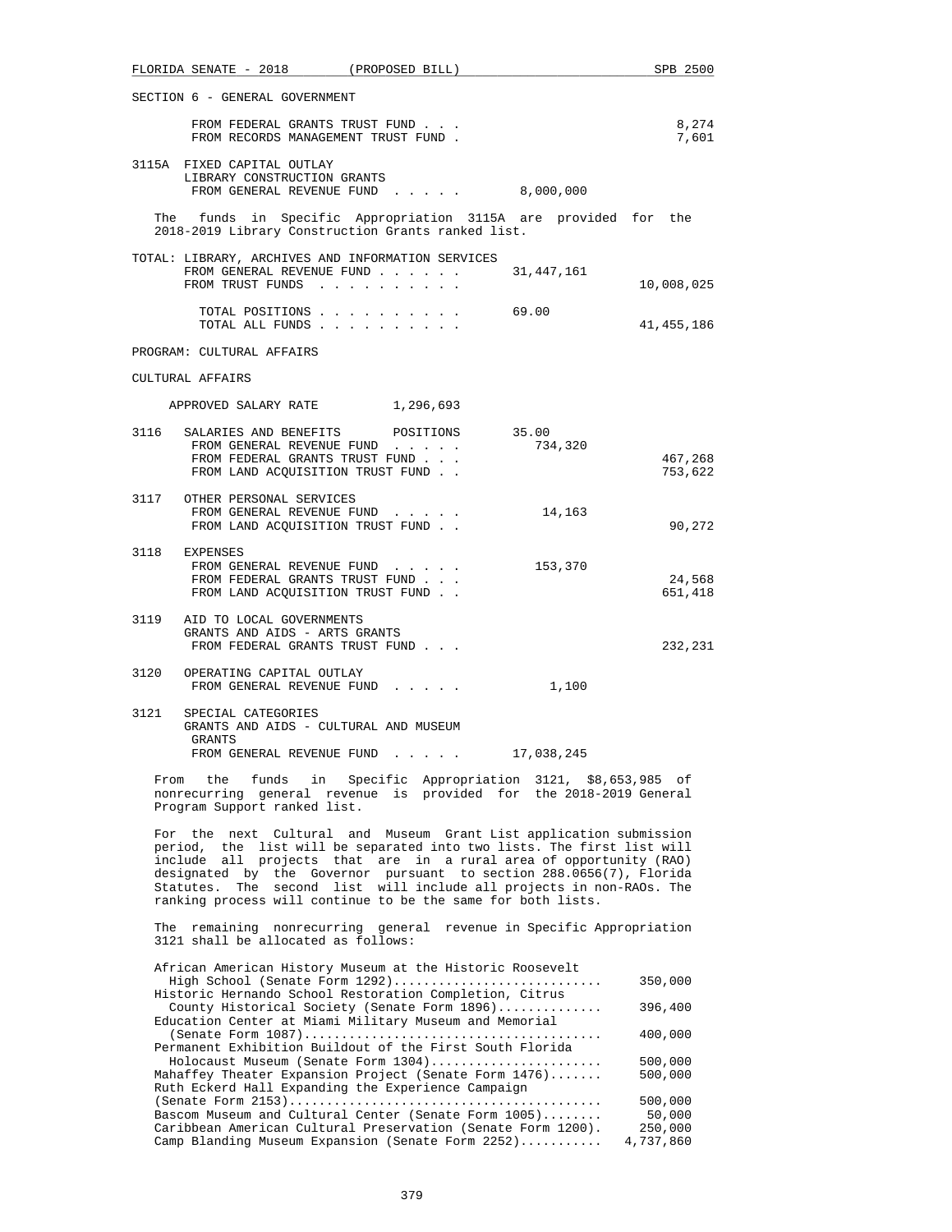| FLORIDA SENATE - 2018 (PROPOSED BILL)                                                                                                                                                                                                                        | SPB 2500                      |
|--------------------------------------------------------------------------------------------------------------------------------------------------------------------------------------------------------------------------------------------------------------|-------------------------------|
| SECTION 6 - GENERAL GOVERNMENT                                                                                                                                                                                                                               |                               |
| Vizcaya Museum and Gardens - Windstorm and Water<br>Infiltration Protection (Senate Form 2307)<br>American Craftsman Museum, Inc. (Senate Form 2021)<br>Dade Heritage Trust Helping Historic Properties Project                                              | 250,000<br>250,000<br>200,000 |
| 3122<br>SPECIAL CATEGORIES<br>CONTRACTED SERVICES<br>90,709<br>FROM GENERAL REVENUE FUND<br>FROM FEDERAL GRANTS TRUST FUND<br>FROM LAND ACQUISITION TRUST FUND.                                                                                              | 18,000<br>25,000              |
| 3122A SPECIAL CATEGORIES<br>GRANTS AND AIDS - FLORIDA ENDOWMENT FOR<br>THE HUMANITIES<br>FROM GENERAL REVENUE FUND<br>500,000                                                                                                                                |                               |
| Funds in Specific Appropriation 3122A, are provided for funding an<br>appropriations project (Senate Form 1965) from nonrecurring general<br>revenue.                                                                                                        |                               |
| 3123<br>SPECIAL CATEGORIES<br>RISK MANAGEMENT INSURANCE<br>FROM GENERAL REVENUE FUND<br>20,398                                                                                                                                                               |                               |
| 3123A SPECIAL CATEGORIES<br>FLORIDA HOLOCAUST MUSEUM - ST. PETERSBURG<br>FROM GENERAL REVENUE FUND<br>750,000                                                                                                                                                |                               |
| Funds in Specific Appropriation 3123A are provided for funding an<br>appropriations project (Senate Form 1475) from nonrecurring general<br>revenue.                                                                                                         |                               |
| 3124<br>SPECIAL CATEGORIES<br>HOLOCAUST DOCUMENTATION AND EDUCATION<br>CENTER<br>FROM GENERAL REVENUE FUND<br>257,000                                                                                                                                        |                               |
| Funds in Specific Appropriation 3124 are provided for funding an<br>appropriations project (Senate Form 1569) from nonrecurring general<br>revenue.                                                                                                          |                               |
| 3125<br>SPECIAL CATEGORIES<br>LEASE OR LEASE-PURCHASE OF EOUIPMENT<br>FROM GENERAL REVENUE FUND<br>2,094<br>FROM LAND ACQUISITION TRUST FUND                                                                                                                 | 5,796                         |
| SPECIAL CATEGORIES<br>3126<br>TRANSFER TO DEPARTMENT OF MANAGEMENT<br>SERVICES - HUMAN RESOURCES SERVICES<br>PURCHASED PER STATEWIDE CONTRACT<br>FROM GENERAL REVENUE FUND<br>10,649<br>$\sim$ $\sim$ $\sim$ $\sim$ $\sim$<br>FROM FEDERAL GRANTS TRUST FUND | 1,740                         |
| TOTAL: CULTURAL AFFAIRS<br>FROM GENERAL REVENUE FUND<br>19,572,048<br>FROM TRUST FUNDS                                                                                                                                                                       | 2,269,915                     |
| TOTAL POSITIONS<br>35.00<br>TOTAL ALL FUNDS                                                                                                                                                                                                                  | 21,841,963                    |
| TOTAL: STATE, DEPARTMENT OF<br>FROM GENERAL REVENUE FUND<br>78,885,447<br>FROM TRUST FUNDS                                                                                                                                                                   | 34,368,392                    |
| TOTAL POSITIONS<br>413.00<br>TOTAL ALL FUNDS<br>18,093,809<br>TOTAL APPROVED SALARY RATE                                                                                                                                                                     | 113,253,839                   |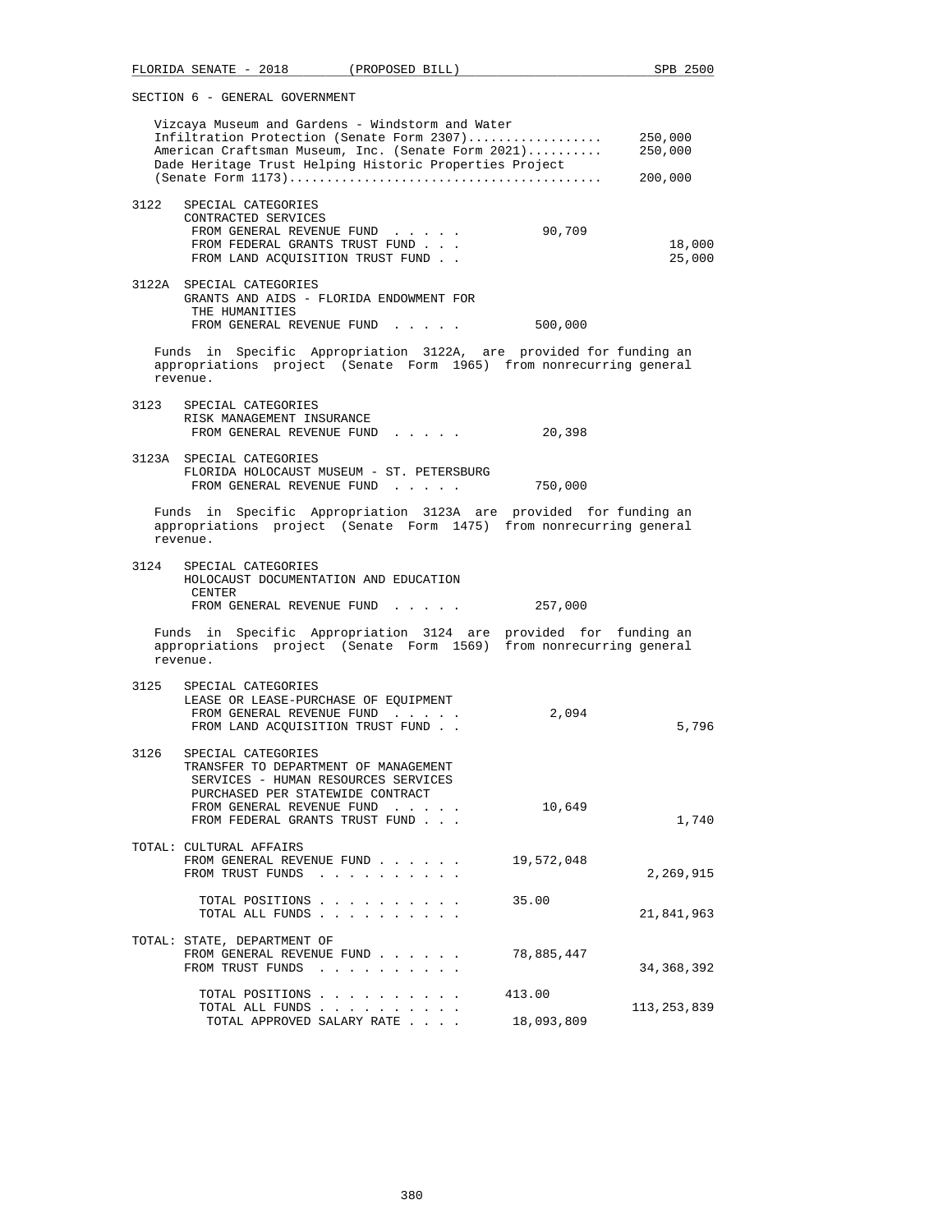|  | FLORIDA<br>. SENATE<br>$\overline{\phantom{0}}$ | າດ10<br>40 I 8 | PROPOSED<br>BILL. | <b>SPB</b> | 2500 |
|--|-------------------------------------------------|----------------|-------------------|------------|------|
|--|-------------------------------------------------|----------------|-------------------|------------|------|

TOTAL OF SECTION 6

| 880,622,961<br>FROM GENERAL REVENUE FUND |               |
|------------------------------------------|---------------|
| FROM TRUST FUNDS                         | 4,959,630,420 |
| TOTAL POSITIONS 18,410.25                |               |
| TOTAL ALL FUNDS                          | 5,840,253,381 |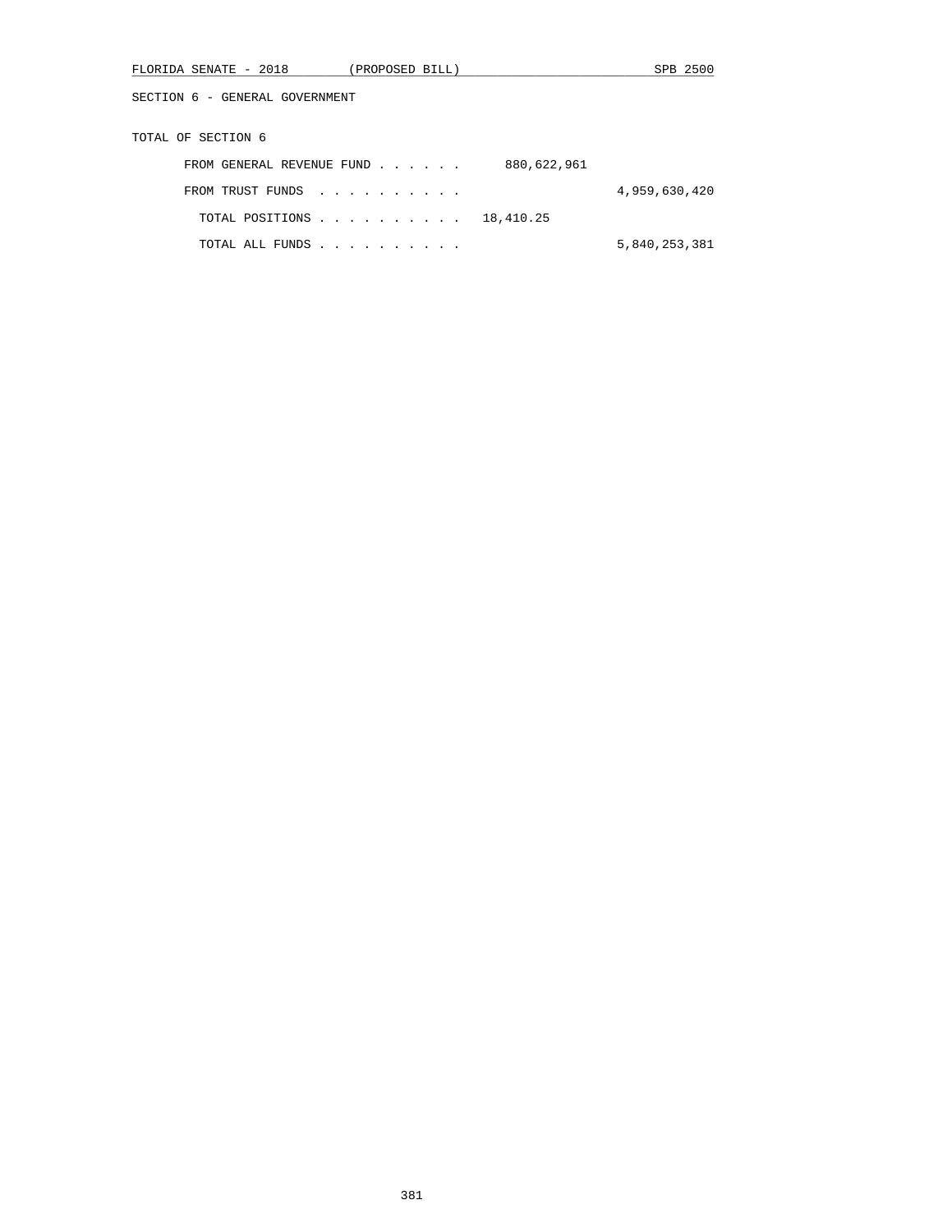SPECIFIC APPROPRIATION

> The moneys contained herein are appropriated from the named funds to the State Courts System as the amounts to be used to pay salaries, other operational expenditures and fixed capital outlay.

# STATE COURT SYSTEM

## PROGRAM: SUPREME COURT

COURT OPERATIONS - SUPREME COURT

|      | APPROVED SALARY RATE                                                                                         | 6,483,887                                      |                    |           |
|------|--------------------------------------------------------------------------------------------------------------|------------------------------------------------|--------------------|-----------|
|      | 3127 SALARIES AND BENEFITS POSITIONS<br>FROM GENERAL REVENUE FUND<br>FROM STATE COURTS REVENUE TRUST<br>FUND | $\mathbf{r}$ and $\mathbf{r}$ and $\mathbf{r}$ | 99.00<br>5,093,253 | 3,619,347 |
| 3128 | OTHER PERSONAL SERVICES<br>FROM GENERAL REVENUE FUND<br>FROM STATE COURTS REVENUE TRUST<br>FUND              |                                                | 272,655            | 60,186    |
|      | 3129 EXPENSES<br>FROM GENERAL REVENUE FUND                                                                   |                                                | 856,803            |           |
| 3130 | OPERATING CAPITAL OUTLAY<br>FROM GENERAL REVENUE FUND                                                        | $1 - 1 - 1 - 1 = 1$                            | 19,371             |           |
|      | 3131 SPECIAL CATEGORIES<br>CONTRACTED SERVICES<br>FROM GENERAL REVENUE FUND                                  |                                                | 381,205            |           |
| 3132 | SPECIAL CATEGORIES<br>DISCRETIONARY FUNDS OF THE CHIEF JUSTICE<br>FROM GENERAL REVENUE FUND                  |                                                | 15,000             |           |

 Funds in Specific Appropriation 3132 may be spent at the discretion of the Chief Justice to carry out the official duties of the court. These funds shall be disbursed by the Chief Financial Officer upon receipt of vouchers authorized by the Chief Justice.

| 3133 | SPECIAL CATEGORIES<br>RISK MANAGEMENT INSURANCE<br>FROM GENERAL REVENUE FUND                                                                                                                                  | 49,062    |            |
|------|---------------------------------------------------------------------------------------------------------------------------------------------------------------------------------------------------------------|-----------|------------|
|      | 3134 SPECIAL CATEGORIES<br>SALARY INCENTIVE PAYMENTS<br>FROM GENERAL REVENUE FUND                                                                                                                             | 14,418    |            |
|      | 3135 SPECIAL CATEGORIES<br>SUPREME COURT LAW LIBRARY<br>FROM GENERAL REVENUE FUND                                                                                                                             | 248,018   |            |
| 3136 | SPECIAL CATEGORIES<br>LEASE OR LEASE-PURCHASE OF EQUIPMENT<br>FROM GENERAL REVENUE FUND<br>$\mathbf{1}$ and $\mathbf{1}$ and $\mathbf{1}$ and $\mathbf{1}$                                                    | 29,308    |            |
|      | 3137 SPECIAL CATEGORIES<br>TRANSFER TO DEPARTMENT OF MANAGEMENT<br>SERVICES - HUMAN RESOURCES SERVICES<br>PURCHASED PER STATEWIDE CONTRACT<br>FROM GENERAL REVENUE FUND<br>$\sim$ $\sim$ $\sim$ $\sim$ $\sim$ | 21,775    |            |
|      | TOTAL: COURT OPERATIONS - SUPREME COURT<br>FROM GENERAL REVENUE FUND<br>FROM TRUST FUNDS                                                                                                                      | 7,000,868 | 3,679,533  |
|      | TOTAL POSITIONS<br>TOTAL ALL FUNDS                                                                                                                                                                            | 99.00     | 10,680,401 |
|      |                                                                                                                                                                                                               |           |            |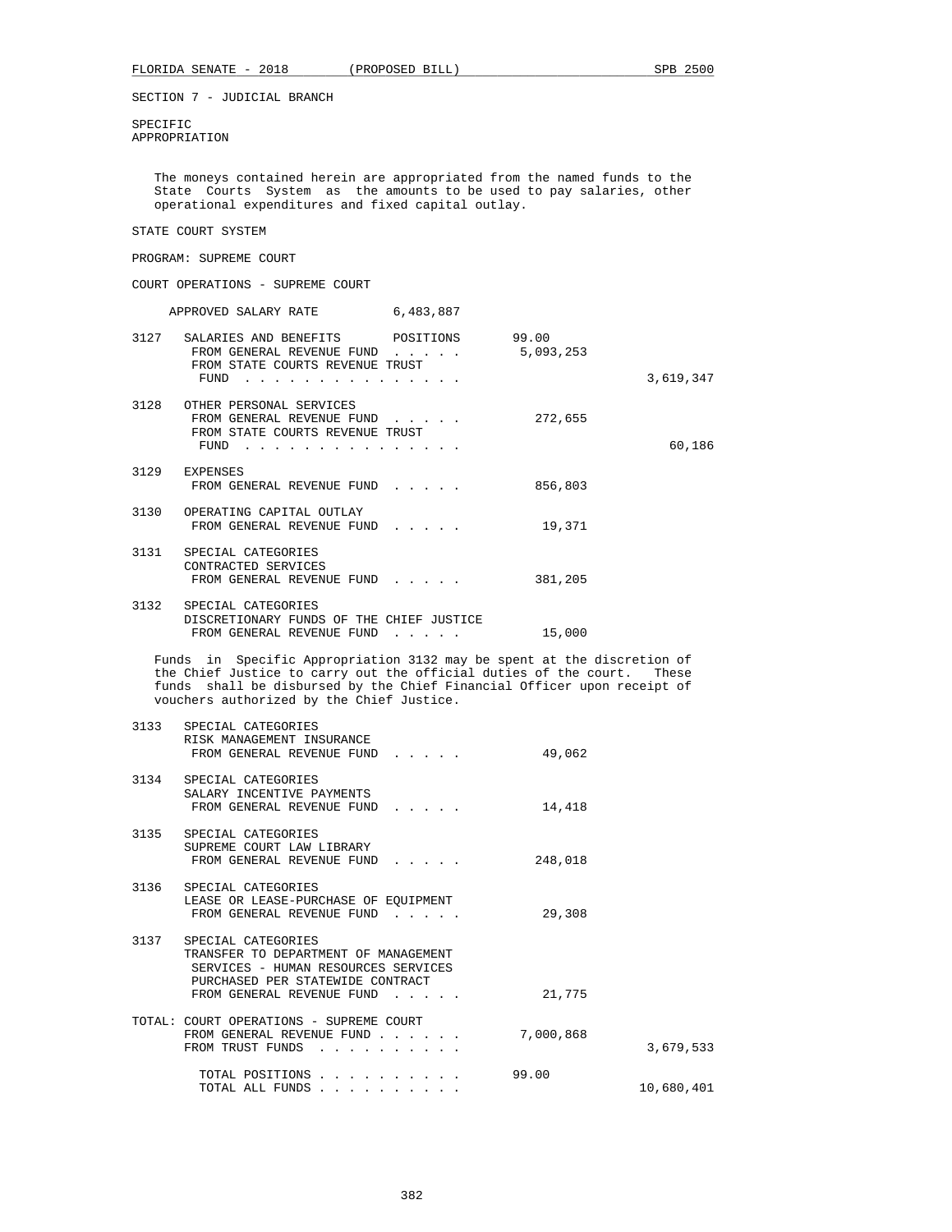#### EXECUTIVE DIRECTION AND SUPPORT SERVICES

| APPROVED SALARY RATE 10,868,426                                                                                                                                                                                                        |           |           |
|----------------------------------------------------------------------------------------------------------------------------------------------------------------------------------------------------------------------------------------|-----------|-----------|
| 3138 SALARIES AND BENEFITS POSITIONS 181.50                                                                                                                                                                                            |           |           |
| FROM GENERAL REVENUE FUND 6,435,841                                                                                                                                                                                                    |           |           |
| FROM ADMINISTRATIVE TRUST FUND                                                                                                                                                                                                         |           | 354,692   |
| FROM STATE COURTS REVENUE TRUST                                                                                                                                                                                                        |           |           |
| FUND<br>the contract of the contract of the contract of the contract of the contract of the contract of the contract of the contract of the contract of the contract of the contract of the contract of the contract of the contract o |           | 5,157,530 |
| FROM COURT EDUCATION TRUST FUND.                                                                                                                                                                                                       |           | 1,313,950 |
| FROM FEDERAL GRANTS TRUST FUND                                                                                                                                                                                                         |           | 1,430,875 |
| 3139 OTHER PERSONAL SERVICES                                                                                                                                                                                                           |           |           |
| FROM GENERAL REVENUE FUND                                                                                                                                                                                                              | 236,706   |           |
| FROM ADMINISTRATIVE TRUST FUND                                                                                                                                                                                                         |           | 225,992   |
| FROM STATE COURTS REVENUE TRUST                                                                                                                                                                                                        |           |           |
| FUND<br>the contract of the contract of the contract of the contract of the contract of the contract of the contract of the contract of the contract of the contract of the contract of the contract of the contract of the contract o |           | 31,596    |
| FROM COURT EDUCATION TRUST FUND.                                                                                                                                                                                                       |           | 105,957   |
| FROM FEDERAL GRANTS TRUST FUND                                                                                                                                                                                                         |           | 115,455   |
| FROM GRANTS AND DONATIONS TRUST                                                                                                                                                                                                        |           |           |
| FUND                                                                                                                                                                                                                                   |           | 108,023   |
| 3140 EXPENSES                                                                                                                                                                                                                          |           |           |
| FROM GENERAL REVENUE FUND                                                                                                                                                                                                              | 1,670,732 |           |
| FROM ADMINISTRATIVE TRUST FUND                                                                                                                                                                                                         |           | 284,676   |
| FROM COURT EDUCATION TRUST FUND.                                                                                                                                                                                                       |           | 1,904,449 |
| FROM FEDERAL GRANTS TRUST FUND                                                                                                                                                                                                         |           | 594,426   |
| FROM GRANTS AND DONATIONS TRUST                                                                                                                                                                                                        |           |           |
| FUND<br>the contract of the contract of the contract of the contract of the contract of the contract of the contract of                                                                                                                |           | 142,355   |
| 3141 OPERATING CAPITAL OUTLAY                                                                                                                                                                                                          |           |           |
| FROM GENERAL REVENUE FUND                                                                                                                                                                                                              | 176,329   |           |
| FROM ADMINISTRATIVE TRUST FUND                                                                                                                                                                                                         |           | 50,000    |
| FROM COURT EDUCATION TRUST FUND.                                                                                                                                                                                                       |           | 10,000    |
| FROM FEDERAL GRANTS TRUST FUND                                                                                                                                                                                                         |           | 111,376   |
|                                                                                                                                                                                                                                        |           |           |
| 3141A SPECIAL CATEGORIES                                                                                                                                                                                                               |           |           |
| CRIMINAL JUSTICE RISK ASSESSMENT                                                                                                                                                                                                       |           |           |
|                                                                                                                                                                                                                                        |           |           |

 INSTRUMENT DEVELOPMENT FROM GENERAL REVENUE FUND . . . . . 2,000,000

 From the funds in Specific Appropriation 3141A, the Office of the State Courts Administrator shall develop or procure an electronic criminal justice risk assessment solution. The solution shall be used to pilot one or more validated pretrial risk assessment instruments in two or more counties which will objectively analyze the risk that a criminal defendant will re-offend or fail to appear before trial and provide risk levels that will inform the court's decision as to whether the defendant should be detained pretrial or released with or without conditions. The pilot shall commence on or before November 1, 2018. Criminal justice agencies within the pilot counties shall participate. In determining the appropriate pretrial risk assessment instruments for the pilot, the office, in collaboration with the participating criminal justice agencies, shall review existing, validated pretrial risk assessment instruments. Additionally, the office shall review the use of validated risk assessment instruments to determine a criminal defendant's suitability for problem solving courts and consider whether such assessments should be included in the criminal justice risk assessment solution. As part of the reviews, the office shall consult with the Department of Juvenile Justice and the Department of Corrections regarding their experiences with developing and using risk assessment instruments. The office shall submit to the President of the Senate and the Speaker of the House of Representatives an interim report by February 1, 2019, which addresses the pilot's implementation status and whether risk assessment instruments used in problem solving courts should be included in the solution, and a final report by January 3, 2020, which addresses the success of the pilot and, if warranted by the pilot's findings, makes recommendations to the Legislature on how to implement pretrial risk assessment instruments statewide.

| 3142 | SPECIAL CATEGORIES               |           |
|------|----------------------------------|-----------|
|      | CONTRACTED SERVICES              |           |
|      | FROM GENERAL REVENUE FUND        | 1,072,614 |
|      | FROM ADMINISTRATIVE TRUST FUND   | 151,000   |
|      | FROM COURT EDUCATION TRUST FUND. | 106,105   |
|      | FROM FEDERAL GRANTS TRUST FUND   | 352,893   |
|      |                                  |           |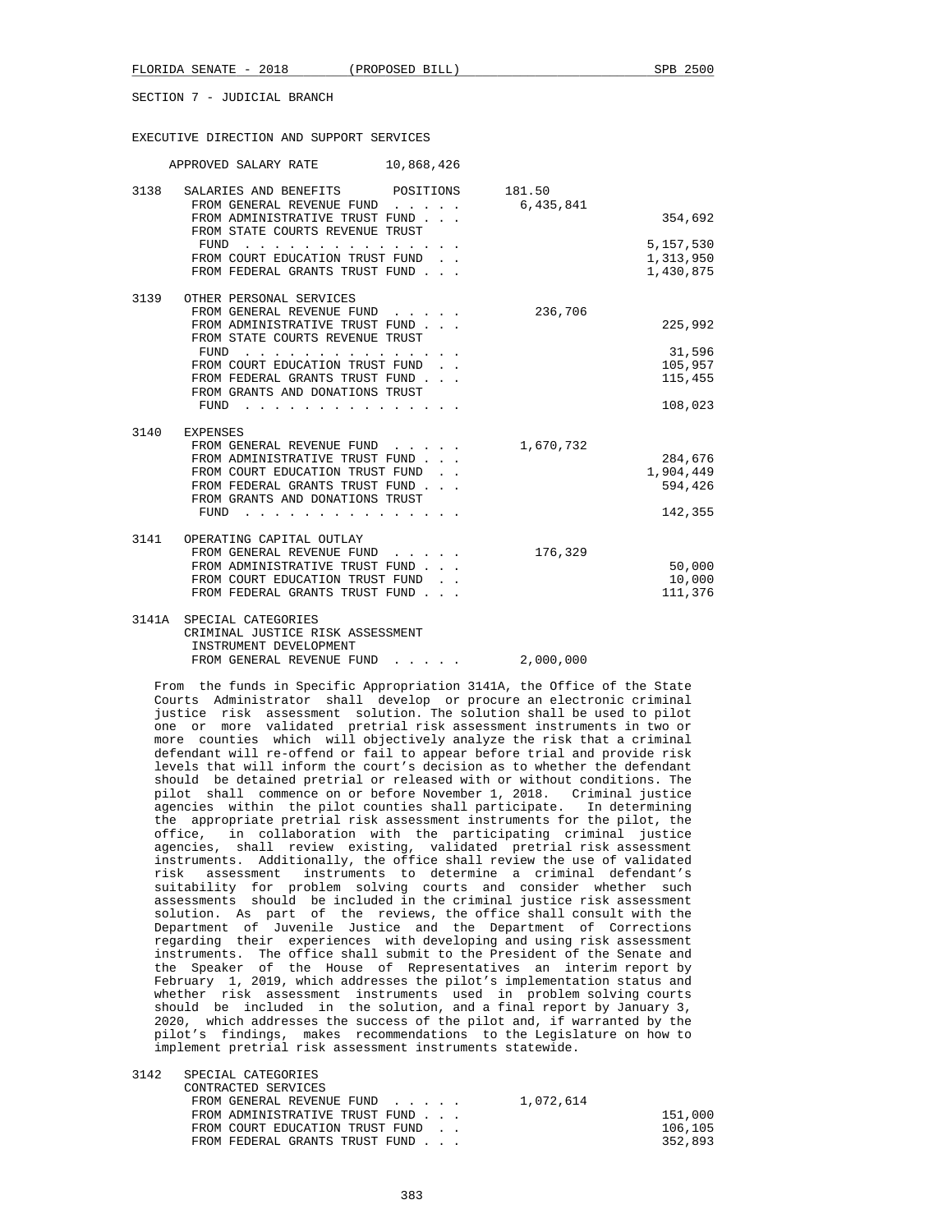FROM GRANTS AND DONATIONS TRUST FUND . . . . . . . . . . . . . . . 102,000

 From the funds in Specific Appropriation 3142, \$94,104 in nonrecurring general revenue funds is provided for the evaluation of early childhood court services by the Florida Institute for Child Welfare (Senate Form 2242).

 From the funds in Specific Appropriation 3142, \$386,120 in nonrecurring general revenue funds is provided to contract with the Center for Prevention and Early Intervention Policy at Florida State University to provide technical assistance and training for clinical staff providing services in early childhood court sites statewide (Senate Form 2243).

| 3143 | SPECIAL CATEGORIES<br>FLORIDA CASES SOUTHERN 2ND REPORTER<br>FROM GENERAL REVENUE FUND                                                                                                                                                                                          | 625,344    |                       |
|------|---------------------------------------------------------------------------------------------------------------------------------------------------------------------------------------------------------------------------------------------------------------------------------|------------|-----------------------|
|      | 3144 SPECIAL CATEGORIES<br>RISK MANAGEMENT INSURANCE<br>FROM GENERAL REVENUE FUND                                                                                                                                                                                               | 36,850     |                       |
| 3145 | SPECIAL CATEGORIES<br>COMPUTER SUBSCRIPTION SERVICES<br>FROM GENERAL REVENUE FUND                                                                                                                                                                                               | 181,450    |                       |
| 3146 | SPECIAL CATEGORIES<br>LEASE OR LEASE-PURCHASE OF EQUIPMENT<br>FROM GENERAL REVENUE FUND<br>FROM COURT EDUCATION TRUST FUND.<br>FROM FEDERAL GRANTS TRUST FUND                                                                                                                   | 11,648     | 7,500<br>5,500        |
|      | 3147 SPECIAL CATEGORIES<br>TRANSFER TO DEPARTMENT OF MANAGEMENT<br>SERVICES - HUMAN RESOURCES SERVICES<br>PURCHASED PER STATEWIDE CONTRACT<br>FROM GENERAL REVENUE FUND<br>FROM ADMINISTRATIVE TRUST FUND<br>FROM COURT EDUCATION TRUST FUND.<br>FROM FEDERAL GRANTS TRUST FUND | 33,614     | 196<br>3,646<br>3,927 |
|      | 3148 DATA PROCESSING SERVICES<br>OTHER DATA PROCESSING SERVICES<br>FROM GENERAL REVENUE FUND<br>$\mathbf{r}$ , $\mathbf{r}$ , $\mathbf{r}$ , $\mathbf{r}$ , $\mathbf{r}$ , $\mathbf{r}$<br>FROM ADMINISTRATIVE TRUST FUND<br>FROM FEDERAL GRANTS TRUST FUND                     | 2,175,345  | 150,000<br>80,000     |
|      | TOTAL: EXECUTIVE DIRECTION AND SUPPORT SERVICES<br>FROM GENERAL REVENUE FUND<br>FROM TRUST FUNDS                                                                                                                                                                                | 14,656,473 | 12,904,119            |
|      | TOTAL POSITIONS<br>TOTAL ALL FUNDS                                                                                                                                                                                                                                              | 181.50     | 27,560,592            |

ADMINISTERED FUNDS - JUDICIAL

COURT OPERATIONS - ADMINISTERED FUNDS

| 3148A SPECIAL CATEGORIES            |         |
|-------------------------------------|---------|
| COURTHOUSE EMERGENCY RENOVATION AND |         |
| REPAIRS                             |         |
| FROM GENERAL REVENUE FUND           | 300,000 |

 From the funds in Specific Appropriation 3148A, \$100,000 in nonrecurring general revenue funds is provided for renovations to the Liberty County Courthouse (Senate Form 1402) and \$200,000 in nonrecurring general revenue funds is provided for renovations to the Calhoun County Courthouse (Senate Form 1621).

 3149 SPECIAL CATEGORIES DUE PROCESS CONTINGENCY FUND POSITIONS 9.00

 The positions authorized in Specific Appropriation 3149 shall be held in reserve as a contingency in the event the state courts determine that some portion of Article V due process services needs to be shifted from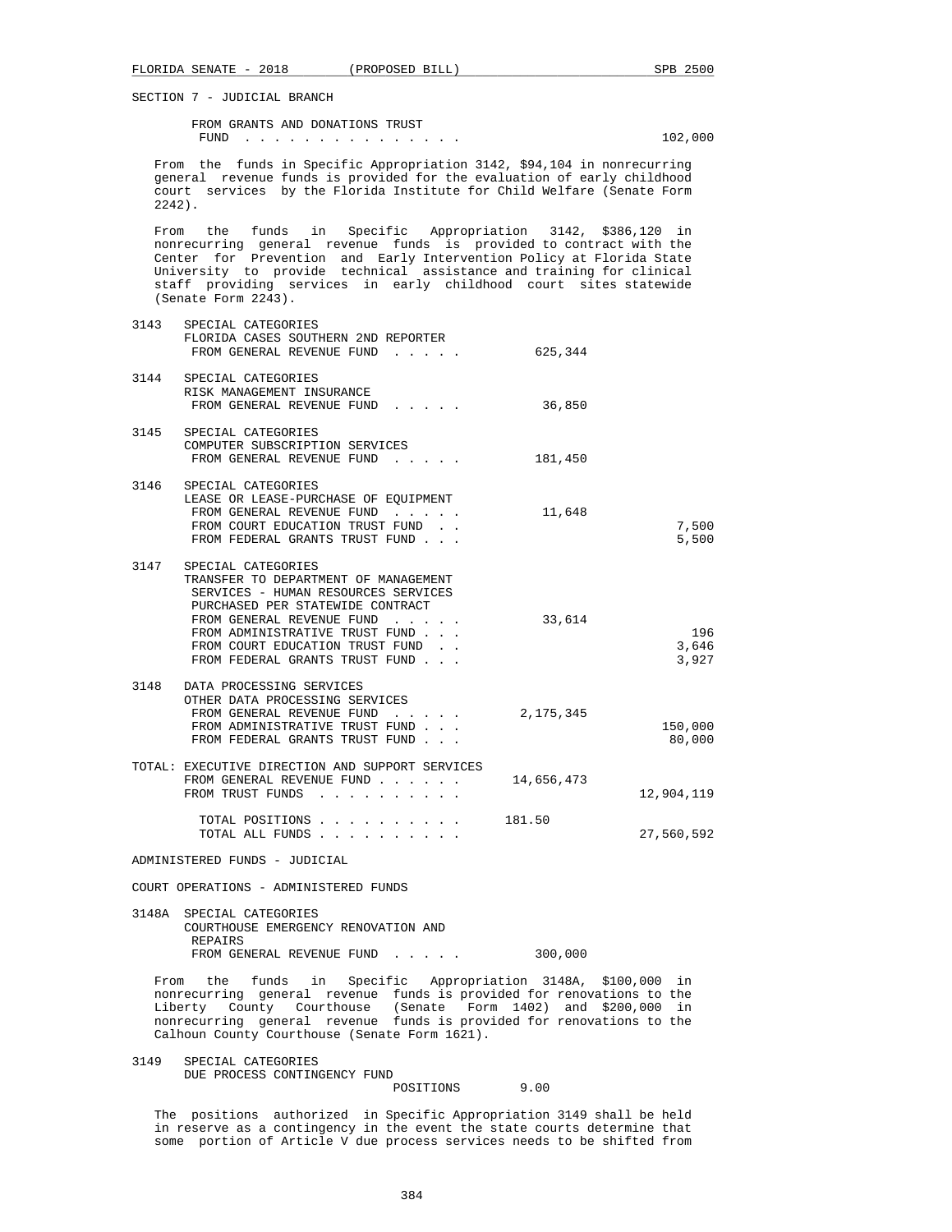a contractual basis to an employee model in one or more judicial circuits. The Chief Justice of the Supreme Court may request transfer of these positions to the salaries and benefits appropriation category within any of the state courts budget entities, consistent with requests for transfers of funds into those same budget entities. Such transfers are subject to the notice, review, and objection provisions of section 216.177, Florida Statutes.

PROGRAM: DISTRICT COURTS OF APPEAL

COURT OPERATIONS - APPELLATE COURTS

|      | APPROVED SALARY RATE 31,876,890                                                                                                                                                                      |            |                         |
|------|------------------------------------------------------------------------------------------------------------------------------------------------------------------------------------------------------|------------|-------------------------|
|      | 3150 SALARIES AND BENEFITS POSITIONS 429.50<br>FROM GENERAL REVENUE FUND<br>FROM ADMINISTRATIVE TRUST FUND<br>FROM STATE COURTS REVENUE TRUST<br>FUND                                                | 29,759,991 | 1,920,478<br>12,378,882 |
|      | 3151 OTHER PERSONAL SERVICES<br>FROM GENERAL REVENUE FUND                                                                                                                                            | 140,007    |                         |
|      | 3152 EXPENSES<br>FROM GENERAL REVENUE FUND<br>FROM ADMINISTRATIVE TRUST FUND                                                                                                                         | 3,398,286  | 94,669                  |
|      | 3153 OPERATING CAPITAL OUTLAY<br>FROM GENERAL REVENUE FUND<br>FROM ADMINISTRATIVE TRUST FUND                                                                                                         | 113,364    | 27,000                  |
|      | 3154 SPECIAL CATEGORIES<br>COMPENSATION TO RETIRED JUDGES<br>FROM GENERAL REVENUE FUND                                                                                                               | 51,790     |                         |
|      | 3155 SPECIAL CATEGORIES<br>CONTRACTED SERVICES<br>FROM GENERAL REVENUE FUND                                                                                                                          | 673,574    |                         |
|      | 3156 SPECIAL CATEGORIES<br>RISK MANAGEMENT INSURANCE<br>FROM GENERAL REVENUE FUND                                                                                                                    | 96,029     |                         |
|      | 3157 SPECIAL CATEGORIES<br>SALARY INCENTIVE PAYMENTS<br>FROM STATE COURTS REVENUE TRUST<br>FUND                                                                                                      |            | 8,190                   |
|      | 3158 SPECIAL CATEGORIES<br>DISTRICT COURT OF APPEAL LAW LIBRARY<br>FROM GENERAL REVENUE FUND                                                                                                         | 162,797    |                         |
|      | 3159 SPECIAL CATEGORIES<br>LEASE OR LEASE-PURCHASE OF EQUIPMENT<br>FROM GENERAL REVENUE FUND                                                                                                         | 62,686     |                         |
| 3160 | SPECIAL CATEGORIES<br>TRANSFER TO DEPARTMENT OF MANAGEMENT<br>SERVICES - HUMAN RESOURCES SERVICES<br>PURCHASED PER STATEWIDE CONTRACT<br>FROM GENERAL REVENUE FUND<br>FROM ADMINISTRATIVE TRUST FUND | 90,620     | 1,963                   |
| 3161 | DATA PROCESSING SERVICES<br>OTHER DATA PROCESSING SERVICES<br>FROM GENERAL REVENUE FUND                                                                                                              | 171,100    |                         |
|      | TOTAL: COURT OPERATIONS - APPELLATE COURTS<br>FROM GENERAL REVENUE FUND<br>FROM TRUST FUNDS                                                                                                          | 34,720,244 | 14,431,182              |
|      | TOTAL POSITIONS<br>TOTAL ALL FUNDS                                                                                                                                                                   | 429.50     | 49,151,426              |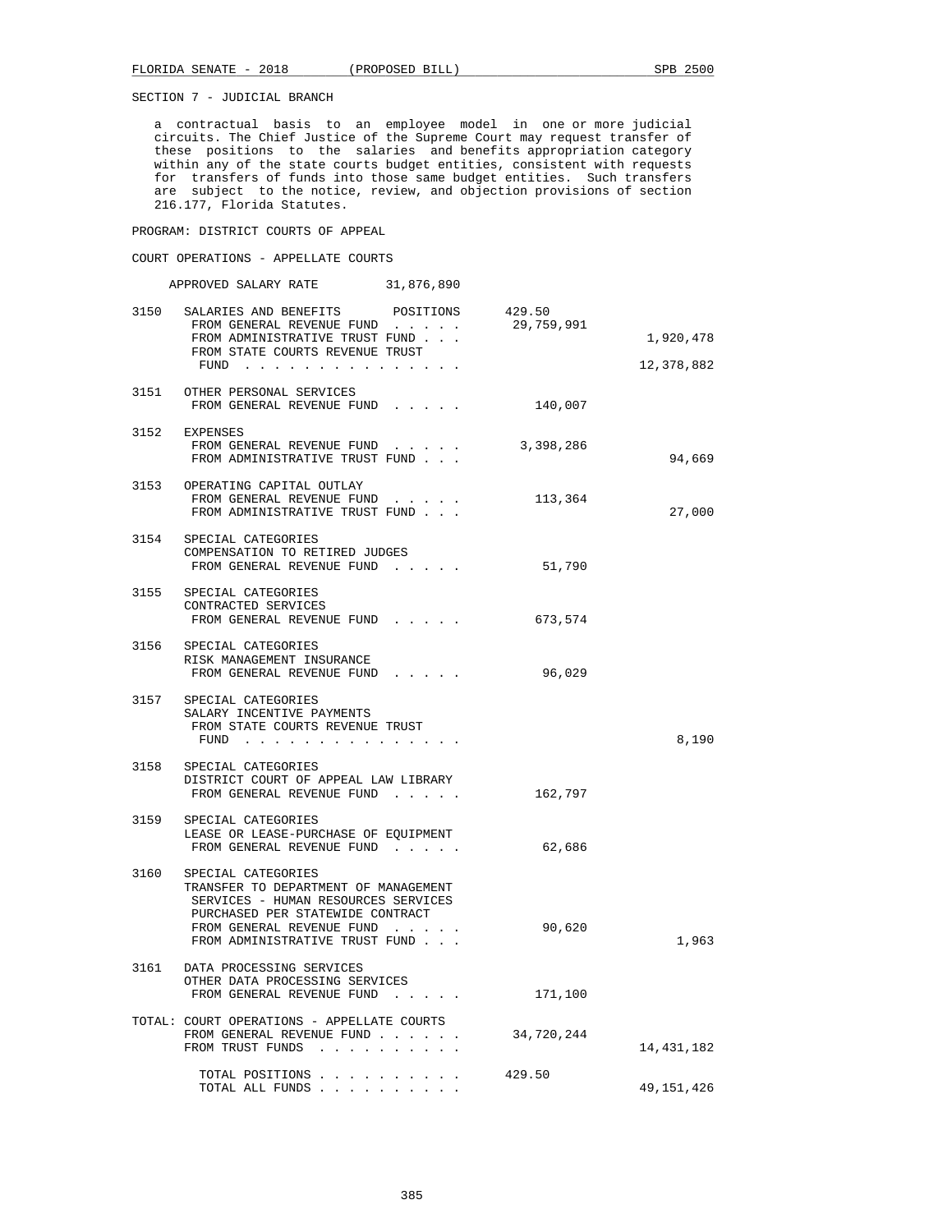FLORIDA SENATE - 2018 (PROPOSED BILL) SPB 2500

SECTION 7 - JUDICIAL BRANCH

PROGRAM: TRIAL COURTS

COURT OPERATIONS - CIRCUIT COURTS

|      | APPROVED SALARY RATE                                                                                                            | 212,767,288                                |                           |                       |
|------|---------------------------------------------------------------------------------------------------------------------------------|--------------------------------------------|---------------------------|-----------------------|
| 3162 | SALARIES AND BENEFITS<br>FROM GENERAL REVENUE FUND<br>FROM ADMINISTRATIVE TRUST FUND<br>FROM STATE COURTS REVENUE TRUST<br>FUND | POSITIONS<br>$\mathbf{r}$ and $\mathbf{r}$ | 2,897.00<br>245, 133, 169 | 279,191<br>47,983,532 |
| 3163 | FROM FEDERAL GRANTS TRUST FUND<br>OTHER PERSONAL SERVICES                                                                       |                                            |                           | 6,943,014             |
|      | FROM GENERAL REVENUE FUND<br>FROM STATE COURTS REVENUE TRUST<br>FUND<br>FROM FEDERAL GRANTS TRUST FUND                          |                                            | 949,181                   | 164,243<br>25,930     |
| 3164 | <b>EXPENSES</b><br>FROM GENERAL REVENUE FUND<br>FROM ADMINISTRATIVE TRUST FUND<br>FROM FEDERAL GRANTS TRUST FUND                |                                            | 6,081,560                 | 3,928<br>110,616      |
| 3165 | OPERATING CAPITAL OUTLAY<br>FROM GENERAL REVENUE FUND                                                                           |                                            | 265,618                   |                       |
|      | 3165A SPECIAL CATEGORIES<br>PROBLEM SOLVING COURTS<br>FROM GENERAL REVENUE FUND                                                 |                                            | 9,600,000                 |                       |

 From the funds in Specific Appropriation 3165A, \$9,000,000 in recurring general revenue funds and \$600,000 in nonrecurring general revenue funds are provided for treatment services, drug testing, case management, and ancillary services for offenders in problem-solving courts, including, but not limited to, veterans court, post-adjudicatory drug court, adult and juvenile drug court, mental health court, and early childhood court. The Trial Court Budget Commission shall determine the allocation of funds to the circuits. Funds distributed from this specific appropriation must be matched by local government funds. The matching ratio for allocation of these funds shall be 40 percent local / 60 percent state funding, other than veterans court, which shall have a matching ratio of 20 percent local / 80 percent state funding. If the county meets the definition of a "fiscally constrained county", as provided in section 218.67, Florida Statutes, the matching ratio for any problem-solving court shall be 20 percent local / 80 percent state funding.

- 3166 SPECIAL CATEGORIES CIVIL TRAFFIC INFRACTION HEARING OFFICERS FROM GENERAL REVENUE FUND . . . . . 2,042,854
- 3167 SPECIAL CATEGORIES GRANTS AND AIDS - CHILD ADVOCACY CENTERS FROM GENERAL REVENUE FUND . . . . . 4,543,240

 From the funds in Specific Appropriation 3167, \$3,500,000 in recurring general revenue funds and \$350,000 in nonrecurring general revenue funds shall be allocated to the Children's Advocacy Centers throughout Florida for the reimbursement of expenses incurred in providing child advocacy center services, based on the number of services provided for the treatment of children served during calendar year 2017 (Senate Form 2368). This funding may not be used to supplant local government reductions in Children's Advocacy Center funding. Any reductions in local government funding for a center shall result in the forfeiture by that center of the same amount of funds appropriated from this specific appropriation.

 From the funds in Specific Appropriation 3167, the Florida Network of Children's Advocacy Centers may spend up to \$213,240 for administration and up to \$80,000 for contract monitoring and oversight.

 From the funds in Specific Appropriation 3167, \$100,000 in recurring general revenue funds is provided for additional child advocacy services in Walton County and shall be added to the allocation of funds from this appropriation for the Walton County Children's Advocacy Center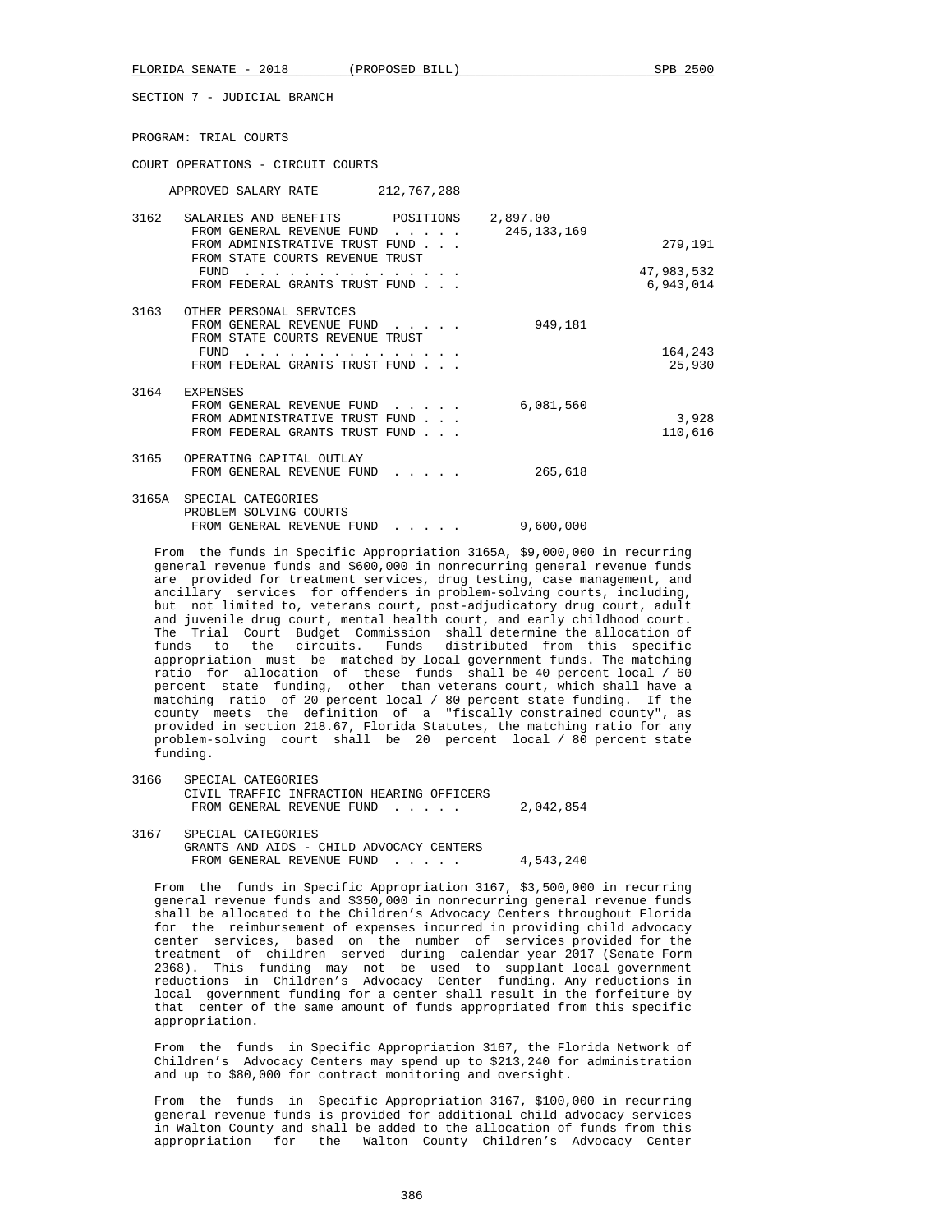(recurring base appropriations project).

 From the funds in Specific Appropriation 3167, \$300,000 in recurring general revenue funds shall be used for forensic interviews, specialized interviews, and medical assessments shared with child protection teams operating in Children's Advocacy Centers. These funds may not be used for administrative support and may not be used to supplant funding for the child protection program operated by the Department of Health.

 3167A SPECIAL CATEGORIES GRANTS AND AIDS - COUNTY LAW LIBRARIES FROM GENERAL REVENUE FUND . . . . . 3,545,000

 From the funds in Specific Appropriation 3167A, the Office of the State Court Administrator shall allocate \$3,545,000 in recurring general revenue funds to counties to create public county law libraries in counties that do not currently provide access to free law library resources. To receive funds, eligible counties must submit funding proposals to the Office of the State Court Administrator. Proposals may include staffing costs, subscription costs for online legal research services, and IT expenses. The county may not use these funds for leasing space to operate the library but must use existing space in a county library, courthouse, or other appropriate public space. Funding proposals shall not exceed \$80,000 per year unless the county's population exceeds 250,000, in which case the proposal shall not exceed \$160,000 per year. The Office of the State Court Administrator shall annually report to the President of the Senate and Speaker of the House of Representatives on the use of these funds beginning January 1, 2019.

| 3168 | SPECIAL CATEGORIES             |           |  |  |
|------|--------------------------------|-----------|--|--|
|      | COMPENSATION TO RETIRED JUDGES |           |  |  |
|      | FROM GENERAL REVENUE FUND      | 2,015,249 |  |  |
| 3169 | SPECIAL CATEGORIES             |           |  |  |

 CONTRACTED SERVICES FROM GENERAL REVENUE FUND . . . . . 6,072,017

 From the funds in Specific Appropriation 3169, \$5,000,000 in recurring general revenue funds and \$100,000 in nonrecurring general revenue funds are provided for naltrexone extended-release injectable medication to treat alcohol- or opioid-addicted individuals involved in the criminal justice system, individuals who have a high likelihood of criminal justice involvement, or who are in court-ordered, community-based drug treatment (recurring base appropriations project; Senate Form 2473). The Office of the State Courts Administrator shall use the funds to contract with a non-profit entity for the purpose of distributing the medication.

 From the funds in Specific Appropriation 3169, \$300,000 in nonrecurring general revenue funds is provided for Project Clean Slate services (Senate Form 2288).

 3170 SPECIAL CATEGORIES DOMESTIC VIOLENCE OFFENDER MONITORING PROGRAM FROM GENERAL REVENUE FUND . . . . . 316,000

 The funds in Specific Appropriation 3170 are provided to the Eighteenth Judicial Circuit to continue its program to protect victims of domestic violence with Active Global Positioning Satellite (GPS) technology (recurring base appropriations project).

| 3171 | SPECIAL CATEGORIES<br>RISK MANAGEMENT INSURANCE<br>FROM GENERAL REVENUE FUND       | 1,112,449 |
|------|------------------------------------------------------------------------------------|-----------|
| 3172 | SPECIAL CATEGORIES<br>STATEWIDE GRAND JURY - EXPENSES<br>FROM GENERAL REVENUE FUND | 143,310   |
| 3173 | SPECIAL CATEGORIES<br>VETERANS COURT<br>FROM GENERAL REVENUE FUND                  | 1,426,846 |

 Recurring general revenue funds in Specific Appropriation 3173 are provided to the following counties for felony and/or misdemeanor pretrial or post-adjudicatory veterans' treatment intervention programs: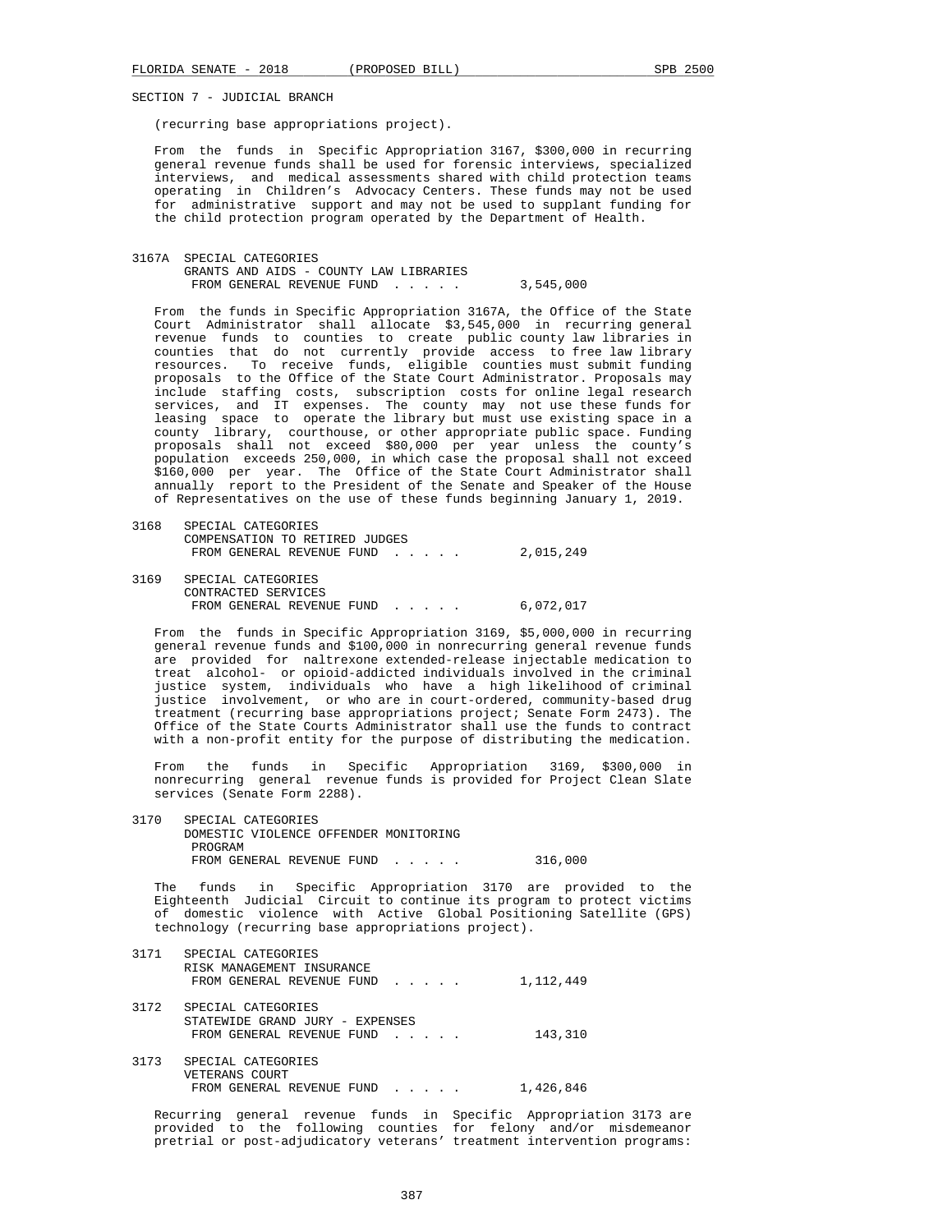|      |                                                                                                                                                                                                      |                      | 150,000<br>150,000<br>200,000<br>150,000<br>125,000<br>150,000<br>200,000<br>150,000<br>150,000 |
|------|------------------------------------------------------------------------------------------------------------------------------------------------------------------------------------------------------|----------------------|-------------------------------------------------------------------------------------------------|
| 3174 | SPECIAL CATEGORIES<br>LEASE OR LEASE-PURCHASE OF EQUIPMENT<br>FROM GENERAL REVENUE FUND                                                                                                              | 83,487               |                                                                                                 |
| 3175 | SPECIAL CATEGORIES<br>MEDIATION/ARBITRATION SERVICES<br>FROM GENERAL REVENUE FUND                                                                                                                    | 3, 164, 359          |                                                                                                 |
|      | 3176 SPECIAL CATEGORIES<br>STATE COURTS DUE PROCESS COSTS<br>FROM GENERAL REVENUE FUND<br>and a state of the state<br>FROM ADMINISTRATIVE TRUST FUND<br>FROM FEDERAL GRANTS TRUST FUND               | 19,955,792           | 1,104,930<br>75,000                                                                             |
| 3177 | SPECIAL CATEGORIES<br>TRANSFER TO DEPARTMENT OF MANAGEMENT<br>SERVICES - HUMAN RESOURCES SERVICES<br>PURCHASED PER STATEWIDE CONTRACT<br>FROM GENERAL REVENUE FUND<br>FROM FEDERAL GRANTS TRUST FUND | 577,863              | 28,983                                                                                          |
| 3178 | DATA PROCESSING SERVICES<br>OTHER DATA PROCESSING SERVICES<br>FROM GENERAL REVENUE FUND<br>$\mathbf{r}$ , $\mathbf{r}$ , $\mathbf{r}$ , $\mathbf{r}$ , $\mathbf{r}$                                  | 8,327,181            |                                                                                                 |
|      | TOTAL: COURT OPERATIONS - CIRCUIT COURTS<br>FROM GENERAL REVENUE FUND<br>FROM TRUST FUNDS                                                                                                            | 315,355,175          | 56,719,367                                                                                      |
|      | TOTAL POSITIONS 2,897.00<br>TOTAL ALL FUNDS                                                                                                                                                          |                      | 372,074,542                                                                                     |
|      | COURT OPERATIONS - COUNTY COURTS                                                                                                                                                                     |                      |                                                                                                 |
|      | APPROVED SALARY RATE 62,204,825                                                                                                                                                                      |                      |                                                                                                 |
| 3179 | SALARIES AND BENEFITS<br>POSITIONS<br>FROM GENERAL REVENUE FUND<br>FROM STATE COURTS REVENUE TRUST<br>FUND                                                                                           | 644.00<br>87,394,356 | 5,779,084                                                                                       |
|      | 3180 OTHER PERSONAL SERVICES<br>FROM GENERAL REVENUE FUND                                                                                                                                            | 15,000               |                                                                                                 |
|      | 3181 EXPENSES<br>FROM GENERAL REVENUE FUND                                                                                                                                                           | 3,073,091            |                                                                                                 |
|      | 3182 OPERATING CAPITAL OUTLAY<br>FROM GENERAL REVENUE FUND                                                                                                                                           | 15,000               |                                                                                                 |
|      | 3183 SPECIAL CATEGORIES<br>ADDITIONAL COMPENSATION FOR COUNTY JUDGES<br>FROM GENERAL REVENUE FUND                                                                                                    | 75,000               |                                                                                                 |
|      | 3184 SPECIAL CATEGORIES<br>CONTRACTED SERVICES<br>FROM GENERAL REVENUE FUND                                                                                                                          | 238,000              |                                                                                                 |
|      | 3185 SPECIAL CATEGORIES<br>RISK MANAGEMENT INSURANCE<br>FROM GENERAL REVENUE FUND                                                                                                                    | 93,028               |                                                                                                 |
| 3186 | SPECIAL CATEGORIES<br>LEASE OR LEASE-PURCHASE OF EQUIPMENT<br>FROM GENERAL REVENUE FUND                                                                                                              | 65,613               |                                                                                                 |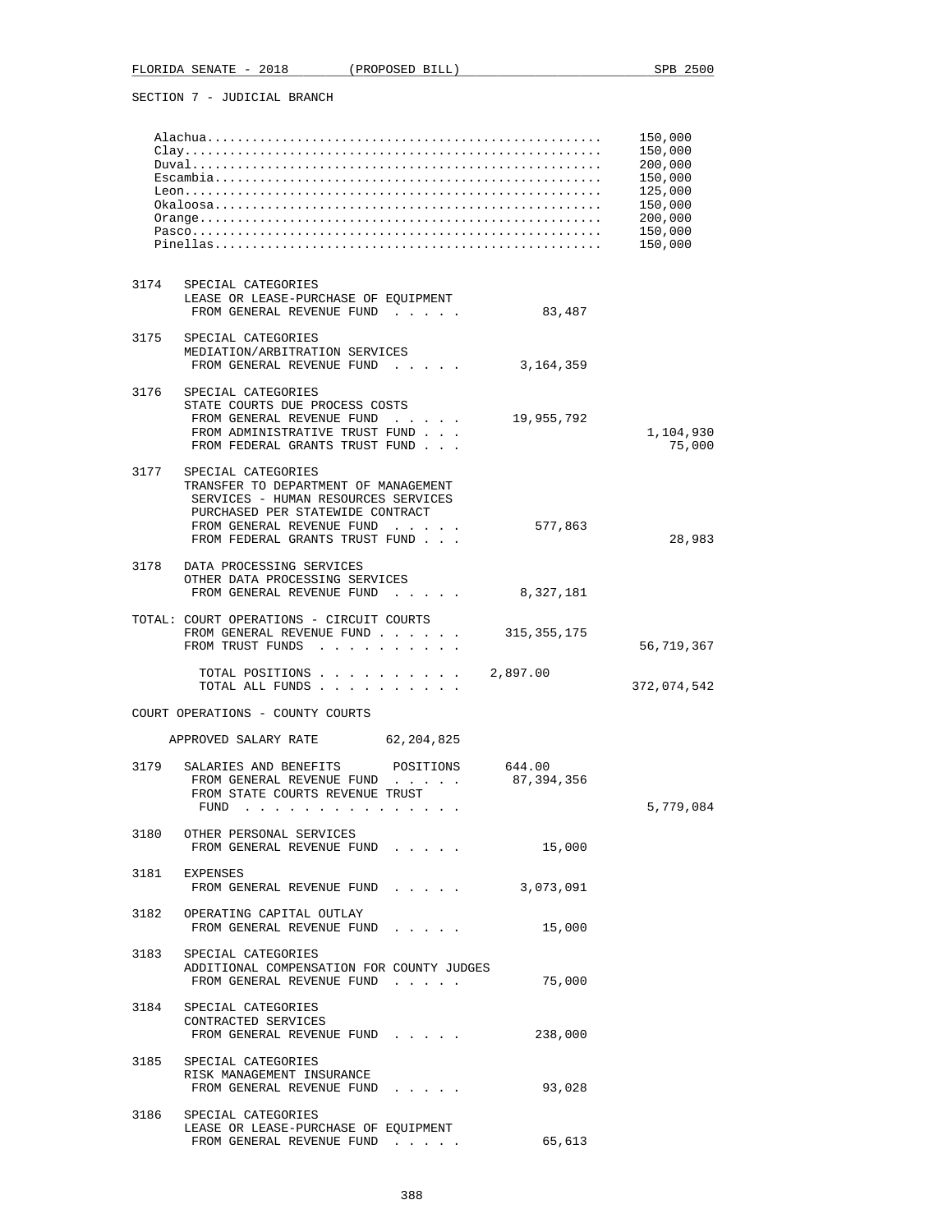|      | 3187 SPECIAL CATEGORIES<br>TRANSFER TO DEPARTMENT OF MANAGEMENT<br>SERVICES - HUMAN RESOURCES SERVICES<br>PURCHASED PER STATEWIDE CONTRACT                                                                                                                                                                      |                 |            |
|------|-----------------------------------------------------------------------------------------------------------------------------------------------------------------------------------------------------------------------------------------------------------------------------------------------------------------|-----------------|------------|
|      | FROM GENERAL REVENUE FUND                                                                                                                                                                                                                                                                                       | 127,002         |            |
|      | TOTAL: COURT OPERATIONS - COUNTY COURTS<br>FROM GENERAL REVENUE FUND<br>FROM TRUST FUNDS                                                                                                                                                                                                                        | 91,096,090      | 5,779,084  |
|      | TOTAL POSITIONS<br>TOTAL ALL FUNDS                                                                                                                                                                                                                                                                              | 644.00          | 96,875,174 |
|      | PROGRAM: JUDICIAL QUALIFICATIONS COMMISSION                                                                                                                                                                                                                                                                     |                 |            |
|      | JUDICIAL OUALIFICATIONS COMMISSION OPERATIONS                                                                                                                                                                                                                                                                   |                 |            |
|      | APPROVED SALARY RATE<br>291,205                                                                                                                                                                                                                                                                                 |                 |            |
| 3188 | SALARIES AND BENEFITS POSITIONS<br>FROM GENERAL REVENUE FUND                                                                                                                                                                                                                                                    | 4.00<br>377,381 |            |
|      | 3189 EXPENSES<br>FROM GENERAL REVENUE FUND                                                                                                                                                                                                                                                                      | 160,205         |            |
|      | 3190 OPERATING CAPITAL OUTLAY<br>FROM GENERAL REVENUE FUND                                                                                                                                                                                                                                                      | 1,638           |            |
| 3191 | SPECIAL CATEGORIES<br>CONTRACTED SERVICES<br>FROM GENERAL REVENUE FUND                                                                                                                                                                                                                                          | 240,475         |            |
|      | 3192 SPECIAL CATEGORIES<br>RISK MANAGEMENT INSURANCE<br>FROM GENERAL REVENUE FUND                                                                                                                                                                                                                               | 551             |            |
|      | 3193 SPECIAL CATEGORIES<br>LITIGATION EXPENSES<br>FROM GENERAL REVENUE FUND                                                                                                                                                                                                                                     | 231,294         |            |
|      | Funds in Specific Appropriation 3193 are to be used only for case<br>expenditures associated with the filing and prosecution of formal<br>charges. These costs shall consist of attorney's fees, court reporting<br>fees, investigators' fees, and similar charges associated with the<br>adjudicatory process. |                 |            |
| 3194 | SPECIAL CATEGORIES<br>TRANSFER TO DEPARTMENT OF MANAGEMENT<br>SERVICES - HUMAN RESOURCES SERVICES<br>PURCHASED PER STATEWIDE CONTRACT<br>FROM GENERAL REVENUE FUND                                                                                                                                              | 981             |            |
|      | TOTAL: JUDICIAL QUALIFICATIONS COMMISSION OPERATIONS<br>FROM GENERAL REVENUE FUND                                                                                                                                                                                                                               | 1,012,525       |            |
|      | TOTAL POSITIONS<br>TOTAL ALL FUNDS                                                                                                                                                                                                                                                                              | 4.00            | 1,012,525  |
|      | TOTAL: STATE COURT SYSTEM<br>FROM GENERAL REVENUE FUND<br>FROM TRUST FUNDS<br>the contract of the contract of                                                                                                                                                                                                   | 464,141,375     | 93,513,285 |
|      | <b>TOTAL DOCTTIONS</b>                                                                                                                                                                                                                                                                                          | 1.251.00        |            |

 TOTAL POSITIONS . . . . . . . . . . 4,264.00 TOTAL ALL FUNDS . . . . . . . . . . 557,654,660 TOTAL APPROVED SALARY RATE . . . . 324,492,521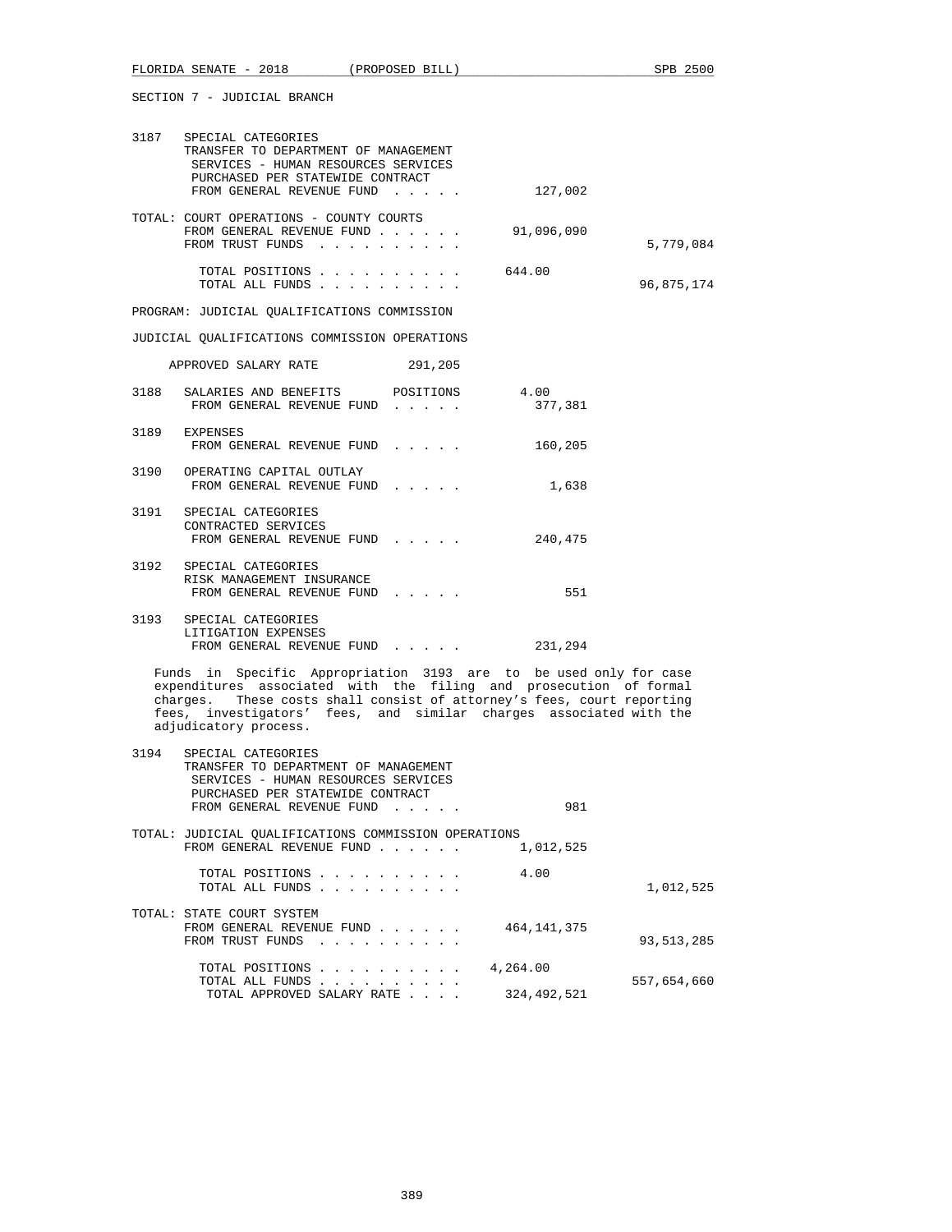| FLORIDA SENATE - 2018       | (PROPOSED BILL)                                                                                                                                                                                                                      |             | SPB 2500     |
|-----------------------------|--------------------------------------------------------------------------------------------------------------------------------------------------------------------------------------------------------------------------------------|-------------|--------------|
| SECTION 7 - JUDICIAL BRANCH |                                                                                                                                                                                                                                      |             |              |
| TOTAL OF SECTION 7          |                                                                                                                                                                                                                                      |             |              |
| FROM GENERAL REVENUE FUND   |                                                                                                                                                                                                                                      | 464,141,375 |              |
| FROM TRUST FUNDS            |                                                                                                                                                                                                                                      |             | 93, 513, 285 |
| TOTAL POSITIONS             |                                                                                                                                                                                                                                      | 4,264.00    |              |
| TOTAL ALL FUNDS             | <u>and a series of the series of the series of the series of the series of the series of the series of the series of the series of the series of the series of the series of the series of the series of the series of the serie</u> |             | 557,654,660  |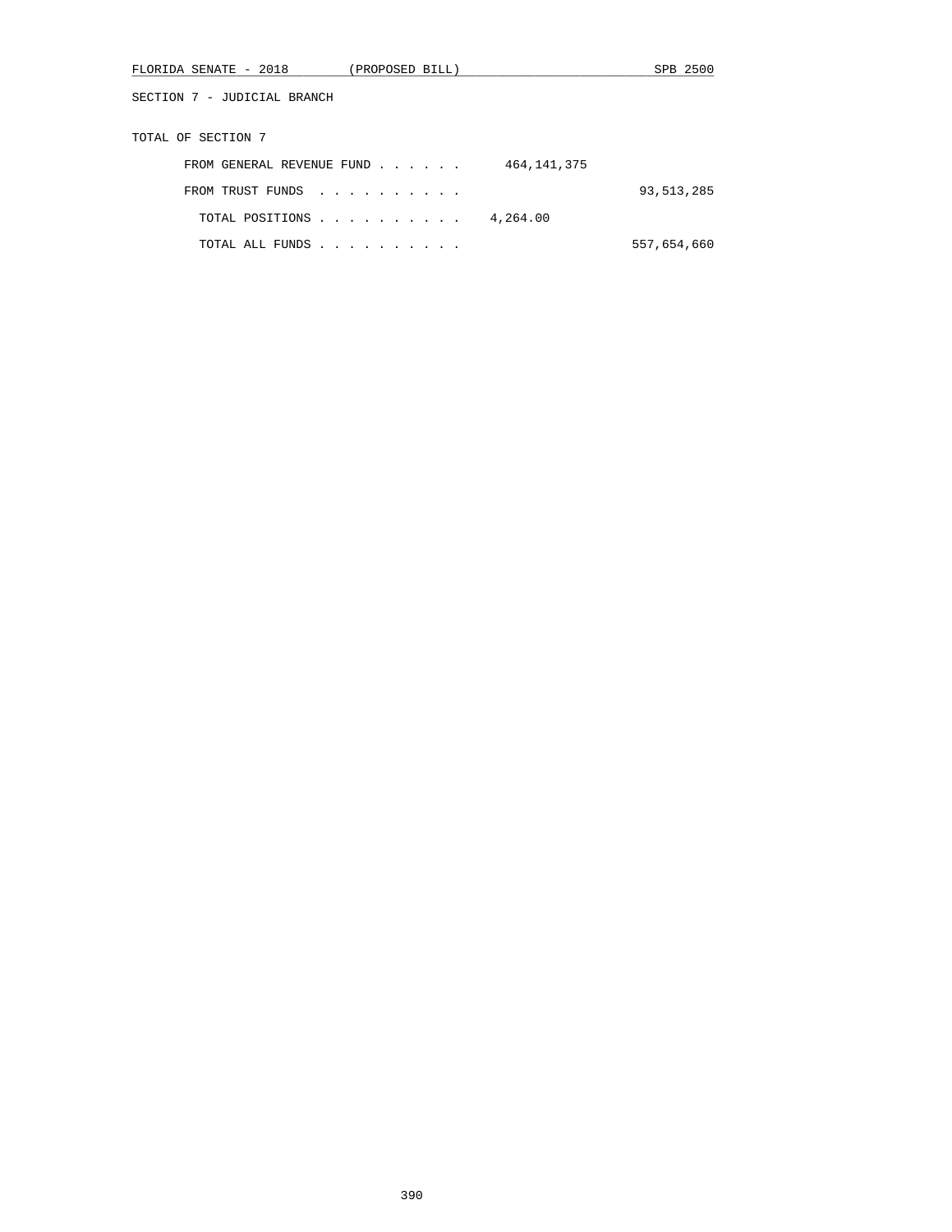SECTION 8. EMPLOYEE COMPENSATION AND BENEFITS - FISCAL YEAR 2018-2019 This section provides instructions for implementing the Fiscal Year 2018-2019 salary and benefit adjustments provided in this act. All allocations, distributions, and uses of these funds are to be made in strict accordance with the provisions of this act and chapter 216, Florida Statutes.

 References to an "eligible" employee refer to an employee who is, at a minimum, meeting his or her required performance standards, if applicable. If an ineligible employee achieves performance standards subsequent to the salary implementation date, but on or before the end of the fiscal year, the employee may receive the increase; however, the increase shall be effective on the date the employee becomes eligible but not retroactively. In addition, any salary increase or bonus provided under this section shall be pro-rated based on the full-time equivalency of the employee's position. Employees classified as being other personal services employees are not eligible for an increase.

 It is the intent of the Legislature that the minimum for each pay grade and pay band not be adjusted during the 2018-2019 fiscal year and that the maximums for each pay grade and pay band shall be adjusted upward by six percent, effective July 1, 2018. In addition, the Legislature intends that all eligible employees receive the increases specified in this section, even if the implementation of such increases results in an employee's salary exceeding the adjusted pay grade maximum. Salary increases provided under this section shall be prorated based on the full-time equivalency of the employee's position. Employees classified as other personal services employees are not eligible for an increase based on the implementation of increases authorized in this section.

(1) EMPLOYEE AND OFFICER COMPENSATION

(a) Law Enforcement Salary Adjustments.

 1. Effective July 1, 2018, funds are provided in Specific Appropriation 1966 to grant a competitive pay adjustment of seven percent on each eligible law enforcement officer's June 30, 2018, base rate of pay.

 2. Effective July 1, 2018, funds are provided in Specific Appropriation 1966 to grant a special pay adjustment of three percent on each eligible law enforcement officer's June 30, 2018, base rate of pay. To receive this special salary adjustment, the law enforcement officer must have completed at least 10 years of state service as a law enforcement officer by July 1, 2018.

 3. For purposes of this paragraph, the term "law enforcement officer" means:

 a. Sworn officers of the Law Enforcement, Florida Highway Patrol, Special Agent, and Lottery Law Enforcement bargaining units in the following classification codes: Law Enforcement Officer (8515); Law Enforcement Corporal (8517); Law Enforcement Sergeant (8519); Law Enforcement Investigator I (8540); Law Enforcement Investigator II (8541); Law Enforcement Airplane Pilot I (8532); Law Enforcement Airplane Pilot II (8534); Special Agent Trainee (8580); Special Agent (8581); Special Agent I (2724); Special Agent II (2608); Security Agent-FDLE (8593); and Security Agent Supervisor-FDLE (8596).

 b. Sworn officers in the following classification codes: Law Enforcement Lieutenant (8522); Law Enforcement Captain (8525 and 8632); Law Enforcement Major (8526, 8626, and 8630); Law Enforcement Manager (8565); Law Enforcement Section Leader (9154); Special Agent Supervisor (1126 and 8584); Inspector-FDLE (8590); and Investigators I-VI (6661, 6662, 6663, 6664, 6665, and 6666).

 4. To receive the adjustments authorized by this paragraph, the law enforcement officer must be employed on the effective date of the adjustment by the Department of Legal Affairs, the Department of Agriculture and Consumer Services, the Department of Financial Services, the Department of Law Enforcement, the Department of Highway Safety and Motor Vehicles, the Department of Business and Professional Regulation, the Department of the Lottery, the Fish and Wildlife Conservation Commission, the offices of State Attorneys, the Florida Commission on Offender Review, or the Florida School for the Deaf and the Blind.

(b) Juvenile Justice Salary Adjustments.

1. Effective July 1, 2018, the Department of Juvenile Justice shall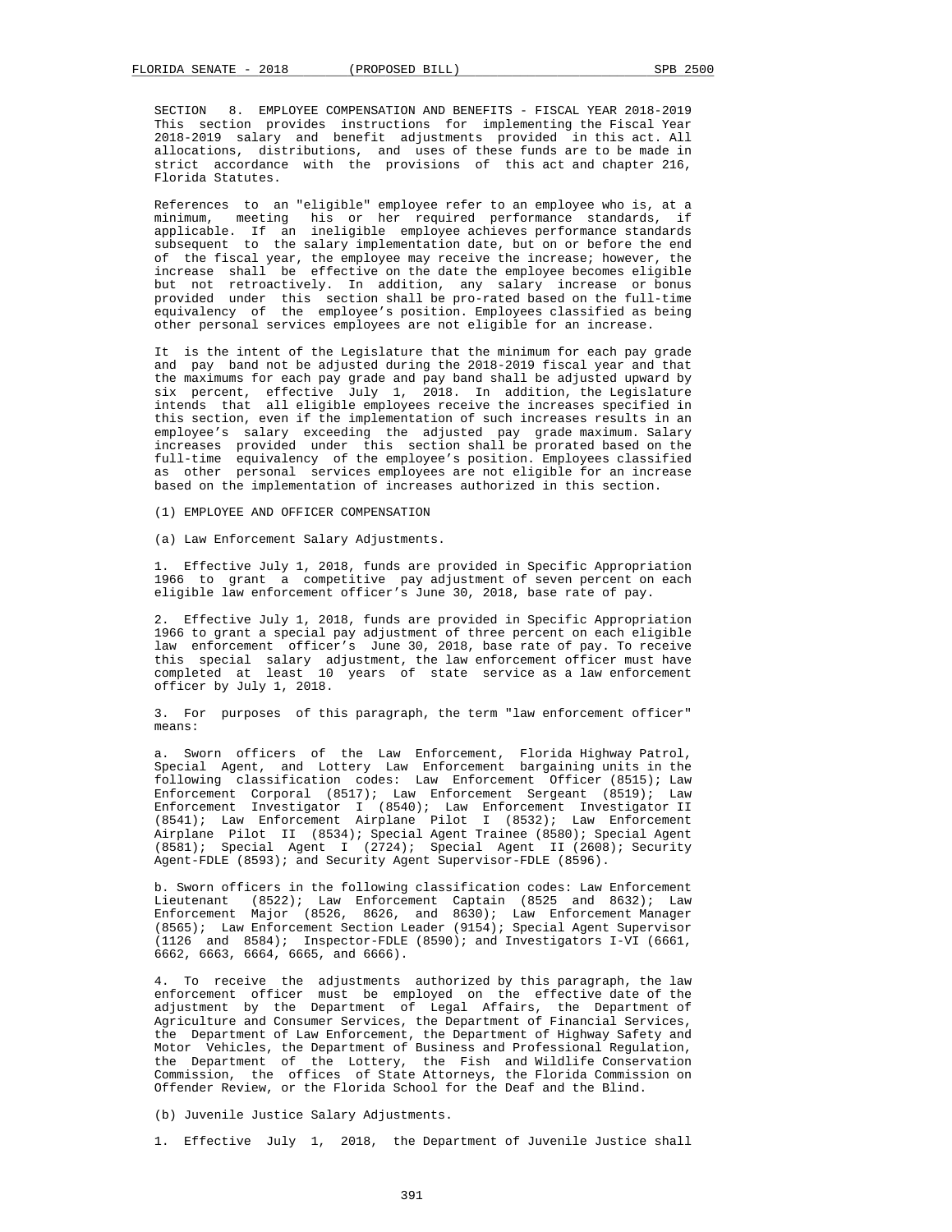adjust the minimum annual base rate of pay for its positions in the juvenile justice detention officer series and juvenile probation officer series as follows:

 a. Juvenile Justice Detention Officer I (class code 5711) to \$28,027. b. Juvenile Justice Detention Officer II (class code 5712) to \$29,195. c. Juvenile Justice Detention Officer Supervisor (class code 5713) to \$30,719.

d. Juvenile Probation Officer (class code 5965) to \$32,278.

e. Senior Juvenile Probation Officer (class code 5966) to \$34,087.

f. Juvenile Probation Officer Supervisor (class code 5967) to \$35,966.

 2. Effective July 1, 2018, funds are provided in Specific Appropriation 1966 to fund the adjustments to the minimum base rates of pay specified in paragraph 1. and to grant a competitive pay adjustment of 10 percent on each eligible employee's June 30, 2018, base rate of pay. To receive an adjustment under this paragraph, the employee must be employed by the Department of Juvenile Justice in a position within the juvenile justice detention officer series or the juvenile probation officer series (class codes 5711, 5712, 5713, 5965, 5966, and 5967).

(c) State Firefighter Salary Adjustments

 1. Effective July 1, 2018, funds are provided in Specific Appropriation 1966 to grant a competitive pay adjustment of \$2,500 to each eligible firefighter's June 30, 2018, base rate of pay.

 2. For the purpose of this paragraph, the term "firefighter" means an employee of the Department of Agriculture and Consumer Services, the Department of Military Affairs, or the Department of Children and Families in one of the following positions: Firefighter (class code 6411); Firefighter Supervisor (class code 6412); Forest Ranger (class code 7609); Senior Forest Ranger (class code 7610); Firefighter Rotorcraft Pilot (class code 6577); Single Engine Reciprocal Aircraft Pilot (class code 6570); Multi-engine Reciprocal Aircraft Pilot (class code 6568); Fire Chief (class code 6414); Forest Area Supervisor (class code 7622); Forestry Operation Administrator (class code 7634); Forestry District Manager - DACS (class code 7635); Forestry Program Administrator (class code 7636); Forestry Center Manager - DACS (class code 7637); Assistant Chief - Forestry - DACS (class code 7638); Deputy Chief of Forestry (class code 7639); Chief of Forest Protection - DACS (class code 7839); and Chief of Field Operation (class code 7860).

 (d) Assistant State Attorney and Assistant Public Defender Salary Adjustments.

 1. Effective July 1, 2018, funds are provided in Specific Appropriation 1966 to grant a competitive pay adjustment to each eligible attorney's June 30, 2018, base rate of pay. The competitive pay adjustment will be: a.) \$2,000 for each eligible attorney with three years or less of service as of July 1, 2018, as an attorney within the same office. b.) \$4,000 for each eligible employee with more than three years of service as of July 1, 2018, as an attorney within the same office.

 2. For purposes of this paragraph, the term "attorney" means an employee filling a position as an assistant public defender (class code 5901), assistant public defender chief (class code 5909), or assistant state attorney (class codes 6900 and 6901).

 (e) Effective July 1, 2018, funds are provided in Specific Appropriation 1966 to grant a competitive pay adjustment of \$1,500 on each eligible employee's June 30, 2018, base rate of pay. To receive this adjustment, the employee must be employed by the Department of Corrections in a position within the correctional probation officer classification series (class codes 8036, 8037, 8039, 8040, 8041, 8045, 8046 and 8048).

 (f) Salaries of elected officers, commission members, and designated employees.

 The elected officers, members of commissions, and designated employees shall be paid at the annual rate listed below, for the 2018-2019 fiscal year; however, these salaries may be reduced on a voluntary basis. Funds are provided in Specific Appropriation 1966 for any increases in salaries over the June 30, 2018, salary levels.

 7/1/2018 ==================================================================== Governor................................................... \$130,273 Lieutenant Governor........................................ \$124,851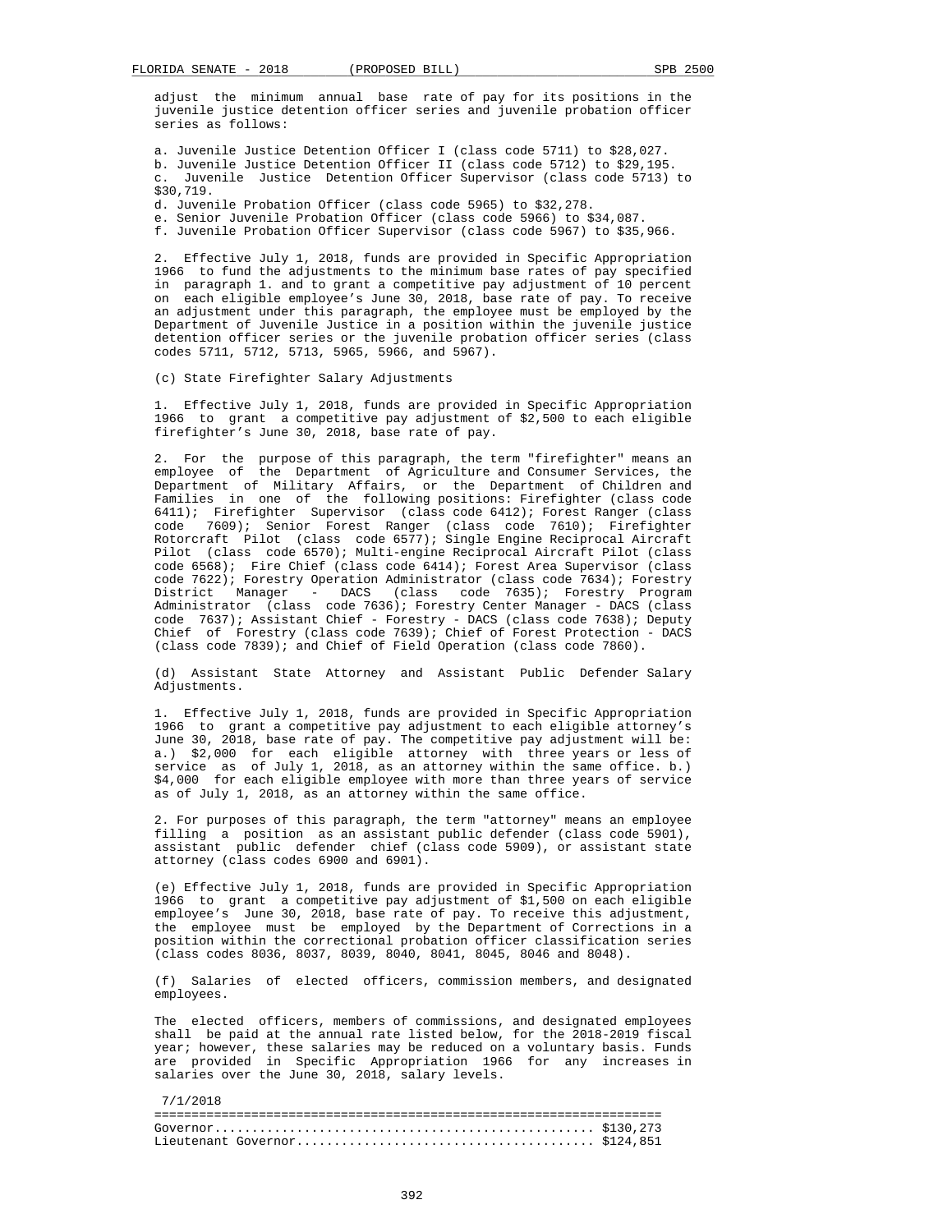| Judges - District Courts of Appeal \$186,509<br>Commissioner - Public Service Commission \$132,036<br>Public Employees Relations Commission Chair \$97,789<br>Public Employees Relations Commission Commissioners \$46,862<br>Criminal Conflict and Civil Regional Counsels \$115,000<br>----------------------- |  |  |
|------------------------------------------------------------------------------------------------------------------------------------------------------------------------------------------------------------------------------------------------------------------------------------------------------------------|--|--|
|                                                                                                                                                                                                                                                                                                                  |  |  |
|                                                                                                                                                                                                                                                                                                                  |  |  |
|                                                                                                                                                                                                                                                                                                                  |  |  |
|                                                                                                                                                                                                                                                                                                                  |  |  |
|                                                                                                                                                                                                                                                                                                                  |  |  |
|                                                                                                                                                                                                                                                                                                                  |  |  |
|                                                                                                                                                                                                                                                                                                                  |  |  |
|                                                                                                                                                                                                                                                                                                                  |  |  |
|                                                                                                                                                                                                                                                                                                                  |  |  |
|                                                                                                                                                                                                                                                                                                                  |  |  |
|                                                                                                                                                                                                                                                                                                                  |  |  |
|                                                                                                                                                                                                                                                                                                                  |  |  |
|                                                                                                                                                                                                                                                                                                                  |  |  |
|                                                                                                                                                                                                                                                                                                                  |  |  |

 None of the officers, commission members, or employees whose salaries have been fixed in this section shall receive any supplemental salary or benefits from any county or municipality.

(2) SPECIAL PAY ISSUES

 (a) Effective July 1, 2018, funds are provided in Specific Appropriation 1966 for the Department of Military Affairs to grant military personnel of the Florida National Guard on full-time military duty a pay raise to comply with section 250.10(1), Florida Statutes.

 (b) Effective July 1, 2018, funds are provided in Specific Appropriation 1966 for the Department of Military Affairs to implement salary adjustments to Camp Blanding firefighters as requested in its legislative budget request (issue code 3000A40).

(3) BENEFITS: HEALTH, LIFE, AND DISABILITY INSURANCE

(a) State Life Insurance and State Disability Insurance

 Funds are provided in each agency's budget to continue paying the state share of the current State Life Insurance Program and the State Disability Insurance Program premiums.

 The reduction recognized in Specific Appropriation 1966 shall be allocated by the Executive Office of the Governor among the appropriate agencies based upon the savings realized as a result of the reduced premiums for basic life insurance implemented on January 1, 2016.

(b) State Health Insurance Plans and Benefits

 1. For the period July 1, 2018, through June 30, 2019, the Department of Management Services shall continue within the State Group Insurance Program the State Group Health Insurance Standard Plans, State Group Health Insurance High Deductible Plans, State Group Health Maintenance Organization Standard Plans, and State Group Health Maintenance Organization High Deductible Plans.

 2. For the period July 1, 2018, through June 30, 2019, the benefits provided under each of the plans shall be those benefits as provided in the current State Employees' PPO Plan Group Health Insurance Plan Booklet and Benefit Document, current Health Maintenance Organization contracts and benefit documents, and other such health benefits as approved by the Legislature.

 3. Beginning January 1, 2018, for the 2019 plan year, each plan shall continue the benefits for occupational therapy authorized for the 2018 plan year.

 4. Effective July 1, 2018, the state health insurance plans, as defined in subsection (2)(b), shall limit plan participant cost sharing (deductibles, coinsurance, and copayments) for covered in-network medical services, the amount of which shall not exceed the annual cost sharing limitations for individual coverage or for family coverage as provided by the U.S. Department of Health and Human Services pursuant to the provisions of the federal Patient Protection and Affordable Care Act of 2010 and the Internal Revenue Code. Medical and prescription drug cost sharing amounts incurred by a plan participant for covered in-network services shall be aggregated to record the participant's total amount of plan cost sharing, which shall not exceed the annual cost sharing limitations. The plan shall pay 100 percent of covered in-network services for a plan participant during the applicable calendar year once the federal cost share limitations are reached.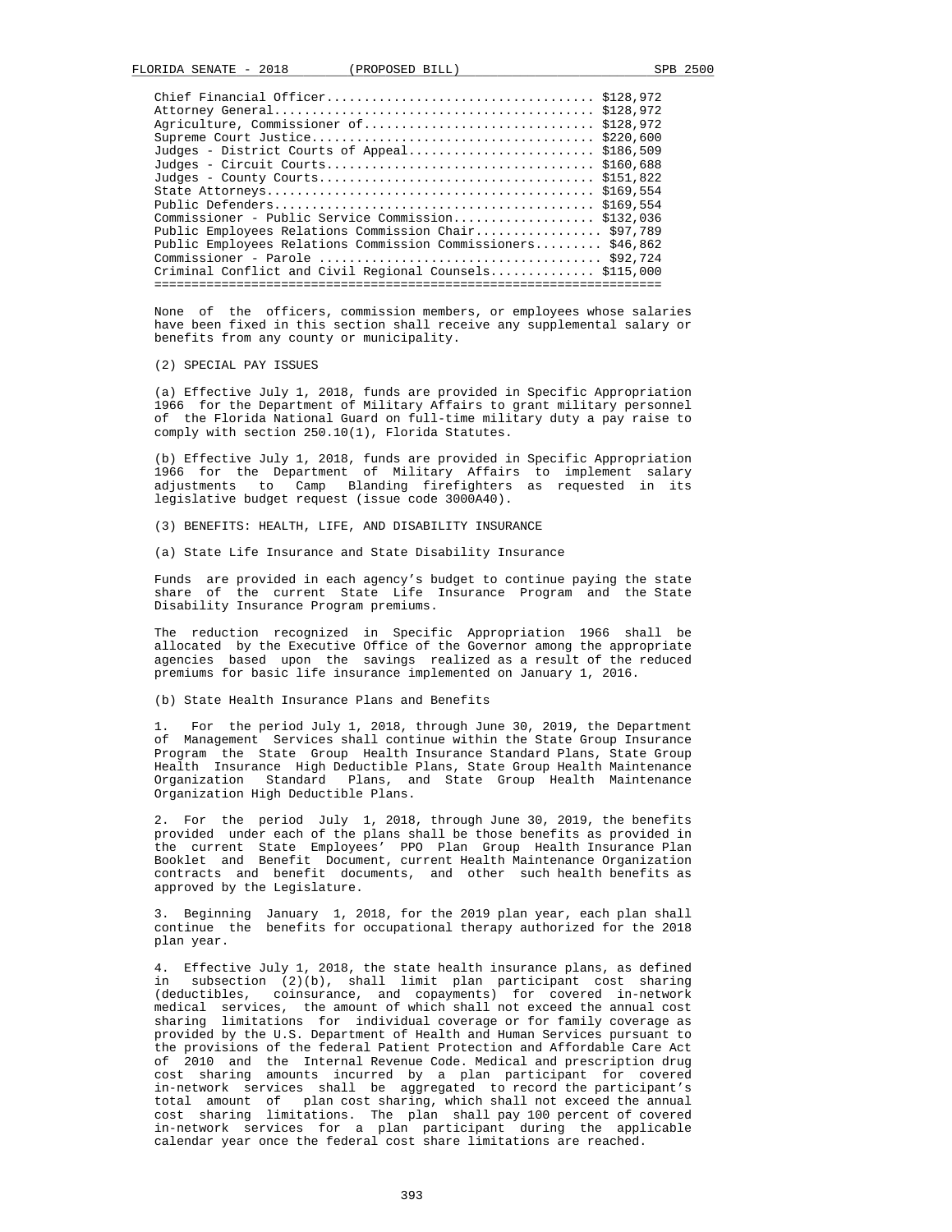5. The high deductible health plans shall continue to include an integrated Health Savings Account (HSA). Such plans and accounts shall be administered in accordance with the requirements and limitations of federal provisions related to the Medicare Prescription Drug Improvement and Modernization Act of 2003. The state shall make a monthly contribution to an employee's health savings account, as authorized in section 110.123(12), Florida Statutes, of \$41.66 for employees with individual coverage and \$83.33 for employees with family coverage.

 6. a. The Department of Management Services shall continue the pilot program within the PPO plan and the self-insured HMO plans to provide coverage for the treatment and management of obesity and related conditions during the 2019 plan year.

 b. The participation in the pilot program will be limited to 2,000 members. The department shall establish criteria, which shall include, but not be limited to:

 i. Member of the PPO plan or a self-insured HMO during the 2018 and 2019 plan year;

 ii. Completion of a health risk assessment through the PPO plan during the 2018 plan year;

 iii. Consent to provide personal and medical information to the department;

 iv. Referral and supervision of a physician participating in the PPO network during the 2018 plan year; and

 v. Enrollment in a department-approved wellness program during the 2019 plan year.

 By January 15, 2019, the Department of Management Services will report to the legislature the number of individuals who applied to participate in the pilot program and the number of participants who enrolled in the pilot program.

 c. Members participating in the pilot program will be responsible for all applicable copayments, coinsurance, deductibles, and other out-of pocket expenses. The pilot program will provide coverage for all Federal Drug Administration approved medications for chronic weight management for patients.

 d. The Department of Management Services shall review the results and outcomes of the pilot program beginning June 30, 2019. The department shall provide a final report by December 15, 2019, to be submitted to the legislature. The report shall include, at a minimum, a discussion of whether members participating in the pilot program have experienced a reduction in body mass index, and if so, the average amount of reduction; and the reduction or elimination of co-morbidities, and if so, which co-morbidities were reduced or eliminated. In addition, the report should determine the average cost to the state employee health insurance program on a per member per month basis and the total cost of each participant's annual health care costs prior to entering the pilot program, and upon completion of the pilot program. The department must include recommendations to treat, reduce, and prevent obesity in the state employee population.

 (c) State Health Insurance Premiums for the Period July 1, 2018, through June 30, 2019.

1. State Paid Premiums

For the coverage period beginning August 1, 2018, through February 28, 2019, the state share of the State Group Health Insurance Standard and High Deductible Health Plan premiums to the executive, legislative, and judicial branch agencies shall continue at \$642.84 per month for individual coverage and \$1,379.60 per month for family coverage.

 b. For the coverage period beginning March 1, 2019, the state share of the State Group Health Insurance Standard and High Deductible Health Plan premiums to the executive, legislative, and judicial branch agencies shall increase, effective February 1, 2019, from \$642.84 per month to \$698.28 per month for individual coverage and from \$1,379.60 per month to \$1,504.38 for family coverage.

c. The agencies shall continue to pay premiums on behalf of employees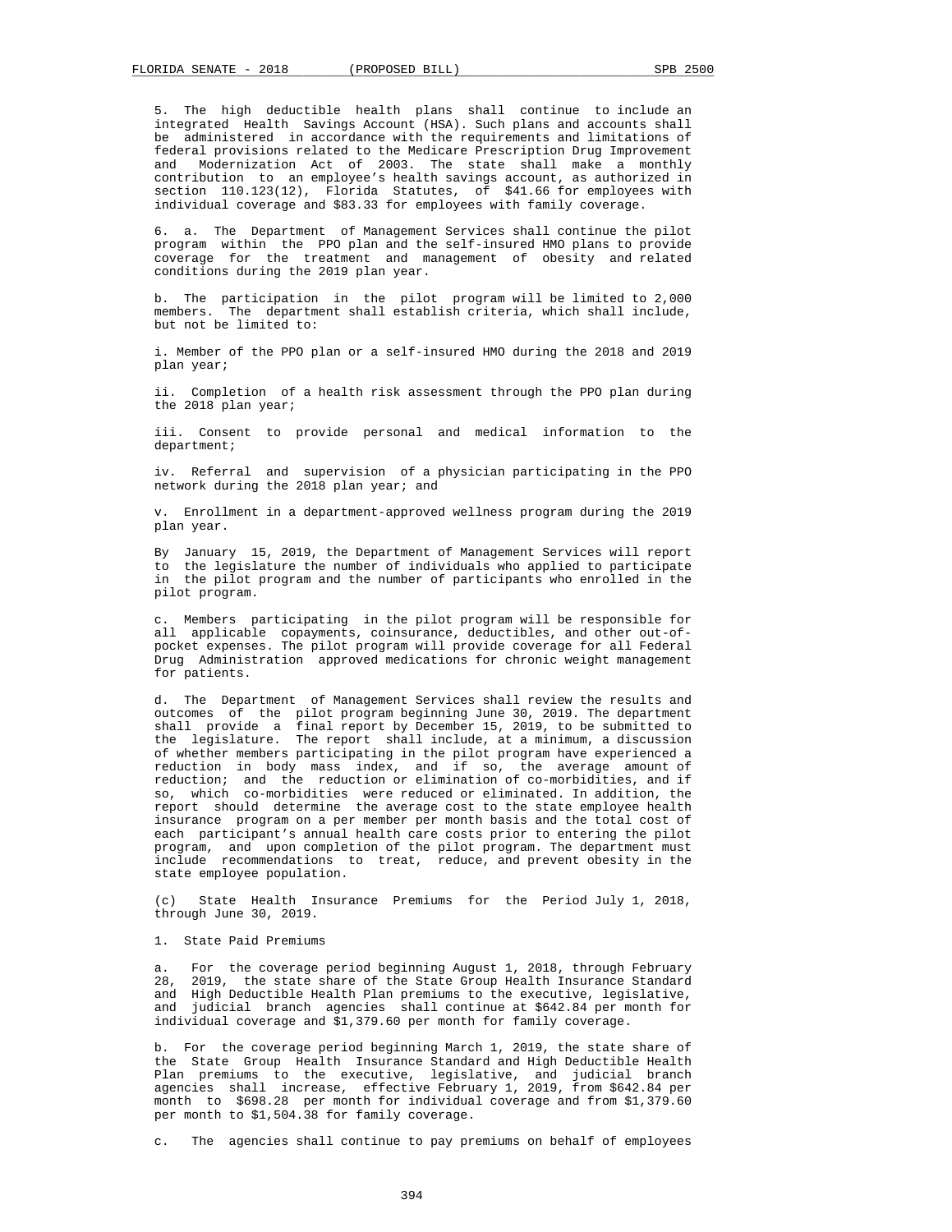who have enhanced benefits as follows, including those employees participating in the Spouse Program in accordance with section 60P- 2.0036, Florida Administrative Code, and those employees filling positions with "agency pay-all" benefits.

For the coverage period beginning August 1, 2018, through February 28. 2019, the state share of the State Group Health Insurance Standard Plan Premiums to the executive, legislative, and judicial branch agencies for employees with enhanced benefits, excluding Spouse Program participants, shall continue to be \$684.50 per month for individual coverage and \$1,529.60 per month for family coverage.

 ii. For the coverage period beginning March 1, 2019, the state share of the State Group Health Insurance Standard Plan Premiums to the executive, legislative, and judicial branch agencies for employees with enhanced benefits, excluding Spouse Program participants, shall<br>increase, effective February 1, 2019, from \$684.50 per month to \$739.94 effective February 1, 2019, from  $$684.50$  per month to \$739.94 per month for individual coverage and from \$1,529.60 per month to \$1,654.40 for family coverage.

 iii. For the coverage period beginning August 1, 2018, through February 28, 2019, the state share of the State Group Health Insurance Standard Plan Premiums to the executive, legislative, and judicial branch agencies, for each employee participating in the Spouse Program shall continue to be \$764.80 per month for family coverage.

 iv. For the coverage period beginning March 1, 2019, the state share of the State Group Health Insurance Standard Plan Premiums to the executive, legislative, and judicial branch agencies, for each employee participating in the Spouse Program shall increase, effective February 1, 2019, from \$764.80 per month to \$827.20 for family coverage.

For the coverage period beginning August 1, 2018, through February 28, 2019, the state share of the State Group Health Insurance High Deductible Plan premiums to the executive, legislative, and judicial branch agencies for employees with enhanced benefits, excluding Spouse Program participants, shall continue to be \$649.50 per month for individual coverage and \$1,413.90 per month for family coverage.

 vi. For the coverage period beginning March 1, 2019, the state share of the State Group Health Insurance High Deductible Plan premiums to the executive, legislative, and judicial branch agencies for employees with executive, legislative, and judicial branch agencies for employees with<br>enhanced benefits, excluding Spouse Program participants, shall<br>increase, effective February 1, 2019, from \$649.50 per month to \$704.94 effective February 1, 2019, from \$649.50 per month to \$704.94 per month for individual coverage and from \$1,413.90 per month to \$1,538.68 per month for family coverage.

 vii. For the coverage period beginning August 1, 2018, through February 28, 2019, the state share of the State Group Health Insurance High Deductible Plan Program premiums to the executive, legislative, and judicial branch agencies, for each employee participating in the Spouse Program shall continue to be \$706.96 per month for family coverage.

 viii. For the coverage period beginning March 1, 2019, the state share of the State Group Health Insurance High Deductible Plan Program premiums to the executive, legislative, and judicial branch agencies, for each employee participating in the Spouse Program shall increase, effective February 1, 2019, from \$706.96 per month to \$769.34 per month for family coverage.

 d. Funds are provided in each state agency's and university's budget to continue paying the state share of the State Group Health Insurance Program premiums for the fiscal year. Funds are provided in Specific Appropriation 1966 for distribution to agencies and universities to pay the incremental cost of the premium increase, effective February 1, 2019.

## 2. Premiums Paid by Employees

 a. For the coverage period beginning August 1, 2018, the employee's share of the health insurance premiums for the standard plans shall continue to be \$50 per month for individual coverage and \$180 per month for family coverage.

 b. For the coverage period beginning August 1, 2018, the employee's share of the health insurance premiums for the high deductible health plans shall continue to be \$15 per month for individual coverage and \$64.30 per month for family coverage.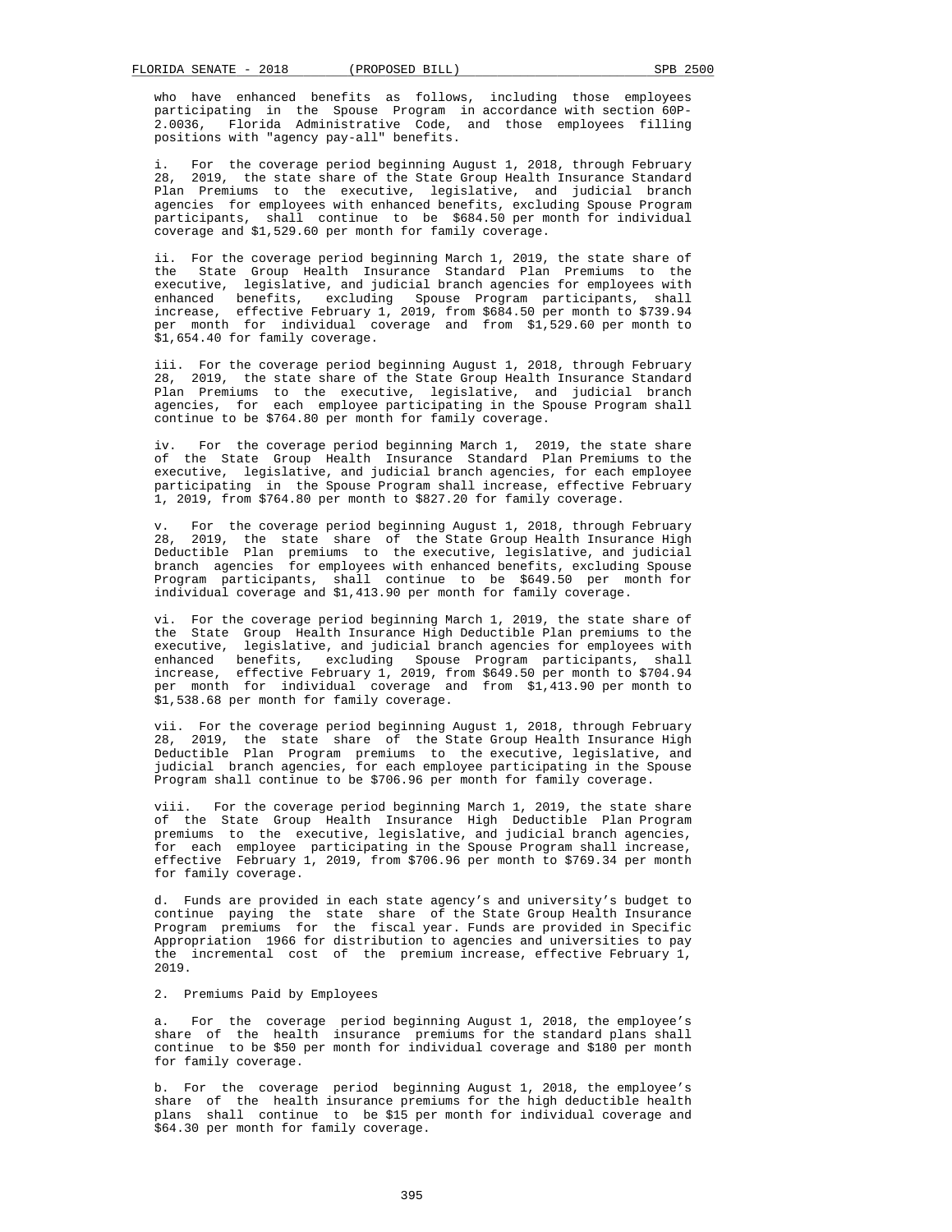c. For the coverage period beginning August 1, 2018, the employee's share of the health insurance premiums for the standard plans and the high deductible health plans shall continue to be \$8.34 for individual coverage and \$30 per month for family coverage for employees filling positions with "agency pay all" benefits.

 d. For the coverage period beginning August 1, 2018, the employee's share of the health insurance premiums for the standard plans and the high deductible plans shall continue to be \$15 per month for each employee participating in the Spouse Program in accordance with section 60P-2.0036, Florida Administrative Code.

3. Premiums paid by Medicare Participants

 a. For the coverage period beginning August 1, 2018, through February 28, 2019, the monthly premiums for Medicare participants participating in the State Group Health Insurance Standard Plan shall continue to be \$388.38 for "one eligible," \$1,119.85 for "one under/one over," and \$776.76 for "both eligible."

 b. For the coverage period beginning March 1, 2019, the monthly premiums for Medicare participants participating in the State Group Health Insurance Standard Plan shall increase, effective February 1, 2019, from \$388.38 to \$419.45 for "one eligible," from \$1,119.85 to \$1,167.73 for "one under/one over," and from \$776.76 to \$838.90 for "both eligible."

 c. For the coverage period beginning August 1, 2018, through February 28, 2019, the monthly premiums for Medicare participants participating in the State Group Health Insurance High Deductible Plan shall continue to be \$292.76 for "one eligible," \$917.13 for "one under/one over," and \$585.51 for "both eligible."

 d. For the coverage period beginning March 1, 2019, the monthly premiums for Medicare participants participating in the State Group Health Insurance High Deductible Plan shall increase, effective February 1, 2019, from \$292.76 to \$316.18 for "one eligible," from \$917.13 to \$987.80 for "one under/one over," and from \$585.51 to \$632.36 for "both eligible."

 e. For the coverage period beginning August 1, 2018, the monthly premiums for Medicare participants enrolled in a Health Maintenance Organization Standard Plan or High Deductible Health Plan shall be equal to the negotiated monthly premium for the selected state-contracted Health Maintenance Organization.

4. Premiums paid by "Early Retirees"

 a. For the coverage period beginning August 1, 2018, an "early retiree" participating in the State Group Health Insurance Standard Plan shall continue to pay a monthly premium equal to 100 percent of the total premium charged (state and employee contributions) for an active employee participating in the standard plan.

 b. For the coverage period beginning August 1, 2018, through February b. For the coverage period beginning augube 1, 2010, the State Group Health<br>28, 2019, an "early retiree" participating in the State Group Health Insurance High Deductible Plan shall continue to pay a monthly premium equal to \$616.18 for individual coverage and \$1,360.57 for family coverage.

 c. For the coverage period beginning March 1, 2019, an "early retiree" participating in the State Group Health Insurance High Deductible Plan shall pay, effective February 1, 2019, a monthly premium equal to \$671.62 for individual coverage and \$1,485.35 for family coverage.

5. Premiums paid by COBRA participants

For the coverage period beginning August 1, 2018, a COBRA participant participating in the State Group Health Insurance Program shall continue to pay a premium equal to 102 percent of the total premium charged (state and employee contributions) for an active employee participating in the Program.

 (d) The State Employees' Prescription Drug Program shall be governed by the provisions of section 110.12315, Florida Statutes. Under the State Employees' Prescription Drug Program, the following shall apply:

 1. Effective July 1, 2018, for the purpose of encouraging an individual to change from brand name drugs to generic drugs, the department may continue to waive co-payments for a six month supply of a generic statin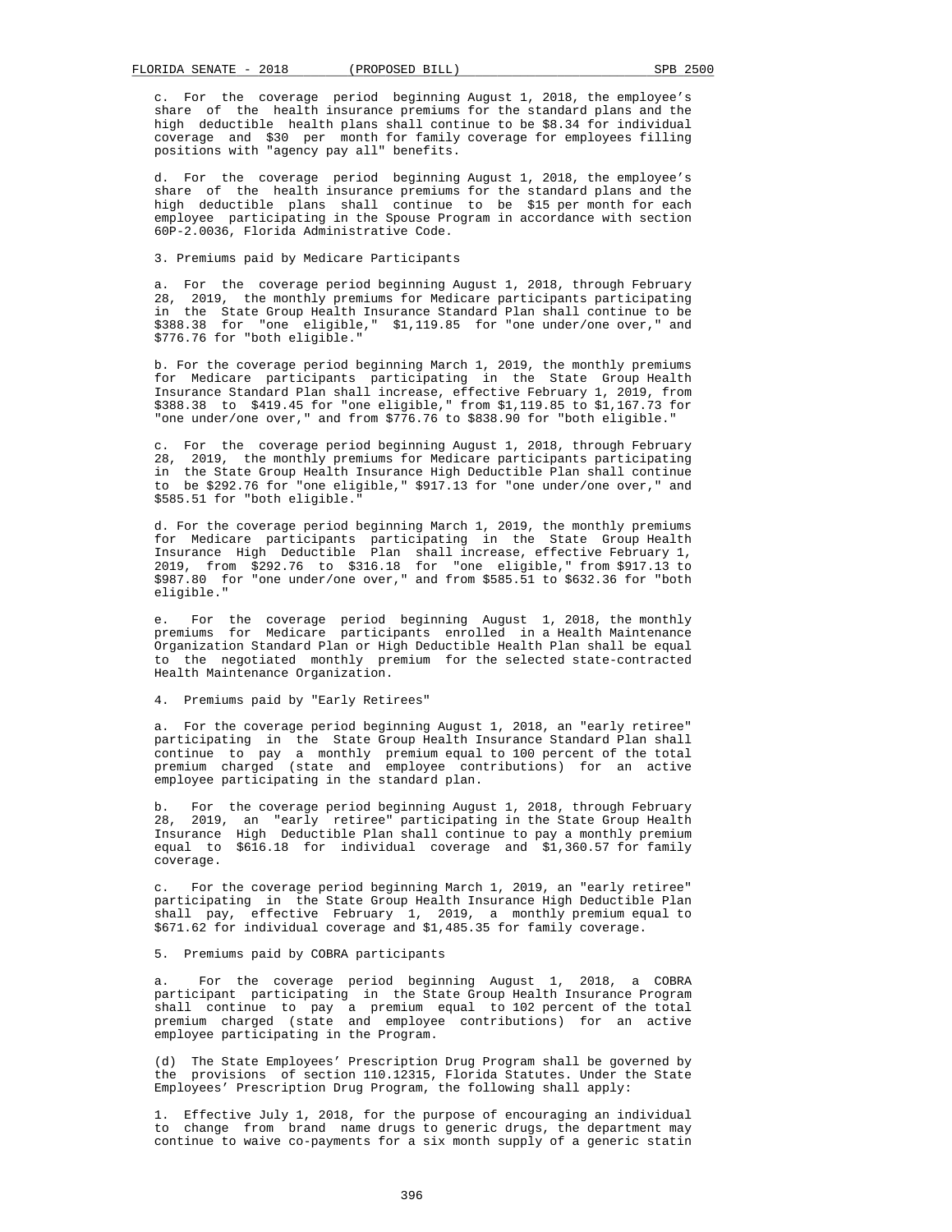or a generic proton pump inhibitor.

 2. The State Employees' Prescription Drug Program shall provide coverage for smoking cessation prescription drugs; however, members shall be responsible for appropriate co-payments and deductibles when applicable.

(3) OTHER BENEFITS

 (a) The following items shall be implemented in accordance with the provisions of this act and with the applicable negotiated collective bargaining agreement:

 1. The state shall provide up to six (6) credit hours of tuition-free courses per term at a state university, state college or community college to full-time employees on a space available basis as authorized by law.

 2. The state shall continue to reimburse, at current levels, for replacement of personal property.

 3. Each agency, at the discretion of the agency head, may expend funds provided in this act for bar dues and for legal education courses for employees who are required to be a member of the Florida Bar as a condition of employment.

 4. The state shall continue to provide, at current levels, clothing allowances and uniform maintenance and shoe allowances.

 (b) All state branches, departments, and agencies which have established or approved personnel policies for the payment of accumulated and unused annual leave shall not provide payment which exceeds a maximum of 480 hours of actual payment to each employee for accumulated and unused annual leave.

 c) Upon termination of employees in the Senior Management Service, Selected Exempt Service, or positions with comparable benefits, payments for unused annual leave credits accrued on the member's last anniversary date shall be prorated at 1/12th of the last annual amount credited for each month, or portion thereof, worked subsequent to the member's last anniversary date.

#### (4) PAY ADDITIVES AND OTHER INCENTIVE PROGRAMS

 The following pay additives and other incentive programs are authorized for the 2018-2019 fiscal year from existing agency resources consistent with provisions of sections 110.2035 and 216.251, Florida Statutes, the applicable rules promulgated by the Department of Management Services, and negotiated collective bargaining agreements.

 (a) Each agency is authorized to continue to pay, at the levels in effect on June 30, 2007, on-call fees and shift differentials as necessary to perform normal operations of the agency.

 (b) Each agency that had a training program in existence on June 30, 2006, which included granting pay additives to participating employees, may continue such training program for the 2018-2019 fiscal year. Such additives shall be granted under the provisions of the law, administrative rules, and collective bargaining agreements.

 (c) Each agency is authorized to continue to grant temporary special duties pay additives to employees assigned additional duties as a result of another employee being absent from work pursuant to the Family Medical Leave Act or authorized military leave. The notification process described in section 110.2035(6)(c), Florida Statutes, does not apply to additives authorized in this paragraph.

 (d) Each agency is authorized to grant merit pay increases based on the employee's exemplary performance as evidenced by a performance evaluation conducted pursuant to chapter 60L-35, Florida Administrative Code, or a similar performance evaluation applicable to other pay plans. The Chief Justice may exempt judicial branch employees from the performance evaluation requirements of this paragraph.

 (e) Contingent upon the availability of funds and at the agency head's discretion, each agency is authorized to grant a temporary special duties pay additive, of up to 15 percent of the employee's base rate of pay, to each employee temporarily deployed to a facility or area closed due to emergency conditions from another area of the state that is not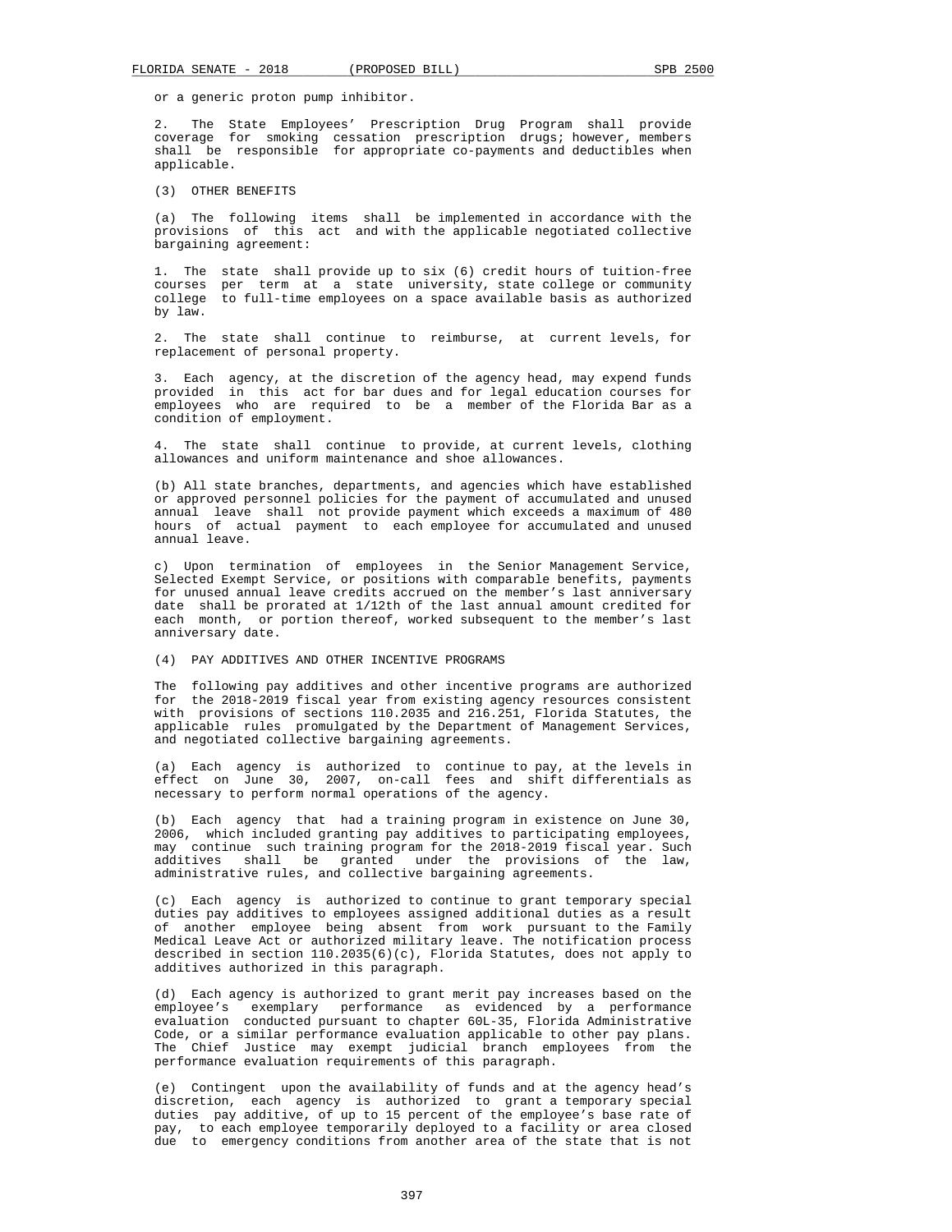closed.

 (f) The Fish and Wildlife Conservation Commission may continue to grant temporary special duty pay additives to law enforcement officers who perform additional duties as K-9 handlers, regional recruiters/media coordinators, and breath test operators/inspectors, and may grant temporary special duty pay additives to law enforcement officers who perform additional duties as offshore patrol vessel crew members, special operations group members, and long-term covert investigators.

 (g) The Fish and Wildlife Conservation Commission may continue to grant critical market pay additives to employees residing in and assigned to Lee County, Collier County, Monroe County, Broward County, or Miami-Dade County, at the levels that the employing agency granted salary increases for similar purposes prior to July 1, 2006. These pay additives may be granted only during the time in which the employee resides in, and is assigned to duties within, those counties. In no instance may the employee receive an adjustment to the employee's base rate of pay and a critical market pay additive based on the employee residing in and being assigned in the specified counties.

 (h) The Department of Highway Safety and Motor Vehicles may continue to grant critical market pay additives to sworn law enforcement officers residing in and assigned to:

 1. Lee County, Collier County, or Monroe County, at the levels that the employing agency granted salary increases for similar purposes prior to July 1, 2006;

 2. Hillsborough, Orange, Pinellas, Duval, Marion, and Escambia counties, at \$5,000, or, in lieu thereof, an equivalent salary adjustment that was made during Fiscal Year 2015-2016;

3. Pasco County at \$5,000.

 These critical market pay additives and equivalent salary adjustment may be granted only during the time in which the employee resides in, and is assigned to duties within, those counties. In no instance may the employee receive an adjustment to the employee's base rate of pay and a critical market pay additive based on the employee residing in and being assigned in the specified counties.

 (i) The Department of Highway Safety and Motor Vehicles may continue to grant special duty pay additives of \$2,000 for law enforcement officers who perform additional duties as K-9 handlers; felony officers; criminal interdiction officers; criminal investigation and intelligence officers; new recruit background checks and training, and technical support officers; drug recognition experts; hazardous material squad members; compliance investigation squad members; motorcycle squad members; Quick Response Force Team; or Florida Advanced Investigation and Reconstruction Teams.

 (j) The Department of Highway Safety and Motor Vehicles may continue to grant a critical market pay additive of \$1,300 to non-sworn Florida Highway Patrol personnel working and residing in Miami-Dade and Broward counties. These critical market pay additives may be granted only during the time the employee resides in, and is assigned duties within, those counties.

 (k) The Department of Highway Safety and Motor Vehicles may continue to grant a pay additive of \$162.50 per pay period for law enforcement officers assigned to the Office of Motor Carrier Compliance who maintain certification by the Commercial Vehicle Safety Alliance.

 (l) The Department of Transportation may continue its training program for employees in the areas of transportation engineering, right-of-way acquisition, relocation benefits administration, right-of-way property management, real estate appraisal, and business valuation under the same guidelines established for the training program prior to June 30, 2006.

 (m) The Department of Corrections may continue to grant hazardous duty pay additives, as necessary, to those employees assigned to the Department of Corrections institutions' Rapid Response Teams (including the baton, shotgun, and chemical agent teams) and the Correctional Emergency Response Teams.

 (n) The Department of Corrections may continue to grant a temporary special duties pay additive of up to 10 percent of the employee's base rate of pay for each certified correctional officer (class code 8003);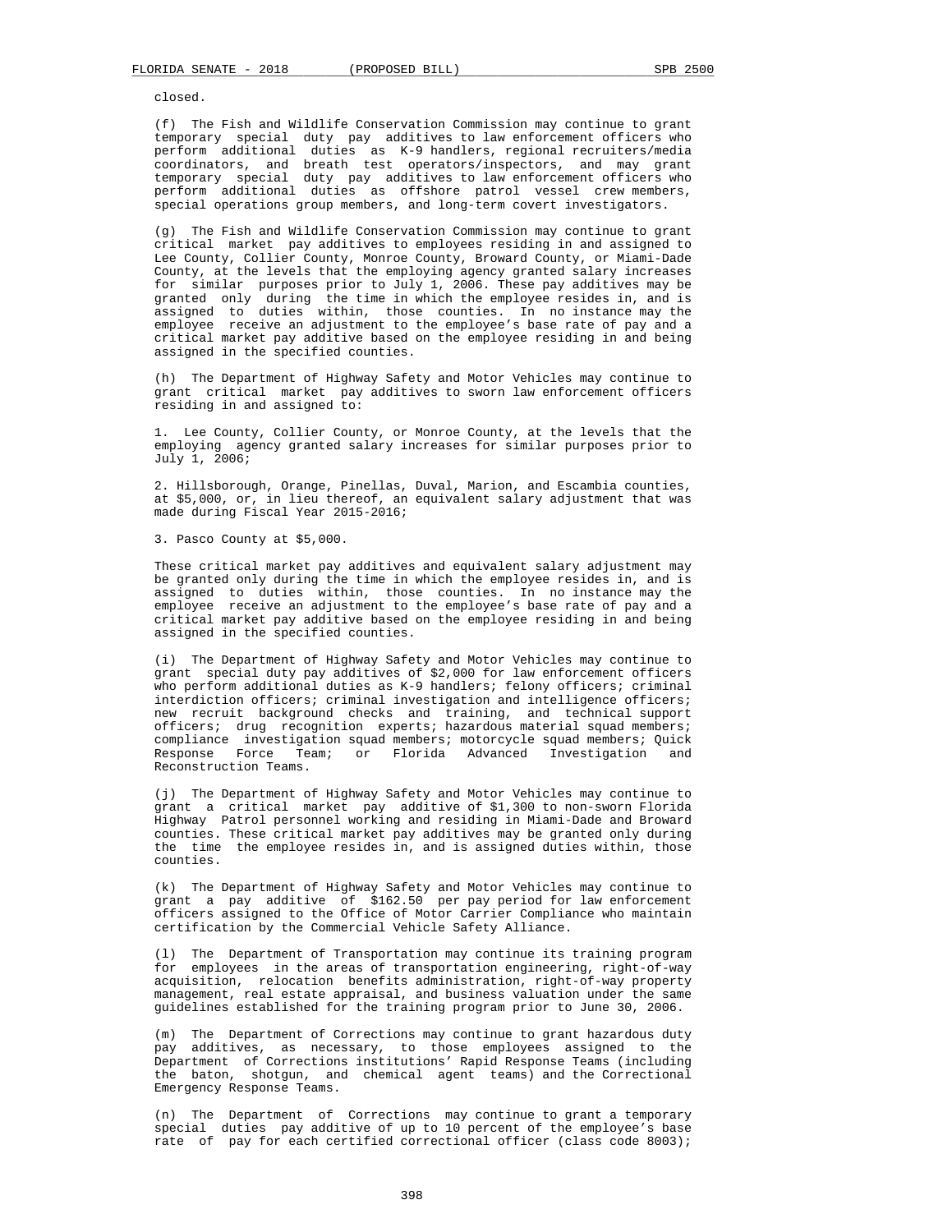certified correctional officer sergeant (class code 8005); certified correctional officer lieutenant (class code 8011); and certified correctional officer captain (class code 8013). For purposes of determining eligibility for this special pay additive, the term "certified" means the employee has obtained a correctional behavioral mental health certification as provided through the American Correctional Association. Such additive may be awarded only during the time the certified officer is employed in an assigned mental health unit post.

 (o) The Department of Corrections may continue to grant a one-time \$1,000 hiring bonus to newly-hired correctional officers (class code 8003) who are hired to fill positions at a correctional institution that had a vacancy rate for such positions of more than 10 percent for the preceding calendar quarter. The bonus may not be awarded before the officer obtains his or her correctional officer certification. Current employees and former employees who have had a break in service with the Department of Corrections of 31 days or less, are not eligible for this bonus.

#### (5) COLLECTIVE BARGAINING

 All collective bargaining issues at impasse relating to mandatory subjects of collective bargaining shall be resolved by the Legislature.

 SECTION 9. Pursuant to section 1013.40, Florida Statutes, the specified Florida College System institutions are authorized to acquire or construct the following facilities from non-PECO sources, which could require general revenue funds for operation and maintenance. If existing facilities are part of these projects, each such building or site must be certified to be free of asbestos or other hazardous materials before the stated college may acquire or expend construction funds on the facility. If the property to be acquired is not adjacent to an existing approved center or campus, then all necessary approvals from the State Board of Education must be received before any funds may be expended to acquire the property.

 Indian River State College - Acquire land/facilities and construct/remodel/renovate facilities for classrooms, labs, offices, support space, and parking for the State Board of Education approved Main (Ft. Pierce) Campus, Chastain (Stuart) Center, Mueller (Vero Beach) Special Purpose Center, Pruitt (Port St. Lucie) Center, Marine Science Special Purpose Center, Human Development & Resources Special Purpose Center, and the Dixon Hendry (Okeechobee) Center using local funds.

 State College of Florida, Manatee-Sarasota - Acquire land/facilities and construct/remodel/renovate facilities for classrooms, labs, offices, support space, and parking, for future growth and development of a new campus/center in Manatee County and/or Sarasota County, subject to State Board of Education approval using local funds.

 Miami Dade College - Acquire land/facilities and construct/remodel/renovate facilities for classrooms, labs, offices, support space, and parking for the State Board of Education approved North Campus, Kendall Campus, Wolfson Campus, Medical Campus, Homestead Campus, Interamerican Campus, Hialeah Campus, West Campus, and Entrepreneurial Educational Center using local funds.

 Miami Dade College - Acquire land/facilities and construct/remodel/renovate facilities for classrooms, labs, offices, support space, and parking, for future growth and development of a new campus/center in Northwest Miami-Dade County, Northeast Miami-Dade County, and/or Miami Beach, subject to State Board of Education approval using local funds.

 Santa Fe College - Construct addition to T Building (1,776 gross square feet) for the Police Department and Emergency Operations Center from local funds at the State Board of Education approved Northwest (Gainesville) Campus.

 Seminole State College of Florida - Acquire land with or without facilities and construct/remodel/renovate facilities for offices, meeting rooms, auditorium, support space and parking, utilizing private-public partnership funding, as an annex of the State Board of Education approved Main (Sanford/Lake Mary) Campus and Altamonte Springs Campus.

Valencia College - Construct Center for Accelerated Training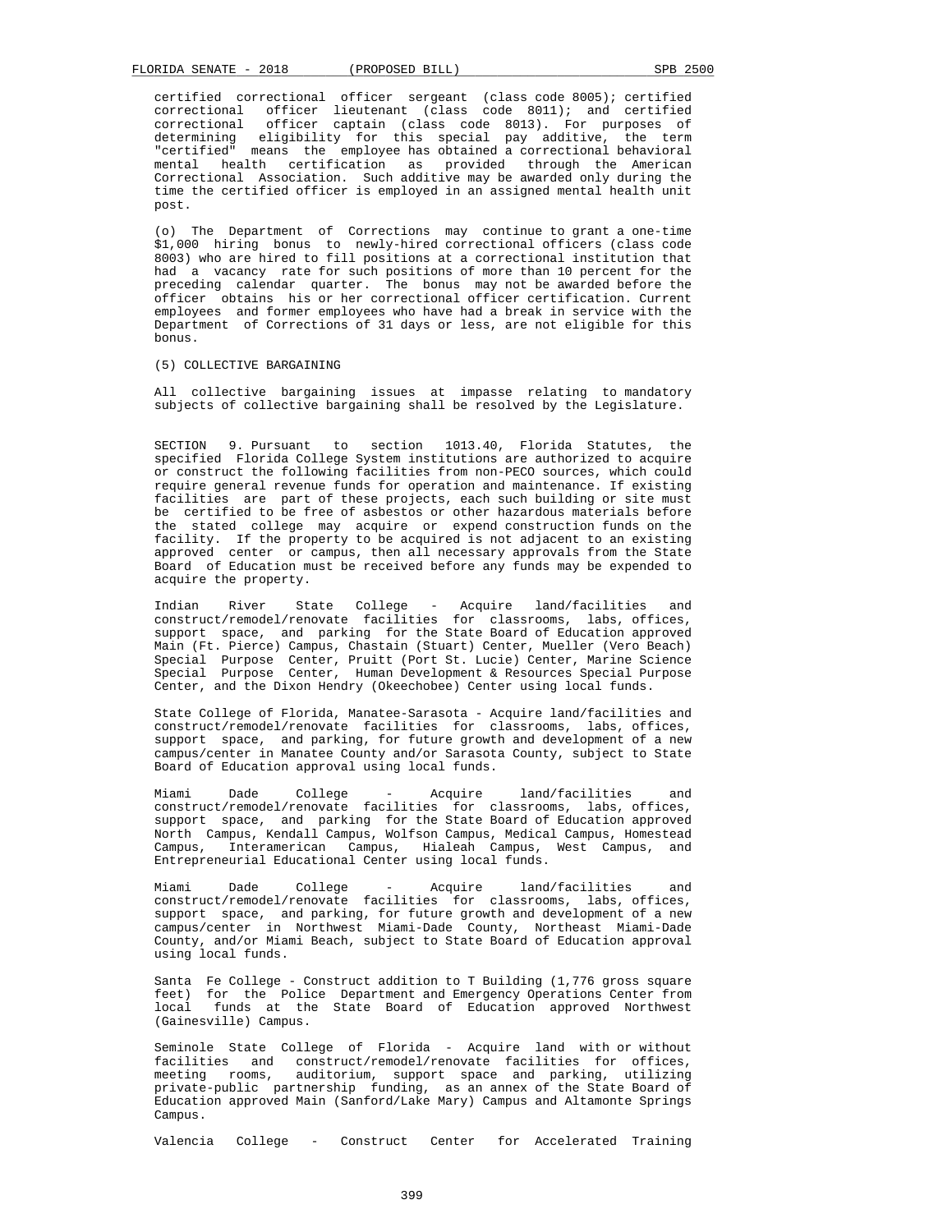(approximately 14,700 gross square feet) from local funds at the State Board of Education approved Osceola Campus.

 Valencia College - Construct Development of Jobs Facility (building 11, approximately 35,000 gross square feet) from local funds at the State Board of Education approved Osceola Campus.

 Valencia College - Enter into long-term lease and build-out space for Walt Disney School of Hospitality and Culinary Arts (approximately 55,000 square feet) from local funds at the State Board of Education approved Downtown Orlando special purpose center.

 Valencia College - Acquire land/facilities and construct/remodel/renovate facilities for classrooms, labs, offices, support space and parking, from local funds at the State Board of Education approved campuses, centers, and special purpose centers.

 Valencia College - Acquire land/facilities from local funds for future growth and development of a new campus/center in Southwest Orange County, Southeast Orange County, and/or Northeast Osceola County, subject to State Board of Education approval.

 SECTION 10. Pursuant to s. 1013.74 and s.1013.78, Florida Statutes, the following facilities may be constructed or acquired from non-appropriated sources, which upon completion will require general revenue funds for operation of Education and General (E&G) space within the building. Main campus unless otherwise noted:

 FSU - Minor Projects for FSU Facilities - This project seeks funding for minor projects that are completed in the University's E&G facilities for which general revenue funds will be necessary for operation and maintenance, 50,000 gsf.

 FSU - Land Acquisition - This project seeks funding for future facilities that will be acquired through the University's land acquisition program, which will be utilized by E&G operations, 100,000 gsf.

 FSU - Northwest Regional Data Center (NWRDC) - Seeks to receive the PO&M funding that was not provided when the Northwest Regional Data Center was transferred to Florida State, 21,500 gsf.

 FSU - Ceremonial Tea House - This project serves as an academic annex to the Asian Art Center, 420 gsf. Located in Sarasota.

 University of Florida - East 3rd Floor Wing Addition to Building 1017 - East 3rd floor wing addition to Building 1017, to include Animal Holding<br>and Procedure Wing. Animal Care Services and the CVM Procedure Wing. Animal Care Services and the CVM faculty/administration requires additional quality rodent research capacity that is needed beyond the capacity of Building 217. The additional capacity is needed for E&G Research purposes, 9,675 gsf.

 University of Florida - 3rd Floor Addition to Bldg. 0075 - The project adds a third floor to the west of the current Small Animal Hospital, building 075. Research and Clinical functions have rapidly expanded and are currently near capacity. This expansion will remedy those space deficiencies, 10, 210 gsf.

 UF - IFAS/ Turpentine Still Forestry - Austin Cary (B0141) - Will be used as a demonstration facility to show how pine tree gum is converted to turpentine. This building will give the appearance of a late 1800s vintage still, 1,464 gsf.

 UF-IFAS - Chiller Plant Environmental Hort (B0600) - The Chiller feeds the Environmental Horticulture's research lab and associate buildings, 250 gsf.

 UF-IFAS - Storage Facility SVP - Field & Fork (B0503) - The new building will be used for storage of a small tractor, field implements, hand tools and crop washing area for the Field and Fork Program and will use low or no utilities, 704 gsf.

 UF-IFAS - Head House Plant Pathology (B0549) - The Head House will be used in support of research on disease management for vegetables, fruits, turf and row crops grown in Florida and will use low or no utilities, 1,600 gsf.

 UF-IFAS - Lighthouse Seahorse Key - Nature Coast Biological Station (B0855) - Our marine research program has been transferred to a new IFAS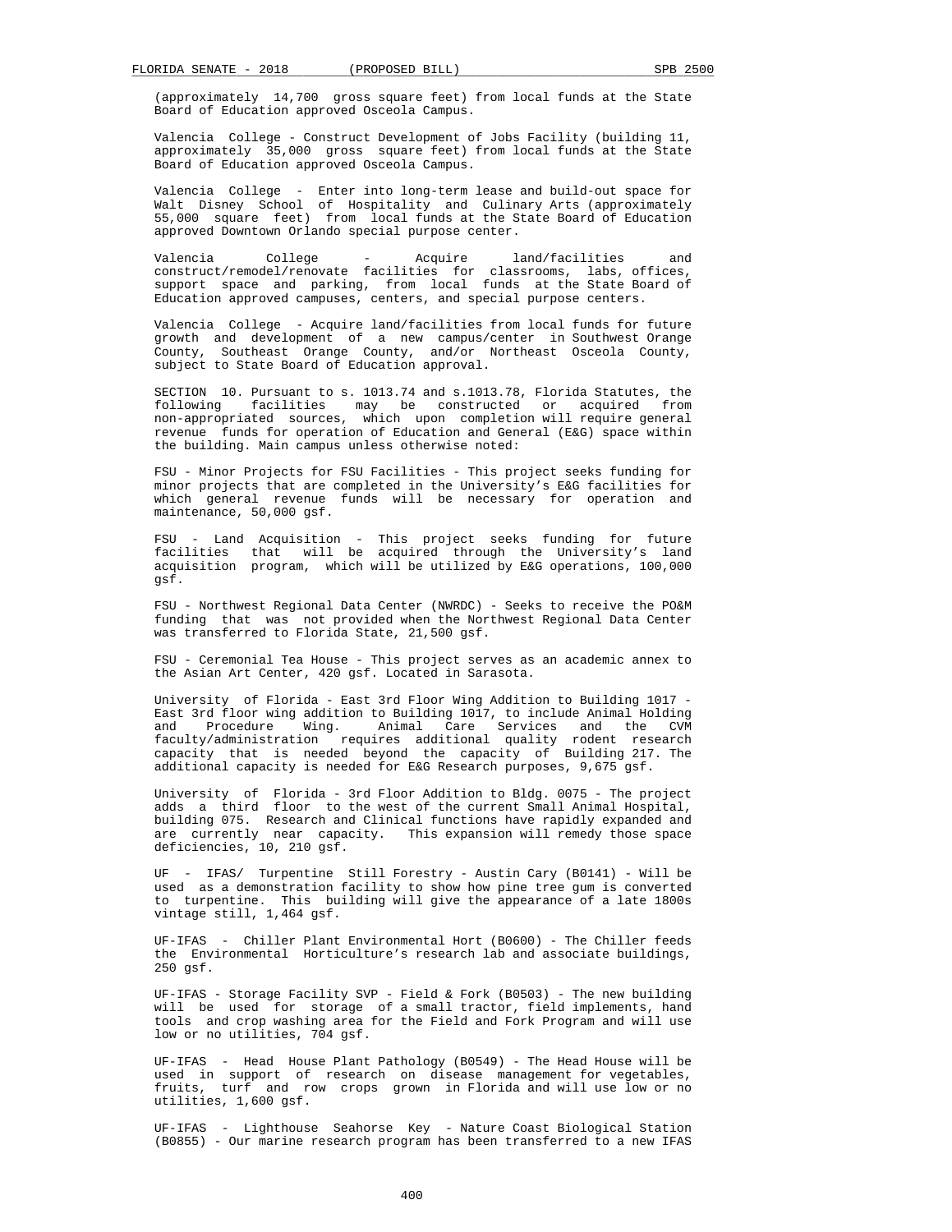Nature Coast Biological Station, which is powered by a generator. Research and extension education is continuing and expanding, 800 gsf. Located in Cedar Key.

 UF-IFAS - Outdoor Pavilion Seahorse Key - Nature Coast Biological Station (B0859) - The University of Florida's marine research program has been transferred to a new IFAS Nature Coast Biological Station. Research and extension education is continuing and expanding, 628 gsf. Located in Cedar Key.

 UF-IFAS - Cattle Handling Facility Animal Sciences - Beef Teaching Unit (North) (B0899) - The new building will be used in support of beef research and teaching activities being conducted at the Beef Teaching Unit, which is powered by a generator,  $7,500$  gsf.

 UF-IFAS - Generator Building Seahorse Key - Nature Coast Biological Station (B0977) - The University of Florida's marine research program has been transferred to a new IFAS Nature Coast Biological Station, which is powered by a generator. Research and extension education is continuing and expanding, 3,488 gsf. Located in Cedar Key.

 UF-IFAS - Marine Shop Seahorse Key - Nature Coast Biological Station (B0979) - The University of Florida's marine research program has been transferred to a new IFAS Nature Coast Biological Station, which is powered by a generator. Research and extension education is continuing and expanding, 800 gsf. Located in Cedar Key.

 UF-IFAS - Marine Lab Seahorse Key - Nature Coast Biological Station (B0995) - The University of Florida's marine research program has been transferred to a new IFAS Nature Coast Biological Station, which is powered by a generator. Research and extension education is continuing and expanding, 840 gsf. Located in Cedar Key.

 UF-IFAS - Marine Lab Research Office Cedar Key - Nature Coast Biological Station (B1850) - The University of Florida's marine research program has been transferred to a new IFAS Nature Coast Biological Station, which is powered by a generator. Research and extension education is continuing and expanding, 1,789 gsf. Located in Cedar Key.

 UF-IFAS - VFD Storage Building Animal Services - Dairy Unit (North) (B1238) - The new building will be used to protect a VFD that runs the irrigation system from rain, dirt and direct sunlight. The building uses low or no utilities, 378 gsf. Located in Hague.

 UF-IFAS - VFD Storage Building Animal Services - Dairy Unit (Main) (B1389) - The new building will be used to protect a VFD that runs the irrigation system from rain, dirt and direct sunlight. The building uses low or no utilities, 252 gsf. Located in Hague.

 UF-IFAS- Graduate Residence Citrus REC (B7172) - The new building will be used in support of research being conducted at the Citrus Research and Education Center, 2,886 gsf. Located at Lake Alfred.

 UF-IFAS - Fuel Tank Storage Plant Science REU (B7532) - The new building is necessary to cover and protect the fuel tanks that are used to fuel maintenance vehicles and research equipment at the Plant Science Research and Education Unit. This building uses low or no utilities, 920 gsf. Located in Citra.

 UF-IFAS - Pump House Southwest Florida REC (B7707) - The new building will be used in support of research being conducted at the Southwest Florida Research and Education Center. The building uses low or no utilities, 120 gsf. Located in Immokalee.

 UF-IFAS - Commodity Barn (addition) North Florida REC (B8035) - The new building will be used in support of research being conducted at the North Florida Research and Education Center. This building uses low or no utilities, 960 gsf. Located in Marianna.

 UF-IFAS - Grain Storage Bin West Florida REC (B8421) - The new building will be used for grain storage in support of research being conducted at the West Florida Research and Education Center. The building uses low or no utilities, 1,067 gsf. Located in Jay.

 UF-IFAS - Shade House West Florida REC (B8431) - The new building will be used for grain storage in support of research being conducted at the West Florida Research and Education Center. This building uses low or no utilities, 1,400 gsf. Located in Jay.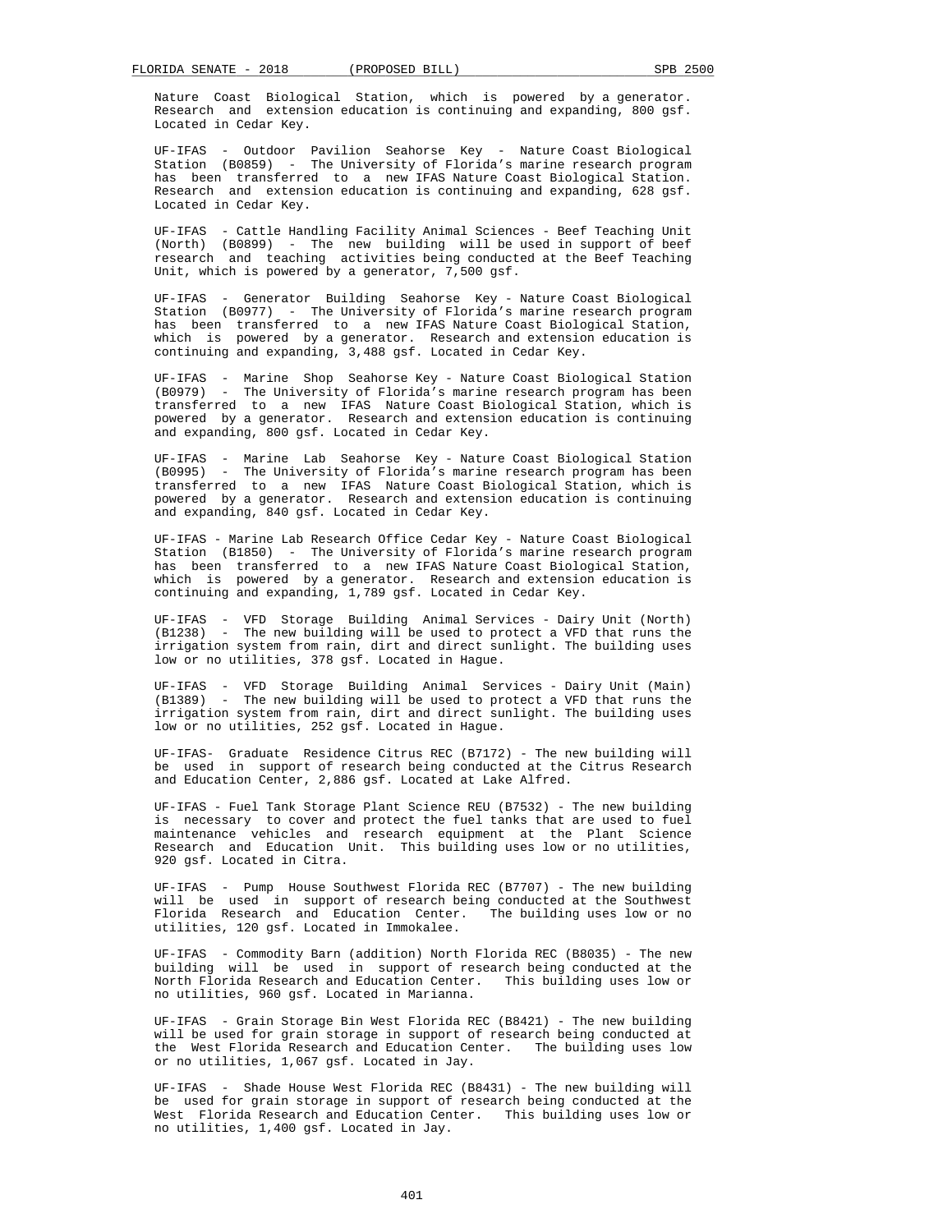UCF - Florida Advanced Manufacturing Research Facility - Used for research labs, wet labs, collaboration rooms, and offices, 81,750 gsf. Located in Osceola. UCF - Optical Materials Lab Addition - Used for research labs, 5,530 gsf. UCF - John C. Hitt Library Expansion Phase I (ARC) - Used for automatic retrieval center, 8,800 gsf. UCF - John C. Hitt Library Expansion Phase I (Connector) - Used for automatic retrieval center, 12,609 gsf. UCF - CREOL - Used for research labs, 2,756 gsf. UCF - Arts Complex II Performance - Used for teaching labs and offices, 2,728 gsf. UCF - BPW Building - Used for teaching labs and offices, 4,038 gsf. UCF - District Energy IV Plant - Used for offices, 13,000 gsf. UCF - Trevor Colbourn Hall and Colbourn Demolition - Used for offices and classrooms, 136,500 gsf. UCF - Coastal Biology - Used for research, 3,000 gsf. Located in Melboune Beach. UCF - Partnership IV Phase A and B - Used for offices and research labs, 221,537 gsf. UCF - Florida Solar Energy Center Renovation - Used for offices and research labs, 42,986 gsf. UCF - Research Building I (known as Interdisciplinary Research and Incubator Facility) - Used for offices and labs, 97,482 gsf. UCF - Arboretum Green House - Used as a teaching lab, 800 gsf. UCF - Band Building - Used for teaching labs and offices, 6,000 gsf. UCF - CREOL Expansion Phase II - Used for research labs and offices, 13,900 gsf. UCF - Visual Arts Building Addition - Used as a teaching lab, 699 gsf. UCF - Arecibo National Astronomy Ionosphere Center - Used for research labs and offices, 62,918 gsf. Located in Puerto Rico. UCF - Medically Directed Wellness and Sports Center - Used for teaching labs and classrooms, 2,000 gsf. Located at UCF Lake Nona. UCF - UCF Downtown Tri-generation Facility - Used for teaching labs and offices, 15,000 gsf. UCF - College of Nursing and Allied Health - Health Sciences Campus - Used for teaching labs and offices, 145,000 gsf. Located at UCG Heath Sciences Campus. UCF - UCF Downtown Garage (E & G Spaces) - Used for offices and support, 32,000 gsf. UCF - Energy Lab - Used for Research Labs and Offices, 20,000 gsf. UCF - Laboratory and Environmental Support Expansion - Used for offices, 1,535 gsf. FAMU - P3 - Parking Garage & Surf Parking - A new 800-space parking garage to relieve on-street and gravel parking areas, 90,000 gsf. FAMU - Stadium & Athletic Fields - A proposed 35,000 seat Football Stadium with space for a Student Health Services center, a Hotel, Retail space and up to 300 additional parking spaces, 75,207 gsf. FAMU - Brooksville Agricultural & Environmental Research Station

 (FAMU-BAERS) - This is a sub-tropical agricultural and environmental research station once operated by the U.S. Department of Agriculture, which has been donated to FAMU for its College of Agriculture and Food Services Programs. Site approval is required via the Educational Plant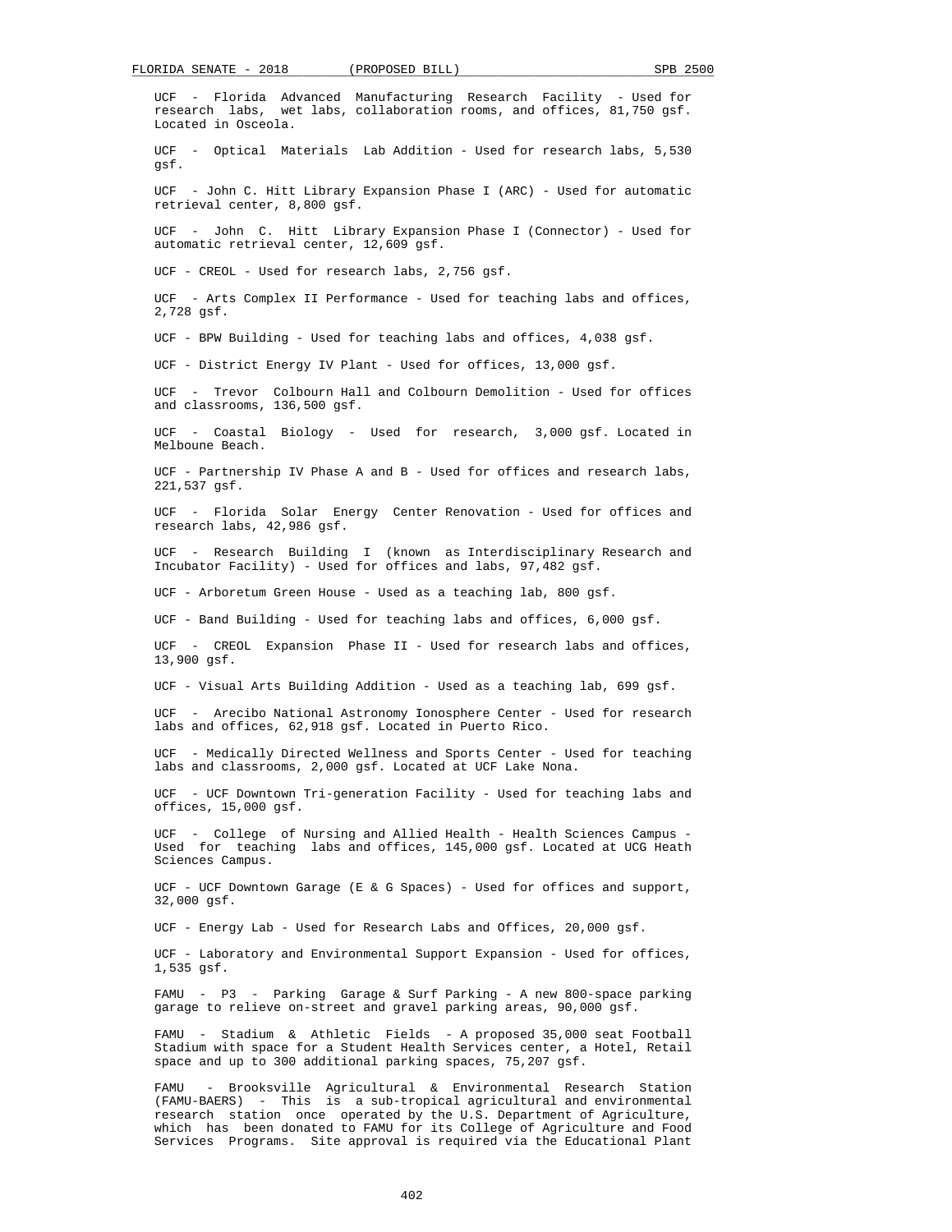Survey prior to obtaining PO&M funding, 56,000 gsf. Located in Brooksville, FL.

 FIU - Medina Aquarius Reef Base Marine Operations - Used for reef base marine operations land acquisition, 4,210 gsf.

 FAU - Schmidt Family Complex - Academic Support Center & College of Business EMBA Program - Classrooms and office space to support the Executive MBA program within FAU's College of Business, 40,000 gsf. Located in Boca Raton.

 UWF - Reubin O'D Askew Institute for Multidisciplinary Studies - Church building, located on 3.6 acres, purchased by gifted funds to use at the University's Institute for Multidisciplinary Studies, 8,870 gsf. Located in Pensacola.

 UWF - Building 33 - UWF Global Online Learning Innovation Hub - Used to reassign old residence halls to use as E&G space. Also used to renovate and retrofit the buildings to accommodate the needs of the university. Building 33 will accommodate additional online programs and certificates and provide areas to innovate through new global initiatives, 8,100 gsf.

 UWF - Building 34 - Future E&G - Used to reassign old residence halls to use as E&G space. The project will be designed at a later date, 8,100 gsf.

 UWF - Building 35- Future E&G - Used to reassign old residence halls to use as E&G space. The project will be designed at a later date, 8,100 gsf.

 UWF - Global Online ADA Connector - Used for the construction of ADA access, telecommunications, and mechanical space to support existing buildings 33, 34, and 35, 3,000 gsf.

 UWF - Research Operations - Used for the construction of metal building to accommodate animal research lab and research animal housing, 12,000 gsf.

 UNF - Eastpark Warehouse - Acquisition and conversion of existing warehouse space for academic use. 180,000 gsf.

 SECTION 11. Pursuant to section 1010.62 and section 1013.171, Florida Statutes, and section 11(d) and (f), Art. VII of the State Constitution, the following fixed capital outlay projects may be constructed, acquired, and financed by a university or university direct support organization. Financing mechanisms include any form of approved debt or bonds authorized by the Board of Governors.

 No state appropriation of funds will be associated with these projects. The Legislature has provided the Board of Governors general authority to consider debt financing for most classes of projects. However, certain athletic and commercial facilities require specific Legislative authorization as a prerequisite condition for these projects. Legislative authorization does not supersede any of the requirements for Board of Governors review and approval of all projects to be financed from debt.

 University of Central Florida - Spectrum Stadium Expansion and Improvements

 University of Central Florida - Baseball Clubhouse Expansion and Renovation

University of Central Florida - Football Building

 University of Central Florida - Golf Training Facility (move from Towers Course)

 University of Central Florida - Garvy Center for Student-Athlete Nutrition

University of Central Florida - Venue Expansion and Renovation

Florida Atlantic University - Hotel/Conference Center

 University of Florida - McKethan Baseball Stadium Relocation/New Construction

SECTION 12. From the unexpended balance of funds appropriated in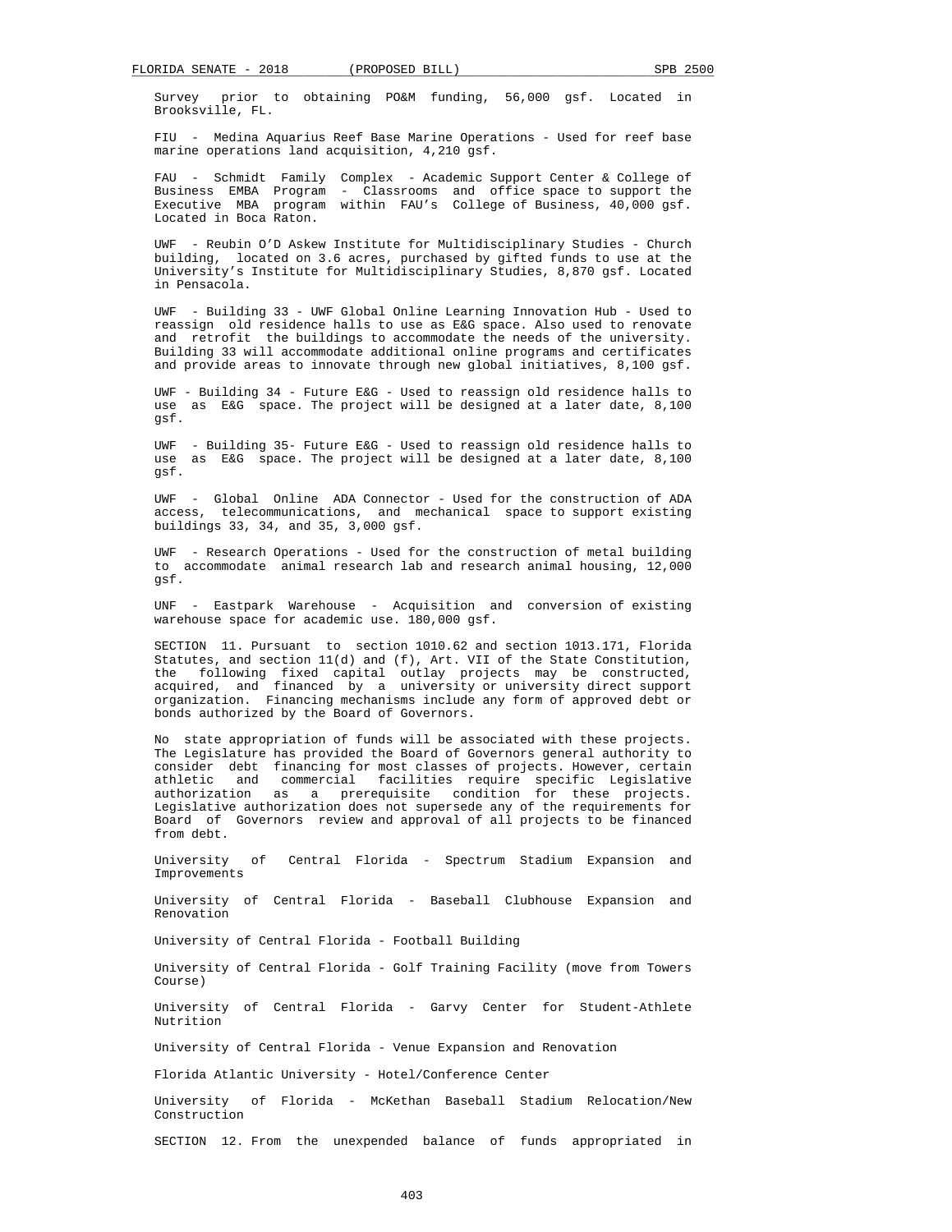Specific Appropriation 20 of chapter 2017-70, Laws of Florida, for Palm Beach State College for Dental & Medical Services Tech Bldg. (Replaces Bldgs. 115 & 230) - Lake Worth for \$5,000,000, the lesser of the unexpended balance or \$5,000,000 shall revert immediately and be re-appropriated to Palm Beach State College for Dental & Medical Services Tech Bldg. (Replaces Bldg. 115 LW) - Loxahatchee Groves. The scope and budget of this project have not changed, however, the location of the project has been changed by the College's District Board of Trustees to better meet the needs of the local community.

 SECTION 13. From Section 38 of chapter 2017-233, Laws of Florida, recurring funds from the General Revenue Fund appropriated to Polk State College for Expansion of Art Program shall be appropriated in future to Polk State College for Access to Academic and Workforce Programs. This program name change better reflects that these funds are used to provide access to affordable associate and baccalaureate degrees, career certificates and workforce employment programs.

 SECTION 14. From the unexpended balance of funds appropriated in Specific Appropriation 19A of chapter 2013-40, Laws of Florida, for Seminole State College for Site/Facilities Acquisition - Alt Springs comp for \$7,250,000, the lesser of the unexpended balance or \$1,602,283 shall revert immediately and be re-appropriated to Seminole State College to Remodel/Renovate Building 300 for Instructional & Office and site improvements - Altamonte Springs. This will remodel for educational purposes one of the facilities included in the acquisition and accomplish site improvements necessary to maximize use of said facility.

 SECTION 15. The Legislature adopts by reference, for the 2017-2018 fiscal year, the alternate compliance calculation amounts as the reduction calculation to the class size operating categorical fund required by section 1003.03(4), Florida Statutes, as set forth in Budget Amendment EOG XXXXX as submitted by the Governor on behalf of the Commissioner of Education for approval by the Legislative Budget Commission. The Commissioner of Education shall modify payments to school districts as required by section 1003.03(4), Florida Statutes, for the 2017-2018 fiscal year. This section is effective upon becoming a law.

 SECTION 16. The sum of \$16,430,421 appropriated in Section 2 of chapter 2017-234, Laws of Florida, for Class Size Reduction is reverted immediately to the General Revenue Fund. This section shall take effect upon becoming a law.

 SECTION 17. The sum of \$22,100,000 in nonrecurring general revenue funds is appropriated to the Department of Education for Fiscal Year 2017-2018 for the Florida Education Finance Program to fund the deficit in the State School Trust Fund. This section is effective upon becoming a law.

 SECTION 18. The unexpended balance of funds provided to the Office of Early Learning for the Mount Zion Early Education Pilot Program in Specific Appropriation 83 of chapter 2017-70, Laws of Florida, is hereby reverted and is appropriated for Fiscal Year 2018-2019 to the Office of Early Learning for the same purpose (Senate Form 2332).

 SECTION 19. The unexpended balance of funds appropriated in Specific Appropriation 166 of chapter 2017-70, Laws of Florida, to the Agency for Health Care Administration for the Bureau of Financial Services Enterprise Financial System shall revert and is appropriated for the same purpose for Fiscal Year 2018-2019.

 SECTION 20. Within 15 days of this section becoming a law, the Agency for Health Care Administration shall calculate a hospital outpatient statewide and individual hospital outpatient rates using actual hospital outpatient claims with first date of service on or after July 1, 2017, for which payment was determined using the Enhanced Ambulatory Patient Grouping payment method. The re-calculated rates, in the aggregate, shall be equivalent to the average unit cost paid for hospital outpatient claims in Fiscal Year 2016-17.

 The Agency for Health Care Administration shall post the re-calculated rates within 45 days of this section becoming a law. The re-calculated rates shall be used to make payments for the remainder of Fiscal Year 2017-2018. These payments shall be sufficient to maintain budget neutrality in the aggregate, and must adhere to the Enhanced Ambulatory Patient Grouping five percent cap on hospital gains and losses transition period described in the Fiscal Year 2017-2018 General Appropriations Act for the Fiscal Year 2017-2018.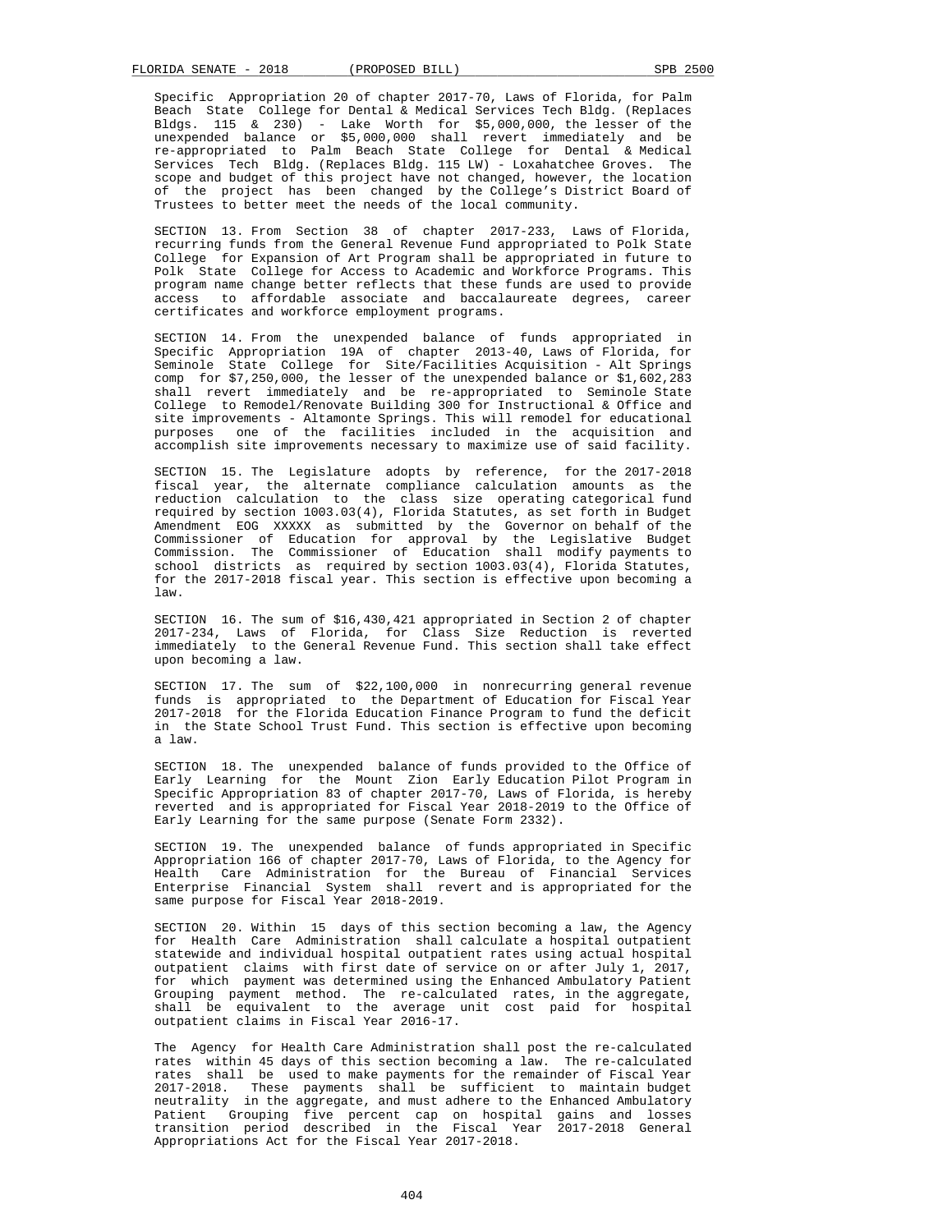SECTION 21. The unexpended balance of funds appropriated in Specific Appropriation 226 of chapter 2017-70, Laws of Florida, to the Agency for Health Care Administration for the Provider Data Management System shall revert and is appropriated for the same purpose for Fiscal Year 2018-2019.

 SECTION 22. There is hereby appropriated for Fiscal Year 2017-2018, \$274,711 in nonrecurring funds from the General Revenue Fund and \$6,833,686 in nonrecurring funds from the Medical Care Trust Fund to the Agency for Health Care Administration for deficits in the Florida KidCare Program. This section shall take effect upon becoming a law.

 SECTION 23. Funds appropriated in Specific Appropriation 197 of chapter 2017-70, Laws of Florida, to the Agency for Health Care Administration for the Graduate Medical Education program shall be reallocated as follows: \$97,300,000 is provided for the Statewide Medicaid Residency Program, with remaining funds being provided for the Startup Bonus Program.

 SECTION 24. There is hereby appropriated for Fiscal Year 2017-2018, nonrecurring funds of \$8,975,680 from the General Revenue Fund, \$11,900,000 from the Tobacco Settlement Trust Fund, and \$54,448,826 from the Medical Care Trust Fund to the Agency for Health Care Administration for deficits in the Title XIX Children's Medical Services program. This section shall take effect upon becoming a law.

 SECTION 25. The sum of \$7,881,106 from the General Revenue Fund provided to the Agency for Persons with Disabilities in section 38 of chapter 2017-70, Laws of Florida, shall revert June 30, 2018. This section shall take effect upon becoming law.

 SECTION 26. The unexpended balance in Specific Appropriation 253 and Section 40, chapter 2017-70, Laws of Florida, provided to the Agency for Persons with Disabilities for the Client Data Management System and Electronic Visit Verification system shall revert and is appropriated to the Agency for Persons with Disabilities for Fiscal Year 2018-2019 in the Home and Community Based Services Administration Category for the same purpose and shall be placed in reserve. The agency is authorized to submit budget amendments requesting the release of funds pursuant to the provisions of chapter 216, Florida Statutes. Any request for release of funds shall include a detailed operational work plan and spending plan.

 SECTION 27. The nonrecurring sum of \$10,000,000 from the Federal Grants Trust Fund is appropriated to the Department of Children and Families for Fiscal Year 2017-2018 in the Lump Sum - Grants and Aids - Community Based Care category for the purpose of mitigating operational deficits experienced by the Community-based Care lead agencies. The department is authorized to submit budget amendments, pursuant to the provisions of chapter 216, Florida Statutes, requesting the release of funds. This section shall take effect upon becoming a law.

 SECTION 28. The nonrecurring sum of \$3,396,552 from the Federal Grants Trust Fund is appropriated to the Department of Children and Families for Maintenance Adoption Assistance Payments for Fiscal Year 2017-2018. This section shall take effect upon becoming a law.

 SECTION 29. The unexpended balance of funds appropriated from the Operations and Maintenance Trust Fund and the Federal Grants Trust Fund in Specific Appropriation 297A and Section 42 of chapter 2017-70, Laws of Florida, to the Department of Children and Families for the Substance Abuse and Mental Health Financial and Services Accountability System shall revert and is appropriated to the department for Fiscal Year 2018-2019 in the Substance Abuse and Mental Health Financial and Services Accountability System - Qualified Expenditure Category for the same purpose.

 SECTION 30. The unexpended balance of funds provided in Specific Appropriation 318 and Section 43 of chapter 2017-70, Laws of Florida, to the Department of Children and Families for adoption incentive benefits pursuant to section 409.1664, Florida Statutes, shall revert and is appropriated to the department for Fiscal Year 2018-2019 for the same purpose.

 SECTION 31. The unexpended balance of funds provided in Section 50 and in Specific Appropriation 578 of chapter 2017-70, Laws of Florida, to the Department of Veterans' Affairs for Entrepreneur Training shall revert and is appropriated to the department for Fiscal Year 2018-2019 for the same purpose.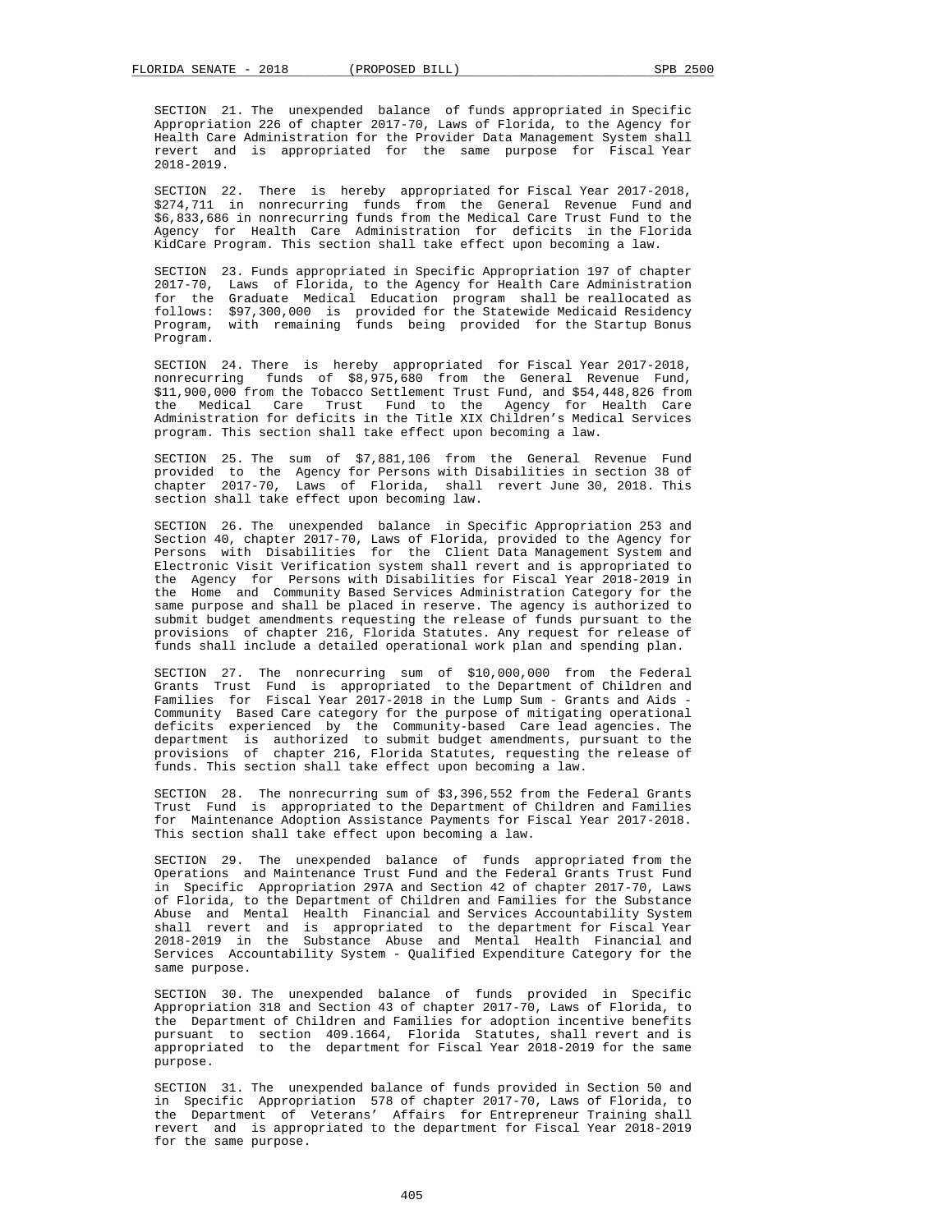SECTION 32. The unexpended balance of funds provided in Section 51 and Specific Appropriation 579 of chapter 2017-70, Laws of Florida, to the Department of Veterans' Affairs for Workforce Training Grants shall revert and is appropriated to the department for Fiscal Year 2018-2019 for the same purpose.

 SECTION 33. The sum of \$26,416,150 from nonrecurring general revenue funds is hereby appropriated to the Department of Corrections for Fiscal Year 2017-2018 to address the department's projected current year deficit in Special Categories Treatment of Inmates - Infectious Disease Drugs. This section is effective upon becoming law or on June 29, 2015, whichever occurs earlier.

 SECTION 34. From the recurring funds in Specific Appropriation 614, Specific Appropriation 627, and Specific Appropriation 629K, the sums of \$3,227,082, \$272,918, and \$500,000 respectively, from the General Revenue Fund are provided to the Department of Corrections for the purpose of funding salary increases for those certified correctional officers employed pursuant to the terms of the operations and management services contracts with the Department of Management Services. Such funds must be used to provide salary adjustments to employees certified as correctional officers and holding positions similar to the correctional officers (class code 8003), correctional officer sergeants (class code 8005), correctional officer lieutenants (class code 8011), and correctional officer captains (class code 8013) employed by the Department of Corrections. Such salary adjustments are intended to increase each employee's annual base rate of pay to an amount equal to the applicable class minimums used by the Department of Corrections and in effect on January 10, 2018, or by \$2,500 annually, whichever amount is greater. The Department of Management Services shall modify existing contracts by August 1, 2018, to provide the funding for the salary adjustments.

 SECTION 35. The unexpended balance of nonrecurring general revenue funds appropriated in Specific Appropriation 960A of chapter 2017-70, Laws of Florida, for Vincent Academy of the Adventure Coast, Inc., shall revert and is appropriated for Fiscal Year 2018-2019 for the same purpose, managed by Hernando County government (Senate Form 2263).

 SECTION 36. The Legislature hereby adopts by reference the changes to the approved budget as set forth in Budget Amendment EOG #B0337 as submitted by the Governor on January 22, 2018, on behalf of the Justice Administrative Commission for approval by the Legislative Budget Commission. The Governor shall modify the approved operating budget for Fiscal Year 2017-2018 consistent with the amendment. This section is effective upon becoming law.

 SECTION 37. The unexpended balance of funds provided to the Florida Department of Law Enforcement in Specific Appropriation 1234 of chapter 2017-70, Laws of Florida for the Martin County Sheriff's Office Crisis Response Unit shall revert and is appropriated for Fiscal Year 2018-19 for the same purpose (Senate Form 2271).

 SECTION 38. The unexpended balance of funds provided to the Department of Agriculture and Consumer Services for storm damages associated with Tropical Storm Debby pursuant to budget amendment EOG #B2013-0213, and subsequently distributed to the Department of Agriculture and Consumer Services pursuant to budget amendment EOG #B2018-0005, shall revert and is appropriated for Fiscal Year 2018-2019 to the department for the same purpose.

 SECTION 39. The unexpended balance of funds provided to the Department of Agriculture and Consumer Services for domestic security issues in Specific Appropriation 1981A of chapter 2017-70, Laws of Florida, and subsequently distributed to the Department of Agriculture and Consumer Services pursuant to budget amendment EOG #B2018-0005, shall revert and is appropriated for Fiscal Year 2018-2019 to the department for the same purpose.

 SECTION 40. The unexpended balance of funds provided to the Department of Agriculture and Consumer Services from the Federal Grants Trust Fund for the Bio-fuel Infrastructure Partnership Program in Specific Appropriation 1366A of chapter 2016-66, Laws of Florida, shall revert and is appropriated for Fiscal Year 2018-2019 to the department for the same purpose.

 SECTION 41. Contingent upon the Division of Emergency Management receiving at least \$135,000,000 of reimbursement from the Federal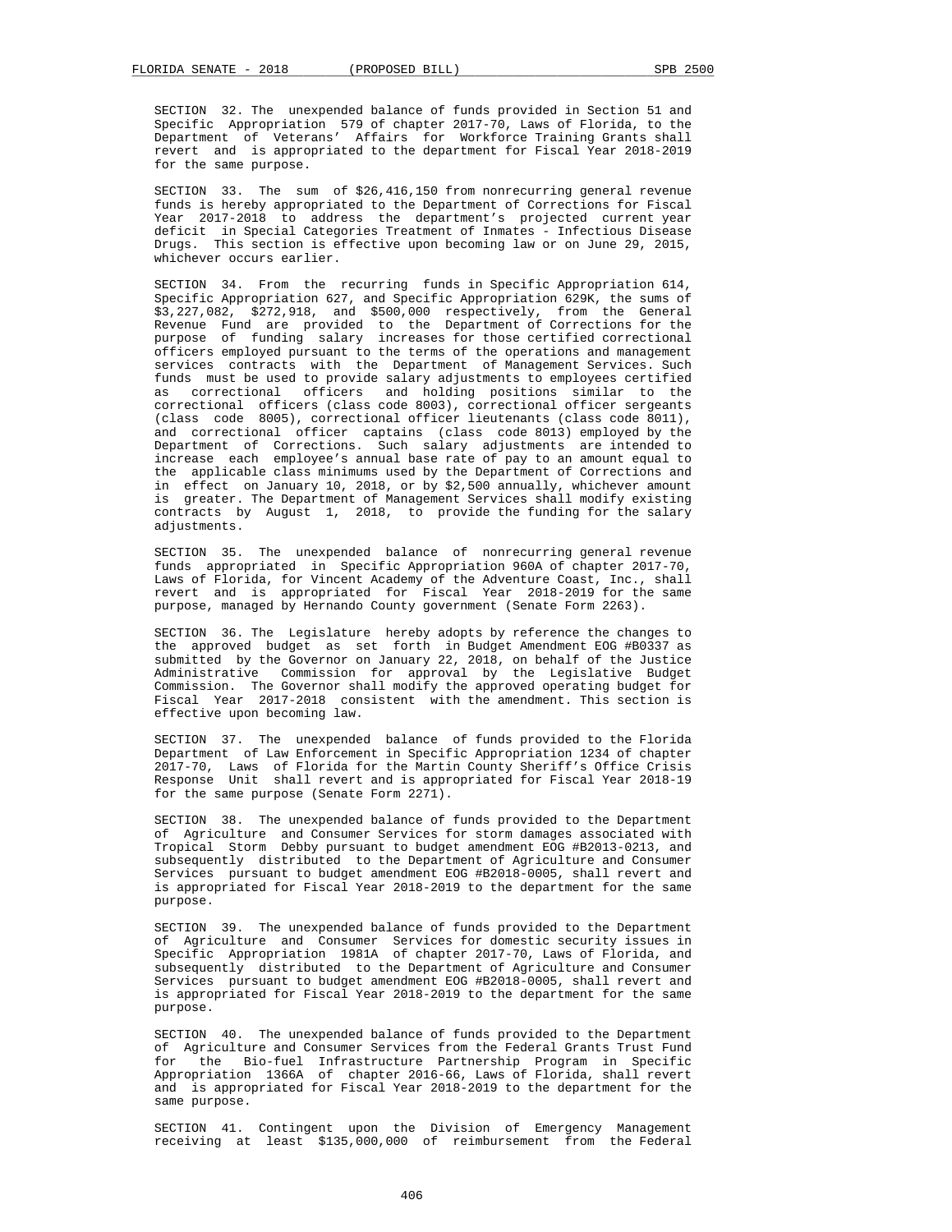Emergency Management Agency associated with moneys expended by the State of Florida in response to declared states of emergency in 2017 and such moneys being deposited into the General Revenue Fund on or after July 1. 2018, the sum of \$50,000,000 of nonrecurring funds is appropriated from the General Revenue Fund to the Department of Environmental Protection for transfer to the South Florida Water Management District to enter into agreements, as necessary, with the U.S. Army Corps of Engineers for rehabilitation of the Herbert Hoover Dike.

 SECTION 42. The sum of \$118,600 in nonrecurring funds from the Administrative Trust Fund is appropriated to the Department of Business and Professional Regulation for Fiscal Year 2017-2018 to relocate staff to the Capital Commerce Center office complex in Tallahassee. This section is effective upon becoming a law.

 SECTION 43. The unexpended balance of funds in the Coastal Protection Trust Fund provided to the Department of Environmental Protection in Budget Amendment EOG# B2018-0021 for Natural Resource Damage Assessment, shall revert and is appropriated for Fiscal Year 2018-2019 to the Department of Environmental Protection for the same purpose.

 SECTION 44. The unexpended balance of funds provided to the Department of Environmental Protection in Specific Appropriation 1714 of Chapter 2017-70, Laws of Florida, for statewide maintenance, repairs and construction of Coastal and Aquatic Managed Areas shall revert and is appropriated for Fiscal Year 2017-2018 from the Land Acquisition Trust Fund for the same purpose. This section shall take effect upon becoming law.

 SECTION 45. The unexpended balance of funds from the Administrative Trust Fund provided to the Office of Financial Regulation in section 74 of chapter 2017-70, Laws of Florida, for the Regulatory Enforcement and Licensing System shall revert and is appropriated for the same purpose for Fiscal Year 2018-2019.

 SECTION 46. The unexpended balance of funds provided to the Department of Financial Services for domestic security issues in section 75 of chapter 2017-70, Laws of Florida, shall revert and is appropriated for Fiscal Year 2018-2019 to the Department of Financial Services for the same purpose.

 SECTION 47. The unexpended balance of funds provided to the Department of Financial Services from the Insurance Regulatory Trust Fund in section 76 of chapter 2017-70, Laws of Florida, for the Firefighters Assistance Grant Program, shall revert and is appropriated for Fiscal Year 2018-2019 to the Department of Financial Services for the same purpose.

 SECTION 48. The nonrecurring sums of \$58,204 from the State Game Trust Fund and \$266,442 from the Land Acquisition Trust Fund are hereby appropriated for Fiscal Year 2017-2018 to the Fish and Wildlife Conservation Commission to provide for vehicle and truck purchases that were delayed from storms. This section shall take effect upon becoming law.

 SECTION 49. The unexpended balance of funds from the Communications Working Capital Trust Fund provided to the Department of Management Services in section 79, of chapter 2017-70, Laws of Florida, for staff augmentation services to transition to a new contract for the SUNCOM Network shall revert and is appropriated to the department for Fiscal Year 2018-2019 for the same purpose.

 SECTION 50. The unexpended balance of funds from the Law Enforcement Radio System Trust Fund provided to the Department of Management Services in Specific Appropriation 2869 of chapter 2017-70, Laws of Florida, to fund the purchase and installation of replacement Statewide Law Enforcement Radio System equipment to relocate services on two radio towers shall revert and is appropriated to the department for Fiscal Year 2018-2019 for the same purpose.

 SECTION 51. The unexpended balance of funds from the State Employee Health Insurance Trust Fund provided to the Department of Management Services in Specific Appropriation 2806 of chapter 2017-70, Laws of Florida, for the procurement of a third-party eligibility verification<br>service to review all necessary documentation that independently to review all necessary documentation that independently verifies the relationship between enrollees of the State Group Health Insurance Program and their spouses and child dependents pursuant to the program's eligibility requirements, shall revert and is appropriated to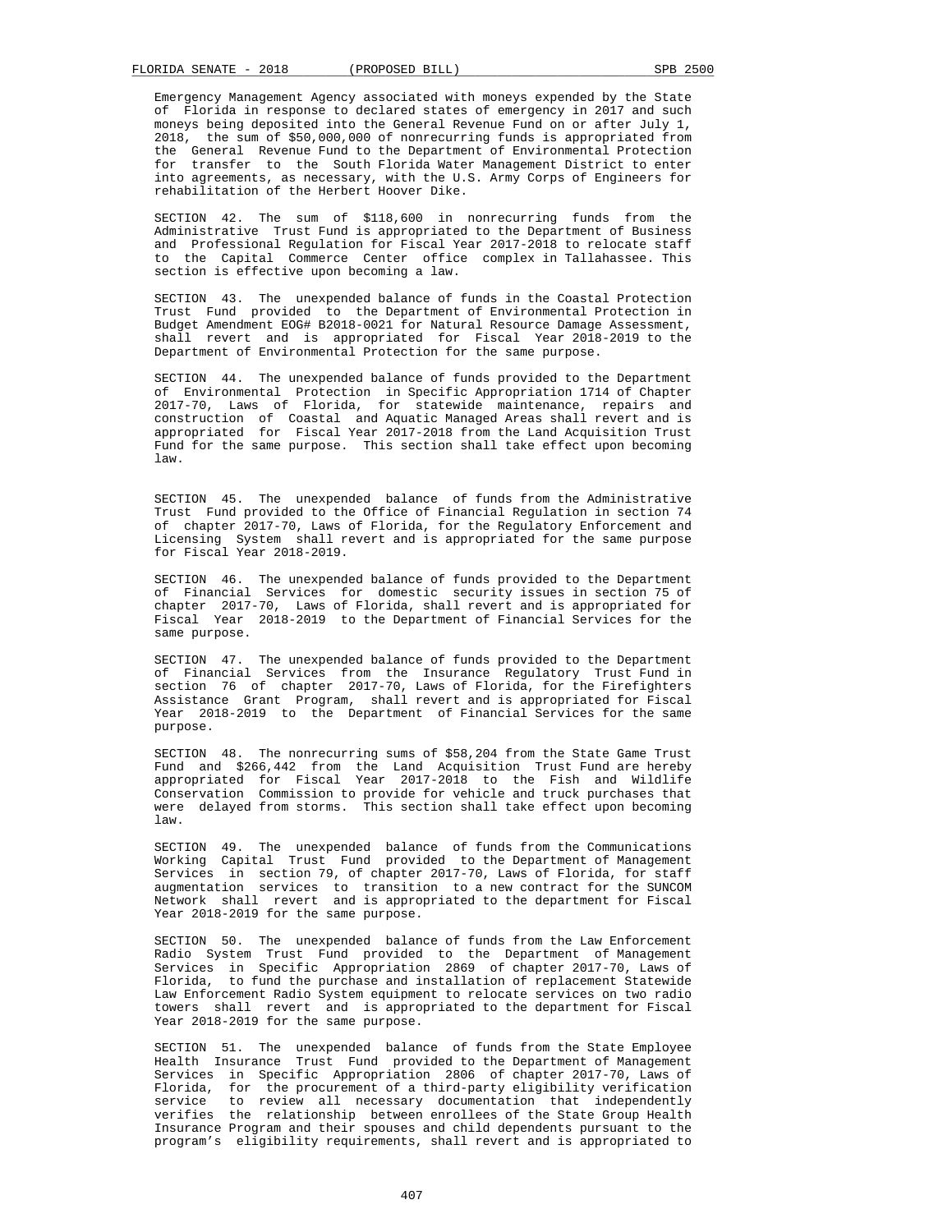the department for Fiscal Year 2018-2019 for the same purpose.

 SECTION 52. The unexpended balance of funds from the General Revenue Fund provided to the Department of Management Services in Specific Appropriation 2718A and section 82, of chapter 2017-70, Laws of Florida, for the acquisition and implementation of a statewide travel management system shall revert and is appropriated to the department for Fiscal Year 2018-2019 for the same purpose.

 SECTION 53. The unexpended balance of funds provided to the Department of Management Services in section 83, of chapter 2017-70, Laws of Florida, for the procurement of a commercially available solution to support a centralized Fleet Management System with the capacity to manage all state-owned and leased equipment pursuant to section 287.16, Florida Statutes, shall revert and is appropriated for Fiscal Year 2018-2019 to the department for the same purpose.

 SECTION 54. The unexpended balance of funds from the Law Enforcement Radio System Trust Fund provided to the Department of Management Services in Specific Appropriation 2869 of chapter 2017-70, Laws of Florida, for acquiring and maintaining the necessary staff augmentation support and subject matter experts to assist the department in the competitive solicitation for the Statewide Law Enforcement Radio System shall revert and is appropriated for Fiscal Year 2018-2019 to the department for the same purpose.

 SECTION 55. The sum of \$254,064 in nonrecurring funds from the Operating Trust Fund is appropriated to the Department of Management Services for Fiscal Year 2017-2018, to implement requirements of the National Telecommunication and Information Administration State and Local Implementation Grant Program to plan to participate in the First Responder Network Authority (FirstNet). This section is effective upon becoming a law.

 SECTION 56. The sums of \$641,494 in nonrecurring funds from the General Revenue Fund and \$528,606 in nonrecurring funds from the Working Capital Trust Fund are appropriated to the Agency for State Technology to issue refunds to customer entities that were over-billed for data center services in Fiscal Year 2016-2017. The Agency for State Technology shall issue refunds to the following entities: Department of Business and Professional Regulation, Department of Children and Family Services, Department of Economic Opportunity, Department of Environmental Protection, Department of Management Services, Department of Lottery, Department of Revenue, Department of State, Fish and Wildlife Conservation Commission, Justice Administrative Commission, Public Service Commission, Children's Home Society, The Cope Center, Greater Orlando Aviation Authority, Miami-Dade Expressway Authority, Northwest Florida Water Management District, Auditor General and the Agency for State Technology. This section shall take effect upon becoming a law.

 SECTION 57. The unexpended balance of funds from the General Revenue Fund provided to the Department of Military Affairs in Specific Appropriation 2956, Chapter 2017-70, Laws of Florida, for securing Florida National Guard Armories shall revert and is reappropriated to the department in the Facilities Security Enhancements appropriation category for Fiscal Year 2018-2019. These reappropriated funds are for providing fixed capital outlay related security enhancements to Florida National Guard Armories.

 SECTION 58. The unexpended balance of funds provided to the Executive Office of the Governor, Division of Emergency Management, for domestic security projects in Specific Appropriation 1981A of Chapter 2017-70, Laws of Florida, subsequently distributed through budget amendment EOG# B2018-0014, and the unexpended balance of funds provided for Fiscal Year 2017-2018 to the Executive Office of the Governor, Division of Emergency Management, pursuant to Section 87 of Chapter 2017-70, Laws of Florida, shall revert and is reappropriated for Fiscal Year 2018-2019 to the division for the same purpose.

 SECTION 59. The unexpended balance of funds provided to the Executive Office of the Governor, Division of Emergency Management, for the federal Emergency Management Performance Grant in Specific Appropriation 2580 of Chapter 2017-70, Laws of Florida, and the unexpended balance of funds provided to the Executive Office of the Governor, Division of Emergency Management, pursuant to Section 88 of Chapter 2017-70, Laws of Florida, shall revert and is reappropriated for Fiscal Year 2018-2019 to the Executive Office of the Governor, Division of Emergency Management, for the same purpose.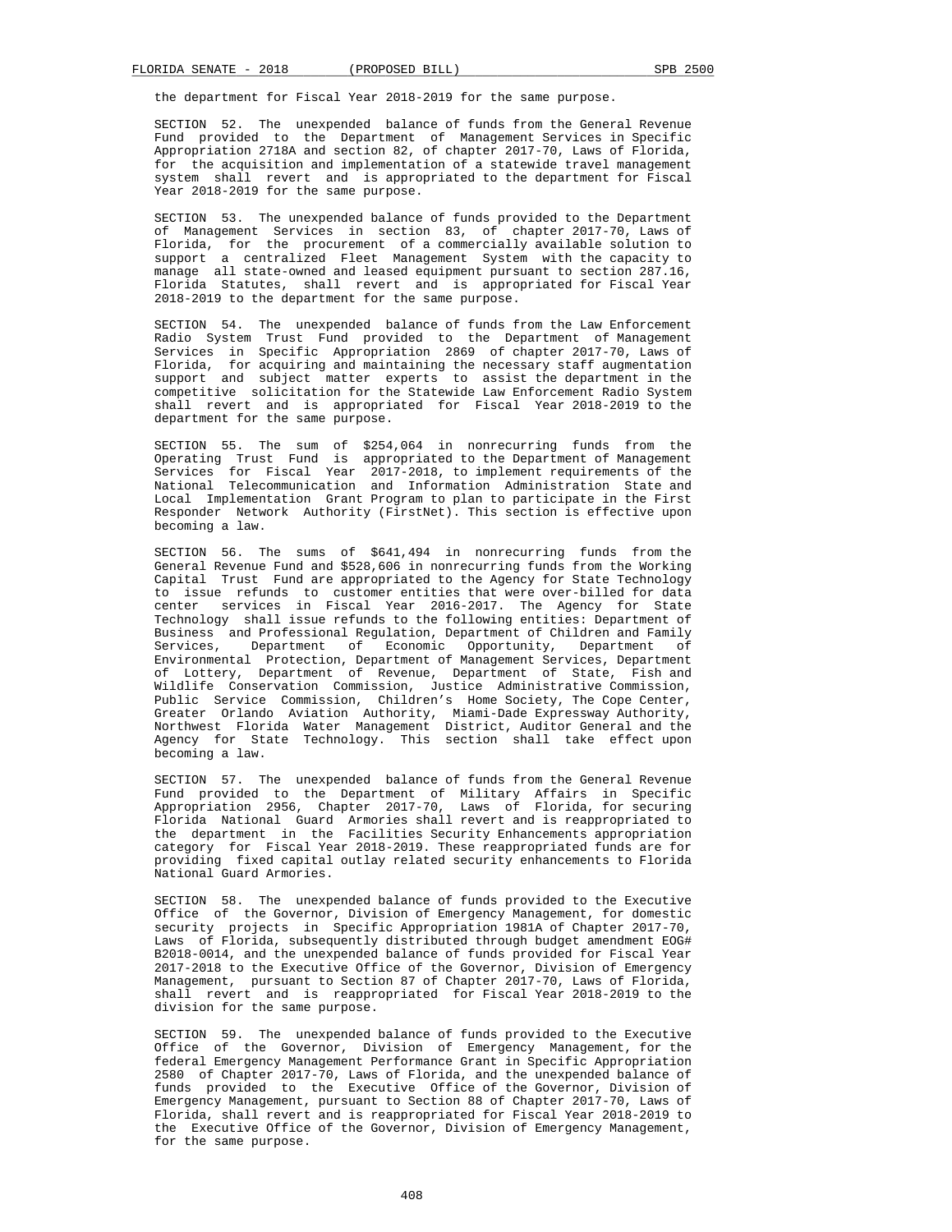SECTION 60. The unexpended balance of funds provided to the Executive Office of the Governor, Division of Emergency Management, for the Hurricane Loss Mitigation Program in Specific Appropriation 2590 of Chapter 2017-70, Laws of Florida, and the unexpended balance of funds provided to the Executive Office of the Governor, Division of Emergency Management, pursuant to Section 89 of Chapter 2017-70, Laws of Florida, shall revert and is reappropriated for Fiscal Year 2018-2019 to the Executive Office of the Governor, Division of Emergency Management, for the same purpose.

 SECTION 61. The unexpended balance of funds provided to the Department of Transportation in Specific Appropriation 1947 of Chapter 2017-70, Laws of Florida, for the Work Program Integration Initiative Project shall revert and is reappropriated for Fiscal Year 2018-2019 to the department for the same purpose.

 SECTION 62. Contingent upon the Division of Emergency Management receiving at least \$85,000,000 of reimbursement from the Federal Emergency Management Agency associated with moneys expended by the State of Florida in response to declared states of emergency in 2017 and such moneys being deposited into the General Revenue Fund on or after July 1, 2018, the sum of \$85,000,000 of nonrecurring funds is appropriated from the General Revenue Fund to the Department of Economic Opportunity for the Job Growth Grant Fund as defined in section 288.101, Florida Statutes.

 SECTION 63. There are no funds appropriated in this act to the St. Johns River Water Management District from the Land Acquisition Trust Fund for Lake Apopka pursuant to section 375.041, Florida Statutes.

 SECTION 64. Consistent with the provisions of section 216.222, Florida Statutes, relating to providing funding for an emergency, \$38,000,000 is transferred from the Budget Stabilization Fund to the State Risk Management Trust Fund in the Department of Financial Services.

 SECTION 65. Pursuant to section 215.32(2)(b)4.a., Florida Statutes, \$122,500,000 from unobligated cash balance amounts specified from the following trust funds shall be transferred to the General Revenue Fund for Fiscal Year 2018-2019:

| DEPARTMENT OF BUSINESS AND PROFESSIONAL REGULATION      |            |
|---------------------------------------------------------|------------|
| Division of Florida Condominiums, Timeshares and Mobile |            |
|                                                         | 3,000,000  |
| Professional Regulation Trust Fund                      | 8,000,000  |
| Hotel and Restaurant Trust Fund                         | 3,000,000  |
| DEPARTMENT OF ENVIRONMENTAL PROTECTION                  |            |
| Inland Protection Trust Fund                            | 47,000,000 |
| Air Pollution Control Trust Fund                        | 1,000,000  |
| Water Protection and Sustainability Trust Fund          | 1,000,000  |
| DEPARTMENT OF FINANCIAL SERVICES                        |            |
|                                                         | 500,000    |
| Requlatory Trust Fund/Office of Financial Requlation    | 8,000,000  |
| Insurance Regulatory Trust Fund                         | 25,000,000 |
| DEPARTMENT OF HEALTH                                    |            |
| Medical Ouality Assurance Trust Fund                    | 10,000,000 |
| Planning and Evaluation Trust Fund                      | 11,000,000 |
| FLORIDA DEPARTMENT OF LEGAL AFFAIRS                     |            |
| Legal Affairs Revolving Trust Fund                      | 5,000,000  |
|                                                         |            |

 Funds specified above from each trust fund shall be transferred in four equal installments on a quarterly basis during the fiscal year.

This section shall take effect upon becoming law.

 SECTION 66. The Chief Financial Officer is hereby authorized to transfer \$68,200,000 from the General Revenue Fund to the Budget Stabilization Fund for Fiscal Year 2018-2019, as required by Article III, section 19(g) of the State Constitution.

 SECTION 67. Any section of this act, or any appropriation herein contained, if found to be invalid shall in no way affect other sections or specific appropriations contained in this act.

 SECTION 68. Except as otherwise provided herein, this act shall take effect July 1, 2018, or upon becoming law, whichever occurs later; however, if this act becomes law after July 1, 2018, then it shall operate retroactively to July 1, 2018.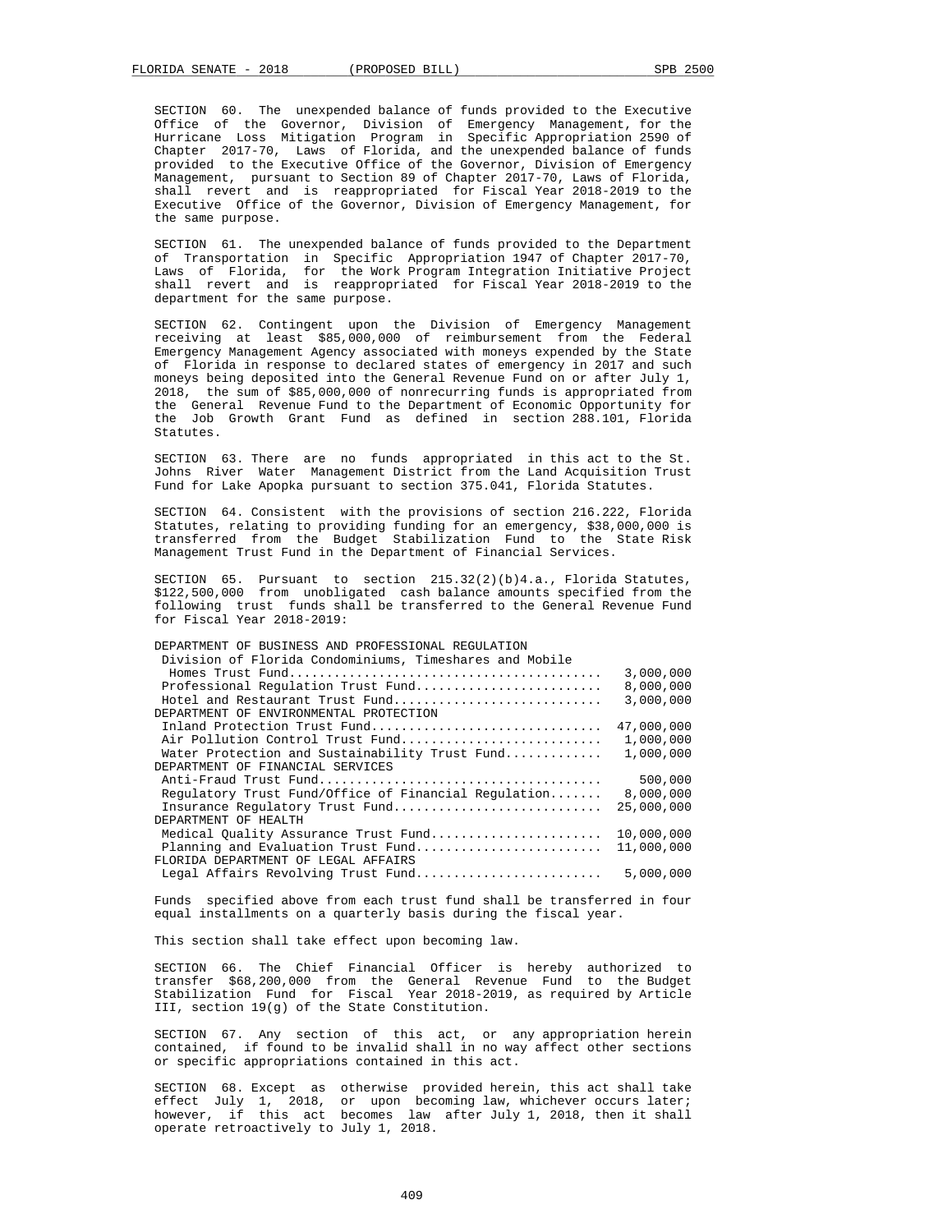|  |  |  |  | TOTAL THIS GENERAL APPROPRIATION ACT |  |
|--|--|--|--|--------------------------------------|--|
|--|--|--|--|--------------------------------------|--|

| FROM GENERAL REVENUE FUND $\ldots$ $\ldots$ $\ldots$ 31,757,260,736 |               |                   |
|---------------------------------------------------------------------|---------------|-------------------|
| FROM TRUST FUNDS                                                    |               | 55,540,145,691    |
| TOTAL POSITIONS 112,963.60                                          |               |                   |
| TOTAL ALL FUNDS                                                     |               | 87, 297, 406, 427 |
| TOTAL APPROVED SALARY RATE                                          | 5,179,912,126 |                   |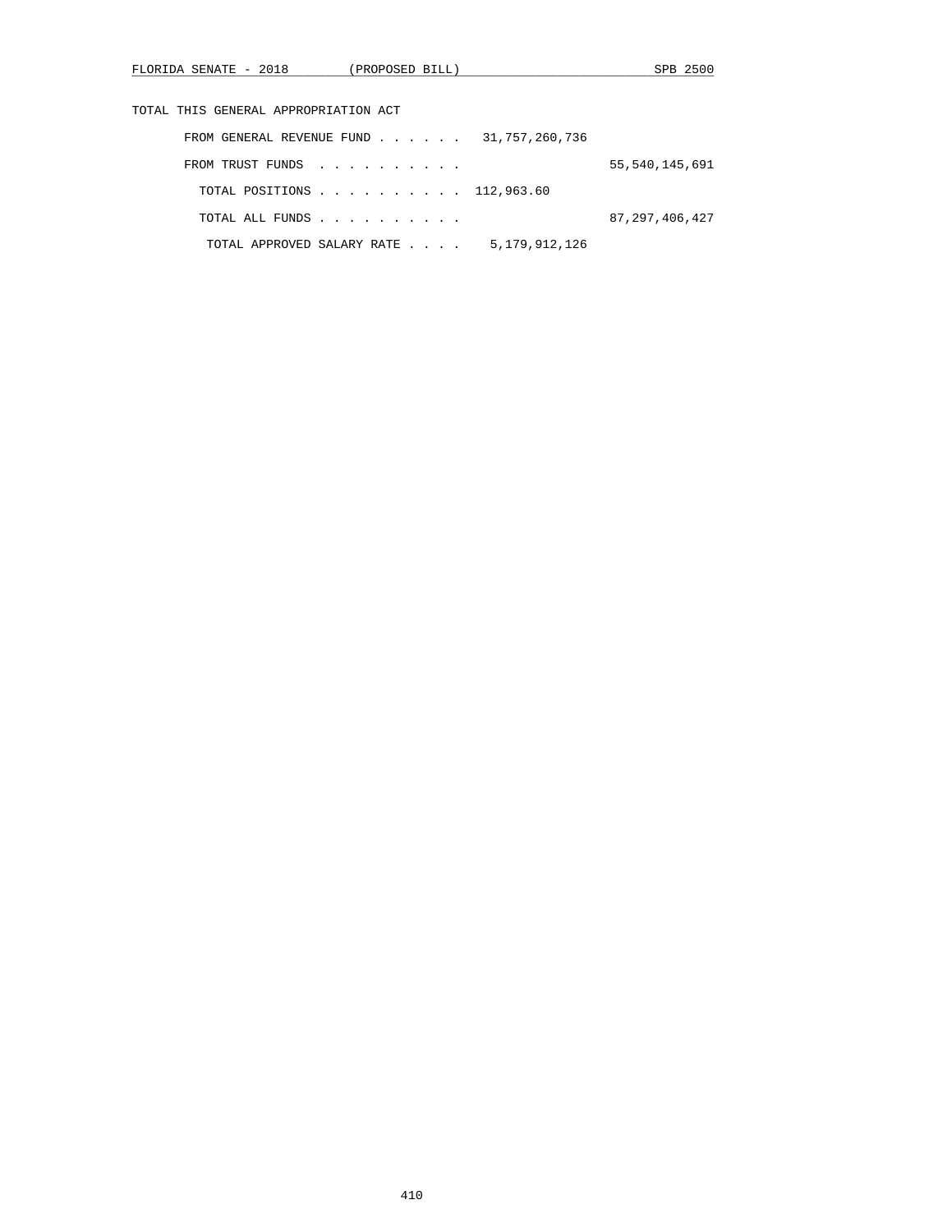SPB 2500 FY 18-19

## ITEMIZATION OF EXPENDITURE TOTALS (FOR INFORMATION ONLY)

|                                                                                                                                                                                                                                                                                                                                                                                                                    | (\$ IN MILLIONS)                                              |                                                                         |  |  |  |           |  |
|--------------------------------------------------------------------------------------------------------------------------------------------------------------------------------------------------------------------------------------------------------------------------------------------------------------------------------------------------------------------------------------------------------------------|---------------------------------------------------------------|-------------------------------------------------------------------------|--|--|--|-----------|--|
|                                                                                                                                                                                                                                                                                                                                                                                                                    | GENERAL<br>REVENUE LOTTERY PECO TOBACCO TRUST FUNDS POSITIONS |                                                                         |  |  |  | OTHER ALL |  |
| OPERATING                                                                                                                                                                                                                                                                                                                                                                                                          |                                                               |                                                                         |  |  |  |           |  |
| A - STATE OPERATIONS 5,834.7 6.0 13,395.1 112,963.60<br>B - AID TO LOC GOV - OPERATION 14,812.1 1,204.9 .0 0 .0 5,717.4 21,734.4 .00<br>C – PYMT OF PEN, BEN & CLAIMS (430.6 (463.1) (0) 0 0 53.5 (947.2) (0)<br>D – PASS THRU/ST & FED FUNDS (2,935.8 (103.8 (0) 0 5,092.9 (8,132.5 (0)<br>E – MEDICAID AND TANF (7,266.7 (0) 0 307.2 (21,846.6 29,420.5 (0)                                                      |                                                               |                                                                         |  |  |  |           |  |
| TOTAL OPERATING 31,411.2 1,771.7 0 377.6 40,392.2 73,952.8 112,963.60                                                                                                                                                                                                                                                                                                                                              |                                                               |                                                                         |  |  |  |           |  |
| FIXED CAPITAL OUTLAY                                                                                                                                                                                                                                                                                                                                                                                               |                                                               |                                                                         |  |  |  |           |  |
| $\begin{tabular}{cccccccc} I & - & STATE & CAPITAL & OUTLAY & - & DNS & & & 43.9 & .0 & .0 & .0 & .0 & 38.3 & 82.2 & .00 \\ J & - & ST & CAPITAL & OUTLAY & - & AGENCY & & 59.9 & .0 & .0 & .0 & .0 & .0 & .441.7 & 501.6 & .00 \\ K & - & STATE & CAPITAL & OUTLAY & - & DOT & .0 & .0 & .0 & .0 & .0 & .0 & .0 & .0 & .0 \\ L & - & STATE & CAPITAL & OUTLAY & - & PECO & 95.1 & .0 & 343.5 & .0 & 40.0 & 478.6$ |                                                               |                                                                         |  |  |  |           |  |
| TOTAL FIXED CAPITAL OUTLAY 346.1 241.5 1,203.9 0 11,553.2 13,344.6 00                                                                                                                                                                                                                                                                                                                                              |                                                               |                                                                         |  |  |  |           |  |
| TOTAL ITEM. OF EXPENDITURES 31,757.3 2,013.2 1,203.9 377.6 51,945.4 87,297.4 112,963.60                                                                                                                                                                                                                                                                                                                            |                                                               | <u>socococo cocococo cocococo cocococo cocococo cocococo cola estec</u> |  |  |  |           |  |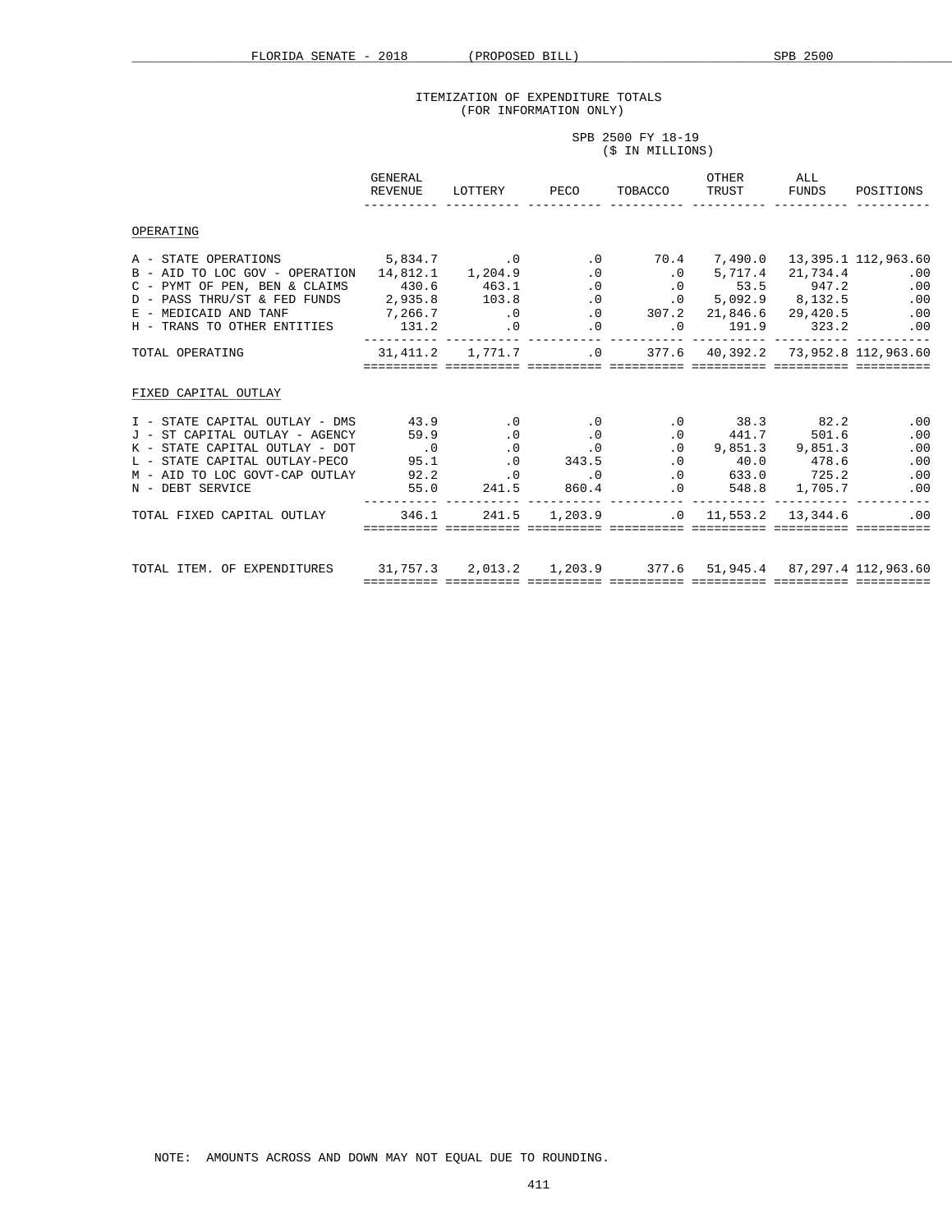|                                                                                                                       | SPB 2500 FY 18-19 |                                                 |                                               |
|-----------------------------------------------------------------------------------------------------------------------|-------------------|-------------------------------------------------|-----------------------------------------------|
|                                                                                                                       |                   | GEN REVENUE TRUST FUNDS ALL FUNDS               |                                               |
| SECTION 1 - EDUCATION ENHANCEMENT                                                                                     |                   |                                                 |                                               |
| OPERATING                                                                                                             |                   |                                                 |                                               |
|                                                                                                                       |                   |                                                 |                                               |
| AID TO LOC GOV - OPERATION<br>STATE FUNDS - NONMATCHING                                                               |                   |                                                 | 1, 204, 860, 344 1, 204, 860, 344             |
| TOTAL AID TO LOC GOV - OPERATION                                                                                      |                   |                                                 | 1,204,860,344 1,204,860,344                   |
| PYMT OF PEN, BEN & CLAIMS<br>STATE FUNDS - NONMATCHING                                                                |                   |                                                 | 463, 104, 815 463, 104, 815                   |
|                                                                                                                       |                   |                                                 |                                               |
| TOTAL PYMT OF PEN, BEN & CLAIMS                                                                                       |                   |                                                 | 463, 104, 815 463, 104, 815                   |
| PASS THRU/ST & FED FUNDS<br>STATE FUNDS - NONMATCHING                                                                 |                   |                                                 | 103, 776, 356 103, 776, 356                   |
| TOTAL PASS THRU/ST & FED FUNDS                                                                                        |                   |                                                 | 103, 776, 356 103, 776, 356                   |
| FIXED CAPITAL OUTLAY                                                                                                  |                   |                                                 |                                               |
| DEBT SERVICE                                                                                                          |                   |                                                 |                                               |
| STATE FUNDS - NONMATCHING                                                                                             |                   |                                                 | 241,481,854 241,481,854                       |
| TOTAL DEBT SERVICE                                                                                                    |                   |                                                 | 241, 481, 854 241, 481, 854                   |
| TOTAL SECTION 1                                                                                                       |                   |                                                 | 2,013,223,369 2,013,223,369                   |
| FUNDING SOURCE RECAP<br>STATE FUNDS - NONMATCHING                                                                     |                   |                                                 | 2,013,223,369 2,013,223,369                   |
| TOTAL SPENDING AUTHORIZATIONS                                                                                         |                   |                                                 |                                               |
| OPERATING                                                                                                             |                   |                                                 | 1,771,741,515 1,771,741,515                   |
| FIXED CAPITAL OUTLAY                                                                                                  |                   |                                                 | 241, 481, 854 241, 481, 854                   |
| SECTION 2 - EDUCATION (ALL OTHER FUNDS)                                                                               |                   |                                                 |                                               |
| OPERATING                                                                                                             |                   |                                                 |                                               |
| STATE OPERATIONS<br>STATE FUNDS - NONMATCHING<br>STATE FUNDS - MATCHING<br>FEDERAL FUNDS<br>TRANS/RECIPIENT/FED FUNDS | 46,516,746        | 185, 359, 144 51, 129, 567 236, 488, 711        | 595,000 47,111,746<br>304,253,492 304,253,492 |
|                                                                                                                       |                   |                                                 |                                               |
| POSITIONS<br>TOTAL STATE OPERATIONS                                                                                   |                   | 231,875,890 356,494,145                         | 2,315.75<br>588,370,035                       |
| AID TO LOC GOV - OPERATION                                                                                            |                   |                                                 |                                               |
| STATE FUNDS - NONMATCHING<br>STATE FUNDS - MATCHING                                                                   | 203,001,820       |                                                 | 203,001,820                                   |
| FEDERAL FUNDS                                                                                                         |                   |                                                 |                                               |
| TOTAL AID TO LOC GOV - OPERATION                                                                                      |                   | 12,752,677,451   2,546,184,180   15,298,861,631 |                                               |
| PYMT OF PEN, BEN & CLAIMS<br>STATE FUNDS - NONMATCHING<br>FEDERAL FUNDS                                               | 393,572,631       |                                                 | 1,564,605 395,137,236                         |
| TOTAL PYMT OF PEN, BEN & CLAIMS                                                                                       |                   | 393, 572, 631 1, 669, 605 395, 242, 236         |                                               |

================ ================ ================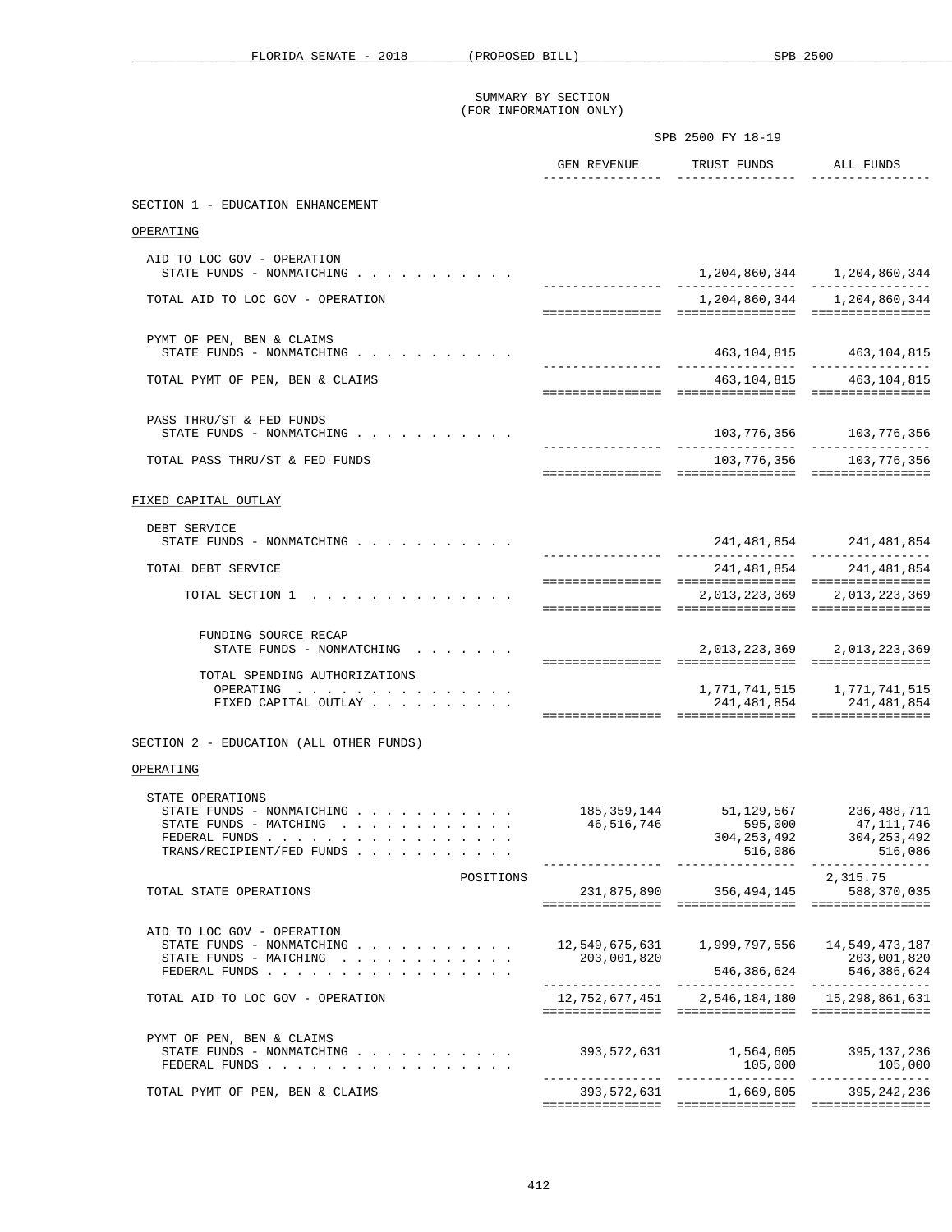|                                                                                                                                                                                                 | SPB 2500 FY 18-19                               |                                                              |                                                                                                                                                 |
|-------------------------------------------------------------------------------------------------------------------------------------------------------------------------------------------------|-------------------------------------------------|--------------------------------------------------------------|-------------------------------------------------------------------------------------------------------------------------------------------------|
|                                                                                                                                                                                                 | ________________                                | GEN REVENUE TRUST FUNDS ALL FUNDS<br><u>----------------</u> |                                                                                                                                                 |
| SECTION 2 - EDUCATION (ALL OTHER FUNDS)                                                                                                                                                         |                                                 |                                                              |                                                                                                                                                 |
| OPERATING                                                                                                                                                                                       |                                                 |                                                              |                                                                                                                                                 |
| PASS THRU/ST & FED FUNDS<br>STATE FUNDS - NONMATCHING<br>FEDERAL FUNDS                                                                                                                          |                                                 | 2,924,497,854 86,161,098 3,010,658,952                       |                                                                                                                                                 |
| TOTAL PASS THRU/ST & FED FUNDS                                                                                                                                                                  |                                                 | 2,924,497,854 1,874,078,053 4,798,575,907                    |                                                                                                                                                 |
| TRANS TO OTHER ENTITIES<br>STATE FUNDS - NONMATCHING<br>STATE FUNDS - MATCHING<br>FEDERAL FUNDS                                                                                                 | 2,967,703<br>105,277                            | 4,565,037 7,532,740                                          | 105,277                                                                                                                                         |
| TOTAL TRANS TO OTHER ENTITIES                                                                                                                                                                   |                                                 | 3,072,980 6,703,689 9,776,669                                |                                                                                                                                                 |
| FIXED CAPITAL OUTLAY                                                                                                                                                                            |                                                 |                                                              |                                                                                                                                                 |
| STATE CAPITAL OUTLAY-PECO<br>STATE FUNDS - NONMATCHING                                                                                                                                          |                                                 | 95,053,380 383,500,000 478,553,380                           |                                                                                                                                                 |
| TOTAL STATE CAPITAL OUTLAY-PECO                                                                                                                                                                 |                                                 | 95,053,380 383,500,000 478,553,380                           |                                                                                                                                                 |
| AID TO LOC GOVT-CAP OUTLAY<br>STATE FUNDS - NONMATCHING                                                                                                                                         | 15,258,125                                      |                                                              | 15,258,125                                                                                                                                      |
| TOTAL AID TO LOC GOVT-CAP OUTLAY                                                                                                                                                                | 15,258,125                                      |                                                              | 15, 258, 125                                                                                                                                    |
| DEBT SERVICE<br>STATE FUNDS - NONMATCHING                                                                                                                                                       |                                                 |                                                              |                                                                                                                                                 |
| TOTAL DEBT SERVICE                                                                                                                                                                              |                                                 |                                                              | 997,920,553 997,920,553                                                                                                                         |
| POSITIONS<br>TOTAL SECTION 2 16,416,008,311 6,166,550,225 22,582,558,536                                                                                                                        |                                                 |                                                              | 2,315.75                                                                                                                                        |
| FUNDING SOURCE RECAP<br>STATE FUNDS - NONMATCHING<br>STATE FUNDS - MATCHING $\cdot$ , , , , , , , ,<br>FEDERAL FUNDS<br>TRANS/RECIPIENT/FED FUNDS<br>TOTAL SPENDING AUTHORIZATIONS<br>OPERATING | 16,166,384,468<br>249,623,843<br>16,305,696,806 | 516,086<br>4,785,129,672                                     | 3,524,638,416   19,691,022,884<br>$595,000 \qquad \qquad 250,218,843 \\ 2,640,800,723 \qquad \qquad 2,640,800,723$<br>516.086<br>21,090,826,478 |
| FIXED CAPITAL OUTLAY                                                                                                                                                                            |                                                 | 110, 311, 505 1, 381, 420, 553 1, 491, 732, 058              |                                                                                                                                                 |
| SECTION 3 - HUMAN SERVICES                                                                                                                                                                      |                                                 |                                                              |                                                                                                                                                 |
| OPERATING                                                                                                                                                                                       |                                                 |                                                              |                                                                                                                                                 |
| STATE OPERATIONS<br>STATE FUNDS - NONMATCHING<br>STATE FUNDS - MATCHING<br>FEDERAL FUNDS<br>TRANS/RECIPIENT/FED FUNDS                                                                           | 238,588,817<br>489,589,250                      | 763,582,160<br>313,264,161<br>1,546,632,045<br>114, 217, 368 | 1,002,170,977<br>802,853,411<br>1,546,632,045<br>114, 217, 368                                                                                  |
| POSITIONS<br>TOTAL STATE OPERATIONS                                                                                                                                                             | 728,178,067                                     | 2,737,695,734                                                | 31,627.57<br>3,465,873,801                                                                                                                      |
|                                                                                                                                                                                                 |                                                 |                                                              |                                                                                                                                                 |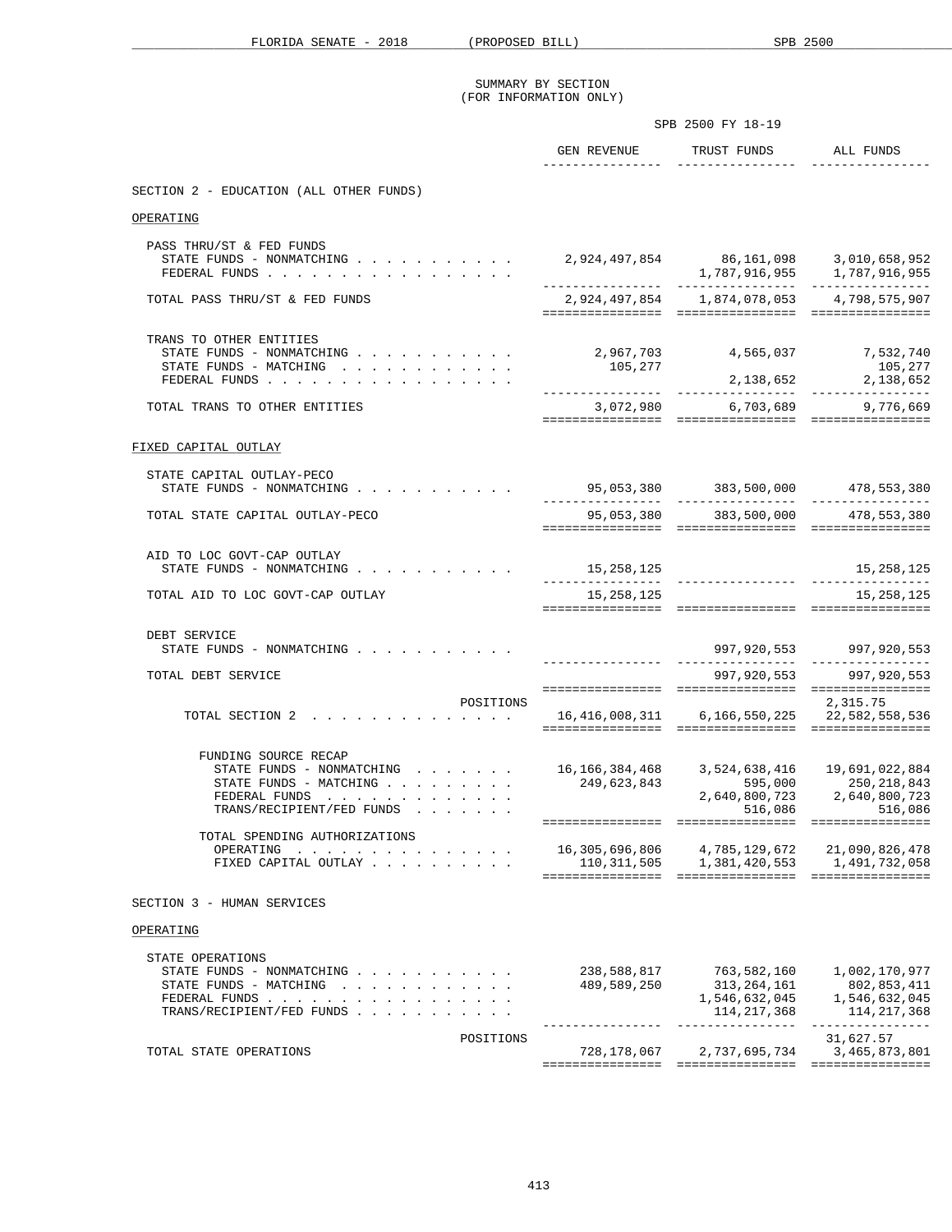|                                                                                                                                                                                               |                                                                                                                                    | SPB 2500 FY 18-19                                                                                                                                                                                                                                                                                      |                                                                   |  |
|-----------------------------------------------------------------------------------------------------------------------------------------------------------------------------------------------|------------------------------------------------------------------------------------------------------------------------------------|--------------------------------------------------------------------------------------------------------------------------------------------------------------------------------------------------------------------------------------------------------------------------------------------------------|-------------------------------------------------------------------|--|
|                                                                                                                                                                                               |                                                                                                                                    | GEN REVENUE TRUST FUNDS ALL FUNDS                                                                                                                                                                                                                                                                      |                                                                   |  |
| SECTION 3 - HUMAN SERVICES                                                                                                                                                                    |                                                                                                                                    |                                                                                                                                                                                                                                                                                                        |                                                                   |  |
| OPERATING                                                                                                                                                                                     |                                                                                                                                    |                                                                                                                                                                                                                                                                                                        |                                                                   |  |
| AID TO LOC GOV - OPERATION<br>STATE FUNDS - NONMATCHING<br>STATE FUNDS - MATCHING<br>FEDERAL FUNDS<br>TRANS/RECIPIENT/FED FUNDS                                                               |                                                                                                                                    | 521,016,344 93,345,348 614,361,692<br>$\begin{array}{cccc} 521, 016, 344 & 93, 345, 346 & 0.11, 0.11, 167, 515, 206 & 62, 509, 191 & 1, 230, 024, 397 \\ 1, 167, 515, 206 & 62, 509, 191 & 1, 230, 024, 397 \\ & & 1, 971, 212, 862 & 1, 971, 212, 862 \\ & & 91, 502, 190 & 91, 502, 190 \end{array}$ |                                                                   |  |
| TOTAL AID TO LOC GOV - OPERATION                                                                                                                                                              |                                                                                                                                    |                                                                                                                                                                                                                                                                                                        |                                                                   |  |
| PYMT OF PEN, BEN & CLAIMS<br>STATE FUNDS - NONMATCHING<br>STATE FUNDS - MATCHING<br>TRANS/RECIPIENT/FED FUNDS                                                                                 | 9,447,228 4,525,000 13,972,228<br>10,243,619                                                                                       |                                                                                                                                                                                                                                                                                                        |                                                                   |  |
| TOTAL PYMT OF PEN, BEN & CLAIMS                                                                                                                                                               |                                                                                                                                    | 19,690,847 4,553,017 24,243,864                                                                                                                                                                                                                                                                        |                                                                   |  |
| PASS THRU/ST & FED FUNDS<br>FEDERAL FUNDS                                                                                                                                                     | 9,000,000                                                                                                                          |                                                                                                                                                                                                                                                                                                        | 9,000,000<br>$\begin{array}{c} 2,000,000 \ 1,000,000 \end{array}$ |  |
| TOTAL PASS THRU/ST & FED FUNDS                                                                                                                                                                | $9,000,000$ $1,000,000$ $10,000,000$                                                                                               |                                                                                                                                                                                                                                                                                                        |                                                                   |  |
| MEDICAID AND TANF<br>STATE FUNDS - NONMATCHING<br>STATE FUNDS - MATCHING<br>FEDERAL FUNDS<br>TRANS/RECIPIENT/FED FUNDS                                                                        | 380,877<br>380,877<br>380,877, 382, 4,586,045,208<br>16,795,378,011 16,795,378,011 16,795,378,011<br>16,795,378,011 16,795,378,011 | $772,341,155$                                                                                                                                                                                                                                                                                          |                                                                   |  |
| TOTAL MEDICAID AND TANF                                                                                                                                                                       | 7, 266, 746, 697 22, 153, 764, 374 29, 420, 511, 071                                                                               |                                                                                                                                                                                                                                                                                                        |                                                                   |  |
| TRANS TO OTHER ENTITIES<br>STATE FUNDS - NONMATCHING 15,427,369 4,141,591 19,568,960<br>STATE FUNDS - MATCHING<br>FEDERAL FUNDS<br>TRANS/RECIPIENT/FED FUNDS<br>TOTAL TRANS TO OTHER ENTITIES | 3,954,491                                                                                                                          | 3,071,536<br>19,381,860    10,197,817    29,579,677                                                                                                                                                                                                                                                    | 7,026,027                                                         |  |
|                                                                                                                                                                                               |                                                                                                                                    |                                                                                                                                                                                                                                                                                                        |                                                                   |  |
| FIXED CAPITAL OUTLAY                                                                                                                                                                          |                                                                                                                                    |                                                                                                                                                                                                                                                                                                        |                                                                   |  |
| STATE CAPITAL OUTLAY - DMS                                                                                                                                                                    | 500,000                                                                                                                            |                                                                                                                                                                                                                                                                                                        | 500,000                                                           |  |
| TOTAL STATE CAPITAL OUTLAY - DMS                                                                                                                                                              | 500,000                                                                                                                            |                                                                                                                                                                                                                                                                                                        | 500,000                                                           |  |
| ST CAPITAL OUTLAY - AGENCY<br>STATE FUNDS - NONMATCHING<br>TOTAL ST CAPITAL OUTLAY - AGENCY                                                                                                   |                                                                                                                                    | 7,585,728 7,567,781<br>7,585,728 7,567,781                                                                                                                                                                                                                                                             | 15, 153, 509<br>15,153,509                                        |  |
| AID TO LOC GOVT-CAP OUTLAY<br>STATE FUNDS - NONMATCHING                                                                                                                                       |                                                                                                                                    | $4,195,000$ $4,000,000$ $8,195,000$                                                                                                                                                                                                                                                                    |                                                                   |  |
| TOTAL AID TO LOC GOVT-CAP OUTLAY                                                                                                                                                              |                                                                                                                                    | 4,195,000 4,000,000 8,195,000                                                                                                                                                                                                                                                                          |                                                                   |  |
|                                                                                                                                                                                               |                                                                                                                                    |                                                                                                                                                                                                                                                                                                        |                                                                   |  |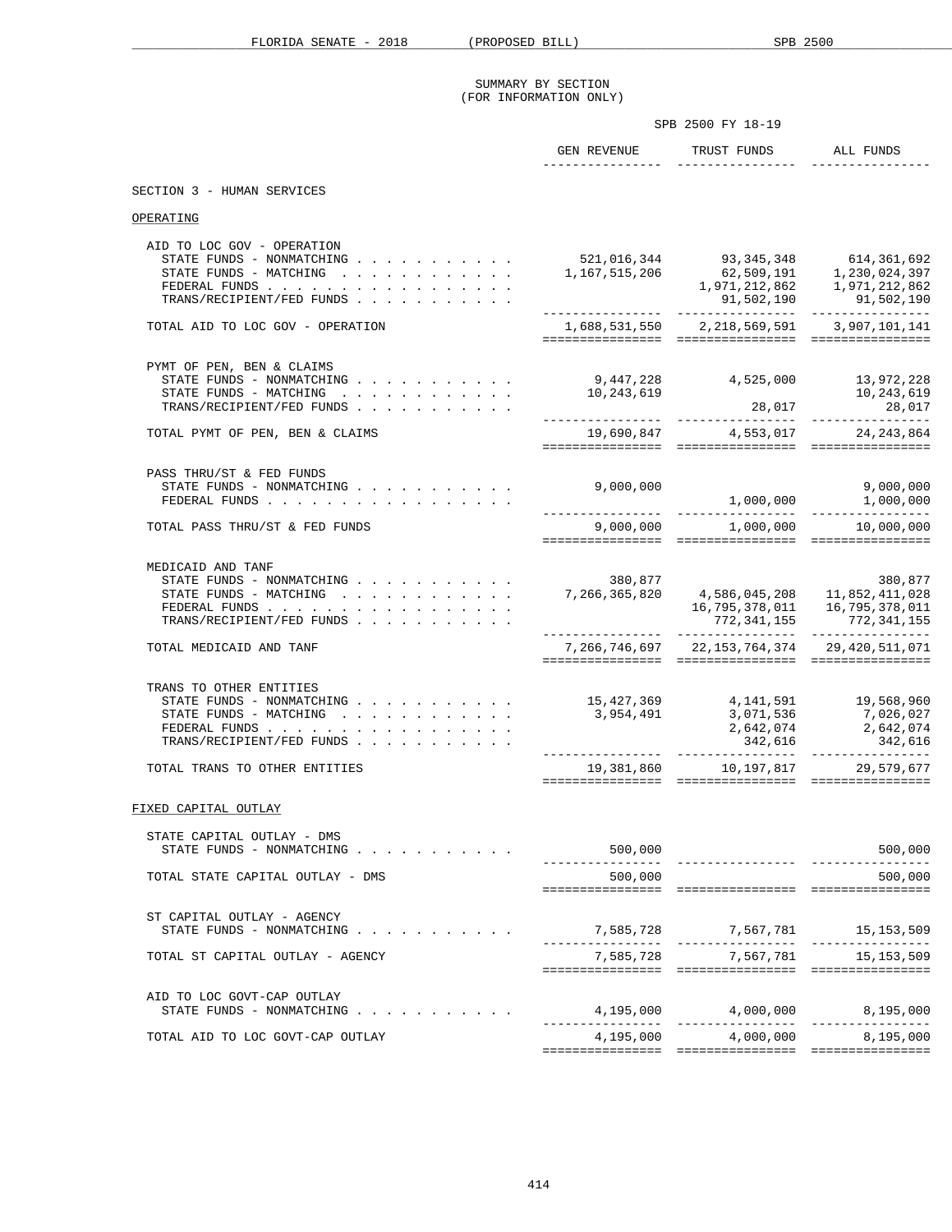|                                                                                                                                 | SPB 2500 FY 18-19                                                             |                                                             |                                                                                                                                       |
|---------------------------------------------------------------------------------------------------------------------------------|-------------------------------------------------------------------------------|-------------------------------------------------------------|---------------------------------------------------------------------------------------------------------------------------------------|
|                                                                                                                                 | GEN REVENUE<br>________________                                               | TRUST FUNDS ALL FUNDS                                       |                                                                                                                                       |
| SECTION 3 - HUMAN SERVICES                                                                                                      |                                                                               |                                                             |                                                                                                                                       |
| POSITIONS<br>TOTAL SECTION 3                                                                                                    |                                                                               | 9, 743, 809, 749 27, 137, 348, 314 36, 881, 158, 063        | 31,627.57                                                                                                                             |
| FUNDING SOURCE RECAP<br>STATE FUNDS - NONMATCHING<br>STATE FUNDS - MATCHING<br>FEDERAL FUNDS<br>TRANS/RECIPIENT/FED FUNDS       | 8,937,668,386                                                                 | 806,141,363 877,161,880<br>20, 316, 864, 992<br>978,431,346 | 1,683,303,243<br>4,964,890,096 13,902,558,482<br>20,316,864,992<br>978,431,346                                                        |
| TOTAL SPENDING AUTHORIZATIONS<br>OPERATING<br>FIXED CAPITAL OUTLAY                                                              | 9, 731, 529, 021 27, 125, 780, 533 36, 857, 309, 554<br>12,280,728 11,567,781 |                                                             | 23,848,509                                                                                                                            |
| SECTION 4 - CRIMINAL JUSTICE AND CORRECTIONS                                                                                    |                                                                               |                                                             |                                                                                                                                       |
| OPERATING                                                                                                                       |                                                                               |                                                             |                                                                                                                                       |
| STATE OPERATIONS<br>STATE FUNDS - NONMATCHING<br>STATE FUNDS - MATCHING<br>FEDERAL FUNDS<br>TRANS/RECIPIENT/FED FUNDS           | 3,447,383,787<br>7,018,756                                                    | 11,130,703                                                  | 421, 533, 671 3, 868, 917, 458<br>18,149,459<br>51,562,979 51,562,979<br>52,170,133 52,170,133<br>. _ _ _ _ _ _ _ _ _ _ _ _ _ _ _     |
| POSITIONS<br>TOTAL STATE OPERATIONS                                                                                             |                                                                               | 3,454,402,543 536,397,486 3,990,800,029                     | 41,361.78                                                                                                                             |
| AID TO LOC GOV - OPERATION<br>STATE FUNDS - NONMATCHING<br>STATE FUNDS - MATCHING<br>FEDERAL FUNDS<br>TRANS/RECIPIENT/FED FUNDS | 6,112                                                                         | 261, 351, 450 38, 916, 350 300, 267, 800<br>1,049,069       | 6,112<br>60,198,750 60,198,750<br>1,049,069                                                                                           |
| TOTAL AID TO LOC GOV - OPERATION                                                                                                | 261,357,562                                                                   | _______________                                             | ________________<br>100, 164, 169 361, 521, 731                                                                                       |
| PYMT OF PEN, BEN & CLAIMS<br>STATE FUNDS - NONMATCHING<br>FEDERAL FUNDS<br>TOTAL PYMT OF PEN, BEN & CLAIMS                      |                                                                               | 13,192,000<br>-----------------<br>38,034,082               | 24,842,082 24,842,082<br>13,192,000<br>38,034,082                                                                                     |
| PASS THRU/ST & FED FUNDS<br>STATE FUNDS - NONMATCHING $\ldots$<br>FEDERAL FUNDS                                                 |                                                                               | $121, 362, 355$ $121, 362, 355$                             | $6,400,000$ $6,400,000$                                                                                                               |
| TOTAL PASS THRU/ST & FED FUNDS                                                                                                  |                                                                               |                                                             | 127, 762, 355 127, 762, 355                                                                                                           |
| TRANS TO OTHER ENTITIES<br>STATE FUNDS - NONMATCHING<br>STATE FUNDS - MATCHING<br>FEDERAL FUNDS<br>TRANS/RECIPIENT/FED FUNDS    | 19,161                                                                        | 11,867,599 1,074,262 12,941,861                             | $\begin{array}{c} 23\,, 006 \\ 22\,, 164\,, 973 \end{array} \qquad \qquad \begin{array}{c} 42\,, 167 \\ 22\,, 164\,, 973 \end{array}$ |
| TOTAL TRANS TO OTHER ENTITIES                                                                                                   |                                                                               | 11,886,760 23,328,953 35,215,713                            |                                                                                                                                       |
| FIXED CAPITAL OUTLAY                                                                                                            |                                                                               |                                                             |                                                                                                                                       |
| ST CAPITAL OUTLAY - AGENCY<br>STATE FUNDS - NONMATCHING                                                                         | 9,000,000                                                                     |                                                             | 9,000,000                                                                                                                             |
| TOTAL ST CAPITAL OUTLAY - AGENCY                                                                                                | 9,000,000                                                                     |                                                             | 9,000,000                                                                                                                             |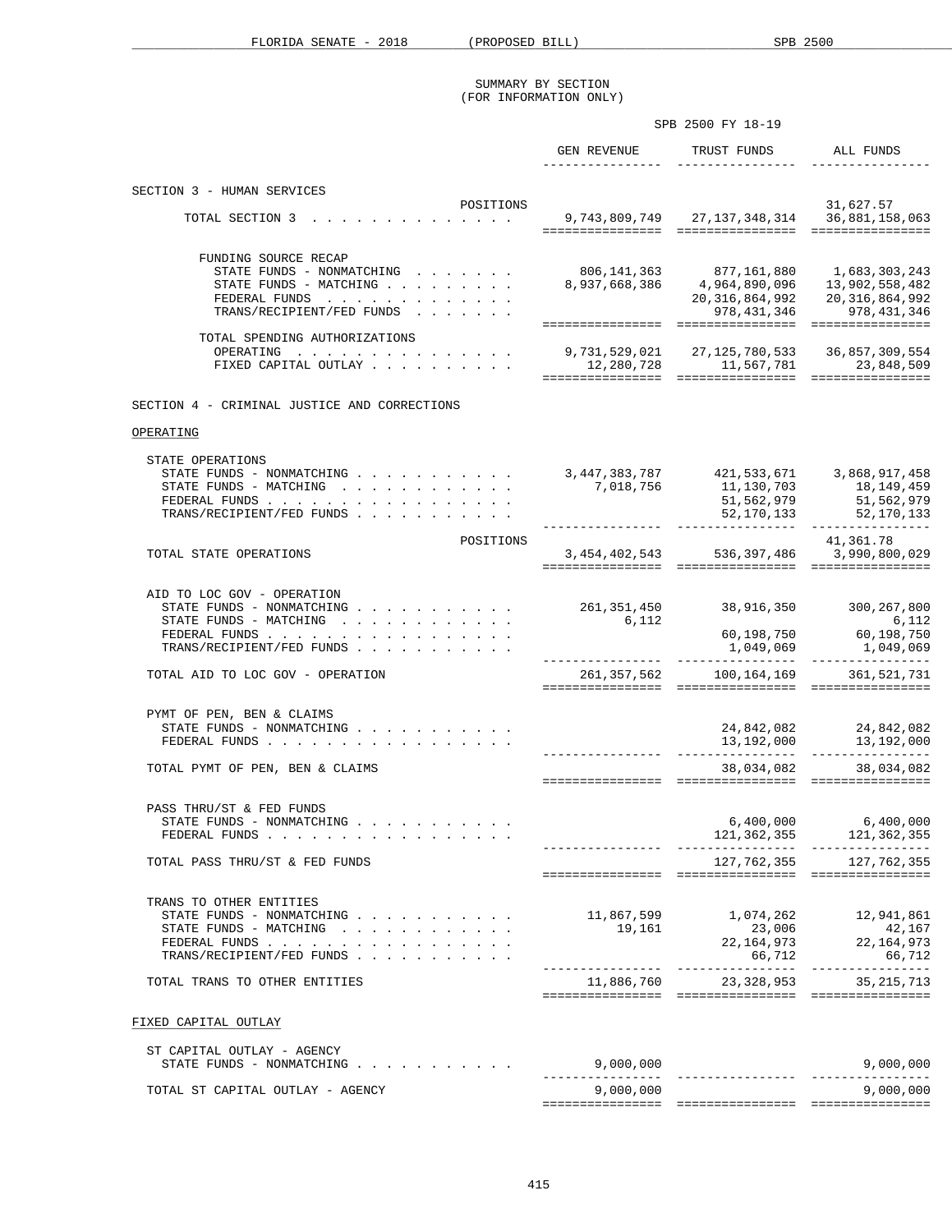|                                                                                                                           | SPB 2500 FY 18-19   |                                                                                |                                                          |
|---------------------------------------------------------------------------------------------------------------------------|---------------------|--------------------------------------------------------------------------------|----------------------------------------------------------|
|                                                                                                                           |                     | GEN REVENUE TRUST FUNDS ALL FUNDS                                              |                                                          |
| SECTION 4 - CRIMINAL JUSTICE AND CORRECTIONS                                                                              |                     |                                                                                |                                                          |
| FIXED CAPITAL OUTLAY                                                                                                      |                     |                                                                                |                                                          |
| AID TO LOC GOVT-CAP OUTLAY<br>STATE FUNDS - NONMATCHING                                                                   | 2,550,000           |                                                                                | 2,550,000                                                |
| TOTAL AID TO LOC GOVT-CAP OUTLAY                                                                                          | 2,550,000           | ===================================                                            | 2,550,000<br>================                            |
| DEBT SERVICE<br>STATE FUNDS - NONMATCHING $\cdots$                                                                        | 55,019,886          |                                                                                | 55,019,886                                               |
| TOTAL DEBT SERVICE                                                                                                        | . _ _ _ _ _ _ _ _ _ | 55,019,886<br>===================================                              | 55,019,886<br>================                           |
| POSITIONS<br>TOTAL SECTION 4<br>.                                                                                         |                     | 3,794,216,751 825,687,045 4,619,903,796<br>=================================== | 41,361.78<br>================                            |
| FUNDING SOURCE RECAP<br>STATE FUNDS - NONMATCHING<br>STATE FUNDS - MATCHING<br>FEDERAL FUNDS<br>TRANS/RECIPIENT/FED FUNDS |                     | 3,787,172,722 492,766,365 4,279,939,087                                        | 268, 481, 057 268, 481, 057<br>53, 285, 914 53, 285, 914 |
| TOTAL SPENDING AUTHORIZATIONS<br>$\cdot$ 3,727,646,865 825,687,045 4,553,333,910<br>OPERATING<br>FIXED CAPITAL OUTLAY     | 66,569,886          | =================<br>================ ================                         | 66,569,886<br>================                           |

SECTION 5 - NATURAL RESOURCES/ENVIRONMENT/GROWTH MANAGEMENT/TRANSPORTATION

# OPERATING

| TOTAL TRANS TO OTHER ENTITIES                                                                                                                                                 | 51,064,074<br>================= | =================                                            | 131,671,134 182,735,208<br>================ |
|-------------------------------------------------------------------------------------------------------------------------------------------------------------------------------|---------------------------------|--------------------------------------------------------------|---------------------------------------------|
| TRANS TO OTHER ENTITIES<br>STATE FUNDS - NONMATCHING<br>STATE FUNDS - MATCHING<br>FEDERAL FUNDS                                                                               |                                 | 51,064,074 131,518,779 182,582,853<br>380<br>151,975         | 380<br>151,975                              |
| TOTAL PASS THRU/ST & FED FUNDS                                                                                                                                                |                                 | ================                                             | 1, 285, 142, 794 1, 285, 142, 794           |
| PASS THRU/ST & FED FUNDS<br>STATE FUNDS - NONMATCHING $\cdot$ , , , , , , , , , ,<br>FEDERAL FUNDS                                                                            |                                 |                                                              | 1, 274, 537, 715 1, 274, 537, 715           |
| TOTAL AID TO LOC GOV - OPERATION                                                                                                                                              |                                 | 27,440,186 105,968,957 133,409,143                           |                                             |
| STATE FUNDS - NONMATCHING $\cdot$ , , , , , , , , , ,<br>STATE FUNDS - MATCHING $\cdot \cdot \cdot \cdot \cdot \cdot \cdot \cdot \cdot \cdot$<br>FEDERAL FUNDS                | 9,165,197                       | 18,274,989 98,313,881 116,588,870                            | 9,165,197<br>7,655,076 7,655,076            |
| POSITIONS<br>TOTAL STATE OPERATIONS<br>AID TO LOC GOV - OPERATION                                                                                                             | =================               | 279,611,998 1,541,590,574 1,821,202,572<br>================= | 14,984.25<br>================               |
| STATE OPERATIONS<br>STATE FUNDS - NONMATCHING<br>STATE FUNDS - MATCHING $\cdot \cdot \cdot \cdot \cdot \cdot \cdot \cdot \cdot$<br>FEDERAL FUNDS<br>TRANS/RECIPIENT/FED FUNDS |                                 | 2, 216, 957 40, 897, 193 43, 114, 150<br>2,051,106           | 178,840,657 178,840,657<br>2,051,106        |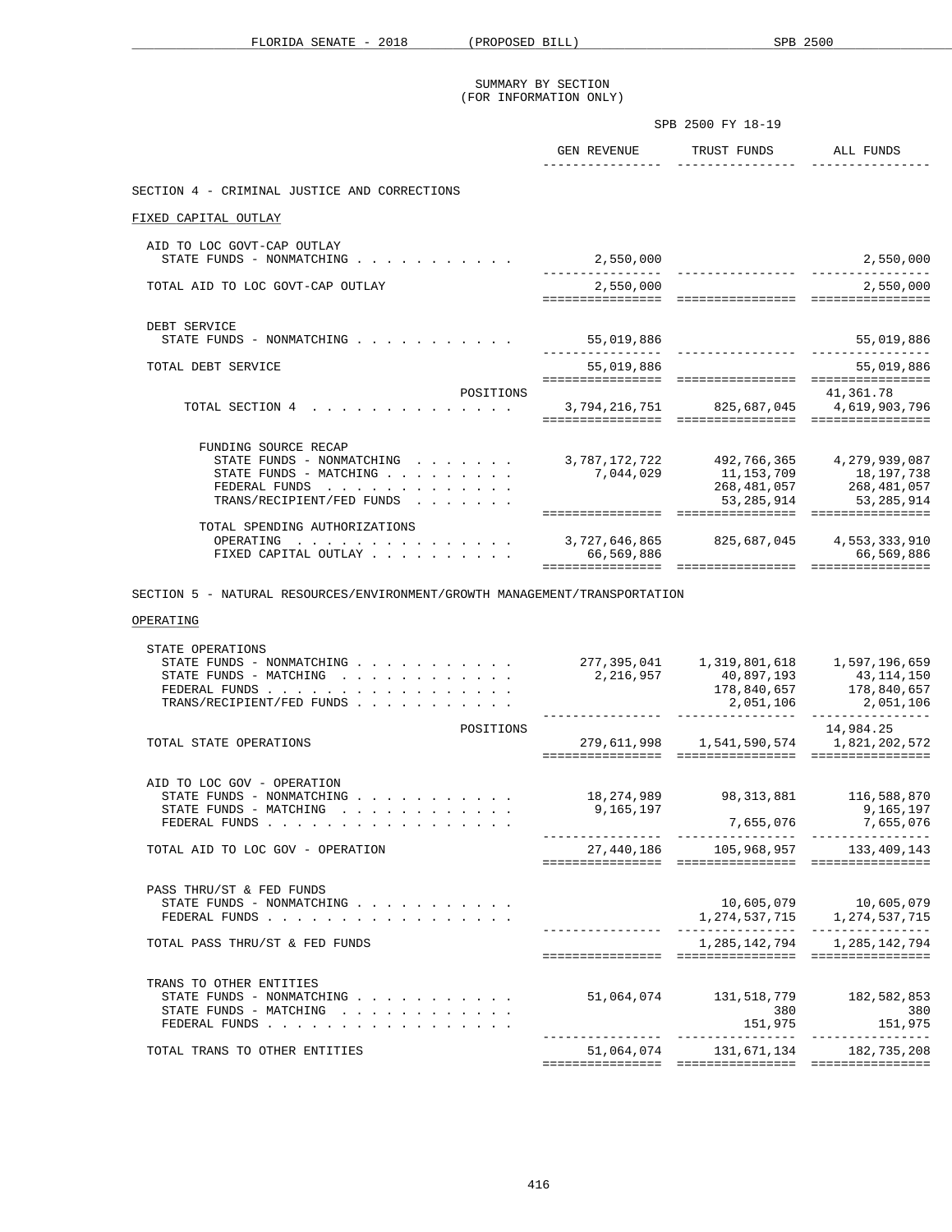|                                                                                                                                                                                                                                                                     | SUMMARY BY SECTION<br>(FOR INFORMATION ONLY)       |                                                                                                                                                                                                                                                       |                                                                                                                                    |
|---------------------------------------------------------------------------------------------------------------------------------------------------------------------------------------------------------------------------------------------------------------------|----------------------------------------------------|-------------------------------------------------------------------------------------------------------------------------------------------------------------------------------------------------------------------------------------------------------|------------------------------------------------------------------------------------------------------------------------------------|
|                                                                                                                                                                                                                                                                     | SPB 2500 FY 18-19                                  |                                                                                                                                                                                                                                                       |                                                                                                                                    |
|                                                                                                                                                                                                                                                                     |                                                    | GEN REVENUE TRUST FUNDS ALL FUNDS                                                                                                                                                                                                                     |                                                                                                                                    |
| SECTION 5 - NATURAL RESOURCES/ENVIRONMENT/GROWTH MANAGEMENT/TRANSPORTATION                                                                                                                                                                                          |                                                    |                                                                                                                                                                                                                                                       |                                                                                                                                    |
| FIXED CAPITAL OUTLAY                                                                                                                                                                                                                                                |                                                    |                                                                                                                                                                                                                                                       |                                                                                                                                    |
|                                                                                                                                                                                                                                                                     |                                                    |                                                                                                                                                                                                                                                       |                                                                                                                                    |
| ST CAPITAL OUTLAY - AGENCY<br>STATE FUNDS - NONMATCHING<br>FEDERAL FUNDS                                                                                                                                                                                            |                                                    | 42,035,000 414,834,434 456,869,434                                                                                                                                                                                                                    | $10,400,000$ $10,400,000$                                                                                                          |
| TOTAL ST CAPITAL OUTLAY - AGENCY                                                                                                                                                                                                                                    |                                                    | 42,035,000 425,234,434 467,269,434                                                                                                                                                                                                                    |                                                                                                                                    |
| STATE CAPITAL OUTLAY - DOT<br>STATE FUNDS - NONMATCHING<br>STATE FUNDS - MATCHING<br>FEDERAL FUNDS                                                                                                                                                                  |                                                    | ----------------- ----------------                                                                                                                                                                                                                    | $\begin{array}{lllll} 7,323,898,529 & & 7,323,898,529 \\ 55,232,334 & & 55,232,334 \\ 2,472,124,342 & & 2,472,124,342 \end{array}$ |
| TOTAL STATE CAPITAL OUTLAY - DOT                                                                                                                                                                                                                                    |                                                    |                                                                                                                                                                                                                                                       | 9,851,255,205 9,851,255,205                                                                                                        |
|                                                                                                                                                                                                                                                                     |                                                    |                                                                                                                                                                                                                                                       |                                                                                                                                    |
| AID TO LOC GOVT-CAP OUTLAY<br>STATE FUNDS - NONMATCHING<br>STATE FUNDS - MATCHING<br>FEDERAL FUNDS                                                                                                                                                                  | 41,851,131  291,249,825  333,100,956<br>16,459,200 | 117,857                                                                                                                                                                                                                                               | 16,577,057<br>$325,977,503$ $325,977,503$                                                                                          |
| TOTAL AID TO LOC GOVT-CAP OUTLAY                                                                                                                                                                                                                                    |                                                    | 58,310,331 617,345,185 675,655,516                                                                                                                                                                                                                    |                                                                                                                                    |
| DEBT SERVICE<br>STATE FUNDS - NONMATCHING                                                                                                                                                                                                                           |                                                    |                                                                                                                                                                                                                                                       | 385,984,750 385,984,750                                                                                                            |
| TOTAL DEBT SERVICE                                                                                                                                                                                                                                                  |                                                    | 385,984,750                                                                                                                                                                                                                                           | 385,984,750                                                                                                                        |
| POSITIONS                                                                                                                                                                                                                                                           |                                                    |                                                                                                                                                                                                                                                       | 14,984.25                                                                                                                          |
| TOTAL SECTION 5 458, 461, 589 14, 344, 193, 033 14, 802, 654, 622                                                                                                                                                                                                   |                                                    |                                                                                                                                                                                                                                                       |                                                                                                                                    |
| FUNDING SOURCE RECAP<br>STATE FUNDS - NONMATCHING<br>STATE FUNDS - MATCHING<br>FEDERAL FUNDS<br>TRANS/RECIPIENT/FED FUNDS                                                                                                                                           |                                                    | $\begin{array}{cccc} 430\, , 620\, , 235 & 9\, , 976\, , 206\, , 895 & 10\, , 406\, , 827\, , 130 \\ 27\, , 841\, , 354 & 96\, , 247\, , 764 & 124\, , 089\, , 118 \\ 4\, , 269\, , 687\, , 268 & 4\, , 269\, , 687\, , 268 \end{array}$<br>2,051,106 | 2,051,106                                                                                                                          |
| TOTAL SPENDING AUTHORIZATIONS                                                                                                                                                                                                                                       |                                                    |                                                                                                                                                                                                                                                       |                                                                                                                                    |
| the contract of the contract of the contract of the contract of the contract of the contract of the contract of the contract of the contract of the contract of the contract of the contract of the contract of the contract o<br>OPERATING<br>FIXED CAPITAL OUTLAY | 100,345,331                                        | 358, 116, 258 3, 064, 373, 459 3, 422, 489, 717                                                                                                                                                                                                       | 11, 279, 819, 574 11, 380, 164, 905                                                                                                |
| SECTION 6 - GENERAL GOVERNMENT                                                                                                                                                                                                                                      |                                                    |                                                                                                                                                                                                                                                       |                                                                                                                                    |
| OPERATING                                                                                                                                                                                                                                                           |                                                    |                                                                                                                                                                                                                                                       |                                                                                                                                    |
| STATE OPERATIONS<br>STATE FUNDS - NONMATCHING<br>STATE FUNDS - MATCHING<br>FEDERAL FUNDS<br>TRANS/RECIPIENT/FED FUNDS                                                                                                                                               | 46,986,016<br>. _ _ _ _ _ _ _ _ _ _ _ _ _ _ _      | 102,894,327<br>318,548,285<br>42,157,618<br>_________________                                                                                                                                                                                         | 149,880,343<br>318,548,285<br>42, 157, 618<br>----------------                                                                     |
| POSITIONS<br>TOTAL STATE OPERATIONS                                                                                                                                                                                                                                 | 685,453,408                                        | 2, 294, 729, 195                                                                                                                                                                                                                                      | 18,410.25<br>2,980,182,603                                                                                                         |
| AID TO LOC GOV - OPERATION<br>STATE FUNDS - NONMATCHING<br>STATE FUNDS - MATCHING<br>FEDERAL FUNDS<br>TRANS/RECIPIENT/FED FUNDS                                                                                                                                     | 58,002,979<br>16,000,701                           | 184,026,865<br>8,717,480<br>552,653,433<br>1,136,300                                                                                                                                                                                                  | 242,029,844<br>24,718,181<br>552,653,433<br>1,136,300                                                                              |
| TOTAL AID TO LOC GOV - OPERATION                                                                                                                                                                                                                                    | ----------------<br>74,003,680                     | . <u>.</u><br>746,534,078                                                                                                                                                                                                                             | ________________<br>820, 537, 758                                                                                                  |
|                                                                                                                                                                                                                                                                     |                                                    |                                                                                                                                                                                                                                                       |                                                                                                                                    |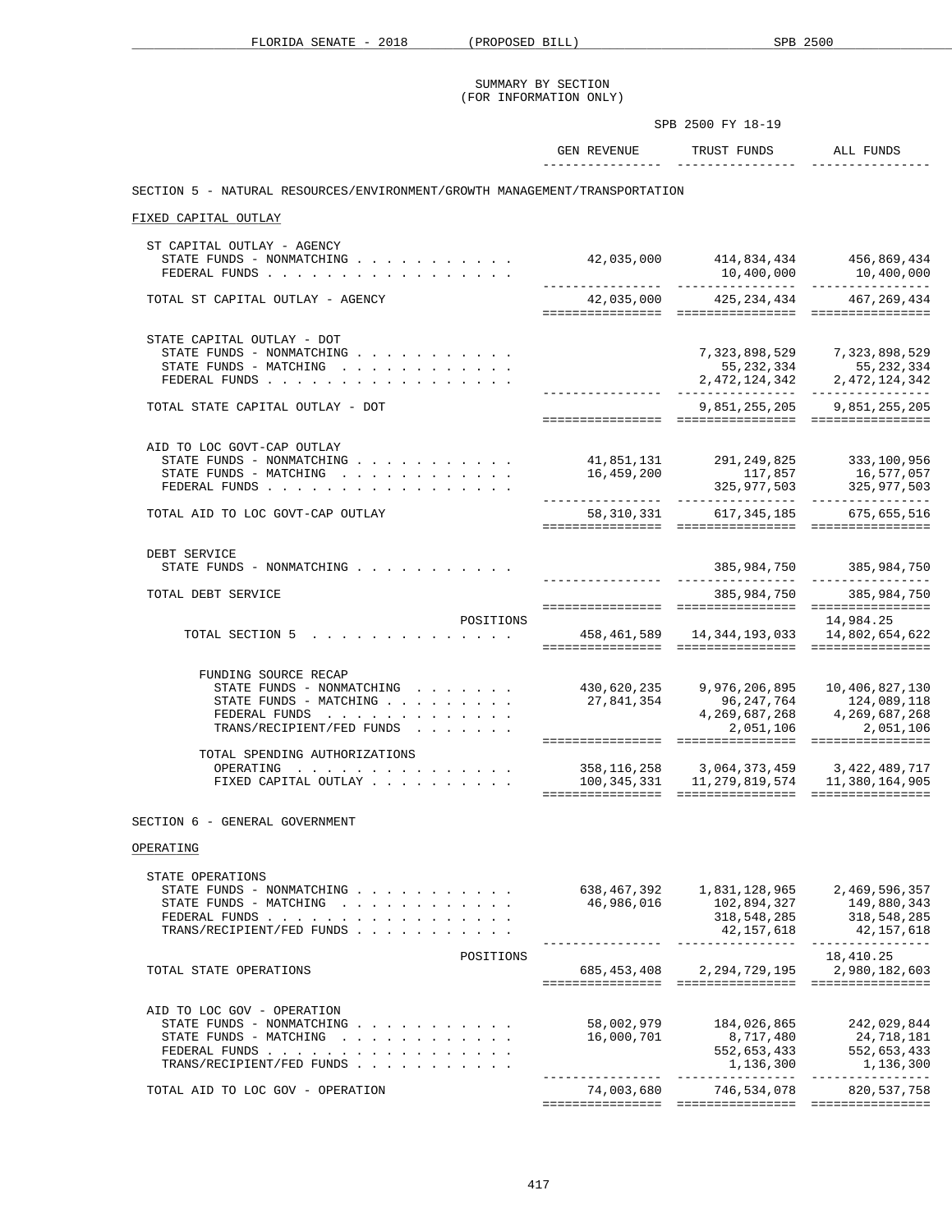|                                                                                                                                                                                            |                                 | SPB 2500 FY 18-19                                                                         |                                                                  |  |
|--------------------------------------------------------------------------------------------------------------------------------------------------------------------------------------------|---------------------------------|-------------------------------------------------------------------------------------------|------------------------------------------------------------------|--|
|                                                                                                                                                                                            | GEN REVENUE                     | TRUST FUNDS ALL FUNDS                                                                     |                                                                  |  |
| SECTION 6 - GENERAL GOVERNMENT                                                                                                                                                             |                                 |                                                                                           |                                                                  |  |
| OPERATING                                                                                                                                                                                  |                                 |                                                                                           |                                                                  |  |
| PYMT OF PEN, BEN & CLAIMS<br>STATE FUNDS - NONMATCHING                                                                                                                                     | 17,292,924 9,248,581 26,541,505 |                                                                                           |                                                                  |  |
| TOTAL PYMT OF PEN, BEN & CLAIMS                                                                                                                                                            |                                 | 17, 292, 924 9, 248, 581                                                                  | 26,541,505                                                       |  |
| PASS THRU/ST & FED FUNDS<br>STATE FUNDS - NONMATCHING $\cdot \cdot \cdot \cdot \cdot \cdot \cdot \cdot \cdot$<br>STATE FUNDS - MATCHING<br>FEDERAL FUNDS                                   |                                 | 2,335,862 481,227,835 483,563,697<br>52,633,686 52,633,686<br>1,271,008,360 1,271,008,360 |                                                                  |  |
| TOTAL PASS THRU/ST & FED FUNDS                                                                                                                                                             |                                 | 2, 335, 862 1, 804, 869, 881 1, 807, 205, 743                                             |                                                                  |  |
| TRANS TO OTHER ENTITIES<br>STATE FUNDS - NONMATCHING<br>STATE FUNDS - MATCHING $\cdot \cdot \cdot \cdot \cdot \cdot \cdot \cdot \cdot \cdot$<br>FEDERAL FUNDS<br>TRANS/RECIPIENT/FED FUNDS | 1,766,784                       | 43,208,643 15,568,099 58,776,742<br>$191$<br>4, 224, 708<br>185,120                       | 1,766,975<br>4,224,708<br>185,120                                |  |
| TOTAL TRANS TO OTHER ENTITIES                                                                                                                                                              |                                 | 44,975,427 19,978,118 64,953,545                                                          |                                                                  |  |
| FIXED CAPITAL OUTLAY<br>STATE CAPITAL OUTLAY - DMS                                                                                                                                         |                                 |                                                                                           |                                                                  |  |
| STATE FUNDS - NONMATCHING                                                                                                                                                                  |                                 | 43, 364, 353 38, 340, 802 81, 705, 155                                                    |                                                                  |  |
| TOTAL STATE CAPITAL OUTLAY - DMS                                                                                                                                                           |                                 | 43, 364, 353 38, 340, 802 81, 705, 155                                                    |                                                                  |  |
| ST CAPITAL OUTLAY - AGENCY<br>STATE FUNDS - NONMATCHING<br>TOTAL ST CAPITAL OUTLAY - AGENCY                                                                                                | -----------------               | $1,286,000$ $8,910,846$ $10,196,846$<br>1,286,000 8,910,846 10,196,846                    |                                                                  |  |
|                                                                                                                                                                                            |                                 |                                                                                           |                                                                  |  |
| AID TO LOC GOVT-CAP OUTLAY<br>STATE FUNDS - NONMATCHING<br>STATE FUNDS - MATCHING                                                                                                          |                                 | 10,111,307  8,676,650  18,787,957<br>1,800,000  3,000,000  4,800,000                      |                                                                  |  |
| TOTAL AID TO LOC GOVT-CAP OUTLAY                                                                                                                                                           |                                 | 11,911,307 11,676,650 23,587,957                                                          |                                                                  |  |
| DEBT SERVICE<br>STATE FUNDS - NONMATCHING                                                                                                                                                  |                                 | 25, 342, 269                                                                              | 25, 342, 269                                                     |  |
| TOTAL DEBT SERVICE                                                                                                                                                                         |                                 | 25,342,269                                                                                | 25, 342, 269                                                     |  |
| POSITIONS<br>TOTAL SECTION 6<br>the contract of the contract of the contract of the contract of the contract of the contract of the contract of                                            | 880,622,961                     | 4,959,630,420                                                                             | 18,410.25<br>5,840,253,381                                       |  |
| FUNDING SOURCE RECAP<br>STATE FUNDS - NONMATCHING<br>STATE FUNDS - MATCHING<br>FEDERAL FUNDS<br>TRANS/RECIPIENT/FED FUNDS                                                                  | 814,069,460<br>66,553,501       | 2,602,470,912<br>167,245,684<br>2,146,434,786<br>43, 479, 038                             | 3, 416, 540, 372<br>233,799,185<br>2,146,434,786<br>43, 479, 038 |  |
| TOTAL SPENDING AUTHORIZATIONS<br>OPERATING<br>.<br>FIXED CAPITAL OUTLAY                                                                                                                    | 824,061,301<br>56,561,660       | 4,875,359,853<br>84,270,567                                                               | 5,699,421,154<br>140,832,227                                     |  |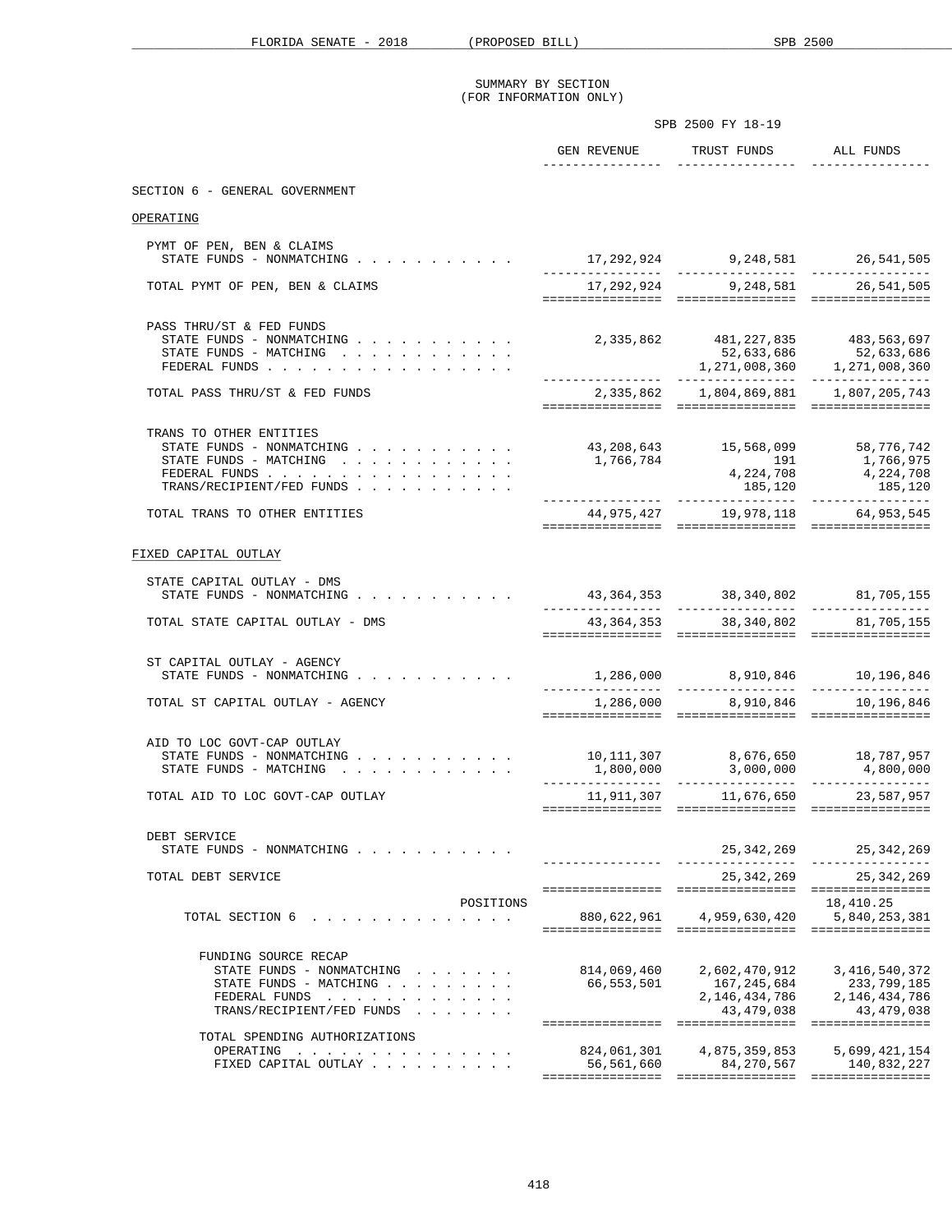|                                                                                                                               |                                    | SPB 2500 FY 18-19                                     |                                                |
|-------------------------------------------------------------------------------------------------------------------------------|------------------------------------|-------------------------------------------------------|------------------------------------------------|
|                                                                                                                               |                                    | GEN REVENUE TRUST FUNDS ALL FUNDS                     |                                                |
| SECTION 7 - JUDICIAL BRANCH                                                                                                   |                                    |                                                       |                                                |
| OPERATING                                                                                                                     |                                    |                                                       |                                                |
| STATE OPERATIONS<br>STATE FUNDS - NONMATCHING $\cdots$ , , , , , , , , ,<br>FEDERAL FUNDS<br>TRANS/RECIPIENT/FED FUNDS        | 455,201,280 82,877,903 538,079,183 |                                                       | 2,404,784 2,404,784<br>8, 191, 883 8, 191, 883 |
| POSITIONS<br>TOTAL STATE OPERATIONS                                                                                           |                                    | 455, 201, 280 93, 474, 570 548, 675, 850              | 4,264.00                                       |
| AID TO LOC GOV - OPERATION<br>STATE FUNDS - NONMATCHING $\cdot$ , , , , , , , , , , ,                                         | 8,088,240<br>_________________     |                                                       | 8,088,240                                      |
| TOTAL AID TO LOC GOV - OPERATION                                                                                              | 8,088,240                          |                                                       | 8,088,240                                      |
| TRANS TO OTHER ENTITIES<br>STATE FUNDS - NONMATCHING $\cdots$ , , , , , , , , ,<br>FEDERAL FUNDS<br>TRANS/RECIPIENT/FED FUNDS | 851,855                            | 3,927                                                 | 5,805 857,660<br>3,927<br>28,983 28,983        |
| TOTAL TRANS TO OTHER ENTITIES                                                                                                 |                                    | 851,855 38,715 890,570                                |                                                |
| POSITIONS<br>TOTAL SECTION 7 464, 141, 375 93, 513, 285 557, 654, 660                                                         |                                    |                                                       | 4,264.00                                       |
| FUNDING SOURCE RECAP<br>STATE FUNDS - NONMATCHING<br>FEDERAL FUNDS<br>TRANS/RECIPIENT/FED FUNDS                               |                                    | 464, 141, 375 82, 883, 708 547, 025, 083<br>8,220,866 | 2, 408, 711 2, 408, 711<br>8,220,866           |
| TOTAL SPENDING AUTHORIZATIONS<br>OPERATING<br>FIXED CAPITAL OUTLAY                                                            | =================                  | 464, 141, 375 93, 513, 285 557, 654, 660              |                                                |
|                                                                                                                               |                                    |                                                       |                                                |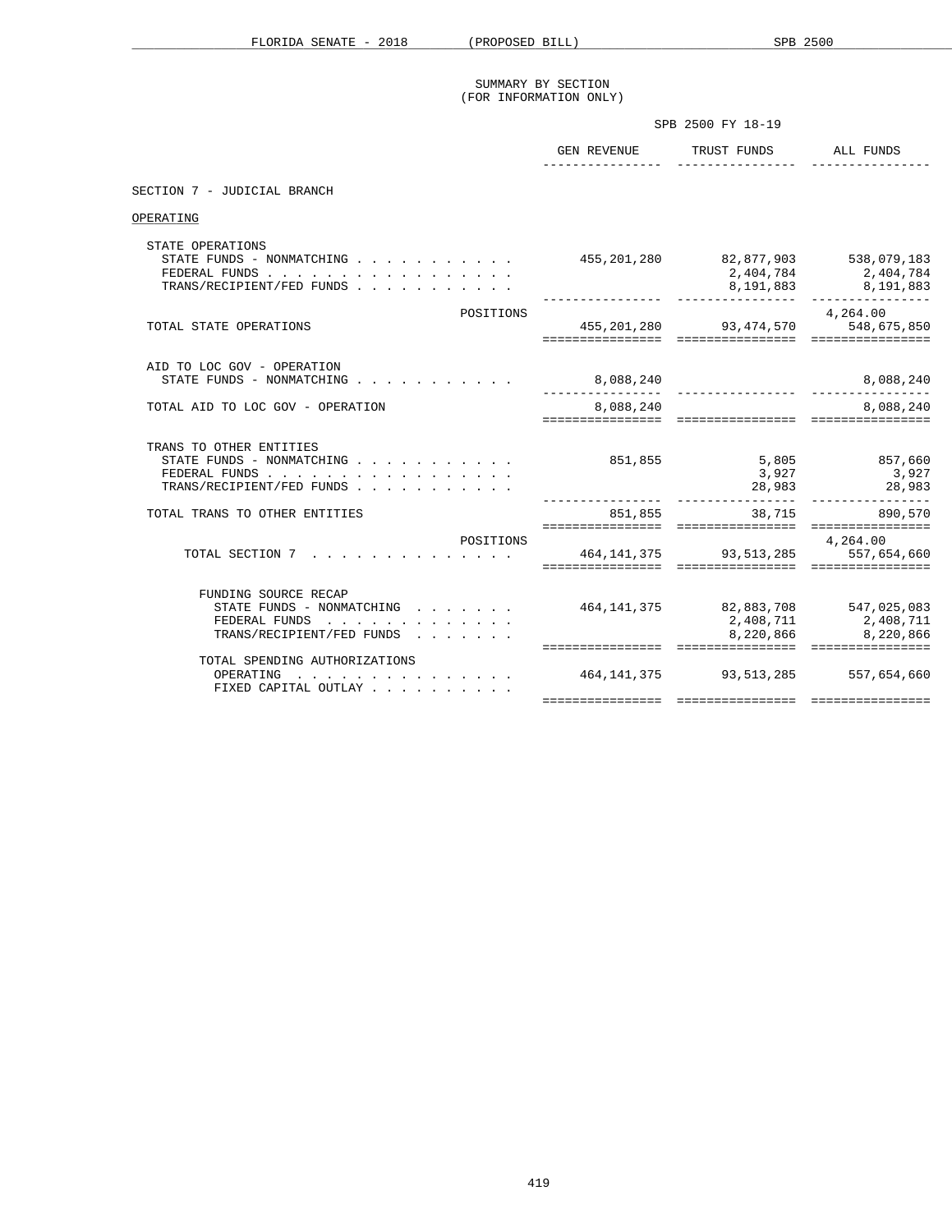## SUMMARY FOR ALL SECTIONS (FOR INFORMATION ONLY)

|                                                                                                                                                        | SPB 2500 FY 18-19                             |                                                                                     |                                                                                                                      |  |  |
|--------------------------------------------------------------------------------------------------------------------------------------------------------|-----------------------------------------------|-------------------------------------------------------------------------------------|----------------------------------------------------------------------------------------------------------------------|--|--|
|                                                                                                                                                        | GEN REVENUE                                   | TRUST FUNDS                                                                         | ALL FUNDS                                                                                                            |  |  |
| ALL SECTIONS                                                                                                                                           |                                               |                                                                                     |                                                                                                                      |  |  |
| OPERATING                                                                                                                                              |                                               |                                                                                     |                                                                                                                      |  |  |
| STATE OPERATIONS<br>TRANS/RECIPIENT/FED FUNDS                                                                                                          |                                               |                                                                                     | 219, 304, 194 219, 304, 194                                                                                          |  |  |
| POSITIONS<br>TOTAL STATE OPERATIONS                                                                                                                    |                                               | 5,834,723,186 7,560,381,704 13,395,104,890                                          | 112,963.60                                                                                                           |  |  |
| AID TO LOC GOV - OPERATION<br>STATE FUNDS - NONMATCHING<br>STATE FUNDS - MATCHING<br>FEDERAL FUNDS<br>TRANS/RECIPIENT/FED FUNDS                        | 1,395,689,036                                 | 13, 416, 409, 633 3, 619, 260, 344 17, 035, 669, 977                                | $71, 226, 671 \qquad 1, 466, 915, 707$<br>$3, 138, 106, 745 \qquad 3, 138, 106, 745$<br>93,687,559 93,687,559        |  |  |
| TOTAL AID TO LOC GOV - OPERATION                                                                                                                       |                                               | 14,812,098,669 6,922,281,319 21,734,379,988                                         |                                                                                                                      |  |  |
| PYMT OF PEN, BEN & CLAIMS<br>STATE FUNDS - NONMATCHING<br>STATE FUNDS - MATCHING<br>FEDERAL FUNDS<br>TRANS/RECIPIENT/FED FUNDS                         | 10,243,619<br>. _ _ _ _ _ _ _ _ _ _ _ _ _ _ _ | 420, 312, 783 503, 285, 083 923, 597, 866<br>13,297,000<br>28,017<br>-------------- | 10,243,619<br>13, 297, 000<br>28,017<br>---------------                                                              |  |  |
| TOTAL PYMT OF PEN, BEN & CLAIMS                                                                                                                        |                                               | 430,556,402 516,610,100 947,166,502                                                 |                                                                                                                      |  |  |
| PASS THRU/ST & FED FUNDS<br>STATE FUNDS - NONMATCHING<br>STATE FUNDS - MATCHING<br>FEDERAL FUNDS                                                       |                                               | 2,935,833,716 688,170,368 3,624,004,084                                             | 52,633,686<br>4,455,825,385<br>4,455,825,385<br>4,455,825,385                                                        |  |  |
| TOTAL PASS THRU/ST & FED FUNDS                                                                                                                         |                                               | 2,935,833,716 5,196,629,439 8,132,463,155                                           |                                                                                                                      |  |  |
| MEDICAID AND TANF<br>STATE FUNDS - NONMATCHING<br>STATE FUNDS - MATCHING $\cdot$ , , , , , , , , , , , ,<br>FEDERAL FUNDS<br>TRANS/RECIPIENT/FED FUNDS | 380,877<br>7,266,365,820                      | 16,795,378,011<br>772,341,155                                                       | 380,877<br>4,586,045,208    11,852,411,028<br>16,795,378,011<br>772, 341, 155<br>----------------- ----------------- |  |  |
| TOTAL MEDICAID AND TANF                                                                                                                                | 7,266,746,697                                 | 22, 153, 764, 374                                                                   | 29, 420, 511, 071                                                                                                    |  |  |
| TRANS TO OTHER ENTITIES<br>STATE FUNDS - NONMATCHING $\cdot$<br>STATE FUNDS - MATCHING<br>FEDERAL FUNDS<br>TRANS/RECIPIENT/FED FUNDS                   | 5,845,713                                     | 125,387,243 156,873,573 282,260,816<br>3,095,113<br>31,326,309<br>623,431           | 8,940,826<br>31,326,309<br>623,431                                                                                   |  |  |
| TOTAL TRANS TO OTHER ENTITIES                                                                                                                          |                                               | 131, 232, 956 191, 918, 426 323, 151, 382                                           |                                                                                                                      |  |  |
| FIXED CAPITAL OUTLAY                                                                                                                                   |                                               |                                                                                     |                                                                                                                      |  |  |
| STATE CAPITAL OUTLAY - DMS<br>STATE FUNDS - NONMATCHING                                                                                                |                                               |                                                                                     |                                                                                                                      |  |  |
| TOTAL STATE CAPITAL OUTLAY - DMS                                                                                                                       |                                               | 43,864,353 38,340,802 82,205,155                                                    |                                                                                                                      |  |  |
|                                                                                                                                                        |                                               |                                                                                     |                                                                                                                      |  |  |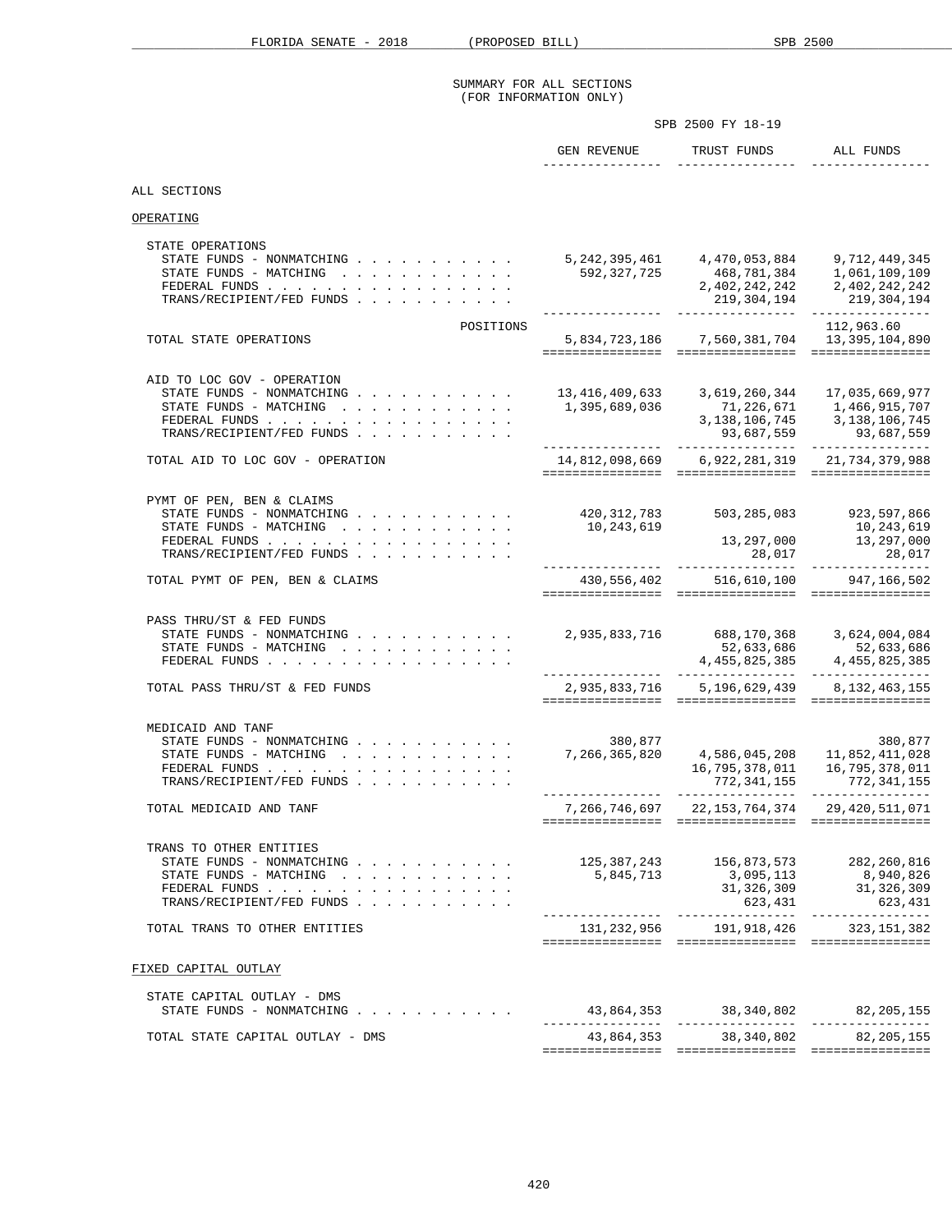#### SUMMARY FOR ALL SECTIONS (FOR INFORMATION ONLY)

|                                                                                                                                        | SPB 2500 FY 18-19                                                                                                                                                               |                                                                                                                          |
|----------------------------------------------------------------------------------------------------------------------------------------|---------------------------------------------------------------------------------------------------------------------------------------------------------------------------------|--------------------------------------------------------------------------------------------------------------------------|
|                                                                                                                                        | GEN REVENUE TRUST FUNDS ALL FUNDS                                                                                                                                               |                                                                                                                          |
| ALL SECTIONS                                                                                                                           |                                                                                                                                                                                 |                                                                                                                          |
| FIXED CAPITAL OUTLAY                                                                                                                   |                                                                                                                                                                                 |                                                                                                                          |
| ST CAPITAL OUTLAY - AGENCY<br>STATE FUNDS - NONMATCHING<br>FEDERAL FUNDS                                                               | 59,906,728 431,313,061 491,219,789<br>_________________                                                                                                                         | $10,400,000$ $10,400,000$                                                                                                |
| TOTAL ST CAPITAL OUTLAY - AGENCY                                                                                                       | 59,906,728 441,713,061 501,619,789                                                                                                                                              |                                                                                                                          |
| STATE CAPITAL OUTLAY - DOT<br>STATE FUNDS - NONMATCHING<br>STATE FUNDS - MATCHING<br>FEDERAL FUNDS<br>TOTAL STATE CAPITAL OUTLAY - DOT |                                                                                                                                                                                 | 7, 323, 898, 529 7, 323, 898, 529<br>55, 232, 334<br>2, 472, 124, 342<br>2, 472, 124, 342<br>9,851,255,205 9,851,255,205 |
| STATE CAPITAL OUTLAY-PECO<br>STATE FUNDS - NONMATCHING                                                                                 |                                                                                                                                                                                 |                                                                                                                          |
| TOTAL STATE CAPITAL OUTLAY-PECO                                                                                                        | 95,053,380 383,500,000 478,553,380                                                                                                                                              |                                                                                                                          |
| AID TO LOC GOVT-CAP OUTLAY<br>STATE FUNDS - NONMATCHING<br>STATE FUNDS - MATCHING<br>FEDERAL FUNDS                                     | $73,965,563$ $303,926,475$ $377,892,038$<br>$18, 259, 200$<br>3.117,857<br>325,977,503<br>325,977,503<br>325,977,503<br>325,977,503                                             |                                                                                                                          |
| TOTAL AID TO LOC GOVT-CAP OUTLAY                                                                                                       | 92,224,763 633,021,835 725,246,598                                                                                                                                              |                                                                                                                          |
| DEBT SERVICE<br>STATE FUNDS - NONMATCHING                                                                                              |                                                                                                                                                                                 |                                                                                                                          |
| TOTAL DEBT SERVICE                                                                                                                     |                                                                                                                                                                                 |                                                                                                                          |
| POSITIONS<br>TOTAL ALL SECTIONS 31,757,260,736 55,540,145,691 87,297,406,427                                                           |                                                                                                                                                                                 | 112,963.60                                                                                                               |
| FUNDING SOURCE RECAP<br>STATE FUNDS - NONMATCHING<br>STATE FUNDS - MATCHING<br>FEDERAL FUNDS<br>TRANS/RECIPIENT/FED FUNDS              | 22,468,529,623 19,569,351,545 42,037,881,168<br>9, 288, 731, 113 5, 240, 132, 253 14, 528, 863, 366<br>29, 644, 677, 537 29, 644, 677, 537<br>1, 085, 984, 356 1, 085, 984, 356 |                                                                                                                          |
| TOTAL SPENDING AUTHORIZATIONS<br>OPERATING<br>$\frac{1}{2}$<br>FIXED CAPITAL OUTLAY                                                    | 31, 411, 191, 626 42, 541, 585, 362 73, 952, 776, 988                                                                                                                           |                                                                                                                          |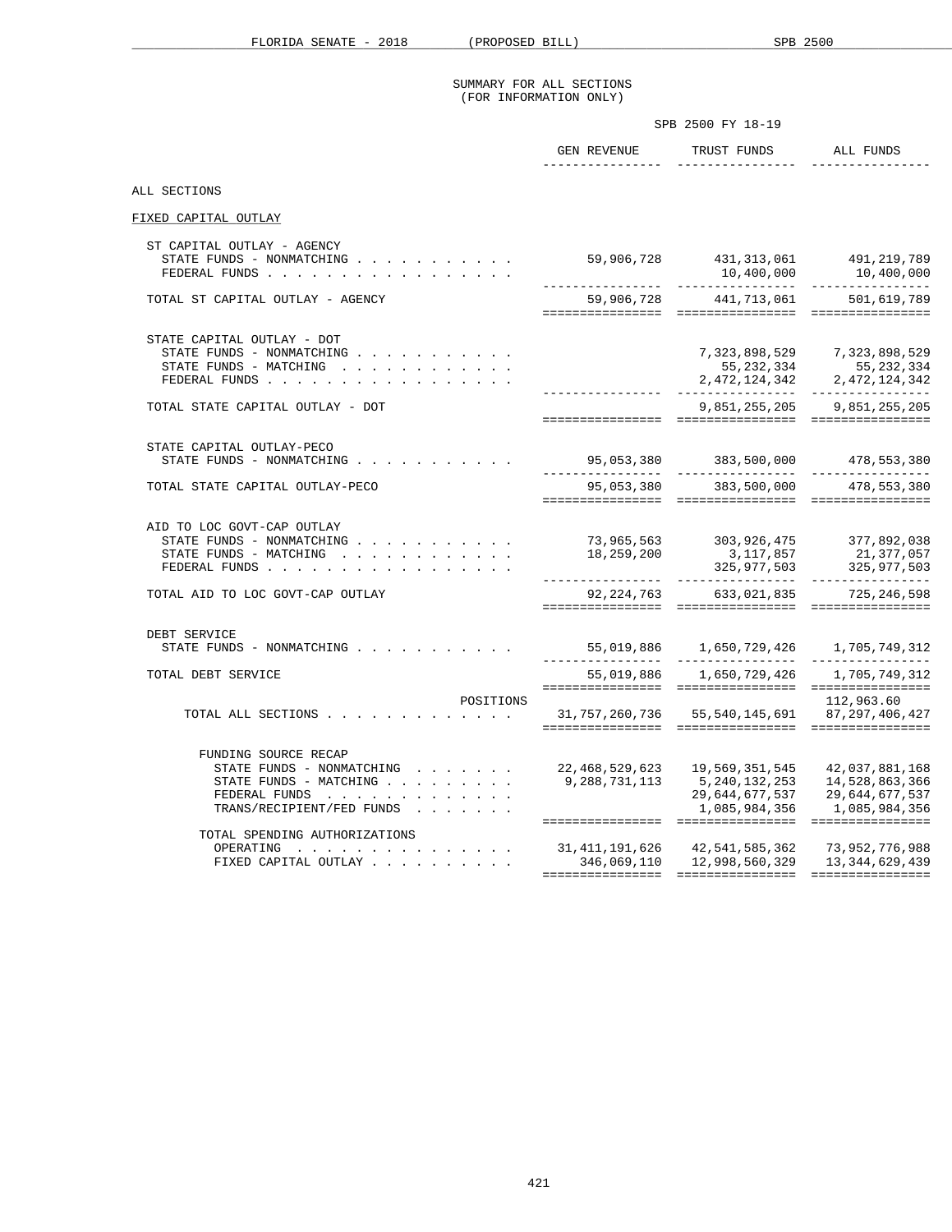SPB 2500 FY 18-19 (\$ IN MILLIONS)

|                                                                                                                                                                                                                                                                                                                                                                                               | GENERAL<br>REVENUE                  | LOTTERY PECO TOBACCO                                   |                                                 |                                                                                                                                                                                                                                                                        | OTHER<br>TRUST                             | ALL<br>FUNDS                               | POSITIONS                                        |
|-----------------------------------------------------------------------------------------------------------------------------------------------------------------------------------------------------------------------------------------------------------------------------------------------------------------------------------------------------------------------------------------------|-------------------------------------|--------------------------------------------------------|-------------------------------------------------|------------------------------------------------------------------------------------------------------------------------------------------------------------------------------------------------------------------------------------------------------------------------|--------------------------------------------|--------------------------------------------|--------------------------------------------------|
| OPERATING                                                                                                                                                                                                                                                                                                                                                                                     |                                     |                                                        |                                                 |                                                                                                                                                                                                                                                                        |                                            |                                            |                                                  |
| SECTION 1 - EDUCATION ENHANCEMENT                                                                                                                                                                                                                                                                                                                                                             |                                     |                                                        |                                                 |                                                                                                                                                                                                                                                                        |                                            |                                            |                                                  |
|                                                                                                                                                                                                                                                                                                                                                                                               |                                     |                                                        |                                                 |                                                                                                                                                                                                                                                                        |                                            |                                            |                                                  |
| TOTAL SECTION 1                                                                                                                                                                                                                                                                                                                                                                               | $\overline{\phantom{a}}$ .0         |                                                        |                                                 | $1,771.7$ $0$ $0$ $0$ $0$ $1,771.7$ $00$                                                                                                                                                                                                                               |                                            |                                            |                                                  |
|                                                                                                                                                                                                                                                                                                                                                                                               |                                     |                                                        |                                                 |                                                                                                                                                                                                                                                                        |                                            |                                            |                                                  |
| SECTION 2 - EDUCATION (ALL OTHER FUNDS)                                                                                                                                                                                                                                                                                                                                                       |                                     |                                                        |                                                 |                                                                                                                                                                                                                                                                        |                                            |                                            |                                                  |
| EDUCATION, DEPT OF  16,305.7 10 0 1,785.1 21,090.8 2,315.75                                                                                                                                                                                                                                                                                                                                   |                                     |                                                        |                                                 |                                                                                                                                                                                                                                                                        |                                            |                                            |                                                  |
| TOTAL SECTION 2                                                                                                                                                                                                                                                                                                                                                                               |                                     |                                                        |                                                 |                                                                                                                                                                                                                                                                        |                                            |                                            |                                                  |
| EDUCATION RECAP<br>EDUCATION/EARLY LEARNING 567.1 0 0.0 0.0 528.5 1,095.5 99.00<br>EDUCATION/PUBLIC SCHOOLS 11,381.5 766.4 0 0.0 1,923.4 14,071.3 .00<br>EDUCATION/FL COLLEGES 894.2 256.8 0 0.0 1,923.4 14,071.3 .00<br>EDUCATION/UNIVERSI                                                                                                                                                   |                                     |                                                        |                                                 |                                                                                                                                                                                                                                                                        |                                            |                                            |                                                  |
| TOTAL EDUCATION RECAP                                                                                                                                                                                                                                                                                                                                                                         |                                     | $16,305.7$ $1,771.7$ .0                                |                                                 | $\overline{0}$                                                                                                                                                                                                                                                         |                                            |                                            | 4,785.1 22,862.6 2,315.75                        |
| SECTION 3 - HUMAN SERVICES<br>AGENCY/HEALTH CARE ADMIN 6,746.9                                                                                                                                                                                                                                                                                                                                |                                     |                                                        |                                                 | $.0$ $.0$ $.307.2$ $.21,868.1$                                                                                                                                                                                                                                         |                                            |                                            | 28,922.2 1,536.50                                |
| TOTAL SECTION 3                                                                                                                                                                                                                                                                                                                                                                               |                                     | 9,731.5 .0 .0 377.6 26,748.2 36,857.3 31,627.57        |                                                 |                                                                                                                                                                                                                                                                        |                                            |                                            |                                                  |
| SECTION 4 - CRIMINAL JUSTICE AND CORRECTIONS                                                                                                                                                                                                                                                                                                                                                  |                                     |                                                        |                                                 |                                                                                                                                                                                                                                                                        |                                            |                                            |                                                  |
| LEGAL AFFAIRS/ATTY GENERAL 53.2                                                                                                                                                                                                                                                                                                                                                               |                                     | $\cdot$ 0                                              |                                                 | $\begin{array}{cccccc} .0 & .0 & .0 & 77.3 & 2,478.3 & 24,238.00 \\ .0 & .0 & .1 & 11.0 & 132.00 \\ .0 & .0 & 141.9 & 902.9 & 10,431.78 \\ .0 & .0 & 165.3 & 570.0 & 3,272.50 \\ .0 & .0 & 194.5 & 291.5 & 1,891.00 \\ .0 & .0 & 246.5 & 299.7 & 1,396.50 \end{array}$ |                                            |                                            |                                                  |
| TOTAL SECTION 4                                                                                                                                                                                                                                                                                                                                                                               | 3,727.6                             | $\cdot$ 0                                              |                                                 | $.0$ $.0$ $.825.7$                                                                                                                                                                                                                                                     |                                            |                                            | 4, 553.3 41, 361. 78                             |
| SECTION 5 - NATURAL RESOURCES/ENVIRONMENT/GROWTH MANAGEMENT/TRANSPORTATION                                                                                                                                                                                                                                                                                                                    |                                     |                                                        |                                                 |                                                                                                                                                                                                                                                                        |                                            |                                            |                                                  |
| $\begin{array}{cccccccc} \tt AGRIC/CONSUMER \; SVC/COMMR \dots & 158.0 & .0 & .0 & .0 & 1,582.8 & 1,740.8 \\ \tt ENVIR \; PROTECTION, \; DEPT \; OF \dots & 147.7 & .0 & .0 & .0 & 391.2 & 538.9 \\ \tt FISH/WILDLIFE \; CONSERV \; COMM \dots & 52.4 & .0 & .0 & .0 & 307.1 & 359.6 \\ \ttTRANSPORTATION, \; DEPT \; OF \dots \dots & .0 & .0 & .0 & .0 & .0 & 783.3 & 783.3 \\ \end{array}$ |                                     |                                                        |                                                 | $\begin{array}{cccccc} .0 & .0 & 1,582.8 & 1,740.8 & 3,655.25 \ .0 & .0 & 391.2 & 538.9 & 2,901.50 \end{array}$                                                                                                                                                        |                                            |                                            | 2,128.50<br>6, 299.00                            |
| TOTAL SECTION 5                                                                                                                                                                                                                                                                                                                                                                               | 358.1                               |                                                        | $\overline{0}$                                  | $.0$ $.0$ $3,064.4$ $3,422.5$ $14,984.25$                                                                                                                                                                                                                              |                                            |                                            |                                                  |
| SECTION 6 - GENERAL GOVERNMENT                                                                                                                                                                                                                                                                                                                                                                |                                     |                                                        |                                                 |                                                                                                                                                                                                                                                                        |                                            |                                            |                                                  |
| ADMINISTERED FUNDS<br>BUSINESS/PROFESSIONAL REG<br>CITRUS, DEPT OF<br>$ECONOMIC$ OPPORTUNITY<br>FINANCIAL SERVICES                                                                                                                                                                                                                                                                            | 194.8<br>1.4<br>2.7<br>28.0<br>23.5 | $\cdot$ 0<br>$\cdot$ 0<br>$\cdot$ 0<br>$\cdot$ 0<br>.0 | $\cdot$ 0<br>$\cdot$ 0<br>$\cdot$ 0<br>.0<br>.0 | $\cdot$ 0<br>$\cdot$ 0<br>.0<br>$\cdot$ 0<br>$\cdot$ 0                                                                                                                                                                                                                 | 100.4<br>153.3<br>25.6<br>1,200.2<br>357.2 | 295.2<br>154.7<br>28.3<br>1,228.1<br>380.7 | .00<br>1,616.25<br>41.00<br>1,467.50<br>2,593.50 |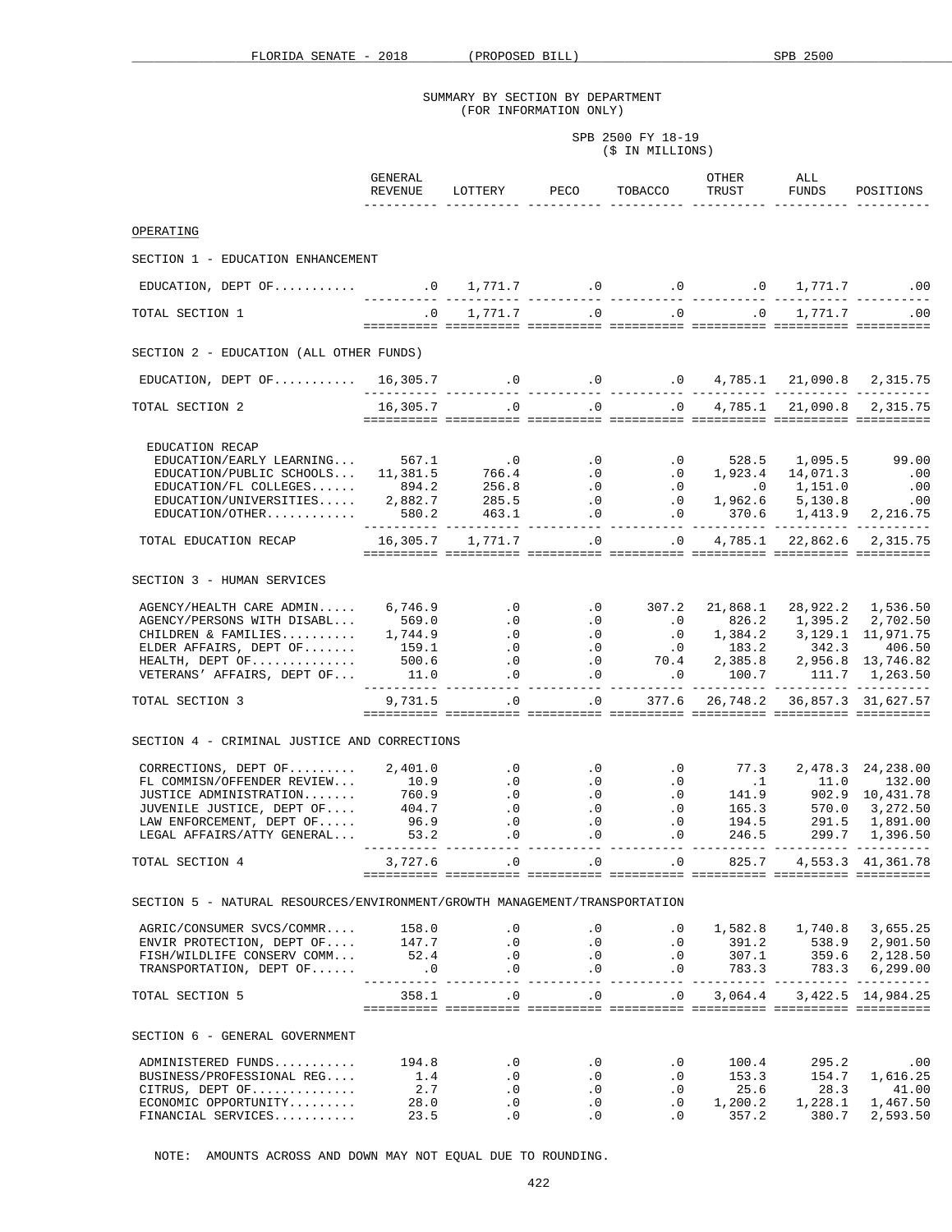| SPB 2500 FY 18-19 |
|-------------------|
| (\$ IN MILLIONS)  |

|                                                                                                                                                                                                                                                                                                                                                                                                                                             | GENERAL<br>REVENUE | LOTTERY PECO                                                                                                              |               | TOBACCO                                                                                                                               | OTHER<br>TRUST         | ALL<br>FUNDS | POSITIONS                                                                                 |
|---------------------------------------------------------------------------------------------------------------------------------------------------------------------------------------------------------------------------------------------------------------------------------------------------------------------------------------------------------------------------------------------------------------------------------------------|--------------------|---------------------------------------------------------------------------------------------------------------------------|---------------|---------------------------------------------------------------------------------------------------------------------------------------|------------------------|--------------|-------------------------------------------------------------------------------------------|
| OPERATING                                                                                                                                                                                                                                                                                                                                                                                                                                   |                    |                                                                                                                           |               |                                                                                                                                       |                        |              |                                                                                           |
| SECTION 6 - GENERAL GOVERNMENT                                                                                                                                                                                                                                                                                                                                                                                                              |                    |                                                                                                                           |               |                                                                                                                                       |                        |              |                                                                                           |
| GOVERNOR, EXECUTIVE OFFICE 27.9<br>HIWAY SAFETY/MTR VEH, DEPT<br>LEGISLATIVE BRANCH<br>LOTTERY, DEPARTMENT OF THE<br>MANAGEMENT SRVCS, DEPT OF<br>MILITARY AFFAIRS, DEPT OF<br>PUBLIC SERVICE COMMISSION<br>REVENUE, DEPARTMENT OF                                                                                                                                                                                                          |                    |                                                                                                                           |               | $\overline{0}$ . $\overline{0}$ . $\overline{0}$ . $\overline{0}$                                                                     | 1,321.4 1,349.3 431.00 |              |                                                                                           |
| TOTAL SECTION 6                                                                                                                                                                                                                                                                                                                                                                                                                             | 824.1              | $\begin{array}{cccccccc} .0 & .0 & .0 & .0 & 4,875.4 & 5,699.4 & 18,410.25 \end{array}$                                   |               |                                                                                                                                       |                        |              |                                                                                           |
| SECTION 7 - JUDICIAL BRANCH                                                                                                                                                                                                                                                                                                                                                                                                                 |                    |                                                                                                                           |               |                                                                                                                                       |                        |              |                                                                                           |
| STATE COURT SYSTEM 464.1 0 0 0 0 0 0 93.5 557.7 4, 264.00                                                                                                                                                                                                                                                                                                                                                                                   |                    |                                                                                                                           |               |                                                                                                                                       |                        |              |                                                                                           |
| TOTAL SECTION 7                                                                                                                                                                                                                                                                                                                                                                                                                             |                    | $464.1 \qquad \qquad .0 \qquad \qquad .0 \qquad \qquad .0 \qquad \qquad 93.5 \qquad \qquad 557.7 \qquad 4 \, ,264 \, .00$ |               |                                                                                                                                       |                        |              |                                                                                           |
| TOTAL OPERATING                                                                                                                                                                                                                                                                                                                                                                                                                             |                    |                                                                                                                           |               |                                                                                                                                       |                        |              |                                                                                           |
| FIXED CAPITAL OUTLAY                                                                                                                                                                                                                                                                                                                                                                                                                        |                    |                                                                                                                           |               |                                                                                                                                       |                        |              |                                                                                           |
| SECTION 1 - EDUCATION ENHANCEMENT                                                                                                                                                                                                                                                                                                                                                                                                           |                    |                                                                                                                           |               |                                                                                                                                       |                        |              |                                                                                           |
|                                                                                                                                                                                                                                                                                                                                                                                                                                             |                    |                                                                                                                           |               |                                                                                                                                       |                        |              |                                                                                           |
| TOTAL SECTION 1                                                                                                                                                                                                                                                                                                                                                                                                                             | $\cdot$ 0          |                                                                                                                           |               | 241.5 0 .0 .0                                                                                                                         |                        |              | 241.5 .00                                                                                 |
| SECTION 2 - EDUCATION (ALL OTHER FUNDS)                                                                                                                                                                                                                                                                                                                                                                                                     |                    |                                                                                                                           |               |                                                                                                                                       |                        |              |                                                                                           |
| EDUCATION, DEPT OF  110.3 1,203.9 0 1,203.9 177.5 1,491.7 00                                                                                                                                                                                                                                                                                                                                                                                |                    |                                                                                                                           |               |                                                                                                                                       |                        |              |                                                                                           |
| TOTAL SECTION 2                                                                                                                                                                                                                                                                                                                                                                                                                             | 110.3              | $\overline{\phantom{a}}$ .0                                                                                               |               | $1,203.9$ .0 $177.5$ $1,491.7$ .00                                                                                                    |                        |              |                                                                                           |
| EDUCATION RECAP<br>EDUCATION/EARLY LEARNING<br>EDUCATION/EARLY LEARNING 10.0 .0 .0 .0 .0 .0 .0 10.0<br>EDUCATION/PUBLIC SCHOOLS 10.0 .0 .0 .0 .0 .0 .0 .0<br>EDUCATION/UNIVERSITIES0 .0 .0 .0 .0 .0 .0<br>EDUCATION/UNIVERSITIES 9<br>EDUCATION/OTHER.<br>TOTAL EDUCATION RECAP                                                                                                                                                             | 99.5               | 110.3  241.5  1,203.9  0.0  177.5  1,733.2  00                                                                            | 241.5 1,203.9 | $\sim$ 0                                                                                                                              | 177.5                  | 1,722.4      | .00<br>.00<br>$\ldots$<br>.00<br>.00                                                      |
| SECTION 3 - HUMAN SERVICES                                                                                                                                                                                                                                                                                                                                                                                                                  |                    |                                                                                                                           |               |                                                                                                                                       |                        |              |                                                                                           |
| $\begin{tabular}{lcccccc} \texttt{AGENCY/PERSONS WITH DISABL} \end{tabular} \begin{tabular}{lcccccc} \texttt{AGENCY/PERSONS WITH DISABL} \end{tabular} \begin{tabular}{lcccccc} . & . & .5 & .0 & .0 & .0 & .0 & .3 & .3 & 2.8 & .00 \\ \texttt{CHILDREN & FAMILIES. \end{tabular} \begin{tabular}{lcccccc} . & . & .5 & .0 & .0 & .0 & .0 & .0 & .0 & .0 & .7.2 & .00 \\ \texttt{HEALTH, DEPT OF & . & .5 & .0 & .0 & .0 & .0 & .0 & .0 &$ |                    |                                                                                                                           |               |                                                                                                                                       |                        |              |                                                                                           |
| TOTAL SECTION 3                                                                                                                                                                                                                                                                                                                                                                                                                             |                    | $12.3$ .0 .0 .0 .0 11.6 23.8                                                                                              |               |                                                                                                                                       |                        |              | .00                                                                                       |
| SECTION 4 - CRIMINAL JUSTICE AND CORRECTIONS                                                                                                                                                                                                                                                                                                                                                                                                |                    |                                                                                                                           |               |                                                                                                                                       |                        |              |                                                                                           |
| JUVENILE JUSTICE, DEPT $OF$ 10.2<br>LAW ENFORCEMENT, DEPT OF<br>$\verb LEGAL AFFAIRS/ATTY GENERAL 4.0.0  0$                                                                                                                                                                                                                                                                                                                                 | 2.8                | $\overline{\phantom{a}}$ .0<br>$\overline{\phantom{a}}$ .0<br>$\cdot$ 0                                                   |               | $\begin{array}{cccccc} .0 & & & 0 & & 0 & & 53.2 \ .0 & & & 0 & & 0 & & 10.2 \ .0 & & & & 0 & & 0 & & 2.8 \ \end{array}$<br>$\cdot$ 0 |                        |              | .00<br>.00<br>.00<br>$\begin{array}{cccccccccc} . & 0 & & & & .4 & & & & .00 \end{array}$ |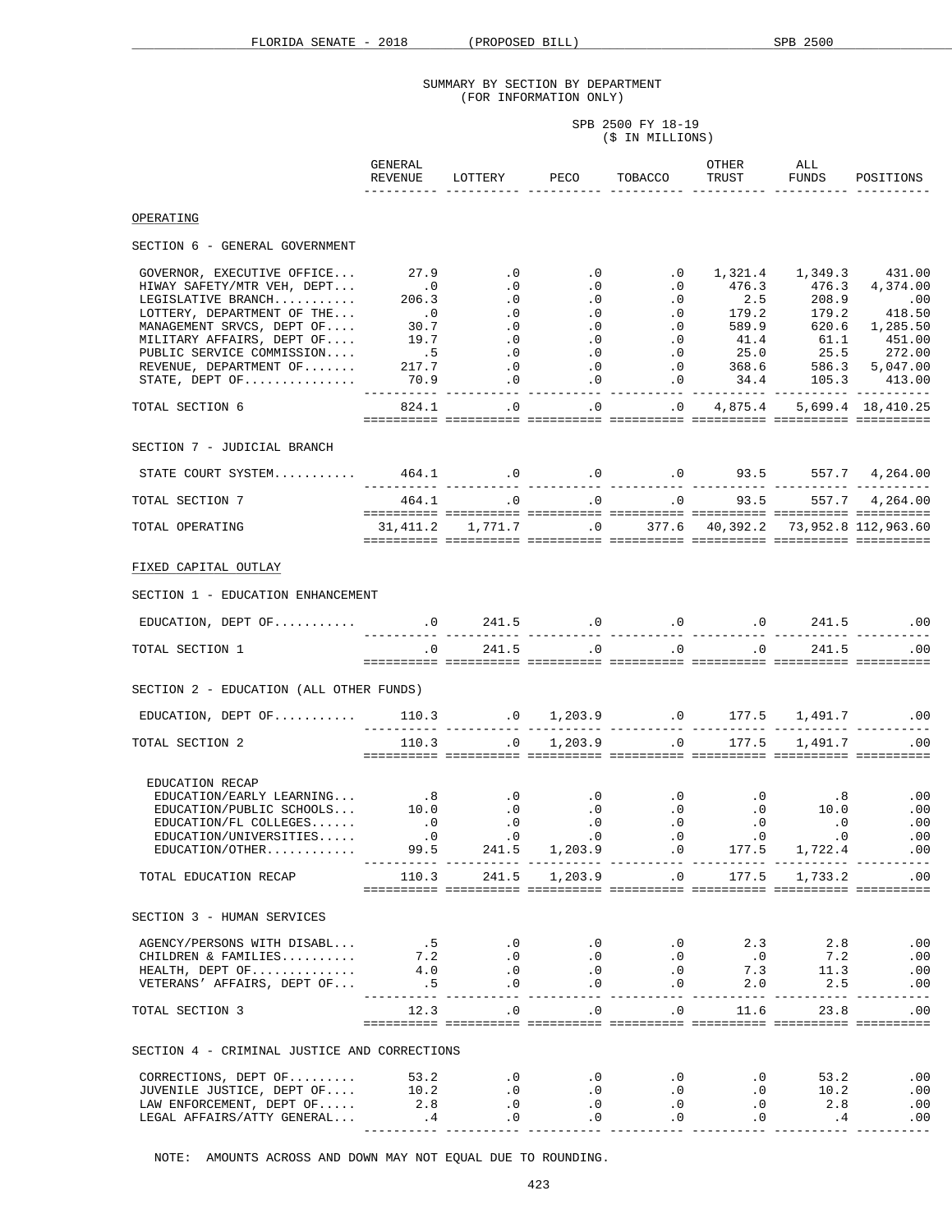SPB 2500 FY 18-19 (\$ IN MILLIONS)

|                                                                                                                                                                                                                                                                                                                                                                                       | GENERAL<br>REVENUE                         | LOTTERY PECO TOBACCO                                                            |                                                                                                     |                                                        | OTHER<br>TRUST                                                                                                                                                 | ALL<br>FUNDS              | POSITIONS                                    |
|---------------------------------------------------------------------------------------------------------------------------------------------------------------------------------------------------------------------------------------------------------------------------------------------------------------------------------------------------------------------------------------|--------------------------------------------|---------------------------------------------------------------------------------|-----------------------------------------------------------------------------------------------------|--------------------------------------------------------|----------------------------------------------------------------------------------------------------------------------------------------------------------------|---------------------------|----------------------------------------------|
| FIXED CAPITAL OUTLAY                                                                                                                                                                                                                                                                                                                                                                  |                                            |                                                                                 |                                                                                                     |                                                        |                                                                                                                                                                |                           |                                              |
| SECTION 4 - CRIMINAL JUSTICE AND CORRECTIONS                                                                                                                                                                                                                                                                                                                                          |                                            |                                                                                 |                                                                                                     |                                                        |                                                                                                                                                                |                           |                                              |
|                                                                                                                                                                                                                                                                                                                                                                                       |                                            |                                                                                 |                                                                                                     |                                                        |                                                                                                                                                                |                           |                                              |
| TOTAL SECTION 4                                                                                                                                                                                                                                                                                                                                                                       |                                            | 66.6 0 0 0 0 0 0 66.6 0 0                                                       |                                                                                                     |                                                        |                                                                                                                                                                |                           |                                              |
| SECTION 5 - NATURAL RESOURCES/ENVIRONMENT/GROWTH MANAGEMENT/TRANSPORTATION                                                                                                                                                                                                                                                                                                            |                                            |                                                                                 |                                                                                                     |                                                        |                                                                                                                                                                |                           |                                              |
| 4GRIC/CONSUMER SVCS/COMMR 10.1 0 0 0 0 0 10.6 20.7 0<br>ENVIR PROTECTION, DEPT OF 87.7 0 0 0 0 0 1,193.9 1,281.6 0<br>FISH/WILDLIFE CONSERV COMM 2.6 0 0 0 0 0 15.0 17.6 0<br>TRANSPORTATION, DEPT OF 0 0 0 0 0 0 0                                                                                                                                                                   |                                            |                                                                                 |                                                                                                     |                                                        |                                                                                                                                                                |                           |                                              |
|                                                                                                                                                                                                                                                                                                                                                                                       |                                            |                                                                                 |                                                                                                     |                                                        |                                                                                                                                                                |                           |                                              |
|                                                                                                                                                                                                                                                                                                                                                                                       |                                            |                                                                                 |                                                                                                     |                                                        |                                                                                                                                                                |                           |                                              |
| TOTAL SECTION 5                                                                                                                                                                                                                                                                                                                                                                       |                                            | $100.3$ .0 .0                                                                   |                                                                                                     |                                                        | $0 \quad 11,279.8 \quad 11,380.2$ .00                                                                                                                          |                           |                                              |
| SECTION 6 - GENERAL GOVERNMENT                                                                                                                                                                                                                                                                                                                                                        |                                            |                                                                                 |                                                                                                     |                                                        |                                                                                                                                                                |                           |                                              |
| $\begin{tabular}{cccccccc} ECONOMIC & OPORTUNITY. \dots & 1.1 & .0 & .0 & .0 & .0 & 4.6 & 5.7 & .00 \\ \hline \texttt{FINANCIAL SERVICES. & .0 & .0 & .0 & .0 & .0 & 5.9 & 5.9 & .00 \\ \texttt{GOVERNOR, EXECUTIVE OFFICE. & 1.8 & .0 & .0 & .0 & .0 & 3.0 & 4.8 & .00 \\ \texttt{HINAY SAFFITY/MTR VEH, DEPT & 0 & .0 & .0 & .0 & 3.3 & 3.3 & .00 \\ \texttt{MINAY SAFFTY/MTR VEH,$ |                                            |                                                                                 |                                                                                                     |                                                        |                                                                                                                                                                |                           |                                              |
|                                                                                                                                                                                                                                                                                                                                                                                       |                                            |                                                                                 |                                                                                                     |                                                        |                                                                                                                                                                |                           | .00                                          |
|                                                                                                                                                                                                                                                                                                                                                                                       |                                            |                                                                                 |                                                                                                     |                                                        |                                                                                                                                                                |                           | .00                                          |
|                                                                                                                                                                                                                                                                                                                                                                                       |                                            |                                                                                 |                                                                                                     |                                                        |                                                                                                                                                                |                           |                                              |
| TOTAL SECTION 6                                                                                                                                                                                                                                                                                                                                                                       |                                            | 56.6 .0 .0 .0 .0 84.3 140.8 .00                                                 |                                                                                                     |                                                        |                                                                                                                                                                |                           |                                              |
|                                                                                                                                                                                                                                                                                                                                                                                       |                                            |                                                                                 |                                                                                                     |                                                        |                                                                                                                                                                |                           |                                              |
| 00. 11,553.2 13,344.6 CAPITAL OUTLAY 346.1 241.5 1,203.9 .0 11,553.2 13,344.6 .00                                                                                                                                                                                                                                                                                                     |                                            |                                                                                 |                                                                                                     |                                                        |                                                                                                                                                                |                           |                                              |
| OPERATING AND FIXED CAPITAL OUTLAY                                                                                                                                                                                                                                                                                                                                                    |                                            |                                                                                 |                                                                                                     |                                                        |                                                                                                                                                                |                           |                                              |
| SECTION 1 - EDUCATION ENHANCEMENT                                                                                                                                                                                                                                                                                                                                                     |                                            |                                                                                 |                                                                                                     |                                                        |                                                                                                                                                                |                           |                                              |
|                                                                                                                                                                                                                                                                                                                                                                                       |                                            |                                                                                 |                                                                                                     |                                                        |                                                                                                                                                                |                           |                                              |
| TOTAL SECTION 1                                                                                                                                                                                                                                                                                                                                                                       |                                            | $0.0$ $2,013.2$ $0.0$ $0.0$ $0.0$ $0.013.2$ $0.00$                              |                                                                                                     |                                                        |                                                                                                                                                                |                           |                                              |
| SECTION 2 - EDUCATION (ALL OTHER FUNDS)                                                                                                                                                                                                                                                                                                                                               |                                            |                                                                                 |                                                                                                     |                                                        |                                                                                                                                                                |                           |                                              |
|                                                                                                                                                                                                                                                                                                                                                                                       |                                            |                                                                                 |                                                                                                     |                                                        |                                                                                                                                                                |                           |                                              |
| TOTAL SECTION 2                                                                                                                                                                                                                                                                                                                                                                       |                                            |                                                                                 |                                                                                                     |                                                        |                                                                                                                                                                |                           |                                              |
|                                                                                                                                                                                                                                                                                                                                                                                       |                                            |                                                                                 |                                                                                                     |                                                        |                                                                                                                                                                |                           |                                              |
| EDUCATION RECAP<br>EDUCATION/EARLY LEARNING<br>EDUCATION/PUBLIC SCHOOLS<br>EDUCATION/FL COLLEGES<br>EDUCATION/UNIVERSITIES 2,882.7<br>EDUCATION/OTHER.                                                                                                                                                                                                                                | 567.9<br>11,391.5<br>894.2<br>679.7        | $\overline{\phantom{0}}$ .0<br>766.4<br>256.8<br>285.5                          | $\boldsymbol{\cdot}$ 0<br>$\ddotsc 0$<br>$\cdot$ 0<br>$\overline{\phantom{0}}$ . 0<br>704.6 1,203.9 | $\cdot$ 0<br>.0<br>$\cdot$ 0<br>$\cdot$ 0<br>$\cdot$ 0 | 1,923.4<br>$0$ 1,151.0<br>1,962.6 5,130.8<br>1,962.6 5,130.8<br>548.1 3,136.3                                                                                  | 528.5 1,096.4<br>14,081.3 | 99.00<br>.00<br>.00<br>$\sim$ 00<br>2,216.75 |
| TOTAL EDUCATION RECAP                                                                                                                                                                                                                                                                                                                                                                 | 16,416.0                                   | 2,013.2                                                                         | 1,203.9                                                                                             | $\cdot$ 0                                              | 4,962.6                                                                                                                                                        | 24,595.8                  | 2,315.75                                     |
| SECTION 3 - HUMAN SERVICES                                                                                                                                                                                                                                                                                                                                                            |                                            |                                                                                 |                                                                                                     |                                                        |                                                                                                                                                                |                           |                                              |
| AGENCY/HEALTH CARE ADMIN 6,746.9<br>AGENCY/PERSONS WITH DISABL<br>CHILDREN & FAMILIES<br>ELDER AFFAIRS, DEPT OF<br>HEALTH, DEPT OF<br>VETERANS' AFFAIRS, DEPT OF                                                                                                                                                                                                                      | 569.6<br>1,752.1<br>159.1<br>504.6<br>11.5 | $\overline{0}$<br>$\cdot$ 0<br>$\cdot$ 0<br>$\cdot$ 0<br>$\cdot$ 0<br>$\cdot$ 0 | $\cdot$ 0<br>$\ddotsc 0$<br>$\cdot$ 0<br>.0<br>$\cdot$ 0                                            | $.0$ 307.2<br>$\cdot$ 0                                | 21,868.1<br>.0 828.5 1,398.0 2,702.50<br>$.0 \qquad 1,384.2 \qquad 3,136.3 \quad 11,971.75$<br>0 183.2 342.3 406.50<br>70.4 2,393.0 2,968.1 13,746.82<br>102.7 | 114.2                     | 28,922.2 1,536.50<br>1,263.50                |
| TOTAL SECTION 3                                                                                                                                                                                                                                                                                                                                                                       | ----------<br>9,743.8                      | .0                                                                              | $\cdot$ 0                                                                                           | 377.6                                                  |                                                                                                                                                                |                           | 26, 759.7 36, 881.2 31, 627.57               |
|                                                                                                                                                                                                                                                                                                                                                                                       |                                            |                                                                                 |                                                                                                     |                                                        |                                                                                                                                                                |                           |                                              |